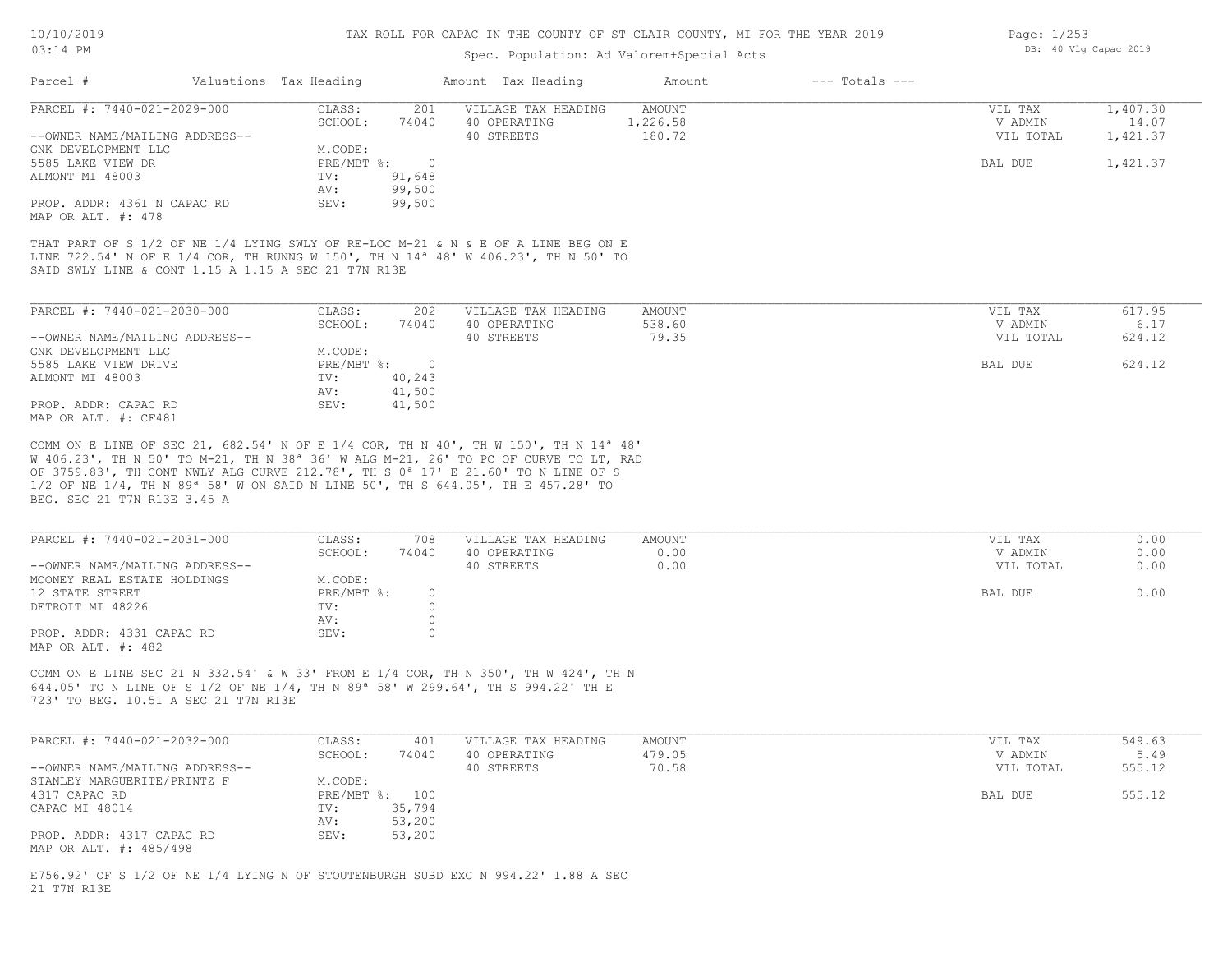## Spec. Population: Ad Valorem+Special Acts

| Parcel #                       | Valuations Tax Heading |                | Amount Tax Heading  | Amount | $---$ Totals $---$ |               |        |
|--------------------------------|------------------------|----------------|---------------------|--------|--------------------|---------------|--------|
| PARCEL #: 7440-021-2033-000    | CLASS:                 | 401            | VILLAGE TAX HEADING | AMOUNT |                    | VIL TAX       | 480.90 |
|                                | SCHOOL:                | 74040          | 40 OPERATING        | 419.15 |                    | V ADMIN       | 4.80   |
| --OWNER NAME/MAILING ADDRESS-- |                        |                | 40 STREETS          | 61.75  |                    | VIL TOTAL     | 485.70 |
| LUMBARDO ROBERT NEIL JR        | M.CODE:                |                |                     |        |                    |               |        |
| LUMBARDO DESIREE M             |                        | PRE/MBT %: 100 |                     |        |                    | V PD 09/19/19 | 485.70 |
| 4313 STEVENS DRIVE             | TV:                    | 31,318         |                     |        |                    |               |        |
| CAPAC MI 48014                 | AV:                    | 37,100         |                     |        |                    | BAL DUE       | 0.00   |
|                                | SEV:                   | 37,100         |                     |        |                    |               |        |
| PROP. ADDR: W PARK ST          |                        |                |                     |        |                    |               |        |
| MAP OR ALT. #: 476A            |                        |                |                     |        |                    |               |        |

SECTION 21 T7N R13E 21.06 A S 511' OF E 511' THEREOF & EXC W 234' OF E 1501.92' OF N 418' OF S 568' OF NE 1/4 S1/2 OF NE 1/4 EXC STOUTENBURGH SUBD & EXC E 756' & EXC W 841.5' OF REMAINDER & EXC

| PARCEL #: 7440-021-2033-100     | CLASS:     | 201     | VILLAGE TAX HEADING | AMOUNT   | VIL TAX       | 3,037.35 |
|---------------------------------|------------|---------|---------------------|----------|---------------|----------|
|                                 | SCHOOL:    | 74040   | 40 OPERATING        | 2,647.29 | V ADMIN       | 30.37    |
| --OWNER NAME/MAILING ADDRESS--  |            |         | 40 STREETS          | 390.06   | VIL TOTAL     | 3,067.72 |
| WEST MICHIGAN FAMILY HOMES, LLC | M.CODE:    |         |                     |          |               |          |
| 13854 SIMONE DR                 | PRE/MBT %: |         |                     |          | V PD 09/16/19 | 3,067.72 |
| SHELBY MI 48315                 | TV:        | 197,800 |                     |          |               |          |
|                                 | AV:        | 197,800 |                     |          | BAL DUE       | 0.00     |
| PROP. ADDR: 15130 W PARK ST     | SEV:       | 197,800 |                     |          |               |          |
| MAP OR ALT. #: 476C             |            |         |                     |          |               |          |

W234' OF E 1501.92' OF N 418' OF S 568' OF NE 1/4 SECTION 21 T7N R13E 2.25 A

| PARCEL #: 7440-021-2033-500     | CLASS:     | 201     | VILLAGE TAX HEADING | AMOUNT   | VIL TAX       | 6, 113, 10 |
|---------------------------------|------------|---------|---------------------|----------|---------------|------------|
|                                 | SCHOOL:    | 74040   | 40 OPERATING        | 5,328.05 | V ADMIN       | 61.13      |
| --OWNER NAME/MAILING ADDRESS--  |            |         | 40 STREETS          | 785.05   | VIL TOTAL     | 6,174.23   |
| WEST MICHIGAN FAMILY HOMES, LLC | M.CODE:    |         |                     |          |               |            |
| 13854 SIMONE DR                 | PRE/MBT %: |         |                     |          | V PD 09/16/19 | 6,174.23   |
| SHELBY MI 48315                 | TV:        | 398,100 |                     |          |               |            |
|                                 | AV:        | 398,100 |                     |          | BAL DUE       | 0.00       |
| PROP. ADDR: 15122 W PARK ST     | SEV:       | 398,100 |                     |          |               |            |
| MAP OR ALT. #: 476B             |            |         |                     |          |               |            |

W511' OF E 1267.92' OF N 511' OF S 661' OF NE 1/4 6 A SEC 21 T7N R13E

| PARCEL #: 7440-021-2034-000    | CLASS:       | 401    | VILLAGE TAX HEADING | AMOUNT | VIL TAX       | 751.30 |
|--------------------------------|--------------|--------|---------------------|--------|---------------|--------|
|                                | SCHOOL:      | 74040  | 40 OPERATING        | 654.82 | V ADMIN       | 7.51   |
| --OWNER NAME/MAILING ADDRESS-- |              |        | 40 STREETS          | 96.48  | VIL TOTAL     | 758.81 |
| MASI JOHN/CONSTANCE            | M.CODE:      | 00LSB  |                     |        |               |        |
| 4301 STEVENS DR                | $PRE/MBT$ %: | 100    |                     |        | V PD 08/26/19 | 758.81 |
| CAPAC MI 48014-3044            | TV:          | 48,927 |                     |        |               |        |
|                                | AV:          | 74,900 |                     |        | BAL DUE       | 0.00   |
| PROP. ADDR: 4301 STEVENS DR    | SEV:         | 74,900 |                     |        |               |        |
| MAP OR ALT. #: CF483           |              |        |                     |        |               |        |

W175' OF E 2147' OF S 150' OF NE 1/4 0.60 A SEC 21 T7N R13E

Page: 2/253 DB: 40 Vlg Capac 2019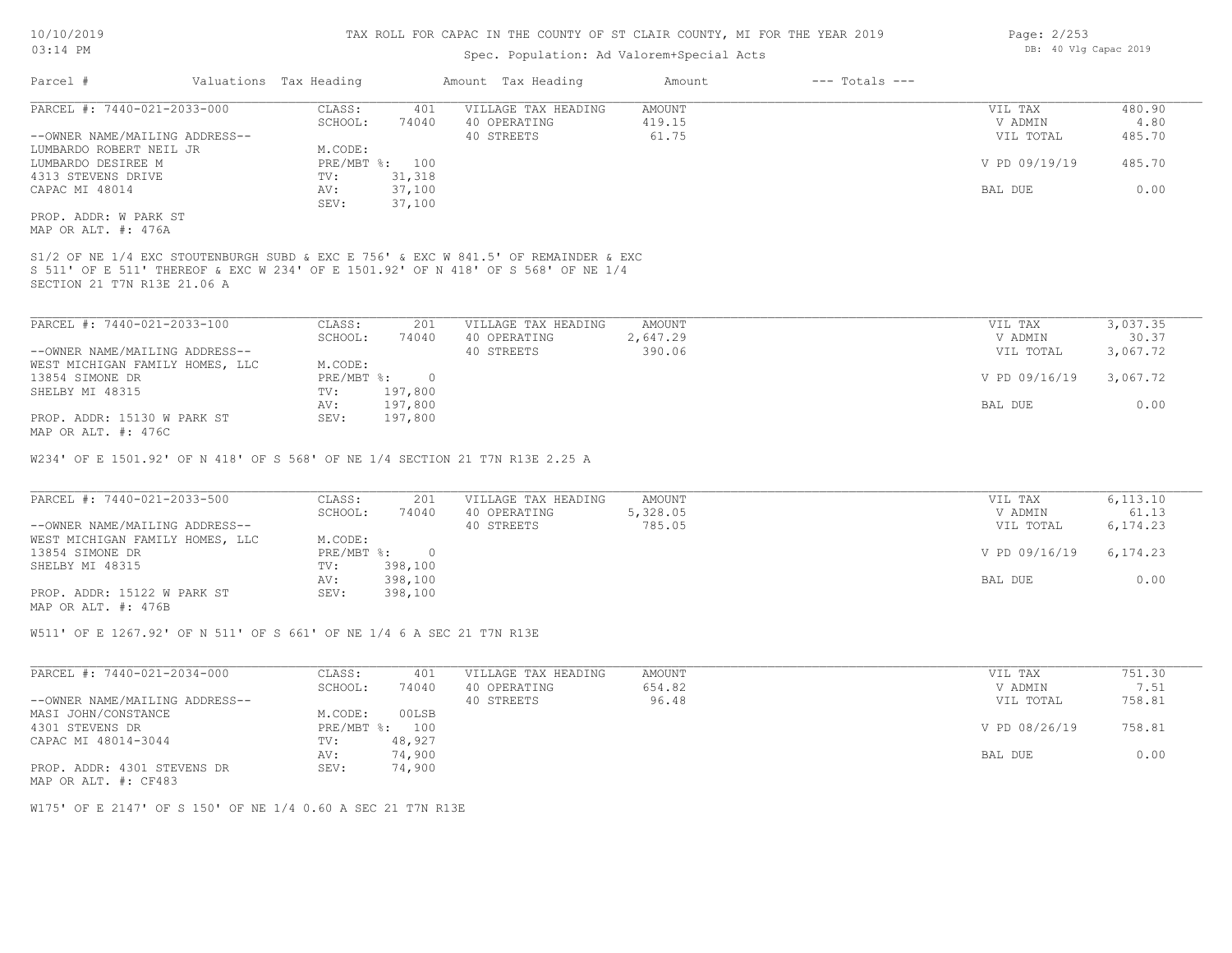## Spec. Population: Ad Valorem+Special Acts

| Page: 3/253 |  |                       |  |
|-------------|--|-----------------------|--|
|             |  | DB: 40 Vlg Capac 2019 |  |

| Parcel #                       | Valuations Tax Heading |                | Amount Tax Heading  | Amount | $---$ Totals $---$ |               |        |
|--------------------------------|------------------------|----------------|---------------------|--------|--------------------|---------------|--------|
| PARCEL #: 7440-021-2035-000    | CLASS:                 | 401            | VILLAGE TAX HEADING | AMOUNT |                    | VIL TAX       | 910.69 |
|                                | SCHOOL:                | 74040          | 40 OPERATING        | 793.74 |                    | V ADMIN       | 9.10   |
| --OWNER NAME/MAILING ADDRESS-- |                        |                | 40 STREETS          | 116.95 |                    | VIL TOTAL     | 919.79 |
| LUMBARDO ROBERT JR/DESIREE     | M.CODE:                | COREL          |                     |        |                    |               |        |
| 4313 STEVENS DR                |                        | PRE/MBT %: 100 |                     |        |                    | V PD 09/09/19 | 919.79 |
| CAPAC MI 48014                 | TV:                    | 59,307         |                     |        |                    |               |        |
|                                | AV:                    | 114,000        |                     |        |                    | BAL DUE       | 0.00   |
| PROP. ADDR: 4313 STEVENS DR    | SEV:                   | 114,000        |                     |        |                    |               |        |
| $\frac{1}{2}$                  |                        |                |                     |        |                    |               |        |

MAP OR ALT. #: 480

100.24', TH W 137.78' TO BEG. 0.31 A SEC 21 T7N R13E BEG W 206' & N 250' FROM SW COR OF STOUTENBURG SUBD, TH N 100', TH E 131.07', TH S

| PARCEL #: 7440-021-2036-000    | CLASS:     | 703   | VILLAGE TAX HEADING | AMOUNT | 0.00<br>VIL TAX   |
|--------------------------------|------------|-------|---------------------|--------|-------------------|
|                                | SCHOOL:    | 74040 | 40 OPERATING        | 0.00   | 0.00<br>V ADMIN   |
| --OWNER NAME/MAILING ADDRESS-- |            |       | 40 STREETS          | 0.00   | 0.00<br>VIL TOTAL |
| VILLAGE OF CAPAC               | M.CODE:    |       |                     |        |                   |
| 135 N MAIN ST                  | PRE/MBT %: | 0.    |                     |        | 0.00<br>BAL DUE   |
| CAPAC MI 48014-3143            | TV:        |       |                     |        |                   |
|                                | AV:        |       |                     |        |                   |
| PROP. ADDR: 15070 W PARK ST    | SEV:       |       |                     |        |                   |
| MAP OR ALT. #: 484             |            |       |                     |        |                   |

W66' OF E 1972' OF S 150' OF NE 1/4 0.23 A SEC 21 T7N R13E

| PARCEL #: 7440-021-2036-501    | CLASS:     | 402    | VILLAGE TAX HEADING | AMOUNT | VIL TAX   | 293.70 |
|--------------------------------|------------|--------|---------------------|--------|-----------|--------|
|                                | SCHOOL:    | 74040  | 40 OPERATING        | 255.99 | V ADMIN   | 2.93   |
| --OWNER NAME/MAILING ADDRESS-- |            |        | 40 STREETS          | 37.71  | VIL TOTAL | 296.63 |
| LUMBARDO ROBERT JR/DESIREE     | M.CODE:    |        |                     |        |           |        |
| 4313 STEVENS DR                | PRE/MBT %: |        |                     |        | BAL DUE   | 296.63 |
| CAPAC MI 48014                 | TV:        | 19,127 |                     |        |           |        |
|                                | AV:        | 32,500 |                     |        |           |        |
| PROP. ADDR: STEVENS DR         | SEV:       | 32,500 |                     |        |           |        |
| MAP OR ALT. #: 479A1           |            |        |                     |        |           |        |

ON 09-21-2005 FROM 27-021-2036-500 58S W 476.18', TH N OD 2M 46S W 899.11', TO BEG SECTION 21 T7N R13E 18.31 A SPLIT 47S E 1172.82', TH N 89D 39M 56S W 167.14', TH S OD 2OM 4S W 24.95', TH N 89D 39M BEG S 0D 2M 46S E 1334.67' FROM N 1/4 COR, TH S 89D 34M 39S E 841.5', TH S 0D 2M

| PARCEL #: 7440-021-2036-510     | CLASS:       | 402    | VILLAGE TAX HEADING | AMOUNT | VIL TAX   | 54.56 |
|---------------------------------|--------------|--------|---------------------|--------|-----------|-------|
|                                 | SCHOOL:      | 74040  | 40 OPERATING        | 47.56  | V ADMIN   | 0.54  |
| --OWNER NAME/MAILING ADDRESS--  |              |        | 40 STREETS          | 7.00   | VIL TOTAL | 55.10 |
| VERBRUGGHE STEVEN/SUZANNE ET-AL | M.CODE:      |        |                     |        |           |       |
| 3929 US 98 SOUTH LOT 187        | $PRE/MBT$ %: |        |                     |        | BAL DUE   | 55.10 |
| LAKELAND FL 33813               | TV:          | 3,554  |                     |        |           |       |
|                                 | AV:          | 19,300 |                     |        |           |       |
| PROP. ADDR: W PARK ST           | SEV:         | 19,300 |                     |        |           |       |
| MAP OR ALT. #: 479A2            |              |        |                     |        |           |       |

 $27-021-2036-500$ : 4S W 275', TH N 89D SECTION 21 T7N R13E 2.99 A SPLIT ON 9-21-2005 FROM BEG S OD 2M 46S E 2233.78' FROM N 1/4 COR, TH S 89D 39M 58S E 476.18', TH S OD 20M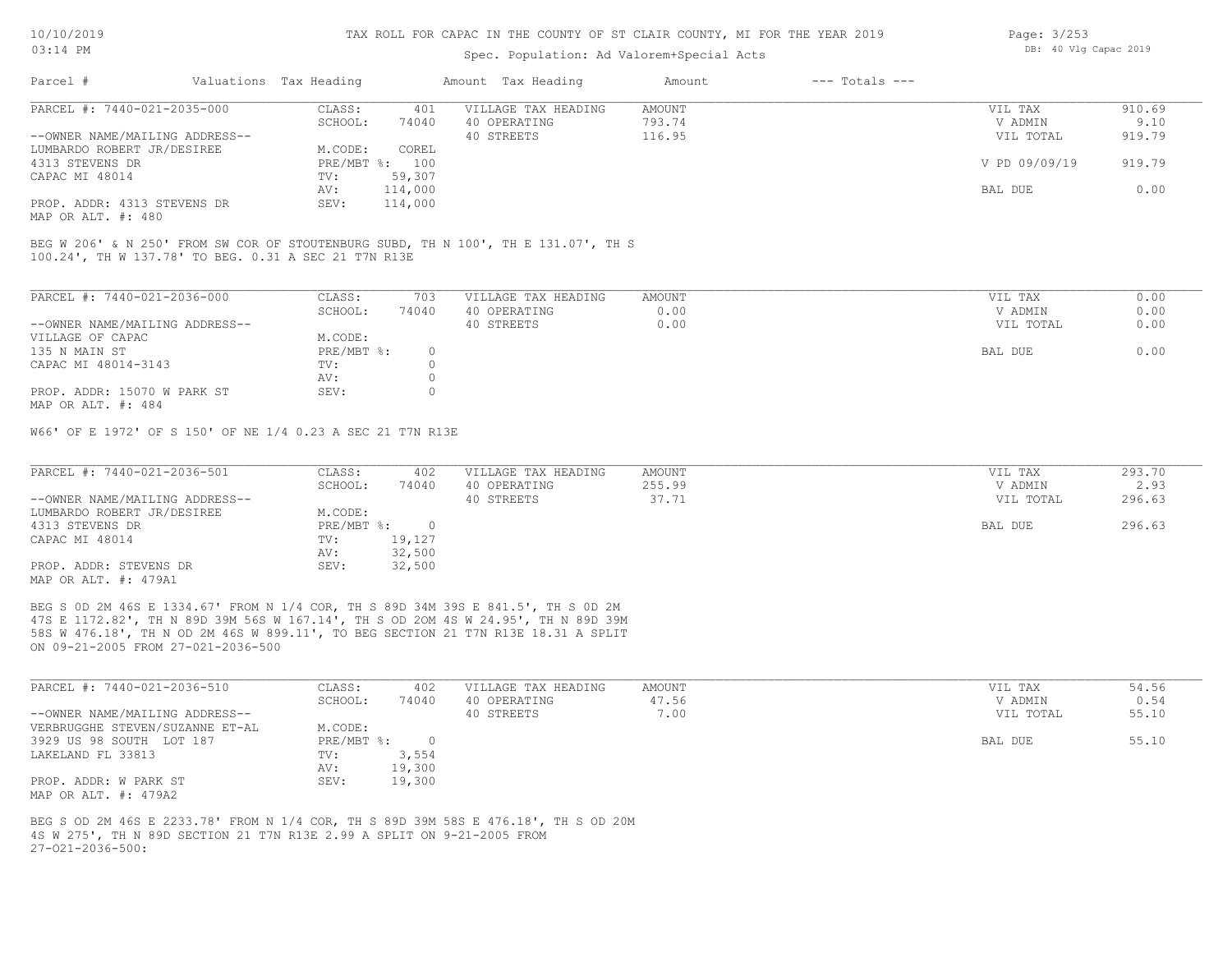## Spec. Population: Ad Valorem+Special Acts

| Parcel #                       | Valuations Tax Heading |                | Amount Tax Heading  | Amount | $---$ Totals $---$ |               |       |
|--------------------------------|------------------------|----------------|---------------------|--------|--------------------|---------------|-------|
| PARCEL #: 7440-021-2036-520    | CLASS:                 | 401            | VILLAGE TAX HEADING | AMOUNT |                    | VIL TAX       | 54.56 |
|                                | SCHOOL:                | 74040          | 40 OPERATING        | 47.56  |                    | V ADMIN       | 0.54  |
| --OWNER NAME/MAILING ADDRESS-- |                        |                | 40 STREETS          | 7.00   |                    | VIL TOTAL     | 55.10 |
| LUMBARDO ROBERT JR/D           | M.CODE:                |                |                     |        |                    |               |       |
| 4313 STEVENS DR                |                        | PRE/MBT %: 100 |                     |        |                    | V PD 09/19/19 | 55.10 |
| CAPAC MI 48014                 | TV:                    | 3,554          |                     |        |                    |               |       |
|                                | AV:                    | 23,800         |                     |        |                    | BAL DUE       | 0.00  |
| PROP. ADDR: STEVENS DR         | SEV:                   | 23,800         |                     |        |                    |               |       |
| MAP OR ALT. #: 479A3           |                        |                |                     |        |                    |               |       |

SECTION 21 T7N R13E .58 A SPLIT ON 9-21-2005 FROM 27-021-2036-500 TH N OD 20M 4S E 199.95', TH S 89D 39M 56S E 193.34', TH S OD 56M 14S E 200' TO BEG 100.22', TH N 89D 39M 56S W 131.07', TH S 0D 20M 4S W 100', TH N 89D 39M 56S W 60', 39M 56S W 167.14' & N OD 56M 14S W 100.02' FROM N 1/4 COR, TH N 3D 30M 16S W BEG S 0D 2M 46S E 1334.67', S 89D 34M 39S E 841.5', S OD 2M 47S E 1172.82', N 89D

| PARCEL #: 7440-021-2036-525    | CLASS:  | 402            | VILLAGE TAX HEADING | AMOUNT | VIL TAX       | 125.72 |
|--------------------------------|---------|----------------|---------------------|--------|---------------|--------|
|                                | SCHOOL: | 74040          | 40 OPERATING        | 109.58 | V ADMIN       | 1.25   |
| --OWNER NAME/MAILING ADDRESS-- |         |                | 40 STREETS          | 16.14  | VIL TOTAL     | 126.97 |
| LUMBARDO ROBERT N              | M.CODE: |                |                     |        |               |        |
| LUMBARDO DESIREE M             |         | PRE/MBT %: 100 |                     |        | V PD 09/19/19 | 126.97 |
| 4313 STEVENS DR                | TV:     | 8,188          |                     |        |               |        |
| CAPAC MI 48014                 | AV:     | 19,700         |                     |        | BAL DUE       | 0.00   |
|                                | SEV:    | 19,700         |                     |        |               |        |
| PROP. ADDR: STEVENS RD         |         |                |                     |        |               |        |

MAP OR ALT. #: 479B

197.78',TH S'LY 100.02' TO BEG SECTION 21 T7N R13E 0.46 A BEG W 66' & N0ª0'40"E 150' FROM SW COR STOUTENBURG SUBD TH W 200',TH N 100',TH E

| PARCEL #: 7440-021-2037-000    | CLASS:     | 703   | VILLAGE TAX HEADING | AMOUNT | VIL TAX   | 0.00 |
|--------------------------------|------------|-------|---------------------|--------|-----------|------|
|                                | SCHOOL:    | 74040 | 40 OPERATING        | 0.00   | V ADMIN   | 0.00 |
| --OWNER NAME/MAILING ADDRESS-- |            |       | 40 STREETS          | 0.00   | VIL TOTAL | 0.00 |
| VILLAGE OF CAPAC               | M.CODE:    |       |                     |        |           |      |
| 135 N MAIN ST                  | PRE/MBT %: |       |                     |        | BAL DUE   | 0.00 |
| CAPAC MI 48014-3143            | TV:        |       |                     |        |           |      |
|                                | AV:        |       |                     |        |           |      |
| PROP. ADDR: E PARK ST          | SEV:       |       |                     |        |           |      |
| MAP OR ALT. #: 477             |            |       |                     |        |           |      |

S150' OF S 1/2 OF NE 1/4 EXC E 2147' 1.60 A SEC 21 T7N R13E

| PARCEL #: 7440-027-2005-000                       | CLASS:     | 703   | VILLAGE TAX HEADING | AMOUNT |         | VIL TAX   | 0.00 |
|---------------------------------------------------|------------|-------|---------------------|--------|---------|-----------|------|
|                                                   | SCHOOL:    | 74040 | 40 OPERATING        | 0.00   |         | V ADMIN   | 0.00 |
| --OWNER NAME/MAILING ADDRESS--                    |            |       | 40 STREETS          | 0.00   |         | VIL TOTAL | 0.00 |
| VILLAGE OF CAPAC                                  | M.CODE:    |       |                     |        |         |           |      |
| 131 N MAIN ST                                     | PRE/MBT %: |       |                     |        | BAL DUE |           | 0.00 |
| CAPAC MI 48014                                    | TV:        |       |                     |        |         |           |      |
|                                                   | AV:        |       |                     |        |         |           |      |
| PROP. ADDR: E HILL STREET<br>MAP OR ALT. #: CF600 | SEV:       |       |                     |        |         |           |      |

 $\mathcal{L}_\mathcal{L} = \mathcal{L}_\mathcal{L} = \mathcal{L}_\mathcal{L} = \mathcal{L}_\mathcal{L} = \mathcal{L}_\mathcal{L} = \mathcal{L}_\mathcal{L} = \mathcal{L}_\mathcal{L} = \mathcal{L}_\mathcal{L} = \mathcal{L}_\mathcal{L} = \mathcal{L}_\mathcal{L} = \mathcal{L}_\mathcal{L} = \mathcal{L}_\mathcal{L} = \mathcal{L}_\mathcal{L} = \mathcal{L}_\mathcal{L} = \mathcal{L}_\mathcal{L} = \mathcal{L}_\mathcal{L} = \mathcal{L}_\mathcal{L}$ 

E1/2 OF NE 1/4 LYING S OF GTRR R/W & NE 1/4 OF SE 1/4 SECTION 27 T7N R13E 64.38 A

Page: 4/253 DB: 40 Vlg Capac 2019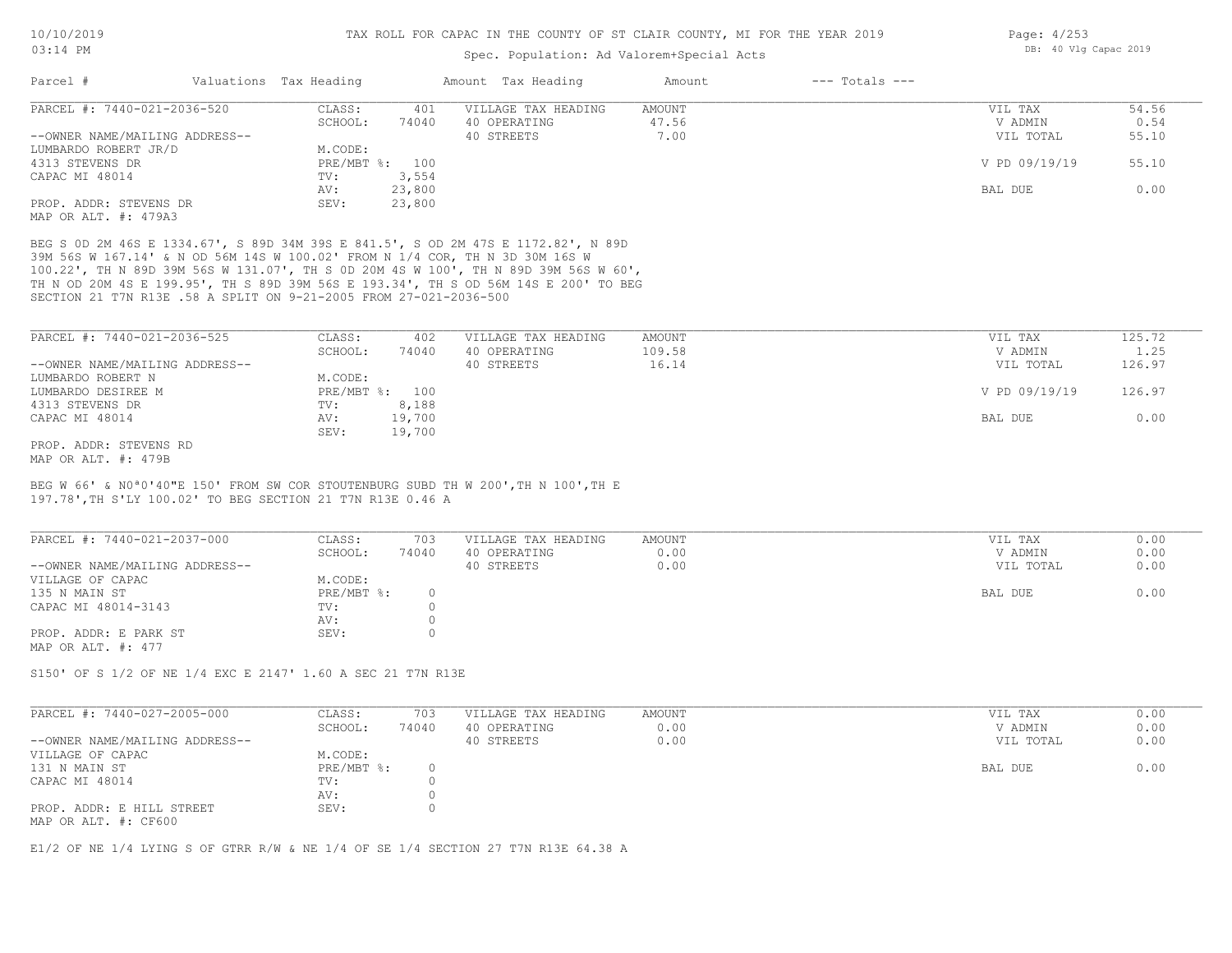## Spec. Population: Ad Valorem+Special Acts

| Page: 5/253 |  |                       |  |
|-------------|--|-----------------------|--|
|             |  | DB: 40 Vlg Capac 2019 |  |

| Parcel #                       | Valuations Tax Heading |       | Amount Tax Heading  | Amount | $---$ Totals $---$ |           |      |
|--------------------------------|------------------------|-------|---------------------|--------|--------------------|-----------|------|
| PARCEL #: 7440-027-3005-000    | CLASS:                 | 703   | VILLAGE TAX HEADING | AMOUNT |                    | VIL TAX   | 0.00 |
|                                | SCHOOL:                | 74040 | 40 OPERATING        | 0.00   |                    | V ADMIN   | 0.00 |
| --OWNER NAME/MAILING ADDRESS-- |                        |       | 40 STREETS          | 0.00   |                    | VIL TOTAL | 0.00 |
| VILLAGE OF CAPAC               | M.CODE:                |       |                     |        |                    |           |      |
| 131 N MAIN                     | PRE/MBT %:             |       |                     |        |                    | BAL DUE   | 0.00 |
| CAPAC MI 48014                 | TV:                    |       |                     |        |                    |           |      |
|                                | AV:                    |       |                     |        |                    |           |      |
| PROP. ADDR: DONALD RD          | SEV:                   |       |                     |        |                    |           |      |
| MAP OR ALT. #: F00310          |                        |       |                     |        |                    |           |      |

W66' OF SE 1/4 EXC THAT PART N OF S LINE OF N 25.22 A OF W 1/2 OF SE 1/4 SECTION 27

T7N R13E 2.74 A

| PARCEL #: 7440-027-3006-000    | CLASS:     | 703   | VILLAGE TAX HEADING | AMOUNT | VIL TAX   | 0.00 |
|--------------------------------|------------|-------|---------------------|--------|-----------|------|
|                                | SCHOOL:    | 74040 | 40 OPERATING        | 0.00   | V ADMIN   | 0.00 |
| --OWNER NAME/MAILING ADDRESS-- |            |       | 40 STREETS          | 0.00   | VIL TOTAL | 0.00 |
| VILLAGE OF CAPAC               | M.CODE:    |       |                     |        |           |      |
| 131 N MAIN ST                  | PRE/MBT %: |       |                     |        | BAL DUE   | 0.00 |
| CAPAC MI 48014                 | TV:        |       |                     |        |           |      |
|                                | AV:        |       |                     |        |           |      |
| PROP. ADDR: E HILL STREET      | SEV:       |       |                     |        |           |      |
| MAP OR ALT. #: CF503/599       |            |       |                     |        |           |      |

SECTION 27 T7N R13E 57.26 A THAT PART OF SW 1/4 OF NE 1/4 LYING S OF GTRR R/W & N 25.22 A OF NW 1/4 OF SE 1/4

| PARCEL #: 7440-027-4001-000    | CLASS:  | 401            | VILLAGE TAX HEADING | AMOUNT | VIL TAX       | 781.47 |
|--------------------------------|---------|----------------|---------------------|--------|---------------|--------|
|                                | SCHOOL: | 74040          | 40 OPERATING        | 681.12 | V ADMIN       | 7.81   |
| --OWNER NAME/MAILING ADDRESS-- |         |                | 40 STREETS          | 100.35 | VIL TOTAL     | 789.28 |
| WYREMBELSKI TAYLOR M           | M.CODE: | 00LSB          |                     |        |               |        |
| 608 CAPAC RD                   |         | PRE/MBT %: 100 |                     |        | V PD 08/26/19 | 789.28 |
| CAPAC MI 48014                 | TV:     | 50,892         |                     |        |               |        |
|                                | AV:     | 55,400         |                     |        | BAL DUE       | 0.00   |
| PROP. ADDR: 608 CAPAC RD       | SEV:    | 55,400         |                     |        |               |        |
|                                |         |                |                     |        |               |        |

MAP OR ALT. #: CF604/620

THE N 109 FT OF THE W 384 FT OF THE SW 1/4 .96 A SEC 27 T7N R13E

| PARCEL #: 7440-027-4002-001                  | CLASS:     | 101    | VILLAGE TAX HEADING | AMOUNT | VIL TAX       | 807.39 |
|----------------------------------------------|------------|--------|---------------------|--------|---------------|--------|
|                                              | SCHOOL:    | 74040  | 40 OPERATING        | 703.71 | V ADMIN       | 8.07   |
| --OWNER NAME/MAILING ADDRESS--               |            |        | 40 STREETS          | 103.68 | VIL TOTAL     | 815.46 |
| SHULL BRIAN GRIFFITH BRENDA SHULL R          | M.CODE:    |        |                     |        |               |        |
| 3520 CAPAC RD                                | PRE/MBT %: | 100    |                     |        | V PD 07/19/19 | 815.46 |
| CAPAC MI 48014-3700                          | TV:        | 52,580 |                     |        |               |        |
|                                              | AV:        | 92,600 |                     |        | BAL DUE       | 0.00   |
| PROP. ADDR: 3520 S CAPAC RD<br>$\frac{1}{2}$ | SEV:       | 92,600 |                     |        |               |        |

MAP OR ALT. #: CF602/603

6M 22S W 1127.17', TH N 89D 52M 10S W 1312.78' TO BEG SECTION 27 T7N R13E 34A BEG AT SW SEC COR, TH N 0D 0M 38S W 1127.17', TH S 89D 52M 10S E 1315.08', TH S 0D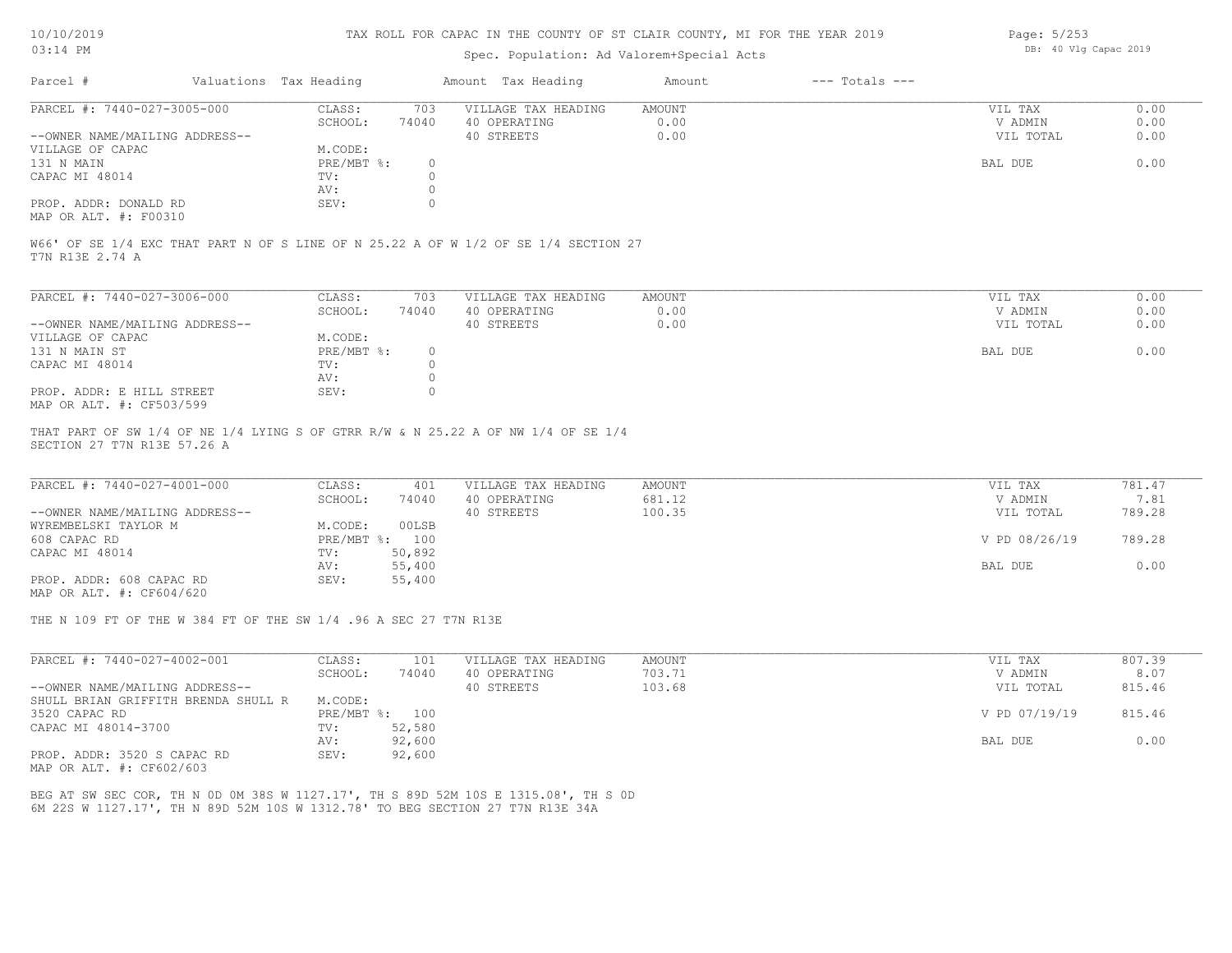## Spec. Population: Ad Valorem+Special Acts

| Page: 6/253 |  |                       |  |
|-------------|--|-----------------------|--|
|             |  | DB: 40 Vlg Capac 2019 |  |

| Parcel #                       | Valuations Tax Heading |                | Amount Tax Heading  | Amount | $---$ Totals $---$ |           |        |
|--------------------------------|------------------------|----------------|---------------------|--------|--------------------|-----------|--------|
| PARCEL #: 7440-027-4002-010    | CLASS:                 | 102            | VILLAGE TAX HEADING | AMOUNT |                    | VIL TAX   | 947.93 |
|                                | SCHOOL:                | 74040          | 40 OPERATING        | 826.20 |                    | V ADMIN   | 9.47   |
| --OWNER NAME/MAILING ADDRESS-- |                        |                | 40 STREETS          | 121.73 |                    | VIL TOTAL | 957.40 |
| SHULL WILLIAM                  | M.CODE:                |                |                     |        |                    |           |        |
| P.O.BOX 691                    |                        | PRE/MBT %: 100 |                     |        |                    | BAL DUE   | 957.40 |
| CAPAC MI 48014                 | TV:                    | 61,732         |                     |        |                    |           |        |
|                                | AV:                    | 73,300         |                     |        |                    |           |        |
| PROP. ADDR: S CAPAC RD         | SEV:                   | 73,300         |                     |        |                    |           |        |
| MAP OR ALT. #:                 |                        |                |                     |        |                    |           |        |

1523.41', TH N 89D 52M 10S W 1315.08', TO BEG SECTION 27 T7N R13E 45.10AC 50M 15S E 384', TH N 0D 0M 38S W 109', TH S 89D 50M 15S E 934.18', TH S 0D 6M 22S W

| PARCEL #: 7440-027-4003-000         | CLASS:       | 202    | VILLAGE TAX HEADING | AMOUNT | VIL TAX       | 963.25 |
|-------------------------------------|--------------|--------|---------------------|--------|---------------|--------|
|                                     | SCHOOL:      | 74040  | 40 OPERATING        | 839.55 | V ADMIN       | 9.63   |
| --OWNER NAME/MAILING ADDRESS--      |              |        | 40 STREETS          | 123.70 | VIL TOTAL     | 972.88 |
| SR HUNTER'S CROSSING LLC            | M.CODE:      |        |                     |        |               |        |
| 27777 FRANKLIN RD STE 200           | $PRE/MBT$ %: |        |                     |        | V PD 07/25/19 | 972.88 |
| SOUTHFIELD MI 48034                 | TV:          | 62,730 |                     |        |               |        |
|                                     | AV:          | 65,100 |                     |        | BAL DUE       | 0.00   |
| PROP. ADDR: CHRISTOPHER STONE DRIVE | SEV:         | 65,100 |                     |        |               |        |
| MAP OR ALT. #: CF601                |              |        |                     |        |               |        |

NE 1/4 OF SW 1/4 40 A SEC 27 T7N R13E

| PARCEL #: 7440-033-2002-250    | CLASS:       | 202    | VILLAGE TAX HEADING | AMOUNT | VIL TAX       | 510.14 |
|--------------------------------|--------------|--------|---------------------|--------|---------------|--------|
|                                | SCHOOL:      | 74040  | 40 OPERATING        | 444.63 | V ADMIN       | 5.10   |
| --OWNER NAME/MAILING ADDRESS-- |              |        | 40 STREETS          | 65.51  | VIL TOTAL     | 515.24 |
| BONKOWIAK LLC                  | M.CODE:      |        |                     |        |               |        |
| 3433 S MAIN ST                 | $PRE/MBT$ %: |        |                     |        | V PD 07/19/19 | 515.24 |
| CAPAC MI 48014                 | TV:          | 33,222 |                     |        |               |        |
|                                | AV:          | 56,600 |                     |        | BAL DUE       | 0.00   |
| PROP. ADDR: S CAPAC RD         | SEV:         | 56,600 |                     |        |               |        |
| $\cdots$                       |              |        |                     |        |               |        |

MAP OR ALT. #: 382B1

N900' OF E 600' OF NE 1/4 EXC S 308' OF E 290' SEC 33 T7N R16E 10.35 A

|                      |               | 1,829.44 |
|----------------------|---------------|----------|
| 40 OPERATING         | V ADMIN       | 18.29    |
| 234.94<br>40 STREETS | VIL TOTAL     | .,847.73 |
|                      |               |          |
|                      | V PD 07/19/19 | 1,847.73 |
|                      |               |          |
|                      | BAL DUE       | 0.00     |
|                      |               |          |
|                      | 1,594.50      |          |

MAP OR ALT. #: 382B2

S308' OF N 900' OF E 290' OF NE 1/4 SEC 33 T7N R13E 2.05 A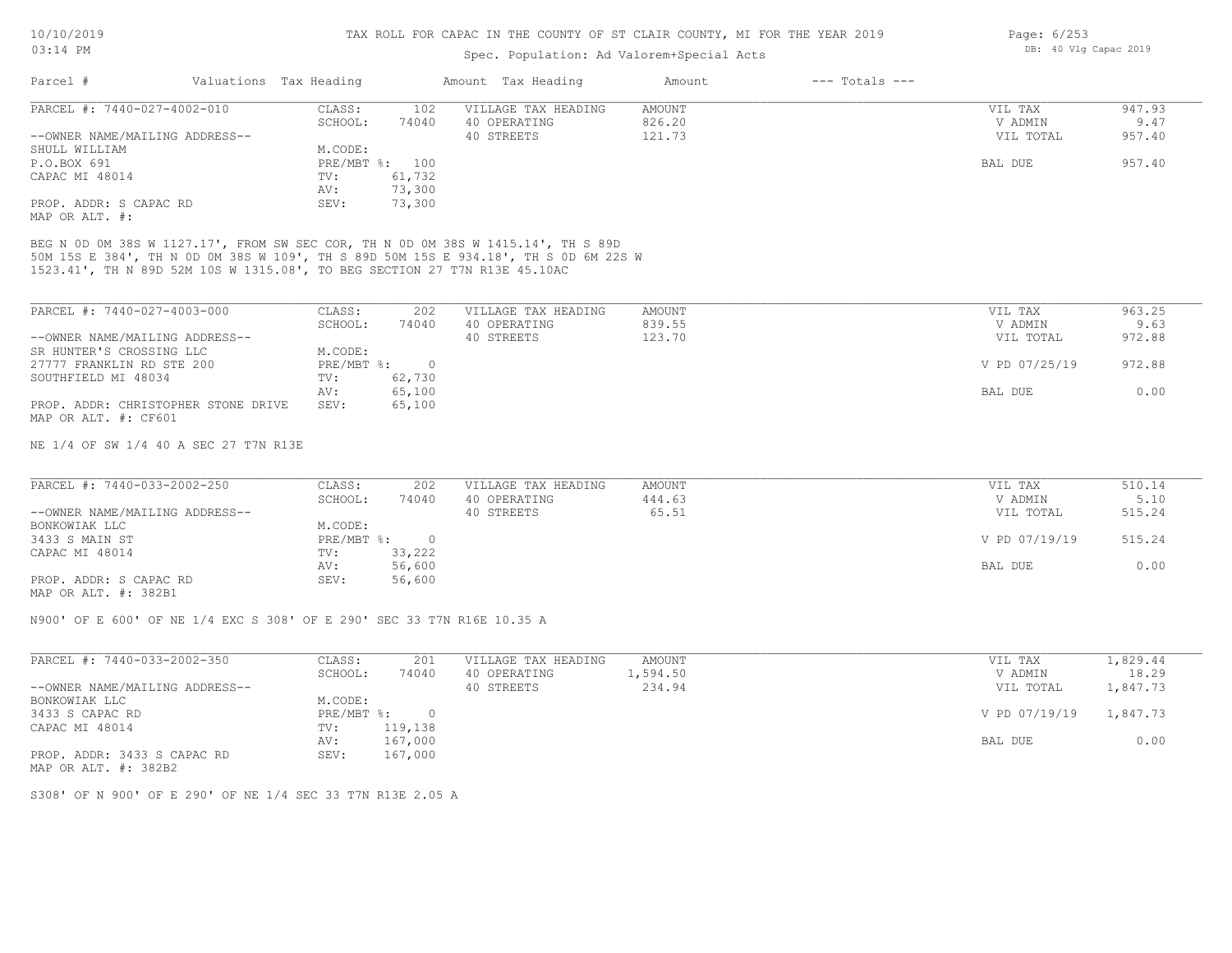### TAX ROLL FOR CAPAC IN THE COUNTY OF ST CLAIR COUNTY, MI FOR THE YEAR 2019

## Spec. Population: Ad Valorem+Special Acts

| Page: 7/253 |  |                       |  |
|-------------|--|-----------------------|--|
|             |  | DB: 40 Vlg Capac 2019 |  |

| Parcel #                       | Valuations Tax Heading |        | Amount Tax Heading                                                                | Amount | $---$ Totals $---$ |               |          |
|--------------------------------|------------------------|--------|-----------------------------------------------------------------------------------|--------|--------------------|---------------|----------|
| PARCEL #: 7440-033-2002-400    | CLASS:                 | 102    | VILLAGE TAX HEADING                                                               | AMOUNT |                    | VIL TAX       | 1,100.52 |
|                                | SCHOOL:                | 74040  | 40 OPERATING                                                                      | 959.19 |                    | V ADMIN       | 11.00    |
| --OWNER NAME/MAILING ADDRESS-- |                        |        | 40 STREETS                                                                        | 141.33 |                    | VIL TOTAL     | 1,111.52 |
| M & N ENTERPRISES, INC.        | M.CODE:                |        |                                                                                   |        |                    |               |          |
| 14417 HOUGH ROAD               | PRE/MBT %: 100         |        |                                                                                   |        |                    | V PD 09/16/19 | 1,111.52 |
| ALLENTON MI 48002              | TV:                    | 71,669 |                                                                                   |        |                    |               |          |
|                                | AV:                    | 98,600 |                                                                                   |        |                    | BAL DUE       | 0.00     |
| PROP. ADDR: CAPAC RD           | SEV:                   | 98,600 |                                                                                   |        |                    |               |          |
| MAP OR ALT. #: 382C            |                        |        |                                                                                   |        |                    |               |          |
| SECTION 33 T7N R13E 57. 6 A    |                        |        | N1/2 OF NE 1/4 EXC W 20 A & EXC N 900' OF E 600' & N 10 ACRES OF SE 1/4 OF NE 1/4 |        |                    |               |          |

| PARCEL #: 7440-033-2003-000    | CLASS:  | 102            | VILLAGE TAX HEADING | AMOUNT | VIL TAX       | 462.08 |
|--------------------------------|---------|----------------|---------------------|--------|---------------|--------|
|                                | SCHOOL: | 74040          | 40 OPERATING        | 402.74 | V ADMIN       | 4.62   |
| --OWNER NAME/MAILING ADDRESS-- |         |                | 40 STREETS          | 59.34  | VIL TOTAL     | 466.70 |
| TOSCH RONALD                   | M.CODE: |                |                     |        |               |        |
| 13833 FOLEY RD.                |         | PRE/MBT %: 100 |                     |        | V PD 08/19/19 | 466.70 |
| CAPAC MI 48014                 | TV:     | 30,092         |                     |        |               |        |
|                                | AV:     | 58,600         |                     |        | BAL DUE       | 0.00   |
| PROP. ADDR: CAPAC RD           | SEV:    | 58,600         |                     |        |               |        |
| MAP OR ALT. #: 384             |         |                |                     |        |               |        |

T7N R13E N45 A OF THE S 1/2 OF NE 1/4 EXC THE N 10 A OF THE SE 1/4 OF THE NE 1/4 35 A SEC 33

| PARCEL #: 7440-033-3003-000         | CLASS:     | 001   | VILLAGE TAX HEADING | AMOUNT | VIL TAX   | 0.00 |
|-------------------------------------|------------|-------|---------------------|--------|-----------|------|
|                                     | SCHOOL:    | 74040 | 40 OPERATING        | 0.00   | V ADMIN   | 0.00 |
| --OWNER NAME/MAILING ADDRESS--      |            |       | 40 STREETS          | 0.00   | VIL TOTAL | 0.00 |
| LOVE'S TRAVEL STOPS& COUNTRY STORES | M.CODE:    |       |                     |        |           |      |
| RYAN LLC                            | PRE/MBT %: |       |                     |        | BAL DUE   | 0.00 |
| 15 W 6TH STREET STE.2400            | TV:        |       |                     |        |           |      |
| TULSA OK 74119                      | AV:        |       |                     |        |           |      |
|                                     | SEV:       |       |                     |        |           |      |
| PROP. ADDR: 3191 S CAPAC RD         |            |       |                     |        |           |      |

MAP OR ALT. #: 391D

S440' OF N 660' OF N 1/2 OF SE 1/4 EXC M21 R/W SEC 33 T7N R13E 25.39 A

| PARCEL #: 7440-033-3003-001         | CLASS:       | 201       | VILLAGE TAX HEADING | AMOUNT    | VIL TAX       | 19,090.20 |
|-------------------------------------|--------------|-----------|---------------------|-----------|---------------|-----------|
|                                     | SCHOOL:      | 74040     | 40 OPERATING        | 16,638.61 | V ADMIN       | 190.90    |
| --OWNER NAME/MAILING ADDRESS--      |              |           | 40 STREETS          | 2,451.59  | VIL TOTAL     | 19,281.10 |
| LOVE'S TRAVEL STOPS& COUNTRY STORES | M.CODE:      |           |                     |           |               |           |
| RYAN LLC                            | $PRE/MBT$ %: |           |                     |           | V PD 09/16/19 | 19,281.10 |
| 15 W 6TH STREET STE.2400            | TV:          | 1,243,200 |                     |           |               |           |
| TULSA OK 74119                      | AV:          | 1,243,200 |                     |           | BAL DUE       | 0.00      |
|                                     | SEV:         | 1,243,200 |                     |           |               |           |
| PROP. ADDR: 3191 S CAPAC RD         |              |           |                     |           |               |           |
| MAP OR ALT. #: 391D                 |              |           |                     |           |               |           |

SECTION 33 T7N R13E 35.63A 18S W 466.59', TH N 87D 55M 08S E 2643.55', TH S 02D 36M 36S E 71.99' TO BEG 46S W 740.30, TH S 77D 30M 17S W 375.92', TH N 76D 31M 02S W 1185.22', TH N 02D 40M 36S E 256.21', TH S 42D 23M 47S W 176.64', TH S 87D 23M 45S W 213.22', TH S 67D 23M BEG N 02D 36M 36S W 2349.65' FROM SE SEC COR, TH S 87D 23M 46S W 100', TH S 02D 36M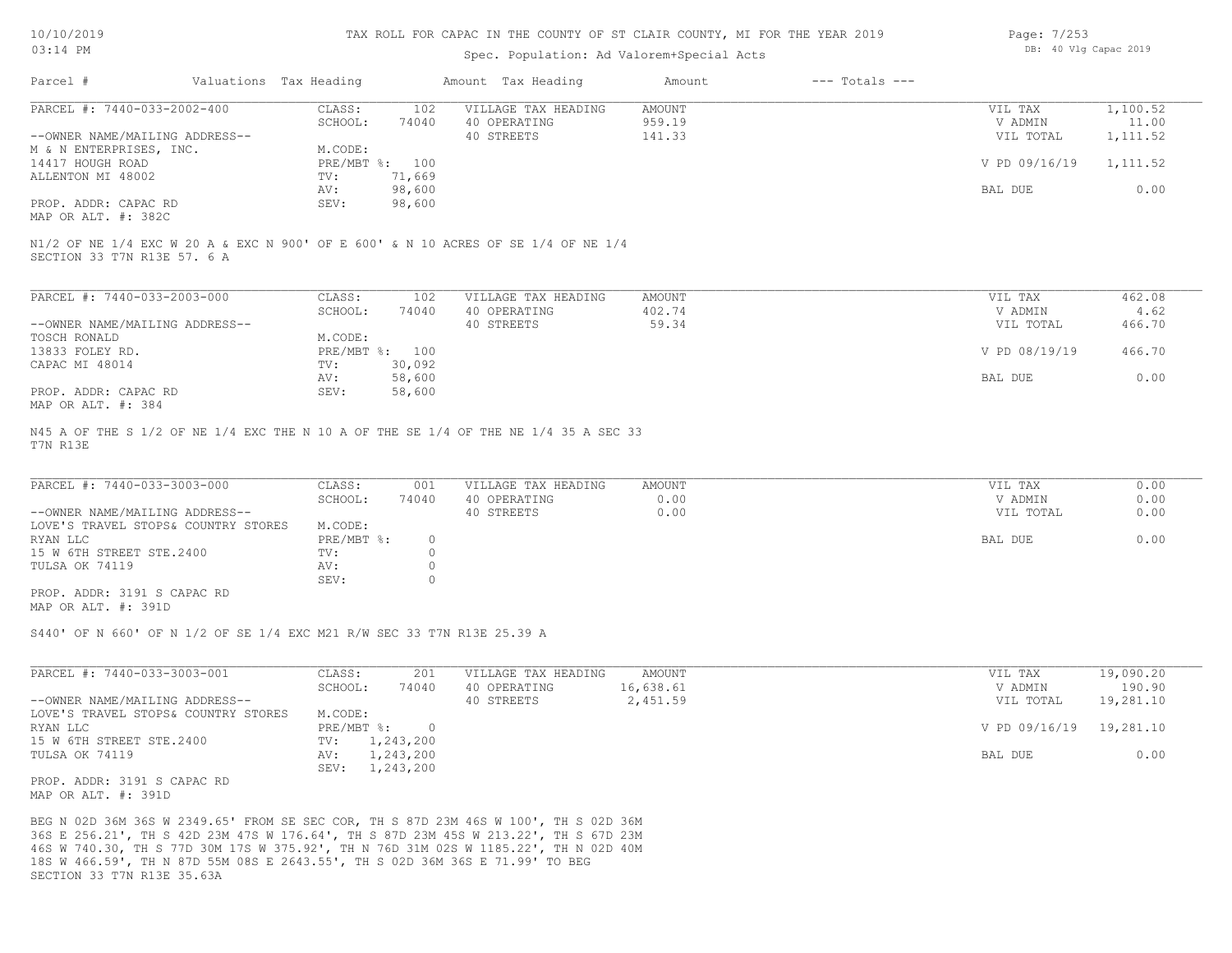## Spec. Population: Ad Valorem+Special Acts

| Parcel #                       | Valuations Tax Heading                       |                     | Amount Tax Heading                      | Amount            | $---$ Totals $---$ |                              |                           |
|--------------------------------|----------------------------------------------|---------------------|-----------------------------------------|-------------------|--------------------|------------------------------|---------------------------|
| PARCEL #: 7440-034-1001-001    | CLASS:                                       | 001                 | VILLAGE TAX HEADING                     | AMOUNT            |                    | VIL TAX                      | 0.00                      |
|                                | SCHOOL:                                      | 74040               | 40 OPERATING                            | 0.00              |                    | V ADMIN                      | 0.00                      |
| --OWNER NAME/MAILING ADDRESS-- |                                              |                     | 40 STREETS                              | 0.00              |                    | VIL TOTAL                    | 0.00                      |
| TOSCH RONALD                   | M.CODE:                                      |                     |                                         |                   |                    |                              |                           |
| TOSCH KIM                      | PRE/MBT %:                                   | 100                 |                                         |                   |                    | BAL DUE                      | 0.00                      |
| 13833 FOLEY RD                 | TV:                                          |                     |                                         |                   |                    |                              |                           |
| CAPAC MI 48014                 | AV:                                          |                     |                                         |                   |                    |                              |                           |
|                                | SEV:                                         |                     |                                         |                   |                    |                              |                           |
| PROP. ADDR: CAPAC RD           |                                              |                     |                                         |                   |                    |                              |                           |
| MAP OR ALT. #:                 |                                              |                     |                                         |                   |                    |                              |                           |
|                                |                                              |                     |                                         |                   |                    |                              |                           |
| PARCEL #: 7440-034-1001-002    | CLASS:<br>$\sim$ $\sim$ $\sim$ $\sim$ $\sim$ | 301<br><b>PAQAQ</b> | VILLAGE TAX HEADING<br>$10$ comparation | AMOUNT<br>0.707.5 |                    | VIL TAX<br>$\cdots$ $\cdots$ | 3,106.45<br>$\sim$ $\sim$ |

|                                    | SCHOOL:    | 74040    | 40 OPERATING | 2,707.52 | V ADMIN       | 31.06    |
|------------------------------------|------------|----------|--------------|----------|---------------|----------|
| --OWNER NAME/MAILING ADDRESS--     |            |          | 40 STREETS   | 398.93   | VIL TOTAL     | 3,137.51 |
| KEIHIN MICHIGAN MANUFACTURING, INC | M.CODE:    |          |              |          |               |          |
| 14898 KOEHN RD.                    | PRE/MBT %: | $\Omega$ |              |          | V PD 08/19/19 | 3,137.51 |
| CAPAC MI 48014                     | TV:        | 202,300  |              |          |               |          |
|                                    | AV:        | 202,300  |              |          | BAL DUE       | 0.00     |
| PROP. ADDR: 14898 KOEHN RD         | SEV:       | 202,300  |              |          |               |          |
| MAP OR ALT. #:                     |            |          |              |          |               |          |

05/16/2007 FROM 27-034-1001-001; 343.04; TH S 88D 19M 14S W 433.05' TO BEG SECTION 34 T7N R13E 26.602A SPLIT ON E 1314.31; TH S 2D 36M 55S E 994.04; TH S 88D 19M 34S W 882.11; TH N 2D 33M 56S W BEG N 2D 33M 56S W 343' FROM W 1/4 COR, TH N 2D 33M 56S W 651.91; TH N 88D 21M 52S

| PARCEL #: 7440-034-1001-010    | CLASS:         | 402    | VILLAGE TAX HEADING | AMOUNT | VIL TAX       | 167.29     |
|--------------------------------|----------------|--------|---------------------|--------|---------------|------------|
|                                | SCHOOL:        | 74040  | 40 OPERATING        | 145.81 | V ADMIN       | $\pm 0.67$ |
| --OWNER NAME/MAILING ADDRESS-- |                |        | 40 STREETS          | 21.48  | VIL TOTAL     | 168.96     |
| TOSCH RONALD                   | M.CODE:        |        |                     |        |               |            |
| TOSCH KIM                      | PRE/MBT %: 100 |        |                     |        | V PD 08/19/19 | 168.96     |
| 13833 FOLEY RD                 | TV:            | 10,895 |                     |        |               |            |
| CAPAC MI 48014                 | AV:            | 19,700 |                     |        | BAL DUE       | 0.00       |
|                                | SEV:           | 19,700 |                     |        |               |            |

MAP OR ALT. #: PROP. ADDR: 3326 S CAPAC RD

R13E 1.26AC. SPLIT ON 01/18/2007 FROM 27-034-1001-000 52S E 283', TH S 2D 33M 56S E 195', TH S 88D 21M 52S W 283' TO BEG SECTION 34 T7N BEG N 2D 33M 56S W 1572.99' FROM W 1/4 COR, TH N 2D 33M 56S W 195', TH N 88D 21M

| PARCEL #: 7440-034-1001-020    | CLASS:  | 102            | VILLAGE TAX HEADING | AMOUNT | VIL TAX       | 446.07 |
|--------------------------------|---------|----------------|---------------------|--------|---------------|--------|
|                                | SCHOOL: | 74040          | 40 OPERATING        | 388.79 | V ADMIN       | 4.46   |
| --OWNER NAME/MAILING ADDRESS-- |         |                | 40 STREETS          | 57.28  | VIL TOTAL     | 450.53 |
| TOSCH, RONALD/KIM              | M.CODE: |                |                     |        |               |        |
| 13833 FOLEY RD                 |         | PRE/MBT %: 100 |                     |        | V PD 08/19/19 | 450.53 |
| CAPAC MI 48014                 | TV:     | 29,050         |                     |        |               |        |
|                                | AV:     | 63,900         |                     |        | BAL DUE       | 0.00   |
| PROP. ADDR: S CAPAC RD         | SEV:    | 63,900         |                     |        |               |        |
| MAP OR ALT. #: 621/640A        |         |                |                     |        |               |        |

FROM 27-034-1001-001 S 88D 21M 52S W 783.14' TO BEG SECTION 34 T7N R13E 41.688AC. SPLIT ON 05/16/2007 TH N 2D 33M 56S W 885.71; TH N 88D 24M 32S E 1312.89; TH S 2D 36M 55S E 1657.8; TH W 578.08; TH S 88D 21M 52S W 248.17; TH N 2D 33M 56S W 195; TH S 88D 21M 52S W 283; BEG N 2D 33M 56S W 994.91 & N 88D 21M 52S E 531.17 FROM W 1/4 COR, TH N 2D 33M 56S

Page: 8/253 DB: 40 Vlg Capac 2019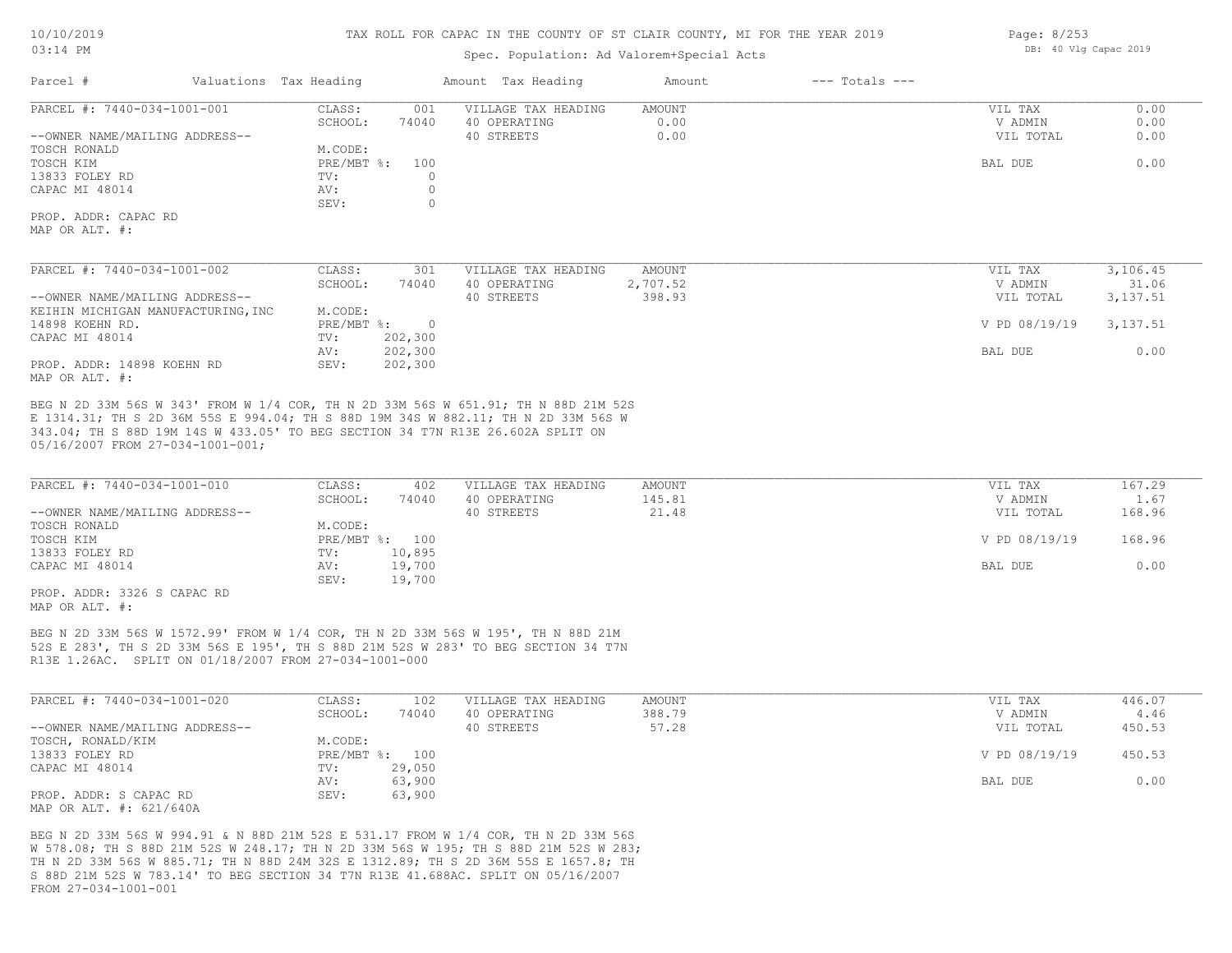## Spec. Population: Ad Valorem+Special Acts

| Page: 9/253 |  |                       |  |
|-------------|--|-----------------------|--|
|             |  | DB: 40 Vlg Capac 2019 |  |

| Parcel #                       | Valuations Tax Heading |        | Amount Tax Heading  | Amount | $---$ Totals $---$ |               |        |
|--------------------------------|------------------------|--------|---------------------|--------|--------------------|---------------|--------|
| PARCEL #: 7440-034-1001-100    | CLASS:                 | 202    | VILLAGE TAX HEADING | AMOUNT |                    | VIL TAX       | 595.88 |
|                                | SCHOOL:                | 74040  | 40 OPERATING        | 519.36 |                    | V ADMIN       | 5.95   |
| --OWNER NAME/MAILING ADDRESS-- |                        |        | 40 STREETS          | 76.52  |                    | VIL TOTAL     | 601.83 |
| SPENCER JAMES L. & JOANNE S.   | M.CODE:                |        |                     |        |                    |               |        |
| 1485 TORREY RD                 | $PRE/MBT$ %:           |        |                     |        |                    | V PD 09/16/19 | 601.83 |
| GROSSE POINTE WOODS MI 48236   | TV:                    | 38,806 |                     |        |                    |               |        |
|                                | AV:                    | 77,100 |                     |        |                    | BAL DUE       | 0.00   |
| PROP. ADDR: CAPAC RD           | SEV:                   | 77,100 |                     |        |                    |               |        |
|                                |                        |        |                     |        |                    |               |        |

MAP OR ALT. #: 640B

S88^19'38"W 433' TO BEG SECTION 34 T7N R13E 3.41 A BEG AT W 1/4 COR,TH N2^33'56"W 343',TH N88^19'38"E 433',TH S2^33'56"E 343',TH

| PARCEL #: 7440-034-4001-000    | CLASS:     | 201     | VILLAGE TAX HEADING | AMOUNT   | VIL TAX       | 6,624.44 |
|--------------------------------|------------|---------|---------------------|----------|---------------|----------|
|                                | SCHOOL:    | 74040   | 40 OPERATING        | 5,773.72 | V ADMIN       | 66.24    |
| --OWNER NAME/MAILING ADDRESS-- |            |         | 40 STREETS          | 850.72   | VIL TOTAL     | 6,690.68 |
| SCHWEIHOFER CRP L.L.C.         | M.CODE:    |         |                     |          |               |          |
| 69245 BURKE DRIVE              | PRE/MBT %: |         |                     |          | V PD 09/09/19 | 6,690.68 |
| RICHMOND MI 48062              | TV:        | 431,400 |                     |          |               |          |
|                                | AV:        | 431,400 |                     |          | BAL DUE       | 0.00     |
| PROP. ADDR: 3200 S CAPAC RD    | SEV:       | 431,400 |                     |          |               |          |
| MAP OR ALT. #: 642A            |            |         |                     |          |               |          |

1.97 A E 260', TH S 88D 19M 38S W 330', TH N 2D 34M 48S W 260' TO BEG SECTION 34 T7N R13E BEG N 88D 19M 38S E 50.01' FROM W 1/4 COR, TH N 88D 19M 38S E 330', TH S 2D 34M 48S

| PARCEL #: 7440-034-4001-200    | CLASS:     | 201     | VILLAGE TAX HEADING | AMOUNT   | VIL TAX       | 1,869.35 |
|--------------------------------|------------|---------|---------------------|----------|---------------|----------|
|                                | SCHOOL:    | 74040   | 40 OPERATING        | 1,629.29 | V ADMIN       | 18.69    |
| --OWNER NAME/MAILING ADDRESS-- |            |         | 40 STREETS          | 240.06   | VIL TOTAL     | 1,888.04 |
| SCHWEIHOFER CRP LLC            | M.CODE:    |         |                     |          |               |          |
| 69245 BURKE DR                 | PRE/MBT %: |         |                     |          | V PD 09/09/19 | 1,888.04 |
| RICHMOND MI 48062              | TV:        | 121,737 |                     |          |               |          |
|                                | AV:        | 157,900 |                     |          | BAL DUE       | 0.00     |
| PROP. ADDR: 3200 S CAPAC RD    | SEV:       | 157,900 |                     |          |               |          |
| MAP OR ALT. #: 642B            |            |         |                     |          |               |          |

BEG SECTION 34 T7N R13E 6.22 A W 50', TH N 2D 34M 48S W 30.86', TH N 88D 19M 38S E 330', TH N 2D 34M 48S W 260' TO W 335.46', TH N 47D 34M 48S W 176.78', TH N 2D 34M 48S W 256.11', TH S 87D 25M 12S 5S E 120', TH N 67D 15M 24S W 240.33', TH N 55D 4M 48S W 678.30', TH S 87D 25M 12S 48S E 613.47', TH S 55D 4M 48S E 733.05', TH N 87D 22M 54S E 173.72', TH S 2D 37M BEG N 88D 19M 38S E 380.01' FROM W 1/4 COR, TH N 88D 19M 38S E 180.53', TH S 2D 34M

| PARCEL #: 7440-034-4001-400    | CLASS:     | 202    | VILLAGE TAX HEADING | AMOUNT | VIL TAX       | 209.43 |
|--------------------------------|------------|--------|---------------------|--------|---------------|--------|
|                                | SCHOOL:    | 74040  | 40 OPERATING        | 182.54 | V ADMIN       | 2.09   |
| --OWNER NAME/MAILING ADDRESS-- |            |        | 40 STREETS          | 26.89  | VIL TOTAL     | 211.52 |
| CLEAR RIVER PETROLEUM          | M.CODE:    |        |                     |        |               |        |
| 69245 BURKE DR                 | PRE/MBT %: |        |                     |        | V PD 09/09/19 | 211.52 |
| RICHMOND MI 48062              | TV:        | 13,639 |                     |        |               |        |
|                                | AV:        | 89,200 |                     |        | BAL DUE       | 0.00   |
| PROP. ADDR: 3200 CAPAC RD      | SEV:       | 89,200 |                     |        |               |        |
| MAP OR ALT. #: 642D / 650      |            |        |                     |        |               |        |

733.05',TH N2^34'48"W 613.47' TO BEG SECTION 34 T7N R13E 14.21 A N88^19'38ZZ'E 200',TH S2^ 37'5"E 814.66',TH S87^22'54"W 173.72',TH N55^4'48"W BET N88^19'38"E 560.54' FROM W 1/4 COR,TH N88^19'38"E 554.68',TH S2^37'5"E 233',TH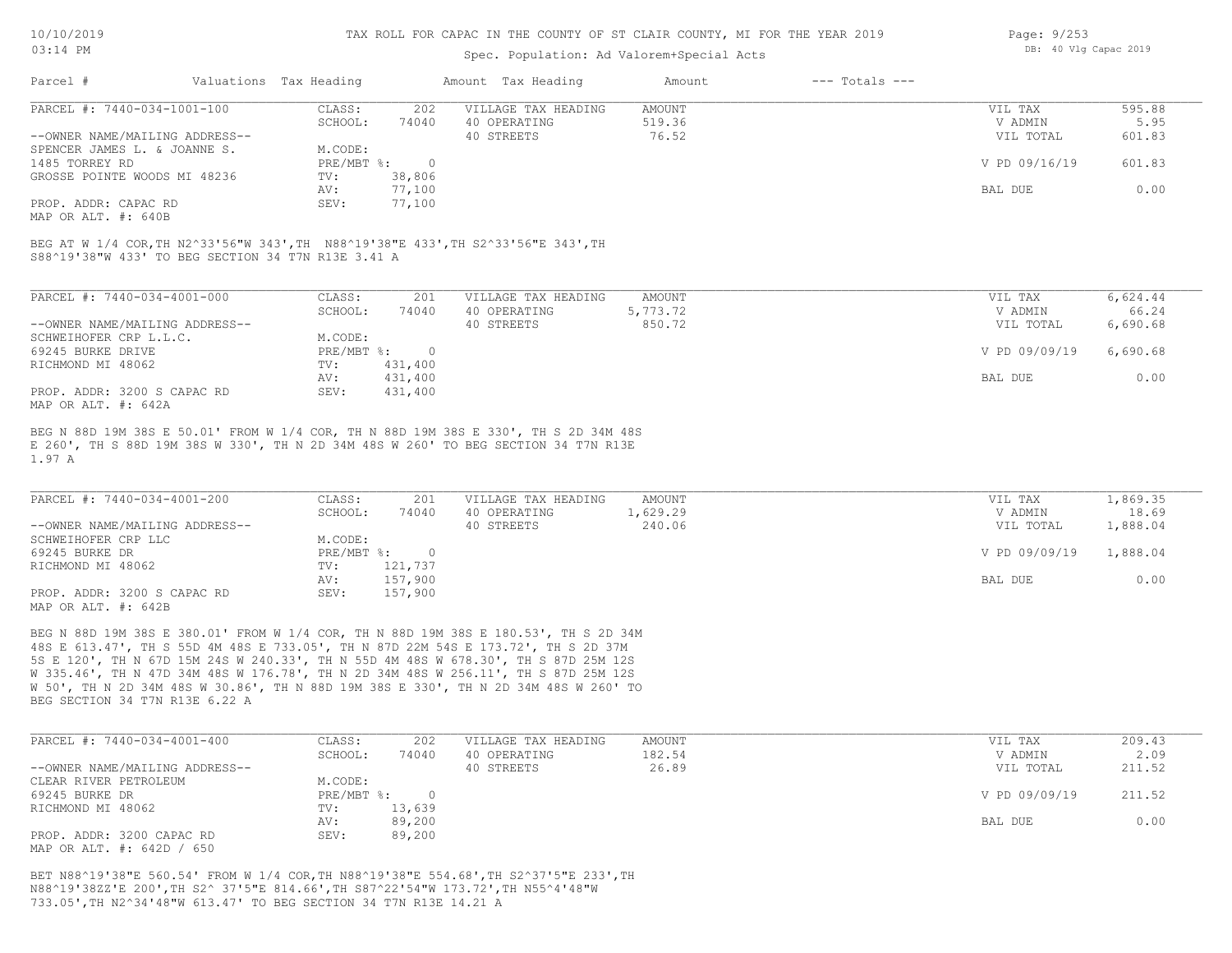## TAX ROLL FOR CAPAC IN THE COUNTY OF ST CLAIR COUNTY, MI FOR THE YEAR 2019

# Spec. Population: Ad Valorem+Special Acts

| Parcel #                       | Valuations Tax Heading |       | Amount Tax Heading  | Amount | $---$ Totals $---$ |           |      |
|--------------------------------|------------------------|-------|---------------------|--------|--------------------|-----------|------|
| PARCEL #: 7440-034-4001-600    | CLASS:                 | 703   | VILLAGE TAX HEADING | AMOUNT |                    | VIL TAX   | 0.00 |
|                                | SCHOOL:                | 74040 | 40 OPERATING        | 0.00   |                    | V ADMIN   | 0.00 |
| --OWNER NAME/MAILING ADDRESS-- |                        |       | 40 STREETS          | 0.00   |                    | VIL TOTAL | 0.00 |
| VILLAGE OF CAPAC               | M.CODE:                |       |                     |        |                    |           |      |
| 131 N MAIN ST                  | $PRE/MBT$ %:           |       |                     |        |                    | BAL DUE   | 0.00 |
| CAPAC MI 48014                 | TV:                    |       |                     |        |                    |           |      |
|                                | AV:                    |       |                     |        |                    |           |      |
| PROP. ADDR: KOEHN              | SEV:                   |       |                     |        |                    |           |      |
|                                |                        |       |                     |        |                    |           |      |

MAP OR ALT. #: CF642C

BEG N88^19'38"E 1115.22' FRO W 1/4 COR,TH N88^19'38"E

| PARCEL #: 7440-150-0001-000        | CLASS:  | 401            | VILLAGE TAX HEADING | AMOUNT | VIL TAX       | 793.22 |
|------------------------------------|---------|----------------|---------------------|--------|---------------|--------|
|                                    | SCHOOL: | 74040          | 40 OPERATING        | 691.36 | V ADMIN       | 7.93   |
| --OWNER NAME/MAILING ADDRESS--     |         |                | 40 STREETS          | 101.86 | VIL TOTAL     | 801.15 |
| LEWIS GERALD/JANE REVOCABLE TRUST  | M.CODE: |                |                     |        |               |        |
| 560 N GLASSFORD ST                 |         | PRE/MBT %: 100 |                     |        | V PD 09/09/19 | 801.15 |
| CAPAC MI 48014-3015                | TV:     | 51,657         |                     |        |               |        |
|                                    | AV:     | 79,500         |                     |        | BAL DUE       | 0.00   |
| PROP. ADDR: 560 N GLASSFORD STREET | SEV:    | 79,500         |                     |        |               |        |
| MAP OR ALT. #: CF281K01            |         |                |                     |        |               |        |

LOT 1 EXC S 13.5 FT BONER SUBD SEC 21 T7N R13E

| PARCEL #: 7440-150-0002-000    | CLASS:       | 401    | VILLAGE TAX HEADING | AMOUNT | VIL TAX       | 1,034.90 |
|--------------------------------|--------------|--------|---------------------|--------|---------------|----------|
|                                | SCHOOL:      | 74040  | 40 OPERATING        | 902.00 | V ADMIN       | 10.34    |
| --OWNER NAME/MAILING ADDRESS-- |              |        | 40 STREETS          | 132.90 | VIL TOTAL     | 1,045.24 |
| LORIDON SARAH L                | M.CODE:      |        |                     |        |               |          |
| OUICK ELIZABETH                | $PRE/MBT$ %: | 100    |                     |        | V PD 09/11/19 | 1,045.24 |
| 547 N NEEPER ST                | TV:          | 67,396 |                     |        |               |          |
| CAPAC MI 48014                 | AV:          | 86,000 |                     |        | BAL DUE       | 0.00     |
|                                | SEV:         | 86,000 |                     |        |               |          |

MAP OR ALT. #: CF281K02 PROP. ADDR: 547 N NEEPER ST

LOT 2 BONER SUBD SEC 21 T7N R13E

| PARCEL #: 7440-150-0003-000    | CLASS:       | 401    | VILLAGE TAX HEADING | AMOUNT | VIL TAX   | 571.87 |
|--------------------------------|--------------|--------|---------------------|--------|-----------|--------|
|                                | SCHOOL:      | 74040  | 40 OPERATING        | 498.43 | V ADMIN   | 5.71   |
| --OWNER NAME/MAILING ADDRESS-- |              |        | 40 STREETS          | 73.44  | VIL TOTAL | 577.58 |
| SCHULTZ RANDY                  | M.CODE:      |        |                     |        |           |        |
| SCHULTZ LINDA                  | $PRE/MBT$ %: |        |                     |        | BAL DUE   | 577.58 |
| 5300 KNOLL RD                  | TV:          | 37,242 |                     |        |           |        |
| CAPAC MI 48014-3038            | AV:          | 53,700 |                     |        |           |        |
|                                | SEV:         | 53,700 |                     |        |           |        |
| PROP. ADDR: 548 N NEEPER ST    |              |        |                     |        |           |        |

MAP OR ALT. #: CF281K03

LOT 3 BONER SUBDIVISION

Page: 10/253 DB: 40 Vlg Capac 2019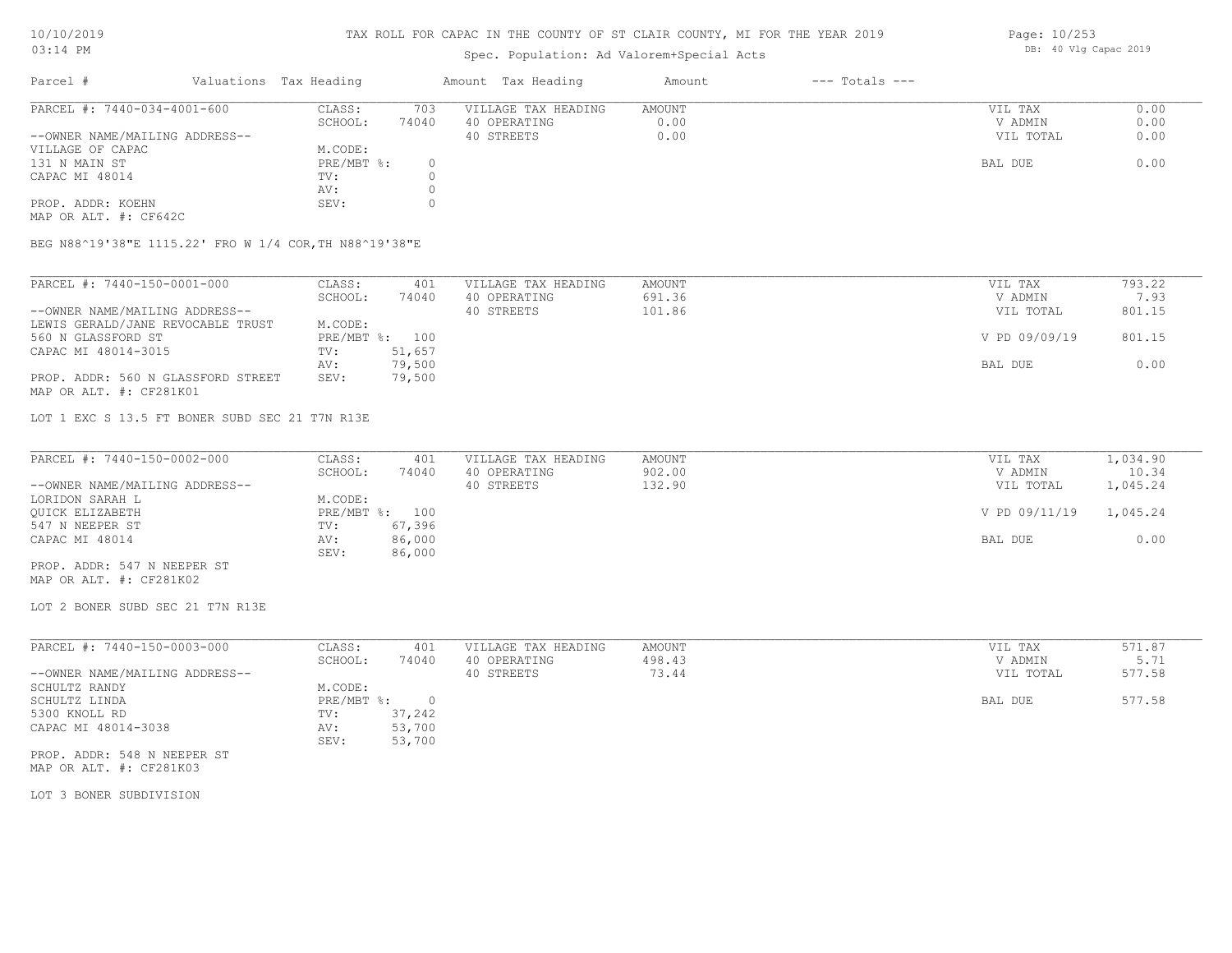# TAX ROLL FOR CAPAC IN THE COUNTY OF ST CLAIR COUNTY, MI FOR THE YEAR 2019

# Spec. Population: Ad Valorem+Special Acts

| Parcel #                                                                                                                                                                                                                          | Valuations Tax Heading |                                                    |                                                              | Amount Tax Heading                                | Amount                            | $---$ Totals $---$ |                                                             |                                            |
|-----------------------------------------------------------------------------------------------------------------------------------------------------------------------------------------------------------------------------------|------------------------|----------------------------------------------------|--------------------------------------------------------------|---------------------------------------------------|-----------------------------------|--------------------|-------------------------------------------------------------|--------------------------------------------|
| PARCEL #: 7440-150-0004-000<br>--OWNER NAME/MAILING ADDRESS--<br>SEIDELL JAMES D.<br>MARKEY MARY SUE, DROGOSCH KAY ELLEN<br>SEIDELL HERBERT D. HELEN M<br>P.O.BOX 54<br>CAPAC MI 48014-0054<br>PROP. ADDR: 550 N GLASSFORD STREET |                        | CLASS:<br>SCHOOL:<br>M.CODE:<br>TV:<br>AV:<br>SEV: | 401<br>74040<br>PRE/MBT %: 100<br>58,430<br>86,000<br>86,000 | VILLAGE TAX HEADING<br>40 OPERATING<br>40 STREETS | <b>AMOUNT</b><br>782.00<br>115.22 |                    | VIL TAX<br>V ADMIN<br>VIL TOTAL<br>V PD 09/04/19<br>BAL DUE | 897.22<br>8.97<br>906.19<br>906.19<br>0.00 |
| MAP OR ALT. #: CF281K04<br>LOT 4 & S 13.5 FT OF LOT 1 BONER SUBD SEC 21 T7N R13E                                                                                                                                                  |                        |                                                    |                                                              |                                                   |                                   |                    |                                                             |                                            |
|                                                                                                                                                                                                                                   |                        |                                                    |                                                              |                                                   |                                   |                    |                                                             |                                            |
| PARCEL #: 7440-150-0005-000<br>--OWNER NAME/MAILING ADDRESS--                                                                                                                                                                     |                        | CLASS:<br>SCHOOL:                                  | 401<br>74040                                                 | VILLAGE TAX HEADING<br>40 OPERATING<br>40 STREETS | AMOUNT<br>614.56<br>90.55         |                    | VIL TAX<br>V ADMIN<br>VIL TOTAL                             | 705.11<br>7.05<br>712.16                   |
| NICOLE CLARK<br>545 N NEEPER ST                                                                                                                                                                                                   |                        | M.CODE:                                            | PRE/MBT %: 100                                               |                                                   |                                   |                    | V PD 08/26/19                                               | 712.16                                     |
| CAPAC, MI 48014<br>PROP. ADDR: 545 N NEEPER ST<br>MAP OR ALT. #: CF281K05                                                                                                                                                         |                        | TV:<br>AV:<br>SEV:                                 | 45,919<br>64,800<br>64,800                                   |                                                   |                                   |                    | BAL DUE                                                     | 0.00                                       |
| LOT 5 BONER SUBD SEC 21 T7N R13E                                                                                                                                                                                                  |                        |                                                    |                                                              |                                                   |                                   |                    |                                                             |                                            |
| PARCEL #: 7440-150-0006-000                                                                                                                                                                                                       |                        | CLASS:                                             | 401                                                          | VILLAGE TAX HEADING                               | <b>AMOUNT</b>                     |                    | VIL TAX                                                     | 695.97                                     |
| --OWNER NAME/MAILING ADDRESS--                                                                                                                                                                                                    |                        | SCHOOL:                                            | 74040                                                        | 40 OPERATING<br>40 STREETS                        | 606.60<br>89.37                   |                    | V ADMIN<br>VIL TOTAL                                        | 6.95<br>702.92                             |
| FULLER RAND/FLORENCE<br>546 N NEEPER ST                                                                                                                                                                                           |                        | M.CODE:                                            | PRE/MBT %: 100                                               |                                                   |                                   |                    | V PD 08/26/19                                               | 702.92                                     |
| CAPAC MI 48014-3038<br>PROP. ADDR: 546 N NEEPER ST                                                                                                                                                                                |                        | TV:<br>AV:<br>SEV:                                 | 45,324<br>64,800<br>64,800                                   |                                                   |                                   |                    | BAL DUE                                                     | 0.00                                       |
| MAP OR ALT. #: CF281K06                                                                                                                                                                                                           |                        |                                                    |                                                              |                                                   |                                   |                    |                                                             |                                            |
| LOT 6 BONER SUBDIVISION                                                                                                                                                                                                           |                        |                                                    |                                                              |                                                   |                                   |                    |                                                             |                                            |
| PARCEL #: 7440-150-0007-000                                                                                                                                                                                                       |                        | CLASS:<br>SCHOOL:                                  | 401<br>74040                                                 | VILLAGE TAX HEADING<br>40 OPERATING               | AMOUNT<br>715.03                  |                    | VIL TAX<br>V ADMIN                                          | 820.38<br>8.20                             |
| --OWNER NAME/MAILING ADDRESS--<br>WEYHRAUCH GERALD F                                                                                                                                                                              |                        | M.CODE:                                            | COREL                                                        | 40 STREETS                                        | 105.35                            |                    | VIL TOTAL                                                   | 828.58                                     |
| WEYHRAUCH PATRICIA A<br>540 GLASSFORD                                                                                                                                                                                             |                        | TV:                                                | PRE/MBT %: 100<br>53,426                                     |                                                   |                                   |                    | V PD 09/09/19                                               | 828.58                                     |
| CAPAC MI 48014                                                                                                                                                                                                                    |                        | AV:<br>SEV:                                        | 80,500<br>80,500                                             |                                                   |                                   |                    | BAL DUE                                                     | 0.00                                       |
| PROP. ADDR: 540 N GLASSFORD STREET<br>MAP OR ALT. #: CF281K07                                                                                                                                                                     |                        |                                                    |                                                              |                                                   |                                   |                    |                                                             |                                            |
| LOT 7 BONER SUBD SEC 21 T7N R13E                                                                                                                                                                                                  |                        |                                                    |                                                              |                                                   |                                   |                    |                                                             |                                            |
|                                                                                                                                                                                                                                   |                        |                                                    |                                                              |                                                   |                                   |                    |                                                             |                                            |
|                                                                                                                                                                                                                                   |                        |                                                    |                                                              |                                                   |                                   |                    |                                                             |                                            |

Page: 11/253 DB: 40 Vlg Capac 2019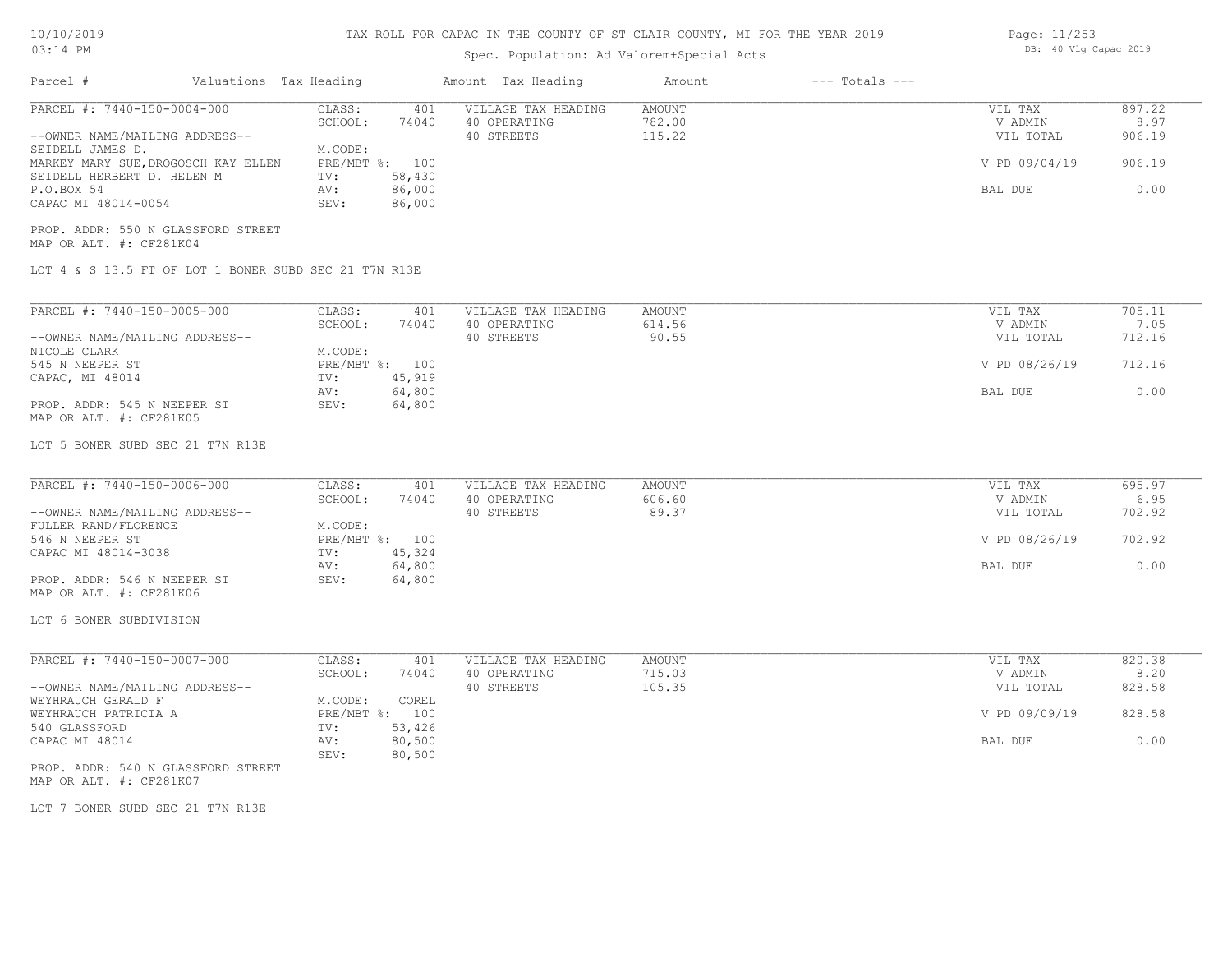## TAX ROLL FOR CAPAC IN THE COUNTY OF ST CLAIR COUNTY, MI FOR THE YEAR 2019

# Spec. Population: Ad Valorem+Special Acts

| Page: 12/253 |  |                       |  |
|--------------|--|-----------------------|--|
|              |  | DB: 40 Vlg Capac 2019 |  |

| Parcel #                           | Valuations Tax Heading            | Amount Tax Heading                  | Amount           | $---$ Totals $---$ |                    |                |
|------------------------------------|-----------------------------------|-------------------------------------|------------------|--------------------|--------------------|----------------|
| PARCEL #: 7440-150-0008-000        | CLASS:<br>401<br>SCHOOL:<br>74040 | VILLAGE TAX HEADING<br>40 OPERATING | AMOUNT<br>740.19 |                    | VIL TAX<br>V ADMIN | 849.25<br>8.49 |
| --OWNER NAME/MAILING ADDRESS--     |                                   | 40 STREETS                          | 109.06           |                    | VIL TOTAL          | 857.74         |
| JAMES MATTHEW                      | M.CODE:<br>COREL                  |                                     |                  |                    |                    |                |
| 541 N NEEPER ST                    | PRE/MBT %: 100                    |                                     |                  |                    | V PD 09/09/19      | 857.74         |
| CAPAC, MI 48014                    | 55,306<br>TV:                     |                                     |                  |                    |                    |                |
|                                    | 62,800<br>AV:                     |                                     |                  |                    | BAL DUE            | 0.00           |
| PROP. ADDR: 541 N NEEPER ST        | 62,800<br>SEV:                    |                                     |                  |                    |                    |                |
| MAP OR ALT. #: CF281K08            |                                   |                                     |                  |                    |                    |                |
| LOT 8 BONER SUBD SEC 21 T7N R13E   |                                   |                                     |                  |                    |                    |                |
|                                    |                                   |                                     |                  |                    |                    |                |
| PARCEL #: 7440-150-0009-000        | CLASS:<br>401                     | VILLAGE TAX HEADING                 | <b>AMOUNT</b>    |                    | VIL TAX            | 640.60         |
|                                    | SCHOOL:<br>74040                  | 40 OPERATING                        | 558.34           |                    | V ADMIN            | 6.40           |
| --OWNER NAME/MAILING ADDRESS--     |                                   | 40 STREETS                          | 82.26            |                    | VIL TOTAL          | 647.00         |
| SHOWLER DENISE L                   | M.CODE:                           |                                     |                  |                    |                    |                |
| P.O.BOX 206                        | PRE/MBT %: 100                    |                                     |                  |                    | V PD 09/09/19      | 647.00         |
| CAPAC MI 48014-0206                | 41,718<br>TV:                     |                                     |                  |                    |                    |                |
|                                    | 61,100<br>AV:                     |                                     |                  |                    | BAL DUE            | 0.00           |
| PROP. ADDR: 540 N NEEPER ST        | 61,100<br>SEV:                    |                                     |                  |                    |                    |                |
| MAP OR ALT. #: CF281K09            |                                   |                                     |                  |                    |                    |                |
| LOT 9 BONER SUBD SEC 21 T7N R13E   |                                   |                                     |                  |                    |                    |                |
|                                    |                                   |                                     |                  |                    |                    |                |
| PARCEL #: 7440-225-0001-000        | CLASS:<br>401                     | VILLAGE TAX HEADING                 | AMOUNT           |                    | VIL TAX            | 614.05         |
|                                    | SCHOOL:<br>74040                  | 40 OPERATING                        | 535.20           |                    | V ADMIN            | 6.14           |
| --OWNER NAME/MAILING ADDRESS--     |                                   | 40 STREETS                          | 78.85            |                    | VIL TOTAL          | 620.19         |
| MCGEORGE II DOUGLAS N              | M.CODE:<br>COREL                  |                                     |                  |                    |                    |                |
| 2362 CAPAC RD                      | PRE/MBT %: 100                    |                                     |                  |                    | V PD 09/09/19      | 620.19         |
| ALLENTON MI 48002                  | 39,989<br>TV:                     |                                     |                  |                    |                    |                |
|                                    | 61,400<br>AV:                     |                                     |                  |                    | BAL DUE            | 0.00           |
| PROP. ADDR: 203 S LESTER ST        | SEV:<br>61,400                    |                                     |                  |                    |                    |                |
| MAP OR ALT. #: CF281K10            |                                   |                                     |                  |                    |                    |                |
| LOT 1 BULLOCK PLAT SEC 27 T7N R13E |                                   |                                     |                  |                    |                    |                |
|                                    |                                   |                                     |                  |                    |                    |                |
| PARCEL #: 7440-225-0002-000        | CLASS:<br>401                     | VILLAGE TAX HEADING                 | <b>AMOUNT</b>    |                    | VIL TAX            | 879.74         |
|                                    | SCHOOL:<br>74040                  | 40 OPERATING                        | 766.77           |                    | V ADMIN            | 8.79           |
| --OWNER NAME/MAILING ADDRESS--     |                                   | 40 STREETS                          | 112.97           |                    | VIL TOTAL          | 888.53         |
| GAIER RONALD J JR                  | M.CODE:<br>COREL                  |                                     |                  |                    |                    |                |
| YORK TARAH B                       | PRE/MBT %: 100                    |                                     |                  |                    | V PD 09/09/19      | 888.53         |
| 205 S LESTER ST                    | TV:<br>57,292                     |                                     |                  |                    |                    |                |
| CAPAC MI 48014                     | 68,100<br>AV:<br>68,100<br>SEV:   |                                     |                  |                    | BAL DUE            | 0.00           |
| PROP. ADDR: 205 S LESTER ST        |                                   |                                     |                  |                    |                    |                |
|                                    |                                   |                                     |                  |                    |                    |                |

MAP OR ALT. #: CF281K11

LOT 2 BULLOCK PLAT SEC 27 T7N R13E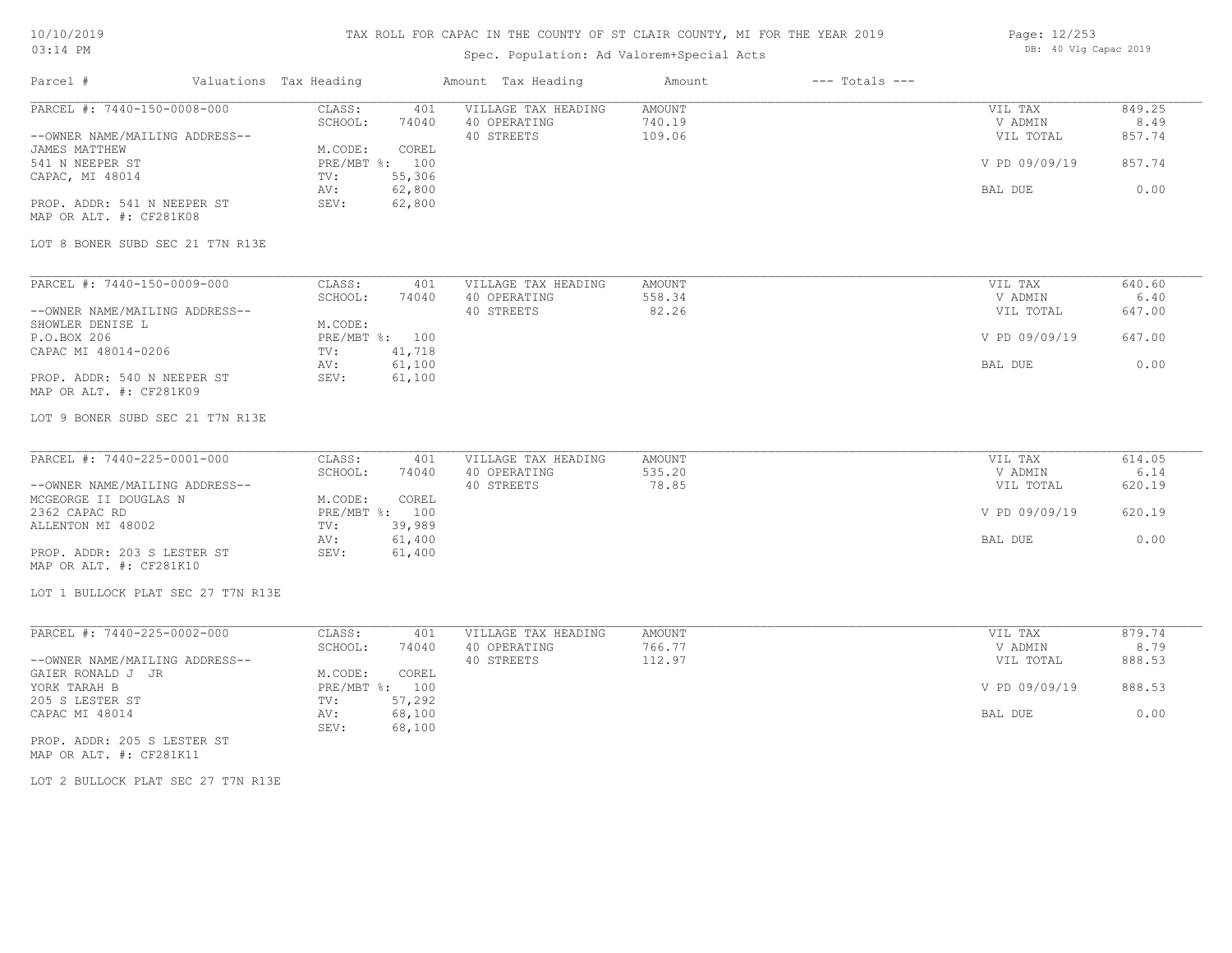## TAX ROLL FOR CAPAC IN THE COUNTY OF ST CLAIR COUNTY, MI FOR THE YEAR 2019

# Spec. Population: Ad Valorem+Special Acts

| Page: 13/253 |  |                       |  |
|--------------|--|-----------------------|--|
|              |  | DB: 40 Vlg Capac 2019 |  |

| Parcel #                                                                                                                                                                                     | Valuations Tax Heading                                                                                             | Amount Tax Heading                                | Amount                           | $---$ Totals $---$ |                                                             |                                            |
|----------------------------------------------------------------------------------------------------------------------------------------------------------------------------------------------|--------------------------------------------------------------------------------------------------------------------|---------------------------------------------------|----------------------------------|--------------------|-------------------------------------------------------------|--------------------------------------------|
| PARCEL #: 7440-225-0003-000<br>--OWNER NAME/MAILING ADDRESS--<br>GELARDEN ERNEST/BEVERLY<br>209 S LESTER ST<br>CAPAC MI 48014-3713<br>PROP. ADDR: 209 S LESTER ST<br>MAP OR ALT. #: CF281K12 | CLASS:<br>401<br>SCHOOL:<br>74040<br>M.CODE:<br>PRE/MBT %: 100<br>31,672<br>TV:<br>45,000<br>AV:<br>45,000<br>SEV: | VILLAGE TAX HEADING<br>40 OPERATING<br>40 STREETS | AMOUNT<br>423.88<br>62.45        |                    | VIL TAX<br>V ADMIN<br>VIL TOTAL<br>V PD 09/09/19<br>BAL DUE | 486.33<br>4.86<br>491.19<br>491.19<br>0.00 |
| LOT 3 BULLOCK PLAT                                                                                                                                                                           |                                                                                                                    |                                                   |                                  |                    |                                                             |                                            |
| PARCEL #: 7440-225-0004-000<br>--OWNER NAME/MAILING ADDRESS--<br>LEWIS JILL L<br>211 S LESTER ST<br>CAPAC MI 48014                                                                           | CLASS:<br>401<br>SCHOOL:<br>74040<br>M.CODE:<br>PRE/MBT %: 100<br>TV:<br>32,654                                    | VILLAGE TAX HEADING<br>40 OPERATING<br>40 STREETS | <b>AMOUNT</b><br>437.03<br>64.39 |                    | VIL TAX<br>V ADMIN<br>VIL TOTAL<br>V PD 07/19/19            | 501.42<br>5.01<br>506.43<br>506.43         |
| PROP. ADDR: 211 S LESTER ST<br>MAP OR ALT. #: CF281K13                                                                                                                                       | 49,600<br>AV:<br>49,600<br>SEV:                                                                                    |                                                   |                                  |                    | BAL DUE                                                     | 0.00                                       |
| LOT 4 BULLOCK PLAT SEC 27 T7N R13E                                                                                                                                                           |                                                                                                                    |                                                   |                                  |                    |                                                             |                                            |
| PARCEL #: 7440-225-0005-000                                                                                                                                                                  | CLASS:<br>401                                                                                                      | VILLAGE TAX HEADING                               | AMOUNT                           |                    | VIL TAX                                                     | 566.82                                     |
| --OWNER NAME/MAILING ADDRESS--<br>BASTIAN MICHAEL F III                                                                                                                                      | SCHOOL:<br>74040<br>M.CODE:<br>COREL                                                                               | 40 OPERATING<br>40 STREETS                        | 494.03<br>72.79                  |                    | V ADMIN<br>VIL TOTAL                                        | 5.66<br>572.48                             |
| 213 S LESTER ST<br>CAPAC MI 48014                                                                                                                                                            | PRE/MBT %: 100<br>36,913<br>TV:                                                                                    |                                                   |                                  |                    | V PD 09/09/19                                               | 572.48                                     |
| PROP. ADDR: 213 S LESTER ST<br>MAP OR ALT. #: CF281K14                                                                                                                                       | 54,900<br>AV:<br>54,900<br>SEV:                                                                                    |                                                   |                                  |                    | BAL DUE                                                     | 0.00                                       |
| LOT 5 BULLOCK PLAT SEC 27 T7N R13E                                                                                                                                                           |                                                                                                                    |                                                   |                                  |                    |                                                             |                                            |
| PARCEL #: 7440-225-0006-000                                                                                                                                                                  | CLASS:<br>401                                                                                                      | VILLAGE TAX HEADING                               | AMOUNT                           |                    | VIL TAX                                                     | 558.11                                     |
| --OWNER NAME/MAILING ADDRESS--                                                                                                                                                               | SCHOOL:<br>74040                                                                                                   | 40 OPERATING<br>40 STREETS                        | 486.44<br>71.67                  |                    | V ADMIN<br>VIL TOTAL                                        | 5.58<br>563.69                             |
| VIELHABER RICHARD H<br>VIELHABER CINDT L                                                                                                                                                     | M.CODE:<br>PRE/MBT %: 100                                                                                          |                                                   |                                  |                    | V PD 09/11/19                                               | 563.69                                     |
| 215 S LESTER ST<br>CAPAC MI 48014                                                                                                                                                            | TV:<br>36,346<br>58,100<br>AV:                                                                                     |                                                   |                                  |                    | BAL DUE                                                     | 0.00                                       |
| PROP. ADDR: 215 S LESTER ST                                                                                                                                                                  | SEV:<br>58,100                                                                                                     |                                                   |                                  |                    |                                                             |                                            |

MAP OR ALT. #: CF281K15

LOT 6 BULLOCK PLAT SEC 27 T7N R13E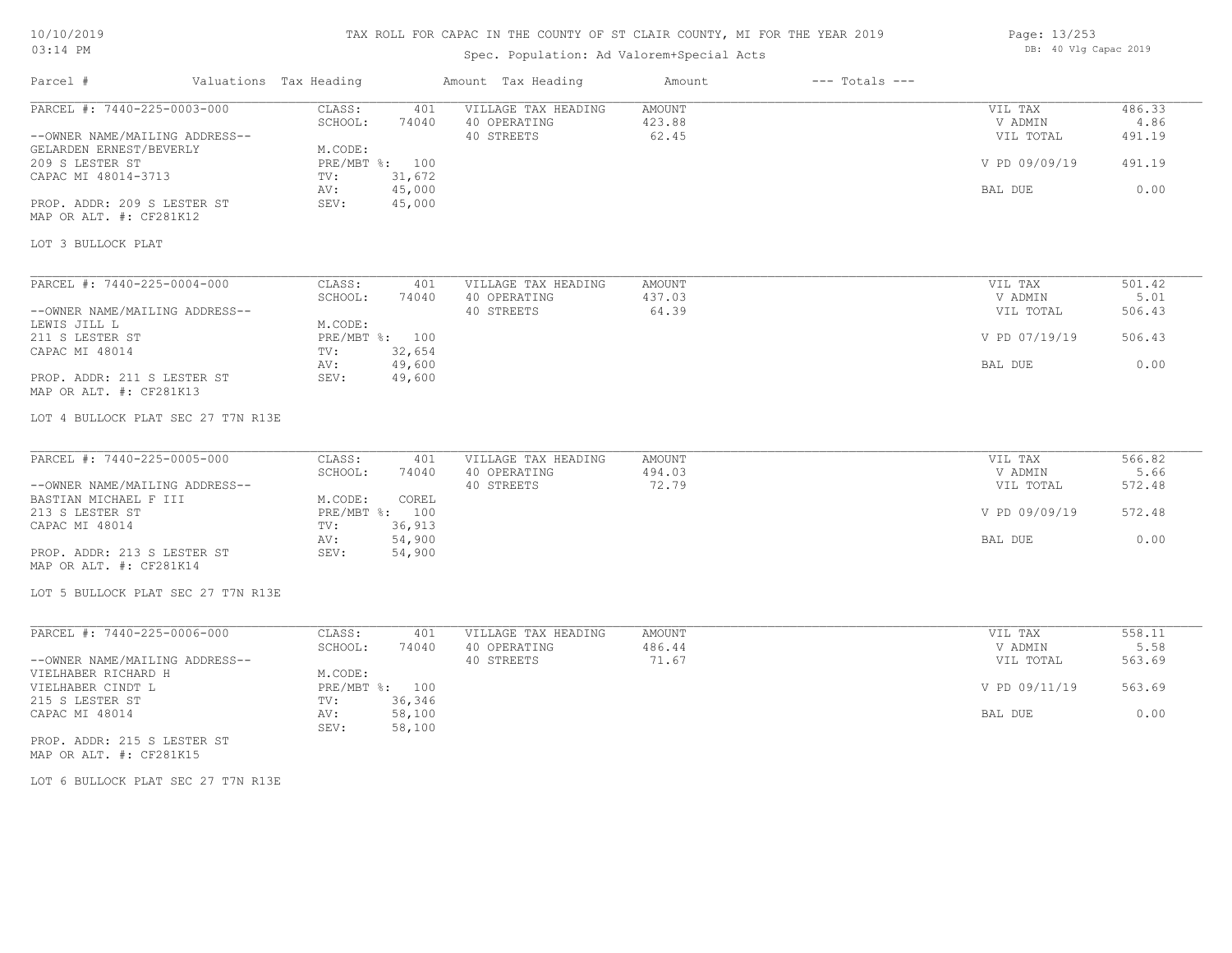# TAX ROLL FOR CAPAC IN THE COUNTY OF ST CLAIR COUNTY, MI FOR THE YEAR 2019

# Spec. Population: Ad Valorem+Special Acts

| Page: 14/253 |  |                       |  |
|--------------|--|-----------------------|--|
|              |  | DB: 40 Vlg Capac 2019 |  |

| Parcel #                                                                                                                                                                        | Valuations Tax Heading |                                                                      |                                            | Amount Tax Heading                                | Amount                    | $---$ Totals $---$ |                                                             |                                            |
|---------------------------------------------------------------------------------------------------------------------------------------------------------------------------------|------------------------|----------------------------------------------------------------------|--------------------------------------------|---------------------------------------------------|---------------------------|--------------------|-------------------------------------------------------------|--------------------------------------------|
| PARCEL #: 7440-225-0007-000<br>--OWNER NAME/MAILING ADDRESS--<br>COX PAUL/SANDRA<br>217 S LESTER ST<br>CAPAC MI 48014<br>PROP. ADDR: 217 S LESTER ST<br>MAP OR ALT. #: CF281K16 |                        | CLASS:<br>SCHOOL:<br>M.CODE:<br>PRE/MBT %: 100<br>TV:<br>AV:<br>SEV: | 401<br>74040<br>37,459<br>59,300<br>59,300 | VILLAGE TAX HEADING<br>40 OPERATING<br>40 STREETS | AMOUNT<br>501.34<br>73.86 |                    | VIL TAX<br>V ADMIN<br>VIL TOTAL<br>V PD 08/19/19<br>BAL DUE | 575.20<br>5.75<br>580.95<br>580.95<br>0.00 |
| LOT 7 BULLOCK PLAT SEC 27 T7N R13E                                                                                                                                              |                        |                                                                      |                                            |                                                   |                           |                    |                                                             |                                            |
| PARCEL #: 7440-225-0008-000<br>--OWNER NAME/MAILING ADDRESS--<br>RUDDOCK LEWIS J<br>216 S HUNTER ST<br>CAPAC MI 48014-3708                                                      |                        | CLASS:<br>SCHOOL:<br>M.CODE:<br>PRE/MBT %: 100<br>TV:<br>AV:         | 401<br>74040<br>COREL<br>36,333<br>56,600  | VILLAGE TAX HEADING<br>40 OPERATING<br>40 STREETS | AMOUNT<br>486.26<br>71.64 |                    | VIL TAX<br>V ADMIN<br>VIL TOTAL<br>V PD 09/09/19<br>BAL DUE | 557.90<br>5.57<br>563.47<br>563.47<br>0.00 |
| MAP OR ALT. #: CF281K17<br>LOT 8 BULLOCK PLAT                                                                                                                                   |                        |                                                                      |                                            |                                                   |                           |                    |                                                             |                                            |
| PARCEL #: 7440-225-0009-000<br>--OWNER NAME/MAILING ADDRESS--                                                                                                                   |                        | CLASS:<br>SCHOOL:                                                    | 401<br>74040                               | VILLAGE TAX HEADING<br>40 OPERATING<br>40 STREETS | AMOUNT<br>485.26<br>71.50 |                    | VIL TAX<br>V ADMIN<br>VIL TOTAL                             | 556.76<br>5.56<br>562.32                   |
| METZER SCOTT A<br>METZER STEPHEN G<br>214 S HUNTER ST                                                                                                                           |                        | M.CODE:<br>PRE/MBT %: 100<br>TV:                                     | COREL<br>36,258                            |                                                   |                           |                    | V PD 09/09/19                                               | 562.32                                     |
| CAPAC MI 48014-3708<br>PROP. ADDR: 214 S HUNTER STREET<br>MAP OR ALT. #: CF281K18                                                                                               |                        | AV:<br>SEV:                                                          | 58,000<br>58,000                           |                                                   |                           |                    | BAL DUE                                                     | 0.00                                       |
| LOT 9 BULLOCK PLAT SEC 27 T7N R13E                                                                                                                                              |                        |                                                                      |                                            |                                                   |                           |                    |                                                             |                                            |
| PARCEL #: 7440-225-0010-000<br>--OWNER NAME/MAILING ADDRESS--                                                                                                                   |                        | CLASS:<br>SCHOOL:                                                    | 401<br>74040                               | VILLAGE TAX HEADING<br>40 OPERATING<br>40 STREETS | AMOUNT<br>560.49<br>82.58 |                    | VIL TAX<br>V ADMIN<br>VIL TOTAL                             | 643.07<br>6.43<br>649.50                   |
| MANDEVILLE LAURINA<br>MAPLE JEFFREY<br>212 S HUNTER STREET                                                                                                                      |                        | M.CODE:<br>PRE/MBT %: 100<br>TV:                                     | 00LSB<br>41,879                            |                                                   |                           |                    | V PD 08/26/19                                               | 649.50                                     |
| CAPAC MI 48014<br>PROP. ADDR: 212 S HUNTER STREET<br>MAP OR ALT. #: CF281K19                                                                                                    |                        | AV:<br>SEV:                                                          | 58,900<br>58,900                           |                                                   |                           |                    | BAL DUE                                                     | 0.00                                       |

LOT 10 BULLOCK PLAT SEC 27 T7N R13E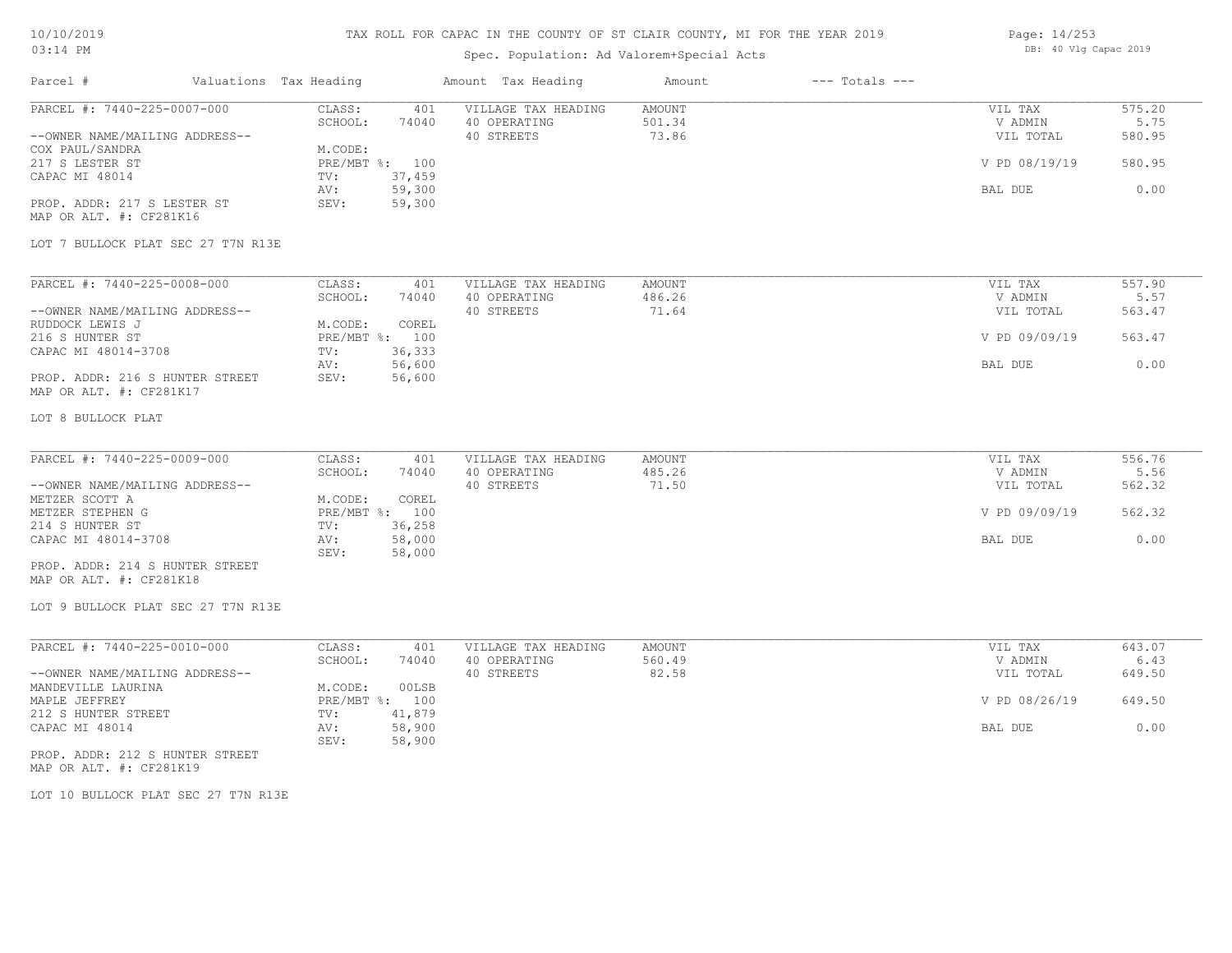## TAX ROLL FOR CAPAC IN THE COUNTY OF ST CLAIR COUNTY, MI FOR THE YEAR 2019

# Spec. Population: Ad Valorem+Special Acts

| Page: 15/253 |  |                       |  |
|--------------|--|-----------------------|--|
|              |  | DB: 40 Vlg Capac 2019 |  |

| Parcel #                                                                                | Valuations Tax Heading           | Amount Tax Heading                                                | Amount                           | $---$ Totals $---$ |                                 |                          |
|-----------------------------------------------------------------------------------------|----------------------------------|-------------------------------------------------------------------|----------------------------------|--------------------|---------------------------------|--------------------------|
| PARCEL #: 7440-225-0011-000<br>--OWNER NAME/MAILING ADDRESS--<br>PARDON BONNIE J. TRUST | CLASS:<br>SCHOOL:<br>M.CODE:     | VILLAGE TAX HEADING<br>401<br>74040<br>40 OPERATING<br>40 STREETS | <b>AMOUNT</b><br>467.76<br>68.92 |                    | VIL TAX<br>V ADMIN<br>VIL TOTAL | 536.68<br>5.36<br>542.04 |
| 210 S HUNTER ST<br>CAPAC MI 48014-3708                                                  | PRE/MBT %: 100<br>TV:<br>AV:     | 34,950<br>57,800                                                  |                                  |                    | V PD 08/28/19<br>BAL DUE        | 542.04<br>0.00           |
| PROP. ADDR: 210 S HUNTER STREET<br>MAP OR ALT. #: CF281L                                | SEV:                             | 57,800                                                            |                                  |                    |                                 |                          |
| LOT 11 BULLOCK PLAT SEC 27 T7N R13E                                                     |                                  |                                                                   |                                  |                    |                                 |                          |
| PARCEL #: 7440-300-0001-000                                                             | CLASS:                           | VILLAGE TAX HEADING<br>401                                        | <b>AMOUNT</b>                    |                    | VIL TAX                         | 635.52                   |
| --OWNER NAME/MAILING ADDRESS--                                                          | SCHOOL:                          | 40 OPERATING<br>74040<br>40 STREETS                               | 553.91<br>81.61                  |                    | V ADMIN<br>VIL TOTAL            | 6.35<br>641.87           |
| MACKAY KURTIS<br>537 N NEEPER ST<br>CAPAC, MI 48014                                     | M.CODE:<br>PRE/MBT %: 100<br>TV: | 41,387                                                            |                                  |                    | V PD 07/25/19                   | 641.87                   |
| PROP. ADDR: 537 N NEEPER ST<br>MAP OR ALT. #: CF281M1                                   | AV:<br>SEV:                      | 58,800<br>58,800                                                  |                                  |                    | BAL DUE                         | 0.00                     |
| LOT 1 CHRISTIES SUBD SEC 21 T7N R13E                                                    |                                  |                                                                   |                                  |                    |                                 |                          |
| PARCEL #: 7440-300-0002-000                                                             | CLASS:                           | VILLAGE TAX HEADING<br>401                                        | <b>AMOUNT</b>                    |                    | VIL TAX                         | 585.29                   |
| --OWNER NAME/MAILING ADDRESS--                                                          | SCHOOL:                          | 74040<br>40 OPERATING<br>40 STREETS                               | 510.13<br>75.16                  |                    | V ADMIN<br>VIL TOTAL            | 5.85<br>591.14           |
| BARNARD DALE B JR<br>KAISER ROBERT J, KAISER SANDRA K                                   | M.CODE:<br>PRE/MBT %: 100        |                                                                   |                                  |                    | V PD 09/05/19                   | 591.14                   |
| 535 N NEEPER ST<br>CAPAC MI 48014-3040                                                  | TV:<br>AV:                       | 38,116<br>55,800                                                  |                                  |                    | BAL DUE                         | 0.00                     |
| PROP. ADDR: 535 N NEEPER ST<br>MAP OR ALT. #: CF281M2                                   | SEV:                             | 55,800                                                            |                                  |                    |                                 |                          |
| LOTS 2 & 3 EXC S 48 FT OF LOT 3 CHRISTIES SUBD SEC 21 T7N R13E                          |                                  |                                                                   |                                  |                    |                                 |                          |
| PARCEL #: 7440-300-0003-000                                                             | CLASS:<br>SCHOOL:                | VILLAGE TAX HEADING<br>401<br>74040<br>40 OPERATING               | <b>AMOUNT</b><br>599.29          |                    | VIL TAX<br>V ADMIN              | 687.59<br>6.87           |
| --OWNER NAME/MAILING ADDRESS--<br>LEWIS BEVERLY J                                       | M.CODE:                          | 40 STREETS                                                        | 88.30                            |                    | VIL TOTAL                       | 694.46                   |
| EDGAR, ORLOWSKI S, LEWIS D, LEWIS R<br>423 N NEEPER ST                                  | PRE/MBT %: 100<br>TV:            | 44,778                                                            |                                  |                    | V PD 07/10/19                   | 694.46                   |
| CAPAC MI 48014-3041                                                                     | AV:<br>SEV:                      | 66,400<br>66,400                                                  |                                  |                    | BAL DUE                         | 0.00                     |

MAP OR ALT. #: CF281M3 PROP. ADDR: 423 N NEEPER ST

LOT 4 EXC S 23 FT & S 48 FT OF LOT 3 CHRISTIES SUBD SEC 21 T7N R13E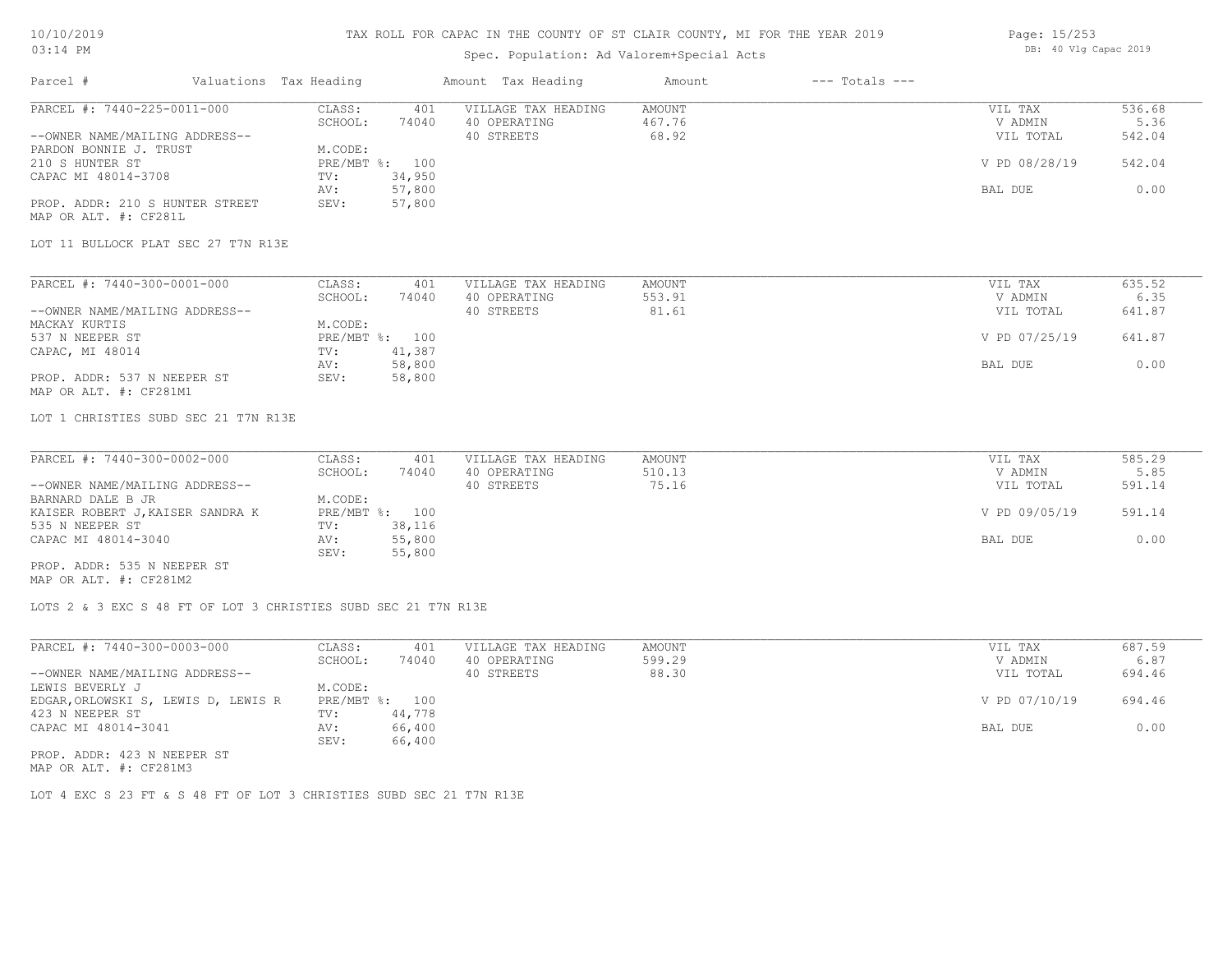# TAX ROLL FOR CAPAC IN THE COUNTY OF ST CLAIR COUNTY, MI FOR THE YEAR 2019

# Spec. Population: Ad Valorem+Special Acts

| Page: 16/253 |  |                       |  |
|--------------|--|-----------------------|--|
|              |  | DB: 40 Vlg Capac 2019 |  |

| Parcel #                                                      | Valuations Tax Heading |                   |                         | Amount Tax Heading                                                                | Amount                    | $---$ Totals $---$ |                                 |                          |
|---------------------------------------------------------------|------------------------|-------------------|-------------------------|-----------------------------------------------------------------------------------|---------------------------|--------------------|---------------------------------|--------------------------|
| PARCEL #: 7440-300-0004-000<br>--OWNER NAME/MAILING ADDRESS-- |                        | CLASS:<br>SCHOOL: | 401<br>74040            | VILLAGE TAX HEADING<br>40 OPERATING<br>40 STREETS                                 | AMOUNT<br>540.82<br>79.68 |                    | VIL TAX<br>V ADMIN<br>VIL TOTAL | 620.50<br>6.20<br>626.70 |
| PETZ ELMER/ISABELLA<br>421 N NEEPER ST                        |                        | M.CODE:           | PRE/MBT %: 100          |                                                                                   |                           |                    | V PD 07/10/19                   | 626.70                   |
| CAPAC MI 48014-3041                                           |                        | TV:<br>AV:        | 40,409<br>60,100        |                                                                                   |                           |                    | BAL DUE                         | 0.00                     |
| PROP. ADDR: 421 N NEEPER ST<br>MAP OR ALT. #: CF281M4         |                        | SEV:              | 60,100                  |                                                                                   |                           |                    |                                 |                          |
| LOT 5 & S 23 FT OF LOT 4 CHRISTIES SUBD SEC 21 T7N R13E       |                        |                   |                         |                                                                                   |                           |                    |                                 |                          |
| PARCEL #: 7440-375-0001-000                                   |                        | CLASS:            | 401                     | VILLAGE TAX HEADING                                                               | AMOUNT                    |                    | VIL TAX                         | 663.54                   |
|                                                               |                        | SCHOOL:           | 74040                   | 40 OPERATING                                                                      | 578.33                    |                    | V ADMIN                         | 6.63                     |
| --OWNER NAME/MAILING ADDRESS--<br>BERLIN MICHAEL/VICTORIA     |                        | M.CODE:           |                         | 40 STREETS                                                                        | 85.21                     |                    | VIL TOTAL                       | 670.17                   |
| 410 N MAIN ST                                                 |                        |                   | PRE/MBT %: 100          |                                                                                   |                           |                    | V PD 08/19/19                   | 670.17                   |
| CAPAC MI 48014-3148                                           |                        | TV:               | 43,212                  |                                                                                   |                           |                    |                                 |                          |
|                                                               |                        | AV:               | 66,400                  |                                                                                   |                           |                    | BAL DUE                         | 0.00                     |
| PROP. ADDR: 410 N MAIN ST<br>MAP OR ALT. #: C281N01           |                        | SEV:              | 66,400                  |                                                                                   |                           |                    |                                 |                          |
| LOT 1 CLARKSON SUBD SEC 22 T7N R13E                           |                        |                   |                         |                                                                                   |                           |                    |                                 |                          |
| PARCEL #: 7440-375-0002-000                                   |                        | CLASS:            | 401                     | VILLAGE TAX HEADING                                                               | AMOUNT                    |                    | VIL TAX                         | 630.54                   |
|                                                               |                        | SCHOOL:           | 74040                   | 40 OPERATING                                                                      | 549.57                    |                    | V ADMIN                         | 6.30                     |
| --OWNER NAME/MAILING ADDRESS--                                |                        |                   |                         | 40 STREETS                                                                        | 80.97                     |                    | VIL TOTAL                       | 636.84                   |
| CETNAROWSKI EMMANUEL<br>CETNAROWSKI JESSICA                   |                        | M.CODE:           | PRE/MBT %: 100          |                                                                                   |                           |                    | BAL DUE                         | 636.84                   |
| 415 N WALKER ST                                               |                        | TV:               | 41,063                  |                                                                                   |                           |                    |                                 |                          |
| CAPAC MI 48014                                                |                        | AV:<br>SEV:       | 61,600<br>61,600        |                                                                                   |                           |                    |                                 |                          |
| PROP. ADDR: 415 N WALKER ST<br>MAP OR ALT. #: CF281N02/03     |                        |                   |                         |                                                                                   |                           |                    |                                 |                          |
| LOTS 2 & 3 EXC W 37 FT CLARKSON SUBD SEC 22 T7N R13E          |                        |                   |                         |                                                                                   |                           |                    |                                 |                          |
| PARCEL #: 7440-375-0003-000                                   |                        | CLASS:            | 401                     | VILLAGE TAX HEADING                                                               | <b>AMOUNT</b>             |                    | VIL TAX                         | 645.65                   |
|                                                               |                        | SCHOOL:           | 74040                   | 40 OPERATING                                                                      | 562.74                    |                    | V ADMIN                         | 6.45                     |
| --OWNER NAME/MAILING ADDRESS--                                |                        |                   |                         | 40 STREETS                                                                        | 82.91                     |                    | VIL TOTAL                       | 652.10                   |
| WILLMAN TINA MARIE<br>414 N MAIN ST                           |                        | M.CODE:           | 00LSB<br>PRE/MBT %: 100 |                                                                                   |                           |                    | V PD 08/26/19                   | 652.10                   |
| CAPAC MI 48014-3148                                           |                        | TV:               | 42,047                  |                                                                                   |                           |                    |                                 |                          |
|                                                               |                        | AV:               | 60,900                  |                                                                                   |                           |                    | BAL DUE                         | 0.00                     |
| PROP. ADDR: 414 N MAIN ST<br>MAP OR ALT. #: CF281N04/05       |                        | SEV:              | 60,900                  |                                                                                   |                           |                    |                                 |                          |
| THE VILLAGE OF CAPAC OWNED & OCC AS 1 PARCEL SEC 22 T7N R13E  |                        |                   |                         | LOTS 4 & 5 & W 37 FT OF LOTS 2 & 3 CLARKSON SUBD & LOT 3 SUP. JOHN BOWERS PLAT OF |                           |                    |                                 |                          |
|                                                               |                        |                   |                         |                                                                                   |                           |                    |                                 |                          |
|                                                               |                        |                   |                         |                                                                                   |                           |                    |                                 |                          |
|                                                               |                        |                   |                         |                                                                                   |                           |                    |                                 |                          |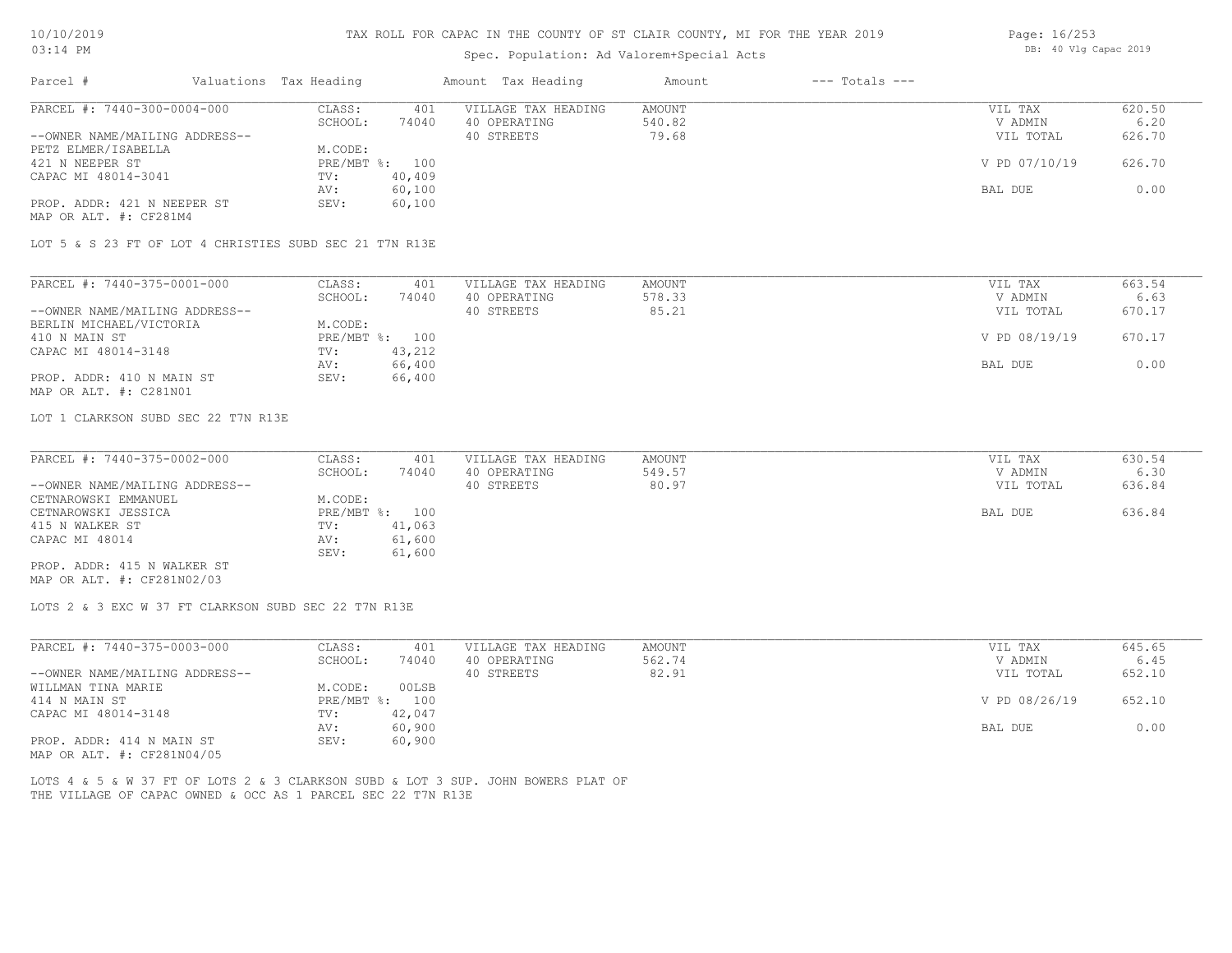## Spec. Population: Ad Valorem+Special Acts

| Parcel #                       | Valuations Tax Heading |        | Amount Tax Heading  | Amount | $---$ Totals $---$ |               |        |
|--------------------------------|------------------------|--------|---------------------|--------|--------------------|---------------|--------|
| PARCEL #: 7440-375-0004-000    | CLASS:                 | 401    | VILLAGE TAX HEADING | AMOUNT |                    | VIL TAX       | 466.18 |
|                                | SCHOOL:                | 74040  | 40 OPERATING        | 406.32 |                    | V ADMIN       | 4.66   |
| --OWNER NAME/MAILING ADDRESS-- |                        |        | 40 STREETS          | 59.86  |                    | VIL TOTAL     | 470.84 |
| ADKINS JEFF E                  | M.CODE:                | COREL  |                     |        |                    |               |        |
| ADKINS RENEE C                 | PRE/MBT %: 100         |        |                     |        |                    | V PD 09/09/19 | 470.84 |
| 425 N WALKER ST                | TV:                    | 30,360 |                     |        |                    |               |        |
| CAPAC MI 48014-3174            | AV:                    | 47,200 |                     |        |                    | BAL DUE       | 0.00   |
|                                | SEV:                   | 47,200 |                     |        |                    |               |        |
| PROP. ADDR: 425 N WALKER ST    |                        |        |                     |        |                    |               |        |

MAP OR ALT. #: CF281N06

CAPAC EXC S 14 FT LYING N OF LOT 6 CLARKSON SUB. SEC 22 T7N R13E S75 FT OF E 150 FT OF THAT PART OF LOT 2 SUP. JOHN BOWERS PLAT OF THE VILLAGE OF

| PARCEL #: 7440-375-0005-000        | CLASS:         | 401    | VILLAGE TAX HEADING | AMOUNT | VIL TAX       | 534.80 |
|------------------------------------|----------------|--------|---------------------|--------|---------------|--------|
|                                    | SCHOOL:        | 74040  | 40 OPERATING        | 466.12 | V ADMIN       | 5.34   |
| --OWNER NAME/MAILING ADDRESS--     |                |        | 40 STREETS          | 68.68  | VIL TOTAL     | 540.14 |
| GUERRERO VANESSA                   | M.CODE:        | COREL  |                     |        |               |        |
| GUERRERO LEON FRANCISCO            | PRE/MBT %: 100 |        |                     |        | V PD 09/09/19 | 540.14 |
| 421 N WALKER ST                    | TV:            | 34,828 |                     |        |               |        |
| CAPAC MI 48014-3174                | AV:            | 51,800 |                     |        | BAL DUE       | 0.00   |
|                                    | SEV:           | 51,800 |                     |        |               |        |
| ידי סים שדגזון ו-1.21 אתה מחת החסת |                |        |                     |        |               |        |

MAP OR ALT. #: CF281N07 PROP. ADDR: 421 N WALKER ST

22 T7N R13E A PLAT OF THE VILLAGE OF CAPAC ADJ ON N OF SAID LOT 6 OWNED & OCC AS ONE PARCEL SEC LOT 6 CLARKSON SUBD & S 14.0 FT OF E 150 FT OF THAT PART OF LOT 2 SUP. JOHN BOWERS

| PARCEL #: 7440-375-0006-000         | CLASS:         | 401    | VILLAGE TAX HEADING | AMOUNT | VIL TAX       | 605.39 |
|-------------------------------------|----------------|--------|---------------------|--------|---------------|--------|
|                                     | SCHOOL:        | 74040  | 40 OPERATING        | 527.65 | V ADMIN       | 6.05   |
| --OWNER NAME/MAILING ADDRESS--      |                |        | 40 STREETS          | 77.74  | VIL TOTAL     | 611.44 |
| QUAIN BARBARA L                     | M.CODE:        |        |                     |        |               |        |
| NABORS JANE M, QUAIN TIMOTHY, JAMES | PRE/MBT %: 100 |        |                     |        | V PD 07/19/19 | 611.44 |
| 503 N WALKER ST                     | TV:            | 39,425 |                     |        |               |        |
| CAPAC MI 48014-3176                 | AV:            | 62,000 |                     |        | BAL DUE       | 0.00   |
|                                     | SEV:           | 62,000 |                     |        |               |        |
| PROP. ADDR: 503 N WALKER ST         |                |        |                     |        |               |        |

MAP OR ALT. #: CF281N08

SEC 22 T7N R13E BOWERS PLAT OF THE VILLAGE OF CAPAC ADJ ON S OF ABV DESC OWNED & OCC AS 1 PARCEL. LOT 7 EXC W 37 FT CLARKSON SUBD & N 11 FT OF E 150 FT OF THAT PART LOT 2 SUP JOHN

| PARCEL #: 7440-375-0007-000    | CLASS:     | 401    | VILLAGE TAX HEADING | AMOUNT | VIL TAX       | 470.43 |
|--------------------------------|------------|--------|---------------------|--------|---------------|--------|
|                                | SCHOOL:    | 74040  | 40 OPERATING        | 410.02 | V ADMIN       | 4.70   |
| --OWNER NAME/MAILING ADDRESS-- |            |        | 40 STREETS          | 60.41  | VIL TOTAL     | 475.13 |
| STERN LEONARD/DEAN             | M.CODE:    |        |                     |        |               |        |
| 1719 COUNTRY SOUIRE DR         | PRE/MBT %: |        |                     |        | V PD 09/16/19 | 475.13 |
| RICHMOND TX 77406--661         | TV:        | 30,636 |                     |        |               |        |
|                                | AV:        | 44,100 |                     |        | BAL DUE       | 0.00   |
| PROP. ADDR: 533 N WALKER ST    | SEV:       | 44,100 |                     |        |               |        |
| MAP OR ALT. #: CF281N09        |            |        |                     |        |               |        |

LOT 8 CLARKSON SUBD SEC 22 T7N R13E

Page: 17/253 DB: 40 Vlg Capac 2019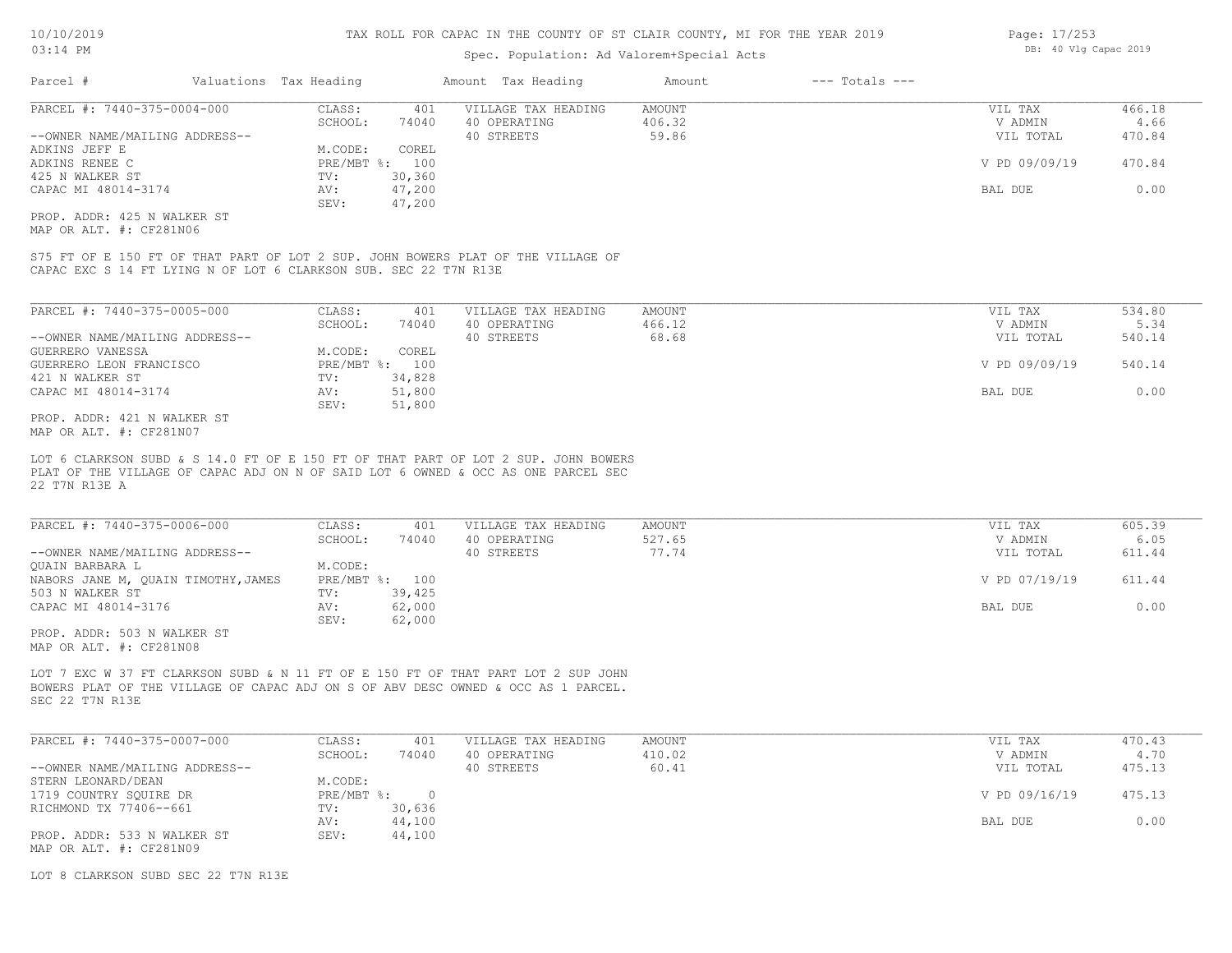# TAX ROLL FOR CAPAC IN THE COUNTY OF ST CLAIR COUNTY, MI FOR THE YEAR 2019

# Spec. Population: Ad Valorem+Special Acts

| Page: 18/253 |  |                       |  |
|--------------|--|-----------------------|--|
|              |  | DB: 40 Vlg Capac 2019 |  |

| Parcel #                                                                                                                                                                                                                                           | Valuations Tax Heading |                                                                                                                                        | Amount Tax Heading                                | Amount                           | $---$ Totals $---$ |                                                             |                                            |
|----------------------------------------------------------------------------------------------------------------------------------------------------------------------------------------------------------------------------------------------------|------------------------|----------------------------------------------------------------------------------------------------------------------------------------|---------------------------------------------------|----------------------------------|--------------------|-------------------------------------------------------------|--------------------------------------------|
| PARCEL #: 7440-375-0008-000<br>--OWNER NAME/MAILING ADDRESS--<br>FLORES, LINDA L<br>545 N WALKER<br>CAPAC MI 48014<br>PROP. ADDR: 545 N WALKER ST<br>MAP OR ALT. #: CF28N10<br>LOT 9 CLARKSON SUBD SEC 22 T7N R13E                                 |                        | CLASS:<br>401<br>SCHOOL:<br>74040<br>M.CODE:<br>PRE/MBT %: 100<br>28,486<br>TV:<br>42,600<br>AV:<br>SEV:<br>42,600                     | VILLAGE TAX HEADING<br>40 OPERATING<br>40 STREETS | <b>AMOUNT</b><br>381.24<br>56.17 |                    | VIL TAX<br>V ADMIN<br>VIL TOTAL<br>V PD 09/11/19<br>BAL DUE | 437.41<br>4.37<br>441.78<br>441.78<br>0.00 |
| PARCEL #: 7440-375-0009-000<br>--OWNER NAME/MAILING ADDRESS--<br>WHEELER SHERYL L.<br>WHEELER PAUL O.<br>905 N SUMMERS RD<br>IMLAY CITY MI 48444<br>PROP. ADDR: 561 N WALKER ST<br>MAP OR ALT. #: CF281N11<br>LOT 10 CLARKSON SUBD SEC 22 T7N R13E |                        | CLASS:<br>401<br>SCHOOL:<br>74040<br>M.CODE:<br>$PRE/MBT$ $\div$<br>$\overline{0}$<br>32,355<br>TV:<br>47,500<br>AV:<br>47,500<br>SEV: | VILLAGE TAX HEADING<br>40 OPERATING<br>40 STREETS | AMOUNT<br>433.02<br>63.80        |                    | VIL TAX<br>V ADMIN<br>VIL TOTAL<br>V PD 07/25/19<br>BAL DUE | 496.82<br>4.96<br>501.78<br>501.78<br>0.00 |
| PARCEL #: 7440-375-0010-000<br>--OWNER NAME/MAILING ADDRESS--<br>LOTT DAVID R JR<br>200 E PARK ST<br>CAPAC MI 48014-3166<br>PROP. ADDR: 200 E PARK ST<br>MAP OR ALT. #: CF281N12<br>LOT 11 CLARKSON SUBD SEC 22 T7N R13E                           |                        | CLASS:<br>401<br>SCHOOL:<br>74040<br>M.CODE:<br>0LALS<br>PRE/MBT %: 100<br>TV:<br>47,104<br>50,100<br>AV:<br>SEV:<br>50,100            | VILLAGE TAX HEADING<br>40 OPERATING<br>40 STREETS | <b>AMOUNT</b><br>630.42<br>92.88 |                    | VIL TAX<br>V ADMIN<br>VIL TOTAL<br>V PD 09/09/19<br>BAL DUE | 723.30<br>7.23<br>730.53<br>730.53<br>0.00 |
| PARCEL #: 7440-375-0011-000<br>--OWNER NAME/MAILING ADDRESS--<br>CORWIN KENNETH/ETHEL<br>530 N WALKER<br>CAPAC MI 48014<br>PROP. ADDR: 530 N WALKER ST<br>MAP OR ALT. #: CF281N13                                                                  |                        | CLASS:<br>401<br>SCHOOL:<br>74040<br>M.CODE:<br>PRE/MBT %: 100<br>32,892<br>TV:<br>49,000<br>AV:<br>49,000<br>SEV:                     | VILLAGE TAX HEADING<br>40 OPERATING<br>40 STREETS | <b>AMOUNT</b><br>440.21<br>64.86 |                    | VIL TAX<br>V ADMIN<br>VIL TOTAL<br>V PD 07/19/19<br>BAL DUE | 505.07<br>5.05<br>510.12<br>510.12<br>0.00 |

LOT 12 CLARKSON SUBD SEC 22 T7N R13E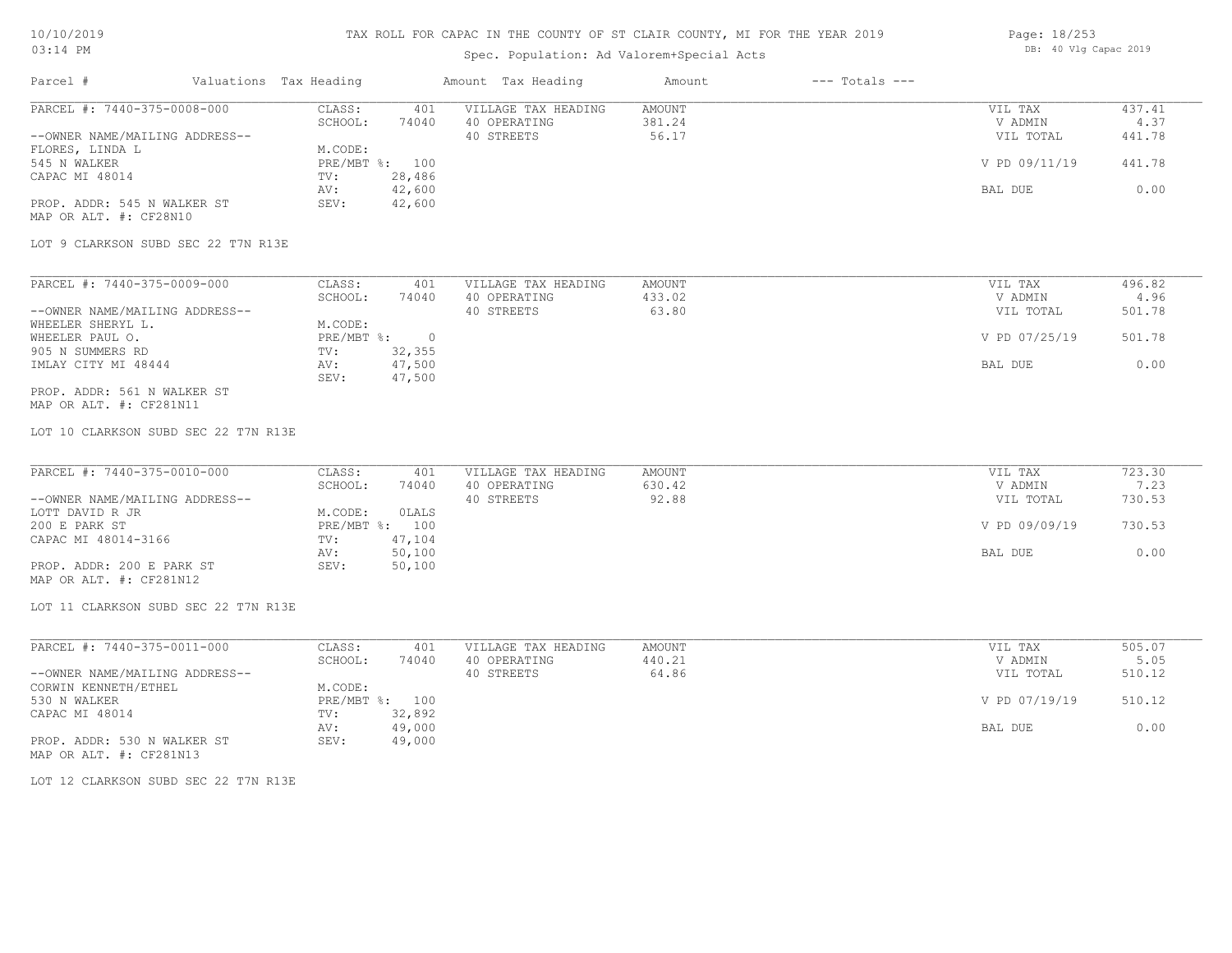## Spec. Population: Ad Valorem+Special Acts

| Page: 19/253 |  |                       |  |
|--------------|--|-----------------------|--|
|              |  | DB: 40 Vlg Capac 2019 |  |

| Parcel #                       |         | Valuations Tax Heading |              | Amount Tax Heading  | Amount | $---$ Totals $---$ |               |        |
|--------------------------------|---------|------------------------|--------------|---------------------|--------|--------------------|---------------|--------|
| PARCEL #: 7440-375-0012-000    |         | CLASS:                 | 401          | VILLAGE TAX HEADING | AMOUNT |                    | VIL TAX       | 717.58 |
|                                | SCHOOL: | 74040                  | 40 OPERATING | 625.43              |        | V ADMIN            | 7.17          |        |
| --OWNER NAME/MAILING ADDRESS-- |         |                        |              | 40 STREETS          | 92.15  |                    | VIL TOTAL     | 724.75 |
| TICE HARRY C JR                |         | M.CODE:                | COREL        |                     |        |                    |               |        |
| TICE LISA                      |         | PRE/MBT %: 100         |              |                     |        |                    | V PD 09/09/19 | 724.75 |
| 450 N WALKER                   |         | TV:                    | 46,731       |                     |        |                    |               |        |
| CAPAC MI 48014                 |         | AV:                    | 60,100       |                     |        |                    | BAL DUE       | 0.00   |
|                                |         | SEV:                   | 60,100       |                     |        |                    |               |        |
| PROP. ADDR: 450 N WALKER ST    |         |                        |              |                     |        |                    |               |        |

MAP OR ALT. #: CF281N14

### LOT 13 CLARKSON SUBDIVISION

| PARCEL #: 7440-375-0013-000    | CLASS:     | 401    | VILLAGE TAX HEADING | AMOUNT | VIL TAX       | 811.66 |
|--------------------------------|------------|--------|---------------------|--------|---------------|--------|
|                                | SCHOOL:    | 74040  | 40 OPERATING        | 707.43 | V ADMIN       | 8.11   |
| --OWNER NAME/MAILING ADDRESS-- |            |        | 40 STREETS          | 104.23 | VIL TOTAL     | 819.77 |
| LAGROW FRANCIS A               | M.CODE:    |        |                     |        |               |        |
| LAGROW SALLY A                 | PRE/MBT %: | 100    |                     |        | V PD 08/14/19 | 819.77 |
| 206 CLARKSON CT                | TV:        | 52,858 |                     |        |               |        |
| CAPAC MI 48014-3118            | AV:        | 84,100 |                     |        | BAL DUE       | 0.00   |
|                                | SEV:       | 84,100 |                     |        |               |        |
| PROP. ADDR: 206 CLARKSON COURT |            |        |                     |        |               |        |

MAP OR ALT. #: CF281N15

LOT 14 CLARKSON SUBD SEC 22 T7N R13E

| PARCEL #: 7440-375-0014-000    | CLASS:       | 401    | VILLAGE TAX HEADING | AMOUNT | VIL TAX       | 562.85 |
|--------------------------------|--------------|--------|---------------------|--------|---------------|--------|
|                                | SCHOOL:      | 74040  | 40 OPERATING        | 490.57 | V ADMIN       | 5.62   |
| --OWNER NAME/MAILING ADDRESS-- |              |        | 40 STREETS          | 72.28  | VIL TOTAL     | 568.47 |
| ROBBERSTAD TIMOTHY             | M.CODE:      |        |                     |        |               |        |
| ROBBERSTAD NICOLE              | $PRE/MBT$ %: |        |                     |        | V PD 09/16/19 | 568.47 |
| 1818 N VAN DYKE                | TV:          | 36,655 |                     |        |               |        |
| IMLAY CITY MI 48444            | AV:          | 53,300 |                     |        | BAL DUE       | 0.00   |
|                                | SEV:         | 53,300 |                     |        |               |        |
| PROP. ADDR: 205 CLARKSON COURT |              |        |                     |        |               |        |

MAP OR ALT. #: CF281N16

LOT 15 CLARKSON SUBD SEC 22 T7N R13E

| PARCEL #: 7440-375-0015-000    | CLASS:       | 401    | VILLAGE TAX HEADING | AMOUNT | VIL TAX       | 751.61 |
|--------------------------------|--------------|--------|---------------------|--------|---------------|--------|
|                                | SCHOOL:      | 74040  | 40 OPERATING        | 655.09 | V ADMIN       | 7.51   |
| --OWNER NAME/MAILING ADDRESS-- |              |        | 40 STREETS          | 96.52  | VIL TOTAL     | 759.12 |
| ROBERTSON BILLY                | M.CODE:      |        |                     |        |               |        |
| ROBERTSON SUSAN                | $PRE/MBT$ %: | 100    |                     |        | V PD 09/11/19 | 759.12 |
| 206 E PARK ST                  | TV:          | 48,947 |                     |        |               |        |
| CAPAC MI 48014-3166            | AV:          | 60,000 |                     |        | BAL DUE       | 0.00   |
|                                | SEV:         | 60,000 |                     |        |               |        |
| PROP. ADDR: 206 E PARK ST      |              |        |                     |        |               |        |

 $\mathcal{L}_\mathcal{L} = \mathcal{L}_\mathcal{L} = \mathcal{L}_\mathcal{L} = \mathcal{L}_\mathcal{L} = \mathcal{L}_\mathcal{L} = \mathcal{L}_\mathcal{L} = \mathcal{L}_\mathcal{L} = \mathcal{L}_\mathcal{L} = \mathcal{L}_\mathcal{L} = \mathcal{L}_\mathcal{L} = \mathcal{L}_\mathcal{L} = \mathcal{L}_\mathcal{L} = \mathcal{L}_\mathcal{L} = \mathcal{L}_\mathcal{L} = \mathcal{L}_\mathcal{L} = \mathcal{L}_\mathcal{L} = \mathcal{L}_\mathcal{L}$ 

MAP OR ALT. #: CF281N17

LOT 16 CLARKSON SUBD SEC 22 T7N R13E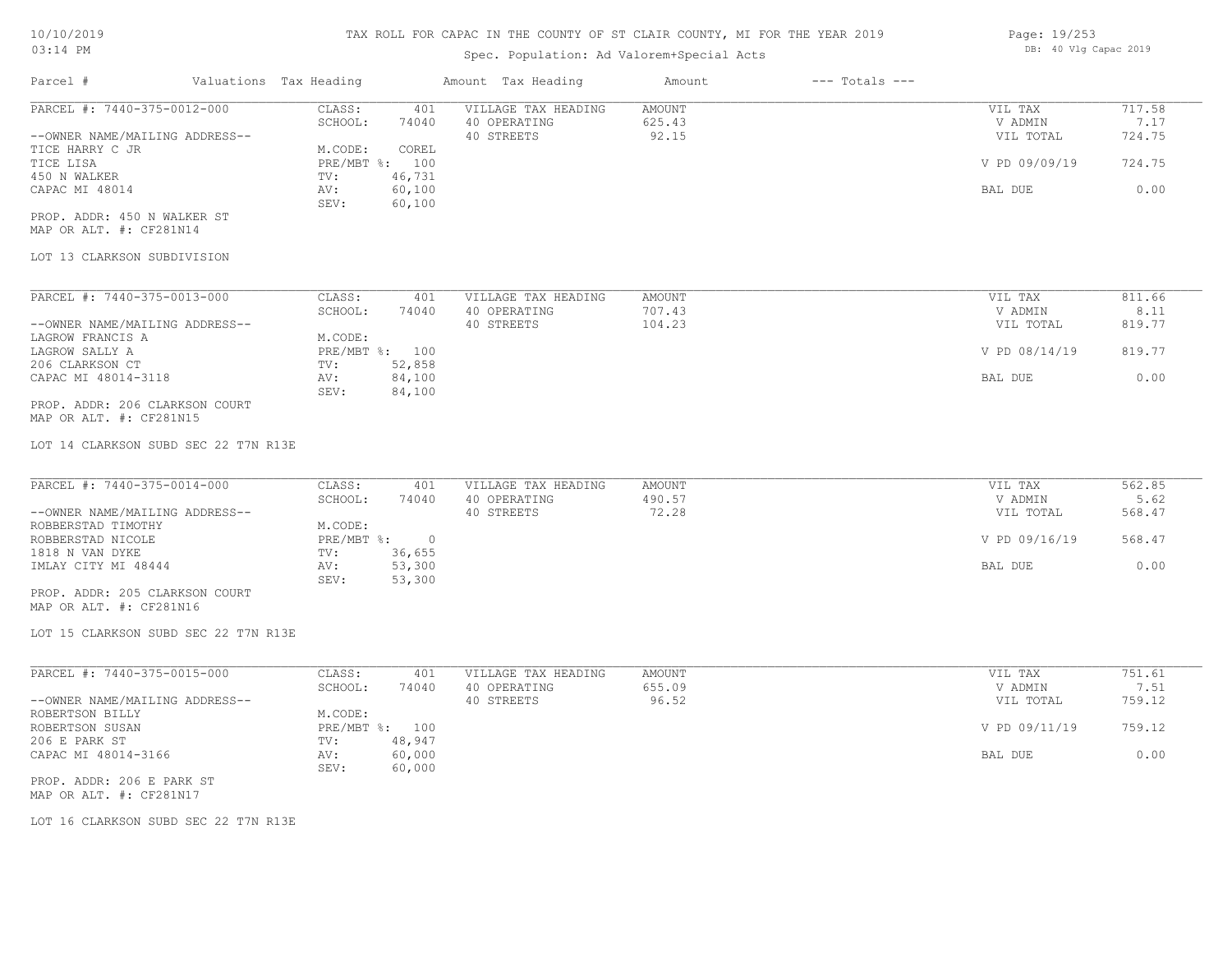## Spec. Population: Ad Valorem+Special Acts

| Parcel #                       |                             | Valuations Tax Heading |        | Amount Tax Heading  | Amount | $---$ Totals $---$ |               |        |
|--------------------------------|-----------------------------|------------------------|--------|---------------------|--------|--------------------|---------------|--------|
|                                | PARCEL #: 7440-375-0016-000 | CLASS:                 | 401    | VILLAGE TAX HEADING | AMOUNT |                    | VIL TAX       | 724.47 |
|                                |                             | SCHOOL:                | 74040  | 40 OPERATING        | 631.44 |                    | V ADMIN       | 7.24   |
| --OWNER NAME/MAILING ADDRESS-- |                             |                        |        | 40 STREETS          | 93.03  |                    | VIL TOTAL     | 731.71 |
| MOORE DALE L                   |                             | M.CODE:                |        |                     |        |                    |               |        |
| MOORE URH BRITT A              |                             | PRE/MBT %: 100         |        |                     |        |                    | V PD 09/26/19 | 731.71 |
| 212 E PARK ST                  |                             | TV:                    | 47,180 |                     |        |                    |               |        |
| CAPAC MI 48014                 |                             | AV:                    | 79,400 |                     |        |                    | BAL DUE       | 0.00   |
|                                |                             | SEV:                   | 79,400 |                     |        |                    |               |        |
| PROP. ADDR: 212 E PARK ST      |                             |                        |        |                     |        |                    |               |        |

MAP OR ALT. #: CF281N18

OF M-21. SUPERVISORS JOHN BOWERS PLAT OF THE VILLAGE OF CAPAC SEC 22 T7N R13E LOT 17 CLARKSON SUBD & THAT PART OF LOT 2 LYING E OF S 113.91 FT OF LOT 17 & SWLY

| PARCEL #: 7440-375-0017-000    | CLASS:     | 401    | VILLAGE TAX HEADING | AMOUNT | VIL TAX       | 165.02 |
|--------------------------------|------------|--------|---------------------|--------|---------------|--------|
|                                | SCHOOL:    | 74040  | 40 OPERATING        | 143.83 | V ADMIN       | 1.65   |
| --OWNER NAME/MAILING ADDRESS-- |            |        | 40 STREETS          | 21.19  | VIL TOTAL     | 166.67 |
| MOORE DALE L                   | M.CODE:    |        |                     |        |               |        |
| MOORE URH BRITT A              | PRE/MBT %: | 100    |                     |        | V PD 07/19/19 | 166.67 |
| 212 E PARK ST                  | TV:        | 10,747 |                     |        |               |        |
| CAPAC MI 48014                 | AV:        | 17,600 |                     |        | BAL DUE       | 0.00   |
|                                | SEV:       | 17,600 |                     |        |               |        |
| PROP. ADDR: CLARKSTON COURT    |            |        |                     |        |               |        |

MAP OR ALT. #: CF281N19

LOT 18 CLARKSON SUBD SEC 22 T7N R13E

| PARCEL #: 7440-375-0018-000    | CLASS:  | 401            | VILLAGE TAX HEADING | AMOUNT | VIL TAX       | 729.52 |
|--------------------------------|---------|----------------|---------------------|--------|---------------|--------|
|                                | SCHOOL: | 74040          | 40 OPERATING        | 635.84 | V ADMIN       | 7.29   |
| --OWNER NAME/MAILING ADDRESS-- |         |                | 40 STREETS          | 93.68  | VIL TOTAL     | 736.81 |
| PESONEN THOMAS/KAREN           | M.CODE: | COREL          |                     |        |               |        |
| 214 CLARKSON CT                |         | PRE/MBT %: 100 |                     |        | V PD 09/09/19 | 736.81 |
| CAPAC MI 48014                 | TV:     | 47,509         |                     |        |               |        |
|                                | AV:     | 69,700         |                     |        | BAL DUE       | 0.00   |
| PROP. ADDR: 214 CLARKSON COURT | SEV:    | 69,700         |                     |        |               |        |
| MAP OR ALT. #: CF281N20        |         |                |                     |        |               |        |

LOT 19 CLARKSON SUBD SEC 22 T7N R13E TRUST 06/03/98

| PARCEL #: 7440-375-0019-000    | CLASS:       | 401    | VILLAGE TAX HEADING | AMOUNT | VIL TAX       | 690.92 |
|--------------------------------|--------------|--------|---------------------|--------|---------------|--------|
|                                | SCHOOL:      | 74040  | 40 OPERATING        | 602.19 | V ADMIN       | 6.90   |
| --OWNER NAME/MAILING ADDRESS-- |              |        | 40 STREETS          | 88.73  | VIL TOTAL     | 697.82 |
| WIELAND EDWARD                 | M.CODE:      | COREL  |                     |        |               |        |
| WIELAND JANIS                  | $PRE/MBT$ %: | 100    |                     |        | V PD 09/09/19 | 697.82 |
| 220 CLARKSON CT                | TV:          | 44,995 |                     |        |               |        |
| CAPAC, MI 48014                | AV:          | 69,100 |                     |        | BAL DUE       | 0.00   |
|                                | SEV:         | 69,100 |                     |        |               |        |
|                                |              |        |                     |        |               |        |

MAP OR ALT. #: CF281N21 PROP. ADDR: 220 CLARKSON COURT

LOT 20 CLARKSON SUBD SEC 22 T7N R13E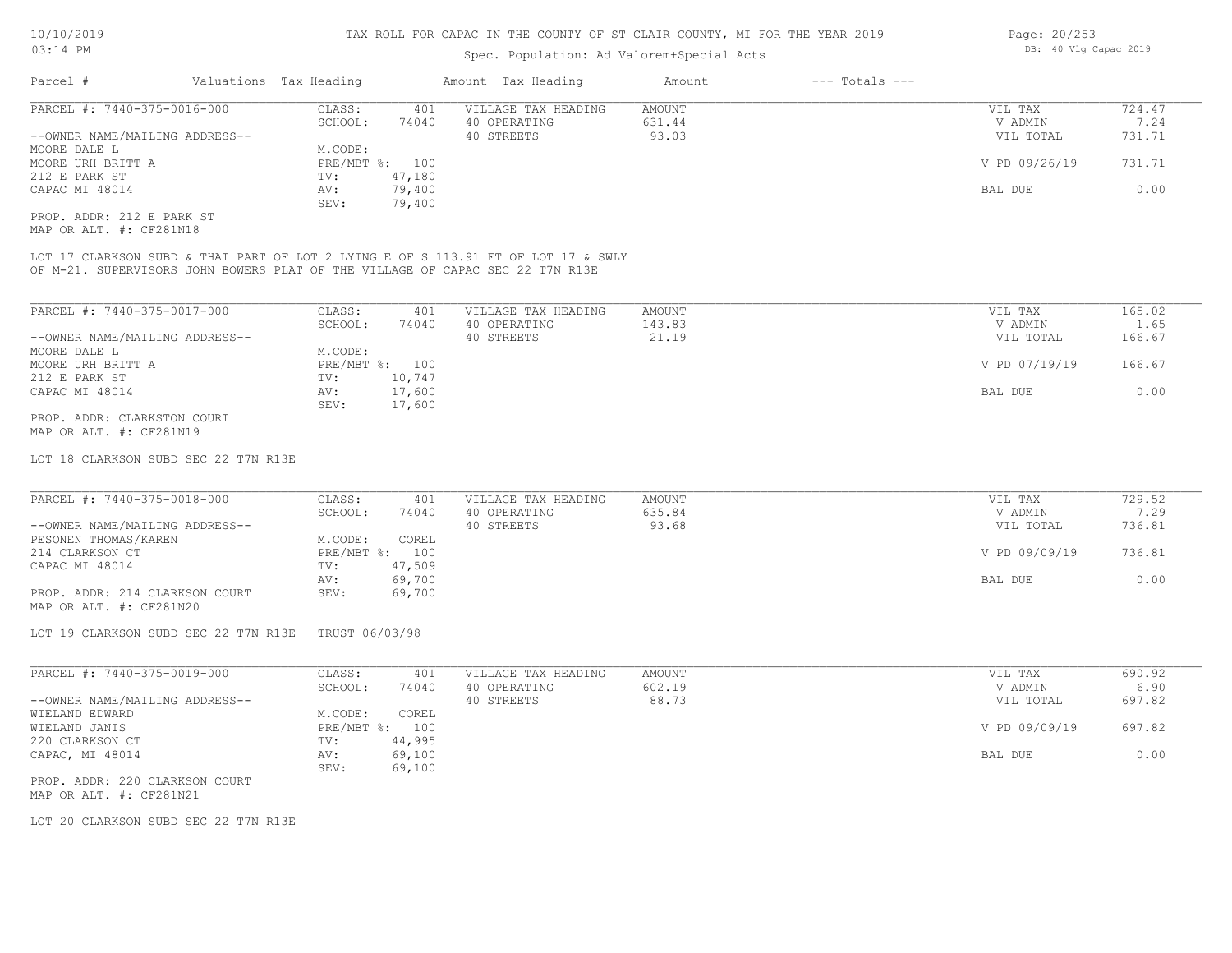# TAX ROLL FOR CAPAC IN THE COUNTY OF ST CLAIR COUNTY, MI FOR THE YEAR 2019

# Spec. Population: Ad Valorem+Special Acts

| Parcel #                                                                                     | Valuations Tax Heading |                   |                          | Amount Tax Heading                                                                 | Amount                  | $---$ Totals $---$ |                      |                |
|----------------------------------------------------------------------------------------------|------------------------|-------------------|--------------------------|------------------------------------------------------------------------------------|-------------------------|--------------------|----------------------|----------------|
| PARCEL #: 7440-375-0020-000                                                                  |                        | CLASS:<br>SCHOOL: | 401<br>74040             | VILLAGE TAX HEADING<br>40 OPERATING                                                | <b>AMOUNT</b><br>510.13 |                    | VIL TAX<br>V ADMIN   | 585.29<br>5.85 |
| --OWNER NAME/MAILING ADDRESS--                                                               |                        |                   |                          | 40 STREETS                                                                         | 75.16                   |                    | VIL TOTAL            | 591.14         |
| LIBKIE MILDRED/CARY/MARK                                                                     |                        | M.CODE:           |                          |                                                                                    |                         |                    |                      |                |
| 217 CLARKSON CT<br>CAPAC MI 48014-3119                                                       |                        | TV:               | PRE/MBT %: 100<br>38,116 |                                                                                    |                         |                    | BAL DUE              | 591.14         |
|                                                                                              |                        | AV:               | 61,600                   |                                                                                    |                         |                    |                      |                |
| PROP. ADDR: 217 CLARKSON COURT<br>MAP OR ALT. #: CF281N22                                    |                        | SEV:              | 61,600                   |                                                                                    |                         |                    |                      |                |
| LOT 21 CLARKSON SUBD & THAT PART OF LOT 2 LYING E OF ABV LOT 21 EXTD TO M-21.<br>22 T7N R13E |                        |                   |                          | SUPERVISOR JOHN BOWERS PLAT OF THE VILLAGE OF CAPAC OWNED & OCC AS ONE PARCEL. SEC |                         |                    |                      |                |
| PARCEL #: 7440-400-0001-000                                                                  |                        | CLASS:            | 401                      | VILLAGE TAX HEADING                                                                | <b>AMOUNT</b>           |                    | VIL TAX              | 846.46         |
|                                                                                              |                        | SCHOOL:           | 74040                    | 40 OPERATING                                                                       | 737.76                  |                    | V ADMIN              | 8.46           |
| --OWNER NAME/MAILING ADDRESS--<br>ABERCROMBIE VIOLET                                         |                        | M.CODE:           |                          | 40 STREETS                                                                         | 108.70                  |                    | VIL TOTAL            | 854.92         |
| 100 CHARLES ST                                                                               |                        |                   | PRE/MBT %: 100           |                                                                                    |                         |                    | V PD 09/16/19        | 854.92         |
| CAPAC MI 48014-3003                                                                          |                        | TV:               | 55,124                   |                                                                                    |                         |                    |                      |                |
| PROP. ADDR: 100 CHARLES STREET<br>MAP OR ALT. #: CF282A/L01                                  |                        | AV:<br>SEV:       | 77,000<br>77,000         |                                                                                    |                         |                    | BAL DUE              | 0.00           |
| LOT 1 KENWOOD SUBDIVISION                                                                    |                        |                   |                          |                                                                                    |                         |                    |                      |                |
| PARCEL #: 7440-400-0002-000                                                                  |                        | CLASS:            | 401                      | VILLAGE TAX HEADING                                                                | <b>AMOUNT</b>           |                    | VIL TAX              | 904.14         |
| --OWNER NAME/MAILING ADDRESS--                                                               |                        | SCHOOL:           | 74040                    | 40 OPERATING<br>40 STREETS                                                         | 788.03<br>116.11        |                    | V ADMIN<br>VIL TOTAL | 9.04<br>913.18 |
| BAUMAN DESMOND W                                                                             |                        | M.CODE:           |                          |                                                                                    |                         |                    |                      |                |
| 102 CHARLES STREET                                                                           |                        |                   | PRE/MBT %: 100           |                                                                                    |                         |                    | BAL DUE              | 913.18         |
| CAPAC MI 48014-3003                                                                          |                        | TV:               | 58,880                   |                                                                                    |                         |                    |                      |                |
|                                                                                              |                        | AV:               | 60,900                   |                                                                                    |                         |                    |                      |                |
| PROP. ADDR: 102 CHARLES STREET<br>MAP OR ALT. #: CF282L02                                    |                        | SEV:              | 60,900                   |                                                                                    |                         |                    |                      |                |
| LOT 2 KENWOOD                                                                                |                        |                   |                          |                                                                                    |                         |                    |                      |                |
| PARCEL #: 7440-400-0003-000                                                                  |                        | CLASS:            | 401                      | VILLAGE TAX HEADING                                                                | AMOUNT                  |                    | VIL TAX              | 864.33         |
|                                                                                              |                        | SCHOOL:           | 74040                    | 40 OPERATING                                                                       | 753.34                  |                    | V ADMIN              | 8.64           |
| --OWNER NAME/MAILING ADDRESS--                                                               |                        |                   |                          | 40 STREETS                                                                         | 110.99                  |                    | VIL TOTAL            | 872.97         |
| MOSQUEDA ERIC/RANGEL GRISELDA                                                                |                        | M.CODE:           |                          |                                                                                    |                         |                    |                      |                |
| 104 CHARLES ST                                                                               |                        |                   | PRE/MBT %: 100           |                                                                                    |                         |                    | V PD 09/09/19        | 872.97         |
| CAPAC MI 48014-3003                                                                          |                        | TV:<br>AV:        | 56,288<br>78,500         |                                                                                    |                         |                    | BAL DUE              | 0.00           |
| PROP. ADDR: 104 CHARLES STREET<br>MAP OR ALT. #: CF282L03                                    |                        | SEV:              | 78,500                   |                                                                                    |                         |                    |                      |                |
| LOT 3 KENWOOD                                                                                |                        |                   |                          |                                                                                    |                         |                    |                      |                |

Page: 21/253 DB: 40 Vlg Capac 2019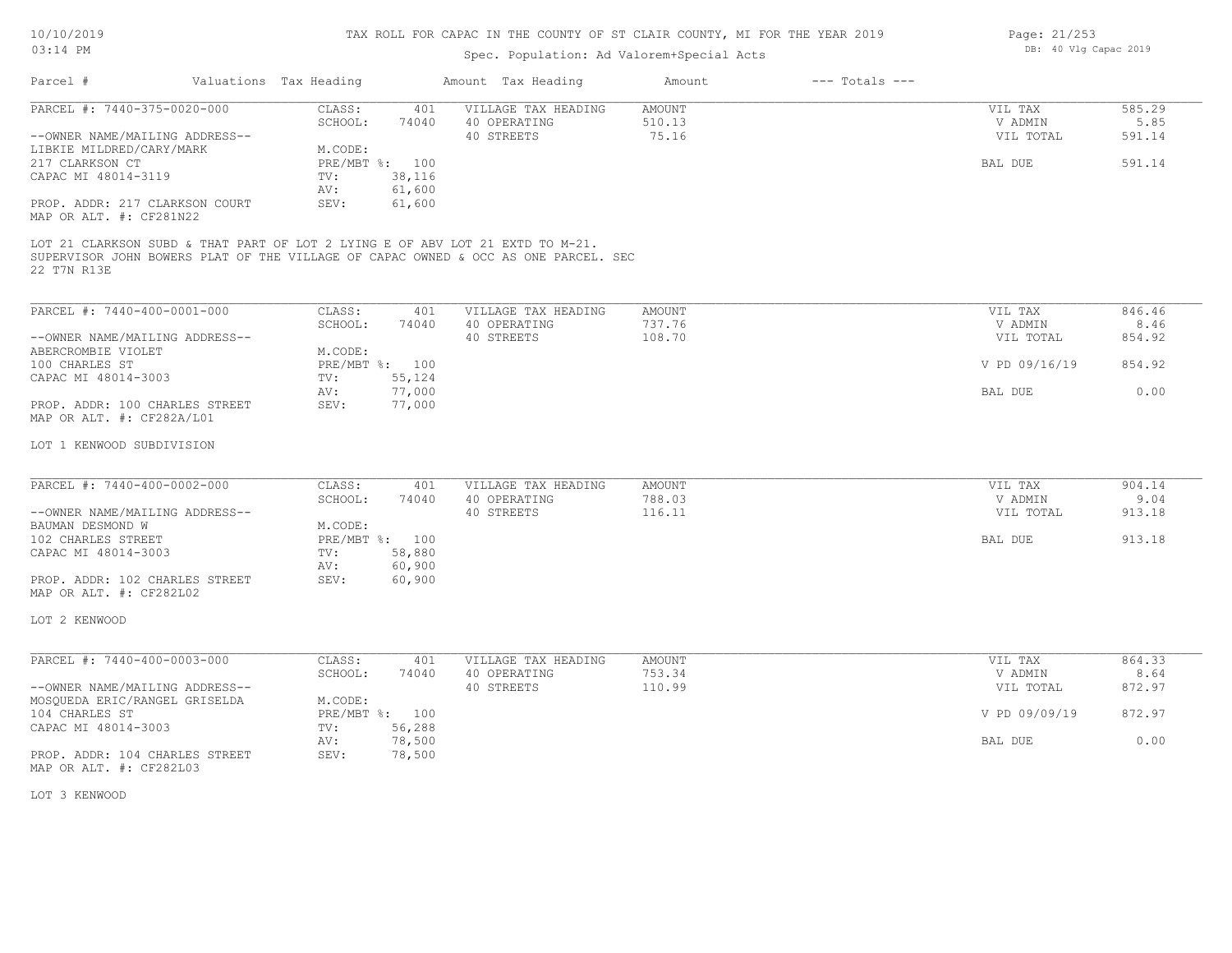# TAX ROLL FOR CAPAC IN THE COUNTY OF ST CLAIR COUNTY, MI FOR THE YEAR 2019

# Spec. Population: Ad Valorem+Special Acts

| Page: 22/253 |  |                       |  |
|--------------|--|-----------------------|--|
|              |  | DB: 40 Vlg Capac 2019 |  |

| Parcel #                                                  | Valuations Tax Heading |                  | Amount Tax Heading                  | Amount           | $---$ Totals $---$ |                    |                |
|-----------------------------------------------------------|------------------------|------------------|-------------------------------------|------------------|--------------------|--------------------|----------------|
| PARCEL #: 7440-400-0004-000                               | CLASS:<br>SCHOOL:      | 401<br>74040     | VILLAGE TAX HEADING<br>40 OPERATING | AMOUNT<br>755.32 |                    | VIL TAX<br>V ADMIN | 866.61<br>8.66 |
| --OWNER NAME/MAILING ADDRESS--<br>ZUNIGA NOE              | M.CODE:                | COREL            | 40 STREETS                          | 111.29           |                    | VIL TOTAL          | 875.27         |
| 106 CHARLES STREET<br>CAPAC MI 48014-3003                 | PRE/MBT %: 100<br>TV:  | 56,436           |                                     |                  |                    | V PD 09/09/19      | 875.27         |
| PROP. ADDR: 106 CHARLES STREET<br>MAP OR ALT. #: CF282L04 | AV:<br>SEV:            | 85,400<br>85,400 |                                     |                  |                    | BAL DUE            | 0.00           |
| LOT 4 KENWOOD                                             |                        |                  |                                     |                  |                    |                    |                |
| PARCEL #: 7440-400-0005-000                               | CLASS:                 | 401              | VILLAGE TAX HEADING                 | AMOUNT           |                    | VIL TAX            | 1,002.44       |
|                                                           | SCHOOL:                | 74040            | 40 OPERATING                        | 873.71           |                    | V ADMIN            | 10.02          |
| --OWNER NAME/MAILING ADDRESS--<br>BARTH JAMES/SHARON      | M.CODE:                |                  | 40 STREETS                          | 128.73           |                    | VIL TOTAL          | 1,012.46       |
| 515 WILLIAM G DR                                          | PRE/MBT %: 100         |                  |                                     |                  |                    | V PD 09/16/19      | 1,012.46       |
| CAPAC MI 48014-3046                                       | TV:                    | 65,282           |                                     |                  |                    |                    |                |
| PROP. ADDR: 515 WILLIAM G DR                              | AV:<br>SEV:            | 90,100<br>90,100 |                                     |                  |                    | BAL DUE            | 0.00           |
| MAP OR ALT. #: CF282L05                                   |                        |                  |                                     |                  |                    |                    |                |
| LOT 5 KENWOOD                                             |                        |                  |                                     |                  |                    |                    |                |
| PARCEL #: 7440-400-0006-000                               | CLASS:                 | 401              | VILLAGE TAX HEADING                 | AMOUNT           |                    | VIL TAX            | 852.94         |
|                                                           | SCHOOL:                | 74040            | 40 OPERATING                        | 743.41           |                    | V ADMIN            | 8.52           |
| --OWNER NAME/MAILING ADDRESS--                            |                        |                  | 40 STREETS                          | 109.53           |                    | VIL TOTAL          | 861.46         |
| DALESSANDRO DAVID                                         | M.CODE:                |                  |                                     |                  |                    |                    |                |
| 517 WILLIAM G DR                                          | PRE/MBT %: 100         |                  |                                     |                  |                    | BAL DUE            | 861.46         |
| CAPAC MI 48014                                            | TV:                    | 55,546           |                                     |                  |                    |                    |                |
|                                                           | AV:                    | 77,300           |                                     |                  |                    |                    |                |
| PROP. ADDR: 517 WILLIAM G DR<br>MAP OR ALT. #: CF282L06   | SEV:                   | 77,300           |                                     |                  |                    |                    |                |
| LOT 6 KENWOOD                                             |                        |                  |                                     |                  |                    |                    |                |
| PARCEL #: 7440-400-0007-000                               | CLASS:                 | 401              | VILLAGE TAX HEADING                 | AMOUNT           |                    | VIL TAX            | 670.97         |
|                                                           | SCHOOL:                | 74040            | 40 OPERATING                        | 584.81           |                    | V ADMIN            | 6.70           |
| --OWNER NAME/MAILING ADDRESS--                            |                        |                  | 40 STREETS                          | 86.16            |                    | VIL TOTAL          | 677.67         |
| JAROS KARL P / SANDRA E                                   | M.CODE:                | COREL            |                                     |                  |                    |                    |                |
| 519 WILLIAM G DR                                          | PRE/MBT %: 100         |                  |                                     |                  |                    | V PD 09/09/19      | 677.67         |
| CAPAC MI 48014-3046                                       | TV:<br>AV:             | 43,696<br>63,500 |                                     |                  |                    | BAL DUE            | 0.00           |
| PROP. ADDR: 519 WILLIAM G DR<br>MAP OR ALT. #: CF282L07   | SEV:                   | 63,500           |                                     |                  |                    |                    |                |

LOT 7 KENWOOD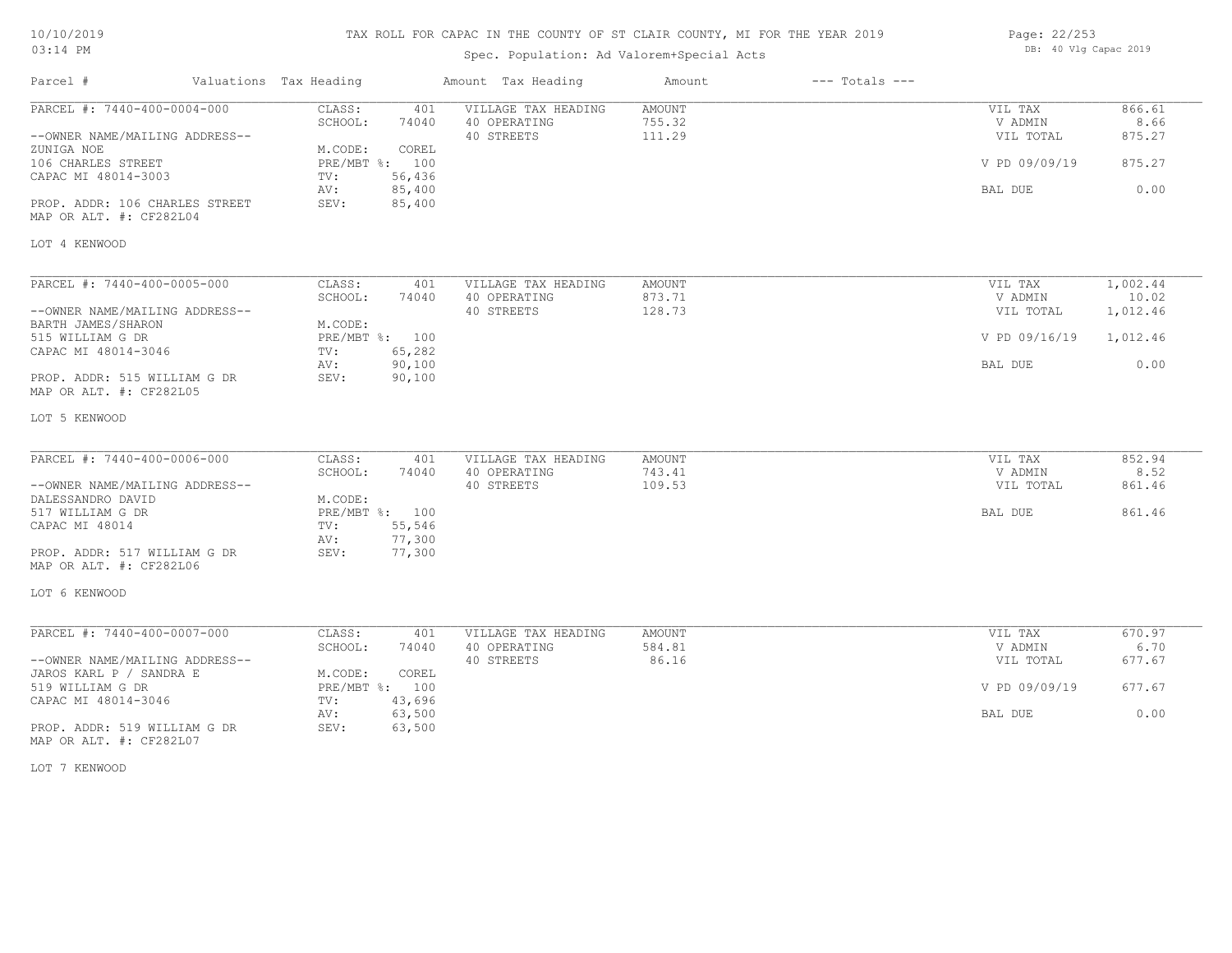### TAX ROLL FOR CAPAC IN THE COUNTY OF ST CLAIR COUNTY, MI FOR THE YEAR 2019 Page: 23/253

# Spec. Population: Ad Valorem+Special Acts

DB: 40 Vlg Capac 2019

| Parcel #                                                                                                                                                    | Valuations Tax Heading                                                                                             | Amount Tax Heading                                | Amount                    | $---$ Totals $---$ |                                            |                                    |
|-------------------------------------------------------------------------------------------------------------------------------------------------------------|--------------------------------------------------------------------------------------------------------------------|---------------------------------------------------|---------------------------|--------------------|--------------------------------------------|------------------------------------|
| PARCEL #: 7440-400-0008-000<br>--OWNER NAME/MAILING ADDRESS--<br>RICOTTA CHARLES<br>RICOTTA SUZANNE L, RICOTTA MARY G<br>521 WILLIAM G DR<br>CAPAC MI 48014 | CLASS:<br>401<br>SCHOOL:<br>74040<br>M.CODE:<br>PRE/MBT %: 100<br>40,734<br>TV:<br>59,900<br>AV:<br>59,900<br>SEV: | VILLAGE TAX HEADING<br>40 OPERATING<br>40 STREETS | AMOUNT<br>545.17<br>80.32 |                    | VIL TAX<br>V ADMIN<br>VIL TOTAL<br>BAL DUE | 625.49<br>6.25<br>631.74<br>631.74 |
| PROP. ADDR: 521 WILLIAM G DR<br>MAP OR ALT. #: CF282L08<br>LOT 8 KENWOOD SUBDIVISION                                                                        |                                                                                                                    |                                                   |                           |                    |                                            |                                    |
| PARCEL #: 7440-400-0009-000<br>--OWNER NAME/MAILING ADDRESS--                                                                                               | CLASS:<br>401<br>SCHOOL:<br>74040                                                                                  | VILLAGE TAX HEADING<br>40 OPERATING<br>40 STREETS | AMOUNT<br>611.43<br>90.09 |                    | VIL TAX<br>V ADMIN<br>VIL TOTAL            | 701.52<br>7.01<br>708.53           |
| KOKOSZKA DEBORAH L.<br>523 WILLIAM G DR                                                                                                                     | M.CODE:<br>PRE/MBT %: 100<br>45,685<br>TV:                                                                         |                                                   |                           |                    | V PD 08/26/19                              | 708.53                             |
| CAPAC MI 48014-3046<br>PROP. ADDR: 523 WILLIAM G DR<br>MAP OR ALT. #: CF282L09                                                                              | 71,300<br>AV:<br>SEV:<br>71,300                                                                                    |                                                   |                           | BAL DUE            | 0.00                                       |                                    |
| LOT 9 KENWOOD                                                                                                                                               |                                                                                                                    |                                                   |                           |                    |                                            |                                    |
| PARCEL #: 7440-400-0010-000                                                                                                                                 | CLASS:<br>401<br>SCHOOL:<br>74040                                                                                  | VILLAGE TAX HEADING<br>40 OPERATING               | AMOUNT<br>539.49          |                    | VIL TAX<br>V ADMIN                         | 618.98<br>6.18                     |
| --OWNER NAME/MAILING ADDRESS--<br>BARTH TODD J                                                                                                              | M.CODE:<br>COREL                                                                                                   | 40 STREETS                                        | 79.49                     | VIL TOTAL          | 625.16                                     |                                    |
| 525 WILLIAM G DR<br>CAPAC MI 48014-3046                                                                                                                     | PRE/MBT %: 100<br>40,310<br>TV:                                                                                    |                                                   |                           | V PD 09/09/19      | 625.16                                     |                                    |
| PROP. ADDR: 525 WILLIAM G DR<br>MAP OR ALT. #: CF282L10                                                                                                     | 56,700<br>AV:<br>SEV:<br>56,700                                                                                    |                                                   |                           | BAL DUE            | 0.00                                       |                                    |
| LOT 10 KENWOOD SUBDIVISION                                                                                                                                  |                                                                                                                    |                                                   |                           |                    |                                            |                                    |
| PARCEL #: 7440-400-0011-000<br>--OWNER NAME/MAILING ADDRESS--                                                                                               | CLASS:<br>401<br>SCHOOL:<br>74040                                                                                  | VILLAGE TAX HEADING<br>40 OPERATING<br>40 STREETS | AMOUNT<br>598.96<br>88.25 |                    | VIL TAX<br>V ADMIN<br>VIL TOTAL            | 687.21<br>6.87<br>694.08           |
| ZUBY GLENN/JULIANNE<br>527 WILLIAM G DR                                                                                                                     | COREL<br>M.CODE:<br>PRE/MBT %: 100                                                                                 |                                                   |                           |                    | V PD 09/09/19                              | 694.08                             |
| CAPAC MI 48014-3046<br>PROP. ADDR: 527 WILLIAM G DR                                                                                                         | 44,753<br>TV:<br>AV:<br>62,200<br>SEV:<br>62,200                                                                   |                                                   |                           |                    | BAL DUE                                    | 0.00                               |
| MAP OR ALT. #: CF282L11<br>LOT 11 KENWOOD                                                                                                                   |                                                                                                                    |                                                   |                           |                    |                                            |                                    |
|                                                                                                                                                             |                                                                                                                    |                                                   |                           |                    |                                            |                                    |
|                                                                                                                                                             |                                                                                                                    |                                                   |                           |                    |                                            |                                    |
|                                                                                                                                                             |                                                                                                                    |                                                   |                           |                    |                                            |                                    |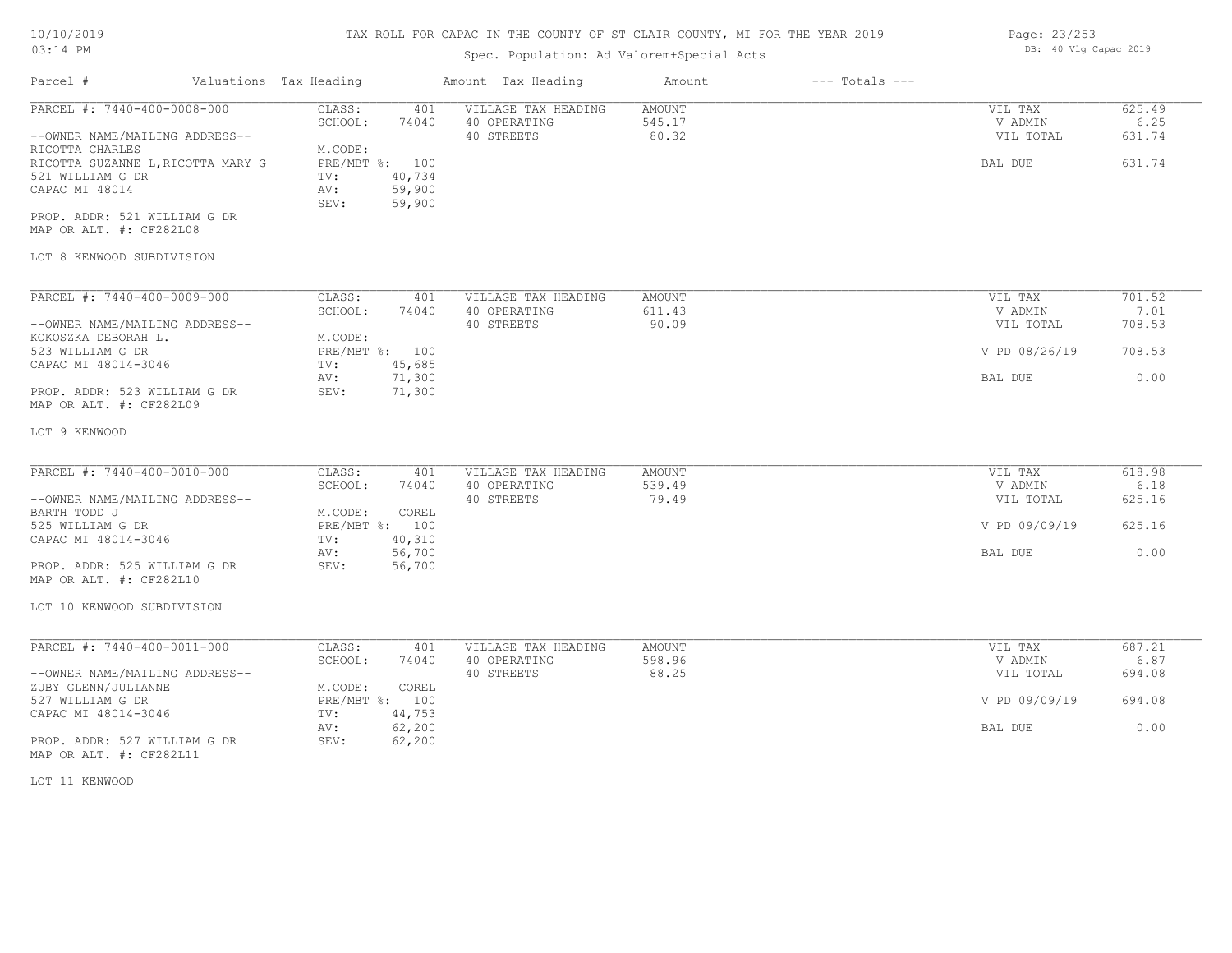## TAX ROLL FOR CAPAC IN THE COUNTY OF ST CLAIR COUNTY, MI FOR THE YEAR 2019

# Spec. Population: Ad Valorem+Special Acts

| Page: 24/253 |  |                       |  |
|--------------|--|-----------------------|--|
|              |  | DB: 40 Vlg Capac 2019 |  |

| Parcel #                                                                                                                                                                                                         | Valuations Tax Heading                             |                                                              | Amount Tax Heading                                | Amount                            | $---$ Totals $---$ |                                                             |                                            |
|------------------------------------------------------------------------------------------------------------------------------------------------------------------------------------------------------------------|----------------------------------------------------|--------------------------------------------------------------|---------------------------------------------------|-----------------------------------|--------------------|-------------------------------------------------------------|--------------------------------------------|
| PARCEL #: 7440-400-0012-000<br>--OWNER NAME/MAILING ADDRESS--<br>KESKIMAKI ALAN/KATHLEEN<br>529 WILLIAM G DR<br>CAPAC MI 48014-3046<br>PROP. ADDR: 529 WILLIAM G DR<br>MAP OR ALT. #: CF282L12<br>LOT 12 KENWOOD | CLASS:<br>SCHOOL:<br>M.CODE:<br>TV:<br>AV:<br>SEV: | 401<br>74040<br>PRE/MBT %: 100<br>52,585<br>74,500<br>74,500 | VILLAGE TAX HEADING<br>40 OPERATING<br>40 STREETS | <b>AMOUNT</b><br>703.78<br>103.69 |                    | VIL TAX<br>V ADMIN<br>VIL TOTAL<br>V PD 09/05/19<br>BAL DUE | 807.47<br>8.07<br>815.54<br>815.54<br>0.00 |
| PARCEL #: 7440-400-0013-000                                                                                                                                                                                      | CLASS:                                             | 401                                                          | VILLAGE TAX HEADING                               | AMOUNT                            |                    | VIL TAX                                                     | 636.86                                     |
| --OWNER NAME/MAILING ADDRESS--                                                                                                                                                                                   | SCHOOL:                                            | 74040                                                        | 40 OPERATING<br>40 STREETS                        | 555.08<br>81.78                   |                    | V ADMIN<br>VIL TOTAL                                        | 6.36<br>643.22                             |
| BOWEN SAMUEL L<br>BOWEN TINA A<br>530 WILLIAM G DR                                                                                                                                                               | M.CODE:<br>TV:                                     | COREL<br>PRE/MBT %: 100<br>41,475                            |                                                   |                                   |                    | V PD 09/09/19                                               | 643.22                                     |
| CAPAC MI 48014-3045                                                                                                                                                                                              | AV:<br>SEV:                                        | 60,700<br>60,700                                             |                                                   |                                   |                    | BAL DUE                                                     | 0.00                                       |
| PROP. ADDR: 530 WILLIAM G DR<br>MAP OR ALT. #: CF282L13                                                                                                                                                          |                                                    |                                                              |                                                   |                                   |                    |                                                             |                                            |
| LOT 13 KENWOOD SUBDIVISION                                                                                                                                                                                       |                                                    |                                                              |                                                   |                                   |                    |                                                             |                                            |
| PARCEL #: 7440-400-0014-000                                                                                                                                                                                      | CLASS:<br>SCHOOL:                                  | 401<br>74040                                                 | VILLAGE TAX HEADING<br>40 OPERATING               | AMOUNT<br>577.74                  |                    | VIL TAX<br>V ADMIN                                          | 662.86<br>6.62                             |
| --OWNER NAME/MAILING ADDRESS--<br>WHEATLEY WAYNE/CAROL ET-AL<br>28620 PALOMINO DR                                                                                                                                | M.CODE:<br>PRE/MBT %:                              | $\overline{0}$                                               | 40 STREETS                                        | 85.12                             |                    | VIL TOTAL<br>V PD 08/14/19                                  | 669.48<br>669.48                           |
| WARREN MI 48093                                                                                                                                                                                                  | TV:<br>AV:                                         | 43,168<br>62,400                                             |                                                   |                                   |                    | BAL DUE                                                     | 0.00                                       |
| PROP. ADDR: 528 WILLIAM G DR<br>MAP OR ALT. #: CF282L14                                                                                                                                                          | SEV:                                               | 62,400                                                       |                                                   |                                   |                    |                                                             |                                            |
| LOT 14 KENWOOD                                                                                                                                                                                                   |                                                    |                                                              |                                                   |                                   |                    |                                                             |                                            |
| PARCEL #: 7440-400-0015-000                                                                                                                                                                                      | CLASS:<br>SCHOOL:                                  | 401<br>74040                                                 | VILLAGE TAX HEADING<br>40 OPERATING               | AMOUNT<br>494.19                  |                    | VIL TAX<br>V ADMIN                                          | 567.00<br>5.67                             |
| --OWNER NAME/MAILING ADDRESS--<br>DEBLOUW, HENRY A./DEANNA L.                                                                                                                                                    | M.CODE:                                            |                                                              | 40 STREETS                                        | 72.81                             |                    | VIL TOTAL                                                   | 572.67                                     |
| PIRRONE PRODUCE INC.<br>26350 24 MILE RD.                                                                                                                                                                        | TV:                                                | PRE/MBT %: 0<br>36,925                                       |                                                   |                                   |                    | V PD 08/14/19                                               | 572.67                                     |
| CHESTERFIELD MI 48051                                                                                                                                                                                            | AV:<br>SEV:                                        | 52,500<br>52,500                                             |                                                   |                                   |                    | BAL DUE                                                     | 0.00                                       |
| PROP. ADDR: 526 WILLIAM G DR<br>MAP OR ALT. #: CF282L15                                                                                                                                                          |                                                    |                                                              |                                                   |                                   |                    |                                                             |                                            |

LOT 15 KENWOOD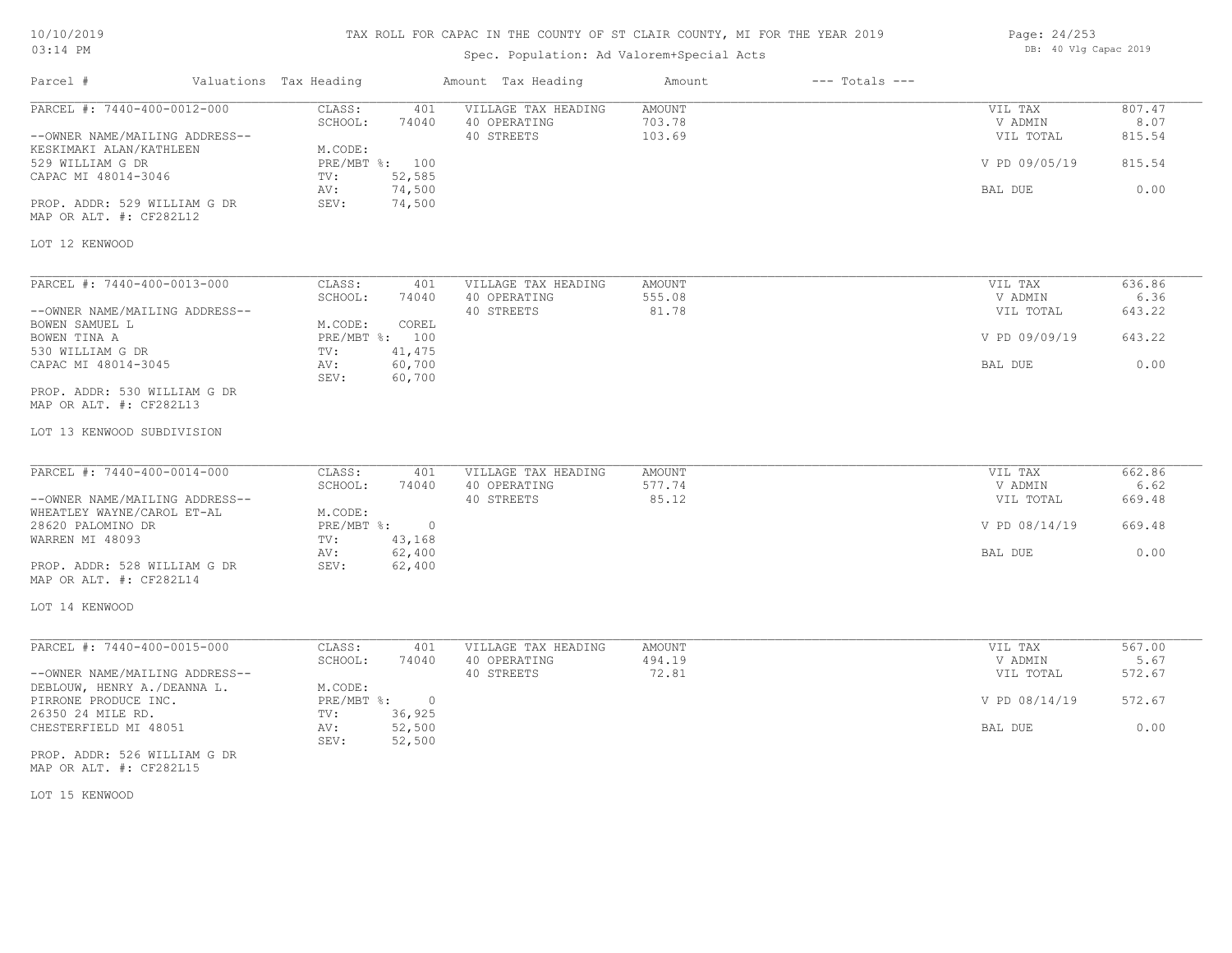# TAX ROLL FOR CAPAC IN THE COUNTY OF ST CLAIR COUNTY, MI FOR THE YEAR 2019

# Spec. Population: Ad Valorem+Special Acts

Parcel # Valuations Tax Heading Amount Tax Heading Amount --- Totals ---

| Page: 25/253 |  |                       |  |
|--------------|--|-----------------------|--|
|              |  | DB: 40 Vlg Capac 2019 |  |

| PARCEL #: 7440-400-0016-000                             | CLASS:<br>401<br>SCHOOL:<br>74040            | VILLAGE TAX HEADING<br>40 OPERATING | <b>AMOUNT</b><br>580.02 | VIL TAX<br>V ADMIN | 665.48<br>6.65 |
|---------------------------------------------------------|----------------------------------------------|-------------------------------------|-------------------------|--------------------|----------------|
| --OWNER NAME/MAILING ADDRESS--                          |                                              | 40 STREETS                          | 85.46                   | VIL TOTAL          | 672.13         |
| WALKER JOEL/MARCIA TRUST<br>524 WILLIAM G DR            | M.CODE:<br>PRE/MBT %: 100                    |                                     |                         | V PD 07/10/19      | 672.13         |
| CAPAC MI 48014-3045                                     | 43,338<br>TV:                                |                                     |                         |                    |                |
|                                                         | 65,300<br>AV:                                |                                     |                         | BAL DUE            | 0.00           |
| PROP. ADDR: 524 WILLIAM G DR<br>MAP OR ALT. #: CF282L16 | SEV:<br>65,300                               |                                     |                         |                    |                |
| LOT 16 KENWOOD                                          |                                              |                                     |                         |                    |                |
| PARCEL #: 7440-400-0017-000                             | CLASS:<br>401                                | VILLAGE TAX HEADING                 | AMOUNT                  | VIL TAX            | 557.24         |
|                                                         | SCHOOL:<br>74040                             | 40 OPERATING                        | 485.68                  | V ADMIN            | 5.57           |
| --OWNER NAME/MAILING ADDRESS--                          |                                              | 40 STREETS                          | 71.56                   | VIL TOTAL          | 562.81         |
| HUMBLE HOUSING, LLC                                     | M.CODE:                                      |                                     |                         |                    |                |
| 74900 JUDGES COURT<br>ROMEO MI 48065                    | $PRE/MBT$ $\div$<br>$\circ$<br>36,289<br>TV: |                                     |                         | V PD 08/14/19      | 562.81         |
|                                                         | 52,800<br>AV:                                |                                     |                         | BAL DUE            | 0.00           |
| PROP. ADDR: 522 WILLIAM G DR<br>MAP OR ALT. #: CF282L17 | 52,800<br>SEV:                               |                                     |                         |                    |                |
| LOT 17 KENWOOD                                          |                                              |                                     |                         |                    |                |
| PARCEL #: 7440-400-0018-000                             | CLASS:<br>401                                | VILLAGE TAX HEADING                 | <b>AMOUNT</b>           | VIL TAX            | 768.97         |
|                                                         | SCHOOL:<br>74040                             | 40 OPERATING                        | 670.22                  | V ADMIN            | 7.68           |
| --OWNER NAME/MAILING ADDRESS--                          |                                              | 40 STREETS                          | 98.75                   | VIL TOTAL          | 776.65         |
| MOLINA MAGDALENO                                        | M.CODE:<br>COREL                             |                                     |                         |                    |                |
| DIMAS KARINA<br>520 WILLIAM G DR                        | PRE/MBT %: 100<br>50,078<br>TV:              |                                     |                         | V PD 09/09/19      | 776.65         |
| CAPAC MI 48014                                          | 57,800<br>AV:                                |                                     |                         | BAL DUE            | 0.00           |
|                                                         | 57,800<br>SEV:                               |                                     |                         |                    |                |
| PROP. ADDR: 520 WILLIAM G DR<br>MAP OR ALT. #: CF282L18 |                                              |                                     |                         |                    |                |
| LOT 18 KENWOOD                                          |                                              |                                     |                         |                    |                |
| PARCEL #: 7440-400-0019-000                             | CLASS:<br>401                                | VILLAGE TAX HEADING                 | <b>AMOUNT</b>           | VIL TAX            | 815.57         |
|                                                         | SCHOOL:<br>74040                             | 40 OPERATING                        | 710.84                  | V ADMIN            | 8.15           |
| --OWNER NAME/MAILING ADDRESS--                          |                                              | 40 STREETS                          | 104.73                  | VIL TOTAL          | 823.72         |
| WRIGHT MATTHEW D.<br>518 WILLIAM G DR                   | M.CODE:<br>PRE/MBT %: 100                    |                                     |                         | V PD 07/19/19      | 823.72         |
| CAPAC MI 48014-3045                                     | TV:<br>53,113                                |                                     |                         |                    |                |
|                                                         | 75,900<br>AV:                                |                                     |                         | BAL DUE            | 0.00           |
| PROP. ADDR: 518 WILLIAM G DR<br>MAP OR ALT. #: CF282L19 | SEV:<br>75,900                               |                                     |                         |                    |                |

LOT 19 KENWOOD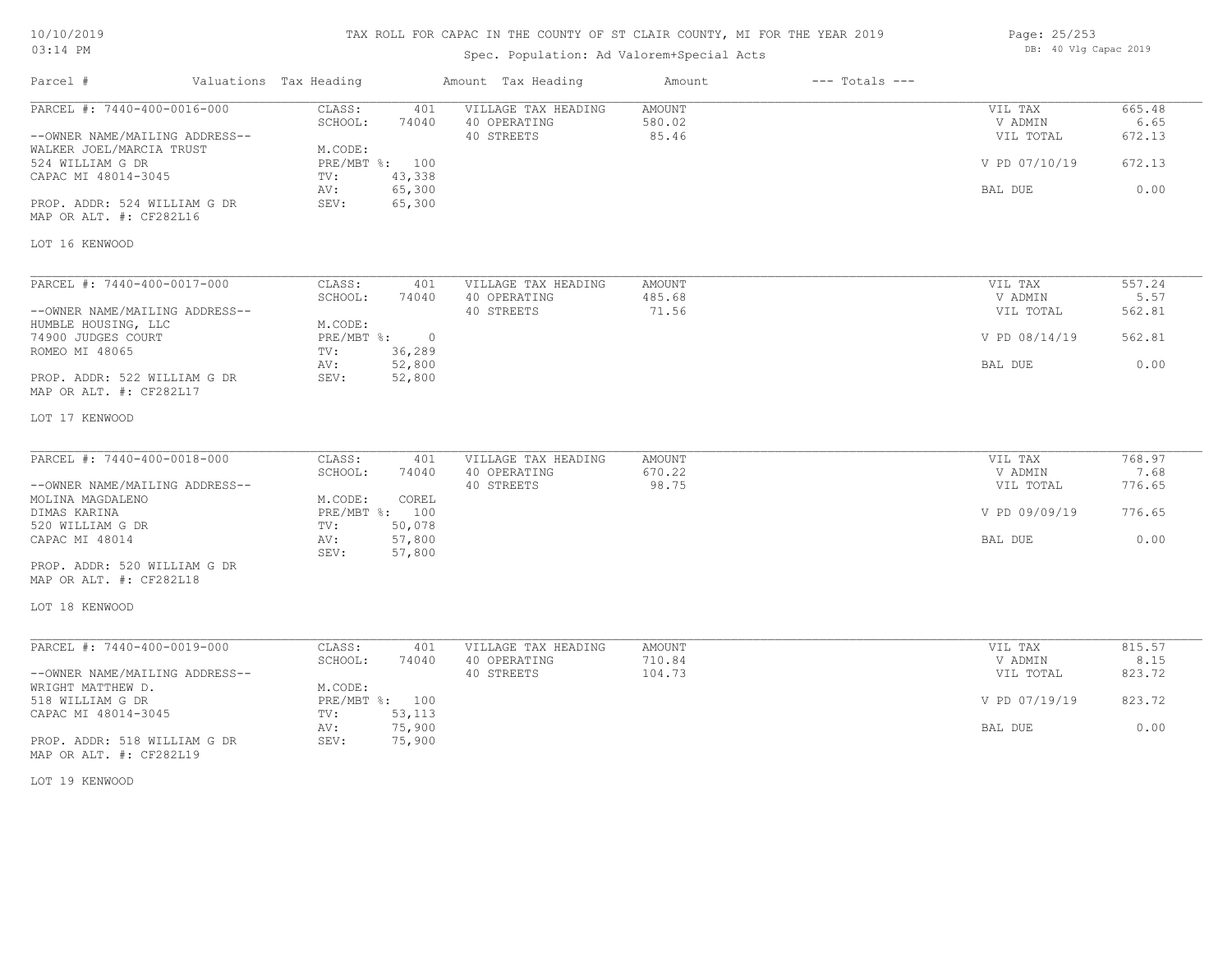## TAX ROLL FOR CAPAC IN THE COUNTY OF ST CLAIR COUNTY, MI FOR THE YEAR 2019

# Spec. Population: Ad Valorem+Special Acts

| Page: 26/253 |  |                       |  |
|--------------|--|-----------------------|--|
|              |  | DB: 40 Vlg Capac 2019 |  |

| Parcel #                                                                                                                                                                               | Valuations Tax Heading                             |                                                              | Amount Tax Heading                                | Amount                            | $---$ Totals $---$ |                                                             |                                            |
|----------------------------------------------------------------------------------------------------------------------------------------------------------------------------------------|----------------------------------------------------|--------------------------------------------------------------|---------------------------------------------------|-----------------------------------|--------------------|-------------------------------------------------------------|--------------------------------------------|
| PARCEL #: 7440-400-0020-000<br>--OWNER NAME/MAILING ADDRESS--<br>WRIGHT MARY ANN<br>516 WILLIAM G DR<br>CAPAC MI 48014-3045<br>PROP. ADDR: 516 WILLIAM G DR<br>MAP OR ALT. #: CF282L20 | CLASS:<br>SCHOOL:<br>M.CODE:<br>TV:<br>AV:<br>SEV: | 401<br>74040<br>PRE/MBT %: 100<br>53,854<br>76,500<br>76,500 | VILLAGE TAX HEADING<br>40 OPERATING<br>40 STREETS | <b>AMOUNT</b><br>720.76<br>106.20 |                    | VIL TAX<br>V ADMIN<br>VIL TOTAL<br>V PD 07/19/19<br>BAL DUE | 826.96<br>8.26<br>835.22<br>835.22<br>0.00 |
| LOT 20 KENWOOD                                                                                                                                                                         |                                                    |                                                              |                                                   |                                   |                    |                                                             |                                            |
| PARCEL #: 7440-400-0021-000<br>--OWNER NAME/MAILING ADDRESS--<br>LOPEZ JORGE<br>LOPEZ NORA                                                                                             | CLASS:<br>SCHOOL:<br>M.CODE:                       | 401<br>74040<br>PRE/MBT %: 100                               | VILLAGE TAX HEADING<br>40 OPERATING<br>40 STREETS | <b>AMOUNT</b><br>658.46<br>97.02  |                    | VIL TAX<br>V ADMIN<br>VIL TOTAL<br>V PD 08/26/19            | 755.48<br>7.55<br>763.03<br>763.03         |
| 101 CHARLES STREET<br>CAPAC MI 48014<br>PROP. ADDR: 101 CHARLES STREET<br>MAP OR ALT. #: CF282L21                                                                                      | TV:<br>AV:<br>SEV:                                 | 49,199<br>68,500<br>68,500                                   |                                                   |                                   |                    | BAL DUE                                                     | 0.00                                       |
| LOT 21 KENWOOD SUBDIVISION                                                                                                                                                             |                                                    |                                                              |                                                   |                                   |                    |                                                             |                                            |
| PARCEL #: 7440-400-0022-000<br>--OWNER NAME/MAILING ADDRESS--<br>REMENAP JOSEPH                                                                                                        | CLASS:<br>SCHOOL:<br>M.CODE:                       | 401<br>74040                                                 | VILLAGE TAX HEADING<br>40 OPERATING<br>40 STREETS | <b>AMOUNT</b><br>630.13<br>92.84  |                    | VIL TAX<br>V ADMIN<br>VIL TOTAL                             | 722.97<br>7.22<br>730.19                   |
| REMENAP SANDRA<br>517 W MILL ST<br>CAPAC MI 48014-3031<br>PROP. ADDR: 517 W MILL ST                                                                                                    | TV:<br>AV:<br>SEV:                                 | PRE/MBT %: 100<br>47,082<br>65,600<br>65,600                 |                                                   |                                   |                    | V PD 07/19/19<br>BAL DUE                                    | 730.19<br>0.00                             |
| MAP OR ALT. #: CF282L22                                                                                                                                                                |                                                    |                                                              |                                                   |                                   |                    |                                                             |                                            |
| LOT 22 KENWOOD                                                                                                                                                                         |                                                    |                                                              |                                                   |                                   |                    |                                                             |                                            |
| PARCEL #: 7440-400-0023-000<br>--OWNER NAME/MAILING ADDRESS--<br>RIEGEL JOHN / JUDITH                                                                                                  | CLASS:<br>SCHOOL:<br>M.CODE:                       | 401<br>74040<br>00LSB                                        | VILLAGE TAX HEADING<br>40 OPERATING<br>40 STREETS | <b>AMOUNT</b><br>778.82<br>114.75 |                    | VIL TAX<br>V ADMIN<br>VIL TOTAL                             | 893.57<br>8.93<br>902.50                   |
| 522 MILL ST<br>CAPAC MI 48014                                                                                                                                                          | TV:                                                | PRE/MBT %: 100<br>58,192                                     |                                                   |                                   |                    | V PD 08/26/19                                               | 902.50                                     |
| PROP. ADDR: 522 W MILL ST<br>MAP OR ALT. #: CF282L23/24                                                                                                                                | AV:<br>SEV:                                        | 84,900<br>84,900                                             |                                                   |                                   |                    | BAL DUE                                                     | 0.00                                       |

LOTS 23 & 24 KENWOOD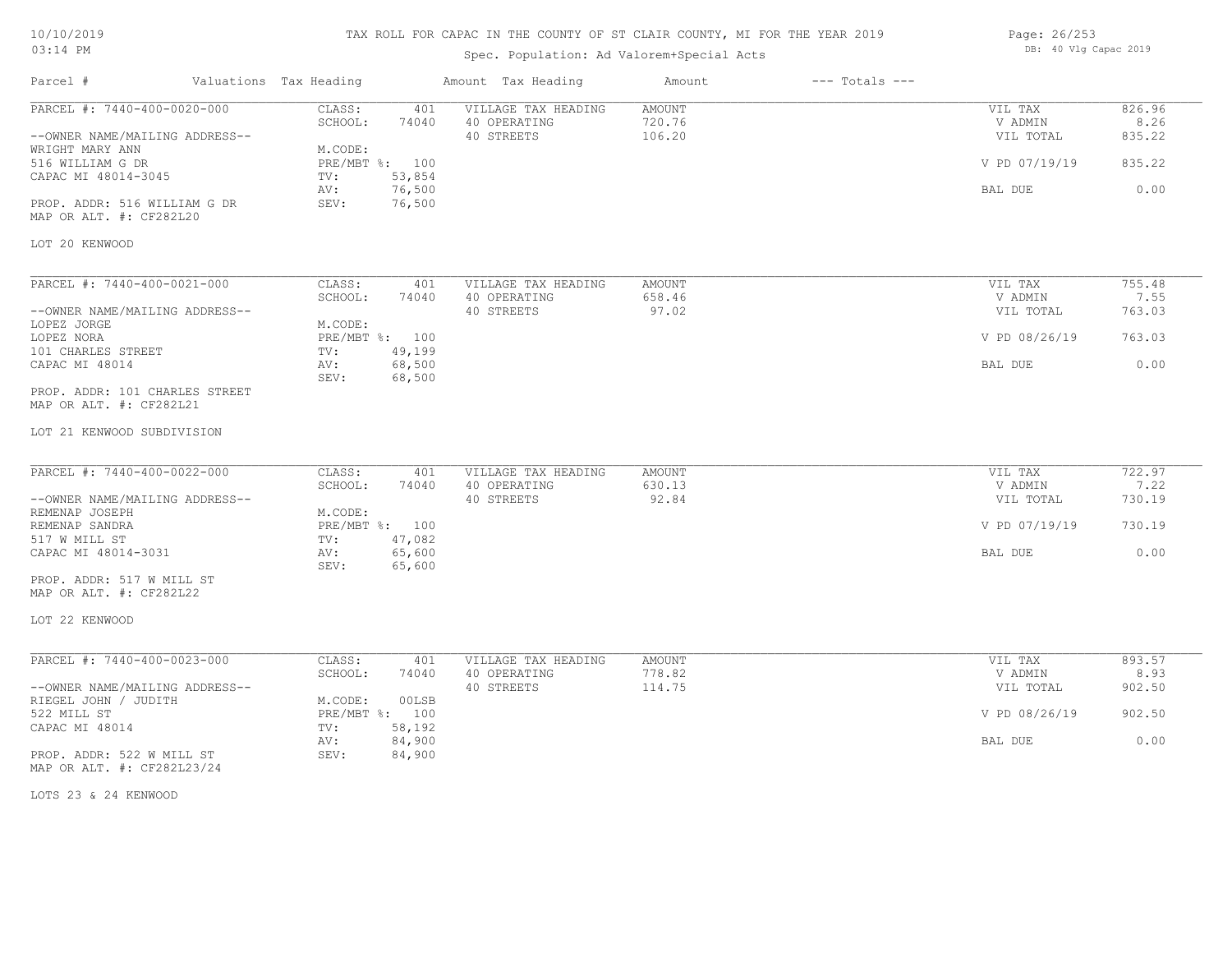## TAX ROLL FOR CAPAC IN THE COUNTY OF ST CLAIR COUNTY, MI FOR THE YEAR 2019

# Spec. Population: Ad Valorem+Special Acts

Parcel # Valuations Tax Heading Amount Tax Heading Amount --- Totals ---

| Page: 27/253 |  |                       |  |
|--------------|--|-----------------------|--|
|              |  | DB: 40 Vlg Capac 2019 |  |

| PARCEL #: 7440-400-0025-000                          | CLASS:<br>401<br>SCHOOL:<br>74040 | VILLAGE TAX HEADING<br>40 OPERATING | AMOUNT<br>577.74 | VIL TAX<br>V ADMIN | 662.86<br>6.62 |
|------------------------------------------------------|-----------------------------------|-------------------------------------|------------------|--------------------|----------------|
| --OWNER NAME/MAILING ADDRESS--<br>HLUBIC DEBRA       | M.CODE:<br>COREL                  | 40 STREETS                          | 85.12            | VIL TOTAL          | 669.48         |
| 523 W MILL ST                                        | PRE/MBT %: 100                    |                                     |                  | V PD 09/09/19      | 669.48         |
| CAPAC MI 48014-3031                                  | 43,168<br>TV:                     |                                     |                  |                    |                |
|                                                      | AV:<br>60,300                     |                                     |                  | BAL DUE            | 0.00           |
| PROP. ADDR: 523 W MILL ST<br>MAP OR ALT. #: CF282L25 | 60,300<br>SEV:                    |                                     |                  |                    |                |
| LOT 25 KENWOOD                                       |                                   |                                     |                  |                    |                |
| PARCEL #: 7440-400-0026-000                          | CLASS:<br>401                     | VILLAGE TAX HEADING                 | AMOUNT           | VIL TAX            | 813.97         |
|                                                      | SCHOOL:<br>74040                  | 40 OPERATING                        | 709.44           | V ADMIN            | 8.13           |
| --OWNER NAME/MAILING ADDRESS--                       |                                   | 40 STREETS                          | 104.53           | VIL TOTAL          | 822.10         |
| KALMUS JAMIE S/JULIE A                               | M.CODE:<br>OLALS                  |                                     |                  |                    |                |
| 525 W MILL ST                                        | PRE/MBT %: 100                    |                                     |                  | V PD 09/11/19      | 822.10         |
| CAPAC MI 48014-3031                                  | 53,008<br>TV:<br>AV:<br>74,100    |                                     |                  | BAL DUE            | 0.00           |
| PROP. ADDR: 525 W MILL ST<br>MAP OR ALT. #: CF282L26 | 74,100<br>SEV:                    |                                     |                  |                    |                |
| LOT 26 KENWOOD                                       |                                   |                                     |                  |                    |                |
| PARCEL #: 7440-400-0027-000                          | CLASS:<br>401                     | VILLAGE TAX HEADING                 | <b>AMOUNT</b>    | VIL TAX            | 862.09         |
|                                                      | SCHOOL:<br>74040                  | 40 OPERATING                        | 751.38           | V ADMIN            | 8.62           |
| --OWNER NAME/MAILING ADDRESS--                       |                                   | 40 STREETS                          | 110.71           | VIL TOTAL          | 870.71         |
| CHALABIAN PHILLIP C                                  | COREL<br>M.CODE:                  |                                     |                  |                    |                |
| 527 W MILL ST                                        | PRE/MBT %: 100                    |                                     |                  | V PD 09/09/19      | 870.71         |
| CAPAC MI 48014-3031                                  | 56,142<br>TV:                     |                                     |                  |                    |                |
|                                                      | 62,000<br>AV:                     |                                     |                  | BAL DUE            | 0.00           |
| PROP. ADDR: 527 W MILL ST<br>MAP OR ALT. #: CF282L27 | 62,000<br>SEV:                    |                                     |                  |                    |                |
| LOT 27 KENWOOD                                       |                                   |                                     |                  |                    |                |
| PARCEL #: 7440-400-0028-000                          | CLASS:<br>401                     | VILLAGE TAX HEADING                 | AMOUNT           | VIL TAX            | 757.08         |
|                                                      | SCHOOL:<br>74040                  | 40 OPERATING                        | 659.86           | V ADMIN            | 7.57           |
| --OWNER NAME/MAILING ADDRESS--                       |                                   | 40 STREETS                          | 97.22            | VIL TOTAL          | 764.65         |
| CORDAN GEORGE/KATHRYN TRUST                          | M.CODE:                           |                                     |                  |                    |                |
| CHEMICAL BANK<br>2301 W BIG BEAVER STE 525           | PRE/MBT %: 100<br>49,304<br>TV:   |                                     |                  | V PD 09/04/19      | 764.65         |
| TROY MI 48084                                        | 69,800<br>AV:                     |                                     |                  | BAL DUE            | 0.00           |
|                                                      | SEV:<br>69,800                    |                                     |                  |                    |                |
| PROP. ADDR: 529 W MILL ST                            |                                   |                                     |                  |                    |                |

MAP OR ALT. #: CF282L28

LOT 28 KENWOOD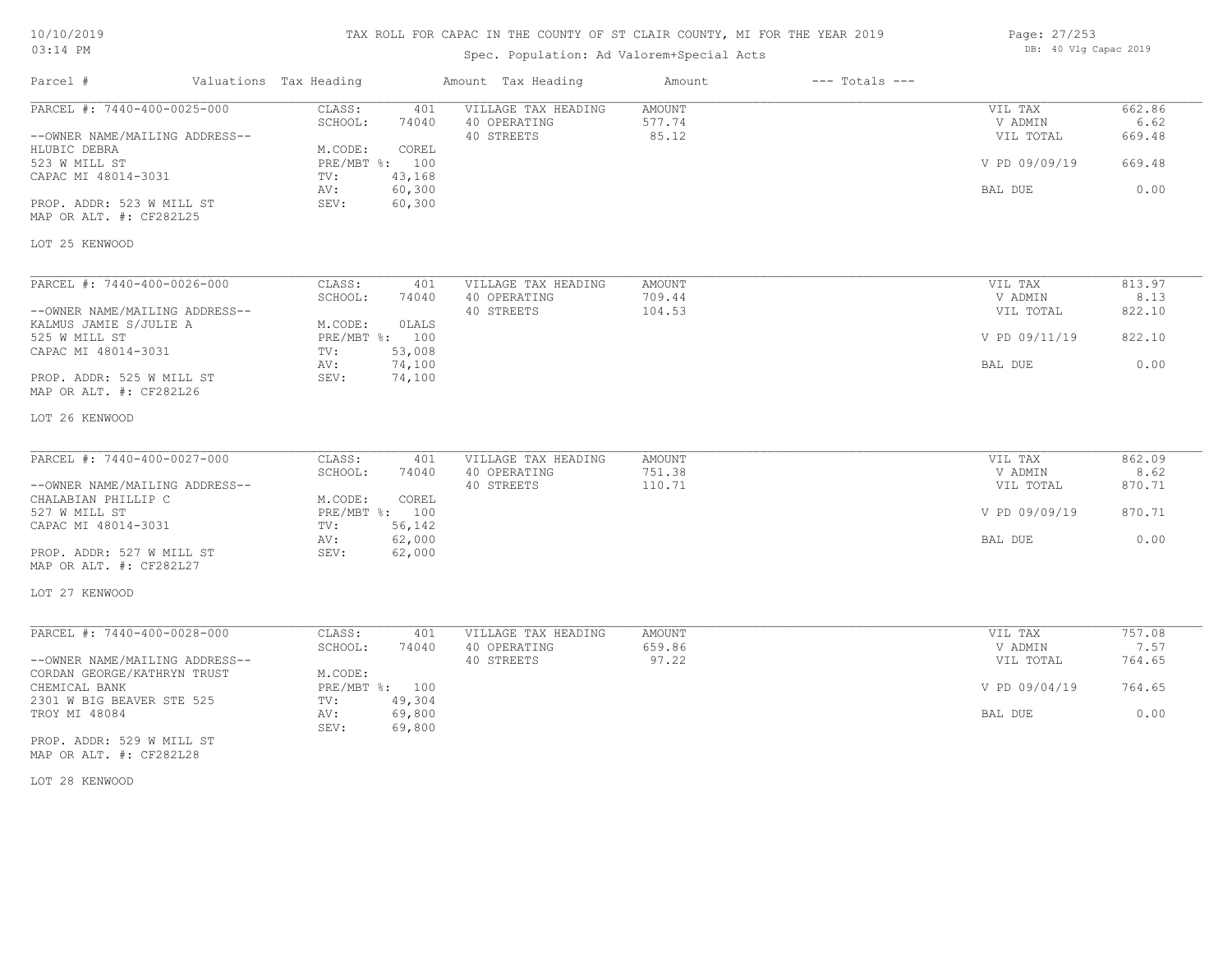# TAX ROLL FOR CAPAC IN THE COUNTY OF ST CLAIR COUNTY, MI FOR THE YEAR 2019

# Spec. Population: Ad Valorem+Special Acts

| Parcel #                                                                                   | Valuations Tax Heading        |                                              | Amount Tax Heading                                | Amount                            | $---$ Totals $---$ |                                 |                               |
|--------------------------------------------------------------------------------------------|-------------------------------|----------------------------------------------|---------------------------------------------------|-----------------------------------|--------------------|---------------------------------|-------------------------------|
| PARCEL #: 7440-400-0029-000<br>--OWNER NAME/MAILING ADDRESS--                              | CLASS:<br>SCHOOL:             | 401<br>74040                                 | VILLAGE TAX HEADING<br>40 OPERATING<br>40 STREETS | <b>AMOUNT</b><br>720.64<br>106.18 |                    | VIL TAX<br>V ADMIN<br>VIL TOTAL | 826.82<br>8.26<br>835.08      |
| MUNOZ FREDRICO<br>MUNOZ MAIRA<br>LABREE HOMES, LLC<br>P.O. BOX 130<br>MARINE CITY MI 48039 | M.CODE:<br>TV:<br>AV:<br>SEV: | PRE/MBT %: 100<br>53,845<br>77,100<br>77,100 |                                                   |                                   |                    | BAL DUE                         | 835.08                        |
| PROP. ADDR: 101 ST CLAIR ST<br>MAP OR ALT. #: CF282L29                                     |                               |                                              |                                                   |                                   |                    |                                 |                               |
| LOT 29 KENWOOD SUBDIVISION                                                                 |                               |                                              |                                                   |                                   |                    |                                 |                               |
| PARCEL #: 7440-400-0030-000<br>--OWNER NAME/MAILING ADDRESS--                              | CLASS:<br>SCHOOL:             | 401<br>74040                                 | VILLAGE TAX HEADING<br>40 OPERATING<br>40 STREETS | AMOUNT<br>532.43<br>78.45         |                    | VIL TAX<br>V ADMIN<br>VIL TOTAL | 1,149.42<br>11.48<br>1,160.90 |
| STACK GARY D<br>103 ST CLAIR ST<br>CAPAC MI 48014-3043                                     | M.CODE:<br>TV:                | COREL<br>PRE/MBT %: 100<br>39,782            | UTIL                                              | 538.54                            |                    | V PD 09/09/19                   | 1,160.90                      |
| PROP. ADDR: 103 ST CLAIR ST<br>MAP OR ALT. #: CF282L30                                     | AV:<br>SEV:                   | 58,000<br>58,000                             |                                                   |                                   |                    | BAL DUE                         | 0.00                          |
| LOT 30 KENWOOD                                                                             |                               |                                              |                                                   |                                   |                    |                                 |                               |
| PARCEL #: 7440-400-0031-000                                                                | CLASS:                        | 401                                          | VILLAGE TAX HEADING                               | AMOUNT                            |                    | VIL TAX                         | 586.51<br>5.86                |
| --OWNER NAME/MAILING ADDRESS--<br>FAUSTINA HERRERA SARA                                    | SCHOOL:<br>M.CODE:            | 74040                                        | 40 OPERATING<br>40 STREETS                        | 511.19<br>75.32                   |                    | V ADMIN<br>VIL TOTAL            | 592.37                        |
| HERRERA FORTINO<br>105 ST CLAIR ST                                                         | TV:                           | PRE/MBT %: 100<br>38,195                     |                                                   |                                   |                    | V PD 08/14/19                   | 592.37                        |
| CAPAC MI 48014-3043<br>PROP. ADDR: 105 ST CLAIR ST                                         | AV:<br>SEV:                   | 54,700<br>54,700                             |                                                   |                                   |                    | BAL DUE                         | 0.00                          |
| MAP OR ALT. #: CF282L31                                                                    |                               |                                              |                                                   |                                   |                    |                                 |                               |
| LOT 31 KENWOOD SUBDIVISION                                                                 |                               |                                              |                                                   |                                   |                    |                                 |                               |
| PARCEL #: 7440-400-0032-000                                                                | CLASS:<br>SCHOOL:             | 401<br>74040                                 | VILLAGE TAX HEADING<br>40 OPERATING               | AMOUNT<br>681.12                  |                    | VIL TAX<br>V ADMIN              | 781.47<br>7.81                |
| --OWNER NAME/MAILING ADDRESS--<br>RICHARDS NADINE                                          | M.CODE:                       | COREL                                        | 40 STREETS                                        | 100.35                            |                    | VIL TOTAL                       | 789.28                        |
| 107 ST. CLAIR ST<br>CAPAC MI 48014                                                         | TV:                           | PRE/MBT %: 100<br>50,892                     |                                                   |                                   |                    | V PD 09/09/19                   | 789.28                        |
| PROP. ADDR: 107 ST. CLAIR ST<br>MAP OR ALT. #: CF282L32                                    | AV:<br>SEV:                   | 73,400<br>73,400                             |                                                   |                                   |                    | BAL DUE                         | 0.00                          |
| LOT 32 KENWOOD SUBDIVISION                                                                 |                               |                                              |                                                   |                                   |                    |                                 |                               |

Page: 28/253 DB: 40 Vlg Capac 2019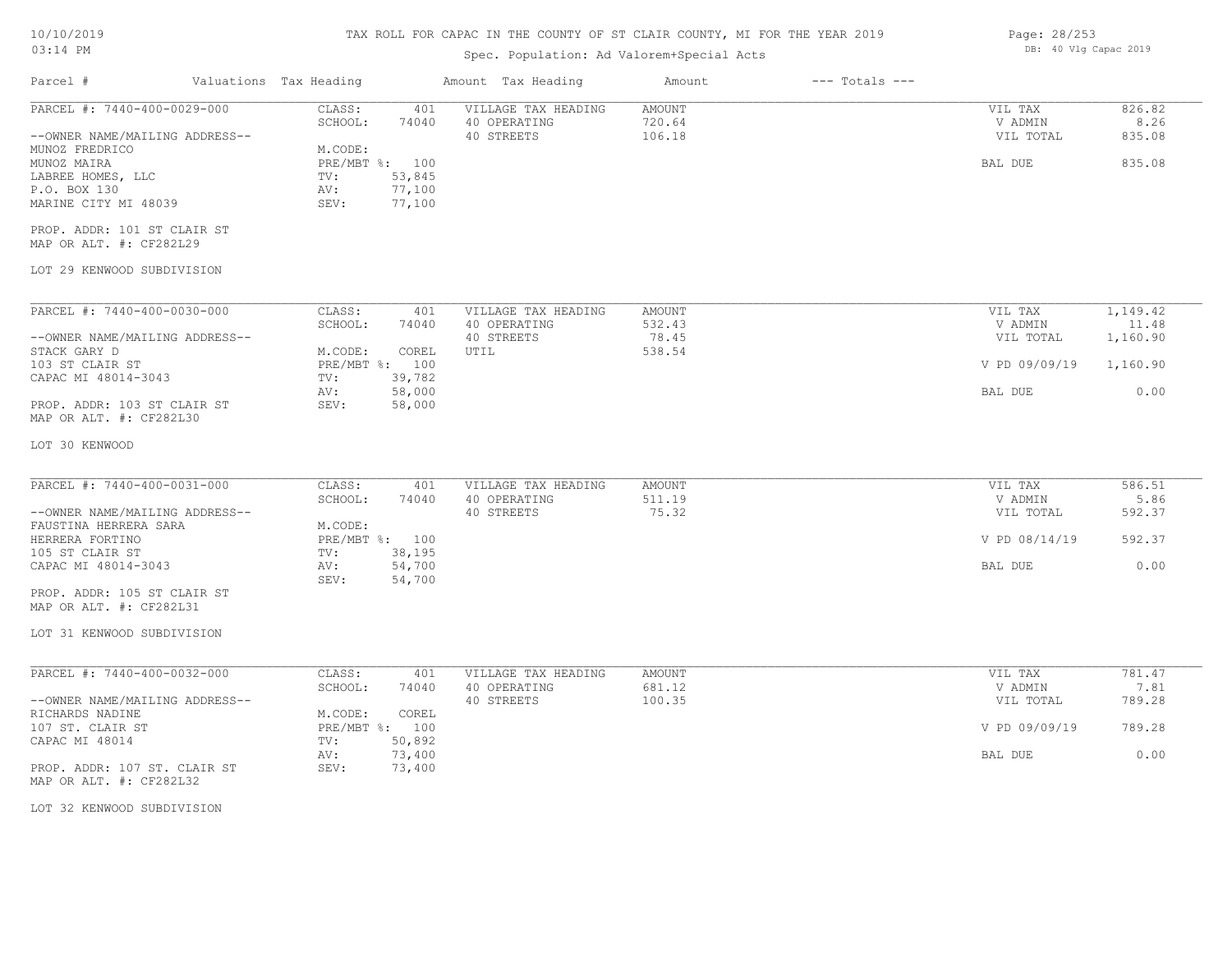# Spec. Population: Ad Valorem+Special Acts

| Parcel #                       | Valuations Tax Heading |       | Amount Tax Heading  | Amount | $---$ Totals $---$ |           |      |
|--------------------------------|------------------------|-------|---------------------|--------|--------------------|-----------|------|
| PARCEL #: 7440-425-0001-000    | CLASS:                 | 401   | VILLAGE TAX HEADING | AMOUNT |                    | VIL TAX   | 0.00 |
|                                | SCHOOL:                | 74040 | 40 OPERATING        | 0.00   |                    | V ADMIN   | 0.00 |
| --OWNER NAME/MAILING ADDRESS-- |                        |       | 40 STREETS          | 0.00   |                    | VIL TOTAL | 0.00 |
| MALANEY JOHN                   | M.CODE:                | COREL |                     |        |                    |           |      |
| MALANEY BRYAN                  | $PRE/MBT$ %:           | 100   |                     |        |                    | BAL DUE   | 0.00 |
| 415 W MILL ST                  | TV:                    |       |                     |        |                    |           |      |
| CAPAC MI 48014-3618            | AV:                    |       |                     |        |                    |           |      |
|                                | SEV:                   |       |                     |        |                    |           |      |
| PROP. ADDR: 415 W MILL ST      |                        |       |                     |        |                    |           |      |

MAP OR ALT. #: CF282M/Q

LOT 1 EXC S 35' OF W 35' POPPS SUBDIVISION

| PARCEL #: 7440-425-0001-250    | CLASS:     | 703   | VILLAGE TAX HEADING | AMOUNT | VIL TAX<br>0.00   |
|--------------------------------|------------|-------|---------------------|--------|-------------------|
|                                | SCHOOL:    | 74040 | 40 OPERATING        | 0.00   | 0.00<br>V ADMIN   |
| --OWNER NAME/MAILING ADDRESS-- |            |       | 40 STREETS          | 0.00   | 0.00<br>VIL TOTAL |
| VILLAGE OF CAPAC               | M.CODE:    |       |                     |        |                   |
| 131 N MAIN ST                  | PRE/MBT %: |       |                     |        | 0.00<br>BAL DUE   |
| CAPAC MI 48014                 | TV:        |       |                     |        |                   |
|                                | AV:        |       |                     |        |                   |
| PROP. ADDR: 499 W MILL ST      | SEV:       |       |                     |        |                   |
| MAP OR ALT. #: CF282R1         |            |       |                     |        |                   |

S35' OF W 35' OF LOT 1 POPPS SUBDIVISION

| PARCEL #: 7440-425-0002-000      | CLASS:         | 401    | VILLAGE TAX HEADING | AMOUNT | VIL TAX       | 897.22 |
|----------------------------------|----------------|--------|---------------------|--------|---------------|--------|
|                                  | SCHOOL:        | 74040  | 40 OPERATING        | 782.00 | V ADMIN       | 8.97   |
| --OWNER NAME/MAILING ADDRESS--   |                |        | 40 STREETS          | 115.22 | VIL TOTAL     | 906.19 |
| STEVENS CHRISTOPHER A / JENNIE S | M.CODE:        |        |                     |        |               |        |
| 109 N MATTESON ST                | PRE/MBT %: 100 |        |                     |        | V PD 09/11/19 | 906.19 |
| CAPAC MI 48014-3020              | TV:            | 58,430 |                     |        |               |        |
|                                  | AV:            | 82,600 |                     |        | BAL DUE       | 0.00   |
| PROP. ADDR: 109 N MATTESON ST    | SEV:           | 82,600 |                     |        |               |        |
| MAP OR ALT. #: CF282R2           |                |        |                     |        |               |        |

LOT 2 POPPS SUBDIVISION

| PARCEL #: 7440-425-0003-000    | CLASS:     | 401    | VILLAGE TAX HEADING | AMOUNT | VIL TAX       | 746.30 |
|--------------------------------|------------|--------|---------------------|--------|---------------|--------|
|                                | SCHOOL:    | 74040  | 40 OPERATING        | 650.46 | V ADMIN       | 7.46   |
| --OWNER NAME/MAILING ADDRESS-- |            |        | 40 STREETS          | 95.84  | VIL TOTAL     | 753.76 |
| GRESELL KAREN A                | M.CODE:    |        |                     |        |               |        |
| 107 N MATTESON ST              | PRE/MBT %: | 100    |                     |        | V PD 09/11/19 | 753.76 |
| CAPAC MI 48014-3020            | TV:        | 48,601 |                     |        |               |        |
|                                | AV:        | 69,500 |                     |        | BAL DUE       | 0.00   |
| PROP. ADDR: 107 N MATTESON ST  | SEV:       | 69,500 |                     |        |               |        |
| MAP OR ALT. #: CF282R3         |            |        |                     |        |               |        |

LOT 3 POPPS SUBDIVISION

Page: 29/253 DB: 40 Vlg Capac 2019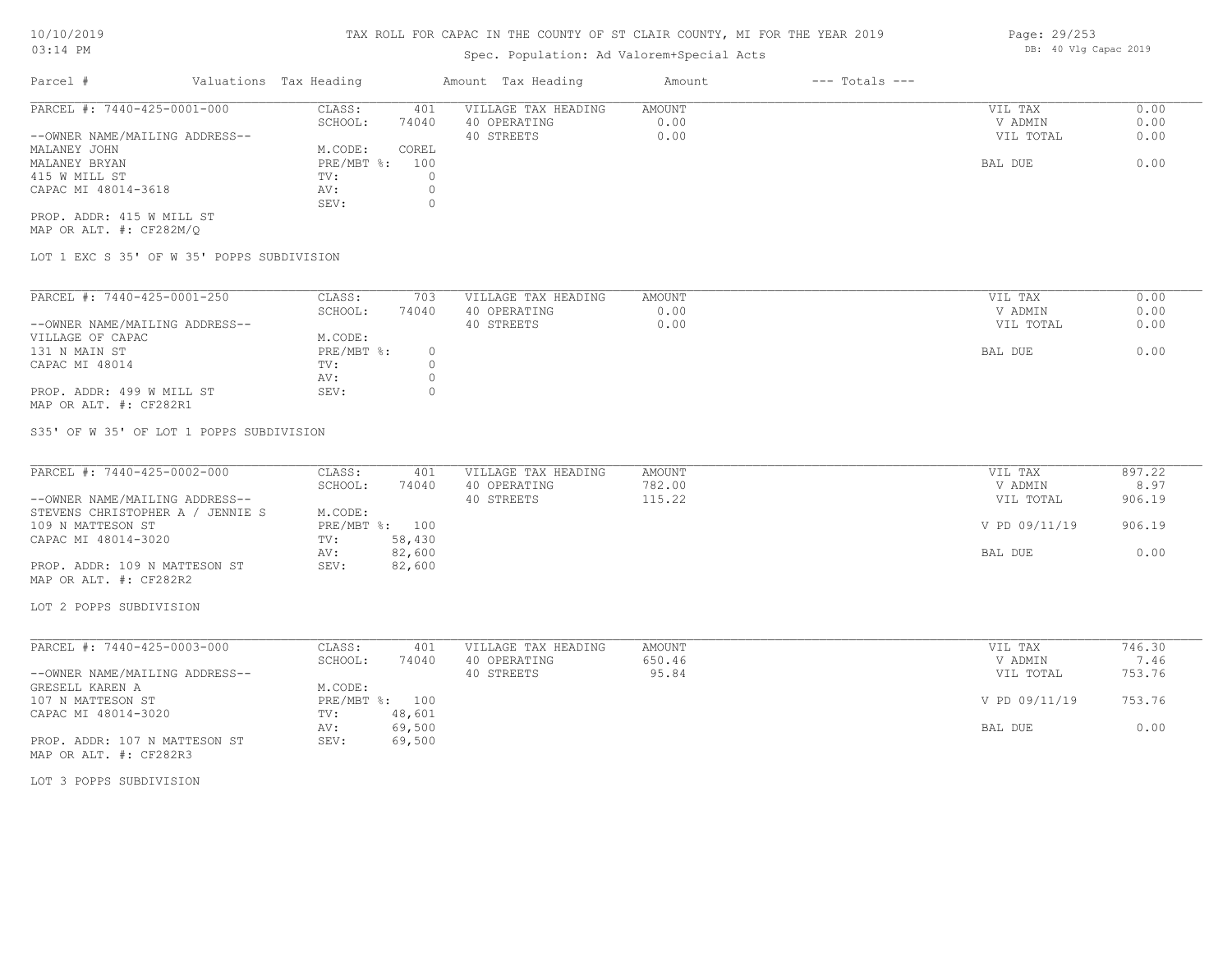## Spec. Population: Ad Valorem+Special Acts

| Parcel #                       | Valuations Tax Heading |        | Amount Tax Heading  | Amount | $---$ Totals $---$ |               |       |
|--------------------------------|------------------------|--------|---------------------|--------|--------------------|---------------|-------|
| PARCEL #: 7440-425-0004-000    | CLASS:                 | 402    | VILLAGE TAX HEADING | AMOUNT |                    | VIL TAX       | 97.10 |
|                                | SCHOOL:                | 74040  | 40 OPERATING        | 84.63  |                    | V ADMIN       | 0.97  |
| --OWNER NAME/MAILING ADDRESS-- |                        |        | 40 STREETS          | 12.47  |                    | VIL TOTAL     | 98.07 |
| WISNESKI DAVID F               | M.CODE:                |        |                     |        |                    |               |       |
| WISNESKI JANE M                | $PRE/MBT$ %:           | 100    |                     |        |                    | V PD 09/19/19 | 98.07 |
| 403 W MILL ST                  | TV:                    | 6,324  |                     |        |                    |               |       |
| CAPAC MI 48014-3029            | AV:                    | 19,700 |                     |        |                    | BAL DUE       | 0.00  |
|                                | SEV:                   | 19,700 |                     |        |                    |               |       |
| PROP. ADDR: N MADISON          |                        |        |                     |        |                    |               |       |

MAP OR ALT. #: CF282R4

## LOT 4 POPPS SUBDIVISION

| PARCEL #: 7440-425-0005-000    | CLASS:       | 401    | VILLAGE TAX HEADING | AMOUNT | VIL TAX       | 623.86 |
|--------------------------------|--------------|--------|---------------------|--------|---------------|--------|
|                                | SCHOOL:      | 74040  | 40 OPERATING        | 543.75 | V ADMIN       | 6.23   |
| --OWNER NAME/MAILING ADDRESS-- |              |        | 40 STREETS          | 80.11  | VIL TOTAL     | 630.09 |
| WISNESKI DAVID F.              | M.CODE:      |        |                     |        |               |        |
| WISNESKI JANE M                | $PRE/MBT$ %: | 100    |                     |        | V PD 09/19/19 | 630.09 |
| 403 W MILL ST                  | TV:          | 40,628 |                     |        |               |        |
| CAPAC MI 48014-3029            | AV:          | 59,800 |                     |        | BAL DUE       | 0.00   |
|                                | SEV:         | 59,800 |                     |        |               |        |
| PROP. ADDR: 403 W MILL ST      |              |        |                     |        |               |        |

MAP OR ALT. #: CF282R5/W

LOT 5 POPPS SUBDIVISION

| PARCEL #: 7440-450-1001-000    | CLASS:     | 201    | VILLAGE TAX HEADING | AMOUNT | VIL TAX       | 775.59 |
|--------------------------------|------------|--------|---------------------|--------|---------------|--------|
|                                | SCHOOL:    | 74040  | 40 OPERATING        | 675.99 | V ADMIN       | 7.75   |
| --OWNER NAME/MAILING ADDRESS-- |            |        | 40 STREETS          | 99.60  | VIL TOTAL     | 783.34 |
| TJH REALTY, LLC                | M.CODE:    |        |                     |        |               |        |
| PO BOX 38                      | PRE/MBT %: |        |                     |        | V PD 08/14/19 | 783.34 |
| JEDDO MI 48032                 | TV:        | 50,509 |                     |        |               |        |
|                                | AV:        | 91,700 |                     |        | BAL DUE       | 0.00   |
| PROP. ADDR: 4309 N CAPAC RD    | SEV:       | 91,700 |                     |        |               |        |

MAP OR ALT. #: CF282X01

LOT 1 EXC W 150' & EXC E 140' OF S 100' STOUTENBURG SUBDIVISION

| PARCEL #: 7440-450-1002-000    | CLASS:       | 401    | VILLAGE TAX HEADING | AMOUNT   | VIL TAX       | 1,163.95 |
|--------------------------------|--------------|--------|---------------------|----------|---------------|----------|
|                                | SCHOOL:      | 74040  | 40 OPERATING        | 1,014.48 | V ADMIN       | 11.63    |
| --OWNER NAME/MAILING ADDRESS-- |              |        | 40 STREETS          | 149.47   | VIL TOTAL     | 1,175.58 |
| PAPE ROBIN                     | M.CODE:      | COREL  |                     |          |               |          |
| 15030 W PARK ST                | $PRE/MBT$ %: | 100    |                     |          | V PD 09/09/19 | 1,175.58 |
| CAPAC MI 48014                 | TV:          | 75,800 |                     |          |               |          |
|                                | AV:          | 75,800 |                     |          | BAL DUE       | 0.00     |
| PROP. ADDR: 15030 W PARK ST    | SEV:         | 75,800 |                     |          |               |          |
|                                |              |        |                     |          |               |          |

MAP OR ALT. #: CF282X02

W150' OF LOT 1 EXC W 50' STOUTENBERG SUBDIVISION

Page: 30/253 DB: 40 Vlg Capac 2019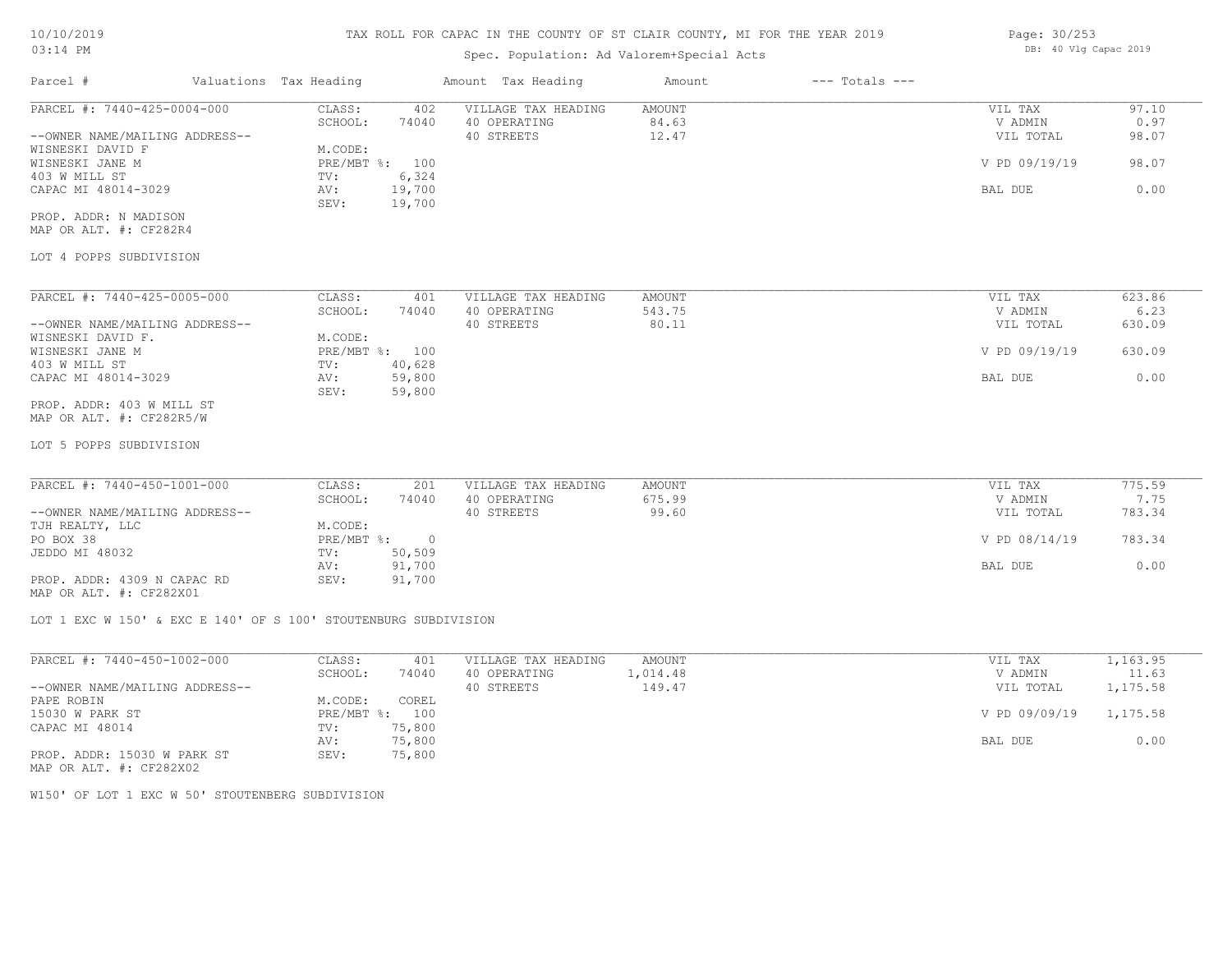# Spec. Population: Ad Valorem+Special Acts

| Page: 31/253 |  |                       |  |
|--------------|--|-----------------------|--|
|              |  | DB: 40 Vlg Capac 2019 |  |

| Parcel #                       | Valuations Tax Heading |        | Amount Tax Heading  | Amount | $---$ Totals $---$ |               |        |
|--------------------------------|------------------------|--------|---------------------|--------|--------------------|---------------|--------|
| PARCEL #: 7440-450-1003-000    | CLASS:                 | 202    | VILLAGE TAX HEADING | AMOUNT |                    | VIL TAX       | 142.00 |
|                                | SCHOOL:                | 74040  | 40 OPERATING        | 123.77 |                    | V ADMIN       | 1.42   |
| --OWNER NAME/MAILING ADDRESS-- |                        |        | 40 STREETS          | 18.23  |                    | VIL TOTAL     | 143.42 |
| TJH REALTY, LLC                | M.CODE:                |        |                     |        |                    |               |        |
| PO BOX 38                      | $PRE/MBT$ %:           |        |                     |        |                    | V PD 08/14/19 | 143.42 |
| JEDDO MI 48032                 | TV:                    | 9,248  |                     |        |                    |               |        |
|                                | AV:                    | 19,300 |                     |        |                    | BAL DUE       | 0.00   |
| PROP. ADDR: 4305 N CAPAC RD    | SEV:                   | 19,300 |                     |        |                    |               |        |
| MAP OR ALT. #: CF282X03        |                        |        |                     |        |                    |               |        |

E140 FT OF S 100 FT OF LOT 1 STOUTENBURG SUBD SEC 21 T7N R13E

| PARCEL #: 7440-450-1004-000    | CLASS:  | 401            | VILLAGE TAX HEADING | AMOUNT | VIL TAX       | 560.11 |
|--------------------------------|---------|----------------|---------------------|--------|---------------|--------|
|                                | SCHOOL: | 74040          | 40 OPERATING        | 488.18 | V ADMIN       | 5.60   |
| --OWNER NAME/MAILING ADDRESS-- |         |                | 40 STREETS          | 71.93  | VIL TOTAL     | 565.71 |
| JAMISON NETTIE                 | M.CODE: | COREL          |                     |        |               |        |
| 15038 W PARK ST                |         | PRE/MBT %: 100 |                     |        | V PD 09/09/19 | 565.71 |
| CAPAC MI 48014-3042            | TV:     | 36,476         |                     |        |               |        |
|                                | AV:     | 56,000         |                     |        | BAL DUE       | 0.00   |
| PROP. ADDR: 15038 W PARK ST    | SEV:    | 56,000         |                     |        |               |        |
| MAP OR ALT. #: CF282X04        |         |                |                     |        |               |        |

LOT 2 & W 50' OF LOT 1 STOUTENBURG SUBDIVISION

| PARCEL #: 7440-450-1005-000    | CLASS:     | 401    | VILLAGE TAX HEADING | AMOUNT | VIL TAX       | 155.19 |
|--------------------------------|------------|--------|---------------------|--------|---------------|--------|
|                                | SCHOOL:    | 74040  | 40 OPERATING        | 135.26 | V ADMIN       | 1.55   |
| --OWNER NAME/MAILING ADDRESS-- |            |        | 40 STREETS          | 19.93  | VIL TOTAL     | 156.74 |
| KOBAYASHI ROBERTA G.           | M.CODE:    |        |                     |        |               |        |
| BARNARD DALE B.                | PRE/MBT %: |        |                     |        | V PD 09/05/19 | 156.74 |
| 535 N NEEPER ST                | TV:        | 10,107 |                     |        |               |        |
| CAPAC MI 48014-3040            | AV:        | 20,700 |                     |        | BAL DUE       | 0.00   |
|                                | SEV:       | 20,700 |                     |        |               |        |
| PROP. ADDR: 15050 W PARK ST    |            |        |                     |        |               |        |

MAP OR ALT. #: CF282X05

### LOT 3 STOUTENBURG SUBDIVISION

| PARCEL #: 7440-450-1006-000    | CLASS:  | 402            | VILLAGE TAX HEADING | AMOUNT | VIL TAX       | 163.38 |
|--------------------------------|---------|----------------|---------------------|--------|---------------|--------|
|                                | SCHOOL: | 74040          | 40 OPERATING        | 142.40 | V ADMIN       | 1.63   |
| --OWNER NAME/MAILING ADDRESS-- |         |                | 40 STREETS          | 20.98  | VIL TOTAL     | 165.01 |
| WHITE ROBERT G                 | M.CODE: |                |                     |        |               |        |
| 15070 W PARK ST                |         | PRE/MBT %: 100 |                     |        | V PD 09/09/19 | 165.01 |
| CAPAC MI 48014-3042            | TV:     | 10,640         |                     |        |               |        |
|                                | AV:     | 17,400         |                     |        | BAL DUE       | 0.00   |
| PROP. ADDR: W PARK ST          | SEV:    | 17,400         |                     |        |               |        |
| MAP OR ALT. #: CF282X06        |         |                |                     |        |               |        |

LOT 4 STOUTENBURG SUBD SEC 21 T7N R13E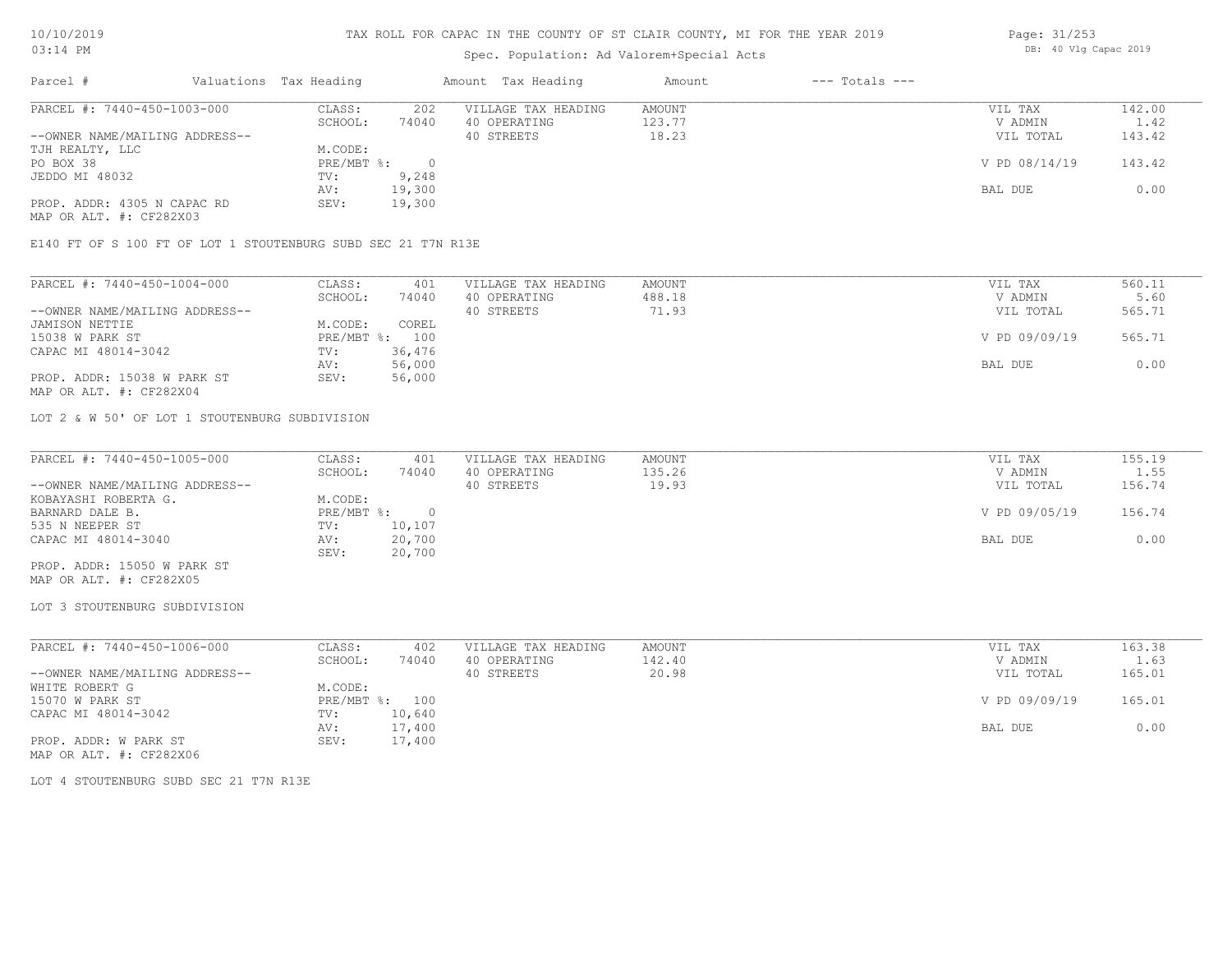### TAX ROLL FOR CAPAC IN THE COUNTY OF ST CLAIR COUNTY, MI FOR THE YEAR 2019

## Spec. Population: Ad Valorem+Special Acts

| Page: 32/253 |  |                       |  |
|--------------|--|-----------------------|--|
|              |  | DB: 40 Vlg Capac 2019 |  |

| Parcel #                       | Valuations Tax Heading |                | Amount Tax Heading  | Amount | $---$ Totals $---$ |               |        |
|--------------------------------|------------------------|----------------|---------------------|--------|--------------------|---------------|--------|
| PARCEL #: 7440-450-1007-000    | CLASS:                 | 402            | VILLAGE TAX HEADING | AMOUNT |                    | VIL TAX       | 163.38 |
|                                | SCHOOL:                | 74040          | 40 OPERATING        | 142.40 |                    | V ADMIN       | 1.63   |
| --OWNER NAME/MAILING ADDRESS-- |                        |                | 40 STREETS          | 20.98  |                    | VIL TOTAL     | 165.01 |
| WHITE ROBERT G                 | M.CODE:                |                |                     |        |                    |               |        |
| 15070 W PARK ST                |                        | PRE/MBT %: 100 |                     |        |                    | V PD 09/09/19 | 165.01 |
| CAPAC MI 48014-3042            | TV:                    | 10,640         |                     |        |                    |               |        |
|                                | AV:                    | 17,400         |                     |        |                    | BAL DUE       | 0.00   |
| PROP. ADDR: W PARK ST          | SEV:                   | 17,400         |                     |        |                    |               |        |
| MAP OR ALT. #: CF282X07        |                        |                |                     |        |                    |               |        |

LOT 5 STOUTENBURG SUBD SEC 21 T7N R13E

MAP OR ALT. #: CF282X08 PROP. ADDR: 15070 W PARK ST SEV: 74,900 AV: 74,900 BAL DUE 0.00 CAPAC MI 48014-3042 TV: 51,111<br>
AV: 74,900 15070 W PARK ST PRE/MBT %: 100 V PD 09/09/19 792.68 WHITE ROBERT G M.CODE: COREL --OWNER NAME/MAILING ADDRESS-- 40 STREETS 100.79 VIL TOTAL 792.68 SCHOOL: 74040 40 OPERATING 684.05 684.05 V ADMIN 7.84 PARCEL #: 7440-450-1008-000 CLASS: 401 VILLAGE TAX HEADING AMOUNT AMOUNT VIL TAX 784.84<br>SCHOOL: 74040 40 OPERATING 684.05 VADMIN 7.84  $\mathcal{L}_\mathcal{L} = \mathcal{L}_\mathcal{L} = \mathcal{L}_\mathcal{L} = \mathcal{L}_\mathcal{L} = \mathcal{L}_\mathcal{L} = \mathcal{L}_\mathcal{L} = \mathcal{L}_\mathcal{L} = \mathcal{L}_\mathcal{L} = \mathcal{L}_\mathcal{L} = \mathcal{L}_\mathcal{L} = \mathcal{L}_\mathcal{L} = \mathcal{L}_\mathcal{L} = \mathcal{L}_\mathcal{L} = \mathcal{L}_\mathcal{L} = \mathcal{L}_\mathcal{L} = \mathcal{L}_\mathcal{L} = \mathcal{L}_\mathcal{L}$ 

LOT 6 STOUTENBURG SUBD SEC 21 T7N R13E

| PARCEL #: 7440-450-1009-000    | CLASS:     | 703   | VILLAGE TAX HEADING | AMOUNT | VIL TAX   | 0.00 |
|--------------------------------|------------|-------|---------------------|--------|-----------|------|
|                                | SCHOOL:    | 74040 | 40 OPERATING        | 0.00   | V ADMIN   | 0.00 |
| --OWNER NAME/MAILING ADDRESS-- |            |       | 40 STREETS          | 0.00   | VIL TOTAL | 0.00 |
| VILLAGE OF CAPAC               | M.CODE:    |       |                     |        |           |      |
| 131 N MAIN                     | PRE/MBT %: |       |                     |        | BAL DUE   | 0.00 |
| CAPAC MI 48014-3042            | TV:        |       |                     |        |           |      |
|                                | AV:        |       |                     |        |           |      |
| PROP. ADDR: W PARK ST          | SEV:       |       |                     |        |           |      |
| MAP OR ALT. #: CF282X09        |            |       |                     |        |           |      |

LOT 7 STOUTENBURG SUBD SEC 21 T7N R13E

| PARCEL #: 7440-450-1010-000    | CLASS:     | 402    | VILLAGE TAX HEADING | AMOUNT | VIL TAX       | 203.04 |
|--------------------------------|------------|--------|---------------------|--------|---------------|--------|
|                                | SCHOOL:    | 74040  | 40 OPERATING        | 176.97 | V ADMIN       | 2.03   |
| --OWNER NAME/MAILING ADDRESS-- |            |        | 40 STREETS          | 26.07  | VIL TOTAL     | 205.07 |
| WHITE ROBERT G                 | M.CODE:    |        |                     |        |               |        |
| 15070 W PARK ST                | PRE/MBT %: |        |                     |        | V PD 09/09/19 | 205.07 |
| CAPAC MI 48014-3042            | TV:        | 13,223 |                     |        |               |        |
|                                | AV:        | 19,700 |                     |        | BAL DUE       | 0.00   |
| PROP. ADDR: W PARK ST          | SEV:       | 19,700 |                     |        |               |        |

MAP OR ALT. #: CF282X10

LOT 8 STOUTENBURG SUBD SEC 21 T7N R13E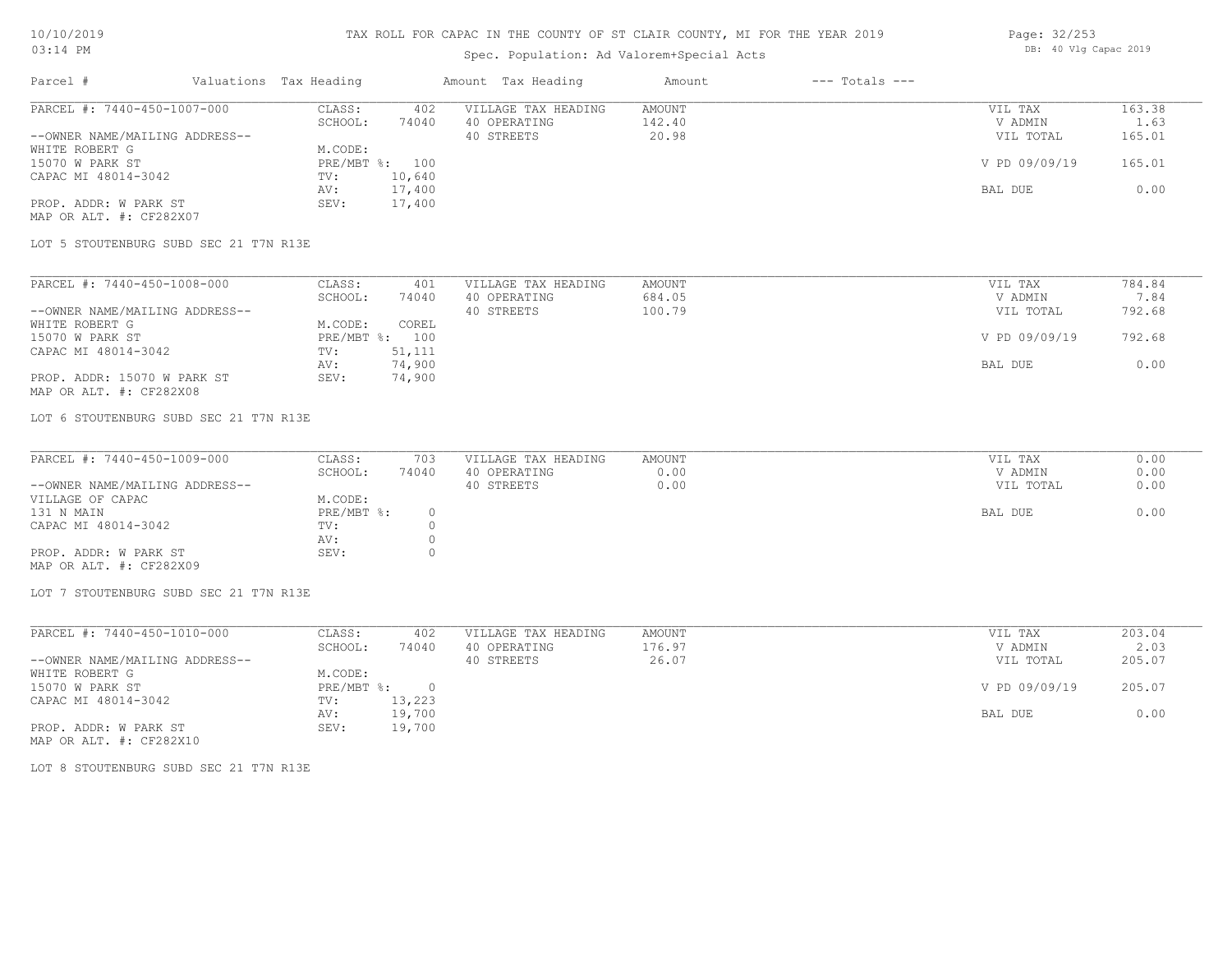# Spec. Population: Ad Valorem+Special Acts

| Parcel #                       | Valuations Tax Heading |        | Amount Tax Heading  | Amount | $---$ Totals $---$ |               |        |
|--------------------------------|------------------------|--------|---------------------|--------|--------------------|---------------|--------|
| PARCEL #: 7440-450-1011-000    | CLASS:                 | 401    | VILLAGE TAX HEADING | AMOUNT |                    | VIL TAX       | 718.03 |
|                                | SCHOOL:                | 74040  | 40 OPERATING        | 625.82 |                    | V ADMIN       | 7.18   |
| --OWNER NAME/MAILING ADDRESS-- |                        |        | 40 STREETS          | 92.21  |                    | VIL TOTAL     | 725.21 |
| TOWNSEND JASON                 | M.CODE:                | COREL  |                     |        |                    |               |        |
| TOWNSEND COLLEEN               | PRE/MBT %:             | 100    |                     |        |                    | V PD 09/09/19 | 725.21 |
| 15096 W PARK ST                | TV:                    | 46,760 |                     |        |                    |               |        |
| CAPAC MI 48014                 | AV:                    | 66,600 |                     |        |                    | BAL DUE       | 0.00   |
|                                | SEV:                   | 66,600 |                     |        |                    |               |        |
| PROP. ADDR: 15096 W PARK ST    |                        |        |                     |        |                    |               |        |

MAP OR ALT. #: CF282X11

LOT 9 STOUTENBURG SUBD SEC 21 T7N R13E

| PARCEL #: 7440-450-1012-000     | CLASS:     | 202    | VILLAGE TAX HEADING | AMOUNT | VIL TAX       | 89.60 |
|---------------------------------|------------|--------|---------------------|--------|---------------|-------|
|                                 | SCHOOL:    | 74040  | 40 OPERATING        | 78.10  | V ADMIN       | 0.89  |
| --OWNER NAME/MAILING ADDRESS--  |            |        | 40 STREETS          | 11.50  | VIL TOTAL     | 90.49 |
| WEST MICHIGAN FAMILY HOMES, LLC | M.CODE:    |        |                     |        |               |       |
| 13854 SIMONE DR                 | PRE/MBT %: |        |                     |        | V PD 09/16/19 | 90.49 |
| SHELBY MI 48315                 | TV:        | 5,836  |                     |        |               |       |
|                                 | AV:        | 10,100 |                     |        | BAL DUE       | 0.00  |
| PROP. ADDR: W PARK ST           | SEV:       | 10,100 |                     |        |               |       |
|                                 |            |        |                     |        |               |       |

MAP OR ALT. #: CF282X12

LOT 10 STOUTENBURG SUBD SEC 21 T7N R13E

| PARCEL #: 7440-450-1013-000    | CLASS:     | 401     | VILLAGE TAX HEADING | AMOUNT   | VIL TAX       | 1,165.95 |
|--------------------------------|------------|---------|---------------------|----------|---------------|----------|
|                                | SCHOOL:    | 74040   | 40 OPERATING        | 1,016.22 | V ADMIN       | 11.65    |
| --OWNER NAME/MAILING ADDRESS-- |            |         | 40 STREETS          | 149.73   | VIL TOTAL     | 1,177.60 |
| A S PROPERTIES INC             | M.CODE:    |         |                     |          |               |          |
| 16022 W PARK ST                | PRE/MBT %: |         |                     |          | V PD 09/16/19 | 1,177.60 |
| CAPAC MI 48014                 | TV:        | 75,930  |                     |          |               |          |
|                                | AV:        | 100,100 |                     |          | BAL DUE       | 0.00     |
| PROP. ADDR: 16014 W PARK ST    | SEV:       | 100,100 |                     |          |               |          |
|                                |            |         |                     |          |               |          |

MAP OR ALT. #: 282X13

LOT 11 STOUTENBURG SUBDIVISION SECTION 21 T7N R13E

| PARCEL #: 7440-450-1014-000    | CLASS:       | 401     | VILLAGE TAX HEADING | AMOUNT   | VIL TAX       | 1,188.29 |
|--------------------------------|--------------|---------|---------------------|----------|---------------|----------|
|                                | SCHOOL:      | 74040   | 40 OPERATING        | 1,035.69 | V ADMIN       | 11.88    |
| --OWNER NAME/MAILING ADDRESS-- |              |         | 40 STREETS          | 152.60   | VIL TOTAL     | 1,200.17 |
| A S PROPERTIES INC             | M.CODE:      |         |                     |          |               |          |
| 16022 W PARK ST                | $PRE/MBT$ %: |         |                     |          | V PD 09/16/19 | 1,200.17 |
| CAPAC MI 48014                 | TV:          | 77,385  |                     |          |               |          |
|                                | AV:          | 102,000 |                     |          | BAL DUE       | 0.00     |
| PROP. ADDR: 16018 W PARK ST    | SEV:         | 102,000 |                     |          |               |          |
| MAP OR ALT. #: 282X14          |              |         |                     |          |               |          |

LOT 12 STOUTENBURG SUBDIVISION SECTION 21 T7N R13E

Page: 33/253 DB: 40 Vlg Capac 2019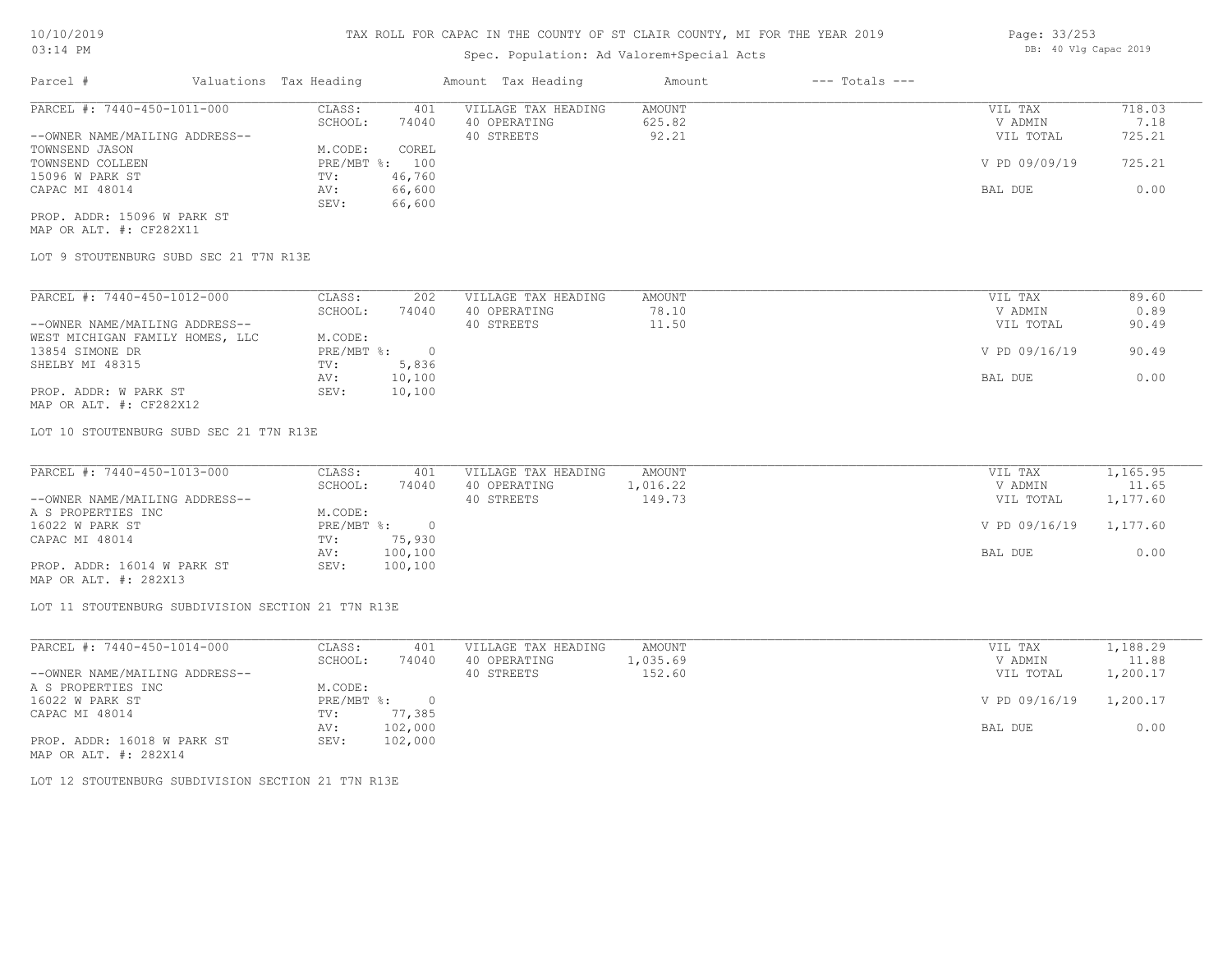# Spec. Population: Ad Valorem+Special Acts

| Page: 34/253 |  |                       |  |
|--------------|--|-----------------------|--|
|              |  | DB: 40 Vlg Capac 2019 |  |

| Parcel #                       | Valuations Tax Heading |         | Amount Tax Heading  | Amount   | $---$ Totals $---$ |               |          |
|--------------------------------|------------------------|---------|---------------------|----------|--------------------|---------------|----------|
| PARCEL #: 7440-450-1015-000    | CLASS:                 | 401     | VILLAGE TAX HEADING | AMOUNT   |                    | VIL TAX       | 1,188.29 |
|                                | SCHOOL:                | 74040   | 40 OPERATING        | 1,035.69 |                    | V ADMIN       | 11.88    |
| --OWNER NAME/MAILING ADDRESS-- |                        |         | 40 STREETS          | 152.60   |                    | VIL TOTAL     | 1,200.17 |
| A S PROPERTIES INC             | M.CODE:                |         |                     |          |                    |               |          |
| 16022 W PARK ST                | PRE/MBT %:             |         |                     |          |                    | V PD 09/16/19 | 1,200.17 |
| CAPAC MI 48014                 | TV:                    | 77,385  |                     |          |                    |               |          |
|                                | AV:                    | 102,000 |                     |          |                    | BAL DUE       | 0.00     |
| PROP. ADDR: 16022 W PARK ST    | SEV:                   | 102,000 |                     |          |                    |               |          |
|                                |                        |         |                     |          |                    |               |          |

MAP OR ALT. #: 282X15

LOT 13 STOUTENBURG SUBDIVISION SECTION 21 T7N R13E

| PARCEL #: 7440-450-1016-000    | CLASS:  | 402            | VILLAGE TAX HEADING | AMOUNT | VIL TAX       | 150.89 |
|--------------------------------|---------|----------------|---------------------|--------|---------------|--------|
|                                | SCHOOL: | 74040          | 40 OPERATING        | 131.52 | V ADMIN       | 1.50   |
| --OWNER NAME/MAILING ADDRESS-- |         |                | 40 STREETS          | 19.37  | VIL TOTAL     | 152.39 |
| LUMBARDO ROBERT JR             | M.CODE: |                |                     |        |               |        |
| LUMBARDO DESIREE M             |         | PRE/MBT %: 100 |                     |        | V PD 09/19/19 | 152.39 |
| 4313 STEVENS DR                | TV:     | 9,827          |                     |        |               |        |
| CAPAC MI 48014                 | AV:     | 19,700         |                     |        | BAL DUE       | 0.00   |
|                                | SEV:    | 19,700         |                     |        |               |        |
| PROP. ADDR: W PARK ST          |         |                |                     |        |               |        |

MAP OR ALT. #: CF282X16

LOT 14 STOUTENBURG SUBD SEC 21 T7N R13E

| PARCEL #: 7440-450-1017-000    | CLASS:     | 401     | VILLAGE TAX HEADING | AMOUNT   | VIL TAX   | 1,444.88 |
|--------------------------------|------------|---------|---------------------|----------|-----------|----------|
|                                | SCHOOL:    | 74040   | 40 OPERATING        | 1,259.33 | V ADMIN   | 14.44    |
| --OWNER NAME/MAILING ADDRESS-- |            |         | 40 STREETS          | 185.55   | VIL TOTAL | 1,459.32 |
| FEB 7 PROPERTIES, INC          | M.CODE:    |         |                     |          |           |          |
| 16346 IMLAY CITY RD            | PRE/MBT %: |         |                     |          | BAL DUE   | 1,459.32 |
| CAPAC MI 48014                 | TV:        | 94,095  |                     |          |           |          |
|                                | AV:        | 104,000 |                     |          |           |          |
| PROP. ADDR: 16030 W PARK ST    | SEV:       | 104,000 |                     |          |           |          |
| $\cdots$ $\cdots$ $\cdots$     |            |         |                     |          |           |          |

MAP OR ALT. #: 282X17

LOT 15 STOUTENBURG SUBDIVISION SECTION 21 T7N R13E

| PARCEL #: 7440-450-1018-000    | CLASS:       | 401     | VILLAGE TAX HEADING | AMOUNT   | VIL TAX   | 1,433.65 |
|--------------------------------|--------------|---------|---------------------|----------|-----------|----------|
|                                | SCHOOL:      | 74040   | 40 OPERATING        | 1,249.54 | V ADMIN   | 14.33    |
| --OWNER NAME/MAILING ADDRESS-- |              |         | 40 STREETS          | 184.11   | VIL TOTAL | 1,447.98 |
| FEB 7 PROPERTIES, INC          | M.CODE:      |         |                     |          |           |          |
| 16346 IMLAY CITY RD            | $PRE/MBT$ %: |         |                     |          | BAL DUE   | 1,447.98 |
| CAPAC MI 48014                 | TV:          | 93,363  |                     |          |           |          |
|                                | AV:          | 102,900 |                     |          |           |          |
| PROP. ADDR: 16032 W PARK ST    | SEV:         | 102,900 |                     |          |           |          |
| MAP OR ALT. #: 282X18          |              |         |                     |          |           |          |

LOT 16 STOUTENBURG SUBDIVISION SECTION 21 T7N R13E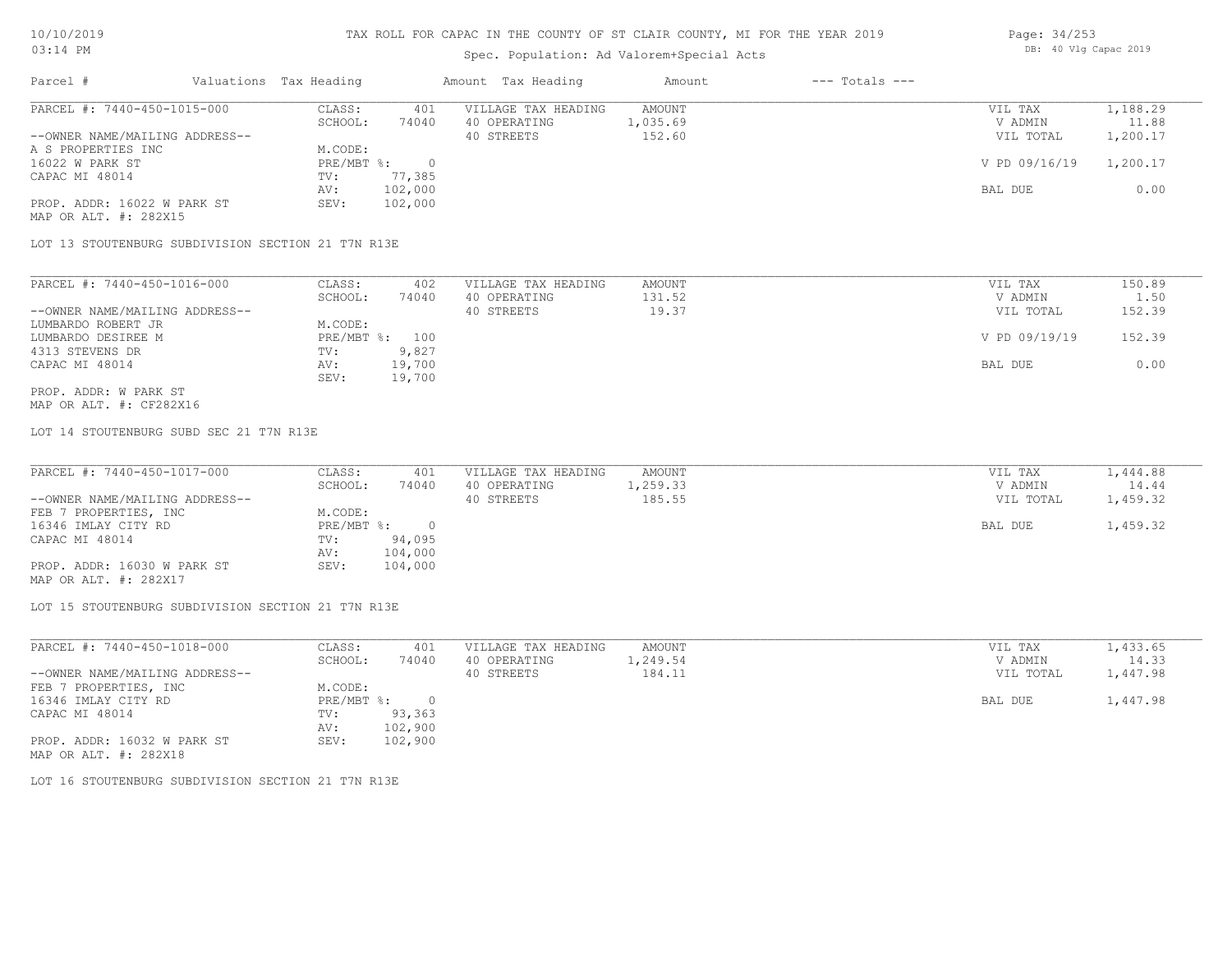# Spec. Population: Ad Valorem+Special Acts

| Page: 35/253 |  |                       |  |
|--------------|--|-----------------------|--|
|              |  | DB: 40 Vlg Capac 2019 |  |

| Parcel #                       | Valuations Tax Heading |         | Amount Tax Heading  | Amount   | $---$ Totals $---$ |               |          |
|--------------------------------|------------------------|---------|---------------------|----------|--------------------|---------------|----------|
| PARCEL #: 7440-450-1019-000    | CLASS:                 | 401     | VILLAGE TAX HEADING | AMOUNT   |                    | VIL TAX       | 1,284.34 |
|                                | SCHOOL:                | 74040   | 40 OPERATING        | 1,119.41 |                    | V ADMIN       | 12.84    |
| --OWNER NAME/MAILING ADDRESS-- |                        |         | 40 STREETS          | 164.93   |                    | VIL TOTAL     | 1,297.18 |
| KING JUSTIN                    | M.CODE:                | COREL   |                     |          |                    |               |          |
| 16038 W PARK ST                | PRE/MBT %:             | 50      |                     |          |                    | V PD 09/09/19 | 1,297.18 |
| CAPAC MI 48014                 | TV:                    | 83,640  |                     |          |                    |               |          |
|                                | AV:                    | 102,900 |                     |          |                    | BAL DUE       | 0.00     |
| PROP. ADDR: 16038 W PARK ST    | SEV:                   | 102,900 |                     |          |                    |               |          |
|                                |                        |         |                     |          |                    |               |          |

MAP OR ALT. #: 282X19

LOT 17 STOUTENBURG SUBDIVISION SECTION21 T7N R13E

| PARCEL #: 7440-600-0001-000    | CLASS:     | 201    | VILLAGE TAX HEADING | AMOUNT | VIL TAX       | 797.72 |
|--------------------------------|------------|--------|---------------------|--------|---------------|--------|
|                                | SCHOOL:    | 74040  | 40 OPERATING        | 695.28 | V ADMIN       | 7.97   |
| --OWNER NAME/MAILING ADDRESS-- |            |        | 40 STREETS          | 102.44 | VIL TOTAL     | 805.69 |
| K.M.D. INC                     | M.CODE:    |        |                     |        |               |        |
| 302 S MAIN ST                  | PRE/MBT %: |        |                     |        | V PD 09/16/19 | 805.69 |
| CAPAC MI 48014                 | TV:        | 51,950 |                     |        |               |        |
|                                | AV:        | 60,900 |                     |        | BAL DUE       | 0.00   |
| PROP. ADDR: 302 S MAIN         | SEV:       | 60,900 |                     |        |               |        |

MAP OR ALT. #: CF283

LOTS 1 & 2 SUPERVISOR CHRIS ABRAHAMS PLAT SEC 27 T7N R13E

| PARCEL #: 7440-600-0002-000    | CLASS:     | 201    | VILLAGE TAX HEADING | AMOUNT | VIL TAX       | 138.78 |
|--------------------------------|------------|--------|---------------------|--------|---------------|--------|
|                                | SCHOOL:    | 74040  | 40 OPERATING        | 120.96 | V ADMIN       | 1.38   |
| --OWNER NAME/MAILING ADDRESS-- |            |        | 40 STREETS          | 17.82  | VIL TOTAL     | 140.16 |
| K.M.D. INC                     | M.CODE:    |        |                     |        |               |        |
| 320 S MAIN ST                  | PRE/MBT %: |        |                     |        | V PD 09/16/19 | 140.16 |
| CAPAC MI 48014                 | TV:        | 9,038  |                     |        |               |        |
|                                | AV:        | 83,900 |                     |        | BAL DUE       | 0.00   |
| PROP. ADDR: 300 S MAIN         | SEV:       | 83,900 |                     |        |               |        |
| MAP OR ALT. #: CF284           |            |        |                     |        |               |        |

LOT 3 SUPERVISOR CHRIS ABRAHAMS PLAT SEC 27 T7N R13E

| PARCEL #: 7440-600-0003-000    | CLASS:     | 201     | VILLAGE TAX HEADING | AMOUNT   | VIL TAX                | 1,540.09 |
|--------------------------------|------------|---------|---------------------|----------|------------------------|----------|
|                                | SCHOOL:    | 74040   | 40 OPERATING        | 1,342.31 | V ADMIN                | 15.40    |
| --OWNER NAME/MAILING ADDRESS-- |            |         | 40 STREETS          | 197.78   | VIL TOTAL              | 1,555.49 |
| K.M.D. INC                     | M.CODE:    |         |                     |          |                        |          |
| 302 S MAIN ST                  | PRE/MBT %: |         |                     |          | V PD 09/11/19 1,555.49 |          |
| CAPAC MI 48014                 | TV:        | 100,295 |                     |          |                        |          |
|                                | AV:        | 102,100 |                     |          | BAL DUE                | 0.00     |
| PROP. ADDR: 302 S MAIN         | SEV:       | 102,100 |                     |          |                        |          |

MAP OR ALT. #: CF285A

LOTS 4, 5 & 6 SUPERVISOR CHRIS ABRAHAMS PLAT SEC 27 T7N R13E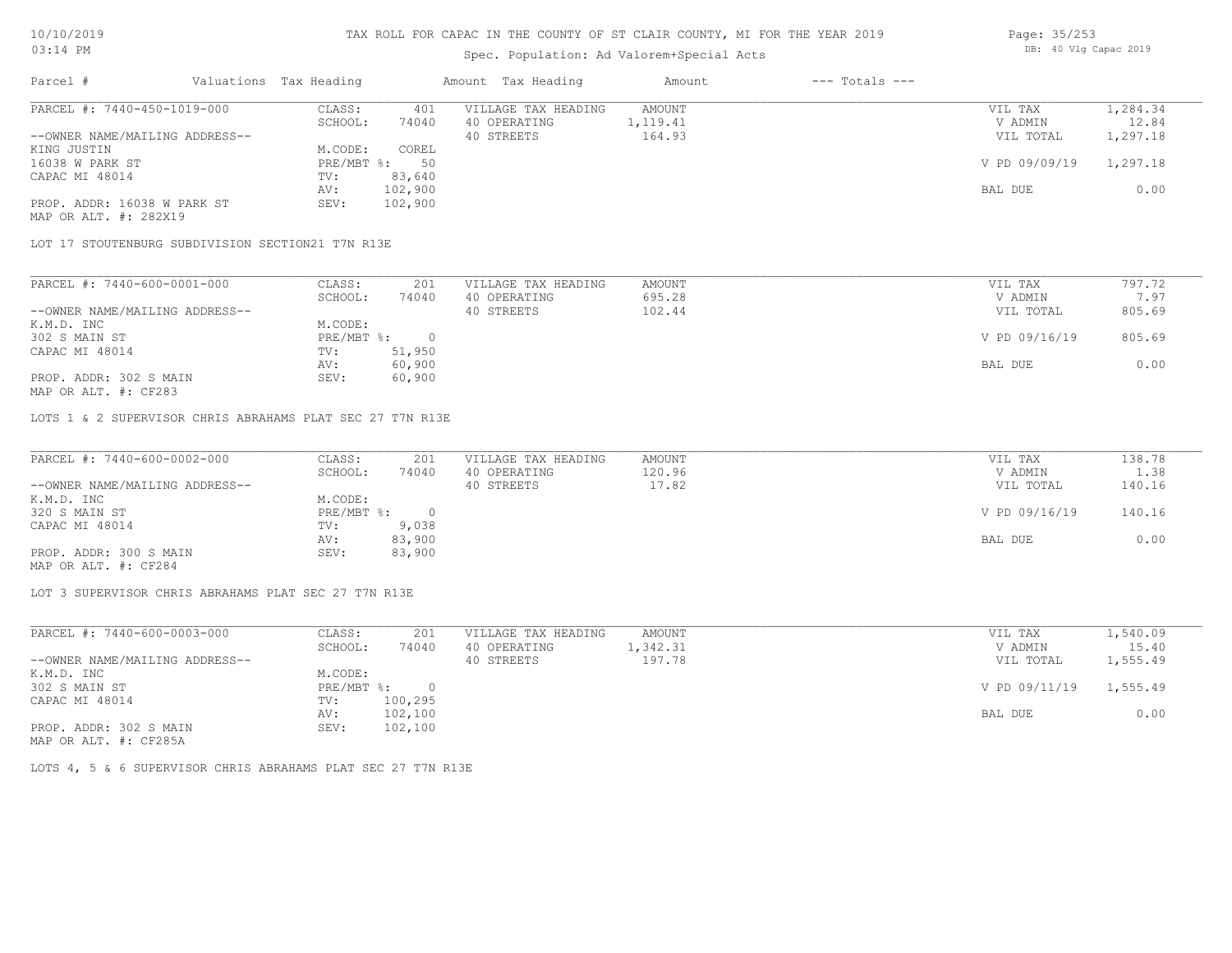## TAX ROLL FOR CAPAC IN THE COUNTY OF ST CLAIR COUNTY, MI FOR THE YEAR 2019

# Spec. Population: Ad Valorem+Special Acts

| Parcel #                       | Valuations Tax Heading |        | Amount Tax Heading  | Amount | $---$ Totals $---$ |               |       |
|--------------------------------|------------------------|--------|---------------------|--------|--------------------|---------------|-------|
| PARCEL #: 7440-600-0004-000    | CLASS:                 | 202    | VILLAGE TAX HEADING | AMOUNT |                    | VIL TAX       | 82.42 |
|                                | SCHOOL:                | 74040  | 40 OPERATING        | 71.84  |                    | V ADMIN       | 0.82  |
| --OWNER NAME/MAILING ADDRESS-- |                        |        | 40 STREETS          | 10.58  |                    | VIL TOTAL     | 83.24 |
| BULLOCK GERALD/ROSE            | M.CODE:                |        |                     |        |                    |               |       |
| 3388 RANDOLPH RD               | PRE/MBT %:             |        |                     |        |                    | V PD 09/05/19 | 83.24 |
| MOGADORE OH 44260-9430         | TV:                    | 5,368  |                     |        |                    |               |       |
|                                | AV:                    | 18,700 |                     |        |                    | BAL DUE       | 0.00  |
| PROP. ADDR: E HILL STREET      | SEV:                   | 18,700 |                     |        |                    |               |       |
|                                |                        |        |                     |        |                    |               |       |

MAP OR ALT. #: CF285B

LOT 7 SUPERVISOR CHRIS ABRAHAMS PLAT SEC 27 T7N R13E

| PARCEL #: 7440-600-0005-000    | CLASS:     | 301    | VILLAGE TAX HEADING | AMOUNT | VIL TAX       | 915.93 |
|--------------------------------|------------|--------|---------------------|--------|---------------|--------|
|                                | SCHOOL:    | 74040  | 40 OPERATING        | 798.31 | V ADMIN       | 9.15   |
| --OWNER NAME/MAILING ADDRESS-- |            |        | 40 STREETS          | 117.62 | VIL TOTAL     | 925.08 |
| CAPAC CONSTRUCTION CO          | M.CODE:    |        |                     |        |               |        |
| PO BOX 388                     | PRE/MBT %: |        |                     |        | V PD 08/07/19 | 925.08 |
| CAPAC MI 48014-0388            | TV:        | 59,648 |                     |        |               |        |
|                                | AV:        | 99,100 |                     |        | BAL DUE       | 0.00   |
| PROP. ADDR: 216 E HILL STREET  | SEV:       | 99,100 |                     |        |               |        |
| MAP OR ALT. #: CF286           |            |        |                     |        |               |        |

LOTS 8, 9, 10, 11, 12, 13 & 14 SUPERVISOR CHRIS ABRAHAMS PLAT SEC 27 T7N R13E

| PARCEL #: 7440-600-0006-000    | CLASS:  | 401            | VILLAGE TAX HEADING | AMOUNT | VIL TAX       | 315.26 |
|--------------------------------|---------|----------------|---------------------|--------|---------------|--------|
|                                | SCHOOL: | 74040          | 40 OPERATING        | 274.78 | V ADMIN       | 3.15   |
| --OWNER NAME/MAILING ADDRESS-- |         |                | 40 STREETS          | 40.48  | VIL TOTAL     | 318.41 |
| SUSTAITA GUADAUPE D            | M.CODE: | COREL          |                     |        |               |        |
| 106 E HILL ST                  |         | PRE/MBT %: 100 |                     |        | V PD 09/09/19 | 318.41 |
| CAPAC MI 48014                 | TV:     | 20,531         |                     |        |               |        |
|                                | AV:     | 35,400         |                     |        | BAL DUE       | 0.00   |
| PROP. ADDR: 106 E HILL STREET  | SEV:    | 35,400         |                     |        |               |        |
| MAP OR ALT. #: CF287           |         |                |                     |        |               |        |

LOT 15 SUPERVISOR CHRIS ABRAHAMS PLAT

| PARCEL #: 7440-600-0007-000    | CLASS:       | 401    | VILLAGE TAX HEADING | AMOUNT | VIL TAX       | 531.30 |
|--------------------------------|--------------|--------|---------------------|--------|---------------|--------|
|                                | SCHOOL:      | 74040  | 40 OPERATING        | 463.07 | V ADMIN       | 5.31   |
| --OWNER NAME/MAILING ADDRESS-- |              |        | 40 STREETS          | 68.23  | VIL TOTAL     | 536.61 |
| GANSHAW LEVI                   | M.CODE:      | 00LSB  |                     |        |               |        |
| 104 E HILL STREET              | $PRE/MBT$ %: | 100    |                     |        | V PD 09/09/19 | 536.61 |
| CAPAC MI 48014                 | TV:          | 34,600 |                     |        |               |        |
|                                | AV:          | 34,600 |                     |        | BAL DUE       | 0.00   |
| PROP. ADDR: 104 E HILL STREET  | SEV:         | 34,600 |                     |        |               |        |

MAP OR ALT. #: CF288

LOT 16 SUPERVISOR CHRIS ABRAHAMS PLAT

Page: 36/253 DB: 40 Vlg Capac 2019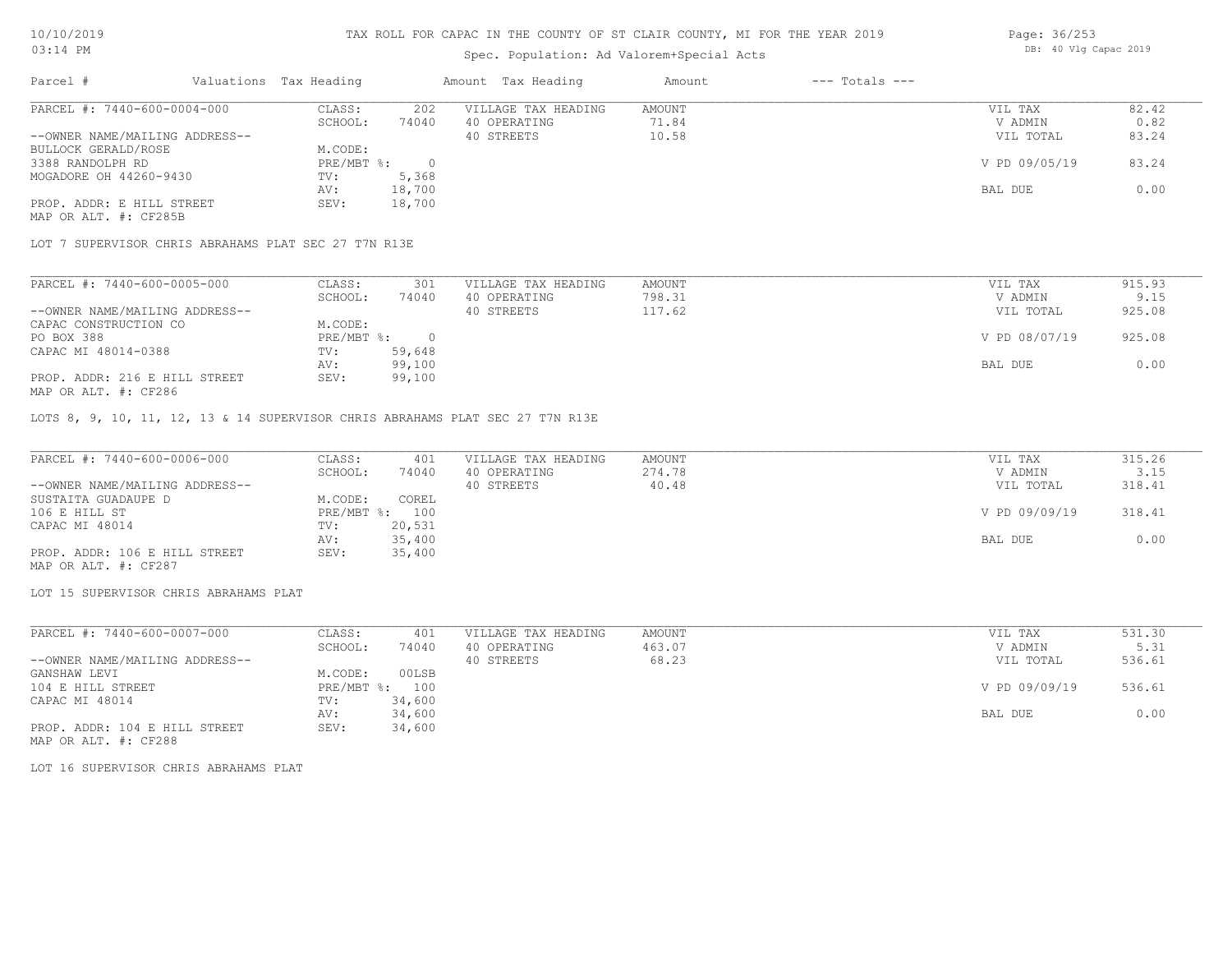# Spec. Population: Ad Valorem+Special Acts

|  | Page: 37/253 |                       |  |  |  |  |
|--|--------------|-----------------------|--|--|--|--|
|  |              | DB: 40 Vlg Capac 2019 |  |  |  |  |

| Parcel #                       | Valuations Tax Heading |        | Amount Tax Heading  | Amount | $---$ Totals $---$ |               |        |
|--------------------------------|------------------------|--------|---------------------|--------|--------------------|---------------|--------|
| PARCEL #: 7440-600-0008-000    | CLASS:                 | 401    | VILLAGE TAX HEADING | AMOUNT |                    | VIL TAX       | 467.89 |
|                                | SCHOOL:                | 74040  | 40 OPERATING        | 407.81 |                    | V ADMIN       | 4.67   |
| --OWNER NAME/MAILING ADDRESS-- |                        |        | 40 STREETS          | 60.08  |                    | VIL TOTAL     | 472.56 |
| GONZALEZ FRANCISCO J           | M.CODE:                | COREL  |                     |        |                    |               |        |
| P.O. BOX 381                   | PRE/MBT %:             |        |                     |        |                    | V PD 09/09/19 | 472.56 |
| MEMPHIS MI 48041               | TV:                    | 30,471 |                     |        |                    |               |        |
|                                | AV:                    | 39,600 |                     |        |                    | BAL DUE       | 0.00   |
| PROP. ADDR: 400 S MAIN         | SEV:                   | 39,600 |                     |        |                    |               |        |
| MAP OR ALT. #: CF289           |                        |        |                     |        |                    |               |        |

LOT 17 SUPERVISORS CHRIS ABRAHAMS PLAT SEC 27 T7N R13E

| PARCEL #: 7440-600-0010-000    | CLASS:     | 401    | VILLAGE TAX HEADING | AMOUNT | VIL TAX       | 468.77 |
|--------------------------------|------------|--------|---------------------|--------|---------------|--------|
|                                | SCHOOL:    | 74040  | 40 OPERATING        | 408.57 | V ADMIN       | 4.68   |
| --OWNER NAME/MAILING ADDRESS-- |            |        | 40 STREETS          | 60.20  | VIL TOTAL     | 473.45 |
| RAMIREZ MARIO                  | M.CODE:    | 00LSB  |                     |        |               |        |
| RAMIREZ SAMANTHA               | PRE/MBT %: | 100    |                     |        | V PD 08/26/19 | 473.45 |
| 404 S MAIN ST                  | TV:        | 30,528 |                     |        |               |        |
| CAPAC MI 48014-3719            | AV:        | 44,200 |                     |        | BAL DUE       | 0.00   |
|                                | SEV:       | 44,200 |                     |        |               |        |
| PROP. ADDR: 404 S MAIN         |            |        |                     |        |               |        |

MAP OR ALT. #: CF290

LOTS 18 & 19 SUPERVISOR CHRIS ABRAHAMS PLAT

| PARCEL #: 7440-600-0011-000    | CLASS:  | 401            | VILLAGE TAX HEADING | AMOUNT | VIL TAX       | 453.91 |
|--------------------------------|---------|----------------|---------------------|--------|---------------|--------|
|                                | SCHOOL: | 74040          | 40 OPERATING        | 395.62 | V ADMIN       | 4.53   |
| --OWNER NAME/MAILING ADDRESS-- |         |                | 40 STREETS          | 58.29  | VIL TOTAL     | 458.44 |
| DESMIT WALTER II/MARIE         | M.CODE: |                |                     |        |               |        |
| 406 S MAIN ST                  |         | PRE/MBT %: 100 |                     |        | V PD 09/16/19 | 458.44 |
| CAPAC MI 48014-3719            | TV:     | 29,560         |                     |        |               |        |
|                                | AV:     | 46,900         |                     |        | BAL DUE       | 0.00   |
| PROP. ADDR: 406 S MAIN         | SEV:    | 46,900         |                     |        |               |        |
|                                |         |                |                     |        |               |        |

MAP OR ALT. #: CF291

LOT 20 SUPERVISOR CHRIS ABRAHAMS PLAT SEC 27 T7N R13E

| PARCEL #: 7440-600-0012-000    | CLASS:     | 401    | VILLAGE TAX HEADING | AMOUNT | VIL TAX       | 74.47 |
|--------------------------------|------------|--------|---------------------|--------|---------------|-------|
|                                | SCHOOL:    | 74040  | 40 OPERATING        | 64.91  | V ADMIN       | 0.74  |
| --OWNER NAME/MAILING ADDRESS-- |            |        | 40 STREETS          | 9.56   | VIL TOTAL     | 75.21 |
| DESMIT WALTER II/MARIE         | M.CODE:    |        |                     |        |               |       |
| 406 S MAIN ST                  | PRE/MBT %: | 100    |                     |        | V PD 09/16/19 | 75.21 |
| CAPAC MI 48014-3719            | TV:        | 4,850  |                     |        |               |       |
|                                | AV:        | 21,100 |                     |        | BAL DUE       | 0.00  |
| PROP. ADDR: S MAIN             | SEV:       | 21,100 |                     |        |               |       |
| MAP OR ALT. #: CF292           |            |        |                     |        |               |       |

LOT 21 SUPERVISOR CHRIS ABRAHAMS PLAT SEC 27 T7N R13E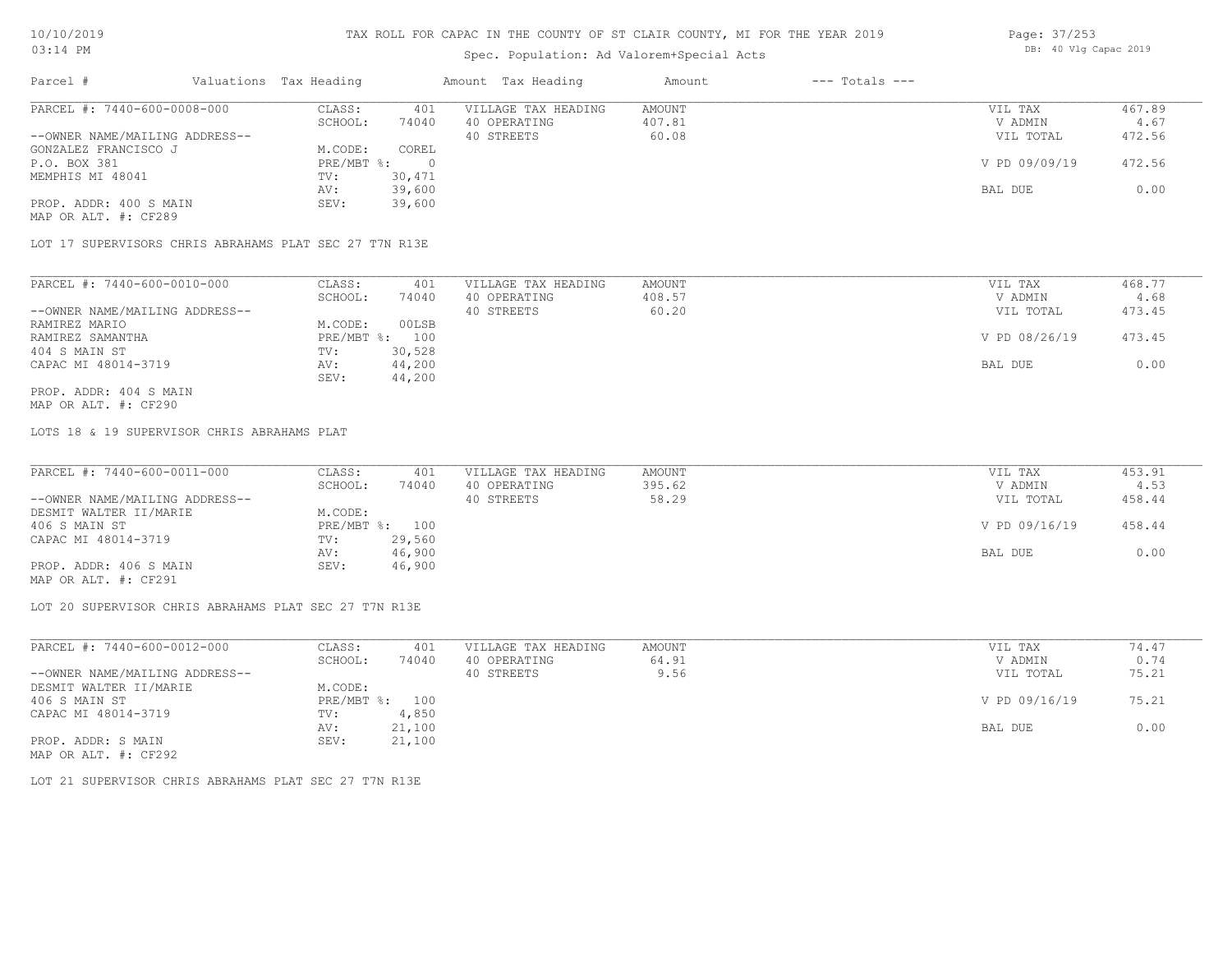| 10/10/2019                                             |                                                                                                                                                                                           |                        | TAX ROLL FOR CAPAC IN THE COUNTY OF ST CLAIR COUNTY, MI FOR THE YEAR 2019 | Page: 38/253        |                                           |                    |                       |        |
|--------------------------------------------------------|-------------------------------------------------------------------------------------------------------------------------------------------------------------------------------------------|------------------------|---------------------------------------------------------------------------|---------------------|-------------------------------------------|--------------------|-----------------------|--------|
| $03:14$ PM                                             |                                                                                                                                                                                           |                        |                                                                           |                     | Spec. Population: Ad Valorem+Special Acts |                    | DB: 40 Vlg Capac 2019 |        |
| Parcel #                                               |                                                                                                                                                                                           | Valuations Tax Heading |                                                                           | Amount Tax Heading  | Amount                                    | $---$ Totals $---$ |                       |        |
| PARCEL #: 7440-600-0013-000                            |                                                                                                                                                                                           | CLASS:                 | 401                                                                       | VILLAGE TAX HEADING | <b>AMOUNT</b>                             |                    | VIL TAX               | 595.23 |
|                                                        |                                                                                                                                                                                           | SCHOOL:                | 74040                                                                     | 40 OPERATING        | 518.79                                    |                    | V ADMIN               | 5.95   |
| --OWNER NAME/MAILING ADDRESS--                         |                                                                                                                                                                                           |                        |                                                                           | 40 STREETS          | 76.44                                     |                    | VIL TOTAL             | 601.18 |
| WATKINS KIMBERLY M                                     |                                                                                                                                                                                           | M.CODE:                | OLALS                                                                     |                     |                                           |                    |                       |        |
| 111 FRANTZ ST                                          |                                                                                                                                                                                           | $PRE/MBT$ $\div$       | 100                                                                       |                     |                                           |                    | V PD 09/11/19         | 601.18 |
| CAPAC MI 48014                                         |                                                                                                                                                                                           | TV:                    | 38,763                                                                    |                     |                                           |                    |                       |        |
|                                                        |                                                                                                                                                                                           | AV:                    | 59,000                                                                    |                     |                                           |                    | BAL DUE               | 0.00   |
| PROP. ADDR: 111 FRANTZ STREET<br>MAP OR ALT. #: CF293A |                                                                                                                                                                                           | SEV:                   | 59,000                                                                    |                     |                                           |                    |                       |        |
|                                                        | THAT PART OF LOT 22, BEG AT SW COR LOT 22, TH N89ª9'E 80' TH N0ª33'30"W 314.87' TH<br>S89 <sup>a44'W</sup> 80', TH S0 <sup>a</sup> 33'30"E 315.69' TO BEG SUPERVISOR CHRIS ABRAHAMS PLAT  |                        |                                                                           |                     |                                           |                    |                       |        |
| PARCEL #: 7440-600-0013-200                            |                                                                                                                                                                                           | CLASS:                 | 401                                                                       | VILLAGE TAX HEADING | <b>AMOUNT</b>                             |                    | VIL TAX               | 498.06 |
|                                                        |                                                                                                                                                                                           | SCHOOL:                | 74040                                                                     | 40 OPERATING        | 434.10                                    |                    | V ADMIN               | 4.98   |
| --OWNER NAME/MAILING ADDRESS--                         |                                                                                                                                                                                           |                        |                                                                           | 40 STREETS          | 63.96                                     |                    | VIL TOTAL             | 503.04 |
| TROOP MICHAEL A                                        |                                                                                                                                                                                           | M.CODE:                |                                                                           |                     |                                           |                    |                       |        |
| 410 S MAIN ST                                          |                                                                                                                                                                                           |                        | PRE/MBT %: 100                                                            |                     |                                           |                    | V PD 09/11/19         | 503.04 |
| CAPAC MI 48014-3719                                    |                                                                                                                                                                                           | TV:                    | 32,435                                                                    |                     |                                           |                    |                       |        |
|                                                        |                                                                                                                                                                                           | AV:                    | 49,800                                                                    |                     |                                           |                    | BAL DUE               | 0.00   |
| PROP. ADDR: 410 S MAIN                                 |                                                                                                                                                                                           | SEV:                   | 49,800                                                                    |                     |                                           |                    |                       |        |
| MAP OR ALT. #: CF293B                                  |                                                                                                                                                                                           |                        |                                                                           |                     |                                           |                    |                       |        |
| ABRAHAMS PLAT<br>PARCEL #: 7440-600-0013-400           | THAT PART OF LOT 22 LYING W OF EXTD E LINE OF LOT 23 & ALL OF LOT 27 SUPV CHRIS                                                                                                           | CLASS:                 | 401                                                                       | VILLAGE TAX HEADING | <b>AMOUNT</b>                             |                    | VIL TAX               | 623.86 |
|                                                        |                                                                                                                                                                                           | SCHOOL:                | 74040                                                                     | 40 OPERATING        | 543.75                                    |                    | V ADMIN               | 6.23   |
| --OWNER NAME/MAILING ADDRESS--                         |                                                                                                                                                                                           |                        |                                                                           | 40 STREETS          | 80.11                                     |                    | VIL TOTAL             | 630.09 |
| FOX LON/KATHLEEN<br>129 FRANTZ ST                      |                                                                                                                                                                                           | M.CODE:                | PRE/MBT %: 100                                                            |                     |                                           |                    | V PD 07/10/19         | 630.09 |
| CAPAC MI 48014                                         |                                                                                                                                                                                           | TV:                    | 40,628                                                                    |                     |                                           |                    |                       |        |
|                                                        |                                                                                                                                                                                           | AV:                    | 59,900                                                                    |                     |                                           |                    | BAL DUE               | 0.00   |
| PROP. ADDR: 129 FRANTZ STREET<br>MAP OR ALT. #: CF293C |                                                                                                                                                                                           | SEV:                   | 59,900                                                                    |                     |                                           |                    |                       |        |
| ABRAHMS PLAT                                           | THAT PART OF LOT 22, BEG N89 <sup>ª9'E</sup> 80' FROM SW COR LOT 22, TH N89 <sup>ª9'E</sup> 80', TH<br>NO*33'30"W 314.06', TH S89*44'W 80', TH S0*33'30"E 314.87' TO BEG SUPERVISOR CHRIS |                        |                                                                           |                     |                                           |                    |                       |        |
| PARCEL #: 7440-600-0013-600                            |                                                                                                                                                                                           | CLASS:                 | 401                                                                       | VILLAGE TAX HEADING | <b>AMOUNT</b>                             |                    | VIL TAX               | 904.44 |
|                                                        |                                                                                                                                                                                           | SCHOOL:                | 74040                                                                     | 40 OPERATING        | 788.29                                    |                    | V ADMIN               | 9.04   |
| --OWNER NAME/MAILING ADDRESS--                         |                                                                                                                                                                                           |                        |                                                                           | 40 STREETS          | 116.15                                    |                    | VIL TOTAL             | 913.48 |
| HICKS PATRICA GRACE                                    |                                                                                                                                                                                           | M.CODE:                |                                                                           |                     |                                           |                    |                       |        |
| 205 FRANTZ STREET                                      |                                                                                                                                                                                           |                        | PRE/MBT %: 100                                                            |                     |                                           |                    | V PD 07/19/19         | 913.48 |
| CAPAC MI 48014                                         |                                                                                                                                                                                           | TV:                    | 58,900                                                                    |                     |                                           |                    |                       |        |
|                                                        |                                                                                                                                                                                           | AV:                    | 58,900                                                                    |                     |                                           |                    | BAL DUE               | 0.00   |
| PROP. ADDR: 205 FRANTZ STREET                          |                                                                                                                                                                                           | SEV:                   | 58,900                                                                    |                     |                                           |                    |                       |        |
|                                                        |                                                                                                                                                                                           |                        |                                                                           |                     |                                           |                    |                       |        |

MAP OR ALT. #: CF292D

314.06' TO BEG SUPERVISOR CHRIS ABRHAMS PLAT S0ª25'E 16.5',TH N89ª9'E 30.94',TH N0ª33'30"W 329.75',TH S89ª44'W 80',TH S0ª33'30"E THAT PART OF LOT 22, BEG N89ª9'E 160' FROM SW COR LOT 22 TH N89ª9'E 49.1',TH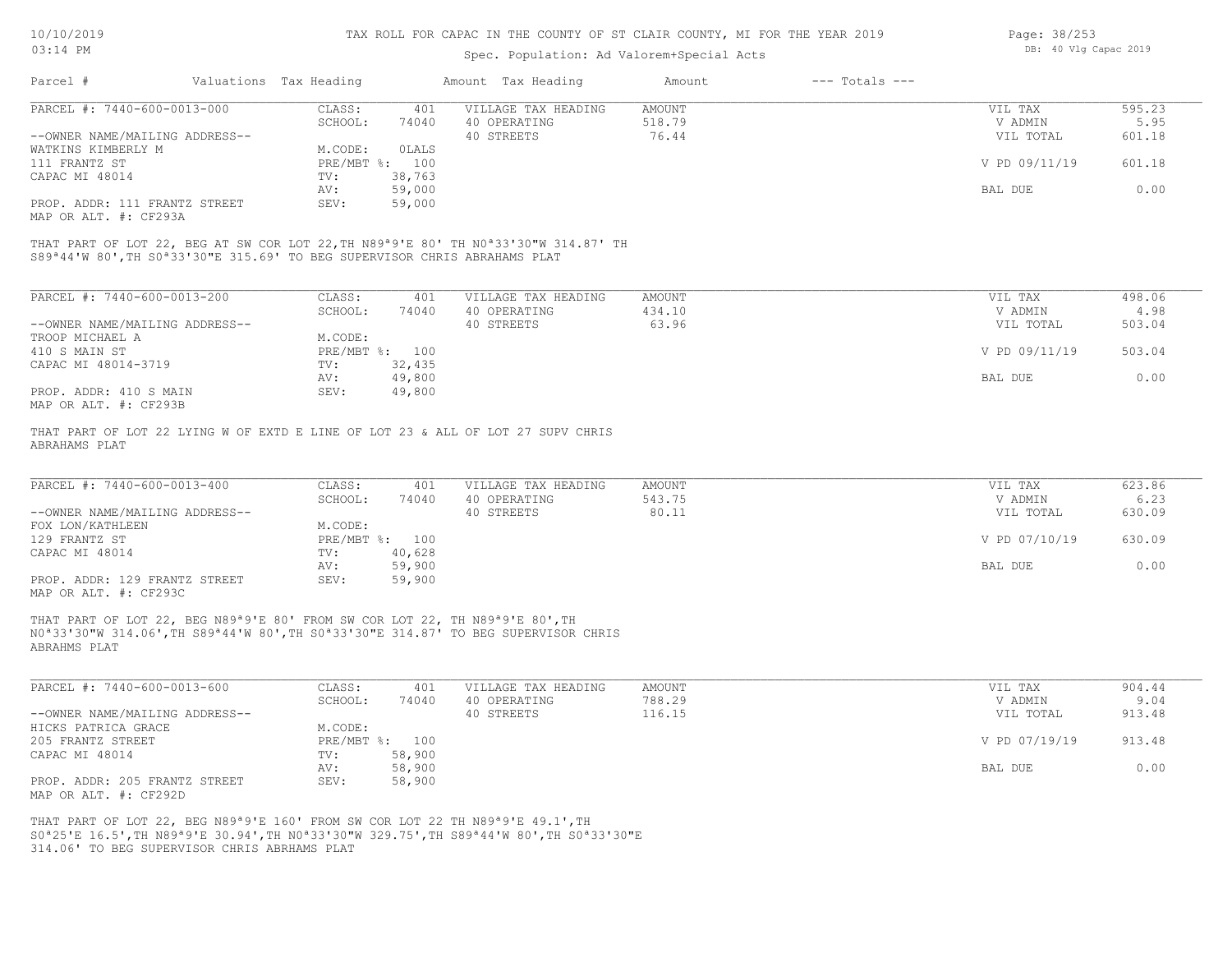### 10/10/2019 03:14 PM

# TAX ROLL FOR CAPAC IN THE COUNTY OF ST CLAIR COUNTY, MI FOR THE YEAR 2019

| $03:14$ PM                                                                                                                                                                                |                                                       | Spec. Population: Ad Valorem+Special Acts | DB: 40 Vlg Capac 2019   |                    |                    |                |
|-------------------------------------------------------------------------------------------------------------------------------------------------------------------------------------------|-------------------------------------------------------|-------------------------------------------|-------------------------|--------------------|--------------------|----------------|
| Parcel #                                                                                                                                                                                  | Valuations Tax Heading                                | Amount Tax Heading                        | Amount                  | $---$ Totals $---$ |                    |                |
| PARCEL #: 7440-600-0013-800                                                                                                                                                               | CLASS:<br>401<br>SCHOOL:<br>74040                     | VILLAGE TAX HEADING<br>40 OPERATING       | <b>AMOUNT</b><br>780.55 |                    | VIL TAX<br>V ADMIN | 895.55<br>8.95 |
| --OWNER NAME/MAILING ADDRESS--                                                                                                                                                            |                                                       | 40 STREETS                                | 115.00                  |                    | VIL TOTAL          | 904.50         |
| RODRIGUEZ EDWARD/CAMPOS                                                                                                                                                                   | M.CODE:                                               |                                           |                         |                    |                    |                |
| 215 FRANTZ                                                                                                                                                                                | PRE/MBT %: 100                                        |                                           |                         |                    | BAL DUE            | 904.50         |
| CAPAC, MI 48014                                                                                                                                                                           | 58,321<br>TV:<br>88,400<br>AV:                        |                                           |                         |                    |                    |                |
| PROP. ADDR: 215 FRANTZ STREET<br>MAP OR ALT. #: CF293E                                                                                                                                    | SEV:<br>88,400                                        |                                           |                         |                    |                    |                |
| THAT PART OF LOT 22, BEG AT SE COR OF LOT 22, TH N 0* 29' W 328.3', TH S 89* 44' W<br>142.09', TH S 0* 33' 30" E 329.75', TH N 89* 9' E 141.66' TO BEG. SUPERVISOR CHRIS<br>ABRAHAMS PLAT |                                                       |                                           |                         |                    |                    |                |
| PARCEL #: 7440-600-0014-000                                                                                                                                                               | CLASS:<br>401                                         | VILLAGE TAX HEADING                       | <b>AMOUNT</b>           |                    | VIL TAX            | 501.76         |
|                                                                                                                                                                                           | SCHOOL:<br>74040                                      | 40 OPERATING                              | 437.33                  |                    | V ADMIN            | 5.01           |
| --OWNER NAME/MAILING ADDRESS--                                                                                                                                                            |                                                       | 40 STREETS                                | 64.43                   |                    | VIL TOTAL          | 506.77         |
| AGUILAR EDUARDO                                                                                                                                                                           | M.CODE:                                               |                                           |                         |                    |                    |                |
| 5944 BOWERS RD<br>IMLAY CITY MI 48444                                                                                                                                                     | $PRE/MBT$ $\frac{1}{6}$ :<br>$\overline{0}$<br>32,677 |                                           |                         |                    | V PD 09/09/19      | 506.77         |
|                                                                                                                                                                                           | TV:<br>47,600<br>AV:                                  |                                           |                         |                    | BAL DUE            | 0.00           |
| PROP. ADDR: 109 FRANTZ STREET                                                                                                                                                             | 47,600<br>SEV:                                        |                                           |                         |                    |                    |                |
| MAP OR ALT. #: CF294                                                                                                                                                                      |                                                       |                                           |                         |                    |                    |                |
| LOT 23 SUPERVISOR CHRIS ABRAHAMS PLAT SEC 27 T7N R13E                                                                                                                                     |                                                       |                                           |                         |                    |                    |                |
|                                                                                                                                                                                           |                                                       |                                           |                         |                    |                    |                |
| PARCEL #: 7440-600-0015-000                                                                                                                                                               | CLASS:<br>401<br>SCHOOL:<br>74040                     | VILLAGE TAX HEADING<br>40 OPERATING       | AMOUNT<br>514.52        |                    | VIL TAX<br>V ADMIN | 590.33<br>5.90 |
| --OWNER NAME/MAILING ADDRESS--                                                                                                                                                            |                                                       | 40 STREETS                                | 75.81                   |                    | VIL TOTAL          | 596.23         |
| FINCH ROBERT                                                                                                                                                                              | M.CODE:                                               |                                           |                         |                    |                    |                |
| 107 FRANTZ ST                                                                                                                                                                             | PRE/MBT %: 100                                        |                                           |                         |                    | V PD 09/09/19      | 596.23         |
| CAPAC MI 48014                                                                                                                                                                            | TV:<br>38,444                                         |                                           |                         |                    |                    |                |
|                                                                                                                                                                                           | 56,300<br>AV:                                         |                                           |                         |                    | BAL DUE            | 0.00           |
| PROP. ADDR: 107 FRANTZ STREET<br>MAP OR ALT. #: CF295                                                                                                                                     | SEV:<br>56,300                                        |                                           |                         |                    |                    |                |
|                                                                                                                                                                                           |                                                       |                                           |                         |                    |                    |                |
| LOT 24 SUPERVISOR CHRIS ABRAHAMS PLAT SEC 27 T7N R13E                                                                                                                                     |                                                       |                                           |                         |                    |                    |                |
| PARCEL #: 7440-600-0016-000                                                                                                                                                               | CLASS:<br>401                                         | VILLAGE TAX HEADING                       | AMOUNT                  |                    | VIL TAX            | 579.70         |
|                                                                                                                                                                                           | 74040<br>SCHOOL:                                      | 40 OPERATING                              | 505.26                  |                    | V ADMIN            | 5.79           |
| --OWNER NAME/MAILING ADDRESS--                                                                                                                                                            |                                                       | 40 STREETS                                | 74.44                   |                    | VIL TOTAL          | 585.49         |
| STANDEL MONICA                                                                                                                                                                            | 00LSB<br>M.CODE:                                      |                                           |                         |                    |                    |                |
| 105 FRANTZ STREET                                                                                                                                                                         | PRE/MBT %: 100                                        |                                           |                         |                    | V PD 08/26/19      | 585.49         |
| CAPAC MI 48014                                                                                                                                                                            | 37,752<br>TV:                                         |                                           |                         |                    |                    |                |
| PROP. ADDR: 105 FRANTZ STREET                                                                                                                                                             | AV:<br>60,000<br>SEV:                                 |                                           |                         |                    | BAL DUE            | 0.00           |
| MAP OR ALT. #: CF296                                                                                                                                                                      | 60,000                                                |                                           |                         |                    |                    |                |
|                                                                                                                                                                                           |                                                       |                                           |                         |                    |                    |                |

LOT 25 SUPERVISOR CHRIS ABRAHAMS PLAT SEC 27 T7N R13E

Page: 39/253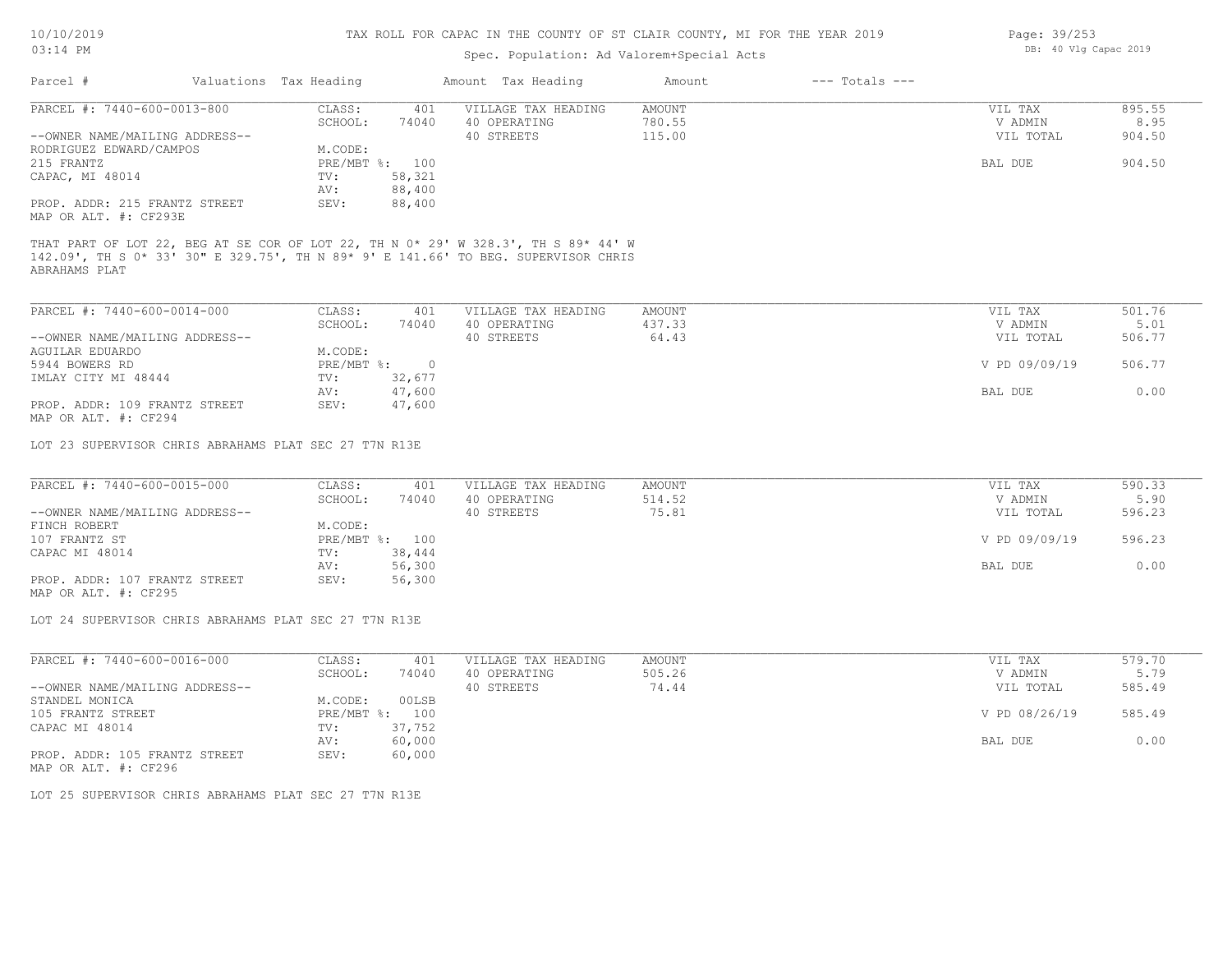# Spec. Population: Ad Valorem+Special Acts

| Parcel #                                              | Valuations Tax Heading |        | Amount Tax Heading  | Amount | $---$ Totals $---$ |               |        |
|-------------------------------------------------------|------------------------|--------|---------------------|--------|--------------------|---------------|--------|
| PARCEL #: 7440-600-0017-000                           | CLASS:                 | 401    | VILLAGE TAX HEADING | AMOUNT |                    | VIL TAX       | 441.90 |
|                                                       | SCHOOL:                | 74040  | 40 OPERATING        | 385.15 |                    | V ADMIN       | 4.41   |
| --OWNER NAME/MAILING ADDRESS--                        |                        |        | 40 STREETS          | 56.75  |                    | VIL TOTAL     | 446.31 |
| MILLER PAUL E                                         | M.CODE:                | COREL  |                     |        |                    |               |        |
| 103 FRANTZ STREET                                     | $PRE/MBT$ %:           |        |                     |        |                    | V PD 09/09/19 | 446.31 |
| CAPAC MI 48014-3734                                   | TV:                    | 28,778 |                     |        |                    |               |        |
|                                                       | AV:                    | 41,100 |                     |        |                    | BAL DUE       | 0.00   |
| PROP. ADDR: 103 FRANTZ STREET<br>MAP OR ALT. #: CF297 | SEV:                   | 41,100 |                     |        |                    |               |        |

LOT 26 SUPERVISOR CHRIS ABRAHAMS PLAT SEC 27 T7N R13E

| PARCEL #: 7440-600-0019-000    | CLASS:  | 401            | VILLAGE TAX HEADING | AMOUNT | VIL TAX       | 543.33 |
|--------------------------------|---------|----------------|---------------------|--------|---------------|--------|
|                                | SCHOOL: | 74040          | 40 OPERATING        | 473.56 | V ADMIN       | 5.43   |
| --OWNER NAME/MAILING ADDRESS-- |         |                | 40 STREETS          | 69.77  | VIL TOTAL     | 548.76 |
| SCHNECK RICHARD R              | M.CODE: |                |                     |        |               |        |
| 3497 WADE RD                   |         | PRE/MBT %: 100 |                     |        | V PD 09/19/19 | 548.76 |
| CAPAC MI 48014                 | TV:     | 35,384         |                     |        |               |        |
|                                | AV:     | 57,100         |                     |        | BAL DUE       | 0.00   |
| PROP. ADDR: 412 S MAIN         | SEV:    | 57,100         |                     |        |               |        |
| MAP OR ALT. #: CF298/299       |         |                |                     |        |               |        |

LOT 28 SUPERVISOR CHRIS ABRAHAMS PLAT SEC 27 T7N R13E

| PARCEL #: 7440-600-0020-000    | CLASS:       | 401    | VILLAGE TAX HEADING | AMOUNT | VIL TAX       | 605.77 |
|--------------------------------|--------------|--------|---------------------|--------|---------------|--------|
|                                | SCHOOL:      | 74040  | 40 OPERATING        | 527.98 | V ADMIN       | 6.05   |
| --OWNER NAME/MAILING ADDRESS-- |              |        | 40 STREETS          | 77.79  | VIL TOTAL     | 611.82 |
| ZAMMIT JOSEPH                  | M.CODE:      |        |                     |        |               |        |
| ZAMMIT ROBYN                   | $PRE/MBT$ %: |        |                     |        | V PD 07/19/19 | 611.82 |
| 1321 GARDEN CIR                | TV:          | 39,450 |                     |        |               |        |
| CORONA CA 92882                | AV:          | 54,900 |                     |        | BAL DUE       | 0.00   |
|                                | SEV:         | 54,900 |                     |        |               |        |
| PROP. ADDR: 414 S MAIN         |              |        |                     |        |               |        |

MAP OR ALT. #: CF300

LOT 29 SUPERVISOR CHRIS ABRAHAMS PLAT SEC 27 T7N R13E

| PARCEL #: 7440-600-0021-000    | CLASS:  | 401            | VILLAGE TAX HEADING | AMOUNT | VIL TAX       | 275.62 |
|--------------------------------|---------|----------------|---------------------|--------|---------------|--------|
|                                | SCHOOL: | 74040          | 40 OPERATING        | 240.23 | V ADMIN       | 2.75   |
| --OWNER NAME/MAILING ADDRESS-- |         |                | 40 STREETS          | 35.39  | VIL TOTAL     | 278.37 |
| BOYNE GRACE / CLARK GERALDINE  | M.CODE: |                |                     |        |               |        |
| 6504 STERLING RD               |         | PRE/MBT %: 100 |                     |        | V PD 09/04/19 | 278.37 |
| YALE MI 48097                  | TV:     | 17,950         |                     |        |               |        |
|                                | AV:     | 29,900         |                     |        | BAL DUE       | 0.00   |
| PROP. ADDR: 500 S MAIN         | SEV:    | 29,900         |                     |        |               |        |
| MAP OR ALT. #: CF301A          |         |                |                     |        |               |        |

PLAT SEC 27 T7N R13E LOT 31 EXC S 35 FT ALSO LOT 30 EXC E 40 FT OF BOTH LOTS SUPERVISOR CHRIS ABRAHAMS Page: 40/253 DB: 40 Vlg Capac 2019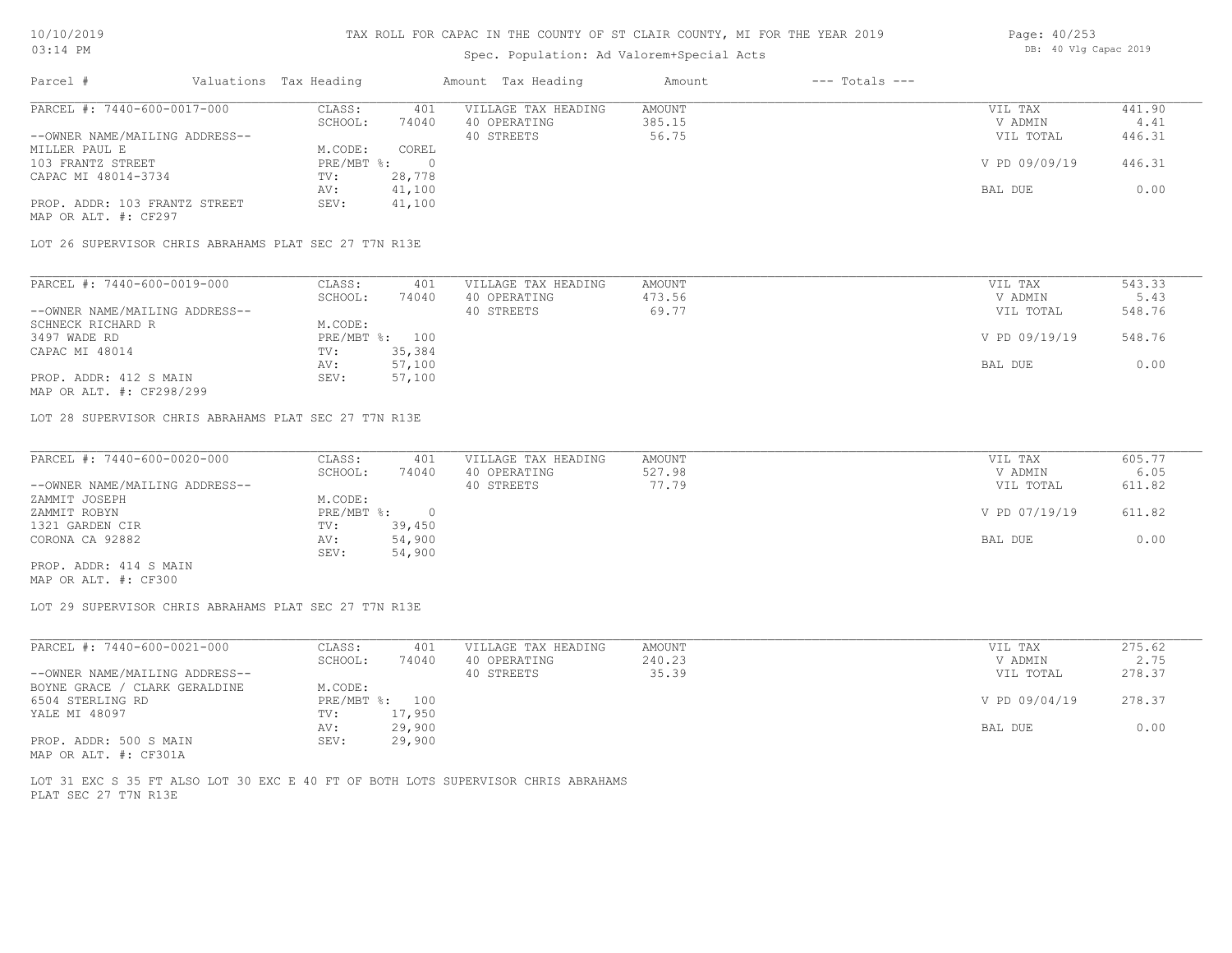## Spec. Population: Ad Valorem+Special Acts

| Page: 41/253 |  |                       |  |
|--------------|--|-----------------------|--|
|              |  | DB: 40 Vlg Capac 2019 |  |

| Parcel #                       | Valuations Tax Heading |        | Amount Tax Heading  | Amount | $---$ Totals $---$ |               |        |
|--------------------------------|------------------------|--------|---------------------|--------|--------------------|---------------|--------|
| PARCEL #: 7440-600-0022-000    | CLASS:                 | 402    | VILLAGE TAX HEADING | AMOUNT |                    | VIL TAX       | 172.96 |
|                                | SCHOOL:                | 74040  | 40 OPERATING        | 150.75 |                    | V ADMIN       | 1.72   |
| --OWNER NAME/MAILING ADDRESS-- |                        |        | 40 STREETS          | 22.21  |                    | VIL TOTAL     | 174.68 |
| RHEIN JAKE E                   | M.CODE:                |        |                     |        |                    |               |        |
| 104 FRANTZ ST                  | PRE/MBT %: 100         |        |                     |        |                    | V PD 09/04/19 | 174.68 |
| CAPAC MI 48014-3733            | TV:                    | 11,264 |                     |        |                    |               |        |
|                                | AV:                    | 11,300 |                     |        |                    | BAL DUE       | 0.00   |
| PROP. ADDR: FRANTZ STREET      | SEV:                   | 11,300 |                     |        |                    |               |        |
|                                |                        |        |                     |        |                    |               |        |

MAP OR ALT. #: CF301B

E40 FT OF LOTS 30, 31 & 32 SUPERVISORS CHRIS ABRAHAMS PLAT SEC 27 T7N R13E

| PARCEL #: 7440-600-0023-000                           | CLASS:     | 401    | VILLAGE TAX HEADING | AMOUNT | VIL TAX       | 597.20 |
|-------------------------------------------------------|------------|--------|---------------------|--------|---------------|--------|
|                                                       | SCHOOL:    | 74040  | 40 OPERATING        | 520.51 | V ADMIN       | 5.97   |
| --OWNER NAME/MAILING ADDRESS--                        |            |        | 40 STREETS          | 76.69  | VIL TOTAL     | 603.17 |
| DEAN THERESA A                                        | M.CODE:    | COREL  |                     |        |               |        |
| 502 S MAIN ST                                         | PRE/MBT %: | 100    |                     |        | V PD 09/09/19 | 603.17 |
| CAPAC MI 48014                                        | TV:        | 38,892 |                     |        |               |        |
|                                                       | AV:        | 46,500 |                     |        | BAL DUE       | 0.00   |
| PROP. ADDR: 502 S MAIN                                | SEV:       | 46,500 |                     |        |               |        |
| $\cdots$ $\cdots$ $\cdots$ $\cdots$ $\cdots$ $\cdots$ |            |        |                     |        |               |        |

MAP OR ALT. #: CF301C

R13E LOTS 32 & S 35 FT OF LOT 31 EXC E 40 FT SUPERVISOR CHRIS ABRAHAMS PLAT SEC 27 T7N

| PARCEL #: 7440-600-0024-000    | CLASS:       | 401    | VILLAGE TAX HEADING | AMOUNT | VIL TAX       | 831.80 |
|--------------------------------|--------------|--------|---------------------|--------|---------------|--------|
|                                | SCHOOL:      | 74040  | 40 OPERATING        | 724.98 | V ADMIN       | 8.31   |
| --OWNER NAME/MAILING ADDRESS-- |              |        | 40 STREETS          | 106.82 | VIL TOTAL     | 840.11 |
| RHEIN JAKE E                   | M.CODE:      | COREL  |                     |        |               |        |
| 104 FRANTZ ST                  | $PRE/MBT$ %: | 100    |                     |        | V PD 09/09/19 | 840.11 |
| CAPAC MI 48014-3733            | TV:          | 54,169 |                     |        |               |        |
|                                | AV:          | 54,400 |                     |        | BAL DUE       | 0.00   |
| PROP. ADDR: 104 FRANTZ STREET  | SEV:         | 54,400 |                     |        |               |        |
| MAP OR ALT. #: CF302A1         |              |        |                     |        |               |        |

 $\_$  , and the state of the state of the state of the state of the state of the state of the state of the state of the state of the state of the state of the state of the state of the state of the state of the state of the

LOT 33 & W 1/2 OF LOT 34 SUPERVISOR CHRIS ABRAHAMS PLAT SEC 27 T7N R13E

| PARCEL #: 7440-600-0025-000    | CLASS:     | 401    | VILLAGE TAX HEADING | AMOUNT | VIL TAX       | 498.48 |
|--------------------------------|------------|--------|---------------------|--------|---------------|--------|
|                                | SCHOOL:    | 74040  | 40 OPERATING        | 434.47 | V ADMIN       | 4.98   |
| --OWNER NAME/MAILING ADDRESS-- |            |        | 40 STREETS          | 64.01  | VIL TOTAL     | 503.46 |
| D. STEVENS, LLC                | M.CODE:    |        |                     |        |               |        |
| P.O. BOX 130                   | PRE/MBT %: |        |                     |        | V PD 09/11/19 | 503.46 |
| MARINE CITY MI 48039           | TV:        | 32,463 |                     |        |               |        |
|                                | AV:        | 49,000 |                     |        | BAL DUE       | 0.00   |
| PROP. ADDR: 106 FRANTZ STREET  | SEV:       | 49,000 |                     |        |               |        |
| MAP OR ALT. #: CF302A2         |            |        |                     |        |               |        |

R13E E1/2 OF LOT 34, LOT 35 & W 40 FT OF LOT 36 SUPERVISOR CHRIS ABRAHAMS PLAT SEC 7 T7N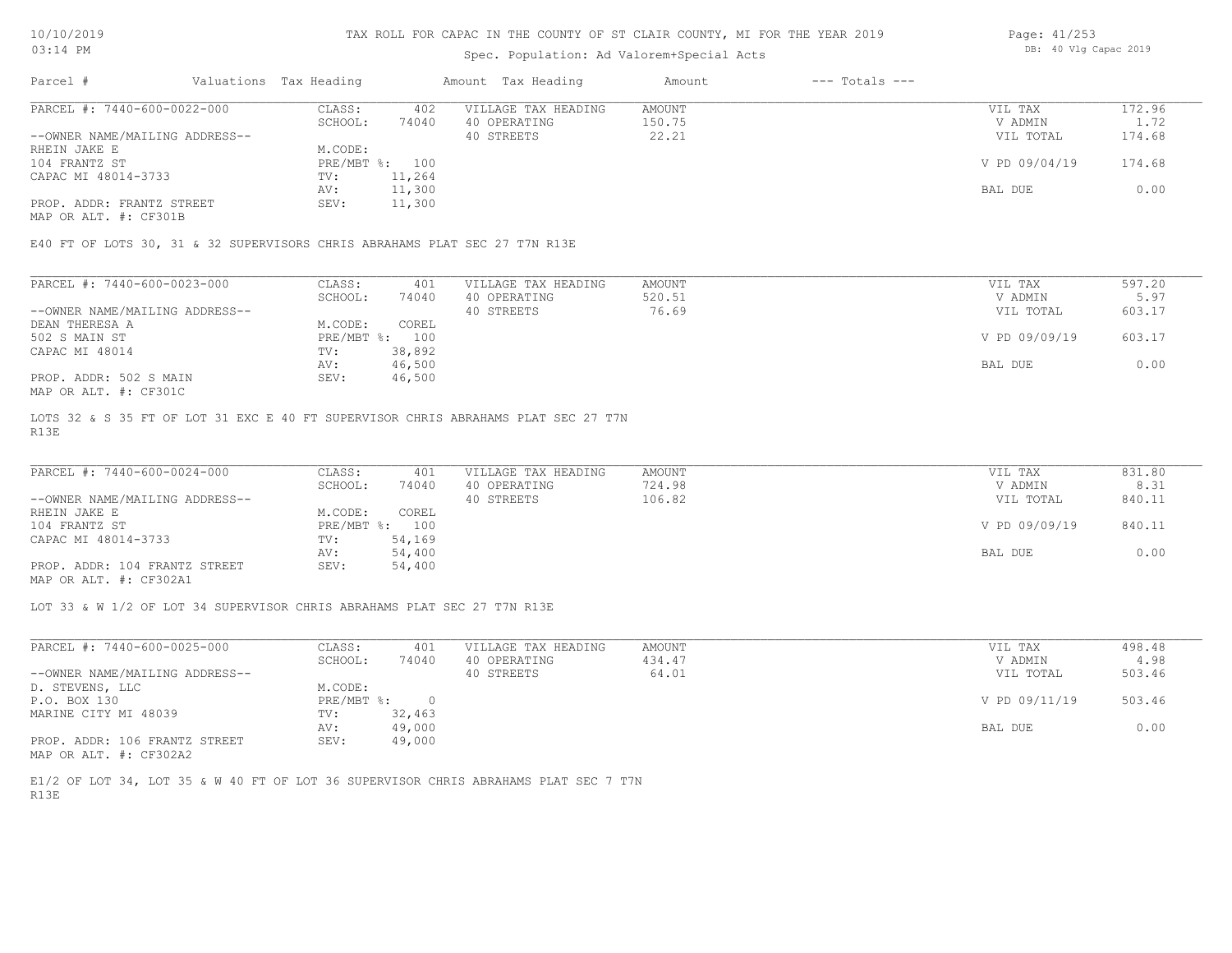## Spec. Population: Ad Valorem+Special Acts

| Parcel #                       | Valuations Tax Heading |        | Amount Tax Heading  | Amount | $---$ Totals $---$ |               |        |
|--------------------------------|------------------------|--------|---------------------|--------|--------------------|---------------|--------|
| PARCEL #: 7440-600-0026-000    | CLASS:                 | 401    | VILLAGE TAX HEADING | AMOUNT |                    | VIL TAX       | 543.91 |
|                                | SCHOOL:                | 74040  | 40 OPERATING        | 474.06 |                    | V ADMIN       | 5.43   |
| --OWNER NAME/MAILING ADDRESS-- |                        |        | 40 STREETS          | 69.85  |                    | VIL TOTAL     | 549.34 |
| VENTIMIGLIA MATTHEW R          | M.CODE:                | COREL  |                     |        |                    |               |        |
| 110 FRANTZ STREET              | PRE/MBT %: 100         |        |                     |        |                    | V PD 09/09/19 | 549.34 |
| CAPAC MI 48014-3733            | TV:                    | 35,421 |                     |        |                    |               |        |
|                                | AV:                    | 55,000 |                     |        |                    | BAL DUE       | 0.00   |
| PROP. ADDR: 110 FRANTZ STREET  | SEV:                   | 55,000 |                     |        |                    |               |        |
|                                |                        |        |                     |        |                    |               |        |

MAP OR ALT. #: CF302B

LOT 37 & E 10 FT OF LOT 36 SUPERVISOR CHRIS ABRAHAMS PLAT SEC 27 T7N R13E

| V ADMIN       | 1.89      |
|---------------|-----------|
|               |           |
|               | 191.36    |
|               |           |
| V PD 09/16/19 | 191.36    |
|               |           |
| BAL DUE       | 0.00      |
|               |           |
|               | VIL TOTAL |

MAP OR ALT. #: CF303

LOT 38 SUPERVISOR CHRIS ABRAHAMS PLAT SEC 27 T7N R13E

| PARCEL #: 7440-600-0028-000    | CLASS:  | 401            | VILLAGE TAX HEADING | AMOUNT | VIL TAX   | 518.35 |
|--------------------------------|---------|----------------|---------------------|--------|-----------|--------|
|                                | SCHOOL: | 74040          | 40 OPERATING        | 451.79 | V ADMIN   | 5.18   |
| --OWNER NAME/MAILING ADDRESS-- |         |                | 40 STREETS          | 66.56  | VIL TOTAL | 523.53 |
| MURPHY TERRANCE                | M.CODE: |                |                     |        |           |        |
| MURPHY LAURI                   |         | PRE/MBT %: 100 |                     |        | BAL DUE   | 523.53 |
| 204 FRANTZ STREET              | TV:     | 33,757         |                     |        |           |        |
| CAPAC MI 48014-3735            | AV:     | 46,000         |                     |        |           |        |
|                                | SEV:    | 46,000         |                     |        |           |        |
| PROP. ADDR: 204 FRANTZ STREET  |         |                |                     |        |           |        |

MAP OR ALT. #: CF304

T7N R13E LOT 39 & MOST NLY 14 FT OF LOT 40 ADJ THERETO SUPERVISOR CHRIS ABRAHAMS PLAT SEC 27

| PARCEL #: 7440-600-0029-000       | CLASS:     | 201     | VILLAGE TAX HEADING | AMOUNT   | VIL TAX       | .,930.17 |
|-----------------------------------|------------|---------|---------------------|----------|---------------|----------|
|                                   | SCHOOL:    | 74040   | 40 OPERATING        | 1,682.30 | V ADMIN       | 19.30    |
| --OWNER NAME/MAILING ADDRESS--    |            |         | 40 STREETS          | 247.87   | VIL TOTAL     | 1,949.47 |
| SR HUNTER'S CROSSING LLC          | M.CODE:    |         |                     |          |               |          |
| 27777 FRANKLIN RD STE 200         | PRE/MBT %: | $\Box$  |                     |          | V PD 07/25/19 | 1,949.47 |
| SOUTHFIELD MI 48034               | TV:        | 125,698 |                     |          |               |          |
|                                   | AV:        | 140,600 |                     |          | BAL DUE       | 0.00     |
| PROP. ADDR: HUNTERS CROSSING BLVD | SEV:       | 140,600 |                     |          |               |          |
|                                   |            |         |                     |          |               |          |

MAP OR ALT. #:

BEG SUP ABRAHAMS PLAT FT, TH S 0D34M46S W 388.17 FT, TH N 89D51M20S W 62 FT TH 0D 34 M 46S E 388.31 FT TO LOT 40 EXCEPT THE MOST N'LY 14 FT AND EXC BEG AT NW COR LOT 40 TH S 89D44M22S E 62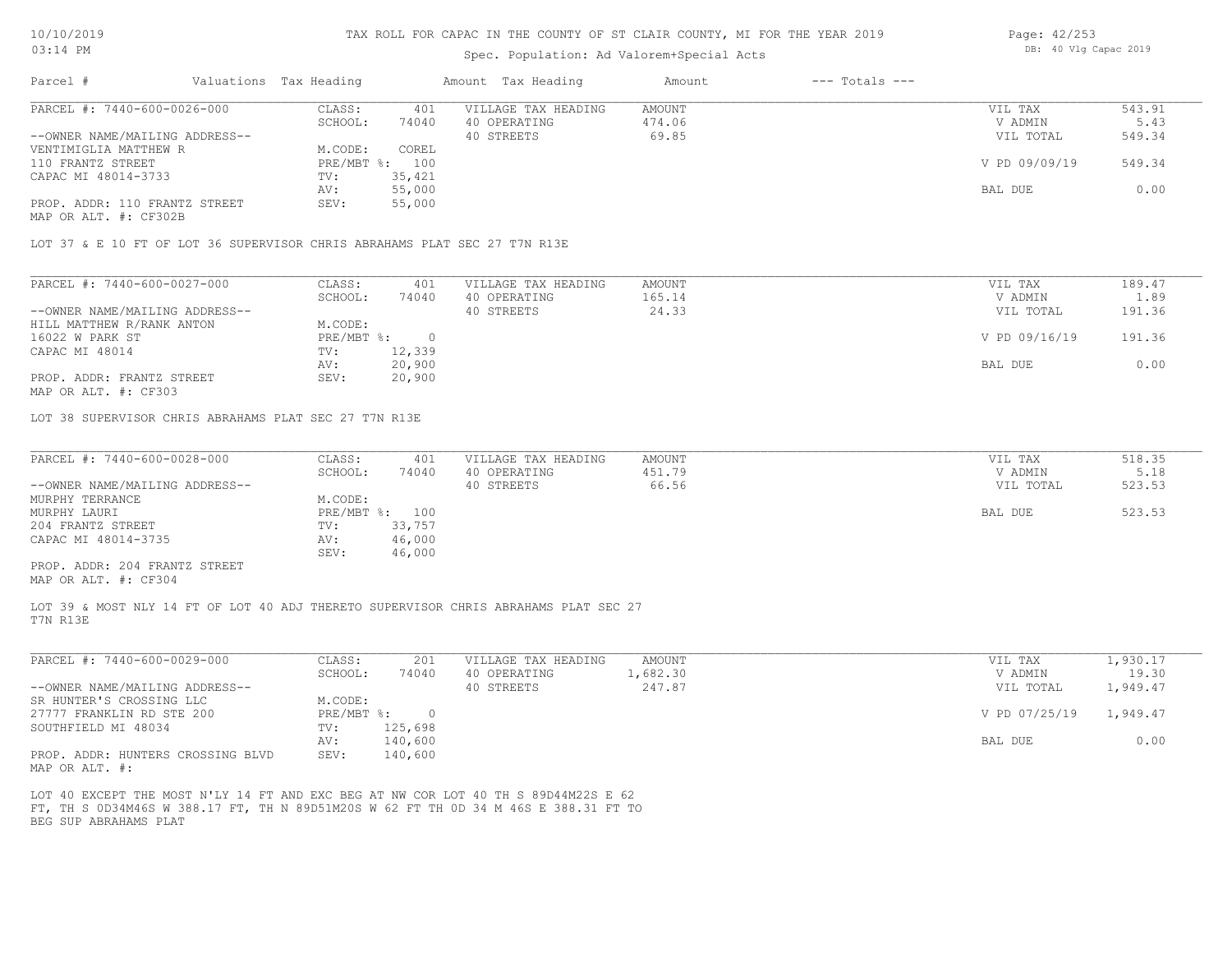# Spec. Population: Ad Valorem+Special Acts

| Page: 43/253 |  |                       |  |
|--------------|--|-----------------------|--|
|              |  | DB: 40 Vlg Capac 2019 |  |

| Parcel #<br>Valuations Tax Heading                                                                                                                                                                                                                                                                           |                                              | Amount Tax Heading                                | Amount                    | $---$ Totals $---$ |                                 |                          |
|--------------------------------------------------------------------------------------------------------------------------------------------------------------------------------------------------------------------------------------------------------------------------------------------------------------|----------------------------------------------|---------------------------------------------------|---------------------------|--------------------|---------------------------------|--------------------------|
| PARCEL #: 7440-600-0029-100                                                                                                                                                                                                                                                                                  | CLASS:<br>401                                | VILLAGE TAX HEADING                               | AMOUNT                    |                    | VIL TAX                         | 1,281.52                 |
|                                                                                                                                                                                                                                                                                                              | SCHOOL:<br>74040                             | 40 OPERATING                                      | 1,116.95                  |                    | V ADMIN                         | 12.81                    |
| --OWNER NAME/MAILING ADDRESS--                                                                                                                                                                                                                                                                               |                                              | 40 STREETS                                        | 164.57                    |                    | VIL TOTAL                       | 1,294.33                 |
| HAVEN BONNIE S                                                                                                                                                                                                                                                                                               | M.CODE:<br>COREL                             |                                                   |                           |                    |                                 |                          |
| 602 S MAIN ST                                                                                                                                                                                                                                                                                                | PRE/MBT %: 100                               |                                                   |                           |                    | V PD 09/09/19                   | 1,294.33                 |
| CAPAC MI 48014-3723                                                                                                                                                                                                                                                                                          | 83,456<br>TV:                                |                                                   |                           |                    |                                 |                          |
|                                                                                                                                                                                                                                                                                                              | 89,700<br>AV:                                |                                                   |                           |                    | BAL DUE                         | 0.00                     |
| PROP. ADDR: 602 S MAIN                                                                                                                                                                                                                                                                                       | SEV:<br>89,700                               |                                                   |                           |                    |                                 |                          |
| MAP OR ALT. #: CF305B                                                                                                                                                                                                                                                                                        |                                              |                                                   |                           |                    |                                 |                          |
| LOTS 41 & 45 & THAT PRT OF LOTS 40 & 46 DESC AS BEG AT NW COR LOT 46, TH S89^54'10"E<br>313.71', TH NO^34'46"E 299' TH S89^44'22"E 62', TH SO^34'46"W 388.17' TH N89^51'20"W<br>62', TH N89^52'27"W 146.78', TH N72"58'38"W 69.03', TH N89^ 52'27"W 100', TH NO^1'44"W<br>69' TO BEG SUP CHRIS ABRAHAMS PLAT |                                              |                                                   |                           |                    |                                 |                          |
| PARCEL #: 7440-600-0030-000                                                                                                                                                                                                                                                                                  | CLASS:                                       | VILLAGE TAX HEADING                               | AMOUNT                    |                    | VIL TAX                         | 419.23                   |
|                                                                                                                                                                                                                                                                                                              | 401                                          |                                                   | 365.40                    |                    |                                 | 4.19                     |
|                                                                                                                                                                                                                                                                                                              | SCHOOL:<br>74040                             | 40 OPERATING                                      |                           |                    | V ADMIN                         |                          |
| --OWNER NAME/MAILING ADDRESS--                                                                                                                                                                                                                                                                               |                                              | 40 STREETS                                        | 53.83                     |                    | VIL TOTAL                       | 423.42                   |
| NANNI CHRISTOPHER J                                                                                                                                                                                                                                                                                          | M.CODE:                                      |                                                   |                           |                    |                                 |                          |
| NANNI KAREN, MCCONNELL GREGORY, SUE                                                                                                                                                                                                                                                                          | PRE/MBT %:<br>$\overline{0}$                 |                                                   |                           |                    | V PD 09/16/19                   | 423.42                   |
| 14417 HOUGH RD                                                                                                                                                                                                                                                                                               | 27,302<br>TV:                                |                                                   |                           |                    |                                 |                          |
| ALLENTON MI 48002                                                                                                                                                                                                                                                                                            | AV:<br>42,300                                |                                                   |                           |                    | BAL DUE                         | 0.00                     |
|                                                                                                                                                                                                                                                                                                              | 42,300<br>SEV:                               |                                                   |                           |                    |                                 |                          |
| PROP. ADDR: 504 S MAIN<br>MAP OR ALT. #: CF306                                                                                                                                                                                                                                                               |                                              |                                                   |                           |                    |                                 |                          |
| LOT 42 SUPERVISOR CHRIS ABRAHAMS PLAT SEC 27 T7N R13E<br>PARCEL #: 7440-600-0031-000<br>--OWNER NAME/MAILING ADDRESS--<br>BURGESS ARTHUR L                                                                                                                                                                   | CLASS:<br>401<br>SCHOOL:<br>74040<br>M.CODE: | VILLAGE TAX HEADING<br>40 OPERATING<br>40 STREETS | AMOUNT<br>343.84<br>50.66 |                    | VIL TAX<br>V ADMIN<br>VIL TOTAL | 394.50<br>3.94<br>398.44 |
| BURGESS ANGELA L                                                                                                                                                                                                                                                                                             | PRE/MBT %: 100                               |                                                   |                           |                    | BAL DUE                         | 398.44                   |
| 506 S MAIN                                                                                                                                                                                                                                                                                                   | 25,691<br>TV:                                |                                                   |                           |                    |                                 |                          |
| CAPAC MI 48014-3721                                                                                                                                                                                                                                                                                          | 41,800<br>AV:                                |                                                   |                           |                    |                                 |                          |
|                                                                                                                                                                                                                                                                                                              | SEV:<br>41,800                               |                                                   |                           |                    |                                 |                          |
| PROP. ADDR: 506 S MAIN                                                                                                                                                                                                                                                                                       |                                              |                                                   |                           |                    |                                 |                          |
| MAP OR ALT. #: CF307                                                                                                                                                                                                                                                                                         |                                              |                                                   |                           |                    |                                 |                          |
| LOT 43 SUPERVISOR CHRIS ABRAHAMS PLAT SEC 27 T7N R13E                                                                                                                                                                                                                                                        |                                              |                                                   |                           |                    |                                 |                          |
|                                                                                                                                                                                                                                                                                                              |                                              |                                                   |                           |                    |                                 |                          |
| PARCEL #: 7440-600-0032-000                                                                                                                                                                                                                                                                                  | CLASS:<br>401                                | VILLAGE TAX HEADING                               | <b>AMOUNT</b>             |                    | VIL TAX                         | 307.32                   |
|                                                                                                                                                                                                                                                                                                              | SCHOOL:<br>74040                             | 40 OPERATING                                      | 267.86                    |                    | V ADMIN                         | 3.07                     |
| --OWNER NAME/MAILING ADDRESS--                                                                                                                                                                                                                                                                               |                                              | 40 STREETS                                        | 39.46                     |                    | VIL TOTAL                       | 310.39                   |
| MCNUTT MEL ALGER                                                                                                                                                                                                                                                                                             | M.CODE:                                      |                                                   |                           |                    |                                 |                          |
| MCNUTT JAMEY D TRUST                                                                                                                                                                                                                                                                                         | $PRE/MBT$ %:<br>$\overline{0}$               |                                                   |                           |                    | V PD 09/11/19                   | 310.39                   |
| 34650 POTTER ST                                                                                                                                                                                                                                                                                              | 20,014<br>TV:                                |                                                   |                           |                    |                                 |                          |
| MEMPHIS MI 48041                                                                                                                                                                                                                                                                                             | 34,900<br>AV:                                |                                                   |                           |                    | BAL DUE                         | 0.00                     |
|                                                                                                                                                                                                                                                                                                              | SEV:<br>34,900                               |                                                   |                           |                    |                                 |                          |
| PROP. ADDR: 508 S MAIN<br>MAP OR ALT. #: CF308                                                                                                                                                                                                                                                               |                                              |                                                   |                           |                    |                                 |                          |
|                                                                                                                                                                                                                                                                                                              |                                              |                                                   |                           |                    |                                 |                          |

LOT 44 SUPERVISOR CHRIS ABRAHAMS PLAT SEC 27 T7N R13E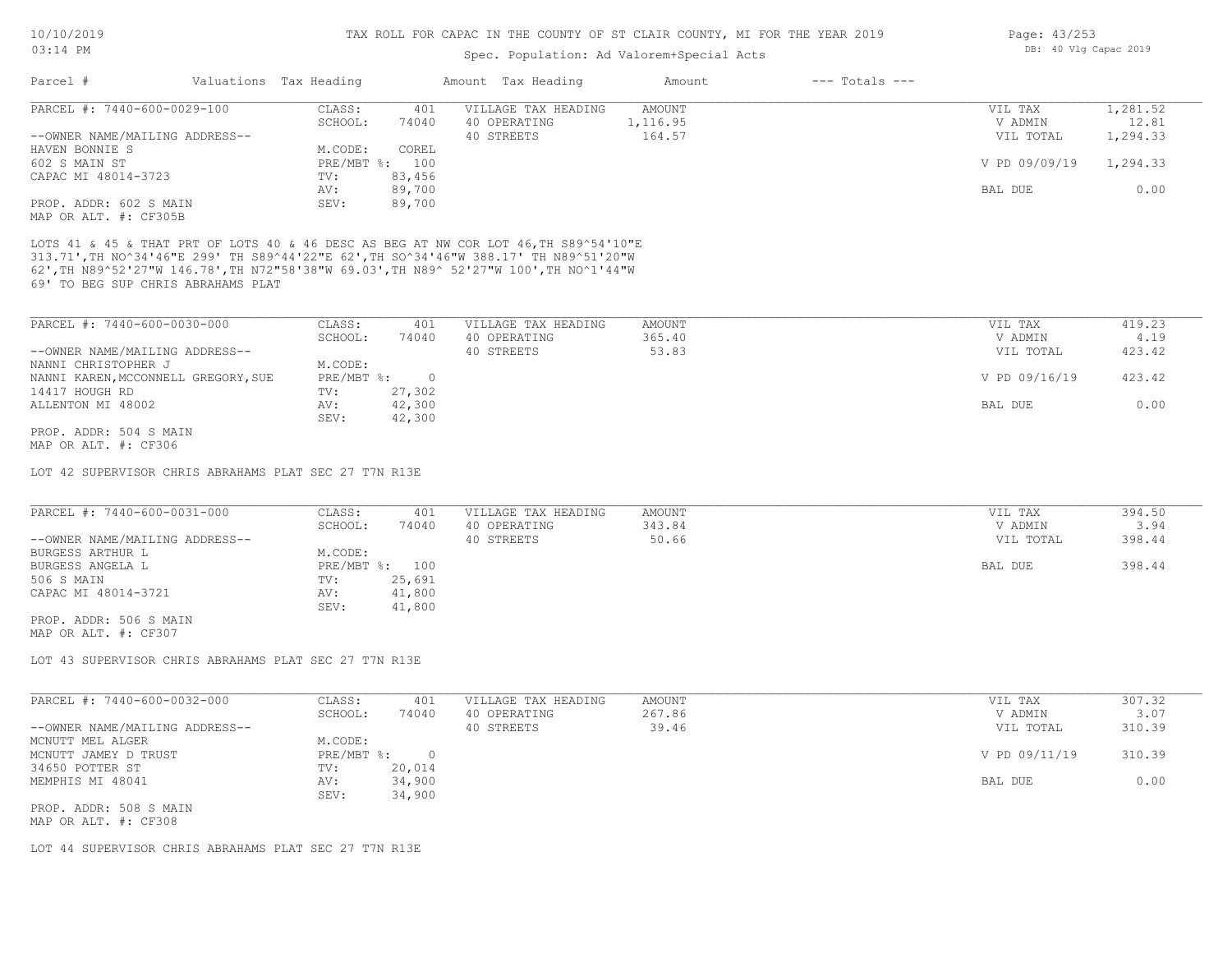# Spec. Population: Ad Valorem+Special Acts

| Page: $44/253$ |  |                       |  |
|----------------|--|-----------------------|--|
|                |  | DB: 40 Vlg Capac 2019 |  |

| Parcel #                       | Valuations Tax Heading |        | Amount Tax Heading  | Amount | $---$ Totals $---$ |               |        |
|--------------------------------|------------------------|--------|---------------------|--------|--------------------|---------------|--------|
| PARCEL #: 7440-600-0033-000    | CLASS:                 | 202    | VILLAGE TAX HEADING | AMOUNT |                    | VIL TAX       | 140.80 |
|                                | SCHOOL:                | 74040  | 40 OPERATING        | 122.72 |                    | V ADMIN       | 1.40   |
| --OWNER NAME/MAILING ADDRESS-- |                        |        | 40 STREETS          | 18.08  |                    | VIL TOTAL     | 142.20 |
| SR HUNTER'S CROSSING LLC       | M.CODE:                |        |                     |        |                    |               |        |
| 27777 FRANKLIN RD STE 200      | PRE/MBT %:             |        |                     |        |                    | V PD 07/25/19 | 142.20 |
| SOUTHFIELD MI 48034            | TV:                    | 9,170  |                     |        |                    |               |        |
|                                | AV:                    | 16,800 |                     |        |                    | BAL DUE       | 0.00   |
| PROP. ADDR: S MAIN             | SEV:                   | 16,800 |                     |        |                    |               |        |
| MAP OR ALT. #: CF309           |                        |        |                     |        |                    |               |        |

70' TO BEG SUP CHRIS ABRAHAMS PLAT 90',TH S89^52'27"E100',TH S 72^58'38"E 69.03'.TH S89^52'27"E 146.78' TH SO^34'46"W PART OF LOT 46 DESC AS BEG AT SE COR LOT 46, TH N89^52' 27"W 312.11',TH NO^1'44"W

| PARCEL #: 7440-750-0001-000    | CLASS:     | 703   | VILLAGE TAX HEADING | AMOUNT | VIL TAX   | 0.00 |
|--------------------------------|------------|-------|---------------------|--------|-----------|------|
|                                | SCHOOL:    | 74040 | 40 OPERATING        | 0.00   | V ADMIN   | 0.00 |
| --OWNER NAME/MAILING ADDRESS-- |            |       | 40 STREETS          | 0.00   | VIL TOTAL | 0.00 |
| PARK STREET                    | M.CODE:    |       |                     |        |           |      |
|                                | PRE/MBT %: |       |                     |        | BAL DUE   | 0.00 |
| PROP. ADDR: E PARK ST          | TV:        |       |                     |        |           |      |
| MAP OR ALT. #: CF310A          | AV:        |       |                     |        |           |      |
|                                | SEV:       |       |                     |        |           |      |

& 28 T7N R13E LOT 1 EXC S 9 FT SUPERVISOR JOHN BOWERS PLAT OF THE VILLAGE OF CAPAC SEC 21, 22 27

| PARCEL #: 7440-750-0002-000    | CLASS:     | 201     | VILLAGE TAX HEADING | AMOUNT    | VIL TAX       | 1,278.64 |
|--------------------------------|------------|---------|---------------------|-----------|---------------|----------|
|                                | SCHOOL:    | 74040   | 40 OPERATING        | 1, 114.44 | V ADMIN       | 12.78    |
| --OWNER NAME/MAILING ADDRESS-- |            |         | 40 STREETS          | 164.20    | VIL TOTAL     | 1,291.42 |
| DIMOSKI LJUPCO / JOVONKA       | M.CODE:    |         |                     |           |               |          |
| PO BOX 351                     | PRE/MBT %: |         |                     |           | V PD 08/19/19 | 1,291.42 |
| 560 N MAIN ST                  | TV:        | 83,269  |                     |           |               |          |
| CAPAC MI 48014-3150            | AV:        | 105,000 |                     |           | BAL DUE       | 0.00     |
|                                | SEV:       | 105,000 |                     |           |               |          |
| PROP. ADDR: 560 N MAIN ST      |            |         |                     |           |               |          |

MAP OR ALT. #: CF310B

CAPAC SEC 21, 22, 27 & 28 T7N R13E TH W 187 FT, TH N 150 FT TO BEG. SUPERVISOR JOHN BOWERS PLAT OF THE VILLAGE OF THAT PART OF LOTS 1 & 2, COMM 66 FT S OF NW COR OF LOT 1, TH E 187 FT, TH S 150 FT,

| PARCEL #: 7440-750-0003-000    | CLASS:     | 708   | VILLAGE TAX HEADING | AMOUNT | VIL TAX   | 0.00 |
|--------------------------------|------------|-------|---------------------|--------|-----------|------|
|                                | SCHOOL:    | 74040 | 40 OPERATING        | 0.00   | V ADMIN   | 0.00 |
| --OWNER NAME/MAILING ADDRESS-- |            |       | 40 STREETS          | 0.00   | VIL TOTAL | 0.00 |
| ST JOHNS LUTHERAN CHURCH       | M.CODE:    |       |                     |        |           |      |
| 109 E KEMPT CT                 | PRE/MBT %: |       |                     |        | BAL DUE   | 0.00 |
| CAPAC MI 48014                 | TV:        |       |                     |        |           |      |
|                                | AV:        |       |                     |        |           |      |
| PROP. ADDR: M-21               | SEV:       |       |                     |        |           |      |
| MAP OR ALT. #: CF311A          |            |       |                     |        |           |      |

 $\_$  , and the state of the state of the state of the state of the state of the state of the state of the state of the state of the state of the state of the state of the state of the state of the state of the state of the

PLAT OF THE VILLAGE OF CAPAC S289 FT OF LOT 2 LYING BETW M-21 & WALKER RDS EXC W 528 FT. SUPERVISOR JOHN BOWERS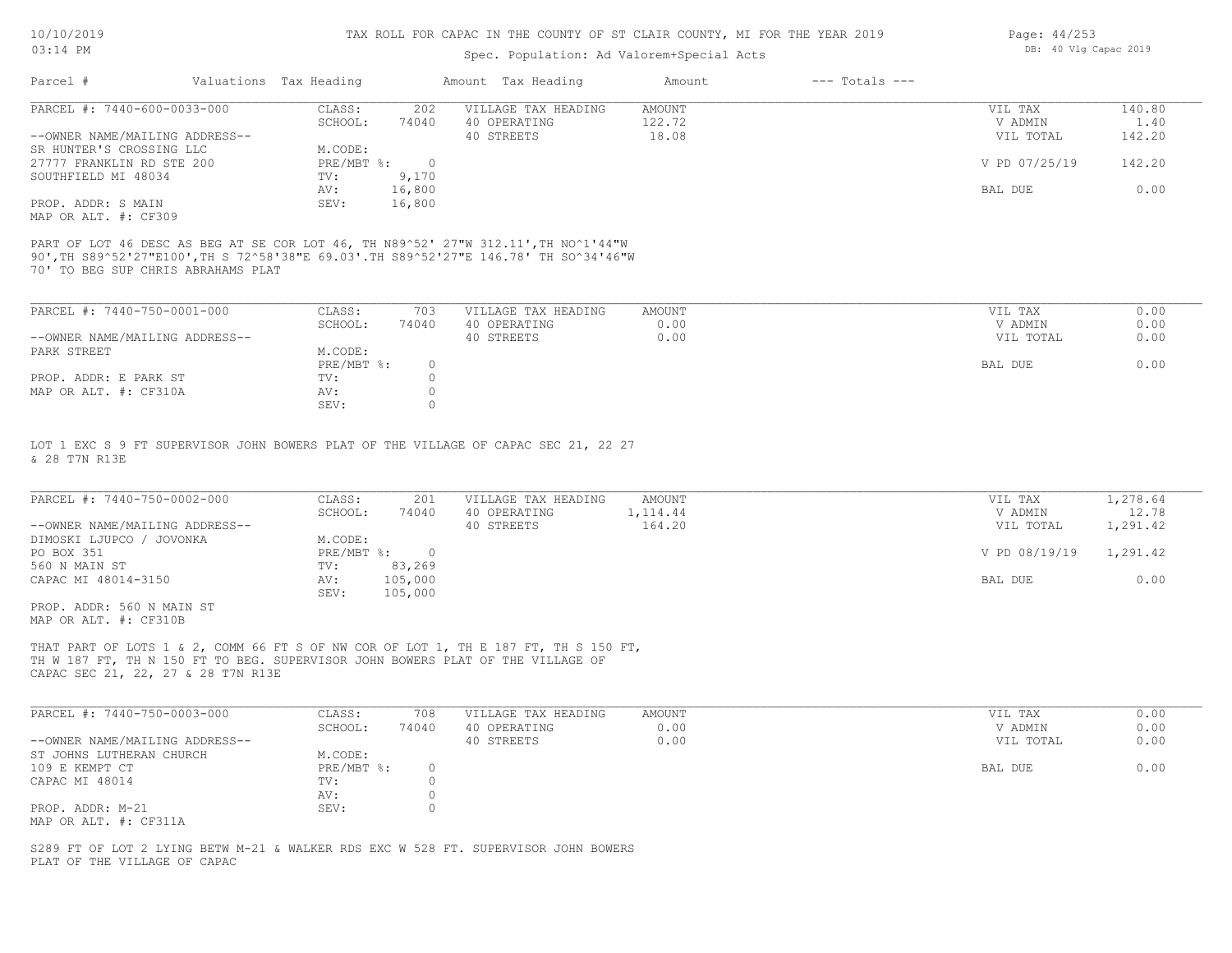# Spec. Population: Ad Valorem+Special Acts

| Parcel #                       | Valuations Tax Heading | Amount Tax Heading |                     | Amount | $---$ Totals $---$ |               |        |  |
|--------------------------------|------------------------|--------------------|---------------------|--------|--------------------|---------------|--------|--|
| PARCEL #: 7440-750-0004-000    | CLASS:                 | 201                | VILLAGE TAX HEADING | AMOUNT |                    | VIL TAX       | 363.92 |  |
|                                | SCHOOL:                | 74040              | 40 OPERATING        | 317.19 |                    | V ADMIN       | 3.63   |  |
| --OWNER NAME/MAILING ADDRESS-- |                        |                    | 40 STREETS          | 46.73  |                    | VIL TOTAL     | 367.55 |  |
| DIMOSKI LIUPCO                 | M.CODE:                |                    |                     |        |                    |               |        |  |
| DIMOSKI JOVANKA                | PRE/MBT %:             |                    |                     |        |                    | V PD 09/09/19 | 367.55 |  |
| 15690 GOULD RD                 | TV:                    | 23,700             |                     |        |                    |               |        |  |
| ALLENTON MI 48002              | AV:                    | 26,900             |                     |        |                    | BAL DUE       | 0.00   |  |
|                                | SEV:                   | 26,900             |                     |        |                    |               |        |  |
| PROP. ADDR: 534 N MAIN ST      |                        |                    |                     |        |                    |               |        |  |

MAP OR ALT. #: CF311B

22, 27 & 28 T7N R13E FT, TH N 75 FT TO BEG. SUPERVISOR JOHN BOWERS PLAT OF THE VILLAGE OF CAPAC SEC 21, PART OF LOT 2 COMM 216 FT S OF NW COR OF LOT 1, TH E 150 FT, TH S 75 FT, TH W 150

| PARCEL #: 7440-750-0005-000    | CLASS:     | 201      | VILLAGE TAX HEADING | AMOUNT   | VIL TAX       | 1,325.10 |
|--------------------------------|------------|----------|---------------------|----------|---------------|----------|
|                                | SCHOOL:    | 74040    | 40 OPERATING        | 1,154.93 | V ADMIN       | 13.25    |
| --OWNER NAME/MAILING ADDRESS-- |            |          | 40 STREETS          | 170.17   | VIL TOTAL     | 1,338.35 |
| DIMOSKI LJUBCO                 | M.CODE:    |          |                     |          |               |          |
| DIMOSKI JOVANKA                | PRE/MBT %: | $\Omega$ |                     |          | V PD 09/09/19 | 1,338.35 |
| 15690 GOULD RD.                | TV:        | 86,294   |                     |          |               |          |
| ALLENTON MI 48002              | AV:        | 148,100  |                     |          | BAL DUE       | 0.00     |
|                                | SEV:       | 148,100  |                     |          |               |          |
| PROP. ADDR: 512 N MAIN ST      |            |          |                     |          |               |          |

MAP OR ALT. #: CF311C

7 CLARKSON SUBD, OWNED & OCC AS ONE PARCEL. SEC 21, 22, 27 & 28 T7N R13E BEG. SUPERVISORS JOHN BOWERS PLAT OF THE VILLAGE OF CAPAC ALSO INCL W 37 FT OF LOT FT, TH S 0 DEG 2 MIN E 174 FT TH W 187 FT, TH N 0 DEG 2 MIN W 174 FT TO PLACE OF PART OF LOT 2, COM AT NW COR OF LOT 1 TH S 0 DEG 2 MIN E 291 FT TO BEG, TH E 187

| PARCEL #: 7440-750-0006-000    | CLASS:     | 708   | VILLAGE TAX HEADING | AMOUNT | 0.00<br>VIL TAX   |
|--------------------------------|------------|-------|---------------------|--------|-------------------|
|                                | SCHOOL:    | 74040 | 40 OPERATING        | 0.00   | 0.00<br>V ADMIN   |
| --OWNER NAME/MAILING ADDRESS-- |            |       | 40 STREETS          | 0.00   | 0.00<br>VIL TOTAL |
| ST JOHNS LUTHERAN CHURCH       | M.CODE:    |       |                     |        |                   |
| 109 E KEMPF CT                 | PRE/MBT %: |       |                     |        | 0.00<br>BAL DUE   |
| CAPAC MI 48014-3130            | TV:        |       |                     |        |                   |
|                                | AV:        |       |                     |        |                   |
| PROP. ADDR: N WALKER ST        | SEV:       |       |                     |        |                   |
| MAP OR ALT. $\#$ : CF311D/F    |            |       |                     |        |                   |

28 T7N R13E 528 FT TO BEG. SUPERVISOR JOHN BOWERS PLAT OF THE VILLAGE OF CAPAC SEC 21, 22 27 & PART OF LOT 2 BEG AT NW COR OF LOT 9 TH N 289 FT, TH E 528 FT, TH S 289 FT, TH W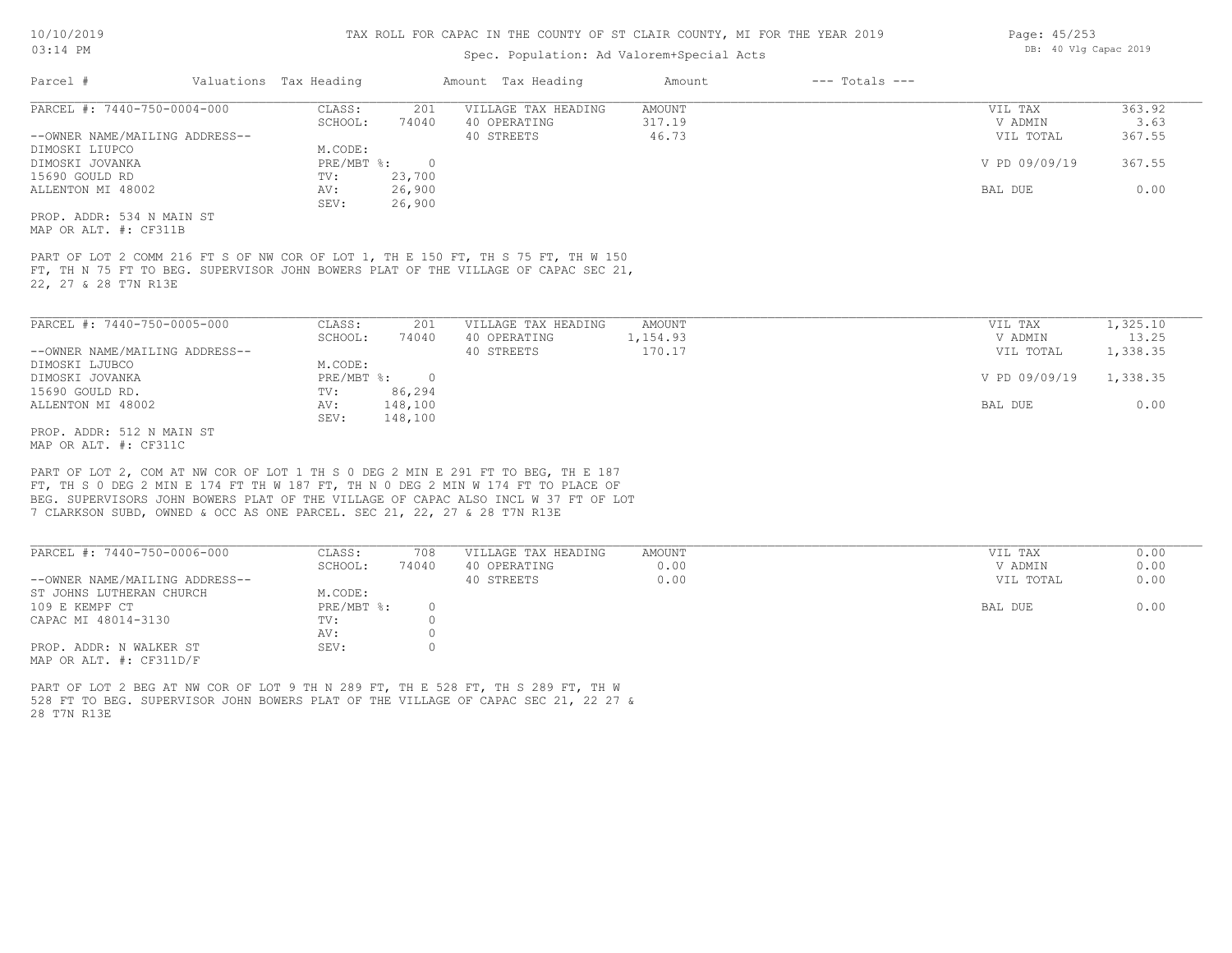# 10/10/2019 03:14 PM

# TAX ROLL FOR CAPAC IN THE COUNTY OF ST CLAIR COUNTY, MI FOR THE YEAR 2019

# Spec. Population: Ad Valorem+Special Acts

| Parcel #                                                                                                                                                                                                        | Valuations Tax Heading |                          | Amount Tax Heading  | Amount        | $---$ Totals $---$ |               |          |
|-----------------------------------------------------------------------------------------------------------------------------------------------------------------------------------------------------------------|------------------------|--------------------------|---------------------|---------------|--------------------|---------------|----------|
| PARCEL #: 7440-750-0007-000                                                                                                                                                                                     | CLASS:                 | 708                      | VILLAGE TAX HEADING | AMOUNT        |                    | VIL TAX       | 0.00     |
|                                                                                                                                                                                                                 | SCHOOL:                | 74040                    | 40 OPERATING        | 0.00          |                    | V ADMIN       | 0.00     |
| --OWNER NAME/MAILING ADDRESS--                                                                                                                                                                                  |                        |                          | 40 STREETS          | 0.00          |                    | VIL TOTAL     | 0.00     |
| ST JOHNS LUTHERAN CHURCH                                                                                                                                                                                        | M.CODE:                |                          |                     |               |                    |               |          |
| 109 E KEMPF CT                                                                                                                                                                                                  | PRE/MBT %:             | $\circ$                  |                     |               |                    | BAL DUE       | 0.00     |
| CAPAC MI 48014                                                                                                                                                                                                  | TV:                    | $\Omega$                 |                     |               |                    |               |          |
|                                                                                                                                                                                                                 | AV:                    | $\circ$                  |                     |               |                    |               |          |
| PROP. ADDR: 109 E KEMPF COURT<br>MAP OR ALT. #: CF311G                                                                                                                                                          | SEV:                   | $\circ$                  |                     |               |                    |               |          |
| PART OF LOT 2, BEG ON S LOT LINE AT NE COR OF LOT 8, TH N 141 FT, TH W 150 FT, TH S<br>141 FT, TH E 150 FT TO BEG. SUPERVISOR JOHN BOWERS PLAT OF THE VILLAGE OF CAPAC SEC<br>21, 22, 27 & 28 T7N R13E          |                        |                          |                     |               |                    |               |          |
| PARCEL #: 7440-750-0008-000                                                                                                                                                                                     | CLASS:                 | 201                      | VILLAGE TAX HEADING | <b>AMOUNT</b> |                    | VIL TAX       | 1,385.86 |
|                                                                                                                                                                                                                 | SCHOOL:                | 74040                    | 40 OPERATING        | 1,207.89      |                    | V ADMIN       | 13.85    |
| --OWNER NAME/MAILING ADDRESS--                                                                                                                                                                                  |                        |                          | 40 STREETS          | 177.97        |                    | VIL TOTAL     | 1,399.71 |
| A.D. PROPANE INC- CAPAC                                                                                                                                                                                         | M.CODE:                |                          |                     |               |                    |               |          |
| PO BOX 798                                                                                                                                                                                                      | PRE/MBT %:             | $\overline{\phantom{0}}$ |                     |               |                    | V PD 09/04/19 | 1,399.71 |
| VALLEY FORGE PA 19482                                                                                                                                                                                           | TV:                    | 90,251                   |                     |               |                    |               |          |
|                                                                                                                                                                                                                 | AV:                    | 98,200                   |                     |               |                    | BAL DUE       | 0.00     |
| PROP. ADDR: 14900 DOWNEY RD                                                                                                                                                                                     | SEV:                   | 98,200                   |                     |               |                    |               |          |
| MAP OR ALT. #: CF311H                                                                                                                                                                                           |                        |                          |                     |               |                    |               |          |
| THAT PART OF LOT 2 LYING NE OF M-21 SUPERVISOR JOHN BOWERS PLAT OF THE VILLAGE OF<br>CAPAC SEC 21, 22, 27 & 28 T7N R13E                                                                                         |                        |                          |                     |               |                    |               |          |
| PARCEL #: 7440-750-0009-000                                                                                                                                                                                     | CLASS:                 | 401                      | VILLAGE TAX HEADING | AMOUNT        |                    | VIL TAX       | 874.37   |
|                                                                                                                                                                                                                 | SCHOOL:                | 74040                    | 40 OPERATING        | 762.09        |                    | V ADMIN       | 8.74     |
| --OWNER NAME/MAILING ADDRESS--                                                                                                                                                                                  |                        |                          | 40 STREETS          | 112.28        |                    | VIL TOTAL     | 883.11   |
| SENYK VANESSA D                                                                                                                                                                                                 | M.CODE:                | COREL                    |                     |               |                    |               |          |
| 222 CLARKSON CT                                                                                                                                                                                                 |                        | PRE/MBT %: 100           |                     |               |                    | V PD 09/09/19 | 883.11   |
| CAPAC MI 48014-3118                                                                                                                                                                                             | TV:                    | 56,942                   |                     |               |                    |               |          |
|                                                                                                                                                                                                                 | AV:                    | 80,000                   |                     |               |                    | BAL DUE       | 0.00     |
| PROP. ADDR: 222 CLARKSON COURT                                                                                                                                                                                  | SEV:                   | 80,000                   |                     |               |                    |               |          |
| MAP OR ALT. #: CF311I                                                                                                                                                                                           |                        |                          |                     |               |                    |               |          |
| THAT PART OF LOT 2 LYING W OF M-21 & E OF CLARKSON SUBD & S OF EXTD S LINE OF LOT<br>21 & N OF EXTD S LINE OF LOT 20 OF ABV PLAT. SUPV JOHN BOWERS PLAT OF THE VILLAGE<br>OF CAPAC SEC 21, 22, 27 & 28 T7N R13E |                        |                          |                     |               |                    |               |          |
| PARCEL #: 7440-750-0010-000                                                                                                                                                                                     | CLASS:                 | 401                      | VILLAGE TAX HEADING | AMOUNT        |                    | VIL TAX       | 591.88   |
|                                                                                                                                                                                                                 |                        |                          |                     |               |                    |               |          |

| PARCEL #: 7440-750-0010-000          | CLASS:     | 401    | VILLAGE TAX HEADING | AMOUNT | VIL TAX       | 591.88 |
|--------------------------------------|------------|--------|---------------------|--------|---------------|--------|
|                                      | SCHOOL:    | 74040  | 40 OPERATING        | 515.87 | V ADMIN       | 5.91   |
| --OWNER NAME/MAILING ADDRESS--       |            |        | 40 STREETS          | 76.01  | VIL TOTAL     | 597.79 |
| OUAIN TIMOTHY, REBECCA               | M.CODE:    | 00WBF  |                     |        |               |        |
| OUAIN ABIGAEL R, NABORS JANE, WILLIA | PRE/MBT %: |        |                     |        | V PD 08/29/19 | 597.79 |
| 503 N WALKER ST                      | TV:        | 38,545 |                     |        |               |        |
| CAPAC MI 48014                       | AV:        | 63,800 |                     |        | BAL DUE       | 0.00   |
|                                      | SEV:       | 63,800 |                     |        |               |        |
| PROP. ADDR: 406 N MAIN ST            |            |        |                     |        |               |        |

MAP OR ALT. #: CF312/313

LOT 4 SUPERVISOR JOHN BOWERS PLAT OF THE VILLAGE OF CAPAC

Page: 46/253 DB: 40 Vlg Capac 2019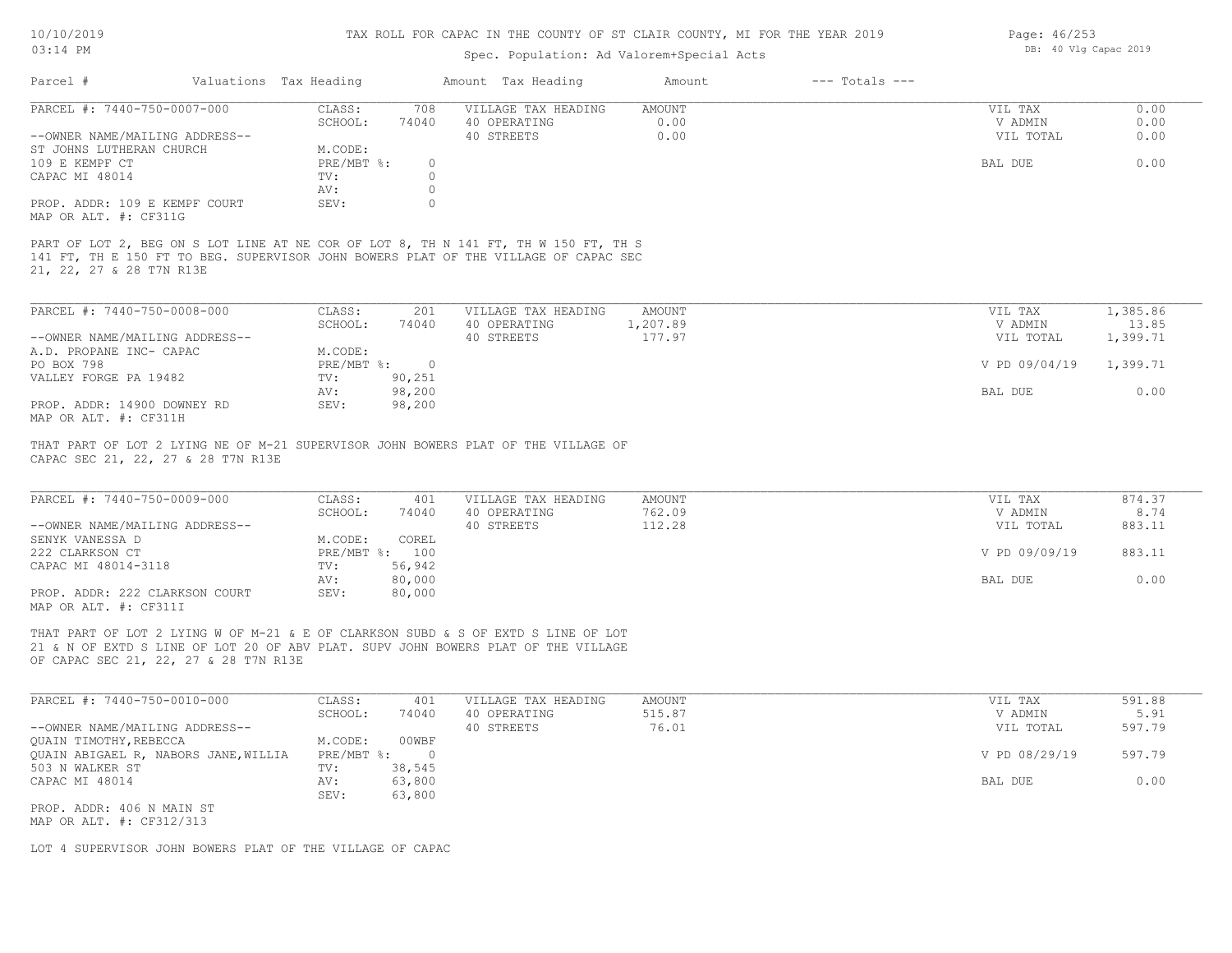| Page: 47/253 |  |                       |  |
|--------------|--|-----------------------|--|
|              |  | DB: 40 Vlg Capac 2019 |  |

| $03:14$ PM                                                                                                                    |                        |                                  |                               | Spec. Population: Ad Valorem+Special Acts                                          |                                   | DB: 40 VIG Capac 2019 |                                 |                               |
|-------------------------------------------------------------------------------------------------------------------------------|------------------------|----------------------------------|-------------------------------|------------------------------------------------------------------------------------|-----------------------------------|-----------------------|---------------------------------|-------------------------------|
| Parcel #                                                                                                                      | Valuations Tax Heading |                                  |                               | Amount Tax Heading                                                                 | Amount                            | $---$ Totals $---$    |                                 |                               |
| PARCEL #: 7440-750-0011-000<br>--OWNER NAME/MAILING ADDRESS--                                                                 |                        | CLASS:<br>SCHOOL:                | 401<br>74040                  | VILLAGE TAX HEADING<br>40 OPERATING<br>40 STREETS                                  | <b>AMOUNT</b><br>896.29<br>132.06 |                       | VIL TAX<br>V ADMIN<br>VIL TOTAL | 1,028.35<br>10.28<br>1,038.63 |
| PHILLIPS TIMOTHY<br>PHILLIPS MARIA<br>3038 DEVON BROOKE DR                                                                    |                        | M.CODE:<br>PRE/MBT %: 100<br>TV: | 66,969                        |                                                                                    |                                   |                       | BAL DUE                         | 1,038.63                      |
| BLOOMFIELD HILLS MI 48302-1422                                                                                                |                        | AV:<br>SEV:                      | 72,100<br>72,100              |                                                                                    |                                   |                       |                                 |                               |
| PROP. ADDR: 404 N MAIN ST<br>MAP OR ALT. #: CF314                                                                             |                        |                                  |                               |                                                                                    |                                   |                       |                                 |                               |
| R13E                                                                                                                          |                        |                                  |                               | LOT 5 SUPERVISOR JOHN BOWERS PLAT OF THE VILLAGE OF CAPAC SEC 21, 22, 27 & 28 T7N  |                                   |                       |                                 |                               |
| PARCEL #: 7440-750-0012-000                                                                                                   |                        | CLASS:<br>SCHOOL:                | 401<br>74040                  | VILLAGE TAX HEADING<br>40 OPERATING                                                | AMOUNT<br>733.78                  |                       | VIL TAX<br>V ADMIN              | 841.89<br>8.41                |
| --OWNER NAME/MAILING ADDRESS--<br>LERNER MATTHEW T                                                                            |                        | M.CODE:                          | COREL                         | 40 STREETS                                                                         | 108.11                            |                       | VIL TOTAL                       | 850.30                        |
| 402 N MAIN ST<br>CAPAC MI 48014-3148                                                                                          |                        | PRE/MBT %: 100<br>TV:            | 54,827                        |                                                                                    |                                   |                       | V PD 09/09/19                   | 850.30                        |
| PROP. ADDR: 402 N MAIN ST<br>MAP OR ALT. #: CF315                                                                             |                        | AV:<br>SEV:                      | 78,600<br>78,600              |                                                                                    |                                   |                       | BAL DUE                         | 0.00                          |
| R13E                                                                                                                          |                        |                                  |                               | LOT 6 SUPERVISOR JOHN BOWERS PLAT OF THE VILLAGE OF CAPAC SEC 21, 22, 27 & 28 T7N  |                                   |                       |                                 |                               |
| PARCEL #: 7440-750-0013-000                                                                                                   |                        | CLASS:<br>SCHOOL:                | 708<br>74040                  | VILLAGE TAX HEADING<br>40 OPERATING                                                | <b>AMOUNT</b><br>0.00             |                       | VIL TAX<br>V ADMIN              | 0.00<br>0.00                  |
| --OWNER NAME/MAILING ADDRESS--<br>LUTHERAN CHURCH                                                                             |                        | M.CODE:                          |                               | 40 STREETS                                                                         | 0.00                              |                       | VIL TOTAL                       | 0.00                          |
| 109 E KEMPF CT<br>CAPAC MI 48014                                                                                              |                        | $PRE/MBT$ %:<br>TV:<br>AV:       | $\circ$<br>$\circ$<br>$\circ$ |                                                                                    |                                   |                       | BAL DUE                         | 0.00                          |
| PROP. ADDR: 109 E KEMPF COURT<br>MAP OR ALT. #: CF316                                                                         |                        | SEV:                             | $\circ$                       |                                                                                    |                                   |                       |                                 |                               |
| T7N R13E                                                                                                                      |                        |                                  |                               | LOTS 7 & 8 SUPERVISOR JOHN BOWERS PLAT OF THE VILLAGE OF CAPAC SEC 21, 22, 27 & 28 |                                   |                       |                                 |                               |
| PARCEL #: 7440-750-0014-000                                                                                                   |                        | CLASS:<br>SCHOOL:                | 401<br>74040                  | VILLAGE TAX HEADING<br>40 OPERATING                                                | <b>AMOUNT</b><br>654.46           |                       | VIL TAX<br>V ADMIN              | 750.89<br>7.50                |
| --OWNER NAME/MAILING ADDRESS--<br>BASEHORE RUTH                                                                               |                        | M.CODE:                          |                               | 40 STREETS                                                                         | 96.43                             |                       | VIL TOTAL                       | 758.39                        |
| 400 N LESTER ST<br>CAPAC MI 48014-3140                                                                                        |                        | PRE/MBT %: 100<br>TV:            | 48,900                        |                                                                                    |                                   |                       | BAL DUE                         | 758.39                        |
| PROP. ADDR: 400 N LESTER ST<br>MAP OR ALT. #: CF317A                                                                          |                        | AV:<br>SEV:                      | 48,900<br>48,900              |                                                                                    |                                   |                       |                                 |                               |
| N85 FT OF S 151 FT OF LOT 9 EXC W 772 FT. SUPERVISOR JOHN BOWERS PLAT OF THE<br>VILLAGE OF CAPAC SEC 21, 22, 27 & 28 T7N R13E |                        |                                  |                               |                                                                                    |                                   |                       |                                 |                               |
|                                                                                                                               |                        |                                  |                               |                                                                                    |                                   |                       |                                 |                               |
|                                                                                                                               |                        |                                  |                               |                                                                                    |                                   |                       |                                 |                               |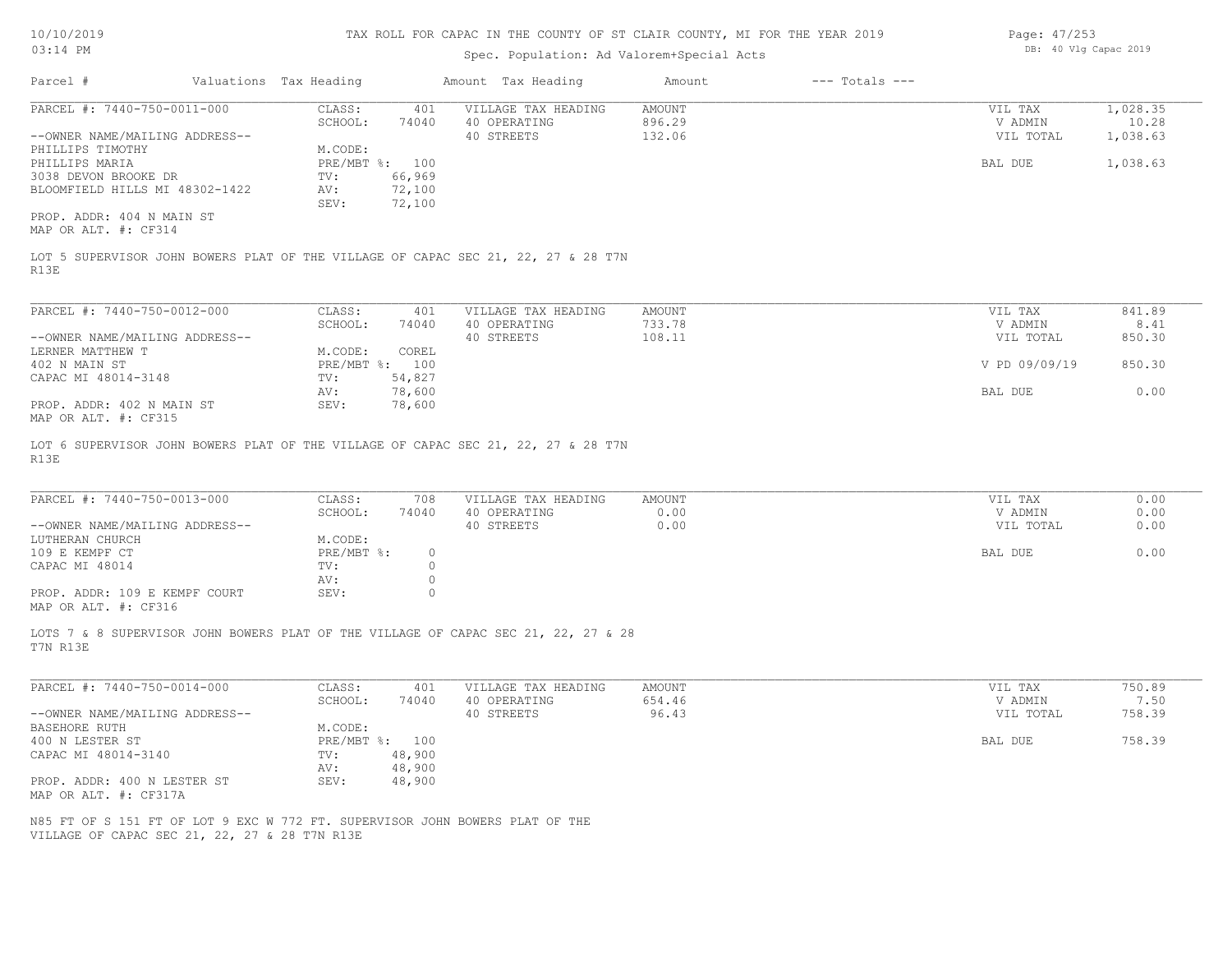# Spec. Population: Ad Valorem+Special Acts

| Page: 48/253 |  |                       |  |
|--------------|--|-----------------------|--|
|              |  | DB: 40 Vlg Capac 2019 |  |

| Parcel #                       | Valuations Tax Heading | Amount Tax Heading |                     | Amount | $---$ Totals $---$ |               |        |  |
|--------------------------------|------------------------|--------------------|---------------------|--------|--------------------|---------------|--------|--|
| PARCEL #: 7440-750-0015-000    | CLASS:                 | 401                | VILLAGE TAX HEADING | AMOUNT |                    | VIL TAX       | 667.75 |  |
|                                | SCHOOL:                | 74040              | 40 OPERATING        | 582.00 |                    | V ADMIN       | 6.67   |  |
| --OWNER NAME/MAILING ADDRESS-- |                        |                    | 40 STREETS          | 85.75  |                    | VIL TOTAL     | 674.42 |  |
| GRIGGS JOHNNIE/GRIGGS LISA J   | M.CODE:                | 00LSB              |                     |        |                    |               |        |  |
| 203 E KEMPF COURT              | PRE/MBT %: 100         |                    |                     |        |                    | V PD 08/26/19 | 674.42 |  |
| CAPAC MI 48014-3133            | TV:                    | 43,486             |                     |        |                    |               |        |  |
|                                | AV:                    | 56,300             |                     |        |                    | BAL DUE       | 0.00   |  |
| PROP. ADDR: 203 E KEMPF COURT  | SEV:                   | 56,300             |                     |        |                    |               |        |  |
|                                |                        |                    |                     |        |                    |               |        |  |

MAP OR ALT. #: CF317B

OF CAPAC SEC 21, 22, 27 & 28 T7N R13E N150 FT OF S 216 FT OF W 150 FT OF LOT 9 SUPERVISOR JOHN BOWERS PLAT OF THE VILLAGE

| PARCEL #: 7440-750-0016-000     | CLASS:       | 401    | VILLAGE TAX HEADING | AMOUNT | VIL TAX       | 913.56 |
|---------------------------------|--------------|--------|---------------------|--------|---------------|--------|
|                                 | SCHOOL:      | 74040  | 40 OPERATING        | 796.24 | V ADMIN       | 9.13   |
| --OWNER NAME/MAILING ADDRESS--  |              |        | 40 STREETS          | 117.32 | VIL TOTAL     | 922.69 |
| NIEMI EDWARD                    | M.CODE:      | COREL  |                     |        |               |        |
| NIEMI KRISTAL                   | $PRE/MBT$ %: | 100    |                     |        | V PD 09/09/19 | 922.69 |
| 415 N HUNTER STREET             | TV:          | 59,494 |                     |        |               |        |
| CAPAC MI 48014-3130             | AV:          | 66,100 |                     |        | BAL DUE       | 0.00   |
|                                 | SEV:         | 66,100 |                     |        |               |        |
| PROP. ADDR: 415 N HUNTER STREET |              |        |                     |        |               |        |

MAP OR ALT. #: CF317C1/2

VILLAGE OF CAPAC SEC 21, 22, 27 & 28 T7N R13E E150 FT OF W 320 FT OF LOT 9 EXC S 206 FT. SUPERVISOR JOHN BOWERS PLAT OF THE

| PARCEL #: 7440-750-0017-000    | CLASS:  | 401            | VILLAGE TAX HEADING | AMOUNT | VIL TAX       | 1,073.36 |
|--------------------------------|---------|----------------|---------------------|--------|---------------|----------|
|                                | SCHOOL: | 74040          | 40 OPERATING        | 935.52 | V ADMIN       | 10.73    |
| --OWNER NAME/MAILING ADDRESS-- |         |                | 40 STREETS          | 137.84 | VIL TOTAL     | 1,084.09 |
| POPPE HEINRICH W               | M.CODE: |                |                     |        |               |          |
| POPPE KATHARINA                |         | PRE/MBT %: 100 |                     |        | V PD 09/19/19 | 1,084.09 |
| 235 E KEMPF CT                 | TV:     | 69,900         |                     |        |               |          |
| CAPAC MI 48014-3133            | AV:     | 69,900         |                     |        | BAL DUE       | 0.00     |
|                                | SEV:    | 69,900         |                     |        |               |          |
| PROP. ADDR: 235 E KEMPF COURT  |         |                |                     |        |               |          |

MAP OR ALT. #: CF317C3

THE VILLAGE OF CAPAC SEC 21, 22, 27 & 28 T7N R13E N140 FT OF S 206 FT OF E 75 FT OF W 245 FT OF LOT 9 SUPERVISOR JOHN BOWERS PLAT OF

| PARCEL #: 7440-750-0018-000     | CLASS:  | 401            | VILLAGE TAX HEADING | AMOUNT | VIL TAX       | 595.33 |
|---------------------------------|---------|----------------|---------------------|--------|---------------|--------|
|                                 | SCHOOL: | 74040          | 40 OPERATING        | 518.88 | V ADMIN       | 5.95   |
| --OWNER NAME/MAILING ADDRESS--  |         |                | 40 STREETS          | 76.45  | VIL TOTAL     | 601.28 |
| SINDA STEPHEN JR/VIRGINIA       | M.CODE: |                |                     |        |               |        |
| 401 N HUNTER ST                 |         | PRE/MBT %: 100 |                     |        | V PD 09/11/19 | 601.28 |
| CAPAC MI 48014-3130             | TV:     | 38,770         |                     |        |               |        |
|                                 | AV:     | 55,900         |                     |        | BAL DUE       | 0.00   |
| PROP. ADDR: 401 N HUNTER STREET | SEV:    | 55,900         |                     |        |               |        |
| MAP OR ALT. #: CF317C4          |         |                |                     |        |               |        |

THE VILLAGE OF CAPAC SEC 21, 22, 27 & 28 T7N R13E E75 FT OF W 320 FT OF N 140 FT OF S 206 FT OF LOT 9 SUPERVISOR JOHN BOWERS PLAT OF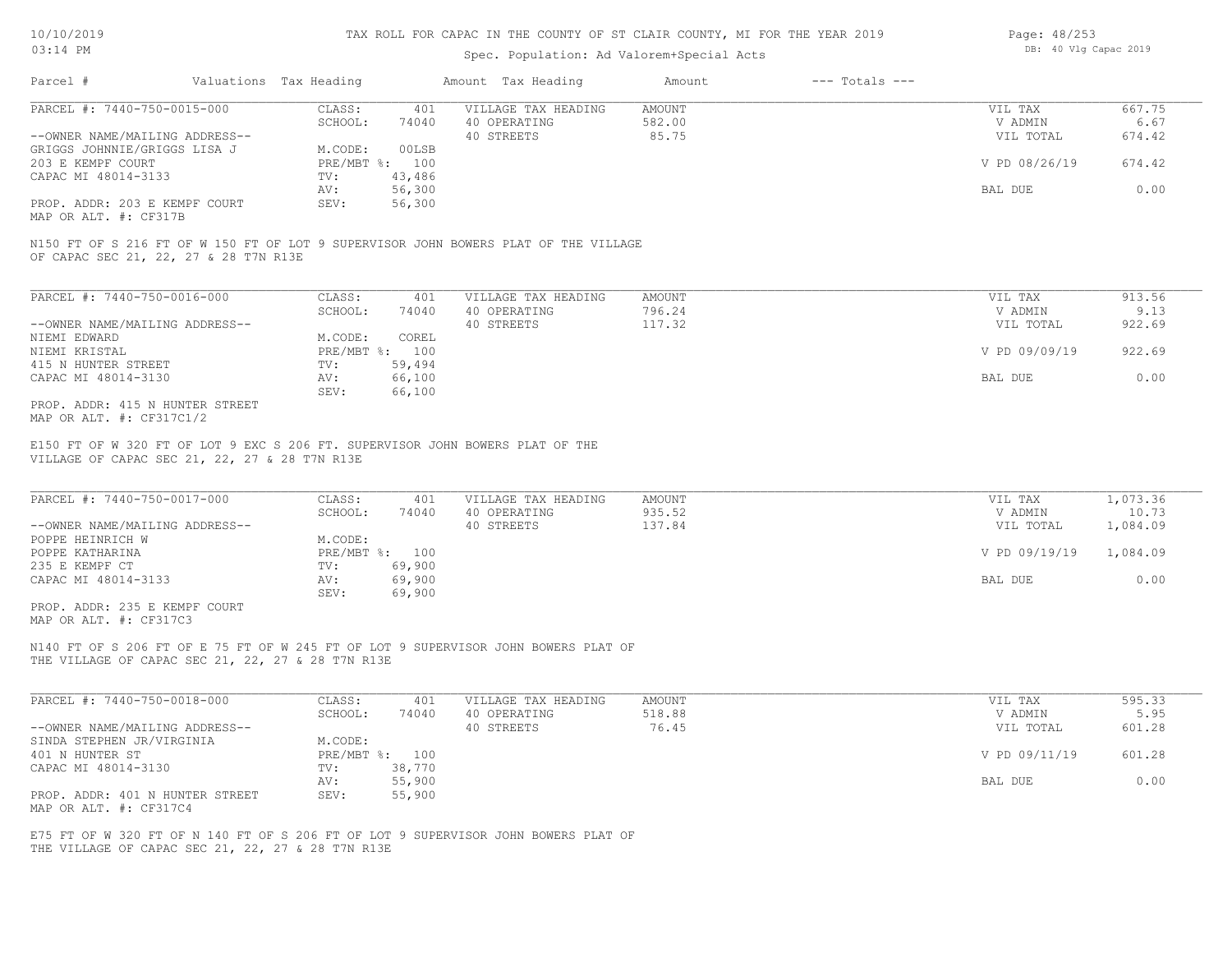# Spec. Population: Ad Valorem+Special Acts

| PARCEL #: 7440-750-0019-000                                                                                   | CLASS:         | 703          | VILLAGE TAX HEADING                                                                                                                                                                                                                                              | AMOUNT | VIL TAX       | 0.00     |
|---------------------------------------------------------------------------------------------------------------|----------------|--------------|------------------------------------------------------------------------------------------------------------------------------------------------------------------------------------------------------------------------------------------------------------------|--------|---------------|----------|
|                                                                                                               | SCHOOL:        | 74040        | 40 OPERATING                                                                                                                                                                                                                                                     | 0.00   | V ADMIN       | 0.00     |
| --OWNER NAME/MAILING ADDRESS--                                                                                |                |              | 40 STREETS                                                                                                                                                                                                                                                       | 0.00   | VIL TOTAL     | 0.00     |
| VILLAGE OF CAPAC                                                                                              | M.CODE:        |              |                                                                                                                                                                                                                                                                  |        |               |          |
| 131 N MAIN ST                                                                                                 | $PRE/MBT$ %:   | $\circ$      |                                                                                                                                                                                                                                                                  |        | BAL DUE       | 0.00     |
| CAPAC MI 48014                                                                                                | TV:            | $\circ$      |                                                                                                                                                                                                                                                                  |        |               |          |
|                                                                                                               | AV:            | $\circ$      |                                                                                                                                                                                                                                                                  |        |               |          |
| PROP. ADDR: 406 N WALKER ST<br>MAP OR ALT. #: F317D                                                           | SEV:           | $\mathbf{0}$ |                                                                                                                                                                                                                                                                  |        |               |          |
| THE VILLAGE OF CAPAC SEC 21, 22, 27 & 28 T7N R13E                                                             |                |              | E20 FT OF W 170 FT OF LOT 9, EXC S 66 FT, E 66 FT OF W 386 FT EXC S 66 FT & E 66 FT<br>OF W 772 FT OF LOT 9 EXC S 66 FT & E 20 FT OF W 556 FT OF LOT 9 EXC S 66 FT & S 66<br>FT OF LOT 9 ALSO INCL W 150 FT OF LOT 9 EXC S 216 FT SUPERVISOR JOHN BOWERS PLAT OF |        |               |          |
| PARCEL #: 7440-750-0020-000                                                                                   | CLASS:         | 401          | VILLAGE TAX HEADING                                                                                                                                                                                                                                              | AMOUNT | VIL TAX       | 1,105.60 |
|                                                                                                               | SCHOOL:        | 74040        | 40 OPERATING                                                                                                                                                                                                                                                     | 963.62 | V ADMIN       | 11.05    |
| --OWNER NAME/MAILING ADDRESS--                                                                                |                |              | 40 STREETS                                                                                                                                                                                                                                                       | 141.98 | VIL TOTAL     | 1,116.65 |
| GESCHKE AARON                                                                                                 | M.CODE:        | 00WBF        |                                                                                                                                                                                                                                                                  |        |               |          |
| GESCHKE ABBIE                                                                                                 | PRE/MBT %: 100 |              |                                                                                                                                                                                                                                                                  |        | V PD 08/29/19 | 1,116.65 |
| 402 N HUNTER STREET                                                                                           | TV:            | 72,000       |                                                                                                                                                                                                                                                                  |        |               |          |
| CAPAC MI 48014-3129                                                                                           | AV:            | 72,000       |                                                                                                                                                                                                                                                                  |        | BAL DUE       | 0.00     |
|                                                                                                               | SEV:           | 72,000       |                                                                                                                                                                                                                                                                  |        |               |          |
|                                                                                                               |                |              |                                                                                                                                                                                                                                                                  |        |               |          |
|                                                                                                               |                |              | N75 FT OF S 141 FT OF E 150 FT OF W 536 FT OF LOT 9 SUPERVISOR JOHN BOWERS PLAT OF                                                                                                                                                                               |        |               |          |
| PROP. ADDR: 402 N HUNTER STREET<br>MAP OR ALT. #: CF317E<br>THE VILLAGE OF CAPAC SEC 21, 22, 27 & 28 T7N R13E |                |              |                                                                                                                                                                                                                                                                  |        |               |          |
| PARCEL #: 7440-750-0021-000                                                                                   | CLASS:         | 401          | VILLAGE TAX HEADING                                                                                                                                                                                                                                              | AMOUNT | VIL TAX       | 511.49   |
|                                                                                                               | SCHOOL:        | 74040        | 40 OPERATING                                                                                                                                                                                                                                                     | 445.81 | V ADMIN       | 5.11     |
| --OWNER NAME/MAILING ADDRESS--                                                                                |                |              | 40 STREETS                                                                                                                                                                                                                                                       | 65.68  | VIL TOTAL     | 516.60   |
| KRUM RICHARD/BONNIE LIV TRUST                                                                                 | M.CODE:        |              |                                                                                                                                                                                                                                                                  |        |               |          |
| 414 N HUNTER ST                                                                                               | PRE/MBT %: 100 |              |                                                                                                                                                                                                                                                                  |        | V PD 07/19/19 | 516.60   |
| CAPAC MI 48014-3129                                                                                           | TV:            | 33,310       |                                                                                                                                                                                                                                                                  |        |               |          |
|                                                                                                               | AV:<br>SEV:    | 52,000       |                                                                                                                                                                                                                                                                  |        | BAL DUE       | 0.00     |
| PROP. ADDR: 414 N HUNTER STREET<br>MAP OR ALT. #: CF317F                                                      |                | 52,000       |                                                                                                                                                                                                                                                                  |        |               |          |
|                                                                                                               |                |              | E150 FT OF W 536 FT OF LOT 9 EXC S 216 FT THEREOF SUPERVISOR JOHN BOWERS PLAT OF                                                                                                                                                                                 |        |               |          |
| THE VILLAGE OF CAPAC SEC 21, 22, 27 & 28 T7N R13E                                                             |                |              |                                                                                                                                                                                                                                                                  |        |               |          |
| PARCEL #: 7440-750-0022-000                                                                                   | CLASS:         | 401          | VILLAGE TAX HEADING                                                                                                                                                                                                                                              | AMOUNT | VIL TAX       | 489.68   |
|                                                                                                               | SCHOOL:        | 74040        | 40 OPERATING                                                                                                                                                                                                                                                     | 426.80 | V ADMIN       | 4.89     |
| --OWNER NAME/MAILING ADDRESS--                                                                                |                |              | 40 STREETS                                                                                                                                                                                                                                                       | 62.88  | VIL TOTAL     | 494.57   |
| SMITH DANIELLE                                                                                                | M.CODE:        | COREL        |                                                                                                                                                                                                                                                                  |        |               |          |
| SAELENS MARY                                                                                                  | PRE/MBT %: 100 |              |                                                                                                                                                                                                                                                                  |        | V PD 09/09/19 | 494.57   |
| 410 N HUNTER STREET                                                                                           | TV:            | 31,890       |                                                                                                                                                                                                                                                                  |        |               |          |
| CAPAC MI 48014-3129                                                                                           | AV:            | 48,700       |                                                                                                                                                                                                                                                                  |        | BAL DUE       | 0.00     |
|                                                                                                               | SEV:           | 48,700       |                                                                                                                                                                                                                                                                  |        |               |          |
| PROP. ADDR: 410 N HUNTER STREET                                                                               |                |              |                                                                                                                                                                                                                                                                  |        |               |          |
| MAP OR ALT. #: CF317G                                                                                         |                |              |                                                                                                                                                                                                                                                                  |        |               |          |
|                                                                                                               |                |              | N75 FT OF S 216 FT OF E 150 FT OF W 536 FT OF LOT 9 SUPERVISOR JOHN BOWERS PLAT OF                                                                                                                                                                               |        |               |          |

Page: 49/253 DB: 40 Vlg Capac 2019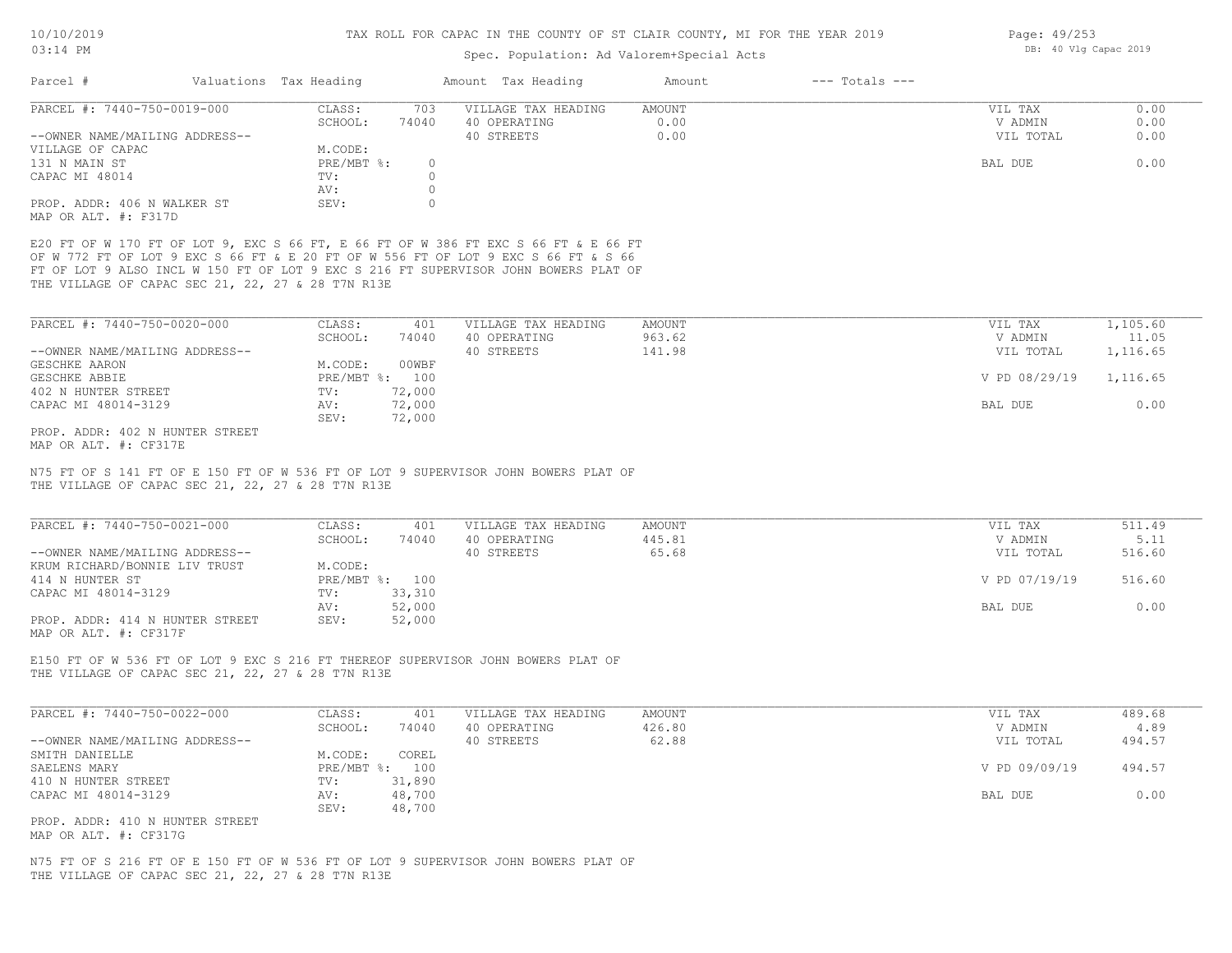# Spec. Population: Ad Valorem+Special Acts

| Page: 50/253 |  |                       |  |
|--------------|--|-----------------------|--|
|              |  | DB: 40 Vlg Capac 2019 |  |

| Parcel #                       | Valuations Tax Heading |        | Amount Tax Heading  | Amount | $---$ Totals $---$ |               |        |
|--------------------------------|------------------------|--------|---------------------|--------|--------------------|---------------|--------|
| PARCEL #: 7440-750-0023-000    | CLASS:                 | 401    | VILLAGE TAX HEADING | AMOUNT |                    | VIL TAX       | 692.85 |
|                                | SCHOOL:                | 74040  | 40 OPERATING        | 603.88 |                    | V ADMIN       | 6.92   |
| --OWNER NAME/MAILING ADDRESS-- |                        |        | 40 STREETS          | 88.97  |                    | VIL TOTAL     | 699.77 |
| MCDUNNAH, NORMAN JR.           | M.CODE:                | OLALS  |                     |        |                    |               |        |
| 401 N LESTER ST                | PRE/MBT %: 100         |        |                     |        |                    | V PD 08/07/19 | 699.77 |
| CAPAC MI 48014-3141            | TV:                    | 45,121 |                     |        |                    |               |        |
|                                | AV:                    | 74,800 |                     |        |                    | BAL DUE       | 0.00   |
| PROP. ADDR: 401 N LESTER ST    | SEV:                   | 74,800 |                     |        |                    |               |        |
|                                |                        |        |                     |        |                    |               |        |

MAP OR ALT. #: CF317H

PLAT OF THE VILLAGE OF CAPAC SEC 21, 22, 27 & 28 T7N R13E E150 FT OF W 706 FT OF N 85.22 FT OF S 151.22 FT OF LOT 9 SUPERVISOR JOHN BOWERS

| PARCEL #: 7440-750-0024-000    | CLASS:       | 401    | VILLAGE TAX HEADING | AMOUNT | VIL TAX       | 444.40 |
|--------------------------------|--------------|--------|---------------------|--------|---------------|--------|
|                                | SCHOOL:      | 74040  | 40 OPERATING        | 387.33 | V ADMIN       | 4.44   |
| --OWNER NAME/MAILING ADDRESS-- |              |        | 40 STREETS          | 57.07  | VIL TOTAL     | 448.84 |
| FELKER JENNIFER                | M.CODE:      | OLALS  |                     |        |               |        |
| FELKER EDWARD                  | $PRE/MBT$ %: | 100    |                     |        | V PD 09/11/19 | 448.84 |
| 405 N LESTER ST                | TV:          | 28,941 |                     |        |               |        |
| CAPAC MI 48014-3141            | AV:          | 45,000 |                     |        | BAL DUE       | 0.00   |
|                                | SEV:         | 45,000 |                     |        |               |        |
| PROP. ADDR: 405 N LESTER ST    |              |        |                     |        |               |        |

MAP OR ALT. #: CF317I

OF THE VILLAGE OF CAPAC SEC 21, 22, 27 & 28 T7N R13E N75 FT OF S 226.22 FT OF E 150 FT OF W 706 FT OF LOT 9 SUPERVISOR JOHN BOWERS PLAT

| PARCEL #: 7440-750-0025-000                           | CLASS:       | 401    | VILLAGE TAX HEADING | AMOUNT | VIL TAX       | 445.66 |  |
|-------------------------------------------------------|--------------|--------|---------------------|--------|---------------|--------|--|
|                                                       | SCHOOL:      | 74040  | 40 OPERATING        | 388.43 | V ADMIN       | 4.45   |  |
| --OWNER NAME/MAILING ADDRESS--                        |              |        | 40 STREETS          | 57.23  | VIL TOTAL     | 450.11 |  |
| SMITH CYNTHIA                                         | M.CODE:      | OLALS  |                     |        |               |        |  |
| 409 N LESTER ST                                       | $PRE/MBT$ %: | 100    |                     |        | V PD 09/11/19 | 450.11 |  |
| CAPAC MI 48014-3141                                   | TV:          | 29,023 |                     |        |               |        |  |
|                                                       | AV:          | 45,900 |                     |        | BAL DUE       | 0.00   |  |
| PROP. ADDR: 409 N LESTER ST                           | SEV:         | 45,900 |                     |        |               |        |  |
| $\cdots$ $\cdots$ $\cdots$ $\cdots$ $\cdots$ $\cdots$ |              |        |                     |        |               |        |  |

 $\_$  , and the state of the state of the state of the state of the state of the state of the state of the state of the state of the state of the state of the state of the state of the state of the state of the state of the

MAP OR ALT. #: CF317J

BOWERS PLAT OF THE VILLAGE OF CAPAC SEC 21, 22, 27 & 28 T7N R13E E150 FT OF W 706 FT OF N 75 FT OF LOT 9 AS MEAS ON LESTER ST. SUPERVISOR JOHN

| PARCEL #: 7440-750-0026-000    | CLASS:     | 401    | VILLAGE TAX HEADING | AMOUNT | VIL TAX       | 624.97 |
|--------------------------------|------------|--------|---------------------|--------|---------------|--------|
|                                | SCHOOL:    | 74040  | 40 OPERATING        | 544.71 | V ADMIN       | 6.24   |
| --OWNER NAME/MAILING ADDRESS-- |            |        | 40 STREETS          | 80.26  | VIL TOTAL     | 631.21 |
| STEELE ROBERT A                | M.CODE:    | COREL  |                     |        |               |        |
| SWIACKI EMILY J                | PRE/MBT %: | 100    |                     |        | V PD 09/09/19 | 631.21 |
| 410 N LESTER ST                | TV:        | 40,700 |                     |        |               |        |
| CAPAC MI 48014-3140            | AV:        | 40,700 |                     |        | BAL DUE       | 0.00   |
|                                | SEV:       | 40,700 |                     |        |               |        |
| PROP. ADDR: 410 N LESTER ST    |            |        |                     |        |               |        |

MAP OR ALT. #: CF317K

SEC 21, 22, 27 & 28 T7N R13E N75 FT OF LOT 9 EXC W 772 FT. SUPERVISOR JOHN BOWERS PLAT OF THE VILLAGE OF CAPAC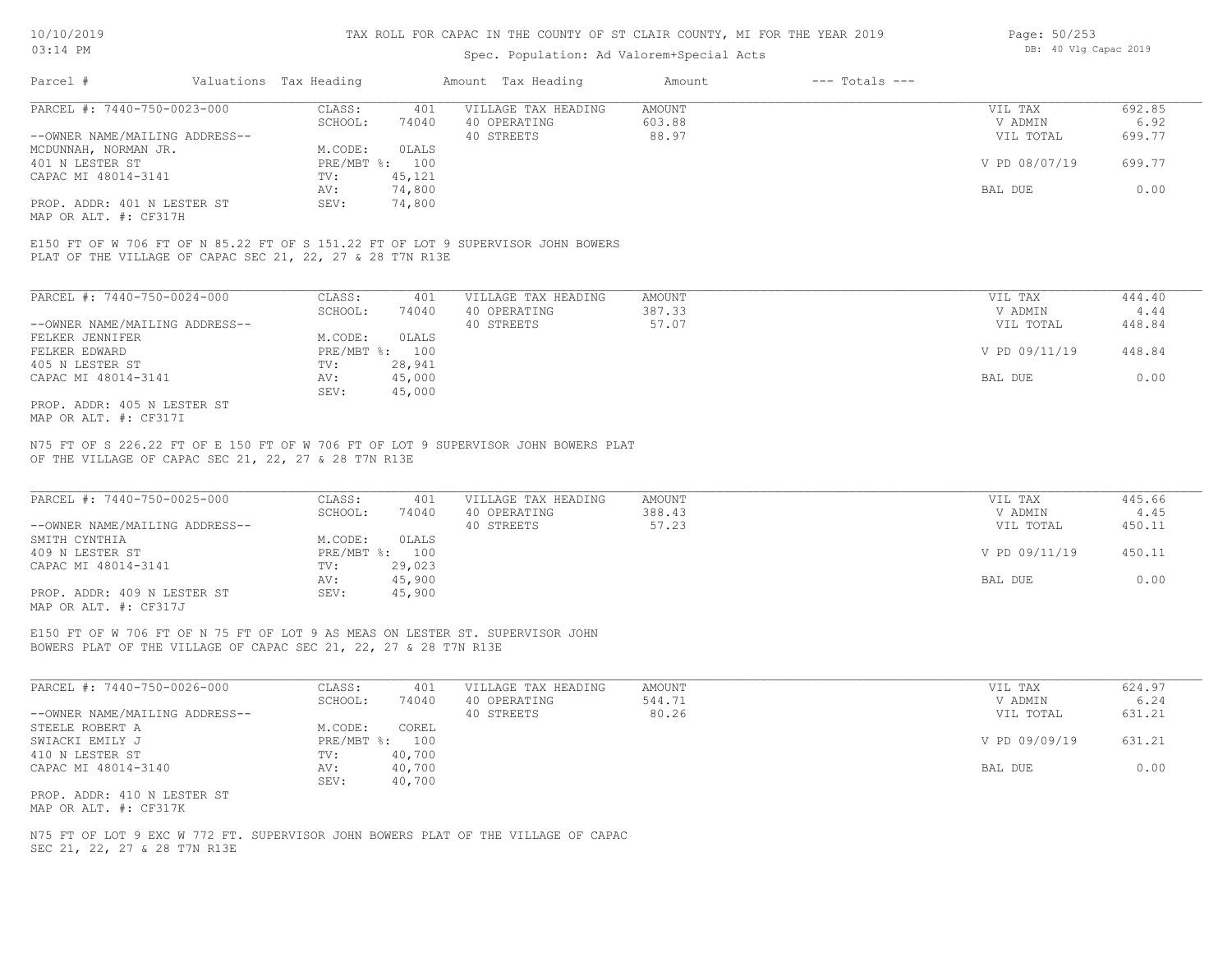# 10/10/2019 03:14 PM

# TAX ROLL FOR CAPAC IN THE COUNTY OF ST CLAIR COUNTY, MI FOR THE YEAR 2019

# Spec. Population: Ad Valorem+Special Acts

| Page: 51/253 |  |                       |  |
|--------------|--|-----------------------|--|
|              |  | DB: 40 Vlg Capac 2019 |  |

| PARCEL #: 7440-750-0027-000                                                                                                                                    | CLASS:<br>402                                    | VILLAGE TAX HEADING                 | AMOUNT           | VIL TAX            | 889.30                      |
|----------------------------------------------------------------------------------------------------------------------------------------------------------------|--------------------------------------------------|-------------------------------------|------------------|--------------------|-----------------------------|
| --OWNER NAME/MAILING ADDRESS--                                                                                                                                 | SCHOOL:<br>74040                                 | 40 OPERATING<br>40 STREETS          | 775.10<br>114.20 | V ADMIN            | 8.89<br>898.19<br>VIL TOTAL |
| ZUNIGA NOE JR                                                                                                                                                  | M.CODE:                                          |                                     |                  |                    |                             |
| 406 N LESTER ST                                                                                                                                                | PRE/MBT %: 100                                   |                                     |                  |                    | V PD 09/16/19<br>898.19     |
| CAPAC MI 48014-3140                                                                                                                                            | 57,914<br>TV:                                    |                                     |                  |                    |                             |
|                                                                                                                                                                | 72,400<br>AV:                                    |                                     |                  | BAL DUE            | 0.00                        |
| PROP. ADDR: 406 N LESTER ST                                                                                                                                    | SEV:<br>72,400                                   |                                     |                  |                    |                             |
| MAP OR ALT. #: CF317L                                                                                                                                          |                                                  |                                     |                  |                    |                             |
| S75 FT OF N 150 FT OF LOT 9 EXC W 772 FT. SUPERVISOR JOHN BOWERS PLAT OF THE<br>VILLAGE OF CAPAC                                                               |                                                  |                                     |                  |                    |                             |
| PARCEL #: 7440-750-0028-000                                                                                                                                    | CLASS:<br>102                                    | VILLAGE TAX HEADING                 | <b>AMOUNT</b>    | VIL TAX            | 426.75                      |
|                                                                                                                                                                | SCHOOL:<br>74040                                 | 40 OPERATING                        | 371.95           | V ADMIN            | 4.26                        |
| --OWNER NAME/MAILING ADDRESS--                                                                                                                                 |                                                  | 40 STREETS                          | 54.80            |                    | VIL TOTAL<br>431.01         |
| STUEVER ALFRED/DORIS TRUST                                                                                                                                     | M.CODE:                                          |                                     |                  |                    |                             |
| 15205 TURNER RD                                                                                                                                                | PRE/MBT %: 100                                   |                                     |                  | BAL DUE            | 431.01                      |
| YALE MI 48097                                                                                                                                                  | 27,792<br>TV:                                    |                                     |                  |                    |                             |
| PROP. ADDR: DOWNEY RD                                                                                                                                          | 46,300<br>AV:<br>46,300<br>SEV:                  |                                     |                  |                    |                             |
|                                                                                                                                                                |                                                  |                                     |                  |                    |                             |
| MAP OR ALT. #: CF318A<br>THAT PART OF LOT 10 LYING N OF M-21 EXC W 400 FT. SUPERVISOR JOHN BOWERS PLAT OF<br>THE VILLAGE OF CAPAC SEC 21, 22, 27 & 28 T7N R13E |                                                  |                                     |                  |                    |                             |
| PARCEL #: 7440-750-0029-000                                                                                                                                    | CLASS:<br>301                                    | VILLAGE TAX HEADING                 | AMOUNT           | VIL TAX            | 4,922.02                    |
|                                                                                                                                                                | SCHOOL:<br>74040                                 | 40 OPERATING                        | 4,289.93         | V ADMIN            | 49.22                       |
| --OWNER NAME/MAILING ADDRESS--                                                                                                                                 |                                                  | 40 STREETS                          | 632.09           |                    | 4,971.24<br>VIL TOTAL       |
| THUMB RIGGING & ERECTORS INC                                                                                                                                   | M.CODE:<br>00LSB                                 |                                     |                  |                    |                             |
| PO BOX 189<br>14850 DOWNEY RD                                                                                                                                  | $PRE/MBT$ %:<br>$\overline{0}$<br>320,534<br>TV: |                                     |                  |                    | V PD 08/07/19<br>4,971.24   |
| CAPAC MI 48014                                                                                                                                                 | 329,200<br>AV:                                   |                                     |                  | BAL DUE            | 0.00                        |
|                                                                                                                                                                | 329,200<br>SEV:                                  |                                     |                  |                    |                             |
| PROP. ADDR: 14850 DOWNEY RD<br>MAP OR ALT. #: CF318B                                                                                                           |                                                  |                                     |                  |                    |                             |
| W400 FT OF THAT PART OF LOT 10 LYING N OF M-21 SUPERVISOR JOHN BOWERS PLAT OF THE<br>VILLAGE OF CAPAC SEC 21, 22, 27 & 28 T7N R13E                             |                                                  |                                     |                  |                    |                             |
|                                                                                                                                                                |                                                  |                                     |                  |                    |                             |
| PARCEL #: 7440-750-0030-000                                                                                                                                    | CLASS:<br>703<br>SCHOOL:<br>74040                | VILLAGE TAX HEADING<br>40 OPERATING | AMOUNT<br>0.00   | VIL TAX<br>V ADMIN | 0.00<br>0.00                |
| --OWNER NAME/MAILING ADDRESS--                                                                                                                                 |                                                  | 40 STREETS                          | 0.00             |                    | VIL TOTAL<br>0.00           |
| VILLAGE OF CAPAC                                                                                                                                               | M.CODE:                                          |                                     |                  |                    |                             |
|                                                                                                                                                                | $\circ$<br>PRE/MBT %:                            |                                     |                  | BAL DUE            | 0.00                        |
| PROP. ADDR: 401 N LESTER                                                                                                                                       | TV:<br>$\circ$                                   |                                     |                  |                    |                             |
| MAP OR ALT. #: CF318C                                                                                                                                          | $\circ$<br>AV:<br>$\Omega$<br>SEV:               |                                     |                  |                    |                             |

CAPAC SEC 21, 22, 27 & 28 T7N R13E THAT PART OF LOT 10 LYING S OF M-21 SUPERVISOR JOHN BOWERS PLAT OF THE VILLAGE OF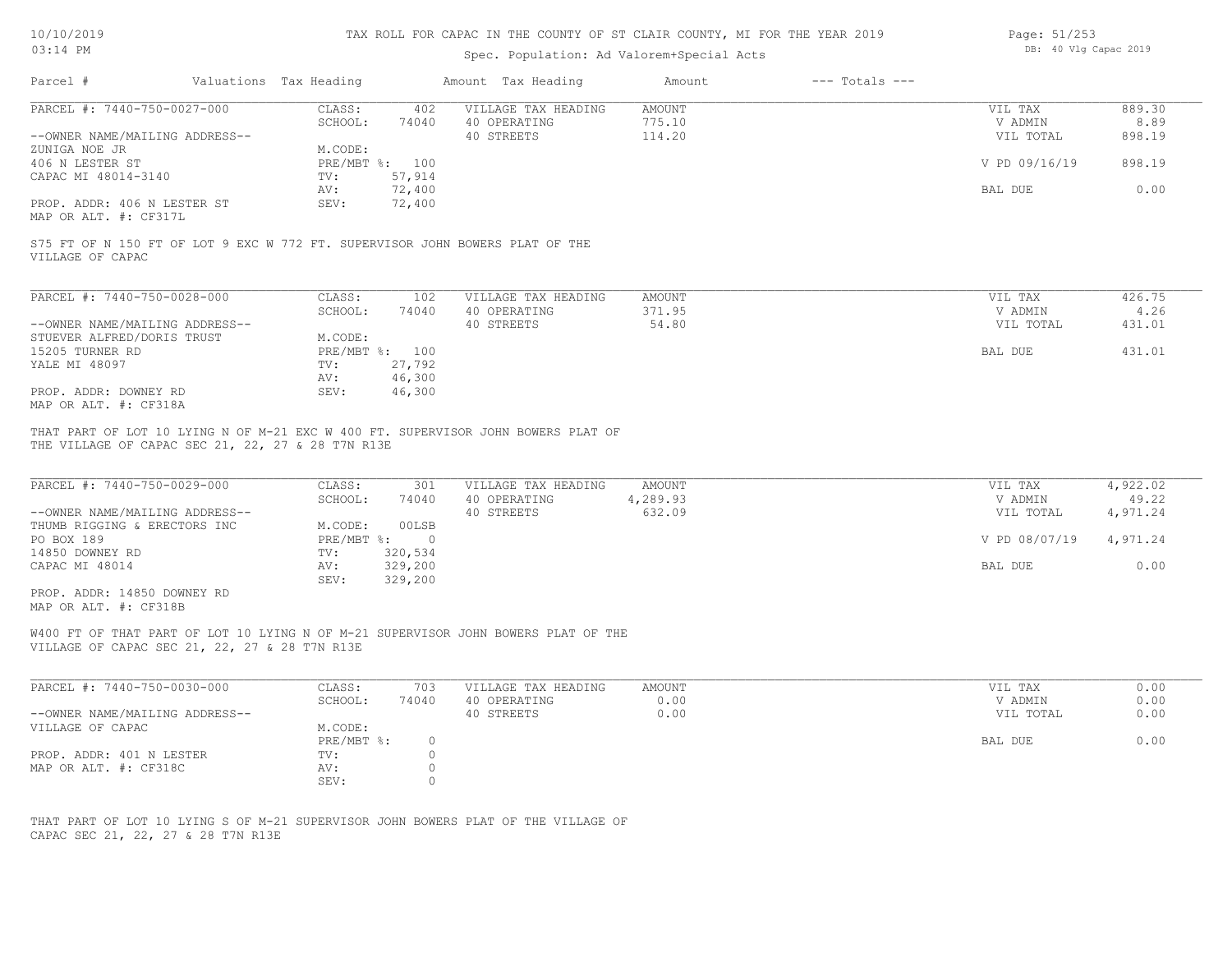# Spec. Population: Ad Valorem+Special Acts

| Page: 52/253 |  |                       |  |
|--------------|--|-----------------------|--|
|              |  | DB: 40 Vlg Capac 2019 |  |

| Parcel #                                                                                                                                                                                                             | Valuations Tax Heading    |                  | Amount Tax Heading                                                                 | Amount                            | $---$ Totals $---$ |                                 |                          |
|----------------------------------------------------------------------------------------------------------------------------------------------------------------------------------------------------------------------|---------------------------|------------------|------------------------------------------------------------------------------------|-----------------------------------|--------------------|---------------------------------|--------------------------|
| PARCEL #: 7440-750-0031-000<br>--OWNER NAME/MAILING ADDRESS--                                                                                                                                                        | CLASS:<br>SCHOOL:         | 401<br>74040     | VILLAGE TAX HEADING<br>40 OPERATING<br>40 STREETS                                  | <b>AMOUNT</b><br>741.60<br>109.27 |                    | VIL TAX<br>V ADMIN<br>VIL TOTAL | 850.87<br>8.50<br>859.37 |
| DEGAIN TRACIE M<br>326 N LESTER ST                                                                                                                                                                                   | M.CODE:<br>PRE/MBT %: 100 | COREL            |                                                                                    |                                   |                    | V PD 09/09/19                   | 859.37                   |
| CAPAC MI 48014-3138                                                                                                                                                                                                  | TV:<br>AV:                | 55,411<br>63,200 |                                                                                    |                                   |                    | BAL DUE                         | 0.00                     |
| PROP. ADDR: 326 N LESTER ST<br>MAP OR ALT. #: CF319A                                                                                                                                                                 | SEV:                      | 63,200           |                                                                                    |                                   |                    |                                 |                          |
| & 28 T7N R13E                                                                                                                                                                                                        |                           |                  | N75 FT OF LOT 11 SUPERVISOR JOHN BOWERS PLAT OF THE VILLAGE OF CAPAC SEC 21, 22 27 |                                   |                    |                                 |                          |
| PARCEL #: 7440-750-0032-000                                                                                                                                                                                          | CLASS:                    | 401              | VILLAGE TAX HEADING                                                                | <b>AMOUNT</b>                     |                    | VIL TAX                         | 584.92                   |
| --OWNER NAME/MAILING ADDRESS--                                                                                                                                                                                       | SCHOOL:                   | 74040            | 40 OPERATING<br>40 STREETS                                                         | 509.81<br>75.11                   |                    | V ADMIN<br>VIL TOTAL            | 5.84<br>590.76           |
| RIES RUSSELL                                                                                                                                                                                                         | M.CODE:                   | OLALS            |                                                                                    |                                   |                    |                                 |                          |
| 318 N LESTER ST                                                                                                                                                                                                      | PRE/MBT %: 100            |                  |                                                                                    |                                   |                    | V PD 09/11/19                   | 590.76                   |
| CAPAC MI 48014-3138                                                                                                                                                                                                  | TV:<br>AV:                | 38,092<br>40,900 |                                                                                    |                                   |                    | BAL DUE                         | 0.00                     |
| PROP. ADDR: 318 N LESTER ST<br>MAP OR ALT. #: CF319B                                                                                                                                                                 | SEV:                      | 40,900           |                                                                                    |                                   |                    |                                 |                          |
| & 28 T7N R13E<br>PARCEL #: 7440-750-0033-000                                                                                                                                                                         | CLASS:                    | 401              | VILLAGE TAX HEADING                                                                | AMOUNT                            |                    | VIL TAX                         | 561.79                   |
|                                                                                                                                                                                                                      | SCHOOL:                   | 74040            | 40 OPERATING                                                                       | 489.65<br>72.14                   |                    | V ADMIN                         | 5.61                     |
| --OWNER NAME/MAILING ADDRESS--<br>KLUG MARK/TERRI                                                                                                                                                                    | M.CODE:                   | COREL            | 40 STREETS                                                                         |                                   |                    | VIL TOTAL                       | 567.40                   |
| 322 N LESTER ST                                                                                                                                                                                                      | PRE/MBT %: 100            |                  |                                                                                    |                                   |                    | V PD 09/09/19                   | 567.40                   |
| CAPAC MI 48014-3138                                                                                                                                                                                                  | TV:<br>AV:                | 36,586<br>58,100 |                                                                                    |                                   |                    | BAL DUE                         | 0.00                     |
| PROP. ADDR: 322 N LESTER ST<br>MAP OR ALT. #: CF319C                                                                                                                                                                 | SEV:                      | 58,100           |                                                                                    |                                   |                    |                                 |                          |
| SEC 21, 22, 27 & 28 T7N R13E                                                                                                                                                                                         |                           |                  | S75 FT OF N 150 FT OF LOT 11 SUPERVISOR JOHN BOWERS PLAT OF THE VILLAGE OF CAPAC   |                                   |                    |                                 |                          |
| PARCEL #: 7440-750-0034-000                                                                                                                                                                                          | CLASS:                    | 401              | VILLAGE TAX HEADING                                                                | <b>AMOUNT</b>                     |                    | VIL TAX                         | 390.73                   |
| --OWNER NAME/MAILING ADDRESS--                                                                                                                                                                                       | SCHOOL:                   | 74040            | 40 OPERATING<br>40 STREETS                                                         | 340.56<br>50.17                   |                    | V ADMIN<br>VIL TOTAL            | 3.90<br>394.63           |
| BOLLAERT PEARL C, BOLLAERT CHARLES                                                                                                                                                                                   | M.CODE:                   |                  |                                                                                    |                                   |                    |                                 |                          |
| SMITH C, GERALD RITA, BOLLAERT R<br>314 N LESTER ST                                                                                                                                                                  | PRE/MBT %: 100<br>TV:     | 25,446           |                                                                                    |                                   |                    | V PD 09/19/19                   | 394.63                   |
| CAPAC MI 48014-3138                                                                                                                                                                                                  | AV:<br>SEV:               | 38,300<br>38,300 |                                                                                    |                                   |                    | BAL DUE                         | 0.00                     |
| PROP. ADDR: 314 N LESTER ST<br>MAP OR ALT. #: CF320A                                                                                                                                                                 |                           |                  |                                                                                    |                                   |                    |                                 |                          |
| PART OF LOT 12 & VAC ALLEY ADJ, BEG NO^27'W 150' FROM SW COR LOT 12, TH NO^27'W<br>75', TH S89^57'7"E 139.36', TH SO^40'57"E 75', TH N89^57'21"W 139.66' TO BEG<br>SUPERVISORS JOHN BOWER'S PLAT OF VILLAGE OF CAPAC |                           |                  |                                                                                    |                                   |                    |                                 |                          |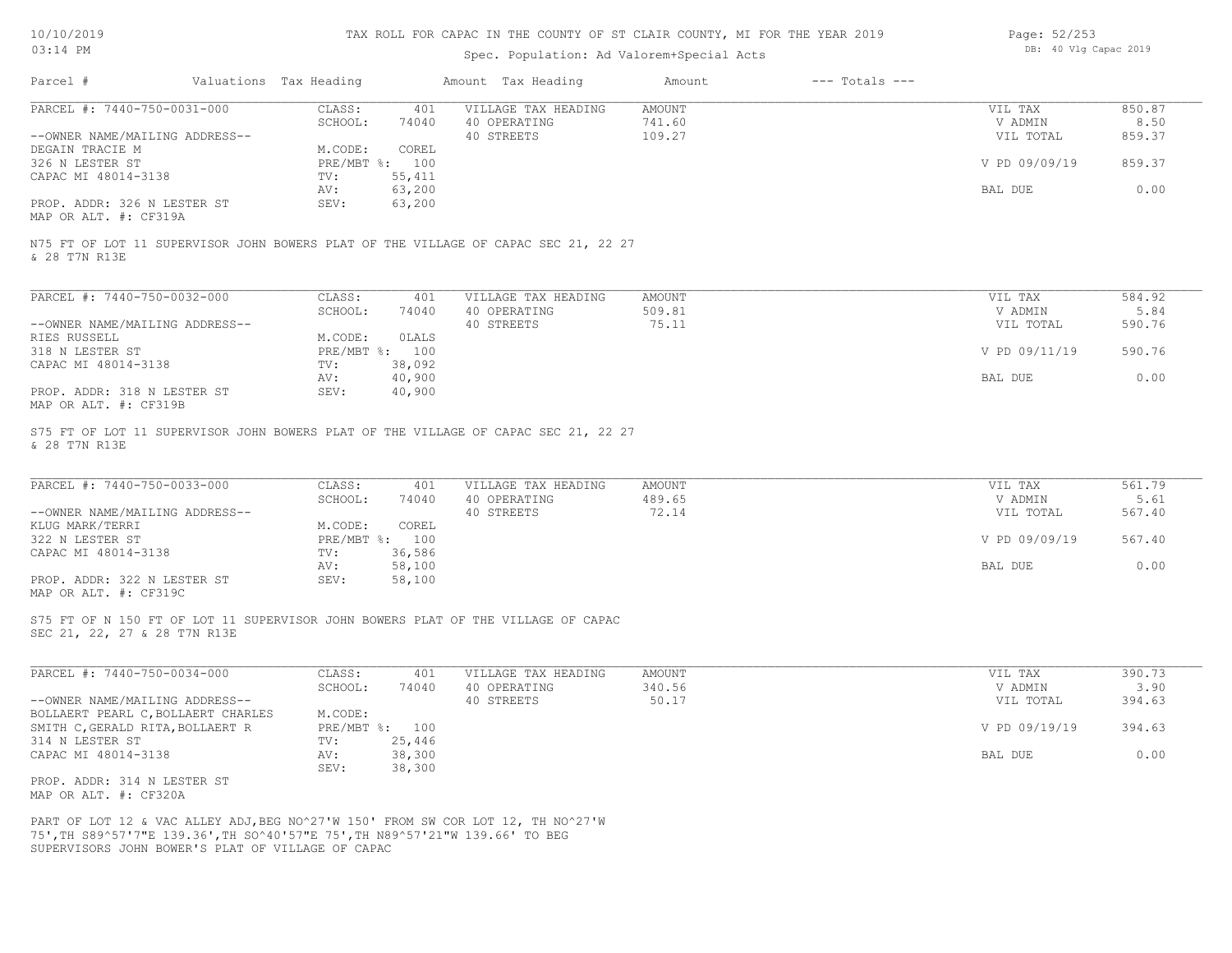# Spec. Population: Ad Valorem+Special Acts

| Parcel #                                                                                                                                                                                                             | Valuations Tax Heading    |        | Amount Tax Heading                                                                   | Amount        | $---$ Totals $---$ |               |          |
|----------------------------------------------------------------------------------------------------------------------------------------------------------------------------------------------------------------------|---------------------------|--------|--------------------------------------------------------------------------------------|---------------|--------------------|---------------|----------|
| PARCEL #: 7440-750-0034-100                                                                                                                                                                                          | CLASS:                    | 402    | VILLAGE TAX HEADING                                                                  | <b>AMOUNT</b> |                    | VIL TAX       | 210.36   |
|                                                                                                                                                                                                                      | SCHOOL:                   | 74040  | 40 OPERATING                                                                         | 183.35        |                    | V ADMIN       | 2.10     |
| --OWNER NAME/MAILING ADDRESS--                                                                                                                                                                                       |                           |        | 40 STREETS                                                                           | 27.01         |                    | VIL TOTAL     | 212.46   |
| DUDLEY DAVID S<br>DUDLEY VIRGINIA O                                                                                                                                                                                  | M.CODE:<br>PRE/MBT %: 100 |        |                                                                                      |               |                    | V PD 08/26/19 | 212.46   |
| 300 N LESTER ST                                                                                                                                                                                                      | TV:                       | 13,700 |                                                                                      |               |                    |               |          |
| CAPAC MI 48014                                                                                                                                                                                                       | AV:                       | 13,700 |                                                                                      |               |                    | BAL DUE       | 0.00     |
|                                                                                                                                                                                                                      | SEV:                      | 13,700 |                                                                                      |               |                    |               |          |
| PROP. ADDR: N LESTER ST<br>MAP OR ALT. #: CF320                                                                                                                                                                      |                           |        |                                                                                      |               |                    |               |          |
| PART OF LOT 12 & VAC ALLEY ADJ, BEG NO^27'W 75' FROM SW COR LOT 12, TH NO^27'W<br>75', TH S89^57'21"E 139.66', TH SO^40'57"E 75', TH N89^57'21"W 139.97' TO BEG<br>SUPERVISOSR JOHN BOWER'S PLAT OF VILLAGE OF CAPAC |                           |        |                                                                                      |               |                    |               |          |
| PARCEL #: 7440-750-0034-200                                                                                                                                                                                          | CLASS:                    | 401    | VILLAGE TAX HEADING                                                                  | AMOUNT        |                    | VIL TAX       | 1,035.48 |
|                                                                                                                                                                                                                      | SCHOOL:                   | 74040  | 40 OPERATING                                                                         | 902.51        |                    | V ADMIN       | 10.35    |
| --OWNER NAME/MAILING ADDRESS--                                                                                                                                                                                       |                           |        | 40 STREETS                                                                           | 132.97        |                    | VIL TOTAL     | 1,045.83 |
| DUDLEY DAVID S                                                                                                                                                                                                       | M.CODE:                   | COREL  |                                                                                      |               |                    |               |          |
| DUDLEY VIRGINA                                                                                                                                                                                                       | PRE/MBT %: 100            |        |                                                                                      |               |                    | V PD 09/09/19 | 1,045.83 |
| 300 N LESTER ST                                                                                                                                                                                                      | TV:                       | 67,434 |                                                                                      |               |                    |               |          |
| CAPAC MI 48014-3138                                                                                                                                                                                                  | AV:                       | 77,100 |                                                                                      |               |                    | BAL DUE       | 0.00     |
| PROP. ADDR: 300 N LESTER ST<br>MAP OR ALT. #: CF320C                                                                                                                                                                 | SEV:                      | 77,100 |                                                                                      |               |                    |               |          |
| PART OF LOT 12& VAC ALLEY ADJ, BEG AT SW COR OF LOT 12, TH NO^27'W 75', TH<br>BOWER'S PLAT OF VILLAGE OF CAPAC                                                                                                       |                           |        | S89^57'21"E 139.97', TH SO^40'57"E 75', TH N89^57'21"W 140.27' TO BEG SUPRVISOR JOHN |               |                    |               |          |
| PARCEL #: 7440-750-0035-000                                                                                                                                                                                          | CLASS:                    | 401    | VILLAGE TAX HEADING                                                                  | AMOUNT        |                    | VIL TAX       | 514.85   |
|                                                                                                                                                                                                                      | SCHOOL:                   | 74040  | 40 OPERATING                                                                         | 448.74        |                    | V ADMIN       | 5.14     |
| --OWNER NAME/MAILING ADDRESS--                                                                                                                                                                                       |                           |        | 40 STREETS                                                                           | 66.11         |                    | VIL TOTAL     | 519.99   |
| WITHUN MICHAEL                                                                                                                                                                                                       | M.CODE:                   |        |                                                                                      |               |                    |               |          |
| 238 N LESTER ST<br>CAPAC MI 48014-3136                                                                                                                                                                               | PRE/MBT %: 100<br>TV:     | 33,529 |                                                                                      |               |                    | V PD 09/09/19 | 519.99   |
|                                                                                                                                                                                                                      | AV:                       | 53,300 |                                                                                      |               |                    | BAL DUE       | 0.00     |
| PROP. ADDR: 238 N LESTER ST<br>MAP OR ALT. #: CF321A                                                                                                                                                                 | SEV:                      | 53,300 |                                                                                      |               |                    |               |          |
| LOT 13 EXC S 225' SUPERVISOR JOHN BOWER'S PLAT OF THE VILLAGE OF CAPAC                                                                                                                                               |                           |        |                                                                                      |               |                    |               |          |
|                                                                                                                                                                                                                      |                           |        |                                                                                      |               |                    |               |          |
| PARCEL #: 7440-750-0035-200                                                                                                                                                                                          | CLASS:                    | 401    | VILLAGE TAX HEADING                                                                  | <b>AMOUNT</b> |                    | VIL TAX       | 469.56   |
|                                                                                                                                                                                                                      | SCHOOL:                   | 74040  | 40 OPERATING                                                                         | 409.26        |                    | V ADMIN       | 4.69     |
| --OWNER NAME/MAILING ADDRESS--<br>ELLLIOTT RAYMOND JR/SHERRY                                                                                                                                                         | M.CODE:                   |        | 40 STREETS                                                                           | 60.30         |                    | VIL TOTAL     | 474.25   |
| 230 N LESTER ST                                                                                                                                                                                                      | PRE/MBT %: 100            |        |                                                                                      |               |                    | BAL DUE       | 474.25   |
| CAPAC MI 48014                                                                                                                                                                                                       | TV:                       | 30,579 |                                                                                      |               |                    |               |          |
|                                                                                                                                                                                                                      | AV:                       | 48,500 |                                                                                      |               |                    |               |          |
| PROP. ADDR: 230 N LESTER ST<br>MAP OR ALT. #: CF321C                                                                                                                                                                 | SEV:                      | 48,500 |                                                                                      |               |                    |               |          |
|                                                                                                                                                                                                                      |                           |        |                                                                                      |               |                    |               |          |

N75' OF S 225' OF LOT 13 SUPERVISOR JOHN BOWER'S PLAT OF THE VILLAGE OF CAPAC

Page: 53/253 DB: 40 Vlg Capac 2019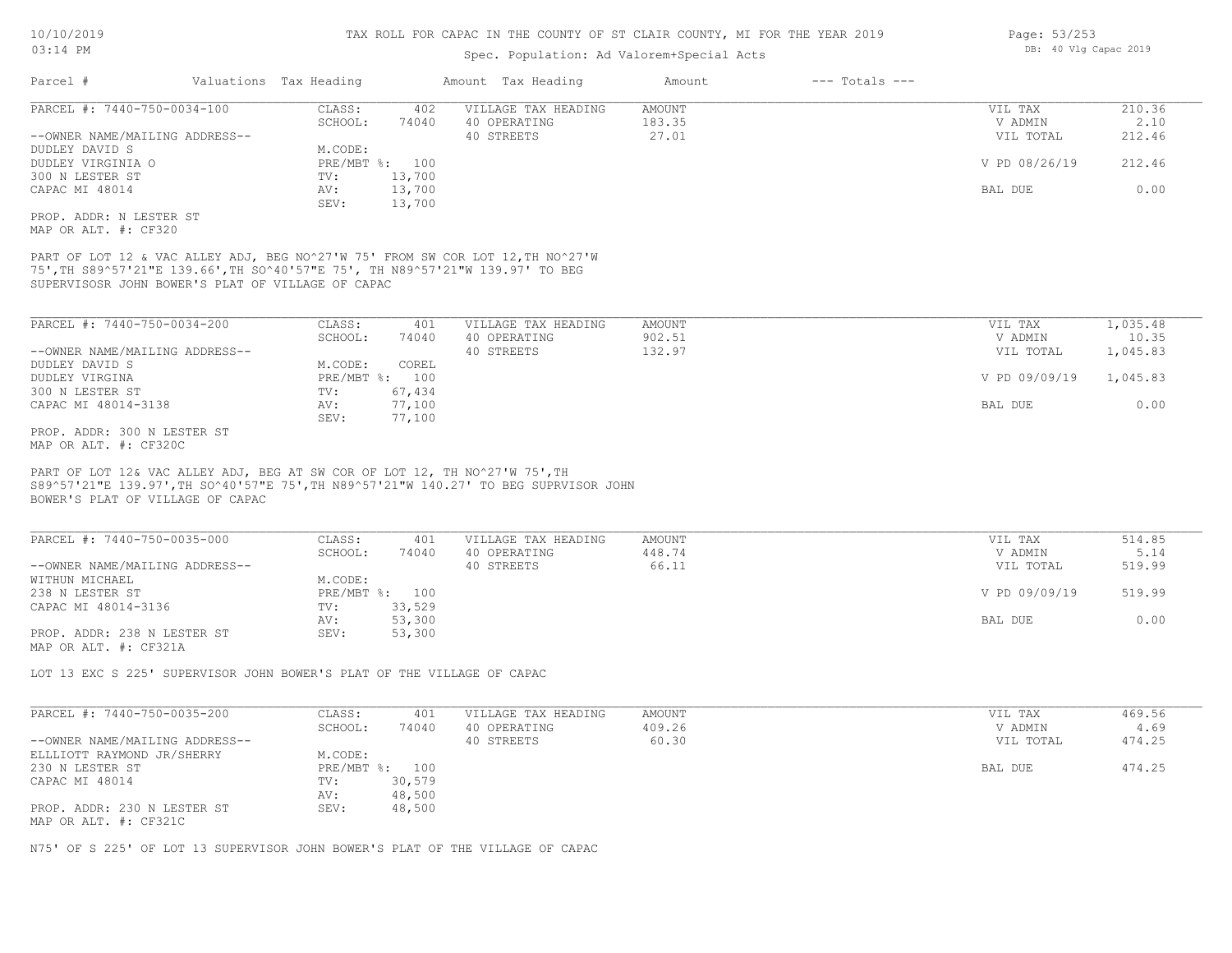# Spec. Population: Ad Valorem+Special Acts

| Page: 54/253 |  |                       |  |
|--------------|--|-----------------------|--|
|              |  | DB: 40 Vlg Capac 2019 |  |

| Parcel #                       | Valuations Tax Heading |        | Amount Tax Heading  | Amount | $---$ Totals $---$ |               |        |
|--------------------------------|------------------------|--------|---------------------|--------|--------------------|---------------|--------|
| PARCEL #: 7440-750-0035-500    | CLASS:                 | 401    | VILLAGE TAX HEADING | AMOUNT |                    | VIL TAX       | 781.51 |
|                                | SCHOOL:                | 74040  | 40 OPERATING        | 681.15 |                    | V ADMIN       | 7.81   |
| --OWNER NAME/MAILING ADDRESS-- |                        |        | 40 STREETS          | 100.36 |                    | VIL TOTAL     | 789.32 |
| MOLINA JOSE E                  | M.CODE:                | COREL  |                     |        |                    |               |        |
| 222 N LESTER ST                | PRE/MBT %: 100         |        |                     |        |                    | V PD 09/09/19 | 789.32 |
| CAPAC MI 48014-3136            | TV:                    | 50,894 |                     |        |                    |               |        |
|                                | AV:                    | 77,800 |                     |        |                    | BAL DUE       | 0.00   |
| PROP. ADDR: 222 N LESTER ST    | SEV:                   | 77,800 |                     |        |                    |               |        |
|                                |                        |        |                     |        |                    |               |        |

MAP OR ALT. #: CF321B

S150' OF LOT 13 SUPERVISOR JOHN BOWER'S PLAT OF THE VILLAGE OF CAPAC

| PARCEL #: 7440-750-0036-000    | CLASS:     | 703   | VILLAGE TAX HEADING | AMOUNT | VIL TAX   | 0.00 |
|--------------------------------|------------|-------|---------------------|--------|-----------|------|
|                                | SCHOOL:    | 74040 | 40 OPERATING        | 0.00   | V ADMIN   | 0.00 |
| --OWNER NAME/MAILING ADDRESS-- |            |       | 40 STREETS          | 0.00   | VIL TOTAL | 0.00 |
| VILLAGE OF CAPAC               | M.CODE:    |       |                     |        |           |      |
| 131 N MAIN ST                  | PRE/MBT %: |       |                     |        | BAL DUE   | 0.00 |
| CAPAC MI 48014                 | TV:        |       |                     |        |           |      |
|                                | AV:        |       |                     |        |           |      |
| PROP. ADDR: 108 N LESTER ST    | SEV:       |       |                     |        |           |      |
| MAP OR ALT. #: CF322A          |            |       |                     |        |           |      |

22, 27 & 28 T7N R13E EXC N 195 FT THEREOF SUPERVISOR JOHN BOWERS PLAT OF THE VILLAGE OF CAPAC SEC 21, THAT PART OF LOT 14 LYING N OF A LINE 420 FT N OF & PARALLEL WITH CENTER OF M-21

| PARCEL #: 7440-750-0037-000    | CLASS:       | 401    | VILLAGE TAX HEADING | AMOUNT | VIL TAX   | 387.37 |
|--------------------------------|--------------|--------|---------------------|--------|-----------|--------|
|                                | SCHOOL:      | 74040  | 40 OPERATING        | 337.63 | V ADMIN   | 3.87   |
| --OWNER NAME/MAILING ADDRESS-- |              |        | 40 STREETS          | 49.74  | VIL TOTAL | 391.24 |
| HELZER LONNIE L                | M.CODE:      |        |                     |        |           |        |
| WALKER RITA G, GRAY CATHY J    | $PRE/MBT$ %: |        |                     |        | BAL DUE   | 391.24 |
| 15122 WEST PARK APT 4          | TV:          | 25,227 |                     |        |           |        |
| CAPAC MI 48014                 | AV:          | 42,100 |                     |        |           |        |
|                                | SEV:         | 42,100 |                     |        |           |        |
| PROP. ADDR: 204 N LESTER ST    |              |        |                     |        |           |        |

MAP OR ALT. #: CF322B

N129' OF LOT 14 SUPERVISOR JOHN BOWERS PLAT OF THE VILLAGE OF CAPAC

| PARCEL #: 7440-750-0037-100    | CLASS:       | 703   | VILLAGE TAX HEADING | AMOUNT | VIL TAX   | 0.00 |
|--------------------------------|--------------|-------|---------------------|--------|-----------|------|
|                                | SCHOOL:      | 74040 | 40 OPERATING        | 0.00   | V ADMIN   | 0.00 |
| --OWNER NAME/MAILING ADDRESS-- |              |       | 40 STREETS          | 0.00   | VIL TOTAL | 0.00 |
| VILLAGE OF CAPAC               | M.CODE:      |       |                     |        |           |      |
| 131 N MAIN ST                  | $PRE/MBT$ %: |       |                     |        | BAL DUE   | 0.00 |
| CAPAC MI 48014                 | TV:          |       |                     |        |           |      |
|                                | AV:          |       |                     |        |           |      |
| PROP. ADDR: E CHURCH STREET    | SEV:         |       |                     |        |           |      |
| MAP OR ALT. #: CF322C          |              |       |                     |        |           |      |

S66' OF N 195' OF LOT 14 SUPERVISOR JOHN BOWERS PLAT OF THE VILLAGE OF CAPAC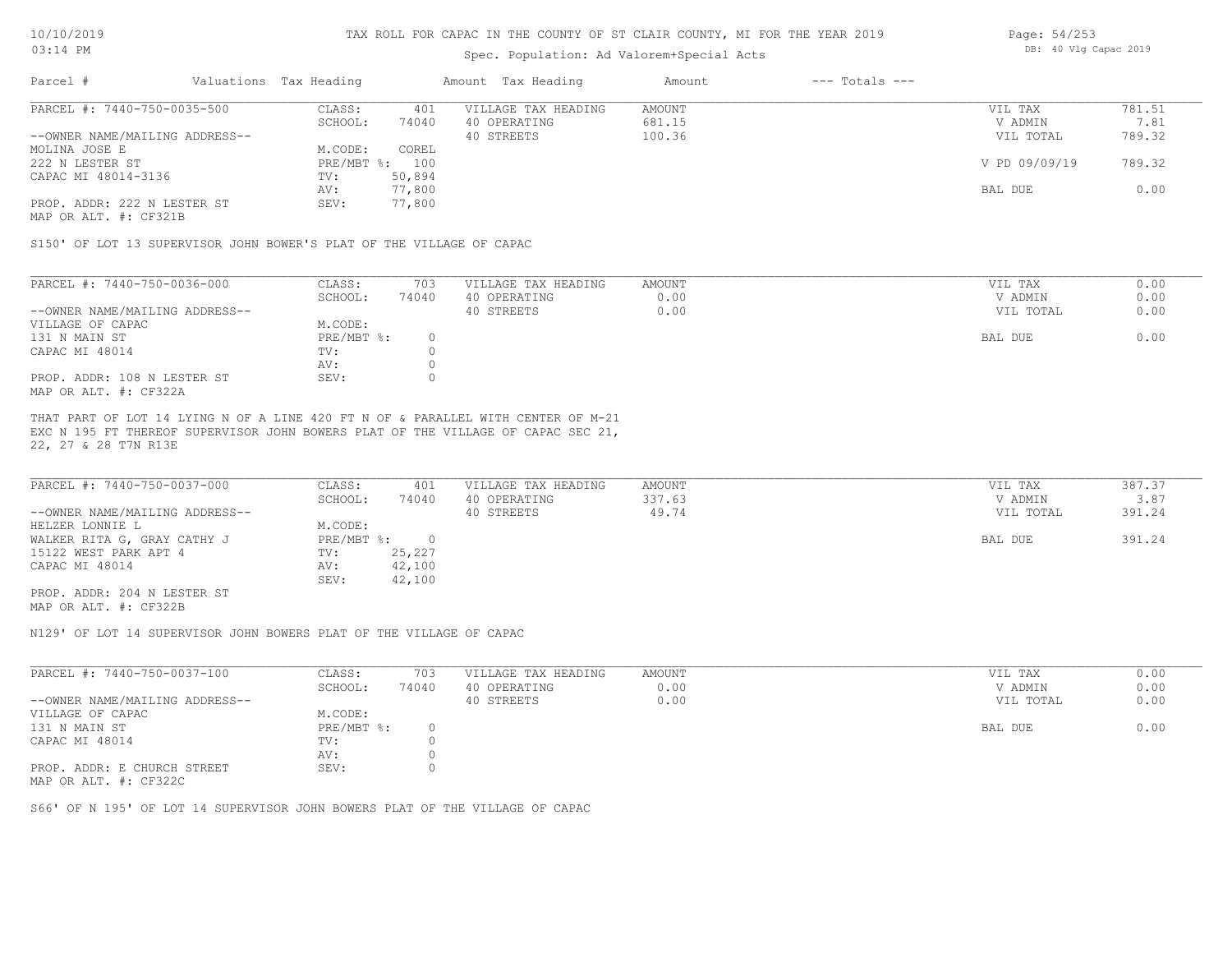## Spec. Population: Ad Valorem+Special Acts

| Page: 55/253 |  |                       |  |
|--------------|--|-----------------------|--|
|              |  | DB: 40 Vlg Capac 2019 |  |

|                                            | Valuations Tax Heading    |          | Amount Tax Heading                                                                                                                                                         | Amount | $---$ Totals $---$ |               |        |
|--------------------------------------------|---------------------------|----------|----------------------------------------------------------------------------------------------------------------------------------------------------------------------------|--------|--------------------|---------------|--------|
| PARCEL #: 7440-750-0039-000                | CLASS:                    | 401      | VILLAGE TAX HEADING                                                                                                                                                        | AMOUNT |                    | VIL TAX       | 633.86 |
|                                            | SCHOOL:                   | 74040    | 40 OPERATING                                                                                                                                                               | 552.46 |                    | V ADMIN       | 6.33   |
| --OWNER NAME/MAILING ADDRESS--             |                           |          | 40 STREETS                                                                                                                                                                 | 81.40  |                    | VIL TOTAL     | 640.19 |
| BEISCHER RONALD/PATSY                      | M.CODE:                   |          |                                                                                                                                                                            |        |                    |               |        |
| 403 E MILL ST                              | PRE/MBT %:                | 100      |                                                                                                                                                                            |        |                    | V PD 09/16/19 | 640.19 |
| CAPAC MI 48014-3164                        | TV:                       | 41,279   |                                                                                                                                                                            |        |                    |               |        |
|                                            | AV:                       | 61,700   |                                                                                                                                                                            |        |                    | BAL DUE       | 0.00   |
| PROP. ADDR: 403 E MILL ST                  | SEV:                      | 61,700   |                                                                                                                                                                            |        |                    |               |        |
| MAP OR ALT. #: CF323A                      |                           |          |                                                                                                                                                                            |        |                    |               |        |
|                                            |                           |          |                                                                                                                                                                            |        |                    |               |        |
|                                            |                           |          | THAT PART OF LOT 14 LYING S OF A LINE 167 FT N OF & PARALLEL TO S LOT LINE EXC W 52<br>FT N OF LOT 15 SUPERVISOR JOHN BOWERS PLAT OF THE VILLAGE OF CAPAC SEC 21, 22, 27 & |        |                    |               |        |
| 28 T7N R13E<br>PARCEL #: 7440-750-0040-000 | CLASS:                    | 401      | VILLAGE TAX HEADING                                                                                                                                                        | AMOUNT |                    | VIL TAX       | 380.67 |
|                                            | SCHOOL:                   | 74040    | 40 OPERATING                                                                                                                                                               | 331.79 |                    | V ADMIN       | 3.80   |
| --OWNER NAME/MAILING ADDRESS--             |                           |          | 40 STREETS                                                                                                                                                                 | 48.88  |                    | VIL TOTAL     | 384.47 |
| KLUG BETTY                                 | M.CODE:                   |          |                                                                                                                                                                            |        |                    |               |        |
| WYNN KLUG                                  | $PRE/MBT$ $\frac{1}{6}$ : | $\Omega$ |                                                                                                                                                                            |        |                    | V PD 09/16/19 | 384.47 |
| 219 QUAIL DR                               | TV:                       | 24,791   |                                                                                                                                                                            |        |                    |               |        |

MAP OR ALT. #: CF323B PROP. ADDR: 104 N LESTER ST

JOHN BOWERS PLAT OF THE VILLAGE OF CAPAC SEC 21, 22, 27 & 28 T7N R13E N75 FT OF S 167 FT OF THAT PART OF LOT 14 LYING N OF N LINE OF LOT 15 SUPERVISOR

SEV: 39,600

| PARCEL #: 7440-750-0041-000                                             | CLASS:       | 401    | VILLAGE TAX HEADING | AMOUNT | VIL TAX       | 313.60 |
|-------------------------------------------------------------------------|--------------|--------|---------------------|--------|---------------|--------|
|                                                                         | SCHOOL:      | 74040  | 40 OPERATING        | 273.33 | V ADMIN       | 3.13   |
| --OWNER NAME/MAILING ADDRESS--                                          |              |        | 40 STREETS          | 40.27  | VIL TOTAL     | 316.73 |
| LYLE WILLIAM                                                            | M.CODE:      | COREL  |                     |        |               |        |
| 106 N LESTER ST                                                         | $PRE/MBT$ %: | 100    |                     |        | V PD 09/09/19 | 316.73 |
| CAPAC MI 48014-3134                                                     | TV:          | 20,423 |                     |        |               |        |
|                                                                         | AV:          | 32,300 |                     |        | BAL DUE       | 0.00   |
| PROP. ADDR: 106 N LESTER ST                                             | SEV:         | 32,300 |                     |        |               |        |
| $\cdots$ $\cdots$ $\cdots$ $\cdots$ $\cdots$ $\cdots$ $\cdots$ $\cdots$ |              |        |                     |        |               |        |

 $\_$  , and the state of the state of the state of the state of the state of the state of the state of the state of the state of the state of the state of the state of the state of the state of the state of the state of the

MAP OR ALT. #: CF323C

JOHN BOWERS PLAT OF THE VILLAGE OF CAPAC N70 FT OF S 237 FT OF THAT PART OF LOT 14 LYING N OF N LINE OF LOT 15 SUPERVISOR

| PARCEL #: 7440-750-0042-000    | CLASS:       | 402    | VILLAGE TAX HEADING | AMOUNT | VIL TAX       | 143.56 |
|--------------------------------|--------------|--------|---------------------|--------|---------------|--------|
|                                | SCHOOL:      | 74040  | 40 OPERATING        | 125.13 | V ADMIN       | 1.43   |
| --OWNER NAME/MAILING ADDRESS-- |              |        | 40 STREETS          | 18.43  | VIL TOTAL     | 144.99 |
| KLUG BETTY                     | M.CODE:      |        |                     |        |               |        |
| WYNN KLUG                      | $PRE/MBT$ %: |        |                     |        | V PD 09/16/19 | 144.99 |
| 219 QUAIL DR                   | TV:          | 9,350  |                     |        |               |        |
| CAPAC MI 48014                 | AV:          | 15,200 |                     |        | BAL DUE       | 0.00   |
|                                | SEV:         | 15,200 |                     |        |               |        |
| PROP. ADDR: N LESTER ST        |              |        |                     |        |               |        |

MAP OR ALT. #: CF323D

JOHN BOWERS PLAT OF THE VILLAGE OF CAPAC SEC 21, 22, 27 & 28 T7N R13E N75 FT OF S 92 FT OF THAT PART OF LOT 14 LYING N OF N LINE OF LOT 15 SUPERVISOR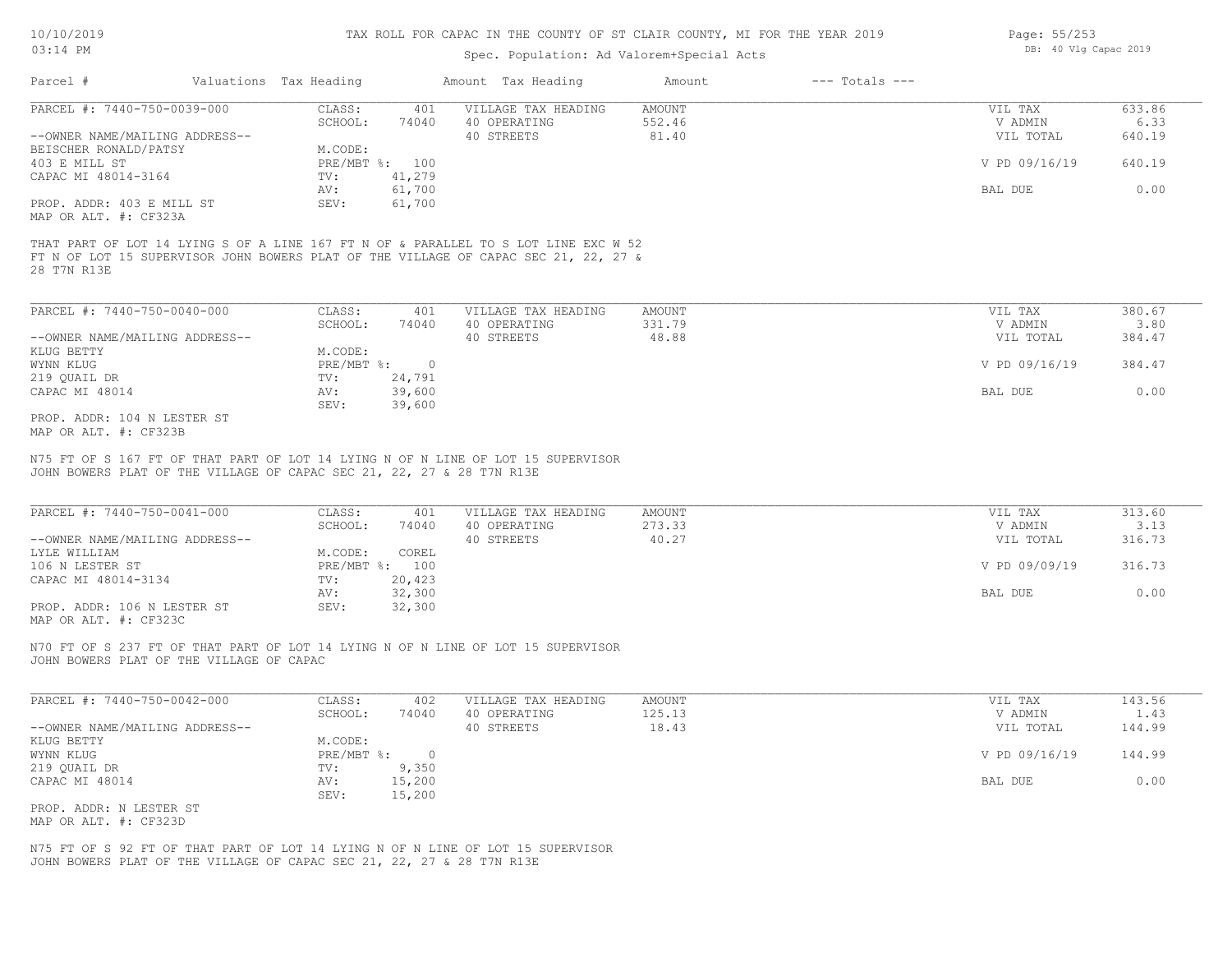# Spec. Population: Ad Valorem+Special Acts

| Valuations Tax Heading<br>Parcel #                                                                                                                                                                                                                    |                                   | Amount Tax Heading                  | Amount<br>$---$ Totals $---$ |                    |               |
|-------------------------------------------------------------------------------------------------------------------------------------------------------------------------------------------------------------------------------------------------------|-----------------------------------|-------------------------------------|------------------------------|--------------------|---------------|
| PARCEL #: 7440-750-0043-000                                                                                                                                                                                                                           | CLASS:<br>401                     | VILLAGE TAX HEADING                 | <b>AMOUNT</b>                | VIL TAX            | 555.59        |
|                                                                                                                                                                                                                                                       | SCHOOL:<br>74040                  | 40 OPERATING                        | 484.24                       | V ADMIN            | 5.55          |
| --OWNER NAME/MAILING ADDRESS--                                                                                                                                                                                                                        |                                   | 40 STREETS                          | 71.35                        | VIL TOTAL          | 561.14        |
| BOOM WILLIAM K                                                                                                                                                                                                                                        | COREL<br>M.CODE:                  |                                     |                              |                    |               |
| BOOM ANGELIC S                                                                                                                                                                                                                                        | PRE/MBT %: 100                    |                                     |                              | V PD 09/09/19      | 561.14        |
| 401 E MILL ST                                                                                                                                                                                                                                         | 36,182<br>TV:                     |                                     |                              | BAL DUE            | 0.00          |
| CAPAC MI 48014                                                                                                                                                                                                                                        | 43,100<br>AV:<br>SEV:<br>43,100   |                                     |                              |                    |               |
| PROP. ADDR: 401 E MILL ST                                                                                                                                                                                                                             |                                   |                                     |                              |                    |               |
| MAP OR ALT. #: CF324                                                                                                                                                                                                                                  |                                   |                                     |                              |                    |               |
| LOT 15 & THAT PART OF LOT 14 BEG AT NW COR OF LOT 15 TH E 52 FT, TH N 17 FT TH W 52<br>FT TO W LOT LINE, TH S 17 FT TO BEG. SUPERVISOR JOHN BOWERS PLAT OF THE VILLAGE OF<br>CAPAC SEC 21, 22, 27 & 28 T7N R13E                                       |                                   |                                     |                              |                    |               |
| PARCEL #: 7440-750-0044-000                                                                                                                                                                                                                           | CLASS:<br>001                     | VILLAGE TAX HEADING                 | <b>AMOUNT</b>                | VIL TAX            | 0.00          |
|                                                                                                                                                                                                                                                       | SCHOOL:<br>74040                  | 40 OPERATING                        | 0.00                         | V ADMIN            | 0.00          |
| --OWNER NAME/MAILING ADDRESS--                                                                                                                                                                                                                        |                                   | 40 STREETS                          | 0.00                         | VIL TOTAL          | 0.00          |
| SANCHEZ JAMES/FRANCISCA                                                                                                                                                                                                                               | M.CODE:                           |                                     |                              |                    |               |
| 207 RAILROAD ST                                                                                                                                                                                                                                       | PRE/MBT %:<br>$\circ$             |                                     |                              | BAL DUE            | 0.00          |
| CAPAC MI 48014-3623                                                                                                                                                                                                                                   | $\Omega$<br>TV:                   |                                     |                              |                    |               |
|                                                                                                                                                                                                                                                       | $\circ$<br>AV:                    |                                     |                              |                    |               |
| PROP. ADDR: VACANT LOT E MILL ST<br>MAP OR ALT. #: CF325A                                                                                                                                                                                             | SEV:<br>$\circ$                   |                                     |                              |                    |               |
| R13E<br>PARCEL #: 7440-750-0044-001                                                                                                                                                                                                                   | CLASS:<br>402<br>SCHOOL:<br>74040 | VILLAGE TAX HEADING<br>40 OPERATING | <b>AMOUNT</b><br>21.09       | VIL TAX<br>V ADMIN | 24.19<br>0.24 |
| --OWNER NAME/MAILING ADDRESS--                                                                                                                                                                                                                        |                                   | 40 STREETS                          | 3.10                         | VIL TOTAL          | 24.43         |
| SANCHEZ JAMES                                                                                                                                                                                                                                         | M.CODE:                           |                                     |                              |                    |               |
| 130 N MATTESON ST APT.131                                                                                                                                                                                                                             | PRE/MBT %: 0                      |                                     |                              | BAL DUE            | 24.43         |
| CAPAC MI 48014                                                                                                                                                                                                                                        | 1,576<br>TV:                      |                                     |                              |                    |               |
|                                                                                                                                                                                                                                                       | 19,700<br>AV:                     |                                     |                              |                    |               |
| PROP. ADDR: E CHURCH STREET<br>MAP OR ALT. #:                                                                                                                                                                                                         | SEV:<br>19,700                    |                                     |                              |                    |               |
| PART OF LOT 16 DESC AS BEG S 89D 49M 35S W 146' FROM NE COR OF LOT 16; TH S OD 20M<br>33S E 129', TH S 89D 49M 35S W 146.55', TH N OD 27M OS W 129', TH N 89D 45M 35S E<br>146.8' TO BEG SUPERVISOR JOHN BOWERS PLAT OF THE VILLAGE OF CAPAC PARCEL A |                                   |                                     |                              |                    |               |
| PARCEL #: 7440-750-0044-002                                                                                                                                                                                                                           | CLASS:<br>402                     | VILLAGE TAX HEADING                 | <b>AMOUNT</b>                | VIL TAX            | 0.00          |
|                                                                                                                                                                                                                                                       | SCHOOL:<br>74040                  | 40 OPERATING                        | 0.00                         | V ADMIN            | 0.00          |
| --OWNER NAME/MAILING ADDRESS--                                                                                                                                                                                                                        |                                   | 40 STREETS                          | 0.00                         | VIL TOTAL          | 0.00          |
| SANCHEZ JAMES                                                                                                                                                                                                                                         | M.CODE:                           |                                     |                              |                    |               |
| SANCHEZ FRANCISCA                                                                                                                                                                                                                                     | PRE/MBT %:<br>$\circ$             |                                     |                              | BAL DUE            | 0.00          |
| 130 N MATTESON ST APT. 131                                                                                                                                                                                                                            | $\circ$<br>TV:                    |                                     |                              |                    |               |
| CAPAC MI 48014-3623                                                                                                                                                                                                                                   | $\circ$<br>AV:                    |                                     |                              |                    |               |
|                                                                                                                                                                                                                                                       | SEV:<br>$\circ$                   |                                     |                              |                    |               |
| PROP. ADDR: E CHURCH ST                                                                                                                                                                                                                               |                                   |                                     |                              |                    |               |

MAP OR ALT. #:

BOWERS PLAT OF VILLAGE OF CAPAC PROPOSED CHURCH STREET EXTENSION W 292.43', TH N 0D 27M 0S W 66', TH N 89D 49M 35S E 292.56' TO BEG. SUPERVISOR JOHN BEG S 0D 20M 33S E 129' FROM NE COR LOT 16, TH S 0D 20M 33S E 66', TH S 89D 49M 35S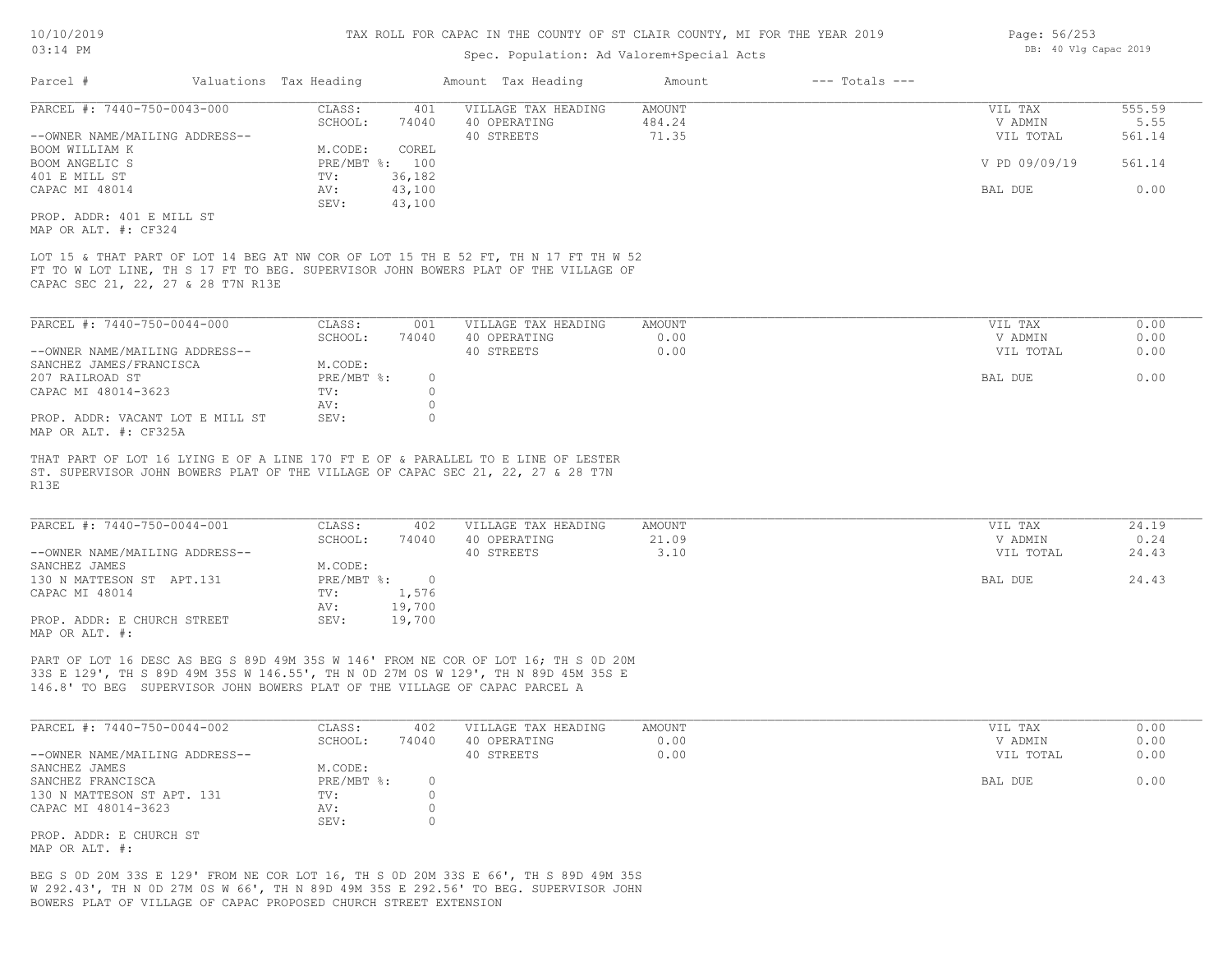# Spec. Population: Ad Valorem+Special Acts

| Parcel #                       | Valuations Tax Heading |        | Amount Tax Heading  | Amount | $---$ Totals $---$ |           |       |
|--------------------------------|------------------------|--------|---------------------|--------|--------------------|-----------|-------|
| PARCEL #: 7440-750-0044-010    | CLASS:                 | 402    | VILLAGE TAX HEADING | AMOUNT |                    | VIL TAX   | 24.19 |
|                                | SCHOOL:                | 74040  | 40 OPERATING        | 21.09  |                    | V ADMIN   | 0.24  |
| --OWNER NAME/MAILING ADDRESS-- |                        |        | 40 STREETS          | 3.10   |                    | VIL TOTAL | 24.43 |
| SANCHEZ JAMES                  | M.CODE:                |        |                     |        |                    |           |       |
| 130 N MATTESON ST APT.131      | $PRE/MBT$ %:           |        |                     |        |                    | BAL DUE   | 24.43 |
| CAPAC MI 48014                 | TV:                    | 1,576  |                     |        |                    |           |       |
|                                | AV:                    | 19,700 |                     |        |                    |           |       |
| PROP. ADDR: E CHURCH STREET    | SEV:                   | 19,700 |                     |        |                    |           |       |
| MAP OR ALT. #:                 |                        |        |                     |        |                    |           |       |

JOHN BOWERS PLAT OF THE VILLAGE OF CAPAC PARCEL B 49M 35S W 146', TH N 0D 20M 33S W 129', TH N 89D 49M 35S E 146' TO BEG SUPERVISOR PART OF LOT 16 DESC AS BEG AT NE COR OF LOT 16; TH S 0D 20M 33S E 129', TH S 89D

| PARCEL #: 7440-750-0044-020    | CLASS:     | 402    | VILLAGE TAX HEADING | AMOUNT | VIL TAX   | 24.19 |
|--------------------------------|------------|--------|---------------------|--------|-----------|-------|
|                                | SCHOOL:    | 74040  | 40 OPERATING        | 21.09  | V ADMIN   | 0.24  |
| --OWNER NAME/MAILING ADDRESS-- |            |        | 40 STREETS          | 3.10   | VIL TOTAL | 24.43 |
| SANCHEZ JAMES                  | M.CODE:    |        |                     |        |           |       |
| 130 N MATTESON ST APT 131      | PRE/MBT %: |        |                     |        | BAL DUE   | 24.43 |
| CAPAC MI 48014                 | TV:        | 1,576  |                     |        |           |       |
|                                | AV:        | 19,700 |                     |        |           |       |
| PROP. ADDR: E CHURCH STREET    | SEV:       | 19,700 |                     |        |           |       |
| MAP OR ALT. #:                 |            |        |                     |        |           |       |

SUPERVISOR JOHN BOWERS PLAT OF THE VILLAGE OF CAPAC PARCEL D TH N 89D 57M 44S W 146', TH N 0D 20M 33S W 145.84', TH N 89D 49M 35S E 146' TO BEG PART OF LOT 16 DESC AS S 0D 20M 33S E 195' FROM THE COR, TH S 0D 20M 33S E 146.38',

| PARCEL #: 7440-750-0044-030    | CLASS:     | 402    | VILLAGE TAX HEADING | AMOUNT | VIL TAX   | 24.20 |
|--------------------------------|------------|--------|---------------------|--------|-----------|-------|
|                                | SCHOOL:    | 74040  | 40 OPERATING        | 21.10  | V ADMIN   | 0.24  |
| --OWNER NAME/MAILING ADDRESS-- |            |        | 40 STREETS          | 3.10   | VIL TOTAL | 24.44 |
| SANCHEZ JAMES                  | M.CODE:    |        |                     |        |           |       |
| 131 N MATTESON ST APT.131      | PRE/MBT %: |        |                     |        | BAL DUE   | 24.44 |
| CAPAC MI 48014                 | TV:        | 1,577  |                     |        |           |       |
|                                | AV:        | 19,700 |                     |        |           |       |
| PROP. ADDR: E CHURCH STREET    | SEV:       | 19,700 |                     |        |           |       |
| MAP OR ALT. #:                 |            |        |                     |        |           |       |

VILLAGE OF CAPAC PARCEL C 146.43', TH S 0D 20M 33S E 145.84' TO BEG SUPERVISOR JOHN BOWERS PLAT OF THE OF LOT 16; TH N 89D 57M 44S W 146.16', TH N 0D 27M 0S W 145.3', TH N 89D 49M 35S E PART OF LOT 16 DESC AS S 0D 20M 33S E 341.38', & N 89D 57M 44S W 146' FROM NE COR

| PARCEL #: 7440-750-0045-000    | CLASS:     | 703   | VILLAGE TAX HEADING | AMOUNT | VIL TAX   | 0.00 |
|--------------------------------|------------|-------|---------------------|--------|-----------|------|
|                                | SCHOOL:    | 74040 | 40 OPERATING        | 0.00   | V ADMIN   | 0.00 |
| --OWNER NAME/MAILING ADDRESS-- |            |       | 40 STREETS          | 0.00   | VIL TOTAL | 0.00 |
| VILLAGE OF CAPAC               | M.CODE:    |       |                     |        |           |      |
| 131 N MAIN ST                  | PRE/MBT %: |       |                     |        | BAL DUE   | 0.00 |
| CAPAC MI 48014                 | TV:        |       |                     |        |           |      |
|                                | AV:        |       |                     |        |           |      |
| PROP. ADDR: MILL STREET        | SEV:       |       |                     |        |           |      |
| MAP OR ALT. #: CF325B          |            |       |                     |        |           |      |

R13E ST. SUPERVISOR JOHN BOWERS PLAT OF THE VILLAGE OF CAPAC SEC 21, 22, 27 & 28 T7N THAT PART OF LOT 16 LYING W OF A LINE 170 FT E OF & PARALLEL TO E LINE OF LESTER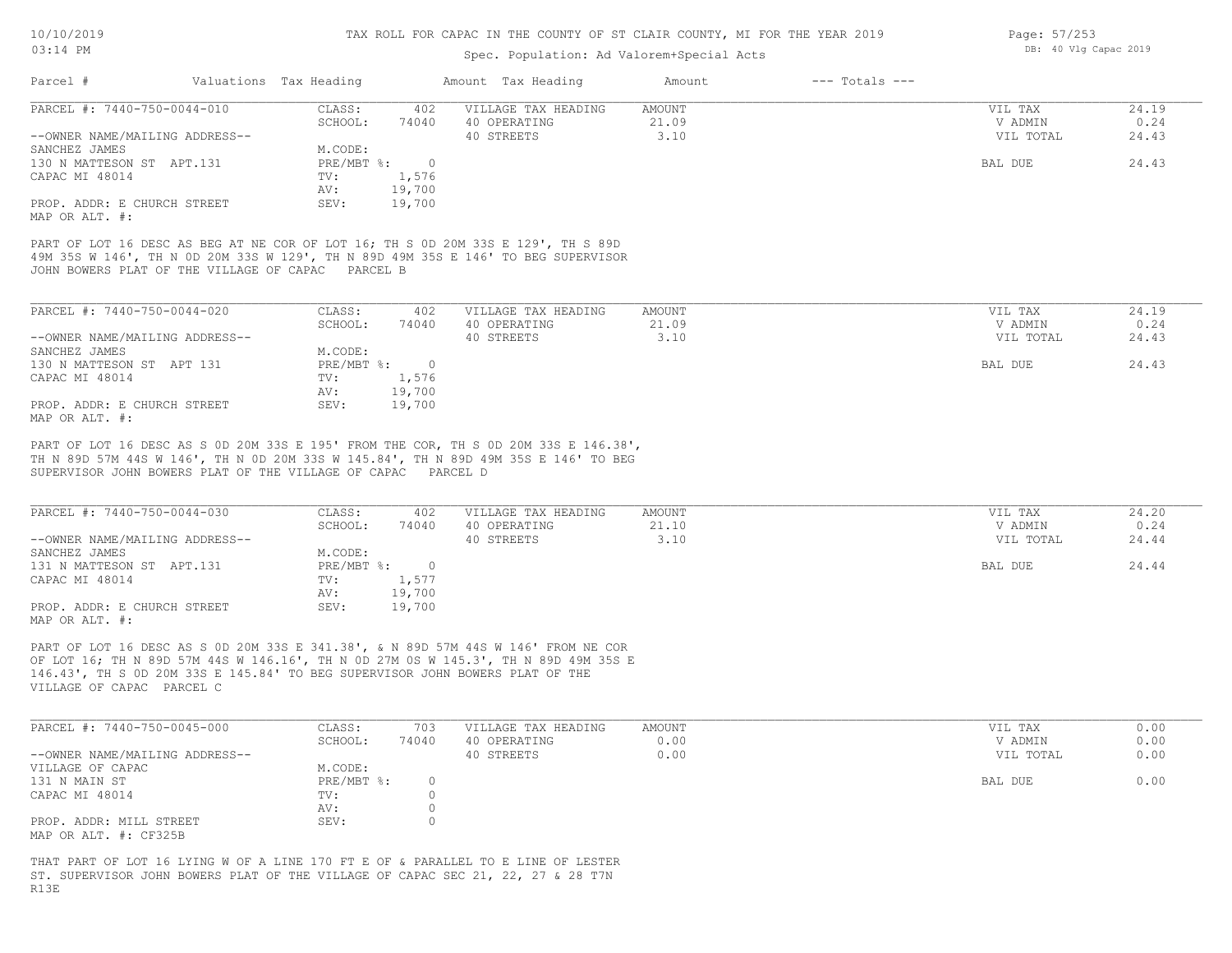# Spec. Population: Ad Valorem+Special Acts

| Page: 58/253 |  |  |                       |  |
|--------------|--|--|-----------------------|--|
|              |  |  | DB: 40 Vlg Capac 2019 |  |

| Parcel #                       | Valuations Tax Heading |        | Amount Tax Heading  | Amount | $---$ Totals $---$ |               |        |
|--------------------------------|------------------------|--------|---------------------|--------|--------------------|---------------|--------|
| PARCEL #: 7440-750-0046-000    | CLASS:                 | 402    | VILLAGE TAX HEADING | AMOUNT |                    | VIL TAX       | 148.53 |
|                                | SCHOOL:                | 74040  | 40 OPERATING        | 129.46 |                    | V ADMIN       | 1.48   |
| --OWNER NAME/MAILING ADDRESS-- |                        |        | 40 STREETS          | 19.07  |                    | VIL TOTAL     | 150.01 |
| KC MANAGEMENT LLC              | M.CODE:                |        |                     |        |                    |               |        |
| 7675 SAYLES RD                 | PRE/MBT %: 100         |        |                     |        |                    | V PD 09/19/19 | 150.01 |
| YALE MI 48097                  | TV:                    | 9,673  |                     |        |                    |               |        |
|                                | AV:                    | 19,700 |                     |        |                    | BAL DUE       | 0.00   |
| PROP. ADDR: N LESTER ST        | SEV:                   | 19,700 |                     |        |                    |               |        |
| $\cdots$                       |                        |        |                     |        |                    |               |        |

MAP OR ALT. #: CF326A

CAPAC SEC 21, 22, 27 & 28 T7N R13E LOT 17 EXC S 172.2 FT OF W 76 FT. SUPERVISOR JOHN BOWERS PLAT OF THE VILLAGE OF

| PARCEL #: 7440-750-0047-000    | CLASS:       | 401    | VILLAGE TAX HEADING | AMOUNT | VIL TAX       | 598.67 |
|--------------------------------|--------------|--------|---------------------|--------|---------------|--------|
|                                | SCHOOL:      | 74040  | 40 OPERATING        | 521.79 | V ADMIN       | 5.98   |
| --OWNER NAME/MAILING ADDRESS-- |              |        | 40 STREETS          | 76.88  | VIL TOTAL     | 604.65 |
| DINGMAN BRET                   | M.CODE:      | OOSCU  |                     |        |               |        |
| DINGMAN NATCHAYA               | $PRE/MBT$ %: | 100    |                     |        | V PD 07/31/19 | 604.65 |
| 405 E MILL ST                  | TV:          | 38,987 |                     |        |               |        |
| CAPAC MI 48014                 | AV:          | 46,100 |                     |        | BAL DUE       | 0.00   |
|                                | SEV:         | 46,100 |                     |        |               |        |
| PROP. ADDR: 405 E MILL ST      |              |        |                     |        |               |        |

MAP OR ALT. #: CF326B

SEC 21, 22, 27 & 28 T7N R13E S172.2 FT OF W 76 FT OF LOT 17 SUPERVISOR JOHN BOWERS PLAT OF THE VILLAGE OF CAPAC

| PARCEL #: 7440-750-0048-000    | CLASS:     | 201     | VILLAGE TAX HEADING | AMOUNT  | VIL TAX       | 1,613.87 |
|--------------------------------|------------|---------|---------------------|---------|---------------|----------|
|                                | SCHOOL:    | 74040   | 40 OPERATING        | ,406.62 | V ADMIN       | 16.13    |
| --OWNER NAME/MAILING ADDRESS-- |            |         | 40 STREETS          | 207.25  | VIL TOTAL     | 1,630.00 |
| K.C.MANAGEMENT, LLC            | M.CODE:    |         |                     |         |               |          |
| 7675 SAYLES RD                 | PRE/MBT %: | $\cap$  |                     |         | V PD 09/19/19 | 1,630.00 |
| YALE MI 48097                  | TV:        | 105,100 |                     |         |               |          |
|                                | AV:        | 105,100 |                     |         | BAL DUE       | 0.00     |
| PROP. ADDR: 415 E MILL ST      | SEV:       | 105,100 |                     |         |               |          |
| MAP OR ALT. #: CF327           |            |         |                     |         |               |          |

 $\_$  , and the state of the state of the state of the state of the state of the state of the state of the state of the state of the state of the state of the state of the state of the state of the state of the state of the

LOT 18 SUPERVISOR JOHN BOWERS PLAT OF THE VILLAGE OF CAPAC SEC 21, 22, 27 & 28 T7N

R13E

| PARCEL #: 7440-750-0049-000    | CLASS:     | 401    | VILLAGE TAX HEADING | AMOUNT | VIL TAX       | 486.92 |
|--------------------------------|------------|--------|---------------------|--------|---------------|--------|
|                                | SCHOOL:    | 74040  | 40 OPERATING        | 424.39 | V ADMIN       | 4.86   |
| --OWNER NAME/MAILING ADDRESS-- |            |        | 40 STREETS          | 62.53  | VIL TOTAL     | 491.78 |
| KUTCHEY DANIEL                 | M.CODE:    | 00LSB  |                     |        |               |        |
| 503 E MILL ST                  | PRE/MBT %: | 100    |                     |        | V PD 08/26/19 | 491.78 |
| CAPAC MI 48014                 | TV:        | 31,710 |                     |        |               |        |
|                                | AV:        | 46,900 |                     |        | BAL DUE       | 0.00   |
| PROP. ADDR: 503 E MILL ST      | SEV:       | 46,900 |                     |        |               |        |
| MAP OR ALT. #: CF328           |            |        |                     |        |               |        |

R13E LOT 19 SUPERVISOR JOHN BOWERS PLAT OF THE VILLAGE OF CAPAC SEC 21, 22, 27 & 28 T7N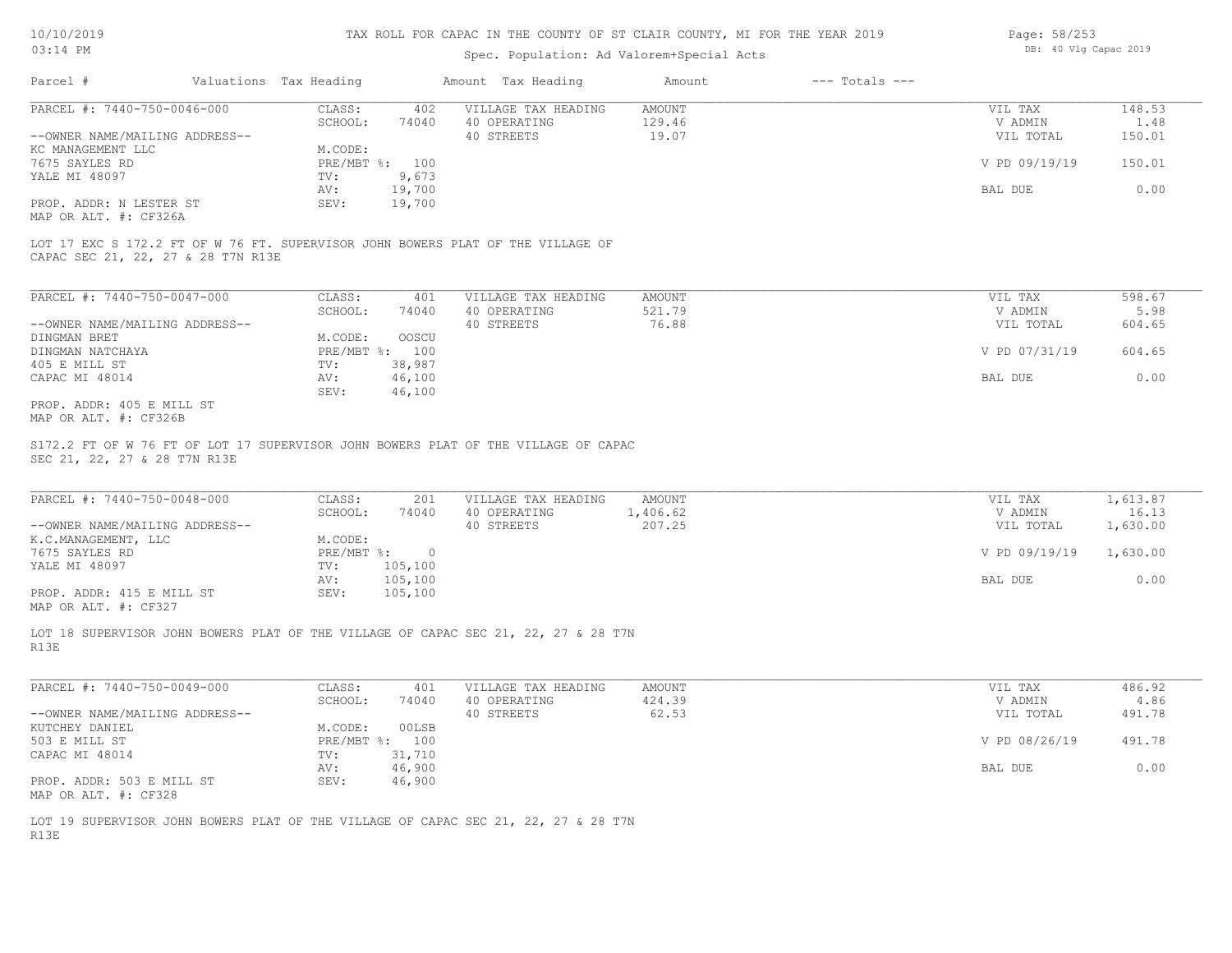## Spec. Population: Ad Valorem+Special Acts

| Page: 59/253 |  |                       |  |
|--------------|--|-----------------------|--|
|              |  | DB: 40 Vlg Capac 2019 |  |

| Parcel #<br>Valuations Tax Heading                                                                                            |                   |              | Amount Tax Heading                  | Amount           | $---$ Totals $---$ |                    |                |
|-------------------------------------------------------------------------------------------------------------------------------|-------------------|--------------|-------------------------------------|------------------|--------------------|--------------------|----------------|
| PARCEL #: 7440-750-0050-000                                                                                                   | CLASS:            | 401          | VILLAGE TAX HEADING                 | AMOUNT           |                    | VIL TAX            | 471.15         |
|                                                                                                                               | SCHOOL:           | 74040        | 40 OPERATING                        | 410.65           |                    | V ADMIN            | 4.71           |
| --OWNER NAME/MAILING ADDRESS--                                                                                                |                   |              | 40 STREETS                          | 60.50            |                    | VIL TOTAL          | 475.86         |
| RUDOW ALEX                                                                                                                    | M.CODE:           | COREL        |                                     |                  |                    |                    |                |
| 505 E MILL ST                                                                                                                 | PRE/MBT %: 100    |              |                                     |                  |                    | V PD 09/09/19      | 475.86         |
| CAPAC MI 48014-3034                                                                                                           | TV:               | 30,683       |                                     |                  |                    |                    |                |
|                                                                                                                               | AV:               | 39,700       |                                     |                  |                    | BAL DUE            | 0.00           |
| PROP. ADDR: 505 E MILL ST                                                                                                     | SEV:              | 39,700       |                                     |                  |                    |                    |                |
| MAP OR ALT. #: CF329                                                                                                          |                   |              |                                     |                  |                    |                    |                |
| LOT 20 & W 19.25 FT OF S 150 FT OF LOT 21 SUPERVISOR JOHN BOWERS PLAT OF THE<br>VILLAGE OF CAPAC SEC 21, 22, 27 & 28 T7N R13E |                   |              |                                     |                  |                    |                    |                |
| PARCEL #: 7440-750-0051-000                                                                                                   |                   |              |                                     |                  |                    |                    |                |
|                                                                                                                               | CLASS:<br>SCHOOL: | 401<br>74040 | VILLAGE TAX HEADING<br>40 OPERATING | AMOUNT<br>424.39 |                    | VIL TAX<br>V ADMIN | 486.92<br>4.86 |

|                                | SCHOOL:      | 74040  | 40 OPERATING | 424.39 | V ADMIN       | 4.86   |
|--------------------------------|--------------|--------|--------------|--------|---------------|--------|
| --OWNER NAME/MAILING ADDRESS-- |              |        | 40 STREETS   | 62.53  | VIL TOTAL     | 491.78 |
| REVITZER RONALD/SHARAN         | M.CODE:      |        |              |        |               |        |
| 515 E MILL ST                  | $PRE/MBT$ %: | 100    |              |        | V PD 09/11/19 | 491.78 |
| CAPAC MI 48014-3161            | TV:          | 31,710 |              |        |               |        |
|                                | AV:          | 50,700 |              |        | BAL DUE       | 0.00   |
| PROP. ADDR: 515 E MILL ST      | SEV:         | 50,700 |              |        |               |        |
| MAP OR ALT. #: CF330           |              |        |              |        |               |        |

LOT 21 EXC W 19.25 FT OF S 150 FT. SUPERVISOR JOHN BOWERS PLAT OF THE VILLAGE OF

CAPAC SEC 21, 22, 27 & 28 T7N R13E

| PARCEL #: 7440-750-0052-001    | CLASS:     | 402    | VILLAGE TAX HEADING | AMOUNT | VIL TAX       | 357.16 |
|--------------------------------|------------|--------|---------------------|--------|---------------|--------|
|                                | SCHOOL:    | 74040  | 40 OPERATING        | 311.30 | V ADMIN       | 3.57   |
| --OWNER NAME/MAILING ADDRESS-- |            |        | 40 STREETS          | 45.86  | VIL TOTAL     | 360.73 |
| CIARMITARO BROS REALTY LLC     | M.CODE:    |        |                     |        |               |        |
| 52462 CHESWICK ST              | PRE/MBT %: |        |                     |        | V PD 07/10/19 | 360.73 |
| SHELBY TWP MI 48315            | TV:        | 23,260 |                     |        |               |        |
|                                | AV:        | 31,700 |                     |        | BAL DUE       | 0.00   |
| PROP. ADDR: E MILL ST          | SEV:       | 31,700 |                     |        |               |        |
| MAP OR ALT. #:                 |            |        |                     |        |               |        |

25M 29S E 140, TO BEG 17.62A SUPERVISORS JOHN BOWERS PLAT OF THE VILLAGE OF CAPAC 54D 10M 37S E 673.38', TH S 0D 25M 29S E 420.65', TH N 89D 58M W 117.41', THS 0D 54M 38S E 754.93', TH 673.98' ALONG CURVE TO LEFT, RADIUS 4583.75', LONG CHORD S TH N 0D 22M 10S W 514', TH S 89D56M 10S W 451', TH N 0D 55M 25S W 302', TH S 89D COR OF SECT 22, TH N 89D 58M W 400.12', TH N 0D 22M 10S W 140' TH N 89D 58M W 326', PART OF LOT 22DESC AS:BEG N 89D 58M W 119.50' & N 0D 10M 30S W 60' FROM THE S 1/4

| PARCEL #: 7440-750-0052-100    | CLASS:     | 703   | VILLAGE TAX HEADING | AMOUNT | VIL TAX   | 0.00 |
|--------------------------------|------------|-------|---------------------|--------|-----------|------|
|                                | SCHOOL:    | 74040 | 40 OPERATING        | 0.00   | V ADMIN   | 0.00 |
| --OWNER NAME/MAILING ADDRESS-- |            |       | 40 STREETS          | 0.00   | VIL TOTAL | 0.00 |
| VILLAGE OF CAPAC               | M.CODE:    |       |                     |        |           |      |
| 131 N MAIN ST                  | PRE/MBT %: |       |                     |        | BAL DUE   | 0.00 |
| CAPAC MI 48014-3143            | TV:        |       |                     |        |           |      |
|                                | AV:        |       |                     |        |           |      |
| PROP. ADDR: E ALDRICH STREET   | SEV:       |       |                     |        |           |      |
| MAP OR ALT. #: CF31F           |            |       |                     |        |           |      |

SUPERVISOR JOHN BOWER'S PLAT OF THE VILLAGE OF CAPAC S47ª17'E 200',TH S49ª28'9"E 102.18',TH N89ª42'W 756.64',TH N0ª27'E 291' TO BEG. BEG AT NW COR LOT 22,TH N87ª56'25"E 362.26',TH S47ª10'E 200',TH N40ª26'E 39.5' TH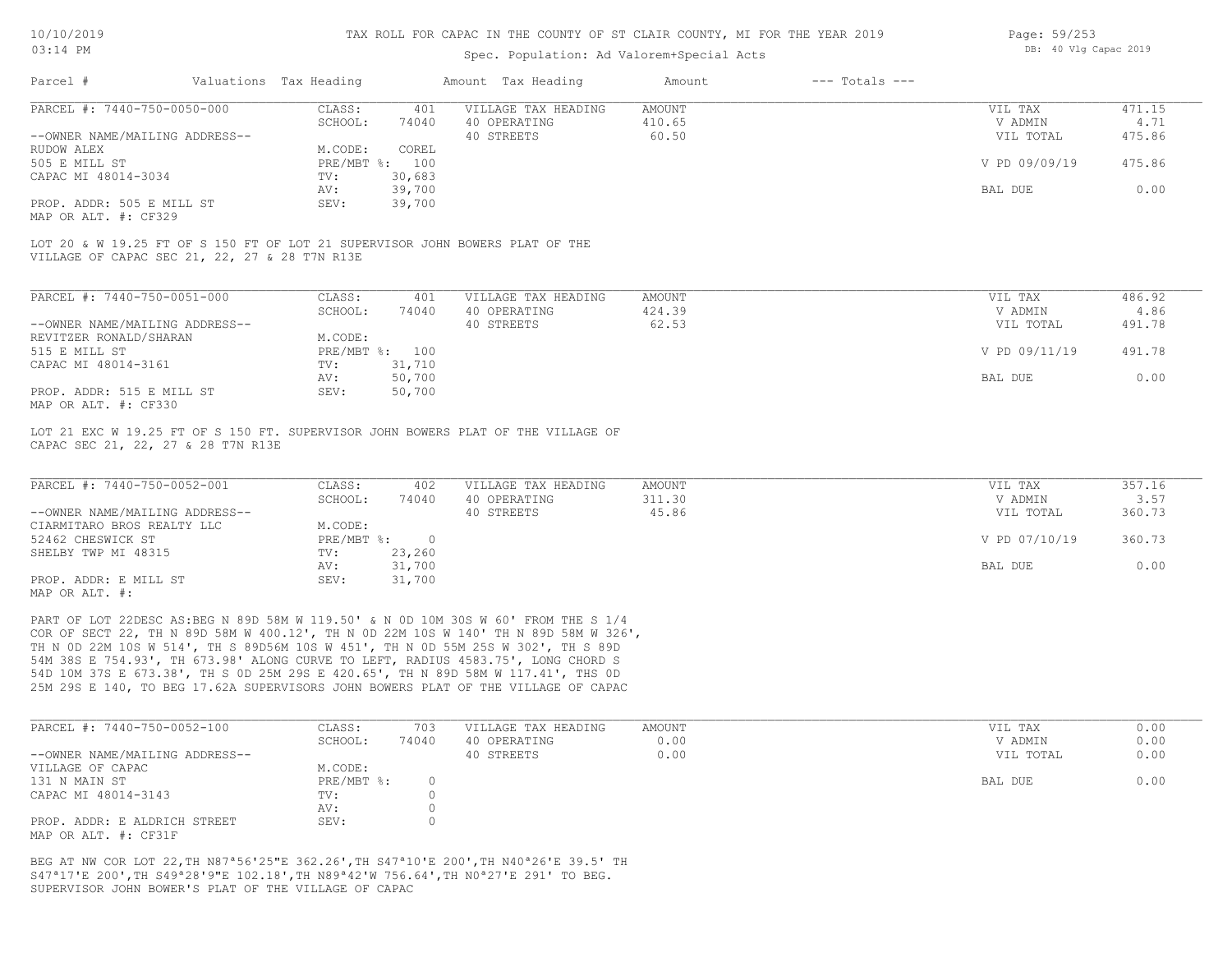# Spec. Population: Ad Valorem+Special Acts

| Page: 60/253 |  |                       |  |
|--------------|--|-----------------------|--|
|              |  | DB: 40 Vlg Capac 2019 |  |

| Parcel #                       | Valuations Tax Heading |        | Amount Tax Heading  | Amount | $---$ Totals $---$ |               |        |
|--------------------------------|------------------------|--------|---------------------|--------|--------------------|---------------|--------|
| PARCEL #: 7440-750-0052-300    | CLASS:                 | 401    | VILLAGE TAX HEADING | AMOUNT |                    | VIL TAX       | 734.19 |
|                                | SCHOOL:                | 74040  | 40 OPERATING        | 639.91 |                    | V ADMIN       | 7.34   |
| --OWNER NAME/MAILING ADDRESS-- |                        |        | 40 STREETS          | 94.28  |                    | VIL TOTAL     | 741.53 |
| LOTTIE JOHN P                  | M.CODE:                | COREL  |                     |        |                    |               |        |
| 635 E MILL ST                  | PRE/MBT %: 100         |        |                     |        |                    | V PD 09/09/19 | 741.53 |
| CAPAC MI 48014                 | TV:                    | 47,813 |                     |        |                    |               |        |
|                                | AV:                    | 61,400 |                     |        |                    | BAL DUE       | 0.00   |
| PROP. ADDR: 635 E MILL ST      | SEV:                   | 61,400 |                     |        |                    |               |        |
|                                |                        |        |                     |        |                    |               |        |

MAP OR ALT. #: 331H

167',TH N89^58'W 126' TO BEG SUPERVISOR JOHN BOWERS PLAT OF THE VILLAGE OF CAPAC BEG S89^58'E 100' FROM SW COR LOT 22,TH NO^23'W 167', TH S89^58'E 126',TH SO^23'E

| PARCEL #: 7440-750-0053-000    | CLASS:     | 401    | VILLAGE TAX HEADING | AMOUNT | VIL TAX       | 519.95 |
|--------------------------------|------------|--------|---------------------|--------|---------------|--------|
|                                | SCHOOL:    | 74040  | 40 OPERATING        | 453.18 | V ADMIN       | 5.19   |
| --OWNER NAME/MAILING ADDRESS-- |            |        | 40 STREETS          | 66.77  | VIL TOTAL     | 525.14 |
| CZERWINSKI MARK                | M.CODE:    | COREL  |                     |        |               |        |
| 655 E MILL ST                  | PRE/MBT %: | 100    |                     |        | V PD 09/09/19 | 525.14 |
| CAPAC MI 48014                 | TV:        | 33,861 |                     |        |               |        |
|                                | AV:        | 50,100 |                     |        | BAL DUE       | 0.00   |
| PROP. ADDR: 655 E MILL ST      | SEV:       | 50,100 |                     |        |               |        |
| MAP OR ALT. #: CF331B          |            |        |                     |        |               |        |

VILLAGE OF CAPAC SEC 21, 22, 27 & 28 T7N R13E E100 FT OF W 326 FT OF S 167 FT OF LOT 22 SUPERVISOR JOHN BOWERS PLAT OF THE

| PARCEL #: 7440-750-0054-000                  | CLASS:       | 302    | VILLAGE TAX HEADING | AMOUNT | VIL TAX       | 298.58 |
|----------------------------------------------|--------------|--------|---------------------|--------|---------------|--------|
|                                              | SCHOOL:      | 74040  | 40 OPERATING        | 260.24 | V ADMIN       | 2.98   |
| --OWNER NAME/MAILING ADDRESS--               |              |        | 40 STREETS          | 38.34  | VIL TOTAL     | 301.56 |
| HEILIG JAMES M                               | M.CODE:      |        |                     |        |               |        |
| 75577 SANCTUARY DRIVE                        | $PRE/MBT$ %: |        |                     |        | V PD 08/07/19 | 301.56 |
| ROMEO MI 48065                               | TV:          | 19,445 |                     |        |               |        |
|                                              | AV:          | 22,100 |                     |        | BAL DUE       | 0.00   |
| PROP. ADDR: DOWNEY RD                        | SEV:         | 22,100 |                     |        |               |        |
| $\cdots$ $\cdots$ $\cdots$ $\cdots$ $\cdots$ |              |        |                     |        |               |        |

MAP OR ALT. #: CF331C

VILLAGE OF CAPAC SEC 21, 22, 27 & 28 T7N R13E THAT PART OF LOT 22 LYING N OF NEW M-21 HWY. SUPERVISOR JOHN BOWERS PLAT OF THE

| PARCEL #: 7440-750-0055-000    | CLASS:     | 401    | VILLAGE TAX HEADING | AMOUNT | VIL TAX       | 674.16 |
|--------------------------------|------------|--------|---------------------|--------|---------------|--------|
|                                | SCHOOL:    | 74040  | 40 OPERATING        | 587.59 | V ADMIN       | 6.74   |
| --OWNER NAME/MAILING ADDRESS-- |            |        | 40 STREETS          | 86.57  | VIL TOTAL     | 680.90 |
| POLZIN GLORIA                  | M.CODE:    |        |                     |        |               |        |
| 603 E MILL ST                  | PRE/MBT %: | 100    |                     |        | V PD 08/19/19 | 680.90 |
| CAPAC MI 48014-3165            | TV:        | 43,904 |                     |        |               |        |
|                                | AV:        | 63,000 |                     |        | BAL DUE       | 0.00   |
| PROP. ADDR: 603 E MILL ST      | SEV:       | 63,000 |                     |        |               |        |
| MAP OR ALT. #: CF331D          |            |        |                     |        |               |        |

W100 FT OF S 167 FT OF LOT 22 SUPERVISOR JOHN BOWERS PLAT OF THE VILLAGE OF CAPAC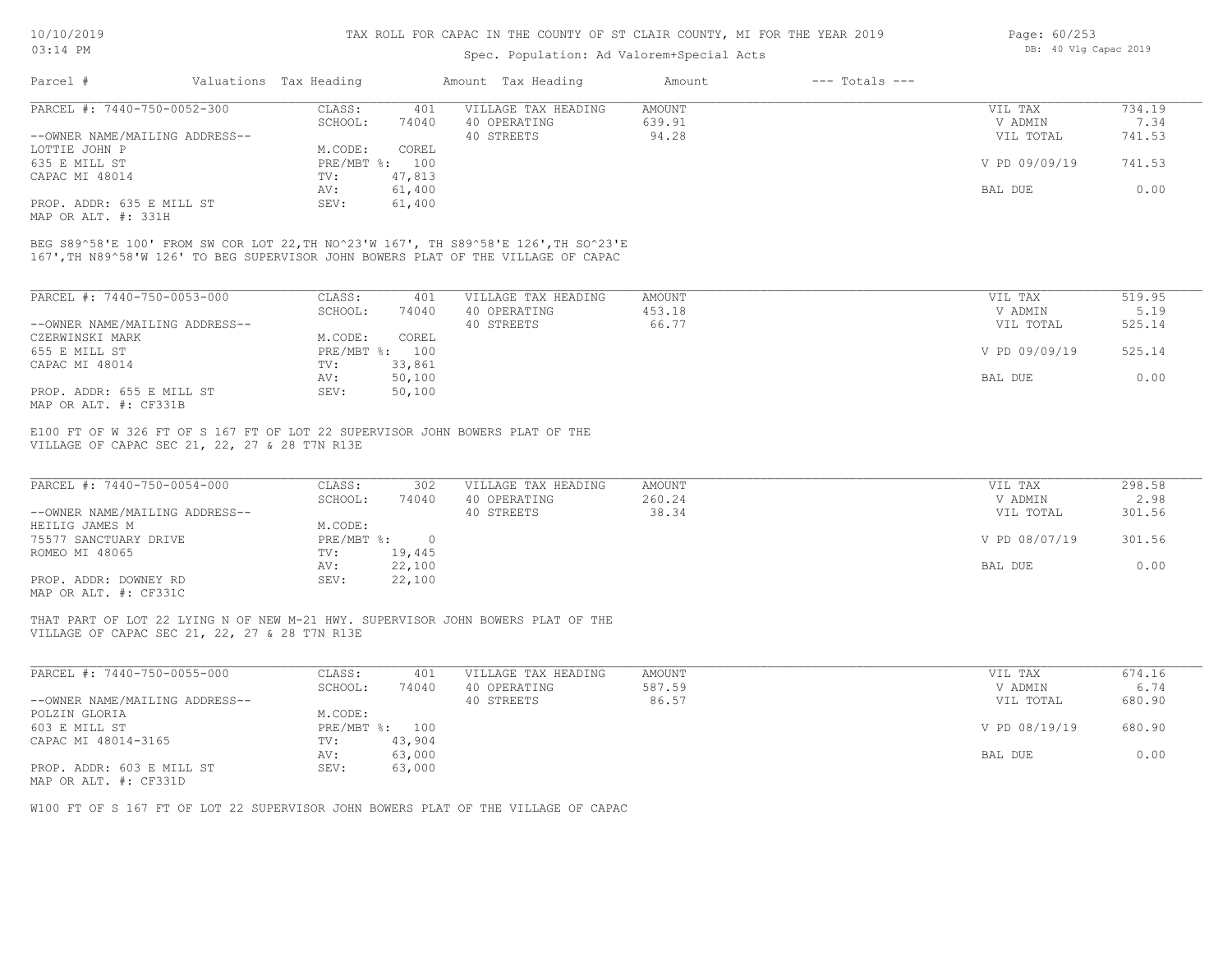| 10/10/2019<br>$03:14$ PM                           |                        | TAX ROLL FOR CAPAC IN THE COUNTY OF ST CLAIR COUNTY, MI FOR THE YEAR 2019 | Page: 61/253<br>DB: 40 Vlg Capac 2019                                              |                         |                    |                    |                |
|----------------------------------------------------|------------------------|---------------------------------------------------------------------------|------------------------------------------------------------------------------------|-------------------------|--------------------|--------------------|----------------|
|                                                    |                        |                                                                           | Spec. Population: Ad Valorem+Special Acts                                          |                         |                    |                    |                |
| Parcel #                                           | Valuations Tax Heading |                                                                           | Amount Tax Heading                                                                 | Amount                  | $---$ Totals $---$ |                    |                |
| PARCEL #: 7440-750-0056-000                        | CLASS:                 | 401                                                                       | VILLAGE TAX HEADING                                                                | <b>AMOUNT</b>           |                    | VIL TAX            | 649.00         |
|                                                    | SCHOOL:                | 74040                                                                     | 40 OPERATING                                                                       | 565.66                  |                    | V ADMIN            | 6.49           |
| --OWNER NAME/MAILING ADDRESS--                     |                        |                                                                           | 40 STREETS                                                                         | 83.34                   |                    | VIL TOTAL          | 655.49         |
| OBARZANEK WALTER JR/MYRA                           | M.CODE:                |                                                                           |                                                                                    |                         |                    |                    |                |
| 747 E MILL ST                                      |                        | PRE/MBT %: 100                                                            |                                                                                    |                         |                    | V PD 09/09/19      | 655.49         |
| CAPAC MI 48014-3163                                | TV:                    | 42,265                                                                    |                                                                                    |                         |                    |                    |                |
|                                                    | AV:                    | 63,800                                                                    |                                                                                    |                         |                    | BAL DUE            | 0.00           |
| PROP. ADDR: 747 E MILL ST<br>MAP OR ALT. #: CF331E | SEV:                   | 63,800                                                                    |                                                                                    |                         |                    |                    |                |
|                                                    |                        |                                                                           | BEG AT S 1/4 COR OF SEC 22, TH W 119.50 FT TH N 0 DEG 08 1/2 MIN E 200 FT, TH E    |                         |                    |                    |                |
|                                                    |                        |                                                                           | 115.96 FT, TH S TO BEG. PART LOT 22 SUPERVISOR JOHN BOWERS PLAT OF THE VILLAGE OF  |                         |                    |                    |                |
| CAPAC SEC 21, 22, 27 & 28 T7N R13E                 |                        |                                                                           |                                                                                    |                         |                    |                    |                |
|                                                    |                        |                                                                           |                                                                                    |                         |                    |                    |                |
| PARCEL #: 7440-750-0057-000                        | CLASS:                 | 401                                                                       | VILLAGE TAX HEADING                                                                | AMOUNT                  |                    | VIL TAX            | 557.24         |
|                                                    | SCHOOL:                | 74040                                                                     | 40 OPERATING                                                                       | 485.68                  |                    | V ADMIN            | 5.57           |
| --OWNER NAME/MAILING ADDRESS--                     |                        |                                                                           | 40 STREETS                                                                         | 71.56                   |                    | VIL TOTAL          | 562.81         |
| FIKE PHILIP/DONNA                                  | M.CODE:                |                                                                           |                                                                                    |                         |                    |                    |                |
| 740 E MILL ST                                      |                        | PRE/MBT %: 100                                                            |                                                                                    |                         |                    | V PD 07/19/19      | 562.81         |
| CAPAC MI 48014-3162                                | TV:                    | 36,289                                                                    |                                                                                    |                         |                    |                    |                |
|                                                    | AV:                    | 55,400                                                                    |                                                                                    |                         |                    | BAL DUE            | 0.00           |
| PROP. ADDR: 740 E MILL ST                          | SEV:                   | 55,400                                                                    |                                                                                    |                         |                    |                    |                |
| MAP OR ALT. #: CF332                               |                        |                                                                           |                                                                                    |                         |                    |                    |                |
|                                                    |                        |                                                                           |                                                                                    |                         |                    |                    |                |
|                                                    |                        |                                                                           | LOT 23 SUPERVISOR JOHN BOWERS PLAT OF THE VILLAGE OF CAPAC SEC 21, 22, 27 & 28 T7N |                         |                    |                    |                |
| R13E                                               |                        |                                                                           |                                                                                    |                         |                    |                    |                |
|                                                    |                        |                                                                           |                                                                                    |                         |                    |                    |                |
| PARCEL #: 7440-750-0058-000                        | CLASS:                 | 401                                                                       | VILLAGE TAX HEADING                                                                | AMOUNT                  |                    | VIL TAX            | 1,099.10       |
|                                                    | SCHOOL:                | 74040                                                                     | 40 OPERATING                                                                       | 957.96                  |                    | V ADMIN            | 10.99          |
| --OWNER NAME/MAILING ADDRESS--                     |                        |                                                                           | 40 STREETS                                                                         | 141.14                  |                    | VIL TOTAL          | 1,110.09       |
| GALLOWAY JOHN III                                  | M.CODE:                | COREL                                                                     |                                                                                    |                         |                    |                    |                |
| GALLOWAY NICHOLE                                   |                        | PRE/MBT %: 100                                                            |                                                                                    |                         |                    | V PD 09/09/19      | 1,110.09       |
| 704 E MILL ST                                      | TV:                    | 71,577                                                                    |                                                                                    |                         |                    |                    |                |
| CAPAC MI 48014-3162                                | AV:                    | 80,000                                                                    |                                                                                    |                         |                    | BAL DUE            | 0.00           |
|                                                    | SEV:                   | 80,000                                                                    |                                                                                    |                         |                    |                    |                |
| PROP. ADDR: 704 E MILL ST                          |                        |                                                                           |                                                                                    |                         |                    |                    |                |
| MAP OR ALT. #: CF333                               |                        |                                                                           |                                                                                    |                         |                    |                    |                |
| 27 & 28 T7N R13E                                   |                        |                                                                           | N297 FT OF LOT 24 SUPERVISOR JOHN BOWERS PLAT OF THE VILLAGE OF CAPAC SEC 21, 22,  |                         |                    |                    |                |
|                                                    |                        |                                                                           |                                                                                    |                         |                    |                    |                |
|                                                    |                        |                                                                           |                                                                                    |                         |                    |                    |                |
| PARCEL #: 7440-750-0059-000                        | CLASS:<br>SCHOOL:      | 401<br>74040                                                              | VILLAGE TAX HEADING<br>40 OPERATING                                                | <b>AMOUNT</b><br>647.40 |                    | VIL TAX<br>V ADMIN | 742.79<br>7.42 |
| --OWNER NAME/MAILING ADDRESS--                     |                        |                                                                           | 40 STREETS                                                                         | 95.39                   |                    | VIL TOTAL          | 750.21         |
|                                                    |                        |                                                                           |                                                                                    |                         |                    |                    |                |

MAP OR ALT. #: CF334 PROP. ADDR: 604 E MILL ST SEV: 60,500 AV: 60,500 CAPAC MI 48014-3700 TV: 48,373 306 N MAIN ST PRE/MBT %: 0 BAL DUE 750.21 SHULL WILLIAM T M.CODE:

SEC 21, 22, 27 & 28 T7N R13E LOT 24 EXC N 297 FT & LOT 25 SUPERVISOR JOHN BOWERS PLAT OF THE VILLAGE OF CAPAC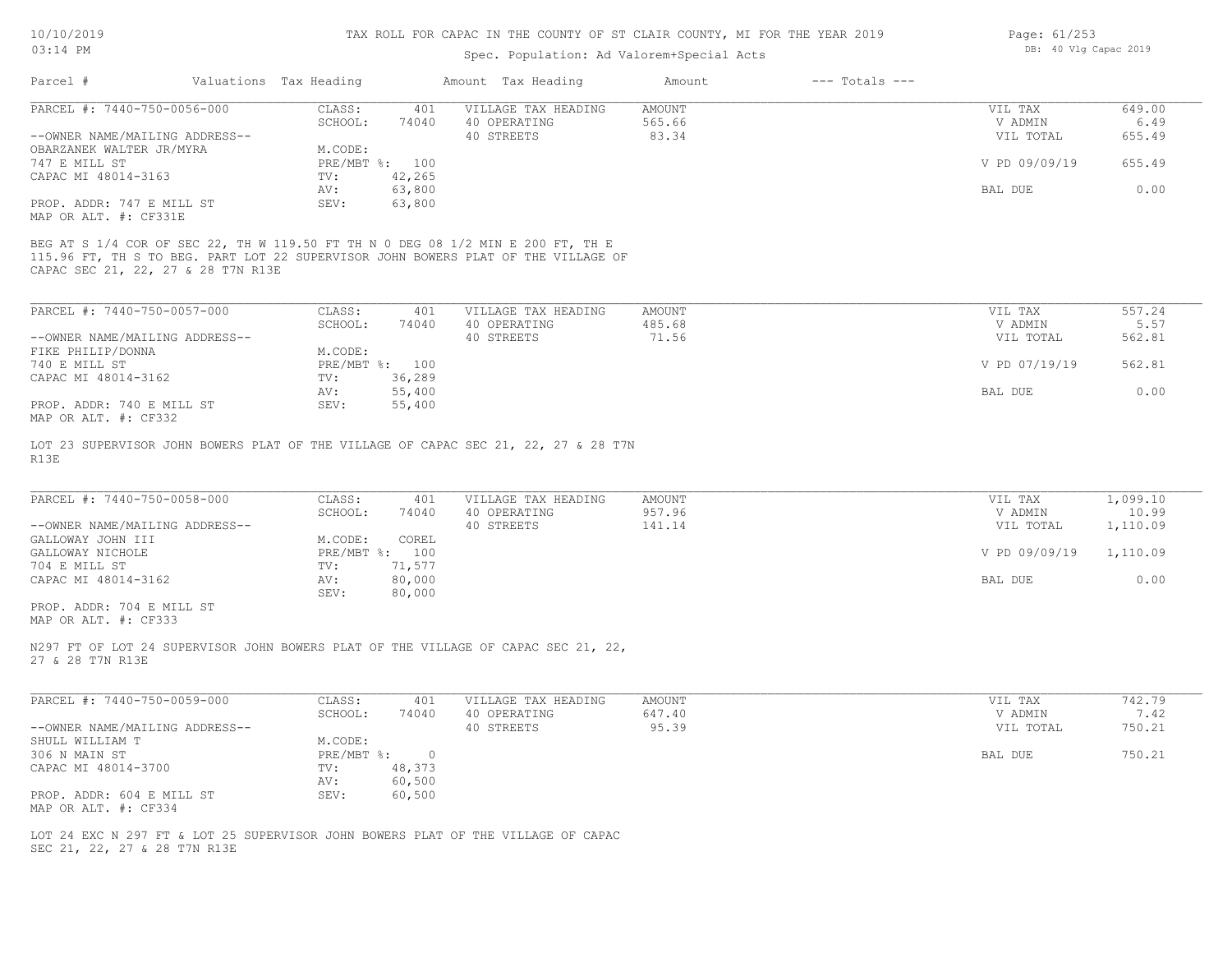# Spec. Population: Ad Valorem+Special Acts

| Page: 62/253 |  |                       |  |
|--------------|--|-----------------------|--|
|              |  | DB: 40 Vlg Capac 2019 |  |

| PARCEL #: 7440-750-0060-000<br>CLASS:<br>VILLAGE TAX HEADING<br>AMOUNT<br>VIL TAX<br>401<br>SCHOOL:<br>74040<br>40 OPERATING<br>284.83<br>V ADMIN<br>41.96<br>--OWNER NAME/MAILING ADDRESS--<br>40 STREETS<br>VIL TOTAL<br>HANSEN TROY/SUSAN<br>M.CODE:<br>COREL<br>PRE/MBT %: 100<br>V PD 09/09/19<br>330.05<br>504 E MILL ST<br>21,282<br>CAPAC MI 48014-3160<br>TV:<br>34,000<br>BAL DUE<br>0.00<br>AV:<br>PROP. ADDR: 504 E MILL ST<br>34,000<br>SEV:<br>MAP OR ALT. #: CF335<br>LOT 26 SUPERVISOR JOHN BOWERS PLAT OF THE VILLAGE OF CAPAC SEC 21, 22, 27 & 28 T7N<br>R13E<br>PARCEL #: 7440-750-0061-000<br>CLASS:<br>401<br>VILLAGE TAX HEADING<br>AMOUNT<br>VIL TAX<br>SCHOOL:<br>74040<br>40 OPERATING<br>355.19<br>V ADMIN<br>--OWNER NAME/MAILING ADDRESS--<br>40 STREETS<br>52.33<br>VIL TOTAL<br>411.59<br>M.CODE:<br>00LSB<br>HOMETOWN RENTALS, LLC<br>P.O.BOX 614<br>$PRE/MBT$ $\frac{1}{6}$ : 0<br>V PD 08/07/19<br>411.59<br>CAPAC MI 48014<br>26,539<br>TV:<br>40,000<br>BAL DUE<br>AV:<br>40,000<br>PROP. ADDR: 502 E MILL ST<br>SEV:<br>MAP OR ALT. #: CF336<br>LOT 27 SUPERVISOR JOHN BOWERS PLAT OF THE VILLAGE OF CAPAC<br>PARCEL #: 7440-750-0062-000<br>CLASS:<br>VILLAGE TAX HEADING<br>AMOUNT<br>VIL TAX<br>402<br>56.45<br>SCHOOL:<br>74040<br>40 OPERATING<br>V ADMIN<br>0.64<br>40 STREETS<br>8.31<br>65.40<br>--OWNER NAME/MAILING ADDRESS--<br>VIL TOTAL<br>M.CODE:<br>HANSEN TROY A<br>PRE/MBT %: 100<br>V PD 09/16/19<br>65.40<br>HANSEN SUSAN M<br>504 E MILL ST<br>TV:<br>4,218<br>0.00<br>CAPAC MI 48014<br>4,800<br>BAL DUE<br>AV:<br>SEV:<br>4,800<br>PROP. ADDR: FOURTH STREET<br>MAP OR ALT. #: CF337<br>LOT 28 SUPERVISOR JOHN BOWERS PLAT OF THE VILLAGE OF CAPAC SEC 21, 22, 27 & 28 T7N<br>R13E<br>PARCEL #: 7440-750-0063-000<br>CLASS:<br>VILLAGE TAX HEADING<br>AMOUNT<br>VIL TAX<br>64.76<br>402<br>56.45<br>SCHOOL:<br>74040<br>40 OPERATING<br>V ADMIN<br>0.64<br>8.31<br>--OWNER NAME/MAILING ADDRESS--<br>40 STREETS<br>VIL TOTAL<br>HANSEN TROY A<br>M.CODE:<br>PRE/MBT %: 100<br>V PD 09/16/19<br>65.40<br>HANSEN SUSAN M<br>504 E MILL ST<br>4,218<br>TV:<br>0.00<br>CAPAC MI 48014<br>AV:<br>4,800<br>BAL DUE<br>SEV:<br>4,800 | Parcel # | Valuations Tax Heading | Amount Tax Heading | Amount | $---$ Totals $---$ |                |
|-----------------------------------------------------------------------------------------------------------------------------------------------------------------------------------------------------------------------------------------------------------------------------------------------------------------------------------------------------------------------------------------------------------------------------------------------------------------------------------------------------------------------------------------------------------------------------------------------------------------------------------------------------------------------------------------------------------------------------------------------------------------------------------------------------------------------------------------------------------------------------------------------------------------------------------------------------------------------------------------------------------------------------------------------------------------------------------------------------------------------------------------------------------------------------------------------------------------------------------------------------------------------------------------------------------------------------------------------------------------------------------------------------------------------------------------------------------------------------------------------------------------------------------------------------------------------------------------------------------------------------------------------------------------------------------------------------------------------------------------------------------------------------------------------------------------------------------------------------------------------------------------------------------------------------------------------------------------------------------------------------------------------------------------------------------------------------------------------------------------------------------------------------------------------------------------|----------|------------------------|--------------------|--------|--------------------|----------------|
|                                                                                                                                                                                                                                                                                                                                                                                                                                                                                                                                                                                                                                                                                                                                                                                                                                                                                                                                                                                                                                                                                                                                                                                                                                                                                                                                                                                                                                                                                                                                                                                                                                                                                                                                                                                                                                                                                                                                                                                                                                                                                                                                                                                         |          |                        |                    |        |                    | 326.79<br>3.26 |
|                                                                                                                                                                                                                                                                                                                                                                                                                                                                                                                                                                                                                                                                                                                                                                                                                                                                                                                                                                                                                                                                                                                                                                                                                                                                                                                                                                                                                                                                                                                                                                                                                                                                                                                                                                                                                                                                                                                                                                                                                                                                                                                                                                                         |          |                        |                    |        |                    | 330.05         |
|                                                                                                                                                                                                                                                                                                                                                                                                                                                                                                                                                                                                                                                                                                                                                                                                                                                                                                                                                                                                                                                                                                                                                                                                                                                                                                                                                                                                                                                                                                                                                                                                                                                                                                                                                                                                                                                                                                                                                                                                                                                                                                                                                                                         |          |                        |                    |        |                    |                |
|                                                                                                                                                                                                                                                                                                                                                                                                                                                                                                                                                                                                                                                                                                                                                                                                                                                                                                                                                                                                                                                                                                                                                                                                                                                                                                                                                                                                                                                                                                                                                                                                                                                                                                                                                                                                                                                                                                                                                                                                                                                                                                                                                                                         |          |                        |                    |        |                    |                |
|                                                                                                                                                                                                                                                                                                                                                                                                                                                                                                                                                                                                                                                                                                                                                                                                                                                                                                                                                                                                                                                                                                                                                                                                                                                                                                                                                                                                                                                                                                                                                                                                                                                                                                                                                                                                                                                                                                                                                                                                                                                                                                                                                                                         |          |                        |                    |        |                    |                |
|                                                                                                                                                                                                                                                                                                                                                                                                                                                                                                                                                                                                                                                                                                                                                                                                                                                                                                                                                                                                                                                                                                                                                                                                                                                                                                                                                                                                                                                                                                                                                                                                                                                                                                                                                                                                                                                                                                                                                                                                                                                                                                                                                                                         |          |                        |                    |        |                    |                |
|                                                                                                                                                                                                                                                                                                                                                                                                                                                                                                                                                                                                                                                                                                                                                                                                                                                                                                                                                                                                                                                                                                                                                                                                                                                                                                                                                                                                                                                                                                                                                                                                                                                                                                                                                                                                                                                                                                                                                                                                                                                                                                                                                                                         |          |                        |                    |        |                    | 407.52         |
|                                                                                                                                                                                                                                                                                                                                                                                                                                                                                                                                                                                                                                                                                                                                                                                                                                                                                                                                                                                                                                                                                                                                                                                                                                                                                                                                                                                                                                                                                                                                                                                                                                                                                                                                                                                                                                                                                                                                                                                                                                                                                                                                                                                         |          |                        |                    |        |                    | 4.07           |
|                                                                                                                                                                                                                                                                                                                                                                                                                                                                                                                                                                                                                                                                                                                                                                                                                                                                                                                                                                                                                                                                                                                                                                                                                                                                                                                                                                                                                                                                                                                                                                                                                                                                                                                                                                                                                                                                                                                                                                                                                                                                                                                                                                                         |          |                        |                    |        |                    |                |
|                                                                                                                                                                                                                                                                                                                                                                                                                                                                                                                                                                                                                                                                                                                                                                                                                                                                                                                                                                                                                                                                                                                                                                                                                                                                                                                                                                                                                                                                                                                                                                                                                                                                                                                                                                                                                                                                                                                                                                                                                                                                                                                                                                                         |          |                        |                    |        |                    |                |
|                                                                                                                                                                                                                                                                                                                                                                                                                                                                                                                                                                                                                                                                                                                                                                                                                                                                                                                                                                                                                                                                                                                                                                                                                                                                                                                                                                                                                                                                                                                                                                                                                                                                                                                                                                                                                                                                                                                                                                                                                                                                                                                                                                                         |          |                        |                    |        |                    |                |
|                                                                                                                                                                                                                                                                                                                                                                                                                                                                                                                                                                                                                                                                                                                                                                                                                                                                                                                                                                                                                                                                                                                                                                                                                                                                                                                                                                                                                                                                                                                                                                                                                                                                                                                                                                                                                                                                                                                                                                                                                                                                                                                                                                                         |          |                        |                    |        |                    | 0.00           |
|                                                                                                                                                                                                                                                                                                                                                                                                                                                                                                                                                                                                                                                                                                                                                                                                                                                                                                                                                                                                                                                                                                                                                                                                                                                                                                                                                                                                                                                                                                                                                                                                                                                                                                                                                                                                                                                                                                                                                                                                                                                                                                                                                                                         |          |                        |                    |        |                    |                |
|                                                                                                                                                                                                                                                                                                                                                                                                                                                                                                                                                                                                                                                                                                                                                                                                                                                                                                                                                                                                                                                                                                                                                                                                                                                                                                                                                                                                                                                                                                                                                                                                                                                                                                                                                                                                                                                                                                                                                                                                                                                                                                                                                                                         |          |                        |                    |        |                    |                |
|                                                                                                                                                                                                                                                                                                                                                                                                                                                                                                                                                                                                                                                                                                                                                                                                                                                                                                                                                                                                                                                                                                                                                                                                                                                                                                                                                                                                                                                                                                                                                                                                                                                                                                                                                                                                                                                                                                                                                                                                                                                                                                                                                                                         |          |                        |                    |        |                    | 64.76          |
|                                                                                                                                                                                                                                                                                                                                                                                                                                                                                                                                                                                                                                                                                                                                                                                                                                                                                                                                                                                                                                                                                                                                                                                                                                                                                                                                                                                                                                                                                                                                                                                                                                                                                                                                                                                                                                                                                                                                                                                                                                                                                                                                                                                         |          |                        |                    |        |                    |                |
|                                                                                                                                                                                                                                                                                                                                                                                                                                                                                                                                                                                                                                                                                                                                                                                                                                                                                                                                                                                                                                                                                                                                                                                                                                                                                                                                                                                                                                                                                                                                                                                                                                                                                                                                                                                                                                                                                                                                                                                                                                                                                                                                                                                         |          |                        |                    |        |                    |                |
|                                                                                                                                                                                                                                                                                                                                                                                                                                                                                                                                                                                                                                                                                                                                                                                                                                                                                                                                                                                                                                                                                                                                                                                                                                                                                                                                                                                                                                                                                                                                                                                                                                                                                                                                                                                                                                                                                                                                                                                                                                                                                                                                                                                         |          |                        |                    |        |                    |                |
|                                                                                                                                                                                                                                                                                                                                                                                                                                                                                                                                                                                                                                                                                                                                                                                                                                                                                                                                                                                                                                                                                                                                                                                                                                                                                                                                                                                                                                                                                                                                                                                                                                                                                                                                                                                                                                                                                                                                                                                                                                                                                                                                                                                         |          |                        |                    |        |                    |                |
|                                                                                                                                                                                                                                                                                                                                                                                                                                                                                                                                                                                                                                                                                                                                                                                                                                                                                                                                                                                                                                                                                                                                                                                                                                                                                                                                                                                                                                                                                                                                                                                                                                                                                                                                                                                                                                                                                                                                                                                                                                                                                                                                                                                         |          |                        |                    |        |                    |                |
|                                                                                                                                                                                                                                                                                                                                                                                                                                                                                                                                                                                                                                                                                                                                                                                                                                                                                                                                                                                                                                                                                                                                                                                                                                                                                                                                                                                                                                                                                                                                                                                                                                                                                                                                                                                                                                                                                                                                                                                                                                                                                                                                                                                         |          |                        |                    |        |                    |                |
|                                                                                                                                                                                                                                                                                                                                                                                                                                                                                                                                                                                                                                                                                                                                                                                                                                                                                                                                                                                                                                                                                                                                                                                                                                                                                                                                                                                                                                                                                                                                                                                                                                                                                                                                                                                                                                                                                                                                                                                                                                                                                                                                                                                         |          |                        |                    |        |                    |                |
|                                                                                                                                                                                                                                                                                                                                                                                                                                                                                                                                                                                                                                                                                                                                                                                                                                                                                                                                                                                                                                                                                                                                                                                                                                                                                                                                                                                                                                                                                                                                                                                                                                                                                                                                                                                                                                                                                                                                                                                                                                                                                                                                                                                         |          |                        |                    |        |                    |                |
|                                                                                                                                                                                                                                                                                                                                                                                                                                                                                                                                                                                                                                                                                                                                                                                                                                                                                                                                                                                                                                                                                                                                                                                                                                                                                                                                                                                                                                                                                                                                                                                                                                                                                                                                                                                                                                                                                                                                                                                                                                                                                                                                                                                         |          |                        |                    |        |                    | 65.40          |
|                                                                                                                                                                                                                                                                                                                                                                                                                                                                                                                                                                                                                                                                                                                                                                                                                                                                                                                                                                                                                                                                                                                                                                                                                                                                                                                                                                                                                                                                                                                                                                                                                                                                                                                                                                                                                                                                                                                                                                                                                                                                                                                                                                                         |          |                        |                    |        |                    |                |
|                                                                                                                                                                                                                                                                                                                                                                                                                                                                                                                                                                                                                                                                                                                                                                                                                                                                                                                                                                                                                                                                                                                                                                                                                                                                                                                                                                                                                                                                                                                                                                                                                                                                                                                                                                                                                                                                                                                                                                                                                                                                                                                                                                                         |          |                        |                    |        |                    |                |
|                                                                                                                                                                                                                                                                                                                                                                                                                                                                                                                                                                                                                                                                                                                                                                                                                                                                                                                                                                                                                                                                                                                                                                                                                                                                                                                                                                                                                                                                                                                                                                                                                                                                                                                                                                                                                                                                                                                                                                                                                                                                                                                                                                                         |          |                        |                    |        |                    |                |
| PROP. ADDR: FOURTH STREET<br>MAP OR ALT. #: CF338                                                                                                                                                                                                                                                                                                                                                                                                                                                                                                                                                                                                                                                                                                                                                                                                                                                                                                                                                                                                                                                                                                                                                                                                                                                                                                                                                                                                                                                                                                                                                                                                                                                                                                                                                                                                                                                                                                                                                                                                                                                                                                                                       |          |                        |                    |        |                    |                |
| LOT 29 SUPERVISOR JOHN BOWERS PLAT OF THE VILLAGE OF CAPAC SEC 21, 22, 27 & 28 T7N<br>R13E                                                                                                                                                                                                                                                                                                                                                                                                                                                                                                                                                                                                                                                                                                                                                                                                                                                                                                                                                                                                                                                                                                                                                                                                                                                                                                                                                                                                                                                                                                                                                                                                                                                                                                                                                                                                                                                                                                                                                                                                                                                                                              |          |                        |                    |        |                    |                |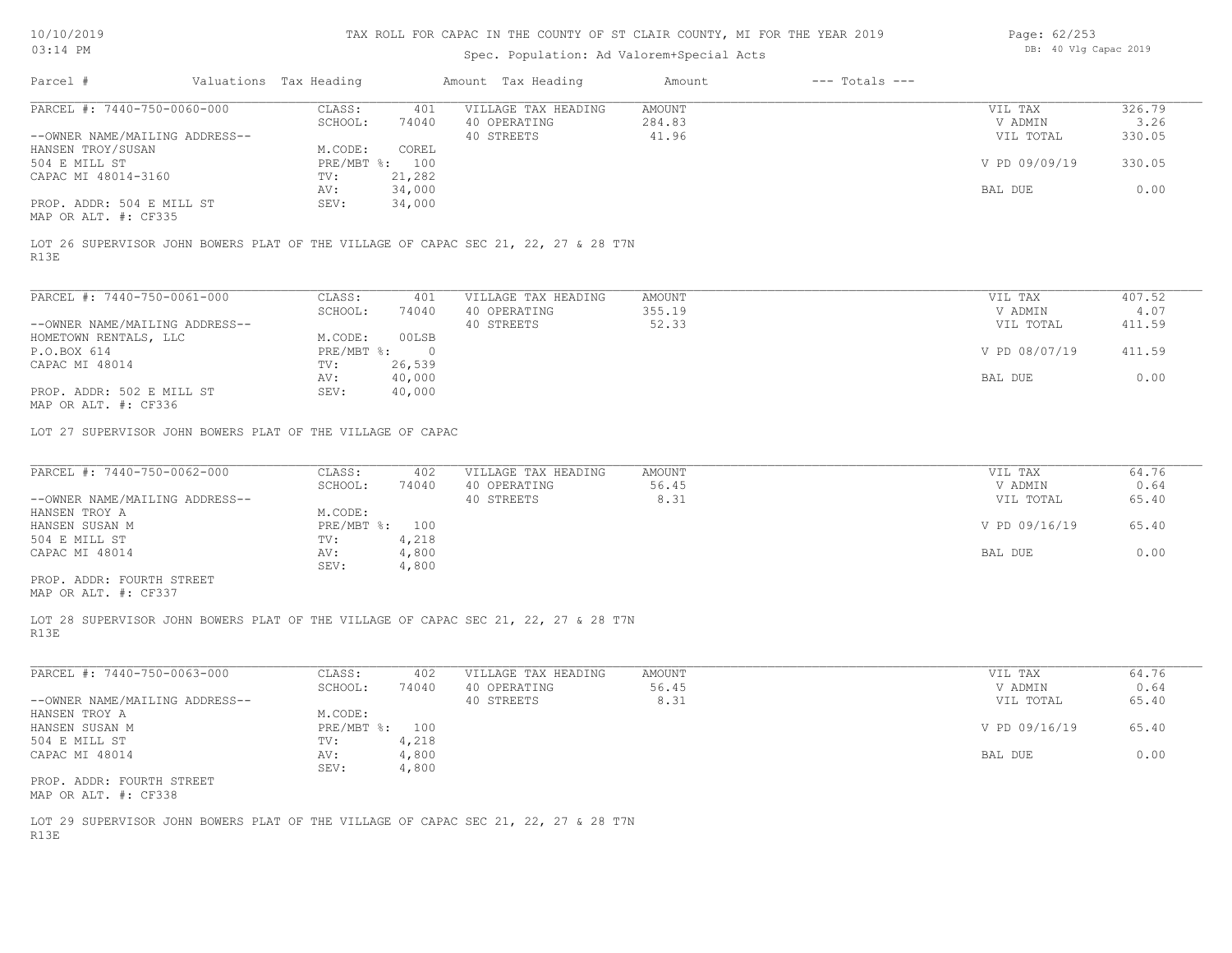# Spec. Population: Ad Valorem+Special Acts

| Page: 63/253 |  |                       |  |
|--------------|--|-----------------------|--|
|              |  | DB: 40 Vlg Capac 2019 |  |

|                                                                                                     |                           |                | Spec. Population: Ad Valorem+Special Acts |                |                    |                    |        |
|-----------------------------------------------------------------------------------------------------|---------------------------|----------------|-------------------------------------------|----------------|--------------------|--------------------|--------|
| Parcel #                                                                                            | Valuations Tax Heading    |                | Amount Tax Heading                        | Amount         | $---$ Totals $---$ |                    |        |
| PARCEL #: 7440-750-0064-000                                                                         | CLASS:                    | 402            | VILLAGE TAX HEADING                       | AMOUNT         |                    | VIL TAX            | 64.76  |
|                                                                                                     | SCHOOL:                   | 74040          | 40 OPERATING                              | 56.45          |                    | V ADMIN            | 0.64   |
| --OWNER NAME/MAILING ADDRESS--                                                                      |                           |                | 40 STREETS                                | 8.31           |                    | VIL TOTAL          | 65.40  |
| HANSON TROY A<br>HANSON SUSAN M                                                                     | M.CODE:<br>PRE/MBT %: 100 |                |                                           |                |                    | V PD 09/16/19      | 65.40  |
| 504 E MILL ST                                                                                       | TV:                       | 4,218          |                                           |                |                    |                    |        |
| CAPAC MI 48014                                                                                      | AV:                       | 4,800          |                                           |                |                    | BAL DUE            | 0.00   |
|                                                                                                     | SEV:                      | 4,800          |                                           |                |                    |                    |        |
| PROP. ADDR: FOURTH STREET                                                                           |                           |                |                                           |                |                    |                    |        |
| MAP OR ALT. #: CF339                                                                                |                           |                |                                           |                |                    |                    |        |
| LOT 30 SUPERVISOR JOHN BOWERS PLAT OF THE VILLAGE OF CAPAC SEC 21, 22, 27 & 28 T7N<br>R13E          |                           |                |                                           |                |                    |                    |        |
| PARCEL #: 7440-750-0065-000                                                                         | CLASS:                    | 402            | VILLAGE TAX HEADING                       | AMOUNT         |                    | VIL TAX            | 64.76  |
|                                                                                                     | SCHOOL:                   | 74040          | 40 OPERATING                              | 56.45          |                    | V ADMIN            | 0.64   |
| --OWNER NAME/MAILING ADDRESS--                                                                      |                           |                | 40 STREETS                                | 8.31           |                    | VIL TOTAL          | 65.40  |
| MAJO INCORPORATED                                                                                   | M.CODE:                   |                |                                           |                |                    |                    |        |
| 68095 MAIN ST                                                                                       | PRE/MBT %:                | $\overline{0}$ |                                           |                |                    | BAL DUE            | 65.40  |
| RICHMOND MI 48062                                                                                   | TV:                       | 4,218          |                                           |                |                    |                    |        |
|                                                                                                     | AV:                       | 4,800          |                                           |                |                    |                    |        |
| PROP. ADDR: FOURTH STREET<br>MAP OR ALT. #: CF340                                                   | SEV:                      | 4,800          |                                           |                |                    |                    |        |
| LOT 31 SUPERVISOR JOHN BOWERS PLAT OF THE VILLAGE OF CAPAC SEC 21, 22, 27 & 28 T7N<br>R13E          |                           |                |                                           |                |                    |                    |        |
| PARCEL #: 7440-750-0066-000                                                                         | CLASS:                    | 402            | VILLAGE TAX HEADING                       | AMOUNT         |                    | VIL TAX            | 103.64 |
|                                                                                                     | SCHOOL:                   | 74040          | 40 OPERATING                              | 90.33          |                    | V ADMIN            | 1.03   |
| --OWNER NAME/MAILING ADDRESS--                                                                      |                           |                | 40 STREETS                                | 13.31          |                    | VIL TOTAL          | 104.67 |
| MILLER THOMAS E                                                                                     | M.CODE:                   |                |                                           |                |                    |                    |        |
| 21376 SIENNA DR                                                                                     | $PRE/MBT$ $\div$ 0        |                |                                           |                |                    | BAL DUE            | 104.67 |
| MACOMB MI 48044-6407                                                                                | TV:                       | 6,750          |                                           |                |                    |                    |        |
|                                                                                                     | AV:                       | 19,700         |                                           |                |                    |                    |        |
| PROP. ADDR: FOURTH STREET<br>MAP OR ALT. #: CF341A/G                                                | SEV:                      | 19,700         |                                           |                |                    |                    |        |
| LOTS 32-38 INCL SUPERVISOR JOHN BOWERS PLAT OF THE VILLAGE OF CAPAC SEC 21, 22, 27<br>& 28 T7N R13E |                           |                |                                           |                |                    |                    |        |
| PARCEL #: 7440-750-0067-000                                                                         |                           |                |                                           |                |                    |                    | 0.00   |
|                                                                                                     | CLASS:<br>SCHOOL:         | 702<br>74040   | VILLAGE TAX HEADING<br>40 OPERATING       | AMOUNT<br>0.00 |                    | VIL TAX<br>V ADMIN | 0.00   |
| --OWNER NAME/MAILING ADDRESS--                                                                      |                           |                | 40 STREETS                                | 0.00           |                    | VIL TOTAL          | 0.00   |
| MICHIGAN LAND BANK                                                                                  | M.CODE:                   |                |                                           |                |                    |                    |        |
| MICH DEPT OF LABOR/ECO                                                                              | $PRE/MBT$ %:              | $\circ$        |                                           |                |                    | BAL DUE            | 0.00   |
| PO BOX 30004                                                                                        | TV:                       | 0              |                                           |                |                    |                    |        |
| LANSING MI 48909                                                                                    | AV:                       | 0              |                                           |                |                    |                    |        |
|                                                                                                     | SEV:                      | $\circ$        |                                           |                |                    |                    |        |
| PROP. ADDR: FOURTH STREET<br>MAP OR ALT. #: 341H/K                                                  |                           |                |                                           |                |                    |                    |        |
| LOTS 39 TO 42 INC. SUPERVISOR JOHN BOWERS PLAT OF THE VILLAGE OF CAPAC SEC 21, 22,                  |                           |                |                                           |                |                    |                    |        |
| 27 & 28 T7N R13E                                                                                    |                           |                |                                           |                |                    |                    |        |
|                                                                                                     |                           |                |                                           |                |                    |                    |        |
|                                                                                                     |                           |                |                                           |                |                    |                    |        |
|                                                                                                     |                           |                |                                           |                |                    |                    |        |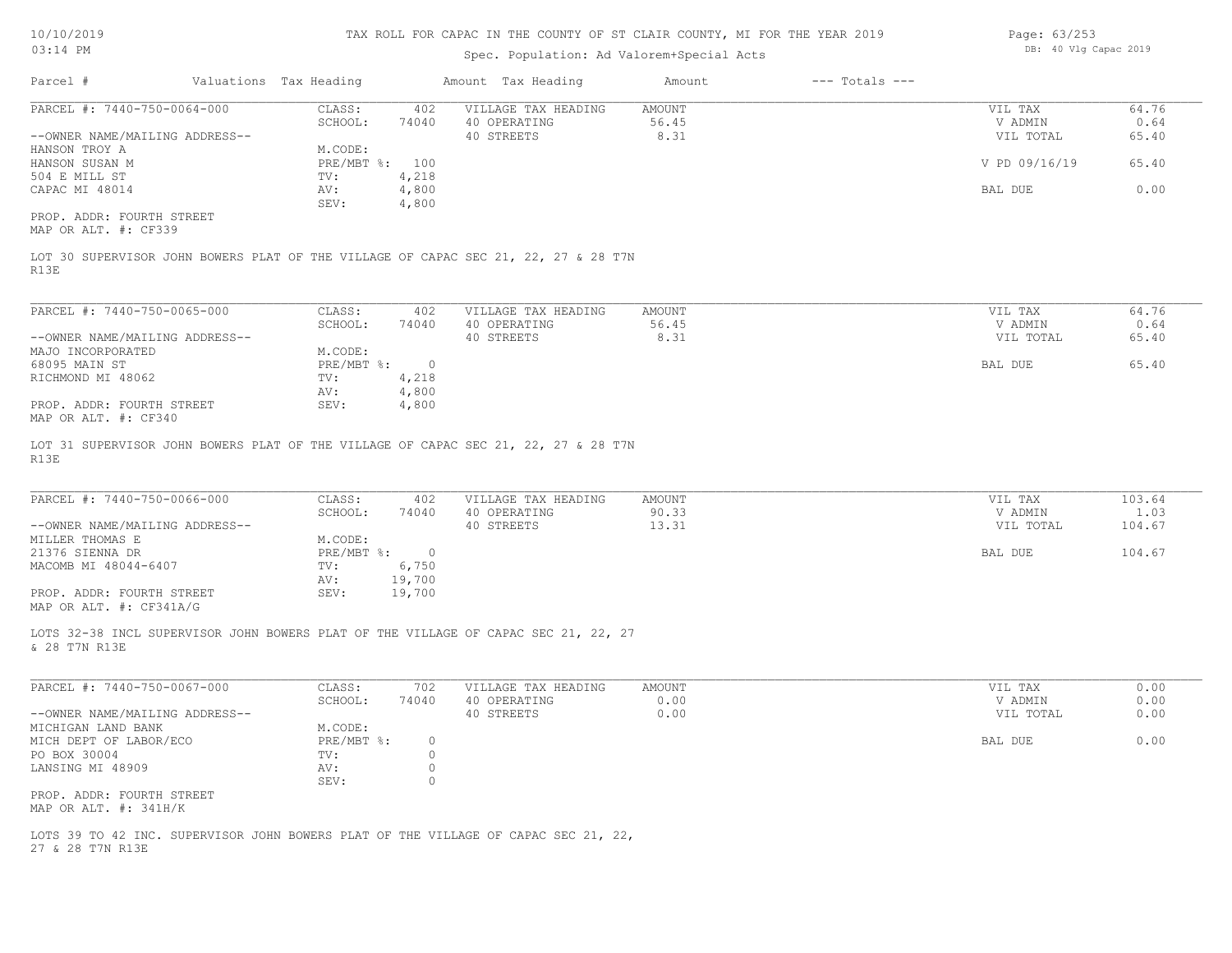|  |  | 10/10/2019 |
|--|--|------------|
|  |  |            |

| Page: 64/253 |  |                       |  |
|--------------|--|-----------------------|--|
|              |  | DB: 40 Vlg Capac 2019 |  |

| 03:14 PM                                                                                   |                                   | Spec. Population: Ad Valorem+Special Acts |                        |                    | DB: 40 Vlg Capac 2019 |               |
|--------------------------------------------------------------------------------------------|-----------------------------------|-------------------------------------------|------------------------|--------------------|-----------------------|---------------|
| Parcel #                                                                                   | Valuations Tax Heading            | Amount Tax Heading                        | Amount                 | $---$ Totals $---$ |                       |               |
| PARCEL #: 7440-750-0068-000                                                                | CLASS:<br>402                     | VILLAGE TAX HEADING                       | <b>AMOUNT</b>          |                    | VIL TAX               | 56.66         |
|                                                                                            | SCHOOL:<br>74040                  | 40 OPERATING                              | 49.39                  |                    | V ADMIN               | 0.56          |
| --OWNER NAME/MAILING ADDRESS--                                                             |                                   | 40 STREETS                                | 7.27                   |                    | VIL TOTAL             | 57.22         |
| RAY BARBARA JAN                                                                            | M.CODE:                           |                                           |                        |                    |                       |               |
| RAY DANIEL S<br>216 S LESTER ST                                                            | PRE/MBT %: 100<br>3,691<br>TV:    |                                           |                        |                    | BAL DUE               | 57.22         |
| CAPAC MI 48014                                                                             | 8,200<br>AV:                      |                                           |                        |                    |                       |               |
|                                                                                            | 8,200<br>SEV:                     |                                           |                        |                    |                       |               |
| PROP. ADDR: FOURTH STREET<br>MAP OR ALT. #: CF342                                          |                                   |                                           |                        |                    |                       |               |
| LOT 43 SUPERVISOR JOHN BOWERS PLAT OF THE VILLAGE OF CAPAC SEC 21, 22, 27 & 28 T7N<br>R13E |                                   |                                           |                        |                    |                       |               |
|                                                                                            |                                   |                                           |                        |                    |                       |               |
| PARCEL #: 7440-750-0069-000                                                                | CLASS:<br>402                     | VILLAGE TAX HEADING                       | AMOUNT                 |                    | VIL TAX               | 56.66         |
|                                                                                            | SCHOOL:<br>74040                  | 40 OPERATING<br>40 STREETS                | 49.39<br>7.27          |                    | V ADMIN               | 0.56<br>57.22 |
| --OWNER NAME/MAILING ADDRESS--<br>RAY DANIEL S                                             | M.CODE:                           |                                           |                        |                    | VIL TOTAL             |               |
| RAY BARBARA J                                                                              | PRE/MBT %: 100                    |                                           |                        |                    | BAL DUE               | 57.22         |
| 216 S LESTER                                                                               | TV:<br>3,691                      |                                           |                        |                    |                       |               |
| CAPAC MI 48014                                                                             | AV:<br>4,800<br>SEV:<br>4,800     |                                           |                        |                    |                       |               |
| PROP. ADDR: FOURTH STREET<br>MAP OR ALT. #: CF343                                          |                                   |                                           |                        |                    |                       |               |
| R13E<br>PARCEL #: 7440-750-0070-000                                                        | CLASS:<br>402<br>SCHOOL:<br>74040 | VILLAGE TAX HEADING<br>40 OPERATING       | <b>AMOUNT</b><br>49.39 |                    | VIL TAX<br>V ADMIN    | 56.66<br>0.56 |
| --OWNER NAME/MAILING ADDRESS--                                                             |                                   | 40 STREETS                                | 7.27                   |                    | VIL TOTAL             | 57.22         |
| RAY BARBARA JAN                                                                            | M.CODE:                           |                                           |                        |                    |                       |               |
| RAY DANIEL S                                                                               | PRE/MBT %: 100                    |                                           |                        |                    | BAL DUE               | 57.22         |
| 216 S LESTER ST                                                                            | 3,691<br>TV:                      |                                           |                        |                    |                       |               |
| CAPAC MI 48014                                                                             | AV:<br>4,800                      |                                           |                        |                    |                       |               |
|                                                                                            | SEV:<br>4,800                     |                                           |                        |                    |                       |               |
| PROP. ADDR: FOURTH STREET<br>MAP OR ALT. #: CF344                                          |                                   |                                           |                        |                    |                       |               |
| LOT 45 SUPERVISOR JOHN BOWERS PLAT OF THE VILLAGE OF CAPAC SEC 21, 22, 27 & 28 T7N<br>R13E |                                   |                                           |                        |                    |                       |               |
| PARCEL #: 7440-750-0071-000                                                                |                                   |                                           |                        |                    |                       | 89.05         |
|                                                                                            | CLASS:<br>402<br>SCHOOL:<br>74040 | VILLAGE TAX HEADING<br>40 OPERATING       | <b>AMOUNT</b><br>77.62 |                    | VIL TAX<br>V ADMIN    | 0.89          |
| --OWNER NAME/MAILING ADDRESS--                                                             |                                   | 40 STREETS                                | 11.43                  |                    | VIL TOTAL             | 89.94         |
| RAY BARBARA JAN                                                                            | M.CODE:                           |                                           |                        |                    |                       |               |
| RAY DANIEL S                                                                               | PRE/MBT %: 100                    |                                           |                        |                    | BAL DUE               | 89.94         |
| 216 S LESTER ST                                                                            | 5,800<br>TV:                      |                                           |                        |                    |                       |               |
| CAPAC MI 48014                                                                             | 14,300<br>AV:                     |                                           |                        |                    |                       |               |
|                                                                                            | 14,300<br>SEV:                    |                                           |                        |                    |                       |               |
| PROP. ADDR: FOURTH STREET                                                                  |                                   |                                           |                        |                    |                       |               |
| MAP OR ALT. #: CF345A/C                                                                    |                                   |                                           |                        |                    |                       |               |

& 28 T7N R13E LOTS 46, 47 & 48 SUPERVISOR JOHN BOWERS PLAT OF THE VILLAGE OF CAPAC SEC 21, 22 27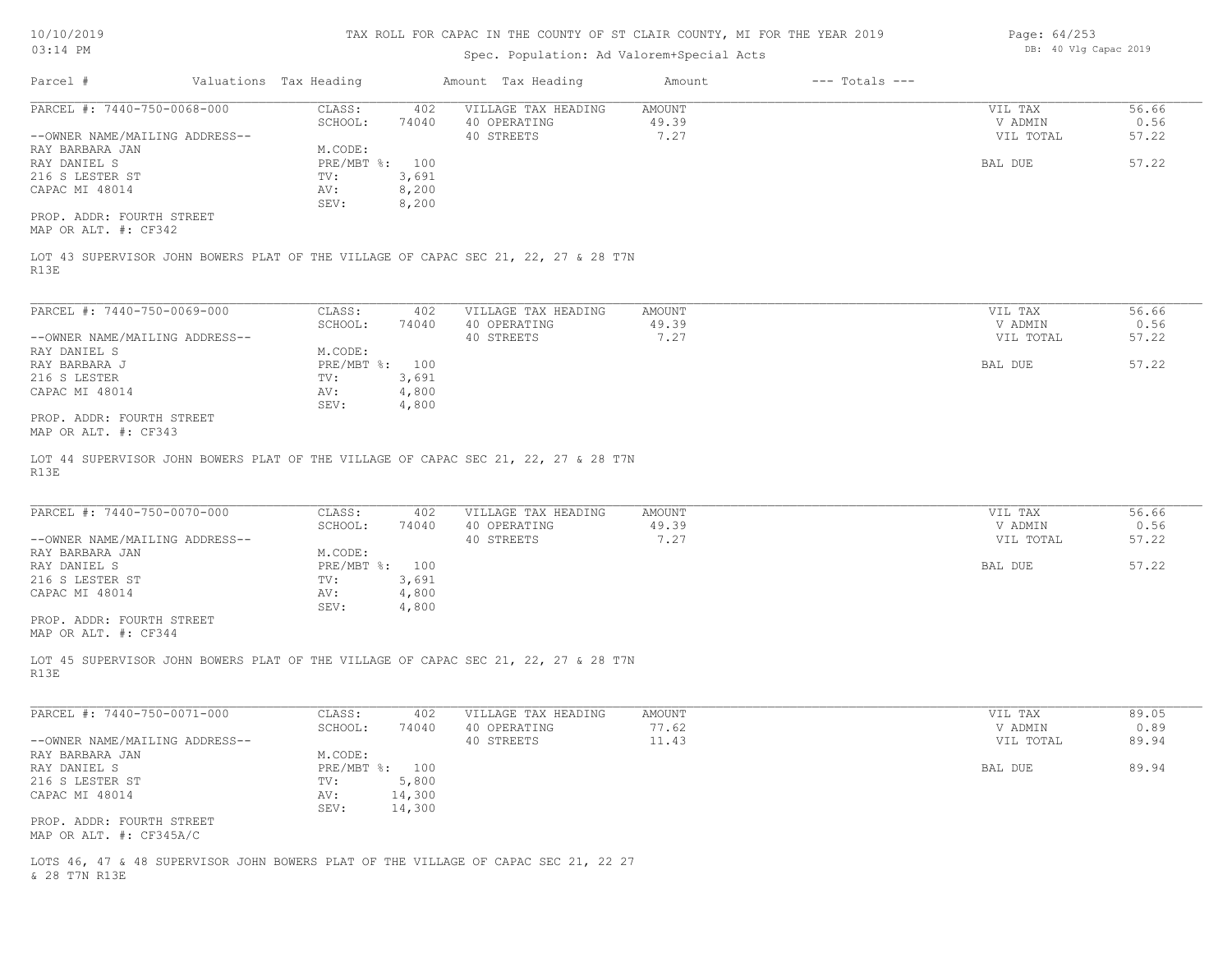# Spec. Population: Ad Valorem+Special Acts

| Page: 65/253 |  |                       |  |
|--------------|--|-----------------------|--|
|              |  | DB: 40 Vlg Capac 2019 |  |

| Parcel #                       | Valuations Tax Heading |        | Amount Tax Heading  | Amount | $---$ Totals $---$ |               |       |
|--------------------------------|------------------------|--------|---------------------|--------|--------------------|---------------|-------|
| PARCEL #: 7440-750-0072-000    | CLASS:                 | 402    | VILLAGE TAX HEADING | AMOUNT |                    | VIL TAX       | 62.58 |
|                                | SCHOOL:                | 74040  | 40 OPERATING        | 54.55  |                    | V ADMIN       | 0.62  |
| --OWNER NAME/MAILING ADDRESS-- |                        |        | 40 STREETS          | 8.03   |                    | VIL TOTAL     | 63.20 |
| KILLINGBECK KARL T             | M.CODE:                |        |                     |        |                    |               |       |
| KILLINGBECK COURTNEY           | $PRE/MBT$ %:           | $\Box$ |                     |        |                    | V PD 07/10/19 | 63.20 |
| 202 S LESTER                   | TV:                    | 4,076  |                     |        |                    |               |       |
| CAPAC MI 48014                 | AV:                    | 4,500  |                     |        |                    | BAL DUE       | 0.00  |
|                                | SEV:                   | 4,500  |                     |        |                    |               |       |
| PROP. ADDR: FOURTH STREET      |                        |        |                     |        |                    |               |       |

MAP OR ALT. #: CF345D

27 & 28 T7N R13E LOT 49 EXC N 4 FT. SUPERVISOR JOHN BOWERS PLAT OF THE VILLAGE OF CAPAC SEC 21, 2,

| PARCEL #: 7440-750-0073-000    | CLASS:         | 402   | VILLAGE TAX HEADING | AMOUNT | VIL TAX       | 70.61 |
|--------------------------------|----------------|-------|---------------------|--------|---------------|-------|
|                                | SCHOOL:        | 74040 | 40 OPERATING        | 61.55  | V ADMIN       | 0.70  |
| --OWNER NAME/MAILING ADDRESS-- |                |       | 40 STREETS          | 9.06   | VIL TOTAL     | 71.31 |
| WOLF DANIEL R                  | M.CODE:        |       |                     |        |               |       |
| WOLF JANE E                    | PRE/MBT %: 100 |       |                     |        | V PD 07/10/19 | 71.31 |
| 202 S LESTER ST                | TV:            | 4,599 |                     |        |               |       |
| CAPAC MI 48014-3712            | AV:            | 5,000 |                     |        | BAL DUE       | 0.00  |
|                                | SEV:           | 5,000 |                     |        |               |       |
| prop inco poursu concer        |                |       |                     |        |               |       |

MAP OR ALT. #: CF345E PROP. ADDR: FOURTH STREET

21, 22, 27 & 28 T7N R13E LOT 50 & N 4 FT OF LOT 49 SUPERVISOR JOHN BOWERS PLAT OF THE VILLAGE OF CAPAC SEC

| PARCEL #: 7440-750-0074-000                           | CLASS:         | 402   | VILLAGE TAX HEADING | AMOUNT | VIL TAX   | 64.76 |
|-------------------------------------------------------|----------------|-------|---------------------|--------|-----------|-------|
|                                                       | SCHOOL:        | 74040 | 40 OPERATING        | 56.45  | V ADMIN   | 0.64  |
| --OWNER NAME/MAILING ADDRESS--                        |                |       | 40 STREETS          | 8.31   | VIL TOTAL | 65.40 |
| DETLOFF WAYNE                                         | M.CODE:        |       |                     |        |           |       |
| 200 S LESTER ST                                       | PRE/MBT %: 100 |       |                     |        | BAL DUE   | 65.40 |
| CAPAC MI 48014                                        | TV:            | 4,218 |                     |        |           |       |
|                                                       | AV:            | 4,800 |                     |        |           |       |
| PROP. ADDR: FOURTH STREET                             | SEV:           | 4,800 |                     |        |           |       |
| $\cdots$ $\cdots$ $\cdots$ $\cdots$ $\cdots$ $\cdots$ |                |       |                     |        |           |       |

MAP OR ALT. #: CF346A

R13E LOT 51 SUPERVISOR JOHN BOWERS PLAT OF THE VILLAGE OF CAPAC SEC 21, 22, 27 & 28 T7N

| PARCEL #: 7440-750-0075-000    | CLASS:     | 703   | VILLAGE TAX HEADING | AMOUNT | VIL TAX   | 0.00 |
|--------------------------------|------------|-------|---------------------|--------|-----------|------|
|                                | SCHOOL:    | 74040 | 40 OPERATING        | 0.00   | V ADMIN   | 0.00 |
| --OWNER NAME/MAILING ADDRESS-- |            |       | 40 STREETS          | 0.00   | VIL TOTAL | 0.00 |
| VILLAGE OF CAPAC               | M.CODE:    |       |                     |        |           |      |
| 131 N MAIN ST                  | PRE/MBT %: |       |                     |        | BAL DUE   | 0.00 |
| CAPAC MI 48014                 | TV:        |       |                     |        |           |      |
|                                | AV:        |       |                     |        |           |      |
| PROP. ADDR: FOURTH STREET      | SEV:       |       |                     |        |           |      |
| MAP OR ALT. #: CF346B          |            |       |                     |        |           |      |

R13E LOT 52 SUPERVISOR JOHN BOWERS PLAT OF THE VILLAGE OF CAPAC SEC 21, 22, 27 & 28 T7N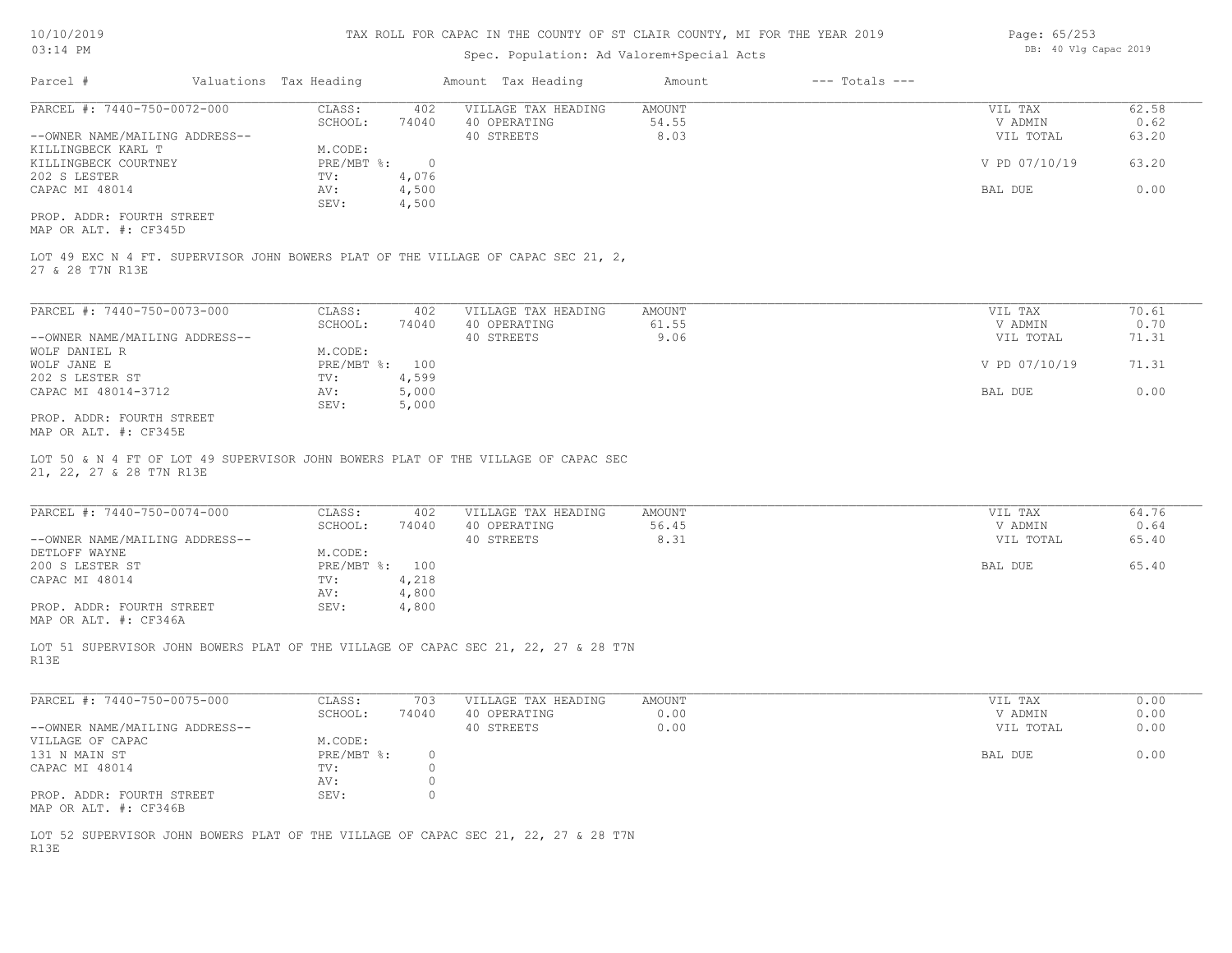| 10/10/2019 |  |
|------------|--|
| 03.14 PM   |  |

# Spec. Population: Ad Valorem+Special Acts

Page: 66/253 DB: 40 Vlg Capac 2019

| Parcel #<br>Valuations Tax Heading<br>Amount Tax Heading<br>$---$ Totals $---$<br>Amount<br>PARCEL #: 7440-750-0076-000<br>CLASS:<br>703<br>VILLAGE TAX HEADING<br>AMOUNT<br>0.00<br>SCHOOL:<br>74040<br>40 OPERATING<br>40 STREETS<br>0.00<br>--OWNER NAME/MAILING ADDRESS--<br>M.CODE:<br>PRE/MBT %:<br>$\circ$<br>CAPAC MI 48014<br>$\circ$<br>TV:<br>0<br>AV:<br>$\circ$<br>PROP. ADDR: FOURTH STREET<br>SEV:<br>R13E<br>PARCEL #: 7440-750-0077-000<br>CLASS:<br>703<br>VILLAGE TAX HEADING<br>AMOUNT<br>0.00<br>SCHOOL:<br>74040<br>40 OPERATING<br>--OWNER NAME/MAILING ADDRESS--<br>40 STREETS<br>0.00<br>M.CODE:<br>$PRE/MBT$ $\div$<br>$\circ$<br>$\circ$<br>CAPAC MI 48014<br>TV:<br>0<br>AV:<br>PROP. ADDR: FOURTH STREET<br>0<br>SEV:<br>PARCEL #: 7440-750-0078-000<br>CLASS:<br>402<br>VILLAGE TAX HEADING<br>AMOUNT<br>SCHOOL:<br>74040<br>40 OPERATING<br>56.45<br>--OWNER NAME/MAILING ADDRESS--<br>40 STREETS<br>8.31<br>M.CODE:<br>KATAKIS, ANTONIOS<br>2320 FRED MOORE HWY.<br>$PRE/MBT$ $\div$ 0<br>4,218<br>ST. CLAIR, MI 48079<br>TV:<br>4,800<br>AV:<br>PROP. ADDR: FOURTH STREET<br>SEV:<br>4,800<br>R13E | VIL TAX<br>V ADMIN<br>VIL TOTAL<br>BAL DUE<br>VIL TAX<br>V ADMIN<br>VIL TOTAL<br>BAL DUE<br>VIL TAX<br>V ADMIN<br>VIL TOTAL<br>BAL DUE | 0.00<br>0.00<br>0.00<br>0.00<br>0.00<br>0.00<br>0.00<br>0.00<br>64.76<br>0.64<br>65.40 |
|-------------------------------------------------------------------------------------------------------------------------------------------------------------------------------------------------------------------------------------------------------------------------------------------------------------------------------------------------------------------------------------------------------------------------------------------------------------------------------------------------------------------------------------------------------------------------------------------------------------------------------------------------------------------------------------------------------------------------------------------------------------------------------------------------------------------------------------------------------------------------------------------------------------------------------------------------------------------------------------------------------------------------------------------------------------------------------------------------------------------------------------|----------------------------------------------------------------------------------------------------------------------------------------|----------------------------------------------------------------------------------------|
| VILLAGE OF CAPAC<br>131 N MAIN ST<br>THE VILLAGE OF CAPAC<br>131 N MAIN ST<br>MAP OR ALT. #: CF348<br>MAP OR ALT. #: CF349<br>LOT 56 SUPERVISOR JOHN BOWERS PLAT OF THE VILLAGE OF CAPAC SEC 21, 22, 27 & 28 T7N                                                                                                                                                                                                                                                                                                                                                                                                                                                                                                                                                                                                                                                                                                                                                                                                                                                                                                                    |                                                                                                                                        |                                                                                        |
| MAP OR ALT. #: CF347<br>LOT 53 SUPERVISOR JOHN BOWERS PLAT OF THE VILLAGE OF CAPAC SEC 21, 22, 27 & 28 T7N<br>LOTS 54-55 SUPERVISOR JOHN BOWERS PLAT OF THE VILLAGE OF CAPAC SEC 21, 22, 27 & 28<br>T7N R13E                                                                                                                                                                                                                                                                                                                                                                                                                                                                                                                                                                                                                                                                                                                                                                                                                                                                                                                        |                                                                                                                                        |                                                                                        |
|                                                                                                                                                                                                                                                                                                                                                                                                                                                                                                                                                                                                                                                                                                                                                                                                                                                                                                                                                                                                                                                                                                                                     |                                                                                                                                        |                                                                                        |
|                                                                                                                                                                                                                                                                                                                                                                                                                                                                                                                                                                                                                                                                                                                                                                                                                                                                                                                                                                                                                                                                                                                                     |                                                                                                                                        |                                                                                        |
|                                                                                                                                                                                                                                                                                                                                                                                                                                                                                                                                                                                                                                                                                                                                                                                                                                                                                                                                                                                                                                                                                                                                     |                                                                                                                                        |                                                                                        |
|                                                                                                                                                                                                                                                                                                                                                                                                                                                                                                                                                                                                                                                                                                                                                                                                                                                                                                                                                                                                                                                                                                                                     |                                                                                                                                        |                                                                                        |
|                                                                                                                                                                                                                                                                                                                                                                                                                                                                                                                                                                                                                                                                                                                                                                                                                                                                                                                                                                                                                                                                                                                                     |                                                                                                                                        |                                                                                        |
|                                                                                                                                                                                                                                                                                                                                                                                                                                                                                                                                                                                                                                                                                                                                                                                                                                                                                                                                                                                                                                                                                                                                     |                                                                                                                                        |                                                                                        |
|                                                                                                                                                                                                                                                                                                                                                                                                                                                                                                                                                                                                                                                                                                                                                                                                                                                                                                                                                                                                                                                                                                                                     |                                                                                                                                        |                                                                                        |
|                                                                                                                                                                                                                                                                                                                                                                                                                                                                                                                                                                                                                                                                                                                                                                                                                                                                                                                                                                                                                                                                                                                                     |                                                                                                                                        |                                                                                        |
|                                                                                                                                                                                                                                                                                                                                                                                                                                                                                                                                                                                                                                                                                                                                                                                                                                                                                                                                                                                                                                                                                                                                     |                                                                                                                                        |                                                                                        |
|                                                                                                                                                                                                                                                                                                                                                                                                                                                                                                                                                                                                                                                                                                                                                                                                                                                                                                                                                                                                                                                                                                                                     |                                                                                                                                        |                                                                                        |
|                                                                                                                                                                                                                                                                                                                                                                                                                                                                                                                                                                                                                                                                                                                                                                                                                                                                                                                                                                                                                                                                                                                                     |                                                                                                                                        |                                                                                        |
|                                                                                                                                                                                                                                                                                                                                                                                                                                                                                                                                                                                                                                                                                                                                                                                                                                                                                                                                                                                                                                                                                                                                     |                                                                                                                                        |                                                                                        |
|                                                                                                                                                                                                                                                                                                                                                                                                                                                                                                                                                                                                                                                                                                                                                                                                                                                                                                                                                                                                                                                                                                                                     |                                                                                                                                        |                                                                                        |
|                                                                                                                                                                                                                                                                                                                                                                                                                                                                                                                                                                                                                                                                                                                                                                                                                                                                                                                                                                                                                                                                                                                                     |                                                                                                                                        |                                                                                        |
|                                                                                                                                                                                                                                                                                                                                                                                                                                                                                                                                                                                                                                                                                                                                                                                                                                                                                                                                                                                                                                                                                                                                     |                                                                                                                                        |                                                                                        |
|                                                                                                                                                                                                                                                                                                                                                                                                                                                                                                                                                                                                                                                                                                                                                                                                                                                                                                                                                                                                                                                                                                                                     |                                                                                                                                        | 65.40                                                                                  |
|                                                                                                                                                                                                                                                                                                                                                                                                                                                                                                                                                                                                                                                                                                                                                                                                                                                                                                                                                                                                                                                                                                                                     |                                                                                                                                        |                                                                                        |
|                                                                                                                                                                                                                                                                                                                                                                                                                                                                                                                                                                                                                                                                                                                                                                                                                                                                                                                                                                                                                                                                                                                                     |                                                                                                                                        |                                                                                        |
|                                                                                                                                                                                                                                                                                                                                                                                                                                                                                                                                                                                                                                                                                                                                                                                                                                                                                                                                                                                                                                                                                                                                     |                                                                                                                                        |                                                                                        |
|                                                                                                                                                                                                                                                                                                                                                                                                                                                                                                                                                                                                                                                                                                                                                                                                                                                                                                                                                                                                                                                                                                                                     |                                                                                                                                        |                                                                                        |
| PARCEL #: 7440-750-0079-000<br>CLASS:<br>VILLAGE TAX HEADING<br>401<br>AMOUNT                                                                                                                                                                                                                                                                                                                                                                                                                                                                                                                                                                                                                                                                                                                                                                                                                                                                                                                                                                                                                                                       | VIL TAX                                                                                                                                | 316.90                                                                                 |
| 276.21<br>SCHOOL:<br>74040<br>40 OPERATING<br>40 STREETS<br>40.69<br>--OWNER NAME/MAILING ADDRESS--                                                                                                                                                                                                                                                                                                                                                                                                                                                                                                                                                                                                                                                                                                                                                                                                                                                                                                                                                                                                                                 | V ADMIN<br>VIL TOTAL                                                                                                                   | 3.16<br>320.06                                                                         |
| CYRUS MARY/MICHAEL<br>M.CODE:                                                                                                                                                                                                                                                                                                                                                                                                                                                                                                                                                                                                                                                                                                                                                                                                                                                                                                                                                                                                                                                                                                       |                                                                                                                                        |                                                                                        |
| 426 E MILL ST<br>PRE/MBT %: 100                                                                                                                                                                                                                                                                                                                                                                                                                                                                                                                                                                                                                                                                                                                                                                                                                                                                                                                                                                                                                                                                                                     | BAL DUE                                                                                                                                | 320.06                                                                                 |
| CAPAC MI 48014-3158<br>20,638<br>TV:<br>AV: 34,200                                                                                                                                                                                                                                                                                                                                                                                                                                                                                                                                                                                                                                                                                                                                                                                                                                                                                                                                                                                                                                                                                  |                                                                                                                                        |                                                                                        |
| PROP. ADDR: 426 E MILL ST<br>34,200<br>SEV:<br>MAP OR ALT. #: CF350                                                                                                                                                                                                                                                                                                                                                                                                                                                                                                                                                                                                                                                                                                                                                                                                                                                                                                                                                                                                                                                                 |                                                                                                                                        |                                                                                        |
| LOT 57 SUPERVISOR JOHN BOWERS PLAT OF THE VILLAGE OF CAPAC SEC 21, 22, 27 & 28 T7N<br>R13E 1700/546 ADD NAME                                                                                                                                                                                                                                                                                                                                                                                                                                                                                                                                                                                                                                                                                                                                                                                                                                                                                                                                                                                                                        |                                                                                                                                        |                                                                                        |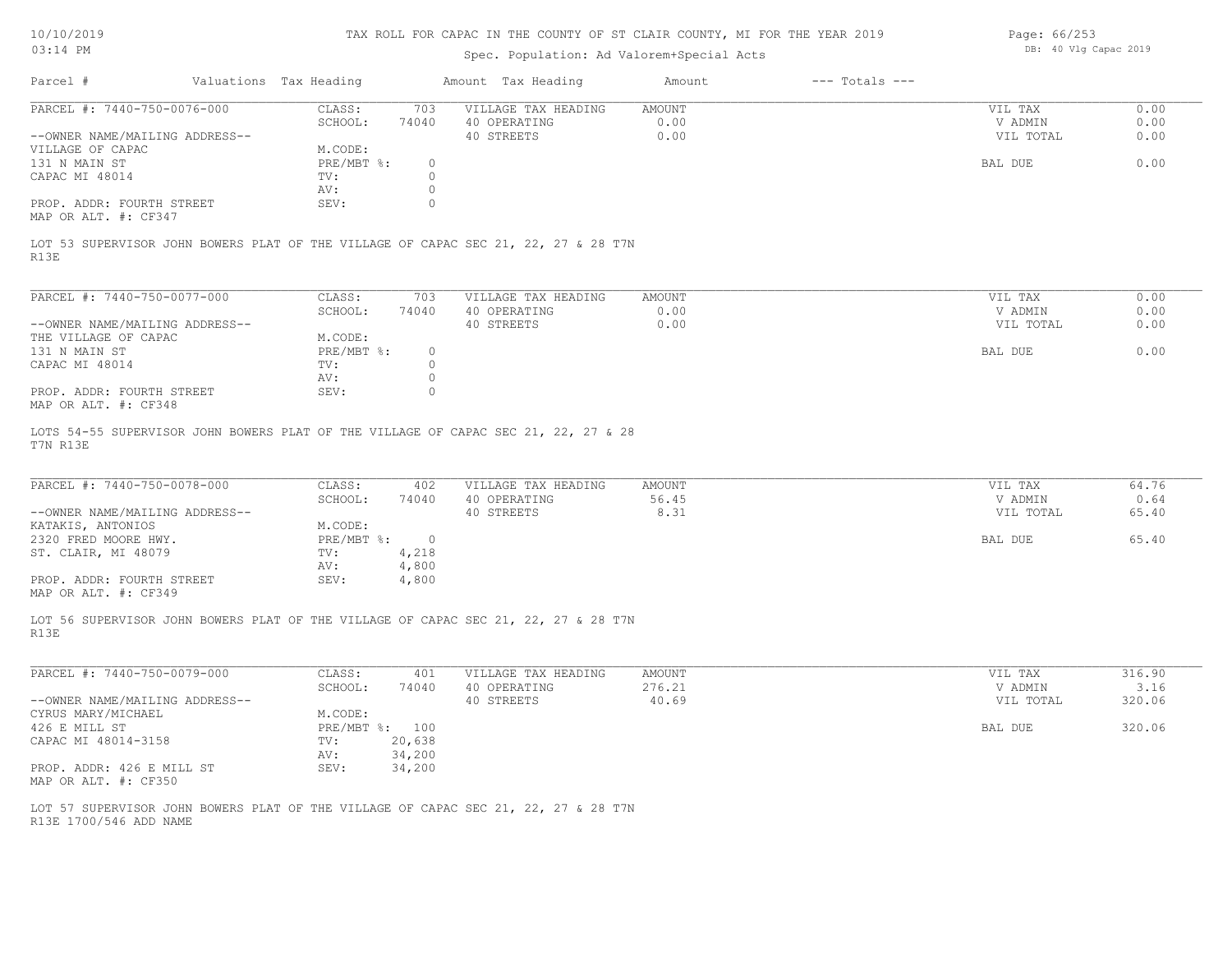| 10/10/2019 |  |
|------------|--|
|------------|--|

| Page: 67/253 |  |                       |  |
|--------------|--|-----------------------|--|
|              |  | DB: 40 Vlg Capac 2019 |  |

| Parcel #<br>Valuations Tax Heading<br>PARCEL #: 7440-750-0080-000<br>--OWNER NAME/MAILING ADDRESS--<br>HUNTER RICHARD E<br>8204 PETZ RD<br>IMLAY CITY MI 48444<br>PROP. ADDR: 406 E MILL ST<br>MAP OR ALT. #: CF351<br>LOT 58 SUPERVISOR JOHN BOWERS PLAT OF THE VILLAGE OF CAPAC SEC 21, 22, 27 & 28 T7N<br>R13E<br>PARCEL #: 7440-750-0081-000<br>--OWNER NAME/MAILING ADDRESS--<br>BRAUNSTEINER BERTRAM/JOAN<br>404 E. MILL ST.<br>CAPAC MI 48014<br>PROP. ADDR: 404 E MILL ST<br>MAP OR ALT. #: CF352<br>LOT 59 SUPERVISOR JOHN BOWERS PLAT OF THE VILLAGE OF CAPAC SEC 21, 22, 27 & 28 T7N<br>R13E | CLASS:<br>401<br>SCHOOL:<br>74040<br>M.CODE:<br>COREL<br>PRE/MBT %:<br>$\overline{0}$<br>22,574<br>TV:<br>33,300<br>AV:<br>33,300<br>SEV:<br>CLASS:<br>401<br>SCHOOL:<br>74040<br>M.CODE:<br>PRE/MBT %: 100<br>TV:<br>45,650<br>73,300<br>AV:<br>SEV:<br>73,300 | Amount Tax Heading<br>VILLAGE TAX HEADING<br>40 OPERATING<br>40 STREETS<br>VILLAGE TAX HEADING<br>40 OPERATING<br>40 STREETS | $---$ Totals $---$<br>Amount<br>AMOUNT<br>302.12<br>44.51<br>AMOUNT<br>610.96<br>90.02 | VIL TAX<br>V ADMIN<br>VIL TOTAL<br>V PD 09/09/19<br>BAL DUE<br>VIL TAX<br>V ADMIN<br>VIL TOTAL<br>V PD 07/10/19<br>BAL DUE | 346.63<br>3.46<br>350.09<br>350.09<br>0.00<br>700.98<br>7.00<br>707.98<br>707.98<br>0.00 |
|---------------------------------------------------------------------------------------------------------------------------------------------------------------------------------------------------------------------------------------------------------------------------------------------------------------------------------------------------------------------------------------------------------------------------------------------------------------------------------------------------------------------------------------------------------------------------------------------------------|-----------------------------------------------------------------------------------------------------------------------------------------------------------------------------------------------------------------------------------------------------------------|------------------------------------------------------------------------------------------------------------------------------|----------------------------------------------------------------------------------------|----------------------------------------------------------------------------------------------------------------------------|------------------------------------------------------------------------------------------|
|                                                                                                                                                                                                                                                                                                                                                                                                                                                                                                                                                                                                         |                                                                                                                                                                                                                                                                 |                                                                                                                              |                                                                                        |                                                                                                                            |                                                                                          |
|                                                                                                                                                                                                                                                                                                                                                                                                                                                                                                                                                                                                         |                                                                                                                                                                                                                                                                 |                                                                                                                              |                                                                                        |                                                                                                                            |                                                                                          |
|                                                                                                                                                                                                                                                                                                                                                                                                                                                                                                                                                                                                         |                                                                                                                                                                                                                                                                 |                                                                                                                              |                                                                                        |                                                                                                                            |                                                                                          |
|                                                                                                                                                                                                                                                                                                                                                                                                                                                                                                                                                                                                         |                                                                                                                                                                                                                                                                 |                                                                                                                              |                                                                                        |                                                                                                                            |                                                                                          |
|                                                                                                                                                                                                                                                                                                                                                                                                                                                                                                                                                                                                         |                                                                                                                                                                                                                                                                 |                                                                                                                              |                                                                                        |                                                                                                                            |                                                                                          |
|                                                                                                                                                                                                                                                                                                                                                                                                                                                                                                                                                                                                         |                                                                                                                                                                                                                                                                 |                                                                                                                              |                                                                                        |                                                                                                                            |                                                                                          |
|                                                                                                                                                                                                                                                                                                                                                                                                                                                                                                                                                                                                         |                                                                                                                                                                                                                                                                 |                                                                                                                              |                                                                                        |                                                                                                                            |                                                                                          |
|                                                                                                                                                                                                                                                                                                                                                                                                                                                                                                                                                                                                         |                                                                                                                                                                                                                                                                 |                                                                                                                              |                                                                                        |                                                                                                                            |                                                                                          |
|                                                                                                                                                                                                                                                                                                                                                                                                                                                                                                                                                                                                         |                                                                                                                                                                                                                                                                 |                                                                                                                              |                                                                                        |                                                                                                                            |                                                                                          |
|                                                                                                                                                                                                                                                                                                                                                                                                                                                                                                                                                                                                         |                                                                                                                                                                                                                                                                 |                                                                                                                              |                                                                                        |                                                                                                                            |                                                                                          |
|                                                                                                                                                                                                                                                                                                                                                                                                                                                                                                                                                                                                         |                                                                                                                                                                                                                                                                 |                                                                                                                              |                                                                                        |                                                                                                                            |                                                                                          |
|                                                                                                                                                                                                                                                                                                                                                                                                                                                                                                                                                                                                         |                                                                                                                                                                                                                                                                 |                                                                                                                              |                                                                                        |                                                                                                                            |                                                                                          |
|                                                                                                                                                                                                                                                                                                                                                                                                                                                                                                                                                                                                         |                                                                                                                                                                                                                                                                 |                                                                                                                              |                                                                                        |                                                                                                                            |                                                                                          |
|                                                                                                                                                                                                                                                                                                                                                                                                                                                                                                                                                                                                         |                                                                                                                                                                                                                                                                 |                                                                                                                              |                                                                                        |                                                                                                                            |                                                                                          |
|                                                                                                                                                                                                                                                                                                                                                                                                                                                                                                                                                                                                         |                                                                                                                                                                                                                                                                 |                                                                                                                              |                                                                                        |                                                                                                                            |                                                                                          |
|                                                                                                                                                                                                                                                                                                                                                                                                                                                                                                                                                                                                         |                                                                                                                                                                                                                                                                 |                                                                                                                              |                                                                                        |                                                                                                                            |                                                                                          |
|                                                                                                                                                                                                                                                                                                                                                                                                                                                                                                                                                                                                         |                                                                                                                                                                                                                                                                 |                                                                                                                              |                                                                                        |                                                                                                                            |                                                                                          |
|                                                                                                                                                                                                                                                                                                                                                                                                                                                                                                                                                                                                         |                                                                                                                                                                                                                                                                 |                                                                                                                              |                                                                                        |                                                                                                                            |                                                                                          |
|                                                                                                                                                                                                                                                                                                                                                                                                                                                                                                                                                                                                         |                                                                                                                                                                                                                                                                 |                                                                                                                              |                                                                                        |                                                                                                                            |                                                                                          |
| PARCEL #: 7440-750-0082-000                                                                                                                                                                                                                                                                                                                                                                                                                                                                                                                                                                             | CLASS:<br>401<br>SCHOOL:<br>74040                                                                                                                                                                                                                               | VILLAGE TAX HEADING<br>40 OPERATING                                                                                          | AMOUNT<br>354.34                                                                       | VIL TAX<br>V ADMIN                                                                                                         | 406.55<br>4.06                                                                           |
| --OWNER NAME/MAILING ADDRESS--                                                                                                                                                                                                                                                                                                                                                                                                                                                                                                                                                                          |                                                                                                                                                                                                                                                                 | 40 STREETS                                                                                                                   | 52.21                                                                                  | VIL TOTAL                                                                                                                  | 410.61                                                                                   |
| MESSING MADISON E                                                                                                                                                                                                                                                                                                                                                                                                                                                                                                                                                                                       | M.CODE:                                                                                                                                                                                                                                                         |                                                                                                                              |                                                                                        |                                                                                                                            |                                                                                          |
| 402 E MILL ST                                                                                                                                                                                                                                                                                                                                                                                                                                                                                                                                                                                           | PRE/MBT %: 100                                                                                                                                                                                                                                                  |                                                                                                                              |                                                                                        | V PD 07/25/19                                                                                                              | 410.61                                                                                   |
| CAPAC MI 48014                                                                                                                                                                                                                                                                                                                                                                                                                                                                                                                                                                                          | 26,476<br>TV:                                                                                                                                                                                                                                                   |                                                                                                                              |                                                                                        |                                                                                                                            |                                                                                          |
|                                                                                                                                                                                                                                                                                                                                                                                                                                                                                                                                                                                                         | 31,800<br>AV:                                                                                                                                                                                                                                                   |                                                                                                                              |                                                                                        | BAL DUE                                                                                                                    | 0.00                                                                                     |
| PROP. ADDR: 402 E MILL ST<br>MAP OR ALT. #: CF353                                                                                                                                                                                                                                                                                                                                                                                                                                                                                                                                                       | 31,800<br>SEV:                                                                                                                                                                                                                                                  |                                                                                                                              |                                                                                        |                                                                                                                            |                                                                                          |
| LOT 60 SUPERVISOR JOHN BOWERS PLAT OF THE VILLAGE OF CAPAC SEC 21, 22, 27 & 28 T7N<br>R13E                                                                                                                                                                                                                                                                                                                                                                                                                                                                                                              |                                                                                                                                                                                                                                                                 |                                                                                                                              |                                                                                        |                                                                                                                            |                                                                                          |
| PARCEL #: 7440-750-0083-000                                                                                                                                                                                                                                                                                                                                                                                                                                                                                                                                                                             | CLASS:<br>401                                                                                                                                                                                                                                                   | VILLAGE TAX HEADING                                                                                                          | AMOUNT                                                                                 | VIL TAX                                                                                                                    | 266.63                                                                                   |
|                                                                                                                                                                                                                                                                                                                                                                                                                                                                                                                                                                                                         | SCHOOL:<br>74040                                                                                                                                                                                                                                                | 40 OPERATING                                                                                                                 | 232.39                                                                                 | V ADMIN                                                                                                                    | 2.66                                                                                     |
| --OWNER NAME/MAILING ADDRESS--                                                                                                                                                                                                                                                                                                                                                                                                                                                                                                                                                                          |                                                                                                                                                                                                                                                                 | 40 STREETS                                                                                                                   | 34.24                                                                                  | VIL TOTAL                                                                                                                  | 269.29                                                                                   |
| OCHOA JOSE/ANGELINE                                                                                                                                                                                                                                                                                                                                                                                                                                                                                                                                                                                     | M.CODE:                                                                                                                                                                                                                                                         |                                                                                                                              |                                                                                        |                                                                                                                            |                                                                                          |
| 106 S LESTER ST                                                                                                                                                                                                                                                                                                                                                                                                                                                                                                                                                                                         | PRE/MBT %:<br>$\overline{0}$                                                                                                                                                                                                                                    |                                                                                                                              |                                                                                        | V PD 08/19/19                                                                                                              | 269.29                                                                                   |
| CAPAC MI 48014                                                                                                                                                                                                                                                                                                                                                                                                                                                                                                                                                                                          | TV: 17,364                                                                                                                                                                                                                                                      |                                                                                                                              |                                                                                        |                                                                                                                            |                                                                                          |
|                                                                                                                                                                                                                                                                                                                                                                                                                                                                                                                                                                                                         | AV:<br>31,400                                                                                                                                                                                                                                                   |                                                                                                                              |                                                                                        | BAL DUE                                                                                                                    | 0.00                                                                                     |
| PROP. ADDR: 104 S LESTER ST<br>MAP OR ALT. #: CF354A                                                                                                                                                                                                                                                                                                                                                                                                                                                                                                                                                    | SEV:<br>31,400                                                                                                                                                                                                                                                  |                                                                                                                              |                                                                                        |                                                                                                                            |                                                                                          |
| LOT 61 EXC S 4' SUPERVISOR JOHN BOWER'S PLAT OF THE VILLAGE OF CAPAC                                                                                                                                                                                                                                                                                                                                                                                                                                                                                                                                    |                                                                                                                                                                                                                                                                 |                                                                                                                              |                                                                                        |                                                                                                                            |                                                                                          |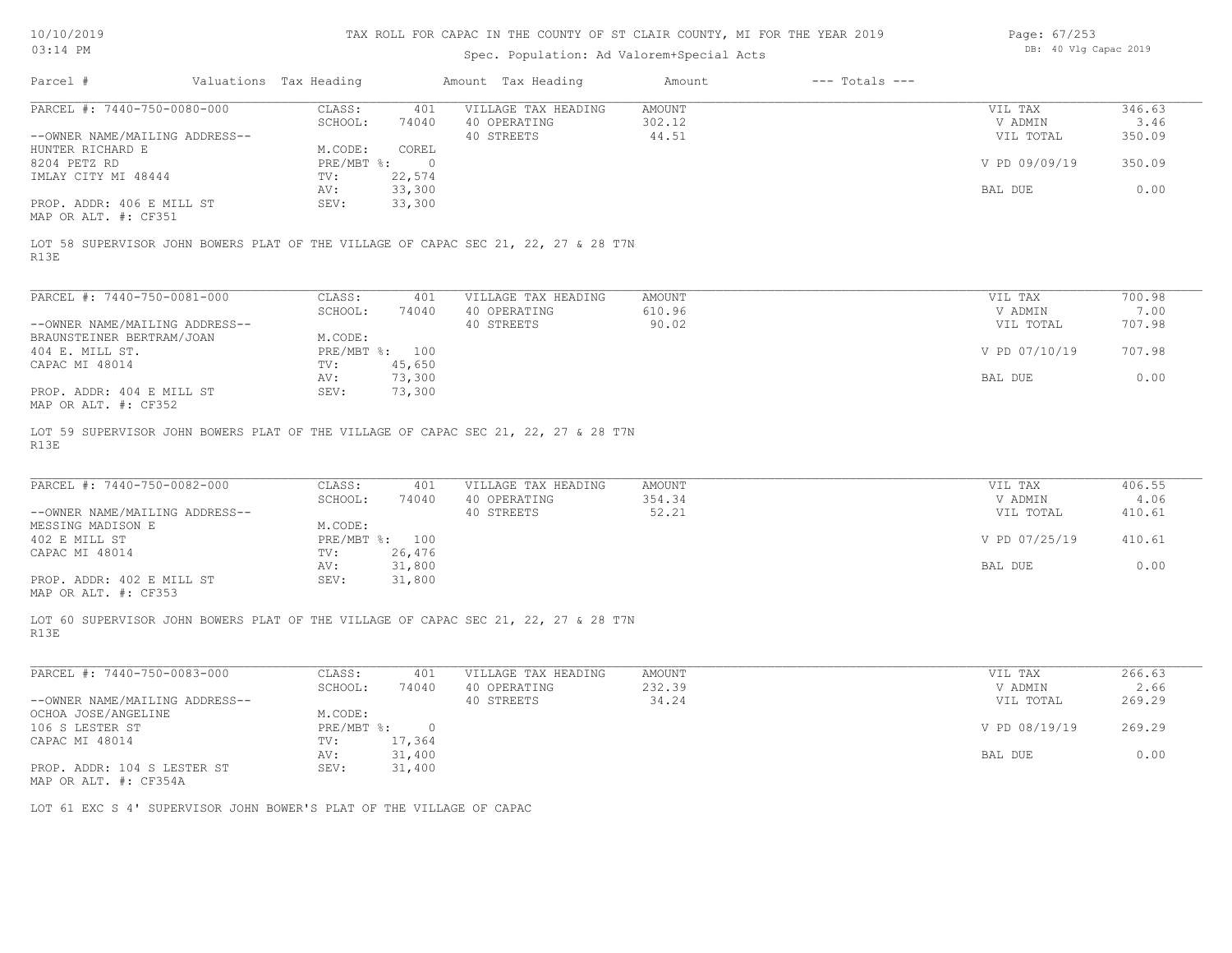## Spec. Population: Ad Valorem+Special Acts

| Page: 68/253 |  |  |                       |  |
|--------------|--|--|-----------------------|--|
|              |  |  | DB: 40 Vlg Capac 2019 |  |

| Parcel #                       | Valuations Tax Heading |        | Amount Tax Heading  | Amount | $---$ Totals $---$ |               |        |
|--------------------------------|------------------------|--------|---------------------|--------|--------------------|---------------|--------|
| PARCEL #: 7440-750-0083-500    | CLASS:                 | 401    | VILLAGE TAX HEADING | AMOUNT |                    | VIL TAX       | 796.61 |
|                                | SCHOOL:                | 74040  | 40 OPERATING        | 694.31 |                    | V ADMIN       | 7.96   |
| --OWNER NAME/MAILING ADDRESS-- |                        |        | 40 STREETS          | 102.30 |                    | VIL TOTAL     | 804.57 |
| OCHOA JOSE/ANGELINE            | M.CODE:                |        |                     |        |                    |               |        |
| 106 S LESTER ST                | PRE/MBT %: 100         |        |                     |        |                    | V PD 08/19/19 | 804.57 |
| CAPAC MI 48014                 | TV:                    | 51,878 |                     |        |                    |               |        |
|                                | AV:                    | 87,500 |                     |        |                    | BAL DUE       | 0.00   |
| PROP. ADDR: 106 S LESTER ST    | SEV:                   | 87,500 |                     |        |                    |               |        |
|                                |                        |        |                     |        |                    |               |        |

MAP OR ALT. #: CF354B

S4' OF LOT 61 & ALL OF LOT 62 SUPERVISOR JOHN BOWER'S PLAT OF THE VILLAGE OF CAPAC

| PARCEL #: 7440-750-0084-000    | CLASS:  | 401            | VILLAGE TAX HEADING | AMOUNT | VIL TAX       | 174.94     |
|--------------------------------|---------|----------------|---------------------|--------|---------------|------------|
|                                | SCHOOL: | 74040          | 40 OPERATING        | 152.48 | V ADMIN       | $\pm 0.74$ |
| --OWNER NAME/MAILING ADDRESS-- |         |                | 40 STREETS          | 22.46  | VIL TOTAL     | 176.68     |
| MCDONALD MICHELLE              | M.CODE: |                |                     |        |               |            |
| 116 S LESTER ST                |         | PRE/MBT %: 100 |                     |        | V PD 09/09/19 | 176.68     |
| CAPAC MI 48014-3710            | TV:     | 11,393         |                     |        |               |            |
|                                | AV:     | 17,000         |                     |        | BAL DUE       | 0.00       |
| PROP. ADDR: 116 S LESTER ST    | SEV:    | 17,000         |                     |        |               |            |
|                                |         |                |                     |        |               |            |

MAP OR ALT. #: CF355

LOT 63 SUPERVISOR JOHN BOWERS PLAT OF THE VILLAGE OF CAPAC

| PARCEL #: 7440-750-0085-000     | CLASS:         | 401    | VILLAGE TAX HEADING | AMOUNT | VIL TAX       | 281.73 |
|---------------------------------|----------------|--------|---------------------|--------|---------------|--------|
|                                 | SCHOOL:        | 74040  | 40 OPERATING        | 245.55 | V ADMIN       | 2.81   |
| --OWNER NAME/MAILING ADDRESS--  |                |        | 40 STREETS          | 36.18  | VIL TOTAL     | 284.54 |
| MCDONALD MICHELLE               | M.CODE:        |        |                     |        |               |        |
| 116 S LESTER ST                 | PRE/MBT %: 100 |        |                     |        | V PD 09/09/19 | 284.54 |
| CAPAC MI 48014-3710             | TV:            | 18,347 |                     |        |               |        |
|                                 | AV:            | 29,700 |                     |        | BAL DUE       | 0.00   |
| PROP. ADDR: 116 S LESTER ST     | SEV:           | 29,700 |                     |        |               |        |
| $MAD$ $CD$ $ATH$ $H$ , $CDDECA$ |                |        |                     |        |               |        |

MAP OR ALT. #: CF356A

R13E LOT 64 SUPERVISOR JOHN BOWERS PLAT OF THE VILLAGE OF CAPAC SEC 21, 22, 27 & 28 T7N

| PARCEL #: 7440-750-0086-000    | CLASS:       | 401    | VILLAGE TAX HEADING | AMOUNT | VIL TAX       | 285.07 |
|--------------------------------|--------------|--------|---------------------|--------|---------------|--------|
|                                | SCHOOL:      | 74040  | 40 OPERATING        | 248.46 | V ADMIN       | 2.85   |
| --OWNER NAME/MAILING ADDRESS-- |              |        | 40 STREETS          | 36.61  | VIL TOTAL     | 287.92 |
| GAVLINSKI MICHELLE             | M.CODE:      | COREL  |                     |        |               |        |
| 116 S LESTER ST                | $PRE/MBT$ %: |        |                     |        | V PD 09/09/19 | 287.92 |
| CAPAC MI 48014-3710            | TV:          | 18,565 |                     |        |               |        |
|                                | AV:          | 29,500 |                     |        | BAL DUE       | 0.00   |
| PROP. ADDR: 120 S LESTER ST    | SEV:         | 29,500 |                     |        |               |        |
| MAP OR ALT. #: CF356B          |              |        |                     |        |               |        |

R13E LOT 65 SUPERVISOR JOHN BOWERS PLAT OF THE VILLAGE OF CAPAC SEC 21, 22, 27 & 28 T7N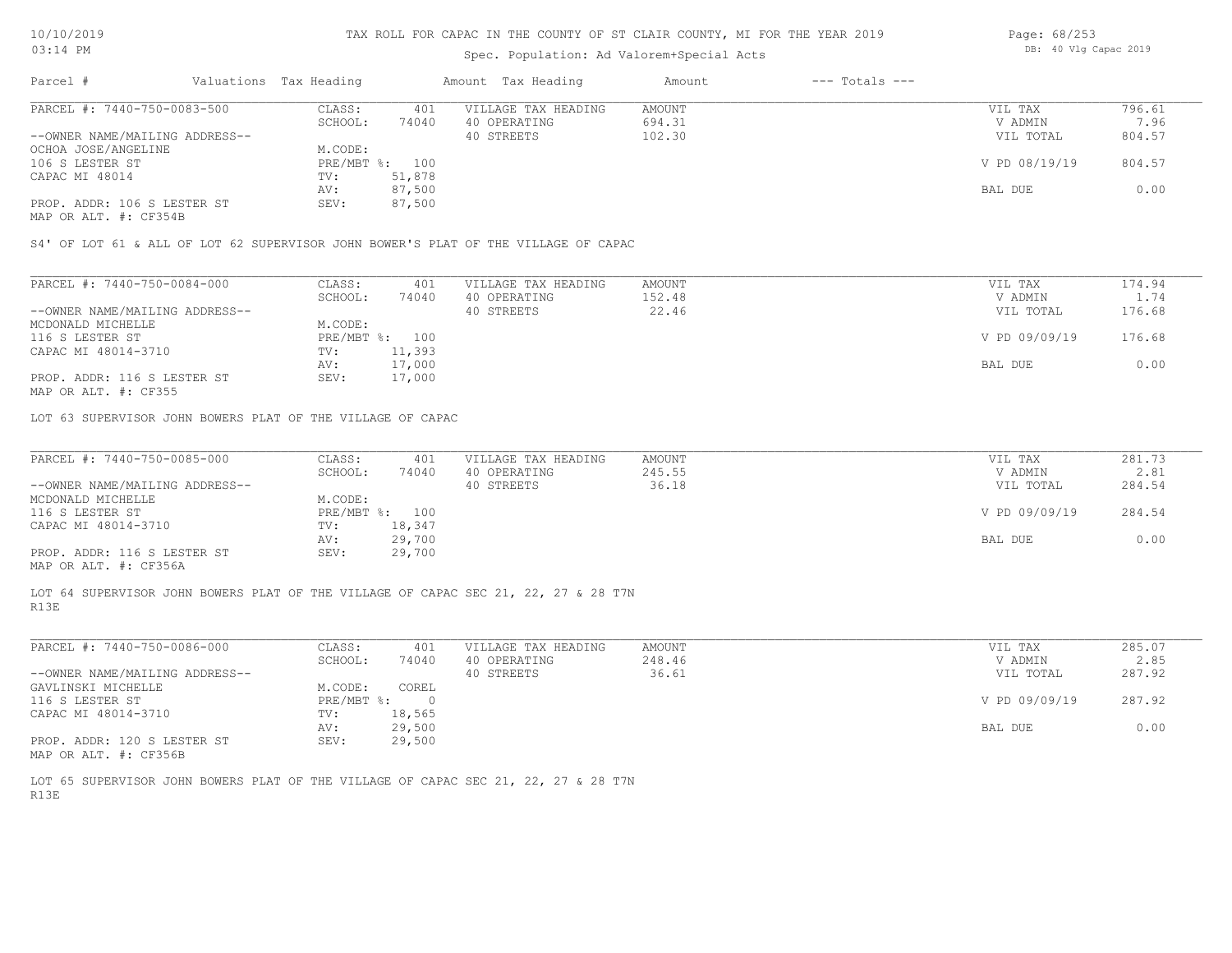## Spec. Population: Ad Valorem+Special Acts

| Page: 69/253 |  |  |                       |  |
|--------------|--|--|-----------------------|--|
|              |  |  | DB: 40 Vlg Capac 2019 |  |

| Parcel #                       | Valuations Tax Heading |        | Amount Tax Heading  | Amount | $---$ Totals $---$ |               |        |
|--------------------------------|------------------------|--------|---------------------|--------|--------------------|---------------|--------|
| PARCEL #: 7440-750-0087-000    | CLASS:                 | 401    | VILLAGE TAX HEADING | AMOUNT |                    | VIL TAX       | 358.17 |
|                                | SCHOOL:                | 74040  | 40 OPERATING        | 312.18 |                    | V ADMIN       | 3.58   |
| --OWNER NAME/MAILING ADDRESS-- |                        |        | 40 STREETS          | 45.99  |                    | VIL TOTAL     | 361.75 |
| DETLOFF WAYNE                  | M.CODE:                |        |                     |        |                    |               |        |
| 200 S LESTER ST                | $PRE/MBT$ %:           | 100    |                     |        |                    | BAL DUE       | 361.75 |
| CAPAC MI 48014                 | $\text{TV}$ :          | 23,326 |                     |        |                    |               |        |
|                                | AV:                    | 35,100 |                     |        |                    |               |        |
| PROP. ADDR: 200 S LESTER ST    | SEV:                   | 35,100 |                     |        |                    |               |        |
| MAP OR ALT. #: CF357A          |                        |        |                     |        |                    |               |        |
| R13E                           |                        |        |                     |        |                    |               |        |
| PARCEL #: 7440-750-0088-000    | CLASS:                 | 401    | VILLAGE TAX HEADING | AMOUNT |                    | VIL TAX       | 646.97 |
|                                | SCHOOL:                | 74040  | 40 OPERATING        | 563.89 |                    | V ADMIN       | 6.46   |
| --OWNER NAME/MAILING ADDRESS-- |                        |        | 40 STREETS          | 83.08  |                    | VIL TOTAL     | 653.43 |
| WOLF DANIEL R                  | M.CODE:                |        |                     |        |                    |               |        |
| WOLF JANE E                    | $PRE/MBT$ %:           | 100    |                     |        |                    | V PD 07/10/19 | 653.43 |
| 202 S LESTER ST                | TV:                    | 42,133 |                     |        |                    |               |        |
| CAPAC MI 48014-3712            | AV:                    | 48,400 |                     |        |                    | BAL DUE       | 0.00   |
|                                | SEV:                   | 48,400 |                     |        |                    |               |        |
| PROP. ADDR: 202 S LESTER ST    |                        |        |                     |        |                    |               |        |

MAP OR ALT. #: CF357B

21, 22, 27 & 28 T7N R13E LOT 67 & N 4 FT OF LOT 68 SUPERVISOR JOHN BOWERS PLAT OF THE VILLAGE OF CAPAC SEC

| PARCEL #: 7440-750-0089-000    | CLASS:  | 401            | VILLAGE TAX HEADING | AMOUNT | VIL TAX       | 660.76 |
|--------------------------------|---------|----------------|---------------------|--------|---------------|--------|
|                                | SCHOOL: | 74040          | 40 OPERATING        | 575.91 | V ADMIN       | 6.60   |
| --OWNER NAME/MAILING ADDRESS-- |         |                | 40 STREETS          | 84.85  | VIL TOTAL     | 667.36 |
| HARVEY JAMIE L                 | M.CODE: | COREL          |                     |        |               |        |
| HARVEY TAMMY                   |         | PRE/MBT %: 100 |                     |        | V PD 08/07/19 | 667.36 |
| 204 S LESTER ST                | TV:     | 43,031         |                     |        |               |        |
| CAPAC MI 48014-3712            | AV:     | 66,800         |                     |        | BAL DUE       | 0.00   |
|                                | SEV:    | 66,800         |                     |        |               |        |
| PROP. ADDR: 204 S LESTER ST    |         |                |                     |        |               |        |

MAP OR ALT. #: CF357C

27 & 28 T7N R13E LOT 68 EXC N 4 FT. SUPERVISOR JOHN BOWERS PLAT OF THE VILLAGE OF CAPAC SEC 21, 22,

| PARCEL #: 7440-750-0090-000    | CLASS:  | 401            | VILLAGE TAX HEADING | AMOUNT | VIL TAX       | 342.10 |
|--------------------------------|---------|----------------|---------------------|--------|---------------|--------|
|                                | SCHOOL: | 74040          | 40 OPERATING        | 298.17 | V ADMIN       | 3.42   |
| --OWNER NAME/MAILING ADDRESS-- |         |                | 40 STREETS          | 43.93  | VIL TOTAL     | 345.52 |
| LEON VICTOR M                  | M.CODE: | COREL          |                     |        |               |        |
| 208 S LESTER ST                |         | PRE/MBT %: 100 |                     |        | V PD 09/09/19 | 345.52 |
| CAPAC MI 48014                 | TV:     | 22,279         |                     |        |               |        |
|                                | AV:     | 34,500         |                     |        | BAL DUE       | 0.00   |
| PROP. ADDR: 208 S LESTER ST    | SEV:    | 34,500         |                     |        |               |        |
| MAP OR ALT. #: C358            |         |                |                     |        |               |        |

R13E LOT 69 SUPERVISOR JOHN BOWERS PLAT OF THE VILLAGE OF CAPAC SEC 21, 22, 27 & 28 T7N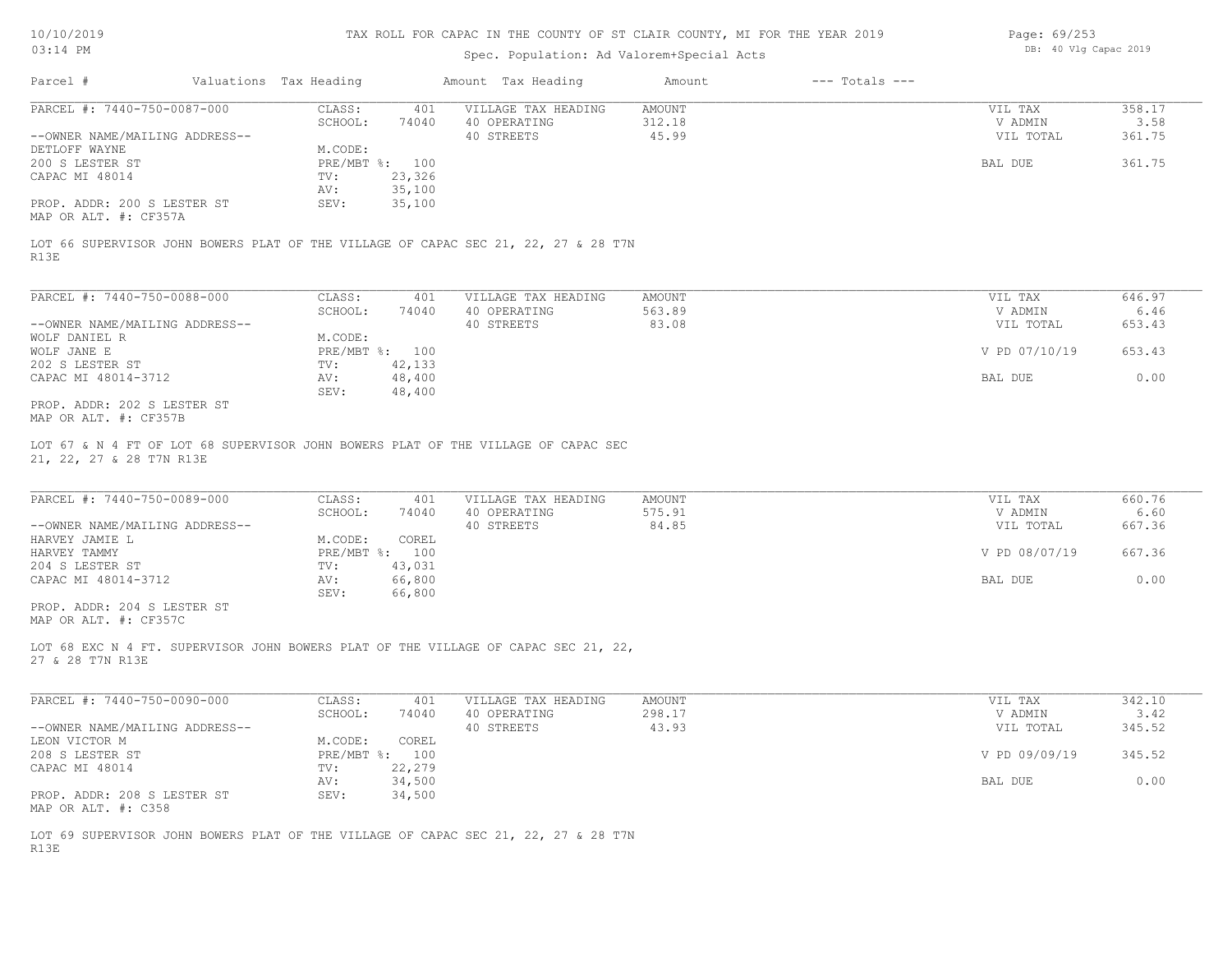## Spec. Population: Ad Valorem+Special Acts

Page: 70/253 DB: 40 Vlg Capac 2019

| Parcel #                       | Valuations Tax Heading |        | Amount Tax Heading  | Amount | $---$ Totals $---$ |               |        |
|--------------------------------|------------------------|--------|---------------------|--------|--------------------|---------------|--------|
| PARCEL #: 7440-750-0091-000    | CLASS:                 | 401    | VILLAGE TAX HEADING | AMOUNT |                    | VIL TAX       | 407.52 |
|                                | SCHOOL:                | 74040  | 40 OPERATING        | 355.19 |                    | V ADMIN       | 4.07   |
| --OWNER NAME/MAILING ADDRESS-- |                        |        | 40 STREETS          | 52.33  |                    | VIL TOTAL     | 411.59 |
| MEYER CELESTE L                | M.CODE:                | OLALS  |                     |        |                    |               |        |
| 210 S LESTER ST                | PRE/MBT %: 100         |        |                     |        |                    | V PD 09/11/19 | 411.59 |
| CAPAC MI 48014-1904            | TV:                    | 26,539 |                     |        |                    |               |        |
|                                | AV:                    | 41,600 |                     |        |                    | BAL DUE       | 0.00   |
| PROP. ADDR: 210 S LESTER ST    | SEV:                   | 41,600 |                     |        |                    |               |        |
| $MAD$ $CD$ $ATH$ $H$ , $CDDEO$ |                        |        |                     |        |                    |               |        |

MAP OR ALT. #: CF359

R13E LOT 70 SUPERVISOR JOHN BOWERS PLAT OF THE VILLAGE OF CAPAC SEC 21, 22, 27 & 28 T7N

| PARCEL #: 7440-750-0092-000                                   | CLASS:     | 401    | VILLAGE TAX HEADING | AMOUNT | VIL TAX       | 420.91 |
|---------------------------------------------------------------|------------|--------|---------------------|--------|---------------|--------|
|                                                               | SCHOOL:    | 74040  | 40 OPERATING        | 366.86 | V ADMIN       | 4.20   |
| --OWNER NAME/MAILING ADDRESS--                                |            |        | 40 STREETS          | 54.05  | VIL TOTAL     | 425.11 |
| SMITH MARVIN/AMY SMITH                                        | M.CODE:    | COREL  |                     |        |               |        |
| 212 S LESTER ST                                               | PRE/MBT %: | 100    |                     |        | V PD 09/09/19 | 425.11 |
| CAPAC MI 48014                                                | TV:        | 27,411 |                     |        |               |        |
|                                                               | AV:        | 43,100 |                     |        | BAL DUE       | 0.00   |
| PROP. ADDR: 212 S LESTER ST<br>$MAD$ $CD$ $ATM$ $H$ , $CDQCD$ | SEV:       | 43,100 |                     |        |               |        |

MAP OR ALT. #: CF360

R13E LOT 71 SUPERVISOR JOHN BOWERS PLAT OF THE VILLAGE OF CAPAC SEC 21, 22, 27 & 28 T7N

| PARCEL #: 7440-750-0093-000    | CLASS:  | 401            | VILLAGE TAX HEADING | AMOUNT | VIL TAX       | 405.81 |
|--------------------------------|---------|----------------|---------------------|--------|---------------|--------|
|                                | SCHOOL: | 74040          | 40 OPERATING        | 353.70 | V ADMIN       | 4.05   |
| --OWNER NAME/MAILING ADDRESS-- |         |                | 40 STREETS          | 52.11  | VIL TOTAL     | 409.86 |
| RAY DANIEL S II                | M.CODE: | OLALS          |                     |        |               |        |
| 214 S LESTER ST                |         | PRE/MBT %: 100 |                     |        | V PD 09/11/19 | 409.86 |
| CAPAC MI 48014                 | TV:     | 26,428         |                     |        |               |        |
|                                | AV:     | 40,900         |                     |        | BAL DUE       | 0.00   |
| PROP. ADDR: 214 S LESTER ST    | SEV:    | 40,900         |                     |        |               |        |

MAP OR ALT. #: CF361

LOT 72 SUPERVISOR JOHN BOWERS PLAT OF THE VILLAGE OF CAPAC

| PARCEL #: 7440-750-0094-000                                   | CLASS:     | 401    | VILLAGE TAX HEADING | AMOUNT | VIL TAX   | 694.29 |
|---------------------------------------------------------------|------------|--------|---------------------|--------|-----------|--------|
|                                                               | SCHOOL:    | 74040  | 40 OPERATING        | 605.13 | V ADMIN   | 6.94   |
| --OWNER NAME/MAILING ADDRESS--                                |            |        | 40 STREETS          | 89.16  | VIL TOTAL | 701.23 |
| RAY, DANIEL                                                   | M.CODE:    |        |                     |        |           |        |
| 216 S LESTER ST                                               | PRE/MBT %: | 100    |                     |        | BAL DUE   | 701.23 |
| CAPAC MI 48014-3712                                           | TV:        | 45,214 |                     |        |           |        |
|                                                               | AV:        | 71,700 |                     |        |           |        |
| PROP. ADDR: 216 S LESTER ST<br>$MAD$ $CD$ $ATH$ $H$ , $CDQCD$ | SEV:       | 71,700 |                     |        |           |        |

MAP OR ALT. #: CF362A

R13E LOT 73 SUPERVISOR JOHN BOWERS PLAT OF THE VILLAGE OF CAPAC SEC 21, 22, 27 & 28 T7N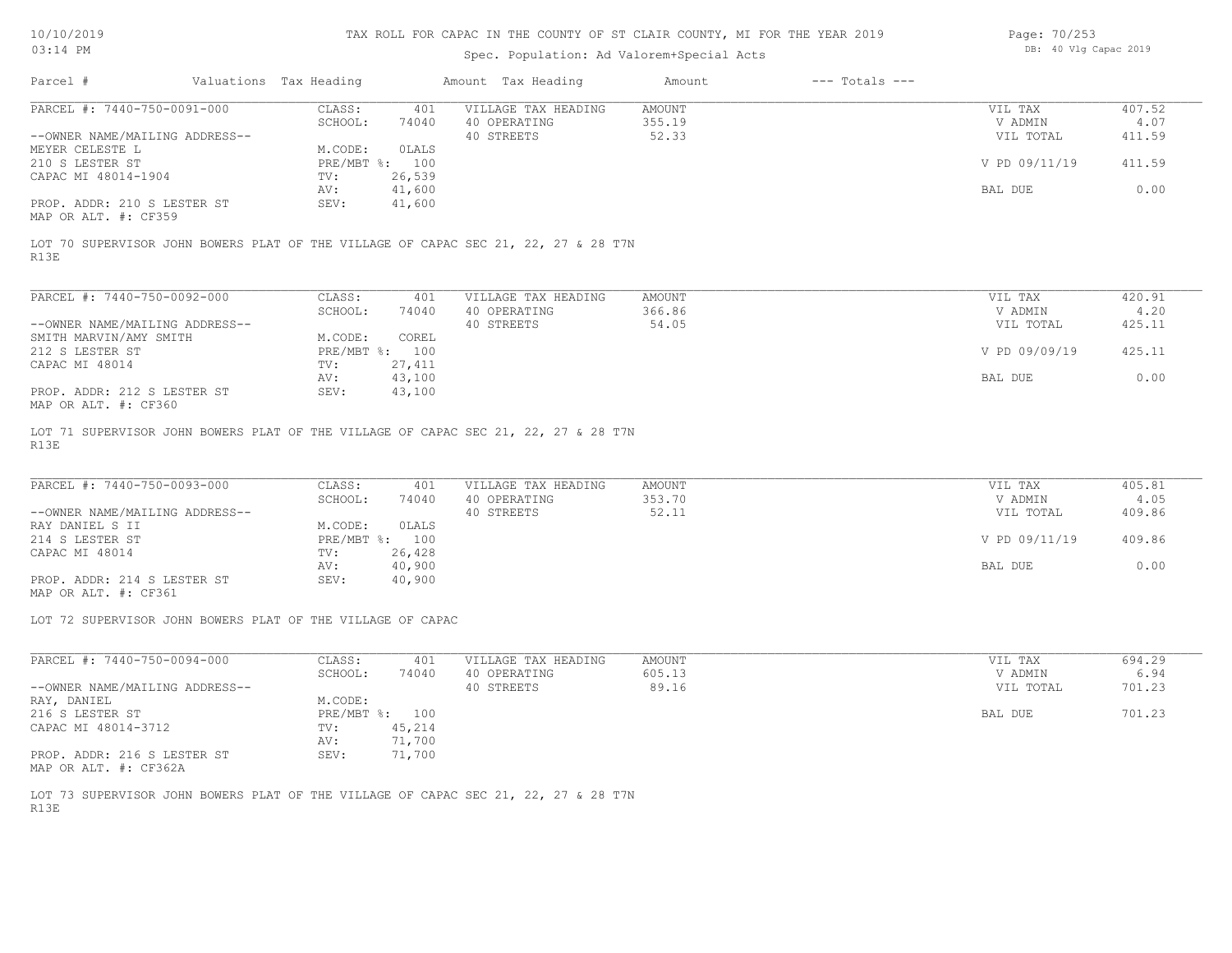| 10/10/2019 |  |
|------------|--|
| 03.14 PM   |  |

# Spec. Population: Ad Valorem+Special Acts

| Page: 71/253 |  |                       |  |
|--------------|--|-----------------------|--|
|              |  | DB: 40 Vlg Capac 2019 |  |

| Parcel #                                                                                                                                                                                   | Valuations Tax Heading                       | Amount Tax Heading                                | Amount                 | $---$ Totals $---$ |                                 |                      |
|--------------------------------------------------------------------------------------------------------------------------------------------------------------------------------------------|----------------------------------------------|---------------------------------------------------|------------------------|--------------------|---------------------------------|----------------------|
| PARCEL #: 7440-750-0095-000                                                                                                                                                                | CLASS:<br>401                                | VILLAGE TAX HEADING                               | AMOUNT                 |                    | VIL TAX                         | 480.32               |
|                                                                                                                                                                                            | SCHOOL:<br>74040                             | 40 OPERATING                                      | 418.64                 |                    | V ADMIN                         | 4.80                 |
| --OWNER NAME/MAILING ADDRESS--<br>FEDERAL NATIONAL MORTGAGE ASSOC                                                                                                                          | M.CODE:<br>COREL                             | 40 STREETS                                        | 61.68                  |                    | VIL TOTAL                       | 485.12               |
| 7360 S KYRENE RD                                                                                                                                                                           | PRE/MBT %: 100                               |                                                   |                        |                    | V PD 09/20/19                   | 485.12               |
| TEMPE AZ 85283-8432                                                                                                                                                                        | 31,280<br>TV:                                |                                                   |                        |                    |                                 |                      |
|                                                                                                                                                                                            | 48,100<br>AV:                                |                                                   |                        |                    | BAL DUE                         | 0.00                 |
| PROP. ADDR: 218 S LESTER ST<br>MAP OR ALT. #: CF362B                                                                                                                                       | SEV:<br>48,100                               |                                                   |                        |                    |                                 |                      |
| LOT 74 SUPERVISOR JOHN BOWERS PLAT OF THE VILLAGE OF CAPAC SEC 21, 22, 27 & 28 T7N<br>R13E                                                                                                 |                                              |                                                   |                        |                    |                                 |                      |
|                                                                                                                                                                                            |                                              |                                                   |                        |                    |                                 |                      |
| PARCEL #: 7440-750-0096-000                                                                                                                                                                | CLASS:<br>201                                | VILLAGE TAX HEADING                               | AMOUNT                 |                    | VIL TAX                         | 926.14               |
|                                                                                                                                                                                            | SCHOOL:<br>74040                             | 40 OPERATING                                      | 807.21                 |                    | V ADMIN                         | 9.26                 |
| --OWNER NAME/MAILING ADDRESS--<br>ARMADA GRAIN COMPANY                                                                                                                                     | M.CODE:                                      | 40 STREETS                                        | 118.93                 |                    | VIL TOTAL                       | 935.40               |
| P.O. BOX 918                                                                                                                                                                               | PRE/MBT %: 0                                 |                                                   |                        |                    | V PD 09/19/19                   | 935.40               |
| ARMADA MI 48005                                                                                                                                                                            | 60, 313<br>TV:                               |                                                   |                        |                    |                                 |                      |
|                                                                                                                                                                                            | 61,200<br>AV:                                |                                                   |                        |                    | BAL DUE                         | 0.00                 |
| PROP. ADDR: 220 S HUNTER STREET<br>MAP OR ALT. #: CF363A                                                                                                                                   | SEV:<br>61,200                               |                                                   |                        |                    |                                 |                      |
| PARCEL #: 7440-750-0097-000<br>--OWNER NAME/MAILING ADDRESS--<br>VILLAGE OF CAPAC                                                                                                          | CLASS:<br>703<br>SCHOOL:<br>74040<br>M.CODE: | VILLAGE TAX HEADING<br>40 OPERATING<br>40 STREETS | AMOUNT<br>0.00<br>0.00 |                    | VIL TAX<br>V ADMIN<br>VIL TOTAL | 0.00<br>0.00<br>0.00 |
|                                                                                                                                                                                            | PRE/MBT %:<br>$\circ$                        |                                                   |                        |                    | BAL DUE                         | 0.00                 |
| PROP. ADDR: E HILL STREET<br>MAP OR ALT. #: CF363B                                                                                                                                         | TV:<br>$\circ$<br>AV:<br>$\circ$             |                                                   |                        |                    |                                 |                      |
|                                                                                                                                                                                            | SEV:<br>$\circ$                              |                                                   |                        |                    |                                 |                      |
| S40 FT OF LOT 75 & E 40 FT OF S 113.5 FT OF SAID LOT 75 & N 100 FT OF THAT PART OF<br>LOT 76 ADJ GT RR. SUPERVISOR JOHN BOWERS PLAT OF THE VILLAGE OF CAPAC SEC 21 22, 27<br>& 28 T7N R13E |                                              |                                                   |                        |                    |                                 |                      |
| PARCEL #: 7440-750-0098-000                                                                                                                                                                | CLASS:<br>402<br>SCHOOL:<br>74040            | VILLAGE TAX HEADING<br>40 OPERATING               | AMOUNT<br>187.74       |                    | VIL TAX<br>V ADMIN              | 215.40<br>2.15       |
| --OWNER NAME/MAILING ADDRESS--                                                                                                                                                             |                                              | 40 STREETS                                        | 27.66                  |                    | VIL TOTAL                       | 217.55               |
| MURPHY TERRANCE                                                                                                                                                                            | M.CODE:                                      |                                                   |                        |                    |                                 |                      |
| MURPHY LAURI                                                                                                                                                                               | PRE/MBT %: 100                               |                                                   |                        |                    | BAL DUE                         | 217.55               |
| 204 FRANTZ ST                                                                                                                                                                              | 14,028<br>TV:                                |                                                   |                        |                    |                                 |                      |
| CAPAC MI 48014                                                                                                                                                                             | 19,700<br>AV:                                |                                                   |                        |                    |                                 |                      |
| PROP. ADDR: FRANTZ STREET<br>MAP OR ALT. #: CF364                                                                                                                                          | 19,700<br>SEV:                               |                                                   |                        |                    |                                 |                      |
|                                                                                                                                                                                            |                                              |                                                   |                        |                    |                                 |                      |
| W75 FT OF N 180.5 FT OF S 641 FT OF LOT 76 SUPERVISOR JOHN BOWERS PLAT OF THE<br>VILLAGE OF CAPAC SEC 21, 22, 27 & 28 T7N R13E                                                             |                                              |                                                   |                        |                    |                                 |                      |
|                                                                                                                                                                                            |                                              |                                                   |                        |                    |                                 |                      |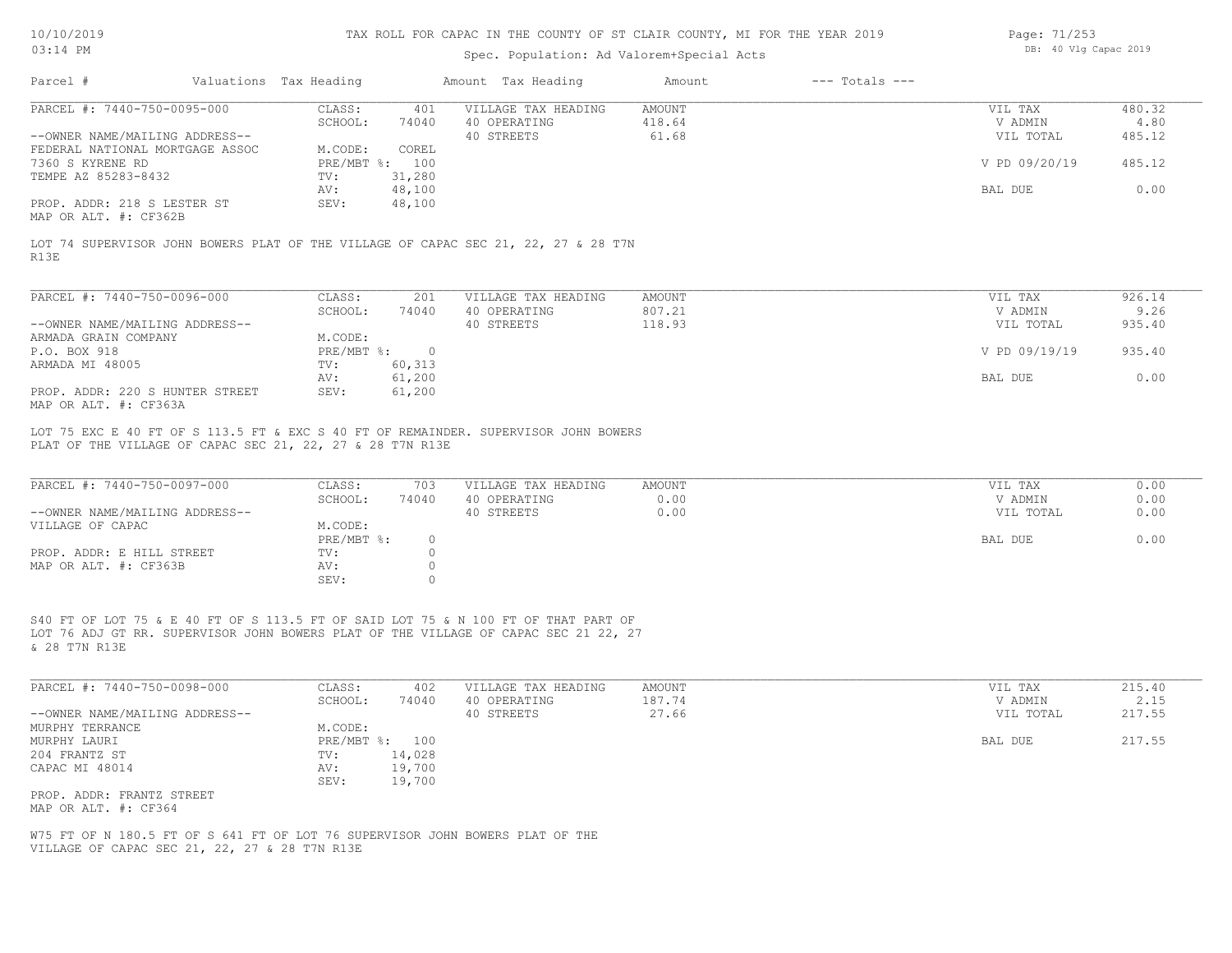## Spec. Population: Ad Valorem+Special Acts

Page: 72/253 DB: 40 Vlg Capac 2019

| Parcel #                                                                            | Valuations Tax Heading |         | Amount Tax Heading  | Amount   | $---$ Totals $---$ |               |          |
|-------------------------------------------------------------------------------------|------------------------|---------|---------------------|----------|--------------------|---------------|----------|
| PARCEL #: 7440-750-0099-000                                                         | CLASS:                 | 201     | VILLAGE TAX HEADING | AMOUNT   |                    | VIL TAX       | 9,576.26 |
|                                                                                     | SCHOOL:                | 74040   | 40 OPERATING        | 8,346.47 |                    | V ADMIN       | 95.76    |
| --OWNER NAME/MAILING ADDRESS--                                                      |                        |         | 40 STREETS          | 1,229.79 |                    | VIL TOTAL     | 9,672.02 |
| SR HUNTER'S CROSSING LLC                                                            | M.CODE:                |         |                     |          |                    |               |          |
| 27777 FRANKLIN RD STE 200                                                           | PRE/MBT %:             | $\cap$  |                     |          |                    | V PD 07/25/19 | 9,672.02 |
| SOUTHFIELD MI 48034                                                                 | TV:                    | 623,630 |                     |          |                    |               |          |
|                                                                                     | AV:                    | 636,000 |                     |          |                    | BAL DUE       | 0.00     |
| PROP. ADDR: 602 S MAIN                                                              | SEV:                   | 636,000 |                     |          |                    |               |          |
| MAP OR ALT. #: CF365                                                                |                        |         |                     |          |                    |               |          |
|                                                                                     |                        |         |                     |          |                    |               |          |
| LOT 76 EXC W 75 FT OF N 180.5 FT OF S 641 FT & EXC N 100 FT OF THAT PART ADJ GT RR. |                        |         |                     |          |                    |               |          |
| SUPERVISOR JOHN BOWERS PLAT OF THE VILLAGE OF CAPAC SEC 21, 22, 27 & 28 T7N R13E    |                        |         |                     |          |                    |               |          |
|                                                                                     |                        |         |                     |          |                    |               |          |

| PARCEL #: 7440-750-0100-000    | CLASS:     | 401    | VILLAGE TAX HEADING | AMOUNT | VIL TAX       | 373.98 |
|--------------------------------|------------|--------|---------------------|--------|---------------|--------|
|                                | SCHOOL:    | 74040  | 40 OPERATING        | 325.96 | V ADMIN       | 3.73   |
| --OWNER NAME/MAILING ADDRESS-- |            |        | 40 STREETS          | 48.02  | VIL TOTAL     | 377.71 |
| ROSSEAU LAWRENCE/SUSAN         | M.CODE:    |        |                     |        |               |        |
| 607 S MAIN ST                  | PRE/MBT %: | 100    |                     |        | V PD 07/19/19 | 377.71 |
| CAPAC MI 48014-3724            | TV:        | 24,355 |                     |        |               |        |
|                                | AV:        | 37,400 |                     |        | BAL DUE       | 0.00   |
| PROP. ADDR: 607 S MAIN         | SEV:       | 37,400 |                     |        |               |        |
| MAP OR ALT. #: CF366           |            |        |                     |        |               |        |

R13E LOT 77 SUPERVISOR JOHN BOWERS PLAT OF THE VILLAGE OF CAPAC SEC 21, 22, 27 & 28 T7N

| PARCEL #: 7440-750-0101-000    | CLASS:       | 401    | VILLAGE TAX HEADING | AMOUNT | VIL TAX       | 461.18 |
|--------------------------------|--------------|--------|---------------------|--------|---------------|--------|
|                                | SCHOOL:      | 74040  | 40 OPERATING        | 401.96 | V ADMIN       | 4.61   |
| --OWNER NAME/MAILING ADDRESS-- |              |        | 40 STREETS          | 59.22  | VIL TOTAL     | 465.79 |
| NANNI CHRIS                    | M.CODE:      |        |                     |        |               |        |
| 14417 HOUGH RD                 | $PRE/MBT$ %: |        |                     |        | V PD 09/16/19 | 465.79 |
| ALLENTON MI 48002              | TV:          | 30,034 |                     |        |               |        |
|                                | AV:          | 46,500 |                     |        | BAL DUE       | 0.00   |
| PROP. ADDR: 605 S MAIN         | SEV:         | 46,500 |                     |        |               |        |
|                                |              |        |                     |        |               |        |

MAP OR ALT. #: CF367

R13E LOT 78 SUPERVISOR JOHN BOWERS PLAT OF THE VILLAGE OF CAPAC SEC 21, 22, 27 & 28 T7N

| PARCEL #: 7440-750-0102-000    | CLASS:       | 401    | VILLAGE TAX HEADING | AMOUNT | VIL TAX       | 422.53 |
|--------------------------------|--------------|--------|---------------------|--------|---------------|--------|
|                                | SCHOOL:      | 74040  | 40 OPERATING        | 368.27 | V ADMIN       | 4.22   |
| --OWNER NAME/MAILING ADDRESS-- |              |        | 40 STREETS          | 54.26  | VIL TOTAL     | 426.75 |
| ELLIOTT ROBERT E JR TRUST      | M.CODE:      |        |                     |        |               |        |
| 603 S MAIN ST                  | $PRE/MBT$ %: | 100    |                     |        | V PD 09/16/19 | 426.75 |
| CAPAC MI 48014-3724            | TV:          | 27,517 |                     |        |               |        |
|                                | AV:          | 43,300 |                     |        | BAL DUE       | 0.00   |
| PROP. ADDR: 603 S MAIN         | SEV:         | 43,300 |                     |        |               |        |
| MAP OR ALT. #: CF368           |              |        |                     |        |               |        |

 $\_$  , and the state of the state of the state of the state of the state of the state of the state of the state of the state of the state of the state of the state of the state of the state of the state of the state of the

R13E LOT 79 SUPERVISOR JOHN BOWERS PLAT OF THE VILLAGE OF CAPAC SEC 21, 22, 27 & 28 T7N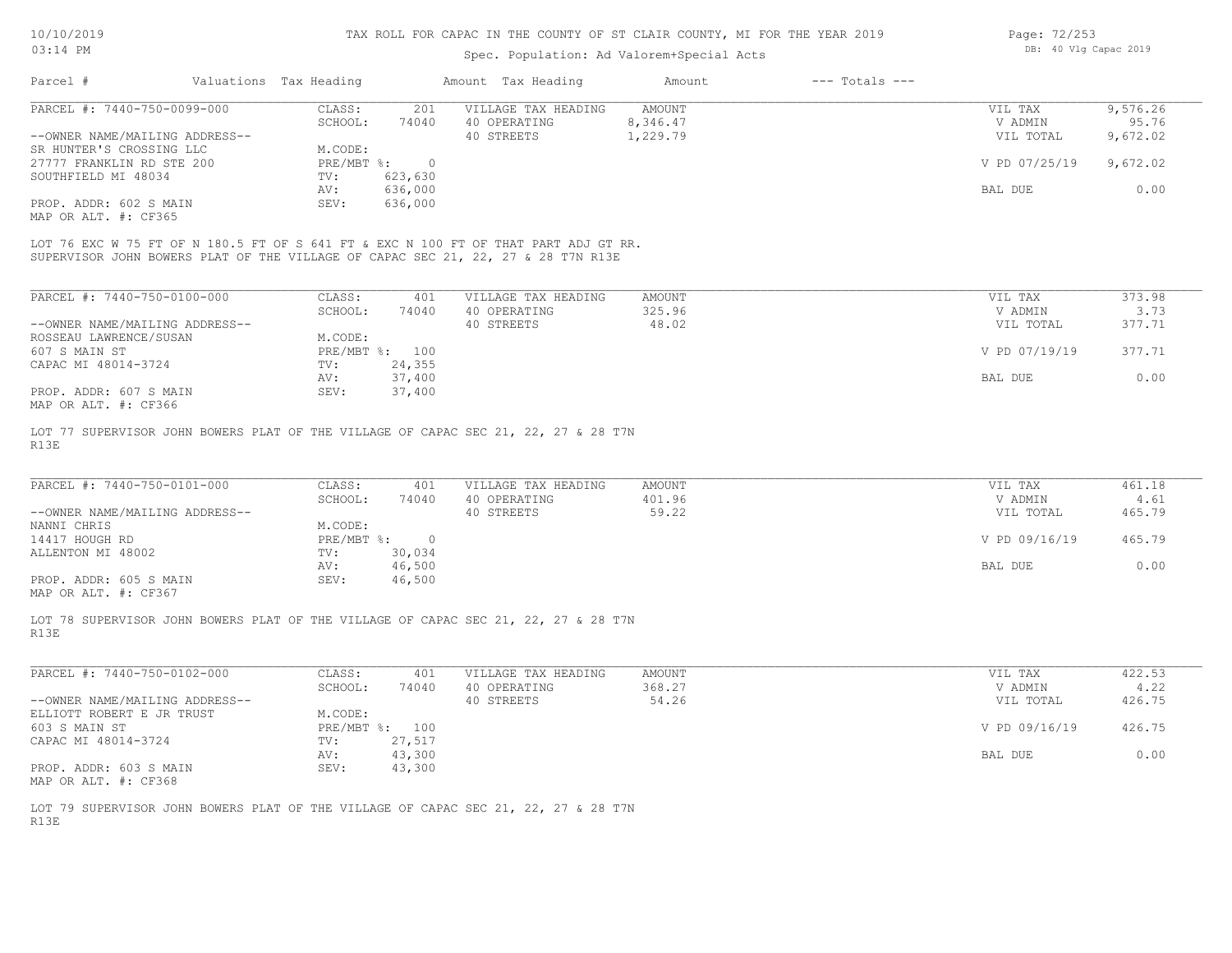Page: 73/253

DB: 40 Vlg Capac 2019

#### Spec. Population: Ad Valorem+Special Acts

| Parcel #                                                                                                             | Valuations Tax Heading      | Amount Tax Heading  | $---$ Totals $---$<br>Amount |               |          |
|----------------------------------------------------------------------------------------------------------------------|-----------------------------|---------------------|------------------------------|---------------|----------|
| PARCEL #: 7440-750-0104-000                                                                                          | CLASS:<br>402               | VILLAGE TAX HEADING | AMOUNT                       | VIL TAX       | 171.86   |
|                                                                                                                      | SCHOOL:<br>74040            | 40 OPERATING        | 149.79                       | V ADMIN       | 1.71     |
| --OWNER NAME/MAILING ADDRESS--                                                                                       |                             | 40 STREETS          | 22.07                        | VIL TOTAL     | 173.57   |
| CAPAC CONSTRUCTION CO                                                                                                | M.CODE:                     |                     |                              |               |          |
| 216 HILL ST                                                                                                          | $PRE/MBT$ $\div$<br>$\circ$ |                     |                              | V PD 08/07/19 | 173.57   |
| CAPAC MI 48014                                                                                                       | 11,192<br>TV:               |                     |                              |               |          |
|                                                                                                                      | 26,000<br>AV:               |                     |                              | BAL DUE       | 0.00     |
| PROP. ADDR: ORCHARD ST                                                                                               | SEV:<br>26,000              |                     |                              |               |          |
| MAP OR ALT. #: CF369B1                                                                                               |                             |                     |                              |               |          |
| BEG AT SW COR OF LOT 77, TH W ON S LINE OF LOT 80 A DIST OF 493 FT, TH N WITH E                                      |                             |                     |                              |               |          |
| LINE 660 FT, TH E WITH S LINE 643 FT TO E LINE, TH S ON E LINE 10 FT, TH W 133 FT,                                   |                             |                     |                              |               |          |
| TH S 431 FT, TH W 17 FT, TH S 219 FT TO BEG. PART OF LOT 80 SUPERVISOR JOHN BOWERS                                   |                             |                     |                              |               |          |
| PLAT OF THE VILLAGE OF CAPAC SEC 21, 22, 27 & 28 T7N R13E                                                            |                             |                     |                              |               |          |
|                                                                                                                      |                             |                     |                              |               |          |
|                                                                                                                      |                             |                     |                              |               |          |
| PARCEL #: 7440-750-0105-000                                                                                          | CLASS:<br>401               | VILLAGE TAX HEADING | AMOUNT                       | VIL TAX       | 814.76   |
|                                                                                                                      | SCHOOL:<br>74040            | 40 OPERATING        | 710.13                       | V ADMIN       | 8.14     |
| --OWNER NAME/MAILING ADDRESS--                                                                                       |                             | 40 STREETS          | 104.63                       | VIL TOTAL     | 822.90   |
| SCHULTZ HARVEY A                                                                                                     | M.CODE:<br>COREL            |                     |                              |               |          |
| 507 S MAIN ST                                                                                                        | PRE/MBT %: 100              |                     |                              | V PD 09/20/19 | 822.90   |
| CAPAC MI 48014                                                                                                       | 53,060<br>TV:               |                     |                              |               |          |
|                                                                                                                      | 69,200<br>AV:               |                     |                              | BAL DUE       | 0.00     |
| PROP. ADDR: 507 S MAIN                                                                                               | SEV:<br>69,200              |                     |                              |               |          |
| MAP OR ALT. #: CF369B2                                                                                               |                             |                     |                              |               |          |
| N75 FT OF S 362.5 FT MEAS FROM 1/4 LINE OF E 133 FT OF LOT 80 SUPERVISOR JOHN<br>BOWERS PLAT OF THE VILLAGE OF CAPAC |                             |                     |                              |               |          |
| PARCEL #: 7440-750-0106-000                                                                                          | CLASS:<br>401               | VILLAGE TAX HEADING | AMOUNT                       | VIL TAX       | 1,006.58 |
|                                                                                                                      | SCHOOL:<br>74040            | 40 OPERATING        | 877.32                       | V ADMIN       | 10.06    |
| --OWNER NAME/MAILING ADDRESS--                                                                                       |                             | 40 STREETS          | 129.26                       | VIL TOTAL     | 1,016.64 |
| MAPLE DAVID                                                                                                          | M.CODE:<br>COREL            |                     |                              |               |          |
| MAPLE GENA                                                                                                           | PRE/MBT %: 100              |                     |                              | V PD 09/09/19 | 1,016.64 |
| 505 S MAIN ST                                                                                                        | 65,552<br>TV:               |                     |                              |               |          |
| CAPAC MI 48014                                                                                                       | 75,100<br>AV:               |                     |                              | BAL DUE       | 0.00     |
|                                                                                                                      | SEV:<br>75,100              |                     |                              |               |          |
| PROP. ADDR: 505 S MAIN                                                                                               |                             |                     |                              |               |          |
| MAP OR ALT. #: CF369B3                                                                                               |                             |                     |                              |               |          |
| N75 FT OF S 437.5 FT MEAS FROM 1/4 LINE OF E 133 FT OF LOT 80 SUPERVISOR JOHN                                        |                             |                     |                              |               |          |
| BOWERS PLAT OF THE VILLAGE OF CAPAC                                                                                  |                             |                     |                              |               |          |
|                                                                                                                      |                             |                     |                              |               |          |
| PARCEL #: 7440-750-0107-000                                                                                          | CLASS:<br>401               | VILLAGE TAX HEADING | <b>AMOUNT</b>                | VIL TAX       | 489.81   |
|                                                                                                                      | SCHOOL:<br>74040            | 40 OPERATING        | 426.91                       | V ADMIN       | 4.89     |
| --OWNER NAME/MAILING ADDRESS--                                                                                       |                             | 40 STREETS          | 62.90                        | VIL TOTAL     | 494.70   |
| MCCANE MARCI L                                                                                                       | M.CODE:<br>COREL            |                     |                              |               |          |
| 503 S MAIN ST                                                                                                        | PRE/MBT %: 100              |                     |                              | V PD 09/09/19 | 494.70   |
| CAPAC MI 48014-3722                                                                                                  | 31,898<br>TV:               |                     |                              |               |          |
|                                                                                                                      | 48,700<br>AV:               |                     |                              | BAL DUE       | 0.00     |

MAP OR ALT. #: CF369B4 PROP. ADDR: 503 S MAIN SEV: 48,700 AV: 48,700 BAL DUE 0.00

PLAT OF THE VILLAGE OF CAPAC SEC 21, 22, 27 & 28 T7N R13E N100' OF S 537.5' MEAS FROM 1/4 LINE OF E 133' OF LOT 80 SUPERVISOR JOHN BOWERS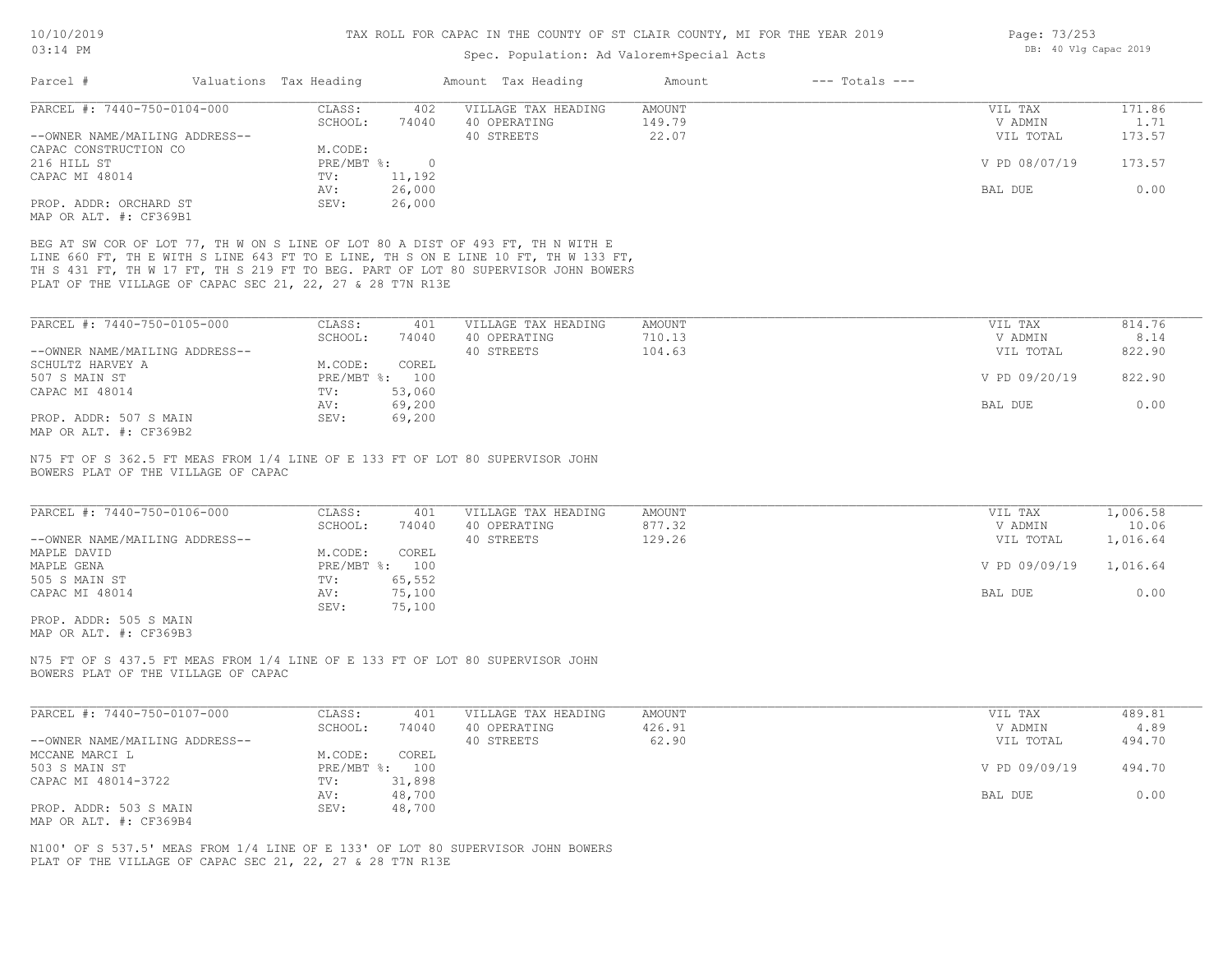#### Spec. Population: Ad Valorem+Special Acts

| Parcel #                       | Valuations Tax Heading |        | Amount Tax Heading  | Amount | $---$ Totals $---$ |               |        |
|--------------------------------|------------------------|--------|---------------------|--------|--------------------|---------------|--------|
| PARCEL #: 7440-750-0108-000    | CLASS:<br>401          |        | VILLAGE TAX HEADING | AMOUNT |                    | VIL TAX       | 664.08 |
|                                | SCHOOL:                | 74040  | 40 OPERATING        | 578.80 |                    | V ADMIN       | 6.64   |
| --OWNER NAME/MAILING ADDRESS-- |                        |        | 40 STREETS          | 85.28  |                    | VIL TOTAL     | 670.72 |
| TERZO SALVADOR/EMMA            | M.CODE:                |        |                     |        |                    |               |        |
| TONY TERZO                     | PRE/MBT %:             |        |                     |        |                    | V PD 09/16/19 | 670.72 |
| 619 BERVILLE RD                | TV:                    | 43,247 |                     |        |                    |               |        |
| ALLENTON MI 48002              | AV:                    | 62,700 |                     |        |                    | BAL DUE       | 0.00   |
|                                | SEV:                   | 62,700 |                     |        |                    |               |        |
| PROP. ADDR: 501 S MAIN         |                        |        |                     |        |                    |               |        |

MAP OR ALT. #: CF369B5

BOWERS PLAT OF THE VILLAGE OF CAPAC SEC 21, 22, 27 & 28 T7N R13E N112.5 FT OF S 650 FT, MEAS FROM 1/4 LINE OF E 133 FT OF LOT 80 SUPERVISOR JOHN

| PARCEL #: 7440-750-0110-000    | CLASS:       | 401    | VILLAGE TAX HEADING | AMOUNT | VIL TAX       | 621.10 |
|--------------------------------|--------------|--------|---------------------|--------|---------------|--------|
|                                | SCHOOL:      | 74040  | 40 OPERATING        | 541.34 | V ADMIN       | 6.21   |
| --OWNER NAME/MAILING ADDRESS-- |              |        | 40 STREETS          | 79.76  | VIL TOTAL     | 627.31 |
| WOOLMAN AARON G                | M.CODE:      | COREL  |                     |        |               |        |
| MELDRUM AMY L                  | $PRE/MBT$ %: | 100    |                     |        | V PD 09/09/19 | 627.31 |
| 509 S MAIN ST                  | TV:          | 40,448 |                     |        |               |        |
| CAPAC MI 48014                 | AV:          | 42,000 |                     |        | BAL DUE       | 0.00   |
|                                | SEV:         | 42,000 |                     |        |               |        |
| PROP. ADDR: 509 S MAIN         |              |        |                     |        |               |        |

MAP OR ALT. #: CF369C

BOWERS PLAT OF THE VILLAGE OF CAPAC N68.5 FT OF S 287.5 FT, MEAS FROM 1/4 LINE, OF E 133 FT OF LOT 80 SUPERVISOR JOHN

| PARCEL #: 7440-750-0111-000        | CLASS:  | 401            | VILLAGE TAX HEADING | AMOUNT | VIL TAX       | 391.19 |
|------------------------------------|---------|----------------|---------------------|--------|---------------|--------|
|                                    | SCHOOL: | 74040          | 40 OPERATING        | 340.96 | V ADMIN       | 3.91   |
| --OWNER NAME/MAILING ADDRESS--     |         |                | 40 STREETS          | 50.23  | VIL TOTAL     | 395.10 |
| DUQUETTE FRANCIS                   | M.CODE: |                |                     |        |               |        |
| DUQUETTE CAROL H&W & DUQUETTE ADAM |         | PRE/MBT %: 100 |                     |        | V PD 09/11/19 | 395.10 |
| 4021 N RIVER RD                    | TV:     | 25,476         |                     |        |               |        |
| FORT GRATIOT MI 48059              | AV:     | 37,000         |                     |        | BAL DUE       | 0.00   |
|                                    | SEV:    | 37,000         |                     |        |               |        |

MAP OR ALT. #: CF369D PROP. ADDR: 413 S MAIN

PLAT OF THE VILLAGE OF CAPAC SEC 21, 22, 27 & 28 T7N R13E N70 FT OF S 855 FT MEAS FROM 1/4 LINE, OF E 150 FT OF LOT 80 SUPERVISOR JOHN BOWERS

| PARCEL #: 7440-750-0112-000    | CLASS:       | 401    | VILLAGE TAX HEADING | AMOUNT | VIL TAX       | 671.03 |
|--------------------------------|--------------|--------|---------------------|--------|---------------|--------|
|                                | SCHOOL:      | 74040  | 40 OPERATING        | 584.86 | V ADMIN       | 6.71   |
| --OWNER NAME/MAILING ADDRESS-- |              |        | 40 STREETS          | 86.17  | VIL TOTAL     | 677.74 |
| LEGGE JAMES A                  | M.CODE:      | COREL  |                     |        |               |        |
| LEGGE NANCY                    | $PRE/MBT$ %: | 100    |                     |        | V PD 09/09/19 | 677.74 |
| 411 S MAIN                     | TV:          | 43,700 |                     |        |               |        |
| CAPAC MI 48014-3720            | AV:          | 43,700 |                     |        | BAL DUE       | 0.00   |
|                                | SEV:         | 43,700 |                     |        |               |        |
| PROP. ADDR: 411 S MAIN         |              |        |                     |        |               |        |

MAP OR ALT. #: CF369E/H

BOWERS PLAT OF THE VILLAGE OF CAPAC SEC 21, 22, 27 & 28 T7N R13E N70 FT OF S 925 FT, MEAS FROM 1/4 LINE, OF E 150 FT OF LOT 80 SUPERVISOR JOHN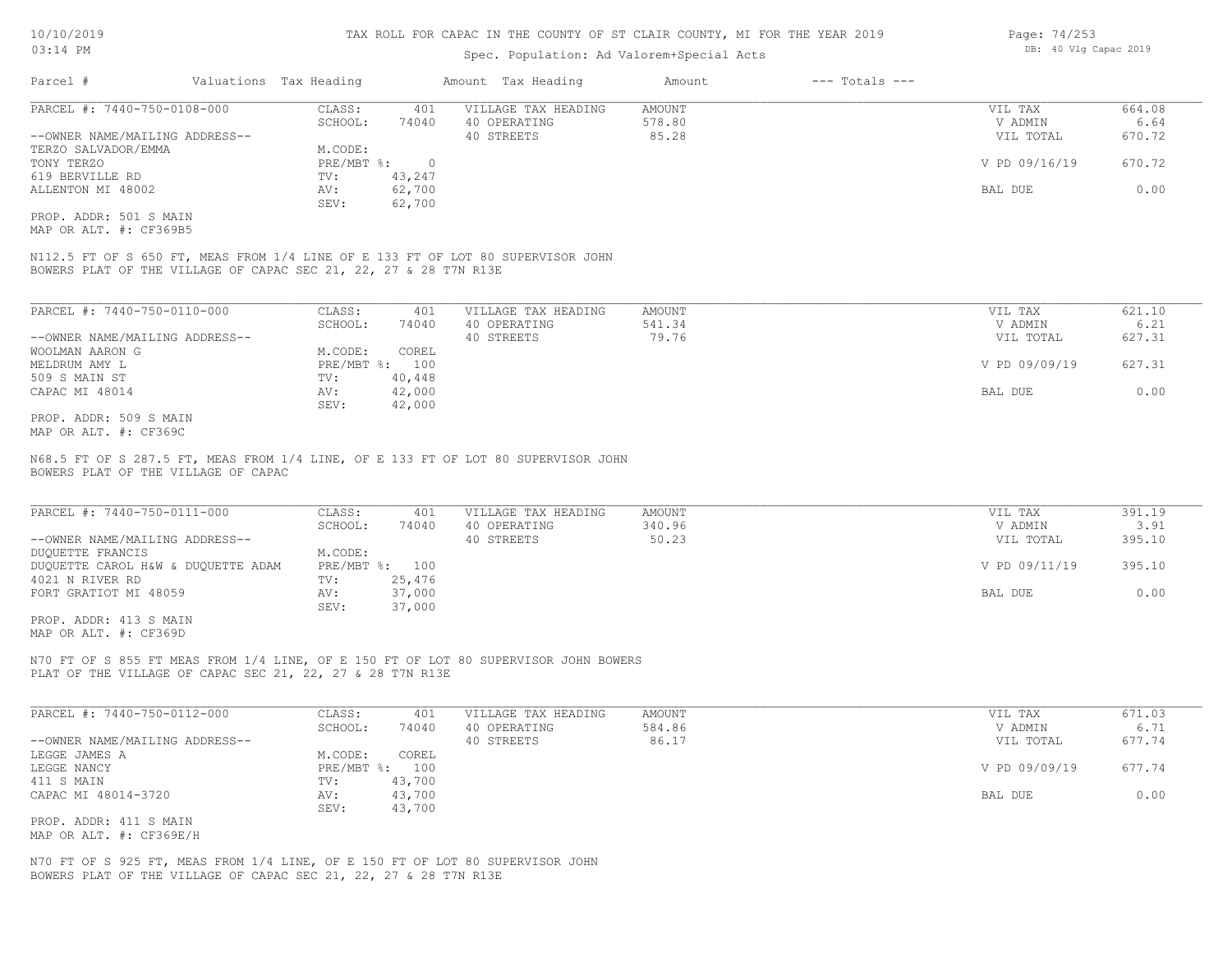#### Spec. Population: Ad Valorem+Special Acts

| Page: 75/253 |  |                       |  |
|--------------|--|-----------------------|--|
|              |  | DB: 40 Vlg Capac 2019 |  |

| Parcel #                       | Valuations Tax Heading |        | Amount Tax Heading  | Amount | $---$ Totals $---$ |               |        |
|--------------------------------|------------------------|--------|---------------------|--------|--------------------|---------------|--------|
| PARCEL #: 7440-750-0113-000    | CLASS:                 | 401    | VILLAGE TAX HEADING | AMOUNT |                    | VIL TAX       | 552.98 |
|                                | SCHOOL:                | 74040  | 40 OPERATING        | 481.97 |                    | V ADMIN       | 5.52   |
| --OWNER NAME/MAILING ADDRESS-- |                        |        | 40 STREETS          | 71.01  |                    | VIL TOTAL     | 558.50 |
| MEDRANO JOSE                   | M.CODE:                |        |                     |        |                    |               |        |
| MEDRANO MARIA                  | PRE/MBT %:             |        |                     |        |                    | V PD 09/09/19 | 558.50 |
| 405 S MAIN ST                  | TV:                    | 36,012 |                     |        |                    |               |        |
| CAPAC MI 48014-3720            | AV:                    | 57,800 |                     |        |                    | BAL DUE       | 0.00   |
|                                | SEV:                   | 57,800 |                     |        |                    |               |        |
| PROP. ADDR: 405 S MAIN         |                        |        |                     |        |                    |               |        |

MAP OR ALT. #: CF369I

BOWERS PLAT OF THE VILLAGE OF CAPAC E150 FT OF N 92.79 FT OF THAT PART OF LOT 80 LYING S OF LOT 81 SUPERVISOR JOHN

| PARCEL #: 7440-750-0114-000    | CLASS:  | 401            | VILLAGE TAX HEADING | AMOUNT | VIL TAX       | 513.37 |
|--------------------------------|---------|----------------|---------------------|--------|---------------|--------|
|                                | SCHOOL: | 74040          | 40 OPERATING        | 447.45 | V ADMIN       | 5.13   |
| --OWNER NAME/MAILING ADDRESS-- |         |                | 40 STREETS          | 65.92  | VIL TOTAL     | 518.50 |
| MARDLIN SHANNON M              | M.CODE: | COREL          |                     |        |               |        |
| 407 S MAIN ST                  |         | PRE/MBT %: 100 |                     |        | V PD 09/09/19 | 518.50 |
| CAPAC MI 48014-3720            | TV:     | 33,433         |                     |        |               |        |
|                                | AV:     | 43,200         |                     |        | BAL DUE       | 0.00   |
| PROP. ADDR: 407 S MAIN         | SEV:    | 43,200         |                     |        |               |        |
| MAP OR ALT. #: CF369J          |         |                |                     |        |               |        |

THE VILLAGE OF CAPAC SEC 21, 22, 27 & 28 T7N R13E E150 FT OF LOT 80 EXC S 993.79 FT & EXC N 92.79 FT. SUPERVISOR JOHN BOWERS PLAT OF

| PARCEL #: 7440-750-0115-000    | CLASS:       | 401    | VILLAGE TAX HEADING | AMOUNT | VIL TAX       | 586.94 |
|--------------------------------|--------------|--------|---------------------|--------|---------------|--------|
|                                | SCHOOL:      | 74040  | 40 OPERATING        | 511.57 | V ADMIN       | 5.86   |
| --OWNER NAME/MAILING ADDRESS-- |              |        | 40 STREETS          | 75.37  | VIL TOTAL     | 592.80 |
| VONZELLEN JOHN E               | M.CODE:      | COREL  |                     |        |               |        |
| VONZELLEN DEANNA M             | $PRE/MBT$ %: | 100    |                     |        | V PD 09/09/19 | 592.80 |
| 409 S MAIN ST                  | TV:          | 38,224 |                     |        |               |        |
| CAPAC MI 48014-3720            | AV:          | 59,800 |                     |        | BAL DUE       | 0.00   |
|                                | SEV:         | 59,800 |                     |        |               |        |
| PROP. ADDR: 409 S MAIN         |              |        |                     |        |               |        |

 $\_$  , and the state of the state of the state of the state of the state of the state of the state of the state of the state of the state of the state of the state of the state of the state of the state of the state of the

MAP OR ALT. #: CF369K

VILLAGE OF CAPAC SEC 21, 22, 27 & 28 T7N R13E N68.79 FT OF S 993.79 FT OF E 150 FT OF LOT 80 SUPERVISOR JOHN BOWERS PLAT OF THE

| PARCEL #: 7440-750-0116-000    | CLASS:  | 401            | VILLAGE TAX HEADING | AMOUNT | VIL TAX       | 462.85 |
|--------------------------------|---------|----------------|---------------------|--------|---------------|--------|
|                                | SCHOOL: | 74040          | 40 OPERATING        | 403.41 | V ADMIN       | 4.62   |
| --OWNER NAME/MAILING ADDRESS-- |         |                | 40 STREETS          | 59.44  | VIL TOTAL     | 467.47 |
| MILLER MAX/ILA                 | M.CODE: |                |                     |        |               |        |
| 415 S MAIN ST                  |         | PRE/MBT %: 100 |                     |        | V PD 08/14/19 | 467.47 |
| CAPAC MI 48014-3720            | TV:     | 30,142         |                     |        |               |        |
|                                | AV:     | 46,300         |                     |        | BAL DUE       | 0.00   |
| PROP. ADDR: 415 S MAIN         | SEV:    | 46,300         |                     |        |               |        |
| MAP OR ALT. #: CF369L-M        |         |                |                     |        |               |        |

22, 27 & 28 T7N R13E BOWERS PLAT OF THE VILLAGE OF CAPAC BEING LOT 6 BLOCK 1 UNREC SPARLING PT. SEC 21, N69 FT OF S 785 FT, MEAS FROM 1/4 LINE, OF E 150 FT OF LOT 80 SUPERVISOR JOHN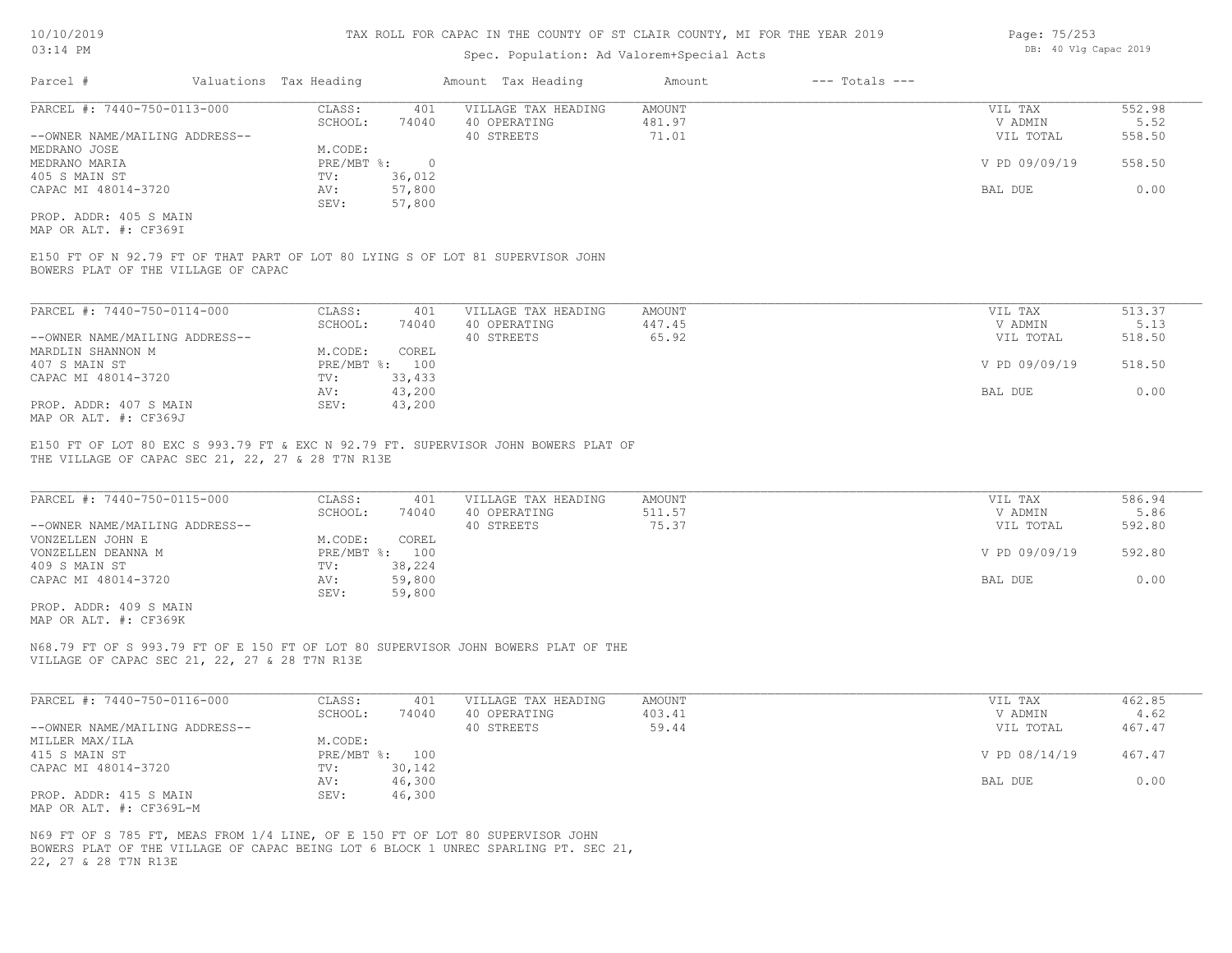#### Spec. Population: Ad Valorem+Special Acts

Page: 76/253 DB: 40 Vlg Capac 2019

| Parcel #                       | Valuations Tax Heading |       | Amount Tax Heading  | Amount | $---$ Totals $---$ |           |      |
|--------------------------------|------------------------|-------|---------------------|--------|--------------------|-----------|------|
| PARCEL #: 7440-750-0118-000    | CLASS:                 | 703   | VILLAGE TAX HEADING | AMOUNT |                    | VIL TAX   | 0.00 |
|                                | SCHOOL:                | 74040 | 40 OPERATING        | 0.00   |                    | V ADMIN   | 0.00 |
| --OWNER NAME/MAILING ADDRESS-- |                        |       | 40 STREETS          | 0.00   |                    | VIL TOTAL | 0.00 |
| VILLAGE OF CAPAC               | M.CODE:                |       |                     |        |                    |           |      |
| ORCHARD ST                     | PRE/MBT %:             |       |                     |        |                    | BAL DUE   | 0.00 |
|                                | TV:                    |       |                     |        |                    |           |      |
| PROP. ADDR: ORCHARD ST         | AV:                    |       |                     |        |                    |           |      |
| MAP OR ALT. #: CF369N/P        | SEV:                   |       |                     |        |                    |           |      |

SUPERVISOR JOHN BOWERS PLAT OF THE VILLAGE OF CAPAC SEC 21, 22, 27 & 28 T7N R13E N56 FT OF S 716 FT OF E 772 FT OF LOT 80, MEAS FROM & WITH E & W 1/4 LINE.

| PARCEL #: 7440-750-0120-000    | CLASS:     | 301        | VILLAGE TAX HEADING | AMOUNT   | VIL TAX       | 2,853.94 |
|--------------------------------|------------|------------|---------------------|----------|---------------|----------|
|                                | SCHOOL:    | 74040      | 40 OPERATING        | 2,487.44 | V ADMIN       | 28.53    |
| --OWNER NAME/MAILING ADDRESS-- |            |            | 40 STREETS          | 366.50   | VIL TOTAL     | 2,882.47 |
| UNITED AGGREGATES LLC          | M.CODE:    | TCBMT      |                     |          |               |          |
| 305 S MAIN                     | PRE/MBT %: | $\bigcirc$ |                     |          | V PD 07/19/19 | 2,882.47 |
| CAPAC MI 48014                 | TV:        | 185,856    |                     |          |               |          |
|                                | AV:        | 186,700    |                     |          | BAL DUE       | 0.00     |
| PROP. ADDR: 305 S MAIN         | SEV:       | 186,700    |                     |          |               |          |
| MAP OR ALT. #: CF370/371       |            |            |                     |          |               |          |

BOWERS PLAT OF THE VILLAGE OF CAPAC 40',TH NO^2'W 145.06',TH S82^2'E 414.02',TH SO^2'E 664.01' TO BEG SUPERVISOR JOHN E 1/4 COR OF SEC 28 T7N R13E,TH S89^33'W 450',TH NO^2'W 579.7',TH N89^45'58" E PART OF LOTS 80,81, & 82 DESC AS BEG NO^2'W 716',S89^ 33'W 372' & NO^2'W 150' FROM

| PARCEL #: 7440-750-0121-000    | CLASS:     | 202    | VILLAGE TAX HEADING | AMOUNT | VIL TAX       | 406.14 |
|--------------------------------|------------|--------|---------------------|--------|---------------|--------|
|                                | SCHOOL:    | 74040  | 40 OPERATING        | 353.99 | V ADMIN       | 4.06   |
| --OWNER NAME/MAILING ADDRESS-- |            |        | 40 STREETS          | 52.15  | VIL TOTAL     | 410.20 |
| CONLON LAND INVESTMENT LLC     | M.CODE:    |        |                     |        |               |        |
| 3203 BROOKLYN RD               | PRE/MBT %: |        |                     |        | V PD 07/31/19 | 410.20 |
| JACKSON MI 49203               | TV:        | 26,450 |                     |        |               |        |
|                                | AV:        | 38,400 |                     |        | BAL DUE       | 0.00   |
| PROP. ADDR: CAPAC RD           | SEV:       | 38,400 |                     |        |               |        |
| MAP OR ALT. #: CF372A/D        |            |        |                     |        |               |        |

T7N R13E LOT LINE. SUPERVISOR JOHN BOWERS PLAT OF THE VILLAGE OF CAPAC SEC 21, 22, 27 & 28 COR WITH A PTE IN N LOT LINE 948.9 FT E OF NW COR. EXC E 732 FT THEREOF MEAS ALG S THAT PART OF LOT 83 LYING E OF A LINE JOINING A PTE IN S LOT LINE 918.8 FT E OF SW

| PARCEL #: 7440-750-0123-000                        | CLASS:     | 703   | VILLAGE TAX HEADING | AMOUNT | VIL TAX   | 0.00 |
|----------------------------------------------------|------------|-------|---------------------|--------|-----------|------|
|                                                    | SCHOOL:    | 74040 | 40 OPERATING        | 0.00   | V ADMIN   | 0.00 |
| --OWNER NAME/MAILING ADDRESS--                     |            |       | 40 STREETS          | 0.00   | VIL TOTAL | 0.00 |
| SCC ROAD COMMISSION                                | M.CODE:    |       |                     |        |           |      |
| 21 AIRPORT DR                                      | PRE/MBT %: |       |                     |        | BAL DUE   | 0.00 |
| SMITHS CREEK MI 48074                              | TV:        |       |                     |        |           |      |
|                                                    | AV:        |       |                     |        |           |      |
| PROP. ADDR: 212 S MATTESON<br>MAP OR ALT. #: CF373 | SEV:       |       |                     |        |           |      |

R13E LOT 84 SUPERVISOR JOHN BOWERS PLAT OF THE VILLAGE OF CAPAC SEC 21, 22, 27 & 28 T7N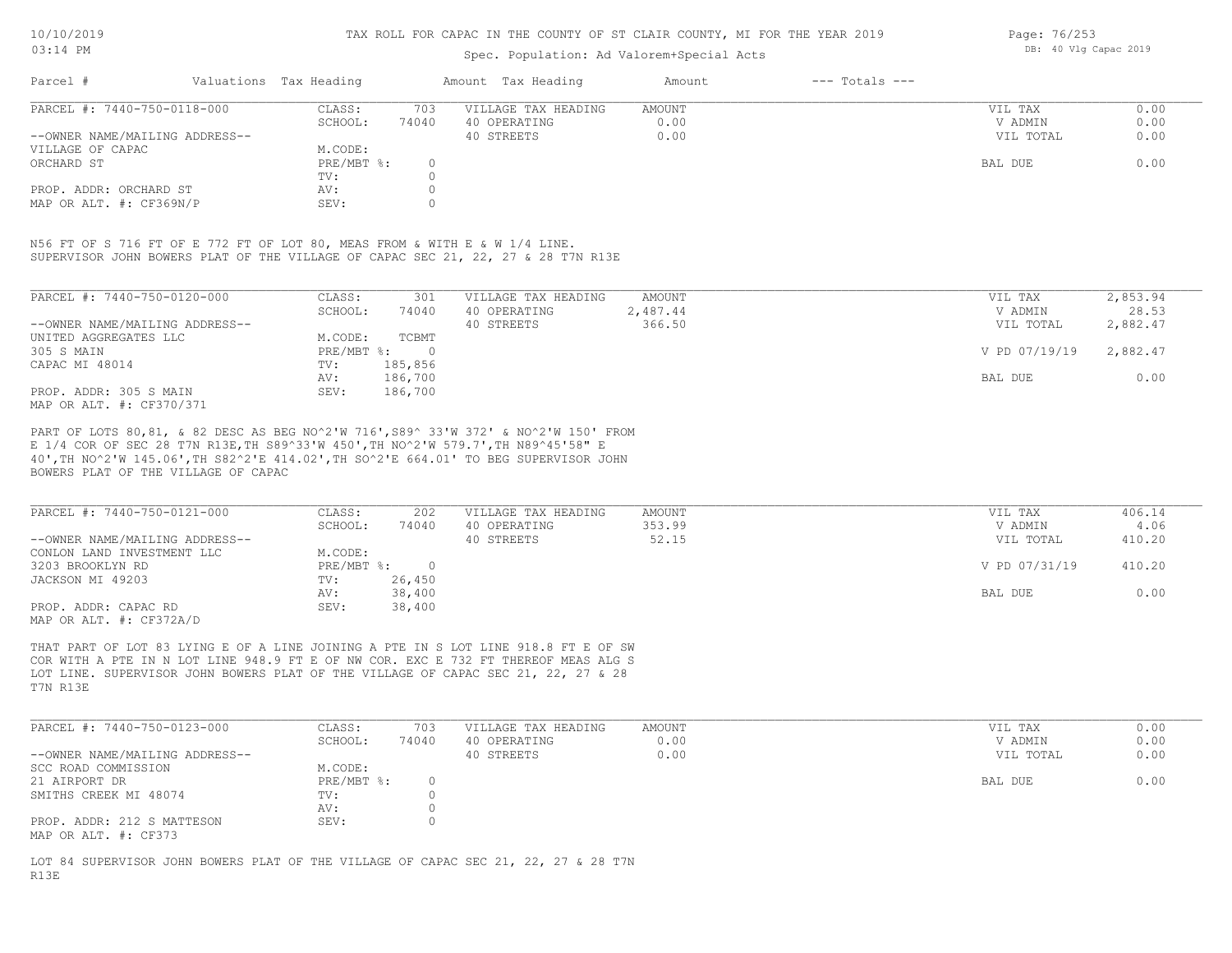#### Spec. Population: Ad Valorem+Special Acts

| Page: 77/253 |  |                       |  |
|--------------|--|-----------------------|--|
|              |  | DB: 40 Vlg Capac 2019 |  |

| Parcel #                       | Valuations Tax Heading |       | Amount Tax Heading  | Amount | $---$ Totals $---$ |           |      |
|--------------------------------|------------------------|-------|---------------------|--------|--------------------|-----------|------|
| PARCEL #: 7440-750-0124-000    | CLASS:                 | 703   | VILLAGE TAX HEADING | AMOUNT |                    | VIL TAX   | 0.00 |
|                                | SCHOOL:                | 74040 | 40 OPERATING        | 0.00   |                    | V ADMIN   | 0.00 |
| --OWNER NAME/MAILING ADDRESS-- |                        |       | 40 STREETS          | 0.00   |                    | VIL TOTAL | 0.00 |
| VILLAGE OF CAPAC               | M.CODE:                |       |                     |        |                    |           |      |
|                                | $PRE/MBT$ %:           |       |                     |        |                    | BAL DUE   | 0.00 |
| PROP. ADDR: MATTESON ST        | TV:                    |       |                     |        |                    |           |      |
| MAP OR ALT. #: CF374/375       | AV:                    |       |                     |        |                    |           |      |
|                                | SEV:                   |       |                     |        |                    |           |      |

OF CAPAC SEC 21, 22, 27 & 28 T7N R13E LOTS 85 & 86, ALSO LOT 87 EXC N 412 FT. SUPERVISOR JOHN BOWERS PLAT OF THE VILLAGE

| PARCEL #: 7440-750-0125-000                                | CLASS:     | 402      | VILLAGE TAX HEADING | AMOUNT | VIL TAX       | 185.90 |
|------------------------------------------------------------|------------|----------|---------------------|--------|---------------|--------|
|                                                            | SCHOOL:    | 74040    | 40 OPERATING        | 162.03 | V ADMIN       | 1.85   |
| --OWNER NAME/MAILING ADDRESS--                             |            |          | 40 STREETS          | 23.87  | VIL TOTAL     | 187.75 |
| REITER CHARLES/GRACE ET-AL                                 | M.CODE:    |          |                     |        |               |        |
| 55779 GRATIOT AVE                                          | PRE/MBT %: | $\Omega$ |                     |        | V PD 09/09/19 | 187.75 |
| CHESTERFIELD MI 48051                                      | TV:        | 12,107   |                     |        |               |        |
|                                                            | AV:        | 20,400   |                     |        | BAL DUE       | 0.00   |
| PROP. ADDR: BRYCE RD                                       | SEV:       | 20,400   |                     |        |               |        |
| $M \land D$ $\land T$ $m$ $\#$ , $\land T \circ T \circ T$ |            |          |                     |        |               |        |

MAP OR ALT. #: CF376

27 & 28 T7N R13E N412 FT OF LOT 87 SUPERVISOR JOHN BOWERS PLAT OF THE VILLAGE OF CAPAC SEC 21, 22,

| PARCEL #: 7440-750-0126-000    | CLASS:       | 703   | VILLAGE TAX HEADING | AMOUNT | VIL TAX   | 0.00 |
|--------------------------------|--------------|-------|---------------------|--------|-----------|------|
|                                | SCHOOL:      | 74040 | 40 OPERATING        | 0.00   | V ADMIN   | 0.00 |
| --OWNER NAME/MAILING ADDRESS-- |              |       | 40 STREETS          | 0.00   | VIL TOTAL | 0.00 |
| TOWNSHIP OF MUSSEY             | M.CODE:      |       |                     |        |           |      |
|                                | $PRE/MBT$ %: |       |                     |        | BAL DUE   | 0.00 |
| CAPAC MI 48014                 | TV:          |       |                     |        |           |      |
|                                | AV:          |       |                     |        |           |      |
| PROP. ADDR: W MILL ST          | SEV:         |       |                     |        |           |      |
| MAP OR ALT. #: CF377A          |              |       |                     |        |           |      |

TO BEG. SUPERVISORSS JOHN BOWER'S PLAT OF THE VILLAGE OF CAPAC 135',TH N89ª38'E 238.41',TH S30ª1'9" W 292.83',TH N82ª2'W 199.70',TH N0ª2'W 358.67' PART OF LOT 88, BEG S0<sup>ª2'E</sup> 7' FROM NW COR LOT 88, TH N89<sup>ª</sup> 38'E 106', TH S0<sup>ª2'E</sup>

| PARCEL #: 7440-750-0126-100    | CLASS:  | 401            | VILLAGE TAX HEADING | AMOUNT | VIL TAX       | 536.68 |
|--------------------------------|---------|----------------|---------------------|--------|---------------|--------|
|                                | SCHOOL: | 74040          | 40 OPERATING        | 467.76 | V ADMIN       | 5.36   |
| --OWNER NAME/MAILING ADDRESS-- |         |                | 40 STREETS          | 68.92  | VIL TOTAL     | 542.04 |
| GRYZB JOHN C                   | M.CODE: | COREL          |                     |        |               |        |
| 526 W MILL ST                  |         | PRE/MBT %: 100 |                     |        | V PD 09/09/19 | 542.04 |
| CAPAC MI 48014                 | TV:     | 34,950         |                     |        |               |        |
|                                | AV:     | 53,200         |                     |        | BAL DUE       | 0.00   |
| PROP. ADDR: 526 W MILL STREET  | SEV:    | 53,200         |                     |        |               |        |
| MAP OR ALT. #: CF377B          |         |                |                     |        |               |        |

THE VILLAGE OF CAPAC S0ª2'E 135',TH S89ª38'W 85',TH N0ª2'W 135' TO BEG. SUPERVISOR JOHN BOWER'S PLAT OF PART OF LOT 88, BEG S0<sup>a</sup>2'E 7' & N89<sup>a</sup>38'E 106' FROM NW COR LOT 88, TH N89<sup>a</sup>38'E 85', TH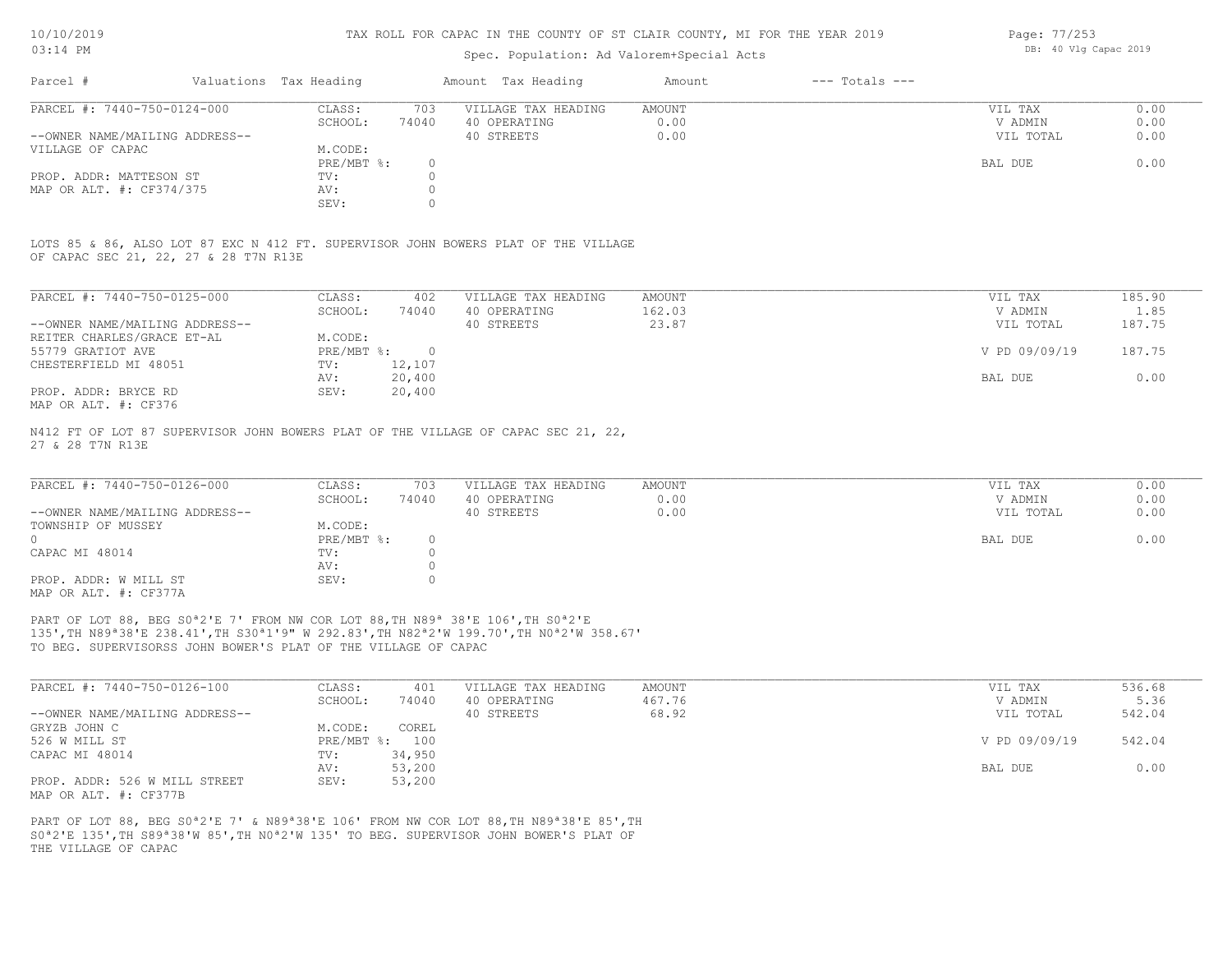#### Spec. Population: Ad Valorem+Special Acts

| Page: 78/253 |  |                       |  |
|--------------|--|-----------------------|--|
|              |  | DB: 40 Vlg Capac 2019 |  |

| Parcel #                                                                                                                                                                                                                                                                                                     | Valuations Tax Heading |                  | Amount Tax Heading  | Amount | $---$ Totals $---$ |               |          |
|--------------------------------------------------------------------------------------------------------------------------------------------------------------------------------------------------------------------------------------------------------------------------------------------------------------|------------------------|------------------|---------------------|--------|--------------------|---------------|----------|
| PARCEL #: 7440-750-0126-200                                                                                                                                                                                                                                                                                  | CLASS:                 | 401              | VILLAGE TAX HEADING | AMOUNT |                    | VIL TAX       | 1,090.06 |
|                                                                                                                                                                                                                                                                                                              | SCHOOL:                | 74040            | 40 OPERATING        | 950.08 |                    | V ADMIN       | 10.90    |
| --OWNER NAME/MAILING ADDRESS--                                                                                                                                                                                                                                                                               |                        |                  | 40 STREETS          | 139.98 |                    | VIL TOTAL     | 1,100.96 |
| BRAZIL JOHN D                                                                                                                                                                                                                                                                                                | M.CODE:                | COREL            |                     |        |                    |               |          |
| 520 W MILL ST                                                                                                                                                                                                                                                                                                | PRE/MBT %:             | 100              |                     |        |                    | V PD 09/09/19 | 1,100.96 |
| CAPAC MI 48014                                                                                                                                                                                                                                                                                               | TV:                    | 70,988           |                     |        |                    |               |          |
|                                                                                                                                                                                                                                                                                                              | AV:                    | 83,500           |                     |        |                    | BAL DUE       | 0.00     |
| PROP. ADDR: 520 W MILL ST                                                                                                                                                                                                                                                                                    | SEV:                   | 83,500           |                     |        |                    |               |          |
|                                                                                                                                                                                                                                                                                                              |                        |                  |                     |        |                    |               |          |
| MAP OR ALT. #: CF377C<br>PART OF LOT 88, BEG S0 <sup>a</sup> 2'E 7' & N89 <sup>a</sup> 38'E 191' FROM NW COR LOT 88, TH N89 <sup>a</sup> 38'E 85', TH<br>SO <sup>a</sup> 2'E 135', TH S89 <sup>a</sup> 38'W 85', TH NO <sup>a</sup> 2'W 135' TO BEG. SUPERVISOR JOHN BOWER'S PLAT OF<br>THE VILLAGE OF CAPAC |                        |                  |                     |        |                    |               |          |
|                                                                                                                                                                                                                                                                                                              |                        |                  |                     |        |                    |               |          |
| PARCEL #: 7440-750-0126-300                                                                                                                                                                                                                                                                                  | CLASS:                 | 401              | VILLAGE TAX HEADING | AMOUNT |                    | VIL TAX       | 503.09   |
|                                                                                                                                                                                                                                                                                                              | SCHOOL:                | 74040            | 40 OPERATING        | 438.49 |                    | V ADMIN       | 5.03     |
| --OWNER NAME/MAILING ADDRESS--                                                                                                                                                                                                                                                                               |                        |                  | 40 STREETS          | 64.60  |                    | VIL TOTAL     | 508.12   |
| KLEIN ROBERT J/BETH ANN                                                                                                                                                                                                                                                                                      | M.CODE:                |                  |                     |        |                    |               |          |
| 518 W MILL ST                                                                                                                                                                                                                                                                                                | $PRE/MBT$ %:           | 100              |                     |        |                    | V PD 09/12/19 | 508.12   |
| CAPAC MI 48014-3030                                                                                                                                                                                                                                                                                          | TV:                    | 32,763           |                     |        |                    |               |          |
| PROP. ADDR: 518 W MILL ST                                                                                                                                                                                                                                                                                    | AV:<br>SEV:            | 50,100<br>50,100 |                     |        |                    | BAL DUE       | 0.00     |

JOHN BOWER'S PLAT OF THE VILLAGE OF CAPAC 146.78',TH S30ª1'9"W 156.49',TH S89ª38'W 68.41',TH N0ª2'W 135' TO BEG. SUPERVISOR

| PARCEL #: 7440-750-0127-000    | CLASS:         | 401    | VILLAGE TAX HEADING | AMOUNT | VIL TAX   | 457.22 |
|--------------------------------|----------------|--------|---------------------|--------|-----------|--------|
|                                | SCHOOL:        | 74040  | 40 OPERATING        | 398.51 | V ADMIN   | 4.57   |
| --OWNER NAME/MAILING ADDRESS-- |                |        | 40 STREETS          | 58.71  | VIL TOTAL | 461.79 |
| LEMIER LACEY                   | M.CODE:        |        |                     |        |           |        |
| CAMPBELL MATTHEW               | PRE/MBT %: 100 |        |                     |        | BAL DUE   | 461.79 |
| 506 W MILL ST                  | TV:            | 29,776 |                     |        |           |        |
| CAPAC MI 48014-3031            | AV:            | 45,300 |                     |        |           |        |
|                                | SEV:           | 45,300 |                     |        |           |        |
| PROP. ADDR: 506 W MILL ST      |                |        |                     |        |           |        |

MAP OR ALT. #: CF378A

SUPERVISOR'S JOHN BOWERS' PLAT OF THE VILLAGE OF CAPAC 150',TH N89 38'E 100',TH S0 2'E 51',TH S89 38'W 182',TH N0 2'W 201' TO BEG THAT PART OF LOT 89, BEG N89 38' E 214' FROM ITS NW COR, TH N89 38'E 82',TH S0 2'E

| PARCEL #: 7440-750-0128-000    | CLASS:     | 401    | VILLAGE TAX HEADING | AMOUNT | VIL TAX       | 445.30 |
|--------------------------------|------------|--------|---------------------|--------|---------------|--------|
|                                | SCHOOL:    | 74040  | 40 OPERATING        | 388.12 | V ADMIN       | 4.45   |
| --OWNER NAME/MAILING ADDRESS-- |            |        | 40 STREETS          | 57.18  | VIL TOTAL     | 449.75 |
| HUGHES DOUGLAS D               | M.CODE:    | COREL  |                     |        |               |        |
| 507 W MEIER AVE                | PRE/MBT %: | 100    |                     |        | V PD 09/09/19 | 449.75 |
| CAPAC MI 48014-3618            | TV:        | 29,000 |                     |        |               |        |
|                                | AV:        | 29,000 |                     |        | BAL DUE       | 0.00   |
| PROP. ADDR: 507 W MEIER ST     | SEV:       | 29,000 |                     |        |               |        |
| MAP OR ALT. #: CF378B          |            |        |                     |        |               |        |

E75 FT OF S 150 FT OF LOT 89 SUPERVISOR JOHN BOWERS PLAT OF THE VILLAGE OF CAPAC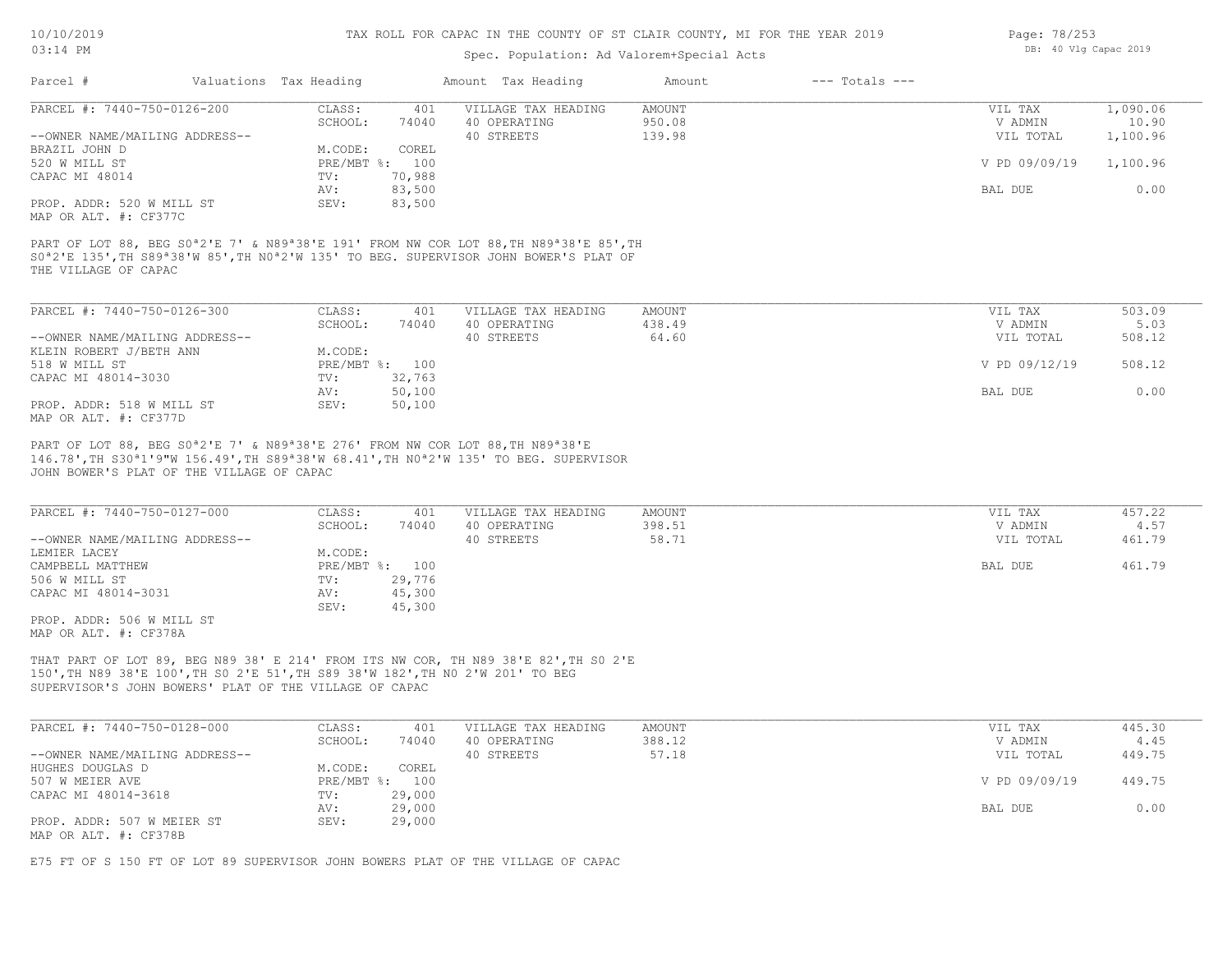#### Spec. Population: Ad Valorem+Special Acts

| Page: 79/253 |  |                       |  |
|--------------|--|-----------------------|--|
|              |  | DB: 40 Vlg Capac 2019 |  |

| Parcel #                       | Valuations Tax Heading |        | Amount Tax Heading  | Amount | $---$ Totals $---$ |               |        |
|--------------------------------|------------------------|--------|---------------------|--------|--------------------|---------------|--------|
| PARCEL #: 7440-750-0129-000    | CLASS:                 | 401    | VILLAGE TAX HEADING | AMOUNT |                    | VIL TAX       | 583.94 |
|                                | SCHOOL:                | 74040  | 40 OPERATING        | 508.95 |                    | V ADMIN       | 5.83   |
| --OWNER NAME/MAILING ADDRESS-- |                        |        | 40 STREETS          | 74.99  |                    | VIL TOTAL     | 589.77 |
| MANDEVILLE SR MARK E/LYNNE     | M.CODE:                |        |                     |        |                    |               |        |
| 509 W MILL ST                  | $PRE/MBT$ %:           | 100    |                     |        |                    | V PD 09/12/19 | 589.77 |
| CAPAC MI 48014-3031            | TV:                    | 38,028 |                     |        |                    |               |        |
|                                | AV:                    | 60,600 |                     |        |                    | BAL DUE       | 0.00   |
| PROP. ADDR: 509 W MILL ST      | SEV:                   | 60,600 |                     |        |                    |               |        |
| MAP OR ALT. #: CF378C1         |                        |        |                     |        |                    |               |        |

CAPAC 330.69',TH N30^19"E 233' TO BEG SUPERVISOR'S JOHN BOWER'S PLAT OF THE VILLAGE OF PART OF LOT 89, BEG AT NW COR OF LOT 89,TH N89^38"E 214' TH SO^2'E 201',TH S89^38'W

| PARCEL #: 7440-750-0129-100    | CLASS:         | 402    | VILLAGE TAX HEADING | AMOUNT | VIL TAX       | 55.33 |
|--------------------------------|----------------|--------|---------------------|--------|---------------|-------|
|                                | SCHOOL:        | 74040  | 40 OPERATING        | 48.23  | V ADMIN       | 0.55  |
| --OWNER NAME/MAILING ADDRESS-- |                |        | 40 STREETS          | 7.10   | VIL TOTAL     | 55.88 |
| MANDEVILLE MARK SR/LYNNE       | M.CODE:        |        |                     |        |               |       |
| 509 W MILL ST                  | PRE/MBT %: 100 |        |                     |        | V PD 09/12/19 | 55.88 |
| CAPAC MI 48014                 | TV:            | 3,604  |                     |        |               |       |
|                                | AV:            | 19,700 |                     |        | BAL DUE       | 0.00  |
| PROP. ADDR: W MEIER ST         | SEV:           | 19,700 |                     |        |               |       |
| MAP OR ALT. #: 378C2           |                |        |                     |        |               |       |

OF THE VILLAGE OF CAPAC 112.44",TH NO^2'W 249.71',TH N89^38'E 241.85' TO BEG SUPERVISOR'S JOHN BOWER'S PLAT 889,TH SO^2'E 116',TH S89^38'W 75', TH SO^2'E 150',TH S89^38'W 55.5',TH N82^2'W PART OF LOT 89, BEG N89^38'E 214',SO^2'E 201' & N89^38'E 182' FROM NW COR LOT

| PARCEL #: 7440-750-0129-200    | CLASS:         | 402    | VILLAGE TAX HEADING | AMOUNT | VIL TAX       | 55.33 |
|--------------------------------|----------------|--------|---------------------|--------|---------------|-------|
|                                | SCHOOL:        | 74040  | 40 OPERATING        | 48.23  | V ADMIN       | 0.55  |
| --OWNER NAME/MAILING ADDRESS-- |                |        | 40 STREETS          | 7.10   | VIL TOTAL     | 55.88 |
| MANDEVILLE MARK SR/LYNNE       | M.CODE:        |        |                     |        |               |       |
| 509 W MILL ST                  | PRE/MBT %: 100 |        |                     |        | V PD 09/12/19 | 55.88 |
| CAPAC MI 48014                 | TV:            | 3,604  |                     |        |               |       |
|                                | AV:            | 19,700 |                     |        | BAL DUE       | 0.00  |
| PROP. ADDR: W MEIER ST         | SEV:           | 19,700 |                     |        |               |       |
| MAP OR ALT. #: 378C3           |                |        |                     |        |               |       |

TO BEG SUPERVISOR'S JOHN BOWER'S PLAT OF THE VILLAGE OF CAPAC 89D 38M E 166.37', TH S OD 2M E 249.71', TH N 82D 2M W 168', TH N OD 2M W 225.37' PART OF LOT 89, BEG S 30D 1M 9S W 233' & 89D 38M E 104.47' FRO W COR LOT 89, TH N

| PARCEL #: 7440-750-0129-300    | CLASS:         | 402    | VILLAGE TAX HEADING | AMOUNT | VIL TAX       | 55.33 |
|--------------------------------|----------------|--------|---------------------|--------|---------------|-------|
|                                | SCHOOL:        | 74040  | 40 OPERATING        | 48.23  | V ADMIN       | 0.55  |
| --OWNER NAME/MAILING ADDRESS-- |                |        | 40 STREETS          | 7.10   | VIL TOTAL     | 55.88 |
| MANDEVILLE MARK SR/LYNNE       | M.CODE:        |        |                     |        |               |       |
| 509 W MILL ST                  | PRE/MBT %: 100 |        |                     |        | V PD 09/12/19 | 55.88 |
| CAPAC MI 48014                 | TV:            | 3,604  |                     |        |               |       |
|                                | AV:            | 19,700 |                     |        | BAL DUE       | 0.00  |
| PROP. ADDR: W MEIER ST         | SEV:           | 19,700 |                     |        |               |       |
| MAP OR ALT. #: 378C4           |                |        |                     |        |               |       |

SUPERVISOR'S JOHN BOWER'S PLAT OF THE VILLAGE OF CAPAC TG S OD 2M E 225.37', TH N 82D 2M W 219', TH N 30D 1M 9S E 224.45; TO BEG PART OF LOT 89, BEG S 30D 1M 9S W 233' FROM NW COR LOT 89,TH N 89D 38M E 104.47',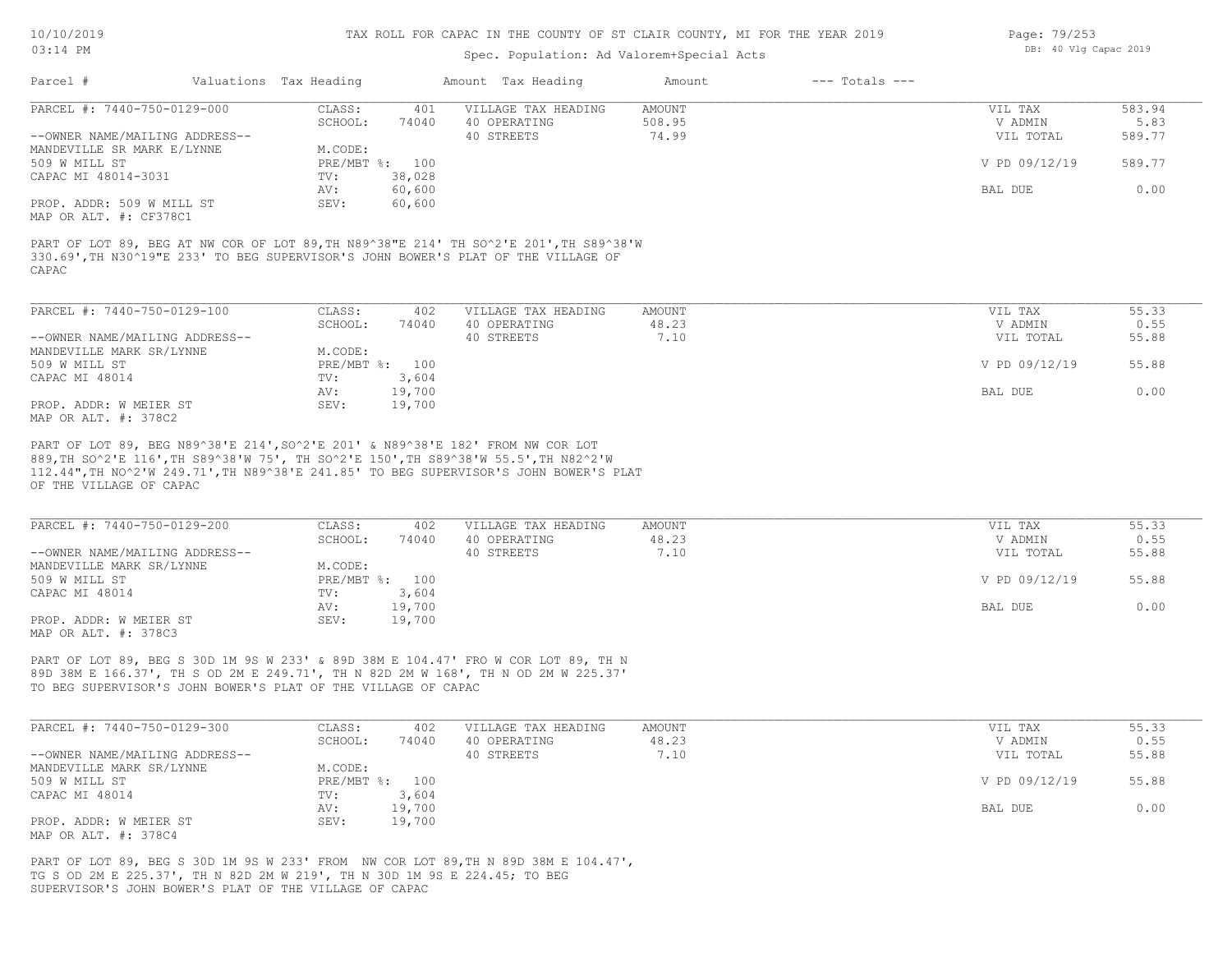#### Spec. Population: Ad Valorem+Special Acts

| Page: 80/253 |  |                       |  |
|--------------|--|-----------------------|--|
|              |  | DB: 40 Vlg Capac 2019 |  |

| Parcel #                       | Valuations Tax Heading |        | Amount Tax Heading  | Amount | $---$ Totals $---$ |               |        |
|--------------------------------|------------------------|--------|---------------------|--------|--------------------|---------------|--------|
| PARCEL #: 7440-750-0130-000    | CLASS:                 | 401    | VILLAGE TAX HEADING | AMOUNT |                    | VIL TAX       | 469.56 |
|                                | SCHOOL:                | 74040  | 40 OPERATING        | 409.26 |                    | V ADMIN       | 4.69   |
| --OWNER NAME/MAILING ADDRESS-- |                        |        | 40 STREETS          | 60.30  |                    | VIL TOTAL     | 474.25 |
| SCHAEFER SUE/JOHN              | M.CODE:                | COREL  |                     |        |                    |               |        |
| 501 W MILL ST                  | PRE/MBT %: 100         |        |                     |        |                    | V PD 09/09/19 | 474.25 |
| CAPAC MI 48014-3031            | TV:                    | 30,579 |                     |        |                    |               |        |
|                                | AV:                    | 47,100 |                     |        |                    | BAL DUE       | 0.00   |
| PROP. ADDR: 501 W MILL ST      | SEV:                   | 47,100 |                     |        |                    |               |        |
|                                |                        |        |                     |        |                    |               |        |

MAP OR ALT. #: CF378D

SEC 21, 22, 27 & 28 T7N R13E E100 FT OF N 150 FT OF LOT 89 SUPERVISOR JOHN BOWERS PLAT OF THE VILLAGE OF CAPAC

| PARCEL #: 7440-750-0131-000    | CLASS:     | 401    | VILLAGE TAX HEADING | AMOUNT | VIL TAX       | 448.96 |
|--------------------------------|------------|--------|---------------------|--------|---------------|--------|
|                                | SCHOOL:    | 74040  | 40 OPERATING        | 391.31 | V ADMIN       | 4.48   |
| --OWNER NAME/MAILING ADDRESS-- |            |        | 40 STREETS          | 57.65  | VIL TOTAL     | 453.44 |
| CHAVARRIA PETE G JR            | M.CODE:    | COREL  |                     |        |               |        |
| BUWALDA ANGELA                 | PRE/MBT %: |        |                     |        | V PD 09/09/19 | 453.44 |
| 111 S MATTESON ST              | TV:        | 29,238 |                     |        |               |        |
| CAPAC MI 48014                 | AV:        | 42,900 |                     |        | BAL DUE       | 0.00   |
|                                | SEV:       | 42,900 |                     |        |               |        |
| PROP. ADDR: 111 S MATTESON ST  |            |        |                     |        |               |        |

MAP OR ALT. #: CF379

R13E LOT 90 SUPERVISOR JOHN BOWERS PLAT OF THE VILLAGE OF CAPAC SEC 21, 22, 27 & 28 T7N

| PARCEL #: 7440-750-0133-000    | CLASS:     | 704   | VILLAGE TAX HEADING | AMOUNT |         | VIL TAX   | 0.00 |
|--------------------------------|------------|-------|---------------------|--------|---------|-----------|------|
|                                | SCHOOL:    | 74040 | 40 OPERATING        | 0.00   |         | V ADMIN   | 0.00 |
| --OWNER NAME/MAILING ADDRESS-- |            |       | 40 STREETS          | 0.00   |         | VIL TOTAL | 0.00 |
| CAPAC COMMUNITY SCHOOL DIST    | M.CODE:    |       |                     |        |         |           |      |
| 403 N GLASSFORD ST             | PRE/MBT %: |       |                     |        | BAL DUE |           | 0.00 |
| CAPAC MI 48014                 | TV:        |       |                     |        |         |           |      |
|                                | AV:        |       |                     |        |         |           |      |
| PROP. ADDR: W MEIER ST         | SEV:       |       |                     |        |         |           |      |
| $\frac{1}{2}$                  |            |       |                     |        |         |           |      |

 $\_$  , and the state of the state of the state of the state of the state of the state of the state of the state of the state of the state of the state of the state of the state of the state of the state of the state of the

MAP OR ALT. #: CF380A

OF POPPS SUBDIVSION SUPERVISOR JOHN BOWER'S PLAT OF THE VILLAGE OF CAPAC S89ª58'36"W 410',TH S60ªW 225',TH SE'LY ALG E LINE OF MILLER-WALKER DRAIN TO N LINE & EXC THAT PART S & E OF A LINE, BEG S0ª33'50"E 324.21' FROM NE COR LOT 91,TH LOT 91 EXC S 499.82' OF THAT PART LYING E OF WALKER DRAIN & EXC KENWOOD SUBDIVISION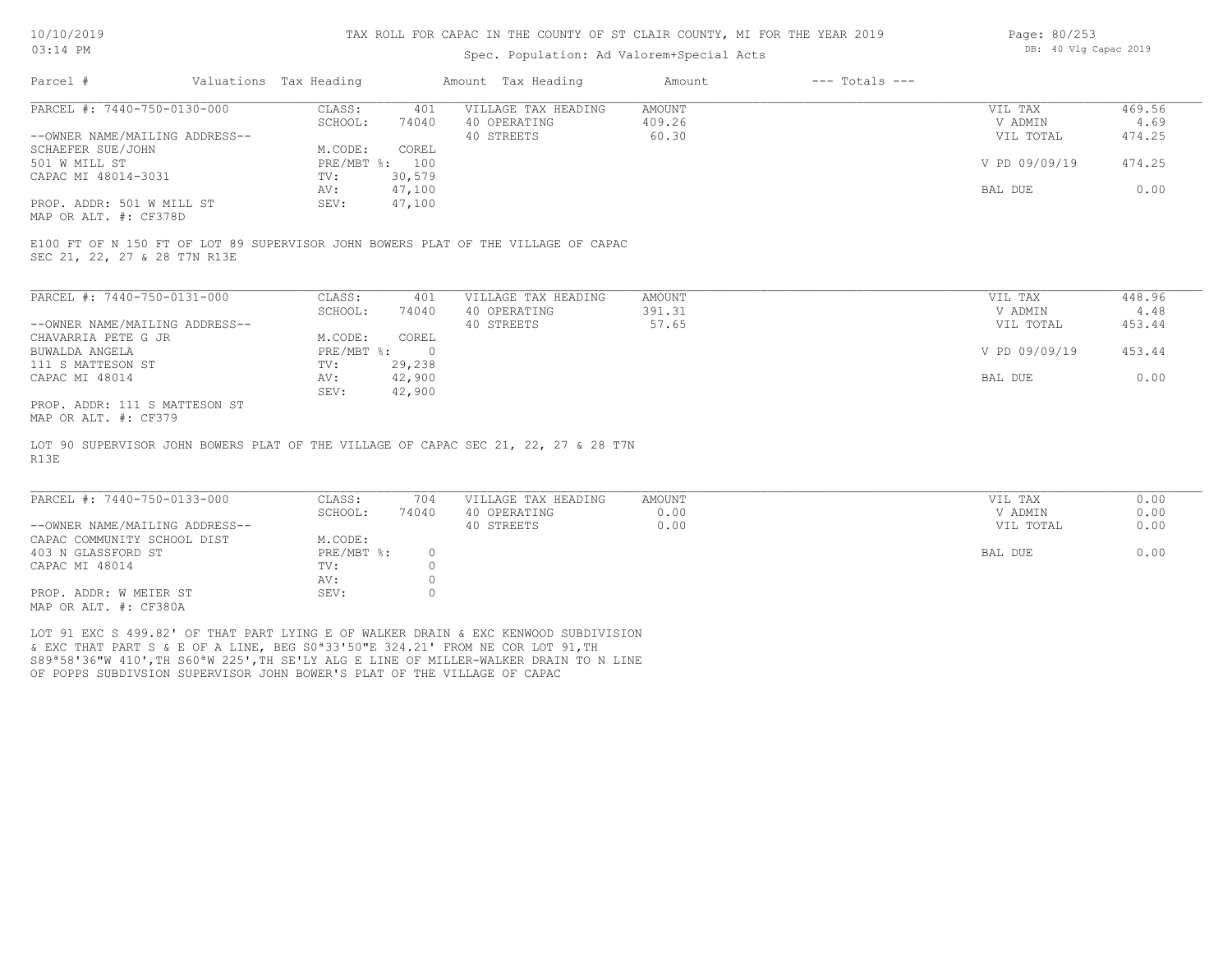#### Spec. Population: Ad Valorem+Special Acts

| Parcel #                       | Valuations Tax Heading |         | Amount Tax Heading  | Amount   | $---$ Totals $---$ |               |          |
|--------------------------------|------------------------|---------|---------------------|----------|--------------------|---------------|----------|
| PARCEL #: 7440-750-0133-100    | CLASS:                 | 201     | VILLAGE TAX HEADING | AMOUNT   |                    | VIL TAX       | 3,425.28 |
|                                | SCHOOL:                | 74040   | 40 OPERATING        | 2,985.40 |                    | V ADMIN       | 34.25    |
| --OWNER NAME/MAILING ADDRESS-- |                        |         | 40 STREETS          | 439.88   |                    | VIL TOTAL     | 3,459.53 |
| MATTESON STREET APT'S CO       | M.CODE:                |         |                     |          |                    |               |          |
| MTH MANAGEMENT COMPANY         | $PRE/MBT$ %:           |         |                     |          |                    | V PD 08/26/19 | 3,459.53 |
| 3100 WEST RD BLDG.2 STE 203    | TV:                    | 223,063 |                     |          |                    |               |          |
| EAST LANSING MI 48823          | AV:                    | 364,100 |                     |          |                    | BAL DUE       | 0.00     |
|                                | SEV:                   | 364,100 |                     |          |                    |               |          |
| PROP. ADDR: 130 N MATTESON ST  |                        |         |                     |          |                    |               |          |
|                                |                        |         |                     |          |                    |               |          |

MAP OR ALT. #: CF380B

OF THE VILLAGE OF CAPAC 33',TH N89ª39'14"E 229.66',TH N0ª33'50"E 287' TO BEG SUPERVISOR JOHN BOWER'S PLAT SUBDIVISION,TH S89ª36'41"E 310.23' TO NE COR LOT 2 POPPS SUBDIVISION,TH N0ª23'30"W S60ªW 225',TH SE'LY ALG E LINE OF MILLER-WALKER DRAIN TO N LINE OF POPPS THAT PART OF LOT 91, BEG S0ª33'50"E 324.21' FROM NE COR, TH S89ª58'36"W 410',TH

| PARCEL #: 7440-750-0134-000    | CLASS:       | 703   | VILLAGE TAX HEADING | AMOUNT | VIL TAX   | 0.00 |
|--------------------------------|--------------|-------|---------------------|--------|-----------|------|
|                                | SCHOOL:      | 74040 | 40 OPERATING        | 0.00   | V ADMIN   | 0.00 |
| --OWNER NAME/MAILING ADDRESS-- |              |       | 40 STREETS          | 0.00   | VIL TOTAL | 0.00 |
| VILLAGE OF CAPAC               | M.CODE:      |       |                     |        |           |      |
|                                | $PRE/MBT$ %: |       |                     |        | BAL DUE   | 0.00 |
| PROP. ADDR: W MEIER ST         | TV:          |       |                     |        |           |      |
| MAP OR ALT. #: CF380C          | AV:          |       |                     |        |           |      |
|                                | SEV:         |       |                     |        |           |      |

JOHN BOWERS PLAT OF THE VILLAGE OF CAPAC SEC 21, 22, 27 & 28 T7N R13E E60 FT OF THAT PART OF S 499.82 FT OF LOT 91 LYING E OF WALKER DRAIN. SUPERVISOR

| PARCEL #: 7440-750-0137-000                                   | CLASS:     | 704   | VILLAGE TAX HEADING | AMOUNT | VIL TAX   | 0.00 |
|---------------------------------------------------------------|------------|-------|---------------------|--------|-----------|------|
|                                                               | SCHOOL:    | 74040 | 40 OPERATING        | 0.00   | V ADMIN   | 0.00 |
| --OWNER NAME/MAILING ADDRESS--                                |            |       | 40 STREETS          | 0.00   | VIL TOTAL | 0.00 |
| CAPAC COMMUNITY SCHOOL                                        | M.CODE:    |       |                     |        |           |      |
| 403 N GLASSFORD ST                                            | PRE/MBT %: |       |                     |        | BAL DUE   | 0.00 |
| CAPAC MI 48014-3016                                           | TV:        |       |                     |        |           |      |
|                                                               | AV:        |       |                     |        |           |      |
| PROP. ADDR: 403 N GLASSFORD STREET<br>MAP OR ALT. #: CF381A/B | SEV:       |       |                     |        |           |      |

SUPERVISOR JOHN BOWERS PLAT OF THE VILLAGE OF CAPAC FT & EXC N 358.5 FT OF W 716.18' OF E 1472' & EXC S 135' OF N 670' OF E 150' LOT 92 EXC W 6 AC & EXC N 360 FT OF E 755.82 FT & EXC S 175 FT OF N 535 FT OF E 150

| PARCEL #: 7440-750-0137-100        | CLASS:  | 401            | VILLAGE TAX HEADING | AMOUNT | VIL TAX       | 584.30 |
|------------------------------------|---------|----------------|---------------------|--------|---------------|--------|
|                                    | SCHOOL: | 74040          | 40 OPERATING        | 509.27 | V ADMIN       | 5.84   |
| --OWNER NAME/MAILING ADDRESS--     |         |                | 40 STREETS          | 75.03  | VIL TOTAL     | 590.14 |
| HACKELBERG ROGER/LORI              | M.CODE: | COREL          |                     |        |               |        |
| 309 N GLASSFORD ST                 |         | PRE/MBT %: 100 |                     |        | V PD 09/09/19 | 590.14 |
| CAPAC MI 48014-3014                | TV:     | 38,052         |                     |        |               |        |
|                                    | AV:     | 59,200         |                     |        | BAL DUE       | 0.00   |
| PROP. ADDR: 309 N GLASSFORD STREET | SEV:    | 59,200         |                     |        |               |        |
| MAP OR ALT. #: CF381F              |         |                |                     |        |               |        |

CAPAC S135' OF N 670' OF E 150' OF LOT 92 SUPERVISOR JOHN BOWERS PLAT OF THE VILLAGE OF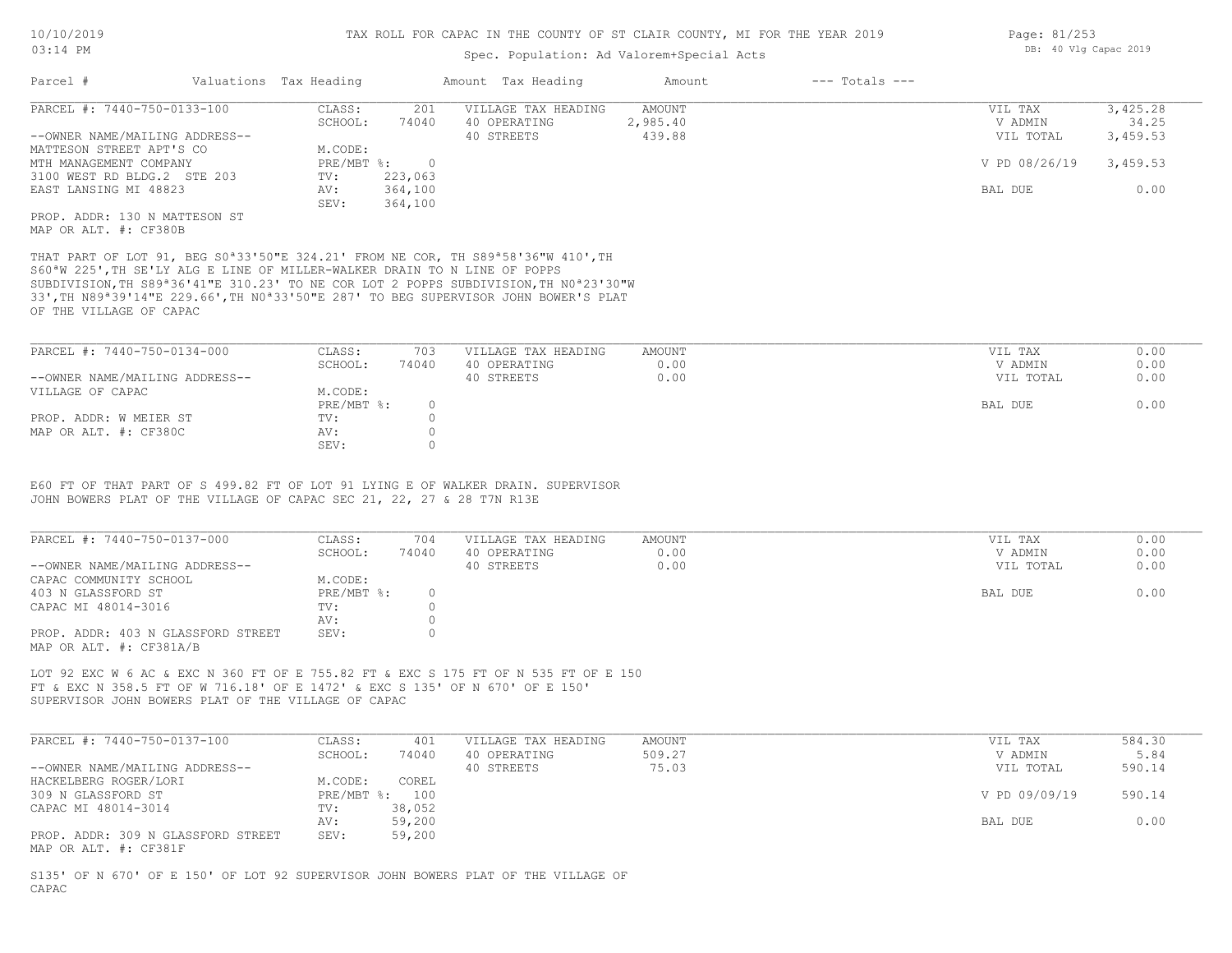### Spec. Population: Ad Valorem+Special Acts

| Page: 82/253 |  |                       |  |
|--------------|--|-----------------------|--|
|              |  | DB: 40 Vlg Capac 2019 |  |

| PARCEL #: 7440-750-0138-000                                                                                                                                                                                                                                                                                                                                                                            | CLASS:                                                   | 401                                            | VILLAGE TAX HEADING                               | AMOUNT                        | VIL TAX                                    | 410.86                       |
|--------------------------------------------------------------------------------------------------------------------------------------------------------------------------------------------------------------------------------------------------------------------------------------------------------------------------------------------------------------------------------------------------------|----------------------------------------------------------|------------------------------------------------|---------------------------------------------------|-------------------------------|--------------------------------------------|------------------------------|
|                                                                                                                                                                                                                                                                                                                                                                                                        | SCHOOL:                                                  | 74040                                          | 40 OPERATING                                      | 358.10                        | V ADMIN                                    | 4.10                         |
| --OWNER NAME/MAILING ADDRESS--                                                                                                                                                                                                                                                                                                                                                                         |                                                          |                                                | 40 STREETS                                        | 52.76                         | VIL TOTAL                                  | 414.96                       |
| OROSCO FRANCES/CHRISTINA                                                                                                                                                                                                                                                                                                                                                                               | M.CODE:                                                  | 00LSB                                          |                                                   |                               |                                            |                              |
| 319 GLASSFORD ST                                                                                                                                                                                                                                                                                                                                                                                       | PRE/MBT %: 100                                           |                                                |                                                   |                               | V PD 08/26/19                              | 414.96                       |
| CAPAC MI 48014                                                                                                                                                                                                                                                                                                                                                                                         | TV:                                                      | 26,757                                         |                                                   |                               |                                            |                              |
|                                                                                                                                                                                                                                                                                                                                                                                                        | AV:                                                      | 41,500                                         |                                                   |                               | BAL DUE                                    | 0.00                         |
| PROP. ADDR: 319 N GLASSFORD STREET<br>MAP OR ALT. #: CF381C                                                                                                                                                                                                                                                                                                                                            | SEV:                                                     | 41,500                                         |                                                   |                               |                                            |                              |
| S75 FT OF N 435 FT OF E 150 FT OF LOT 92 SUPERVISOR JOHN BOWERS PLAT OF THE VILLAGE<br>OF CAPAC                                                                                                                                                                                                                                                                                                        |                                                          |                                                |                                                   |                               |                                            |                              |
| PARCEL #: 7440-750-0139-000                                                                                                                                                                                                                                                                                                                                                                            | CLASS:                                                   | 401                                            | VILLAGE TAX HEADING                               | <b>AMOUNT</b>                 | VIL TAX                                    | 951.30                       |
|                                                                                                                                                                                                                                                                                                                                                                                                        | SCHOOL:                                                  | 74040                                          | 40 OPERATING                                      | 829.14                        | V ADMIN                                    | 9.51                         |
| --OWNER NAME/MAILING ADDRESS--                                                                                                                                                                                                                                                                                                                                                                         |                                                          |                                                | 40 STREETS                                        | 122.16                        | VIL TOTAL                                  | 960.81                       |
| ROSS DAVID J                                                                                                                                                                                                                                                                                                                                                                                           | M.CODE:                                                  | COREL                                          |                                                   |                               |                                            |                              |
| 317 N GLASSFORD ST                                                                                                                                                                                                                                                                                                                                                                                     | PRE/MBT %: 100                                           |                                                |                                                   |                               | V PD 09/09/19                              | 960.81                       |
| CAPAC MI 48014-3014                                                                                                                                                                                                                                                                                                                                                                                    | TV:                                                      | 61,952                                         |                                                   |                               |                                            |                              |
|                                                                                                                                                                                                                                                                                                                                                                                                        | AV:                                                      | 69,200                                         |                                                   |                               | BAL DUE                                    | 0.00                         |
|                                                                                                                                                                                                                                                                                                                                                                                                        |                                                          |                                                |                                                   |                               |                                            |                              |
| PROP. ADDR: 317 N GLASSFORD STREET                                                                                                                                                                                                                                                                                                                                                                     | SEV:                                                     | 69,200                                         |                                                   |                               |                                            |                              |
|                                                                                                                                                                                                                                                                                                                                                                                                        | CLASS:<br>SCHOOL:<br>M.CODE:<br>PRE/MBT %:<br>TV:<br>AV: | 704<br>74040<br>$\circ$<br>$\Omega$<br>$\circ$ | VILLAGE TAX HEADING<br>40 OPERATING<br>40 STREETS | <b>AMOUNT</b><br>0.00<br>0.00 | VIL TAX<br>V ADMIN<br>VIL TOTAL<br>BAL DUE | 0.00<br>0.00<br>0.00<br>0.00 |
| PARCEL #: 7440-750-0140-000<br>--OWNER NAME/MAILING ADDRESS--<br>411 N GLASSFORD ST                                                                                                                                                                                                                                                                                                                    | SEV:                                                     | $\Omega$                                       |                                                   |                               |                                            |                              |
| MAP OR ALT. #: CF381D<br>S100 FT OF N 535 FT OF E 150 FT OF LOT 92 SUPERVISOR JOHN BOWERS PLAT OF THE<br>VILLAGE OF CAPAC SEC 21, 22, 27 & 28 T7N R13E<br>CAPAC COMMUNITY SCHOOL<br>CAPAC MI 48014-3016<br>PROP. ADDR: 411 N GLASSFORD STREET<br>MAP OR ALT. #: CF381E<br>S75 FT OF N 150 FT OF E 150 FT OF LOT 92 SUPERVISOR JOHN BOWERS PLAT OF THE VILLAGE<br>OF CAPAC SEC 21, 22, 27 & 28 T7N R13E |                                                          |                                                |                                                   |                               |                                            |                              |
| PARCEL #: 7440-750-0141-000                                                                                                                                                                                                                                                                                                                                                                            | CLASS:                                                   | 703                                            | VILLAGE TAX HEADING                               | <b>AMOUNT</b>                 | VIL TAX                                    | 0.00                         |
|                                                                                                                                                                                                                                                                                                                                                                                                        | SCHOOL:                                                  | 74040                                          | 40 OPERATING                                      | 0.00                          | V ADMIN                                    | 0.00                         |
| --OWNER NAME/MAILING ADDRESS--                                                                                                                                                                                                                                                                                                                                                                         |                                                          |                                                | 40 STREETS                                        | 0.00                          | VIL TOTAL                                  |                              |
|                                                                                                                                                                                                                                                                                                                                                                                                        | M.CODE:                                                  |                                                |                                                   |                               |                                            | 0.00                         |
| VILLAGE OF CAPAC                                                                                                                                                                                                                                                                                                                                                                                       | PRE/MBT %:                                               | $\circ$                                        |                                                   |                               | BAL DUE                                    | 0.00                         |
| PROP. ADDR: N GLASSFORD S                                                                                                                                                                                                                                                                                                                                                                              | TV:                                                      | $\Omega$                                       |                                                   |                               |                                            |                              |
| MAP OR ALT. #: CF382A                                                                                                                                                                                                                                                                                                                                                                                  | AV:                                                      | $\circ$                                        |                                                   |                               |                                            |                              |

SEC 21, 22, 27 & 28 T7N R13E W360 FT OF LOT 93 EXC N 100 FT. SUPERVISOR JOHN BOWERS PLAT OF THE VILLAGE OF CAPAC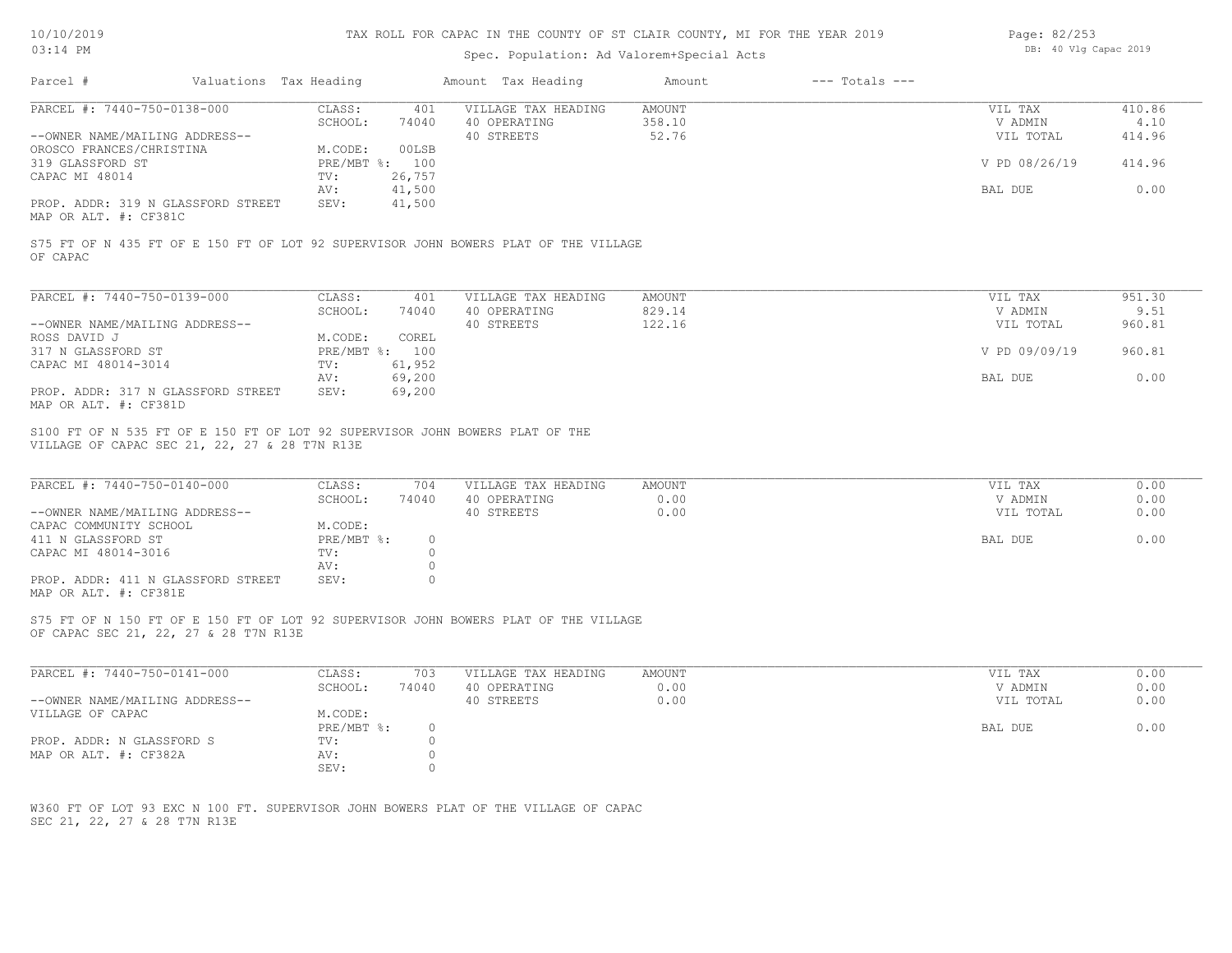#### Spec. Population: Ad Valorem+Special Acts

| Parcel #                       |                                    | Valuations Tax Heading |       | Amount Tax Heading  | Amount | $---$ Totals $---$ |           |      |
|--------------------------------|------------------------------------|------------------------|-------|---------------------|--------|--------------------|-----------|------|
| PARCEL #: 7440-750-0142-000    |                                    | CLASS:                 | 704   | VILLAGE TAX HEADING | AMOUNT |                    | VIL TAX   | 0.00 |
|                                |                                    | SCHOOL:                | 74040 | 40 OPERATING        | 0.00   |                    | V ADMIN   | 0.00 |
| --OWNER NAME/MAILING ADDRESS-- |                                    |                        |       | 40 STREETS          | 0.00   |                    | VIL TOTAL | 0.00 |
| CAPAC COMM SCHOOL DIST         |                                    | M.CODE:                |       |                     |        |                    |           |      |
|                                |                                    | PRE/MBT %:             |       |                     |        |                    | BAL DUE   | 0.00 |
|                                | PROP. ADDR: 523 N GLASSFORD STREET | TV:                    |       |                     |        |                    |           |      |
| MAP OR ALT. #: CF382B          |                                    | AV:                    |       |                     |        |                    |           |      |
|                                |                                    | SEV:                   |       |                     |        |                    |           |      |
|                                |                                    |                        |       |                     |        |                    |           |      |

SEC 21, 22, 27 & 28 T7N R13E OF LOT 95 & W 6 AC OF LOT 92 SUPERVISOR JOHN BOWERS PLAT OF THE VILLAGE OF CAPAC 100 FT & EXC W 360 FT OF S 659 FT & W 499.04 FT OF LOT 94 EXC N 66 FT & W 499.04 FT N292.5 FT OF E 1472 FT OF LOT 92 EXC S 75 FT OF N 150 FT OF E 150 FT, LOT 93 EXC N

| PARCEL #: 7440-750-0143-000    | CLASS:     | 705   | VILLAGE TAX HEADING | AMOUNT | VIL TAX   | 0.00 |
|--------------------------------|------------|-------|---------------------|--------|-----------|------|
|                                | SCHOOL:    | 74040 | 40 OPERATING        | 0.00   | V ADMIN   | 0.00 |
| --OWNER NAME/MAILING ADDRESS-- |            |       | 40 STREETS          | 0.00   | VIL TOTAL | 0.00 |
| COUNSEL ON AGING INC.,         | M.CODE:    |       |                     |        |           |      |
| 600 GRAND RIVER AVE            | PRE/MBT %: |       |                     |        | BAL DUE   | 0.00 |
| PORT HURON MI 48060            | TV:        |       |                     |        |           |      |
|                                | AV:        |       |                     |        |           |      |
| PROP. ADDR: 585 N MAIN ST      | SEV:       |       |                     |        |           |      |
| MAP OR ALT. #: CF383A          |            |       |                     |        |           |      |

PLAT OF THE VILLAGE OF CAPAC SEC 21, 22, 27 & 28 T7N R13E N246 FT OF LOT 94 LYING E OF BONER SUB, EXC N 46 FT THEREOF. SUPERVISOR JOHN BOWERS

| PARCEL #: 7440-750-0144-000    | CLASS:  | 401            | VILLAGE TAX HEADING | AMOUNT | VIL TAX       | 588.62 |
|--------------------------------|---------|----------------|---------------------|--------|---------------|--------|
|                                | SCHOOL: | 74040          | 40 OPERATING        | 513.03 | V ADMIN       | 5.88   |
| --OWNER NAME/MAILING ADDRESS-- |         |                | 40 STREETS          | 75.59  | VIL TOTAL     | 594.50 |
| LYDICK ARTHUR M                | M.CODE: |                |                     |        |               |        |
| LYDICK PEGGY A                 |         | PRE/MBT %: 100 |                     |        | V PD 09/09/19 | 594.50 |
| 509 N MAIN ST                  | TV:     | 38,333         |                     |        |               |        |
| CAPAC MI 48014-3151            | AV:     | 56,300         |                     |        | BAL DUE       | 0.00   |
|                                | SEV:    | 56,300         |                     |        |               |        |

MAP OR ALT. #: CF383B PROP. ADDR: 509 N MAIN ST

OF THE VILLAGE OF CAPAC SEC 21, 22, 27 & 28 T7N R13E S113.50 FT OF THAT PART OF LOT 94 LYING E OF BONER SUB. SUPERVISOR JOHN BOWERS PLAT

| PARCEL #: 7440-750-0145-000    | CLASS:     | 401    | VILLAGE TAX HEADING | AMOUNT | VIL TAX       | 464.53 |
|--------------------------------|------------|--------|---------------------|--------|---------------|--------|
|                                | SCHOOL:    | 74040  | 40 OPERATING        | 404.88 | V ADMIN       | 4.64   |
| --OWNER NAME/MAILING ADDRESS-- |            |        | 40 STREETS          | 59.65  | VIL TOTAL     | 469.17 |
| WHEELIHAN CHARLES M.           | M.CODE:    |        |                     |        |               |        |
| 14266 IMLAY CITY RD            | PRE/MBT %: |        |                     |        | V PD 07/19/19 | 469.17 |
| CAPAC MI 48014                 | TV:        | 30,252 |                     |        |               |        |
|                                | AV:        | 45,300 |                     |        | BAL DUE       | 0.00   |
| PROP. ADDR: 507 N MAIN ST      | SEV:       | 45,300 |                     |        |               |        |
| MAP OR ALT. #: CF384A          |            |        |                     |        |               |        |

SEC 21, 22, 27 & 28 T7N R13E E160 FT OF N 70 FT OF LOT 95 SUPERVISOR JOHN BOWERS PLAT OF THE VILLAGE OF CAPAC Page: 83/253 DB: 40 Vlg Capac 2019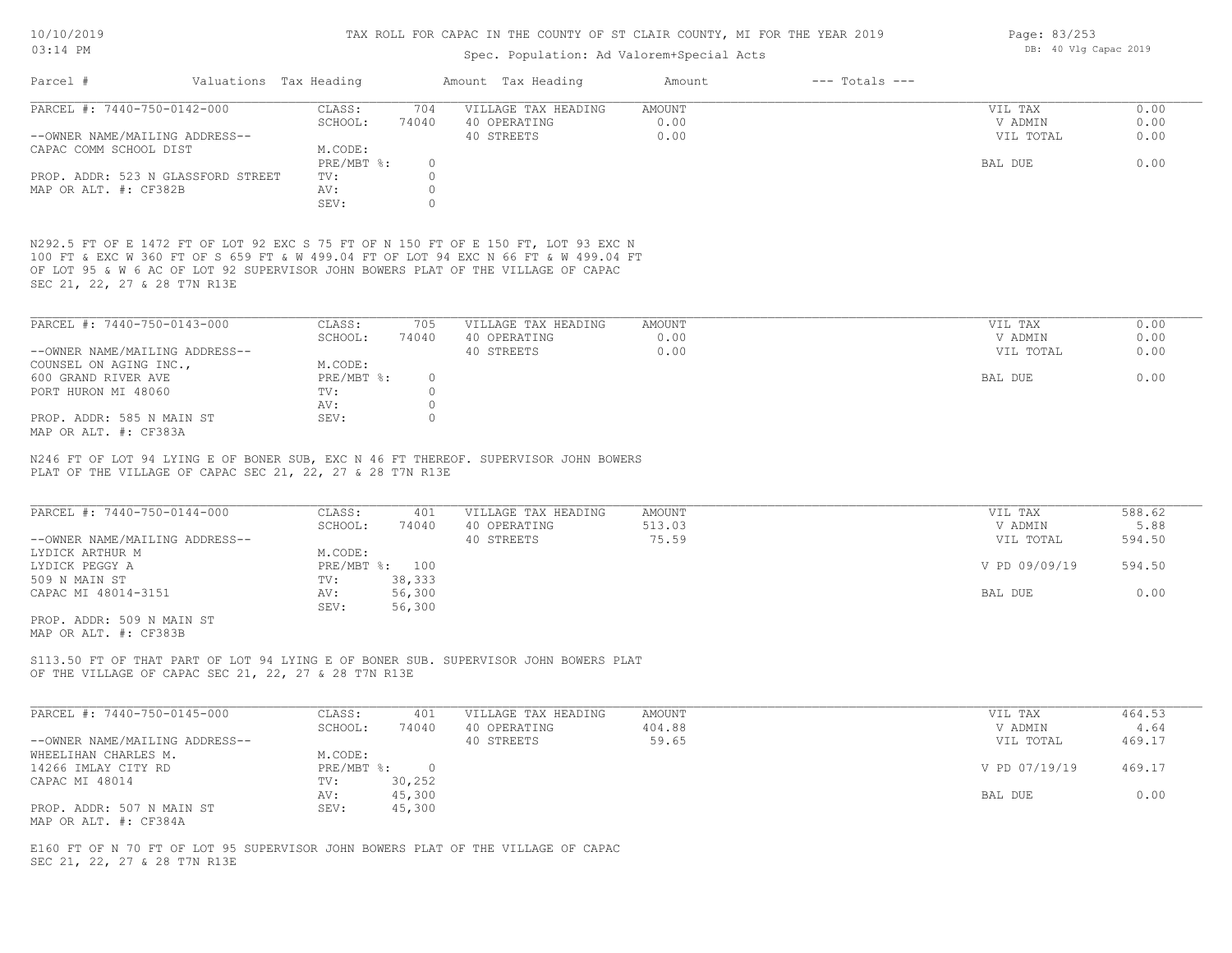#### Spec. Population: Ad Valorem+Special Acts

| Page: 84/253 |  |                       |  |
|--------------|--|-----------------------|--|
|              |  | DB: 40 Vlg Capac 2019 |  |

| Parcel #                       | Valuations Tax Heading |        | Amount Tax Heading  | Amount | $---$ Totals $---$ |               |        |
|--------------------------------|------------------------|--------|---------------------|--------|--------------------|---------------|--------|
| PARCEL #: 7440-750-0146-000    | CLASS:                 | 401    | VILLAGE TAX HEADING | AMOUNT |                    | VIL TAX       | 407.52 |
|                                | SCHOOL:                | 74040  | 40 OPERATING        | 355.19 |                    | V ADMIN       | 4.07   |
| --OWNER NAME/MAILING ADDRESS-- |                        |        | 40 STREETS          | 52.33  |                    | VIL TOTAL     | 411.59 |
| LUMBARDO DOUGLAS W.            | M.CODE:                | COREL  |                     |        |                    |               |        |
| 538 N NEEPER ST                | PRE/MBT %: 100         |        |                     |        |                    | V PD 09/09/19 | 411.59 |
| CAPAC MI 48014-3038            | TV:                    | 26,539 |                     |        |                    |               |        |
|                                | AV:                    | 39,400 |                     |        |                    | BAL DUE       | 0.00   |
| PROP. ADDR: 538 N NEEPER ST    | SEV:                   | 39,400 |                     |        |                    |               |        |
|                                |                        |        |                     |        |                    |               |        |

MAP OR ALT. #: CF384B

OF CAPAC SEC 21, 22, 27 & 28 T7N R13E W160 FT OF E 320 FT OF N 70 FT OF LOT 95 SUPERVISOR JOHN BOWERS PLAT OF THE VILLAGE

| PARCEL #: 7440-750-0147-000    | CLASS:     | 703   | VILLAGE TAX HEADING | AMOUNT | VIL TAX   | 0.00 |
|--------------------------------|------------|-------|---------------------|--------|-----------|------|
|                                | SCHOOL:    | 74040 | 40 OPERATING        | 0.00   | V ADMIN   | 0.00 |
| --OWNER NAME/MAILING ADDRESS-- |            |       | 40 STREETS          | 0.00   | VIL TOTAL | 0.00 |
| STREETS-VILLAGE OF CAPAC       | M.CODE:    |       |                     |        |           |      |
|                                | PRE/MBT %: |       |                     |        | BAL DUE   | 0.00 |
| PROP. ADDR: W PARK ST          | TV:        |       |                     |        |           |      |
| MAP OR ALT. #: CF385A/B        | AV:        |       |                     |        |           |      |
|                                | SEV:       |       |                     |        |           |      |

SUPERVISOR JOHN BOWERS PLAT OF THE VILLAGE OF CAPAC SEC 21, 22, 27 & 28 T7N R13E LOTS 94 & 95 EXC N 46 FT THEREOF. ALSO N 46 FT OF LOT 94 & N 100 FT OF LOT 93 150 FT OF N 66 FT OF LOT 97, & W 66 FT OF LOTS 96 & 97, & E 66 FT OF W 565.04 FT OF LOT 97 & W 66 FT OF E 216 FT OF LOTS 96 & 97 & E 66 FT OF W 941.04 FT OF LOT 95 & E S66 FT OF N 358.5 FT OF E 1472 FT OF LOT 92 & N 50 FT OF E 320 FT OF W 386 FT OF

| PARCEL #: 7440-750-0148-000        | CLASS:  | 401            | VILLAGE TAX HEADING | AMOUNT | VIL TAX       | 858.67 |
|------------------------------------|---------|----------------|---------------------|--------|---------------|--------|
|                                    | SCHOOL: | 74040          | 40 OPERATING        | 748.40 | V ADMIN       | 8.58   |
| --OWNER NAME/MAILING ADDRESS--     |         |                | 40 STREETS          | 110.27 | VIL TOTAL     | 867.25 |
| FICK PAMELA FAYE                   | M.CODE: | COREL          |                     |        |               |        |
| 530 N GLASSFORD ST                 |         | PRE/MBT %: 100 |                     |        | V PD 09/09/19 | 867.25 |
| CAPAC MI 48014-3015                | TV:     | 55,919         |                     |        |               |        |
|                                    | AV:     | 81,100         |                     |        | BAL DUE       | 0.00   |
| PROP. ADDR: 530 N GLASSFORD STREET | SEV:    | 81,100         |                     |        |               |        |
| MAP OR ALT. #: CF385C              |         |                |                     |        |               |        |

VILLAGE OF CAPAC E160' OF W 725.04' OF N 146.64' OF LOT 95 SUPERVISOR JOHN BOWERS PLAT OF THE

| PARCEL #: 7440-750-0148-250                                 | CLASS:  | 401            | VILLAGE TAX HEADING | AMOUNT | VIL TAX       | 724.47 |
|-------------------------------------------------------------|---------|----------------|---------------------|--------|---------------|--------|
|                                                             | SCHOOL: | 74040          | 40 OPERATING        | 631.44 | V ADMIN       | 7.24   |
| --OWNER NAME/MAILING ADDRESS--                              |         |                | 40 STREETS          | 93.03  | VIL TOTAL     | 731.71 |
| MORALES JUAN J                                              | M.CODE: | OOSCU          |                     |        |               |        |
| 480 N GLASSFORD ST                                          |         | PRE/MBT %: 100 |                     |        | V PD 07/31/19 | 731.71 |
| CAPAC MI 48014-3015                                         | TV:     | 47,180         |                     |        |               |        |
|                                                             | AV:     | 75,400         |                     |        | BAL DUE       | 0.00   |
| PROP. ADDR: 480 N GLASSFORD STREET<br>MAP OR ALT. #: CF385F | SEV:    | 75,400         |                     |        |               |        |

THE VILLAGE OF CAPAC S82' OF N 228.64' OF E 160' OF W 725.04' OF LOT 95 SUPERVISOR JOHN BOWERS PLAT OF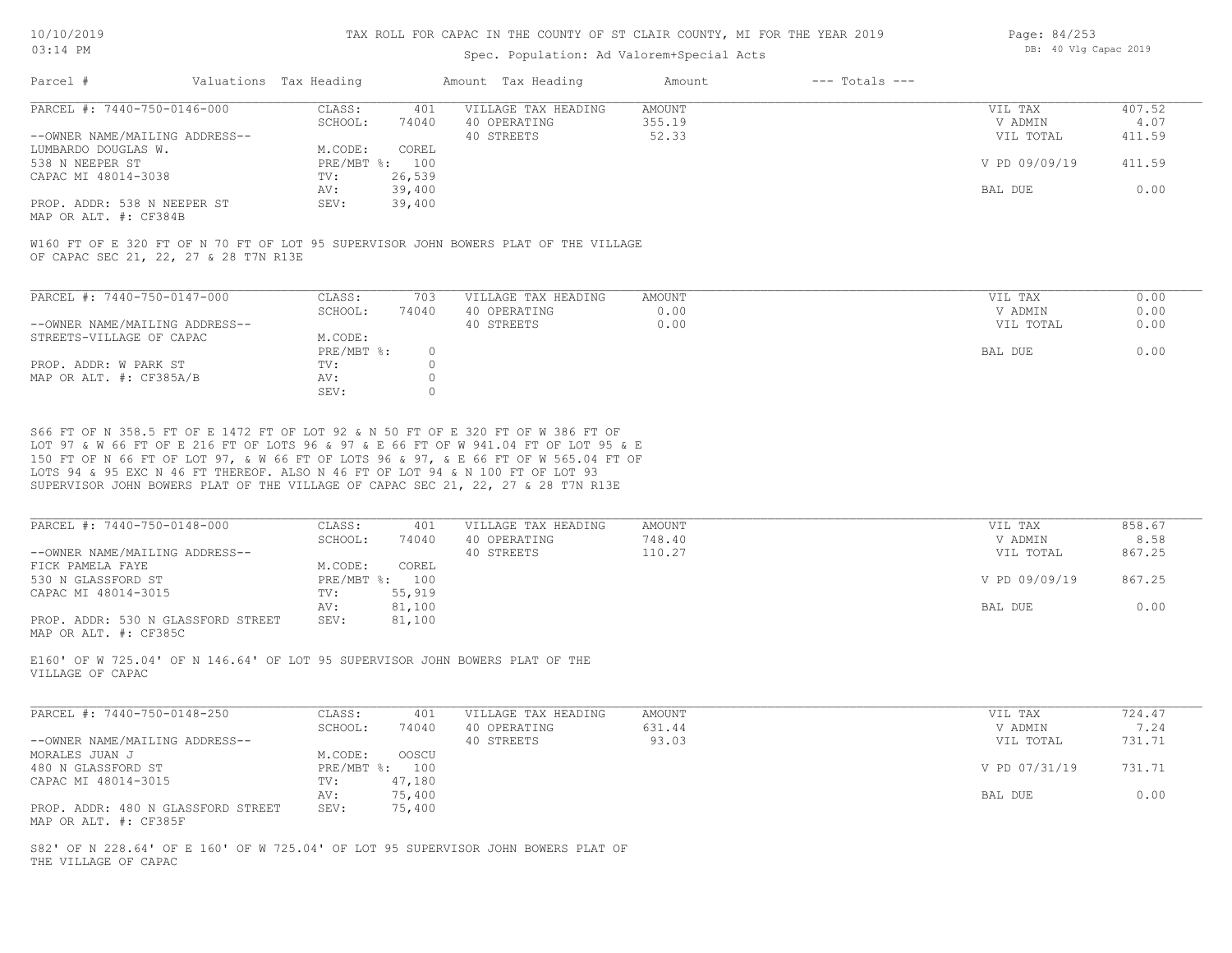#### Spec. Population: Ad Valorem+Special Act

| 10/10/2019 |                        | TAX ROLL FOR CAPAC IN THE COUNTY OF ST CLAIR COUNTY, MI FOR THE YEAR 2019 |        |                | Page: 85/253          |
|------------|------------------------|---------------------------------------------------------------------------|--------|----------------|-----------------------|
| $03:14$ PM |                        | Spec. Population: Ad Valorem+Special Acts                                 |        |                | DB: 40 Vlg Capac 2019 |
| Parcel #   | Valuations Tax Heading | Amount Tax Heading                                                        | Amount | --- Totals --- |                       |

| PARCEL #: 7440-750-0149-000        | CLASS:  | 401            | VILLAGE TAX HEADING | AMOUNT | VIL TAX       | 692.59 |
|------------------------------------|---------|----------------|---------------------|--------|---------------|--------|
|                                    | SCHOOL: | 74040          | 40 OPERATING        | 603.65 | V ADMIN       | 6.92   |
| --OWNER NAME/MAILING ADDRESS--     |         |                | 40 STREETS          | 88.94  | VIL TOTAL     | 699.51 |
| DAMS BRENT                         | M.CODE: | OLALS          |                     |        |               |        |
| DAMS MARIA                         |         | PRE/MBT %: 100 |                     |        | V PD 09/11/19 | 699.51 |
| 420 N GLASSFORD ST                 | TV:     | 45,104         |                     |        |               |        |
| CAPAC MI 48014                     | AV:     | 64,700         |                     |        | BAL DUE       | 0.00   |
|                                    | SEV:    | 64,700         |                     |        |               |        |
| PROP. ADDR: 420 N GLASSFORD STREET |         |                |                     |        |               |        |

MAP OR ALT. #: CF385D

PLAT OF THE VILLAGE OF CAPAC SEC 21, 22, 27 & 28 T7N R13E E160 FT OF W 725.04 FT OF LOT 95 EXC N 228.64 FT THEREOF. SUPERVISOR JOHN BOWERS

| PARCEL #: 7440-750-0150-000    | CLASS:     | 401    | VILLAGE TAX HEADING | AMOUNT | VIL TAX       | 785.62 |
|--------------------------------|------------|--------|---------------------|--------|---------------|--------|
|                                | SCHOOL:    | 74040  | 40 OPERATING        | 684.73 | V ADMIN       | 7.85   |
| --OWNER NAME/MAILING ADDRESS-- |            |        | 40 STREETS          | 100.89 | VIL TOTAL     | 793.47 |
| ARGYRIS COURTNEY               | M.CODE:    | COREL  |                     |        |               |        |
| 505 N MAIN ST                  | PRE/MBT %: | 100    |                     |        | V PD 09/09/19 | 793.47 |
| CAPAC MI 48014-3151            | TV:        | 51,162 |                     |        |               |        |
|                                | AV:        | 69,200 |                     |        | BAL DUE       | 0.00   |
| PROP. ADDR: 505 N MAIN ST      | SEV:       | 69,200 |                     |        |               |        |
| MAP OR ALT. #: CF385E          |            |        |                     |        |               |        |

THE VILLAGE OF CAPAC E320' OF S 84.5' ADJ LOT 104 ON N OF LOT 95 EXC W 150' SUPV JOHN BOWER'S PLAT OF

| PARCEL #: 7440-750-0150-250                           | CLASS:     | 401    | VILLAGE TAX HEADING | AMOUNT | VIL TAX       | 114.00 |
|-------------------------------------------------------|------------|--------|---------------------|--------|---------------|--------|
|                                                       | SCHOOL:    | 74040  | 40 OPERATING        | 99.36  | V ADMIN       | 1.14   |
| --OWNER NAME/MAILING ADDRESS--                        |            |        | 40 STREETS          | 14.64  | VIL TOTAL     | 115.14 |
| NEMECEK JOSHUA J                                      | M.CODE:    |        |                     |        |               |        |
| 208 E CHURCH ST                                       | PRE/MBT %: | $\cap$ |                     |        | V PD 09/19/19 | 115.14 |
| CAPAC MI 48014                                        | TV:        | 7,424  |                     |        |               |        |
|                                                       | AV:        | 21,800 |                     |        | BAL DUE       | 0.00   |
| PROP. ADDR: 424 N NEEPER ST                           | SEV:       | 21,800 |                     |        |               |        |
| $\cdots$ $\cdots$ $\cdots$ $\cdots$ $\cdots$ $\cdots$ |            |        |                     |        |               |        |

 $\_$  , and the state of the state of the state of the state of the state of the state of the state of the state of the state of the state of the state of the state of the state of the state of the state of the state of the

MAP OR ALT. #: CF385G

VILLAGE OF CAPAC QC 1742/745 05/20/98 W150' OF E 320' OF S 84.5' ADJ LOT 104 ON N OF LOT 95 SUPV JOHN BOWER'S PLAT OF THE

| PARCEL #: 7440-750-0151-000    | CLASS:  | 401            | VILLAGE TAX HEADING | AMOUNT | VIL TAX       | 531.62 |
|--------------------------------|---------|----------------|---------------------|--------|---------------|--------|
|                                | SCHOOL: | 74040          | 40 OPERATING        | 463.35 | V ADMIN       | 5.31   |
| --OWNER NAME/MAILING ADDRESS-- |         |                | 40 STREETS          | 68.27  | VIL TOTAL     | 536.93 |
| SEIDLER JO LOUISE              | M.CODE: |                |                     |        |               |        |
| SEIDLER ELIZABETH L            |         | PRE/MBT %: 100 |                     |        | V PD 08/28/19 | 536.93 |
| 400 N NEEPER ST P.O. BOX 40    | TV:     | 34,621         |                     |        |               |        |
| CAPAC MI 48014-3039            | AV:     | 52,000         |                     |        | BAL DUE       | 0.00   |
|                                | SEV:    | 52,000         |                     |        |               |        |
| PROP. ADDR: 400 N NEEPER ST    |         |                |                     |        |               |        |
| MAP OR ALT. #: CF386A1         |         |                |                     |        |               |        |

THE VILLAGE OF CAPAC SEC 21, 22, 27 & 28 T7N R13E W75 FT OF E 150 FT OF LOT 96 EXC N 146.5 FT THEREOF SUPERVISOR JOHN BOWERS PLAT OF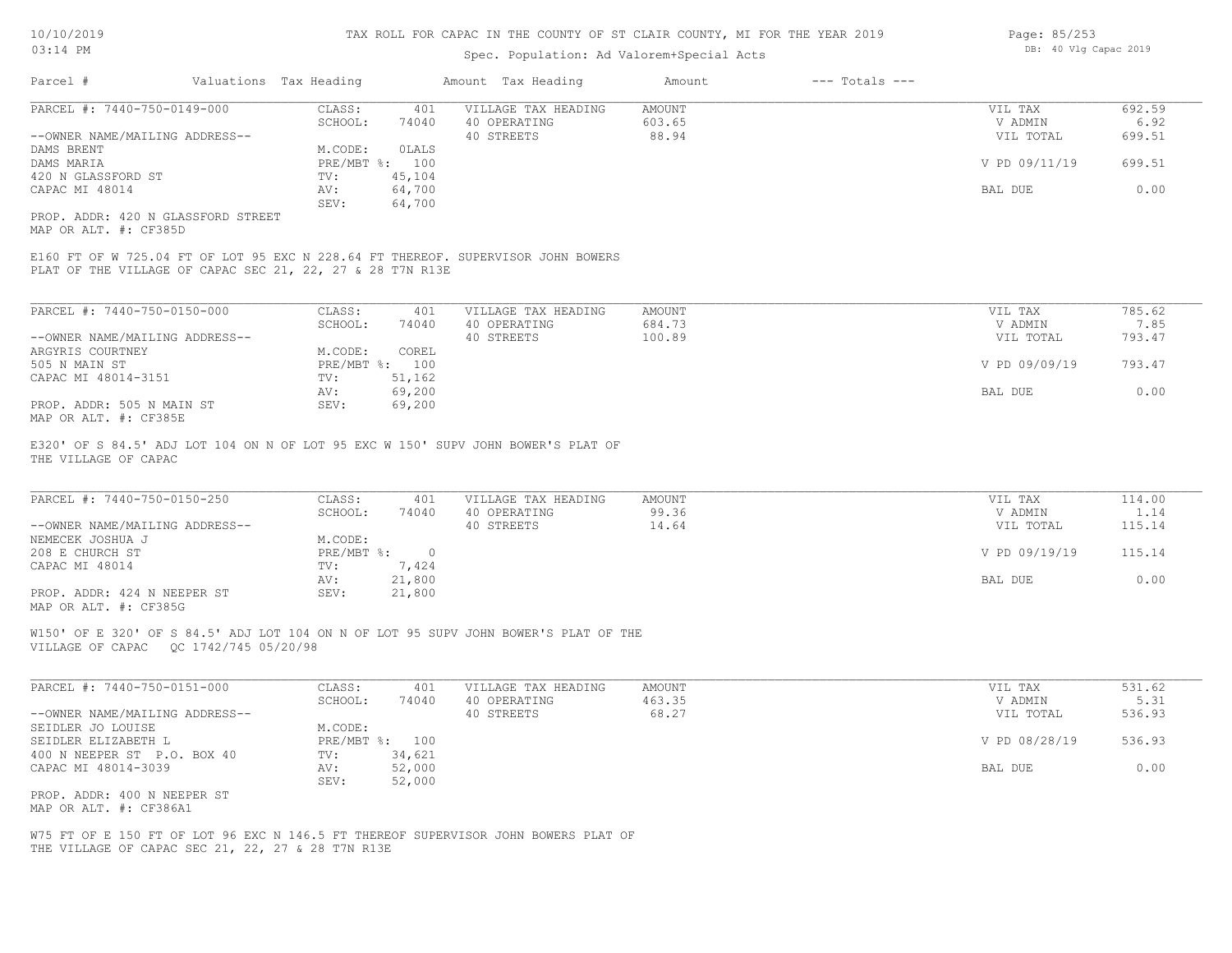#### Spec. Population: Ad Valorem+Special Acts

| Page: 86/253 |  |                       |  |
|--------------|--|-----------------------|--|
|              |  | DB: 40 Vlg Capac 2019 |  |

| Parcel #                       | Valuations Tax Heading |        | Amount Tax Heading  | Amount | $---$ Totals $---$ |               |        |
|--------------------------------|------------------------|--------|---------------------|--------|--------------------|---------------|--------|
| PARCEL #: 7440-750-0152-000    | CLASS:                 | 401    | VILLAGE TAX HEADING | AMOUNT |                    | VIL TAX       | 495.52 |
|                                | SCHOOL:                | 74040  | 40 OPERATING        | 431.89 |                    | V ADMIN       | 4.95   |
| --OWNER NAME/MAILING ADDRESS-- |                        |        | 40 STREETS          | 63.63  |                    | VIL TOTAL     | 500.47 |
| KING JEREMY L                  | M.CODE:                |        |                     |        |                    |               |        |
| KING JENNIFER A                | PRE/MBT %:             | 100    |                     |        |                    | V PD 08/29/19 | 500.47 |
| 410 N NEEPER ST                | TV:                    | 32,270 |                     |        |                    |               |        |
| CAPAC MI 48014                 | AV:                    | 47,000 |                     |        |                    | BAL DUE       | 0.00   |
|                                | SEV:                   | 47,000 |                     |        |                    |               |        |
| PROP. ADDR: 410 N NEEPER ST    |                        |        |                     |        |                    |               |        |

MAP OR ALT. #: CF386A2

N146.50' OF E 150' OF LOT 96 SUPERVISOR JOHN BOWERS PLAT OF THE VILLAGE OF CAPAC

| PARCEL #: 7440-750-0153-000                                                   | CLASS:     | 401    | VILLAGE TAX HEADING | AMOUNT | VIL TAX       | 617.12 |
|-------------------------------------------------------------------------------|------------|--------|---------------------|--------|---------------|--------|
|                                                                               | SCHOOL:    | 74040  | 40 OPERATING        | 537.87 | V ADMIN       | 6.17   |
| --OWNER NAME/MAILING ADDRESS--                                                |            |        | 40 STREETS          | 79.25  | VIL TOTAL     | 623.29 |
| AXT STEVEN W                                                                  | M.CODE:    | COREL  |                     |        |               |        |
| 115 KEMPF COURT                                                               | PRE/MBT %: | 100    |                     |        | V PD 09/09/19 | 623.29 |
| CAPAC MI 48014                                                                | TV:        | 40,189 |                     |        |               |        |
|                                                                               | AV:        | 62,600 |                     |        | BAL DUE       | 0.00   |
| PROP. ADDR: 115 W KEMPF COURT<br>$\cdots$ $\cdots$ $\cdots$ $\cdots$ $\cdots$ | SEV:       | 62,600 |                     |        |               |        |

MAP OR ALT. #: CF86B

SEC 21, 22, 27 & 28 T7N R13E S146 FT OF E 75 FT OF LOT 96 SUPERVISOR JOHN BOWERS PLAT OF THE VILLAGE OF CAPAC

| PARCEL #: 7440-750-0154-000    | CLASS:     | 401    | VILLAGE TAX HEADING | AMOUNT | VIL TAX   | 687.13 |
|--------------------------------|------------|--------|---------------------|--------|-----------|--------|
|                                | SCHOOL:    | 74040  | 40 OPERATING        | 598.89 | V ADMIN   | 6.87   |
| --OWNER NAME/MAILING ADDRESS-- |            |        | 40 STREETS          | 88.24  | VIL TOTAL | 694.00 |
| DCH RENOVATIONS                | M.CODE:    |        |                     |        |           |        |
| 401 N NEEPER ST                | PRE/MBT %: |        |                     |        | BAL DUE   | 694.00 |
| CAPAC MI 48014-3041            | TV:        | 44,748 |                     |        |           |        |
|                                | AV:        | 49,400 |                     |        |           |        |
| PROP. ADDR: 401 N NEEPER ST    | SEV:       | 49,400 |                     |        |           |        |
| MAP OR ALT. #: CF386C          |            |        |                     |        |           |        |

W170 FT OF E 386 FT OF S 60 FT OF LOT 96 SUPERVISOR JOHN BOWERS PLAT OF THE VILLAGE

OF CAPAC SEC 21, 22, 27 & 28 T7N R13E

| PARCEL #: 7440-750-0155-000    | CLASS:       | 401    | VILLAGE TAX HEADING | AMOUNT | VIL TAX   | 731.20 |
|--------------------------------|--------------|--------|---------------------|--------|-----------|--------|
|                                | SCHOOL:      | 74040  | 40 OPERATING        | 637.30 | V ADMIN   | 7.31   |
| --OWNER NAME/MAILING ADDRESS-- |              |        | 40 STREETS          | 93.90  | VIL TOTAL | 738.51 |
| GWISDALLA ANNETTE M            | M.CODE:      |        |                     |        |           |        |
| 405 N NEEPER ST                | $PRE/MBT$ %: | 100    |                     |        | BAL DUE   | 738.51 |
| CAPAC MI 48014                 | TV:          | 47,618 |                     |        |           |        |
|                                | AV:          | 66,000 |                     |        |           |        |
| PROP. ADDR: 405 N NEEPER ST    | SEV:         | 66,000 |                     |        |           |        |
| MAP OR ALT. #: CF386D/F        |              |        |                     |        |           |        |

OF CAPAC SEC 21, 22, 27 & 28 T7N R13E 60 FT & EX N 110.5 FT OF SAID W 20 FT. SUPERVISOR JOHN BOWERS PLAT OF THE VILLAGE N122 FT OF S 182 FT OF W 150 FT OF E 366 FT & W 20 FT OF E 386 FT OF LOT 96 EXC S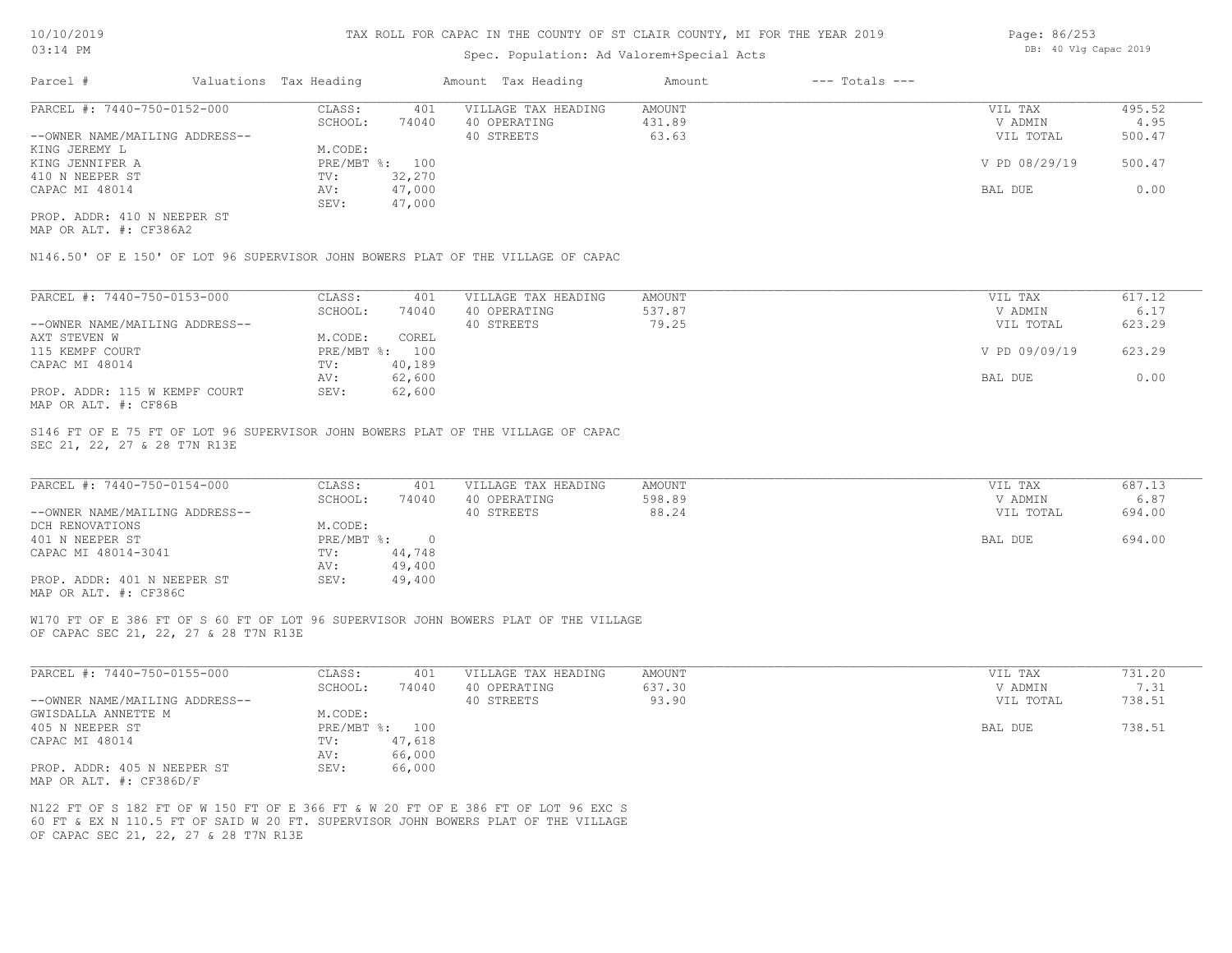#### TAX ROLL FOR CAPAC IN THE COUNTY OF ST CLAIR COUNTY, MI FOR THE YEAR 2019

#### Spec. Population: Ad Valorem+Special Acts

| 00.LT LLL                      |                        |        | Spec. Population: Ad Valorem+Special Acts |        | --                 |               |        |
|--------------------------------|------------------------|--------|-------------------------------------------|--------|--------------------|---------------|--------|
| Parcel #                       | Valuations Tax Heading |        | Amount Tax Heading                        | Amount | $---$ Totals $---$ |               |        |
| PARCEL #: 7440-750-0156-000    | CLASS:                 | 401    | VILLAGE TAX HEADING                       | AMOUNT |                    | VIL TAX       | 679.20 |
|                                | SCHOOL:                | 74040  | 40 OPERATING                              | 591.98 |                    | V ADMIN       | 6.79   |
| --OWNER NAME/MAILING ADDRESS-- |                        |        | 40 STREETS                                | 87.22  |                    | VIL TOTAL     | 685.99 |
| OCONNOR BETTY J                | M.CODE:                |        |                                           |        |                    |               |        |
| 411 N NEEPER ST                | PRE/MBT %: 100         |        |                                           |        |                    | V PD 08/26/19 | 685.99 |
| CAPAC MI 48014-3041            | TV:                    | 44,232 |                                           |        |                    |               |        |
|                                | AV:                    | 61,600 |                                           |        |                    | BAL DUE       | 0.00   |
| PROP. ADDR: 411 N NEEPER ST    | SEV:                   | 61,600 |                                           |        |                    |               |        |
| MAP OR ALT. #: CF386G/H        |                        |        |                                           |        |                    |               |        |

T7N R13E FT OF LOT 96 SUPERVISOR JOHN BOWERS PLAT OF THE VILLAGE OF CAPAC SEC 21, 22 27 & 28 W150 FT OF E 366 FT OF LOT 96 EXC S 182 FT THEREOF & N 110.5 FT OF W 20 FT OF E 386

| PARCEL #: 7440-750-0157-000        | CLASS:  | 401            | VILLAGE TAX HEADING | AMOUNT | VIL TAX       | 572.77 |
|------------------------------------|---------|----------------|---------------------|--------|---------------|--------|
|                                    | SCHOOL: | 74040          | 40 OPERATING        | 499.22 | V ADMIN       | 5.72   |
| --OWNER NAME/MAILING ADDRESS--     |         |                | 40 STREETS          | 73.55  | VIL TOTAL     | 578.49 |
| MCDERMOTT LOGAN                    | M.CODE: |                |                     |        |               |        |
| MCDERMOTT KATHERINE                |         | PRE/MBT %: 100 |                     |        | V PD 09/09/19 | 578.49 |
| 408 N GLASSFORD STREET             | TV:     | 37,301         |                     |        |               |        |
| CAPAC MI 48014                     | AV:     | 56,900         |                     |        | BAL DUE       | 0.00   |
|                                    | SEV:    | 56,900         |                     |        |               |        |
| PROP. ADDR: 408 N GLASSFORD STREET |         |                |                     |        |               |        |

MAP OR ALT. #: CF386I

OF THE VILLAGE OF CAPAC SEC 21, 22, 27 & 28 T7N R13E S100 FT OF N 200 FT OF E 150 FT OF W 216 FT OF LOT 96 SUPERVISOR JOHN BOWERS PLAT

| PARCEL #: 7440-750-0158-000        | CLASS:  | 401            | VILLAGE TAX HEADING | AMOUNT | VIL TAX       | 608.76 |
|------------------------------------|---------|----------------|---------------------|--------|---------------|--------|
|                                    | SCHOOL: | 74040          | 40 OPERATING        | 530.59 | V ADMIN       | 6.08   |
| --OWNER NAME/MAILING ADDRESS--     |         |                | 40 STREETS          | 78.17  | VIL TOTAL     | 614.84 |
| BAKER DEWAYNE D                    | M.CODE: |                |                     |        |               |        |
| 402 N GLASSFORD ST                 |         | PRE/MBT %: 100 |                     |        | V PD 08/19/19 | 614.84 |
| CAPAC MI 48014-3015                | TV:     | 39,645         |                     |        |               |        |
|                                    | AV:     | 60,500         |                     |        | BAL DUE       | 0.00   |
| PROP. ADDR: 402 N GLASSFORD STREET | SEV:    | 60,500         |                     |        |               |        |
| MAP OR ALT. #: CF386J              |         |                |                     |        |               |        |

VILLAGE OF CAPAC SEC 21, 22, 27 & 28 T7N R13E E150 FT OF W 216 FT OF LOT 96 EXC N 200 FT. SUPERVISOR JOHN BOWERS PLAT OF THE

| PARCEL #: 7440-750-0159-000        | CLASS:     | 401    | VILLAGE TAX HEADING | AMOUNT | VIL TAX       | 554.61 |
|------------------------------------|------------|--------|---------------------|--------|---------------|--------|
|                                    | SCHOOL:    | 74040  | 40 OPERATING        | 483.39 | V ADMIN       | 5.54   |
| --OWNER NAME/MAILING ADDRESS--     |            |        | 40 STREETS          | 71.22  | VIL TOTAL     | 560.15 |
| CROMAS MARK F/LUCY M               | M.CODE:    |        |                     |        |               |        |
| 2447 S SUMERS RD                   | PRE/MBT %: |        |                     |        | V PD 09/04/19 | 560.15 |
| IMLAY CITY MI 48444                | TV:        | 36,118 |                     |        |               |        |
|                                    | AV:        | 53,800 |                     |        | BAL DUE       | 0.00   |
| PROP. ADDR: 416 N GLASSFORD STREET | SEV:       | 53,800 |                     |        |               |        |
| MAP OR ALT. #: CF386K              |            |        |                     |        |               |        |

VILLAGE OF CAPAC SEC 21, 22, 27 & 28 T7N R13E N100 FT OF E 150 FT OF W 216 FT OF LOT 96 SUPERVISOR JOHN BOWERS PLAT OF THE Page: 87/253 DB: 40 Vlg Capac 2019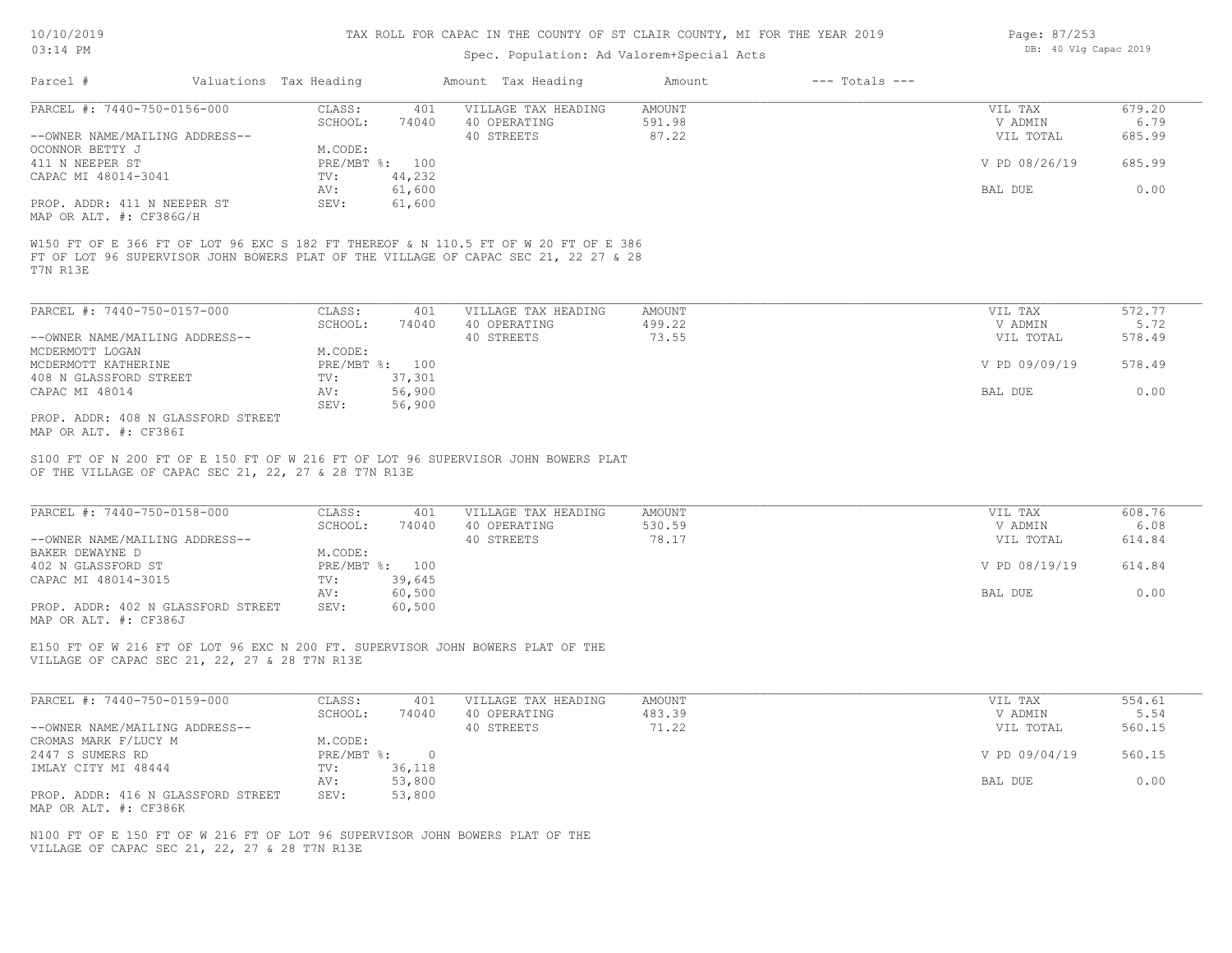#### Spec. Population: Ad Valorem+Special Acts

| Parcel #                       | Valuations Tax Heading |        | Amount Tax Heading  | Amount | $---$ Totals $---$ |               |        |
|--------------------------------|------------------------|--------|---------------------|--------|--------------------|---------------|--------|
| PARCEL #: 7440-750-0160-000    | CLASS:                 | 401    | VILLAGE TAX HEADING | AMOUNT |                    | VIL TAX       | 615.74 |
|                                | SCHOOL:                | 74040  | 40 OPERATING        | 536.67 |                    | V ADMIN       | 6.15   |
| --OWNER NAME/MAILING ADDRESS-- |                        |        | 40 STREETS          | 79.07  |                    | VIL TOTAL     | 621.89 |
| ROBINS MICHAEL                 | M.CODE:                | COREL  |                     |        |                    |               |        |
| ROBINS BARBARA,ZARNA JESSICA L | PRE/MBT %: 100         |        |                     |        |                    | V PD 09/09/19 | 621.89 |
| 316 N NEEPER ST                | TV:                    | 40,099 |                     |        |                    |               |        |
| CAPAC MI 48014-3036            | AV:                    | 47,400 |                     |        |                    | BAL DUE       | 0.00   |
|                                | SEV:                   | 47,400 |                     |        |                    |               |        |
|                                |                        |        |                     |        |                    |               |        |

MAP OR ALT. #: CF387A1 PROP. ADDR: 316 N NEEPER ST

SEC 21, 22, 27 & 28 T7N R13E S65 FT OF E 150 FT OF LOT 97 SUPERVISOR JOHN BOWERS PLAT OF THE VILLAGE OF CAPAC

| PARCEL #: 7440-750-0161-000    | CLASS:       | 401    | VILLAGE TAX HEADING | AMOUNT | VIL TAX       | 640.43 |
|--------------------------------|--------------|--------|---------------------|--------|---------------|--------|
|                                | SCHOOL:      | 74040  | 40 OPERATING        | 558.19 | V ADMIN       | 6.40   |
| --OWNER NAME/MAILING ADDRESS-- |              |        | 40 STREETS          | 82.24  | VIL TOTAL     | 646.83 |
| LEVERENZ SALLY ANN             | M.CODE:      | COREL  |                     |        |               |        |
| LEVERENZ GERALD L              | $PRE/MBT$ %: | 100    |                     |        | V PD 09/09/19 | 646.83 |
| P.O. BOX 539                   | TV:          | 41,707 |                     |        |               |        |
| CAPAC MI 48014-3036            | AV:          | 61,800 |                     |        | BAL DUE       | 0.00   |
|                                | SEV:         | 61,800 |                     |        |               |        |
| PROP. ADDR: 320 N NEEPER ST    |              |        |                     |        |               |        |

MAP OR ALT. #: CF387A2

OF CAPAC SEC 21, 22, 27 & 28 T7N R13E N85 FT OF S 150 FT OF E 150 FT OF LOT 97 SUPERVISOR JOHN BOWERS PLAT OF THE VILLAGE

| PARCEL #: 7440-750-0162-000    | CLASS:  | 401            | VILLAGE TAX HEADING | AMOUNT | VIL TAX       | 541.67 |
|--------------------------------|---------|----------------|---------------------|--------|---------------|--------|
|                                | SCHOOL: | 74040          | 40 OPERATING        | 472.11 | V ADMIN       | 5.41   |
| --OWNER NAME/MAILING ADDRESS-- |         |                | 40 STREETS          | 69.56  | VIL TOTAL     | 547.08 |
| GRONE STEVEN                   | M.CODE: | COREL          |                     |        |               |        |
| GRONE MICHELLE                 |         | PRE/MBT %: 100 |                     |        | V PD 09/09/19 | 547.08 |
| 313 N NEEPER ST                | TV:     | 35,275         |                     |        |               |        |
| CAPAC MI 48014                 | AV:     | 52,400         |                     |        | BAL DUE       | 0.00   |
|                                | SEV:    | 52,400         |                     |        |               |        |

MAP OR ALT. #: CF387B PROP. ADDR: 313 N NEEPER ST

OF CAPAC SEC 21, 22, 27 & 28 T7N R13E QC 1796/970 08/27/98 S75 FT OF W 150 FT OF E 366 FT OF LOT 97 SUPERVISOR JOHN BOWERS PLAT OF THE VILLAGE

| PARCEL #: 7440-750-0163-000        | CLASS:  | 401            | VILLAGE TAX HEADING | AMOUNT | VIL TAX       | 578.57 |
|------------------------------------|---------|----------------|---------------------|--------|---------------|--------|
|                                    | SCHOOL: | 74040          | 40 OPERATING        | 504.27 | V ADMIN       | 5.78   |
| --OWNER NAME/MAILING ADDRESS--     |         |                | 40 STREETS          | 74.30  | VIL TOTAL     | 584.35 |
| WHEELER THOMAS A                   | M.CODE: |                |                     |        |               |        |
| 320 N GLASSFORD STREET             |         | PRE/MBT %: 100 |                     |        | V PD 09/11/19 | 584.35 |
| CAPAC, MI 48014                    | TV:     | 37,678         |                     |        |               |        |
|                                    | AV:     | 56,000         |                     |        | BAL DUE       | 0.00   |
| PROP. ADDR: 320 N GLASSFORD STREET | SEV:    | 56,000         |                     |        |               |        |
| MAP OR ALT. $\#$ : CF387D/F        |         |                |                     |        |               |        |

THE VILLAGE OF CAPAC SEC 21, 22, 27 & 28 T7N R13E S91 FT OF N 141 FT OF W 170 FT OF E 536 FT OF LOT 97 SUPERVISOR JOHN BOWERS PLAT OF Page: 88/253 DB: 40 Vlg Capac 2019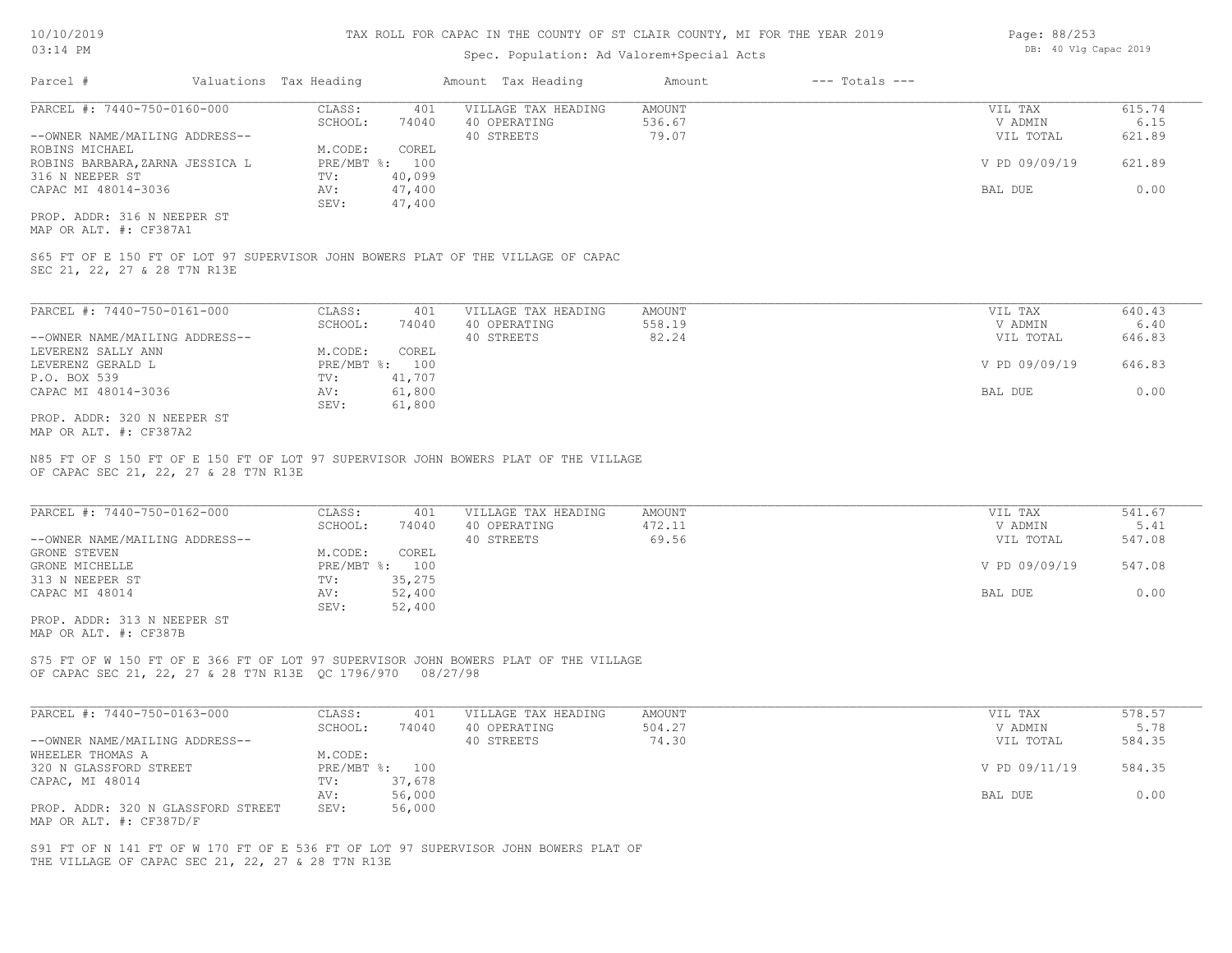| 10/10/2019 |  |
|------------|--|
| 03.14 PM   |  |

| Page: 89/253 |  |                       |  |
|--------------|--|-----------------------|--|
|              |  | DB: 40 Vlg Capac 2019 |  |

|                                                             |                        |                   |                | spec. Population: Ad valorem special Acts                                          |                         |                    |                    |                |
|-------------------------------------------------------------|------------------------|-------------------|----------------|------------------------------------------------------------------------------------|-------------------------|--------------------|--------------------|----------------|
| Parcel #                                                    | Valuations Tax Heading |                   |                | Amount Tax Heading                                                                 | Amount                  | $---$ Totals $---$ |                    |                |
| PARCEL #: 7440-750-0164-000                                 |                        | CLASS:            | 401            | VILLAGE TAX HEADING                                                                | <b>AMOUNT</b>           |                    | VIL TAX            | 677.53         |
|                                                             |                        | SCHOOL:           | 74040          | 40 OPERATING                                                                       | 590.52                  |                    | V ADMIN            | 6.77           |
| --OWNER NAME/MAILING ADDRESS--                              |                        |                   |                | 40 STREETS                                                                         | 87.01                   |                    | VIL TOTAL          | 684.30         |
| LOGAN MATTHEW/TRACY                                         |                        | M.CODE:           | COREL          |                                                                                    |                         |                    |                    |                |
| 317 N NEEPER ST                                             |                        |                   | PRE/MBT %: 100 |                                                                                    |                         |                    | V PD 09/09/19      | 684.30         |
| CAPAC MI 48014-3037                                         |                        | TV:               | 44,123         |                                                                                    |                         |                    |                    |                |
|                                                             |                        | AV:               | 68,700         |                                                                                    |                         |                    | BAL DUE            | 0.00           |
| PROP. ADDR: 317 N NEEPER ST                                 |                        | SEV:              | 68,700         |                                                                                    |                         |                    |                    |                |
| MAP OR ALT. #: CF387E                                       |                        |                   |                |                                                                                    |                         |                    |                    |                |
| OF THE VILLAGE OF CAPAC SEC 21, 22, 27 & 28 T7N R13E        |                        |                   |                | N 91 FT OF S 166 FT OF W 150 FT OF E 366 FT OF LOT 97 SUPERVISOR JOHN BOWERS PLAT  |                         |                    |                    |                |
| PARCEL #: 7440-750-0165-000                                 |                        | CLASS:            | 401            | VILLAGE TAX HEADING                                                                | <b>AMOUNT</b>           |                    | VIL TAX            | 425.83         |
|                                                             |                        | SCHOOL:           | 74040          | 40 OPERATING                                                                       | 371.15                  |                    | V ADMIN            | 4.25           |
| --OWNER NAME/MAILING ADDRESS--                              |                        |                   |                | 40 STREETS                                                                         | 54.68                   |                    | VIL TOTAL          | 430.08         |
| ROBBERSTAD TIMOYHY                                          |                        | M.CODE:           |                |                                                                                    |                         |                    |                    |                |
| 1818 N VAN DYKE ROAD                                        |                        | PRE/MBT %:        | $\overline{0}$ |                                                                                    |                         |                    | V PD 09/16/19      | 430.08         |
| IMLAY CITY MI 48444                                         |                        | TV:               | 27,732         |                                                                                    |                         |                    |                    |                |
|                                                             |                        | AV:               | 42,800         |                                                                                    |                         |                    | BAL DUE            | 0.00           |
|                                                             |                        | SEV:              |                |                                                                                    |                         |                    |                    |                |
| PROP. ADDR: 316 N GLASSFORD STREET<br>MAP OR ALT. #: CF387F |                        |                   | 42,800         |                                                                                    |                         |                    |                    |                |
| PARCEL #: 7440-750-0166-000                                 |                        | CLASS:<br>SCHOOL: | 401<br>74040   | VILLAGE TAX HEADING<br>40 OPERATING                                                | <b>AMOUNT</b><br>382.68 |                    | VIL TAX<br>V ADMIN | 439.06<br>4.39 |
| --OWNER NAME/MAILING ADDRESS--                              |                        |                   |                | 40 STREETS                                                                         | 56.38                   |                    | VIL TOTAL          | 443.45         |
| SHULL BRAIN                                                 |                        | M.CODE:           |                |                                                                                    |                         |                    |                    |                |
| SHULL WILLIAM T/RANDY & GRIFFITH B                          |                        |                   | PRE/MBT %: 0   |                                                                                    |                         |                    | V PD 09/04/19      | 443.45         |
| 3520 CAPAC RD                                               |                        | TV:               | 28,593         |                                                                                    |                         |                    |                    |                |
| CAPAC MI 48014                                              |                        | AV:               | 42,100         |                                                                                    |                         |                    | BAL DUE            | 0.00           |
|                                                             |                        | SEV:              | 42,100         |                                                                                    |                         |                    |                    |                |
| PROP. ADDR: 401 N MAIN ST<br>MAP OR ALT. #: CF388           |                        |                   |                |                                                                                    |                         |                    |                    |                |
| R13E                                                        |                        |                   |                | LOT 98 SUPERVISOR JOHN BOWERS PLAT OF THE VILLAGE OF CAPAC SEC 21, 22, 27 & 28 T7N |                         |                    |                    |                |
| PARCEL #: 7440-750-0167-000                                 |                        | CLASS:            | 401            | VILLAGE TAX HEADING                                                                | AMOUNT                  |                    | VIL TAX            | 477.96         |
|                                                             |                        | SCHOOL:           | 74040          | 40 OPERATING                                                                       | 416.58                  |                    | V ADMIN            | 4.77           |
| --OWNER NAME/MAILING ADDRESS--                              |                        |                   |                | 40 STREETS                                                                         | 61.38                   |                    | VIL TOTAL          | 482.73         |
| ROBERTS CAROL                                               |                        | M.CODE:           | OLALS          |                                                                                    |                         |                    |                    |                |
| 405 N MAIN ST                                               |                        |                   | PRE/MBT %: 100 |                                                                                    |                         |                    | V PD 09/11/19      | 482.73         |
| CAPAC MI 48014-3149                                         |                        | TV:               | 31,126         |                                                                                    |                         |                    |                    |                |
|                                                             |                        | AV:               | 47,200         |                                                                                    |                         |                    | BAL DUE            | 0.00           |
| PROP. ADDR: 405 N MAIN ST                                   |                        | SEV:              | 47,200         |                                                                                    |                         |                    |                    |                |
|                                                             |                        |                   |                |                                                                                    |                         |                    |                    |                |
| MAP OR ALT. #: CF389                                        |                        |                   |                |                                                                                    |                         |                    |                    |                |
|                                                             |                        |                   |                | LOT 99 SUPERVISOR JOHN BOWERS PLAT OF THE VILLAGE OF CAPAC SEC 21, 22, 27 & 28 T7N |                         |                    |                    |                |
| R13E                                                        |                        |                   |                |                                                                                    |                         |                    |                    |                |
|                                                             |                        |                   |                |                                                                                    |                         |                    |                    |                |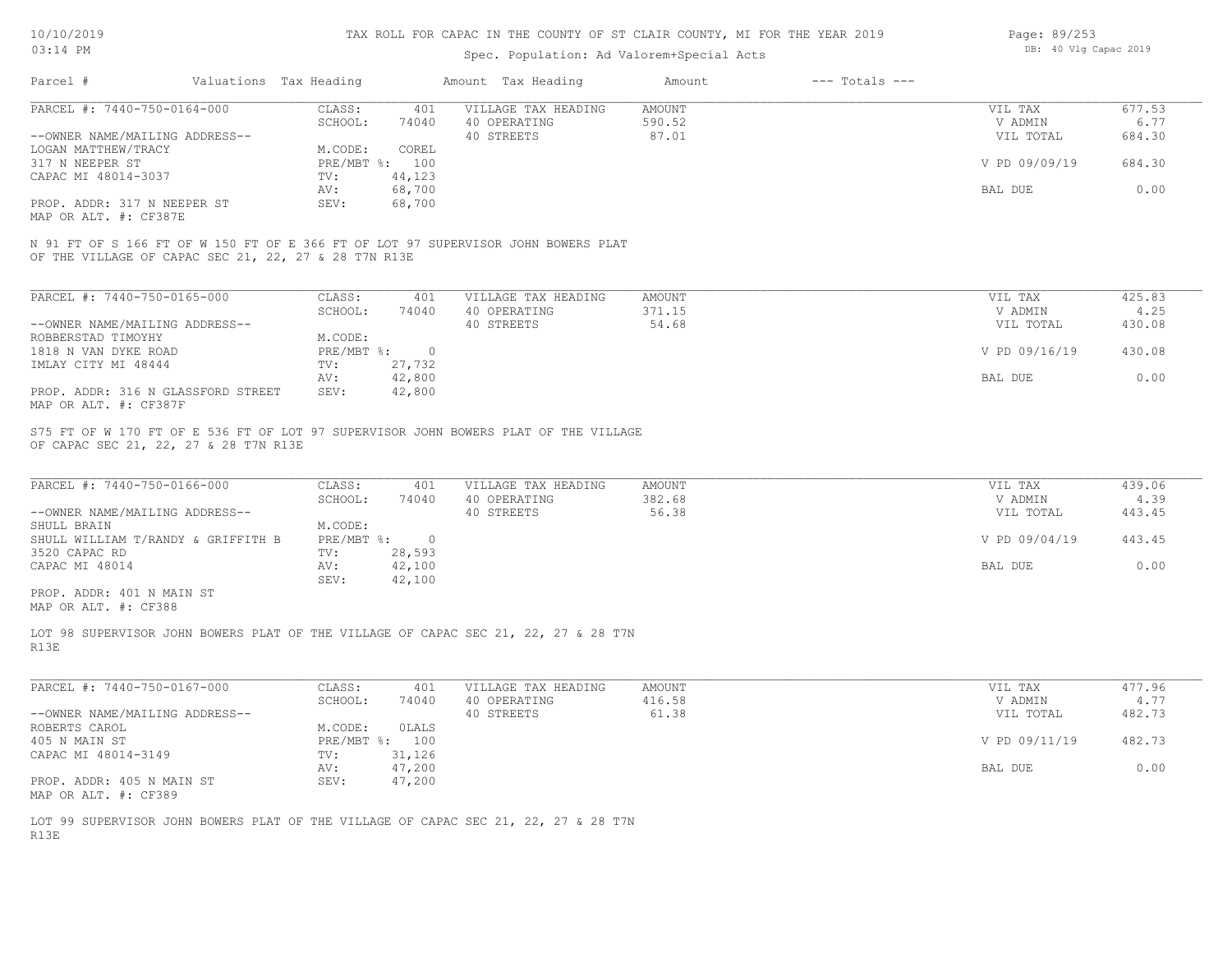| Page: 90/253 |  |                       |  |
|--------------|--|-----------------------|--|
|              |  | DB: 40 Vlg Capac 2019 |  |

| $0.044$ $+1.11$                                             |                        |                                  |                          | Spec. Population: Ad Valorem+Special Acts                                           |                  |                    |                      |                |
|-------------------------------------------------------------|------------------------|----------------------------------|--------------------------|-------------------------------------------------------------------------------------|------------------|--------------------|----------------------|----------------|
| Parcel #                                                    | Valuations Tax Heading |                                  |                          | Amount Tax Heading                                                                  | Amount           | $---$ Totals $---$ |                      |                |
| PARCEL #: 7440-750-0168-000                                 |                        | CLASS:<br>SCHOOL:                | 401<br>74040             | VILLAGE TAX HEADING<br>40 OPERATING                                                 | AMOUNT<br>458.83 |                    | VIL TAX<br>V ADMIN   | 526.43<br>5.26 |
| --OWNER NAME/MAILING ADDRESS--                              |                        |                                  |                          | 40 STREETS                                                                          | 67.60            |                    | VIL TOTAL            | 531.69         |
| DAVIS WILLIAM N JR                                          |                        | M.CODE:                          | 00LSB                    |                                                                                     |                  |                    |                      |                |
| 681 HOLMES RD<br>ALLENTON MI 48002                          |                        | $PRE/MBT$ %:<br>TV:              | $\overline{0}$<br>34,283 |                                                                                     |                  |                    | V PD 08/07/19        | 531.69         |
|                                                             |                        | AV:                              | 49,600                   |                                                                                     |                  |                    | BAL DUE              | 0.00           |
| PROP. ADDR: 407 N MAIN ST<br>MAP OR ALT. #: CF390           |                        | SEV:                             | 49,600                   |                                                                                     |                  |                    |                      |                |
| R13E                                                        |                        |                                  |                          | LOT 100 SUPERVISOR JOHN BOWERS PLAT OF THE VILLAGE OF CAPAC SEC 21, 22, 27 & 28 T7N |                  |                    |                      |                |
| PARCEL #: 7440-750-0169-000                                 |                        | CLASS:                           | 401                      | VILLAGE TAX HEADING                                                                 | AMOUNT           |                    | VIL TAX              | 625.49         |
|                                                             |                        | SCHOOL:                          | 74040                    | 40 OPERATING                                                                        | 545.17           |                    | V ADMIN              | 6.25           |
| --OWNER NAME/MAILING ADDRESS--                              |                        |                                  |                          | 40 STREETS                                                                          | 80.32            |                    | VIL TOTAL            | 631.74         |
| FRANCKOWIAK GERARD L                                        |                        | M.CODE:                          |                          |                                                                                     |                  |                    |                      |                |
| FRANCKOWIAK LINDA R<br>13881 BURT RD                        |                        | $PRE/MBT$ $\frac{1}{6}$ :<br>TV: | $\overline{0}$<br>40,734 |                                                                                     |                  |                    | V PD 09/16/19        | 631.74         |
| ALLENTON MI 48002                                           |                        | AV:                              | 83,900                   |                                                                                     |                  |                    | BAL DUE              | 0.00           |
|                                                             |                        | SEV:                             | 83,900                   |                                                                                     |                  |                    |                      |                |
| PROP. ADDR: 409 N MAIN ST<br>MAP OR ALT. #:                 |                        |                                  |                          |                                                                                     |                  |                    |                      |                |
| LOT 101 SUPERVISOR JOHN BOWERS PLAT OF THE VILLAGE OF CAPAC |                        |                                  |                          |                                                                                     |                  |                    |                      |                |
| PARCEL #: 7440-750-0170-000                                 |                        | CLASS:                           | 401                      | VILLAGE TAX HEADING                                                                 | AMOUNT           |                    | VIL TAX              | 635.61         |
|                                                             |                        | SCHOOL:                          | 74040                    | 40 OPERATING                                                                        | 553.99           |                    | V ADMIN              | 6.35           |
| --OWNER NAME/MAILING ADDRESS--                              |                        |                                  |                          | 40 STREETS                                                                          | 81.62            |                    | VIL TOTAL            | 641.96         |
| <b>GUNN RUSSELL</b>                                         |                        | M.CODE:<br>PRE/MBT %: 100        |                          |                                                                                     |                  |                    | V PD 08/19/19        | 641.96         |
| GUNN CAROL<br>413 N MAIN                                    |                        | TV:                              | 41,393                   |                                                                                     |                  |                    |                      |                |
| CAPAC MI 48014                                              |                        | AV:<br>SEV:                      | 62,100<br>62,100         |                                                                                     |                  |                    | BAL DUE              | 0.00           |
| PROP. ADDR: 413 N MAIN ST<br>MAP OR ALT. #: CF392A          |                        |                                  |                          |                                                                                     |                  |                    |                      |                |
| 22, 27 & 28 T7N R13E                                        |                        |                                  |                          | LOT 102 EXC W 140 FT. SUPERVISOR JOHN BOWERS PLAT OF THE VILLAGE OF CAPAC SEC 21,   |                  |                    |                      |                |
|                                                             |                        |                                  |                          |                                                                                     |                  |                    |                      |                |
| PARCEL #: 7440-750-0171-000                                 |                        | CLASS:                           | 401                      | VILLAGE TAX HEADING                                                                 | AMOUNT           |                    | VIL TAX              | 778.14         |
| --OWNER NAME/MAILING ADDRESS--                              |                        | SCHOOL:                          | 74040                    | 40 OPERATING<br>40 STREETS                                                          | 678.21<br>99.93  |                    | V ADMIN<br>VIL TOTAL | 7.78<br>785.92 |
| BUZZELL SCOTT E                                             |                        | M.CODE:                          | 00WBF                    |                                                                                     |                  |                    |                      |                |
| BUZZELL JANET M                                             |                        | PRE/MBT %: 100                   |                          |                                                                                     |                  |                    | V PD 08/29/19        | 785.92         |
| 420 N NEEPER ST                                             |                        | TV:                              | 50,675                   |                                                                                     |                  |                    |                      |                |
| CAPAC MI 48014-3039                                         |                        | AV:<br>SEV:                      | 75,200<br>75,200         |                                                                                     |                  |                    | BAL DUE              | 0.00           |
|                                                             |                        |                                  |                          |                                                                                     |                  |                    |                      |                |
| PROP. ADDR: 420 N NEEPER ST<br>MAP OR ALT. #: CF392B        |                        |                                  |                          |                                                                                     |                  |                    |                      |                |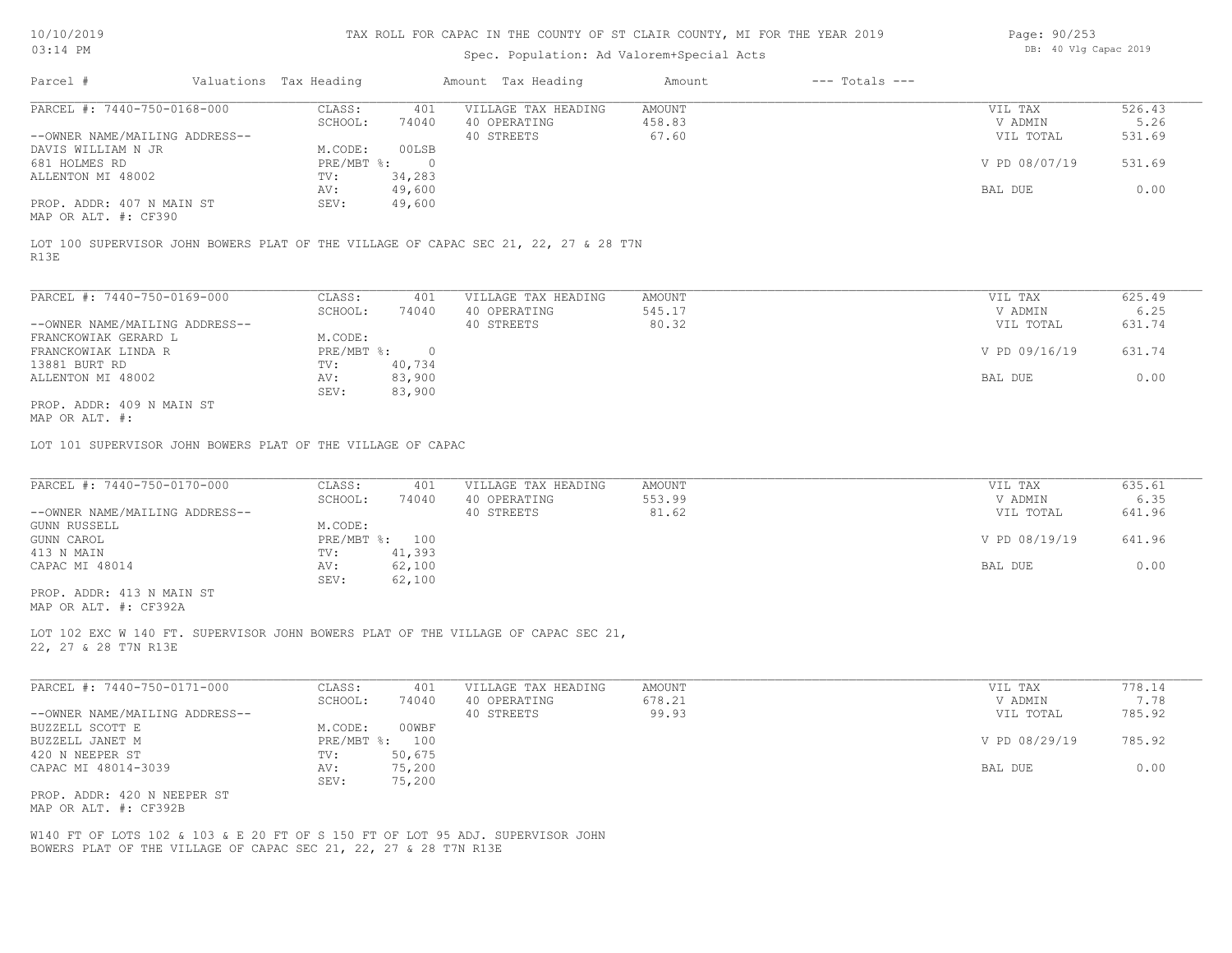#### Spec. Population: Ad Valorem+Special Acts

| Page: 91/253 |  |                       |  |
|--------------|--|-----------------------|--|
|              |  | DB: 40 Vlg Capac 2019 |  |

|                                                                                          | 762.61 |
|------------------------------------------------------------------------------------------|--------|
| PARCEL #: 7440-750-0172-000<br>401<br>VILLAGE TAX HEADING<br>CLASS:<br>AMOUNT<br>VIL TAX |        |
| SCHOOL:<br>74040<br>40 OPERATING<br>664.68<br>V ADMIN                                    | 7.62   |
| 97.93<br>--OWNER NAME/MAILING ADDRESS--<br>40 STREETS<br>VIL TOTAL                       | 770.23 |
| OLALS<br>M.CODE:<br>MCCLELLAN MERLIN                                                     |        |
| V PD 09/11/19<br>PRE/MBT %:<br>415 N MAIN ST<br>100                                      | 770.23 |
| CAPAC MI 48014<br>49,664<br>TV:                                                          |        |
| 52,100<br>BAL DUE<br>AV:                                                                 | 0.00   |
| PROP. ADDR: 415 N MAIN ST<br>52,100<br>SEV:                                              |        |

MAP OR ALT. #: CF393

LOT 103 EXC W 140 FT. SUPERVISOR JOHN BOWERS PLAT OF THE VILLAGE OF CAPAC

| PARCEL #: 7440-750-0173-000    | CLASS:     | 401    | VILLAGE TAX HEADING | AMOUNT | VIL TAX       | 943.96 |
|--------------------------------|------------|--------|---------------------|--------|---------------|--------|
|                                | SCHOOL:    | 74040  | 40 OPERATING        | 822.74 | V ADMIN       | 9.43   |
| --OWNER NAME/MAILING ADDRESS-- |            |        | 40 STREETS          | 121.22 | VIL TOTAL     | 953.39 |
| GRIMM DAVID                    | M.CODE:    | COREL  |                     |        |               |        |
| 503 N MAIN ST                  | PRE/MBT %: | 100    |                     |        | V PD 09/09/19 | 953.39 |
| CAPAC MI 48014                 | TV:        | 61,474 |                     |        |               |        |
|                                | AV:        | 73,100 |                     |        | BAL DUE       | 0.00   |
| PROP. ADDR: 503 N MAIN ST      | SEV:       | 73,100 |                     |        |               |        |
| MAP OR ALT. #: CF394/400       |            |        |                     |        |               |        |

THE VILLAGE OF CAPAC SEC 21, 22, 27 & 28 T7N R13E LOT 104 & N 75 FT OF S 225 FT OF E 20 FT OF LOT 95 SUPERVISOR JOHN BOWERS PLAT OF

| 74040<br>0.00<br>SCHOOL:<br>40 OPERATING<br>0.00<br>40 STREETS<br>M.CODE:<br>$PRE/MBT$ %: | V ADMIN<br>VIL TOTAL | 0.00<br>0.00 |
|-------------------------------------------------------------------------------------------|----------------------|--------------|
| --OWNER NAME/MAILING ADDRESS--<br>GRAND TRUNK R.R. CO                                     |                      |              |
|                                                                                           |                      |              |
| 1333 BREWERY PARK BLVD                                                                    |                      |              |
|                                                                                           | BAL DUE              | 0.00         |
| PROP MANAGEMENT DEPT<br>TV:                                                               |                      |              |
| DETROIT MI 48207<br>AV:                                                                   |                      |              |
| SEV:                                                                                      |                      |              |
| PROP. ADDR: 108 RAILROAD ST                                                               |                      |              |

MAP OR ALT. #: CF500

SEC 28 T7N R13E TH SELY ON SAID S LINE 340.5 FT TO WLY ST LINE, TH NLY 67.9 FT TO BEG. 12285 SQ FT. 16 FT, TH WLY 163 FT TO A PTE 140.9 FT SWLY OF SAID C.L., TH SLY 6.15 FT TO S LINE, BEG ON WLY LINE OF MAIN ST, 79.9 FT S OF C.L. OF MAIN TRACK, TH WLY 174 FT, TH SLY

| PARCEL #: 7440-750-0176-000    | CLASS:     | 705   | VILLAGE TAX HEADING | AMOUNT | VIL TAX   | 0.00 |
|--------------------------------|------------|-------|---------------------|--------|-----------|------|
|                                | SCHOOL:    | 74040 | 40 OPERATING        | 0.00   | V ADMIN   | 0.00 |
| --OWNER NAME/MAILING ADDRESS-- |            |       | 40 STREETS          | 0.00   | VIL TOTAL | 0.00 |
| G.T.W.R.R. CO                  | M.CODE:    |       |                     |        |           |      |
| 1333 BREWERY PARK BLVD         | PRE/MBT %: |       |                     |        | BAL DUE   | 0.00 |
| PROP MANAGMENT DEPT            | TV:        |       |                     |        |           |      |
| DETROIT MI 48207               | AV:        |       |                     |        |           |      |
|                                | SEV:       |       |                     |        |           |      |
| PROP. ADDR: CAPAC RD           |            |       |                     |        |           |      |

MAP OR ALT. #: CF501

SEC 28 T7N R13E DEG 24 1/2 MIN E 218.11 FT, TH S 5 DEG 35 1/2 MIN W 33.15 FT TO BEG. 3615.17 SQ FT. JOHN BOWERS PLAT OF THE VILLAGE OF CAPAC, TH N 82 DEG 1/2 MIN W 203.1 FT, TH S 84 BEG N 82 DEG 1/2 MIN W 340.5 FT FROM INT OF WILINE MAIN ST & NILINE OF LOT 83 SUP.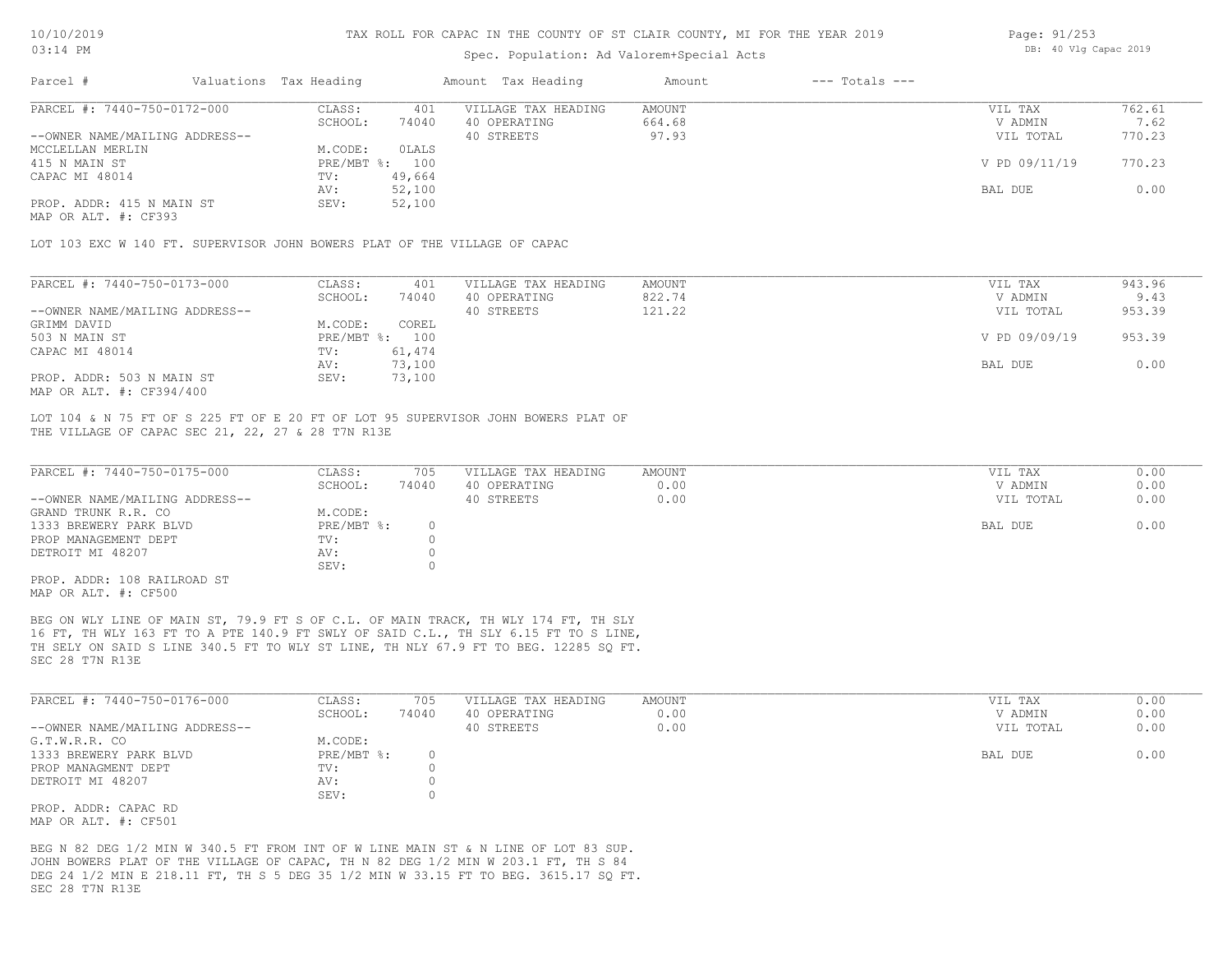#### Spec. Population: Ad Valorem+Special Acts

| Parcel #                       | Valuations Tax Heading |       | Amount Tax Heading  | Amount | $---$ Totals $---$ |           |      |
|--------------------------------|------------------------|-------|---------------------|--------|--------------------|-----------|------|
| PARCEL #: 7440-750-0177-000    | CLASS:                 | 705   | VILLAGE TAX HEADING | AMOUNT |                    | VIL TAX   | 0.00 |
|                                | SCHOOL:                | 74040 | 40 OPERATING        | 0.00   |                    | V ADMIN   | 0.00 |
| --OWNER NAME/MAILING ADDRESS-- |                        |       | 40 STREETS          | 0.00   |                    | VIL TOTAL | 0.00 |
| G.T.W.R.R. CO                  | M.CODE:                |       |                     |        |                    |           |      |
| 1333 BREWERY PARK BLVD         | PRE/MBT %:             |       |                     |        |                    | BAL DUE   | 0.00 |
| PROP MANAGMENT DEPT            | TV:                    |       |                     |        |                    |           |      |
| DETROIT MI 48207               | AV:                    |       |                     |        |                    |           |      |
|                                | SEV:                   |       |                     |        |                    |           |      |
| PROP. ADDR: CAPAC RD           |                        |       |                     |        |                    |           |      |
| MAP OR ALT. #: CF502           |                        |       |                     |        |                    |           |      |
|                                |                        |       |                     |        |                    |           |      |

SEC 28 T7N R13E C.L. W BD TRACK, TH S 18 FT, TH W 36 FT, TH N 18 FT TH E 36 FT TO BEG. 11140 SQ FT. 95 FT, TH NLY 31 FT, TO BEG. ALSO SITE B BEG ON W MAIN ST 73.5 FT S OF ITS INT WITH 100 FT, TH SLY 10 FT TH ELY 10 FT, TH SLY 8 FT, TH ELY 62 FT, TH NLY 8 FT, TH ELY R.A. 35.8 FT TO BEG, TH WLY WITH TRACK 404, 271 FT, TH SLY AT R.A. 34 FT, TH ELY SITE A COM AT W LINE MAIN ST & C.L. W BD MAIN TRACK TH WLY 54 FT ON C.L. TH SLY AT

| PARCEL #: 7440-755-0002-000    | CLASS:       | 201     | VILLAGE TAX HEADING | AMOUNT   | VIL TAX       | 1,667.61 |
|--------------------------------|--------------|---------|---------------------|----------|---------------|----------|
|                                | SCHOOL:      | 74040   | 40 OPERATING        | 1,453.46 | V ADMIN       | 16.67    |
| --OWNER NAME/MAILING ADDRESS-- |              |         | 40 STREETS          | 214.15   | VIL TOTAL     | 1,684.28 |
| TWF, L.L.C.                    | M.CODE:      |         |                     |          |               |          |
| 69245 BURKE DR                 | $PRE/MBT$ %: |         |                     |          | V PD 09/11/19 | 1,684.28 |
| RICHMOND MI 48062              | TV:          | 108,600 |                     |          |               |          |
|                                | AV:          | 108,600 |                     |          | BAL DUE       | 0.00     |
| PROP. ADDR: 4334 N CAPAC RD    | SEV:         | 108,600 |                     |          |               |          |
| MAP OR ALT. #: 401/420         |              |         |                     |          |               |          |

R13E 99.50',TH W 150' TO BEG SUPERVISOR JOHN BOWERS PLAT OF W 1/2 OF NW 1/4 SEC 22 T7N BOWER'S PLAT OF W 1/2 OF NW 1/4 SEC 22, TH NO^27'W 99.50',TH E 150',TH SO^27'E PART OF LOTS 2,3 & 4 DESC AS BEG NO^27'W 395.50' FROM SW COR OF SUPERVISOR JOHN

| PARCEL #: 7440-755-0003-000                | CLASS:     | 202    | VILLAGE TAX HEADING | AMOUNT | VIL TAX       | 217.67 |
|--------------------------------------------|------------|--------|---------------------|--------|---------------|--------|
|                                            | SCHOOL:    | 74040  | 40 OPERATING        | 189.72 | V ADMIN       | 2.17   |
| --OWNER NAME/MAILING ADDRESS--             |            |        | 40 STREETS          | 27.95  | VIL TOTAL     | 219.84 |
| TWF, L.L.C.                                | M.CODE:    |        |                     |        |               |        |
| 69245 BURKE DR                             | PRE/MBT %: |        |                     |        | V PD 09/11/19 | 219.84 |
| RICHMOND MI 48062                          | TV:        | 14,176 |                     |        |               |        |
|                                            | AV:        | 21,000 |                     |        | BAL DUE       | 0.00   |
| PROP. ADDR: CAPAC RD.<br>MAD OD 3TH 4. 491 | SEV:       | 21,000 |                     |        |               |        |

MAP OR ALT. #: 421

1/2 OF NW 1/4 SEC 22 T7N R13E 100.11',TH S39^3'47"E 256.95',TH W 410.47' TO BEG SUPERVISOR JOHN BOWER'S PLAT OF W PLAT OF W 1/2 OF NW 1/4 SEC 22, TH NO^27'W 100',TH E 150',TH NO^27'W 99.50',TH E PART OF LOTS 2,3, & 4 DESC AS BEG NO^27'W 295.50' FROM SW COR OF SUP JOHN BOWERS

Page: 92/253 DB: 40 Vlg Capac 2019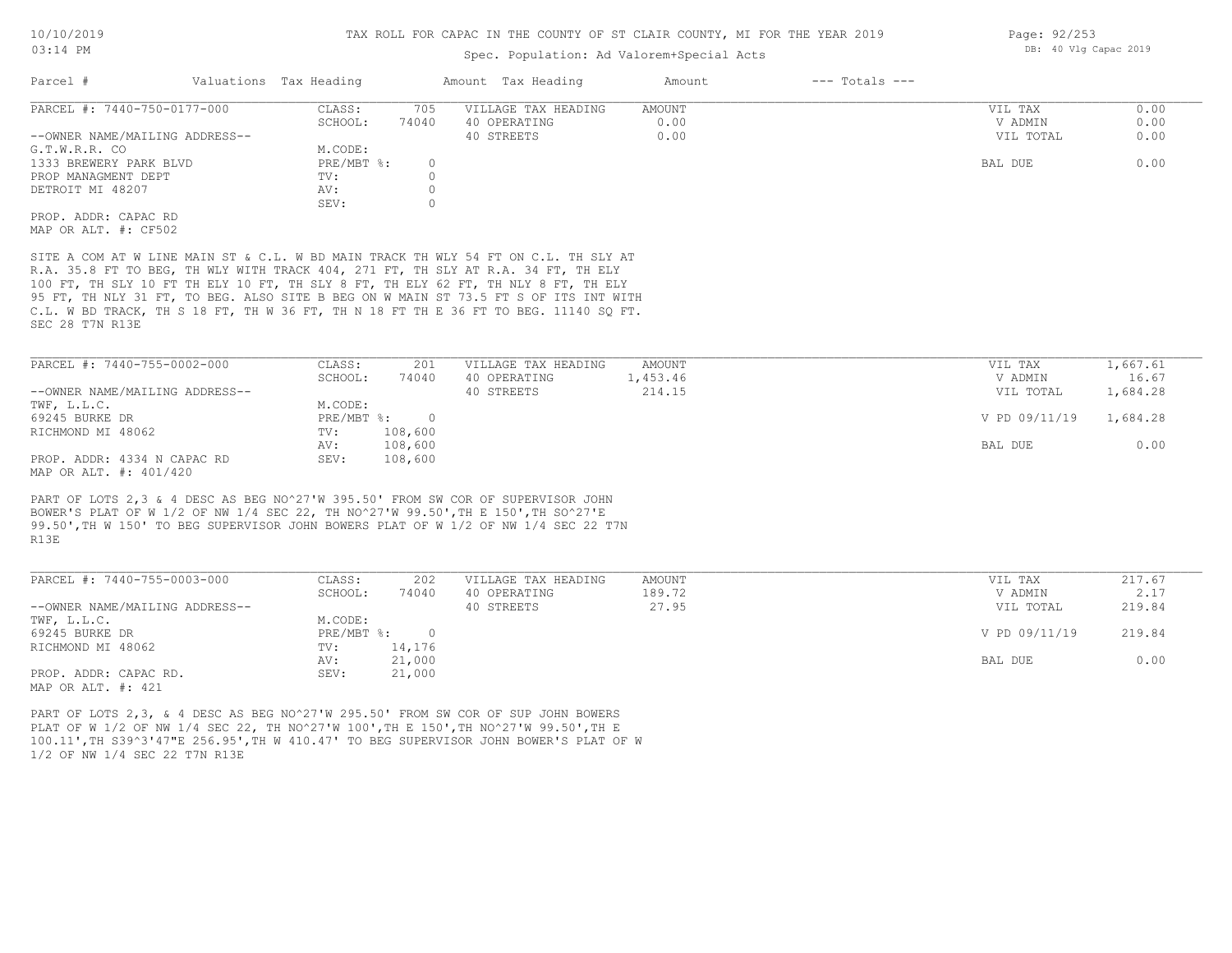### Spec. Population: Ad Valorem+Special Acts

| Page: 93/253 |  |                       |  |
|--------------|--|-----------------------|--|
|              |  | DB: 40 Vlg Capac 2019 |  |

| Parcel #                                                                                                      | Valuations Tax Heading |              |                  | Amount Tax Heading  | Amount        | $---$ Totals $---$ |               |           |
|---------------------------------------------------------------------------------------------------------------|------------------------|--------------|------------------|---------------------|---------------|--------------------|---------------|-----------|
| PARCEL #: 7440-755-0004-000                                                                                   |                        | CLASS:       | 401              | VILLAGE TAX HEADING | <b>AMOUNT</b> |                    | VIL TAX       | 825.33    |
|                                                                                                               |                        | SCHOOL:      | 74040            | 40 OPERATING        | 719.34        |                    | V ADMIN       | 8.25      |
| --OWNER NAME/MAILING ADDRESS--                                                                                |                        |              |                  | 40 STREETS          | 105.99        |                    | VIL TOTAL     | 833.58    |
| TOSCH RAY LT,                                                                                                 |                        | M.CODE:      |                  |                     |               |                    |               |           |
| TOSCH BARBARA LT,                                                                                             |                        | PRE/MBT %:   | $\overline{0}$   |                     |               |                    | V PD 09/11/19 | 833.58    |
| 15536 IMLAY CITY RD                                                                                           |                        | TV:          | 53,748           |                     |               |                    |               | 0.00      |
| CAPAC MI 48014-2502                                                                                           |                        | AV:<br>SEV:  | 68,400<br>68,400 |                     |               |                    | BAL DUE       |           |
| PROP. ADDR: 4344 CAPAC RD<br>MAP OR ALT. #: 422/475                                                           |                        |              |                  |                     |               |                    |               |           |
| THAT PART OF LOT 5 LYING SW'LY OF THE C/L OF M-21 SUPV JOHN BOWERS PLAT OF W 1/2<br>OF NW 1/4 SEC 22 T7N R13E |                        |              |                  |                     |               |                    |               |           |
| PARCEL #: 7440-900-1001-002                                                                                   |                        | CLASS:       | 305              | VILLAGE TAX HEADING | AMOUNT        |                    | VIL TAX       | 27,363.26 |
|                                                                                                               |                        | SCHOOL:      | 74040            | 40 OPERATING        | 23,849.26     |                    | V ADMIN       | 273.63    |
| --OWNER NAME/MAILING ADDRESS--                                                                                |                        |              |                  | 40 STREETS          | 3,514.00      |                    | VIL TOTAL     | 27,636.89 |
| KEIHIN MICHIGAN MANUFACTURING, LLC                                                                            |                        | M.CODE:      |                  |                     |               |                    |               |           |
| 14898 KOEHN RD.                                                                                               |                        | PRE/MBT %:   | $\overline{0}$   |                     |               |                    | V PD 08/19/19 | 27,636.89 |
| CAPAC MI 48014                                                                                                |                        | TV:          | 3,563,900        |                     |               |                    |               |           |
|                                                                                                               |                        | AV:          | 3,563,900        |                     |               |                    | BAL DUE       | 0.00      |
| PROP. ADDR: 14898 KOEHN RD                                                                                    |                        |              | SEV: 3,563,900   |                     |               |                    |               |           |
| MAP OR ALT. #:                                                                                                |                        |              |                  |                     |               |                    |               |           |
| IFT #2007-247 EXPIRATION 12-30-2019 Split on 05/19/2008 from 41-034-1001-002;                                 |                        |              |                  |                     |               |                    |               |           |
| PARCEL #: 7440-900-1001-003                                                                                   |                        | CLASS:       | 305              | VILLAGE TAX HEADING | <b>AMOUNT</b> |                    | VIL TAX       | 521.32    |
|                                                                                                               |                        | SCHOOL:      | 74040            | 40 OPERATING        | 454.38        |                    | V ADMIN       | 5.21      |
| --OWNER NAME/MAILING ADDRESS--                                                                                |                        |              |                  | 40 STREETS          | 66.94         |                    | VIL TOTAL     | 526.53    |
| KEIHIN MICHIGAN MANUFACTURING, LLC                                                                            |                        | M.CODE:      |                  |                     |               |                    |               |           |
| 14898 KOEHN RD.                                                                                               |                        | $PRE/MBT$ %: | $\overline{0}$   |                     |               |                    | V PD 08/19/19 | 526.53    |
| CAPAC MI 48014                                                                                                |                        | TV:          | 67,900           |                     |               |                    |               |           |
| PROP. ADDR: 14898 KOEHN RD                                                                                    |                        | AV:<br>SEV:  | 67,900<br>67,900 |                     |               |                    | BAL DUE       | 0.00      |
| MAP OR ALT. #:                                                                                                |                        |              |                  |                     |               |                    |               |           |
| PARCEL #: 7440-901-1001-002                                                                                   |                        | CLASS:       | 352              | VILLAGE TAX HEADING | <b>AMOUNT</b> |                    | VIL TAX       | 0.00      |
|                                                                                                               |                        | SCHOOL:      | 74040            | 40 OPERATING        | 0.00          |                    | V ADMIN       | 0.00      |
| --OWNER NAME/MAILING ADDRESS--                                                                                |                        |              |                  | 40 STREETS          | 0.00          |                    | VIL TOTAL     | 0.00      |
| KEIHIN MICHIGAN MANUFACTURING, LLC                                                                            |                        | M.CODE:      |                  |                     |               |                    |               |           |
| 14898 KOEHN RD.                                                                                               |                        | PRE/MBT %:   | 100              |                     |               |                    | BAL DUE       | 0.00      |
| CAPAC MI 48014                                                                                                |                        | TV:          | $\circ$          |                     |               |                    |               |           |
|                                                                                                               |                        | AV:          | $\circ$          |                     |               |                    |               |           |
| PROP. ADDR: 14898 KOEHN RD                                                                                    |                        | SEV:         | $\Omega$         |                     |               |                    |               |           |
| MAP OR ALT. #:                                                                                                |                        |              |                  |                     |               |                    |               |           |
|                                                                                                               |                        |              |                  |                     |               |                    |               |           |

42-034-1001-002; IFT PERSONAL #2007-247 EXPIRATION 12-30-2019 Split on 05/19/2008 from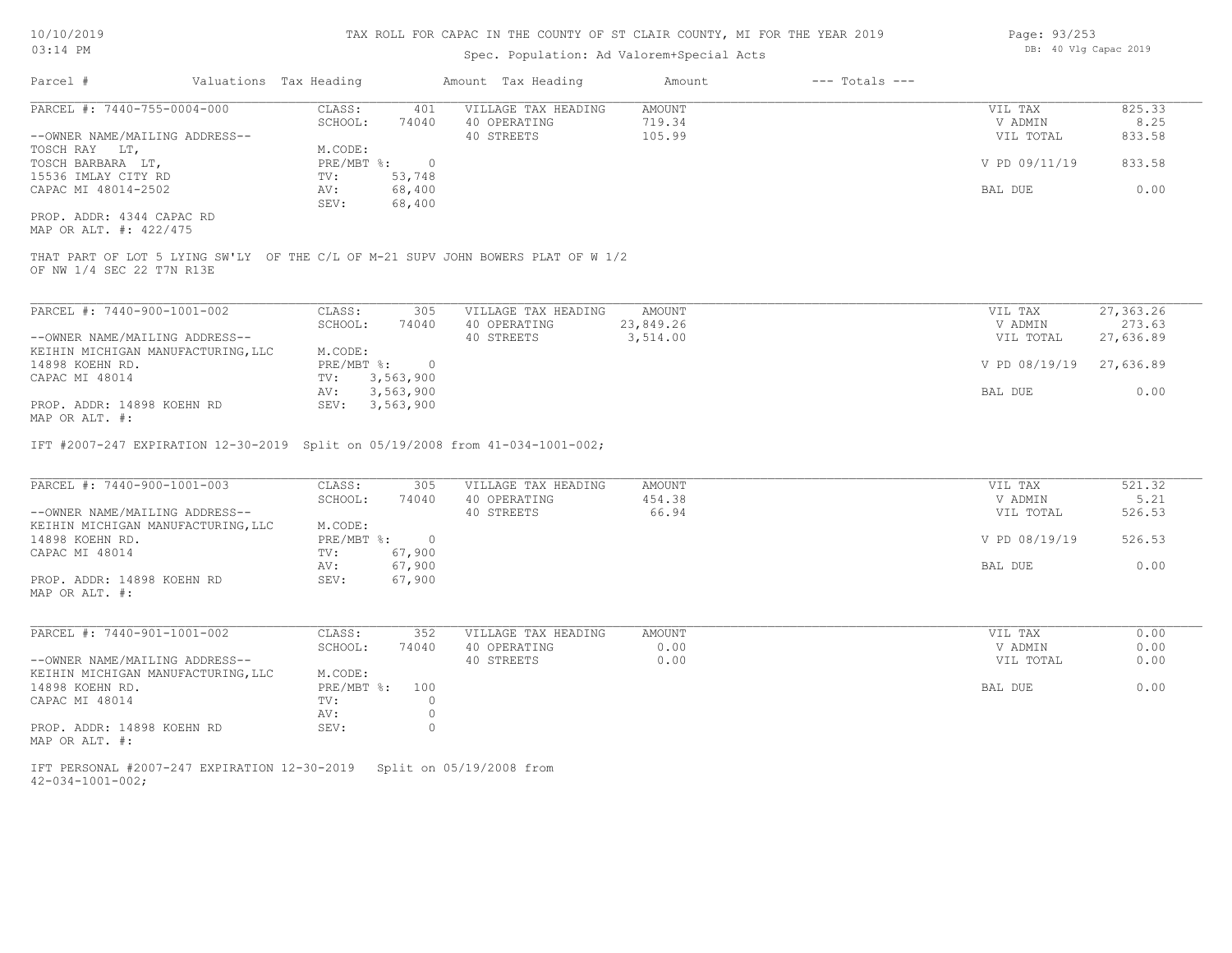#### TAX ROLL FOR CAPAC IN THE COUNTY OF ST CLAIR COUNTY, MI FOR THE YEAR 2019

### Spec. Population: Ad Valorem+Special Acts

Parcel # Valuations Tax Heading Amount Tax Heading Amount --- Totals ---

| Page: 94/253 |  |                       |  |
|--------------|--|-----------------------|--|
|              |  | DB: 40 Vlg Capac 2019 |  |

| PARCEL #: 7440-901-1001-003                                                                                             | CLASS:<br>352<br>SCHOOL:<br>74040 | VILLAGE TAX HEADING<br>40 OPERATING | AMOUNT<br>1,275.47 | VIL TAX<br>V ADMIN   | 1,463.40<br>14.63 |
|-------------------------------------------------------------------------------------------------------------------------|-----------------------------------|-------------------------------------|--------------------|----------------------|-------------------|
| --OWNER NAME/MAILING ADDRESS--                                                                                          |                                   | 40 STREETS                          | 187.93             | VIL TOTAL            | 1,478.03          |
| KEIHIN MICHIGAN MANUFACTURING LLC<br>14898 KOEHN RD.                                                                    | M.CODE:<br>PRE/MBT %: 100         |                                     |                    | V PD 08/19/19        | 1,478.03          |
| CAPAC MI 48014                                                                                                          | 190,600<br>TV:                    |                                     |                    |                      |                   |
|                                                                                                                         | 190,600<br>AV:                    |                                     |                    | BAL DUE              | 0.00              |
| PROP. ADDR: 14898 KOEHN RD<br>MAP OR ALT. #:                                                                            | SEV:<br>190,600                   |                                     |                    |                      |                   |
| PERSONAL PROPERTY                                                                                                       |                                   |                                     |                    |                      |                   |
| PARCEL #: 7440-901-1001-004                                                                                             | CLASS:<br>352                     | VILLAGE TAX HEADING                 | <b>AMOUNT</b>      | VIL TAX              | 0.00              |
|                                                                                                                         | SCHOOL:<br>74040                  | 40 OPERATING                        | 0.00               | V ADMIN              | 0.00              |
| --OWNER NAME/MAILING ADDRESS--<br>KEIHIN MICHIGAN MANUFACTURING LLC                                                     | M.CODE:                           | 40 STREETS                          | 0.00               | VIL TOTAL            | 0.00              |
| 14898 KOEHN RD.                                                                                                         | PRE/MBT %:<br>100                 |                                     |                    | BAL DUE              | 0.00              |
| CAPAC MI 48014                                                                                                          | $\circ$<br>TV:                    |                                     |                    |                      |                   |
|                                                                                                                         | $\circ$<br>AV:                    |                                     |                    |                      |                   |
| PROP. ADDR: 14898 KOEHN RD<br>MAP OR ALT. #:                                                                            | $\circ$<br>SEV:                   |                                     |                    |                      |                   |
| PERSONAL PROPERTY                                                                                                       |                                   |                                     |                    |                      |                   |
|                                                                                                                         |                                   |                                     |                    |                      |                   |
| PARCEL #: 7440-920-0001-000                                                                                             | CLASS:<br>401                     | VILLAGE TAX HEADING                 | AMOUNT             | VIL TAX              | 1,146.27          |
| --OWNER NAME/MAILING ADDRESS--                                                                                          | SCHOOL:<br>74040                  | 40 OPERATING<br>40 STREETS          | 999.07<br>147.20   | V ADMIN<br>VIL TOTAL | 11.46<br>1,157.73 |
| TOMASCHKO RYAN C                                                                                                        | M.CODE:<br><b>OLALS</b>           |                                     |                    |                      |                   |
| 151 DEER PARK EAST                                                                                                      | PRE/MBT %: 100                    |                                     |                    | V PD 09/11/19        | 1,157.73          |
| CAPAC MI 48014                                                                                                          | 74,649<br>TV:                     |                                     |                    |                      |                   |
|                                                                                                                         | 85,600<br>AV:                     |                                     |                    | BAL DUE              | 0.00              |
| PROP. ADDR: 151 DEER PARK EAST<br>MAP OR ALT. #: CF651/750                                                              | SEV:<br>85,600                    |                                     |                    |                      |                   |
| UNIT 1 DEER PARK ESTATES CONDOMINIUM ST CLAIR COUNTY CONDOMINUM PLAN NO. 146<br>RECORDED IN LIBER 1788 PAGES 433 TO 491 |                                   |                                     |                    |                      |                   |
| PARCEL #: 7440-920-0002-000                                                                                             | CLASS:<br>401                     | VILLAGE TAX HEADING                 | AMOUNT             | VIL TAX              | 1,141.57          |
|                                                                                                                         | SCHOOL:<br>74040                  | 40 OPERATING                        | 994.97             | V ADMIN              | 11.41             |
| --OWNER NAME/MAILING ADDRESS--                                                                                          |                                   | 40 STREETS                          | 146.60             | VIL TOTAL            | 1,152.98          |
| DEWEY DIANA M                                                                                                           | M.CODE:<br>COREL                  |                                     |                    |                      |                   |
| 163 DEER PARK EAST                                                                                                      | PRE/MBT %: 100<br>74,342          |                                     |                    | V PD 09/09/19        | 1,152.98          |
| CAPAC MI 48014                                                                                                          | TV:<br>82,800<br>AV:              |                                     |                    | BAL DUE              | 0.00              |
| PROP. ADDR: 163 DEER PARK EAST<br>MAP OR ALT. #: CF751                                                                  | SEV:<br>82,800                    |                                     |                    |                      |                   |
|                                                                                                                         |                                   |                                     |                    |                      |                   |

RECORDED IN LIBER 1788 PAGES 433 TO 491 UNIT 2 DEER PARK ESTATES CONDOMINIUM ST CLAIR COUNTY CONDOMINUM PLAN NO. 146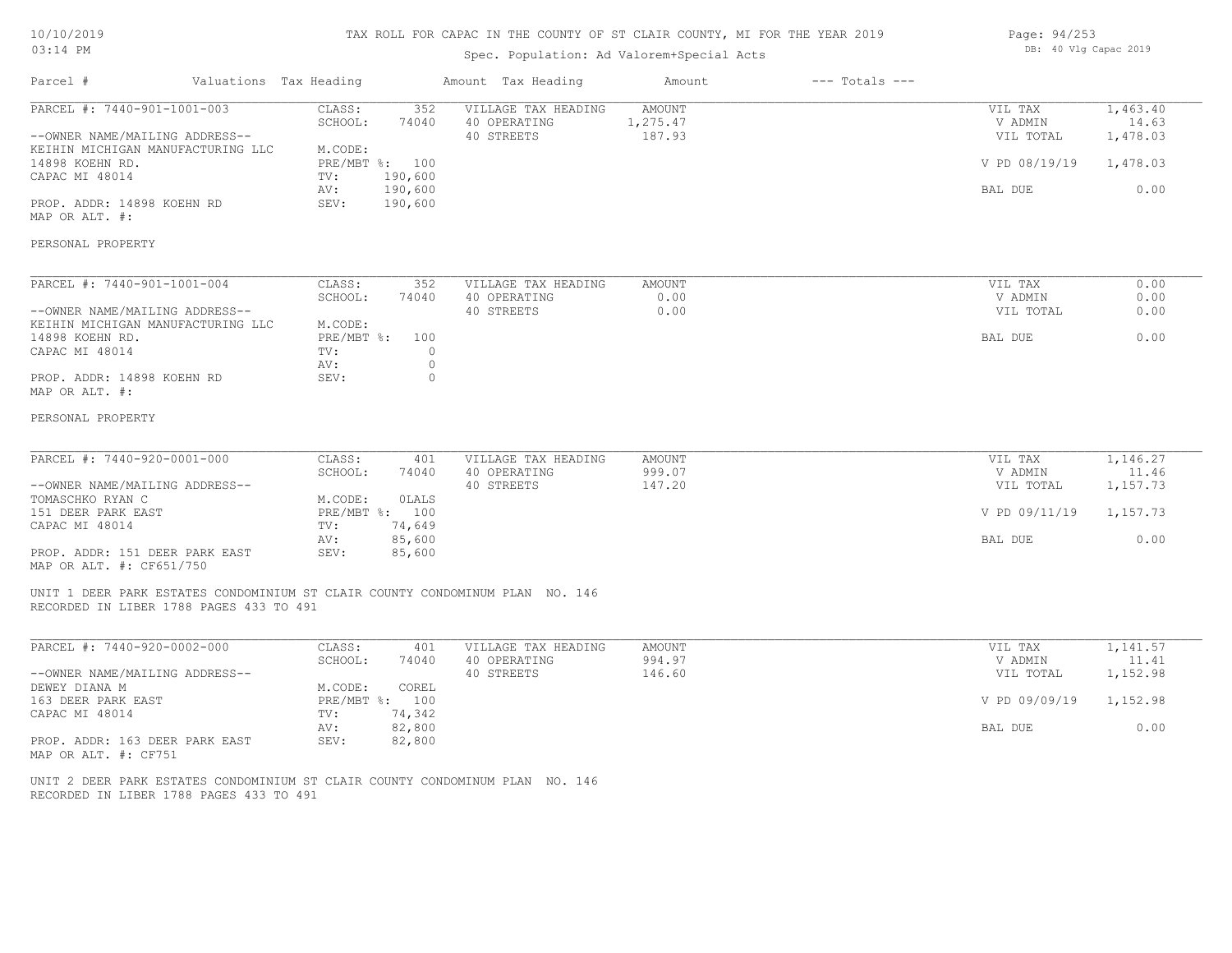| 10/10/2019 |  |
|------------|--|
| 03.14 PM   |  |

| Page: 95/253 |  |                       |  |
|--------------|--|-----------------------|--|
|              |  | DB: 40 Vlg Capac 2019 |  |

| Parcel #                                                                                                               | Valuations Tax Heading |                         | Amount Tax Heading                                | Amount                            | $---$ Totals $---$ |                                 |                          |
|------------------------------------------------------------------------------------------------------------------------|------------------------|-------------------------|---------------------------------------------------|-----------------------------------|--------------------|---------------------------------|--------------------------|
| PARCEL #: 7440-920-0003-000<br>--OWNER NAME/MAILING ADDRESS--                                                          | CLASS:<br>SCHOOL:      | 401<br>74040            | VILLAGE TAX HEADING<br>40 OPERATING<br>40 STREETS | <b>AMOUNT</b><br>714.75<br>105.31 |                    | VIL TAX<br>V ADMIN<br>VIL TOTAL | 820.06<br>8.20<br>828.26 |
| KLINK JASON C / AMY M<br>175 DEER PARK EAST                                                                            | M.CODE:                | COREL<br>PRE/MBT %: 100 |                                                   |                                   |                    | V PD 09/09/19                   | 828.26                   |
| CAPAC MI 48014                                                                                                         | TV:                    | 53,405                  |                                                   |                                   |                    |                                 |                          |
| PROP. ADDR: 175 DEER PARK EAST<br>MAP OR ALT. #: CF753                                                                 | AV:<br>SEV:            | 82,100<br>82,100        |                                                   |                                   |                    | BAL DUE                         | 0.00                     |
| UNIT 3 DEERPARK ESTATES CONDOMINIUM ST CLAIR COUNTY CONDOMINUM PLAN NO. 146                                            |                        |                         |                                                   |                                   |                    |                                 |                          |
| RECORDED IN LIBER 1788 PAGES 433 TO 491                                                                                |                        |                         |                                                   |                                   |                    |                                 |                          |
| PARCEL #: 7440-920-0004-000                                                                                            | CLASS:<br>SCHOOL:      | 401<br>74040            | VILLAGE TAX HEADING<br>40 OPERATING               | <b>AMOUNT</b><br>920.77           |                    | VIL TAX<br>V ADMIN              | 1,056.43<br>10.56        |
| --OWNER NAME/MAILING ADDRESS--                                                                                         |                        |                         | 40 STREETS                                        | 135.66                            |                    | VIL TOTAL                       | 1,066.99                 |
| CHERRY SCOTT                                                                                                           | M.CODE:                |                         |                                                   |                                   |                    |                                 |                          |
| 187 DEER PARK E                                                                                                        |                        | PRE/MBT %: 100          |                                                   |                                   |                    | BAL DUE                         | 1,066.99                 |
| CAPAC MI 48014                                                                                                         | TV:                    | 68,798<br>109,400       |                                                   |                                   |                    |                                 |                          |
| PROP. ADDR: 187 DEER PARK EAST                                                                                         | AV:<br>SEV:            | 109,400                 |                                                   |                                   |                    |                                 |                          |
| MAP OR ALT. #: CF754                                                                                                   |                        |                         |                                                   |                                   |                    |                                 |                          |
| RECORDED IN LIBER 1788 PAGES 433 TO 491                                                                                |                        |                         |                                                   |                                   |                    |                                 |                          |
| PARCEL #: 7440-920-0005-000                                                                                            | CLASS:<br>SCHOOL:      | 401<br>74040            | VILLAGE TAX HEADING<br>40 OPERATING               | <b>AMOUNT</b><br>1,092.27         |                    | VIL TAX<br>V ADMIN              | 1,253.20<br>12.53        |
| --OWNER NAME/MAILING ADDRESS--                                                                                         | M.CODE:                | COREL                   | 40 STREETS                                        | 160.93                            |                    | VIL TOTAL                       | 1,265.73                 |
| MICHIGAN STATE HOUSING AUTH<br>3637 SENTARA WAY                                                                        |                        | PRE/MBT %: 0            |                                                   |                                   |                    | V PD 08/19/19                   | 1,265.73                 |
| VIRGINIA BEACH VA 23452                                                                                                | TV:                    | 81,612                  |                                                   |                                   |                    |                                 |                          |
|                                                                                                                        | AV:                    | 93,200                  |                                                   |                                   |                    | BAL DUE                         | 0.00                     |
| PROP. ADDR: 195 DEER PARK SOUTH<br>MAP OR ALT. #: CF755                                                                | SEV:                   | 93,200                  |                                                   |                                   |                    |                                 |                          |
| UNIT 5 DEERPARK ESTATES CONDOMINIUM ST CLAIR COUNTY CONDOMINUM PLAN NO. 146<br>RECORDED IN LIBER 1788 PAGES 433 TO 491 |                        |                         |                                                   |                                   |                    |                                 |                          |
| PARCEL #: 7440-920-0006-000                                                                                            | CLASS:                 | 401                     | VILLAGE TAX HEADING                               | <b>AMOUNT</b>                     |                    | VIL TAX                         | 1,044.79                 |
| --OWNER NAME/MAILING ADDRESS--                                                                                         | SCHOOL:                | 74040                   | 40 OPERATING<br>40 STREETS                        | 910.62<br>134.17                  |                    | V ADMIN<br>VIL TOTAL            | 10.44<br>1,055.23        |
| ANDERSON MICHAEL                                                                                                       | M.CODE:                |                         |                                                   |                                   |                    |                                 |                          |
| 205 DEER PARK SOUTH                                                                                                    |                        | PRE/MBT %: 100          |                                                   |                                   |                    | BAL DUE                         | 1,055.23                 |
| CAPAC MI 48014                                                                                                         | TV:                    | 68,040                  |                                                   |                                   |                    |                                 |                          |
| PROP. ADDR: 205 DEER PARK SOUTH                                                                                        | AV:<br>SEV:            | 99,300<br>99,300        |                                                   |                                   |                    |                                 |                          |
| MAP OR ALT. #: CF756                                                                                                   |                        |                         |                                                   |                                   |                    |                                 |                          |
| UNIT 6 DEERPARK ESTATES CONDOMINIUM ST CLAIR COUNTY CONDOMINUM PLAN NO. 146<br>RECORDED IN LIBER 1788 PAGES 433 TO 491 |                        |                         |                                                   |                                   |                    |                                 |                          |
|                                                                                                                        |                        |                         |                                                   |                                   |                    |                                 |                          |
|                                                                                                                        |                        |                         |                                                   |                                   |                    |                                 |                          |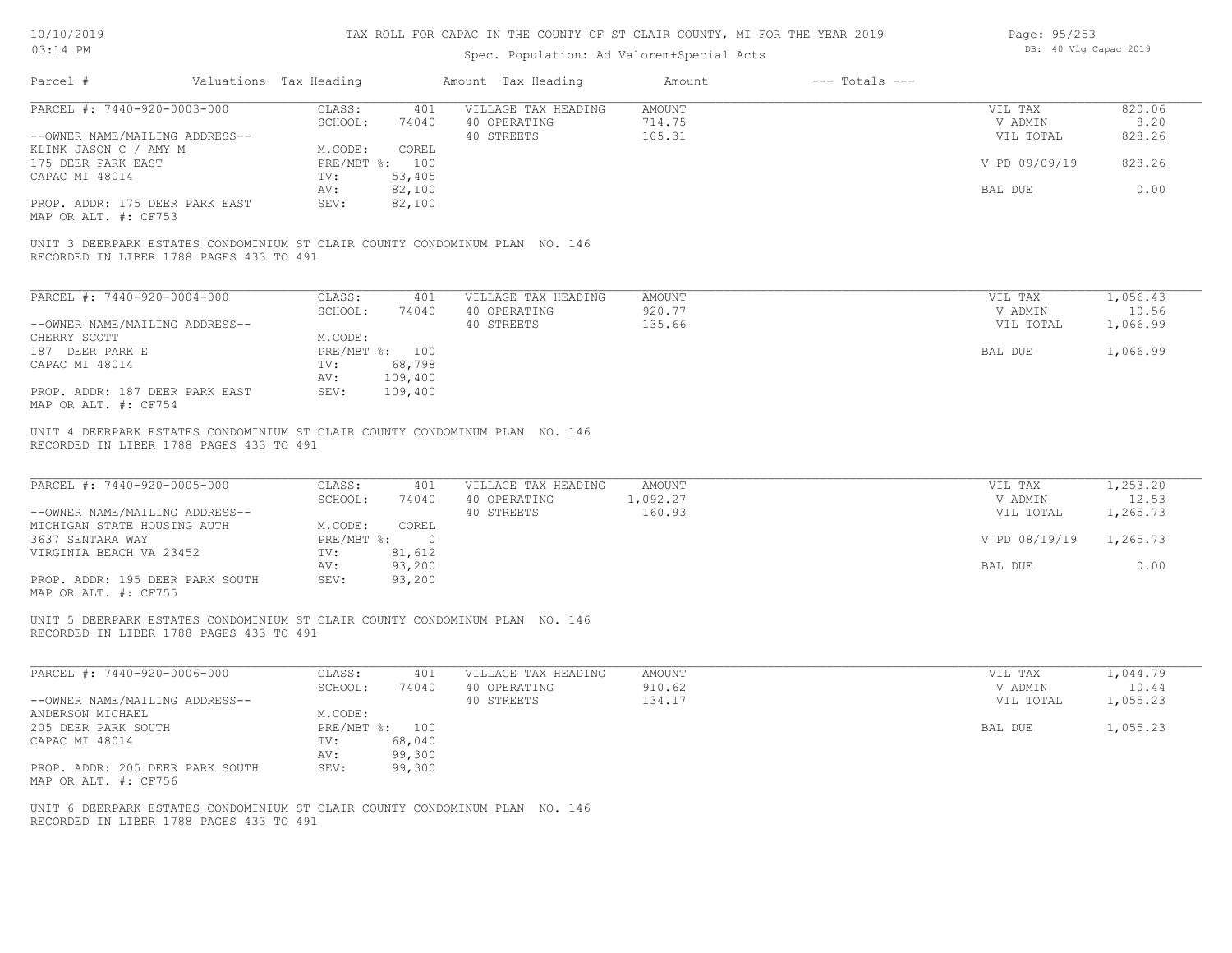| 10/10/2019 |  |
|------------|--|
| 03.14 PM   |  |

| Page: 96/253 |  |                       |  |
|--------------|--|-----------------------|--|
|              |  | DB: 40 Vlg Capac 2019 |  |

| Parcel #                                                                                                                | Valuations Tax Heading            | Amount Tax Heading                                | Amount<br>$---$ Totals $---$      |                                 |                          |
|-------------------------------------------------------------------------------------------------------------------------|-----------------------------------|---------------------------------------------------|-----------------------------------|---------------------------------|--------------------------|
| PARCEL #: 7440-920-0007-000                                                                                             | CLASS:<br>401                     | VILLAGE TAX HEADING                               | <b>AMOUNT</b>                     | VIL TAX                         | 1,301.95                 |
|                                                                                                                         | SCHOOL:<br>74040                  | 40 OPERATING                                      | 1,134.76                          | V ADMIN                         | 13.01                    |
| --OWNER NAME/MAILING ADDRESS--                                                                                          |                                   | 40 STREETS                                        | 167.19                            | VIL TOTAL                       | 1,314.96                 |
| MCCRACKEN JULIE                                                                                                         | 00WBF<br>M.CODE:                  |                                                   |                                   |                                 |                          |
| 215 DEER PARK SOUTH                                                                                                     | PRE/MBT %: 100                    |                                                   |                                   | V PD 08/29/19                   | 1,314.96                 |
| CAPAC MI 48014                                                                                                          | 84,787<br>TV:<br>AV:<br>92,800    |                                                   |                                   | BAL DUE                         | 0.00                     |
| PROP. ADDR: 215 S DEER PARK SOUTH<br>MAP OR ALT. #: CF757                                                               | 92,800<br>SEV:                    |                                                   |                                   |                                 |                          |
| UNIT 7 DEERPARK ESTATES CONDOMINIUM ST CLAIR COUNTY CONDOMINUM PLAN NO. 146<br>RECORDED IN LIBER 1788 PAGES 433 TO 491  |                                   |                                                   |                                   |                                 |                          |
| PARCEL #: 7440-920-0008-000                                                                                             | CLASS:<br>401                     | VILLAGE TAX HEADING                               | <b>AMOUNT</b>                     | VIL TAX                         | 833.50                   |
|                                                                                                                         | SCHOOL:<br>74040                  | 40 OPERATING                                      | 726.46                            | V ADMIN                         | 8.33                     |
| --OWNER NAME/MAILING ADDRESS--                                                                                          |                                   | 40 STREETS                                        | 107.04                            | VIL TOTAL                       | 841.83                   |
| SHERMAN CAROL K                                                                                                         | M.CODE:                           |                                                   |                                   |                                 |                          |
| P.O. BOX 806293                                                                                                         | PRE/MBT %:<br>$\overline{0}$      |                                                   |                                   | V PD 07/31/19                   | 841.83                   |
| SAINT CLAIR SHORES MI 48080                                                                                             | 54,280<br>TV:<br>84,200<br>AV:    |                                                   |                                   | BAL DUE                         | 0.00                     |
| PROP. ADDR: 229 DEER PARK SOUTH<br>MAP OR ALT. #: CF758                                                                 | SEV:<br>84,200                    |                                                   |                                   |                                 |                          |
| RECORDED IN LIBER 1788 PAGES 433 TO 491<br>PARCEL #: 7440-920-0009-000<br>--OWNER NAME/MAILING ADDRESS--                | CLASS:<br>401<br>SCHOOL:<br>74040 | VILLAGE TAX HEADING<br>40 OPERATING<br>40 STREETS | <b>AMOUNT</b><br>762.52<br>112.35 | VIL TAX<br>V ADMIN<br>VIL TOTAL | 874.87<br>8.74<br>883.61 |
| JOHNSTON DENNIS & CARRIE                                                                                                | M.CODE:                           |                                                   |                                   |                                 |                          |
| 237 DEER PARK SOUTH                                                                                                     | PRE/MBT %: 100                    |                                                   |                                   | V PD 09/11/19                   | 883.61                   |
| CAPAC MI 48014                                                                                                          | 56,974<br>TV:                     |                                                   |                                   |                                 | 0.00                     |
| PROP. ADDR: 237 DEER PARK SOUTH                                                                                         | 83,400<br>AV:<br>SEV:<br>83,400   |                                                   |                                   | BAL DUE                         |                          |
| MAP OR ALT. #: CF759                                                                                                    |                                   |                                                   |                                   |                                 |                          |
| UNIT 9 DEERPARK ESTATES CONDOMINIUM ST CLAIR COUNTY CONDOMINUM PLAN NO. 146<br>RECORDED IN LIBER 1788 PAGES 433 TO 491  |                                   |                                                   |                                   |                                 |                          |
| PARCEL #: 7440-920-0010-000                                                                                             | CLASS:<br>401                     | VILLAGE TAX HEADING                               | <b>AMOUNT</b>                     | VIL TAX                         | 1,203.35                 |
|                                                                                                                         | SCHOOL:<br>74040                  | 40 OPERATING                                      | 1,048.82                          | V ADMIN                         | 12.03                    |
| --OWNER NAME/MAILING ADDRESS--                                                                                          |                                   | 40 STREETS                                        | 154.53                            | VIL TOTAL                       | 1,215.38                 |
| TROTTO MICHAEL A                                                                                                        | M.CODE:<br>COREL                  |                                                   |                                   |                                 |                          |
| 245 DEER PARK SOUTH                                                                                                     | PRE/MBT %: 100                    |                                                   |                                   | V PD 09/09/19                   | 1,215.38                 |
| CAPAC MI 48014                                                                                                          | 78,366<br>TV:<br>110,300<br>AV:   |                                                   |                                   | BAL DUE                         | 0.00                     |
| PROP. ADDR: 245 DEER PARK SOUTH                                                                                         | SEV:<br>110,300                   |                                                   |                                   |                                 |                          |
| MAP OR ALT. #: CF760                                                                                                    |                                   |                                                   |                                   |                                 |                          |
| UNIT 10 DEERPARK ESTATES CONDOMINIUM ST CLAIR COUNTY CONDOMINUM PLAN NO. 146<br>RECORDED IN LIBER 1788 PAGES 433 TO 491 |                                   |                                                   |                                   |                                 |                          |
|                                                                                                                         |                                   |                                                   |                                   |                                 |                          |
|                                                                                                                         |                                   |                                                   |                                   |                                 |                          |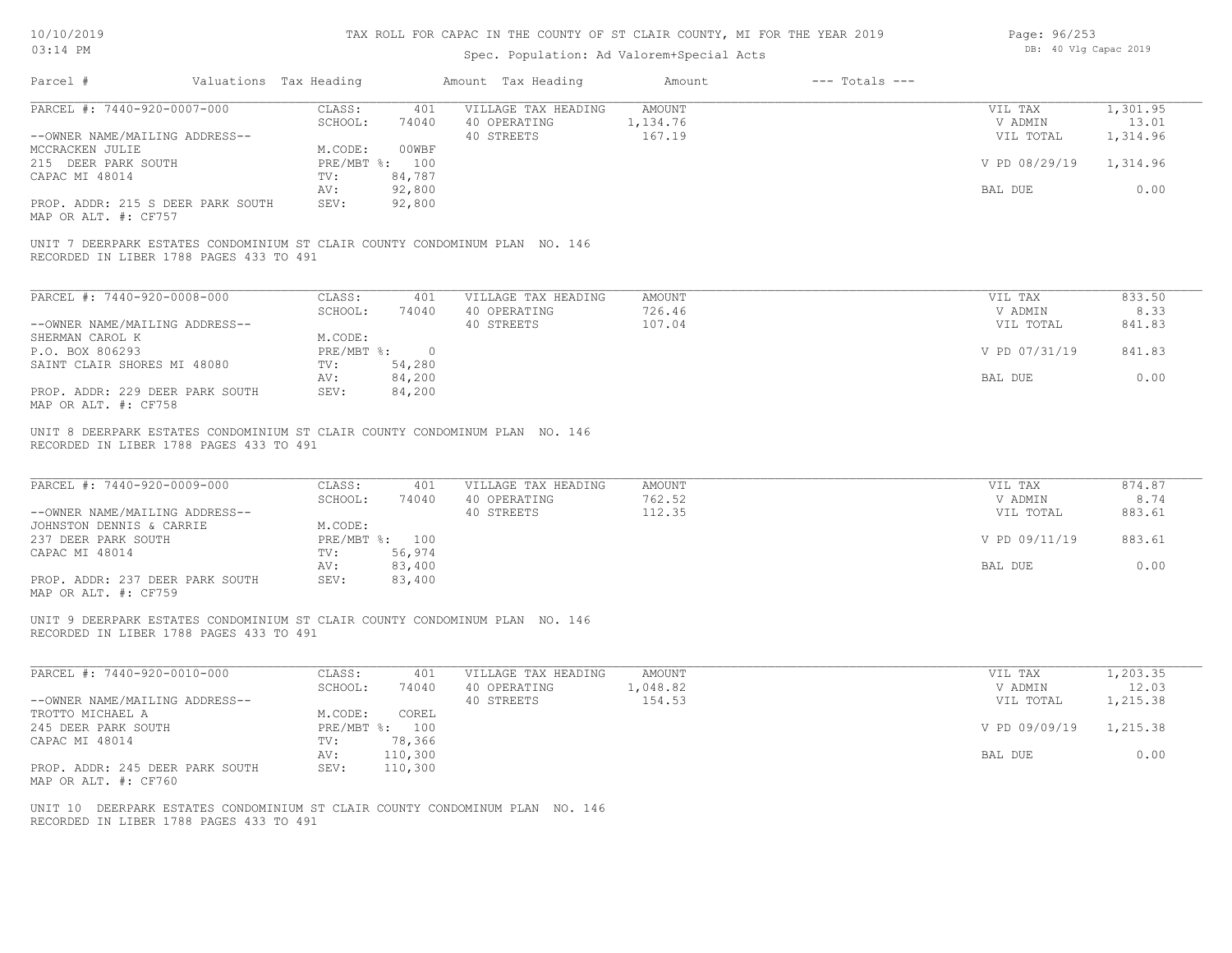Page: 97/253

| 03:14 PM                                                |  |                        |                  | Spec. Population: Ad Valorem+Special Acts                                    | DB: 40 Vlg Capac 2019   |                    |                    |                |
|---------------------------------------------------------|--|------------------------|------------------|------------------------------------------------------------------------------|-------------------------|--------------------|--------------------|----------------|
| Parcel #                                                |  | Valuations Tax Heading |                  | Amount Tax Heading                                                           | Amount                  | $---$ Totals $---$ |                    |                |
| PARCEL #: 7440-920-0011-000                             |  | CLASS:<br>SCHOOL:      | 401<br>74040     | VILLAGE TAX HEADING<br>40 OPERATING                                          | <b>AMOUNT</b><br>745.24 |                    | VIL TAX<br>V ADMIN | 855.04<br>8.55 |
| --OWNER NAME/MAILING ADDRESS--                          |  |                        |                  | 40 STREETS                                                                   | 109.80                  |                    | VIL TOTAL          | 863.59         |
| RUEGSEGGER MICHELLE M                                   |  | M.CODE:                | COREL            |                                                                              |                         |                    |                    |                |
| MORRIS NINA                                             |  |                        | PRE/MBT %: 100   |                                                                              |                         |                    | V PD 09/09/19      | 863.59         |
| 253 S DEER PARK                                         |  | TV:                    | 55,683           |                                                                              |                         |                    |                    |                |
| CAPAC MI 48014                                          |  | AV:<br>SEV:            | 83,600<br>83,600 |                                                                              |                         |                    | BAL DUE            | 0.00           |
| PROP. ADDR: 253 DEER PARK SOUTH<br>MAP OR ALT. #: CF761 |  |                        |                  |                                                                              |                         |                    |                    |                |
| RECORDED IN LIBER 1788 PAGES 433 TO 491                 |  |                        |                  | UNIT 11 DEERPARK ESTATES CONDOMINIUM ST CLAIR COUNTY CONDOMINUM PLAN NO. 146 |                         |                    |                    |                |
|                                                         |  |                        |                  |                                                                              |                         |                    |                    |                |
| PARCEL #: 7440-920-0012-000                             |  | CLASS:                 | 401              | VILLAGE TAX HEADING                                                          | <b>AMOUNT</b>           |                    | VIL TAX            | 879.78         |
|                                                         |  | SCHOOL:                | 74040            | 40 OPERATING                                                                 | 766.80                  |                    | V ADMIN            | 8.79           |
| --OWNER NAME/MAILING ADDRESS--                          |  |                        |                  | 40 STREETS                                                                   | 112.98                  |                    | VIL TOTAL          | 888.57         |
| FEE EMOGENE                                             |  | M.CODE:                |                  |                                                                              |                         |                    |                    |                |
| 261 DEER PARK SOUTH                                     |  |                        | PRE/MBT %: 100   |                                                                              |                         |                    | V PD 07/19/19      | 888.57         |
| CAPAC MI 48014                                          |  | TV:                    | 57,294           |                                                                              |                         |                    |                    |                |
|                                                         |  | AV:                    | 86,200           |                                                                              |                         |                    | BAL DUE            | 0.00           |
| PROP. ADDR: 261 DEER PARK SOUTH<br>MAP OR ALT. #: CF762 |  | SEV:                   | 86,200           |                                                                              |                         |                    |                    |                |
|                                                         |  |                        |                  | UNIT 12 DEERPARK ESTATES CONDOMINIUM ST CLAIR COUNTY CONDOMINUM PLAN NO. 146 |                         |                    |                    |                |
| RECORDED IN LIBER 1788 PAGES 433 TO 491                 |  |                        |                  |                                                                              |                         |                    |                    |                |
| PARCEL #: 7440-920-0013-000                             |  | CLASS:                 | 401              | VILLAGE TAX HEADING                                                          | AMOUNT                  |                    | VIL TAX            | 924.05         |
|                                                         |  | SCHOOL:                | 74040            | 40 OPERATING                                                                 | 805.39                  |                    | V ADMIN            | 9.24           |
| --OWNER NAME/MAILING ADDRESS--                          |  |                        |                  | 40 STREETS                                                                   | 118.66                  |                    | VIL TOTAL          | 933.29         |
| KRAMER BRUCE A/DOROTHY                                  |  | M.CODE:                | COREL            |                                                                              |                         |                    |                    |                |
| 279 DEER PARK SOUTH                                     |  |                        | PRE/MBT %: 100   |                                                                              |                         |                    | V PD 09/09/19      | 933.29         |
| CAPAC MI 48014                                          |  | TV:                    | 60,177           |                                                                              |                         |                    |                    |                |
|                                                         |  | AV:                    | 89,600           |                                                                              |                         |                    | BAL DUE            | 0.00           |
| PROP. ADDR: 279 DEER PARK SOUTH<br>MAP OR ALT. #: CF763 |  | SEV:                   | 89,600           |                                                                              |                         |                    |                    |                |
|                                                         |  |                        |                  |                                                                              |                         |                    |                    |                |
|                                                         |  |                        |                  | UNIT 13 DEERPARK ESTATES CONDOMINIUM ST CLAIR COUNTY CONDOMINUM PLAN NO. 146 |                         |                    |                    |                |
| RECORDED IN LIBER 1788 PAGES 433 TO 491                 |  |                        |                  |                                                                              |                         |                    |                    |                |
|                                                         |  |                        |                  |                                                                              |                         |                    |                    |                |
|                                                         |  |                        |                  |                                                                              |                         |                    |                    |                |

| PARCEL #: 7440-920-0014-000     | CLASS:     | 401     | VILLAGE TAX HEADING | AMOUNT   | VIL TAX                | 1,391.59 |  |
|---------------------------------|------------|---------|---------------------|----------|------------------------|----------|--|
|                                 | SCHOOL:    | 74040   | 40 OPERATING        | .,212.88 | V ADMIN                | 13.91    |  |
| --OWNER NAME/MAILING ADDRESS--  |            |         | 40 STREETS          | 178.71   | VIL TOTAL              | 1,405.50 |  |
| CHRISTIAN ALFRED III            | M.CODE:    | COREL   |                     |          |                        |          |  |
| 287 DEER PARK                   | PRE/MBT %: | 100     |                     |          | V PD 09/09/19 1,405.50 |          |  |
| CAPAC MI 48014                  | TV:        | 90,624  |                     |          |                        |          |  |
|                                 | AV:        | 101,900 |                     |          | BAL DUE                | 0.00     |  |
| PROP. ADDR: 287 DEER PARK SOUTH | SEV:       | 101,900 |                     |          |                        |          |  |
| MAP OR ALT. #: CF764            |            |         |                     |          |                        |          |  |

RECORDED IN LIBER 1788 PAGES 433 TO 491 UNIT 14 DEER PARK ESTATES CONDOMINIUM ST CLAIR COUNTY CONDOMINUM PLAN NO. 146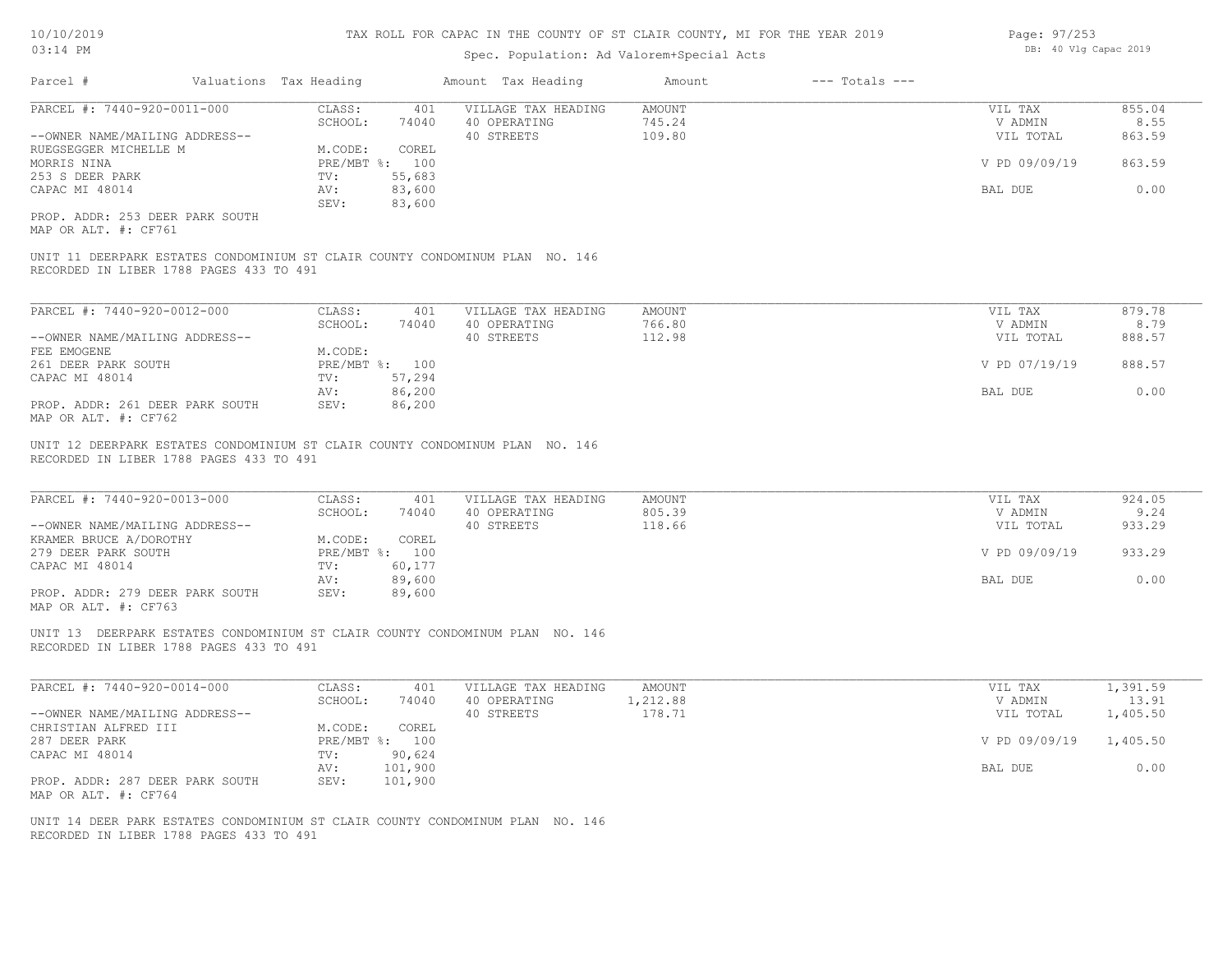#### TAX ROLL FOR CAPAC IN THE COUNTY OF ST CLAIR COUNTY, MI FOR THE YEAR 2019

| Page: 98/253 |  |                       |  |
|--------------|--|-----------------------|--|
|              |  | DB: 40 Vlg Capac 2019 |  |

| Valuations Tax Heading<br>Parcel #                                                                                      |                                     |                                                         |                         |                                 |                        |
|-------------------------------------------------------------------------------------------------------------------------|-------------------------------------|---------------------------------------------------------|-------------------------|---------------------------------|------------------------|
| PARCEL #: 7440-920-0015-000                                                                                             | CLASS:<br>SCHOOL:<br>74040          | 401 VILLAGE TAX HEADING<br>40 OPERATING                 | AMOUNT<br>837.32        | VIL TAX<br>V ADMIN              | 960.69<br>9.60         |
| --OWNER NAME/MAILING ADDRESS--                                                                                          |                                     | 40 STREETS                                              | 123.37                  | VIL TOTAL                       | 970.29                 |
| SAMS SCOTT A / SANDRA A                                                                                                 | M.CODE:<br>COREL                    |                                                         |                         |                                 |                        |
| 295 DEER PARK SOUTH                                                                                                     | PRE/MBT %: 100                      |                                                         |                         | V PD 09/09/19                   | 970.29                 |
| CAPAC MI 48014                                                                                                          | 62,563<br>$\text{TV}$ :             |                                                         |                         |                                 |                        |
|                                                                                                                         | 93,100<br>AV:                       |                                                         |                         | BAL DUE                         | 0.00                   |
| PROP. ADDR: 295 DEER PARK SOUTH<br>MAP OR ALT. #: CF765                                                                 | 93,100<br>SEV:                      |                                                         |                         |                                 |                        |
| UNIT 15 DEERPARK ESTATES CONDOMINIUM ST CLAIR COUNTY CONDOMINUM PLAN NO. 146<br>RECORDED IN LIBER 1788 PAGES 433 TO 491 |                                     |                                                         |                         |                                 |                        |
|                                                                                                                         |                                     |                                                         |                         |                                 |                        |
| PARCEL #: 7440-920-0016-000                                                                                             | CLASS:<br>402                       | VILLAGE TAX HEADING                                     | <b>AMOUNT</b>           | VIL TAX                         | 36.13                  |
|                                                                                                                         | SCHOOL:<br>74040                    | 40 OPERATING                                            | 31.49                   | V ADMIN                         | 0.36                   |
| --OWNER NAME/MAILING ADDRESS--<br>DEER PARK LAND DEVELOPMENT                                                            | M.CODE:                             | 40 STREETS                                              | 4.64                    | VIL TOTAL                       | 36.49                  |
| 8155 ANNSBURY STE 109                                                                                                   | $PRE/MBT$ $\frac{1}{6}$ : 0         |                                                         |                         | V PD 09/04/19                   | 36.49                  |
| UTICA MI 48316                                                                                                          | TV:<br>2,353                        |                                                         |                         |                                 |                        |
|                                                                                                                         | 18,000<br>AV:                       |                                                         |                         | BAL DUE                         | 0.00                   |
| PROP. ADDR: DEER PARK SOUTH<br>MAP OR ALT. #: CF766                                                                     | SEV:<br>18,000                      |                                                         |                         |                                 |                        |
| UNIT 16 DEERPARK ESTATES CONDOMINIUM ST CLAIR COUNTY CONDOMINUM PLAN NO. 146<br>RECORDED IN LIBER 1788 PAGES 433 TO 491 |                                     |                                                         |                         |                                 |                        |
| PARCEL #: 7440-920-0017-000<br>--OWNER NAME/MAILING ADDRESS--<br>DEER PARK LAND DEVELOPMENT                             | CLASS:<br>402<br>SCHOOL:<br>M.CODE: | VILLAGE TAX HEADING<br>74040 40 OPERATING<br>40 STREETS | AMOUNT<br>31.49<br>4.64 | VIL TAX<br>V ADMIN<br>VIL TOTAL | 36.13<br>0.36<br>36.49 |
| 8155 ANNSBURY STE 109<br>UTICA MI 48316                                                                                 | PRE/MBT %: 0<br>TV: 2, 353          |                                                         |                         | V PD 09/04/19                   | 36.49                  |
|                                                                                                                         | 19,200<br>AV:                       |                                                         |                         | BAL DUE                         | 0.00                   |
| PROP. ADDR: DEER PARK SOUTH<br>MAP OR ALT. #: CF767                                                                     | 19,200<br>SEV:                      |                                                         |                         |                                 |                        |
| UNIT 17 DEERPARK ESTATES CONDOMINIUM ST CLAIR COUNTY CONDOMINUM PLAN NO. 146<br>RECORDED IN LIBER 1788 PAGES 433 TO 491 |                                     |                                                         |                         |                                 |                        |
| PARCEL #: 7440-920-0018-000                                                                                             | CLASS:<br>402                       | VILLAGE TAX HEADING                                     | <b>AMOUNT</b>           | VIL TAX                         | 36.13                  |
|                                                                                                                         | SCHOOL:<br>74040                    | 40 OPERATING                                            | 31.49                   | V ADMIN                         | 0.36                   |
| --OWNER NAME/MAILING ADDRESS--                                                                                          |                                     | 40 STREETS                                              | 4.64                    | VIL TOTAL                       | 36.49                  |
| DEER PARK LAND DEVELOPMENT                                                                                              | M.CODE:                             |                                                         |                         |                                 |                        |
| 8155 ANNSBURY STE 109                                                                                                   | PRE/MBT %: 0<br>2, 353<br>TV:       |                                                         |                         | V PD 09/04/19                   | 36.49                  |
| UTICA MI 48316                                                                                                          | AV:<br>19,600                       |                                                         |                         | BAL DUE                         | 0.00                   |
| PROP. ADDR: DEER PARK SOUTH<br>MAP OR ALT. #: CF768                                                                     | SEV:<br>19,600                      |                                                         |                         |                                 |                        |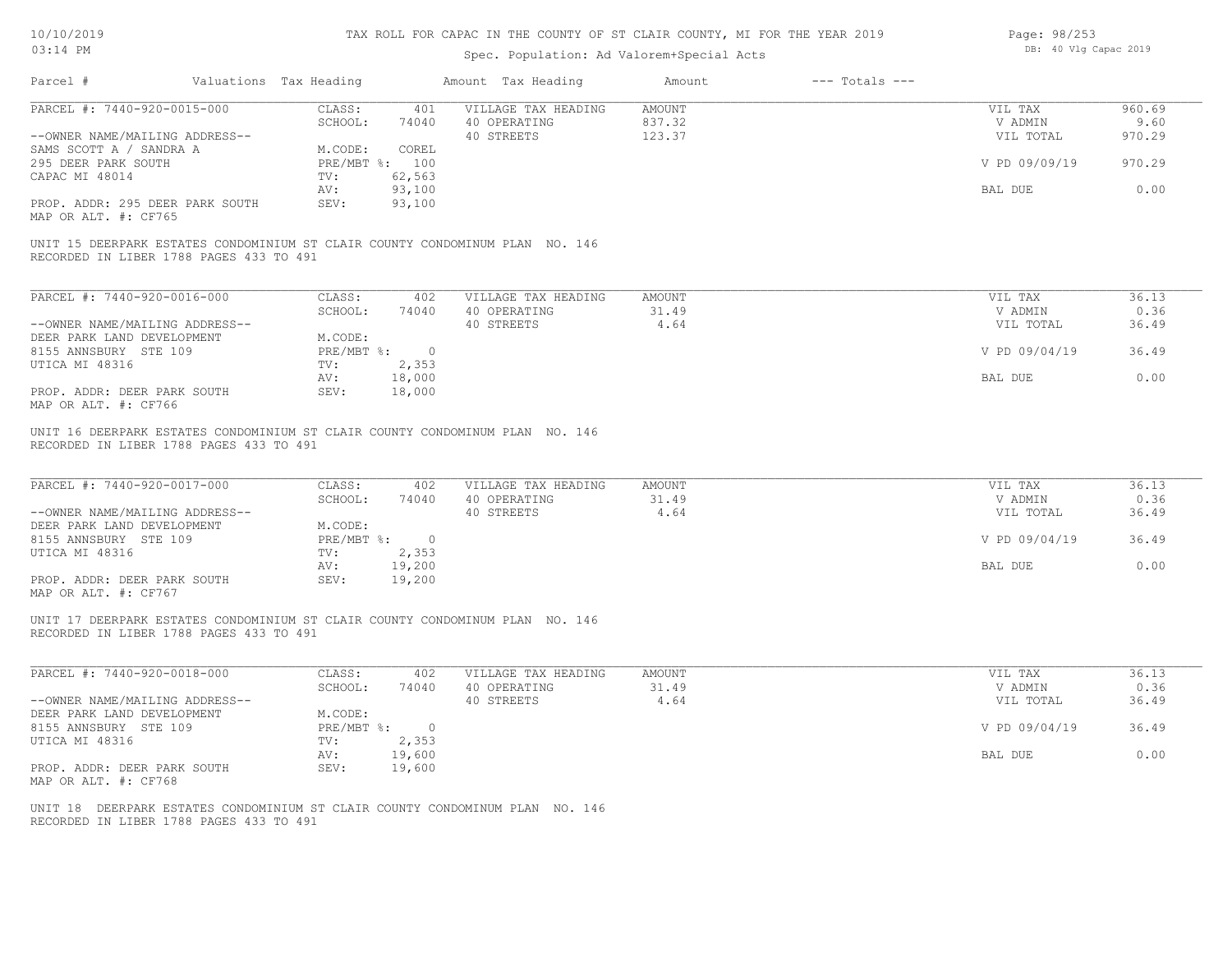| 10/10/2019 |  |
|------------|--|
| 03.14 PM   |  |

| Page: 99/253 |  |                       |  |
|--------------|--|-----------------------|--|
|              |  | DB: 40 Vlg Capac 2019 |  |

| Parcel #                                                                                                                | Valuations Tax Heading |                              |                           | Amount Tax Heading                                                           | Amount                         | $---$ Totals $---$ |                                 |                        |
|-------------------------------------------------------------------------------------------------------------------------|------------------------|------------------------------|---------------------------|------------------------------------------------------------------------------|--------------------------------|--------------------|---------------------------------|------------------------|
| PARCEL #: 7440-920-0019-000<br>--OWNER NAME/MAILING ADDRESS--<br>DEER PARK LAND DEVELOPMENT                             |                        | CLASS:<br>SCHOOL:<br>M.CODE: | 402<br>74040              | VILLAGE TAX HEADING<br>40 OPERATING<br>40 STREETS                            | <b>AMOUNT</b><br>31.49<br>4.64 |                    | VIL TAX<br>V ADMIN<br>VIL TOTAL | 36.13<br>0.36<br>36.49 |
| 8155 ANNSBURY STE 109                                                                                                   |                        | PRE/MBT %: 0                 |                           |                                                                              |                                |                    | V PD 09/04/19                   | 36.49                  |
| UTICA MI 48316<br>PROP. ADDR: DEER PARK SOUTH                                                                           |                        | TV:<br>AV:<br>SEV:           | 2,353<br>24,800<br>24,800 |                                                                              |                                |                    | BAL DUE                         | 0.00                   |
| MAP OR ALT. #: CF769                                                                                                    |                        |                              |                           |                                                                              |                                |                    |                                 |                        |
| RECORDED IN LIBER 1788 PAGES 433 TO 491                                                                                 |                        |                              |                           | UNIT 19 DEERPARK ESTATES CONDOMINIUM ST CLAIR COUNTY CONDOMINUM PLAN NO. 146 |                                |                    |                                 |                        |
| PARCEL #: 7440-920-0020-000                                                                                             |                        | CLASS:                       | 402                       | VILLAGE TAX HEADING                                                          | <b>AMOUNT</b>                  |                    | VIL TAX                         | 36.13                  |
| --OWNER NAME/MAILING ADDRESS--                                                                                          |                        | SCHOOL:                      | 74040                     | 40 OPERATING<br>40 STREETS                                                   | 31.49<br>4.64                  |                    | V ADMIN<br>VIL TOTAL            | 0.36<br>36.49          |
| DEER PARK LAND DEVELOPMENT<br>8155 ANNSBURY STE 109                                                                     |                        | M.CODE:<br>PRE/MBT %: 0      |                           |                                                                              |                                |                    | V PD 09/04/19                   | 36.49                  |
| UTICA MI 48316                                                                                                          |                        | TV:<br>AV:                   | 2,353<br>23,300           |                                                                              |                                |                    | BAL DUE                         | 0.00                   |
| PROP. ADDR: DEER PARK WEST<br>MAP OR ALT. #: CF770                                                                      |                        | SEV:                         | 23,300                    |                                                                              |                                |                    |                                 |                        |
| UNIT 20 DEERPARK ESTATES CONDOMINIUM ST CLAIR COUNTY CONDOMINUM PLAN NO. 146<br>RECORDED IN LIBER 1788 PAGES 433 TO 491 |                        |                              |                           |                                                                              |                                |                    |                                 |                        |
| PARCEL #: 7440-920-0021-000                                                                                             |                        | CLASS:<br>SCHOOL:            | 402<br>74040              | VILLAGE TAX HEADING<br>40 OPERATING                                          | <b>AMOUNT</b><br>6.79          |                    | VIL TAX<br>V ADMIN              | 7.79<br>0.07           |
| --OWNER NAME/MAILING ADDRESS--<br>DEER PARK LAND DEVELOPMENT                                                            |                        | M.CODE:                      |                           | 40 STREETS                                                                   | 1.00                           |                    | VIL TOTAL                       | 7.86                   |
| 8155 ANNSBURY STE 109                                                                                                   |                        | PRE/MBT %:<br>TV:            | $\overline{0}$<br>508     |                                                                              |                                |                    | V PD 09/04/19                   | 7.86                   |
| UTICA MI 48316                                                                                                          |                        | AV:                          | 22,800                    |                                                                              |                                |                    | BAL DUE                         | 0.00                   |
| PROP. ADDR: DEER PARK WEST<br>MAP OR ALT. #: CF771                                                                      |                        | SEV:                         | 22,800                    |                                                                              |                                |                    |                                 |                        |
| UNIT 21 DEERPARK ESTATES CONDOMINIUM ST CLAIR COUNTY CONDOMINUM PLAN NO. 146<br>RECORDED IN LIBER 1788 PAGES 433 TO 491 |                        |                              |                           |                                                                              |                                |                    |                                 |                        |
| PARCEL #: 7440-920-0022-000                                                                                             |                        | CLASS:<br>SCHOOL:            | 402<br>74040              | VILLAGE TAX HEADING<br>40 OPERATING                                          | <b>AMOUNT</b><br>6.79          |                    | VIL TAX<br>V ADMIN              | 7.79<br>0.07           |
| --OWNER NAME/MAILING ADDRESS--                                                                                          |                        |                              |                           | 40 STREETS                                                                   | 1.00                           |                    | VIL TOTAL                       | 7.86                   |
| DEER PARK LAND DEVELOPMENT<br>8155 ANNSBURY STE 109                                                                     |                        | M.CODE:<br>PRE/MBT %:        | $\overline{0}$            |                                                                              |                                |                    | V PD 09/04/19                   | 7.86                   |
| UTICA MI 48316                                                                                                          |                        | TV:<br>AV:                   | 508<br>20,200             |                                                                              |                                |                    | BAL DUE                         | 0.00                   |
| PROP. ADDR: DEER PARK WEST<br>MAP OR ALT. #: CF772                                                                      |                        | SEV:                         | 20,200                    |                                                                              |                                |                    |                                 |                        |
| UNIT 22 DEERPARK ESTATES CONDOMINIUM ST CLAIR COUNTY CONDOMINUM PLAN NO. 146<br>RECORDED IN LIBER 1788 PAGES 433 TO 491 |                        |                              |                           |                                                                              |                                |                    |                                 |                        |
|                                                                                                                         |                        |                              |                           |                                                                              |                                |                    |                                 |                        |
|                                                                                                                         |                        |                              |                           |                                                                              |                                |                    |                                 |                        |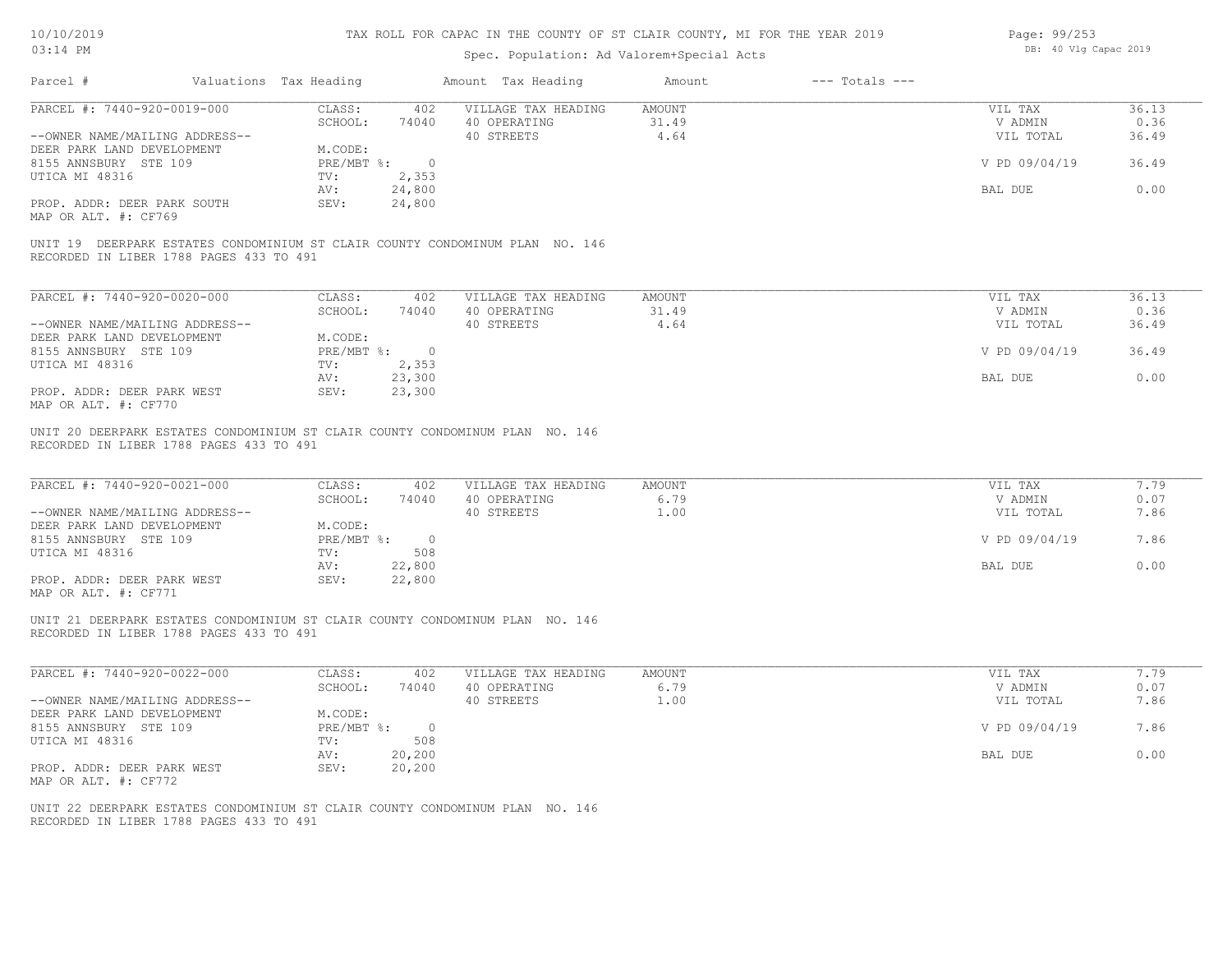### TAX ROLL FOR CAPAC IN THE COUNTY OF ST CLAIR COUNTY, MI FOR THE YEAR 2019

| Page: 100/253 |  |                       |  |
|---------------|--|-----------------------|--|
|               |  | DB: 40 Vlg Capac 2019 |  |

| PARCEL #: 7440-920-0023-000                                                                                                                                   | CLASS:<br>402                                    | VILLAGE TAX HEADING                 | <b>AMOUNT</b>         | VIL TAX                    | 7.79         |
|---------------------------------------------------------------------------------------------------------------------------------------------------------------|--------------------------------------------------|-------------------------------------|-----------------------|----------------------------|--------------|
|                                                                                                                                                               | SCHOOL:<br>74040                                 | 40 OPERATING                        | 6.79                  | V ADMIN                    | 0.07         |
| --OWNER NAME/MAILING ADDRESS--                                                                                                                                |                                                  | 40 STREETS                          | 1.00                  | VIL TOTAL                  | 7.86         |
| DEER PARK LAND DEVELOPMENT                                                                                                                                    | M.CODE:                                          |                                     |                       |                            |              |
| 8155 ANNSBURY STE 109<br>UTICA MI 48316                                                                                                                       | $\overline{0}$<br>$PRE/MBT$ $\div$<br>508<br>TV: |                                     |                       | V PD 09/04/19              | 7.86         |
|                                                                                                                                                               | 19,000<br>AV:                                    |                                     |                       | BAL DUE                    | 0.00         |
| PROP. ADDR: DEER PARK WEST<br>MAP OR ALT. #: CF773                                                                                                            | 19,000<br>SEV:                                   |                                     |                       |                            |              |
| UNIT 23 DEERPARK ESTATES CONDOMINIUM ST CLAIR COUNTY CONDOMINUM PLAN NO. 146<br>RECORDED IN LIBER 1788 PAGES 433 TO 491                                       |                                                  |                                     |                       |                            |              |
|                                                                                                                                                               |                                                  |                                     |                       |                            |              |
| PARCEL #: 7440-920-0024-000                                                                                                                                   | CLASS:<br>402                                    | VILLAGE TAX HEADING                 | <b>AMOUNT</b>         | VIL TAX                    | 7.79         |
| --OWNER NAME/MAILING ADDRESS--                                                                                                                                | SCHOOL:<br>74040                                 | 40 OPERATING<br>40 STREETS          | 6.79<br>1.00          | V ADMIN<br>VIL TOTAL       | 0.07<br>7.86 |
| DEER PARK LAND DEVELOPMENT                                                                                                                                    | M.CODE:                                          |                                     |                       |                            |              |
| 8155 ANNSBURY STE 109                                                                                                                                         | $PRE/MBT$ $\frac{1}{6}$ : 0                      |                                     |                       | V PD 09/04/19              | 7.86         |
| UTICA MI 48316                                                                                                                                                | TV:<br>508                                       |                                     |                       |                            |              |
|                                                                                                                                                               | 18,800<br>AV:                                    |                                     |                       | BAL DUE                    | 0.00         |
| PROP. ADDR: DEER PARK WEST<br>MAP OR ALT. #: CF774                                                                                                            | 18,800<br>SEV:                                   |                                     |                       |                            |              |
| UNIT 24 DEERPARK ESTATES CONDOMINIUM ST CLAIR COUNTY CONDOMINUM PLAN NO. 146<br>RECORDED IN LIBER 1788 PAGES 433 TO 491                                       |                                                  |                                     |                       |                            |              |
| PARCEL #: 7440-920-0025-000                                                                                                                                   | CLASS:<br>402<br>SCHOOL:<br>74040                | VILLAGE TAX HEADING<br>40 OPERATING | <b>AMOUNT</b><br>6.79 | VIL TAX<br>V ADMIN         | 7.79<br>0.07 |
|                                                                                                                                                               | M.CODE:<br>PRE/MBT %:<br>$\overline{0}$          | 40 STREETS                          | 1.00                  | VIL TOTAL<br>V PD 09/04/19 | 7.86<br>7.86 |
| --OWNER NAME/MAILING ADDRESS--<br>DEER PARK LAND DEVELOPMENT<br>8155 ANNSBURY STE 109<br>UTICA MI 48316                                                       | TV:<br>508                                       |                                     |                       |                            |              |
| PROP. ADDR: DEER PARK WEST                                                                                                                                    | 18,800<br>AV:<br>18,800<br>SEV:                  |                                     |                       | BAL DUE                    | 0.00         |
| MAP OR ALT. #: CF775<br>UNIT 25 DEERPARK ESTATES CONDOMINIUM ST CLAIR COUNTY CONDOMINUM PLAN NO. 146<br>RECORDED IN LIBER 1788 PAGES 433 TO 491               |                                                  |                                     |                       |                            |              |
| PARCEL #: 7440-920-0026-000                                                                                                                                   | CLASS:<br>402                                    | VILLAGE TAX HEADING                 | <b>AMOUNT</b>         | VIL TAX                    | 7.79         |
|                                                                                                                                                               | SCHOOL:<br>74040                                 | 40 OPERATING                        | 6.79                  | V ADMIN                    | 0.07         |
|                                                                                                                                                               |                                                  | 40 STREETS                          | 1.00                  | VIL TOTAL                  | 7.86         |
|                                                                                                                                                               | M.CODE:                                          |                                     |                       |                            |              |
|                                                                                                                                                               | $PRE/MBT$ $\frac{1}{6}$ : 0                      |                                     |                       | V PD 09/04/19              | 7.86         |
|                                                                                                                                                               | TV:<br>508                                       |                                     |                       |                            |              |
| --OWNER NAME/MAILING ADDRESS--<br>DEER PARK LAND DEVELOPMENT<br>8155 ANNSBURY STE 109<br>UTICA MI 48316<br>PROP. ADDR: DEER PARK WEST<br>MAP OR ALT. #: CF776 | 19,000<br>AV:<br>SEV:<br>19,000                  |                                     |                       | BAL DUE                    | 0.00         |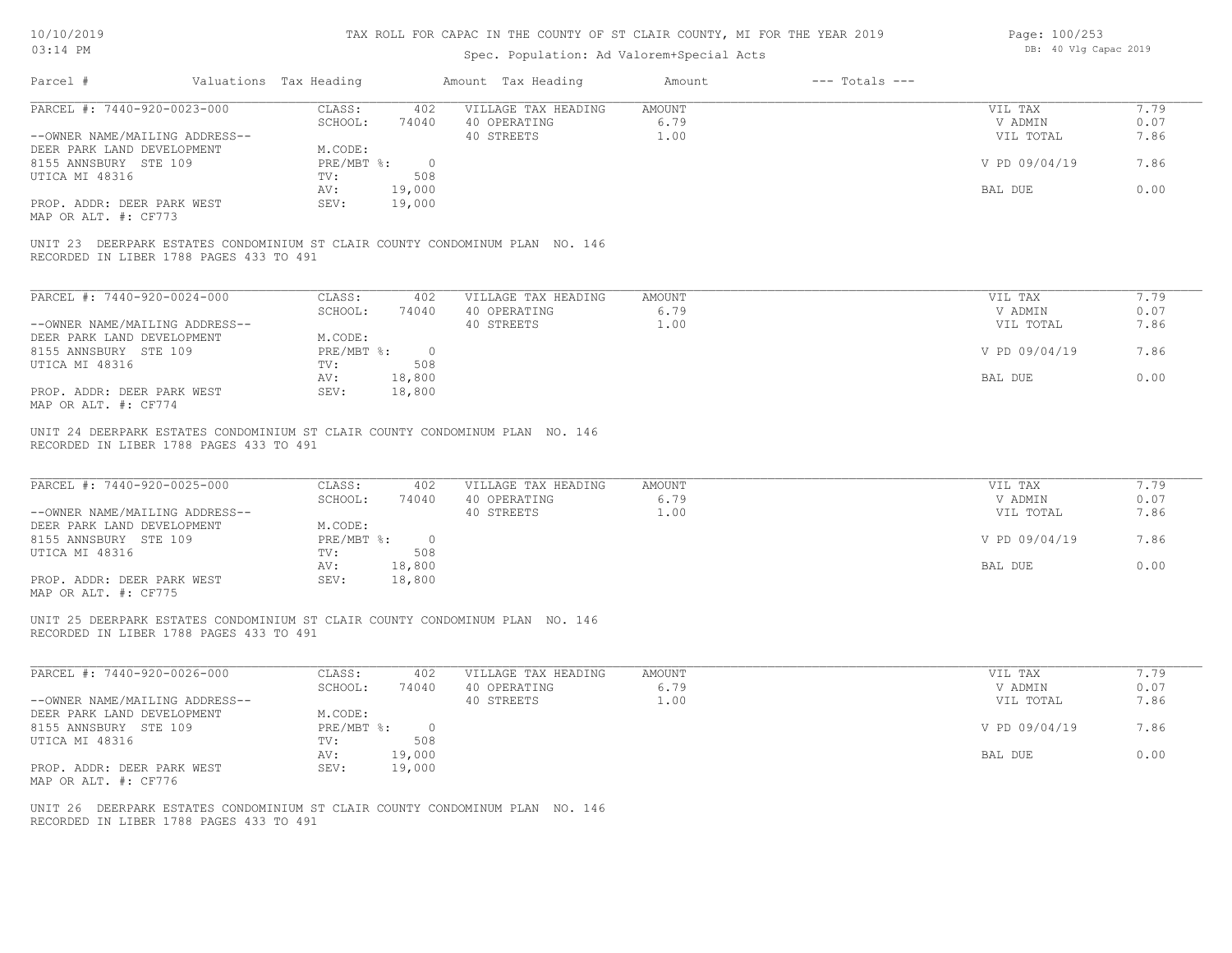### TAX ROLL FOR CAPAC IN THE COUNTY OF ST CLAIR COUNTY, MI FOR THE YEAR 2019

| Page: 101/253 |  |                       |  |
|---------------|--|-----------------------|--|
|               |  | DB: 40 Vlg Capac 2019 |  |

| Parcel #                                                                                                                              | Valuations Tax Heading                                     | Amount Tax Heading                                                                 | Amount                        | $---$ Totals $---$ |                                                             |                                      |
|---------------------------------------------------------------------------------------------------------------------------------------|------------------------------------------------------------|------------------------------------------------------------------------------------|-------------------------------|--------------------|-------------------------------------------------------------|--------------------------------------|
| PARCEL #: 7440-920-0027-000                                                                                                           | CLASS:                                                     | VILLAGE TAX HEADING<br>402                                                         | <b>AMOUNT</b>                 |                    | VIL TAX                                                     | 7.79                                 |
| --OWNER NAME/MAILING ADDRESS--                                                                                                        | SCHOOL:                                                    | 74040 40 OPERATING<br>40 STREETS                                                   | 6.79<br>1.00                  |                    | V ADMIN<br>VIL TOTAL                                        | 0.07<br>7.86                         |
| DEER PARK LAND DEVELOPMENT                                                                                                            | M.CODE:                                                    |                                                                                    |                               |                    |                                                             |                                      |
| 8155 ANNSBURY STE 109                                                                                                                 | $PRE/MBT$ $\frac{1}{6}$ : 0                                |                                                                                    |                               |                    | V PD 09/04/19                                               | 7.86                                 |
| UTICA MI 48316                                                                                                                        | TV:                                                        | 508                                                                                |                               |                    |                                                             |                                      |
|                                                                                                                                       | AV:                                                        | 24,800                                                                             |                               |                    | BAL DUE                                                     | 0.00                                 |
| PROP. ADDR: DEER PARK WEST<br>MAP OR ALT. #: CF777                                                                                    | SEV:                                                       | 24,800                                                                             |                               |                    |                                                             |                                      |
| UNIT 27 DEERPARK ESTATES CONDOMINIUM ST CLAIR COUNTY CONDOMINUM PLAN NO. 146<br>RECORDED IN LIBER 1788 PAGES 433 TO 491               |                                                            |                                                                                    |                               |                    |                                                             |                                      |
| PARCEL #: 7440-920-0028-000                                                                                                           | CLASS:                                                     | 402<br>VILLAGE TAX HEADING                                                         | <b>AMOUNT</b>                 |                    | VIL TAX                                                     | 7.79                                 |
|                                                                                                                                       | SCHOOL:                                                    | 74040<br>40 OPERATING                                                              | 6.79                          |                    | V ADMIN                                                     | 0.07                                 |
| --OWNER NAME/MAILING ADDRESS--                                                                                                        |                                                            | 40 STREETS                                                                         | 1.00                          |                    | VIL TOTAL                                                   | 7.86                                 |
| DEER PARK LAND DEVELOPMENT                                                                                                            | M.CODE:                                                    |                                                                                    |                               |                    |                                                             |                                      |
| 8155 ANNSBURY STE 109                                                                                                                 | PRE/MBT %: 0                                               |                                                                                    |                               |                    | V PD 09/04/19                                               | 7.86                                 |
| UTICA MI 48316                                                                                                                        | TV:                                                        | 508                                                                                |                               |                    |                                                             |                                      |
|                                                                                                                                       | AV:                                                        | 24,800                                                                             |                               |                    | BAL DUE                                                     | 0.00                                 |
| PROP. ADDR: DEER PARK WEST<br>MAP OR ALT. #: CF778                                                                                    | SEV:                                                       | 24,800                                                                             |                               |                    |                                                             |                                      |
| PARCEL #: 7440-920-0029-000<br>--OWNER NAME/MAILING ADDRESS--<br>DEER PARK LAND DEVELOPMENT<br>8155 ANSBURY STE 109<br>UTICA MI 48316 | CLASS:<br>SCHOOL:<br>M.CODE:<br>PRE/MBT %: 0<br>TV:<br>AV: | 402<br>VILLAGE TAX HEADING<br>74040<br>40 OPERATING<br>40 STREETS<br>508<br>22,900 | <b>AMOUNT</b><br>6.79<br>1.00 |                    | VIL TAX<br>V ADMIN<br>VIL TOTAL<br>V PD 09/04/19<br>BAL DUE | 7.79<br>0.07<br>7.86<br>7.86<br>0.00 |
| PROP. ADDR: DEER PARK NORTH<br>MAP OR ALT. #: CF779                                                                                   | SEV:                                                       | 22,900                                                                             |                               |                    |                                                             |                                      |
| UNIT 29 DEERPARK ESTATES CONDOMINIUM ST CLAIR COUNTY CONDOMINUM PLAN NO. 146<br>RECORDED IN LIBER 1788 PAGES 433 TO 491               |                                                            |                                                                                    |                               |                    |                                                             |                                      |
| PARCEL #: 7440-920-0030-000                                                                                                           | CLASS:                                                     | 402<br>VILLAGE TAX HEADING                                                         | AMOUNT                        |                    | VIL TAX                                                     | 7.79                                 |
| --OWNER NAME/MAILING ADDRESS--                                                                                                        | SCHOOL:                                                    | 40 OPERATING<br>74040<br>40 STREETS                                                | 6.79<br>1.00                  |                    | V ADMIN<br>VIL TOTAL                                        | 0.07<br>7.86                         |
| DEER PARK LAND DEVELOPMENT                                                                                                            | M.CODE:                                                    |                                                                                    |                               |                    |                                                             |                                      |
| 8155 ANNSBURY STE 109                                                                                                                 | $PRE/MBT$ $\frac{1}{6}$ : 0                                |                                                                                    |                               |                    | V PD 09/04/19                                               | 7.86                                 |
| UTICA MI 48316                                                                                                                        | TV:                                                        | 508                                                                                |                               |                    |                                                             |                                      |
|                                                                                                                                       | AV:                                                        | 20,200                                                                             |                               |                    | BAL DUE                                                     | 0.00                                 |
| PROP. ADDR: DEER PARK NORTH<br>MAP OR ALT. #: CF780                                                                                   | SEV:                                                       | 20, 200                                                                            |                               |                    |                                                             |                                      |
| UNIT 30 DEERPARK ESTATES CONDOMINIUM ST CLAIR COUNTY CONDOMINUM PLAN NO. 146<br>RECORDED IN LIBER 1788 PAGES 433 TO 491               |                                                            |                                                                                    |                               |                    |                                                             |                                      |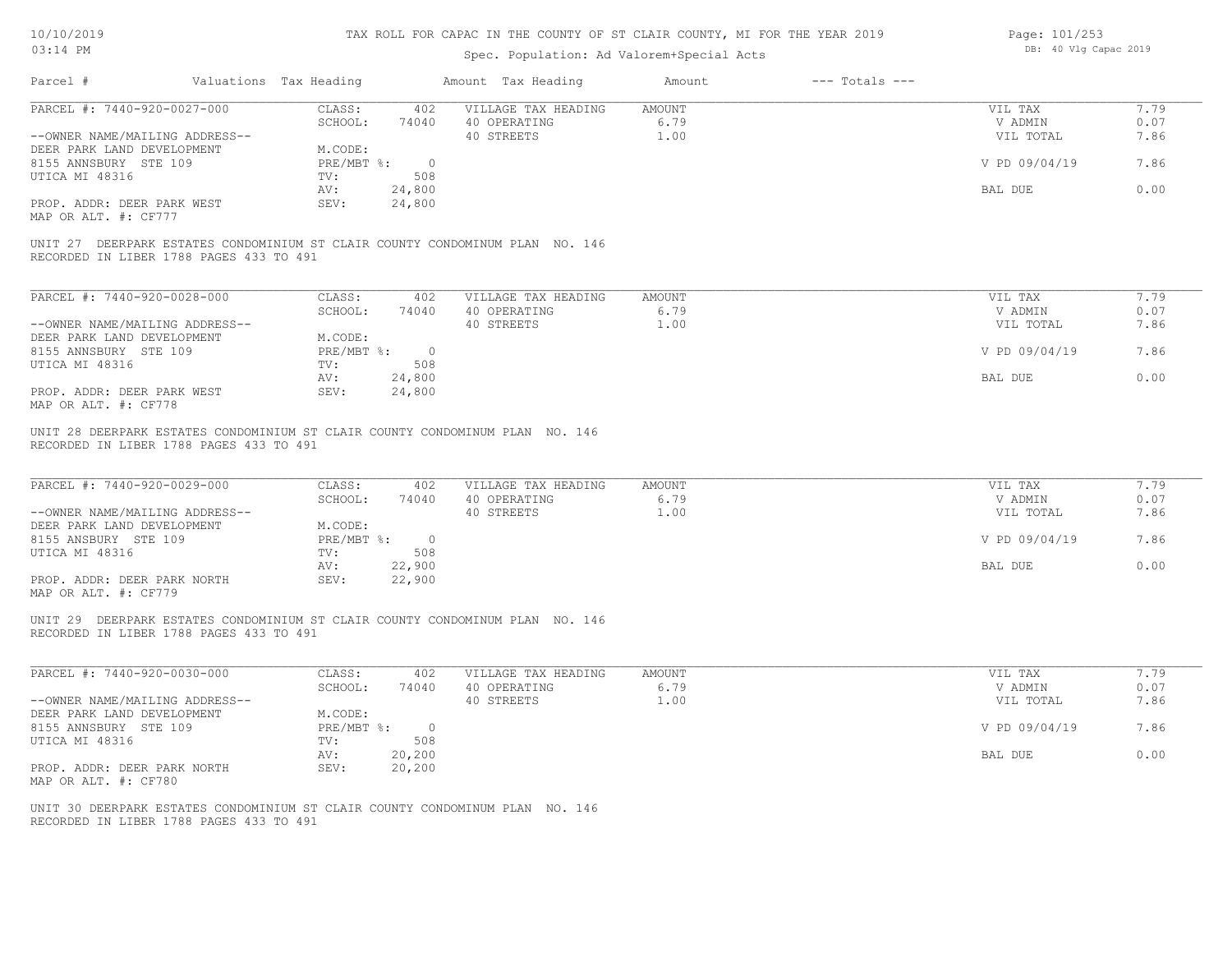#### TAX ROLL FOR CAPAC IN THE COUNTY OF ST CLAIR COUNTY, MI FOR THE YEAR 2019

| Page: 102/253 |  |                       |  |
|---------------|--|-----------------------|--|
|               |  | DB: 40 Vlg Capac 2019 |  |

| Valuations Tax Heading<br>Parcel #                                                                                      |                                           | Amount Tax Heading                            | $---$ Totals $---$<br>Amount |                    |              |
|-------------------------------------------------------------------------------------------------------------------------|-------------------------------------------|-----------------------------------------------|------------------------------|--------------------|--------------|
| PARCEL #: 7440-920-0031-000                                                                                             | CLASS:<br>SCHOOL:                         | 402 VILLAGE TAX HEADING<br>74040 40 OPERATING | AMOUNT<br>6.79               | VIL TAX<br>V ADMIN | 7.79<br>0.07 |
| --OWNER NAME/MAILING ADDRESS--                                                                                          |                                           | 40 STREETS                                    | 1.00                         | VIL TOTAL          | 7.86         |
| DEER PARK LAND DEVELOPMENT                                                                                              | M.CODE:                                   |                                               |                              |                    |              |
| 8155 ANNSBURY STE 109<br>UTICA MI 48316                                                                                 | $PRE/MBT$ $\frac{1}{6}$ : 0<br>TV:<br>508 |                                               |                              | V PD 09/04/19      | 7.86         |
|                                                                                                                         | AV:<br>18,400                             |                                               |                              | BAL DUE            | 0.00         |
| PROP. ADDR: DEER PARK NORTH<br>MAP OR ALT. #: CF781                                                                     | 18,400<br>SEV:                            |                                               |                              |                    |              |
| UNIT 31 DEERPARK ESTATES CONDOMINIUM ST CLAIR COUNTY CONDOMINUM PLAN NO. 146<br>RECORDED IN LIBER 1788 PAGES 433 TO 491 |                                           |                                               |                              |                    |              |
|                                                                                                                         |                                           |                                               |                              |                    |              |
| PARCEL #: 7440-920-0032-000                                                                                             | CLASS:<br>402                             | VILLAGE TAX HEADING                           | <b>AMOUNT</b>                | VIL TAX            | 7.79         |
|                                                                                                                         | SCHOOL:<br>74040                          | 40 OPERATING                                  | 6.79                         | V ADMIN            | 0.07         |
| --OWNER NAME/MAILING ADDRESS--                                                                                          |                                           | 40 STREETS                                    | 1.00                         | VIL TOTAL          | 7.86         |
| JPS DEVELOPMENT, LLC                                                                                                    | M.CODE:                                   |                                               |                              |                    |              |
| 8155 ANSBURY STE 103<br>SHELBY TWP MI 48316                                                                             | $PRE/MBT$ $\div$ 0<br>TV:<br>508          |                                               |                              | V PD 09/04/19      | 7.86         |
|                                                                                                                         | 21,300<br>AV:                             |                                               |                              | BAL DUE            | 0.00         |
| PROP. ADDR: DEER PARK NORTH<br>MAP OR ALT. #: CF782                                                                     | 21,300<br>SEV:                            |                                               |                              |                    |              |
| UNIT 32 DEERPARK ESTATES CONDOMINIUM ST CLAIR COUNTY CONDOMINUM PLAN NO. 146<br>RECORDED IN LIBER 1788 PAGES 433 TO 491 |                                           |                                               |                              |                    |              |
| PARCEL #: 7440-920-0033-000                                                                                             | CLASS:<br>402                             | VILLAGE TAX HEADING                           | <b>AMOUNT</b>                | VIL TAX            | 7.79         |
|                                                                                                                         | SCHOOL:<br>74040                          | 40 OPERATING                                  | 6.79                         | V ADMIN            | 0.07         |
| --OWNER NAME/MAILING ADDRESS--                                                                                          |                                           | 40 STREETS                                    | 1.00                         | VIL TOTAL          | 7.86         |
| JPS DEVELOPMENT, LLC                                                                                                    | M.CODE:                                   |                                               |                              |                    |              |
| 8155 ANSBURY STE 103<br>SHELBY TWP MI 48316                                                                             | PRE/MBT %: 0<br>TV:<br>508                |                                               |                              | V PD 09/04/19      | 7.86         |
|                                                                                                                         | 22,100<br>AV:                             |                                               |                              | BAL DUE            | 0.00         |
| PROP. ADDR: DEER PARK NORTH                                                                                             | 22,100<br>SEV:                            |                                               |                              |                    |              |
| MAP OR ALT. #: CF783                                                                                                    |                                           |                                               |                              |                    |              |
| UNIT 33 DEERPARK ESTATES CONDOMINIUM ST CLAIR COUNTY CONDOMINUM PLAN NO. 146<br>RECORDED IN LIBER 1788 PAGES 433 TO 491 |                                           |                                               |                              |                    |              |
| PARCEL #: 7440-920-0034-000                                                                                             | CLASS:<br>402                             | VILLAGE TAX HEADING                           | <b>AMOUNT</b>                | VIL TAX            | 7.79         |
|                                                                                                                         | SCHOOL:<br>74040                          | 40 OPERATING                                  | 6.79                         | V ADMIN            | 0.07         |
|                                                                                                                         |                                           | 40 STREETS                                    | 1.00                         | VIL TOTAL          | 7.86         |
| --OWNER NAME/MAILING ADDRESS--                                                                                          |                                           |                                               |                              | V PD 09/04/19      | 7.86         |
| JPS DEVELOPMENT LLC                                                                                                     | M.CODE:                                   |                                               |                              |                    |              |
| 8155 ANSBURY STE 103                                                                                                    | PRE/MBT %: 0                              |                                               |                              |                    |              |
| SHELBY TWP MI 48316                                                                                                     | TV:<br>508                                |                                               |                              |                    |              |
| PROP. ADDR: DEER PARK NORTH                                                                                             | 20,900<br>AV:<br>20,900<br>SEV:           |                                               |                              | BAL DUE            | 0.00         |
| MAP OR ALT. #: CF784                                                                                                    |                                           |                                               |                              |                    |              |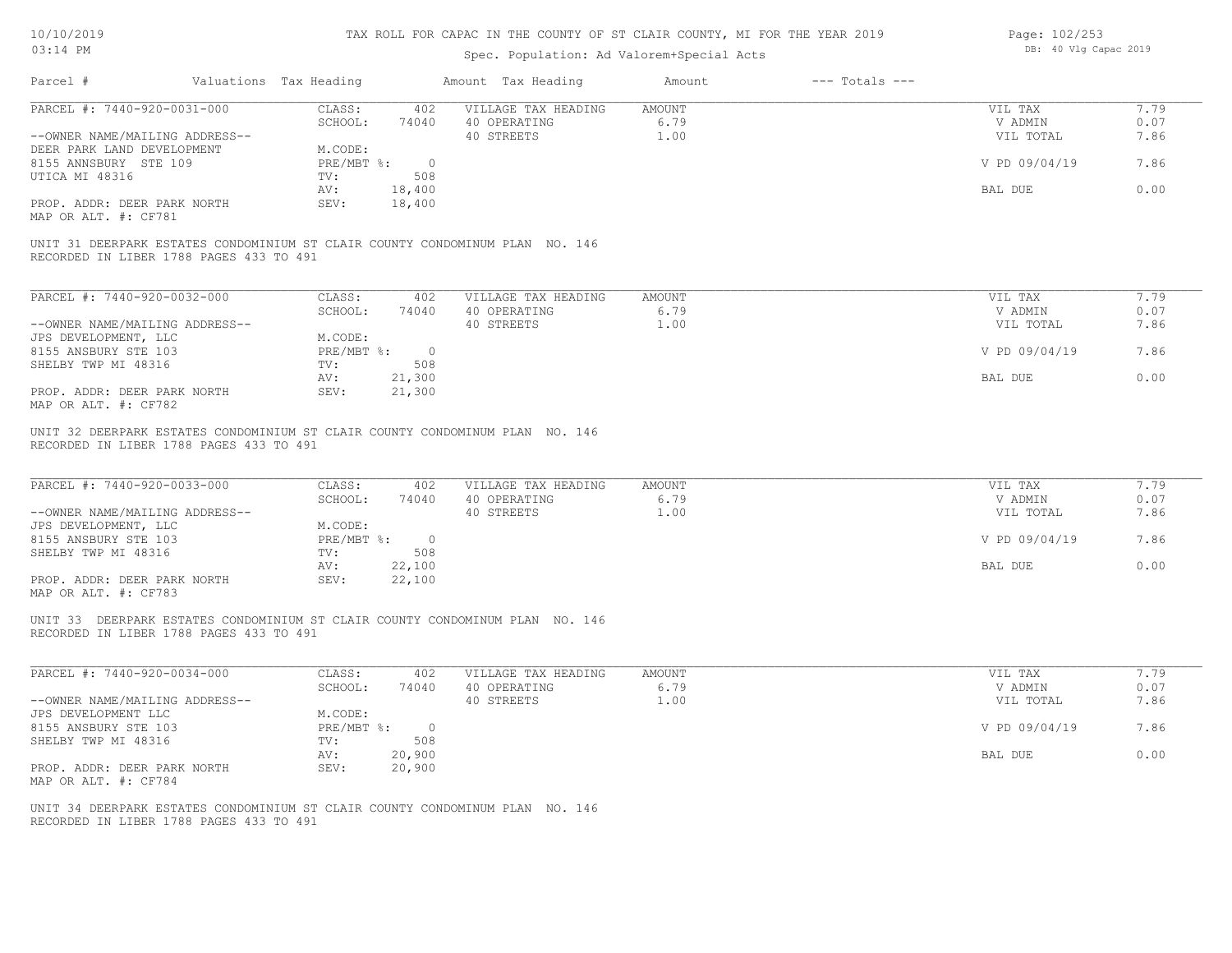### TAX ROLL FOR CAPAC IN THE COUNTY OF ST CLAIR COUNTY, MI FOR THE YEAR 2019

| Page: 103/253 |  |                       |  |
|---------------|--|-----------------------|--|
|               |  | DB: 40 Vlg Capac 2019 |  |

| PARCEL #: 7440-920-0035-000<br>7.79<br>CLASS:<br>402<br>VILLAGE TAX HEADING<br><b>AMOUNT</b><br>VIL TAX<br>6.79<br>0.07<br>SCHOOL:<br>74040<br>40 OPERATING<br>V ADMIN<br>40 STREETS<br>1.00<br>7.86<br>--OWNER NAME/MAILING ADDRESS--<br>VIL TOTAL<br>JPS DEVELOPMENT LLC<br>M.CODE:<br>8155 ANSBURY STE 103<br>$PRE/MBT$ $\div$<br>$\overline{0}$<br>V PD 09/04/19<br>7.86<br>SHELBY TWP MI 48316<br>TV:<br>508<br>24,800<br>BAL DUE<br>0.00<br>AV:<br>PROP. ADDR: DEER PARK NORTH<br>SEV:<br>24,800<br>MAP OR ALT. #: CF785<br>UNIT 35 DEERPARK ESTATES CONDOMINIUM ST CLAIR COUNTY CONDOMINUM PLAN NO. 146<br>RECORDED IN LIBER 1788 PAGES 433 TO 491<br>PARCEL #: 7440-920-0036-000<br>CLASS:<br>97.45<br>402<br>VILLAGE TAX HEADING<br><b>AMOUNT</b><br>VIL TAX<br>SCHOOL:<br>40 OPERATING<br>84.94<br>0.97<br>74040<br>V ADMIN<br>40 STREETS<br>12.51<br>98.42<br>--OWNER NAME/MAILING ADDRESS--<br>VIL TOTAL<br>KONEFKE ROBERT<br>M.CODE:<br>98.42<br>20461 PRATT RD.<br>PRE/MBT %: 0<br>BAL DUE<br>6,347<br>ARMADA MI 48005<br>TV:<br>AV:<br>22,400<br>PROP. ADDR: DEER PARK EAST<br>SEV:<br>22,400<br>MAP OR ALT. #: CF786<br>UNIT 36 DEERPARK ESTATES CONDOMINIUM ST CLAIR COUNTY CONDOMINUM PLAN NO. 146<br>RECORDED IN LIBER 1788 PAGES 433 TO 491<br>PARCEL #: 7440-920-0037-000<br>997.88<br>CLASS:<br><b>AMOUNT</b><br>401<br>VILLAGE TAX HEADING<br>VIL TAX<br>SCHOOL:<br>40 OPERATING<br>869.73<br>V ADMIN<br>9.97<br>74040<br>40 STREETS<br>128.15<br>--OWNER NAME/MAILING ADDRESS--<br>VIL TOTAL<br>1,007.85<br>BEISCHER CHRISTOPHER/ROXANNE<br>M.CODE:<br>COREL<br>212 DEER PARK SOUTH<br>PRE/MBT %: 100<br>V PD 09/09/19<br>1,007.85<br>CAPAC MI 48014<br>64,985<br>TV:<br>91,900<br>0.00<br>BAL DUE<br>AV:<br>91,900<br>PROP. ADDR: 212 DEER PARK SOUTH<br>SEV:<br>MAP OR ALT. #: CF787<br>UNIT 37 DEERPARK ESTATES CONDOMINIUM ST CLAIR COUNTY CONDOMINUM PLAN NO. 146<br>RECORDED IN LIBER 1788 PAGES 433 TO 491<br>PARCEL #: 7440-920-0038-000<br>CLASS:<br>401<br>VILLAGE TAX HEADING<br><b>AMOUNT</b><br>VIL TAX<br>869.89<br>758.18<br>SCHOOL:<br>74040<br>40 OPERATING<br>V ADMIN<br>8.69<br>--OWNER NAME/MAILING ADDRESS--<br>40 STREETS<br>111.71<br>878.58<br>VIL TOTAL<br>LEWIS GREGORY A<br>M.CODE:<br>COREL<br>878.58<br>DELCOURT KIMBERLY A.<br>PRE/MBT %: 100<br>V PD 09/09/19<br>56,650<br>226 DEER PARK SOUTH<br>TV:<br>83,300<br>0.00<br>CAPAC MI 48014<br>AV:<br>BAL DUE<br>83,300<br>SEV:<br>PROP. ADDR: 226 DEER PARK SOUTH<br>MAP OR ALT. #: CF788<br>UNIT 38 DEERPARK ESTATES CONDOMINIUM ST CLAIR COUNTY CONDOMINUM PLAN NO. 146 | Parcel #                                | Valuations Tax Heading | Amount Tax Heading | Amount | $---$ Totals $---$ |  |
|---------------------------------------------------------------------------------------------------------------------------------------------------------------------------------------------------------------------------------------------------------------------------------------------------------------------------------------------------------------------------------------------------------------------------------------------------------------------------------------------------------------------------------------------------------------------------------------------------------------------------------------------------------------------------------------------------------------------------------------------------------------------------------------------------------------------------------------------------------------------------------------------------------------------------------------------------------------------------------------------------------------------------------------------------------------------------------------------------------------------------------------------------------------------------------------------------------------------------------------------------------------------------------------------------------------------------------------------------------------------------------------------------------------------------------------------------------------------------------------------------------------------------------------------------------------------------------------------------------------------------------------------------------------------------------------------------------------------------------------------------------------------------------------------------------------------------------------------------------------------------------------------------------------------------------------------------------------------------------------------------------------------------------------------------------------------------------------------------------------------------------------------------------------------------------------------------------------------------------------------------------------------------------------------------------------------------------------------------------------------------------------------------------------------------------------------------------------------------------------------------------------------------------------------------------------------------------|-----------------------------------------|------------------------|--------------------|--------|--------------------|--|
|                                                                                                                                                                                                                                                                                                                                                                                                                                                                                                                                                                                                                                                                                                                                                                                                                                                                                                                                                                                                                                                                                                                                                                                                                                                                                                                                                                                                                                                                                                                                                                                                                                                                                                                                                                                                                                                                                                                                                                                                                                                                                                                                                                                                                                                                                                                                                                                                                                                                                                                                                                                 |                                         |                        |                    |        |                    |  |
|                                                                                                                                                                                                                                                                                                                                                                                                                                                                                                                                                                                                                                                                                                                                                                                                                                                                                                                                                                                                                                                                                                                                                                                                                                                                                                                                                                                                                                                                                                                                                                                                                                                                                                                                                                                                                                                                                                                                                                                                                                                                                                                                                                                                                                                                                                                                                                                                                                                                                                                                                                                 |                                         |                        |                    |        |                    |  |
|                                                                                                                                                                                                                                                                                                                                                                                                                                                                                                                                                                                                                                                                                                                                                                                                                                                                                                                                                                                                                                                                                                                                                                                                                                                                                                                                                                                                                                                                                                                                                                                                                                                                                                                                                                                                                                                                                                                                                                                                                                                                                                                                                                                                                                                                                                                                                                                                                                                                                                                                                                                 |                                         |                        |                    |        |                    |  |
|                                                                                                                                                                                                                                                                                                                                                                                                                                                                                                                                                                                                                                                                                                                                                                                                                                                                                                                                                                                                                                                                                                                                                                                                                                                                                                                                                                                                                                                                                                                                                                                                                                                                                                                                                                                                                                                                                                                                                                                                                                                                                                                                                                                                                                                                                                                                                                                                                                                                                                                                                                                 |                                         |                        |                    |        |                    |  |
|                                                                                                                                                                                                                                                                                                                                                                                                                                                                                                                                                                                                                                                                                                                                                                                                                                                                                                                                                                                                                                                                                                                                                                                                                                                                                                                                                                                                                                                                                                                                                                                                                                                                                                                                                                                                                                                                                                                                                                                                                                                                                                                                                                                                                                                                                                                                                                                                                                                                                                                                                                                 |                                         |                        |                    |        |                    |  |
|                                                                                                                                                                                                                                                                                                                                                                                                                                                                                                                                                                                                                                                                                                                                                                                                                                                                                                                                                                                                                                                                                                                                                                                                                                                                                                                                                                                                                                                                                                                                                                                                                                                                                                                                                                                                                                                                                                                                                                                                                                                                                                                                                                                                                                                                                                                                                                                                                                                                                                                                                                                 |                                         |                        |                    |        |                    |  |
|                                                                                                                                                                                                                                                                                                                                                                                                                                                                                                                                                                                                                                                                                                                                                                                                                                                                                                                                                                                                                                                                                                                                                                                                                                                                                                                                                                                                                                                                                                                                                                                                                                                                                                                                                                                                                                                                                                                                                                                                                                                                                                                                                                                                                                                                                                                                                                                                                                                                                                                                                                                 |                                         |                        |                    |        |                    |  |
|                                                                                                                                                                                                                                                                                                                                                                                                                                                                                                                                                                                                                                                                                                                                                                                                                                                                                                                                                                                                                                                                                                                                                                                                                                                                                                                                                                                                                                                                                                                                                                                                                                                                                                                                                                                                                                                                                                                                                                                                                                                                                                                                                                                                                                                                                                                                                                                                                                                                                                                                                                                 |                                         |                        |                    |        |                    |  |
|                                                                                                                                                                                                                                                                                                                                                                                                                                                                                                                                                                                                                                                                                                                                                                                                                                                                                                                                                                                                                                                                                                                                                                                                                                                                                                                                                                                                                                                                                                                                                                                                                                                                                                                                                                                                                                                                                                                                                                                                                                                                                                                                                                                                                                                                                                                                                                                                                                                                                                                                                                                 |                                         |                        |                    |        |                    |  |
|                                                                                                                                                                                                                                                                                                                                                                                                                                                                                                                                                                                                                                                                                                                                                                                                                                                                                                                                                                                                                                                                                                                                                                                                                                                                                                                                                                                                                                                                                                                                                                                                                                                                                                                                                                                                                                                                                                                                                                                                                                                                                                                                                                                                                                                                                                                                                                                                                                                                                                                                                                                 |                                         |                        |                    |        |                    |  |
|                                                                                                                                                                                                                                                                                                                                                                                                                                                                                                                                                                                                                                                                                                                                                                                                                                                                                                                                                                                                                                                                                                                                                                                                                                                                                                                                                                                                                                                                                                                                                                                                                                                                                                                                                                                                                                                                                                                                                                                                                                                                                                                                                                                                                                                                                                                                                                                                                                                                                                                                                                                 |                                         |                        |                    |        |                    |  |
|                                                                                                                                                                                                                                                                                                                                                                                                                                                                                                                                                                                                                                                                                                                                                                                                                                                                                                                                                                                                                                                                                                                                                                                                                                                                                                                                                                                                                                                                                                                                                                                                                                                                                                                                                                                                                                                                                                                                                                                                                                                                                                                                                                                                                                                                                                                                                                                                                                                                                                                                                                                 |                                         |                        |                    |        |                    |  |
|                                                                                                                                                                                                                                                                                                                                                                                                                                                                                                                                                                                                                                                                                                                                                                                                                                                                                                                                                                                                                                                                                                                                                                                                                                                                                                                                                                                                                                                                                                                                                                                                                                                                                                                                                                                                                                                                                                                                                                                                                                                                                                                                                                                                                                                                                                                                                                                                                                                                                                                                                                                 |                                         |                        |                    |        |                    |  |
|                                                                                                                                                                                                                                                                                                                                                                                                                                                                                                                                                                                                                                                                                                                                                                                                                                                                                                                                                                                                                                                                                                                                                                                                                                                                                                                                                                                                                                                                                                                                                                                                                                                                                                                                                                                                                                                                                                                                                                                                                                                                                                                                                                                                                                                                                                                                                                                                                                                                                                                                                                                 |                                         |                        |                    |        |                    |  |
|                                                                                                                                                                                                                                                                                                                                                                                                                                                                                                                                                                                                                                                                                                                                                                                                                                                                                                                                                                                                                                                                                                                                                                                                                                                                                                                                                                                                                                                                                                                                                                                                                                                                                                                                                                                                                                                                                                                                                                                                                                                                                                                                                                                                                                                                                                                                                                                                                                                                                                                                                                                 |                                         |                        |                    |        |                    |  |
|                                                                                                                                                                                                                                                                                                                                                                                                                                                                                                                                                                                                                                                                                                                                                                                                                                                                                                                                                                                                                                                                                                                                                                                                                                                                                                                                                                                                                                                                                                                                                                                                                                                                                                                                                                                                                                                                                                                                                                                                                                                                                                                                                                                                                                                                                                                                                                                                                                                                                                                                                                                 |                                         |                        |                    |        |                    |  |
|                                                                                                                                                                                                                                                                                                                                                                                                                                                                                                                                                                                                                                                                                                                                                                                                                                                                                                                                                                                                                                                                                                                                                                                                                                                                                                                                                                                                                                                                                                                                                                                                                                                                                                                                                                                                                                                                                                                                                                                                                                                                                                                                                                                                                                                                                                                                                                                                                                                                                                                                                                                 |                                         |                        |                    |        |                    |  |
|                                                                                                                                                                                                                                                                                                                                                                                                                                                                                                                                                                                                                                                                                                                                                                                                                                                                                                                                                                                                                                                                                                                                                                                                                                                                                                                                                                                                                                                                                                                                                                                                                                                                                                                                                                                                                                                                                                                                                                                                                                                                                                                                                                                                                                                                                                                                                                                                                                                                                                                                                                                 |                                         |                        |                    |        |                    |  |
|                                                                                                                                                                                                                                                                                                                                                                                                                                                                                                                                                                                                                                                                                                                                                                                                                                                                                                                                                                                                                                                                                                                                                                                                                                                                                                                                                                                                                                                                                                                                                                                                                                                                                                                                                                                                                                                                                                                                                                                                                                                                                                                                                                                                                                                                                                                                                                                                                                                                                                                                                                                 |                                         |                        |                    |        |                    |  |
|                                                                                                                                                                                                                                                                                                                                                                                                                                                                                                                                                                                                                                                                                                                                                                                                                                                                                                                                                                                                                                                                                                                                                                                                                                                                                                                                                                                                                                                                                                                                                                                                                                                                                                                                                                                                                                                                                                                                                                                                                                                                                                                                                                                                                                                                                                                                                                                                                                                                                                                                                                                 |                                         |                        |                    |        |                    |  |
|                                                                                                                                                                                                                                                                                                                                                                                                                                                                                                                                                                                                                                                                                                                                                                                                                                                                                                                                                                                                                                                                                                                                                                                                                                                                                                                                                                                                                                                                                                                                                                                                                                                                                                                                                                                                                                                                                                                                                                                                                                                                                                                                                                                                                                                                                                                                                                                                                                                                                                                                                                                 |                                         |                        |                    |        |                    |  |
|                                                                                                                                                                                                                                                                                                                                                                                                                                                                                                                                                                                                                                                                                                                                                                                                                                                                                                                                                                                                                                                                                                                                                                                                                                                                                                                                                                                                                                                                                                                                                                                                                                                                                                                                                                                                                                                                                                                                                                                                                                                                                                                                                                                                                                                                                                                                                                                                                                                                                                                                                                                 |                                         |                        |                    |        |                    |  |
|                                                                                                                                                                                                                                                                                                                                                                                                                                                                                                                                                                                                                                                                                                                                                                                                                                                                                                                                                                                                                                                                                                                                                                                                                                                                                                                                                                                                                                                                                                                                                                                                                                                                                                                                                                                                                                                                                                                                                                                                                                                                                                                                                                                                                                                                                                                                                                                                                                                                                                                                                                                 |                                         |                        |                    |        |                    |  |
|                                                                                                                                                                                                                                                                                                                                                                                                                                                                                                                                                                                                                                                                                                                                                                                                                                                                                                                                                                                                                                                                                                                                                                                                                                                                                                                                                                                                                                                                                                                                                                                                                                                                                                                                                                                                                                                                                                                                                                                                                                                                                                                                                                                                                                                                                                                                                                                                                                                                                                                                                                                 |                                         |                        |                    |        |                    |  |
|                                                                                                                                                                                                                                                                                                                                                                                                                                                                                                                                                                                                                                                                                                                                                                                                                                                                                                                                                                                                                                                                                                                                                                                                                                                                                                                                                                                                                                                                                                                                                                                                                                                                                                                                                                                                                                                                                                                                                                                                                                                                                                                                                                                                                                                                                                                                                                                                                                                                                                                                                                                 |                                         |                        |                    |        |                    |  |
|                                                                                                                                                                                                                                                                                                                                                                                                                                                                                                                                                                                                                                                                                                                                                                                                                                                                                                                                                                                                                                                                                                                                                                                                                                                                                                                                                                                                                                                                                                                                                                                                                                                                                                                                                                                                                                                                                                                                                                                                                                                                                                                                                                                                                                                                                                                                                                                                                                                                                                                                                                                 |                                         |                        |                    |        |                    |  |
|                                                                                                                                                                                                                                                                                                                                                                                                                                                                                                                                                                                                                                                                                                                                                                                                                                                                                                                                                                                                                                                                                                                                                                                                                                                                                                                                                                                                                                                                                                                                                                                                                                                                                                                                                                                                                                                                                                                                                                                                                                                                                                                                                                                                                                                                                                                                                                                                                                                                                                                                                                                 |                                         |                        |                    |        |                    |  |
|                                                                                                                                                                                                                                                                                                                                                                                                                                                                                                                                                                                                                                                                                                                                                                                                                                                                                                                                                                                                                                                                                                                                                                                                                                                                                                                                                                                                                                                                                                                                                                                                                                                                                                                                                                                                                                                                                                                                                                                                                                                                                                                                                                                                                                                                                                                                                                                                                                                                                                                                                                                 |                                         |                        |                    |        |                    |  |
|                                                                                                                                                                                                                                                                                                                                                                                                                                                                                                                                                                                                                                                                                                                                                                                                                                                                                                                                                                                                                                                                                                                                                                                                                                                                                                                                                                                                                                                                                                                                                                                                                                                                                                                                                                                                                                                                                                                                                                                                                                                                                                                                                                                                                                                                                                                                                                                                                                                                                                                                                                                 |                                         |                        |                    |        |                    |  |
|                                                                                                                                                                                                                                                                                                                                                                                                                                                                                                                                                                                                                                                                                                                                                                                                                                                                                                                                                                                                                                                                                                                                                                                                                                                                                                                                                                                                                                                                                                                                                                                                                                                                                                                                                                                                                                                                                                                                                                                                                                                                                                                                                                                                                                                                                                                                                                                                                                                                                                                                                                                 |                                         |                        |                    |        |                    |  |
|                                                                                                                                                                                                                                                                                                                                                                                                                                                                                                                                                                                                                                                                                                                                                                                                                                                                                                                                                                                                                                                                                                                                                                                                                                                                                                                                                                                                                                                                                                                                                                                                                                                                                                                                                                                                                                                                                                                                                                                                                                                                                                                                                                                                                                                                                                                                                                                                                                                                                                                                                                                 |                                         |                        |                    |        |                    |  |
|                                                                                                                                                                                                                                                                                                                                                                                                                                                                                                                                                                                                                                                                                                                                                                                                                                                                                                                                                                                                                                                                                                                                                                                                                                                                                                                                                                                                                                                                                                                                                                                                                                                                                                                                                                                                                                                                                                                                                                                                                                                                                                                                                                                                                                                                                                                                                                                                                                                                                                                                                                                 |                                         |                        |                    |        |                    |  |
|                                                                                                                                                                                                                                                                                                                                                                                                                                                                                                                                                                                                                                                                                                                                                                                                                                                                                                                                                                                                                                                                                                                                                                                                                                                                                                                                                                                                                                                                                                                                                                                                                                                                                                                                                                                                                                                                                                                                                                                                                                                                                                                                                                                                                                                                                                                                                                                                                                                                                                                                                                                 |                                         |                        |                    |        |                    |  |
|                                                                                                                                                                                                                                                                                                                                                                                                                                                                                                                                                                                                                                                                                                                                                                                                                                                                                                                                                                                                                                                                                                                                                                                                                                                                                                                                                                                                                                                                                                                                                                                                                                                                                                                                                                                                                                                                                                                                                                                                                                                                                                                                                                                                                                                                                                                                                                                                                                                                                                                                                                                 |                                         |                        |                    |        |                    |  |
|                                                                                                                                                                                                                                                                                                                                                                                                                                                                                                                                                                                                                                                                                                                                                                                                                                                                                                                                                                                                                                                                                                                                                                                                                                                                                                                                                                                                                                                                                                                                                                                                                                                                                                                                                                                                                                                                                                                                                                                                                                                                                                                                                                                                                                                                                                                                                                                                                                                                                                                                                                                 | RECORDED IN LIBER 1788 PAGES 433 TO 491 |                        |                    |        |                    |  |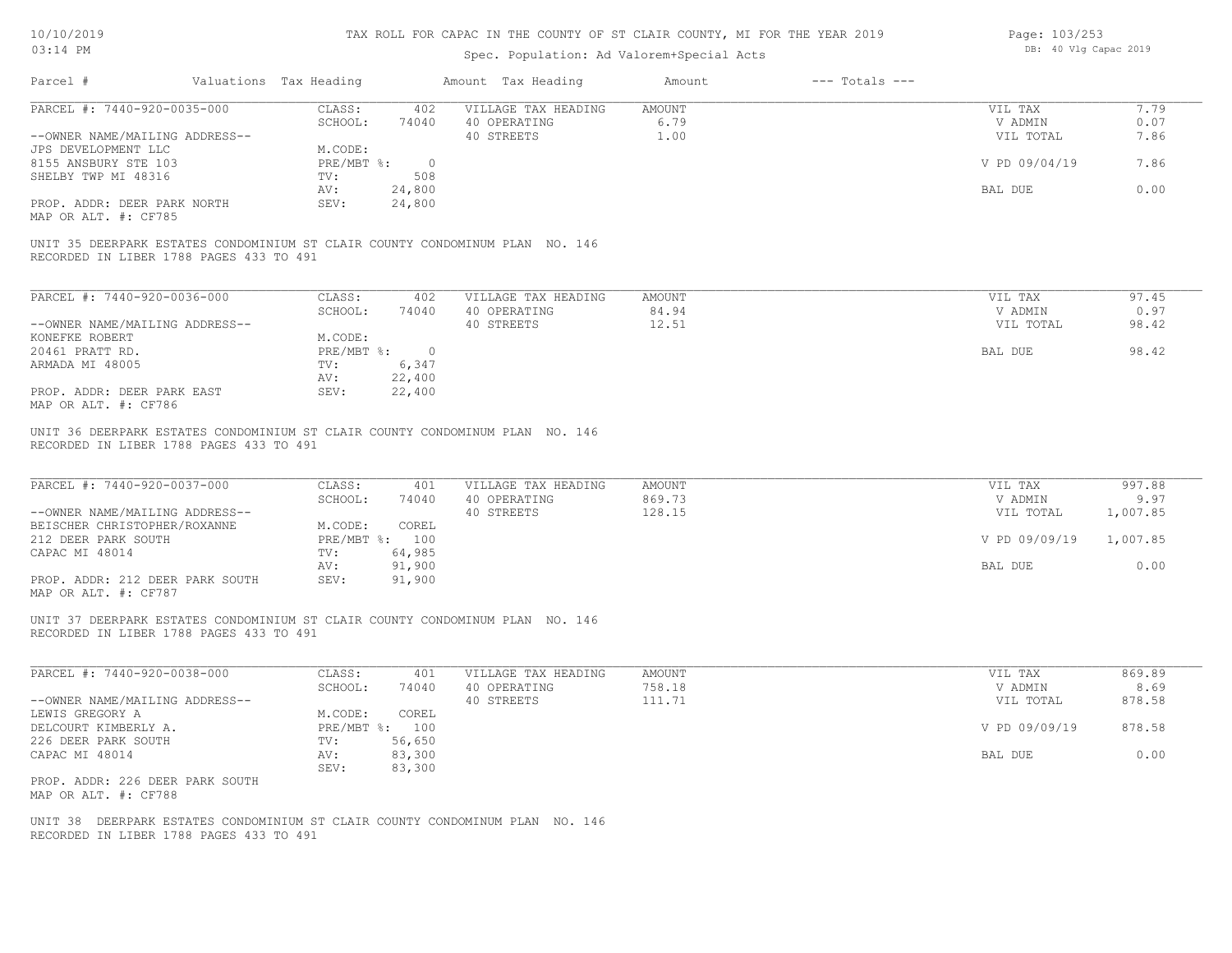| 10/10/2019 |  |
|------------|--|
| 03.14 PM   |  |

### Spec. Population: Ad Valorem+Special Acts

| Page: 104/253 |  |                       |  |
|---------------|--|-----------------------|--|
|               |  | DB: 40 Vlg Capac 2019 |  |

| Parcel #                                                                                                                | Valuations Tax Heading           |                  | Amount Tax Heading                                | Amount                          | $---$ Totals $---$ |                                 |                        |
|-------------------------------------------------------------------------------------------------------------------------|----------------------------------|------------------|---------------------------------------------------|---------------------------------|--------------------|---------------------------------|------------------------|
| PARCEL #: 7440-920-0039-000<br>--OWNER NAME/MAILING ADDRESS--<br>KONEFKE ROBERT                                         | CLASS:<br>SCHOOL:<br>M.CODE:     | 402<br>74040     | VILLAGE TAX HEADING<br>40 OPERATING<br>40 STREETS | <b>AMOUNT</b><br>84.94<br>12.51 |                    | VIL TAX<br>V ADMIN<br>VIL TOTAL | 97.45<br>0.97<br>98.42 |
| 20461 PRATT RD.<br>ARMADA MI 48005                                                                                      | $PRE/MBT$ $\div$ 0<br>TV:<br>AV: | 6,347<br>19,300  |                                                   |                                 |                    | BAL DUE                         | 98.42                  |
| PROP. ADDR: DEER PARK SOUTH<br>MAP OR ALT. #: CF789                                                                     | SEV:                             | 19,300           |                                                   |                                 |                    |                                 |                        |
| UNIT 39 DEERPARK ESTATES CONDOMINIUM ST CLAIR COUNTY CONDOMINUM PLAN NO. 146<br>RECORDED IN LIBER 1788 PAGES 433 TO 491 |                                  |                  |                                                   |                                 |                    |                                 |                        |
| PARCEL #: 7440-920-0040-000                                                                                             | CLASS:<br>SCHOOL:                | 401<br>74040     | VILLAGE TAX HEADING<br>40 OPERATING               | AMOUNT<br>758.18                |                    | VIL TAX<br>V ADMIN              | 869.89<br>8.69         |
| --OWNER NAME/MAILING ADDRESS--                                                                                          |                                  |                  | 40 STREETS                                        | 111.71                          |                    | VIL TOTAL                       | 878.58                 |
| DOUTRY IRENE<br>240 DEER PARK                                                                                           | M.CODE:<br>PRE/MBT %: 100        |                  |                                                   |                                 |                    | V PD 08/14/19                   | 878.58                 |
| CAPAC MI 48014                                                                                                          | TV:<br>AV:                       | 56,650<br>85,200 |                                                   |                                 |                    | BAL DUE                         | 0.00                   |
| PROP. ADDR: 240 DEER PARK SOUTH<br>MAP OR ALT. #: CF790                                                                 | SEV:                             | 85,200           |                                                   |                                 |                    |                                 |                        |
| RECORDED IN LIBER 1788 PAGES 433 TO 491<br>PARCEL #: 7440-920-0041-000                                                  | CLASS:<br>SCHOOL:                | 401<br>74040     | VILLAGE TAX HEADING<br>40 OPERATING               | AMOUNT<br>815.62                |                    | VIL TAX<br>V ADMIN              | 935.79<br>9.35         |
| --OWNER NAME/MAILING ADDRESS--<br>ROBERTS J SCOTT/CHRISTINA MAE                                                         | M.CODE:                          | COREL            | 40 STREETS                                        | 120.17                          |                    | VIL TOTAL                       | 945.14                 |
| 250 DEER PARK SOUTH                                                                                                     | PRE/MBT %: 100                   |                  |                                                   |                                 |                    | V PD 09/09/19                   | 945.14                 |
| CAPAC MI 48014                                                                                                          | TV:<br>AV:                       | 60,942<br>90,800 |                                                   |                                 |                    | BAL DUE                         | 0.00                   |
| PROP. ADDR: 250 DEER PARK SOUTH<br>MAP OR ALT. #: CF791                                                                 | SEV:                             | 90,800           |                                                   |                                 |                    |                                 |                        |
| UNIT 41 DEERPARK ESTATES CONDOMINIUM ST CLAIR COUNTY CONDOMINUM PLAN NO. 146<br>RECORDED IN LIBER 1788 PAGES 433 TO 491 |                                  |                  |                                                   |                                 |                    |                                 |                        |
| PARCEL #: 7440-920-0042-000                                                                                             | CLASS:                           | 401              | VILLAGE TAX HEADING                               | <b>AMOUNT</b>                   |                    | VIL TAX                         | 846.78                 |
| --OWNER NAME/MAILING ADDRESS--                                                                                          | SCHOOL:                          | 74040            | 40 OPERATING<br>40 STREETS                        | 738.04<br>108.74                |                    | V ADMIN<br>VIL TOTAL            | 8.46<br>855.24         |
| RUSIN BRIAN/CYNTHIA<br>258 DEER PARK S                                                                                  | M.CODE:<br>PRE/MBT %: 100        |                  |                                                   |                                 |                    | V PD 07/19/19                   | 855.24                 |
| CAPAC MI 48014                                                                                                          | TV:<br>AV:                       | 55,145<br>82,600 |                                                   |                                 |                    | BAL DUE                         | 0.00                   |
| PROP. ADDR: 258 DEER PARK SOUTH<br>MAP OR ALT. #: CF792                                                                 | SEV:                             | 82,600           |                                                   |                                 |                    |                                 |                        |
| UNIT 42 DEERPARK ESTATES CONDOMINIUM ST CLAIR COUNTY CONDOMINUM PLAN NO. 146                                            |                                  |                  |                                                   |                                 |                    |                                 |                        |

RECORDED IN LIBER 1788 PAGES 433 TO 491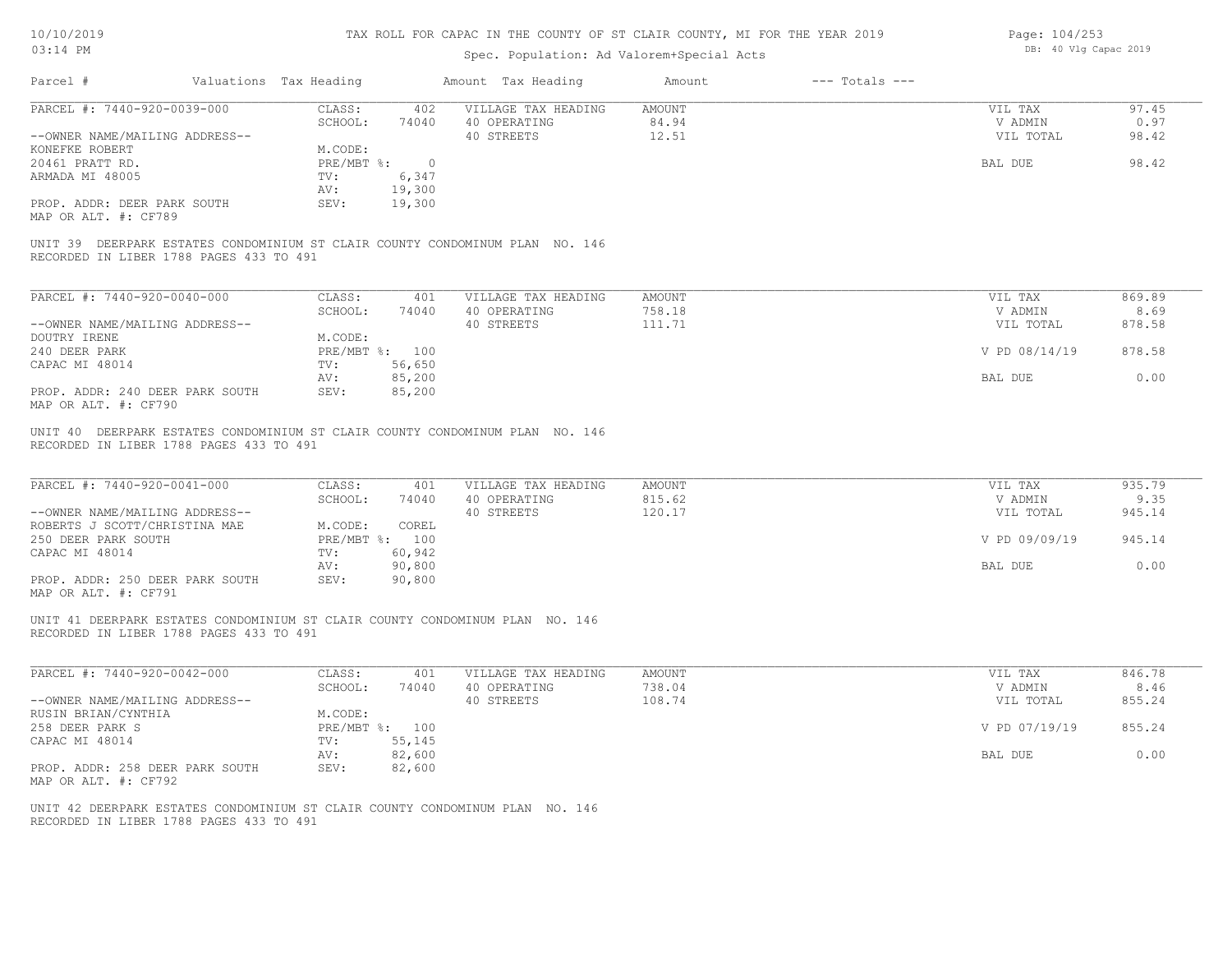### Spec. Population: Ad Valorem+Special Acts

| Valuations Tax Heading<br>Parcel #                                                                                                              |               | Amount Tax Heading         |               |               |          |
|-------------------------------------------------------------------------------------------------------------------------------------------------|---------------|----------------------------|---------------|---------------|----------|
| PARCEL #: 7440-920-0043-000                                                                                                                     | CLASS:        | 401<br>VILLAGE TAX HEADING | <b>AMOUNT</b> | VIL TAX       | 1,400.43 |
|                                                                                                                                                 | SCHOOL:       | 74040<br>40 OPERATING      | 1,220.59      | V ADMIN       | 14.00    |
| --OWNER NAME/MAILING ADDRESS--                                                                                                                  |               | 40 STREETS                 | 179.84        | VIL TOTAL     | 1,414.43 |
| DIBBLE BRADLEY J                                                                                                                                | M.CODE:       | COREL                      |               |               |          |
| POLLY JENIFER                                                                                                                                   | PRE/MBT %:    | 100                        |               | V PD 09/09/19 | 1,414.43 |
| 354 PHEASANT DR                                                                                                                                 | TV:           | 91,200                     |               |               |          |
| CAPAC MI 48014                                                                                                                                  | AV:           | 91,200                     |               | BAL DUE       | 0.00     |
|                                                                                                                                                 | SEV:          | 91,200                     |               |               |          |
| PROP. ADDR: 354 PHEASANT DR                                                                                                                     |               |                            |               |               |          |
|                                                                                                                                                 |               |                            |               |               |          |
| MAP OR ALT. #: CF793<br>UNIT 43 DEERPARK ESTATES CONDOMINIUM ST CLAIR COUNTY CONDOMINUM PLAN NO. 146<br>RECORDED IN LIBER 1788 PAGES 433 TO 491 |               |                            |               |               |          |
|                                                                                                                                                 |               |                            |               |               |          |
| PARCEL #: 7440-920-0044-000                                                                                                                     | CLASS:        | VILLAGE TAX HEADING<br>402 | AMOUNT        | VIL TAX       | 7.79     |
|                                                                                                                                                 | SCHOOL:       | 74040<br>40 OPERATING      | 6.79          | V ADMIN       | 0.07     |
| --OWNER NAME/MAILING ADDRESS--                                                                                                                  |               | 40 STREETS                 | 1.00          | VIL TOTAL     | 7.86     |
| JPS DEVELOPMENT LLC                                                                                                                             | M.CODE:       |                            |               |               |          |
| 8155 ANSBURY<br>STE 103                                                                                                                         | PRE/MBT %:    | $\overline{0}$             |               | V PD 09/04/19 | 7.86     |
| SHELBY TWP MI 48316                                                                                                                             | TV:           | 508                        |               |               |          |
|                                                                                                                                                 | 16,900<br>AV: |                            |               | BAL DUE       | 0.00     |
| PROP. ADDR: PHEASANT DR<br>MAP OR ALT. #: CF794                                                                                                 | SEV:          | 16,900                     |               |               |          |

RECORDED IN LIBER 1788 PAGES 433 TO 491 CLAIR COUNTY CONDOMINUM PLAN NO. 146

| PARCEL #: 7440-920-0045-000    | CLASS:     | 402      | VILLAGE TAX HEADING | AMOUNT      | VIL TAX |               | 7.79 |
|--------------------------------|------------|----------|---------------------|-------------|---------|---------------|------|
|                                | SCHOOL:    | 74040    | 40 OPERATING        | 6.79        |         | V ADMIN       | 0.07 |
| --OWNER NAME/MAILING ADDRESS-- |            |          | 40 STREETS          | $\ldots$ 00 |         | VIL TOTAL     | 7.86 |
| JPS DEVELOPMENT LLC            | M.CODE:    |          |                     |             |         |               |      |
| 8155 ANSBURY<br>STE 103        | PRE/MBT %: | $\Omega$ |                     |             |         | V PD 09/04/19 | 7.86 |
| SHELBY TWP MI 48316            | TV:        | 508      |                     |             |         |               |      |
|                                | AV:        | 18,800   |                     |             | BAL DUE |               | 0.00 |
| PROP. ADDR: PHEASANT DR        | SEV:       | 18,800   |                     |             |         |               |      |
| $\frac{1}{2}$                  |            |          |                     |             |         |               |      |

 $\_$  , and the state of the state of the state of the state of the state of the state of the state of the state of the state of the state of the state of the state of the state of the state of the state of the state of the

MAP OR ALT. #: CF795

RECORDED IN LIBER 1788 PAGES 433 TO 491 UNIT 45 DEERPARK ESTATES CONDOMINIUM ST CLAIR COUNTY CONDOMINUM PLAN NO. 146

| PARCEL #: 7440-920-0046-000    | CLASS:       | 402    | VILLAGE TAX HEADING | AMOUNT | VIL TAX       | 1.79 |
|--------------------------------|--------------|--------|---------------------|--------|---------------|------|
|                                | SCHOOL:      | 74040  | 40 OPERATING        | 6.79   | V ADMIN       | 0.07 |
| --OWNER NAME/MAILING ADDRESS-- |              |        | 40 STREETS          | 1.00   | VIL TOTAL     | 7.86 |
| JPS DEVELOPMENT LLC            | M.CODE:      |        |                     |        |               |      |
| 8155 ANSBURY<br>STE 103        | $PRE/MBT$ %: |        |                     |        | V PD 09/04/19 | 7.86 |
| SHELBY TWP MI 48316            | TV:          | 508    |                     |        |               |      |
|                                | AV:          | 16,900 |                     |        | BAL DUE       | 0.00 |
| PROP. ADDR: PHEASANT DR        | SEV:         | 16,900 |                     |        |               |      |
| MAP OR ALT. #: CF796           |              |        |                     |        |               |      |

RECORDED IN LIBER 1788 PAGES 433 TO 491 UNIT 46 DEERPARK ESTATES CONDOMINIUM ST CLAIR COUNTY CONDOMINUM PLAN NO. 146 Page: 105/253 DB: 40 Vlg Capac 2019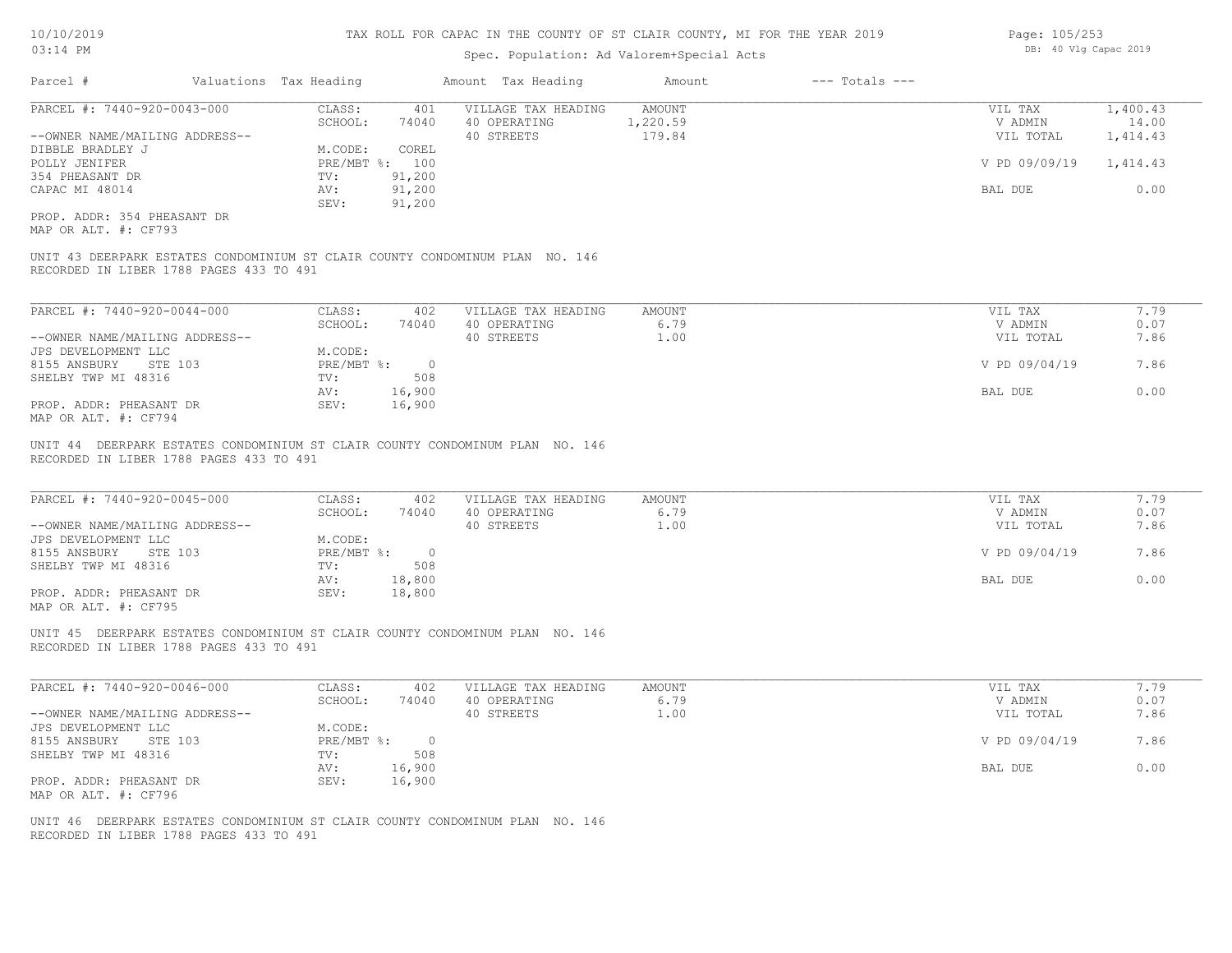| 10/10/2019 |  |
|------------|--|
| 03.14 PM   |  |

| Page: 106/253 |  |                       |  |
|---------------|--|-----------------------|--|
|               |  | DB: 40 Vlg Capac 2019 |  |

| Parcel #<br>Valuations Tax Heading<br>PARCEL #: 7440-920-0047-000<br>--OWNER NAME/MAILING ADDRESS--<br>JPS DEVELOPMENT LLC<br>STE 103<br>8155 ANSBURY | CLASS:<br>SCHOOL:<br>74040        | Amount Tax Heading<br>402 VILLAGE TAX HEADING     | Amount<br>$---$ Totals $---$  |                                 |                      |
|-------------------------------------------------------------------------------------------------------------------------------------------------------|-----------------------------------|---------------------------------------------------|-------------------------------|---------------------------------|----------------------|
|                                                                                                                                                       |                                   |                                                   |                               |                                 |                      |
|                                                                                                                                                       |                                   |                                                   | AMOUNT                        | VIL TAX                         | 7.79                 |
|                                                                                                                                                       |                                   | 40 OPERATING                                      | 6.79                          | V ADMIN                         | 0.07                 |
|                                                                                                                                                       |                                   | 40 STREETS                                        | 1.00                          | VIL TOTAL                       | 7.86                 |
|                                                                                                                                                       | M.CODE:<br>PRE/MBT %: 0           |                                                   |                               |                                 |                      |
|                                                                                                                                                       |                                   |                                                   |                               | V PD 09/04/19                   | 7.86                 |
| SHELBY TWP MI 48316                                                                                                                                   | 508<br>TV:<br>AV:                 |                                                   |                               | BAL DUE                         | 0.00                 |
| PROP. ADDR: DEER PARK NORTH                                                                                                                           | 24,800<br>SEV:<br>24,800          |                                                   |                               |                                 |                      |
| MAP OR ALT. #: CF797                                                                                                                                  |                                   |                                                   |                               |                                 |                      |
| UNIT 47 DEERPARK ESTATES CONDOMINIUM ST CLAIR COUNTY CONDOMINUM PLAN NO. 146<br>RECORDED IN LIBER 1788 PAGES 433 TO 491                               |                                   |                                                   |                               |                                 |                      |
| PARCEL #: 7440-920-0048-000                                                                                                                           | CLASS:<br>402                     | VILLAGE TAX HEADING                               | AMOUNT                        | VIL TAX                         | 7.79                 |
|                                                                                                                                                       | SCHOOL:<br>74040                  | 40 OPERATING                                      | 6.79                          | V ADMIN                         | 0.07                 |
| --OWNER NAME/MAILING ADDRESS--                                                                                                                        |                                   | 40 STREETS                                        | 1.00                          | VIL TOTAL                       | 7.86                 |
| JPS DEVELOPMENT LLC                                                                                                                                   | M.CODE:                           |                                                   |                               |                                 |                      |
| 8155 ANSBURY STE 103                                                                                                                                  | PRE/MBT %: 0                      |                                                   |                               | V PD 09/04/19                   | 7.86                 |
| SHELBY TWP MI 48316                                                                                                                                   | TV:<br>508                        |                                                   |                               |                                 |                      |
|                                                                                                                                                       | 18,200<br>AV:                     |                                                   |                               | BAL DUE                         | 0.00                 |
| PROP. ADDR: DEER PARK NORTH<br>MAP OR ALT. #: CF798                                                                                                   | SEV:<br>18,200                    |                                                   |                               |                                 |                      |
| PARCEL #: 7440-920-0049-000<br>--OWNER NAME/MAILING ADDRESS--                                                                                         | CLASS:<br>402<br>SCHOOL:<br>74040 | VILLAGE TAX HEADING<br>40 OPERATING<br>40 STREETS | <b>AMOUNT</b><br>6.79<br>1.00 | VIL TAX<br>V ADMIN<br>VIL TOTAL | 7.79<br>0.07<br>7.86 |
| JPS DEVELOPMENT LLC                                                                                                                                   | M.CODE:                           |                                                   |                               |                                 |                      |
| 8155 ANSBURY STE 103                                                                                                                                  | PRE/MBT %: 0                      |                                                   |                               | V PD 09/04/19                   | 7.86                 |
| SHELBY TWP MI 48316                                                                                                                                   | TV:<br>508                        |                                                   |                               |                                 |                      |
|                                                                                                                                                       | 18,400<br>AV:                     |                                                   |                               | BAL DUE                         | 0.00                 |
| PROP. ADDR: DEER PARK NORTH<br>MAP OR ALT. #: CF799                                                                                                   | 18,400<br>SEV:                    |                                                   |                               |                                 |                      |
| UNIT 49 DEERPARK ESTATES CONDOMINIUM ST CLAIR COUNTY CONDOMINUM PLAN NO. 146<br>RECORDED IN LIBER 1788 PAGES 433 TO 491                               |                                   |                                                   |                               |                                 |                      |
| PARCEL #: 7440-920-0050-000                                                                                                                           | CLASS:<br>402                     | VILLAGE TAX HEADING                               | AMOUNT                        | VIL TAX                         | 7.79                 |
|                                                                                                                                                       | SCHOOL:<br>74040                  | 40 OPERATING                                      | 6.79                          | V ADMIN                         | 0.07                 |
| --OWNER NAME/MAILING ADDRESS--                                                                                                                        |                                   | 40 STREETS                                        | 1.00                          | VIL TOTAL                       | 7.86                 |
|                                                                                                                                                       | M.CODE:                           |                                                   |                               |                                 |                      |
| JPS DEVELOPMENT LLC                                                                                                                                   |                                   |                                                   |                               | V PD 09/04/19                   | 7.86                 |
| 8155 ANSBURY STE 103                                                                                                                                  | PRE/MBT %: 0                      |                                                   |                               |                                 |                      |
| SHELBY TWP MI 48316                                                                                                                                   | 508<br>TV:                        |                                                   |                               |                                 |                      |
|                                                                                                                                                       | AV:<br>18,500                     |                                                   |                               | BAL DUE                         | 0.00                 |
| PROP. ADDR: DEER PARK NORTH<br>MAP OR ALT. #: CF800                                                                                                   | 18,500<br>SEV:                    |                                                   |                               |                                 |                      |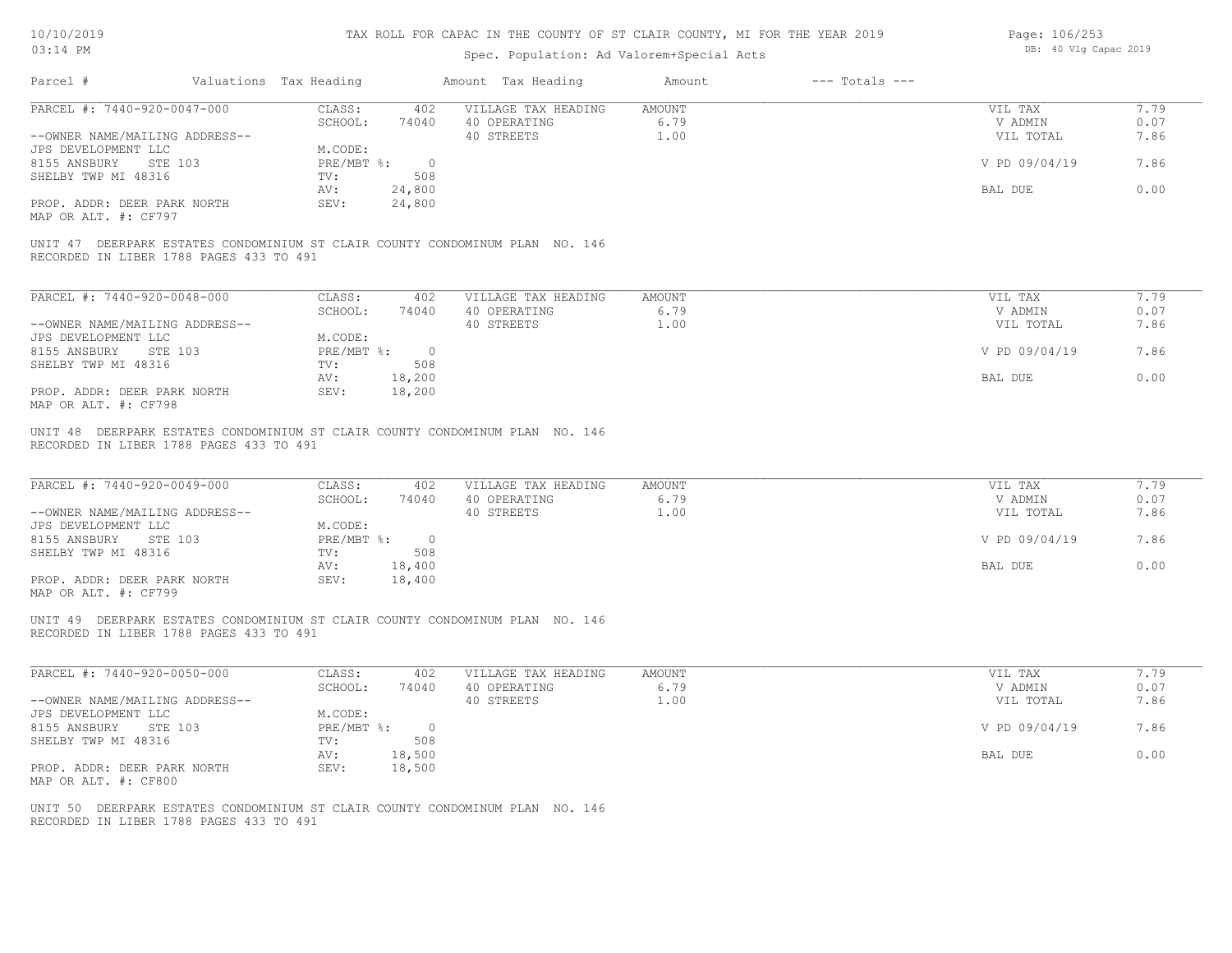#### TAX ROLL FOR CAPAC IN THE COUNTY OF ST CLAIR COUNTY, MI FOR THE YEAR 2019

| Page: 107/253 |  |                       |  |
|---------------|--|-----------------------|--|
|               |  | DB: 40 Vlg Capac 2019 |  |

| Parcel #                                                                                                 | Valuations Tax Heading |                            | Amount Tax Heading                                                           | Amount                 | $---$ Totals $---$ |                                 |                      |
|----------------------------------------------------------------------------------------------------------|------------------------|----------------------------|------------------------------------------------------------------------------|------------------------|--------------------|---------------------------------|----------------------|
| PARCEL #: 7440-920-0051-000                                                                              |                        | CLASS:<br>SCHOOL:          | 402 VILLAGE TAX HEADING<br>74040 40 OPERATING                                | AMOUNT<br>6.79         |                    | VIL TAX<br>V ADMIN              | 7.79<br>0.07         |
| --OWNER NAME/MAILING ADDRESS--                                                                           |                        |                            | 40 STREETS                                                                   | 1.00                   |                    | VIL TOTAL                       | 7.86                 |
| JPS DEVELOPMENT LLC                                                                                      |                        | M.CODE:                    |                                                                              |                        |                    |                                 |                      |
| 8155 ANSBURY STE 103                                                                                     |                        | PRE/MBT %: 0               |                                                                              |                        |                    | V PD 09/04/19                   | 7.86                 |
| SHELBY TWP MI 48316                                                                                      |                        | 508<br>TV:<br>24,800       |                                                                              |                        |                    |                                 | 0.00                 |
| PROP. ADDR: DEER PARK NORTH                                                                              |                        | AV:<br>SEV:<br>24,800      |                                                                              |                        |                    | BAL DUE                         |                      |
| MAP OR ALT. #: CF801                                                                                     |                        |                            |                                                                              |                        |                    |                                 |                      |
|                                                                                                          |                        |                            | UNIT 51 DEERPARK ESTATES CONDOMINIUM ST CLAIR COUNTY CONDOMINUM PLAN NO. 146 |                        |                    |                                 |                      |
| RECORDED IN LIBER 1788 PAGES 433 TO 491                                                                  |                        |                            |                                                                              |                        |                    |                                 |                      |
| PARCEL #: 7440-920-0052-000                                                                              |                        | CLASS:                     | 402<br>VILLAGE TAX HEADING                                                   | <b>AMOUNT</b>          |                    | VIL TAX                         | 7.79                 |
|                                                                                                          |                        | SCHOOL:                    | 74040<br>40 OPERATING                                                        | 6.79                   |                    | V ADMIN                         | 0.07                 |
| --OWNER NAME/MAILING ADDRESS--                                                                           |                        |                            | 40 STREETS                                                                   | 1.00                   |                    | VIL TOTAL                       | 7.86                 |
| JPS DEVELOPMENT LLC                                                                                      |                        | M.CODE:                    |                                                                              |                        |                    |                                 |                      |
| 8155 ANSBURY STE 103<br>SHELBY TWP MI 48316                                                              |                        | PRE/MBT %: 0<br>TV:<br>508 |                                                                              |                        |                    | V PD 09/04/19                   | 7.86                 |
|                                                                                                          |                        | AV:<br>19,400              |                                                                              |                        |                    | BAL DUE                         | 0.00                 |
| PROP. ADDR: DEER PARK NORTH                                                                              |                        | SEV:<br>19,400             |                                                                              |                        |                    |                                 |                      |
| MAP OR ALT. #: CF802                                                                                     |                        |                            |                                                                              |                        |                    |                                 |                      |
| RECORDED IN LIBER 1788 PAGES 433 TO 491<br>PARCEL #: 7440-920-0053-000<br>--OWNER NAME/MAILING ADDRESS-- |                        | CLASS:<br>SCHOOL:          | 402<br>VILLAGE TAX HEADING<br>74040 40 OPERATING<br>40 STREETS               | AMOUNT<br>6.79<br>1.00 |                    | VIL TAX<br>V ADMIN<br>VIL TOTAL | 7.79<br>0.07<br>7.86 |
| JPS DEVELOPMENT LLC<br>8155 ANSBURY STE 103                                                              |                        | M.CODE:<br>PRE/MBT %: 0    |                                                                              |                        |                    | V PD 09/04/19                   | 7.86                 |
| SHELBY TWP MI 48316                                                                                      |                        | 508<br>TV:                 |                                                                              |                        |                    |                                 |                      |
|                                                                                                          |                        | 19,800<br>AV:              |                                                                              |                        |                    | BAL DUE                         | 0.00                 |
| PROP. ADDR: PHEASANT DR<br>MAP OR ALT. #: CF803                                                          |                        | 19,800<br>SEV:             |                                                                              |                        |                    |                                 |                      |
| RECORDED IN LIBER 1788 PAGES 433 TO 491                                                                  |                        |                            | UNIT 53 DEERPARK ESTATES CONDOMINIUM ST CLAIR COUNTY CONDOMINUM PLAN NO. 146 |                        |                    |                                 |                      |
| PARCEL #: 7440-920-0054-000                                                                              |                        | CLASS:                     | 402<br>VILLAGE TAX HEADING                                                   | AMOUNT                 |                    | VIL TAX                         | 7.79                 |
| --OWNER NAME/MAILING ADDRESS--                                                                           |                        | SCHOOL:                    | 40 OPERATING<br>74040<br>40 STREETS                                          | 6.79<br>1.00           |                    | V ADMIN<br>VIL TOTAL            | 0.07<br>7.86         |
| JPS DEVELOPMENT LLC                                                                                      |                        | M.CODE:                    |                                                                              |                        |                    |                                 |                      |
| 8155 ANSBURY STE 103                                                                                     |                        | PRE/MBT %: 0               |                                                                              |                        |                    | V PD 09/04/19                   | 7.86                 |
| SHELBY TWP MI 48316                                                                                      |                        | TV:                        | 508                                                                          |                        |                    |                                 |                      |
|                                                                                                          |                        | AV:<br>20,100              |                                                                              |                        |                    | BAL DUE                         | 0.00                 |
| PROP. ADDR: PHEASANT DR                                                                                  |                        | 20,100<br>SEV:             |                                                                              |                        |                    |                                 |                      |
| MAP OR ALT. #: CF804                                                                                     |                        |                            |                                                                              |                        |                    |                                 |                      |
| RECORDED IN LIBER 1788 PAGES 433 TO 491                                                                  |                        |                            | UNIT 54 DEERPARK ESTATES CONDOMINIUM ST CLAIR COUNTY CONDOMINUM PLAN NO. 146 |                        |                    |                                 |                      |
|                                                                                                          |                        |                            |                                                                              |                        |                    |                                 |                      |
|                                                                                                          |                        |                            |                                                                              |                        |                    |                                 |                      |
|                                                                                                          |                        |                            |                                                                              |                        |                    |                                 |                      |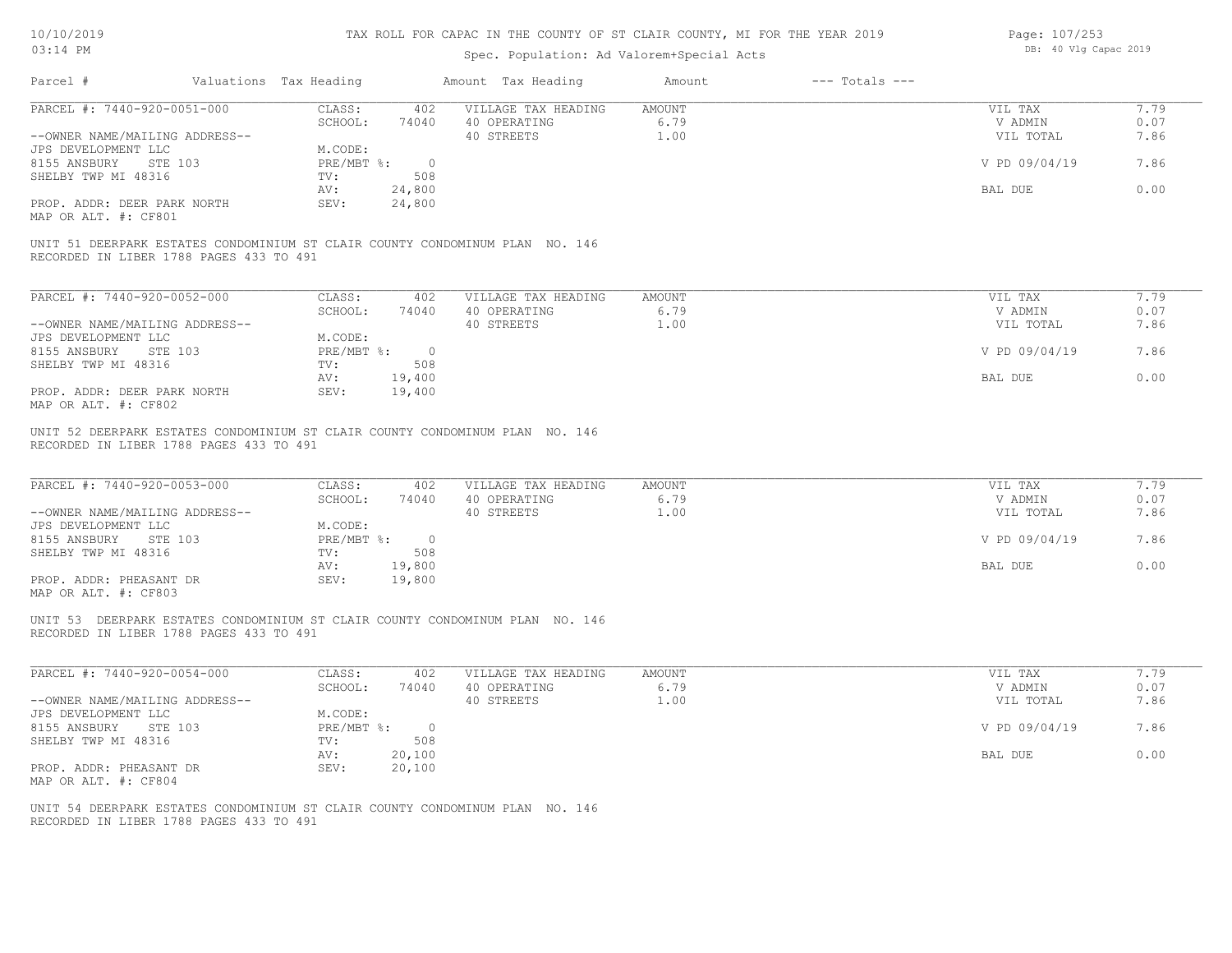| Page: 108/253 |  |                       |  |
|---------------|--|-----------------------|--|
|               |  | DB: 40 Vlg Capac 2019 |  |

|                                                                                                                         | CLASS:<br>402                                         | VILLAGE TAX HEADING                               | AMOUNT                        | VIL TAX                         | 7.79                 |
|-------------------------------------------------------------------------------------------------------------------------|-------------------------------------------------------|---------------------------------------------------|-------------------------------|---------------------------------|----------------------|
| PARCEL #: 7440-920-0055-000                                                                                             | SCHOOL:<br>74040                                      | 40 OPERATING                                      | 6.79                          | V ADMIN                         | 0.07                 |
| --OWNER NAME/MAILING ADDRESS--                                                                                          |                                                       | 40 STREETS                                        | 1.00                          | VIL TOTAL                       | 7.86                 |
| JPS DEVELOPMENT LLC                                                                                                     | M.CODE:                                               |                                                   |                               |                                 |                      |
| 8155 ANSBURY STE 103                                                                                                    | $PRE/MBT$ $\frac{1}{6}$ :<br>$\overline{\phantom{0}}$ |                                                   |                               | V PD 09/04/19                   | 7.86                 |
| SHELBY TWP MI 48316                                                                                                     | 508<br>TV:                                            |                                                   |                               |                                 |                      |
|                                                                                                                         | AV:<br>18,800                                         |                                                   |                               | BAL DUE                         | 0.00                 |
| PROP. ADDR: PHEASANT DR<br>MAP OR ALT. #: CF805                                                                         | SEV:<br>18,800                                        |                                                   |                               |                                 |                      |
| UNIT 55 DEERPARK ESTATES CONDOMINIUM ST CLAIR COUNTY CONDOMINUM PLAN NO. 146<br>RECORDED IN LIBER 1788 PAGES 433 TO 491 |                                                       |                                                   |                               |                                 |                      |
| PARCEL #: 7440-920-0056-000                                                                                             | CLASS:<br>402                                         | VILLAGE TAX HEADING                               | AMOUNT                        | VIL TAX                         | 7.79                 |
|                                                                                                                         | SCHOOL:<br>74040                                      | 40 OPERATING                                      | 6.79                          | V ADMIN                         | 0.07                 |
| --OWNER NAME/MAILING ADDRESS--                                                                                          |                                                       | 40 STREETS                                        | 1.00                          | VIL TOTAL                       | 7.86                 |
| JPS DEVELOPMENT LLC                                                                                                     | M.CODE:                                               |                                                   |                               |                                 |                      |
| 8155 ANSBURY STE 103                                                                                                    | $PRE/MBT$ %:<br>$\overline{\phantom{0}}$              |                                                   |                               | V PD 09/04/19                   | 7.86                 |
| SHELBY TWP MI 48316                                                                                                     | TV:<br>508                                            |                                                   |                               |                                 |                      |
|                                                                                                                         | 16,900<br>AV:                                         |                                                   |                               | BAL DUE                         | 0.00                 |
| PROP. ADDR: PHEASANT DR<br>MAP OR ALT. #: CF806                                                                         | SEV:<br>16,900                                        |                                                   |                               |                                 |                      |
| PARCEL #: 7440-920-0057-000<br>--OWNER NAME/MAILING ADDRESS--                                                           | CLASS:<br>402<br>SCHOOL:<br>74040                     | VILLAGE TAX HEADING<br>40 OPERATING<br>40 STREETS | <b>AMOUNT</b><br>6.79<br>1.00 | VIL TAX<br>V ADMIN<br>VIL TOTAL | 7.79<br>0.07<br>7.86 |
| JPS DEVELOPMENT LLC<br>8155 ANSBURY<br>STE 103                                                                          | M.CODE:<br>$PRE/MBT$ %:<br>$\overline{0}$             |                                                   |                               | V PD 09/04/19                   | 7.86                 |
| SHELBY TWP MI 48316                                                                                                     | 508<br>TV:                                            |                                                   |                               |                                 |                      |
|                                                                                                                         | AV:<br>20,200<br>SEV:<br>20,200                       |                                                   |                               | BAL DUE                         | 0.00                 |
| PROP. ADDR: DEER PARK SOUTH<br>MAP OR ALT. #: CF807                                                                     |                                                       |                                                   |                               |                                 |                      |
| UNIT 57 DEERPARK ESTATES CONDOMINIUM ST CLAIR COUNTY CONDOMINUM PLAN NO. 146<br>RECORDED IN LIBER 1788 PAGES 433 TO 491 |                                                       |                                                   |                               |                                 |                      |
| PARCEL #: 7440-920-0058-000                                                                                             | CLASS:<br>402                                         | VILLAGE TAX HEADING                               | <b>AMOUNT</b>                 | VIL TAX                         | 7.79                 |
|                                                                                                                         | SCHOOL:<br>74040                                      | 40 OPERATING                                      | 6.79                          | V ADMIN                         | 0.07                 |
| --OWNER NAME/MAILING ADDRESS--                                                                                          |                                                       | 40 STREETS                                        | 1.00                          | VIL TOTAL                       | 7.86                 |
| DEER PARK LAND DEVELOPMENT                                                                                              | M.CODE:                                               |                                                   |                               |                                 |                      |
| 8155 ANNSBURY STE 109                                                                                                   | PRE/MBT %:<br>$\circ$                                 |                                                   |                               | V PD 09/04/19                   | 7.86                 |
| UTICA MI 48316                                                                                                          | TV:<br>508                                            |                                                   |                               |                                 |                      |
| PROP. ADDR: DEER PARK SOUTH<br>MAP OR ALT. #: CF808                                                                     | 24,800<br>AV:<br>SEV:<br>24,800                       |                                                   |                               | BAL DUE                         | 0.00                 |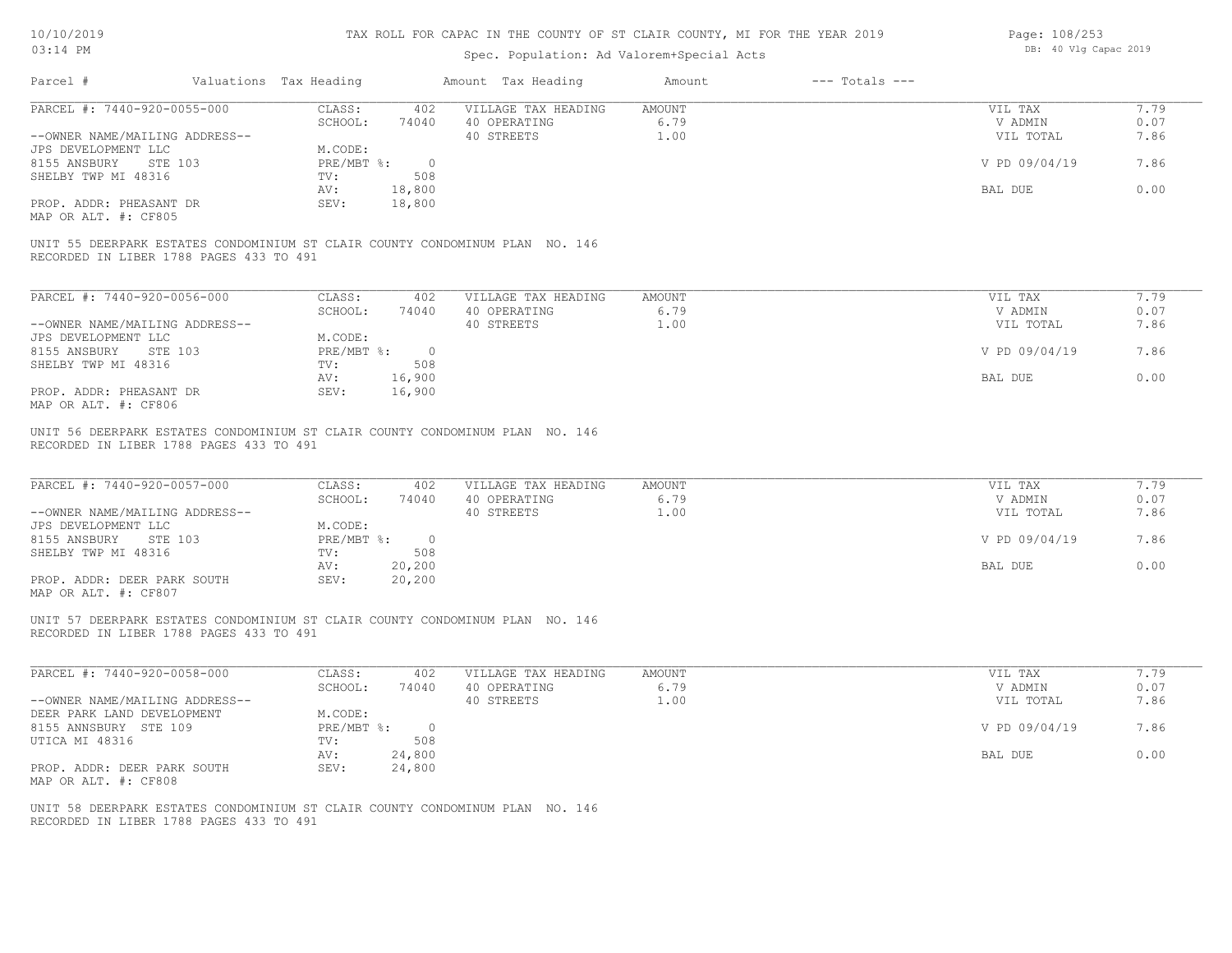### TAX ROLL FOR CAPAC IN THE COUNTY OF ST CLAIR COUNTY, MI FOR THE YEAR 2019

# Spec. Population: Ad Valorem+Special Acts

| Page: 109/253 |  |                       |  |
|---------------|--|-----------------------|--|
|               |  | DB: 40 Vlg Capac 2019 |  |

| Parcel #                                                                                                                | Valuations Tax Heading                       | Amount Tax Heading                                | Amount                 | $---$ Totals $---$ |                                 |                      |
|-------------------------------------------------------------------------------------------------------------------------|----------------------------------------------|---------------------------------------------------|------------------------|--------------------|---------------------------------|----------------------|
| PARCEL #: 7440-920-0059-000                                                                                             | CLASS:                                       | 402 VILLAGE TAX HEADING                           | AMOUNT                 |                    | VIL TAX                         | 7.79                 |
| --OWNER NAME/MAILING ADDRESS--                                                                                          | SCHOOL:<br>74040                             | 40 OPERATING<br>40 STREETS                        | 6.79<br>1.00           |                    | V ADMIN<br>VIL TOTAL            | 0.07<br>7.86         |
| DEER PARK LAND DEVELOPMENT                                                                                              | M.CODE:                                      |                                                   |                        |                    |                                 |                      |
| 8155 ANNSBURY STE 109                                                                                                   | PRE/MBT %: 0                                 |                                                   |                        |                    | V PD 09/04/19                   | 7.86                 |
| UTICA MI 48316                                                                                                          | TV:<br>508                                   |                                                   |                        |                    |                                 |                      |
|                                                                                                                         | 18,900<br>AV:                                |                                                   |                        |                    | BAL DUE                         | 0.00                 |
| PROP. ADDR: DEER PARK WEST<br>MAP OR ALT. #: CF809                                                                      | SEV:<br>18,900                               |                                                   |                        |                    |                                 |                      |
| UNIT 59 DEERPARK ESTATES CONDOMINIUM ST CLAIR COUNTY CONDOMINUM PLAN NO. 146<br>RECORDED IN LIBER 1788 PAGES 433 TO 491 |                                              |                                                   |                        |                    |                                 |                      |
| PARCEL #: 7440-920-0060-000                                                                                             | CLASS:<br>402                                | VILLAGE TAX HEADING                               | AMOUNT                 |                    | VIL TAX                         | 7.79                 |
|                                                                                                                         | SCHOOL:<br>74040                             | 40 OPERATING                                      | 6.79                   |                    | V ADMIN                         | 0.07                 |
| --OWNER NAME/MAILING ADDRESS--                                                                                          |                                              | 40 STREETS                                        | 1.00                   |                    | VIL TOTAL                       | 7.86                 |
| DEER PARK LAND DEVELOPMENT                                                                                              | M.CODE:                                      |                                                   |                        |                    |                                 |                      |
| 8155 ANNSBURY STE 109                                                                                                   | $PRE/MBT$ $\frac{1}{6}$ : 0                  |                                                   |                        |                    | V PD 09/04/19                   | 7.86                 |
| UTICA MI 48316                                                                                                          | 508<br>TV:                                   |                                                   |                        |                    |                                 |                      |
|                                                                                                                         | 18,800<br>AV:                                |                                                   |                        |                    | BAL DUE                         | 0.00                 |
| PROP. ADDR: DEER PARK WEST<br>MAP OR ALT. #: CF810                                                                      | SEV:<br>18,800                               |                                                   |                        |                    |                                 |                      |
| PARCEL #: 7440-920-0061-000<br>--OWNER NAME/MAILING ADDRESS--<br>DEER PARK LAND DEVELOPMENT                             | CLASS:<br>402<br>SCHOOL:<br>74040<br>M.CODE: | VILLAGE TAX HEADING<br>40 OPERATING<br>40 STREETS | AMOUNT<br>6.79<br>1.00 |                    | VIL TAX<br>V ADMIN<br>VIL TOTAL | 7.79<br>0.07<br>7.86 |
| 8155 ANNSBURY STE 109                                                                                                   | PRE/MBT %: 0                                 |                                                   |                        |                    | V PD 09/04/19                   | 7.86                 |
| UTICA MI 48316                                                                                                          | TV:<br>508                                   |                                                   |                        |                    |                                 |                      |
| PROP. ADDR: DEER PARK WEST<br>MAP OR ALT. #: CF811                                                                      | 18,800<br>AV:<br>SEV:<br>18,800              |                                                   |                        |                    | BAL DUE                         | 0.00                 |
| UNIT 61 DEERPARK ESTATES CONDOMINIUM ST CLAIR COUNTY CONDOMINUM PLAN NO. 146<br>RECORDED IN LIBER 1788 PAGES 433 TO 491 |                                              |                                                   |                        |                    |                                 |                      |
| PARCEL #: 7440-920-0062-000                                                                                             | CLASS:<br>402                                | VILLAGE TAX HEADING                               | AMOUNT                 |                    | VIL TAX                         | 7.79                 |
|                                                                                                                         | SCHOOL:<br>74040                             | 40 OPERATING                                      | 6.79                   |                    | V ADMIN                         | 0.07                 |
| --OWNER NAME/MAILING ADDRESS--                                                                                          |                                              | 40 STREETS                                        | 1.00                   |                    | VIL TOTAL                       | 7.86                 |
| DEER PARK LAND DEVELOPMENT                                                                                              | M.CODE:                                      |                                                   |                        |                    |                                 |                      |
| 8155 ANNSBURY STE 109                                                                                                   | PRE/MBT %: 0                                 |                                                   |                        |                    | V PD 09/04/19                   | 7.86                 |
| UTICA MI 48316                                                                                                          | 508<br>TV:                                   |                                                   |                        |                    |                                 |                      |
| PROP. ADDR: DEER PARK WEST<br>MAP OR ALT. #: CF812                                                                      | 19,700<br>AV:<br>SEV:<br>19,700              |                                                   |                        |                    | BAL DUE                         | 0.00                 |
| UNIT 62 DEERPARK ESTATES CONDOMINIUM ST CLAIR COUNTY CONDOMINUM PLAN NO. 146                                            |                                              |                                                   |                        |                    |                                 |                      |
| RECORDED IN LIBER 1788 PAGES 433 TO 491                                                                                 |                                              |                                                   |                        |                    |                                 |                      |
|                                                                                                                         |                                              |                                                   |                        |                    |                                 |                      |
|                                                                                                                         |                                              |                                                   |                        |                    |                                 |                      |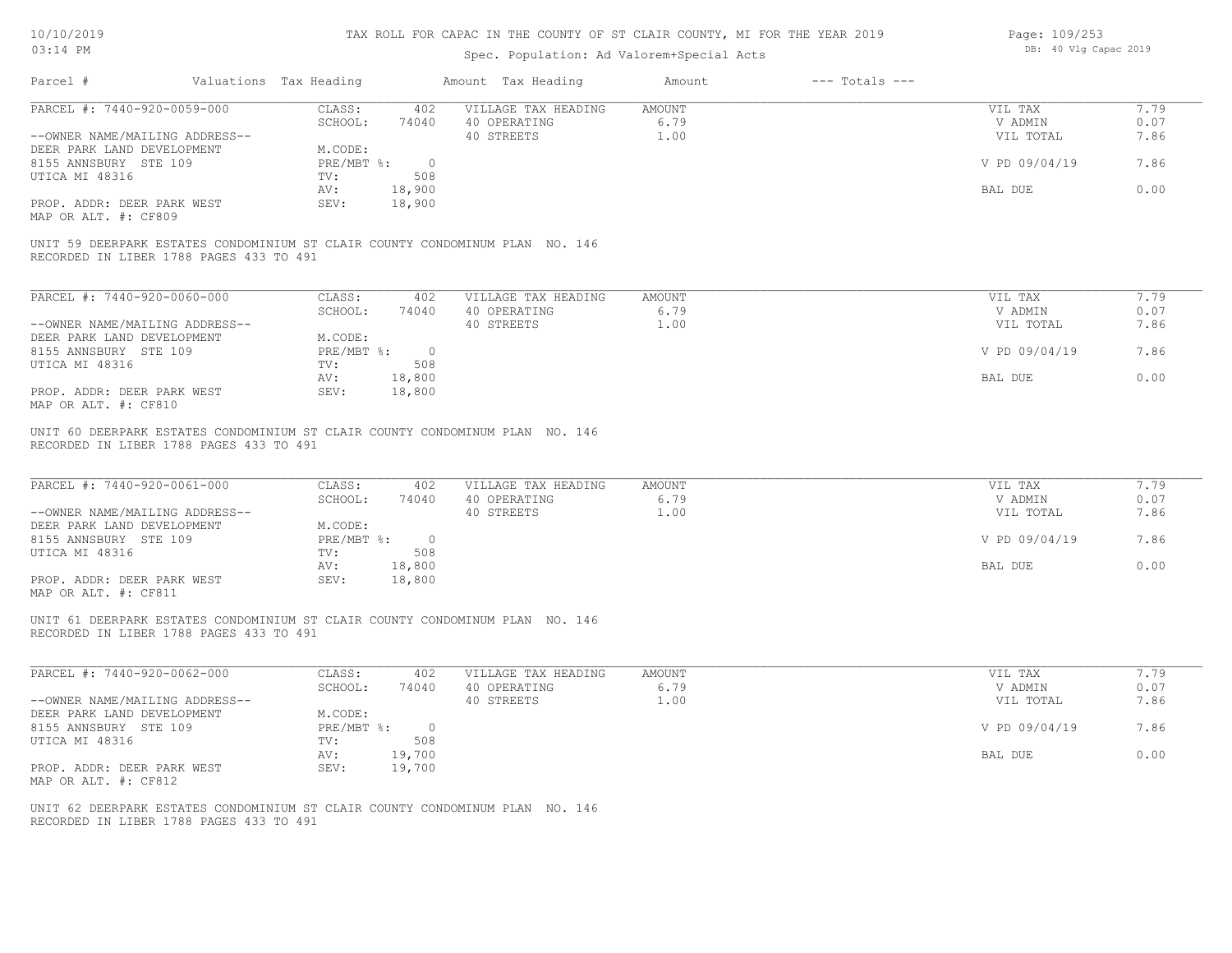# Spec. Population: Ad Valorem+Special Acts

Page: 110/253 DB: 40 Vlg Capac 2019

| Parcel #                                                                       | Valuations Tax Heading |                  |                  | Amount Tax Heading                                                               | Amount        | $---$ Totals $---$ |               |        |
|--------------------------------------------------------------------------------|------------------------|------------------|------------------|----------------------------------------------------------------------------------|---------------|--------------------|---------------|--------|
| PARCEL #: 7440-920-0063-000                                                    |                        | CLASS:           | 402              | VILLAGE TAX HEADING                                                              | <b>AMOUNT</b> |                    | VIL TAX       | 7.79   |
|                                                                                |                        | SCHOOL:          | 74040            | 40 OPERATING                                                                     | 6.79          |                    | V ADMIN       | 0.07   |
| --OWNER NAME/MAILING ADDRESS--                                                 |                        |                  |                  | 40 STREETS                                                                       | 1.00          |                    | VIL TOTAL     | 7.86   |
| DEER PARK LAND DEVELOPMENT                                                     |                        | M.CODE:          |                  |                                                                                  |               |                    |               |        |
| 8155 ANNSBURY STE 109                                                          |                        | $PRE/MBT$ $\div$ | $\overline{0}$   |                                                                                  |               |                    | V PD 09/04/19 | 7.86   |
| UTICA MI 48316                                                                 |                        | TV:<br>AV:       | 508<br>24,800    |                                                                                  |               |                    | BAL DUE       | 0.00   |
| PROP. ADDR: DEER PARK WEST<br>MAP OR ALT. #: CF813                             |                        | SEV:             | 24,800           |                                                                                  |               |                    |               |        |
|                                                                                |                        |                  |                  |                                                                                  |               |                    |               |        |
| UNIT 63 DEERPARK ESTATES CONDOMINIUM ST CLAIR COUNTY CONDOMINUM PLAN NO. 146   |                        |                  |                  |                                                                                  |               |                    |               |        |
| RECORDED IN LIBER 1788 PAGES 433 TO 491                                        |                        |                  |                  |                                                                                  |               |                    |               |        |
|                                                                                |                        |                  |                  |                                                                                  |               |                    |               |        |
| PARCEL #: 7440-920-0064-000                                                    |                        | CLASS:           | 401              | VILLAGE TAX HEADING                                                              | <b>AMOUNT</b> |                    | VIL TAX       | 297.00 |
|                                                                                |                        | SCHOOL:          | 74040            | 40 OPERATING                                                                     | 258.86        |                    | V ADMIN       | 2.97   |
| --OWNER NAME/MAILING ADDRESS--                                                 |                        |                  |                  | 40 STREETS                                                                       | 38.14         |                    | VIL TOTAL     | 299.97 |
| O'BRIEN GERALD                                                                 |                        | M.CODE:          |                  |                                                                                  |               |                    |               |        |
| 202 QUAIL DR                                                                   |                        |                  | PRE/MBT %: 100   |                                                                                  |               |                    | V PD 08/19/19 | 299.97 |
| CAPAC MI 48014                                                                 |                        | TV:              | 19,342           |                                                                                  |               |                    |               |        |
|                                                                                |                        | AV:              | 38,900           |                                                                                  |               |                    | BAL DUE       | 0.00   |
| PROP. ADDR: 202 OUAIL DR                                                       |                        | SEV:             | 38,900           |                                                                                  |               |                    |               |        |
| MAP OR ALT. #: CF814A                                                          |                        |                  |                  |                                                                                  |               |                    |               |        |
| NO. 146 RECORDED IN LIBER 1788 PAGES 433 TO 491<br>PARCEL #: 7440-920-0065-000 |                        | CLASS:           | 401              | VILLAGE TAX HEADING                                                              | <b>AMOUNT</b> |                    | VIL TAX       | 524.88 |
|                                                                                |                        | SCHOOL:          | 74040            | 40 OPERATING                                                                     | 457.48        |                    | V ADMIN       | 5.24   |
| --OWNER NAME/MAILING ADDRESS--                                                 |                        |                  |                  | 40 STREETS                                                                       | 67.40         |                    | VIL TOTAL     | 530.12 |
| KWIATKOSKI, JAMES/JOAN                                                         |                        | M.CODE:          |                  |                                                                                  |               |                    |               |        |
| 204 QUAIL DR                                                                   |                        |                  | PRE/MBT %: 100   |                                                                                  |               |                    | V PD 08/26/19 | 530.12 |
| CAPAC MI 48014                                                                 |                        | TV:              | 34,182           |                                                                                  |               |                    |               |        |
|                                                                                |                        | AV:              | 37,800           |                                                                                  |               |                    | BAL DUE       | 0.00   |
| PROP. ADDR: 204 OUAIL DR<br>MAP OR ALT. #: CF814B                              |                        | SEV:             | 37,800           |                                                                                  |               |                    |               |        |
|                                                                                |                        |                  |                  |                                                                                  |               |                    |               |        |
| NO. 146 RECORDED IN LIBER 1788 PAGES 433 TO 491                                |                        |                  |                  | UNIT B BUIULDING 1 DEER PARK ESTATES CONDOMINIUM ST CLAIR COUNTY CONDOMINUM PLAN |               |                    |               |        |
|                                                                                |                        |                  |                  |                                                                                  |               |                    |               |        |
| PARCEL #: 7440-920-0066-000                                                    |                        | CLASS:           | 401              | VILLAGE TAX HEADING                                                              | <b>AMOUNT</b> |                    | VIL TAX       | 548.00 |
|                                                                                |                        | SCHOOL:          | 74040            | 40 OPERATING                                                                     | 477.63        |                    | V ADMIN       | 5.48   |
| --OWNER NAME/MAILING ADDRESS--                                                 |                        |                  |                  | 40 STREETS                                                                       | 70.37         |                    | VIL TOTAL     | 553.48 |
| MAYER, DAVID S./HELENA                                                         |                        | M.CODE:          |                  |                                                                                  |               |                    |               |        |
| 206 QUAIL DR                                                                   |                        |                  | PRE/MBT %: 100   |                                                                                  |               |                    | V PD 07/31/19 | 553.48 |
| CAPAC, MI 48014                                                                |                        | TV:<br>AV:       | 35,688<br>38,900 |                                                                                  |               |                    | BAL DUE       | 0.00   |
| PROP. ADDR: 206 OUAIL DR                                                       |                        | SEV:             | 38,900           |                                                                                  |               |                    |               |        |
| MAP OR ALT. #: CF814C                                                          |                        |                  |                  |                                                                                  |               |                    |               |        |
|                                                                                |                        |                  |                  |                                                                                  |               |                    |               |        |
| NO. 146 RECORDED IN LIBER 1788 PAGES 433 TO 491                                |                        |                  |                  | UNIT C BUIULDING 1 DEERPARK ESTATES CONDOMINIUM ST CLAIR COUNTY CONDOMINUM PLAN  |               |                    |               |        |
|                                                                                |                        |                  |                  |                                                                                  |               |                    |               |        |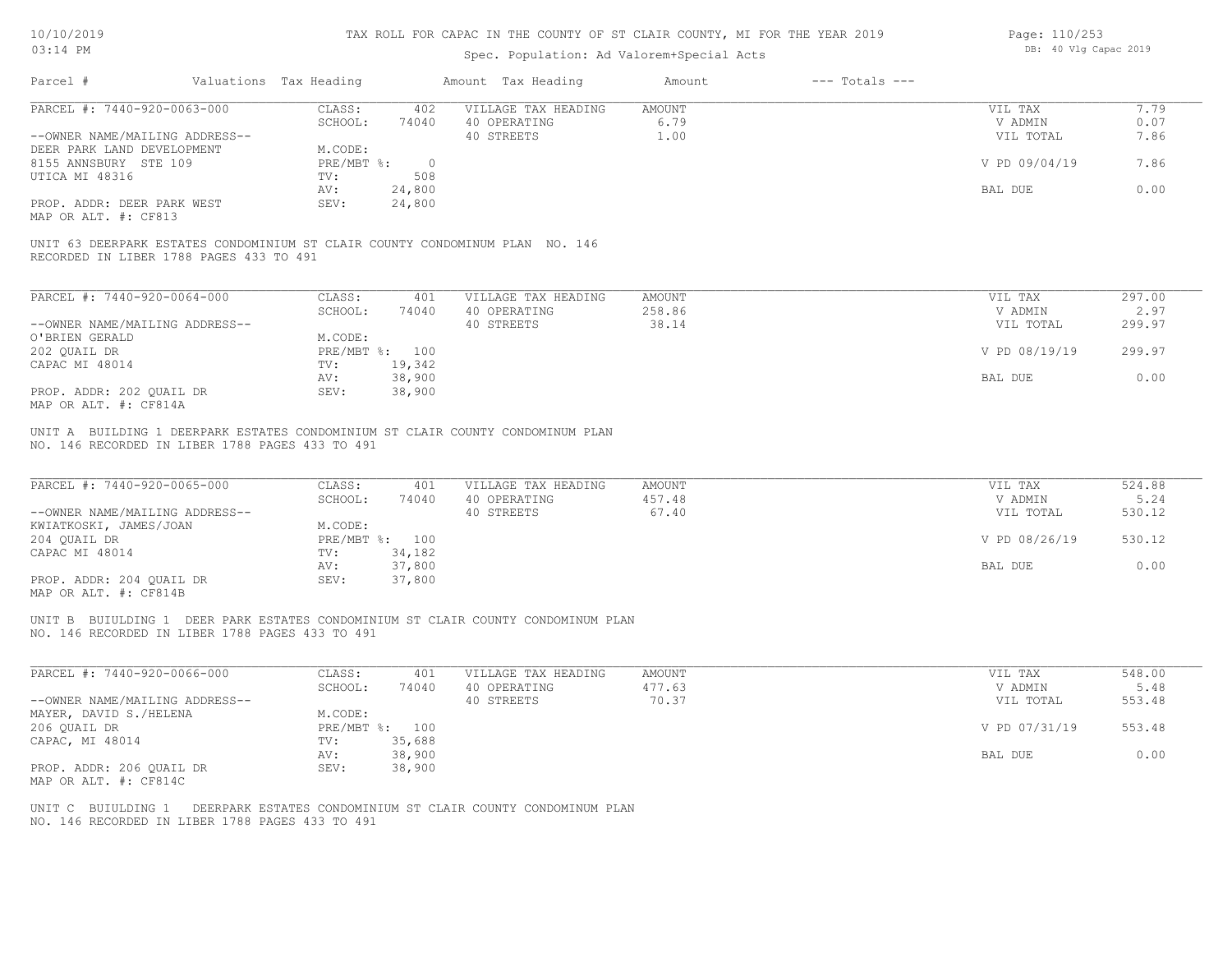# Spec. Population: Ad Valorem+Special Acts

| Page: 111/253 |  |                       |  |
|---------------|--|-----------------------|--|
|               |  | DB: 40 Vlg Capac 2019 |  |

| PARCEL #: 7440-920-0067-000<br>--OWNER NAME/MAILING ADDRESS--                                                                      | CLASS:<br>401<br>SCHOOL:<br>74040           | VILLAGE TAX HEADING                 | AMOUNT           | VIL TAX              | 548.00         |
|------------------------------------------------------------------------------------------------------------------------------------|---------------------------------------------|-------------------------------------|------------------|----------------------|----------------|
|                                                                                                                                    |                                             |                                     |                  |                      |                |
|                                                                                                                                    |                                             | 40 OPERATING<br>40 STREETS          | 477.63<br>70.37  | V ADMIN<br>VIL TOTAL | 5.48<br>553.48 |
| WHITE PAMELA                                                                                                                       | M.CODE:<br>COREL                            |                                     |                  |                      |                |
| 102 QUAIL CT                                                                                                                       | PRE/MBT %: 100                              |                                     |                  | V PD 09/09/19        | 553.48         |
| CAPAC MI 48014                                                                                                                     | 35,688<br>TV:                               |                                     |                  |                      |                |
|                                                                                                                                    | 38,900<br>AV:                               |                                     |                  | BAL DUE              | 0.00           |
| PROP. ADDR: 102 QUAIL CT                                                                                                           | 38,900<br>SEV:                              |                                     |                  |                      |                |
| MAP OR ALT. #: CF815A                                                                                                              |                                             |                                     |                  |                      |                |
| UNIT A BUILDING 2 DEER PARK ESTATES CONDOMINIUM ST CLAIR COUNTY CONDOMINUM PLAN<br>NO. 146 RECORDED IN LIBER 1788 PAGES 433 TO 491 |                                             |                                     |                  |                      |                |
| PARCEL #: 7440-920-0068-000                                                                                                        | CLASS:<br>401                               | VILLAGE TAX HEADING                 | AMOUNT           | VIL TAX              | 579.54         |
|                                                                                                                                    | SCHOOL:<br>74040                            | 40 OPERATING                        | 505.12           | V ADMIN              | 5.79           |
| --OWNER NAME/MAILING ADDRESS--                                                                                                     |                                             | 40 STREETS                          | 74.42            | VIL TOTAL            | 585.33         |
| SANDERS JUDITH A                                                                                                                   | OLALS<br>M.CODE:                            |                                     |                  |                      |                |
| 104 QUAIL CT                                                                                                                       | PRE/MBT %: 100                              |                                     |                  | V PD 09/16/19        | 585.33         |
| CAPAC MI 48014--373                                                                                                                | 37,742<br>TV:                               |                                     |                  |                      |                |
| PROP. ADDR: 104 QUAIL CT<br>MAP OR ALT. #: CF815B                                                                                  | 37,800<br>AV:<br>SEV:<br>37,800             |                                     |                  | BAL DUE              | 0.00           |
| PARCEL #: 7440-920-0069-000                                                                                                        | CLASS:<br>401<br>SCHOOL:<br>74040           | VILLAGE TAX HEADING<br>40 OPERATING | AMOUNT<br>477.63 | VIL TAX<br>V ADMIN   | 548.00<br>5.48 |
| --OWNER NAME/MAILING ADDRESS--                                                                                                     |                                             | 40 STREETS                          | 70.37            | VIL TOTAL            | 553.48         |
| EVON N PFEILSTUCKER                                                                                                                | OLALS<br>M.CODE:                            |                                     |                  |                      |                |
| 106 QUAIL CT                                                                                                                       | PRE/MBT %: 100                              |                                     |                  | V PD 09/11/19        | 553.48         |
| CAPAC, MI 48014                                                                                                                    | 35,688<br>TV:                               |                                     |                  |                      |                |
| PROP. ADDR: 106 QUAIL CT                                                                                                           | 38,900<br>AV:<br>SEV:<br>38,900             |                                     |                  | BAL DUE              | 0.00           |
| MAP OR ALT. #: CF815C                                                                                                              |                                             |                                     |                  |                      |                |
|                                                                                                                                    |                                             |                                     |                  |                      |                |
| UNIT C BUILDING 2 DEER PARK ESTATES CONDOMINIUM ST CLAIR COUNTY CONDOMINUM PLAN<br>NO. 146 RECORDED IN LIBER 1788 PAGES 433 TO 491 |                                             |                                     |                  |                      |                |
| PARCEL #: 7440-920-0070-000                                                                                                        | CLASS:<br>401                               | VILLAGE TAX HEADING                 | AMOUNT           | VIL TAX              | 597.33         |
|                                                                                                                                    | SCHOOL:<br>74040                            | 40 OPERATING                        | 520.62           | V ADMIN              | 5.97           |
| --OWNER NAME/MAILING ADDRESS--                                                                                                     |                                             | 40 STREETS                          | 76.71            | VIL TOTAL            | 603.30         |
| PORTE DIANE M                                                                                                                      | M.CODE:                                     |                                     |                  |                      |                |
| PORTE WILLIAM N                                                                                                                    | PRE/MBT %: 100                              |                                     |                  | V PD 09/11/19        | 603.30         |
| 108 QUAIL CT<br>CAPAC MI 48014                                                                                                     | TV:<br>38,900<br>AV:<br>38,900              |                                     |                  | BAL DUE              | 0.00           |
|                                                                                                                                    | 38,900<br>SEV:                              |                                     |                  |                      |                |
| PROP. ADDR: 108 QUAIL CT                                                                                                           |                                             |                                     |                  |                      |                |
| MAP OR ALT. #: CF816A                                                                                                              |                                             |                                     |                  |                      |                |
| UNIT A BLDG 3 DEER PARK ESTATES CONDOMINIUM ST CLAIR COUNTY CONDOMINUM PLAN NO.                                                    | 146 RECORDED IN LIBER 1788 PAGES 433 TO 491 |                                     |                  |                      |                |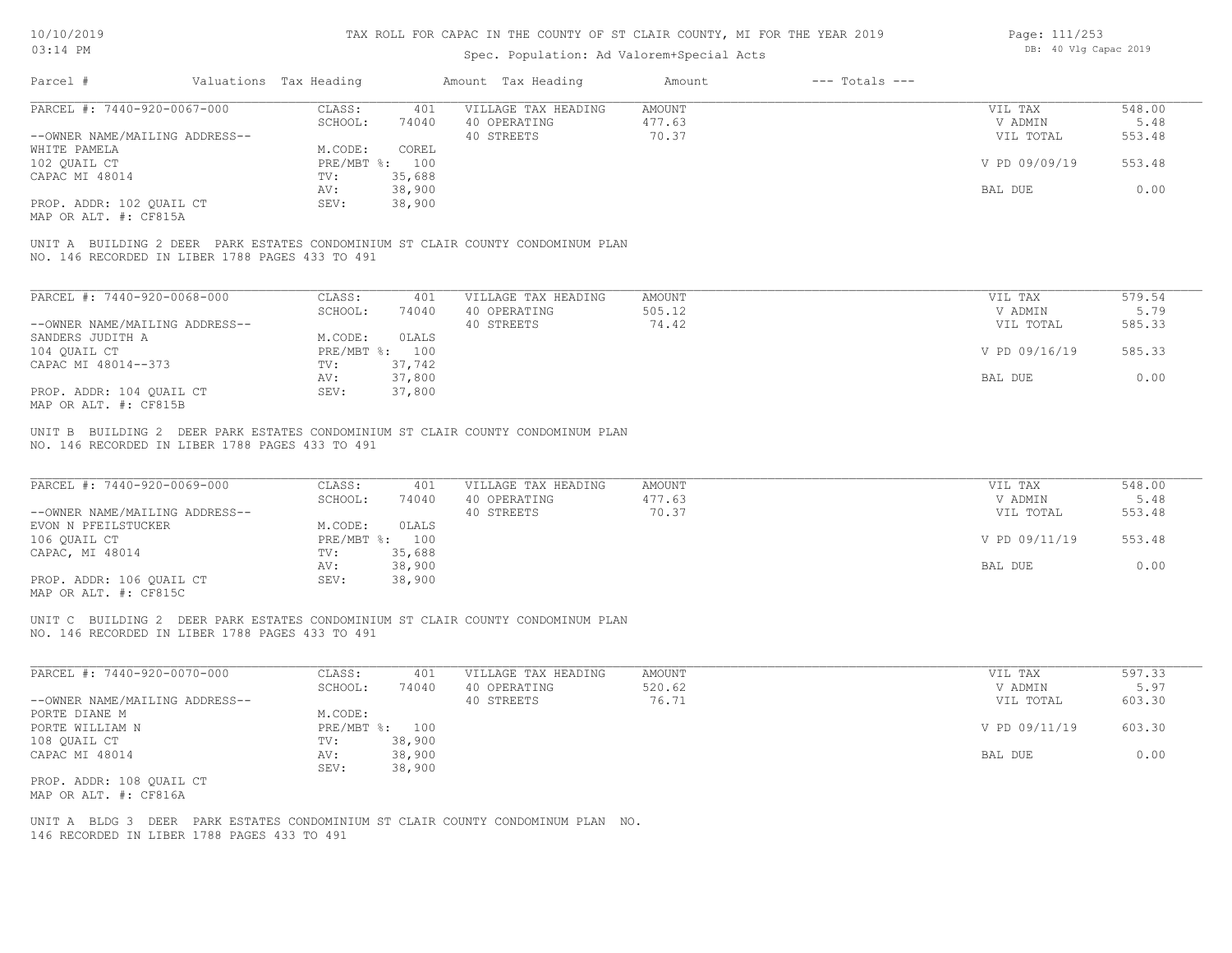| Page: 112/253 |  |                       |  |
|---------------|--|-----------------------|--|
|               |  | DB: 40 Vlg Capac 2019 |  |

| 03:14 PM                                                                                                                           |                                   |                                     | Spec. Population: Ad Valorem+Special Acts |                    |                    | DB: 40 Vlg Capac 2019 |  |  |
|------------------------------------------------------------------------------------------------------------------------------------|-----------------------------------|-------------------------------------|-------------------------------------------|--------------------|--------------------|-----------------------|--|--|
| Parcel #<br>Valuations Tax Heading                                                                                                 |                                   | Amount Tax Heading                  | Amount                                    | $---$ Totals $---$ |                    |                       |  |  |
| PARCEL #: 7440-920-0071-000                                                                                                        | CLASS:<br>401                     | VILLAGE TAX HEADING                 | <b>AMOUNT</b>                             |                    | VIL TAX            | 580.21                |  |  |
|                                                                                                                                    | SCHOOL:<br>74040                  | 40 OPERATING                        | 505.70                                    |                    | V ADMIN            | 5.80                  |  |  |
| --OWNER NAME/MAILING ADDRESS--                                                                                                     |                                   | 40 STREETS                          | 74.51                                     |                    | VIL TOTAL          | 586.01                |  |  |
| MEADOWS ANGELA R                                                                                                                   | M.CODE:<br>0LALS                  |                                     |                                           |                    |                    |                       |  |  |
| 110 QUAIL CT                                                                                                                       | PRE/MBT %: 100                    |                                     |                                           |                    | V PD 09/11/19      | 586.01                |  |  |
| CAPAC MI 48014                                                                                                                     | TV:<br>37,785<br>37,800<br>AV:    |                                     |                                           |                    | BAL DUE            | 0.00                  |  |  |
| PROP. ADDR: 110 QUAIL CT<br>MAP OR ALT. #: CF816B                                                                                  | 37,800<br>SEV:                    |                                     |                                           |                    |                    |                       |  |  |
| UNIT B BUILDING 3 DEER PARK ESTATES CONDOMINIUM ST CLAIR COUNTY CONDOMINUM PLAN<br>NO. 146 RECORDED IN LIBER 1788 PAGES 433 TO 491 |                                   |                                     |                                           |                    |                    |                       |  |  |
| PARCEL #: 7440-920-0072-000                                                                                                        | CLASS:<br>401                     | VILLAGE TAX HEADING                 | <b>AMOUNT</b>                             |                    | VIL TAX            | 548.00                |  |  |
|                                                                                                                                    | SCHOOL:<br>74040                  | 40 OPERATING                        | 477.63                                    |                    | V ADMIN            | 5.48                  |  |  |
| --OWNER NAME/MAILING ADDRESS--                                                                                                     |                                   | 40 STREETS                          | 70.37                                     |                    | VIL TOTAL          | 553.48                |  |  |
| HUTTON ROBERT W                                                                                                                    | COREL<br>M.CODE:                  |                                     |                                           |                    |                    |                       |  |  |
| 112 QUAIL CT                                                                                                                       | PRE/MBT %: 100                    |                                     |                                           |                    | BAL DUE            | 553.48                |  |  |
| CAPAC MI 48014                                                                                                                     | 35,688<br>TV:                     |                                     |                                           |                    |                    |                       |  |  |
|                                                                                                                                    | 38,900<br>AV:                     |                                     |                                           |                    |                    |                       |  |  |
| PROP. ADDR: 112 QUAIL CT                                                                                                           | 38,900<br>SEV:                    |                                     |                                           |                    |                    |                       |  |  |
| MAP OR ALT. #: CF816C                                                                                                              |                                   |                                     |                                           |                    |                    |                       |  |  |
| PARCEL #: 7440-920-0073-000                                                                                                        | CLASS:<br>401<br>SCHOOL:<br>74040 | VILLAGE TAX HEADING<br>40 OPERATING | AMOUNT<br>480.03                          |                    | VIL TAX<br>V ADMIN | 550.75<br>5.50        |  |  |
| --OWNER NAME/MAILING ADDRESS--                                                                                                     |                                   | 40 STREETS                          | 70.72                                     |                    | VIL TOTAL          | 556.25                |  |  |
| LAWSON ARLA J                                                                                                                      | M.CODE:                           |                                     |                                           |                    |                    |                       |  |  |
| FRANTZ CONNIE J                                                                                                                    | PRE/MBT %: 100                    |                                     |                                           |                    | V PD 07/19/19      | 556.25                |  |  |
| 111 QUAIL DR.                                                                                                                      | TV:<br>35,867                     |                                     |                                           |                    |                    |                       |  |  |
| CAPAC MI 48014                                                                                                                     | 38,900<br>AV:                     |                                     |                                           |                    | BAL DUE            | 0.00                  |  |  |
|                                                                                                                                    | 38,900<br>SEV:                    |                                     |                                           |                    |                    |                       |  |  |
| PROP. ADDR: 111 QUAIL CT<br>MAP OR ALT. #: CF817A                                                                                  |                                   |                                     |                                           |                    |                    |                       |  |  |
| UNIT A BUIULDING 4 DEERPARK ESTATES CONDOMINIUM ST CLAIR COUNTY CONDOMINUM PLAN<br>NO. 146 RECORDED IN LIBER 1788 PAGES 433 TO 491 |                                   |                                     |                                           |                    |                    |                       |  |  |
| PARCEL #: 7440-920-0074-000                                                                                                        | CLASS:<br>401                     | VILLAGE TAX HEADING                 | <b>AMOUNT</b>                             |                    | VIL TAX            | 524.88                |  |  |
|                                                                                                                                    | SCHOOL:<br>74040                  | 40 OPERATING                        | 457.48                                    |                    | V ADMIN            | 5.24                  |  |  |
| --OWNER NAME/MAILING ADDRESS--                                                                                                     |                                   | 40 STREETS                          | 67.40                                     |                    | VIL TOTAL          | 530.12                |  |  |
| RINGLE KELLY M                                                                                                                     | COREL<br>M.CODE:                  |                                     |                                           |                    |                    |                       |  |  |
| 109 QUAIL CT                                                                                                                       | PRE/MBT %: 100                    |                                     |                                           |                    | V PD 09/09/19      | 530.12                |  |  |
| CAPAC MI 48014                                                                                                                     | 34,182<br>TV:                     |                                     |                                           |                    |                    |                       |  |  |
|                                                                                                                                    | 37,800<br>AV:                     |                                     |                                           |                    | BAL DUE            | 0.00                  |  |  |
| PROP. ADDR: 109 QUAIL CT<br>MAP OR ALT. #: CF817B                                                                                  | SEV:<br>37,800                    |                                     |                                           |                    |                    |                       |  |  |
| UNIT B BLDG 4 DEER PARK ESTATES CONDOMINIUM ST CLAIR COUNT CONDOMINIUM ST CLAIR                                                    |                                   |                                     |                                           |                    |                    |                       |  |  |

COUNTY CONDOMINIUM PLAN NO 146 RECORDED IN LIBER 1788 PAGES 433 TO 491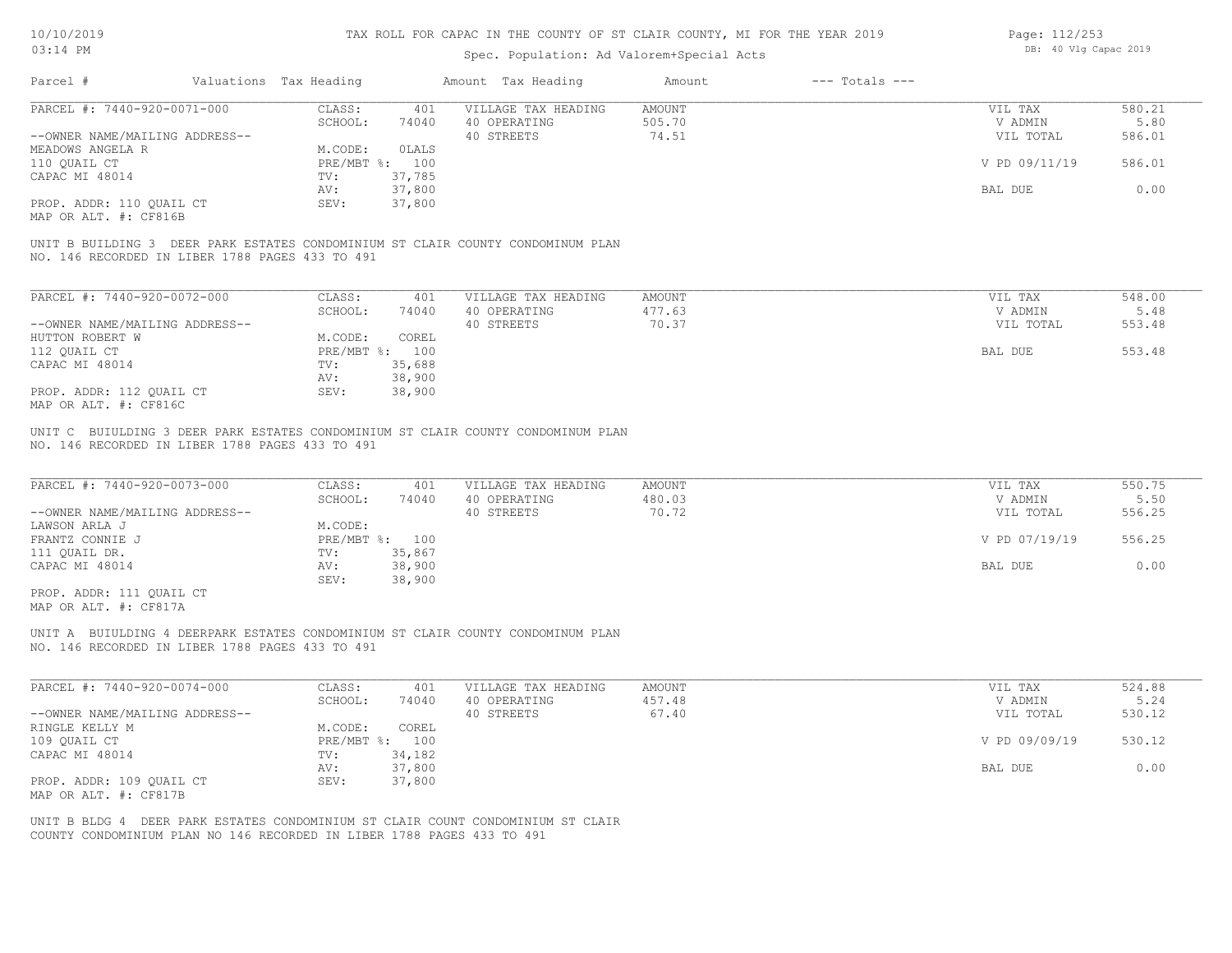| Page: 113/253 |  |                       |  |
|---------------|--|-----------------------|--|
|               |  | DB: 40 Vlg Capac 2019 |  |

|                                                                                                                                                                               |                                                                                                              | Spec. Population: Ad Valorem+Special Acts         |                              | DD. 40 VIY Capac 2015                            |                                    |  |
|-------------------------------------------------------------------------------------------------------------------------------------------------------------------------------|--------------------------------------------------------------------------------------------------------------|---------------------------------------------------|------------------------------|--------------------------------------------------|------------------------------------|--|
| Valuations Tax Heading<br>Parcel #                                                                                                                                            |                                                                                                              | Amount Tax Heading                                | $---$ Totals $---$<br>Amount |                                                  |                                    |  |
| PARCEL #: 7440-920-0075-000                                                                                                                                                   | CLASS:<br>401                                                                                                | VILLAGE TAX HEADING                               | <b>AMOUNT</b>                | VIL TAX                                          | 548.00                             |  |
|                                                                                                                                                                               | SCHOOL:<br>74040                                                                                             | 40 OPERATING                                      | 477.63                       | V ADMIN                                          | 5.48                               |  |
| --OWNER NAME/MAILING ADDRESS--                                                                                                                                                |                                                                                                              | 40 STREETS                                        | 70.37                        | VIL TOTAL                                        | 553.48                             |  |
| ADAMS LARRY G/JUDITH A                                                                                                                                                        | M.CODE:                                                                                                      |                                                   |                              |                                                  |                                    |  |
| 107 OUAIL COURT                                                                                                                                                               | PRE/MBT %: 100                                                                                               |                                                   |                              | V PD 09/11/19                                    | 553.48                             |  |
| CAPAC MI 48014                                                                                                                                                                | 35,688<br>TV:                                                                                                |                                                   |                              |                                                  |                                    |  |
|                                                                                                                                                                               | 38,900<br>AV:                                                                                                |                                                   |                              | BAL DUE                                          | 0.00                               |  |
| PROP. ADDR: 107 OUAIL CT<br>MAP OR ALT. #: CF817C                                                                                                                             | 38,900<br>SEV:                                                                                               |                                                   |                              |                                                  |                                    |  |
| UNIT C BUIULDING 4 DEERPARK ESTATES CONDOMINIUM ST CLAIR COUNTY CONDOMINUM PLAN<br>NO. 146 RECORDED IN LIBER 1788 PAGES 433 TO 491                                            |                                                                                                              |                                                   |                              |                                                  |                                    |  |
| PARCEL #: 7440-920-0076-000                                                                                                                                                   | CLASS:<br>401                                                                                                | VILLAGE TAX HEADING                               | AMOUNT                       | VIL TAX                                          | 597.33                             |  |
|                                                                                                                                                                               | SCHOOL:<br>74040                                                                                             | 40 OPERATING                                      | 520.62                       | V ADMIN                                          | 5.97                               |  |
| --OWNER NAME/MAILING ADDRESS--                                                                                                                                                |                                                                                                              | 40 STREETS                                        | 76.71                        | VIL TOTAL                                        | 603.30                             |  |
| MILLER GERALD                                                                                                                                                                 | M.CODE:<br>OLALS                                                                                             |                                                   |                              |                                                  |                                    |  |
| 105 QUAIL CT                                                                                                                                                                  | PRE/MBT %: 100                                                                                               |                                                   |                              | V PD 09/09/19                                    | 603.30                             |  |
| CAPAC MI 48014                                                                                                                                                                | 38,900<br>TV:                                                                                                |                                                   |                              |                                                  |                                    |  |
|                                                                                                                                                                               | 38,900                                                                                                       |                                                   |                              | BAL DUE                                          | 0.00                               |  |
| PROP. ADDR: 105 QUAIL CT                                                                                                                                                      | AV:<br>38,900<br>SEV:                                                                                        |                                                   |                              |                                                  |                                    |  |
| MAP OR ALT. #: CF818A                                                                                                                                                         |                                                                                                              |                                                   |                              |                                                  |                                    |  |
|                                                                                                                                                                               |                                                                                                              |                                                   |                              |                                                  |                                    |  |
| PARCEL #: 7440-920-0077-000<br>--OWNER NAME/MAILING ADDRESS--<br>LAGROW FRANCIS A<br>LAGROW SALLY A<br>206 CLARKSON CT                                                        | CLASS:<br>401<br>SCHOOL:<br>74040<br>M.CODE:<br>$PRE/MBT$ $\frac{1}{6}$ :<br>$\overline{0}$<br>34,288<br>TV: | VILLAGE TAX HEADING<br>40 OPERATING<br>40 STREETS | AMOUNT<br>458.90<br>67.61    | VIL TAX<br>V ADMIN<br>VIL TOTAL<br>V PD 08/14/19 | 526.51<br>5.26<br>531.77<br>531.77 |  |
|                                                                                                                                                                               | 37,900<br>AV:                                                                                                |                                                   |                              | BAL DUE                                          | 0.00                               |  |
| PROP. ADDR: 103 QUAIL CT                                                                                                                                                      | 37,900<br>SEV:                                                                                               |                                                   |                              |                                                  |                                    |  |
| CAPAC MI 48014<br>MAP OR ALT. #: CF818B<br>UNIT B BUIULDING 5 DEERPARK ESTATES CONDOMINIUM ST CLAIR COUNTY CONDOMINUM PLAN<br>NO. 146 RECORDED IN LIBER 1788 PAGES 433 TO 491 |                                                                                                              |                                                   |                              |                                                  |                                    |  |
| PARCEL #: 7440-920-0078-000                                                                                                                                                   | CLASS:<br>401                                                                                                | VILLAGE TAX HEADING                               | AMOUNT                       | VIL TAX                                          | 548.00                             |  |
|                                                                                                                                                                               | SCHOOL:<br>74040                                                                                             | 40 OPERATING                                      | 477.63                       | V ADMIN                                          | 5.48                               |  |
|                                                                                                                                                                               |                                                                                                              | 40 STREETS                                        | 70.37                        | VIL TOTAL                                        | 553.48                             |  |
|                                                                                                                                                                               | M.CODE:                                                                                                      |                                                   |                              |                                                  |                                    |  |
|                                                                                                                                                                               | PRE/MBT %:<br>100                                                                                            |                                                   |                              | V PD 09/12/19                                    | 553.48                             |  |
|                                                                                                                                                                               | 35,688<br>TV:                                                                                                |                                                   |                              |                                                  |                                    |  |
| --OWNER NAME/MAILING ADDRESS--<br>LANGLEY KEITH D<br>101 OUAIL CT<br>CAPAC MI 48014<br>PROP. ADDR: 101 QUAIL CT<br>MAP OR ALT. #: CF818C                                      | 38,900<br>AV:<br>38,900<br>SEV:                                                                              |                                                   |                              | BAL DUE                                          | 0.00                               |  |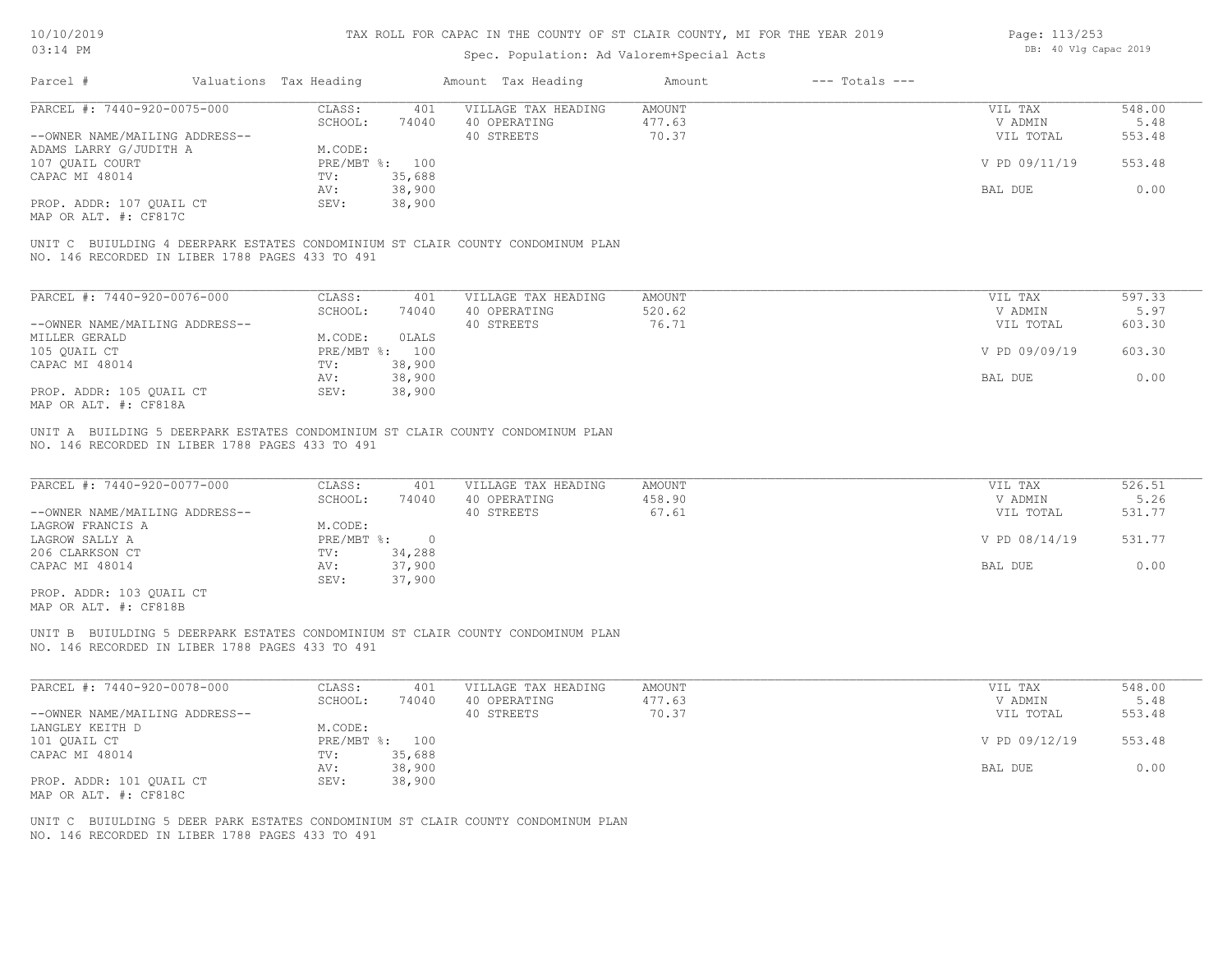### Spec. Population: Ad Valorem+Special Acts

| Parcel #                       |  | Valuations Tax Heading | Amount Tax Heading |                     | Amount | $---$ Totals $---$ |               |        |  |
|--------------------------------|--|------------------------|--------------------|---------------------|--------|--------------------|---------------|--------|--|
| PARCEL #: 7440-920-0079-000    |  | CLASS:                 | 401                | VILLAGE TAX HEADING | AMOUNT |                    | VIL TAX       | 548.00 |  |
|                                |  | SCHOOL:                | 74040              | 40 OPERATING        | 477.63 |                    | V ADMIN       | 5.48   |  |
| --OWNER NAME/MAILING ADDRESS-- |  |                        |                    | 40 STREETS          | 70.37  |                    | VIL TOTAL     | 553.48 |  |
| HUGHSON JACK C.                |  | M.CODE:                |                    |                     |        |                    |               |        |  |
| HUGHSON L. R.                  |  |                        | PRE/MBT %: 100     |                     |        |                    | V PD 09/04/19 | 553.48 |  |
| 218 QUAIL DR                   |  | TV:                    | 35,688             |                     |        |                    |               |        |  |
| CAPAC MI 48014                 |  | AV:                    | 38,900             |                     |        |                    | BAL DUE       | 0.00   |  |
|                                |  | SEV:                   | 38,900             |                     |        |                    |               |        |  |
| PROP. ADDR: 218 OUAIL DR       |  |                        |                    |                     |        |                    |               |        |  |

MAP OR ALT. #: CF819A

146 RECORDED IN LIBER 1788 PAGES 433 TO 491 UNIT A BLDG 6 DEERPARK ESTATES CONDOMINIUM ST CLAIR COUNTY CONDOMINUM PLAN NO.

| PARCEL #: 7440-920-0080-000    | CLASS:  | 401            | VILLAGE TAX HEADING | AMOUNT | VIL TAX       | 580.21 |
|--------------------------------|---------|----------------|---------------------|--------|---------------|--------|
|                                | SCHOOL: | 74040          | 40 OPERATING        | 505.70 | V ADMIN       | 5.80   |
| --OWNER NAME/MAILING ADDRESS-- |         |                | 40 STREETS          | 74.51  | VIL TOTAL     | 586.01 |
| WALSH DORTHY A                 | M.CODE: |                |                     |        |               |        |
| 220 OUAIL DR.                  |         | PRE/MBT %: 100 |                     |        | V PD 09/05/19 | 586.01 |
| CAPAC MI 48014                 | TV:     | 37,785         |                     |        |               |        |
|                                | AV:     | 37,800         |                     |        | BAL DUE       | 0.00   |
| PROP. ADDR: 220 QUAIL DR.      | SEV:    | 37,800         |                     |        |               |        |
| MAP OR ALT. #: CF819B          |         |                |                     |        |               |        |

146 RECORDED IN LIBER 1788 PAGES 433 TO 491 UNIT B BLDG 6 DEER PARK ESTATES CONDOMINIUM ST CLAIR COUNTY CONDOMINUM PLAN NO.

| PARCEL #: 7440-920-0081-000    | CLASS:       | 401    | VILLAGE TAX HEADING | AMOUNT | VIL TAX       | 597.33 |  |
|--------------------------------|--------------|--------|---------------------|--------|---------------|--------|--|
|                                | SCHOOL:      | 74040  | 40 OPERATING        | 520.62 | V ADMIN       | 5.97   |  |
| --OWNER NAME/MAILING ADDRESS-- |              |        | 40 STREETS          | 76.71  | VIL TOTAL     | 603.30 |  |
| PALM MECAL M                   | M.CODE:      |        |                     |        |               |        |  |
| 222 OUAIL DR                   | $PRE/MBT$ %: | 100    |                     |        | V PD 07/10/19 | 603.30 |  |
| CAPAC MI 48014                 | TV:          | 38,900 |                     |        |               |        |  |
|                                | AV:          | 38,900 |                     |        | BAL DUE       | 0.00   |  |
| PROP. ADDR: 222 OUAIL DR.      | SEV:         | 38,900 |                     |        |               |        |  |
| $1435.05.375$ $\pm 0.0100$     |              |        |                     |        |               |        |  |

 $\mathcal{L}_\mathcal{L} = \mathcal{L}_\mathcal{L} = \mathcal{L}_\mathcal{L} = \mathcal{L}_\mathcal{L} = \mathcal{L}_\mathcal{L} = \mathcal{L}_\mathcal{L} = \mathcal{L}_\mathcal{L} = \mathcal{L}_\mathcal{L} = \mathcal{L}_\mathcal{L} = \mathcal{L}_\mathcal{L} = \mathcal{L}_\mathcal{L} = \mathcal{L}_\mathcal{L} = \mathcal{L}_\mathcal{L} = \mathcal{L}_\mathcal{L} = \mathcal{L}_\mathcal{L} = \mathcal{L}_\mathcal{L} = \mathcal{L}_\mathcal{L}$ 

MAP OR ALT. #: CF819C

146 RECORDED IN LIBER 1788 PAGES 433 TO 491 UNIT C BLDG 6 DEER PARK ESTATES CONDOMINIUM ST CLAIR COUNTY CONDOMINUM PLAN NO.

| PARCEL #: 7440-920-0082-000    | CLASS:     | 401    | VILLAGE TAX HEADING | AMOUNT | VIL TAX       | 548.00 |
|--------------------------------|------------|--------|---------------------|--------|---------------|--------|
|                                | SCHOOL:    | 74040  | 40 OPERATING        | 477.63 | V ADMIN       | 5.48   |
| --OWNER NAME/MAILING ADDRESS-- |            |        | 40 STREETS          | 70.37  | VIL TOTAL     | 553.48 |
| CHRISTIAN DARLENE              | M.CODE:    |        |                     |        |               |        |
| 7270 MARTIN RD                 | PRE/MBT %: |        |                     |        | V PD 08/26/19 | 553.48 |
| IMLAY CITY MI 48444            | TV:        | 35,688 |                     |        |               |        |
|                                | AV:        | 38,900 |                     |        | BAL DUE       | 0.00   |
| PROP. ADDR: 236 OUAIL DR       | SEV:       | 38,900 |                     |        |               |        |
| MAP OR ALT. #: CF820A          |            |        |                     |        |               |        |

146 RECORDED IN LIBER 1788 PAGES 433 TO 491 UNIT A BLDG 7 DEERPARK ESTATES CONDOMINIUM ST CLAIR COUNTY CONDOMINUM PLAN NO. Page: 114/253 DB: 40 Vlg Capac 2019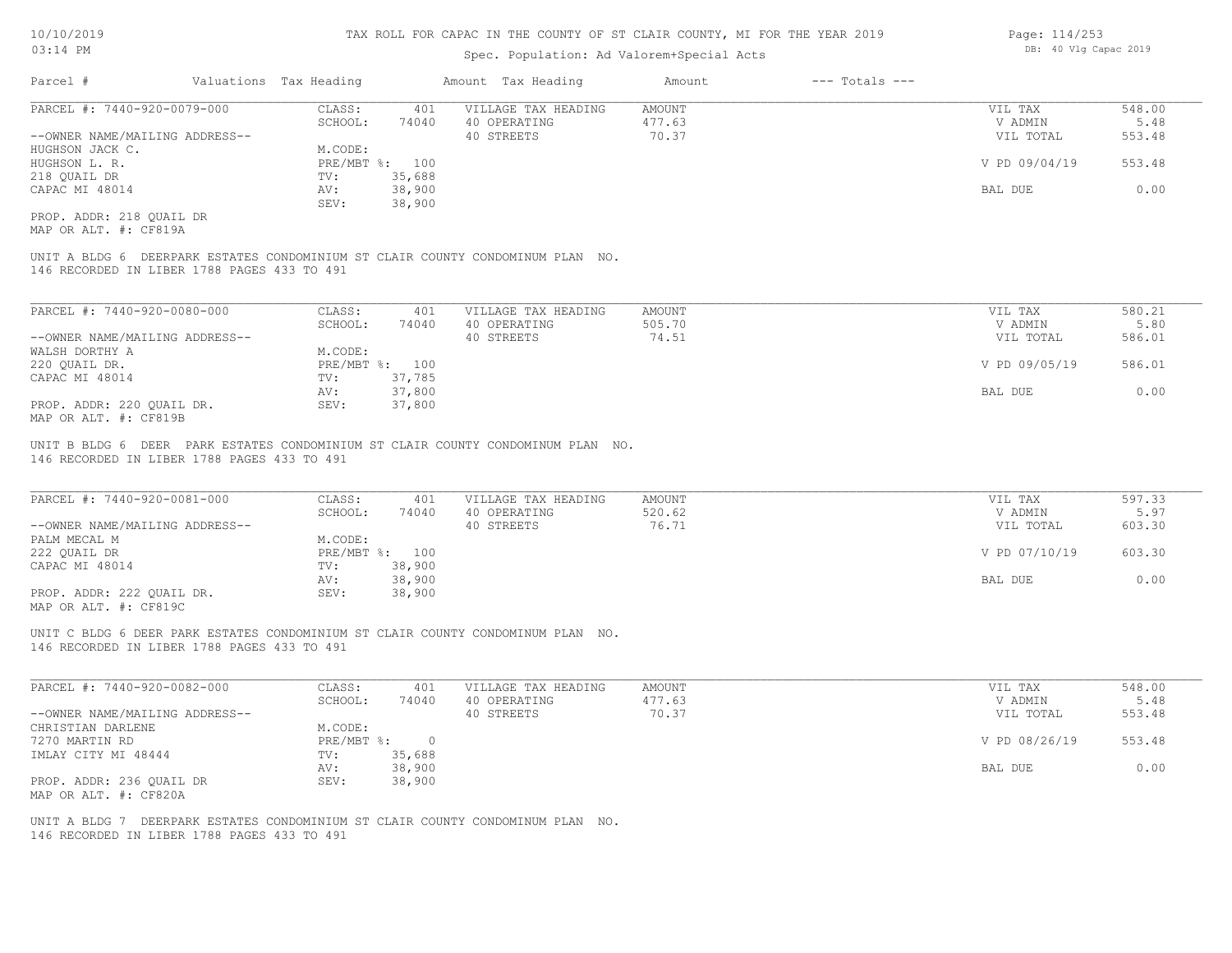### Spec. Population: Ad Valorem+Special Acts

| Page: 115/253 |  |                       |  |  |  |  |
|---------------|--|-----------------------|--|--|--|--|
|               |  | DB: 40 Vlg Capac 2019 |  |  |  |  |

115/253

| Parcel #                       | Valuations Tax Heading |        | Amount Tax Heading  | Amount | $---$ Totals $---$ |               |        |
|--------------------------------|------------------------|--------|---------------------|--------|--------------------|---------------|--------|
| PARCEL #: 7440-920-0083-000    | CLASS:                 | 401    | VILLAGE TAX HEADING | AMOUNT |                    | VIL TAX       | 570.17 |
|                                | SCHOOL:                | 74040  | 40 OPERATING        | 496.95 |                    | V ADMIN       | 5.70   |
| --OWNER NAME/MAILING ADDRESS-- |                        |        | 40 STREETS          | 73.22  |                    | VIL TOTAL     | 575.87 |
| CROWDER MICHAEL A              | M.CODE:                | COREL  |                     |        |                    |               |        |
| CROWDER NANCY                  | PRE/MBT %: 100         |        |                     |        |                    | V PD 09/09/19 | 575.87 |
| 238 QUAIL DR                   | TV:                    | 37,131 |                     |        |                    |               |        |
| CAPAC MI 48014                 | AV:                    | 37,800 |                     |        |                    | BAL DUE       | 0.00   |
|                                | SEV:                   | 37,800 |                     |        |                    |               |        |
|                                |                        |        |                     |        |                    |               |        |

MAP OR ALT. #: CF820B PROP. ADDR: 238 QUAIL DR

RECORDED IN LIBER 1788 PAGES 433 TO 491 UNIT B BLDG 7 DEERPARK ESTATES CONDOMINIUM ST CLAIR COUNTY CONDOMINUM PLAN NO. 146

| PARCEL #: 7440-920-0084-000    | CLASS:  | 401            | VILLAGE TAX HEADING | AMOUNT | VIL TAX       | 548.00 |
|--------------------------------|---------|----------------|---------------------|--------|---------------|--------|
|                                | SCHOOL: | 74040          | 40 OPERATING        | 477.63 | V ADMIN       | 5.48   |
| --OWNER NAME/MAILING ADDRESS-- |         |                | 40 STREETS          | 70.37  | VIL TOTAL     | 553.48 |
| MCTEVIA CAROLYN M              | M.CODE: |                |                     |        |               |        |
| 240 OUAIL DR                   |         | PRE/MBT %: 100 |                     |        | V PD 07/25/19 | 553.48 |
| CAPAC MI 48014                 | TV:     | 35,688         |                     |        |               |        |
|                                | AV:     | 38,900         |                     |        | BAL DUE       | 0.00   |
| PROP. ADDR: 240 OUAIL DR       | SEV:    | 38,900         |                     |        |               |        |
| MAP OR ALT. #: CF820C          |         |                |                     |        |               |        |

RECORDED IN LIBER 1788 PAGES 433 TO 491 UNIT C BLDG 7 DEERPARK ESTATES CONDOMINIUM ST CLAIR COUNTY CONDOMINUM PLAN NO. 146

| PARCEL #: 7440-920-0085-000                                                       | CLASS:     | 401      | VILLAGE TAX HEADING | AMOUNT | VIL TAX       | 552.98 |
|-----------------------------------------------------------------------------------|------------|----------|---------------------|--------|---------------|--------|
|                                                                                   | SCHOOL:    | 74040    | 40 OPERATING        | 481.97 | V ADMIN       | 5.52   |
| --OWNER NAME/MAILING ADDRESS--                                                    |            |          | 40 STREETS          | 71.01  | VIL TOTAL     | 558.50 |
| STONE MICHAEL                                                                     | M.CODE:    | COREL    |                     |        |               |        |
| 1208 N MONROE ST                                                                  | PRE/MBT %: | $\Omega$ |                     |        | V PD 09/09/19 | 558.50 |
| LAPEER MI 48446-1448                                                              | TV:        | 36,012   |                     |        |               |        |
|                                                                                   | AV:        | 39,200   |                     |        | BAL DUE       | 0.00   |
| PROP. ADDR: 242 OUAIL DR<br>$\cdots$ $\cdots$ $\cdots$ $\cdots$ $\cdots$ $\cdots$ | SEV:       | 39,200   |                     |        |               |        |

 $\mathcal{L}_\mathcal{L} = \mathcal{L}_\mathcal{L} = \mathcal{L}_\mathcal{L} = \mathcal{L}_\mathcal{L} = \mathcal{L}_\mathcal{L} = \mathcal{L}_\mathcal{L} = \mathcal{L}_\mathcal{L} = \mathcal{L}_\mathcal{L} = \mathcal{L}_\mathcal{L} = \mathcal{L}_\mathcal{L} = \mathcal{L}_\mathcal{L} = \mathcal{L}_\mathcal{L} = \mathcal{L}_\mathcal{L} = \mathcal{L}_\mathcal{L} = \mathcal{L}_\mathcal{L} = \mathcal{L}_\mathcal{L} = \mathcal{L}_\mathcal{L}$ 

MAP OR ALT. #: CF821A

RECORDED IN LIBER 1788 PAGES 433 TO 491 UNIT A BLDG 8 DEERPARK ESTATES CONDOMINIUM ST CLAIR COUNTY CONDOMINUM PLAN NO. 146

| PARCEL #: 7440-920-0086-000    | CLASS:     | 401    | VILLAGE TAX HEADING | AMOUNT | VIL TAX       | 529.84 |
|--------------------------------|------------|--------|---------------------|--------|---------------|--------|
|                                | SCHOOL:    | 74040  | 40 OPERATING        | 461.80 | V ADMIN       | 5.29   |
| --OWNER NAME/MAILING ADDRESS-- |            |        | 40 STREETS          | 68.04  | VIL TOTAL     | 535.13 |
| ROBERSON RUSSELL               | M.CODE:    |        |                     |        |               |        |
| ROBERSON MARY ANN              | PRE/MBT %: |        |                     |        | V PD 09/04/19 | 535.13 |
| 244 QUAIL DR                   | TV:        | 34,505 |                     |        |               |        |
| CAPAC MI 48014                 | AV:        | 38,200 |                     |        | BAL DUE       | 0.00   |
|                                | SEV:       | 38,200 |                     |        |               |        |
| PROP. ADDR: 244 QUAIL DR       |            |        |                     |        |               |        |
| MAP OR ALT. #: CF821B          |            |        |                     |        |               |        |

146 RECORDED IN LIBER 1788 PAGES 433 TO 491 UNIT B BLDG 8 DEERPARK ESTATES CONDOMINIUM ST CLAIR COUNTY CONDOMINUM PLAN NO.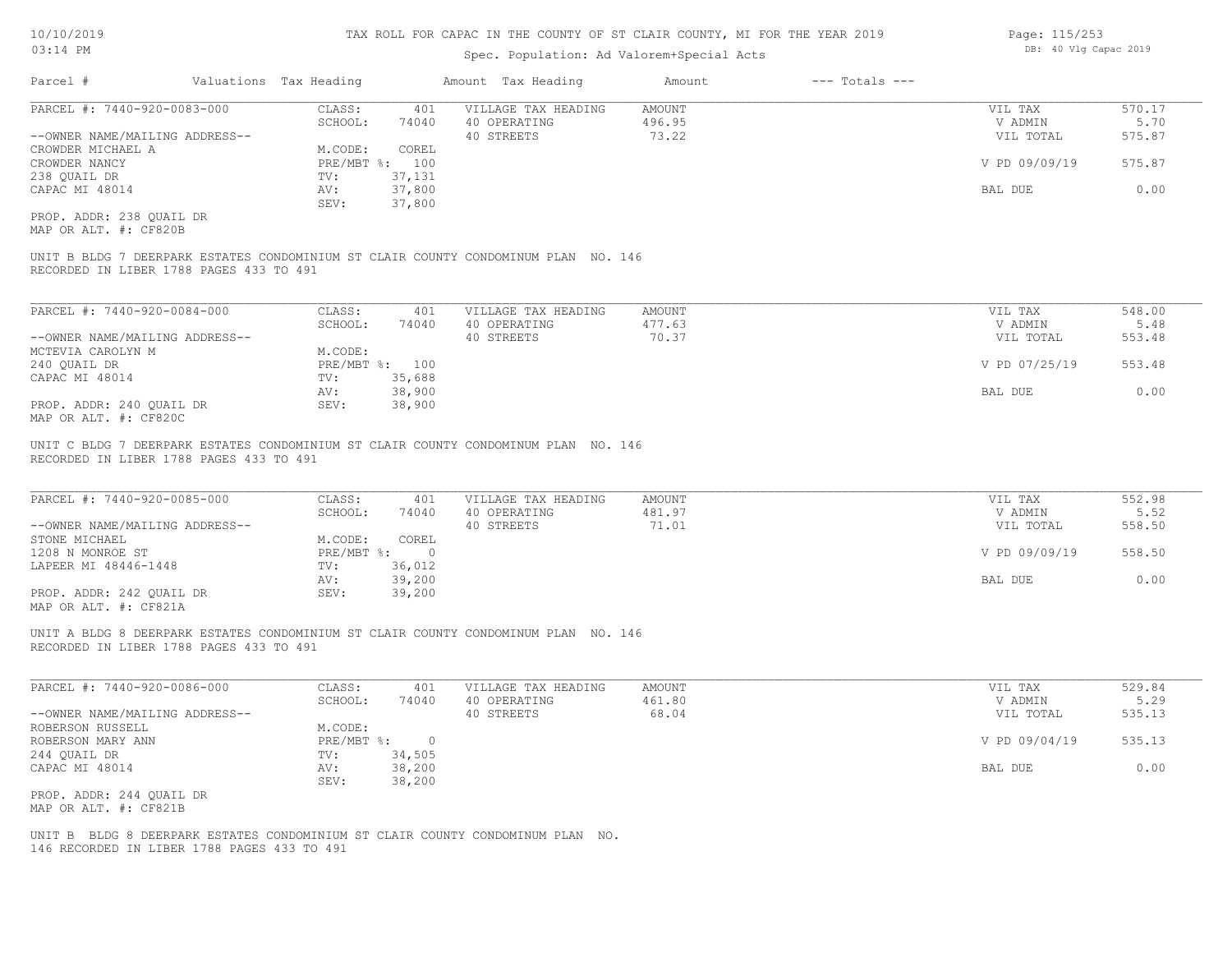#### Spec. Population: Ad Valorem+Special Acts

| Parcel #                       | Valuations Tax Heading |        | Amount Tax Heading  | Amount | $---$ Totals $---$ |               |        |
|--------------------------------|------------------------|--------|---------------------|--------|--------------------|---------------|--------|
| PARCEL #: 7440-920-0087-000    | CLASS:                 | 401    | VILLAGE TAX HEADING | AMOUNT |                    | VIL TAX       | 552.98 |
|                                | SCHOOL:                | 74040  | 40 OPERATING        | 481.97 |                    | V ADMIN       | 5.52   |
| --OWNER NAME/MAILING ADDRESS-- |                        |        | 40 STREETS          | 71.01  |                    | VIL TOTAL     | 558.50 |
| BREWER YOUNG G.                | M.CODE:                |        |                     |        |                    |               |        |
| BREWER PATTI L.                | PRE/MBT %: 100         |        |                     |        |                    | V PD 09/05/19 | 558.50 |
| 246 QUAIL DR                   | TV:                    | 36,012 |                     |        |                    |               |        |
| CAPAC MI 48014                 | AV:                    | 39,200 |                     |        |                    | BAL DUE       | 0.00   |
|                                | SEV:                   | 39,200 |                     |        |                    |               |        |
| PROP. ADDR: 246 OUAIL DR       |                        |        |                     |        |                    |               |        |

MAP OR ALT. #: CF821C

RECORDED IN LIBER 1788 PAGES 433 TO 491 UNIT C BLDG 8 DEERPARK ESTATES CONDOMINIUM ST CLAIR COUNTY CONDOMINUM PLAN NO. 146

| PARCEL #: 7440-920-0088-000    | CLASS:  | 401            | VILLAGE TAX HEADING | AMOUNT | VIL TAX       | 559.55 |
|--------------------------------|---------|----------------|---------------------|--------|---------------|--------|
|                                | SCHOOL: | 74040          | 40 OPERATING        | 487.70 | V ADMIN       | 5.59   |
| --OWNER NAME/MAILING ADDRESS-- |         |                | 40 STREETS          | 71.85  | VIL TOTAL     | 565.14 |
| HUGHES LAWRENCE M              | M.CODE: |                |                     |        |               |        |
| HUGHES CHARLOTTE L             |         | PRE/MBT %: 100 |                     |        | V PD 07/19/19 | 565.14 |
| 252 QUAIL DR                   | TV:     | 36,440         |                     |        |               |        |
| CAPAC MI 48014                 | AV:     | 39,600         |                     |        | BAL DUE       | 0.00   |
|                                | SEV:    | 39,600         |                     |        |               |        |
| PROP. ADDR: 252 QUAIL DR       |         |                |                     |        |               |        |

MAP OR ALT. #: CF822A

RECORDED IN LIBER 1788 PAGES 433 TO 491 UNIT A BLDG 9 DEERPARK ESTATES CONDOMINIUM ST CLAIR COUNTY CONDOMINUM PLAN NO. 146

| PARCEL #: 7440-920-0089-000    | CLASS:     | 401    | VILLAGE TAX HEADING | AMOUNT | VIL TAX       | 539.37 |
|--------------------------------|------------|--------|---------------------|--------|---------------|--------|
|                                | SCHOOL:    | 74040  | 40 OPERATING        | 470.11 | V ADMIN       | 5.39   |
| --OWNER NAME/MAILING ADDRESS-- |            |        | 40 STREETS          | 69.26  | VIL TOTAL     | 544.76 |
| HADDON DAVE W                  | M.CODE:    | COREL  |                     |        |               |        |
| HADDON KATHLEEN M              | PRE/MBT %: | 100    |                     |        | V PD 09/09/19 | 544.76 |
| 254 QUAIL DR                   | TV:        | 35,126 |                     |        |               |        |
| CAPAC MI 48014                 | AV:        | 38,500 |                     |        | BAL DUE       | 0.00   |
|                                | SEV:       | 38,500 |                     |        |               |        |

MAP OR ALT. #: CF822B PROP. ADDR: 254 QUAIL DR

RECORDED IN LIBER 1788 PAGES 433 TO 491 UNIT B BLDG 9 DEERPARK ESTATES CONDOMINIUM ST CLAIR COUNTY CONDOMINUM PLAN NO. 146

| PARCEL #: 7440-920-0090-000    | CLASS:  | 401            | VILLAGE TAX HEADING | AMOUNT | VIL TAX       | 559.55 |
|--------------------------------|---------|----------------|---------------------|--------|---------------|--------|
|                                | SCHOOL: | 74040          | 40 OPERATING        | 487.70 | V ADMIN       | 5.59   |
| --OWNER NAME/MAILING ADDRESS-- |         |                | 40 STREETS          | 71.85  | VIL TOTAL     | 565.14 |
| FOLLMER STEVEN J               | M.CODE: | TCBMT          |                     |        |               |        |
| 256 QUAIL DR                   |         | PRE/MBT %: 100 |                     |        | V PD 07/19/19 | 565.14 |
| CAPAC MI 48014                 | TV:     | 36,440         |                     |        |               |        |
|                                | AV:     | 39,600         |                     |        | BAL DUE       | 0.00   |
| PROP. ADDR: 256 OUAIL DR       | SEV:    | 39,600         |                     |        |               |        |
| MAP OR ALT. #: CF822C          |         |                |                     |        |               |        |

146 RECORDED IN LIBER 1788 PAGES 433 TO 491 UNIT C BLDG 9 DEERPARK ESTATES CONDOMINIUM ST CLAIR COUNTY CONDOMINUM PLAN NO. Page: 116/253 DB: 40 Vlg Capac 2019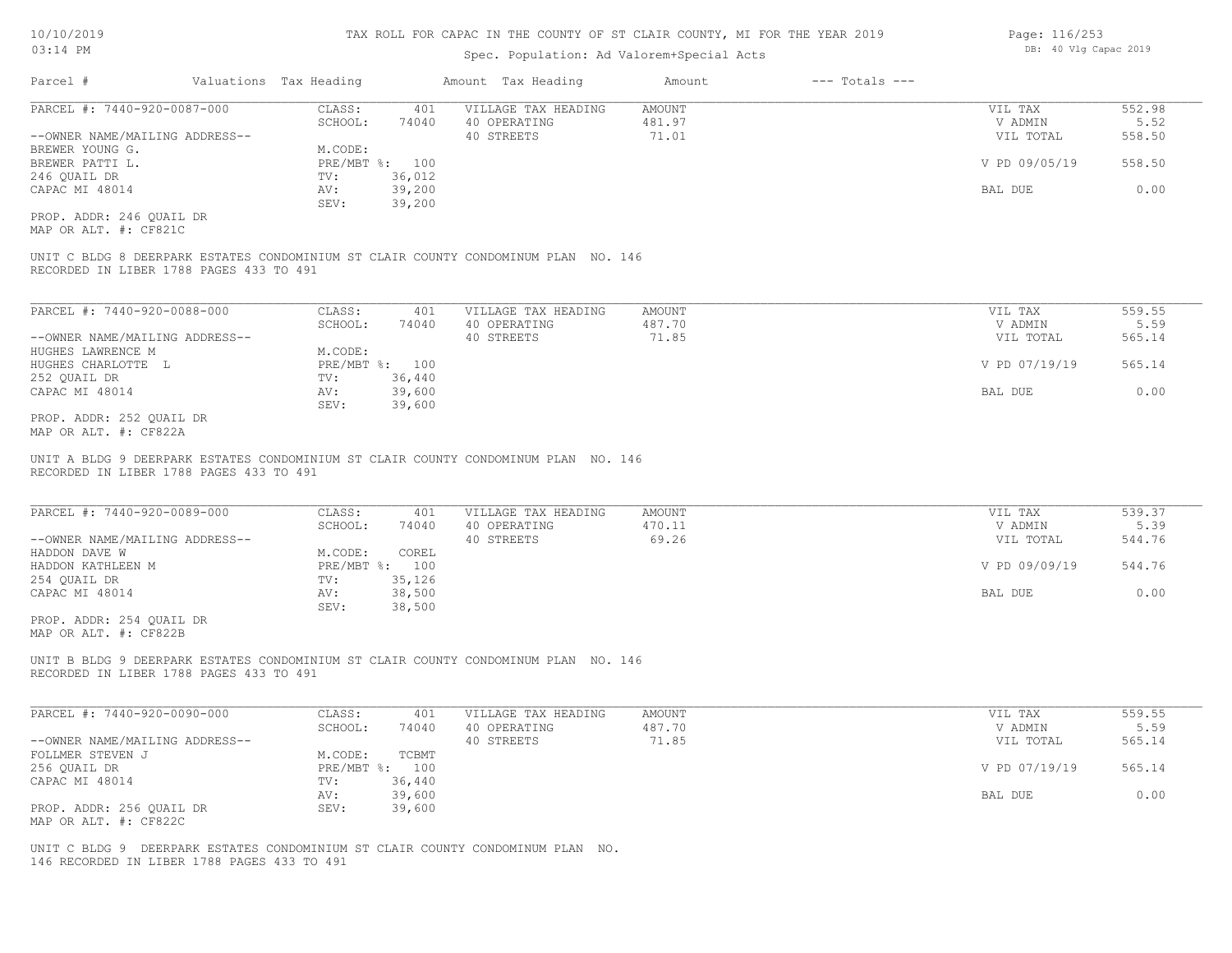Page: 117/253

| 03:14 PM                                       |                        |                | Spec. Population: Ad Valorem+Special Acts                                       |               |                    | DB: 40 Vlg Capac 2019 |      |
|------------------------------------------------|------------------------|----------------|---------------------------------------------------------------------------------|---------------|--------------------|-----------------------|------|
| Parcel #                                       | Valuations Tax Heading |                | Amount Tax Heading                                                              | Amount        | $---$ Totals $---$ |                       |      |
| PARCEL #: 7440-920-0091-000                    | CLASS:                 | 402            | VILLAGE TAX HEADING                                                             | <b>AMOUNT</b> |                    | VIL TAX               | 7.79 |
|                                                | SCHOOL:                | 74040          | 40 OPERATING                                                                    | 6.79          |                    | V ADMIN               | 0.07 |
| --OWNER NAME/MAILING ADDRESS--                 |                        |                | 40 STREETS                                                                      | 1.00          |                    | VIL TOTAL             | 7.86 |
| DEER PARK LAND DEVELOPMENT                     | M.CODE:                |                |                                                                                 |               |                    |                       |      |
| 8155 ANNSBURY STE 109                          | PRE/MBT %:             | $\overline{0}$ |                                                                                 |               |                    | V PD 09/04/19         | 7.86 |
| UTICA MI 48316                                 | TV:                    | 508            |                                                                                 |               |                    |                       |      |
|                                                | AV:                    | 8,100          |                                                                                 |               |                    | BAL DUE               | 0.00 |
| PROP. ADDR: DEER PARK<br>MAP OR ALT. #: CF823A | SEV:                   | 8,100          |                                                                                 |               |                    |                       |      |
| 146 RECORDED IN LIBER 1788 PAGES 433 TO 491    |                        |                | UNIT A BLDG 10 DEERPARK ESTATES CONDOMINIUM ST CLAIR COUNTY CONDOMINUM PLAN NO. |               |                    |                       |      |
| PARCEL #: 7440-920-0092-000                    | CLASS:                 | 402            | VILLAGE TAX HEADING                                                             | <b>AMOUNT</b> |                    | VIL TAX               | 7.79 |
|                                                | SCHOOL:                | 74040          | 40 OPERATING                                                                    | 6.79          |                    | V ADMIN               | 0.07 |
| --OWNER NAME/MAILING ADDRESS--                 |                        |                | 40 STREETS                                                                      | 1.00          |                    | VIL TOTAL             | 7.86 |
| DEER PARK LAND DEVELOPMENT                     | M.CODE:                |                |                                                                                 |               |                    |                       |      |
| 8155 ANNSBURY STE 109                          | PRE/MBT %:             | $\overline{0}$ |                                                                                 |               |                    | V PD 09/04/19         | 7.86 |
| UTICA MI 48316                                 | TV:                    | 508            |                                                                                 |               |                    |                       |      |
|                                                |                        |                |                                                                                 |               |                    |                       | 0.00 |
| PROP. ADDR: DEER PARK                          | AV:<br>SEV:            | 8,100          |                                                                                 |               |                    | BAL DUE               |      |
| MAP OR ALT. #: CF823B                          |                        | 8,100          |                                                                                 |               |                    |                       |      |
| 146 RECORDED IN LIBER 1788 PAGES 433 TO 491    |                        |                | UNIT B BLDG 10 DEERPARK ESTATES CONDOMINIUM ST CLAIR COUNTY CONDOMINUM PLAN NO. |               |                    |                       |      |
| PARCEL #: 7440-920-0093-000                    | CLASS:                 | 402            | VILLAGE TAX HEADING                                                             | AMOUNT        |                    | VIL TAX               | 7.79 |
|                                                | SCHOOL:                | 74040          | 40 OPERATING                                                                    | 6.79          |                    | V ADMIN               | 0.07 |
| --OWNER NAME/MAILING ADDRESS--                 |                        |                | 40 STREETS                                                                      | 1.00          |                    | VIL TOTAL             | 7.86 |
| DEER PARK LAND DEVELOPMENT                     | M.CODE:                |                |                                                                                 |               |                    |                       |      |
| 8155 ANNSBURY STE 109                          | PRE/MBT %:             | $\overline{0}$ |                                                                                 |               |                    | V PD 09/04/19         | 7.86 |
| UTICA MI 48316                                 | TV:                    | 508            |                                                                                 |               |                    |                       |      |
|                                                | AV:                    | 8,100          |                                                                                 |               |                    | BAL DUE               | 0.00 |
| PROP. ADDR: DEER PARK                          | SEV:                   | 8,100          |                                                                                 |               |                    |                       |      |

MAP OR ALT. #: CF824A

146 RECORDED IN LIBER 1788 PAGES 433 TO 491 UNIT A BLDG 11 DEERPARK ESTATES CONDOMINIUM ST CLAIR COUNTY CONDOMINUM PLAN NO.

| PARCEL #: 7440-920-0094-000    | CLASS:     | 402    | VILLAGE TAX HEADING | AMOUNT | VIL TAX       | 7.79 |
|--------------------------------|------------|--------|---------------------|--------|---------------|------|
|                                | SCHOOL:    | 74040  | 40 OPERATING        | 6.79   | V ADMIN       | 0.07 |
| --OWNER NAME/MAILING ADDRESS-- |            |        | 40 STREETS          | 1.00   | VIL TOTAL     | 7.86 |
| DEER PARK LAND DEVELOPMENT     | M.CODE:    |        |                     |        |               |      |
| 8155 ANNSBURY STE 109          | PRE/MBT %: | $\Box$ |                     |        | V PD 09/04/19 | 7.86 |
| UTICA MI 48316                 | TV:        | 508    |                     |        |               |      |
|                                | AV:        | 8,100  |                     |        | BAL DUE       | 0.00 |
| PROP. ADDR: DEER PARK          | SEV:       | 8,100  |                     |        |               |      |
| MAP OR ALT. #: CF824B          |            |        |                     |        |               |      |

 $\mathcal{L}_\mathcal{L} = \mathcal{L}_\mathcal{L} = \mathcal{L}_\mathcal{L} = \mathcal{L}_\mathcal{L} = \mathcal{L}_\mathcal{L} = \mathcal{L}_\mathcal{L} = \mathcal{L}_\mathcal{L} = \mathcal{L}_\mathcal{L} = \mathcal{L}_\mathcal{L} = \mathcal{L}_\mathcal{L} = \mathcal{L}_\mathcal{L} = \mathcal{L}_\mathcal{L} = \mathcal{L}_\mathcal{L} = \mathcal{L}_\mathcal{L} = \mathcal{L}_\mathcal{L} = \mathcal{L}_\mathcal{L} = \mathcal{L}_\mathcal{L}$ 

146 RECORDED IN LIBER 1788 PAGES 433 TO 491 UNIT B UBLDG 11 DEERPARK ESTATES CONDOMINIUM ST CLAIR COUNTY CONDOMINUM PLAN NO.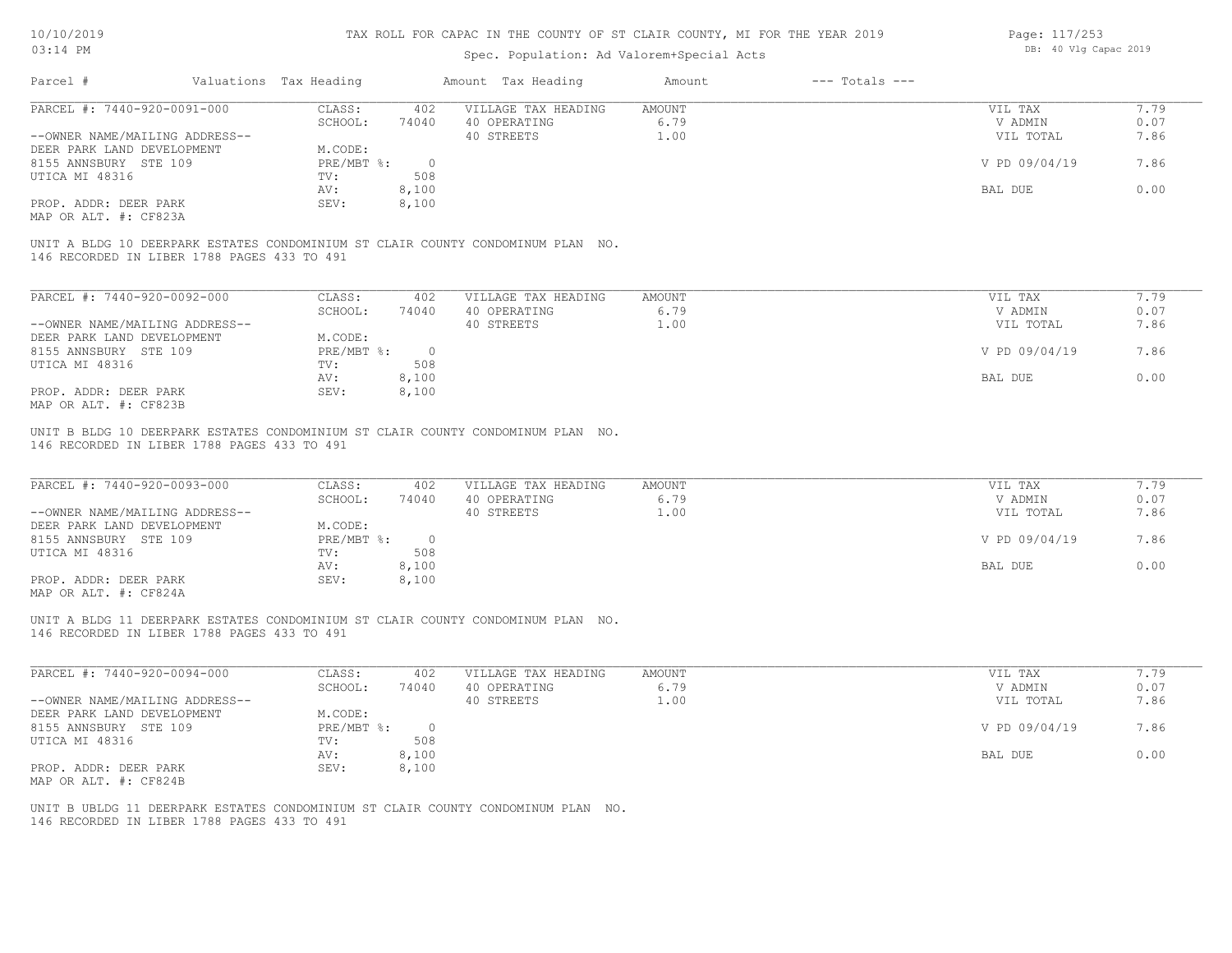| 03:14 PM                                                     |  |                        |                | Spec. Population: Ad Valorem+Special Acts                                       | DB: 40 Vlg Capac 2019 |                    |                    |              |
|--------------------------------------------------------------|--|------------------------|----------------|---------------------------------------------------------------------------------|-----------------------|--------------------|--------------------|--------------|
| Parcel #                                                     |  | Valuations Tax Heading |                | Amount Tax Heading                                                              | Amount                | $---$ Totals $---$ |                    |              |
| PARCEL #: 7440-920-0095-000                                  |  | CLASS:                 | 402            | VILLAGE TAX HEADING                                                             | AMOUNT                |                    | VIL TAX            | 7.79         |
|                                                              |  | SCHOOL:                | 74040          | 40 OPERATING                                                                    | 6.79                  |                    | V ADMIN            | 0.07         |
| --OWNER NAME/MAILING ADDRESS--                               |  |                        |                | 40 STREETS                                                                      | 1.00                  |                    | VIL TOTAL          | 7.86         |
| DEER PARK LAND DEVELOPMENT                                   |  | M.CODE:                |                |                                                                                 |                       |                    |                    |              |
| 8155 ANNSBURY STE 109                                        |  | PRE/MBT %:             | $\overline{0}$ |                                                                                 |                       |                    | V PD 09/04/19      | 7.86         |
| UTICA MI 48316                                               |  | TV:                    | 508            |                                                                                 |                       |                    |                    |              |
|                                                              |  | AV:                    | 8,100          |                                                                                 |                       |                    | BAL DUE            | 0.00         |
| PROP. ADDR: DEER PARK                                        |  | SEV:                   | 8,100          |                                                                                 |                       |                    |                    |              |
| MAP OR ALT. #: CF824C                                        |  |                        |                |                                                                                 |                       |                    |                    |              |
| 146 RECORDED IN LIBER 1788 PAGES 433 TO 491                  |  |                        |                | UNIT C BLDG 11 DEERPARK ESTATES CONDOMINIUM ST CLAIR COUNTY CONDOMINUM PLAN NO. |                       |                    |                    |              |
| PARCEL #: 7440-920-0096-000                                  |  | CLASS:                 | 402            | VILLAGE TAX HEADING                                                             | AMOUNT                |                    | VIL TAX            | 7.79         |
|                                                              |  | SCHOOL:                | 74040          | 40 OPERATING                                                                    | 6.79                  |                    | V ADMIN            | 0.07         |
| --OWNER NAME/MAILING ADDRESS--                               |  |                        |                | 40 STREETS                                                                      | 1.00                  |                    | VIL TOTAL          | 7.86         |
|                                                              |  | M.CODE:                |                |                                                                                 |                       |                    |                    |              |
| DEER PARK LAND DEVELOPMENT                                   |  |                        |                |                                                                                 |                       |                    |                    |              |
| 8155 ANNSBURY STE 109                                        |  | PRE/MBT %:             | $\overline{0}$ |                                                                                 |                       |                    | V PD 09/04/19      | 7.86         |
| UTICA MI 48316                                               |  | TV:                    | 508            |                                                                                 |                       |                    |                    |              |
|                                                              |  | AV:                    | 8,100          |                                                                                 |                       |                    | BAL DUE            | 0.00         |
| PROP. ADDR: DEER PARK<br>MAP OR ALT. #: CF825A               |  | SEV:                   | 8,100          |                                                                                 |                       |                    |                    |              |
| PARCEL #: 7440-920-0097-000                                  |  | CLASS:<br>SCHOOL:      | 402<br>74040   | VILLAGE TAX HEADING<br>40 OPERATING                                             | AMOUNT<br>6.79        |                    | VIL TAX<br>V ADMIN | 7.79<br>0.07 |
| --OWNER NAME/MAILING ADDRESS--<br>DEER PARK LAND DEVELOPMENT |  | M.CODE:                |                | 40 STREETS                                                                      | 1.00                  |                    | VIL TOTAL          | 7.86         |
| 8155 ANSBURY STE 109                                         |  | $PRE/MBT$ $\div$       | $\overline{0}$ |                                                                                 |                       |                    | V PD 09/04/19      | 7.86         |
| UTICA MI 48316                                               |  | TV:                    | 508            |                                                                                 |                       |                    |                    |              |
|                                                              |  | AV:                    | 8,100          |                                                                                 |                       |                    | BAL DUE            | 0.00         |
| PROP. ADDR: DEER PARK<br>MAP OR ALT. #: CF825B               |  | SEV:                   | 8,100          |                                                                                 |                       |                    |                    |              |
| 146 RECORDED IN LIBER 1788 PAGES 433 TO 491                  |  |                        |                | UNIT B BLDG 12 DEERPARK ESTATES CONDOMINIUM ST CLAIR COUNTY CONDOMINUM PLAN NO. |                       |                    |                    |              |
| PARCEL #: 7440-920-0098-000                                  |  | CLASS:                 | 402            | VILLAGE TAX HEADING                                                             | AMOUNT                |                    | VIL TAX            | 7.79         |
|                                                              |  | SCHOOL:                | 74040          | 40 OPERATING                                                                    | 6.79                  |                    | V ADMIN            | 0.07         |
| --OWNER NAME/MAILING ADDRESS--                               |  |                        |                | 40 STREETS                                                                      | 1.00                  |                    | VIL TOTAL          | 7.86         |
| DEER PARK LAND DEVELOPMENT                                   |  | M.CODE:                |                |                                                                                 |                       |                    |                    |              |
| 8155 ANNSBURY STE 109                                        |  | PRE/MBT %:             | $\circ$        |                                                                                 |                       |                    | V PD 09/04/19      | 7.86         |
| UTICA MI 48316                                               |  | TV:                    | 508            |                                                                                 |                       |                    |                    |              |
|                                                              |  | AV:                    | 8,100          |                                                                                 |                       |                    | BAL DUE            | 0.00         |
| PROP. ADDR: DEER PARK                                        |  | SEV:                   | 8,100          |                                                                                 |                       |                    |                    |              |
| MAP OR ALT. #: CF925C                                        |  |                        |                |                                                                                 |                       |                    |                    |              |
|                                                              |  |                        |                |                                                                                 |                       |                    |                    |              |
| 146 RECORDED IN LIBER 1788 PAGES 433 TO 491                  |  |                        |                | UNIT C BLDG 12 DEERPARK ESTATES CONDOMINIUM ST CLAIR COUNTY CONDOMINUM PLAN NO. |                       |                    |                    |              |
|                                                              |  |                        |                |                                                                                 |                       |                    |                    |              |
|                                                              |  |                        |                |                                                                                 |                       |                    |                    |              |
|                                                              |  |                        |                |                                                                                 |                       |                    |                    |              |
|                                                              |  |                        |                |                                                                                 |                       |                    |                    |              |
|                                                              |  |                        |                |                                                                                 |                       |                    |                    |              |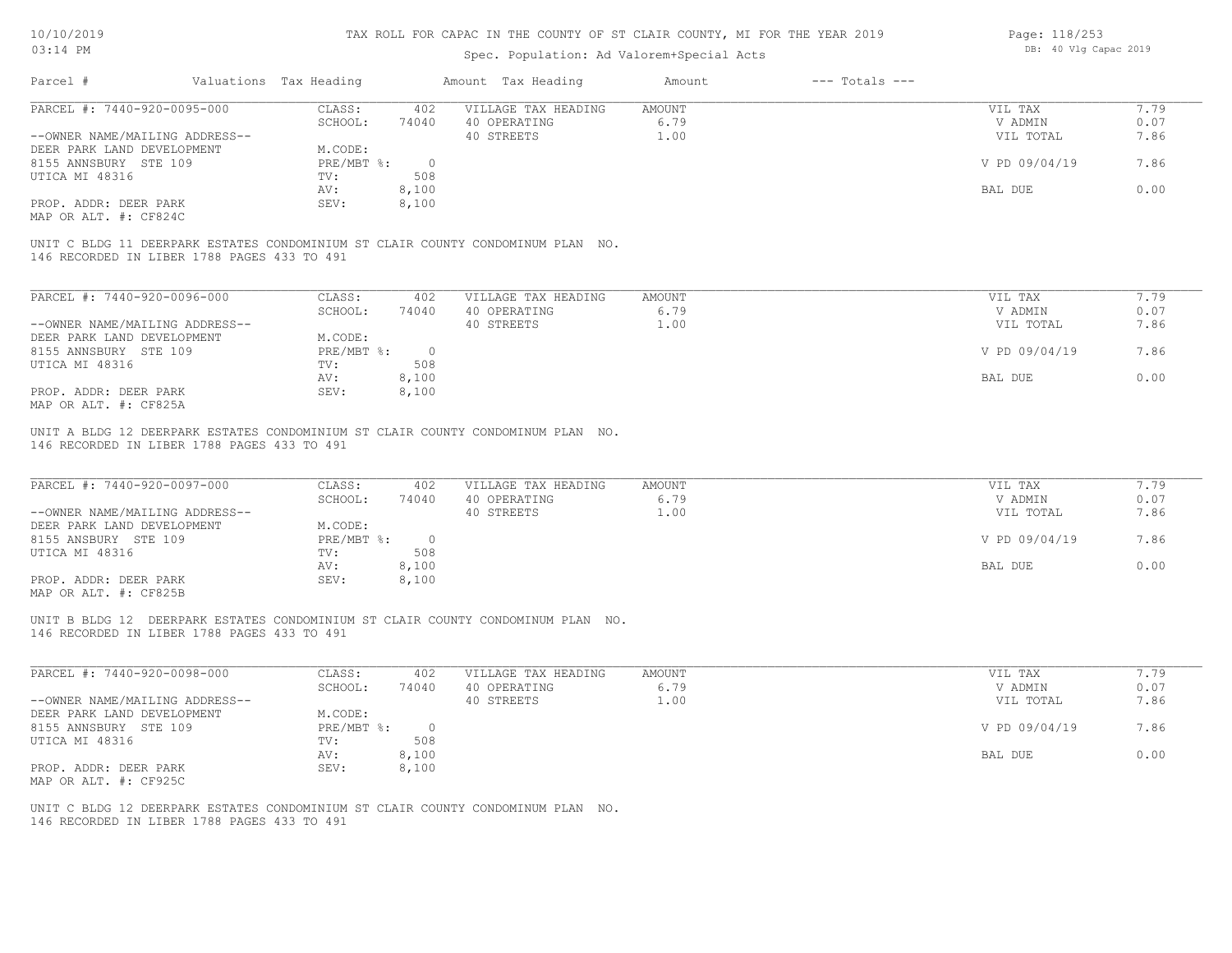| 10/10/2019<br>03:14 PM                              |                        |                | TAX ROLL FOR CAPAC IN THE COUNTY OF ST CLAIR COUNTY, MI FOR THE YEAR 2019       |                |                    | Page: 119/253<br>DB: 40 Vlg Capac 2019 |              |
|-----------------------------------------------------|------------------------|----------------|---------------------------------------------------------------------------------|----------------|--------------------|----------------------------------------|--------------|
|                                                     |                        |                | Spec. Population: Ad Valorem+Special Acts                                       |                |                    |                                        |              |
| Parcel #                                            | Valuations Tax Heading |                | Amount Tax Heading                                                              | Amount         | $---$ Totals $---$ |                                        |              |
| PARCEL #: 7440-920-0099-000                         | CLASS:<br>SCHOOL:      | 402<br>74040   | VILLAGE TAX HEADING<br>40 OPERATING                                             | AMOUNT<br>6.79 |                    | VIL TAX<br>V ADMIN                     | 7.79<br>0.07 |
| --OWNER NAME/MAILING ADDRESS--                      | M.CODE:                |                | 40 STREETS                                                                      | 1.00           |                    | VIL TOTAL                              | 7.86         |
| DEER PARK LAND DEVELOPMENT<br>8155 ANNSBURY STE 109 | PRE/MBT %:             | $\overline{0}$ |                                                                                 |                |                    | V PD 09/04/19                          | 7.86         |
| UTICA MI 48316                                      | TV:<br>AV:             | 508<br>8,100   |                                                                                 |                |                    | BAL DUE                                | 0.00         |
| PROP. ADDR: DEER PARK<br>MAP OR ALT. #: CF826A      | SEV:                   | 8,100          |                                                                                 |                |                    |                                        |              |
|                                                     |                        |                | UNIT A BLDG 13 DEERPARK ESTATES CONDOMINIUM ST CLAIR COUNTY CONDOMINUM PLAN NO. |                |                    |                                        |              |
| 146 RECORDED IN LIBER 1788 PAGES 433 TO 491         |                        |                |                                                                                 |                |                    |                                        |              |
| PARCEL #: 7440-920-0100-000                         | CLASS:                 | 402            | VILLAGE TAX HEADING                                                             | AMOUNT<br>6.79 |                    | VIL TAX                                | 7.79         |
| --OWNER NAME/MAILING ADDRESS--                      | SCHOOL:                | 74040          | 40 OPERATING<br>40 STREETS                                                      | 1.00           |                    | V ADMIN<br>VIL TOTAL                   | 0.07<br>7.86 |
| DEER PARK LAND DEVELOPMENT<br>8155 ANNSBURY STE 109 | M.CODE:<br>PRE/MBT %:  | $\overline{0}$ |                                                                                 |                |                    | V PD 09/04/19                          | 7.86         |
| UTICA MI 48316                                      | TV:<br>AV:             | 508<br>8,100   |                                                                                 |                |                    | <b>BAL DUE</b>                         | 0.00         |
| PROP. ADDR: DEER PARK<br>MAP OR ALT. #: CF826B      | SEV:                   | 8,100          |                                                                                 |                |                    |                                        |              |
| 146 RECORDED IN LIBER 1788 PAGES 433 TO 491         |                        |                | UNIT B BLDG 13 DEERPARK ESTATES CONDOMINIUM ST CLAIR COUNTY CONDOMINUM PLAN NO. |                |                    |                                        |              |
|                                                     |                        |                |                                                                                 |                |                    |                                        |              |
| PARCEL #: 7440-920-0101-000                         | CLASS:                 | 402            | VILLAGE TAX HEADING                                                             | AMOUNT<br>6.79 |                    | VIL TAX                                | 7.79         |
| --OWNER NAME/MAILING ADDRESS--                      | SCHOOL:                | 74040          | 40 OPERATING<br>40 STREETS                                                      | 1.00           |                    | V ADMIN<br>VIL TOTAL                   | 0.07<br>7.86 |
| DEER PARK LAND DEVELOPMENT<br>8155 ANNSBURY STE 109 | M.CODE:<br>PRE/MBT %:  | $\overline{0}$ |                                                                                 |                |                    | V PD 09/04/19                          | 7.86         |
| UTICA MI 48316                                      | TV:<br>AV:             | 508<br>8,100   |                                                                                 |                |                    | BAL DUE                                | 0.00         |
| PROP. ADDR: DEER PARK<br>MAP OR ALT. #: CF826C      | SEV:                   | 8,100          |                                                                                 |                |                    |                                        |              |
|                                                     |                        |                | UNIT C BLDG 13 DEERPARK ESTATES CONDOMINIUM ST CLAIR COUNTY CONDOMINUM PLAN NO. |                |                    |                                        |              |
| 146 RECORDED IN LIBER 1788 PAGES 433 TO 491         |                        |                |                                                                                 |                |                    |                                        |              |
| PARCEL #: 7440-920-0102-000                         | CLASS:                 | 402            | VILLAGE TAX HEADING                                                             | AMOUNT         |                    | VIL TAX                                | 7.79         |
| --OWNER NAME/MAILING ADDRESS--                      | SCHOOL:                | 74040          | 40 OPERATING<br>40 STREETS                                                      | 6.79<br>1.00   |                    | V ADMIN<br>VIL TOTAL                   | 0.07<br>7.86 |
| DEER PARK LAND DEVELOPMENT                          | M.CODE:<br>PRE/MBT %:  | $\overline{0}$ |                                                                                 |                |                    | V PD 09/04/19                          | 7.86         |
| 8155 ANNSBURY STE 109<br>UTICA MI 48316             | TV:                    | 508            |                                                                                 |                |                    |                                        |              |
| PROP ADDR · DEER PARK                               | AV:<br>SEN             | 8,100<br>8.100 |                                                                                 |                |                    | BAL DUE                                | 0.00         |

146 RECORDED IN LIBER 1788 PAGES 433 TO 491 UNIT A BLDG 14 DEERPARK ESTATES CONDOMINIUM ST CLAIR COUNTY CONDOMINUM PLAN NO.

PROP. ADDR: DEER PARK SEV: 8,100

MAP OR ALT. #: CF827A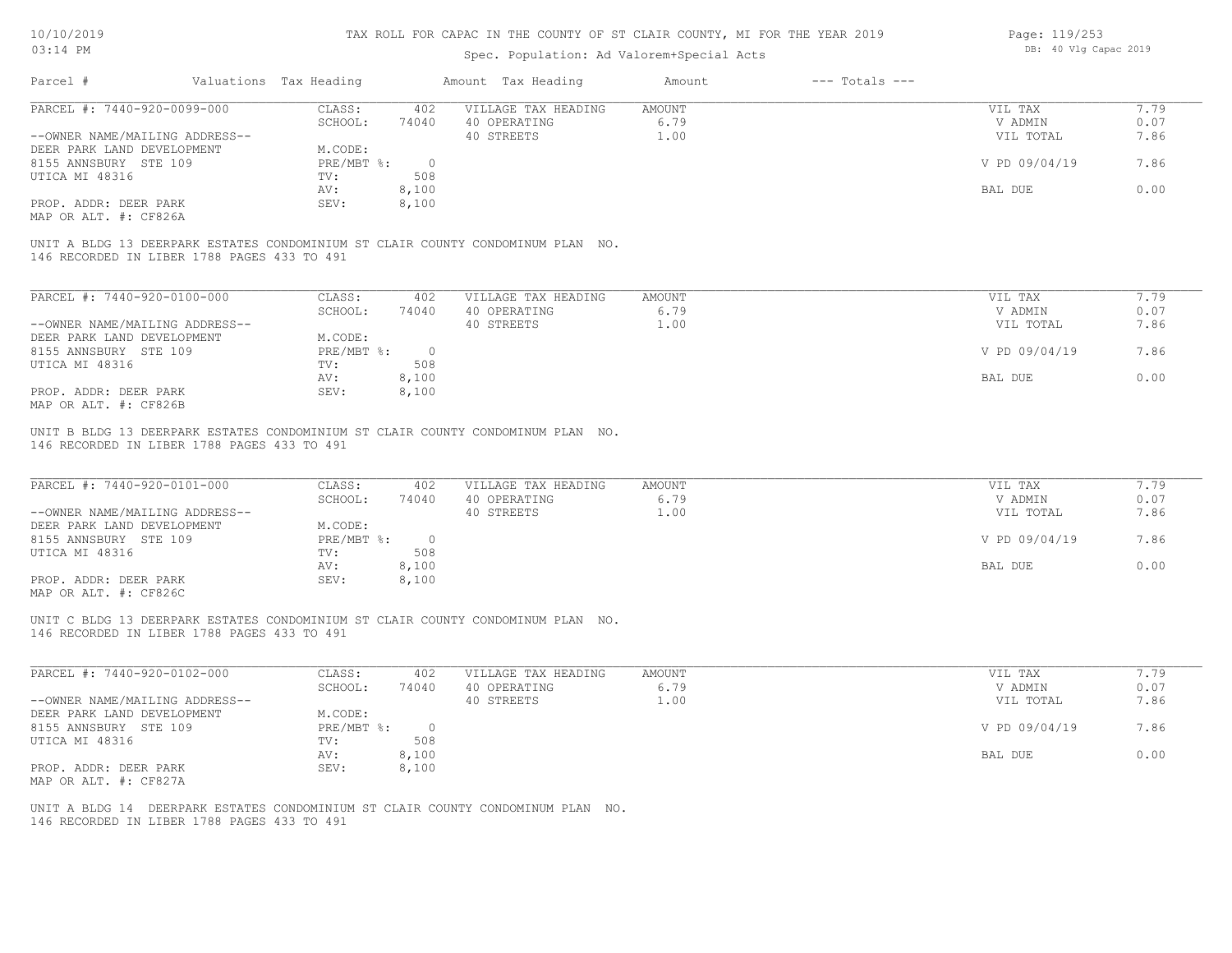### Spec. Population: Ad Valorem+Special Acts

| Page: 120/253 |  |                       |  |  |  |  |
|---------------|--|-----------------------|--|--|--|--|
|               |  | DB: 40 Vlg Capac 2019 |  |  |  |  |

| Parcel #                    |                                             | Valuations Tax Heading |       | Amount Tax Heading                                                              | Amount | $---$ Totals $---$ |               |      |
|-----------------------------|---------------------------------------------|------------------------|-------|---------------------------------------------------------------------------------|--------|--------------------|---------------|------|
| PARCEL #: 7440-920-0103-000 |                                             | CLASS:                 | 402   | VILLAGE TAX HEADING                                                             | AMOUNT |                    | VIL TAX       | 7.79 |
|                             |                                             | SCHOOL:                | 74040 | 40 OPERATING                                                                    | 6.79   |                    | V ADMIN       | 0.07 |
|                             | --OWNER NAME/MAILING ADDRESS--              |                        |       | 40 STREETS                                                                      | 1.00   |                    | VIL TOTAL     | 7.86 |
| DEER PARK LAND DEVELOPMENT  |                                             | M.CODE:                |       |                                                                                 |        |                    |               |      |
| 8155 ANNSBURY STE 109       |                                             | PRE/MBT %:             |       |                                                                                 |        |                    | V PD 09/04/19 | 7.86 |
| UTICA MI 48316              |                                             | TV:                    | 508   |                                                                                 |        |                    |               |      |
|                             |                                             | AV:                    | 8,100 |                                                                                 |        |                    | BAL DUE       | 0.00 |
| PROP. ADDR: DEER PARK       |                                             | SEV:                   | 8,100 |                                                                                 |        |                    |               |      |
| MAP OR ALT. #: CF827B       |                                             |                        |       |                                                                                 |        |                    |               |      |
|                             |                                             |                        |       |                                                                                 |        |                    |               |      |
|                             | 146 RECORDED IN LIBER 1788 PAGES 433 TO 491 |                        |       | UNIT B BLDG 14 DEERPARK ESTATES CONDOMINIUM ST CLAIR COUNTY CONDOMINUM PLAN NO. |        |                    |               |      |
|                             |                                             |                        |       |                                                                                 |        |                    |               |      |

| PARCEL #: 7440-920-0104-000    | CLASS:     | 402   | VILLAGE TAX HEADING | AMOUNT | VIL TAX | 7.79                  |
|--------------------------------|------------|-------|---------------------|--------|---------|-----------------------|
|                                | SCHOOL:    | 74040 | 40 OPERATING        | 6.79   | V ADMIN | 0.07                  |
| --OWNER NAME/MAILING ADDRESS-- |            |       | 40 STREETS          | 1.00   |         | 7.86<br>VIL TOTAL     |
| DEER PARK LAND DEVELOPMENT     | M.CODE:    |       |                     |        |         |                       |
| 8155 ANNSBURY STE 109          | PRE/MBT %: |       |                     |        |         | V PD 09/04/19<br>7.86 |
| UTICA MI 48316                 | TV:        | 508   |                     |        |         |                       |
|                                | AV:        | 8,100 |                     |        | BAL DUE | 0.00                  |
| PROP. ADDR: DEER PARK          | SEV:       | 8,100 |                     |        |         |                       |
| MAP OR ALT. #: CF827C          |            |       |                     |        |         |                       |

146 RECORDED IN LIBER 1788 PAGES 433 TO 491 UNIT C BLDG 14 DEERPARK ESTATES CONDOMINIUM ST CLAIR COUNTY CONDOMINUM PLAN NO.

| PARCEL #: 7440-920-0105-000                           | CLASS:     | 402   | VILLAGE TAX HEADING | AMOUNT   | VIL TAX       | 7.79 |
|-------------------------------------------------------|------------|-------|---------------------|----------|---------------|------|
|                                                       | SCHOOL:    | 74040 | 40 OPERATING        | 6.79     | V ADMIN       | 0.07 |
| --OWNER NAME/MAILING ADDRESS--                        |            |       | 40 STREETS          | $\pm 00$ | VIL TOTAL     | 7.86 |
| DEER PARK LAND DEVELOPMENT                            | M.CODE:    |       |                     |          |               |      |
| 8155 ANNSBURY STE 109                                 | PRE/MBT %: |       |                     |          | V PD 09/04/19 | 7.86 |
| UTICA MI 48316                                        | TV:        | 508   |                     |          |               |      |
|                                                       | AV:        | 8,100 |                     |          | BAL DUE       | 0.00 |
| PROP. ADDR: DEER PARK                                 | SEV:       | 8,100 |                     |          |               |      |
| $\cdots$ $\cdots$ $\cdots$ $\cdots$ $\cdots$ $\cdots$ |            |       |                     |          |               |      |

MAP OR ALT. #: CF828A

146 RECORDED IN LIBER 1788 PAGES 433 TO 491 UNIT A BLDG 15 DEERPARK ESTATES CONDOMINIUM ST CLAIR COUNTY CONDOMINUM PLAN NO.

| PARCEL #: 7440-920-0106-000    | CLASS:       | 402   | VILLAGE TAX HEADING | AMOUNT | VIL TAX       | 1.79 |
|--------------------------------|--------------|-------|---------------------|--------|---------------|------|
|                                | SCHOOL:      | 74040 | 40 OPERATING        | 6.79   | V ADMIN       | 0.07 |
| --OWNER NAME/MAILING ADDRESS-- |              |       | 40 STREETS          | 1.00   | VIL TOTAL     | 7.86 |
| DEER PARK LAND DEVELOPMENT     | M.CODE:      |       |                     |        |               |      |
| 8155 ANNSBURY STE 109          | $PRE/MBT$ %: |       |                     |        | V PD 09/04/19 | 7.86 |
| UTICA MI 48316                 | TV:          | 508   |                     |        |               |      |
|                                | AV:          | 8,100 |                     |        | BAL DUE       | 0.00 |
| PROP. ADDR: DEER PARK          | SEV:         | 8,100 |                     |        |               |      |
| MAP OR ALT. #: CF828B          |              |       |                     |        |               |      |

146 RECORDED IN LIBER 1788 PAGES 433 TO 491 UNIT B BLDG 15 DEERPARK ESTATES CONDOMINIUM ST CLAIR COUNTY CONDOMINUM PLAN NO.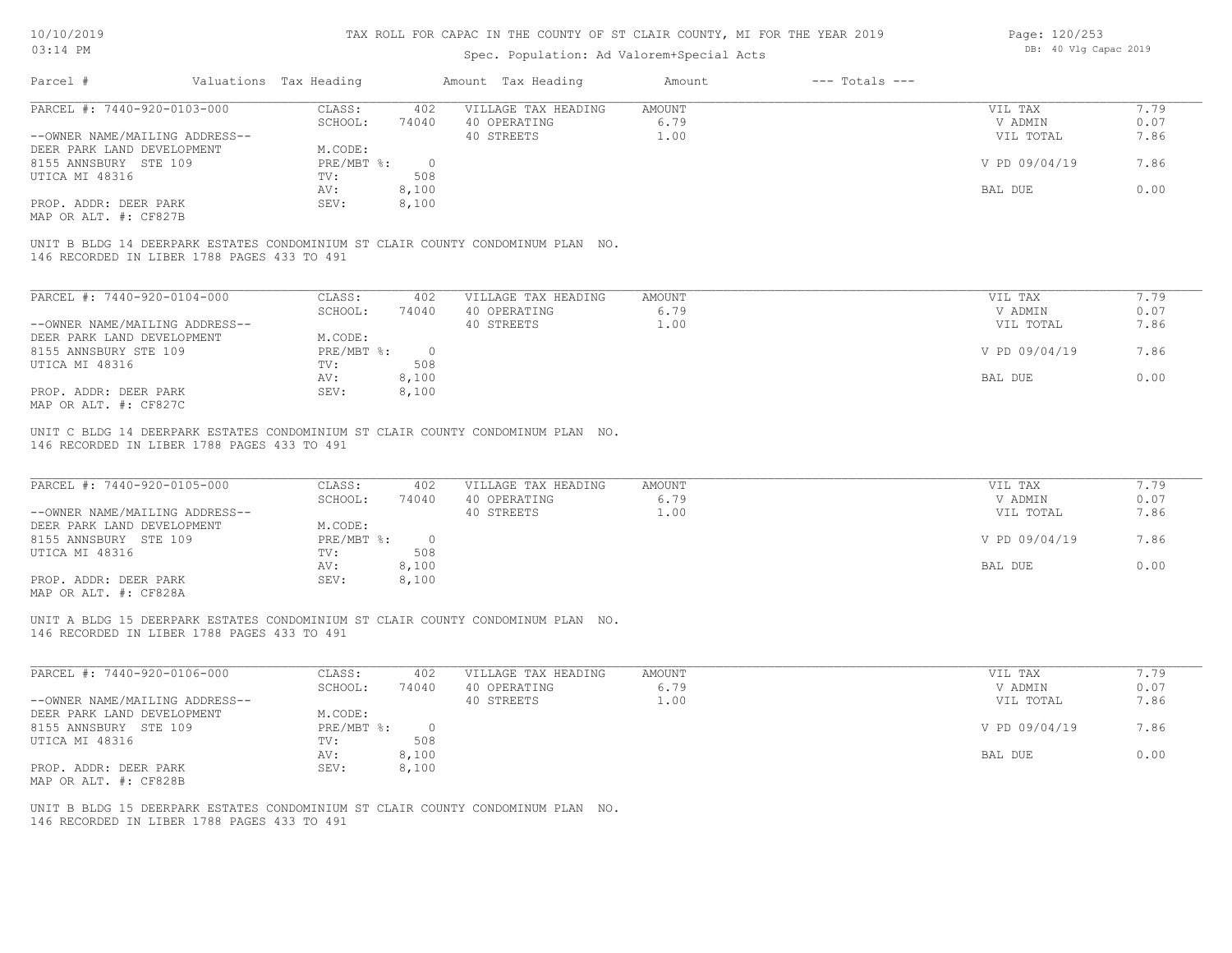#### Spec. Population: Ad Valorem+Special Acts

| Page: 121/253 |  |                       |  |  |  |  |
|---------------|--|-----------------------|--|--|--|--|
|               |  | DB: 40 Vlg Capac 2019 |  |  |  |  |

| Parcel #                                    | Valuations Tax Heading |          | Amount Tax Heading                                                              | Amount | $---$ Totals $---$ |               |      |
|---------------------------------------------|------------------------|----------|---------------------------------------------------------------------------------|--------|--------------------|---------------|------|
| PARCEL #: 7440-920-0107-000                 | CLASS:                 | 402      | VILLAGE TAX HEADING                                                             | AMOUNT |                    | VIL TAX       | 7.79 |
|                                             | SCHOOL:                | 74040    | 40 OPERATING                                                                    | 6.79   |                    | V ADMIN       | 0.07 |
| --OWNER NAME/MAILING ADDRESS--              |                        |          | 40 STREETS                                                                      | 1.00   |                    | VIL TOTAL     | 7.86 |
| DEER PARK LAND DEVELOPMENT                  | M.CODE:                |          |                                                                                 |        |                    |               |      |
| 8155 ANNSBURY STE 109                       | PRE/MBT %:             | $\Omega$ |                                                                                 |        |                    | V PD 09/04/19 | 7.86 |
| UTICA MI 48316                              | TV:                    | 508      |                                                                                 |        |                    |               |      |
|                                             | AV:                    | 8,100    |                                                                                 |        |                    | BAL DUE       | 0.00 |
| PROP. ADDR: DEER PARK                       | SEV:                   | 8,100    |                                                                                 |        |                    |               |      |
| MAP OR ALT. #: CF828C                       |                        |          |                                                                                 |        |                    |               |      |
| 146 RECORDED IN LIBER 1788 PAGES 433 TO 491 |                        |          | UNIT C BLDG 15 DEERPARK ESTATES CONDOMINIUM ST CLAIR COUNTY CONDOMINUM PLAN NO. |        |                    |               |      |
|                                             |                        |          |                                                                                 |        |                    |               |      |
| PARCEL #: 7440-920-0108-000                 | CLASS:                 | 402      | VILLAGE TAX HEADING                                                             | AMOUNT |                    | VIL TAX       | 7.79 |
|                                             | SCHOOL:                | 74040    | 40 OPERATING                                                                    | 6.79   |                    | V ADMIN       | 0.07 |
| --OWNER NAME/MAILING ADDRESS--              |                        |          | 40 STREETS                                                                      | 1.00   |                    | VIL TOTAL     | 7.86 |
| DEER PARK LAND DEVELOPMENT                  | M.CODE:                |          |                                                                                 |        |                    |               |      |
| 8155 ANNSBURY STE 109                       | $PRE/MBT$ $\div$       | $\Omega$ |                                                                                 |        |                    | V PD 09/04/19 | 7.86 |
| UTICA MI 48316                              | TV:                    | 508      |                                                                                 |        |                    |               |      |
|                                             | AV:                    | 8,100    |                                                                                 |        |                    | BAL DUE       | 0.00 |

MAP OR ALT. #: CF829A PROP. ADDR: DEER PARK SEV: 8,100

146 RECORDED IN LIBER 1788 PAGES 433 TO 491 UNIT A BLDG 16 DEERPARK ESTATES CONDOMINIUM ST CLAIR COUNTY CONDOMINUM PLAN NO.

| PARCEL #: 7440-920-0109-000    | CLASS:     | 402   | VILLAGE TAX HEADING | AMOUNT | VIL TAX       | 7.79 |
|--------------------------------|------------|-------|---------------------|--------|---------------|------|
|                                | SCHOOL:    | 74040 | 40 OPERATING        | 6.79   | V ADMIN       | 0.07 |
| --OWNER NAME/MAILING ADDRESS-- |            |       | 40 STREETS          | 1.00   | VIL TOTAL     | 7.86 |
| DEER PARK LAND DEVELOPMENT     | M.CODE:    |       |                     |        |               |      |
| 8155 ANNSBURY STE 109          | PRE/MBT %: |       |                     |        | V PD 09/04/19 | 7.86 |
| UTICA MI 48316                 | TV:        | 508   |                     |        |               |      |
|                                | AV:        | 8,100 |                     |        | BAL DUE       | 0.00 |
| PROP. ADDR: DEER PARK          | SEV:       | 8,100 |                     |        |               |      |
| $\cdots$                       |            |       |                     |        |               |      |

 $\mathcal{L}_\mathcal{L} = \mathcal{L}_\mathcal{L} = \mathcal{L}_\mathcal{L} = \mathcal{L}_\mathcal{L} = \mathcal{L}_\mathcal{L} = \mathcal{L}_\mathcal{L} = \mathcal{L}_\mathcal{L} = \mathcal{L}_\mathcal{L} = \mathcal{L}_\mathcal{L} = \mathcal{L}_\mathcal{L} = \mathcal{L}_\mathcal{L} = \mathcal{L}_\mathcal{L} = \mathcal{L}_\mathcal{L} = \mathcal{L}_\mathcal{L} = \mathcal{L}_\mathcal{L} = \mathcal{L}_\mathcal{L} = \mathcal{L}_\mathcal{L}$ 

 $\mathcal{L}_\mathcal{L} = \mathcal{L}_\mathcal{L} = \mathcal{L}_\mathcal{L} = \mathcal{L}_\mathcal{L} = \mathcal{L}_\mathcal{L} = \mathcal{L}_\mathcal{L} = \mathcal{L}_\mathcal{L} = \mathcal{L}_\mathcal{L} = \mathcal{L}_\mathcal{L} = \mathcal{L}_\mathcal{L} = \mathcal{L}_\mathcal{L} = \mathcal{L}_\mathcal{L} = \mathcal{L}_\mathcal{L} = \mathcal{L}_\mathcal{L} = \mathcal{L}_\mathcal{L} = \mathcal{L}_\mathcal{L} = \mathcal{L}_\mathcal{L}$ 

AV: 8,100 BAL DUE 0.00

MAP OR ALT. #: CF829B

146 RECORDED IN LIBER 1788 PAGES 433 TO 491 UNIT B BLDG 16 DEERPARK ESTATES CONDOMINIUM ST CLAIR COUNTY CONDOMINUM PLAN NO.

| PARCEL #: 7440-920-0110-000    | CLASS:     | 402      | VILLAGE TAX HEADING | AMOUNT | VIL TAX       | 7.79 |
|--------------------------------|------------|----------|---------------------|--------|---------------|------|
|                                | SCHOOL:    | 74040    | 40 OPERATING        | 6.79   | V ADMIN       | 0.07 |
| --OWNER NAME/MAILING ADDRESS-- |            |          | 40 STREETS          | 1.00   | VIL TOTAL     | 7.86 |
| DEER PARK LAND DEVELOPMENT     | M.CODE:    |          |                     |        |               |      |
| 8155 ANNSBURY STE 109          | PRE/MBT %: | $\Omega$ |                     |        | V PD 09/04/19 | 7.86 |
| UTICA MI 48316                 | TV:        | 508      |                     |        |               |      |
|                                | AV:        | 8,100    |                     |        | BAL DUE       | 0.00 |
| PROP. ADDR: DEER PARK          | SEV:       | 8,100    |                     |        |               |      |
| MAP OR ALT. #: CF829C          |            |          |                     |        |               |      |

146 RECORDED IN LIBER 1788 PAGES 433 TO 491 UNIT C BLDG 16 DEERPARK ESTATES CONDOMINIUM ST CLAIR COUNTY CONDOMINUM PLAN NO.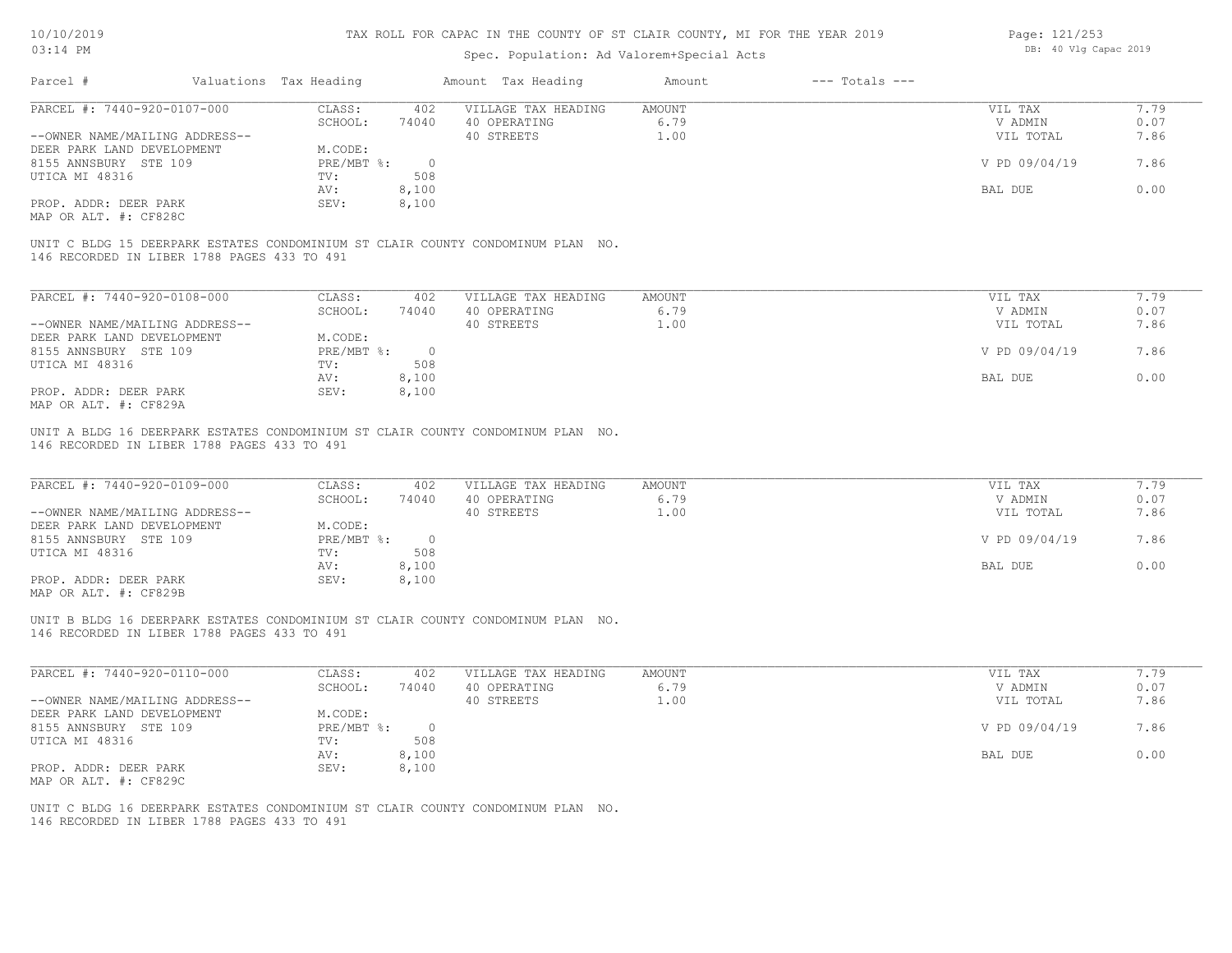| Page: 122/253 |  |                       |  |  |  |
|---------------|--|-----------------------|--|--|--|
|               |  | DB: 40 Vlg Capac 2019 |  |  |  |

| Parcel #<br>Valuations Tax Heading<br>Amount Tax Heading<br>$---$ Totals $---$<br>Amount<br>PARCEL #: 7440-920-0111-000<br>CLASS:<br>VILLAGE TAX HEADING<br>AMOUNT<br>VIL TAX<br>402<br>SCHOOL:<br>74040<br>40 OPERATING<br>6.79<br>V ADMIN<br>1.00<br>--OWNER NAME/MAILING ADDRESS--<br>40 STREETS<br>VIL TOTAL<br>DEER PARK LAND DEVELOPMENT<br>M.CODE:<br>V PD 09/04/19<br>7.86<br>8155 ANNSBURY STE 109<br>$PRE/MBT$ $\div$<br>$\overline{0}$<br>508<br>UTICA MI 48316<br>TV:<br>0.00<br>8,100<br>BAL DUE<br>AV:<br>PROP. ADDR: DEER PARK<br>8,100<br>SEV:<br>MAP OR ALT. #: CF830A<br>UNIT A BLDG 17 DEERPARK ESTATES CONDOMINIUM ST CLAIR COUNTY CONDOMINUM PLAN NO.<br>146 RECORDED IN LIBER 1788 PAGES 433 TO 491<br>PARCEL #: 7440-920-0112-000<br>7.79<br>CLASS:<br>402<br>VIL TAX<br>VILLAGE TAX HEADING<br>AMOUNT<br>SCHOOL:<br>40 OPERATING<br>6.79<br>0.07<br>74040<br>V ADMIN<br>40 STREETS<br>--OWNER NAME/MAILING ADDRESS--<br>1.00<br>VIL TOTAL<br>7.86<br>M.CODE:<br>DEER PARK LAND DEVELOPMENT<br>7.86<br>8155 ANNSBURY STE 109<br>$PRE/MBT$ $\div$<br>$\overline{0}$<br>V PD 09/04/19<br>508<br>UTICA MI 48316<br>TV:<br>0.00<br>AV:<br>8,100<br>BAL DUE<br>PROP. ADDR: DEER PARK<br>SEV:<br>8,100<br>MAP OR ALT. #: CF830B<br>UNIT B BLDG 17 DEERPARK ESTATES CONDOMINIUM ST CLAIR COUNTY CONDOMINUM PLAN NO.<br>146 RECORDED IN LIBER 1788 PAGES 433 TO 491<br>PARCEL #: 7440-920-0113-000<br>CLASS:<br>VILLAGE TAX HEADING<br>7.79<br>402<br>AMOUNT<br>VIL TAX<br>6.79<br>0.07<br>SCHOOL:<br>74040<br>40 OPERATING<br>V ADMIN<br>1.00<br>7.86<br>--OWNER NAME/MAILING ADDRESS--<br>40 STREETS<br>VIL TOTAL<br>M.CODE:<br>DEER PARK LAND DEVELOPMENT<br>PRE/MBT %:<br>$\overline{0}$<br>8155 ANNSBURY STE 109<br>V PD 09/04/19<br>508<br>UTICA MI 48316<br>TV:<br>8,100<br>BAL DUE<br>AV:<br>PROP. ADDR: DEER PARK<br>SEV:<br>8,100<br>MAP OR ALT. #: CF830C<br>UNIT C BLDG 17 DEERPARK ESTATES CONDOMINIUM ST CLAIR COUNTY CONDOMINUM PLAN NO.<br>146 RECORDED IN LIBER 1788 PAGES 433 TO 491<br>PARCEL #: 7440-920-0114-000<br>CLASS:<br>402<br>VILLAGE TAX HEADING<br>AMOUNT<br>VIL TAX<br>6.79<br>SCHOOL:<br>40 OPERATING<br>V ADMIN<br>74040<br>40 STREETS<br>1.00<br>VIL TOTAL<br>--OWNER NAME/MAILING ADDRESS--<br>M.CODE:<br>DEER PARK LAND DEVELOPMENT<br>8155 ANNSBURY STE 109<br>$PRE/MBT$ $\div$<br>$\circ$<br>V PD 09/04/19<br>508<br>UTICA MI 48316<br>TV:<br>8,100<br>0.00<br>BAL DUE<br>AV:<br>8,100<br>PROP. ADDR: DEER PARK<br>SEV:<br>MAP OR ALT. #: CF831A<br>UNIT A BLDG 18 DEERPARK ESTATES CONDOMINIUM ST CLAIR COUNTY CONDOMINUM PLAN NO.<br>146 RECORDED IN LIBER 1788 PAGES 433 TO 491 | $03:14$ PM |  | Spec. Population: Ad Valorem+Special Acts |  | DB: 40 Vlg Capac 2019 |      |
|-----------------------------------------------------------------------------------------------------------------------------------------------------------------------------------------------------------------------------------------------------------------------------------------------------------------------------------------------------------------------------------------------------------------------------------------------------------------------------------------------------------------------------------------------------------------------------------------------------------------------------------------------------------------------------------------------------------------------------------------------------------------------------------------------------------------------------------------------------------------------------------------------------------------------------------------------------------------------------------------------------------------------------------------------------------------------------------------------------------------------------------------------------------------------------------------------------------------------------------------------------------------------------------------------------------------------------------------------------------------------------------------------------------------------------------------------------------------------------------------------------------------------------------------------------------------------------------------------------------------------------------------------------------------------------------------------------------------------------------------------------------------------------------------------------------------------------------------------------------------------------------------------------------------------------------------------------------------------------------------------------------------------------------------------------------------------------------------------------------------------------------------------------------------------------------------------------------------------------------------------------------------------------------------------------------------------------------------------------------------------------------------------------------------------------------------------------------------------------------------------------------------------------------------------------------------------------------------------------------------------------------------|------------|--|-------------------------------------------|--|-----------------------|------|
|                                                                                                                                                                                                                                                                                                                                                                                                                                                                                                                                                                                                                                                                                                                                                                                                                                                                                                                                                                                                                                                                                                                                                                                                                                                                                                                                                                                                                                                                                                                                                                                                                                                                                                                                                                                                                                                                                                                                                                                                                                                                                                                                                                                                                                                                                                                                                                                                                                                                                                                                                                                                                                         |            |  |                                           |  |                       |      |
|                                                                                                                                                                                                                                                                                                                                                                                                                                                                                                                                                                                                                                                                                                                                                                                                                                                                                                                                                                                                                                                                                                                                                                                                                                                                                                                                                                                                                                                                                                                                                                                                                                                                                                                                                                                                                                                                                                                                                                                                                                                                                                                                                                                                                                                                                                                                                                                                                                                                                                                                                                                                                                         |            |  |                                           |  |                       | 7.79 |
|                                                                                                                                                                                                                                                                                                                                                                                                                                                                                                                                                                                                                                                                                                                                                                                                                                                                                                                                                                                                                                                                                                                                                                                                                                                                                                                                                                                                                                                                                                                                                                                                                                                                                                                                                                                                                                                                                                                                                                                                                                                                                                                                                                                                                                                                                                                                                                                                                                                                                                                                                                                                                                         |            |  |                                           |  |                       | 0.07 |
|                                                                                                                                                                                                                                                                                                                                                                                                                                                                                                                                                                                                                                                                                                                                                                                                                                                                                                                                                                                                                                                                                                                                                                                                                                                                                                                                                                                                                                                                                                                                                                                                                                                                                                                                                                                                                                                                                                                                                                                                                                                                                                                                                                                                                                                                                                                                                                                                                                                                                                                                                                                                                                         |            |  |                                           |  |                       | 7.86 |
|                                                                                                                                                                                                                                                                                                                                                                                                                                                                                                                                                                                                                                                                                                                                                                                                                                                                                                                                                                                                                                                                                                                                                                                                                                                                                                                                                                                                                                                                                                                                                                                                                                                                                                                                                                                                                                                                                                                                                                                                                                                                                                                                                                                                                                                                                                                                                                                                                                                                                                                                                                                                                                         |            |  |                                           |  |                       |      |
|                                                                                                                                                                                                                                                                                                                                                                                                                                                                                                                                                                                                                                                                                                                                                                                                                                                                                                                                                                                                                                                                                                                                                                                                                                                                                                                                                                                                                                                                                                                                                                                                                                                                                                                                                                                                                                                                                                                                                                                                                                                                                                                                                                                                                                                                                                                                                                                                                                                                                                                                                                                                                                         |            |  |                                           |  |                       |      |
|                                                                                                                                                                                                                                                                                                                                                                                                                                                                                                                                                                                                                                                                                                                                                                                                                                                                                                                                                                                                                                                                                                                                                                                                                                                                                                                                                                                                                                                                                                                                                                                                                                                                                                                                                                                                                                                                                                                                                                                                                                                                                                                                                                                                                                                                                                                                                                                                                                                                                                                                                                                                                                         |            |  |                                           |  |                       |      |
|                                                                                                                                                                                                                                                                                                                                                                                                                                                                                                                                                                                                                                                                                                                                                                                                                                                                                                                                                                                                                                                                                                                                                                                                                                                                                                                                                                                                                                                                                                                                                                                                                                                                                                                                                                                                                                                                                                                                                                                                                                                                                                                                                                                                                                                                                                                                                                                                                                                                                                                                                                                                                                         |            |  |                                           |  |                       |      |
|                                                                                                                                                                                                                                                                                                                                                                                                                                                                                                                                                                                                                                                                                                                                                                                                                                                                                                                                                                                                                                                                                                                                                                                                                                                                                                                                                                                                                                                                                                                                                                                                                                                                                                                                                                                                                                                                                                                                                                                                                                                                                                                                                                                                                                                                                                                                                                                                                                                                                                                                                                                                                                         |            |  |                                           |  |                       |      |
|                                                                                                                                                                                                                                                                                                                                                                                                                                                                                                                                                                                                                                                                                                                                                                                                                                                                                                                                                                                                                                                                                                                                                                                                                                                                                                                                                                                                                                                                                                                                                                                                                                                                                                                                                                                                                                                                                                                                                                                                                                                                                                                                                                                                                                                                                                                                                                                                                                                                                                                                                                                                                                         |            |  |                                           |  |                       |      |
|                                                                                                                                                                                                                                                                                                                                                                                                                                                                                                                                                                                                                                                                                                                                                                                                                                                                                                                                                                                                                                                                                                                                                                                                                                                                                                                                                                                                                                                                                                                                                                                                                                                                                                                                                                                                                                                                                                                                                                                                                                                                                                                                                                                                                                                                                                                                                                                                                                                                                                                                                                                                                                         |            |  |                                           |  |                       |      |
|                                                                                                                                                                                                                                                                                                                                                                                                                                                                                                                                                                                                                                                                                                                                                                                                                                                                                                                                                                                                                                                                                                                                                                                                                                                                                                                                                                                                                                                                                                                                                                                                                                                                                                                                                                                                                                                                                                                                                                                                                                                                                                                                                                                                                                                                                                                                                                                                                                                                                                                                                                                                                                         |            |  |                                           |  |                       |      |
|                                                                                                                                                                                                                                                                                                                                                                                                                                                                                                                                                                                                                                                                                                                                                                                                                                                                                                                                                                                                                                                                                                                                                                                                                                                                                                                                                                                                                                                                                                                                                                                                                                                                                                                                                                                                                                                                                                                                                                                                                                                                                                                                                                                                                                                                                                                                                                                                                                                                                                                                                                                                                                         |            |  |                                           |  |                       |      |
|                                                                                                                                                                                                                                                                                                                                                                                                                                                                                                                                                                                                                                                                                                                                                                                                                                                                                                                                                                                                                                                                                                                                                                                                                                                                                                                                                                                                                                                                                                                                                                                                                                                                                                                                                                                                                                                                                                                                                                                                                                                                                                                                                                                                                                                                                                                                                                                                                                                                                                                                                                                                                                         |            |  |                                           |  |                       |      |
|                                                                                                                                                                                                                                                                                                                                                                                                                                                                                                                                                                                                                                                                                                                                                                                                                                                                                                                                                                                                                                                                                                                                                                                                                                                                                                                                                                                                                                                                                                                                                                                                                                                                                                                                                                                                                                                                                                                                                                                                                                                                                                                                                                                                                                                                                                                                                                                                                                                                                                                                                                                                                                         |            |  |                                           |  |                       |      |
|                                                                                                                                                                                                                                                                                                                                                                                                                                                                                                                                                                                                                                                                                                                                                                                                                                                                                                                                                                                                                                                                                                                                                                                                                                                                                                                                                                                                                                                                                                                                                                                                                                                                                                                                                                                                                                                                                                                                                                                                                                                                                                                                                                                                                                                                                                                                                                                                                                                                                                                                                                                                                                         |            |  |                                           |  |                       |      |
|                                                                                                                                                                                                                                                                                                                                                                                                                                                                                                                                                                                                                                                                                                                                                                                                                                                                                                                                                                                                                                                                                                                                                                                                                                                                                                                                                                                                                                                                                                                                                                                                                                                                                                                                                                                                                                                                                                                                                                                                                                                                                                                                                                                                                                                                                                                                                                                                                                                                                                                                                                                                                                         |            |  |                                           |  |                       |      |
|                                                                                                                                                                                                                                                                                                                                                                                                                                                                                                                                                                                                                                                                                                                                                                                                                                                                                                                                                                                                                                                                                                                                                                                                                                                                                                                                                                                                                                                                                                                                                                                                                                                                                                                                                                                                                                                                                                                                                                                                                                                                                                                                                                                                                                                                                                                                                                                                                                                                                                                                                                                                                                         |            |  |                                           |  |                       |      |
|                                                                                                                                                                                                                                                                                                                                                                                                                                                                                                                                                                                                                                                                                                                                                                                                                                                                                                                                                                                                                                                                                                                                                                                                                                                                                                                                                                                                                                                                                                                                                                                                                                                                                                                                                                                                                                                                                                                                                                                                                                                                                                                                                                                                                                                                                                                                                                                                                                                                                                                                                                                                                                         |            |  |                                           |  |                       |      |
|                                                                                                                                                                                                                                                                                                                                                                                                                                                                                                                                                                                                                                                                                                                                                                                                                                                                                                                                                                                                                                                                                                                                                                                                                                                                                                                                                                                                                                                                                                                                                                                                                                                                                                                                                                                                                                                                                                                                                                                                                                                                                                                                                                                                                                                                                                                                                                                                                                                                                                                                                                                                                                         |            |  |                                           |  |                       |      |
|                                                                                                                                                                                                                                                                                                                                                                                                                                                                                                                                                                                                                                                                                                                                                                                                                                                                                                                                                                                                                                                                                                                                                                                                                                                                                                                                                                                                                                                                                                                                                                                                                                                                                                                                                                                                                                                                                                                                                                                                                                                                                                                                                                                                                                                                                                                                                                                                                                                                                                                                                                                                                                         |            |  |                                           |  |                       |      |
|                                                                                                                                                                                                                                                                                                                                                                                                                                                                                                                                                                                                                                                                                                                                                                                                                                                                                                                                                                                                                                                                                                                                                                                                                                                                                                                                                                                                                                                                                                                                                                                                                                                                                                                                                                                                                                                                                                                                                                                                                                                                                                                                                                                                                                                                                                                                                                                                                                                                                                                                                                                                                                         |            |  |                                           |  |                       |      |
|                                                                                                                                                                                                                                                                                                                                                                                                                                                                                                                                                                                                                                                                                                                                                                                                                                                                                                                                                                                                                                                                                                                                                                                                                                                                                                                                                                                                                                                                                                                                                                                                                                                                                                                                                                                                                                                                                                                                                                                                                                                                                                                                                                                                                                                                                                                                                                                                                                                                                                                                                                                                                                         |            |  |                                           |  |                       |      |
|                                                                                                                                                                                                                                                                                                                                                                                                                                                                                                                                                                                                                                                                                                                                                                                                                                                                                                                                                                                                                                                                                                                                                                                                                                                                                                                                                                                                                                                                                                                                                                                                                                                                                                                                                                                                                                                                                                                                                                                                                                                                                                                                                                                                                                                                                                                                                                                                                                                                                                                                                                                                                                         |            |  |                                           |  |                       |      |
|                                                                                                                                                                                                                                                                                                                                                                                                                                                                                                                                                                                                                                                                                                                                                                                                                                                                                                                                                                                                                                                                                                                                                                                                                                                                                                                                                                                                                                                                                                                                                                                                                                                                                                                                                                                                                                                                                                                                                                                                                                                                                                                                                                                                                                                                                                                                                                                                                                                                                                                                                                                                                                         |            |  |                                           |  |                       |      |
|                                                                                                                                                                                                                                                                                                                                                                                                                                                                                                                                                                                                                                                                                                                                                                                                                                                                                                                                                                                                                                                                                                                                                                                                                                                                                                                                                                                                                                                                                                                                                                                                                                                                                                                                                                                                                                                                                                                                                                                                                                                                                                                                                                                                                                                                                                                                                                                                                                                                                                                                                                                                                                         |            |  |                                           |  |                       | 7.86 |
|                                                                                                                                                                                                                                                                                                                                                                                                                                                                                                                                                                                                                                                                                                                                                                                                                                                                                                                                                                                                                                                                                                                                                                                                                                                                                                                                                                                                                                                                                                                                                                                                                                                                                                                                                                                                                                                                                                                                                                                                                                                                                                                                                                                                                                                                                                                                                                                                                                                                                                                                                                                                                                         |            |  |                                           |  |                       |      |
|                                                                                                                                                                                                                                                                                                                                                                                                                                                                                                                                                                                                                                                                                                                                                                                                                                                                                                                                                                                                                                                                                                                                                                                                                                                                                                                                                                                                                                                                                                                                                                                                                                                                                                                                                                                                                                                                                                                                                                                                                                                                                                                                                                                                                                                                                                                                                                                                                                                                                                                                                                                                                                         |            |  |                                           |  |                       | 0.00 |
|                                                                                                                                                                                                                                                                                                                                                                                                                                                                                                                                                                                                                                                                                                                                                                                                                                                                                                                                                                                                                                                                                                                                                                                                                                                                                                                                                                                                                                                                                                                                                                                                                                                                                                                                                                                                                                                                                                                                                                                                                                                                                                                                                                                                                                                                                                                                                                                                                                                                                                                                                                                                                                         |            |  |                                           |  |                       |      |
|                                                                                                                                                                                                                                                                                                                                                                                                                                                                                                                                                                                                                                                                                                                                                                                                                                                                                                                                                                                                                                                                                                                                                                                                                                                                                                                                                                                                                                                                                                                                                                                                                                                                                                                                                                                                                                                                                                                                                                                                                                                                                                                                                                                                                                                                                                                                                                                                                                                                                                                                                                                                                                         |            |  |                                           |  |                       |      |
|                                                                                                                                                                                                                                                                                                                                                                                                                                                                                                                                                                                                                                                                                                                                                                                                                                                                                                                                                                                                                                                                                                                                                                                                                                                                                                                                                                                                                                                                                                                                                                                                                                                                                                                                                                                                                                                                                                                                                                                                                                                                                                                                                                                                                                                                                                                                                                                                                                                                                                                                                                                                                                         |            |  |                                           |  |                       |      |
|                                                                                                                                                                                                                                                                                                                                                                                                                                                                                                                                                                                                                                                                                                                                                                                                                                                                                                                                                                                                                                                                                                                                                                                                                                                                                                                                                                                                                                                                                                                                                                                                                                                                                                                                                                                                                                                                                                                                                                                                                                                                                                                                                                                                                                                                                                                                                                                                                                                                                                                                                                                                                                         |            |  |                                           |  |                       | 7.79 |
|                                                                                                                                                                                                                                                                                                                                                                                                                                                                                                                                                                                                                                                                                                                                                                                                                                                                                                                                                                                                                                                                                                                                                                                                                                                                                                                                                                                                                                                                                                                                                                                                                                                                                                                                                                                                                                                                                                                                                                                                                                                                                                                                                                                                                                                                                                                                                                                                                                                                                                                                                                                                                                         |            |  |                                           |  |                       | 0.07 |
|                                                                                                                                                                                                                                                                                                                                                                                                                                                                                                                                                                                                                                                                                                                                                                                                                                                                                                                                                                                                                                                                                                                                                                                                                                                                                                                                                                                                                                                                                                                                                                                                                                                                                                                                                                                                                                                                                                                                                                                                                                                                                                                                                                                                                                                                                                                                                                                                                                                                                                                                                                                                                                         |            |  |                                           |  |                       | 7.86 |
|                                                                                                                                                                                                                                                                                                                                                                                                                                                                                                                                                                                                                                                                                                                                                                                                                                                                                                                                                                                                                                                                                                                                                                                                                                                                                                                                                                                                                                                                                                                                                                                                                                                                                                                                                                                                                                                                                                                                                                                                                                                                                                                                                                                                                                                                                                                                                                                                                                                                                                                                                                                                                                         |            |  |                                           |  |                       |      |
|                                                                                                                                                                                                                                                                                                                                                                                                                                                                                                                                                                                                                                                                                                                                                                                                                                                                                                                                                                                                                                                                                                                                                                                                                                                                                                                                                                                                                                                                                                                                                                                                                                                                                                                                                                                                                                                                                                                                                                                                                                                                                                                                                                                                                                                                                                                                                                                                                                                                                                                                                                                                                                         |            |  |                                           |  |                       | 7.86 |
|                                                                                                                                                                                                                                                                                                                                                                                                                                                                                                                                                                                                                                                                                                                                                                                                                                                                                                                                                                                                                                                                                                                                                                                                                                                                                                                                                                                                                                                                                                                                                                                                                                                                                                                                                                                                                                                                                                                                                                                                                                                                                                                                                                                                                                                                                                                                                                                                                                                                                                                                                                                                                                         |            |  |                                           |  |                       |      |
|                                                                                                                                                                                                                                                                                                                                                                                                                                                                                                                                                                                                                                                                                                                                                                                                                                                                                                                                                                                                                                                                                                                                                                                                                                                                                                                                                                                                                                                                                                                                                                                                                                                                                                                                                                                                                                                                                                                                                                                                                                                                                                                                                                                                                                                                                                                                                                                                                                                                                                                                                                                                                                         |            |  |                                           |  |                       |      |
|                                                                                                                                                                                                                                                                                                                                                                                                                                                                                                                                                                                                                                                                                                                                                                                                                                                                                                                                                                                                                                                                                                                                                                                                                                                                                                                                                                                                                                                                                                                                                                                                                                                                                                                                                                                                                                                                                                                                                                                                                                                                                                                                                                                                                                                                                                                                                                                                                                                                                                                                                                                                                                         |            |  |                                           |  |                       |      |
|                                                                                                                                                                                                                                                                                                                                                                                                                                                                                                                                                                                                                                                                                                                                                                                                                                                                                                                                                                                                                                                                                                                                                                                                                                                                                                                                                                                                                                                                                                                                                                                                                                                                                                                                                                                                                                                                                                                                                                                                                                                                                                                                                                                                                                                                                                                                                                                                                                                                                                                                                                                                                                         |            |  |                                           |  |                       |      |
|                                                                                                                                                                                                                                                                                                                                                                                                                                                                                                                                                                                                                                                                                                                                                                                                                                                                                                                                                                                                                                                                                                                                                                                                                                                                                                                                                                                                                                                                                                                                                                                                                                                                                                                                                                                                                                                                                                                                                                                                                                                                                                                                                                                                                                                                                                                                                                                                                                                                                                                                                                                                                                         |            |  |                                           |  |                       |      |
|                                                                                                                                                                                                                                                                                                                                                                                                                                                                                                                                                                                                                                                                                                                                                                                                                                                                                                                                                                                                                                                                                                                                                                                                                                                                                                                                                                                                                                                                                                                                                                                                                                                                                                                                                                                                                                                                                                                                                                                                                                                                                                                                                                                                                                                                                                                                                                                                                                                                                                                                                                                                                                         |            |  |                                           |  |                       |      |
|                                                                                                                                                                                                                                                                                                                                                                                                                                                                                                                                                                                                                                                                                                                                                                                                                                                                                                                                                                                                                                                                                                                                                                                                                                                                                                                                                                                                                                                                                                                                                                                                                                                                                                                                                                                                                                                                                                                                                                                                                                                                                                                                                                                                                                                                                                                                                                                                                                                                                                                                                                                                                                         |            |  |                                           |  |                       |      |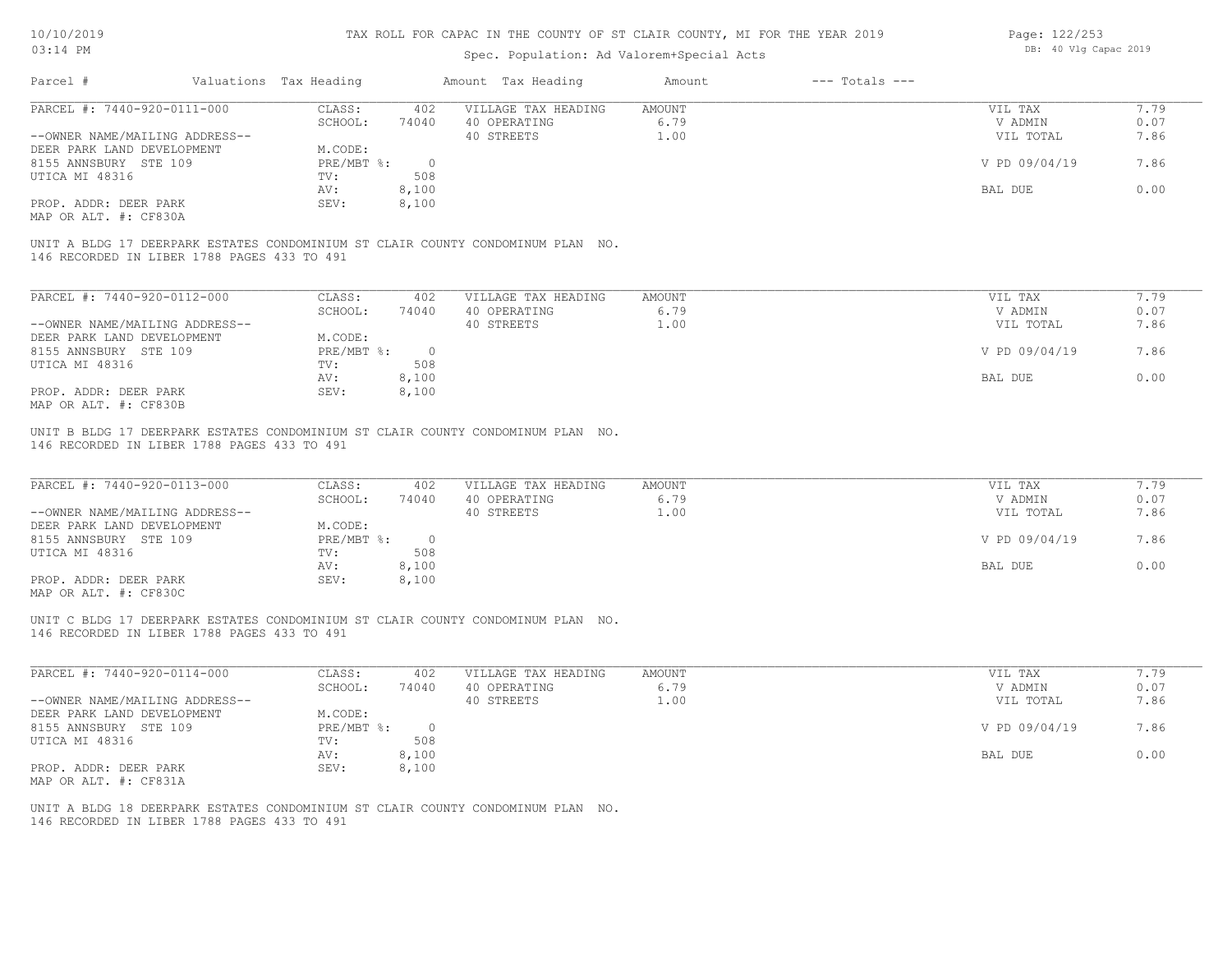# Spec. Population: Ad Valorem+Special Acts

| Page: 123/253 |  |                       |  |
|---------------|--|-----------------------|--|
|               |  | DB: 40 Vlg Capac 2019 |  |

| Parcel #                                                                                                                       | Valuations Tax Heading                           | Amount Tax Heading                  | $---$ Totals $---$<br>Amount |                    |              |
|--------------------------------------------------------------------------------------------------------------------------------|--------------------------------------------------|-------------------------------------|------------------------------|--------------------|--------------|
| PARCEL #: 7440-920-0115-000                                                                                                    | CLASS:<br>402<br>SCHOOL:<br>74040                | VILLAGE TAX HEADING<br>40 OPERATING | AMOUNT<br>6.79               | VIL TAX<br>V ADMIN | 7.79<br>0.07 |
| --OWNER NAME/MAILING ADDRESS--                                                                                                 |                                                  | 40 STREETS                          | 1.00                         | VIL TOTAL          | 7.86         |
| DEER PARK LAND DEVELOPMENT                                                                                                     | M.CODE:                                          |                                     |                              |                    |              |
| 8155 ANNSBURY STE 109                                                                                                          | $PRE/MBT$ $\div$<br>$\overline{\phantom{0}}$     |                                     |                              | V PD 09/04/19      | 7.86         |
| UTICA MI 48316                                                                                                                 | 508<br>TV:<br>AV:                                |                                     |                              | BAL DUE            | 0.00         |
| PROP. ADDR: DEER PARK                                                                                                          | 8,100<br>SEV:<br>8,100                           |                                     |                              |                    |              |
| MAP OR ALT. #: CF831B                                                                                                          |                                                  |                                     |                              |                    |              |
|                                                                                                                                |                                                  |                                     |                              |                    |              |
| UNIT B BLDG 18 DEERPARK ESTATES CONDOMINIUM ST CLAIR COUNTY CONDOMINUM PLAN NO.                                                |                                                  |                                     |                              |                    |              |
| 146 RECORDED IN LIBER 1788 PAGES 433 TO 491                                                                                    |                                                  |                                     |                              |                    |              |
| PARCEL #: 7440-920-0116-000                                                                                                    | CLASS:<br>402                                    | VILLAGE TAX HEADING                 | AMOUNT                       | VIL TAX            | 7.79         |
|                                                                                                                                | SCHOOL:<br>74040                                 | 40 OPERATING                        | 6.79                         | V ADMIN            | 0.07         |
| --OWNER NAME/MAILING ADDRESS--                                                                                                 |                                                  | 40 STREETS                          | 1.00                         | VIL TOTAL          | 7.86         |
| DEER PARK LAND DEVELOPMENT                                                                                                     | M.CODE:                                          |                                     |                              |                    |              |
| 8155 ANNSBURY STE 109                                                                                                          | PRE/MBT %:<br>$\overline{\phantom{0}}$           |                                     |                              | V PD 09/04/19      | 7.86         |
| UTICA MI 48316                                                                                                                 | 508<br>TV:                                       |                                     |                              |                    |              |
| PROP. ADDR: DEER PARK                                                                                                          | 8,100<br>AV:<br>SEV:<br>8,100                    |                                     |                              | BAL DUE            | 0.00         |
| MAP OR ALT. #: CF831C                                                                                                          |                                                  |                                     |                              |                    |              |
|                                                                                                                                |                                                  |                                     |                              |                    |              |
| UNIT C BLDG 18 DEERPARK ESTATES CONDOMINIUM ST CLAIR COUNTY CONDOMINUM PLAN NO.<br>146 RECORDED IN LIBER 1788 PAGES 433 TO 491 |                                                  |                                     |                              |                    |              |
|                                                                                                                                |                                                  |                                     |                              |                    |              |
| PARCEL #: 7440-920-0117-000                                                                                                    | CLASS:<br>402                                    | VILLAGE TAX HEADING                 | AMOUNT                       | VIL TAX            | 7.79         |
|                                                                                                                                | SCHOOL:<br>74040                                 | 40 OPERATING                        | 6.79                         | V ADMIN            | 0.07         |
| --OWNER NAME/MAILING ADDRESS--                                                                                                 |                                                  | 40 STREETS                          | 1.00                         | VIL TOTAL          | 7.86         |
| DEER PARK LAND DEVELOPMENT                                                                                                     | M.CODE:                                          |                                     |                              |                    |              |
| 8155 ANNSBURY STE 109                                                                                                          | $PRE/MBT$ $\div$<br>$\overline{0}$<br>508<br>TV: |                                     |                              | V PD 09/04/19      | 7.86         |
| UTICA MI 48316                                                                                                                 | 8,100<br>AV:                                     |                                     |                              | BAL DUE            | 0.00         |
| PROP. ADDR: DEER PARK                                                                                                          | SEV:<br>8,100                                    |                                     |                              |                    |              |
| MAP OR ALT. #: CF832A                                                                                                          |                                                  |                                     |                              |                    |              |
|                                                                                                                                |                                                  |                                     |                              |                    |              |
| UNIT A BLDG 19 DEERPARK ESTATES CONDOMINIUM ST CLAIR COUNTY CONDOMINUM PLAN NO.<br>146 RECORDED IN LIBER 1788 PAGES 433 TO 491 |                                                  |                                     |                              |                    |              |
|                                                                                                                                |                                                  |                                     |                              |                    |              |
| PARCEL #: 7440-920-0118-000                                                                                                    | CLASS:<br>402                                    | VILLAGE TAX HEADING                 | AMOUNT                       | VIL TAX            | 7.79         |
|                                                                                                                                | SCHOOL:<br>74040                                 | 40 OPERATING                        | 6.79                         | V ADMIN            | 0.07         |
| --OWNER NAME/MAILING ADDRESS--                                                                                                 |                                                  | 40 STREETS                          | 1.00                         | VIL TOTAL          | 7.86         |
| DEER PARK LAND DEVELOPMENT                                                                                                     | M.CODE:                                          |                                     |                              | V PD 09/04/19      |              |
| 8155 ANNSBURY STE 109<br>UTICA MI 48316                                                                                        | $PRE/MBT$ $\div$<br>$\overline{0}$<br>TV:<br>508 |                                     |                              |                    | 7.86         |
|                                                                                                                                | 8,100<br>AV:                                     |                                     |                              | BAL DUE            | 0.00         |
| PROP. ADDR: DEER PARK                                                                                                          | SEV:<br>8,100                                    |                                     |                              |                    |              |
| MAP OR ALT. #: CF832B                                                                                                          |                                                  |                                     |                              |                    |              |
| UNIT B BLDG 19 DEERPARK ESTATES CONDOMINIUM ST CLAIR COUNTY CONDOMINUM PLAN NO.                                                |                                                  |                                     |                              |                    |              |
| 146 RECORDED IN LIBER 1788 PAGES 433 TO 491                                                                                    |                                                  |                                     |                              |                    |              |
|                                                                                                                                |                                                  |                                     |                              |                    |              |
|                                                                                                                                |                                                  |                                     |                              |                    |              |
|                                                                                                                                |                                                  |                                     |                              |                    |              |
|                                                                                                                                |                                                  |                                     |                              |                    |              |
|                                                                                                                                |                                                  |                                     |                              |                    |              |
|                                                                                                                                |                                                  |                                     |                              |                    |              |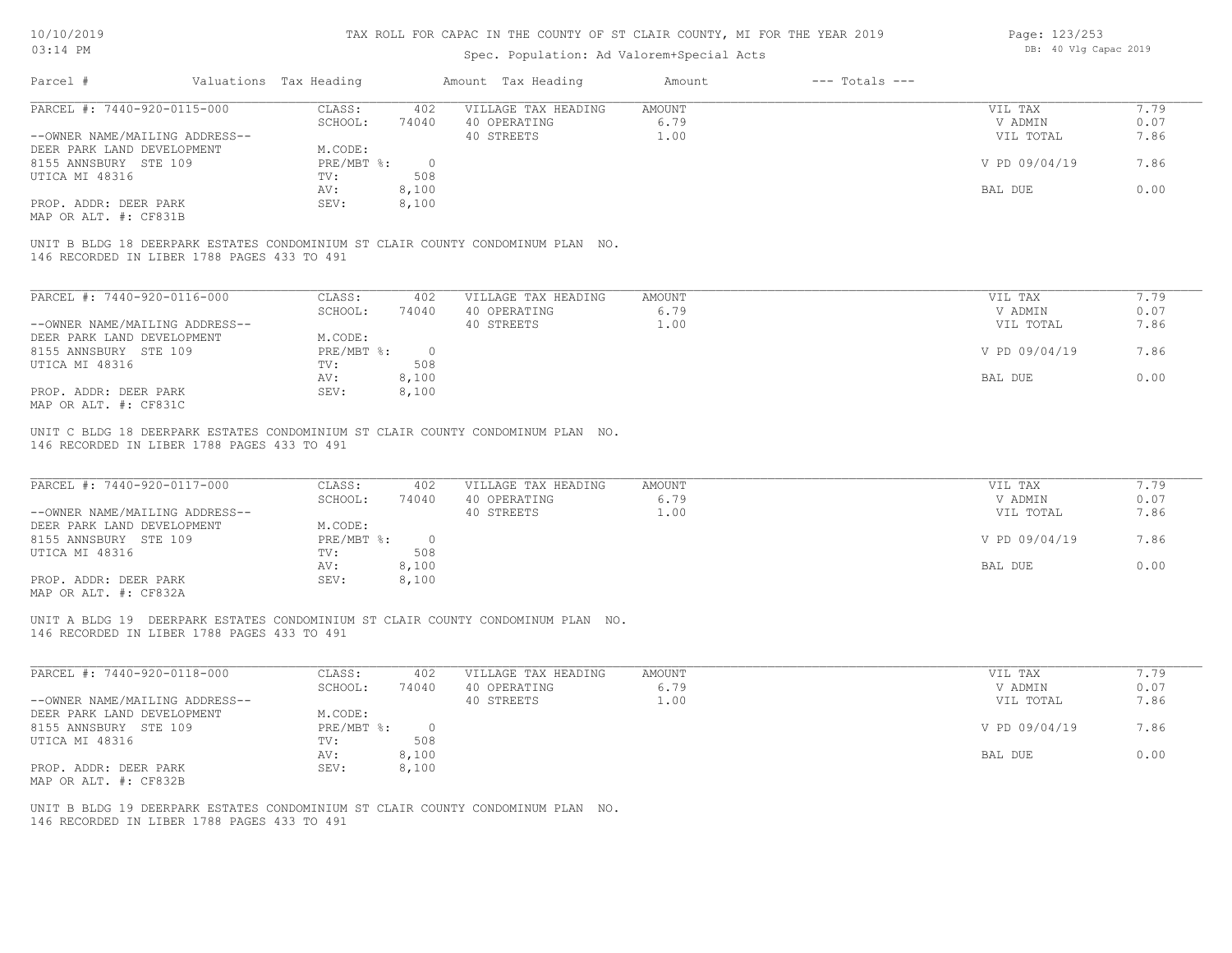| 10/10/2019                                                   |                             |                       | TAX ROLL FOR CAPAC IN THE COUNTY OF ST CLAIR COUNTY, MI FOR THE YEAR 2019       | Page: 124/253         |                    |                       |              |
|--------------------------------------------------------------|-----------------------------|-----------------------|---------------------------------------------------------------------------------|-----------------------|--------------------|-----------------------|--------------|
| $03:14$ PM                                                   |                             |                       | Spec. Population: Ad Valorem+Special Acts                                       |                       |                    | DB: 40 Vlg Capac 2019 |              |
| Parcel #                                                     | Valuations Tax Heading      |                       | Amount Tax Heading                                                              | Amount                | $---$ Totals $---$ |                       |              |
| PARCEL #: 7440-920-0119-000                                  | CLASS:<br>SCHOOL:           | 402<br>74040          | VILLAGE TAX HEADING<br>40 OPERATING                                             | <b>AMOUNT</b><br>6.79 |                    | VIL TAX<br>V ADMIN    | 7.79<br>0.07 |
| --OWNER NAME/MAILING ADDRESS--<br>DEER PARK LAND DEVELOPMENT | M.CODE:                     |                       | 40 STREETS                                                                      | 1.00                  |                    | VIL TOTAL             | 7.86         |
| 8155 ANNSBURY STE 109                                        | PRE/MBT %:                  | $\overline{0}$        |                                                                                 |                       |                    | V PD 09/04/19         | 7.86         |
| UTICA MI 48316                                               | TV:<br>AV:                  | 508<br>8,100          |                                                                                 |                       |                    | BAL DUE               | 0.00         |
| PROP. ADDR: DEER PARK<br>MAP OR ALT. #: CF832C               | SEV:                        | 8,100                 |                                                                                 |                       |                    |                       |              |
| 146 RECORDED IN LIBER 1788 PAGES 433 TO 491                  |                             |                       | UNIT C BLDG 19 DEERPARK ESTATES CONDOMINIUM ST CLAIR COUNTY CONDOMINUM PLAN NO. |                       |                    |                       |              |
| PARCEL #: 7440-920-0120-000                                  | CLASS:                      | 402                   | VILLAGE TAX HEADING                                                             | <b>AMOUNT</b>         |                    | VIL TAX               | 7.79         |
|                                                              | SCHOOL:                     | 74040                 | 40 OPERATING                                                                    | 6.79                  |                    | V ADMIN               | 0.07         |
| --OWNER NAME/MAILING ADDRESS--<br>DEER PARK LAND DEVELOPMENT | M.CODE:                     |                       | 40 STREETS                                                                      | 1.00                  |                    | VIL TOTAL             | 7.86         |
| 8155 ANNSBURY STE 109                                        | PRE/MBT %:                  | $\overline{0}$        |                                                                                 |                       |                    | V PD 09/04/19         | 7.86         |
| UTICA MI 48316                                               | TV:<br>AV:                  | 508<br>8,100          |                                                                                 |                       |                    | BAL DUE               | 0.00         |
| PROP. ADDR: DEER PARK<br>MAP OR ALT. #: CF833A               | SEV:                        | 8,100                 |                                                                                 |                       |                    |                       |              |
| 146 RECORDED IN LIBER 1788 PAGES 433 TO 491                  |                             |                       | UNIT A BLDG 20 DEERPARK ESTATES CONDOMINIUM ST CLAIR COUNTY CONDOMINUM PLAN NO. |                       |                    |                       |              |
| PARCEL #: 7440-920-0121-000                                  | CLASS:<br>SCHOOL:           | 402<br>74040          | VILLAGE TAX HEADING<br>40 OPERATING                                             | <b>AMOUNT</b><br>6.79 |                    | VIL TAX<br>V ADMIN    | 7.79<br>0.07 |
| --OWNER NAME/MAILING ADDRESS--                               |                             |                       | 40 STREETS                                                                      | 1.00                  |                    | VIL TOTAL             | 7.86         |
| DEER PARK LAND DEVELOPMENT<br>8155 ANNSBURY STE 109          | M.CODE:<br>$PRE/MBT$ $\div$ | $\overline{0}$        |                                                                                 |                       |                    | V PD 09/04/19         | 7.86         |
| UTICA MI 48316                                               | TV:                         | 508                   |                                                                                 |                       |                    |                       |              |
| PROP. ADDR: DEER PARK                                        | AV:<br>SEV:                 | 8,100<br>8,100        |                                                                                 |                       |                    | BAL DUE               | 0.00         |
| MAP OR ALT. #: CF833B                                        |                             |                       |                                                                                 |                       |                    |                       |              |
| 146 RECORDED IN LIBER 1788 PAGES 433 TO 491                  |                             |                       | UNIT B BLDG 20 DEERPARK ESTATES CONDOMINIUM ST CLAIR COUNTY CONDOMINUM PLAN NO. |                       |                    |                       |              |
| PARCEL #: 7440-920-0122-000                                  | CLASS:                      | 402                   | VILLAGE TAX HEADING                                                             | AMOUNT                |                    | VIL TAX               | 7.79         |
|                                                              | SCHOOL:                     | 74040                 | 40 OPERATING                                                                    | 6.79                  |                    | V ADMIN               | 0.07         |
| --OWNER NAME/MAILING ADDRESS--<br>DEER PARK LAND DEVELOPMENT | M.CODE:                     |                       | 40 STREETS                                                                      | 1.00                  |                    | VIL TOTAL             | 7.86         |
| 8155 ANNSBURY STE 109<br>UTICA MI 48316                      | $PRE/MBT$ $\div$<br>TV:     | $\overline{0}$<br>508 |                                                                                 |                       |                    | V PD 09/04/19         | 7.86         |
|                                                              | AV:                         | 8,100                 |                                                                                 |                       |                    | BAL DUE               | 0.00         |
| PROP. ADDR: DEER PARK<br>MAP OR ALT. #: CF833C               | SEV:                        | 8,100                 |                                                                                 |                       |                    |                       |              |
| 146 RECORDED IN LIBER 1788 PAGES 433 TO 491                  |                             |                       | UNIT C BLDG 20 DEERPARK ESTATES CONDOMINIUM ST CLAIR COUNTY CONDOMINUM PLAN NO. |                       |                    |                       |              |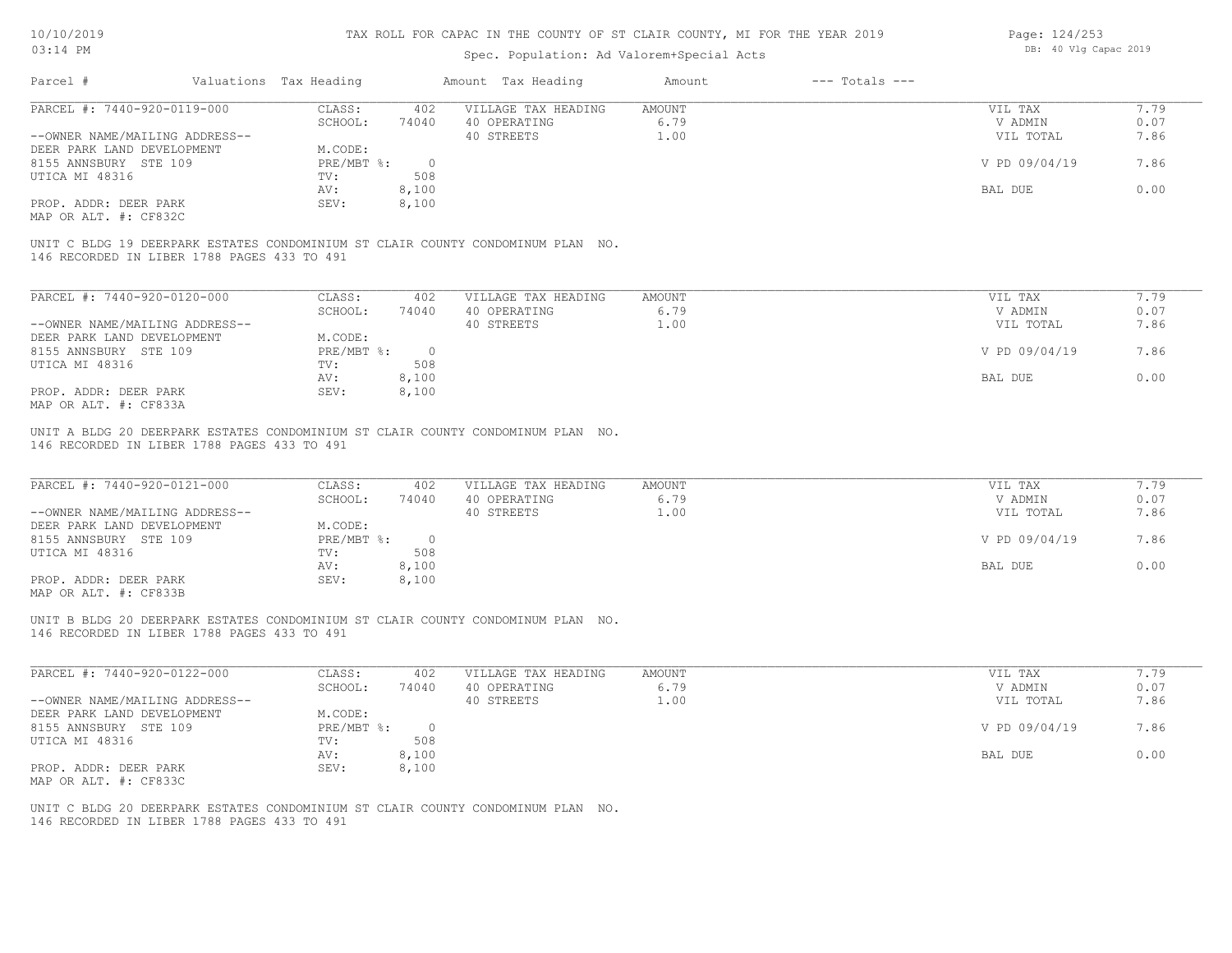| 10/10/2019                                     |                        | TAX ROLL FOR CAPAC IN THE COUNTY OF ST CLAIR COUNTY, MI FOR THE YEAR 2019 | Page: 125/253<br>DB: 40 Vlg Capac 2019                                          |               |                    |               |      |
|------------------------------------------------|------------------------|---------------------------------------------------------------------------|---------------------------------------------------------------------------------|---------------|--------------------|---------------|------|
| 03:14 PM                                       |                        |                                                                           | Spec. Population: Ad Valorem+Special Acts                                       |               |                    |               |      |
| Parcel #                                       | Valuations Tax Heading |                                                                           | Amount Tax Heading                                                              | Amount        | $---$ Totals $---$ |               |      |
| PARCEL #: 7440-920-0123-000                    | CLASS:                 | 402                                                                       | VILLAGE TAX HEADING                                                             | <b>AMOUNT</b> |                    | VIL TAX       | 7.79 |
|                                                | SCHOOL:                | 74040                                                                     | 40 OPERATING                                                                    | 6.79          |                    | V ADMIN       | 0.07 |
| --OWNER NAME/MAILING ADDRESS--                 |                        |                                                                           | 40 STREETS                                                                      | 1.00          |                    | VIL TOTAL     | 7.86 |
| DEER PARK LAND DEVELOPMENT                     | M.CODE:                |                                                                           |                                                                                 |               |                    |               |      |
| 8155 ANNSBURY STE 109                          | $PRE/MBT$ $\div$       | $\overline{0}$                                                            |                                                                                 |               |                    | V PD 09/04/19 | 7.86 |
| UTICA MI 48316                                 | TV:                    | 508                                                                       |                                                                                 |               |                    |               |      |
|                                                | AV:                    | 8,100                                                                     |                                                                                 |               |                    | BAL DUE       | 0.00 |
| PROP. ADDR: DEER PARK<br>MAP OR ALT. #: CF834A | SEV:                   | 8,100                                                                     |                                                                                 |               |                    |               |      |
| 146 RECORDED IN LIBER 1788 PAGES 433 TO 491    |                        |                                                                           | UNIT A BLDG 21 DEERPARK ESTATES CONDOMINIUM ST CLAIR COUNTY CONDOMINUM PLAN NO. |               |                    |               |      |
| PARCEL #: 7440-920-0124-000                    | CLASS:                 | 402                                                                       | VILLAGE TAX HEADING                                                             | AMOUNT        |                    | VIL TAX       | 7.79 |
|                                                | SCHOOL:                | 74040                                                                     | 40 OPERATING                                                                    | 6.79          |                    | V ADMIN       | 0.07 |
| --OWNER NAME/MAILING ADDRESS--                 |                        |                                                                           | 40 STREETS                                                                      | 1.00          |                    | VIL TOTAL     | 7.86 |
| DEER PARK LAND DEVELOPMENT                     | M.CODE:                |                                                                           |                                                                                 |               |                    |               |      |
| 8155 ANNSBURY STE 109                          | PRE/MBT %:             | $\overline{0}$                                                            |                                                                                 |               |                    | V PD 09/04/19 | 7.86 |
| UTICA MI 48316                                 | TV:                    | 508                                                                       |                                                                                 |               |                    |               |      |
|                                                | AV:                    | 8,100                                                                     |                                                                                 |               |                    | BAL DUE       | 0.00 |
| PROP. ADDR: DEER PARK                          | SEV:                   | 8,100                                                                     |                                                                                 |               |                    |               |      |
| MAP OR ALT. #: CF834B                          |                        |                                                                           |                                                                                 |               |                    |               |      |
| PARCEL #: 7440-920-0125-000                    | CLASS:                 | 402                                                                       | VILLAGE TAX HEADING                                                             | AMOUNT        |                    | VIL TAX       | 7.79 |
|                                                | SCHOOL:                | 74040                                                                     | 40 OPERATING                                                                    | 6.79          |                    | V ADMIN       | 0.07 |
| --OWNER NAME/MAILING ADDRESS--                 |                        |                                                                           | 40 STREETS                                                                      | 1.00          |                    | VIL TOTAL     | 7.86 |
| DEER PARK LAND DEVELOPMENT                     | M.CODE:                |                                                                           |                                                                                 |               |                    |               |      |
| 8155 ANNSBURY STE 109                          | PRE/MBT %:             | $\overline{0}$                                                            |                                                                                 |               |                    | V PD 09/04/19 | 7.86 |
| UTICA MI 48316                                 | TV:                    | 508                                                                       |                                                                                 |               |                    |               |      |
|                                                | AV:                    | 8,100                                                                     |                                                                                 |               |                    | BAL DUE       | 0.00 |
| PROP. ADDR: DEER PARK<br>MAP OR ALT. #: CF834C | SEV:                   | 8,100                                                                     |                                                                                 |               |                    |               |      |
| 146 RECORDED IN LIBER 1788 PAGES 433 TO 491    |                        |                                                                           | UNIT C BLDG 21 DEERPARK ESTATES CONDOMINIUM ST CLAIR COUNTY CONDOMINUM PLAN NO. |               |                    |               |      |
| PARCEL #: 7440-920-0126-000                    | CLASS:                 | 402                                                                       | VILLAGE TAX HEADING                                                             | <b>AMOUNT</b> |                    | VIL TAX       | 7.79 |
|                                                | SCHOOL:                | 74040                                                                     | 40 OPERATING                                                                    | 6.79          |                    | V ADMIN       | 0.07 |
| --OWNER NAME/MAILING ADDRESS--                 |                        |                                                                           | 40 STREETS                                                                      | 1.00          |                    | VIL TOTAL     | 7.86 |
| DEER PARK LAND DEVELOPMENT                     | M.CODE:                |                                                                           |                                                                                 |               |                    |               |      |
| 8155 ANNSBURY STE 109                          | $PRE/MBT$ $\div$       | $\overline{\phantom{0}}$                                                  |                                                                                 |               |                    | V PD 09/04/19 | 7.86 |
| UTICA MI 48316                                 | TV:                    | 508                                                                       |                                                                                 |               |                    |               |      |
|                                                | AV:                    | 8,100                                                                     |                                                                                 |               |                    | BAL DUE       | 0.00 |
| PROP. ADDR: DEER PARK                          | SEV:                   | 8,100                                                                     |                                                                                 |               |                    |               |      |
| MAP OR ALT. #: CF835A                          |                        |                                                                           |                                                                                 |               |                    |               |      |
|                                                |                        |                                                                           | UNIT A BLDG 22 DEERPARK ESTATES CONDOMINIUM ST CLAIR COUNTY CONDOMINUM PLAN NO. |               |                    |               |      |

146 RECORDED IN LIBER 1788 PAGES 433 TO 491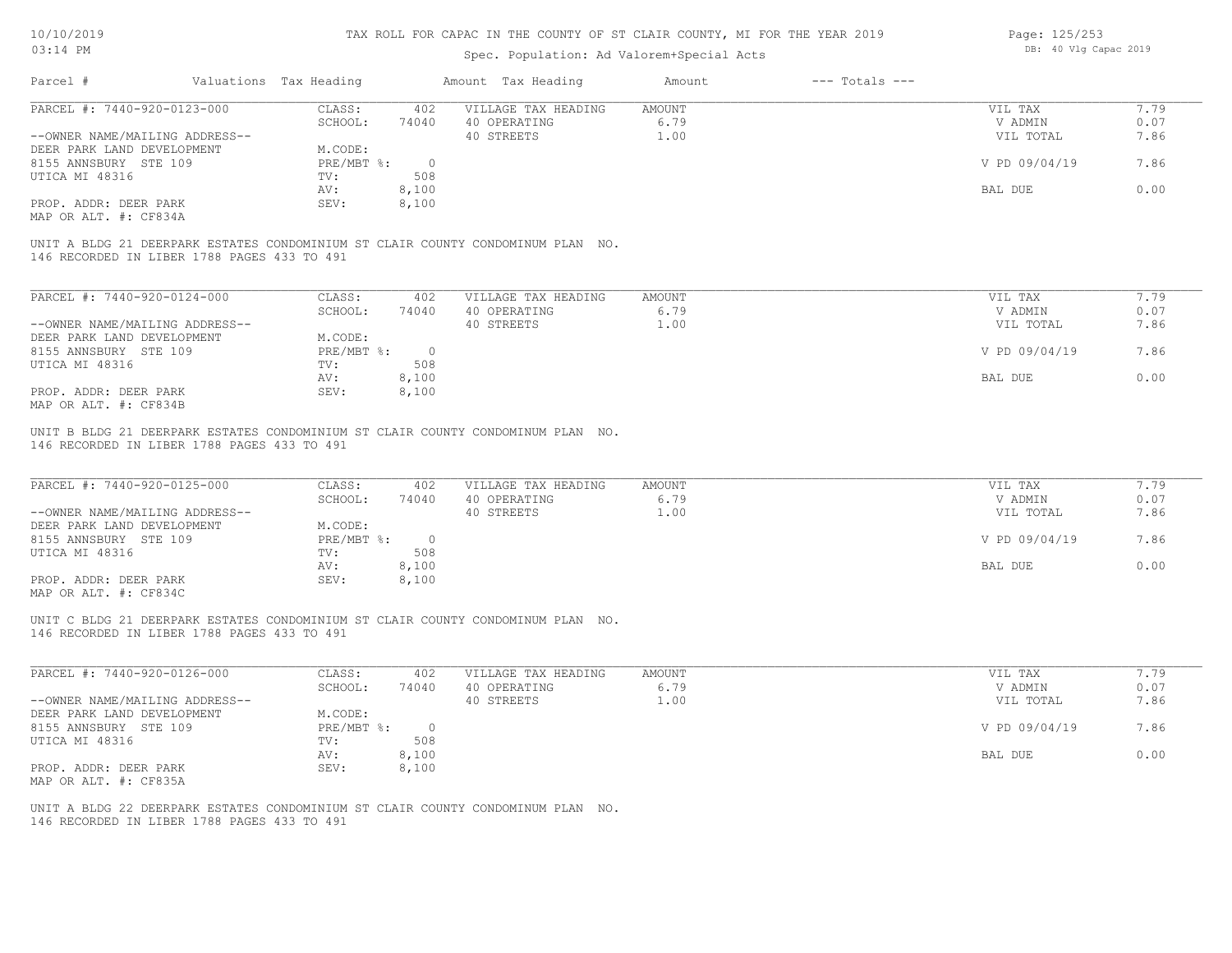#### Spec. Population: Ad Valorem+Special Acts

Page: 126/253 DB: 40 Vlg Capac 2019

| Parcel #                                                                        | Valuations Tax Heading |          | Amount Tax Heading  | Amount        | $---$ Totals $---$ |               |      |
|---------------------------------------------------------------------------------|------------------------|----------|---------------------|---------------|--------------------|---------------|------|
| PARCEL #: 7440-920-0127-000                                                     | CLASS:                 | 402      | VILLAGE TAX HEADING | <b>AMOUNT</b> |                    | VIL TAX       | 7.79 |
|                                                                                 | SCHOOL:                | 74040    | 40 OPERATING        | 6.79          |                    | V ADMIN       | 0.07 |
| --OWNER NAME/MAILING ADDRESS--                                                  |                        |          | 40 STREETS          | 1.00          |                    | VIL TOTAL     | 7.86 |
| DEER PARK LAND DEVELOPMENT                                                      | M.CODE:                |          |                     |               |                    |               |      |
| 8155 ANNSBURY STE 109                                                           | PRE/MBT %:             | $\Omega$ |                     |               |                    | V PD 09/04/19 | 7.86 |
| UTICA MI 48316                                                                  | TV:                    | 508      |                     |               |                    |               |      |
|                                                                                 | AV:                    | 8,100    |                     |               |                    | BAL DUE       | 0.00 |
| PROP. ADDR: DEER PARK                                                           | SEV:                   | 8,100    |                     |               |                    |               |      |
| MAP OR ALT. #: CF835B                                                           |                        |          |                     |               |                    |               |      |
| UNIT B BLDG 22 DEERPARK ESTATES CONDOMINIUM ST CLAIR COUNTY CONDOMINUM PLAN NO. |                        |          |                     |               |                    |               |      |
| 146 RECORDED IN LIBER 1788 PAGES 433 TO 491                                     |                        |          |                     |               |                    |               |      |
| PARCEL #: 7440-920-0128-000                                                     | CLASS:                 | 402      | VILLAGE TAX HEADING | AMOUNT        |                    | VIL TAX       | 7.79 |
|                                                                                 | SCHOOL:                | 74040    | 40 OPERATING        | 6.79          |                    | V ADMIN       | 0.07 |
| --OWNER NAME/MAILING ADDRESS--                                                  |                        |          | 40 STREETS          | 1.00          |                    | VIL TOTAL     | 7.86 |
| DEER PARK LAND DEVELOPMENT                                                      | M.CODE:                |          |                     |               |                    |               |      |
| 8155 ANNSBURY STE 109                                                           | $PRE/MBT$ $\div$       | $\circ$  |                     |               |                    | V PD 09/04/19 | 7.86 |
| UTICA MI 48316                                                                  | TV:                    | 508      |                     |               |                    |               |      |
|                                                                                 | AV:                    | 8,100    |                     |               |                    | BAL DUE       | 0.00 |

146 RECORDED IN LIBER 1788 PAGES 433 TO 491 UNIT C BLDG 22 DEERPARK ESTATES CONDOMINIUM ST CLAIR COUNTY CONDOMINUM PLAN NO.

| PARCEL #: 7440-920-0129-000    | CLASS:       | 402      | VILLAGE TAX HEADING | AMOUNT | VIL TAX       | 7.79 |
|--------------------------------|--------------|----------|---------------------|--------|---------------|------|
|                                | SCHOOL:      | 74040    | 40 OPERATING        | 6.79   | V ADMIN       | 0.07 |
| --OWNER NAME/MAILING ADDRESS-- |              |          | 40 STREETS          | ⊥.00   | VIL TOTAL     | 7.86 |
| DEER PARK LAND DEVELOPMENT     | M.CODE:      |          |                     |        |               |      |
| 8155 ANNSBURY STE 109          | $PRE/MBT$ %: | $\Omega$ |                     |        | V PD 09/04/19 | 7.86 |
| UTICA MI 48316                 | TV:          | 508      |                     |        |               |      |
|                                | AV:          | 8,100    |                     |        | BAL DUE       | 0.00 |
| PROP. ADDR: DEER PARK          | SEV:         | 8,100    |                     |        |               |      |
| $\frac{1}{2}$                  |              |          |                     |        |               |      |

 $\mathcal{L}_\mathcal{L} = \mathcal{L}_\mathcal{L} = \mathcal{L}_\mathcal{L} = \mathcal{L}_\mathcal{L} = \mathcal{L}_\mathcal{L} = \mathcal{L}_\mathcal{L} = \mathcal{L}_\mathcal{L} = \mathcal{L}_\mathcal{L} = \mathcal{L}_\mathcal{L} = \mathcal{L}_\mathcal{L} = \mathcal{L}_\mathcal{L} = \mathcal{L}_\mathcal{L} = \mathcal{L}_\mathcal{L} = \mathcal{L}_\mathcal{L} = \mathcal{L}_\mathcal{L} = \mathcal{L}_\mathcal{L} = \mathcal{L}_\mathcal{L}$ 

 $\mathcal{L}_\mathcal{L} = \mathcal{L}_\mathcal{L} = \mathcal{L}_\mathcal{L} = \mathcal{L}_\mathcal{L} = \mathcal{L}_\mathcal{L} = \mathcal{L}_\mathcal{L} = \mathcal{L}_\mathcal{L} = \mathcal{L}_\mathcal{L} = \mathcal{L}_\mathcal{L} = \mathcal{L}_\mathcal{L} = \mathcal{L}_\mathcal{L} = \mathcal{L}_\mathcal{L} = \mathcal{L}_\mathcal{L} = \mathcal{L}_\mathcal{L} = \mathcal{L}_\mathcal{L} = \mathcal{L}_\mathcal{L} = \mathcal{L}_\mathcal{L}$ 

MAP OR ALT. #: CF836A

146 RECORDED IN LIBER 1788 PAGES 433 TO 491 UNIT A BLDG 23 DEERPARK ESTATES CONDOMINIUM ST CLAIR COUNTY CONDOMINUM PLAN NO.

| PARCEL #: 7440-920-0130-000    | CLASS:     | 402   | VILLAGE TAX HEADING | AMOUNT             | VIL TAX       | 7.79 |
|--------------------------------|------------|-------|---------------------|--------------------|---------------|------|
|                                | SCHOOL:    | 74040 | 40 OPERATING        | 6.79               | V ADMIN       | 0.07 |
| --OWNER NAME/MAILING ADDRESS-- |            |       | 40 STREETS          | $\overline{1}$ ,00 | VIL TOTAL     | 7.86 |
| DEER PARK LAND DEVELOPMENT     | M.CODE:    |       |                     |                    |               |      |
| 8155 ANNSBURY STE 109          | PRE/MBT %: |       |                     |                    | V PD 09/04/19 | 7.86 |
| UTICA MI 48316                 | TV:        | 508   |                     |                    |               |      |
|                                | AV:        | 8,100 |                     |                    | BAL DUE       | 0.00 |
| PROP. ADDR: DEER PARK          | SEV:       | 8,100 |                     |                    |               |      |
| MAP OR ALT. #: CF836B          |            |       |                     |                    |               |      |

146 RECORDED IN LIBER 1788 PAGES 433 TO 491 UNIT B BLDG 23 DEERPARK ESTATES CONDOMINIUM ST CLAIR COUNTY CONDOMINUM PLAN NO.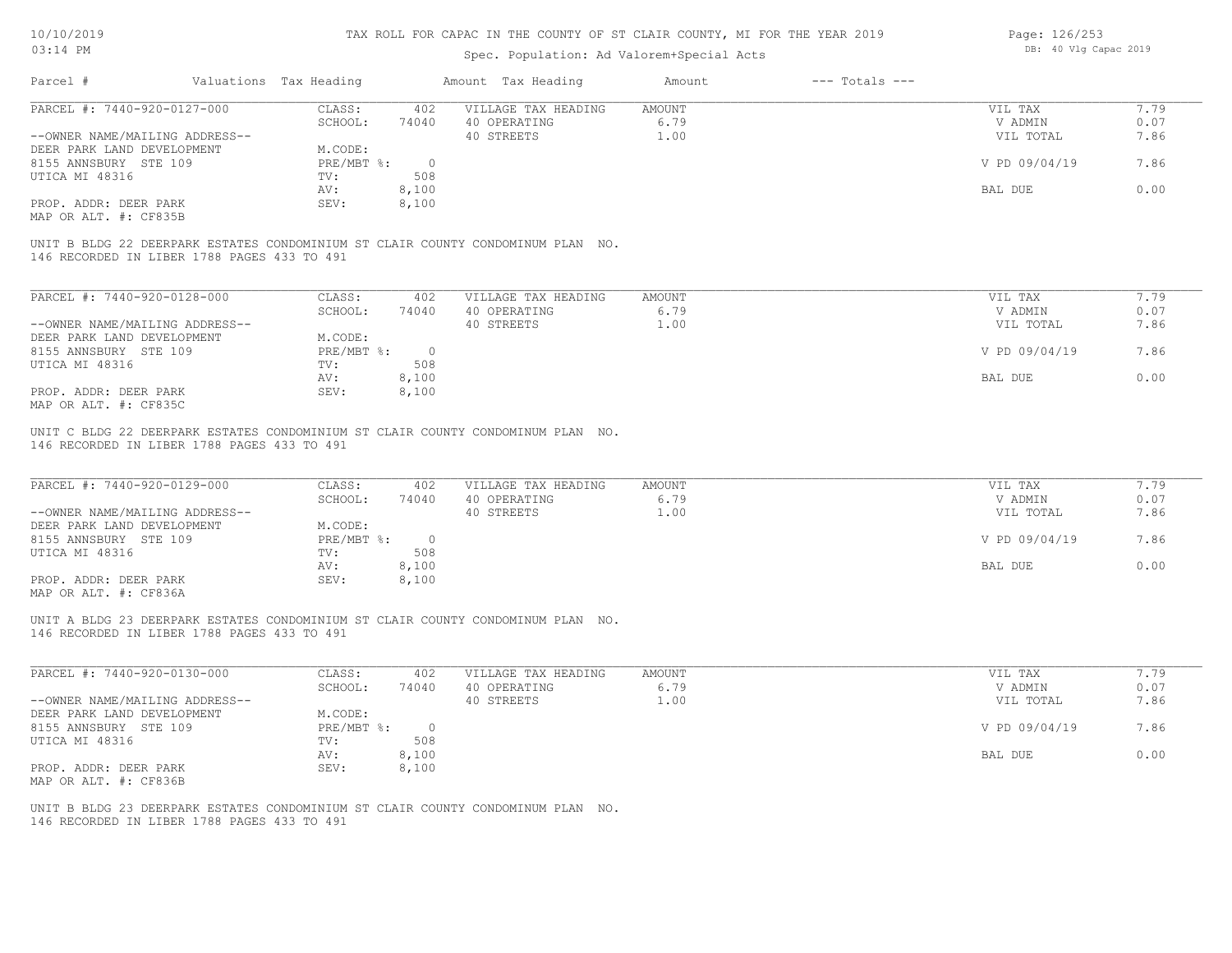### Spec. Population: Ad Valorem+Special Acts

| Page: 127/253 |  |                       |  |
|---------------|--|-----------------------|--|
|               |  | DB: 40 Vlg Capac 2019 |  |

| Parcel #                                    | Valuations Tax Heading |                | Amount Tax Heading  | Amount        | $---$ Totals $---$ |               |        |
|---------------------------------------------|------------------------|----------------|---------------------|---------------|--------------------|---------------|--------|
| PARCEL #: 7440-920-0131-000                 | CLASS:                 | 402            | VILLAGE TAX HEADING | <b>AMOUNT</b> |                    | VIL TAX       | 7.79   |
|                                             | SCHOOL:                | 74040          | 40 OPERATING        | 6.79          |                    | V ADMIN       | 0.07   |
| --OWNER NAME/MAILING ADDRESS--              |                        |                | 40 STREETS          | 1.00          |                    | VIL TOTAL     | 7.86   |
| DEER PARK LAND DEVELOPMENT                  | M.CODE:                |                |                     |               |                    |               |        |
| 8155 ANNSBURY STE 109                       | $PRE/MBT$ $\div$       | $\overline{0}$ |                     |               |                    | V PD 09/04/19 | 7.86   |
| UTICA MI 48316                              | TV:                    | 508            |                     |               |                    |               |        |
|                                             | AV:                    | 8,100          |                     |               |                    | BAL DUE       | 0.00   |
| PROP. ADDR: DEER PARK                       | SEV:                   | 8,100          |                     |               |                    |               |        |
| MAP OR ALT. #: CF836C                       |                        |                |                     |               |                    |               |        |
| 146 RECORDED IN LIBER 1788 PAGES 433 TO 491 |                        |                |                     |               |                    |               |        |
| PARCEL #: 7440-920-0132-000                 | CLASS:                 | 401            | VILLAGE TAX HEADING | AMOUNT        |                    | VIL TAX       | 604.19 |
|                                             | SCHOOL:                | 74040          | 40 OPERATING        | 526.60        |                    | V ADMIN       | 6.04   |
| --OWNER NAME/MAILING ADDRESS--              |                        |                | 40 STREETS          | 77.59         |                    | VIL TOTAL     | 610.23 |
| ASHTON ERIC                                 | M.CODE:                |                |                     |               |                    |               |        |
| 255 QUAIL DR                                | $PRE/MBT$ %:           | 100            |                     |               |                    | V PD 09/19/19 | 610.23 |
| CAPAC MI 48014                              | TV:                    | 39,347         |                     |               |                    |               |        |
|                                             | AV:                    | 39,600         |                     |               |                    | BAL DUE       | 0.00   |
| PROP. ADDR: 255 QUAIL DR                    | SEV:                   | 39,600         |                     |               |                    |               |        |

MAP OR ALT. #: CF837A

RECORDED IN LIBER 1788 PAGES 433 TO 491 UNIT A BLDG 24DEERPARK ESTATES CONDOMINIUM ST CLAIR COUNTY CONDOMINUM PLAN NO. 146

| PARCEL #: 7440-920-0133-000    | CLASS:         | 401    | VILLAGE TAX HEADING | AMOUNT | VIL TAX       | 581.51 |
|--------------------------------|----------------|--------|---------------------|--------|---------------|--------|
|                                | SCHOOL:        | 74040  | 40 OPERATING        | 506.84 | V ADMIN       | 5.81   |
| --OWNER NAME/MAILING ADDRESS-- |                |        | 40 STREETS          | 74.67  | VIL TOTAL     | 587.32 |
| GLOMBOWSKI STEVEN J            | M.CODE:        | COREL  |                     |        |               |        |
| GLOMBOWSKI KAREN S             | PRE/MBT %: 100 |        |                     |        | V PD 09/09/19 | 587.32 |
| 253 QUAIL DR                   | TV:            | 37,870 |                     |        |               |        |
| CAPAC MI 48014                 | AV:            | 38,500 |                     |        | BAL DUE       | 0.00   |
|                                | SEV:           | 38,500 |                     |        |               |        |

MAP OR ALT. #: CF837B PROP. ADDR: 253 QUAIL DR

146 RECORDED IN LIBER 1788 PAGES 433 TO 491 UNIT B BLDG 24 DEERPARK ESTATES CONDOMINIUM ST CLAIR COUNTY CONDOMINUM PLAN NO.

| PARCEL #: 7440-920-0134-000    | CLASS:  | 401            | VILLAGE TAX HEADING | AMOUNT | VIL TAX       | 559.55 |
|--------------------------------|---------|----------------|---------------------|--------|---------------|--------|
|                                | SCHOOL: | 74040          | 40 OPERATING        | 487.70 | V ADMIN       | 5.59   |
| --OWNER NAME/MAILING ADDRESS-- |         |                | 40 STREETS          | 71.85  | VIL TOTAL     | 565.14 |
| LEMKE ROGER C                  | M.CODE: | COREL          |                     |        |               |        |
| 251 QUAIL DR                   |         | PRE/MBT %: 100 |                     |        | V PD 09/09/19 | 565.14 |
| CAPAC MI 48014                 | TV:     | 36,440         |                     |        |               |        |
|                                | AV:     | 39,600         |                     |        | BAL DUE       | 0.00   |
| PROP. ADDR: 251 QUAIL DR       | SEV:    | 39,600         |                     |        |               |        |
| MAP OR ALT. #: CF837C          |         |                |                     |        |               |        |

146 RECORDED IN LIBER 1788 PAGES 433 TO 491 UNIT C BLDG 24 DEER PARK ESTATES CONDOMINIUM ST CLAIR COUNTY CONDOMINUM PLAN NO.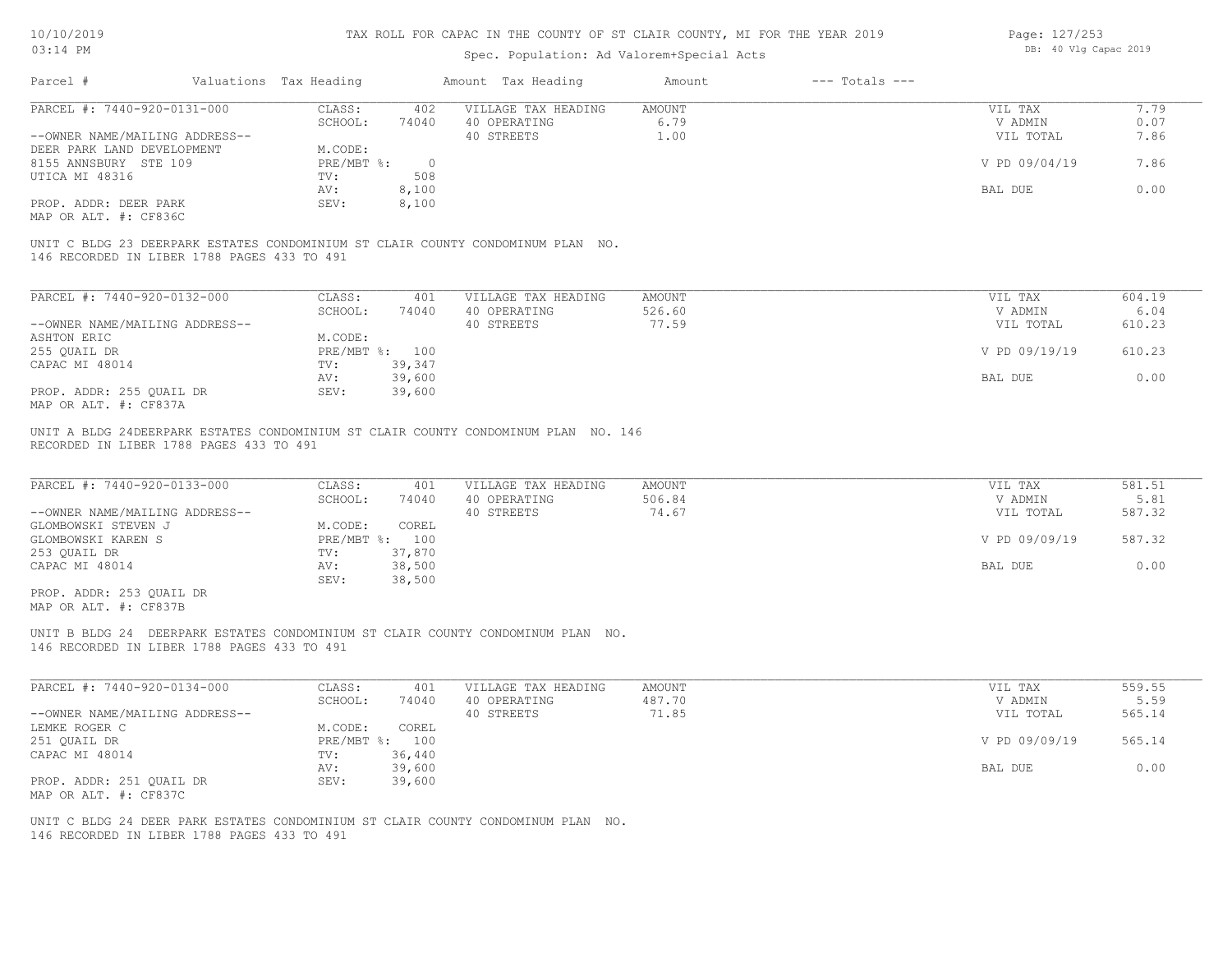### Spec. Population: Ad Valorem+Special Acts

| Parcel #                            | Valuations Tax Heading |                | Amount Tax Heading  | Amount | $---$ Totals $---$ |               |        |
|-------------------------------------|------------------------|----------------|---------------------|--------|--------------------|---------------|--------|
| PARCEL #: 7440-920-0136-000         | CLASS:                 | 401            | VILLAGE TAX HEADING | AMOUNT |                    | VIL TAX       | 559.55 |
|                                     | SCHOOL:                | 74040          | 40 OPERATING        | 487.70 |                    | V ADMIN       | 5.59   |
| --OWNER NAME/MAILING ADDRESS--      |                        |                | 40 STREETS          | 71.85  |                    | VIL TOTAL     | 565.14 |
| KRUGER EUGENE H                     | M.CODE:                |                |                     |        |                    |               |        |
| KRUGER BRIDGET A                    |                        | PRE/MBT %: 100 |                     |        |                    | V PD 09/04/19 | 565.14 |
| 241 QUAIL DR                        | TV:                    | 36,440         |                     |        |                    |               |        |
| CAPAC MI 48014                      | AV:                    | 39,600         |                     |        |                    | BAL DUE       | 0.00   |
|                                     | SEV:                   | 39,600         |                     |        |                    |               |        |
| the contract of the contract of the |                        |                |                     |        |                    |               |        |

MAP OR ALT. #: CF838A PROP. ADDR: 241 QUAIL DR

146 RECORDED IN LIBER 1788 PAGES 433 TO 491 UNIT A BLDG 25 DEERPARK ESTATES CONDOMINIUM ST CLAIR COUNTY CONDOMINUM PLAN NO.

| PARCEL #: 7440-920-0137-000    | CLASS:       | 401    | VILLAGE TAX HEADING | AMOUNT | VIL TAX       | 590.77 |
|--------------------------------|--------------|--------|---------------------|--------|---------------|--------|
|                                | SCHOOL:      | 74040  | 40 OPERATING        | 514.91 | V ADMIN       | 5.90   |
| --OWNER NAME/MAILING ADDRESS-- |              |        | 40 STREETS          | 75.86  | VIL TOTAL     | 596.67 |
| KOWING DONALD                  | M.CODE:      |        |                     |        |               |        |
| KOWING DARLENE                 | $PRE/MBT$ %: |        |                     |        | V PD 08/26/19 | 596.67 |
| 7270 MARTIN RD                 | TV:          | 38,473 |                     |        |               |        |
| IMLAY CITY MI 48444            | AV:          | 38,500 |                     |        | BAL DUE       | 0.00   |
|                                | SEV:         | 38,500 |                     |        |               |        |
| PROP. ADDR: 239 OUAIL DR       |              |        |                     |        |               |        |

MAP OR ALT. #: CF838B

146 RECORDED IN LIBER 1788 PAGES 433 TO 491 UNIT B BLDG 25 DEERPARK ESTATES CONDOMINIUM ST CLAIR COUNTY CONDOMINUM PLAN NO.

| PARCEL #: 7440-920-0138-000    | CLASS:         | 401    | VILLAGE TAX HEADING | AMOUNT | VIL TAX       | 559.55 |
|--------------------------------|----------------|--------|---------------------|--------|---------------|--------|
|                                | SCHOOL:        | 74040  | 40 OPERATING        | 487.70 | V ADMIN       | 5.59   |
| --OWNER NAME/MAILING ADDRESS-- |                |        | 40 STREETS          | 71.85  | VIL TOTAL     | 565.14 |
| CUTCHER WILLIAM                | M.CODE:        | TCBMT  |                     |        |               |        |
| CUTCHER PATRICIA               | PRE/MBT %: 100 |        |                     |        | V PD 07/19/19 | 565.14 |
| 237 OUAIL DR.                  | TV:            | 36,440 |                     |        |               |        |
| CAPAC MI 48014                 | AV:            | 39,600 |                     |        | BAL DUE       | 0.00   |
|                                | SEV:           | 39,600 |                     |        |               |        |

MAP OR ALT. #: CF838C PROP. ADDR: 237 QUAIL DR.

146 RECORDED IN LIBER 1788 PAGES 433 TO 491 UNIT C BLDG 25 DEERPARK ESTATES CONDOMINIUM ST CLAIR COUNTY CONDOMINUM PLAN NO.

| PARCEL #: 7440-920-0139-000    | CLASS:  | 401            | VILLAGE TAX HEADING | AMOUNT | VIL TAX       | 552.98 |
|--------------------------------|---------|----------------|---------------------|--------|---------------|--------|
|                                | SCHOOL: | 74040          | 40 OPERATING        | 481.97 | V ADMIN       | 5.52   |
| --OWNER NAME/MAILING ADDRESS-- |         |                | 40 STREETS          | 71.01  | VIL TOTAL     | 558.50 |
| RIESTER COURTNEY               | M.CODE: | COREL          |                     |        |               |        |
| 235 QUAIL DR                   |         | PRE/MBT %: 100 |                     |        | V PD 09/09/19 | 558.50 |
| CAPAC MI 48014                 | TV:     | 36,012         |                     |        |               |        |
|                                | AV:     | 39,200         |                     |        | BAL DUE       | 0.00   |
| PROP. ADDR: 235 OUAIL DR       | SEV:    | 39,200         |                     |        |               |        |
| MAP OR ALT. #: CF839A          |         |                |                     |        |               |        |

146 RECORDED IN LIBER 1788 PAGES 433 TO 491 UNIT A BLDG 26 DEERPARK ESTATES CONDOMINIUM ST CLAIR COUNTY CONDOMINUM PLAN NO. Page: 128/253 DB: 40 Vlg Capac 2019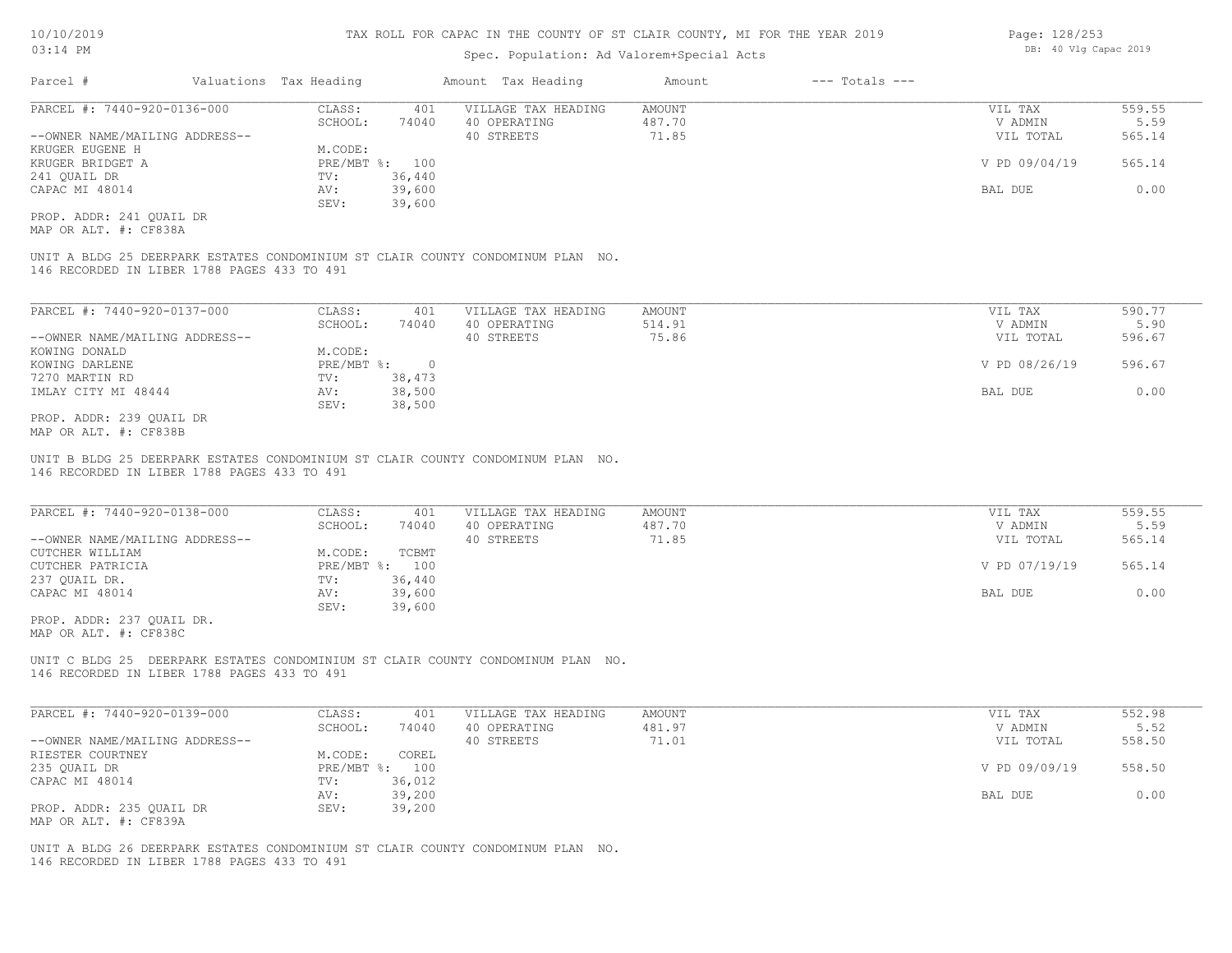#### Spec. Population: Ad Valorem+Special Acts

| Page: 129/253 |  |                       |  |
|---------------|--|-----------------------|--|
|               |  | DB: 40 Vlg Capac 2019 |  |

| Parcel #                       | Valuations Tax Heading |        | Amount Tax Heading  | Amount | $---$ Totals $---$ |               |        |
|--------------------------------|------------------------|--------|---------------------|--------|--------------------|---------------|--------|
| PARCEL #: 7440-920-0140-000    | CLASS:                 | 401    | VILLAGE TAX HEADING | AMOUNT |                    | VIL TAX       | 529.84 |
|                                | SCHOOL:                | 74040  | 40 OPERATING        | 461.80 |                    | V ADMIN       | 5.29   |
| --OWNER NAME/MAILING ADDRESS-- |                        |        | 40 STREETS          | 68.04  |                    | VIL TOTAL     | 535.13 |
| KASHOUTY TRUST                 | M.CODE:                | 00LSB  |                     |        |                    |               |        |
| 18000 PRATT RD                 | PRE/MBT %:             |        |                     |        |                    | V PD 08/07/19 | 535.13 |
| ARMADA MI 48005-1138           | TV:                    | 34,505 |                     |        |                    |               |        |
|                                | AV:                    | 38,200 |                     |        |                    | BAL DUE       | 0.00   |
| PROP. ADDR: 233 OUAIL DR       | SEV:                   | 38,200 |                     |        |                    |               |        |
|                                |                        |        |                     |        |                    |               |        |

MAP OR ALT. #: CF839B

146 RECORDED IN LIBER 1788 PAGES 433 TO 491 UNIT B BLDG 26 DEERPARK ESTATES CONDOMINIUM ST CLAIR COUNTY CONDOMINUM PLAN NO.

| PARCEL #: 7440-920-0141-000    | CLASS:     | 401    | VILLAGE TAX HEADING | AMOUNT | VIL TAX       | 555.62 |
|--------------------------------|------------|--------|---------------------|--------|---------------|--------|
|                                | SCHOOL:    | 74040  | 40 OPERATING        | 484.27 | V ADMIN       | 5.55   |
| --OWNER NAME/MAILING ADDRESS-- |            |        | 40 STREETS          | 71.35  | VIL TOTAL     | 561.17 |
| WAVREK DONALD A                | M.CODE:    | COREL  |                     |        |               |        |
| WAVREK MARGARET                | PRE/MBT %: | 100    |                     |        | V PD 09/09/19 | 561.17 |
| 231 OUAIL DR                   | TV:        | 36,184 |                     |        |               |        |
| CAPAC MI 48014                 | AV:        | 39,200 |                     |        | BAL DUE       | 0.00   |
|                                | SEV:       | 39,200 |                     |        |               |        |
| PROP. ADDR: 231 QUAIL DR       |            |        |                     |        |               |        |

MAP OR ALT. #: CF839C

146 RECORDED IN LIBER 1788 PAGES 433 TO 491 UNIT C BLDG 26 DEERPARK ESTATES CONDOMINIUM ST CLAIR COUNTY CONDOMINUM PLAN NO.

| PARCEL #: 7440-920-0142-000    | CLASS:  | 401            | VILLAGE TAX HEADING | AMOUNT | VIL TAX       | 601.94 |
|--------------------------------|---------|----------------|---------------------|--------|---------------|--------|
|                                | SCHOOL: | 74040          | 40 OPERATING        | 524.64 | V ADMIN       | 6.01   |
| --OWNER NAME/MAILING ADDRESS-- |         |                | 40 STREETS          | 77.30  | VIL TOTAL     | 607.95 |
| GOOD ROY A                     | M.CODE: | COREL          |                     |        |               |        |
| GOOD LAURIE A                  |         | PRE/MBT %: 100 |                     |        | V PD 09/09/19 | 607.95 |
| 227 QUAIL DR                   | TV:     | 39,200         |                     |        |               |        |
| CAPAC MI 48014                 | AV:     | 39,200         |                     |        | BAL DUE       | 0.00   |
|                                | SEV:    | 39,200         |                     |        |               |        |
| PROP. ADDR: 227 QUAIL DR       |         |                |                     |        |               |        |

MAP OR ALT. #: CF840A

146 RECORDED IN LIBER 1788 PAGES 433 TO 491 UNIT A BLDG 27 DEERPARK ESTATES CONDOMINIUM ST CLAIR COUNTY CONDOMINUM PLAN NO.

| PARCEL #: 7440-920-0143-000    | CLASS:  | 401            | VILLAGE TAX HEADING | AMOUNT | VIL TAX       | 529.84 |
|--------------------------------|---------|----------------|---------------------|--------|---------------|--------|
|                                | SCHOOL: | 74040          | 40 OPERATING        | 461.80 | V ADMIN       | 5.29   |
| --OWNER NAME/MAILING ADDRESS-- |         |                | 40 STREETS          | 68.04  | VIL TOTAL     | 535.13 |
| URBAN BERNAD & LEOCADIA TRUST  | M.CODE: |                |                     |        |               |        |
| 16145 WHITE WATER              |         | PRE/MBT %: 100 |                     |        | V PD 07/19/19 | 535.13 |
| MACOMB MI 48042                | TV:     | 34,505         |                     |        |               |        |
|                                | AV:     | 38,200         |                     |        | BAL DUE       | 0.00   |
| PROP. ADDR: 225 QUAIL DR       | SEV:    | 38,200         |                     |        |               |        |
| MAP OR ALT. #: CF840B          |         |                |                     |        |               |        |

146 RECORDED IN LIBER 1788 PAGES 433 TO 491 UNIT B BLDG 27 DEERPARK ESTATES CONDOMINIUM ST CLAIR COUNTY CONDOMINUM PLAN NO.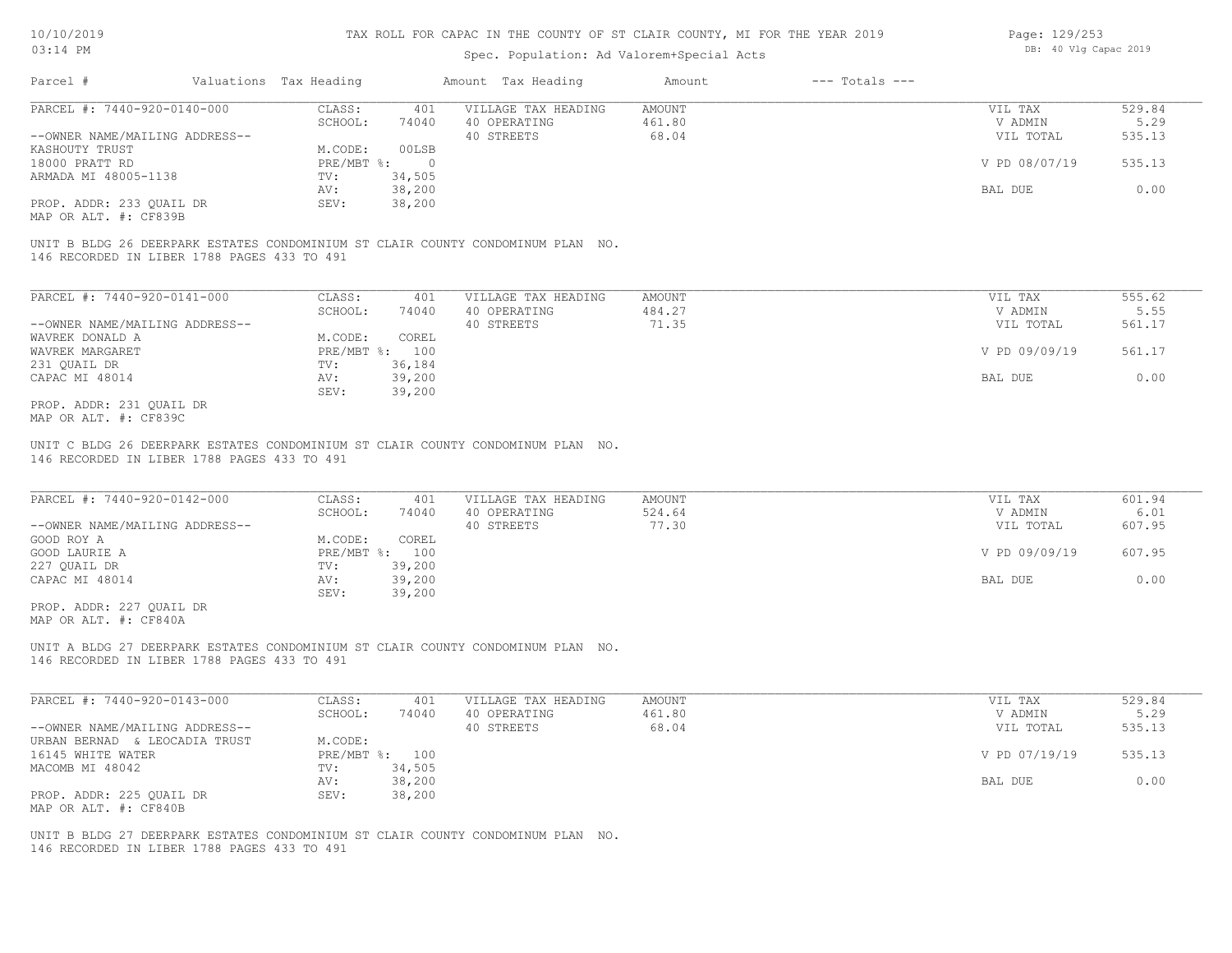### Spec. Population: Ad Valorem+Special Acts

| Parcel #                       | Valuations Tax Heading |                | Amount Tax Heading  | Amount | $---$ Totals $---$ |               |        |
|--------------------------------|------------------------|----------------|---------------------|--------|--------------------|---------------|--------|
| PARCEL #: 7440-920-0144-000    | CLASS:                 | 401            | VILLAGE TAX HEADING | AMOUNT |                    | VIL TAX       | 597.72 |
|                                | SCHOOL:                | 74040          | 40 OPERATING        | 520.96 |                    | V ADMIN       | 5.97   |
| --OWNER NAME/MAILING ADDRESS-- |                        |                | 40 STREETS          | 76.76  |                    | VIL TOTAL     | 603.69 |
| PAINTER ROY M                  | M.CODE:                |                |                     |        |                    |               |        |
| PAINTER DARLENE A              |                        | PRE/MBT %: 100 |                     |        |                    | V PD 09/09/19 | 603.69 |
| 223 OUAIL DR.                  | TV:                    | 38,925         |                     |        |                    |               |        |
| CAPAC MI 48014                 | AV:                    | 39,200         |                     |        |                    | BAL DUE       | 0.00   |
|                                | SEV:                   | 39,200         |                     |        |                    |               |        |
|                                |                        |                |                     |        |                    |               |        |

MAP OR ALT. #: CF840C PROP. ADDR: 223 QUAIL DR.

146 RECORDED IN LIBER 1788 PAGES 433 TO 491 UNIT C BLDG 27 DEERPARK ESTATES CONDOMINIUM ST CLAIR COUNTY CONDOMINUM PLAN NO.

| PARCEL #: 7440-920-0145-000    | CLASS:     | 401    | VILLAGE TAX HEADING | AMOUNT | VIL TAX       | 552.98 |
|--------------------------------|------------|--------|---------------------|--------|---------------|--------|
|                                | SCHOOL:    | 74040  | 40 OPERATING        | 481.97 | V ADMIN       | 5.52   |
| --OWNER NAME/MAILING ADDRESS-- |            |        | 40 STREETS          | 71.01  | VIL TOTAL     | 558.50 |
| CLOSURDO DAVID/NINA E          | M.CODE:    | 00WBF  |                     |        |               |        |
| 21050 33 MILE ROAD             | PRE/MBT %: |        |                     |        | V PD 08/29/19 | 558.50 |
| ARMADA MI 48005                | TV:        | 36,012 |                     |        |               |        |
|                                | AV:        | 39,200 |                     |        | BAL DUE       | 0.00   |
| PROP. ADDR: 221 OUAIL DR.      | SEV:       | 39,200 |                     |        |               |        |
| MAP OR ALT. #: CF841A          |            |        |                     |        |               |        |

146 RECORDED IN LIBER 1788 PAGES 433 TO 491 UNIT A BLDG 28 DEERPARK ESTATES CONDOMINIUM ST CLAIR COUNTY CONDOMINUM PLAN NO.

| PARCEL #: 7440-920-0146-000    | CLASS:  | 401            | VILLAGE TAX HEADING | AMOUNT | VIL TAX       | 575.03 |
|--------------------------------|---------|----------------|---------------------|--------|---------------|--------|
|                                | SCHOOL: | 74040          | 40 OPERATING        | 501.19 | V ADMIN       | 5.75   |
| --OWNER NAME/MAILING ADDRESS-- |         |                | 40 STREETS          | 73.84  | VIL TOTAL     | 580.78 |
| KLUG WYNN H                    | M.CODE: | COREL          |                     |        |               |        |
| KLUG MARY L                    |         | PRE/MBT %: 100 |                     |        | V PD 09/09/19 | 580.78 |
| 219 QUAIL DR                   | TV:     | 37,448         |                     |        |               |        |
| CAPAC MI 48014                 | AV:     | 38,200         |                     |        | BAL DUE       | 0.00   |
|                                | SEV:    | 38,200         |                     |        |               |        |
| PROP. ADDR: 219 OUAIL DR       |         |                |                     |        |               |        |

MAP OR ALT. #: CF841B

146 RECORDED IN LIBER 1788 PAGES 433 TO 491 UNIT B BLDG 28 DEERPARK ESTATES CONDOMINIUM ST CLAIR COUNTY CONDOMINUM PLAN NO.

| PARCEL #: 7440-920-0147-000    | CLASS:  | 401            | VILLAGE TAX HEADING | AMOUNT | VIL TAX       | 597.72 |
|--------------------------------|---------|----------------|---------------------|--------|---------------|--------|
|                                | SCHOOL: | 74040          | 40 OPERATING        | 520.96 | V ADMIN       | 5.97   |
| --OWNER NAME/MAILING ADDRESS-- |         |                | 40 STREETS          | 76.76  | VIL TOTAL     | 603.69 |
| GINN ALEXANDRIA M              | M.CODE: |                |                     |        |               |        |
| 217 QUAIL DR                   |         | PRE/MBT %: 100 |                     |        | V PD 07/10/19 | 603.69 |
| CAPAC MI 48014                 | TV:     | 38,925         |                     |        |               |        |
|                                | AV:     | 39,200         |                     |        | BAL DUE       | 0.00   |
| PROP. ADDR: 217 OUAIL DR       | SEV:    | 39,200         |                     |        |               |        |
| MAP OR ALT. #: CF841C          |         |                |                     |        |               |        |

146 RECORDED IN LIBER 1788 PAGES 433 TO 491 UNIT C BLDG 28 DEERPARK ESTATES CONDOMINIUM ST CLAIR COUNTY CONDOMINUM PLAN NO. Page: 130/253 DB: 40 Vlg Capac 2019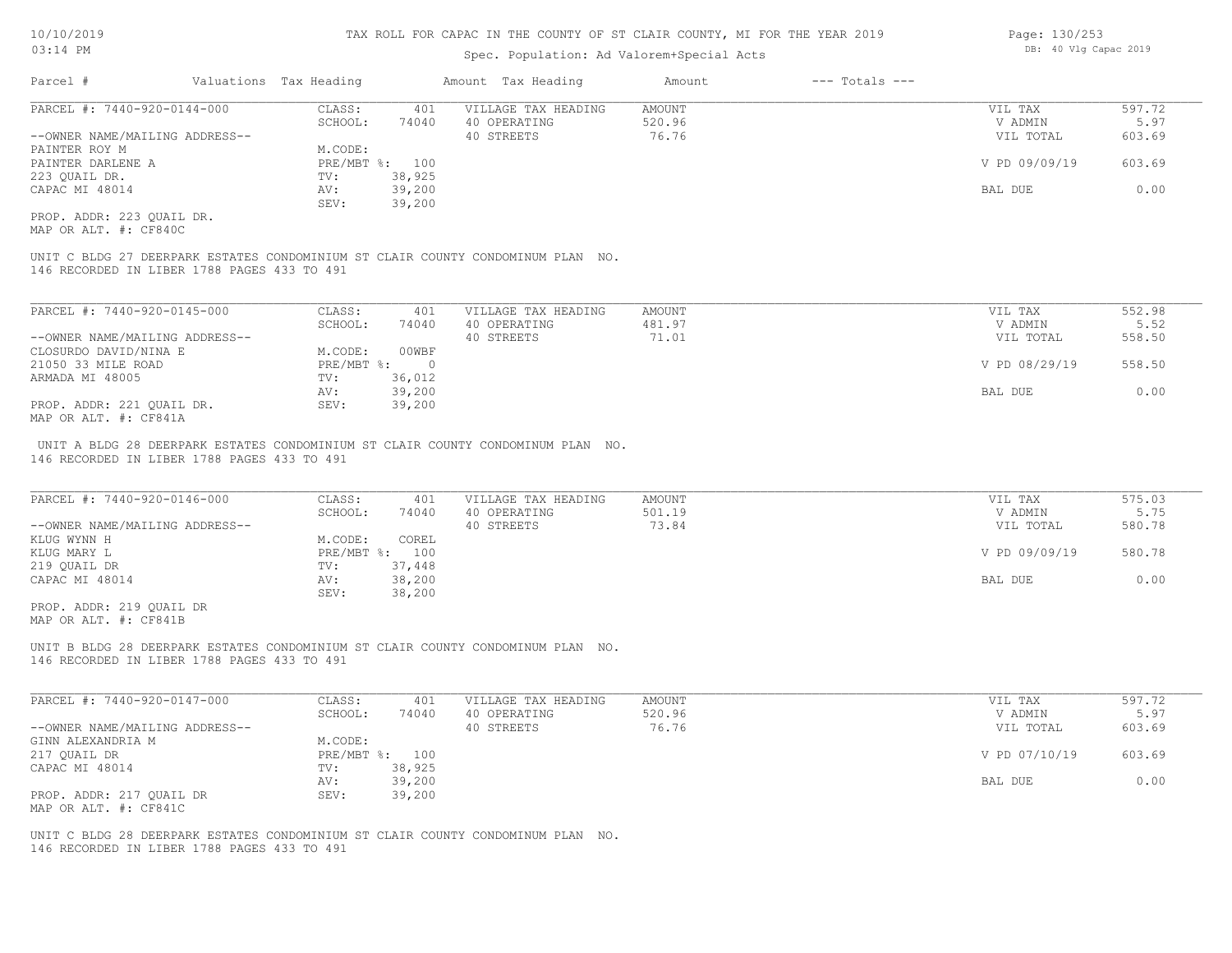### Spec. Population: Ad Valorem+Special Acts

| Parcel #                       |  | Valuations Tax Heading |                | Amount Tax Heading  | Amount | $---$ Totals $---$ |               |        |
|--------------------------------|--|------------------------|----------------|---------------------|--------|--------------------|---------------|--------|
| PARCEL #: 7440-920-0148-000    |  | CLASS:                 | 401            | VILLAGE TAX HEADING | AMOUNT |                    | VIL TAX       | 597.72 |
|                                |  | SCHOOL:                | 74040          | 40 OPERATING        | 520.96 |                    | V ADMIN       | 5.97   |
| --OWNER NAME/MAILING ADDRESS-- |  |                        |                | 40 STREETS          | 76.76  |                    | VIL TOTAL     | 603.69 |
| COX RONALD L                   |  | M.CODE:                |                |                     |        |                    |               |        |
| COX KAY L                      |  |                        | PRE/MBT %: 100 |                     |        |                    | V PD 09/04/19 | 603.69 |
| 213 QUAIL DR                   |  | TV:                    | 38,925         |                     |        |                    |               |        |
| CAPAC MI 48014                 |  | AV:                    | 39,200         |                     |        |                    | BAL DUE       | 0.00   |
|                                |  | SEV:                   | 39,200         |                     |        |                    |               |        |
|                                |  |                        |                |                     |        |                    |               |        |

MAP OR ALT. #: CF842A PROP. ADDR: 213 QUAIL DR

146 RECORDED IN LIBER 1788 PAGES 433 TO 491 UNIT A BLDG 29 DEERPARK ESTATES CONDOMINIUM ST CLAIR COUNTY CONDOMINUM PLAN NO.

| PARCEL #: 7440-920-0149-000    | CLASS:  | 401            | VILLAGE TAX HEADING | AMOUNT | VIL TAX       | 529.84 |
|--------------------------------|---------|----------------|---------------------|--------|---------------|--------|
|                                | SCHOOL: | 74040          | 40 OPERATING        | 461.80 | V ADMIN       | 5.29   |
| --OWNER NAME/MAILING ADDRESS-- |         |                | 40 STREETS          | 68.04  | VIL TOTAL     | 535.13 |
| THURSTON ROSE MARIE            | M.CODE: | 00WBF          |                     |        |               |        |
| 211 OUAIL DR                   |         | PRE/MBT %: 100 |                     |        | V PD 08/29/19 | 535.13 |
| CAPAC MI 48014                 | TV:     | 34,505         |                     |        |               |        |
|                                | AV:     | 38,200         |                     |        | BAL DUE       | 0.00   |
| PROP. ADDR: 211 QUAIL DR       | SEV:    | 38,200         |                     |        |               |        |
| MAP OR ALT. #: CF842B          |         |                |                     |        |               |        |

146 RECORDED IN LIBER 1788 PAGES 433 TO 491 UNIT B BLDG 29 DEERPARK ESTATES CONDOMINIUM ST CLAIR COUNTY CONDOMINUM PLAN NO.

| PARCEL #: 7440-920-0150-000    | CLASS:       | 401    | VILLAGE TAX HEADING | AMOUNT | VIL TAX       | 552.98 |
|--------------------------------|--------------|--------|---------------------|--------|---------------|--------|
|                                | SCHOOL:      | 74040  | 40 OPERATING        | 481.97 | V ADMIN       | 5.52   |
| --OWNER NAME/MAILING ADDRESS-- |              |        | 40 STREETS          | 71.01  | VIL TOTAL     | 558.50 |
| KMETZ STEPHEN W                | M.CODE:      | OLALS  |                     |        |               |        |
| 209 OUAIL DR.                  | $PRE/MBT$ %: | 100    |                     |        | V PD 09/11/19 | 558.50 |
| CAPAC MI 48014                 | TV:          | 36,012 |                     |        |               |        |
|                                | AV:          | 39,200 |                     |        | BAL DUE       | 0.00   |
| PROP. ADDR: 209 OUAIL DR.      | SEV:         | 39,200 |                     |        |               |        |
|                                |              |        |                     |        |               |        |

 $\mathcal{L}_\mathcal{L} = \mathcal{L}_\mathcal{L} = \mathcal{L}_\mathcal{L} = \mathcal{L}_\mathcal{L} = \mathcal{L}_\mathcal{L} = \mathcal{L}_\mathcal{L} = \mathcal{L}_\mathcal{L} = \mathcal{L}_\mathcal{L} = \mathcal{L}_\mathcal{L} = \mathcal{L}_\mathcal{L} = \mathcal{L}_\mathcal{L} = \mathcal{L}_\mathcal{L} = \mathcal{L}_\mathcal{L} = \mathcal{L}_\mathcal{L} = \mathcal{L}_\mathcal{L} = \mathcal{L}_\mathcal{L} = \mathcal{L}_\mathcal{L}$ 

MAP OR ALT. #: CF842C

146 RECORDED IN LIBER 1788 PAGES 433 TO 491 UNIT C BLDG 29 DEER PARK ESTATES CONDOMINIUM ST CLAIR COUNTY CONDOMINUM PLAN NO.

| PARCEL #: 7440-920-0151-000    | CLASS:  | 401            | VILLAGE TAX HEADING | AMOUNT | VIL TAX       | 555.62 |
|--------------------------------|---------|----------------|---------------------|--------|---------------|--------|
|                                | SCHOOL: | 74040          | 40 OPERATING        | 484.27 | V ADMIN       | 5.55   |
| --OWNER NAME/MAILING ADDRESS-- |         |                | 40 STREETS          | 71.35  | VIL TOTAL     | 561.17 |
| WOOSTER DOROTHY M              | M.CODE: |                |                     |        |               |        |
| 203 QUAIL DR                   |         | PRE/MBT %: 100 |                     |        | V PD 07/10/19 | 561.17 |
| CAPAC MI 48014                 | TV:     | 36,184         |                     |        |               |        |
|                                | AV:     | 39,200         |                     |        | BAL DUE       | 0.00   |
| PROP. ADDR: 203 OUAIL DR       | SEV:    | 39,200         |                     |        |               |        |
| MAP OR ALT. #: CF843A          |         |                |                     |        |               |        |

146 RECORDED IN LIBER 1788 PAGES 433 TO 491 UNIT A BLDG 30 DEERPARK ESTATES CONDOMINIUM ST CLAIR COUNTY CONDOMINUM PLAN NO. Page: 131/253 DB: 40 Vlg Capac 2019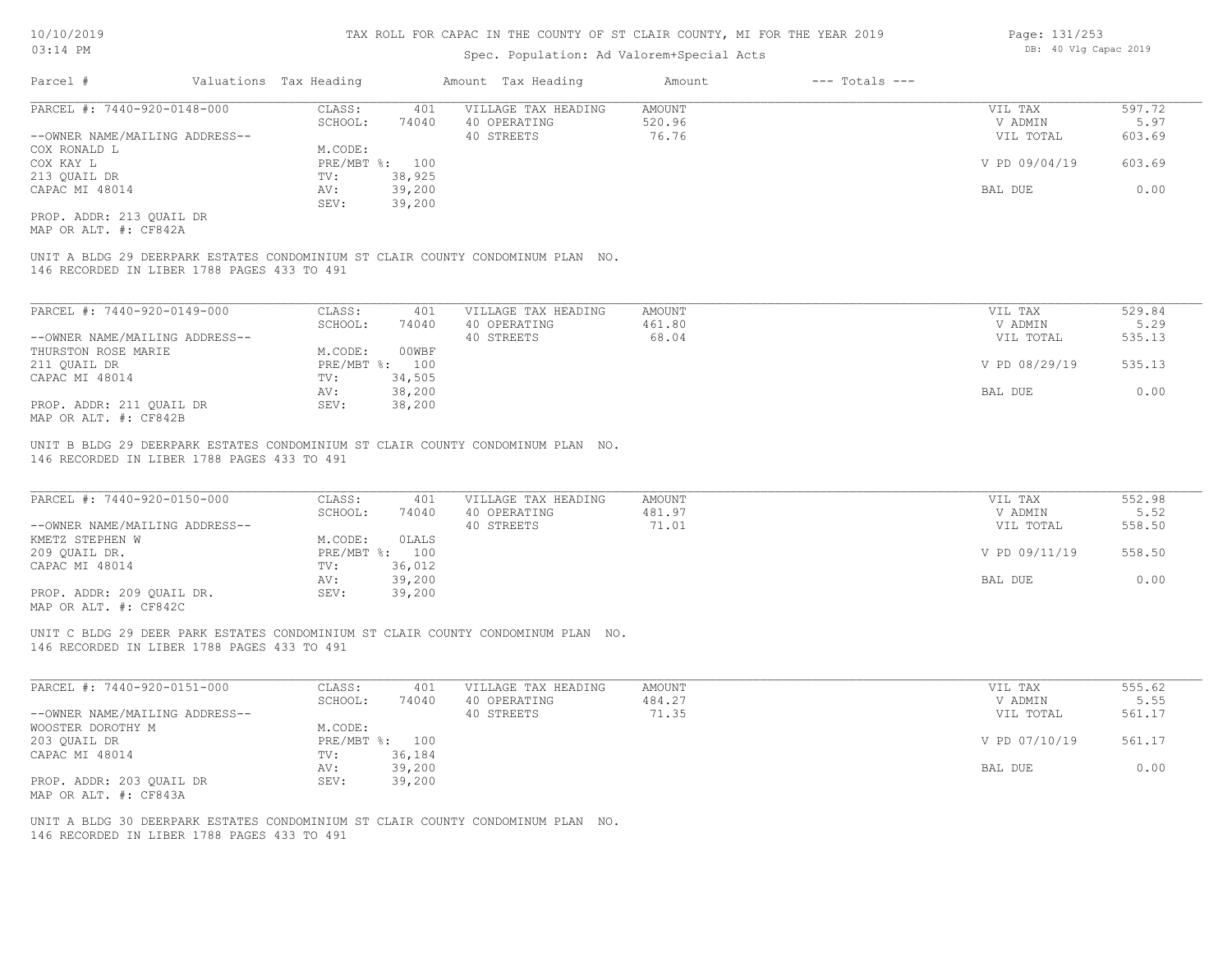### Spec. Population: Ad Valorem+Special Acts

| Page: 132/253 |  |                       |  |
|---------------|--|-----------------------|--|
|               |  | DB: 40 Vlg Capac 2019 |  |

| Parcel #                       | Valuations Tax Heading |        | Amount Tax Heading  | Amount | $---$ Totals $---$ |               |        |
|--------------------------------|------------------------|--------|---------------------|--------|--------------------|---------------|--------|
| PARCEL #: 7440-920-0152-000    | CLASS:                 | 401    | VILLAGE TAX HEADING | AMOUNT |                    | VIL TAX       | 529.84 |
|                                | SCHOOL:                | 74040  | 40 OPERATING        | 461.80 |                    | V ADMIN       | 5.29   |
| --OWNER NAME/MAILING ADDRESS-- |                        |        | 40 STREETS          | 68.04  |                    | VIL TOTAL     | 535.13 |
| MCKNIGHT DANIEL J              | M.CODE:                |        |                     |        |                    |               |        |
| 201 OUAIL DR                   | PRE/MBT %: 100         |        |                     |        |                    | V PD 09/11/19 | 535.13 |
| CAPAC MI 48014                 | TV:                    | 34,505 |                     |        |                    |               |        |
|                                | AV:                    | 38,200 |                     |        |                    | BAL DUE       | 0.00   |
| PROP. ADDR: 201 QUAIL DR       | SEV:                   | 38,200 |                     |        |                    |               |        |
|                                |                        |        |                     |        |                    |               |        |

MAP OR ALT. #: CF843B

146 RECORDED IN LIBER 1788 PAGES 433 TO 491 UNIT B BLDG 30 DEERPARK ESTATES CONDOMINIUM ST CLAIR COUNTY CONDOMINUM PLAN NO.

| PARCEL #: 7440-920-0153-000    | CLASS:       | 401    | VILLAGE TAX HEADING | AMOUNT | VIL TAX       | 552.98 |
|--------------------------------|--------------|--------|---------------------|--------|---------------|--------|
|                                | SCHOOL:      | 74040  | 40 OPERATING        | 481.97 | V ADMIN       | 5.52   |
| --OWNER NAME/MAILING ADDRESS-- |              |        | 40 STREETS          | 71.01  | VIL TOTAL     | 558.50 |
| CISLO SALLY J                  | M.CODE:      | AMFHM  |                     |        |               |        |
| 199 OUAIL DR                   | $PRE/MBT$ %: | 100    |                     |        | V PD 09/09/19 | 558.50 |
| CAPAC MI 48014                 | TV:          | 36,012 |                     |        |               |        |
|                                | AV:          | 39,200 |                     |        | BAL DUE       | 0.00   |
| PROP. ADDR: 199 OUAIL DR       | SEV:         | 39,200 |                     |        |               |        |
| MAP OR ALT. #: CF843C          |              |        |                     |        |               |        |

146 RECORDED IN LIBER 1788 PAGES 433 TO 491 UNIT C BLDG 30 DEERPARK ESTATES CONDOMINIUM ST CLAIR COUNTY CONDOMINUM PLAN NO.

| PARCEL #: 7440-945-0001-000    | CLASS:       | 202    | VILLAGE TAX HEADING | AMOUNT | VIL TAX   | 72.08 |
|--------------------------------|--------------|--------|---------------------|--------|-----------|-------|
|                                | SCHOOL:      | 74040  | 40 OPERATING        | 62.83  | V ADMIN   | 0.72  |
| --OWNER NAME/MAILING ADDRESS-- |              |        | 40 STREETS          | 9.25   | VIL TOTAL | 72.80 |
| HOMELAND DEVELOPMENT           | M.CODE:      |        |                     |        |           |       |
| 2153 BENEDICT LANE             | $PRE/MBT$ %: |        |                     |        | BAL DUE   | 72.80 |
| UTICA MI 48316                 | TV:          | 4,695  |                     |        |           |       |
|                                | AV:          | 20,700 |                     |        |           |       |
| PROP. ADDR: S MAIN             | SEV:         | 20,700 |                     |        |           |       |
| MAP OR ALT. #: 844/950         |              |        |                     |        |           |       |

IN LIBER 1988 PAGES 841 TO 874 UNIT 1 HOMELAND PLAZA CONDOMINIUM ST CLAIR COUNTY CONDOMINIUM PLAN NO.156 RECORDED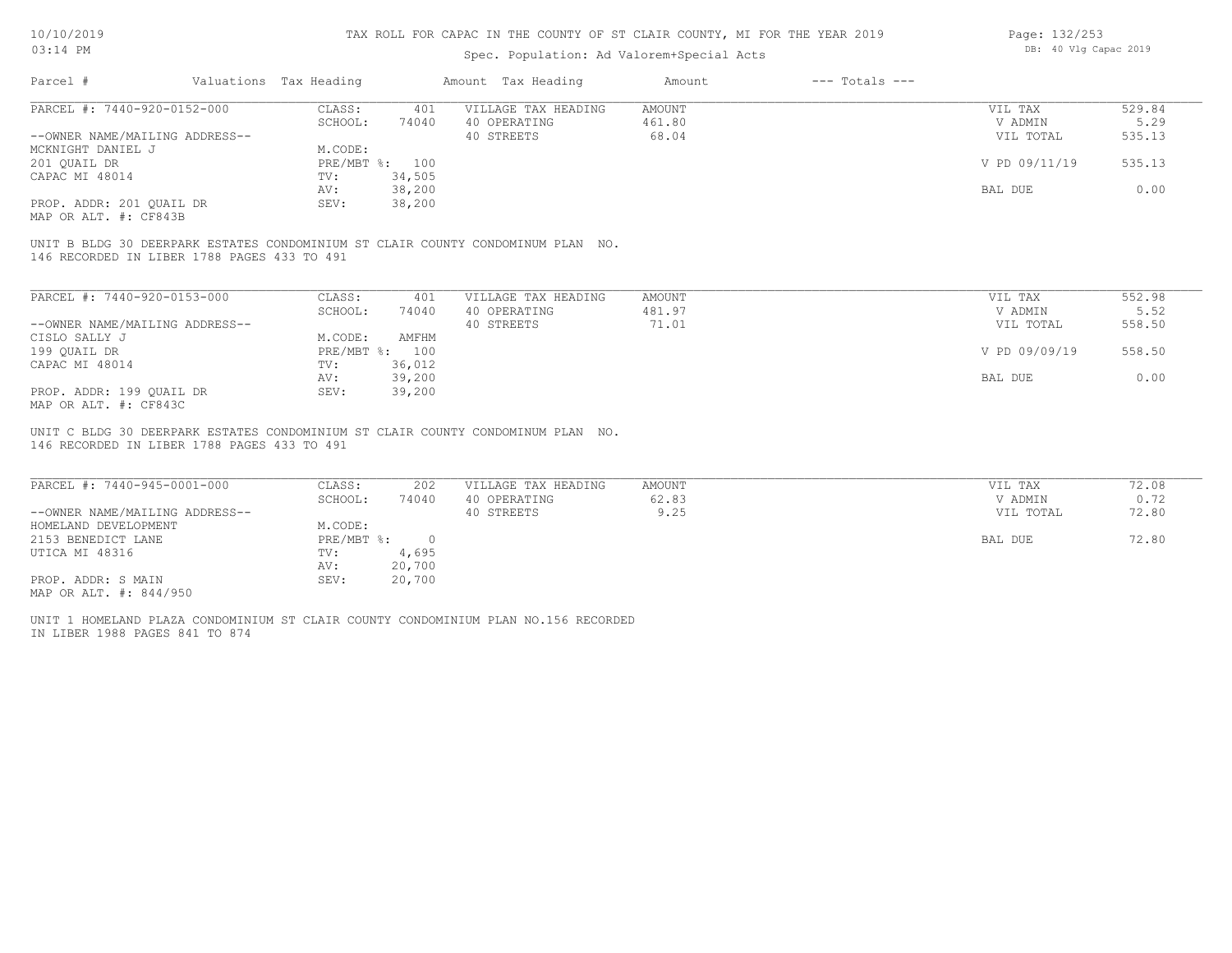### Spec. Population: Ad Valorem+Special Acts

| Page: 133/253 |  |                       |  |
|---------------|--|-----------------------|--|
|               |  | DB: 40 Vlg Capac 2019 |  |

| Parcel #                       | Valuations Tax Heading |        | Amount Tax Heading  | Amount | $---$ Totals $---$ |               |        |
|--------------------------------|------------------------|--------|---------------------|--------|--------------------|---------------|--------|
| PARCEL #: 7440-950-0001-000    | CLASS:                 | 201    | VILLAGE TAX HEADING | AMOUNT |                    | VIL TAX       | 539.39 |
|                                | SCHOOL:                | 74040  | 40 OPERATING        | 470.12 |                    | V ADMIN       | 5.39   |
| --OWNER NAME/MAILING ADDRESS-- |                        |        | 40 STREETS          | 69.27  |                    | VIL TOTAL     | 544.78 |
| FIREGIRL, INC                  | M.CODE:                |        |                     |        |                    |               |        |
| 205 SOUTH MAIN ST              | PRE/MBT %:             |        |                     |        |                    | V PD 08/28/19 | 544.78 |
| CAPAC MI 48014                 | TV:                    | 35,127 |                     |        |                    |               |        |
|                                | AV:                    | 36,900 |                     |        |                    | BAL DUE       | 0.00   |
| PROP. ADDR: 100 N MAIN ST      | SEV:                   | 36,900 |                     |        |                    |               |        |
| MAP OR ALT. #:                 |                        |        |                     |        |                    |               |        |

OF LOT 2 30 00 FEET OF THE WEST 80 00 FEET OF THE NORTH 16 00 FEET OF THE SOUTH 45 00 FEET FEET OF THE NORTH 20 00 FEET OF THE SOUTH 45 00 FEET OF LOT 2, AND EXECPT THE EAST 37 75 FEET TO THE EAST LINE OF THE WEST 80 00 FEET OF LOT 2, EXCEPT THE WEST 50 00 EAST 42 25 FEET, THENCE NORTH 00D 10.5 WEST 5 95 FEET, THENCE NORTH 89D 49.5 EAST LOT 2,13 35 FEET NORTH OF THE SOUTHWEST CORNER OF SAID LOT 2, THENCE NORTH 89D 49.5 OFFICE, LYING NORTH OF THE FOLLOWING DESCRIBED LINE BEGINNING ON THE WEST LINE OF THEREOF AS RECORDED IN LIBER H OF PLATS, PAGE 72, ST CLAIR COUNTY REGISTER OF DEEDS MILL STREET, RANGE 1 EAST OF MAIN STREET, VILLAGE OF CAPAC, ACCORDING TO THE PLAT ALL THAT PART OF THE SOUTH 45 FEET OF THE WEST 80 FEET OF LOT 2, BLOCK 1, NORTH OF

| PARCEL #: 7440-950-0002-000    | CLASS:       | 202    | VILLAGE TAX HEADING | AMOUNT | VIL TAX       | 29.07 |
|--------------------------------|--------------|--------|---------------------|--------|---------------|-------|
|                                | SCHOOL:      | 74040  | 40 OPERATING        | 25.34  | V ADMIN       | 0.29  |
| --OWNER NAME/MAILING ADDRESS-- |              |        | 40 STREETS          | 3.73   | VIL TOTAL     | 29.36 |
| GEORGE THOMAS J                | M.CODE:      |        |                     |        |               |       |
| GEORGE MARY H                  | $PRE/MBT$ %: |        |                     |        | V PD 08/19/19 | 29.36 |
| 112 MAIN ST                    | TV:          | 1,894  |                     |        |               |       |
| CAPAC MI 48014                 | AV:          | 11,600 |                     |        | BAL DUE       | 0.00  |
|                                | SEV:         | 11,600 |                     |        |               |       |
| PROP. ADDR: E MILL ST          |              |        |                     |        |               |       |

MAP OR ALT. #:

T7N R13E E 50 FT OF LOT 1 & E 50 FT OF S 15 FT OF LOT 2 BIN R1E VILLAGE OF CAPAC SEC 21/22

| PARCEL #: 7440-950-0003-000    | CLASS:     | 202      | VILLAGE TAX HEADING | AMOUNT | 30.47<br>VIL TAX       |  |
|--------------------------------|------------|----------|---------------------|--------|------------------------|--|
|                                | SCHOOL:    | 74040    | 40 OPERATING        | 26.56  | 0.30<br>V ADMIN        |  |
| --OWNER NAME/MAILING ADDRESS-- |            |          | 40 STREETS          | 3.91   | 30.77<br>VIL TOTAL     |  |
| FIREGIRL, INC                  | M.CODE:    |          |                     |        |                        |  |
| 205 MAIN ST                    | PRE/MBT %: | $\Omega$ |                     |        | V PD 08/28/19<br>30.77 |  |
| CAPAC MI 48014                 | TV:        | 1,985    |                     |        |                        |  |
|                                | AV:        | 2,200    |                     |        | 0.00<br>BAL DUE        |  |
| PROP. ADDR: N MAIN ST          | SEV:       | 2,200    |                     |        |                        |  |
| MAP OR ALT. #:                 |            |          |                     |        |                        |  |

RECORDED PLAT THEREOF EAST 50 FEET THEREOF, BLOCK 1, RANGE 1 EAST, VILLAGE OF CAPAC, ACCORDING TO THE FEET, THENCE EAST 38 FEET, THENCE SOUTH 3 875 FEET, THENCE EAST 70 FEET, EXECPT THE 2, 13FEET NORTH OF ITS SOUTHWEST CORNER, THENCE EAST 42 FEET THENCE NORTH 5 875 THAT PART OF LOTS 1 AND 2,LYING SOUTH OF A LINE BEGINNING ON THE WESTLINE OF LOTS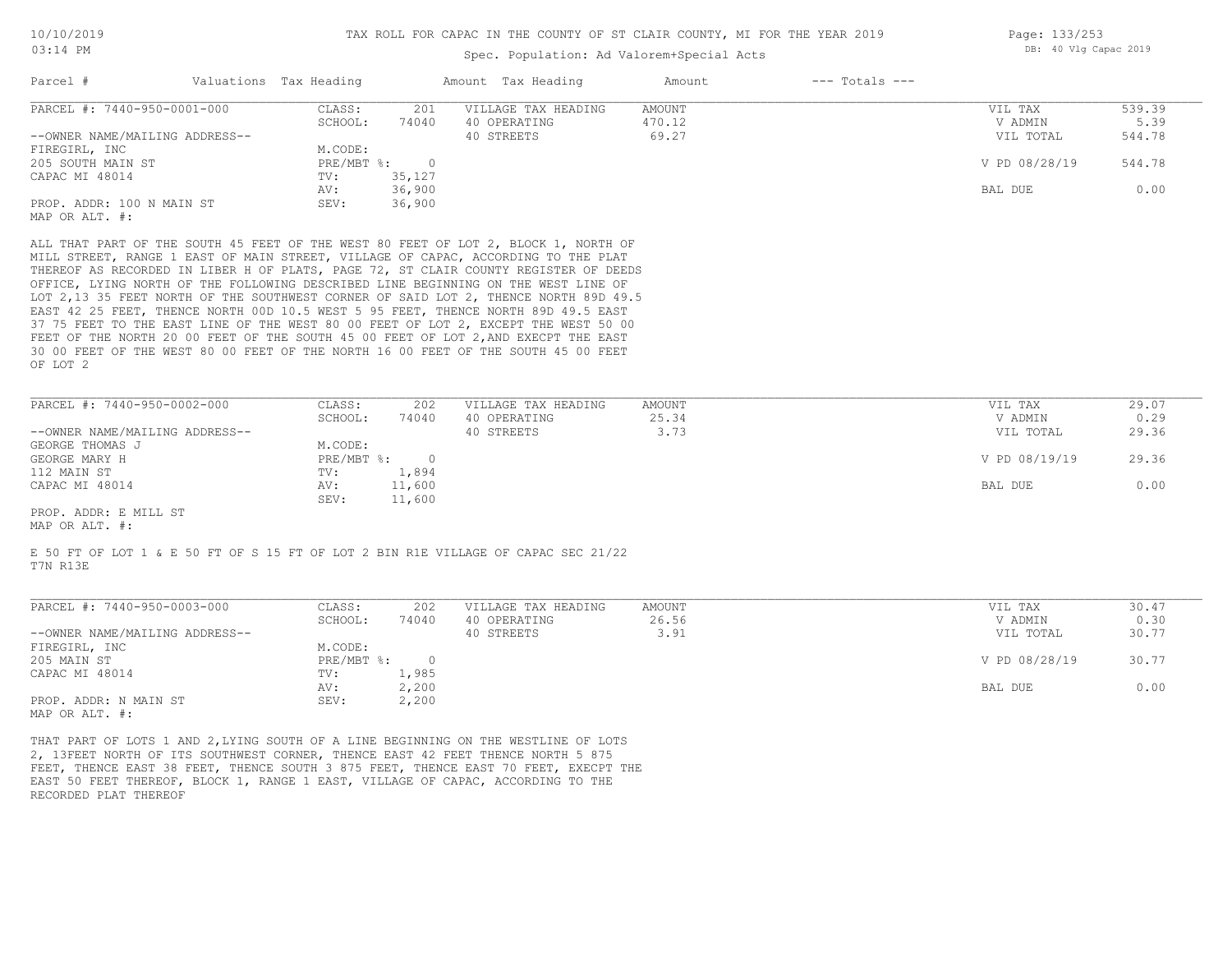# Spec. Population: Ad Valorem+Special Acts

| Page: 134/253 |  |                       |  |
|---------------|--|-----------------------|--|
|               |  | DB: 40 Vlg Capac 2019 |  |

| Parcel #                                                             | Valuations Tax Heading                 |                    | Amount Tax Heading                                                                                                                                                    | Amount                           | $---$ Totals $---$ |                                 |                          |
|----------------------------------------------------------------------|----------------------------------------|--------------------|-----------------------------------------------------------------------------------------------------------------------------------------------------------------------|----------------------------------|--------------------|---------------------------------|--------------------------|
| PARCEL #: 7440-950-0004-000<br>--OWNER NAME/MAILING ADDRESS--        | CLASS:<br>SCHOOL:                      | 201<br>74040       | VILLAGE TAX HEADING<br>40 OPERATING<br>40 STREETS                                                                                                                     | <b>AMOUNT</b><br>145.14<br>21.38 |                    | VIL TAX<br>V ADMIN<br>VIL TOTAL | 166.52<br>1.66<br>168.18 |
| KLUG KERRY<br>KLUG NANCY                                             | M.CODE:<br>$PRE/MBT$ $\frac{1}{6}$ : 0 |                    |                                                                                                                                                                       |                                  |                    | V PD 09/12/19                   | 168.18                   |
| 4228 SHERIDAN RD<br>EMMETT MI 48022                                  | TV:<br>AV:                             | 10,845<br>29,500   |                                                                                                                                                                       |                                  |                    | BAL DUE                         | 0.00                     |
|                                                                      | SEV:                                   | 29,500             |                                                                                                                                                                       |                                  |                    |                                 |                          |
| PROP. ADDR: 110 N MAIN ST<br>MAP OR ALT. #:                          |                                        |                    |                                                                                                                                                                       |                                  |                    |                                 |                          |
| CAPAC SEC 21 & 22 T7N R13E                                           |                                        |                    | BEG AT A PTE 30 FT S OF THE NW COR OF LOT 2 TH E 80 FT TH S 16 FT TH W 30 FT TH S 4<br>FT TH W 50 FT TO MAIN ST TH N ALG MAIN ST 20 FT TO THE BEG. B1N R1E VILLAGE OF |                                  |                    |                                 |                          |
| PARCEL #: 7440-950-0005-000                                          | CLASS:                                 | 201                | VILLAGE TAX HEADING                                                                                                                                                   | <b>AMOUNT</b>                    |                    | VIL TAX                         | 766.86                   |
|                                                                      | SCHOOL:                                | 74040              | 40 OPERATING                                                                                                                                                          | 668.38                           |                    | V ADMIN                         | 7.66                     |
| --OWNER NAME/MAILING ADDRESS--                                       |                                        |                    | 40 STREETS                                                                                                                                                            | 98.48                            |                    | VIL TOTAL                       | 774.52                   |
| GEORGE THOMAS J/MARY<br>112 N MAIN ST                                | M.CODE:<br>PRE/MBT %: 0                |                    |                                                                                                                                                                       |                                  |                    | V PD 08/19/19                   | 774.52                   |
| CAPAC MI 48014                                                       | TV:                                    | 49,940             |                                                                                                                                                                       |                                  |                    |                                 |                          |
|                                                                      | AV:                                    | 76,900             |                                                                                                                                                                       |                                  |                    | BAL DUE                         | 0.00                     |
| PROP. ADDR: 112 N MAIN ST                                            | SEV:                                   | 76,900             |                                                                                                                                                                       |                                  |                    |                                 |                          |
| MAP OR ALT. #: CF3                                                   |                                        |                    |                                                                                                                                                                       |                                  |                    |                                 |                          |
| VILLAGE OF CAPAC SEC 21 & 22 T7N R13E<br>PARCEL #: 7440-950-0006-000 | CLASS:                                 | 708                | VILLAGE TAX HEADING                                                                                                                                                   | AMOUNT                           |                    | VIL TAX                         | 0.00                     |
|                                                                      | SCHOOL:                                | 74040              | 40 OPERATING                                                                                                                                                          | 0.00                             |                    | V ADMIN                         | 0.00                     |
| --OWNER NAME/MAILING ADDRESS--                                       |                                        |                    | 40 STREETS                                                                                                                                                            | 0.00                             |                    | VIL TOTAL                       | 0.00                     |
| C3 CONNECTION, INC. THE                                              | M.CODE:                                |                    |                                                                                                                                                                       |                                  |                    |                                 |                          |
| P.O. BOX 116                                                         | PRE/MBT %:                             | $\circ$            |                                                                                                                                                                       |                                  |                    | BAL DUE                         | 0.00                     |
| CAPAC MI 48014                                                       | TV:<br>AV:                             | $\circ$<br>$\circ$ |                                                                                                                                                                       |                                  |                    |                                 |                          |
| PROP. ADDR: 114 N MAIN ST<br>MAP OR ALT. #: CF4                      | SEV:                                   | $\circ$            |                                                                                                                                                                       |                                  |                    |                                 |                          |
| 22 T7N R13E                                                          |                                        |                    | THE N 2 FT OF LOT 2 & THE S 1/2 OF S 1/2 OF LOT 3 B1N R1E VILLAGE OF CAPAC SEC 21 &                                                                                   |                                  |                    |                                 |                          |
| PARCEL #: 7440-950-0007-000                                          | CLASS:                                 | 201                | VILLAGE TAX HEADING                                                                                                                                                   | <b>AMOUNT</b>                    |                    | VIL TAX                         | 794.46                   |
|                                                                      | SCHOOL:                                | 74040              | 40 OPERATING                                                                                                                                                          | 692.44                           |                    | V ADMIN                         | 7.94                     |
| --OWNER NAME/MAILING ADDRESS--                                       |                                        |                    | 40 STREETS                                                                                                                                                            | 102.02                           |                    | VIL TOTAL                       | 802.40                   |
| DIMOSKI LJUPCO                                                       | M.CODE:                                |                    |                                                                                                                                                                       |                                  |                    |                                 |                          |
| 15690 GOULD ROAD                                                     | PRE/MBT %:                             | $\overline{0}$     |                                                                                                                                                                       |                                  |                    | V PD 09/09/19                   | 802.40                   |
| ALLENTON MI 48002                                                    | TV:<br>AV:                             | 51,738<br>62,400   |                                                                                                                                                                       |                                  |                    | BAL DUE                         | 0.00                     |
| PROP. ADDR: 122 N MAIN ST<br>MAP OR ALT. #: CF5A                     | SEV:                                   | 62,400             |                                                                                                                                                                       |                                  |                    |                                 |                          |
|                                                                      |                                        |                    | S22.7' OF N 32.7' OF LOT 3 & N 4.2' OF S 42.3' OF W 21.5' OF LOT 3 B1N R1E VILLAGE                                                                                    |                                  |                    |                                 |                          |
| OF CAPAC                                                             |                                        |                    |                                                                                                                                                                       |                                  |                    |                                 |                          |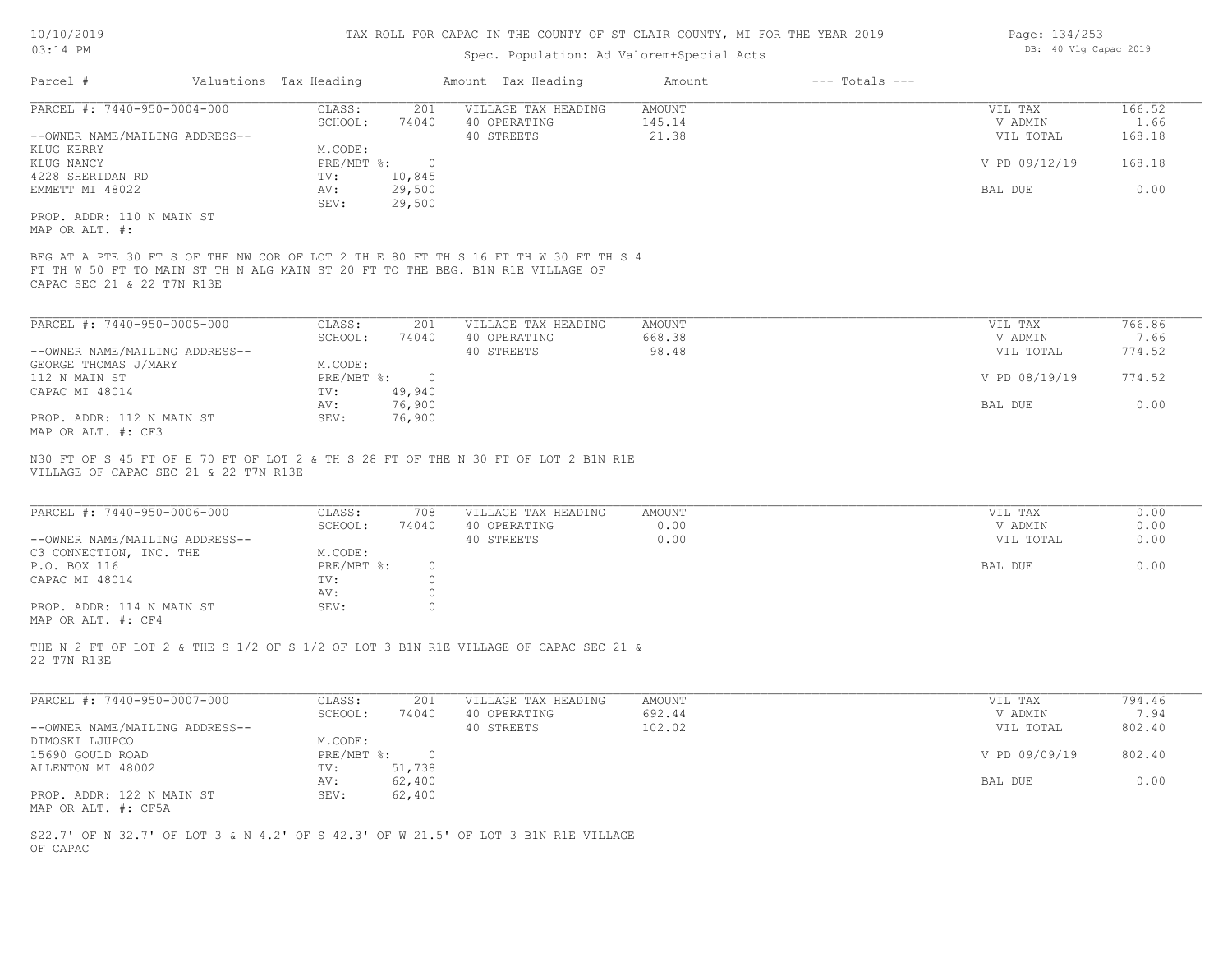#### TAX ROLL FOR CAPAC IN THE COUNTY OF ST CLAIR COUNTY, MI FOR THE YEAR 2019

# Spec. Population: Ad Valorem+Special Acts

| Page: 135/253 |  |                       |  |
|---------------|--|-----------------------|--|
|               |  | DB: 40 Vlg Capac 2019 |  |

| Parcel #                       | Valuations Tax Heading |        | Amount Tax Heading  | Amount | $---$ Totals $---$ |               |        |
|--------------------------------|------------------------|--------|---------------------|--------|--------------------|---------------|--------|
| PARCEL #: 7440-950-0008-000    | CLASS:                 | 201    | VILLAGE TAX HEADING | AMOUNT |                    | VIL TAX       | 664.49 |
|                                | SCHOOL:                | 74040  | 40 OPERATING        | 579.16 |                    | V ADMIN       | 6.64   |
| --OWNER NAME/MAILING ADDRESS-- |                        |        | 40 STREETS          | 85.33  |                    | VIL TOTAL     | 671.13 |
| GRUBB TODD E                   | M.CODE:                |        |                     |        |                    |               |        |
| 116 N MAIN ST                  | PRE/MBT %:             |        |                     |        |                    | V PD 09/19/19 | 671.13 |
| CAPAC MI 48014                 | TV:                    | 43,274 |                     |        |                    |               |        |
|                                | AV:                    | 54,800 |                     |        |                    | BAL DUE       | 0.00   |
| PROP. ADDR: 116 N MAIN ST      | SEV:                   | 54,800 |                     |        |                    |               |        |
|                                |                        |        |                     |        |                    |               |        |

MAP OR ALT. #: CF5B

S23.55' OF N 56.25' OF LOT 3 EXC N 4.2' OF W 21.5' THEREOF B1N R1E VILLAGE OF CAPAC

| PARCEL #: 7440-950-0009-000    | CLASS:     | 201    | VILLAGE TAX HEADING | AMOUNT | VIL TAX       | 505.03 |
|--------------------------------|------------|--------|---------------------|--------|---------------|--------|
|                                | SCHOOL:    | 74040  | 40 OPERATING        | 440.18 | V ADMIN       | 5.05   |
| --OWNER NAME/MAILING ADDRESS-- |            |        | 40 STREETS          | 64.85  | VIL TOTAL     | 510.08 |
| HULETT BUILDING THE, LLC       | M.CODE:    |        |                     |        |               |        |
| 738 HOWELL RD.                 | PRE/MBT %: |        |                     |        | V PD 08/26/19 | 510.08 |
| ALLENTON, MI 48002             | TV:        | 32,890 |                     |        |               |        |
|                                | AV:        | 76,900 |                     |        | BAL DUE       | 0.00   |
| PROP. ADDR: 124 N MAIN ST      | SEV:       | 76,900 |                     |        |               |        |
| MAP OR ALT. #: CF6             |            |        |                     |        |               |        |

R13E N 10 FT OF LOT 3 & THE S 14 FT OF LOT 4 B1N R1E VILLAGE OF CAPAC SEC 21 & 22 T7N

| PARCEL #: 7440-950-0010-000    | CLASS:     | 201    | VILLAGE TAX HEADING | AMOUNT | VIL TAX       | 562.89 |  |
|--------------------------------|------------|--------|---------------------|--------|---------------|--------|--|
|                                | SCHOOL:    | 74040  | 40 OPERATING        | 490.61 | V ADMIN       | 5.62   |  |
| --OWNER NAME/MAILING ADDRESS-- |            |        | 40 STREETS          | 72.28  | VIL TOTAL     | 568.51 |  |
| CELANI DANIEL                  | M.CODE:    |        |                     |        |               |        |  |
| 1920 S ALLEN RD                | PRE/MBT %: |        |                     |        | V PD 09/11/19 | 568.51 |  |
| SAINT CLAIR MI 48079-3307      | TV:        | 36,658 |                     |        |               |        |  |
|                                | AV:        | 48,900 |                     |        | BAL DUE       | 0.00   |  |
| PROP. ADDR: 126 N MAIN ST      | SEV:       | 48,900 |                     |        |               |        |  |
| MAP OR ALT. #: CF7             |            |        |                     |        |               |        |  |

 $\mathcal{L}_\mathcal{L} = \mathcal{L}_\mathcal{L} = \mathcal{L}_\mathcal{L} = \mathcal{L}_\mathcal{L} = \mathcal{L}_\mathcal{L} = \mathcal{L}_\mathcal{L} = \mathcal{L}_\mathcal{L} = \mathcal{L}_\mathcal{L} = \mathcal{L}_\mathcal{L} = \mathcal{L}_\mathcal{L} = \mathcal{L}_\mathcal{L} = \mathcal{L}_\mathcal{L} = \mathcal{L}_\mathcal{L} = \mathcal{L}_\mathcal{L} = \mathcal{L}_\mathcal{L} = \mathcal{L}_\mathcal{L} = \mathcal{L}_\mathcal{L}$ 

N23 1/2 FT OF S 1/2 OF LOT 4 B1N R1E VILLAGE OF CAPAC SEC 21 & 22 T7N R13E

| PARCEL #: 7440-950-0011-000    | CLASS:     | 202    | VILLAGE TAX HEADING | AMOUNT | VIL TAX       | 171.76 |
|--------------------------------|------------|--------|---------------------|--------|---------------|--------|
|                                | SCHOOL:    | 74040  | 40 OPERATING        | 149.71 | V ADMIN       | 1.71   |
| --OWNER NAME/MAILING ADDRESS-- |            |        | 40 STREETS          | 22.05  | VIL TOTAL     | 173.47 |
| SELECT LLC                     | M.CODE:    |        |                     |        |               |        |
| P.O. BOX 56                    | PRE/MBT %: |        |                     |        | V PD 09/19/19 | 173.47 |
| CAPAC MI 48014                 | TV:        | 11,186 |                     |        |               |        |
|                                | AV:        | 12,100 |                     |        | BAL DUE       | 0.00   |
| PROP. ADDR: 128 N MAIN ST      | SEV:       | 12,100 |                     |        |               |        |
| MAP OR ALT. #: CF8             |            |        |                     |        |               |        |

N1/2 LOT 4 B1N R1E VILLAGE OF CAPAC SEC 21 & 22 T7N R13E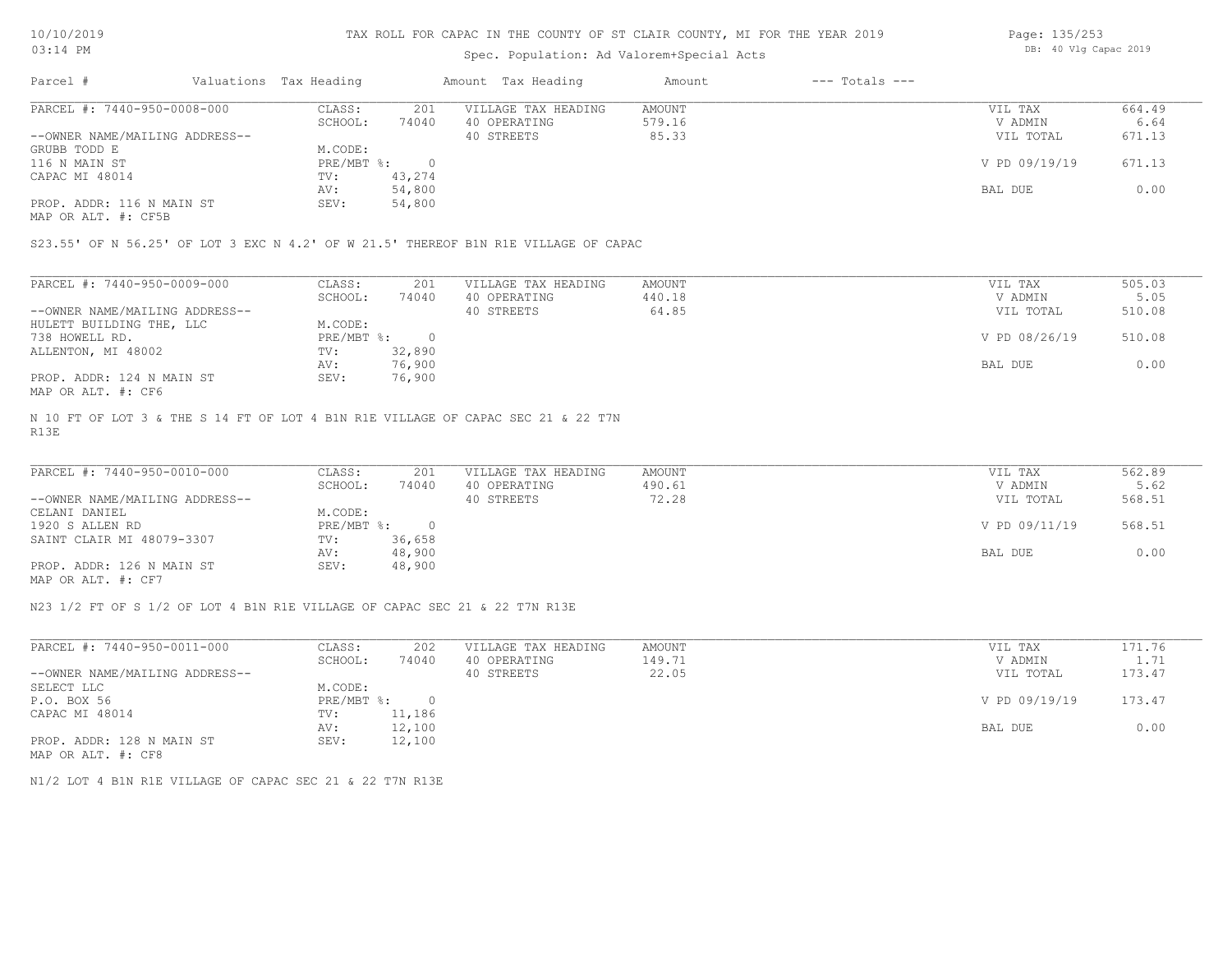#### TAX ROLL FOR CAPAC IN THE COUNTY OF ST CLAIR COUNTY, MI FOR THE YEAR 2019

### Spec. Population: Ad Valorem+Special Acts

| Page: 136/253 |  |                       |  |
|---------------|--|-----------------------|--|
|               |  | DB: 40 Vlg Capac 2019 |  |

| Parcel #                       | Valuations Tax Heading |        | Amount Tax Heading  | Amount | $---$ Totals $---$ |               |        |
|--------------------------------|------------------------|--------|---------------------|--------|--------------------|---------------|--------|
| PARCEL #: 7440-950-0012-000    | CLASS:                 | 201    | VILLAGE TAX HEADING | AMOUNT |                    | VIL TAX       | 465.40 |
|                                | SCHOOL:                | 74040  | 40 OPERATING        | 405.64 |                    | V ADMIN       | 4.65   |
| --OWNER NAME/MAILING ADDRESS-- |                        |        | 40 STREETS          | 59.76  |                    | VIL TOTAL     | 470.05 |
| GASS-BECKER INS AGENCY INC     | M.CODE:                |        |                     |        |                    |               |        |
| 134 N MAIN ST                  | PRE/MBT %:             |        |                     |        |                    | V PD 08/29/19 | 470.05 |
| CAPAC MI 48014-3142            | TV:                    | 30,309 |                     |        |                    |               |        |
|                                | AV:                    | 48,900 |                     |        |                    | BAL DUE       | 0.00   |
| PROP. ADDR: 134 N MAIN ST      | SEV:                   | 48,900 |                     |        |                    |               |        |
|                                |                        |        |                     |        |                    |               |        |

MAP OR ALT. #: CF9

LOT 5 B1N R1E VILLAGE OF CAPAC SEC 21 & 22 T7N R13E

| PARCEL #: 7440-950-0013-000    | CLASS:     | 201    | VILLAGE TAX HEADING | AMOUNT | VIL TAX       | 426.75 |
|--------------------------------|------------|--------|---------------------|--------|---------------|--------|
|                                | SCHOOL:    | 74040  | 40 OPERATING        | 371.95 | V ADMIN       | 4.26   |
| --OWNER NAME/MAILING ADDRESS-- |            |        | 40 STREETS          | 54.80  | VIL TOTAL     | 431.01 |
| BECKER GERALD/SANDRA           | M.CODE:    |        |                     |        |               |        |
| PO BOX 158                     | PRE/MBT %: |        |                     |        | V PD 09/16/19 | 431.01 |
| 134 N MAIN ST                  | TV:        | 27,792 |                     |        |               |        |
| CAPAC MI 48014                 | AV:        | 56,700 |                     |        | BAL DUE       | 0.00   |
|                                | SEV:       | 56,700 |                     |        |               |        |
| PROP. ADDR: 136 N MAIN ST      |            |        |                     |        |               |        |

MAP OR ALT. #: CF10

B1N R1E VILLAGE OF CAPAC SEC 21 & 22 T7N R13E S21.5 FT OF LOT 6 & N 0.66 FT OF S 22.16 FT OF W 53.25 FT OF E 80.75 FT OF LOT 6

| PARCEL #: 7440-950-0014-000    | CLASS:     | 201    | VILLAGE TAX HEADING | AMOUNT | VIL TAX       | 419.23 |
|--------------------------------|------------|--------|---------------------|--------|---------------|--------|
|                                | SCHOOL:    | 74040  | 40 OPERATING        | 365.40 | V ADMIN       | 4.19   |
| --OWNER NAME/MAILING ADDRESS-- |            |        | 40 STREETS          | 53.83  | VIL TOTAL     | 423.42 |
| KS PROPERTIES LLC              | M.CODE:    |        |                     |        |               |        |
| 25 S MAIN ST                   | PRE/MBT %: |        |                     |        | V PD 09/16/19 | 423.42 |
| YALE MI 48097                  | TV:        | 27,302 |                     |        |               |        |
|                                | AV:        | 37,800 |                     |        | BAL DUE       | 0.00   |
| PROP. ADDR: 138 N MAIN ST      | SEV:       | 37,800 |                     |        |               |        |
|                                |            |        |                     |        |               |        |

MAP OR ALT. #: CF11A

W1/2 OF N 53.5 FT OF LOT 6 B1N R1E VILLAGE OF CAPAC SEC 21 & 22 T7N R13E

| PARCEL #: 7440-950-0015-000     | CLASS:                    | 201    | VILLAGE TAX HEADING | AMOUNT | VIL TAX       | 679.11 |
|---------------------------------|---------------------------|--------|---------------------|--------|---------------|--------|
|                                 | SCHOOL:                   | 74040  | 40 OPERATING        | 591.90 | V ADMIN       | 6.79   |
| --OWNER NAME/MAILING ADDRESS--  |                           |        | 40 STREETS          | 87.21  | VIL TOTAL     | 685.90 |
| KS PROPERTIES, L.L.C.           | M.CODE:                   |        |                     |        |               |        |
| 25 S. MAIN ST.                  | $PRE/MBT$ $\frac{1}{6}$ : |        |                     |        | V PD 09/16/19 | 685.90 |
| YALE MI 48097                   | TV:                       | 44,226 |                     |        |               |        |
|                                 | AV:                       | 55,500 |                     |        | BAL DUE       | 0.00   |
| PROP. ADDR: 102 E CHURCH STREET | SEV:                      | 55,500 |                     |        |               |        |

MAP OR ALT. #: CF11B

B1N R1E VILLAGE OF CAPAC SEC 21 & 22 T7N R13E E1/2 OF N 53.5 FT OF LOT 6 EXC N 0.66 FT OF S 22.16 FT OF W 53.25 FT OF E 80.75 FT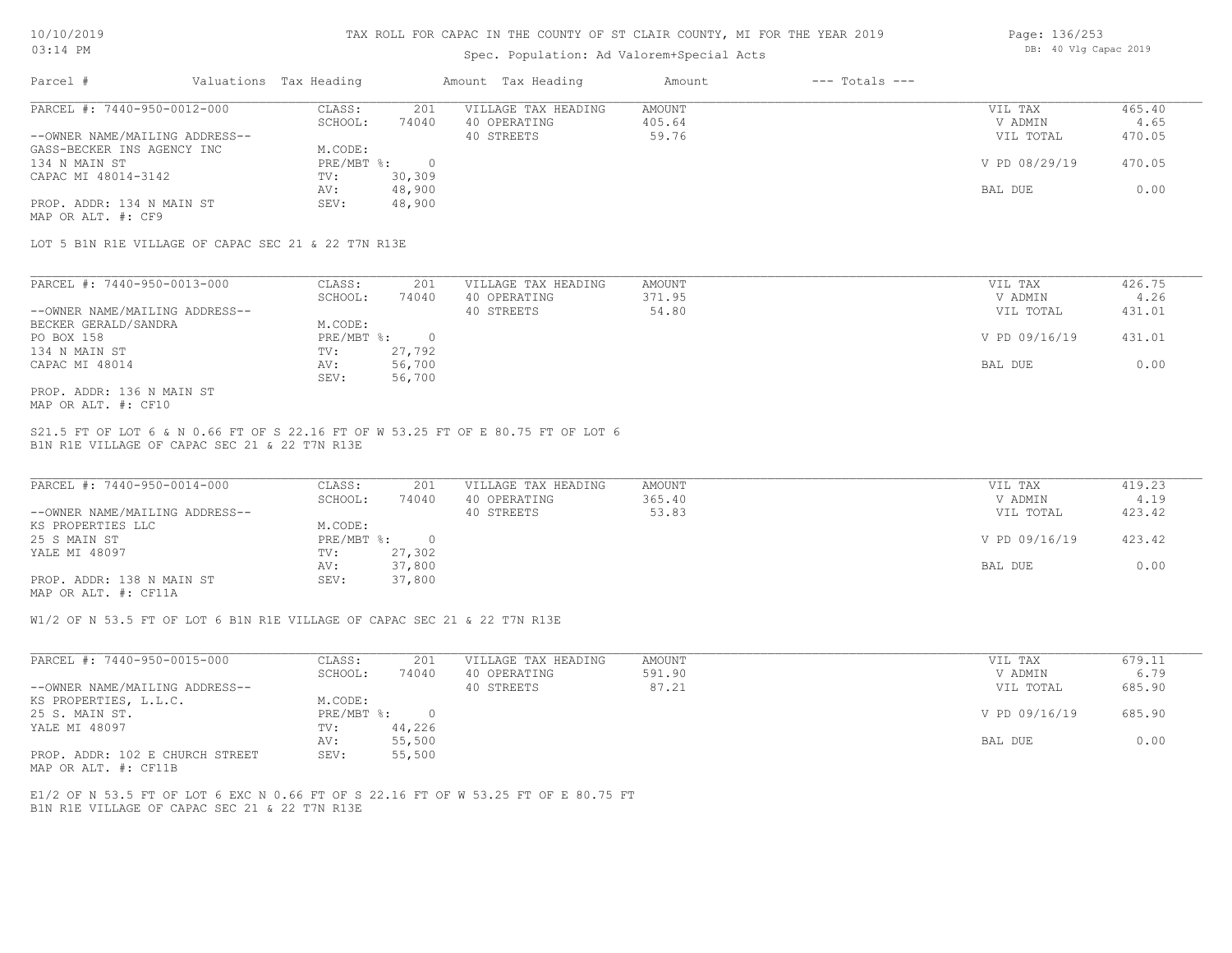### Spec. Population: Ad Valorem+Special Acts

| Page: 137/253 |  |                       |  |
|---------------|--|-----------------------|--|
|               |  | DB: 40 Vlg Capac 2019 |  |

| Parcel #                        | Valuations Tax Heading |        | Amount Tax Heading  | Amount | $---$ Totals $---$ |               |        |
|---------------------------------|------------------------|--------|---------------------|--------|--------------------|---------------|--------|
| PARCEL #: 7440-950-0016-000     | CLASS:                 | 401    | VILLAGE TAX HEADING | AMOUNT |                    | VIL TAX       | 670.15 |
|                                 | SCHOOL:                | 74040  | 40 OPERATING        | 584.09 |                    | V ADMIN       | 6.70   |
| --OWNER NAME/MAILING ADDRESS--  |                        |        | 40 STREETS          | 86.06  |                    | VIL TOTAL     | 676.85 |
| CANCILLA FRANK JR               | M.CODE:                | COREL  |                     |        |                    |               |        |
| 106 E CHURCH STREET             | PRE/MBT %: 100         |        |                     |        |                    | V PD 09/20/19 | 676.85 |
| CAPAC MI 48014-3112             | TV:                    | 43,642 |                     |        |                    |               |        |
|                                 | AV:                    | 64,500 |                     |        |                    | BAL DUE       | 0.00   |
| PROP. ADDR: 106 E CHURCH STREET | SEV:                   | 64,500 |                     |        |                    |               |        |
|                                 |                        |        |                     |        |                    |               |        |

MAP OR ALT. #: CF12

W1/2 OF LOTS 7 & 8 EXC S 25' OF W 1/2 OF LOT 8 B1N R1E VILLAGE OF CAPAC

| PARCEL #: 7440-950-0017-000     | CLASS:  | 401            | VILLAGE TAX HEADING | AMOUNT | VIL TAX       | 281.73 |
|---------------------------------|---------|----------------|---------------------|--------|---------------|--------|
|                                 | SCHOOL: | 74040          | 40 OPERATING        | 245.55 | V ADMIN       | 2.81   |
| --OWNER NAME/MAILING ADDRESS--  |         |                | 40 STREETS          | 36.18  | VIL TOTAL     | 284.54 |
| MCCOY SANDRA A                  | M.CODE: | COREL          |                     |        |               |        |
| FLASHER JEFFREY P               |         | PRE/MBT %: 100 |                     |        | V PD 09/09/19 | 284.54 |
| 108 E CHURCH STREET             | TV:     | 18,347         |                     |        |               |        |
| CAPAC MI 48014-3112             | AV:     | 32,400         |                     |        | BAL DUE       | 0.00   |
|                                 | SEV:    | 32,400         |                     |        |               |        |
| PROP. ADDR: 108 E CHURCH STREET |         |                |                     |        |               |        |

MAP OR ALT. #: CF13

E1/2 OF LOTS 7 & 8 EXC S 25' B1N R1E VILLAGE OF CAPAC

| PARCEL #: 7440-950-0018-000    | CLASS:  | 401            | VILLAGE TAX HEADING | AMOUNT | VIL TAX       | 863.72 |
|--------------------------------|---------|----------------|---------------------|--------|---------------|--------|
|                                | SCHOOL: | 74040          | 40 OPERATING        | 752.80 | V ADMIN       | 8.63   |
| --OWNER NAME/MAILING ADDRESS-- |         |                | 40 STREETS          | 110.92 | VIL TOTAL     | 872.35 |
| NEMECEK CARMEN K               | M.CODE: |                |                     |        |               |        |
| STEWART WHITNEY H              |         | PRE/MBT %: 100 |                     |        | V PD 09/16/19 | 872.35 |
| PO BOX 397                     | TV:     | 56,248         |                     |        |               |        |
| CAPAC MI 48014                 | AV:     | 91,000         |                     |        | BAL DUE       | 0.00   |
|                                | SEV:    | 91,000         |                     |        |               |        |
| PROP. ADDR: 107 N WALKER ST    |         |                |                     |        |               |        |

MAP OR ALT. #: CF14

N56' OF LOT 9 & S 25' OF LOT 8 B1N R1E VILLAGE OF CAPAC

| PARCEL #: 7440-950-0019-000    | CLASS:       | 401    | VILLAGE TAX HEADING | AMOUNT | VIL TAX       | 437.41 |
|--------------------------------|--------------|--------|---------------------|--------|---------------|--------|
|                                | SCHOOL:      | 74040  | 40 OPERATING        | 381.24 | V ADMIN       | 4.37   |
| --OWNER NAME/MAILING ADDRESS-- |              |        | 40 STREETS          | 56.17  | VIL TOTAL     | 441.78 |
| SPILLER GEO/THELMA             | M.CODE:      |        |                     |        |               |        |
| 105 N WALKER ST                | $PRE/MBT$ %: | 100    |                     |        | V PD 09/04/19 | 441.78 |
| CAPAC MI 48014-3168            | TV:          | 28,486 |                     |        |               |        |
|                                | AV:          | 44,000 |                     |        | BAL DUE       | 0.00   |
| PROP. ADDR: 105 N WALKER ST    | SEV:         | 44,000 |                     |        |               |        |
|                                |              |        |                     |        |               |        |

MAP OR ALT. #: CF15

S19 FT OF LOT 9 & N 1/2 OF LOT 10 B1N R1E VILLAGE OF CAPAC SEC 21 & 22 T7N R13E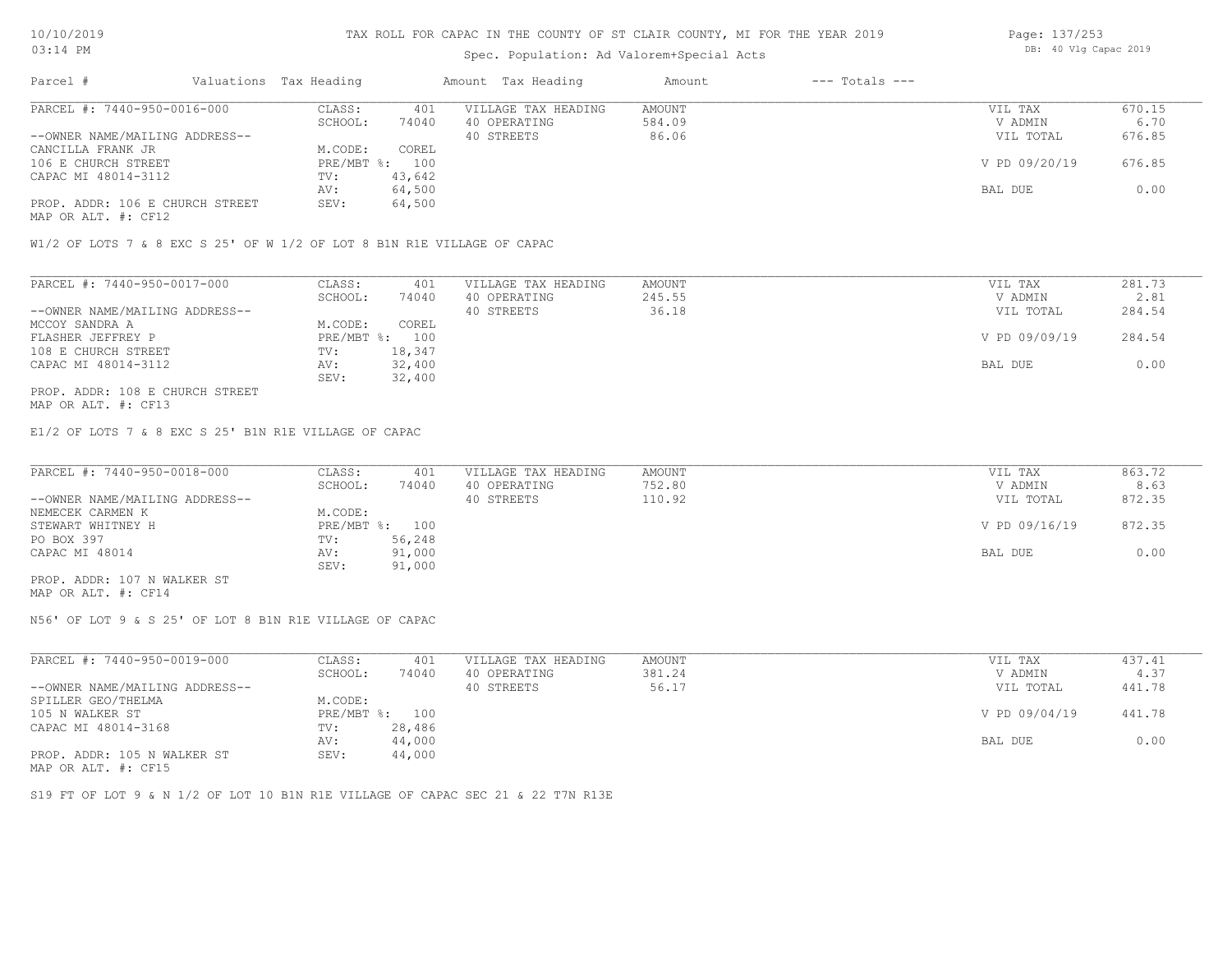# TAX ROLL FOR CAPAC IN THE COUNTY OF ST CLAIR COUNTY, MI FOR THE YEAR 2019

# Spec. Population: Ad Valorem+Special Acts

| Page: 138/253 |  |                       |  |
|---------------|--|-----------------------|--|
|               |  | DB: 40 Vlg Capac 2019 |  |

| PARCEL #: 7440-950-0020-000<br>CLASS:<br>VILLAGE TAX HEADING<br>380.67<br>401<br>AMOUNT<br>VIL TAX<br>331.79<br>SCHOOL:<br>74040<br>40 OPERATING<br>V ADMIN<br>3.80<br>40 STREETS<br>48.88<br>384.47<br>--OWNER NAME/MAILING ADDRESS--<br>VIL TOTAL<br>GROENEWOUD PAUL B II<br>M.CODE:<br>V PD 08/26/19<br>7589 25 MILE RD<br>$PRE/MBT$ %:<br>$\overline{0}$<br>384.47<br>UTICA MI 48316-1809<br>TV:<br>24,791<br>38,100<br>0.00<br>BAL DUE<br>AV:<br>PROP. ADDR: 103 N WALKER ST<br>SEV:<br>38,100<br>MAP OR ALT. #: CF16<br>S37.5 FT OF LOT 10 & N 10 FT OF LOT 12 B1N R1E VILLAGE OF CAPAC SEC 21 & 22 T7N<br>R13E<br>PARCEL #: 7440-950-0021-000<br>CLASS:<br>798.49<br>201<br>VILLAGE TAX HEADING<br>AMOUNT<br>VIL TAX<br>40 OPERATING<br>695.95<br>SCHOOL:<br>74040<br>V ADMIN<br>7.98<br>--OWNER NAME/MAILING ADDRESS--<br>40 STREETS<br>102.54<br>806.47<br>VIL TOTAL<br>M.CODE:<br>CAPAC CAR WASH, LLC<br>$PRE/MBT$ %:<br>1915 N VAN DYKE RD<br>$\overline{0}$<br>V PD 09/19/19<br>806.47<br>IMLAY CITY MI 48444-9522<br>52,000<br>TV:<br>52,000<br>0.00<br>AV:<br>BAL DUE<br>PROP. ADDR: 105 E MILL STREET<br>SEV:<br>52,000<br>MAP OR ALT. #: CF17<br>LOT 11 B1N R1E VILLAGE OF CAPAC<br>PARCEL #: 7440-950-0022-000<br>CLASS:<br>VILLAGE TAX HEADING<br>VIL TAX<br>1,344.67<br>201<br>AMOUNT<br>40 OPERATING<br>1,171.99<br>13.44<br>SCHOOL:<br>74040<br>V ADMIN<br>40 STREETS<br>172.68<br>1,358.11<br>--OWNER NAME/MAILING ADDRESS--<br>VIL TOTAL<br>SHULL WILLIAM T<br>M.CODE:<br>$\overline{0}$<br>1,358.11<br>306 N MAIN ST<br>$PRE/MBT$ $\div$<br>BAL DUE<br>87,569<br>CAPAC MI 48014-3700<br>TV:<br>106,900<br>AV:<br>106,900<br>PROP. ADDR: 101 N WALKER ST<br>SEV:<br>MAP OR ALT. #: CF18<br>LOT 12 EXC N 10 FT THEREOF B1N R1E VILLAGE OF CAPAC SEC 21 & 22 T7N R13E<br>PARCEL #: 7440-950-0023-000<br>CLASS:<br>VILLAGE TAX HEADING<br>AMOUNT<br>474.57<br>401<br>VIL TAX<br>SCHOOL:<br>74040<br>40 OPERATING<br>413.63<br>V ADMIN<br>4.74<br>60.94<br>--OWNER NAME/MAILING ADDRESS--<br>40 STREETS<br>479.31<br>VIL TOTAL<br>SCHRADER C M / BALDWIN M<br>M.CODE:<br>00LSB<br>479.31<br>201 E MILL ST<br>PRE/MBT %: 100<br>V PD 08/26/19<br>30,906<br>CAPAC MI 48014-3155<br>TV:<br>0.00<br>AV:<br>46,400<br>BAL DUE<br>SEV:<br>46,400<br>PROP. ADDR: 201 E MILL STREET<br>MAP OR ALT. #: CF19<br>S96 FT OF LOT 1 B1N R2E VILLAGE OF CAPAC SEC 21 & 22 T7N R13E | Parcel # | Valuations Tax Heading | Amount Tax Heading | Amount | $---$ Totals $---$ |  |
|----------------------------------------------------------------------------------------------------------------------------------------------------------------------------------------------------------------------------------------------------------------------------------------------------------------------------------------------------------------------------------------------------------------------------------------------------------------------------------------------------------------------------------------------------------------------------------------------------------------------------------------------------------------------------------------------------------------------------------------------------------------------------------------------------------------------------------------------------------------------------------------------------------------------------------------------------------------------------------------------------------------------------------------------------------------------------------------------------------------------------------------------------------------------------------------------------------------------------------------------------------------------------------------------------------------------------------------------------------------------------------------------------------------------------------------------------------------------------------------------------------------------------------------------------------------------------------------------------------------------------------------------------------------------------------------------------------------------------------------------------------------------------------------------------------------------------------------------------------------------------------------------------------------------------------------------------------------------------------------------------------------------------------------------------------------------------------------------------------------------------------------------------------------------------------------------------------------------------------------------------------------------------------------------------------------------------------------------------------------------------------------|----------|------------------------|--------------------|--------|--------------------|--|
|                                                                                                                                                                                                                                                                                                                                                                                                                                                                                                                                                                                                                                                                                                                                                                                                                                                                                                                                                                                                                                                                                                                                                                                                                                                                                                                                                                                                                                                                                                                                                                                                                                                                                                                                                                                                                                                                                                                                                                                                                                                                                                                                                                                                                                                                                                                                                                                        |          |                        |                    |        |                    |  |
|                                                                                                                                                                                                                                                                                                                                                                                                                                                                                                                                                                                                                                                                                                                                                                                                                                                                                                                                                                                                                                                                                                                                                                                                                                                                                                                                                                                                                                                                                                                                                                                                                                                                                                                                                                                                                                                                                                                                                                                                                                                                                                                                                                                                                                                                                                                                                                                        |          |                        |                    |        |                    |  |
|                                                                                                                                                                                                                                                                                                                                                                                                                                                                                                                                                                                                                                                                                                                                                                                                                                                                                                                                                                                                                                                                                                                                                                                                                                                                                                                                                                                                                                                                                                                                                                                                                                                                                                                                                                                                                                                                                                                                                                                                                                                                                                                                                                                                                                                                                                                                                                                        |          |                        |                    |        |                    |  |
|                                                                                                                                                                                                                                                                                                                                                                                                                                                                                                                                                                                                                                                                                                                                                                                                                                                                                                                                                                                                                                                                                                                                                                                                                                                                                                                                                                                                                                                                                                                                                                                                                                                                                                                                                                                                                                                                                                                                                                                                                                                                                                                                                                                                                                                                                                                                                                                        |          |                        |                    |        |                    |  |
|                                                                                                                                                                                                                                                                                                                                                                                                                                                                                                                                                                                                                                                                                                                                                                                                                                                                                                                                                                                                                                                                                                                                                                                                                                                                                                                                                                                                                                                                                                                                                                                                                                                                                                                                                                                                                                                                                                                                                                                                                                                                                                                                                                                                                                                                                                                                                                                        |          |                        |                    |        |                    |  |
|                                                                                                                                                                                                                                                                                                                                                                                                                                                                                                                                                                                                                                                                                                                                                                                                                                                                                                                                                                                                                                                                                                                                                                                                                                                                                                                                                                                                                                                                                                                                                                                                                                                                                                                                                                                                                                                                                                                                                                                                                                                                                                                                                                                                                                                                                                                                                                                        |          |                        |                    |        |                    |  |
|                                                                                                                                                                                                                                                                                                                                                                                                                                                                                                                                                                                                                                                                                                                                                                                                                                                                                                                                                                                                                                                                                                                                                                                                                                                                                                                                                                                                                                                                                                                                                                                                                                                                                                                                                                                                                                                                                                                                                                                                                                                                                                                                                                                                                                                                                                                                                                                        |          |                        |                    |        |                    |  |
|                                                                                                                                                                                                                                                                                                                                                                                                                                                                                                                                                                                                                                                                                                                                                                                                                                                                                                                                                                                                                                                                                                                                                                                                                                                                                                                                                                                                                                                                                                                                                                                                                                                                                                                                                                                                                                                                                                                                                                                                                                                                                                                                                                                                                                                                                                                                                                                        |          |                        |                    |        |                    |  |
|                                                                                                                                                                                                                                                                                                                                                                                                                                                                                                                                                                                                                                                                                                                                                                                                                                                                                                                                                                                                                                                                                                                                                                                                                                                                                                                                                                                                                                                                                                                                                                                                                                                                                                                                                                                                                                                                                                                                                                                                                                                                                                                                                                                                                                                                                                                                                                                        |          |                        |                    |        |                    |  |
|                                                                                                                                                                                                                                                                                                                                                                                                                                                                                                                                                                                                                                                                                                                                                                                                                                                                                                                                                                                                                                                                                                                                                                                                                                                                                                                                                                                                                                                                                                                                                                                                                                                                                                                                                                                                                                                                                                                                                                                                                                                                                                                                                                                                                                                                                                                                                                                        |          |                        |                    |        |                    |  |
|                                                                                                                                                                                                                                                                                                                                                                                                                                                                                                                                                                                                                                                                                                                                                                                                                                                                                                                                                                                                                                                                                                                                                                                                                                                                                                                                                                                                                                                                                                                                                                                                                                                                                                                                                                                                                                                                                                                                                                                                                                                                                                                                                                                                                                                                                                                                                                                        |          |                        |                    |        |                    |  |
|                                                                                                                                                                                                                                                                                                                                                                                                                                                                                                                                                                                                                                                                                                                                                                                                                                                                                                                                                                                                                                                                                                                                                                                                                                                                                                                                                                                                                                                                                                                                                                                                                                                                                                                                                                                                                                                                                                                                                                                                                                                                                                                                                                                                                                                                                                                                                                                        |          |                        |                    |        |                    |  |
|                                                                                                                                                                                                                                                                                                                                                                                                                                                                                                                                                                                                                                                                                                                                                                                                                                                                                                                                                                                                                                                                                                                                                                                                                                                                                                                                                                                                                                                                                                                                                                                                                                                                                                                                                                                                                                                                                                                                                                                                                                                                                                                                                                                                                                                                                                                                                                                        |          |                        |                    |        |                    |  |
|                                                                                                                                                                                                                                                                                                                                                                                                                                                                                                                                                                                                                                                                                                                                                                                                                                                                                                                                                                                                                                                                                                                                                                                                                                                                                                                                                                                                                                                                                                                                                                                                                                                                                                                                                                                                                                                                                                                                                                                                                                                                                                                                                                                                                                                                                                                                                                                        |          |                        |                    |        |                    |  |
|                                                                                                                                                                                                                                                                                                                                                                                                                                                                                                                                                                                                                                                                                                                                                                                                                                                                                                                                                                                                                                                                                                                                                                                                                                                                                                                                                                                                                                                                                                                                                                                                                                                                                                                                                                                                                                                                                                                                                                                                                                                                                                                                                                                                                                                                                                                                                                                        |          |                        |                    |        |                    |  |
|                                                                                                                                                                                                                                                                                                                                                                                                                                                                                                                                                                                                                                                                                                                                                                                                                                                                                                                                                                                                                                                                                                                                                                                                                                                                                                                                                                                                                                                                                                                                                                                                                                                                                                                                                                                                                                                                                                                                                                                                                                                                                                                                                                                                                                                                                                                                                                                        |          |                        |                    |        |                    |  |
|                                                                                                                                                                                                                                                                                                                                                                                                                                                                                                                                                                                                                                                                                                                                                                                                                                                                                                                                                                                                                                                                                                                                                                                                                                                                                                                                                                                                                                                                                                                                                                                                                                                                                                                                                                                                                                                                                                                                                                                                                                                                                                                                                                                                                                                                                                                                                                                        |          |                        |                    |        |                    |  |
|                                                                                                                                                                                                                                                                                                                                                                                                                                                                                                                                                                                                                                                                                                                                                                                                                                                                                                                                                                                                                                                                                                                                                                                                                                                                                                                                                                                                                                                                                                                                                                                                                                                                                                                                                                                                                                                                                                                                                                                                                                                                                                                                                                                                                                                                                                                                                                                        |          |                        |                    |        |                    |  |
|                                                                                                                                                                                                                                                                                                                                                                                                                                                                                                                                                                                                                                                                                                                                                                                                                                                                                                                                                                                                                                                                                                                                                                                                                                                                                                                                                                                                                                                                                                                                                                                                                                                                                                                                                                                                                                                                                                                                                                                                                                                                                                                                                                                                                                                                                                                                                                                        |          |                        |                    |        |                    |  |
|                                                                                                                                                                                                                                                                                                                                                                                                                                                                                                                                                                                                                                                                                                                                                                                                                                                                                                                                                                                                                                                                                                                                                                                                                                                                                                                                                                                                                                                                                                                                                                                                                                                                                                                                                                                                                                                                                                                                                                                                                                                                                                                                                                                                                                                                                                                                                                                        |          |                        |                    |        |                    |  |
|                                                                                                                                                                                                                                                                                                                                                                                                                                                                                                                                                                                                                                                                                                                                                                                                                                                                                                                                                                                                                                                                                                                                                                                                                                                                                                                                                                                                                                                                                                                                                                                                                                                                                                                                                                                                                                                                                                                                                                                                                                                                                                                                                                                                                                                                                                                                                                                        |          |                        |                    |        |                    |  |
|                                                                                                                                                                                                                                                                                                                                                                                                                                                                                                                                                                                                                                                                                                                                                                                                                                                                                                                                                                                                                                                                                                                                                                                                                                                                                                                                                                                                                                                                                                                                                                                                                                                                                                                                                                                                                                                                                                                                                                                                                                                                                                                                                                                                                                                                                                                                                                                        |          |                        |                    |        |                    |  |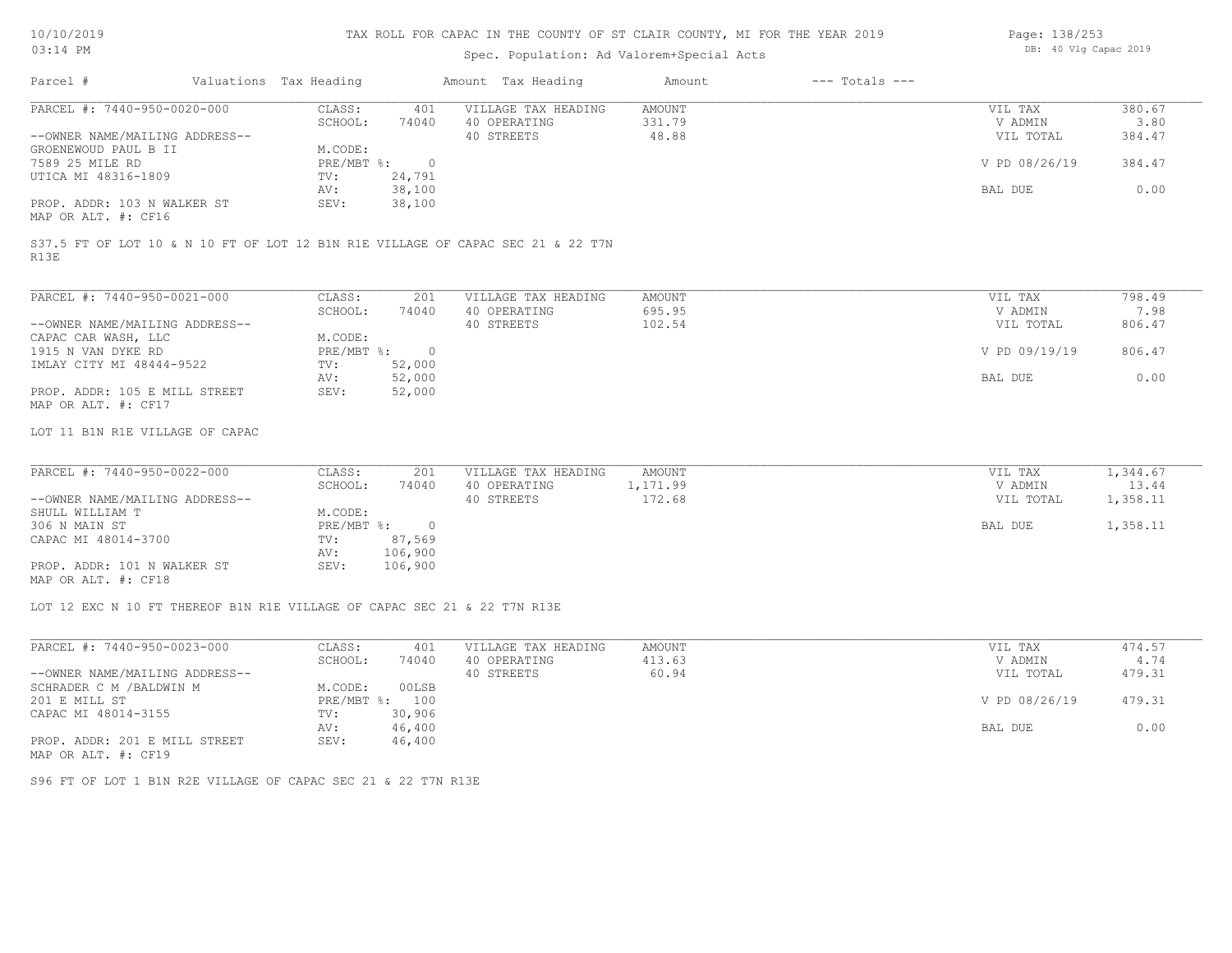# Spec. Population: Ad Valorem+Special Acts

| Page: 139/253 |  |                       |  |
|---------------|--|-----------------------|--|
|               |  | DB: 40 Vlg Capac 2019 |  |

| Parcel #                       | Valuations Tax Heading |        | Amount Tax Heading  | Amount | $---$ Totals $---$ |               |        |
|--------------------------------|------------------------|--------|---------------------|--------|--------------------|---------------|--------|
| PARCEL #: 7440-950-0024-000    | CLASS:                 | 401    | VILLAGE TAX HEADING | AMOUNT |                    | VIL TAX       | 613.77 |
|                                | SCHOOL:                | 74040  | 40 OPERATING        | 534.95 |                    | V ADMIN       | 6.13   |
| --OWNER NAME/MAILING ADDRESS-- |                        |        | 40 STREETS          | 78.82  |                    | VIL TOTAL     | 619.90 |
| HAZEL ROBERT/MARY              | M.CODE:                |        |                     |        |                    |               |        |
| 104 N WALKER ST                | PRE/MBT %: 100         |        |                     |        |                    | V PD 09/05/19 | 619.90 |
| CAPAC MI 48014-3167            | TV:                    | 39,971 |                     |        |                    |               |        |
|                                | AV:                    | 65,000 |                     |        |                    | BAL DUE       | 0.00   |
| PROP. ADDR: 104 N WALKER ST    | SEV:                   | 65,000 |                     |        |                    |               |        |
|                                |                        |        |                     |        |                    |               |        |

MAP OR ALT. #: CF20

N54' OF LOT 1, LOT 2 EXC S 96' & S 19' OF LOT 3 B1N R2E VILLAGE OF CAPAC

| PARCEL #: 7440-950-0025-000    | CLASS:     | 401    | VILLAGE TAX HEADING | AMOUNT | VIL TAX       | 389.52 |
|--------------------------------|------------|--------|---------------------|--------|---------------|--------|
|                                | SCHOOL:    | 74040  | 40 OPERATING        | 339.50 | V ADMIN       | 3.89   |
| --OWNER NAME/MAILING ADDRESS-- |            |        | 40 STREETS          | 50.02  | VIL TOTAL     | 393.41 |
| MORAN ROBERT                   | M.CODE:    |        |                     |        |               |        |
| MORAN PATRICIA                 | PRE/MBT %: |        |                     |        | V PD 09/16/19 | 393.41 |
| 3188 MAIN ST                   | TV:        | 25,367 |                     |        |               |        |
| EMMETT MI 48022                | AV:        | 36,400 |                     |        | BAL DUE       | 0.00   |
|                                | SEV:       | 36,400 |                     |        |               |        |
| PROP. ADDR: 203 E MILL STREET  |            |        |                     |        |               |        |

MAP OR ALT. #: CF21A

S96 FT OF LOT 2 B1N R2E VILLAGE OF CAPAC SEC 21 & 22 T7N R13E

| PARCEL #: 7440-950-0026-000    | CLASS:  | 401            | VILLAGE TAX HEADING | AMOUNT | VIL TAX       | 661.90 |
|--------------------------------|---------|----------------|---------------------|--------|---------------|--------|
|                                | SCHOOL: | 74040          | 40 OPERATING        | 576.90 | V ADMIN       | 6.61   |
| --OWNER NAME/MAILING ADDRESS-- |         |                | 40 STREETS          | 85.00  | VIL TOTAL     | 668.51 |
| NEMECEK JOSEPH/ CAROL          | M.CODE: |                |                     |        |               |        |
| 106 N WALKER ST                |         | PRE/MBT %: 100 |                     |        | V PD 09/19/19 | 668.51 |
| CAPAC MI 48014-3167            | TV:     | 43,105         |                     |        |               |        |
|                                | AV:     | 61,100         |                     |        | BAL DUE       | 0.00   |
| PROP. ADDR: 106 N WALKER ST    | SEV:    | 61,100         |                     |        |               |        |
| MAP OR ALT. #: CF21B           |         |                |                     |        |               |        |

LOT 3 EXC S 19' LOT 4 B1N R2E VILLAGE OF CAPAC

| PARCEL #: 7440-950-0027-000    | CLASS:     | 401    | VILLAGE TAX HEADING | AMOUNT | VIL TAX       | 268.96 |
|--------------------------------|------------|--------|---------------------|--------|---------------|--------|
|                                | SCHOOL:    | 74040  | 40 OPERATING        | 234.42 | V ADMIN       | 2.68   |
| --OWNER NAME/MAILING ADDRESS-- |            |        | 40 STREETS          | 34.54  | VIL TOTAL     | 271.64 |
| NEMECEK JOSEPH J               | M.CODE:    |        |                     |        |               |        |
| NEMECEK C A                    | PRE/MBT %: |        |                     |        | V PD 09/19/19 | 271.64 |
| 106 N WALKER ST                | TV:        | 17,516 |                     |        |               |        |
| CAPAC MI 48014                 | AV:        | 41,800 |                     |        | BAL DUE       | 0.00   |
|                                | SEV:       | 41,800 |                     |        |               |        |
| PROP. ADDR: 108 N WALKER ST    |            |        |                     |        |               |        |

MAP OR ALT. #: CF22

LOT 5 B1N R2E VILLAGE OF CAPAC SEC 21 & 22 T7N R13E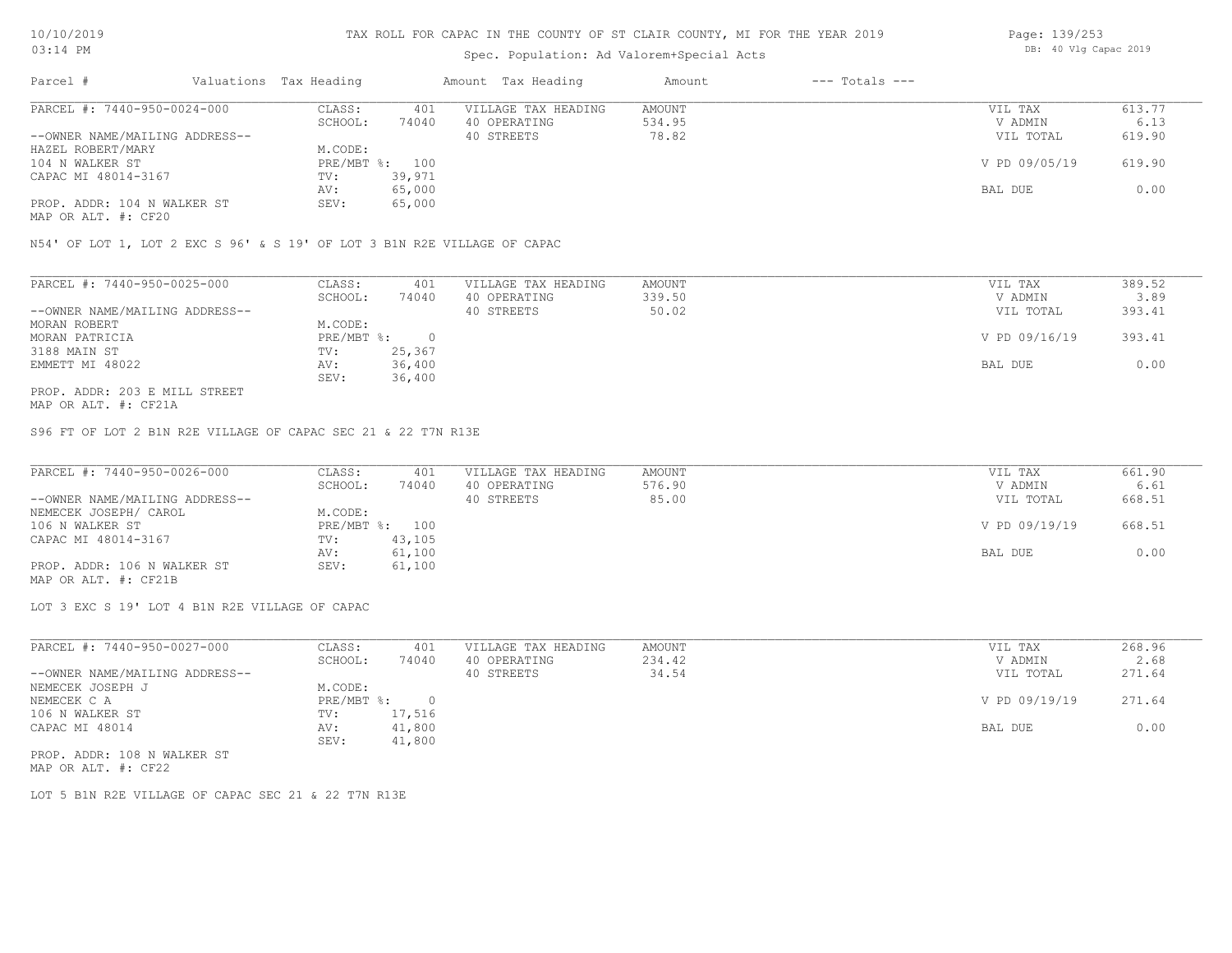### TAX ROLL FOR CAPAC IN THE COUNTY OF ST CLAIR COUNTY, MI FOR THE YEAR 2019

# Spec. Population: Ad Valorem+Special Acts

| Parcel #                        | Valuations Tax Heading |        | Amount Tax Heading  | Amount | $---$ Totals $---$ |               |        |
|---------------------------------|------------------------|--------|---------------------|--------|--------------------|---------------|--------|
| PARCEL #: 7440-950-0028-000     | CLASS:                 | 401    | VILLAGE TAX HEADING | AMOUNT |                    | VIL TAX       | 347.12 |
|                                 | SCHOOL:                | 74040  | 40 OPERATING        | 302.55 |                    | V ADMIN       | 3.47   |
| --OWNER NAME/MAILING ADDRESS--  |                        |        | 40 STREETS          | 44.57  |                    | VIL TOTAL     | 350.59 |
| PROPERTY MANAGEMENT TEAM INC    | M.CODE:                |        |                     |        |                    |               |        |
| 14366 FISHER                    | PRE/MBT %:             |        |                     |        |                    | V PD 09/19/19 | 350.59 |
| BROWN CITY MI 48416             | TV:                    | 22,606 |                     |        |                    |               |        |
|                                 | AV:                    | 35,700 |                     |        |                    | BAL DUE       | 0.00   |
| PROP. ADDR: 202 E CHURCH STREET | SEV:                   | 35,700 |                     |        |                    |               |        |

MAP OR ALT. #: CF23

W1/2 OF LOT 6 B1N R2E VILLAGE OF CAPAC SEC 21 & 22 T7N R13E

| PARCEL #: 7440-950-0029-000     | CLASS:     | 401    | VILLAGE TAX HEADING | AMOUNT | VIL TAX       | 311.91 |
|---------------------------------|------------|--------|---------------------|--------|---------------|--------|
|                                 | SCHOOL:    | 74040  | 40 OPERATING        | 271.86 | V ADMIN       | 3.11   |
| --OWNER NAME/MAILING ADDRESS--  |            |        | 40 STREETS          | 40.05  | VIL TOTAL     | 315.02 |
| HOOVER JAMES/JANE               | M.CODE:    |        |                     |        |               |        |
| 5997 STERLING RD                | PRE/MBT %: |        |                     |        | V PD 09/16/19 | 315.02 |
| CAPAC MI 48014                  | TV:        | 20,313 |                     |        |               |        |
|                                 | AV:        | 31,900 |                     |        | BAL DUE       | 0.00   |
| PROP. ADDR: 204 E CHURCH STREET | SEV:       | 31,900 |                     |        |               |        |
| MAP OR ALT. #: CF24             |            |        |                     |        |               |        |

E1/2 OF LOT 6 B1N R2E VILLAGE OF CAPAC SEC 21 & 22 T7N R13E

| PARCEL #: 7440-950-0030-000     | CLASS:  | 401            | VILLAGE TAX HEADING | AMOUNT | VIL TAX       | 816.39 |
|---------------------------------|---------|----------------|---------------------|--------|---------------|--------|
|                                 | SCHOOL: | 74040          | 40 OPERATING        | 711.55 | V ADMIN       | 8.16   |
| --OWNER NAME/MAILING ADDRESS--  |         |                | 40 STREETS          | 104.84 | VIL TOTAL     | 824.55 |
| NEMECEK JOSHUA J                | M.CODE: | 00LSB          |                     |        |               |        |
| 208 E CHURCH STREET             |         | PRE/MBT %: 100 |                     |        | V PD 09/09/19 | 824.55 |
| CAPAC MI 48014-3114             | TV:     | 53,166         |                     |        |               |        |
|                                 | AV:     | 63,300         |                     |        | BAL DUE       | 0.00   |
| PROP. ADDR: 208 E CHURCH STREET | SEV:    | 63,300         |                     |        |               |        |
| MAP OR ALT. #: CF25             |         |                |                     |        |               |        |

LOT 7 B1N R2E VILLAGE OF CAPAC SEC 21 & 22 T7N R13E

| PARCEL #: 7440-950-0031-000     | CLASS:     | 401    | VILLAGE TAX HEADING | AMOUNT | VIL TAX   | 669.49 |
|---------------------------------|------------|--------|---------------------|--------|-----------|--------|
|                                 | SCHOOL:    | 74040  | 40 OPERATING        | 583.52 | V ADMIN   | 6.69   |
| --OWNER NAME/MAILING ADDRESS--  |            |        | 40 STREETS          | 85.97  | VIL TOTAL | 676.18 |
| STANTON DALLAS                  | M.CODE:    |        |                     |        |           |        |
| STANTON ANGELA                  | PRE/MBT %: | 100    |                     |        | BAL DUE   | 676.18 |
| 107 N HUNTER STREET             | TV:        | 43,600 |                     |        |           |        |
| CAPAC MI 48014                  | AV:        | 43,600 |                     |        |           |        |
|                                 | SEV:       | 43,600 |                     |        |           |        |
| PROP. ADDR: 107 N HUNTER STREET |            |        |                     |        |           |        |

MAP OR ALT. #: CF26

LOT 8 B1N R2E VILLAGE OF CAPAC SEC 21 & 22 T7N R13E

Page: 140/253 DB: 40 Vlg Capac 2019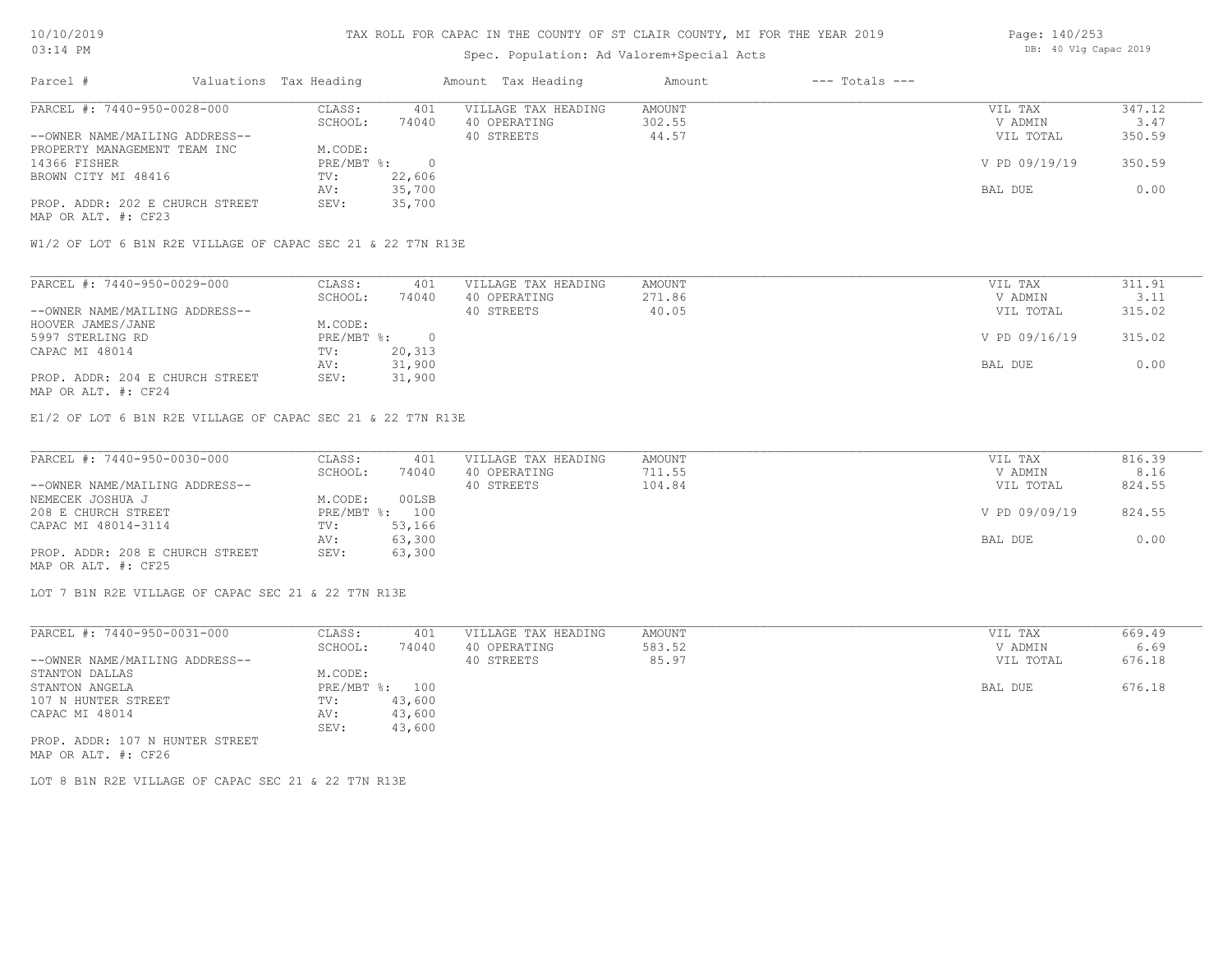### TAX ROLL FOR CAPAC IN THE COUNTY OF ST CLAIR COUNTY, MI FOR THE YEAR 2019

# Spec. Population: Ad Valorem+Special Acts

| Parcel #                                            | Valuations Tax Heading |        | Amount Tax Heading  | Amount | $---$ Totals $---$ |                  |               |
|-----------------------------------------------------|------------------------|--------|---------------------|--------|--------------------|------------------|---------------|
| PARCEL #: 7440-950-0032-000                         | CLASS:                 | 401    | VILLAGE TAX HEADING | AMOUNT |                    | VIL TAX          | 597.51        |
|                                                     | SCHOOL:                | 74040  | 40 OPERATING        | 520.78 |                    | V ADMIN          | 5.97          |
| --OWNER NAME/MAILING ADDRESS--                      |                        |        | 40 STREETS          | 76.73  |                    | VIL TOTAL        | 603.48        |
| WOOLNER TRICIA L                                    | M.CODE:                |        |                     |        |                    |                  |               |
| 105 N HUNTER STREET                                 | PRE/MBT %: 100         |        |                     |        |                    | V PD 07/10/19    | 603.48        |
| CAPAC MI 48014-3124                                 | TV:                    | 38,912 |                     |        |                    |                  |               |
|                                                     | AV:                    | 42,000 |                     |        |                    | BAL DUE          | 0.00          |
| PROP. ADDR: 105 N HUNTER STREET                     | SEV:                   | 42,000 |                     |        |                    |                  |               |
| MAP OR ALT. #: CF27                                 |                        |        |                     |        |                    |                  |               |
| LOT 9 B1N R2E VILLAGE OF CAPAC SEC 21 & 22 T7N R13E |                        |        |                     |        |                    |                  |               |
|                                                     |                        |        |                     |        |                    |                  |               |
| PARCEL #: 7440-950-0033-000                         | CLASS:                 | 401    | VILLAGE TAX HEADING | AMOUNT |                    | VIL TAX          | 498.82        |
|                                                     | COUOOT .               | 74040  | 10.00000000000      | 12176  |                    | <b>IZ ADMINI</b> | $\Lambda$ 0.0 |

|                                 | -------      | - - -  |              |        | .             | .      |
|---------------------------------|--------------|--------|--------------|--------|---------------|--------|
|                                 | SCHOOL:      | 74040  | 40 OPERATING | 434.76 | V ADMIN       | 4.98   |
| --OWNER NAME/MAILING ADDRESS--  |              |        | 40 STREETS   | 64.06  | VIL TOTAL     | 503.80 |
| HOSKEY ANTHONY                  | M.CODE:      |        |              |        |               |        |
| 103 N HUNTER STREET             | $PRE/MBT$ %: | 100    |              |        | V PD 08/26/19 | 503.80 |
| CAPAC, MI 48014                 | TV:          | 32,485 |              |        |               |        |
|                                 | AV:          | 48,600 |              |        | BAL DUE       | 0.00   |
| PROP. ADDR: 103 N HUNTER STREET | SEV:         | 48,600 |              |        |               |        |
| MAP OR ALT. #: CF28             |              |        |              |        |               |        |

LOT 10 B1N R2E VILLAGE OF CAPAC SEC 21 & 22 T7N R13E

| PARCEL #: 7440-950-0034-000    | CLASS:     | 401    | VILLAGE TAX HEADING | AMOUNT | VIL TAX       | 578.57 |
|--------------------------------|------------|--------|---------------------|--------|---------------|--------|
|                                | SCHOOL:    | 74040  | 40 OPERATING        | 504.27 | V ADMIN       | 5.78   |
| --OWNER NAME/MAILING ADDRESS-- |            |        | 40 STREETS          | 74.30  | VIL TOTAL     | 584.35 |
| WEISS TROY                     | M.CODE:    |        |                     |        |               |        |
| WEISS KIM                      | PRE/MBT %: |        |                     |        | V PD 09/19/19 | 584.35 |
| 207 E MILL STREET              | TV:        | 37,678 |                     |        |               |        |
| CAPAC MI 48014                 | AV:        | 57,500 |                     |        | BAL DUE       | 0.00   |
|                                | SEV:       | 57,500 |                     |        |               |        |
| PROP. ADDR: 207 E MILL STREET  |            |        |                     |        |               |        |

MAP OR ALT. #: CF29

LOT 11 B1N R2E VILLAGE OF CAPAC

| PARCEL #: 7440-950-0035-000    | CLASS:  | 401            | VILLAGE TAX HEADING | AMOUNT | VIL TAX       | 524.88 |
|--------------------------------|---------|----------------|---------------------|--------|---------------|--------|
|                                | SCHOOL: | 74040          | 40 OPERATING        | 457.48 | V ADMIN       | 5.24   |
| --OWNER NAME/MAILING ADDRESS-- |         |                | 40 STREETS          | 67.40  | VIL TOTAL     | 530.12 |
| PELC STACEY / KAREN            | M.CODE: |                |                     |        |               |        |
| 209 E MILL ST                  |         | PRE/MBT %: 100 |                     |        | V PD 08/19/19 | 530.12 |
| CAPAC MI 48014                 | TV:     | 34,182         |                     |        |               |        |
|                                | AV:     | 54,500         |                     |        | BAL DUE       | 0.00   |
| PROP. ADDR: 209 E MILL ST      | SEV:    | 54,500         |                     |        |               |        |
| MAP OR ALT. #: CF30            |         |                |                     |        |               |        |

LOT 12 B1N R2E VILLAGE OF CAPAC

Page: 141/253 DB: 40 Vlg Capac 2019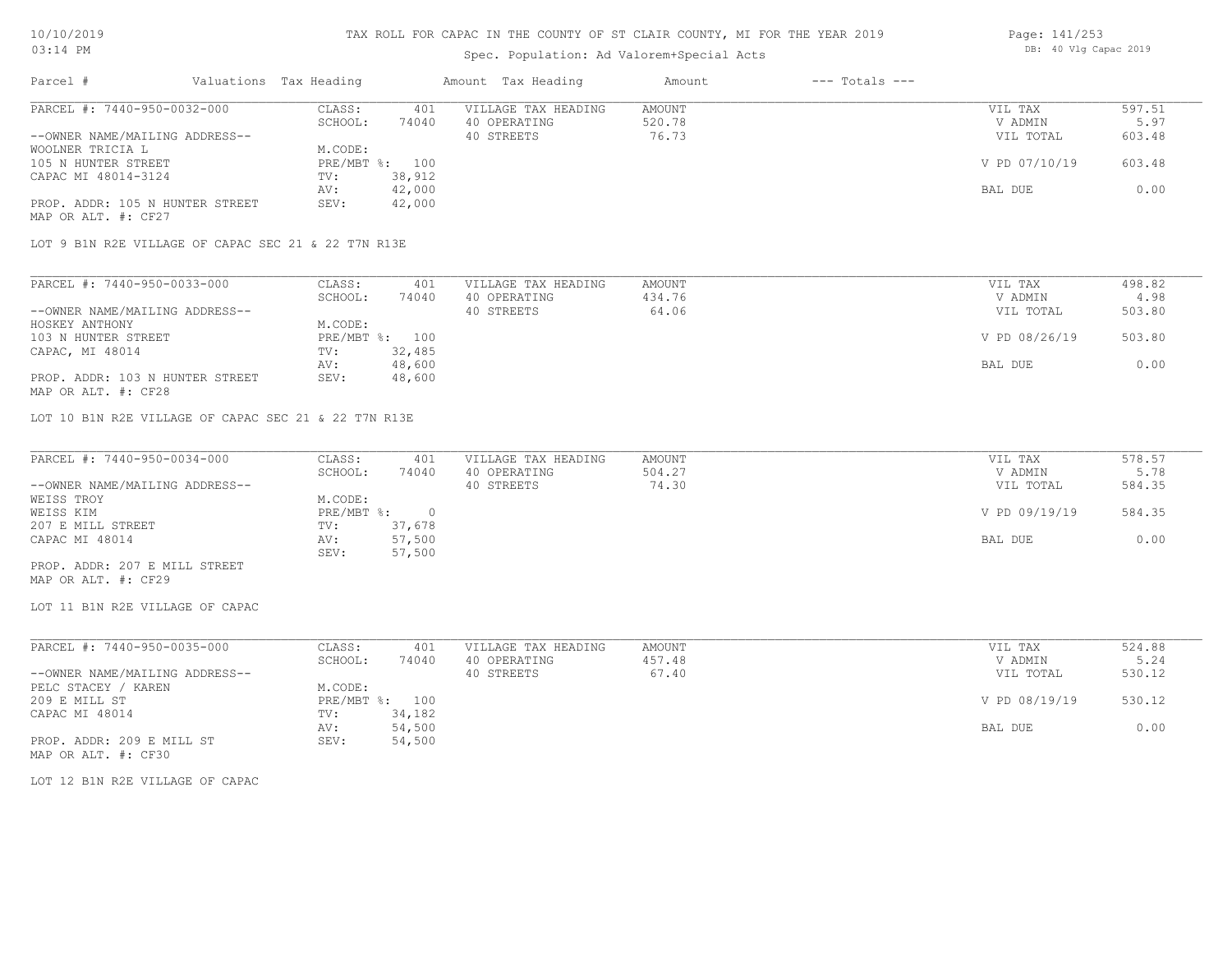### Spec. Population: Ad Valorem+Special Acts

| Page: 142/253 |  |                       |  |
|---------------|--|-----------------------|--|
|               |  | DB: 40 Vlg Capac 2019 |  |

| Parcel #                       | Valuations Tax Heading |        | Amount Tax Heading  | Amount | $---$ Totals $---$ |               |        |
|--------------------------------|------------------------|--------|---------------------|--------|--------------------|---------------|--------|
| PARCEL #: 7440-950-0036-000    | CLASS:                 | 401    | VILLAGE TAX HEADING | AMOUNT |                    | VIL TAX       | 518.01 |
|                                | SCHOOL:                | 74040  | 40 OPERATING        | 451.49 |                    | V ADMIN       | 5.18   |
| --OWNER NAME/MAILING ADDRESS-- |                        |        | 40 STREETS          | 66.52  |                    | VIL TOTAL     | 523.19 |
| OWEN, DAVID F JR/ MARLENE      | M.CODE:                |        |                     |        |                    |               |        |
| 3513 HOWLAND RD                | PRE/MBT %:             |        |                     |        |                    | V PD 09/05/19 | 523.19 |
| ALMONT MI 48003                | TV:                    | 33,735 |                     |        |                    |               |        |
|                                | AV:                    | 41,900 |                     |        |                    | BAL DUE       | 0.00   |
| PROP. ADDR: 301 E MILL ST      | SEV:                   | 41,900 |                     |        |                    |               |        |
|                                |                        |        |                     |        |                    |               |        |

MAP OR ALT. #: CF31A

LOT 1 EXC E 19.5 FT B1N R3E VILLAGE OF CAPAC SEC 21 & 22 T7N R13E

| PARCEL #: 7440-950-0037-000    | CLASS:  | 401            | VILLAGE TAX HEADING | AMOUNT | VIL TAX       | 462.85 |
|--------------------------------|---------|----------------|---------------------|--------|---------------|--------|
|                                | SCHOOL: | 74040          | 40 OPERATING        | 403.41 | V ADMIN       | 4.62   |
| --OWNER NAME/MAILING ADDRESS-- |         |                | 40 STREETS          | 59.44  | VIL TOTAL     | 467.47 |
| FREZZA JOHN                    | M.CODE: |                |                     |        |               |        |
| 45751 JOSEPH ST                |         | PRE/MBT %: 100 |                     |        | V PD 07/19/19 | 467.47 |
| UTICA MI 48317                 | TV:     | 30,142         |                     |        |               |        |
|                                | AV:     | 47,800         |                     |        | BAL DUE       | 0.00   |
| PROP. ADDR: 303 E MILL ST      | SEV:    | 47,800         |                     |        |               |        |
| MAP OR ALT. #: CF31B           |         |                |                     |        |               |        |

R13E E19 1/2 FT OF LOT 1 & THE W 1/2 OF LOT 2 B1N R3E VILLAGE OF CAPAC SEC 21 & 22 T7N

| PARCEL #: 7440-950-0038-000    | CLASS:  | 401            | VILLAGE TAX HEADING | AMOUNT | VIL TAX       | 425.95 |
|--------------------------------|---------|----------------|---------------------|--------|---------------|--------|
|                                | SCHOOL: | 74040          | 40 OPERATING        | 371.25 | V ADMIN       | 4.25   |
| --OWNER NAME/MAILING ADDRESS-- |         |                | 40 STREETS          | 54.70  | VIL TOTAL     | 430.20 |
| CHABOT ROBERT A JR             | M.CODE: |                |                     |        |               |        |
| 305 E MILL ST                  |         | PRE/MBT %: 100 |                     |        | V PD 09/09/19 | 430.20 |
| CAPAC MI 48014-3157            | TV:     | 27,739         |                     |        |               |        |
|                                | AV:     | 42,700         |                     |        | BAL DUE       | 0.00   |
| PROP. ADDR: 305 E MILL ST      | SEV:    | 42,700         |                     |        |               |        |
| MAP OR ALT. #: 32              |         |                |                     |        |               |        |

E1/2 OF LOT 2 B1N R3E VILLAGE OF CAPAC SEC 21 & 22 T7N R13E

| PARCEL #: 7440-950-0039-000         | CLASS:       | 401    | VILLAGE TAX HEADING | AMOUNT | VIL TAX       | 419.23 |
|-------------------------------------|--------------|--------|---------------------|--------|---------------|--------|
|                                     | SCHOOL:      | 74040  | 40 OPERATING        | 365.40 | V ADMIN       | 4.19   |
| --OWNER NAME/MAILING ADDRESS--      |              |        | 40 STREETS          | 53.83  | VIL TOTAL     | 423.42 |
| VAN NESTE JEROME P & CAROL TRUSTEES | M.CODE:      |        |                     |        |               |        |
| PO BOX 494                          | $PRE/MBT$ %: |        |                     |        | V PD 08/07/19 | 423.42 |
| CAPAC MI 48014                      | TV:          | 27,302 |                     |        |               |        |
|                                     | AV:          | 43,500 |                     |        | BAL DUE       | 0.00   |
| PROP. ADDR: 102 N HUNTER STREET     | SEV:         | 43,500 |                     |        |               |        |
| MAP OR ALT. #: CF33                 |              |        |                     |        |               |        |

LOT 3 B1N R3E VILLAGE OF CAPAC SEC 21 & 22 T7N R13E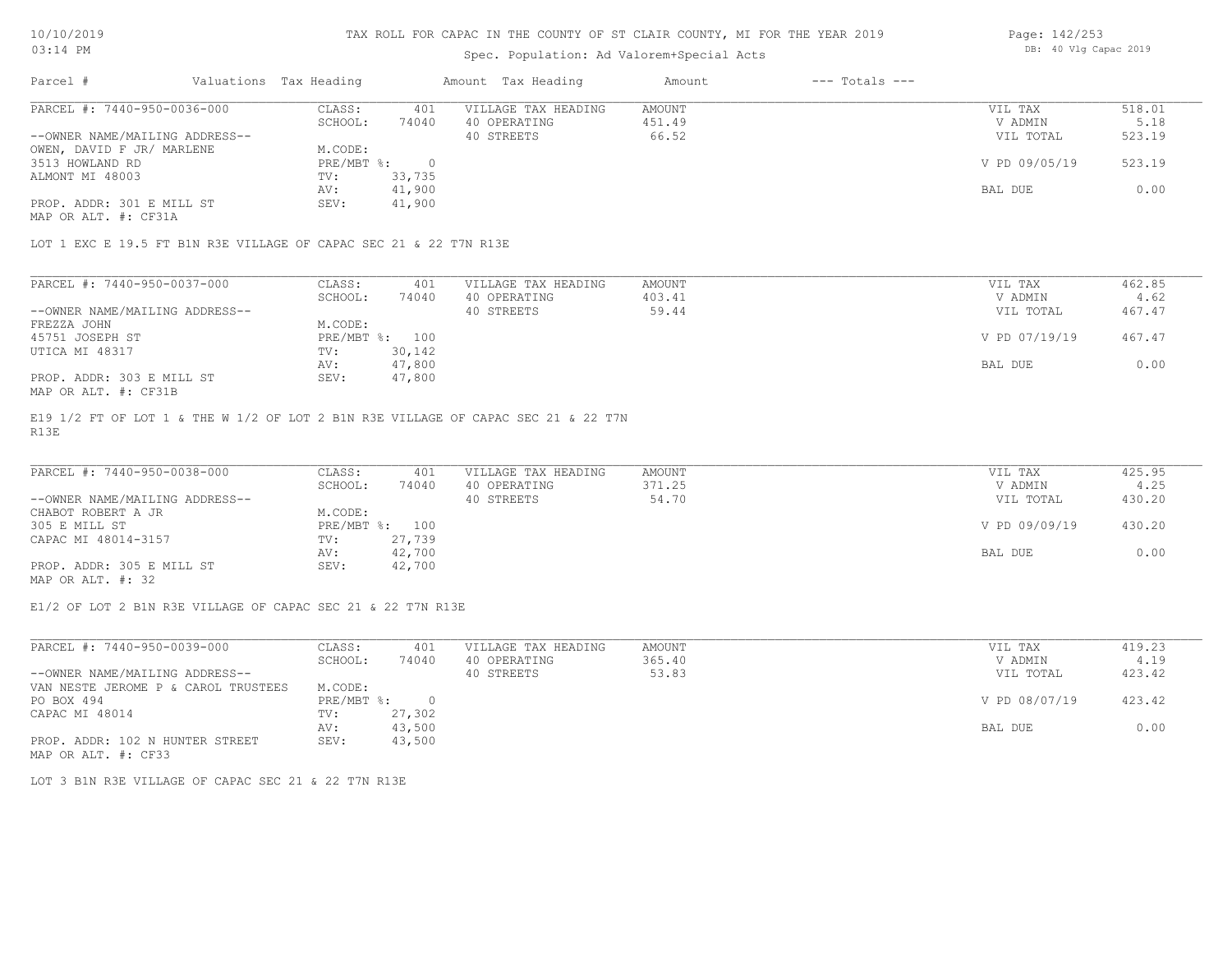### TAX ROLL FOR CAPAC IN THE COUNTY OF ST CLAIR COUNTY, MI FOR THE YEAR 2019

# Spec. Population: Ad Valorem+Special Acts

| Parcel #                        | Valuations Tax Heading |        | Amount Tax Heading  | Amount | $---$ Totals $---$ |               |        |
|---------------------------------|------------------------|--------|---------------------|--------|--------------------|---------------|--------|
| PARCEL #: 7440-950-0040-000     | CLASS:                 | 401    | VILLAGE TAX HEADING | AMOUNT |                    | VIL TAX       | 504.78 |
|                                 | SCHOOL:                | 74040  | 40 OPERATING        | 439.96 |                    | V ADMIN       | 5.04   |
| --OWNER NAME/MAILING ADDRESS--  |                        |        | 40 STREETS          | 64.82  |                    | VIL TOTAL     | 509.82 |
| YODER RONALD/BETTY              | M.CODE:                |        |                     |        |                    |               |        |
| 5694 VAN DYKE                   | $PRE/MBT$ %:           |        |                     |        |                    | V PD 08/19/19 | 509.82 |
| ALMONT MI 48003                 | TV:                    | 32,873 |                     |        |                    |               |        |
|                                 | AV:                    | 50,100 |                     |        |                    | BAL DUE       | 0.00   |
| PROP. ADDR: 104 N HUNTER STREET | SEV:                   | 50,100 |                     |        |                    |               |        |
|                                 |                        |        |                     |        |                    |               |        |

MAP OR ALT. #: CF34

LOT 4 B1N R3E VILLAGE OF CAPAC SEC 21 & 22 T7N R13E

| PARCEL #: 7440-950-0041-000     | CLASS:  | 401            | VILLAGE TAX HEADING | AMOUNT | VIL TAX       | 498.06 |
|---------------------------------|---------|----------------|---------------------|--------|---------------|--------|
|                                 | SCHOOL: | 74040          | 40 OPERATING        | 434.10 | V ADMIN       | 4.98   |
| --OWNER NAME/MAILING ADDRESS--  |         |                | 40 STREETS          | 63.96  | VIL TOTAL     | 503.04 |
| DOTSON DAVID ET-AL              | M.CODE: |                |                     |        |               |        |
| 108 N HUNTER ST                 |         | PRE/MBT %: 100 |                     |        | V PD 07/31/19 | 503.04 |
| CAPAC MI 48014-3123             | TV:     | 32,435         |                     |        |               |        |
|                                 | AV:     | 50,700         |                     |        | BAL DUE       | 0.00   |
| PROP. ADDR: 108 N HUNTER STREET | SEV:    | 50,700         |                     |        |               |        |
| MAP OR ALT. #: CF35             |         |                |                     |        |               |        |

LOT 5 B1N R3E VILLAGE OF CAPAC SEC 21 & 22 T7N R13E

| PARCEL #: 7440-950-0042-000     | CLASS:  | 401            | VILLAGE TAX HEADING | AMOUNT | VIL TAX       | 687.21 |
|---------------------------------|---------|----------------|---------------------|--------|---------------|--------|
|                                 | SCHOOL: | 74040          | 40 OPERATING        | 598.96 | V ADMIN       | 6.87   |
| --OWNER NAME/MAILING ADDRESS--  |         |                | 40 STREETS          | 88.25  | VIL TOTAL     | 694.08 |
| MADAY MICHAEL G                 | M.CODE: | COREL          |                     |        |               |        |
| 302 E CHURCH ST                 |         | PRE/MBT %: 100 |                     |        | V PD 09/09/19 | 694.08 |
| CAPAC MI 48014-3116             | TV:     | 44,753         |                     |        |               |        |
|                                 | AV:     | 63,700         |                     |        | BAL DUE       | 0.00   |
| PROP. ADDR: 302 E CHURCH STREET | SEV:    | 63,700         |                     |        |               |        |
| MAP OR ALT. #: CF36             |         |                |                     |        |               |        |

LOT 6 B1N R3E VILLAGE OF CAPAC SEC 21 & 22 T7N R13E

| PARCEL #: 7440-950-0043-000    | CLASS:     | 401    | VILLAGE TAX HEADING | AMOUNT | VIL TAX   | 246.61 |
|--------------------------------|------------|--------|---------------------|--------|-----------|--------|
|                                | SCHOOL:    | 74040  | 40 OPERATING        | 214.94 | V ADMIN   | 2.46   |
| --OWNER NAME/MAILING ADDRESS-- |            |        | 40 STREETS          | 31.67  | VIL TOTAL | 249.07 |
| CUMMINGS HAROLD L/JANET S      | M.CODE:    |        |                     |        |           |        |
| 29665 PRATT RD.                | PRE/MBT %: | $\cap$ |                     |        | BAL DUE   | 249.07 |
| RICHMOND MI 48062              | TV:        | 16,060 |                     |        |           |        |
|                                | AV:        | 27,300 |                     |        |           |        |
| PROP. ADDR: 107 N LESTER ST    | SEV:       | 27,300 |                     |        |           |        |
| MAP OR ALT. #: CF37A           |            |        |                     |        |           |        |

LOT 7 B1N R3E VILLAGE OF CAPAC SEC 21 & 22 T7N R13E

Page: 143/253 DB: 40 Vlg Capac 2019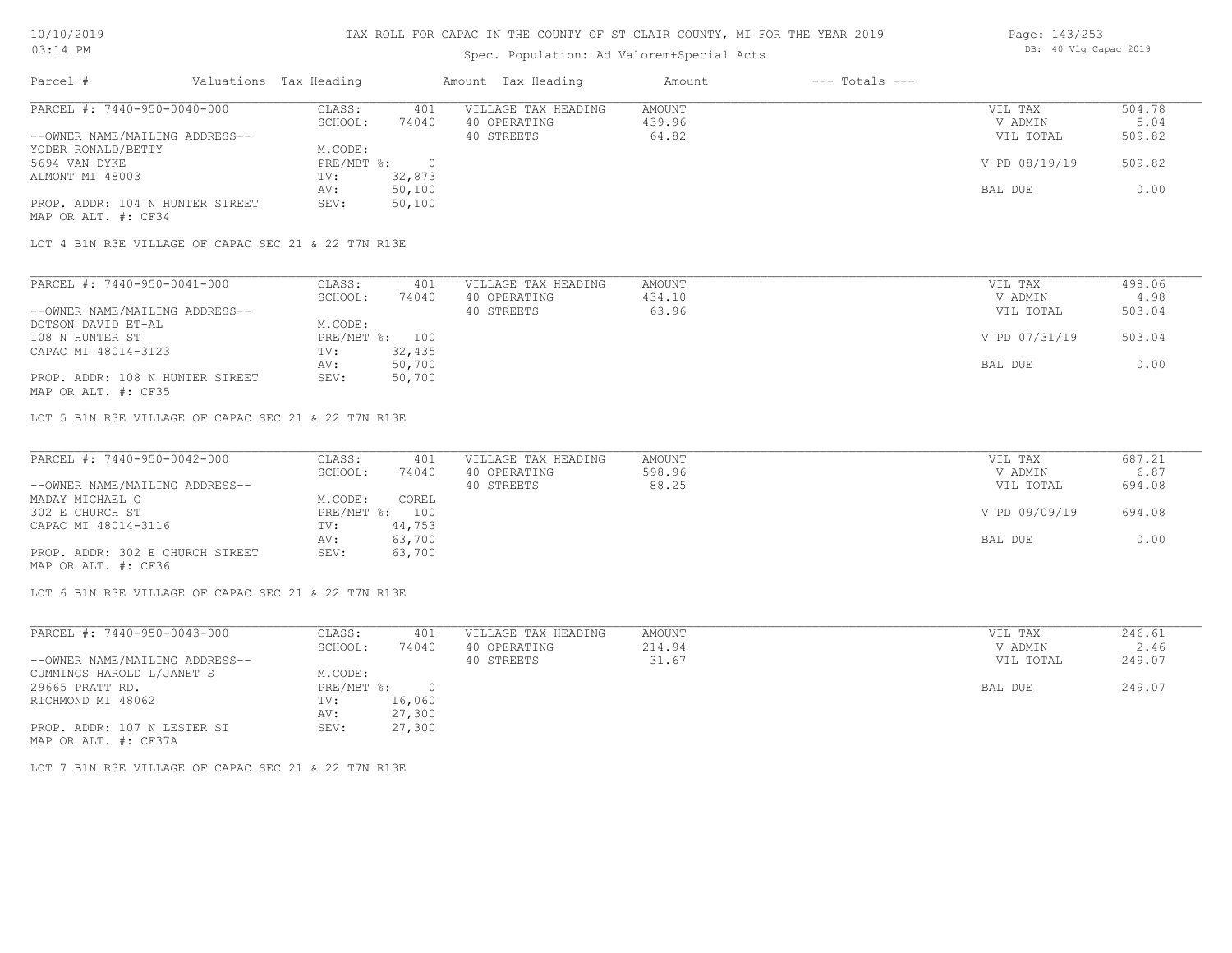#### TAX ROLL FOR CAPAC IN THE COUNTY OF ST CLAIR COUNTY, MI FOR THE YEAR 2019

# Spec. Population: Ad Valorem+Special Acts

| Parcel #                       | Valuations Tax Heading |        | Amount Tax Heading  | Amount | $---$ Totals $---$ |               |        |
|--------------------------------|------------------------|--------|---------------------|--------|--------------------|---------------|--------|
| PARCEL #: 7440-950-0044-000    | CLASS:                 | 401    | VILLAGE TAX HEADING | AMOUNT |                    | VIL TAX       | 651.78 |
|                                | SCHOOL:                | 74040  | 40 OPERATING        | 568.08 |                    | V ADMIN       | 6.51   |
| --OWNER NAME/MAILING ADDRESS-- |                        |        | 40 STREETS          | 83.70  |                    | VIL TOTAL     | 658.29 |
| AMADOR MARY ANGELITA           | M.CODE:                |        |                     |        |                    |               |        |
| 105 N LESTER ST                | PRE/MBT %: 100         |        |                     |        |                    | V PD 09/05/19 | 658.29 |
| CAPAC MI 48014-3135            | TV:                    | 42,446 |                     |        |                    |               |        |
|                                | AV:                    | 47,500 |                     |        |                    | BAL DUE       | 0.00   |
| PROP. ADDR: 105 N LESTER ST    | SEV:                   | 47,500 |                     |        |                    |               |        |

MAP OR ALT. #: CF37B

LOT 8 B1N R3E VILLAGE OF CAPAC SEC 21 & 22 T7N R13E

| PARCEL #: 7440-950-0045-000    | CLASS:     | 401    | VILLAGE TAX HEADING | AMOUNT | VIL TAX       | 479.61 |
|--------------------------------|------------|--------|---------------------|--------|---------------|--------|
|                                | SCHOOL:    | 74040  | 40 OPERATING        | 418.02 | V ADMIN       | 4.79   |
| --OWNER NAME/MAILING ADDRESS-- |            |        | 40 STREETS          | 61.59  | VIL TOTAL     | 484.40 |
| TAYLOR EUGENE                  | M.CODE:    |        |                     |        |               |        |
| TAYLOR SHERRIE                 | PRE/MBT %: |        |                     |        | V PD 08/19/19 | 484.40 |
| 15819 ALMONT RD                | TV:        | 31,234 |                     |        |               |        |
| ALLENTON MI 48002              | AV:        | 47,500 |                     |        | BAL DUE       | 0.00   |
|                                | SEV:       | 47,500 |                     |        |               |        |
| PROP. ADDR: 103 N LESTER ST    |            |        |                     |        |               |        |

MAP OR ALT. #: CF37C

LOT 9 B1N R3E VILLAGE OF CAPAC

| PARCEL #: 7440-950-0046-000    | CLASS:  | 401            | VILLAGE TAX HEADING | AMOUNT | VIL TAX       | 405.81 |
|--------------------------------|---------|----------------|---------------------|--------|---------------|--------|
|                                | SCHOOL: | 74040          | 40 OPERATING        | 353.70 | V ADMIN       | 4.05   |
| --OWNER NAME/MAILING ADDRESS-- |         |                | 40 STREETS          | 52.11  | VIL TOTAL     | 409.86 |
| PRINTZ JOSEPH                  | M.CODE: |                |                     |        |               |        |
| PRATT LAURA                    |         | PRE/MBT %: 100 |                     |        | V PD 07/31/19 | 409.86 |
| 101 N LESTER ST                | TV:     | 26,428         |                     |        |               |        |
| CAPAC MI 48014                 | AV:     | 40,700         |                     |        | BAL DUE       | 0.00   |
|                                | SEV:    | 40,700         |                     |        |               |        |
| PROP. ADDR: 101 N LESTER ST    |         |                |                     |        |               |        |

MAP OR ALT. #: CF37D

LOT 10 B1N R3E VILLAGE OF CAPAC SEC 21 & 22 T7N R13E

| PARCEL #: 7440-950-0047-000    | CLASS:     | 401    | VILLAGE TAX HEADING | AMOUNT | VIL TAX       | 588.62 |
|--------------------------------|------------|--------|---------------------|--------|---------------|--------|
|                                | SCHOOL:    | 74040  | 40 OPERATING        | 513.03 | V ADMIN       | 5.88   |
| --OWNER NAME/MAILING ADDRESS-- |            |        | 40 STREETS          | 75.59  | VIL TOTAL     | 594.50 |
| HILL MARCELLA H                | M.CODE:    |        |                     |        |               |        |
| 14660 KOEHN RD                 | PRE/MBT %: |        |                     |        | V PD 08/29/19 | 594.50 |
| CAPAC MI 48014                 | TV:        | 38,333 |                     |        |               |        |
|                                | AV:        | 54,100 |                     |        | BAL DUE       | 0.00   |
| PROP. ADDR: 307 E MILL ST      | SEV:       | 54,100 |                     |        |               |        |
|                                |            |        |                     |        |               |        |

MAP OR ALT. #: CF38

LOT 11 B1N R3E VILLAGE OF CAPAC SEC 21 & 22 T7N R13E

Page: 144/253 DB: 40 Vlg Capac 2019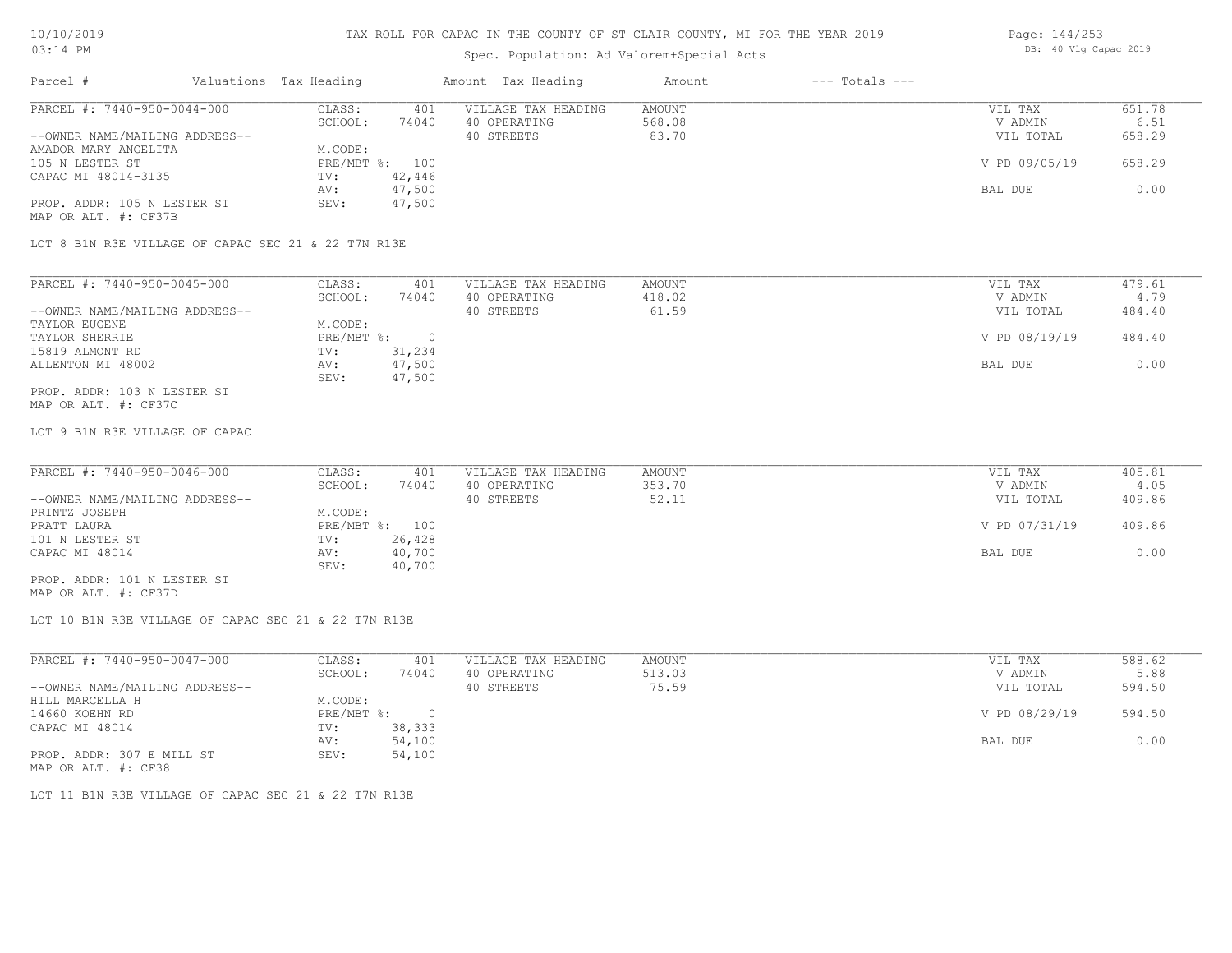### Spec. Population: Ad Valorem+Special Acts

| Page: 145/253 |  |                       |  |
|---------------|--|-----------------------|--|
|               |  | DB: 40 Vlg Capac 2019 |  |

| Parcel #                        | Valuations Tax Heading |        | Amount Tax Heading  | Amount | $---$ Totals $---$ |                  |                  |
|---------------------------------|------------------------|--------|---------------------|--------|--------------------|------------------|------------------|
| PARCEL #: 7440-950-0048-000     | CLASS:                 | 401    | VILLAGE TAX HEADING | AMOUNT |                    | VIL TAX          | 546.33           |
|                                 | SCHOOL:                | 74040  | 40 OPERATING        | 476.17 |                    | V ADMIN          | 5.46             |
| --OWNER NAME/MAILING ADDRESS--  |                        |        | 40 STREETS          | 70.16  |                    | VIL TOTAL        | 551.79           |
| RICHEY THERESA                  | M.CODE:                | OLALS  |                     |        |                    |                  |                  |
| 309 E MILL ST                   | PRE/MBT %:             | 100    |                     |        |                    | V PD 09/11/19    | 551.79           |
| CAPAC MI 48014                  | TV:                    | 35,579 |                     |        |                    |                  |                  |
|                                 | AV:                    | 53,300 |                     |        |                    | BAL DUE          | 0.00             |
| PROP. ADDR: 309 E MILL ST       | SEV:                   | 53,300 |                     |        |                    |                  |                  |
| MAP OR ALT. #: CF39             |                        |        |                     |        |                    |                  |                  |
| LOT 12 B1N R3E VILLAGE OF CAPAC |                        |        |                     |        |                    |                  |                  |
|                                 |                        |        |                     |        |                    |                  |                  |
| PARCEL #: 7440-950-0049-000     | CLASS:                 | 201    | VILLAGE TAX HEADING | AMOUNT |                    | VIL TAX          | 1,940.38         |
|                                 | COUOOT.                | 71010  | 10.00000000000      | 60120  |                    | <b>IZ ADMINI</b> | 10 <sub>10</sub> |

|                                | ------                    | ---     |              | ------  | --- ----  |          |
|--------------------------------|---------------------------|---------|--------------|---------|-----------|----------|
|                                | SCHOOL:                   | 74040   | 40 OPERATING | ,691.20 | V ADMIN   | 19.40    |
| --OWNER NAME/MAILING ADDRESS-- |                           |         | 40 STREETS   | 249.18  | VIL TOTAL | 1,959.78 |
| SDJT, LLC                      | M.CODE:                   |         |              |         |           |          |
| 10 S MAIN ST                   | $PRE/MBT$ $\frac{1}{6}$ : |         |              |         | BAL DUE   | 1,959.78 |
| YALE MI 48097-3316             | TV:                       | 126,363 |              |         |           |          |
|                                | AV:                       | 146,300 |              |         |           |          |
| PROP. ADDR: 202 N MAIN ST      | SEV:                      | 146,300 |              |         |           |          |
|                                |                           |         |              |         |           |          |

MAP OR ALT. #: CF40

LOT 1 & S 7 FT OF LOT 2 B2N R1E VILLAGE OF CAPAC SEC 21 & 22 T7N R13E

| PARCEL #: 7440-950-0050-000    | CLASS:       | 201     | VILLAGE TAX HEADING | AMOUNT   | VIL TAX       | 7,517.70 |
|--------------------------------|--------------|---------|---------------------|----------|---------------|----------|
|                                | SCHOOL:      | 74040   | 40 OPERATING        | 6,552.27 | V ADMIN       | 75.17    |
| --OWNER NAME/MAILING ADDRESS-- |              |         | 40 STREETS          | 965.43   | VIL TOTAL     | 7,592.87 |
| LAKESTONE BANK & TRUST         | M.CODE:      |         |                     |          |               |          |
| FKA: CAPAC STATE SAVINGS BANK  | $PRE/MBT$ %: |         |                     |          | V PD 07/19/19 | 7,592.87 |
| 83 W NEPESSING ST P.O BOX 250  | TV:          | 489,571 |                     |          |               |          |
| LAPEER MI 48446                | AV:          | 547,000 |                     |          | BAL DUE       | 0.00     |
|                                | SEV:         | 547,000 |                     |          |               |          |
| PROP. ADDR: 206 N MAIN ST      |              |         |                     |          |               |          |

MAP OR ALT. #: CF41/43

LOT 2 EXC S 7', LOTS 3,4,5 & E 50' OF LOT 6B2N R1E VILLAGE OF CAPAC

| PARCEL #: 7440-950-0052-000    | CLASS:  | 401            | VILLAGE TAX HEADING | AMOUNT | VIL TAX       | 469.56 |
|--------------------------------|---------|----------------|---------------------|--------|---------------|--------|
|                                | SCHOOL: | 74040          | 40 OPERATING        | 409.26 | V ADMIN       | 4.69   |
| --OWNER NAME/MAILING ADDRESS-- |         |                | 40 STREETS          | 60.30  | VIL TOTAL     | 474.25 |
| VOELKER RITA                   | M.CODE: |                |                     |        |               |        |
| 214 N MAIN ST                  |         | PRE/MBT %: 100 |                     |        | V PD 08/26/19 | 474.25 |
| CAPAC MI 48014                 | TV:     | 30,579         |                     |        |               |        |
|                                | AV:     | 46,100         |                     |        | BAL DUE       | 0.00   |
| PROP. ADDR: 214 N MAIN ST      | SEV:    | 46,100         |                     |        |               |        |
| MAP OR ALT. $\#$ : CF44/45     |         |                |                     |        |               |        |

LOT 6 EXC THE E 50 FT THEREOF B2N R1E VILLAGE OF CAPAC SEC 21 & 22 T7N R13E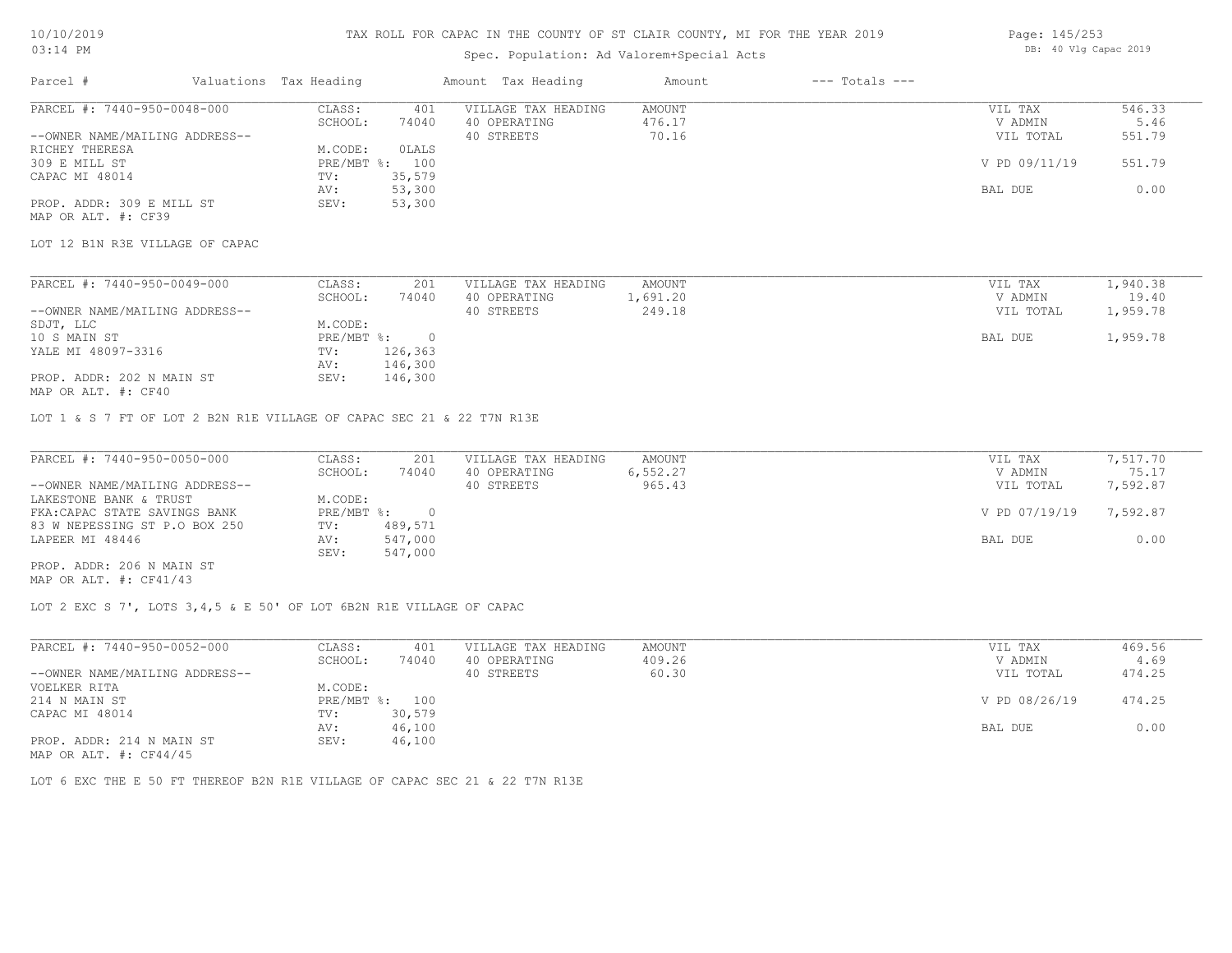| 10/10/2019  |  |
|-------------|--|
| $0.3:14$ PM |  |

## Spec. Population: Ad Valorem+Special Acts

| PARCEL #: 7440-950-0054-000<br>CLASS:<br>705<br>VILLAGE TAX HEADING<br>AMOUNT<br>VIL TAX<br>SCHOOL:<br>74040<br>0.00<br>V ADMIN<br>40 OPERATING<br>0.00<br>--OWNER NAME/MAILING ADDRESS--<br>40 STREETS<br>VIL TOTAL<br>VERIZON COMMUNICATIONS INC<br>M.CODE:<br>FKA:GERERAL TELE CO OF MICH<br>PRE/MBT $\textdegree$ :<br>$\circ$<br>BAL DUE<br>FTD01B21<br>TV:<br>$\Omega$<br>$\Omega$<br>P.O.BOX 619015<br>AV:<br>DALLAS TX 75261-9015<br>SEV:<br>$\circ$<br>PROP. ADDR: 106 E ALDRICH STREET<br>MAP OR ALT. #: CF46<br>W1/2 OF LOT 7 & W 1/2 OF LOT 8 EXC S 35 FT B2N R1E VILLAGE OF CAPAC SEC 21 & 22 T7N<br>R13E<br>PARCEL #: 7440-950-0055-000<br>CLASS:<br>705<br>VILLAGE TAX HEADING<br>AMOUNT<br>VIL TAX<br>0.00<br>SCHOOL:<br>74040<br>40 OPERATING<br>V ADMIN<br>0.00<br>--OWNER NAME/MAILING ADDRESS--<br>40 STREETS<br>VIL TOTAL<br>VERIZON COMMUNICATIONS INC<br>M.CODE:<br>FKA: GENERAL TELE CO OF MICH<br>$PRE/MBT$ $\div$<br>$\circ$<br>BAL DUE<br>FTD01B21<br>TV:<br>$\circ$<br>P.O. BOX 619015<br>$\circ$<br>AV:<br>DALLAS TX 75261-9015<br>SEV:<br>$\circ$<br>PROP. ADDR: 106 E ALDRICH STREET<br>MAP OR ALT. #: CF47<br>W50 FT OF N 15 FT OF LOT 9 & W 50 FT OF S 35 FT OF W 1/2 OF LOT 8 B2N R1E VILLAGE<br>OF CAPAC SEC 21 & 22 T7N R13E<br>PARCEL #: 7440-950-0056-000<br>401<br>CLASS:<br>VILLAGE TAX HEADING<br>AMOUNT<br>VIL TAX<br>SCHOOL:<br>74040<br>369.33<br>V ADMIN<br>40 OPERATING<br>--OWNER NAME/MAILING ADDRESS--<br>40 STREETS<br>54.41<br>VIL TOTAL<br>SCHOCKE GRACE C<br>M.CODE:<br>COREL<br>108 E ALDRICH ST<br>PRE/MBT %: 100<br>V PD 09/09/19<br>CAPAC MI 48014-1700<br>27,596<br>TV:<br>AV:<br>49,300<br>BAL DUE<br>PROP. ADDR: 108 E ALDRICH STREET<br>49,300<br>SEV:<br>MAP OR ALT. #: CF48<br>E1/2 OF LOTS 7 & 8 & E 25 FT OF W 75 FT OF S 35 FT OF LOT 8 & N 15 FT OF E 100 FT<br>OF LOT 9 B2N R1E VILLAGE OF CAPAC SEC 21 & 22 T7N R13E<br>PARCEL #: 7440-950-0057-000<br>CLASS:<br>401<br>VILLAGE TAX HEADING<br>AMOUNT<br>VIL TAX<br>514.52<br>SCHOOL:<br>74040<br>40 OPERATING<br>V ADMIN<br>75.81<br>40 STREETS<br>--OWNER NAME/MAILING ADDRESS--<br>VIL TOTAL<br>M.CODE:<br>COREL<br>WILLIAMS RANDY<br>205 N WALKER ST<br>PRE/MBT %: 100<br>V PD 09/09/19<br>CAPAC MI 48014-3170<br>TV:<br>38,444 | Valuations Tax Heading | Amount Tax Heading | $---$ Totals $---$<br>Amount |                      |
|----------------------------------------------------------------------------------------------------------------------------------------------------------------------------------------------------------------------------------------------------------------------------------------------------------------------------------------------------------------------------------------------------------------------------------------------------------------------------------------------------------------------------------------------------------------------------------------------------------------------------------------------------------------------------------------------------------------------------------------------------------------------------------------------------------------------------------------------------------------------------------------------------------------------------------------------------------------------------------------------------------------------------------------------------------------------------------------------------------------------------------------------------------------------------------------------------------------------------------------------------------------------------------------------------------------------------------------------------------------------------------------------------------------------------------------------------------------------------------------------------------------------------------------------------------------------------------------------------------------------------------------------------------------------------------------------------------------------------------------------------------------------------------------------------------------------------------------------------------------------------------------------------------------------------------------------------------------------------------------------------------------------------------------------------------------------------------------------------------------------------------------------------------------------------------------------------------------------------------------------------------|------------------------|--------------------|------------------------------|----------------------|
|                                                                                                                                                                                                                                                                                                                                                                                                                                                                                                                                                                                                                                                                                                                                                                                                                                                                                                                                                                                                                                                                                                                                                                                                                                                                                                                                                                                                                                                                                                                                                                                                                                                                                                                                                                                                                                                                                                                                                                                                                                                                                                                                                                                                                                                          |                        |                    |                              | 0.00<br>0.00<br>0.00 |
|                                                                                                                                                                                                                                                                                                                                                                                                                                                                                                                                                                                                                                                                                                                                                                                                                                                                                                                                                                                                                                                                                                                                                                                                                                                                                                                                                                                                                                                                                                                                                                                                                                                                                                                                                                                                                                                                                                                                                                                                                                                                                                                                                                                                                                                          |                        |                    |                              | 0.00                 |
|                                                                                                                                                                                                                                                                                                                                                                                                                                                                                                                                                                                                                                                                                                                                                                                                                                                                                                                                                                                                                                                                                                                                                                                                                                                                                                                                                                                                                                                                                                                                                                                                                                                                                                                                                                                                                                                                                                                                                                                                                                                                                                                                                                                                                                                          |                        |                    |                              |                      |
|                                                                                                                                                                                                                                                                                                                                                                                                                                                                                                                                                                                                                                                                                                                                                                                                                                                                                                                                                                                                                                                                                                                                                                                                                                                                                                                                                                                                                                                                                                                                                                                                                                                                                                                                                                                                                                                                                                                                                                                                                                                                                                                                                                                                                                                          |                        |                    |                              |                      |
|                                                                                                                                                                                                                                                                                                                                                                                                                                                                                                                                                                                                                                                                                                                                                                                                                                                                                                                                                                                                                                                                                                                                                                                                                                                                                                                                                                                                                                                                                                                                                                                                                                                                                                                                                                                                                                                                                                                                                                                                                                                                                                                                                                                                                                                          |                        |                    |                              | 0.00                 |
|                                                                                                                                                                                                                                                                                                                                                                                                                                                                                                                                                                                                                                                                                                                                                                                                                                                                                                                                                                                                                                                                                                                                                                                                                                                                                                                                                                                                                                                                                                                                                                                                                                                                                                                                                                                                                                                                                                                                                                                                                                                                                                                                                                                                                                                          |                        |                    |                              | 0.00                 |
|                                                                                                                                                                                                                                                                                                                                                                                                                                                                                                                                                                                                                                                                                                                                                                                                                                                                                                                                                                                                                                                                                                                                                                                                                                                                                                                                                                                                                                                                                                                                                                                                                                                                                                                                                                                                                                                                                                                                                                                                                                                                                                                                                                                                                                                          |                        |                    |                              | 0.00                 |
|                                                                                                                                                                                                                                                                                                                                                                                                                                                                                                                                                                                                                                                                                                                                                                                                                                                                                                                                                                                                                                                                                                                                                                                                                                                                                                                                                                                                                                                                                                                                                                                                                                                                                                                                                                                                                                                                                                                                                                                                                                                                                                                                                                                                                                                          |                        |                    |                              | 0.00                 |
|                                                                                                                                                                                                                                                                                                                                                                                                                                                                                                                                                                                                                                                                                                                                                                                                                                                                                                                                                                                                                                                                                                                                                                                                                                                                                                                                                                                                                                                                                                                                                                                                                                                                                                                                                                                                                                                                                                                                                                                                                                                                                                                                                                                                                                                          |                        |                    |                              |                      |
|                                                                                                                                                                                                                                                                                                                                                                                                                                                                                                                                                                                                                                                                                                                                                                                                                                                                                                                                                                                                                                                                                                                                                                                                                                                                                                                                                                                                                                                                                                                                                                                                                                                                                                                                                                                                                                                                                                                                                                                                                                                                                                                                                                                                                                                          |                        |                    |                              |                      |
|                                                                                                                                                                                                                                                                                                                                                                                                                                                                                                                                                                                                                                                                                                                                                                                                                                                                                                                                                                                                                                                                                                                                                                                                                                                                                                                                                                                                                                                                                                                                                                                                                                                                                                                                                                                                                                                                                                                                                                                                                                                                                                                                                                                                                                                          |                        |                    |                              | 423.74<br>4.23       |
|                                                                                                                                                                                                                                                                                                                                                                                                                                                                                                                                                                                                                                                                                                                                                                                                                                                                                                                                                                                                                                                                                                                                                                                                                                                                                                                                                                                                                                                                                                                                                                                                                                                                                                                                                                                                                                                                                                                                                                                                                                                                                                                                                                                                                                                          |                        |                    |                              | 427.97               |
|                                                                                                                                                                                                                                                                                                                                                                                                                                                                                                                                                                                                                                                                                                                                                                                                                                                                                                                                                                                                                                                                                                                                                                                                                                                                                                                                                                                                                                                                                                                                                                                                                                                                                                                                                                                                                                                                                                                                                                                                                                                                                                                                                                                                                                                          |                        |                    |                              | 427.97               |
|                                                                                                                                                                                                                                                                                                                                                                                                                                                                                                                                                                                                                                                                                                                                                                                                                                                                                                                                                                                                                                                                                                                                                                                                                                                                                                                                                                                                                                                                                                                                                                                                                                                                                                                                                                                                                                                                                                                                                                                                                                                                                                                                                                                                                                                          |                        |                    |                              |                      |
|                                                                                                                                                                                                                                                                                                                                                                                                                                                                                                                                                                                                                                                                                                                                                                                                                                                                                                                                                                                                                                                                                                                                                                                                                                                                                                                                                                                                                                                                                                                                                                                                                                                                                                                                                                                                                                                                                                                                                                                                                                                                                                                                                                                                                                                          |                        |                    |                              | 0.00                 |
|                                                                                                                                                                                                                                                                                                                                                                                                                                                                                                                                                                                                                                                                                                                                                                                                                                                                                                                                                                                                                                                                                                                                                                                                                                                                                                                                                                                                                                                                                                                                                                                                                                                                                                                                                                                                                                                                                                                                                                                                                                                                                                                                                                                                                                                          |                        |                    |                              |                      |
|                                                                                                                                                                                                                                                                                                                                                                                                                                                                                                                                                                                                                                                                                                                                                                                                                                                                                                                                                                                                                                                                                                                                                                                                                                                                                                                                                                                                                                                                                                                                                                                                                                                                                                                                                                                                                                                                                                                                                                                                                                                                                                                                                                                                                                                          |                        |                    |                              | 590.33               |
|                                                                                                                                                                                                                                                                                                                                                                                                                                                                                                                                                                                                                                                                                                                                                                                                                                                                                                                                                                                                                                                                                                                                                                                                                                                                                                                                                                                                                                                                                                                                                                                                                                                                                                                                                                                                                                                                                                                                                                                                                                                                                                                                                                                                                                                          |                        |                    |                              | 5.90<br>596.23       |
|                                                                                                                                                                                                                                                                                                                                                                                                                                                                                                                                                                                                                                                                                                                                                                                                                                                                                                                                                                                                                                                                                                                                                                                                                                                                                                                                                                                                                                                                                                                                                                                                                                                                                                                                                                                                                                                                                                                                                                                                                                                                                                                                                                                                                                                          |                        |                    |                              | 596.23               |
| 60,700<br>AV:<br>BAL DUE<br>PROP. ADDR: 205 N WALKER ST<br>SEV:<br>60,700<br>MAP OR ALT. #: CF49                                                                                                                                                                                                                                                                                                                                                                                                                                                                                                                                                                                                                                                                                                                                                                                                                                                                                                                                                                                                                                                                                                                                                                                                                                                                                                                                                                                                                                                                                                                                                                                                                                                                                                                                                                                                                                                                                                                                                                                                                                                                                                                                                         |                        |                    |                              | 0.00                 |

LOT 9 EXC THE N 15 FT THEREOF B2N R1E VILLAGE OF CAPAC SEC 21 & 22 T7N R13E

Page: 146/253 DB: 40 Vlg Capac 2019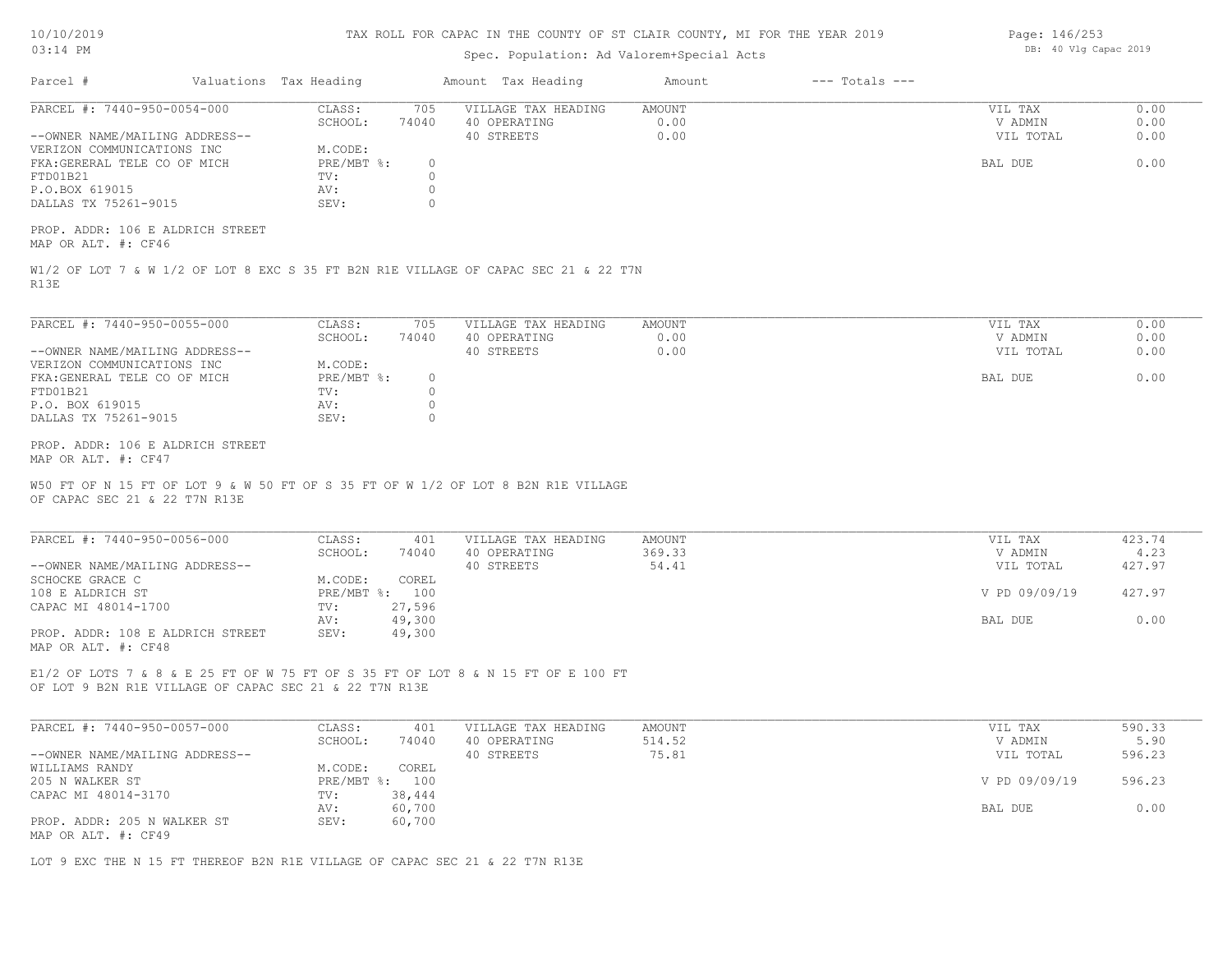## TAX ROLL FOR CAPAC IN THE COUNTY OF ST CLAIR COUNTY, MI FOR THE YEAR 2019

## Spec. Population: Ad Valorem+Special Acts

| Parcel #                       | Valuations Tax Heading |        | Amount Tax Heading  | Amount | $---$ Totals $---$ |               |        |
|--------------------------------|------------------------|--------|---------------------|--------|--------------------|---------------|--------|
| PARCEL #: 7440-950-0058-000    | CLASS:                 | 401    | VILLAGE TAX HEADING | AMOUNT |                    | VIL TAX       | 461.18 |
|                                | SCHOOL:                | 74040  | 40 OPERATING        | 401.96 |                    | V ADMIN       | 4.61   |
| --OWNER NAME/MAILING ADDRESS-- |                        |        | 40 STREETS          | 59.22  |                    | VIL TOTAL     | 465.79 |
| SMITH JANICE                   | M.CODE:                |        |                     |        |                    |               |        |
| 203 N WALKER ST                | PRE/MBT %: 100         |        |                     |        |                    | V PD 09/16/19 | 465.79 |
| CAPAC MI 48014-3170            | TV:                    | 30,034 |                     |        |                    |               |        |
|                                | AV:                    | 46,000 |                     |        |                    | BAL DUE       | 0.00   |
| PROP. ADDR: 203 N WALKER ST    | SEV:                   | 46,000 |                     |        |                    |               |        |
|                                |                        |        |                     |        |                    |               |        |

MAP OR ALT. #: CF50

LOT 10 B2N R1E VILLAGE OF CAPAC

| PARCEL #: 7440-950-0059-000                                                                                     | CLASS:     | 703   | VILLAGE TAX HEADING | AMOUNT | VIL TAX   | 0.00 |
|-----------------------------------------------------------------------------------------------------------------|------------|-------|---------------------|--------|-----------|------|
|                                                                                                                 | SCHOOL:    | 74040 | 40 OPERATING        | 0.00   | V ADMIN   | 0.00 |
| --OWNER NAME/MAILING ADDRESS--                                                                                  |            |       | 40 STREETS          | 0.00   | VIL TOTAL | 0.00 |
| VILLAGE OF CAPAC                                                                                                | M.CODE:    |       |                     |        |           |      |
| 131 N MAIN                                                                                                      | PRE/MBT %: |       |                     |        | BAL DUE   | 0.00 |
| CAPAC MI 48014                                                                                                  | TV:        |       |                     |        |           |      |
|                                                                                                                 | AV:        |       |                     |        |           |      |
| PROP. ADDR: 103 E CHURCH STREET                                                                                 | SEV:       |       |                     |        |           |      |
| the contract of the contract of the contract of the contract of the contract of the contract of the contract of |            |       |                     |        |           |      |

MAP OR ALT. #: CF51A

LOT 11 EXC S 8' OF W 100' B2N R1E VILLAGE OF CAPAC

| PARCEL #: 7440-950-0060-000     | CLASS:     | 402    | VILLAGE TAX HEADING | AMOUNT | VIL TAX   | 89.53 |
|---------------------------------|------------|--------|---------------------|--------|-----------|-------|
|                                 | SCHOOL:    | 74040  | 40 OPERATING        | 78.04  | V ADMIN   | 0.89  |
| --OWNER NAME/MAILING ADDRESS--  |            |        | 40 STREETS          | 11.49  | VIL TOTAL | 90.42 |
| SDJT, LLC                       | M.CODE:    |        |                     |        |           |       |
| 10 S MAIN ST                    | PRE/MBT %: |        |                     |        | BAL DUE   | 90.42 |
| YALE MI 48097                   | TV:        | 5,831  |                     |        |           |       |
|                                 | AV:        | 24,000 |                     |        |           |       |
| PROP. ADDR: 103 E CHURCH STREET | SEV:       | 24,000 |                     |        |           |       |
| MAP OR ALT. #: CF51B            |            |        |                     |        |           |       |

S8' OF W 100' OF LOT 11 & W 100' OF LOT 12 B2N R1E VILLAGE OF CAPAC

| PARCEL #: 7440-950-0061-000                                                 | CLASS:     | 401    | VILLAGE TAX HEADING | AMOUNT | VIL TAX       | 377.97 |  |
|-----------------------------------------------------------------------------|------------|--------|---------------------|--------|---------------|--------|--|
|                                                                             | SCHOOL:    | 74040  | 40 OPERATING        | 329.43 | V ADMIN       | 3.77   |  |
| --OWNER NAME/MAILING ADDRESS--                                              |            |        | 40 STREETS          | 48.54  | VIL TOTAL     | 381.74 |  |
| HOMETOWN RENTALS, LLC                                                       | M.CODE:    |        |                     |        |               |        |  |
| P.O. BOX 614                                                                | PRE/MBT %: | $\cap$ |                     |        | V PD 08/07/19 | 381.74 |  |
| CAPAC MI 48014                                                              | TV:        | 24,615 |                     |        |               |        |  |
|                                                                             | AV:        | 37,700 |                     |        | BAL DUE       | 0.00   |  |
| PROP. ADDR: 201 N WALKER ST<br>$\cdots$ $\cdots$ $\cdots$ $\cdots$ $\cdots$ | SEV:       | 37,700 |                     |        |               |        |  |

MAP OR ALT. #: CF51C

THE E 50 FT OF LOT 12 B2N R1E VILLAGE OF CAPAC

Page: 147/253 DB: 40 Vlg Capac 2019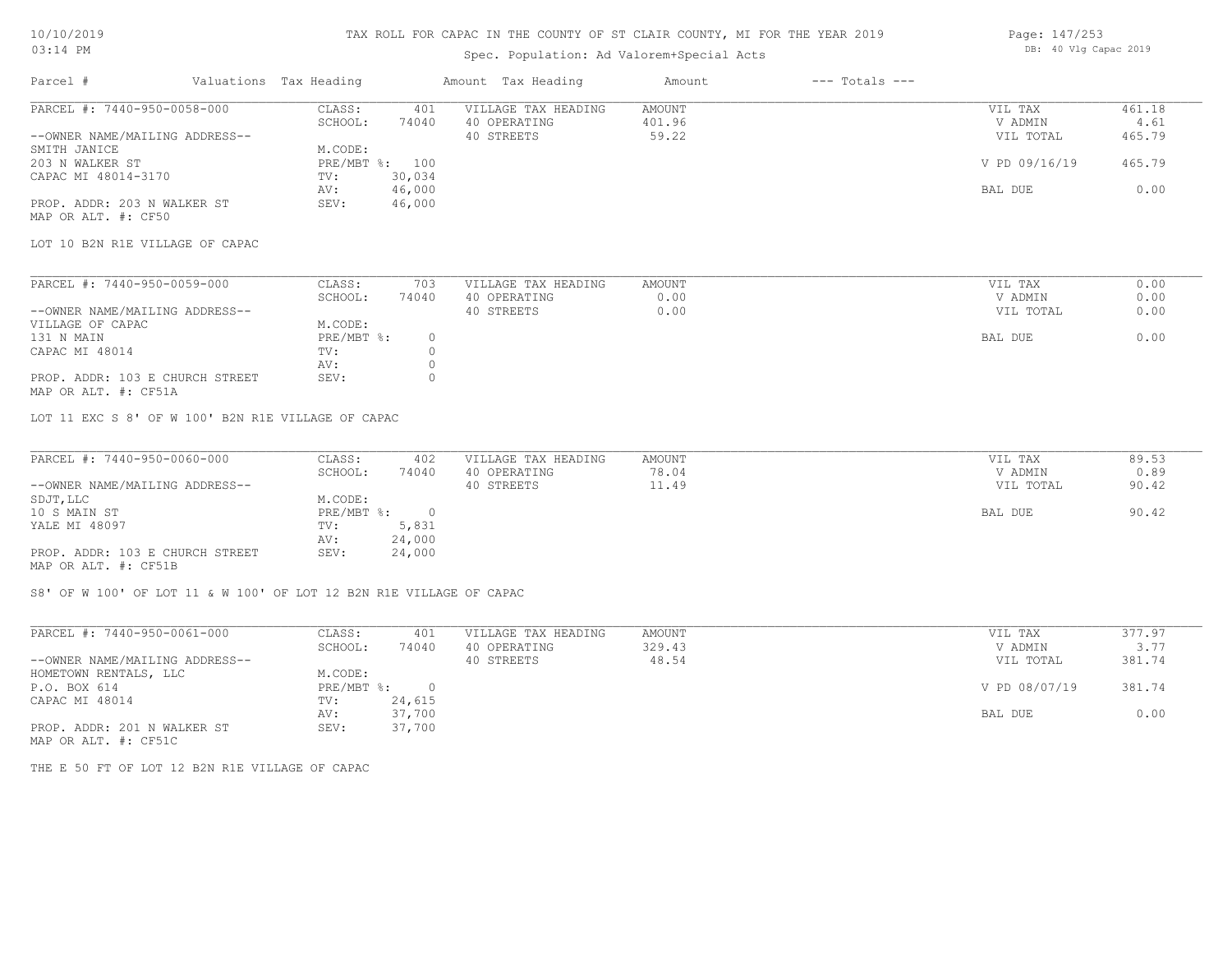### Spec. Population: Ad Valorem+Special Acts

| Page: 148/253 |  |                       |  |
|---------------|--|-----------------------|--|
|               |  | DB: 40 Vlg Capac 2019 |  |

| Parcel #                        | Valuations Tax Heading |        | Amount Tax Heading  | Amount | $---$ Totals $---$ |               |          |
|---------------------------------|------------------------|--------|---------------------|--------|--------------------|---------------|----------|
| PARCEL #: 7440-950-0062-000     | CLASS:                 | 401    | VILLAGE TAX HEADING | AMOUNT |                    | VIL TAX       | 1,044.18 |
|                                 | SCHOOL:                | 74040  | 40 OPERATING        | 910.09 |                    | V ADMIN       | 10.44    |
| --OWNER NAME/MAILING ADDRESS--  |                        |        | 40 STREETS          | 134.09 |                    | VIL TOTAL     | 1,054.62 |
| K.C.MANAGEMENT, LLC             | M.CODE:                |        |                     |        |                    |               |          |
| 7675 SAYLES RD                  | PRE/MBT %:             |        |                     |        |                    | V PD 09/19/19 | 1,054.62 |
| YALE MI 48097                   | TV:                    | 68,000 |                     |        |                    |               |          |
|                                 | AV:                    | 68,000 |                     |        |                    | BAL DUE       | 0.00     |
| PROP. ADDR: 203 E CHURCH STREET | SEV:                   | 68,000 |                     |        |                    |               |          |
| MAP OR ALT. #: CF52             |                        |        |                     |        |                    |               |          |

LOT 1 B2N R2E VILLAGE OF CAPAC SEC 21 & 22 T7N R13E

| PARCEL #: 7440-950-0063-000    | CLASS:  | 401            | VILLAGE TAX HEADING | AMOUNT | VIL TAX       | 742.91 |
|--------------------------------|---------|----------------|---------------------|--------|---------------|--------|
|                                | SCHOOL: | 74040          | 40 OPERATING        | 647.51 | V ADMIN       | 7.42   |
| --OWNER NAME/MAILING ADDRESS-- |         |                | 40 STREETS          | 95.40  | VIL TOTAL     | 750.33 |
| IRONSIDE JASON                 | M.CODE: | MISCG          |                     |        |               |        |
| 204 N WALKER ST                |         | PRE/MBT %: 100 |                     |        | V PD 07/19/19 | 750.33 |
| CAPAC MI 48014-3169            | TV:     | 48,381         |                     |        |               |        |
|                                | AV:     | 72,900         |                     |        | BAL DUE       | 0.00   |
| PROP. ADDR: 204 N WALKER ST    | SEV:    | 72,900         |                     |        |               |        |
| MAP OR ALT. #: CF53            |         |                |                     |        |               |        |

LOT 2 B2N R2E VILLAGE OF CAPAC SEC 21 & 22 T7N R13E

| PARCEL #: 7440-950-0064-000    | CLASS:  | 401            | VILLAGE TAX HEADING | AMOUNT | VIL TAX       | 659.82 |
|--------------------------------|---------|----------------|---------------------|--------|---------------|--------|
|                                | SCHOOL: | 74040          | 40 OPERATING        | 575.09 | V ADMIN       | 6.59   |
| --OWNER NAME/MAILING ADDRESS-- |         |                | 40 STREETS          | 84.73  | VIL TOTAL     | 666.41 |
| LOPEZ ALEXANDER                | M.CODE: | COREL          |                     |        |               |        |
| 206 N WALKER ST                |         | PRE/MBT %: 100 |                     |        | V PD 09/09/19 | 666.41 |
| CAPAC MI 48014                 | TV:     | 42,970         |                     |        |               |        |
|                                | AV:     | 49,800         |                     |        | BAL DUE       | 0.00   |
| PROP. ADDR: 206 N WALKER ST    | SEV:    | 49,800         |                     |        |               |        |
|                                |         |                |                     |        |               |        |

MAP OR ALT. #: CF54

LOT 3 & THE S 8 FT OF LOT 4 B2N R2E VILLAGE OF CAPAC SEC 21 & 22 T7N R13E

| PARCEL #: 7440-950-0065-000    | CLASS:         | 401    | VILLAGE TAX HEADING | AMOUNT | VIL TAX       | 447.30 |
|--------------------------------|----------------|--------|---------------------|--------|---------------|--------|
|                                | SCHOOL:        | 74040  | 40 OPERATING        | 389.86 | V ADMIN       | 4.47   |
| --OWNER NAME/MAILING ADDRESS-- |                |        | 40 STREETS          | 57.44  | VIL TOTAL     | 451.77 |
| GUERRERO SANTOS                | M.CODE:        |        |                     |        |               |        |
| 208 N WALKER ST                | PRE/MBT %: 100 |        |                     |        | V PD 08/07/19 | 451.77 |
| CAPAC MI 48014                 | TV:            | 29,130 |                     |        |               |        |
|                                | AV:            | 44,900 |                     |        | BAL DUE       | 0.00   |
| PROP. ADDR: 208 N WALKER ST    | SEV:           | 44,900 |                     |        |               |        |
| $\frac{1}{2}$                  |                |        |                     |        |               |        |

MAP OR ALT. #: CF55

N50 FT OF THE S 58 FT OF LOT 4 B2N R2E VILLAGE OF CAPAC SEC 21 & 22 T7N R13E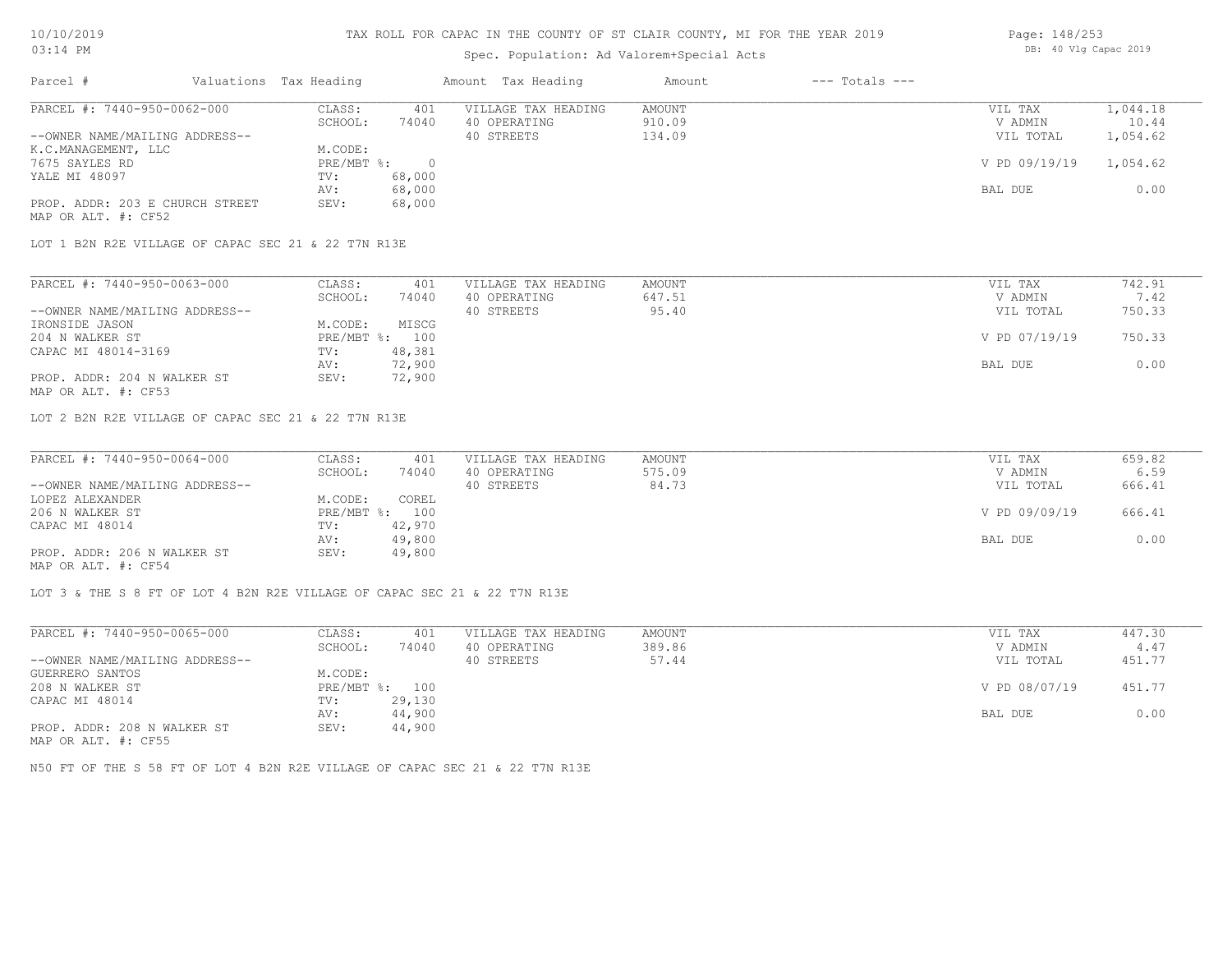#### Spec. Population: Ad Valorem+Special Acts

| Parcel #                       | Valuations Tax Heading |                | Amount Tax Heading  | Amount | $---$ Totals $---$ |           |        |
|--------------------------------|------------------------|----------------|---------------------|--------|--------------------|-----------|--------|
| PARCEL #: 7440-950-0066-000    | CLASS:                 | 401            | VILLAGE TAX HEADING | AMOUNT |                    | VIL TAX   | 375.64 |
|                                | SCHOOL:                | 74040          | 40 OPERATING        | 327.40 |                    | V ADMIN   | 3.75   |
| --OWNER NAME/MAILING ADDRESS-- |                        |                | 40 STREETS          | 48.24  |                    | VIL TOTAL | 379.39 |
| EDIE TIMOTHY II                | M.CODE:                |                |                     |        |                    |           |        |
| 210 N WALKER ST                |                        | PRE/MBT %: 100 |                     |        |                    | BAL DUE   | 379.39 |
| CAPAC MI 48014-3169            | TV:                    | 24,463         |                     |        |                    |           |        |
|                                | AV:                    | 37,300         |                     |        |                    |           |        |
| PROP. ADDR: 210 N WALKER ST    | SEV:                   | 37,300         |                     |        |                    |           |        |
|                                |                        |                |                     |        |                    |           |        |

MAP OR ALT. #: CF56

N17 FT OF LOT 4 & THE S 1/2 OF LOT 5 B2N R2E VILLAGE OF CAPAC SEC 21 & 22 T7N R13E

| PARCEL #: 7440-950-0067-000    | CLASS:     | 401    | VILLAGE TAX HEADING | AMOUNT | VIL TAX       | 912.12 |
|--------------------------------|------------|--------|---------------------|--------|---------------|--------|
|                                | SCHOOL:    | 74040  | 40 OPERATING        | 794.99 | V ADMIN       | 9.12   |
| --OWNER NAME/MAILING ADDRESS-- |            |        | 40 STREETS          | 117.13 | VIL TOTAL     | 921.24 |
| BACON, DONN B                  | M.CODE:    | COREL  |                     |        |               |        |
| 5370 RATTLE RUN RD             | PRE/MBT %: |        |                     |        | V PD 09/09/19 | 921.24 |
| SAINT CLAIR MI 48079           | TV:        | 59,400 |                     |        |               |        |
|                                | AV:        | 59,400 |                     |        | BAL DUE       | 0.00   |
| PROP. ADDR: 212 N WALKER ST    | SEV:       | 59,400 |                     |        |               |        |
| MAP OR ALT. #: CF57            |            |        |                     |        |               |        |

N1/2 OF LOT 5 & ALL OF LOT 6 B2N R2E VILLAGE OF CAPAC SEC 21 & 22 T7N R13E

| PARCEL #: 7440-950-0068-000      | CLASS:     | 401    | VILLAGE TAX HEADING | AMOUNT | VIL TAX       | 568.49 |
|----------------------------------|------------|--------|---------------------|--------|---------------|--------|
|                                  | SCHOOL:    | 74040  | 40 OPERATING        | 495.49 | V ADMIN       | 5.68   |
| --OWNER NAME/MAILING ADDRESS--   |            |        | 40 STREETS          | 73.00  | VIL TOTAL     | 574.17 |
| HOOVER JAMES A                   | M.CODE:    |        |                     |        |               |        |
| HOOVER JANE L                    | PRE/MBT %: |        |                     |        | V PD 09/16/19 | 574.17 |
| 5997 STERLING RD                 | TV:        | 37,022 |                     |        |               |        |
| CAPAC MI 48014-3102              | AV:        | 59,000 |                     |        | BAL DUE       | 0.00   |
|                                  | SEV:       | 59,000 |                     |        |               |        |
| PROP. ADDR: 208 E ALDRICH STREET |            |        |                     |        |               |        |

MAP OR ALT. #: CF58

LOT 7 & THE N 15 FT OF LOT 8 B2N R2E VILLAGE OF CAPAC

| PARCEL #: 7440-950-0069-000     | CLASS:       | 401    | VILLAGE TAX HEADING | AMOUNT | VIL TAX       | 494.72 |
|---------------------------------|--------------|--------|---------------------|--------|---------------|--------|
|                                 | SCHOOL:      | 74040  | 40 OPERATING        | 431.19 | V ADMIN       | 4.94   |
| --OWNER NAME/MAILING ADDRESS--  |              |        | 40 STREETS          | 63.53  | VIL TOTAL     | 499.66 |
| HOOVER JAMES A.                 | M.CODE:      |        |                     |        |               |        |
| HOOVER JANE L                   | $PRE/MBT$ %: |        |                     |        | V PD 09/16/19 | 499.66 |
| 5997 STERLING RD                | TV:          | 32,218 |                     |        |               |        |
| CAPAC MI 48014                  | AV:          | 45,700 |                     |        | BAL DUE       | 0.00   |
|                                 | SEV:         | 45,700 |                     |        |               |        |
| PROP. ADDR: 207 N HUNTER STREET |              |        |                     |        |               |        |

MAP OR ALT. #: CF59

LOT 8 EXC THE N 15 FT THEREOF B2N R2E VILLAGE OF CAPAC SEC 21 & 22 T7N R13E

Page: 149/253 DB: 40 Vlg Capac 2019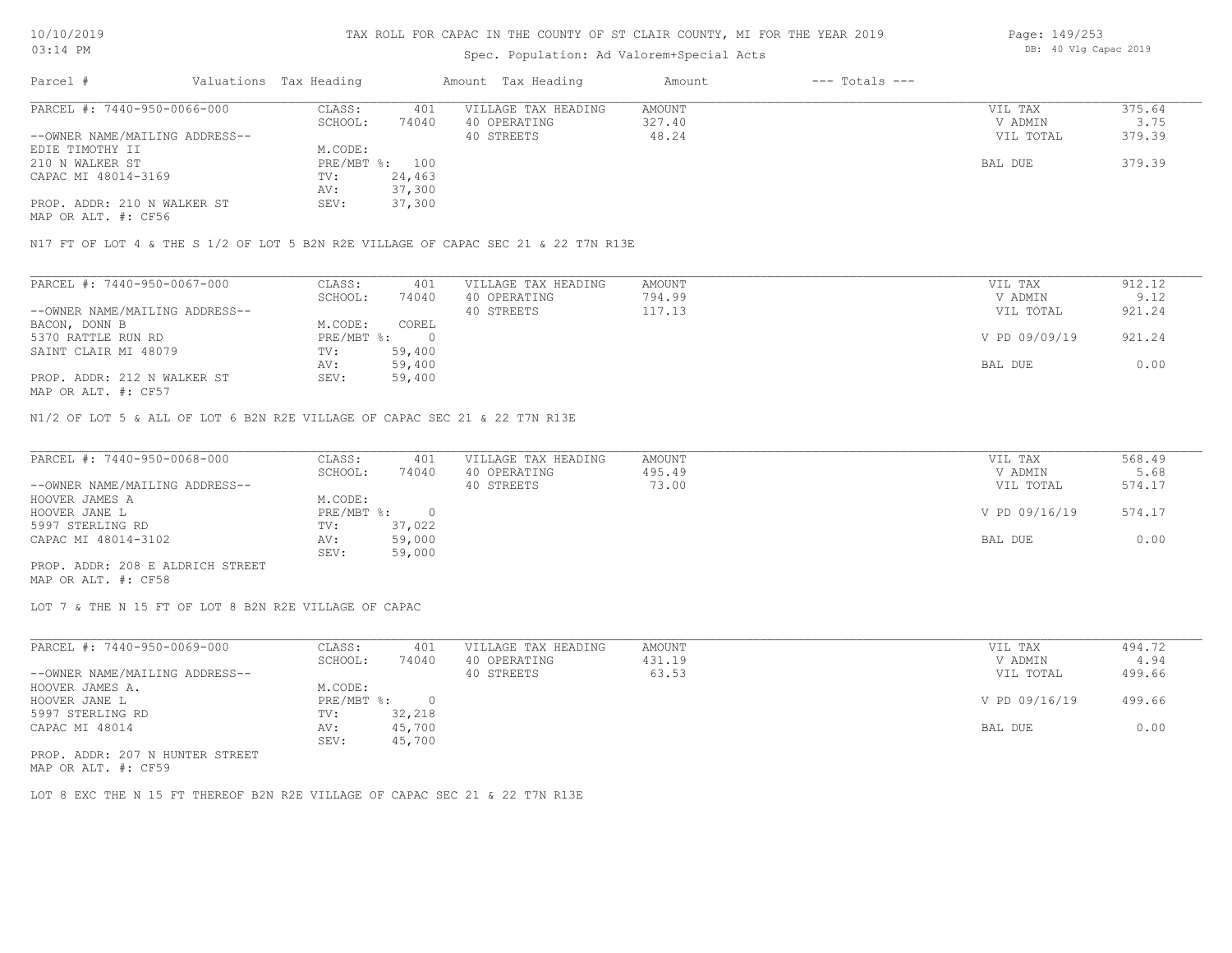#### TAX ROLL FOR CAPAC IN THE COUNTY OF ST CLAIR COUNTY, MI FOR THE YEAR 2019

### Spec. Population: Ad Valorem+Special Acts

| Page: 150/253 |  |                       |  |
|---------------|--|-----------------------|--|
|               |  | DB: 40 Vlg Capac 2019 |  |

| Parcel #                        | Valuations Tax Heading |        | Amount Tax Heading  | Amount | $---$ Totals $---$ |           |        |
|---------------------------------|------------------------|--------|---------------------|--------|--------------------|-----------|--------|
| PARCEL #: 7440-950-0070-000     | CLASS:                 | 401    | VILLAGE TAX HEADING | AMOUNT |                    | VIL TAX   | 496.82 |
|                                 | SCHOOL:                | 74040  | 40 OPERATING        | 433.02 |                    | V ADMIN   | 4.96   |
| --OWNER NAME/MAILING ADDRESS--  |                        |        | 40 STREETS          | 63.80  |                    | VIL TOTAL | 501.78 |
| BAIBAK RICHARD S LIVING TRUST   | M.CODE:                |        |                     |        |                    |           |        |
| 5620 HALLENDALE RD              | PRE/MBT %:             |        |                     |        |                    | BAL DUE   | 501.78 |
| HASLETT MI 48840                | TV:                    | 32,355 |                     |        |                    |           |        |
|                                 | AV:                    | 48,500 |                     |        |                    |           |        |
| PROP. ADDR: 205 N HUNTER STREET | SEV:                   | 48,500 |                     |        |                    |           |        |
| MAP OR ALT. #: CF60             |                        |        |                     |        |                    |           |        |

LOT 9 B2N R2E VILLAGE OF CAPAC SEC 21 & 22 T7N R13E

| PARCEL #: 7440-950-0071-000     | CLASS:  | 401            | VILLAGE TAX HEADING | AMOUNT | VIL TAX       | 973.54 |
|---------------------------------|---------|----------------|---------------------|--------|---------------|--------|
|                                 | SCHOOL: | 74040          | 40 OPERATING        | 848.52 | V ADMIN       | 9.73   |
| --OWNER NAME/MAILING ADDRESS--  |         |                | 40 STREETS          | 125.02 | VIL TOTAL     | 983.27 |
| KALICH MAX JOSEPH               | M.CODE: | OLALS          |                     |        |               |        |
| 203 N HUNTER STREET             |         | PRE/MBT %: 100 |                     |        | V PD 09/09/19 | 983.27 |
| CAPAC MI 48014                  | TV:     | 63,400         |                     |        |               |        |
|                                 | AV:     | 63,400         |                     |        | BAL DUE       | 0.00   |
| PROP. ADDR: 203 N HUNTER STREET | SEV:    | 63,400         |                     |        |               |        |
| MAP OR ALT. #: CF61             |         |                |                     |        |               |        |

LOT 10 B2N R2E VILLAGE OF CAPAC SEC 21 & 22 T7N R13E

| PARCEL #: 7440-950-0072-000     | CLASS:  | 401            | VILLAGE TAX HEADING | AMOUNT | VIL TAX       | 608.76 |
|---------------------------------|---------|----------------|---------------------|--------|---------------|--------|
|                                 | SCHOOL: | 74040          | 40 OPERATING        | 530.59 | V ADMIN       | 6.08   |
| --OWNER NAME/MAILING ADDRESS--  |         |                | 40 STREETS          | 78.17  | VIL TOTAL     | 614.84 |
| ANDRUS STEVEN/CAROL             | M.CODE: | COREL          |                     |        |               |        |
| 209 E CHURCH ST                 |         | PRE/MBT %: 100 |                     |        | V PD 09/09/19 | 614.84 |
| CAPAC MI 48014-3115             | TV:     | 39,645         |                     |        |               |        |
|                                 | AV:     | 59,900         |                     |        | BAL DUE       | 0.00   |
| PROP. ADDR: 209 E CHURCH STREET | SEV:    | 59,900         |                     |        |               |        |
| MAP OR ALT. #: CF62             |         |                |                     |        |               |        |

E1/2 OF LOTS 11 & 12 B2N R2E VILLAGE OF CAPAC SEC 21 & 22 T7N R13E

| PARCEL #: 7440-950-0073-000     | CLASS:       | 401    | VILLAGE TAX HEADING | AMOUNT | VIL TAX       | 509.82 |
|---------------------------------|--------------|--------|---------------------|--------|---------------|--------|
|                                 | SCHOOL:      | 74040  | 40 OPERATING        | 444.35 | V ADMIN       | 5.09   |
| --OWNER NAME/MAILING ADDRESS--  |              |        | 40 STREETS          | 65.47  | VIL TOTAL     | 514.91 |
| LIBKIE PAUL/MARSHA LIVING TRUST | M.CODE:      | 00LSB  |                     |        |               |        |
| 207 E CHURCH ST                 | $PRE/MBT$ %: | 100    |                     |        | V PD 08/26/19 | 514.91 |
| CAPAC MI 48014-3115             | TV:          | 33,201 |                     |        |               |        |
|                                 | AV:          | 51,400 |                     |        | BAL DUE       | 0.00   |
| PROP. ADDR: 207 E CHURCH STREET | SEV:         | 51,400 |                     |        |               |        |
| MAP OR ALT. #: CF63             |              |        |                     |        |               |        |

W1/2 OF LOTS 11 & 12 B2N R2E VILLAGE OF CAPAC SEC 21 & 22 T7N R13E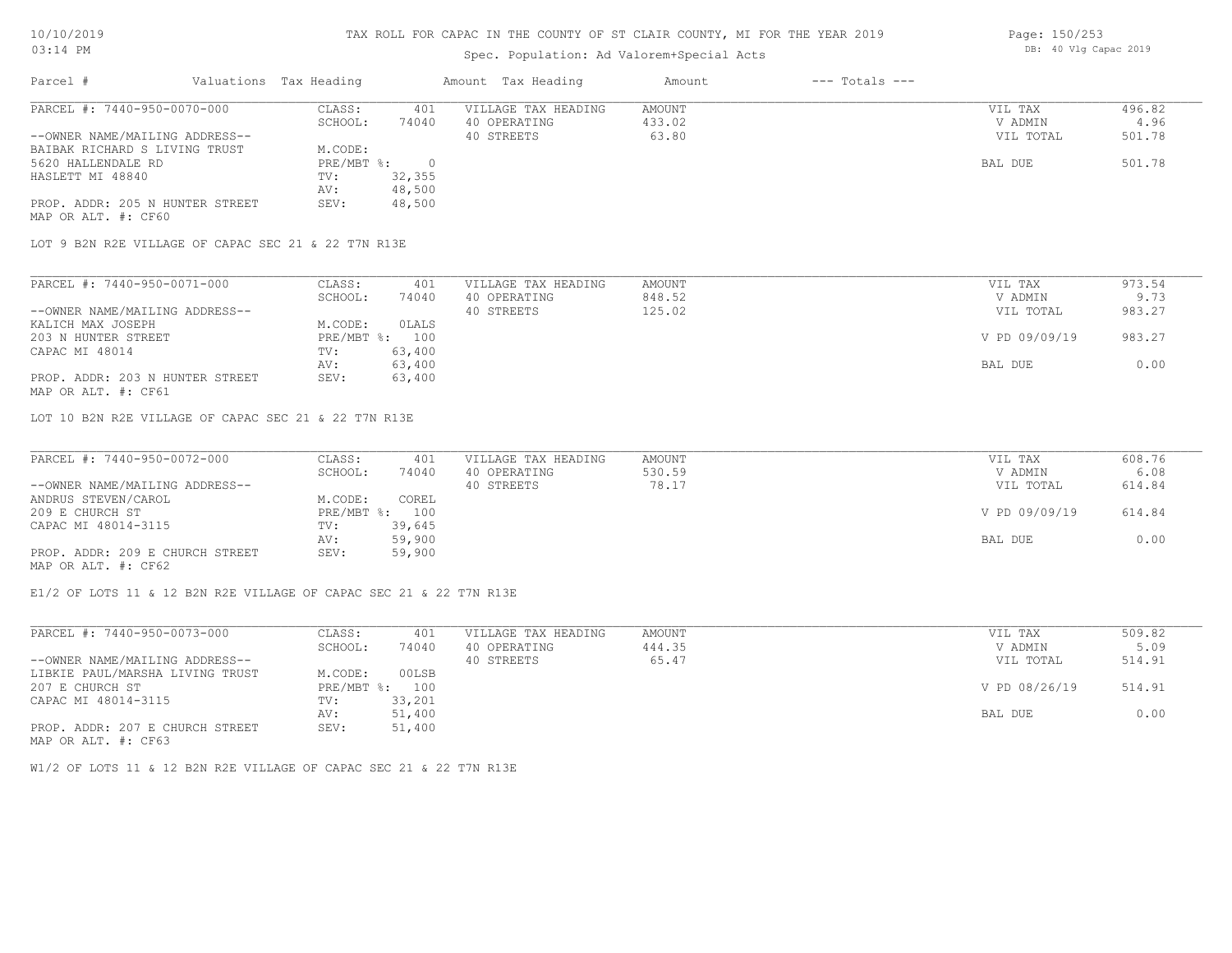## Spec. Population: Ad Valorem+Special Acts

| Page: 151/253 |  |  |                       |  |
|---------------|--|--|-----------------------|--|
|               |  |  | DB: 40 Vlg Capac 2019 |  |

| Parcel #                        | Valuations Tax Heading |        | Amount Tax Heading  | Amount | $---$ Totals $---$ |               |        |
|---------------------------------|------------------------|--------|---------------------|--------|--------------------|---------------|--------|
| PARCEL #: 7440-950-0074-000     | CLASS:                 | 401    | VILLAGE TAX HEADING | AMOUNT |                    | VIL TAX       | 396.15 |
|                                 | SCHOOL:                | 74040  | 40 OPERATING        | 345.28 |                    | V ADMIN       | 3.96   |
| --OWNER NAME/MAILING ADDRESS--  |                        |        | 40 STREETS          | 50.87  |                    | VIL TOTAL     | 400.11 |
| STANLEY JAMES/VERONICA          | M.CODE:                |        |                     |        |                    |               |        |
| 305 E CHURCH ST                 | PRE/MBT %: 100         |        |                     |        |                    | V PD 07/19/19 | 400.11 |
| CAPAC MI 48014-3117             | TV:                    | 25,799 |                     |        |                    |               |        |
|                                 | AV:                    | 40,000 |                     |        |                    | BAL DUE       | 0.00   |
| PROP. ADDR: 305 E CHURCH STREET | SEV:                   | 40,000 |                     |        |                    |               |        |
|                                 |                        |        |                     |        |                    |               |        |

MAP OR ALT. #: CF64

E1/2 OF LOTS 1 & 2 B2N R3E VILLAGE OF CAPAC SEC 21 & 22 T7N R13E

| PARCEL #: 7440-950-0075-000     | CLASS:  | 401            | VILLAGE TAX HEADING | AMOUNT | VIL TAX       | 824.59 |
|---------------------------------|---------|----------------|---------------------|--------|---------------|--------|
|                                 | SCHOOL: | 74040          | 40 OPERATING        | 718.70 | V ADMIN       | 8.24   |
| --OWNER NAME/MAILING ADDRESS--  |         |                | 40 STREETS          | 105.89 | VIL TOTAL     | 832.83 |
| MARGINEAN VASILE                | M.CODE: | COREL          |                     |        |               |        |
| MARGINEAN CRYSTAL               |         | PRE/MBT %: 100 |                     |        | V PD 09/09/19 | 832.83 |
| 303 E CHURCH STREET             | TV:     | 53,700         |                     |        |               |        |
| CAPAC MI 48014-3117             | AV:     | 53,700         |                     |        | BAL DUE       | 0.00   |
|                                 | SEV:    | 53,700         |                     |        |               |        |
| PROP. ADDR: 303 E CHURCH STREET |         |                |                     |        |               |        |

MAP OR ALT. #: CF65

W1/2 OF LOTS 1 & 2 B2N R3E VILLAGE OF CAPAC SEC 21 & 22 T7N R13E

| PARCEL #: 7440-950-0076-000     | CLASS:  | 401            | VILLAGE TAX HEADING | AMOUNT | VIL TAX       | 773.81 |
|---------------------------------|---------|----------------|---------------------|--------|---------------|--------|
|                                 | SCHOOL: | 74040          | 40 OPERATING        | 674.44 | V ADMIN       | 7.73   |
| --OWNER NAME/MAILING ADDRESS--  |         |                | 40 STREETS          | 99.37  | VIL TOTAL     | 781.54 |
| BOUSSON ANDY                    | M.CODE: | COREL          |                     |        |               |        |
| 204 N HUNTER ST                 |         | PRE/MBT %: 100 |                     |        | V PD 09/09/19 | 781.54 |
| CAPAC MI 48014-3125             | TV:     | 50,393         |                     |        |               |        |
|                                 | AV:     | 57,700         |                     |        | BAL DUE       | 0.00   |
| PROP. ADDR: 204 N HUNTER STREET | SEV:    | 57,700         |                     |        |               |        |
|                                 |         |                |                     |        |               |        |

MAP OR ALT. #: CF66A

LOT 3 B2N R3E VILLAGE OF CAPAC SEC 21 & 22 T7N R13E

| PARCEL #: 7440-950-0077-000    | CLASS:     | 401    | VILLAGE TAX HEADING | AMOUNT | VIL TAX       | 466.18 |
|--------------------------------|------------|--------|---------------------|--------|---------------|--------|
|                                | SCHOOL:    | 74040  | 40 OPERATING        | 406.32 | V ADMIN       | 4.66   |
| --OWNER NAME/MAILING ADDRESS-- |            |        | 40 STREETS          | 59.86  | VIL TOTAL     | 470.84 |
| STOWERS MARY/BOB               | M.CODE:    |        |                     |        |               |        |
| 1470 ORA RD                    | PRE/MBT %: |        |                     |        | V PD 08/07/19 | 470.84 |
| OXFORD MI 48371-3238           | TV:        | 30,360 |                     |        |               |        |
|                                | AV:        | 47,500 |                     |        | BAL DUE       | 0.00   |
| PROP. ADDR: 235 N LESTER ST    | SEV:       | 47,500 |                     |        |               |        |
| MAP OR ALT. #: CF66B           |            |        |                     |        |               |        |

LOT 7 B2N R3E VILLAGE OF CAPAC SEC 21 & 22 T7N R13E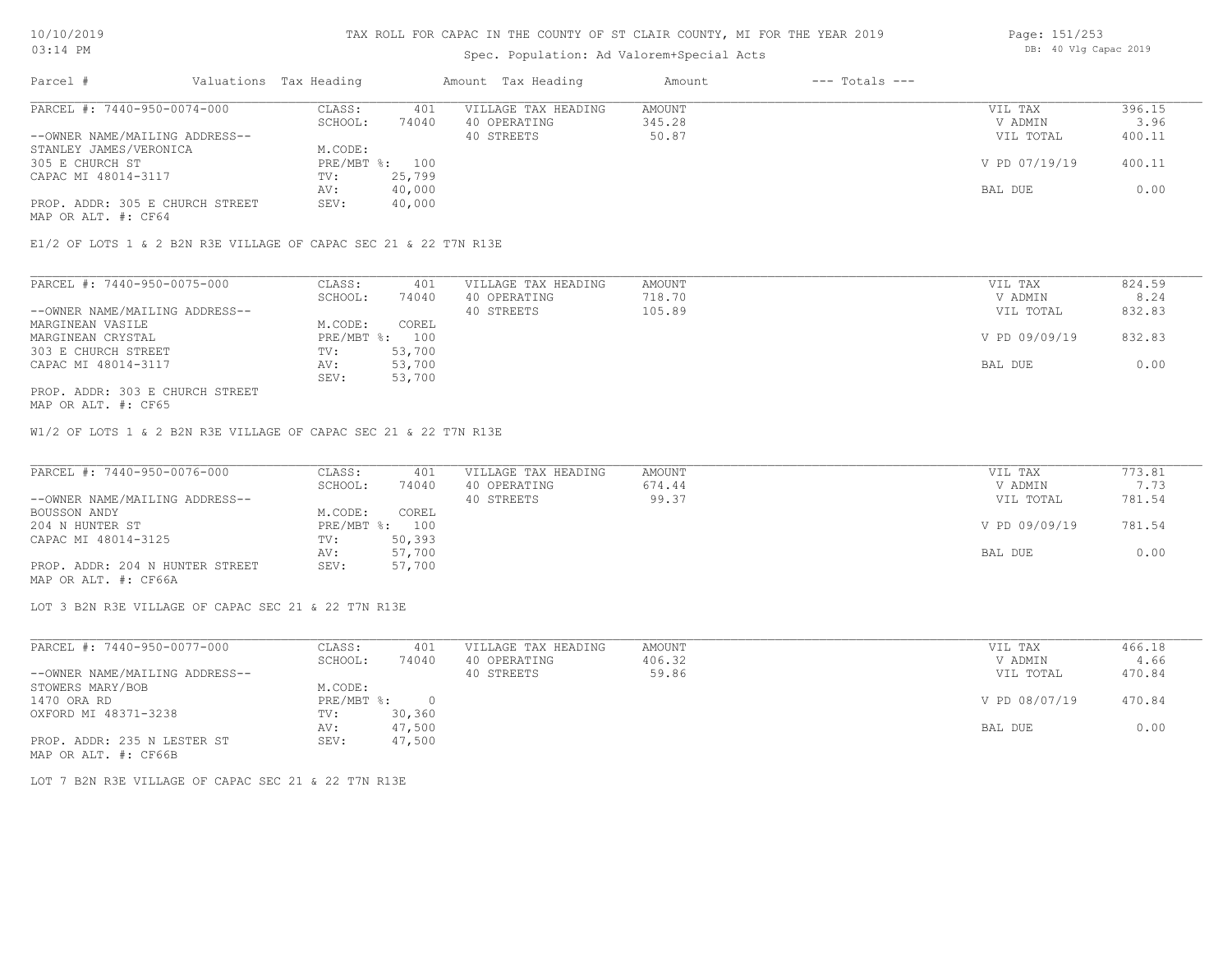## Spec. Population: Ad Valorem+Special Acts

| Parcel #                       | Valuations Tax Heading |        | Amount Tax Heading  | Amount | $---$ Totals $---$ |           |        |
|--------------------------------|------------------------|--------|---------------------|--------|--------------------|-----------|--------|
| PARCEL #: 7440-950-0078-000    | CLASS:                 | 401    | VILLAGE TAX HEADING | AMOUNT |                    | VIL TAX   | 542.78 |
|                                | SCHOOL:                | 74040  | 40 OPERATING        | 473.08 |                    | V ADMIN   | 5.42   |
| --OWNER NAME/MAILING ADDRESS-- |                        |        | 40 STREETS          | 69.70  |                    | VIL TOTAL | 548.20 |
| JAGODA EUGENE                  | M.CODE:                |        |                     |        |                    |           |        |
| JAGODA REBECCA                 | PRE/MBT %: 100         |        |                     |        |                    | BAL DUE   | 548.20 |
| 229 N LESTER ST                | TV:                    | 35,348 |                     |        |                    |           |        |
| CAPAC MI 48014                 | AV:                    | 52,700 |                     |        |                    |           |        |
|                                | SEV:                   | 52,700 |                     |        |                    |           |        |
| PROP. ADDR: 229 N LESTER ST    |                        |        |                     |        |                    |           |        |

MAP OR ALT. #: CF66C

LOT 8 B2N R3E VILLAGE OF CAPAC SEC 21 & 22 T7N R13E

| PARCEL #: 7440-950-0079-000                                                                                                                    | CLASS:         | 401    | VILLAGE TAX HEADING | AMOUNT | VIL TAX       | 528.75 |
|------------------------------------------------------------------------------------------------------------------------------------------------|----------------|--------|---------------------|--------|---------------|--------|
|                                                                                                                                                | SCHOOL:        | 74040  | 40 OPERATING        | 460.85 | V ADMIN       | 5.28   |
| --OWNER NAME/MAILING ADDRESS--                                                                                                                 |                |        | 40 STREETS          | 67.90  | VIL TOTAL     | 534.03 |
| BERGEN PATRICIA A                                                                                                                              | M.CODE:        | COREL  |                     |        |               |        |
| 223 N LESTER ST                                                                                                                                | PRE/MBT %: 100 |        |                     |        | V PD 09/09/19 | 534.03 |
| CAPAC MI 48014                                                                                                                                 | TV:            | 34,434 |                     |        |               |        |
|                                                                                                                                                | AV:            | 54,900 |                     |        | BAL DUE       | 0.00   |
| PROP. ADDR: 223 N LESTER ST<br>the contract of the contract of the contract of the contract of the contract of the contract of the contract of | SEV:           | 54,900 |                     |        |               |        |

MAP OR ALT. #: CF66D

LOT 9 B2N R3E VILLAGE OF CAPAC SEC 21 & 22 T7N R13E

| PARCEL #: 7440-950-0080-000    | CLASS:         | 401    | VILLAGE TAX HEADING | AMOUNT | VIL TAX       | 534.96 |
|--------------------------------|----------------|--------|---------------------|--------|---------------|--------|
|                                | SCHOOL:        | 74040  | 40 OPERATING        | 466.26 | V ADMIN       | 5.34   |
| --OWNER NAME/MAILING ADDRESS-- |                |        | 40 STREETS          | 68.70  | VIL TOTAL     | 540.30 |
| SOCIA LAURA LYNN               | M.CODE:        |        |                     |        |               |        |
| 217 N LESTER ST                | PRE/MBT %: 100 |        |                     |        | V PD 09/16/19 | 540.30 |
| CAPAC MI 48014                 | TV:            | 34,838 |                     |        |               |        |
|                                | AV:            | 54,100 |                     |        | BAL DUE       | 0.00   |
| PROP. ADDR: 217 N LESTER ST    | SEV:           | 54,100 |                     |        |               |        |
|                                |                |        |                     |        |               |        |

MAP OR ALT. #: CF66E

LOT 10 B2N R3E VILLAGE OF CAPAC SEC 21 & 22 T7N R13E

| PARCEL #: 7440-950-0081-000     | CLASS:  | 401            | VILLAGE TAX HEADING | AMOUNT | VIL TAX       | 382.91 |
|---------------------------------|---------|----------------|---------------------|--------|---------------|--------|
|                                 | SCHOOL: | 74040          | 40 OPERATING        | 333.74 | V ADMIN       | 3.82   |
| --OWNER NAME/MAILING ADDRESS--  |         |                | 40 STREETS          | 49.17  | VIL TOTAL     | 386.73 |
| HARMS SHERRY                    | M.CODE: |                |                     |        |               |        |
| 206 N HUNTER STREET             |         | PRE/MBT %: 100 |                     |        | V PD 09/20/19 | 386.73 |
| CAPAC MI 48014-3125             | TV:     | 24,937         |                     |        |               |        |
|                                 | AV:     | 38,200         |                     |        | BAL DUE       | 0.00   |
| PROP. ADDR: 206 N HUNTER STREET | SEV:    | 38,200         |                     |        |               |        |
| MAP OR ALT. #: CF67             |         |                |                     |        |               |        |

LOT 4 B2N R3E VILLAGE OF CAPAC SEC 21 & 22 T7N R13E

Page: 152/253 DB: 40 Vlg Capac 2019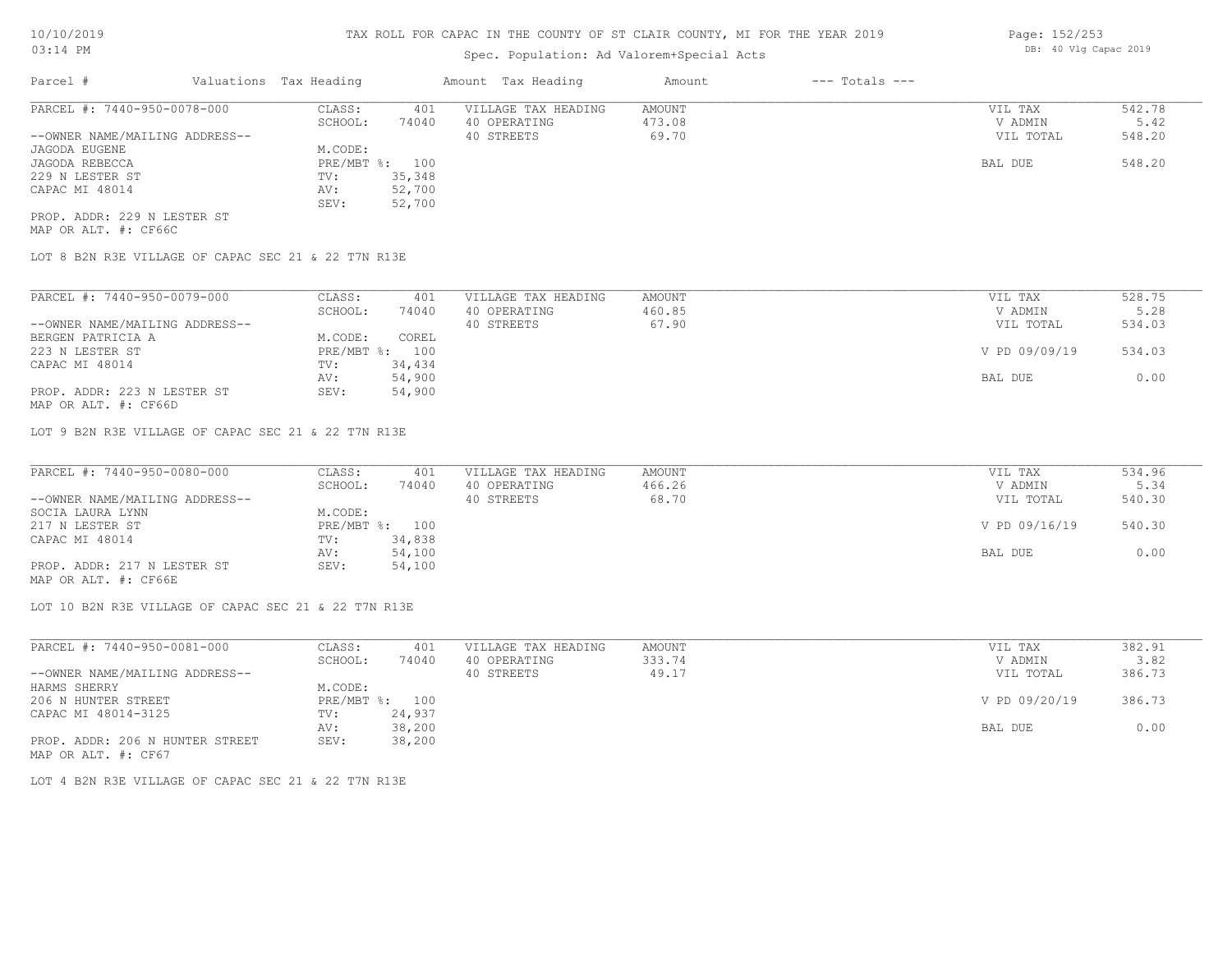### TAX ROLL FOR CAPAC IN THE COUNTY OF ST CLAIR COUNTY, MI FOR THE YEAR 2019

## Spec. Population: Ad Valorem+Special Acts

| Page: 153/253 |  |                       |  |
|---------------|--|-----------------------|--|
|               |  | DB: 40 Vlg Capac 2019 |  |

| Parcel #                                                           | Valuations Tax Heading       | Amount Tax Heading  | $---$ Totals $---$<br>Amount |                |        |
|--------------------------------------------------------------------|------------------------------|---------------------|------------------------------|----------------|--------|
| PARCEL #: 7440-950-0082-000                                        | CLASS:<br>401                | VILLAGE TAX HEADING | AMOUNT                       | VIL TAX        | 542.63 |
|                                                                    | SCHOOL:<br>74040             | 40 OPERATING        | 472.95                       | V ADMIN        | 5.42   |
| --OWNER NAME/MAILING ADDRESS--                                     |                              | 40 STREETS          | 69.68                        | VIL TOTAL      | 548.05 |
| SCHOCKE JUSTIN                                                     | M.CODE:<br>COREL             |                     |                              |                |        |
| 208 N HUNTER ST                                                    | PRE/MBT %: 100               |                     |                              | V PD 09/09/19  | 548.05 |
| CAPAC MI 48014-3125                                                | 35,338<br>TV:                |                     |                              |                |        |
|                                                                    | 44,600<br>AV:                |                     |                              | BAL DUE        | 0.00   |
| PROP. ADDR: 208 N HUNTER STREET                                    | 44,600<br>SEV:               |                     |                              |                |        |
| MAP OR ALT. #: CF68                                                |                              |                     |                              |                |        |
| LOT 5 B2N R3E VILLAGE OF CAPAC                                     |                              |                     |                              |                |        |
|                                                                    |                              |                     |                              |                |        |
| PARCEL #: 7440-950-0083-000                                        | CLASS:<br>401                | VILLAGE TAX HEADING | <b>AMOUNT</b>                | VIL TAX        | 425.83 |
|                                                                    | SCHOOL:<br>74040             | 40 OPERATING        | 371.15                       | V ADMIN        | 4.25   |
| --OWNER NAME/MAILING ADDRESS--                                     |                              | 40 STREETS          | 54.68                        | VIL TOTAL      | 430.08 |
| HOOVER JAMES/JANE                                                  | M.CODE:                      |                     |                              |                |        |
| 5997 STERLING RD                                                   | PRE/MBT %:<br>$\overline{0}$ |                     |                              | V PD 09/16/19  | 430.08 |
| CAPAC MI 48014                                                     | 27,732<br>TV:                |                     |                              |                |        |
|                                                                    | 41,300<br>AV:                |                     |                              | BAL DUE        | 0.00   |
| PROP. ADDR: 210 N HUNTER STREET<br>MAP OR ALT. #: CF69             | SEV:<br>41,300               |                     |                              |                |        |
| LOT 6 B2N R3E VILLAGE OF CAPAC SEC 21 & 22 T7N R13E                |                              |                     |                              |                |        |
| PARCEL #: 7440-950-0084-000                                        | CLASS:<br>401                | VILLAGE TAX HEADING | AMOUNT                       | VIL TAX        | 498.06 |
|                                                                    | 74040<br>SCHOOL:             | 40 OPERATING        | 434.10                       | V ADMIN        | 4.98   |
| --OWNER NAME/MAILING ADDRESS--                                     |                              | 40 STREETS          | 63.96                        | VIL TOTAL      | 503.04 |
| MOORE PAULIE K                                                     | M.CODE:                      |                     |                              |                |        |
| 311 E CHURCH ST                                                    | PRE/MBT %: 0                 |                     |                              | V PD 09/11/19  | 503.04 |
| CAPAC MI 48014-3117                                                | 32,435<br>TV:                |                     |                              |                |        |
|                                                                    | 49,700<br>AV:                |                     |                              | BAL DUE        | 0.00   |
| PROP. ADDR: 311 E CHURCH STREET                                    | 49,700<br>SEV:               |                     |                              |                |        |
| MAP OR ALT. #: CF70                                                |                              |                     |                              |                |        |
| E1/2 OF LOTS 11 & 12 B2N R3E VILLAGE OF CAPAC SEC 21 & 22 T7N R13E |                              |                     |                              |                |        |
| PARCEL #: 7440-950-0085-000                                        | CLASS:<br>401                | VILLAGE TAX HEADING | AMOUNT                       | VIL TAX        | 363.14 |
|                                                                    | $CCHOOT$ .                   | 74040 40 OPPRTTNC   | $316$ 51                     | <b>V ADMIN</b> | ર હર   |

|                                 | SCHOOL:        | 74040  | 40 OPERATING | 316.51 | V ADMIN       | 3.63   |
|---------------------------------|----------------|--------|--------------|--------|---------------|--------|
| --OWNER NAME/MAILING ADDRESS--  |                |        | 40 STREETS   | 46.63  | VIL TOTAL     | 366.77 |
| ROSILLO GUILLERMINA ROJAS       | M.CODE:        | 00LSB  |              |        |               |        |
| 307 E CHURCH STREET             | PRE/MBT %: 100 |        |              |        | V PD 08/26/19 | 366.77 |
| CAPAC MI 48014                  | TV:            | 23,649 |              |        |               |        |
|                                 | AV:            | 34,600 |              |        | BAL DUE       | 0.00   |
| PROP. ADDR: 307 E CHURCH STREET | SEV:           | 34,600 |              |        |               |        |

MAP OR ALT. #: CF71

W1/2 OF LOTS 11 & 12 B2N R3E VILLAGE OF CAPAC SEC 21 & 22 T7N R13E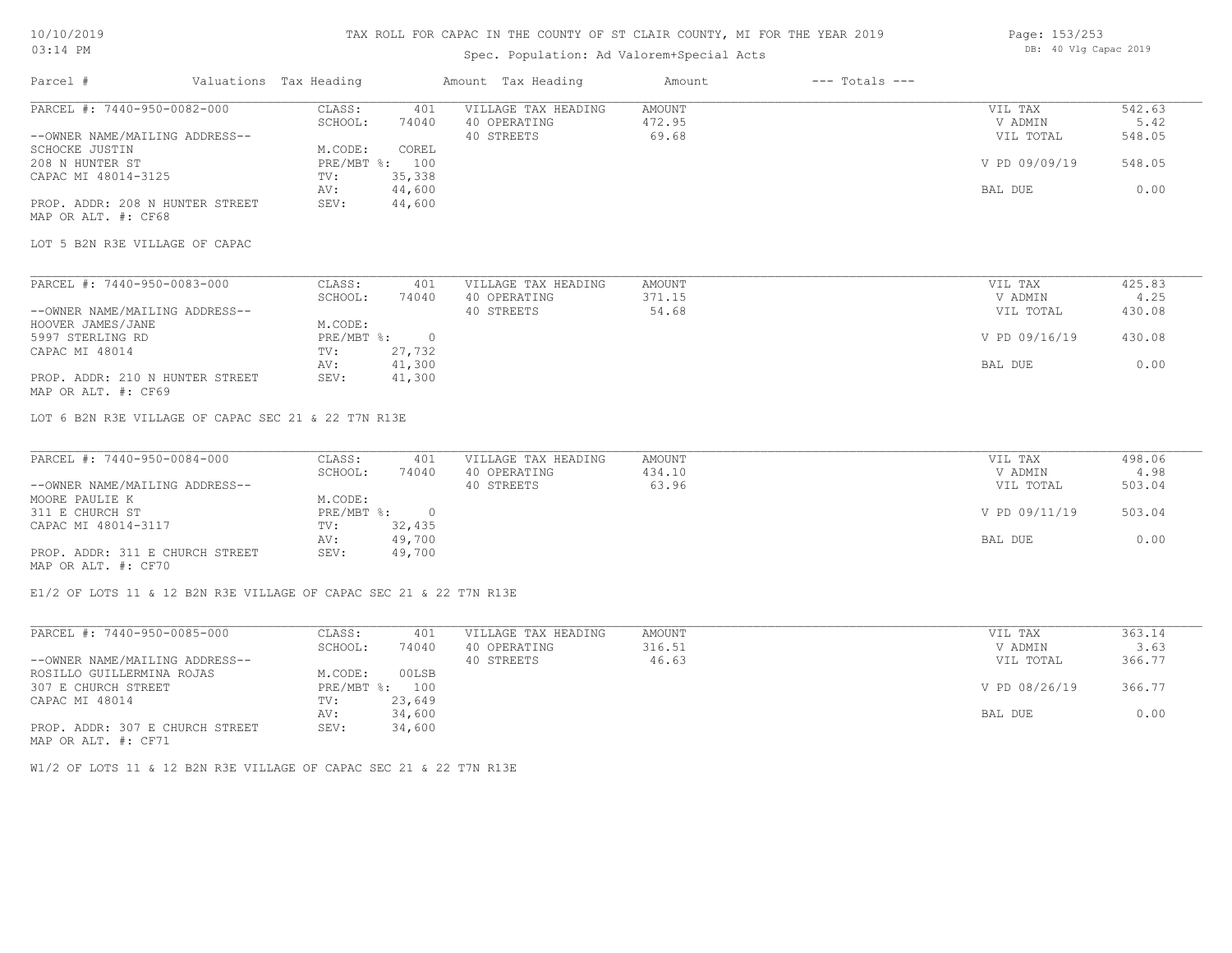## Spec. Population: Ad Valorem+Special Acts

| Page: 154/253 |  |                       |  |
|---------------|--|-----------------------|--|
|               |  | DB: 40 Vlg Capac 2019 |  |

|                                                                                                                                                                                                                     |             |                  | Amount Tax Heading                                                                  | Amount        | $---$ Totals $---$ |               |        |
|---------------------------------------------------------------------------------------------------------------------------------------------------------------------------------------------------------------------|-------------|------------------|-------------------------------------------------------------------------------------|---------------|--------------------|---------------|--------|
| PARCEL #: 7440-950-0086-000                                                                                                                                                                                         | CLASS:      | 401              | VILLAGE TAX HEADING                                                                 | AMOUNT        |                    | VIL TAX       | 503.09 |
|                                                                                                                                                                                                                     | SCHOOL:     | 74040            | 40 OPERATING                                                                        | 438.49        |                    | V ADMIN       | 5.03   |
| --OWNER NAME/MAILING ADDRESS--                                                                                                                                                                                      |             |                  | 40 STREETS                                                                          | 64.60         |                    | VIL TOTAL     | 508.12 |
| HARGRAVE EUEGENE H II                                                                                                                                                                                               | M.CODE:     |                  |                                                                                     |               |                    |               |        |
| 302 N MAIN ST                                                                                                                                                                                                       | PRE/MBT %:  | $\overline{0}$   |                                                                                     |               |                    | BAL DUE       | 508.12 |
| CAPAC MI 48014                                                                                                                                                                                                      | TV:<br>AV:  | 32,763<br>54,000 |                                                                                     |               |                    |               |        |
| PROP. ADDR: 103 E ALDRICH STREET<br>MAP OR ALT. #: CF72                                                                                                                                                             | SEV:        | 54,000           |                                                                                     |               |                    |               |        |
|                                                                                                                                                                                                                     |             |                  | E60 FT OF LOT 1 & E 60 FT OF THAT PART OF LOT 2 LYING S OF A LINE BEG 4 FT N OF ITS |               |                    |               |        |
| & 22 T7N R13E                                                                                                                                                                                                       |             |                  | SW COR, TH TO A PTE ON E LINE 12 FT N OF ITS SE COR B3N R1E VILLAGE OF CAPAC SEC 21 |               |                    |               |        |
|                                                                                                                                                                                                                     |             |                  |                                                                                     |               |                    |               |        |
| PARCEL #: 7440-950-0087-000                                                                                                                                                                                         | CLASS:      | 401              | VILLAGE TAX HEADING                                                                 | <b>AMOUNT</b> |                    | VIL TAX       | 476.23 |
|                                                                                                                                                                                                                     | SCHOOL:     | 74040            | 40 OPERATING                                                                        | 415.08        |                    | V ADMIN       | 4.76   |
| --OWNER NAME/MAILING ADDRESS--                                                                                                                                                                                      |             |                  | 40 STREETS                                                                          | 61.15         |                    | VIL TOTAL     | 480.99 |
| HARGRAVE EUGENE/E                                                                                                                                                                                                   | M.CODE:     | OLALS            |                                                                                     |               |                    |               |        |
| 302 N MAIN ST                                                                                                                                                                                                       |             | PRE/MBT %: 100   |                                                                                     |               |                    | V PD 09/11/19 | 480.99 |
| CAPAC MI 48014-3146                                                                                                                                                                                                 | TV:         | 31,014           |                                                                                     |               |                    |               |        |
|                                                                                                                                                                                                                     | AV:         | 51,000           |                                                                                     |               |                    | BAL DUE       | 0.00   |
|                                                                                                                                                                                                                     |             | 51,000           |                                                                                     |               |                    |               |        |
|                                                                                                                                                                                                                     |             |                  |                                                                                     |               |                    |               |        |
|                                                                                                                                                                                                                     | SEV:        |                  |                                                                                     |               |                    |               |        |
|                                                                                                                                                                                                                     |             |                  | LOT 1 & THAT PART LOT 2 LYING S OF A LINE BEG 4 FT N OF ITS SW COR, TH TO PTE ON E  |               |                    |               |        |
|                                                                                                                                                                                                                     |             |                  | LOT LINE 12 FT N OF ITS SE COR, EXC E 60 FT THEREOF B3N R1E VILLAGE OF CAPAC SEC 21 |               |                    |               |        |
|                                                                                                                                                                                                                     |             |                  |                                                                                     |               |                    |               |        |
|                                                                                                                                                                                                                     |             |                  |                                                                                     |               |                    |               |        |
|                                                                                                                                                                                                                     | CLASS:      | 401              | VILLAGE TAX HEADING                                                                 | <b>AMOUNT</b> |                    | VIL TAX       | 592.47 |
|                                                                                                                                                                                                                     | SCHOOL:     | 74040            | 40 OPERATING                                                                        | 516.39        |                    | V ADMIN       | 5.92   |
|                                                                                                                                                                                                                     |             |                  | 40 STREETS                                                                          | 76.08         |                    | VIL TOTAL     | 598.39 |
|                                                                                                                                                                                                                     | M.CODE:     |                  |                                                                                     |               |                    |               |        |
|                                                                                                                                                                                                                     |             | PRE/MBT %: 0     |                                                                                     |               |                    | BAL DUE       | 598.39 |
|                                                                                                                                                                                                                     | TV:         |                  |                                                                                     |               |                    |               |        |
|                                                                                                                                                                                                                     |             | 38,584           |                                                                                     |               |                    |               |        |
| PROP. ADDR: 302 N MAIN ST<br>MAP OR ALT. #: CF7<br>& 22 T7N R13E<br>PARCEL #: 7440-950-0088-000<br>--OWNER NAME/MAILING ADDRESS--<br>SHULL ROSEMARY<br>306 N MAIN ST<br>CAPAC MI 48014<br>PROP. ADDR: 306 N MAIN ST | AV:<br>SEV: | 57,000<br>57,000 |                                                                                     |               |                    |               |        |

FT N OF SE COR B3N R1E VILLAGE OF CAPAC SEC 21 & 22 T7N R13E LOT 2 EXC PART LYING S OF A LINE, BEG 4 FT N OF SW COR, TH TO PTE ON E LOT LINE 12

| PARCEL #: 7440-950-0089-000    | CLASS:     | 401    | VILLAGE TAX HEADING | AMOUNT | VIL TAX       | 640.60 |
|--------------------------------|------------|--------|---------------------|--------|---------------|--------|
|                                | SCHOOL:    | 74040  | 40 OPERATING        | 558.34 | V ADMIN       | 6.40   |
| --OWNER NAME/MAILING ADDRESS-- |            |        | 40 STREETS          | 82.26  | VIL TOTAL     | 647.00 |
| LEWTHWAITE NAOMI & SARAH       | M.CODE:    | 00WBF  |                     |        |               |        |
| 308 N MAIN ST                  | PRE/MBT %: | 100    |                     |        | V PD 08/29/19 | 647.00 |
| CAPAC MI 48014-3146            | TV:        | 41,718 |                     |        |               |        |
|                                | AV:        | 64,500 |                     |        | BAL DUE       | 0.00   |
| PROP. ADDR: 308 N MAIN ST      | SEV:       | 64,500 |                     |        |               |        |
| MAP OR ALT. #: CF75            |            |        |                     |        |               |        |

LOT 3 B3N R1E VILLAGE OF CAPAC SEC 21 & 22 T7N R13E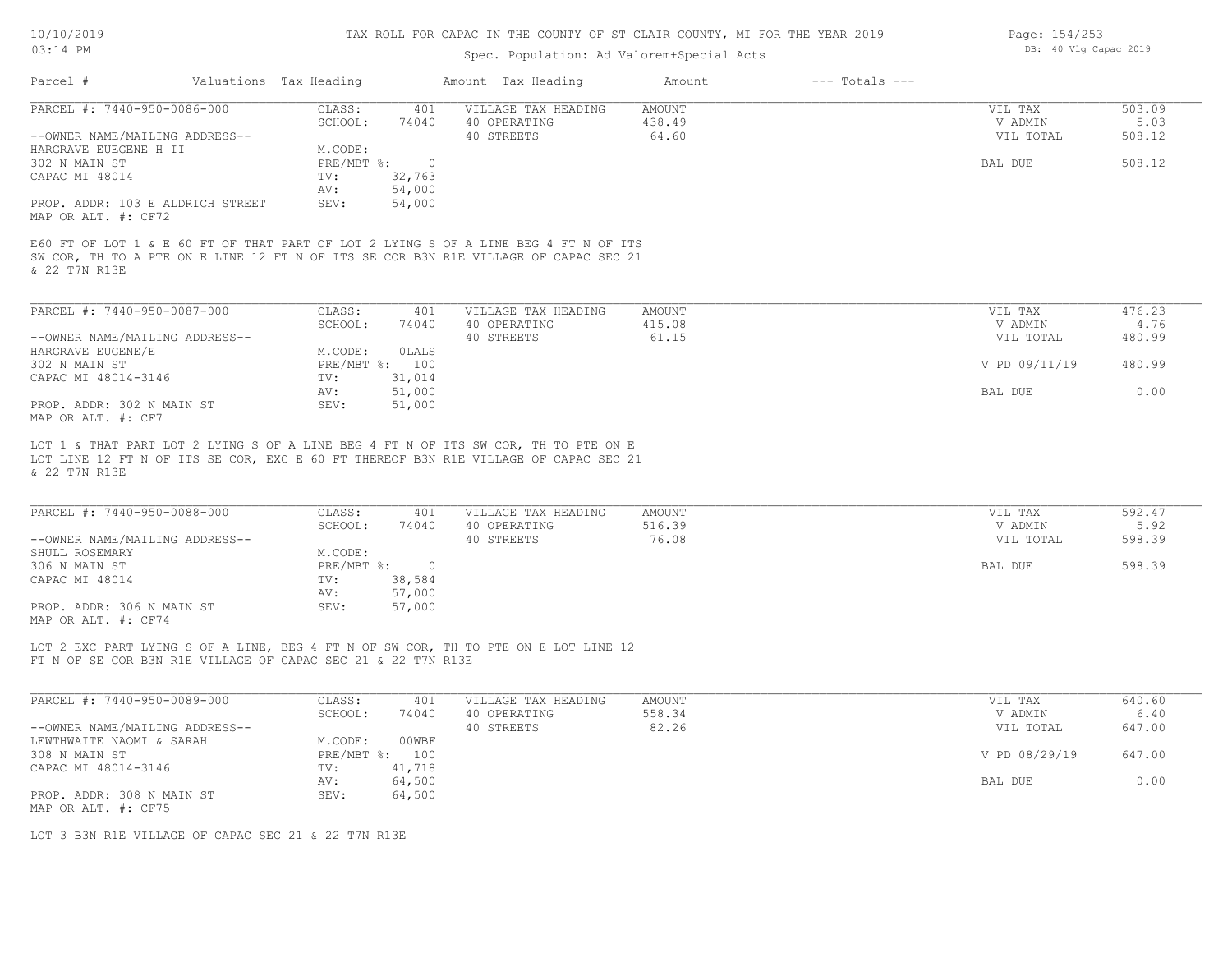### Spec. Population: Ad Valorem+Special Acts

| Parcel #                       | Valuations Tax Heading |        | Amount Tax Heading  | Amount | $---$ Totals $---$ |               |        |
|--------------------------------|------------------------|--------|---------------------|--------|--------------------|---------------|--------|
| PARCEL #: 7440-950-0090-000    | CLASS:                 | 401    | VILLAGE TAX HEADING | AMOUNT |                    | VIL TAX       | 586.94 |
|                                | SCHOOL:                | 74040  | 40 OPERATING        | 511.57 |                    | V ADMIN       | 5.86   |
| --OWNER NAME/MAILING ADDRESS-- |                        |        | 40 STREETS          | 75.37  |                    | VIL TOTAL     | 592.80 |
| PAYNE NEIL C.                  | M.CODE:                | COREL  |                     |        |                    |               |        |
| PAYNE NICOLE H.                | $PRE/MBT$ %:           | 100    |                     |        |                    | V PD 09/09/19 | 592.80 |
| 312 N MAIN ST                  | TV:                    | 38,224 |                     |        |                    |               |        |
| CAPAC MI 48014-3146            | AV:                    | 56,600 |                     |        |                    | BAL DUE       | 0.00   |
|                                | SEV:                   | 56,600 |                     |        |                    |               |        |
| PROP. ADDR: 312 N MAIN ST      |                        |        |                     |        |                    |               |        |

MAP OR ALT. #: CF76

LOT 4 & S 16' OF LOT 5 B3N R1E VILLAGE OF CAPAC

| PARCEL #: 7440-950-0092-001    | CLASS:     | 401    | VILLAGE TAX HEADING | AMOUNT | VIL TAX       | 607.43 |
|--------------------------------|------------|--------|---------------------|--------|---------------|--------|
|                                | SCHOOL:    | 74040  | 40 OPERATING        | 529.43 | V ADMIN       | 6.07   |
| --OWNER NAME/MAILING ADDRESS-- |            |        | 40 STREETS          | 78.00  | VIL TOTAL     | 613.50 |
| DENSMORE NICHOLAS G            | M.CODE:    | COREL  |                     |        |               |        |
| 316 N MAIN ST                  | PRE/MBT %: | 100    |                     |        | V PD 09/09/19 | 613.50 |
| CAPAC MI 48014-3146            | TV:        | 39,558 |                     |        |               |        |
|                                | AV:        | 58,600 |                     |        | BAL DUE       | 0.00   |
| PROP. ADDR: 316 N MAIN ST      | SEV:       | 58,600 |                     |        |               |        |
| $MAD$ $CD$ $ATH$ $L$ $CDT72$   |            |        |                     |        |               |        |

MAP OR ALT. #: CF77A

N 2' OF LOT 5 AND ALL OF LOT 6 B3N R1E VILLAGE OF CAPAC SEC 21 & 22 T7N R13E

| PARCEL #: 7440-950-0093-001    | CLASS:  | 401            | VILLAGE TAX HEADING | AMOUNT | VIL TAX       | 524.88 |
|--------------------------------|---------|----------------|---------------------|--------|---------------|--------|
|                                | SCHOOL: | 74040          | 40 OPERATING        | 457.48 | V ADMIN       | 5.24   |
| --OWNER NAME/MAILING ADDRESS-- |         |                | 40 STREETS          | 67.40  | VIL TOTAL     | 530.12 |
| LANGEVIN RICHARD               | M.CODE: | COREL          |                     |        |               |        |
| 314 N MAIN ST                  |         | PRE/MBT %: 100 |                     |        | V PD 09/09/19 | 530.12 |
| CAPAC MI 48014-3146            | TV:     | 34,182         |                     |        |               |        |
|                                | AV:     | 51,100         |                     |        | BAL DUE       | 0.00   |
| PROP. ADDR: 314 N MAIN ST      | SEV:    | 51,100         |                     |        |               |        |
| MAP OR ALT. #: CF77B           |         |                |                     |        |               |        |

S57 FT OF N 59 FT OF LOT 5 B3N R1E VILLAGE OF CAPAC SEC 21 & 22 T7N R13E

| PARCEL #: 7440-950-0094-000                         | CLASS:       | 401   | VILLAGE TAX HEADING | AMOUNT | VIL TAX   | 0.00 |
|-----------------------------------------------------|--------------|-------|---------------------|--------|-----------|------|
|                                                     | SCHOOL:      | 74040 | 40 OPERATING        | 0.00   | V ADMIN   | 0.00 |
| --OWNER NAME/MAILING ADDRESS--                      |              |       | 40 STREETS          | 0.00   | VIL TOTAL | 0.00 |
| POTTER DENNIS/LORI                                  | M.CODE:      |       |                     |        |           |      |
| 323 N WALKER ST                                     | $PRE/MBT$ %: | 60    |                     |        | BAL DUE   | 0.00 |
| CAPAC MI 48014-3172                                 | TV:          |       |                     |        |           |      |
|                                                     | AV:          |       |                     |        |           |      |
| PROP. ADDR: 323 N WALKER ST<br>MAP OR ALT. #: CF78A | SEV:         |       |                     |        |           |      |

LOT 7 B3N R1E VILLAGE OF CAPAC SEC 21 & 22 T7N R13E

Page: 155/253 DB: 40 Vlg Capac 2019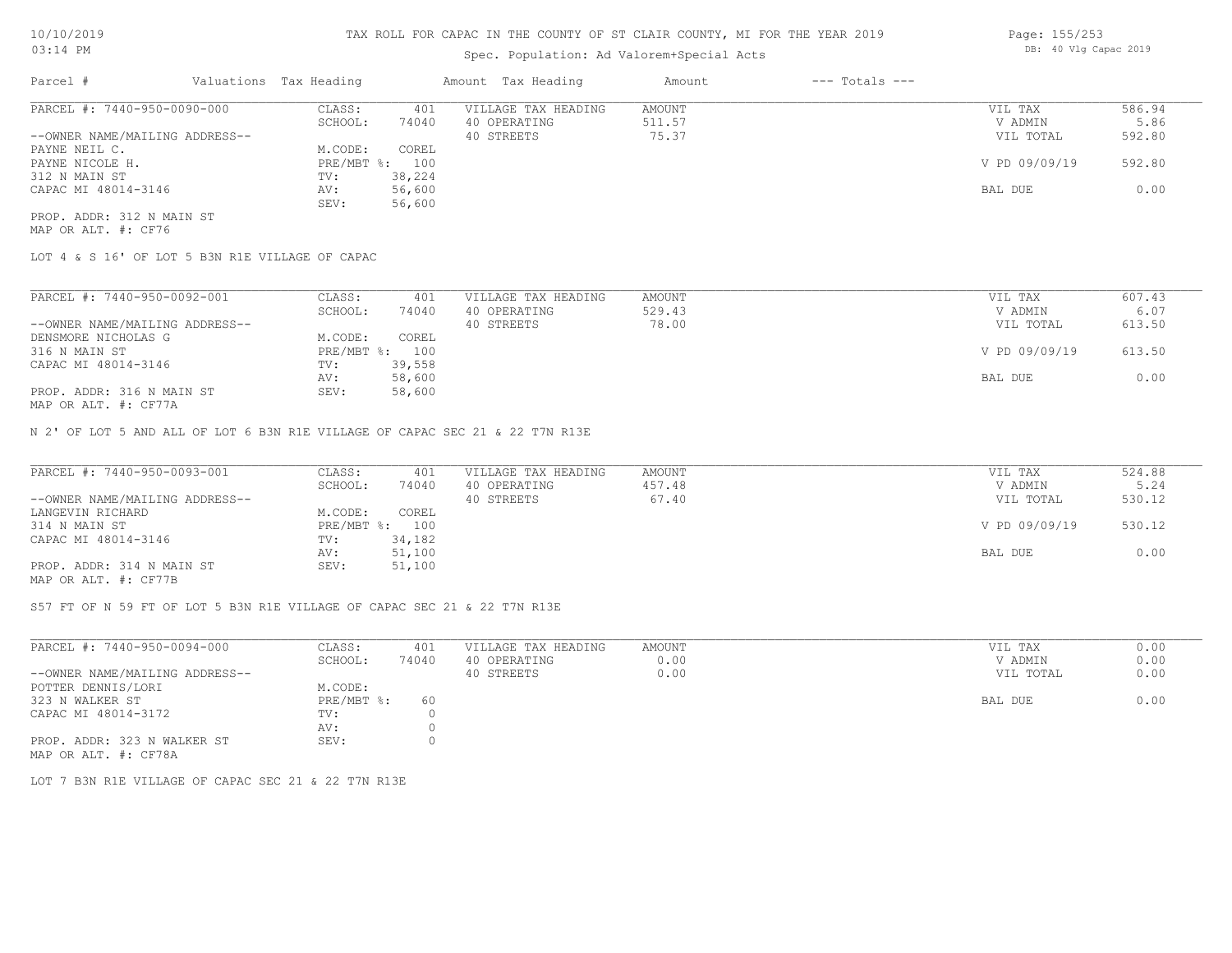| $03:14$ PM |                             |                        |              | Spec. Population: Ad Valorem+Special Acts |                  | DB: 40 Vlg Capac 2019 |                    |                |
|------------|-----------------------------|------------------------|--------------|-------------------------------------------|------------------|-----------------------|--------------------|----------------|
| Parcel #   |                             | Valuations Tax Heading |              | Amount Tax Heading                        | Amount           | $---$ Totals $---$    |                    |                |
|            | PARCEL #: 7440-950-0095-000 | CLASS:<br>SCHOOL:      | 401<br>74040 | VILLAGE TAX HEADING<br>40 OPERATING       | AMOUNT<br>607.09 |                       | VIL TAX<br>V ADMIN | 696.54<br>6.96 |

Page: 156/253

|                                | -------        | .      | ------------- | ------ | .             | .      |
|--------------------------------|----------------|--------|---------------|--------|---------------|--------|
| --OWNER NAME/MAILING ADDRESS-- |                |        | 40 STREETS    | 89.45  | VIL TOTAL     | 703.50 |
| SCOTT MISTY L                  | 1.CODE:        | COREL  |               |        |               |        |
| 317 N WALKER ST                | PRE/MBT %: 100 |        |               |        | V PD 09/09/19 | 703.50 |
| CAPAC MI 48014-3172            | TV:            | 45,361 |               |        |               |        |
|                                | AV:            | 56,300 |               |        | BAL DUE       | 0.00   |
| PROP. ADDR: 317 N WALKER ST    | SEV:           | 56,300 |               |        |               |        |
|                                |                |        |               |        |               |        |

MAP OR ALT. #: CF78B

LOT 8 B3N R1E VILLAGE OF CAPAC SEC 21 & 22 T7N R13E

| PARCEL #: 7440-950-0096-000    | CLASS:       | 401    | VILLAGE TAX HEADING | AMOUNT | VIL TAX       | 655.71 |
|--------------------------------|--------------|--------|---------------------|--------|---------------|--------|
|                                | SCHOOL:      | 74040  | 40 OPERATING        | 571.51 | V ADMIN       | 6.55   |
| --OWNER NAME/MAILING ADDRESS-- |              |        | 40 STREETS          | 84.20  | VIL TOTAL     | 662.26 |
| PATTON KEVIN E                 | M.CODE:      | 00LSB  |                     |        |               |        |
| PATTON DONNA G                 | $PRE/MBT$ %: | 100    |                     |        | V PD 08/26/19 | 662.26 |
| 309 N WALKER ST                | TV:          | 42,702 |                     |        |               |        |
| CAPAC MI 48014-3172            | AV:          | 65,200 |                     |        | BAL DUE       | 0.00   |
|                                | SEV:         | 65,200 |                     |        |               |        |
| PROP. ADDR: 309 N WALKER ST    |              |        |                     |        |               |        |

MAP OR ALT. #: CF79

LOT 9 B3N R1E VILLAGE OF CAPAC SEC 21 & 22 T7N R13E

| PARCEL #: 7440-950-0097-000    | CLASS:         | 401    | VILLAGE TAX HEADING | AMOUNT | VIL TAX       | 696.57 |
|--------------------------------|----------------|--------|---------------------|--------|---------------|--------|
|                                | SCHOOL:        | 74040  | 40 OPERATING        | 607.12 | V ADMIN       | 6.96   |
| --OWNER NAME/MAILING ADDRESS-- |                |        | 40 STREETS          | 89.45  | VIL TOTAL     | 703.53 |
| KIMMEL DAVID                   | M.CODE:        | COREL  |                     |        |               |        |
| 303 N WALKER ST                | PRE/MBT %: 100 |        |                     |        | V PD 09/09/19 | 703.53 |
| CAPAC MI 48014                 | TV:            | 45,363 |                     |        |               |        |
|                                | AV:            | 49,300 |                     |        | BAL DUE       | 0.00   |
| PROP. ADDR: 303 N WALKER ST    | SEV:           | 49,300 |                     |        |               |        |
|                                |                |        |                     |        |               |        |

MAP OR ALT. #: CF80

LOT 10 B3N R1E VILLAGE OF CAPAC SEC 21 & 22 T7N R13E

| PARCEL #: 7440-950-0098-000    | CLASS:  | 401            | VILLAGE TAX HEADING | AMOUNT | VIL TAX       | 320.27 |
|--------------------------------|---------|----------------|---------------------|--------|---------------|--------|
|                                | SCHOOL: | 74040          | 40 OPERATING        | 279.14 | V ADMIN       | 3.20   |
| --OWNER NAME/MAILING ADDRESS-- |         |                | 40 STREETS          | 41.13  | VIL TOTAL     | 323.47 |
| GLOMBOWSKI. SCOTT & CHRISTINE  | M.CODE: | COREL          |                     |        |               |        |
| 301 N WALKER ST                |         | PRE/MBT %: 100 |                     |        | V PD 09/09/19 | 323.47 |
| CAPAC MI 48014-3172            | TV:     | 20,857         |                     |        |               |        |
|                                | AV:     | 32,900         |                     |        | BAL DUE       | 0.00   |
| PROP. ADDR: 301 N WALKER ST    | SEV:    | 32,900         |                     |        |               |        |
| MAP OR ALT. #: CF81A           |         |                |                     |        |               |        |

N50 FT OF E 1/2 OF LOT 11 B3N R1E VILLAGE OF CAPAC SEC 21 & 22 T7N R13E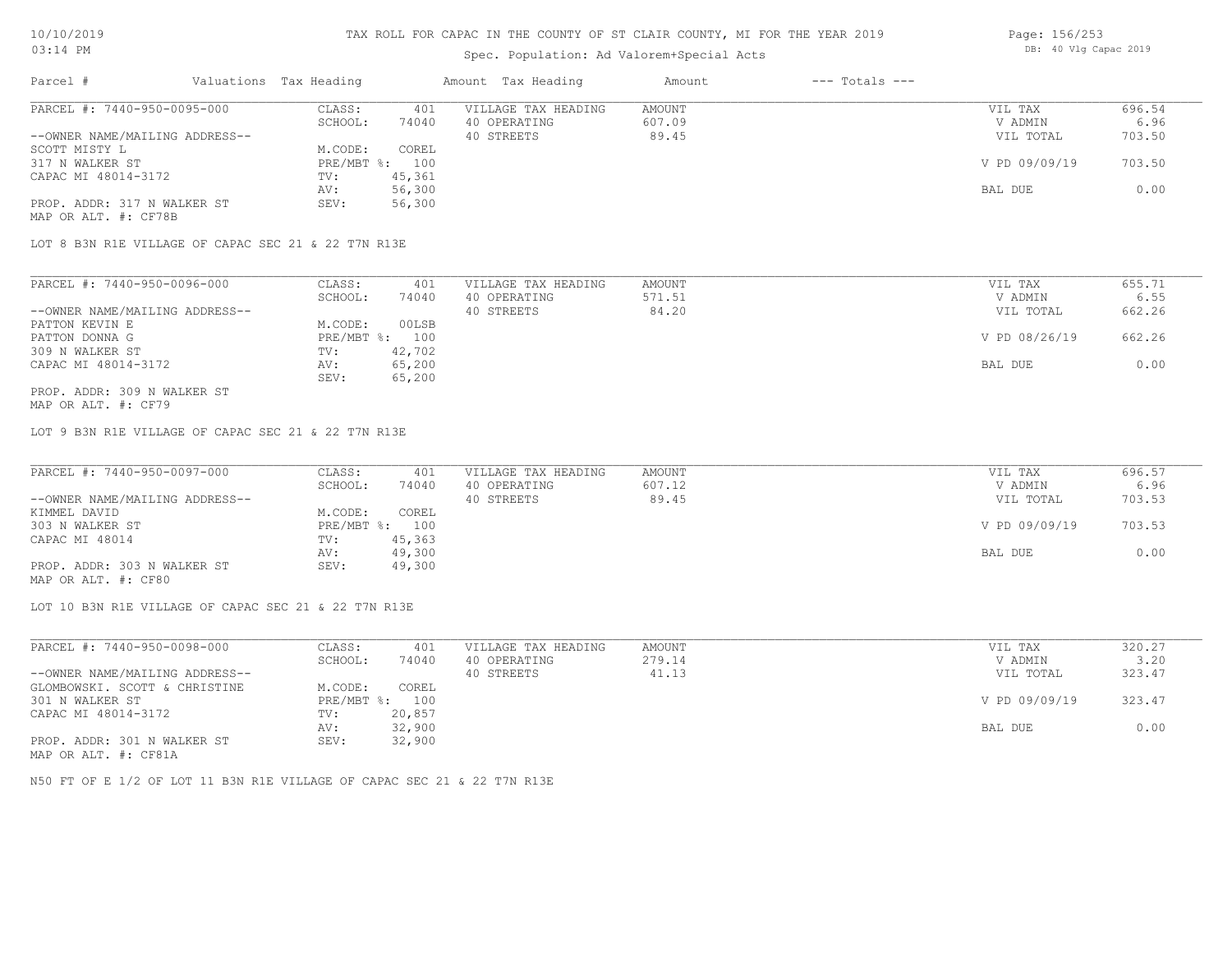#### TAX ROLL FOR CAPAC IN THE COUNTY OF ST CLAIR COUNTY, MI FOR THE YEAR 2019

### Spec. Population: Ad Valorem+Special Acts

| Page: 157/253 |  |                       |  |  |
|---------------|--|-----------------------|--|--|
|               |  | DB: 40 Vlg Capac 2019 |  |  |

| Parcel #                         | Valuations Tax Heading |        | Amount Tax Heading  | Amount | $---$ Totals $---$ |           |        |
|----------------------------------|------------------------|--------|---------------------|--------|--------------------|-----------|--------|
| PARCEL #: 7440-950-0099-000      | CLASS:                 | 401    | VILLAGE TAX HEADING | AMOUNT |                    | VIL TAX   | 351.54 |
|                                  | SCHOOL:                | 74040  | 40 OPERATING        | 306.40 |                    | V ADMIN   | 3.51   |
| --OWNER NAME/MAILING ADDRESS--   |                        |        | 40 STREETS          | 45.14  |                    | VIL TOTAL | 355.05 |
| HAMADA NORMAN/MARJORIE TRUST     | M.CODE:                |        |                     |        |                    |           |        |
| 8218 RAVINE DR                   | PRE/MBT %:             |        |                     |        |                    | BAL DUE   | 355.05 |
| WESTLAND MI 48185-1108           | TV:                    | 22,894 |                     |        |                    |           |        |
|                                  | AV:                    | 33,900 |                     |        |                    |           |        |
| PROP. ADDR: 107 E ALDRICH STREET | SEV:                   | 33,900 |                     |        |                    |           |        |
| MAP OR ALT. #: CF81B             |                        |        |                     |        |                    |           |        |

& 22 T7N R13E E1/2 OF LOTS 11 & 12 EXC N 50 FT OF E 1/2 OF LOT 11 B3N R1E VILLAGE OF CAPAC SEC 21

| PARCEL #: 7440-950-0100-000      | CLASS:     | 401      | VILLAGE TAX HEADING | AMOUNT | VIL TAX       | 516.50 |
|----------------------------------|------------|----------|---------------------|--------|---------------|--------|
|                                  | SCHOOL:    | 74040    | 40 OPERATING        | 450.17 | V ADMIN       | 5.16   |
| --OWNER NAME/MAILING ADDRESS--   |            |          | 40 STREETS          | 66.33  | VIL TOTAL     | 521.66 |
| GOTTSCHALK EDWARD                | M.CODE:    |          |                     |        |               |        |
| GOTTSCHALK LESLIE                | PRE/MBT %: | $\Omega$ |                     |        | V PD 09/04/19 | 521.66 |
| 4384 BROWN CITY RD               | TV:        | 33,636   |                     |        |               |        |
| BROWN CITY MI 48416              | AV:        | 52,600   |                     |        | BAL DUE       | 0.00   |
|                                  | SEV:       | 52,600   |                     |        |               |        |
| PROP. ADDR: 105 E ALDRICH STREET |            |          |                     |        |               |        |

MAP OR ALT. #: CF82

W1/2 OF LOTS 11 & 12 B3N R1E VILLAGE OF CAPAC SEC 21 & 22 T7N R13E

| PARCEL #: 7440-950-0101-000      | CLASS:     | 401    | VILLAGE TAX HEADING | AMOUNT | VIL TAX       | 682.55 |
|----------------------------------|------------|--------|---------------------|--------|---------------|--------|
|                                  | SCHOOL:    | 74040  | 40 OPERATING        | 594.90 | V ADMIN       | 6.82   |
| --OWNER NAME/MAILING ADDRESS--   |            |        | 40 STREETS          | 87.65  | VIL TOTAL     | 689.37 |
| RODRIGUEZ JR JOHN                | M.CODE:    | COREL  |                     |        |               |        |
| 205 E ALDRICH ST                 | PRE/MBT %: | 100    |                     |        | V PD 09/09/19 | 689.37 |
| CAPAC MI 48014-3103              | TV:        | 44,450 |                     |        |               |        |
|                                  | AV:        | 66,000 |                     |        | BAL DUE       | 0.00   |
| PROP. ADDR: 205 E ALDRICH STREET | SEV:       | 66,000 |                     |        |               |        |
| ---- -- --- " ----               |            |        |                     |        |               |        |

MAP OR ALT. #: CF83

55' OF LOTS 1 & 2 & ALLEY ADJ TO E VILLAGE OF CAPAC BEG AT SW COR LOT 12 B3N R2E,TH N 150',TH W 75',TH S 150',TH E 75' TO BEG. BEING E

| PARCEL #: 7440-950-0102-000      | CLASS:     | 401    | VILLAGE TAX HEADING | AMOUNT | VIL TAX   | 230.63 |
|----------------------------------|------------|--------|---------------------|--------|-----------|--------|
|                                  | SCHOOL:    | 74040  | 40 OPERATING        | 201.02 | V ADMIN   | 2.30   |
| --OWNER NAME/MAILING ADDRESS--   |            |        | 40 STREETS          | 29.61  | VIL TOTAL | 232.93 |
| NINO RUBEN & DEANNA              | M.CODE:    |        |                     |        |           |        |
| 203 E ALDRICH ST                 | PRE/MBT %: |        |                     |        | BAL DUE   | 232.93 |
| CAPAC MI 48014-3103              | TV:        | 15,020 |                     |        |           |        |
|                                  | AV:        | 34,200 |                     |        |           |        |
| PROP. ADDR: 203 E ALDRICH STREET | SEV:       | 34,200 |                     |        |           |        |
| MAP OR ALT. #: CF84              |            |        |                     |        |           |        |

W95' OF LOT 1 ALSO THE S 10' OF W 95' OF LOT 2 B3N R2E VILLAGE OF CAPAC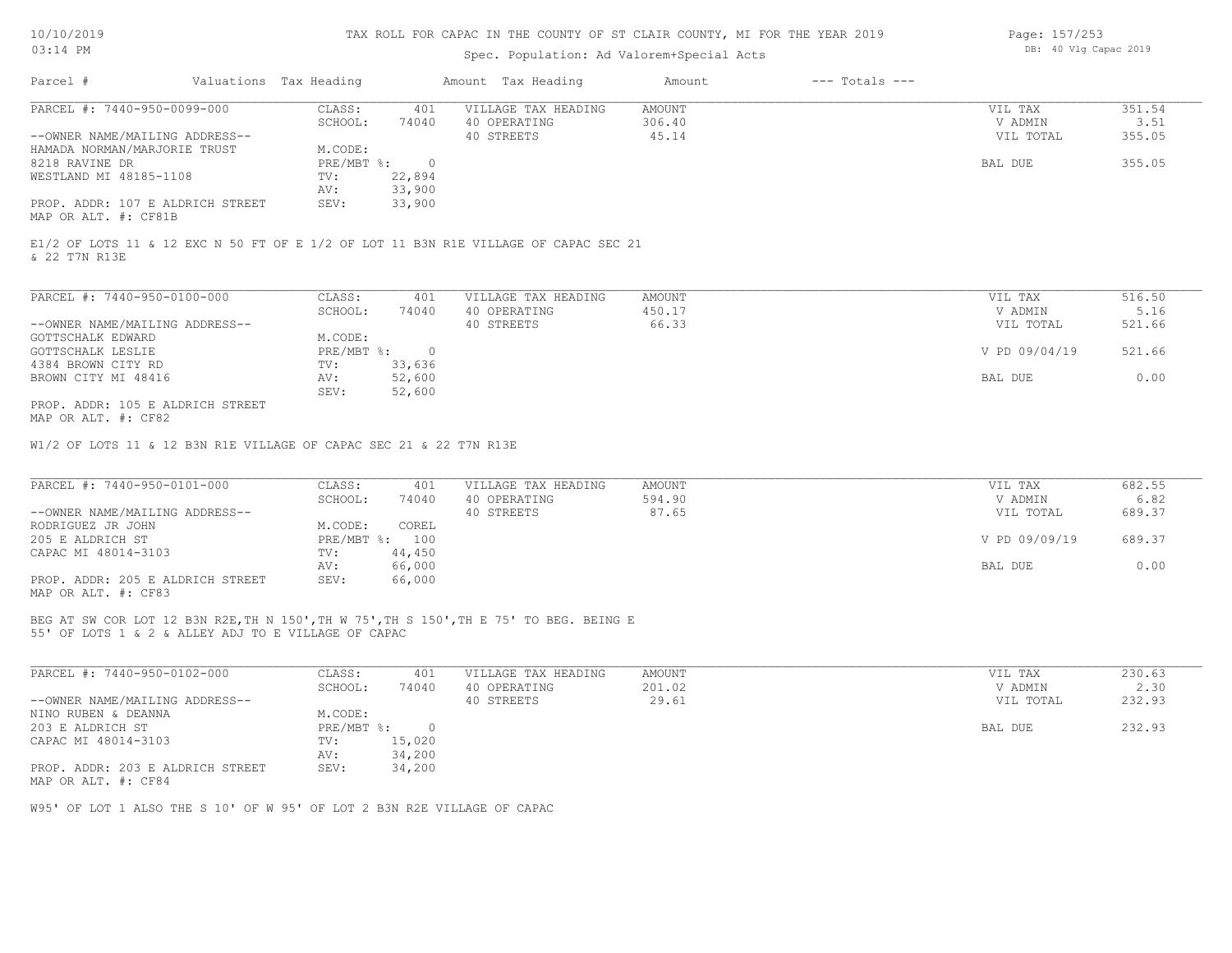#### Spec. Population: Ad Valorem+Special Acts

| Page: 158/253 |  |  |                       |  |
|---------------|--|--|-----------------------|--|
|               |  |  | DB: 40 Vlg Capac 2019 |  |

| Parcel #                       | Valuations Tax Heading |        | Amount Tax Heading  | Amount | $---$ Totals $---$ |               |        |
|--------------------------------|------------------------|--------|---------------------|--------|--------------------|---------------|--------|
| PARCEL #: 7440-950-0103-000    | CLASS:                 | 401    | VILLAGE TAX HEADING | AMOUNT |                    | VIL TAX       | 550.34 |
|                                | SCHOOL:                | 74040  | 40 OPERATING        | 479.67 |                    | V ADMIN       | 5.50   |
| --OWNER NAME/MAILING ADDRESS-- |                        |        | 40 STREETS          | 70.67  |                    | VIL TOTAL     | 555.84 |
| WOOLNER RUSSEL A               | M.CODE:                | COREL  |                     |        |                    |               |        |
| 302 N WALKER ST                | $PRE/MBT$ %:           | 100    |                     |        |                    | V PD 09/09/19 | 555.84 |
| CAPAC MI 48014                 | TV:                    | 35,840 |                     |        |                    |               |        |
|                                | AV:                    | 38,300 |                     |        |                    | BAL DUE       | 0.00   |
| PROP. ADDR: 302 N WALKER ST    | SEV:                   | 38,300 |                     |        |                    |               |        |
| MAP OR ALT. #: CF85            |                        |        |                     |        |                    |               |        |

OF CAPAC SEC 21 & 22 T7N R13E N65 FT OF THE W 95 FT OF LOT 2 & THE S 5 FT OF THE W 95 FT OF LOT 3 B3N R2E VILLAGE

| PARCEL #: 7440-950-0104-000    | CLASS:     | 401    | VILLAGE TAX HEADING | AMOUNT | VIL TAX       | 474.57 |
|--------------------------------|------------|--------|---------------------|--------|---------------|--------|
|                                | SCHOOL:    | 74040  | 40 OPERATING        | 413.63 | V ADMIN       | 4.74   |
| --OWNER NAME/MAILING ADDRESS-- |            |        | 40 STREETS          | 60.94  | VIL TOTAL     | 479.31 |
| GUTIERREZ BENITA               | M.CODE:    | COREL  |                     |        |               |        |
| 304 N WALKER ST                | PRE/MBT %: | 100    |                     |        | V PD 09/09/19 | 479.31 |
| CAPAC MI 48014-3171            | TV:        | 30,906 |                     |        |               |        |
|                                | AV:        | 48,400 |                     |        | BAL DUE       | 0.00   |
| PROP. ADDR: 304 N WALKER ST    | SEV:       | 48,400 |                     |        |               |        |
| MAP OR ALT. #: CF86            |            |        |                     |        |               |        |

VILLAGE OF CAPAC W95' OF THE N 70' OF LOT 3 & E 55' OF LOT 3 & ALL THAT PART OF ALLEY ADJ B3N R2E

| PARCEL #: 7440-950-0105-000    | CLASS:     | 401    | VILLAGE TAX HEADING | AMOUNT | VIL TAX       | 602.04 |
|--------------------------------|------------|--------|---------------------|--------|---------------|--------|
|                                | SCHOOL:    | 74040  | 40 OPERATING        | 524.73 | V ADMIN       | 6.02   |
| --OWNER NAME/MAILING ADDRESS-- |            |        | 40 STREETS          | 77.31  | VIL TOTAL     | 608.06 |
| FRANKOWIAK MEGAN               | M.CODE:    |        |                     |        |               |        |
| 308 N WALKER ST                | PRE/MBT %: |        |                     |        | V PD 07/10/19 | 608.06 |
| CAPAC, MI 48014                | TV:        | 39,207 |                     |        |               |        |
|                                | AV:        | 66,500 |                     |        | BAL DUE       | 0.00   |
| PROP. ADDR: 308 N WALKER ST    | SEV:       | 66,500 |                     |        |               |        |

MAP OR ALT. #: CF87

LOT 4 B3N R2E VILLAGE OF CAPAC SEC 21 & 22 T7N R13E

| PARCEL #: 7440-950-0106-000    | CLASS:       | 401    | VILLAGE TAX HEADING | AMOUNT | 633.86<br>VIL TAX       |  |
|--------------------------------|--------------|--------|---------------------|--------|-------------------------|--|
|                                | SCHOOL:      | 74040  | 40 OPERATING        | 552.46 | 6.33<br>V ADMIN         |  |
| --OWNER NAME/MAILING ADDRESS-- |              |        | 40 STREETS          | 81.40  | 640.19<br>VIL TOTAL     |  |
| DAOUST ROBERT W                | M.CODE:      |        |                     |        |                         |  |
| BARBIER REBECCA K              | $PRE/MBT$ %: | 100    |                     |        | V PD 09/09/19<br>640.19 |  |
| 316 N WALKER ST                | TV:          | 41,279 |                     |        |                         |  |
| CAPAC MI 48014-3171            | AV:          | 65,500 |                     |        | 0.00<br>BAL DUE         |  |
|                                | SEV:         | 65,500 |                     |        |                         |  |
| PROP. ADDR: 316 N WALKER ST    |              |        |                     |        |                         |  |

MAP OR ALT. #: CF88

LOT 5 B3N R2E VILLAGE OF CAPAC SEC 21 & 22 T7N R13E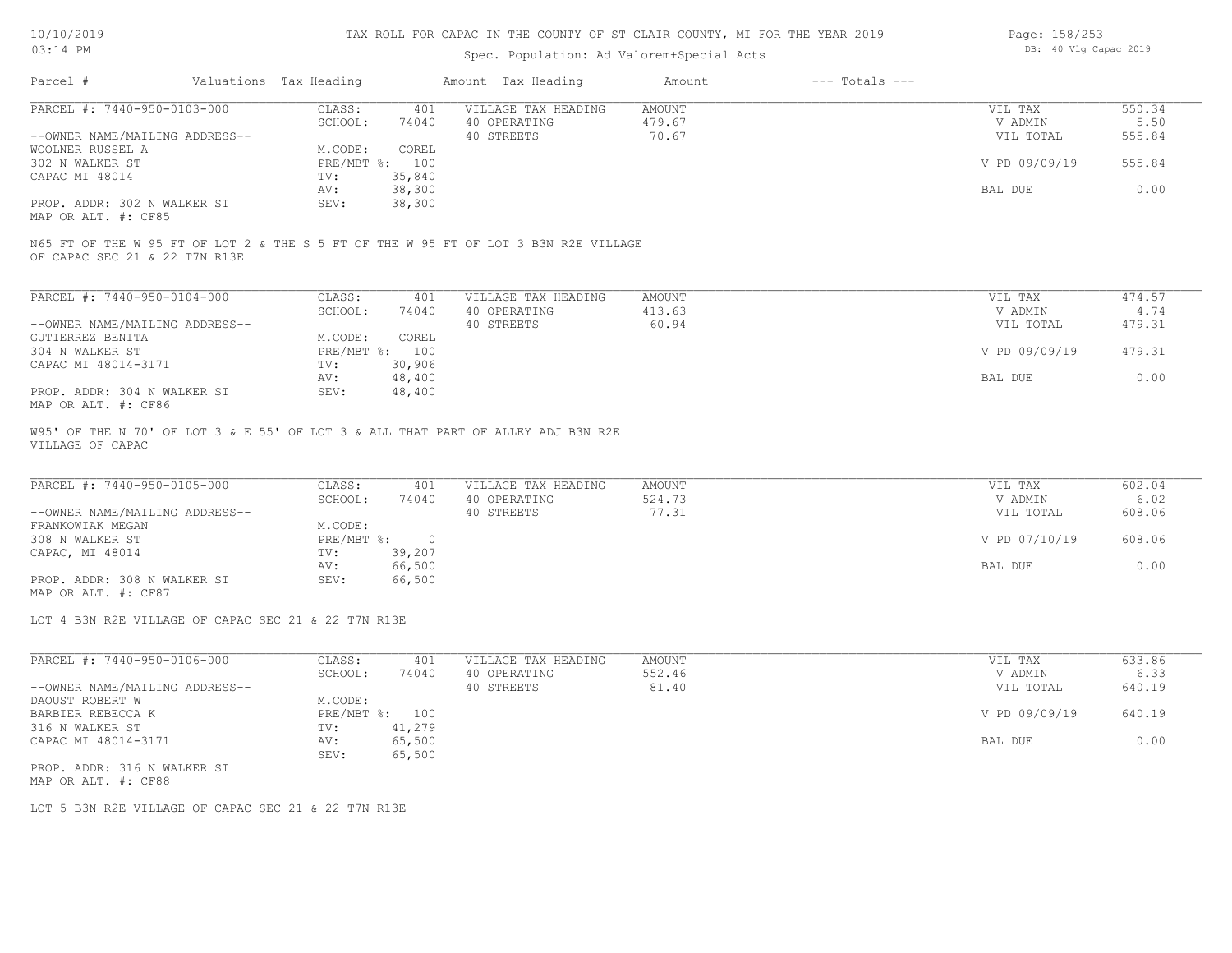### Spec. Population: Ad Valorem+Special Acts

| Page: 159/253 |  |                       |  |  |  |  |
|---------------|--|-----------------------|--|--|--|--|
|               |  | DB: 40 Vlg Capac 2019 |  |  |  |  |

| Parcel #                       | Valuations Tax Heading |                | Amount Tax Heading  | Amount | $---$ Totals $---$ |               |        |
|--------------------------------|------------------------|----------------|---------------------|--------|--------------------|---------------|--------|
| PARCEL #: 7440-950-0107-000    | CLASS:                 | 401            | VILLAGE TAX HEADING | AMOUNT |                    | VIL TAX       | 797.72 |
|                                | SCHOOL:                | 74040          | 40 OPERATING        | 695.28 |                    | V ADMIN       | 7.97   |
| --OWNER NAME/MAILING ADDRESS-- |                        |                | 40 STREETS          | 102.44 |                    | VIL TOTAL     | 805.69 |
| ROWLEY RENE D                  | M.CODE:                | COREL          |                     |        |                    |               |        |
| 320 N WALKER ST                |                        | PRE/MBT %: 100 |                     |        |                    | V PD 09/09/19 | 805.69 |
| CAPAC MI 48014-3171            | TV:                    | 51,950         |                     |        |                    |               |        |
|                                | AV:                    | 72,900         |                     |        |                    | BAL DUE       | 0.00   |
| PROP. ADDR: 320 N WALKER ST    | SEV:                   | 72,900         |                     |        |                    |               |        |
|                                |                        |                |                     |        |                    |               |        |

MAP OR ALT. #: CF89A

LOT 6 B3N R2E VILLAGE OF CAPAC SEC 21 & 22 T7N R13E

| PARCEL #: 7440-950-0108-000    | CLASS:     | 401    | VILLAGE TAX HEADING | AMOUNT | VIL TAX       | 640.60 |
|--------------------------------|------------|--------|---------------------|--------|---------------|--------|
|                                | SCHOOL:    | 74040  | 40 OPERATING        | 558.34 | V ADMIN       | 6.40   |
| --OWNER NAME/MAILING ADDRESS-- |            |        | 40 STREETS          | 82.26  | VIL TOTAL     | 647.00 |
| JENNEX GERALD A/DEBORAH L      | M.CODE:    |        |                     |        |               |        |
| 8118 E WINCHESTER DR           | PRE/MBT %: |        |                     |        | V PD 10/02/19 | 647.00 |
| GLOBE AZ 85501-4015            | TV:        | 41,718 |                     |        |               |        |
|                                | AV:        | 63,300 |                     |        | BAL DUE       | 0.00   |
| PROP. ADDR: 250 E KEMPF COURT  | SEV:       | 63,300 |                     |        |               |        |
| MAP OR ALT. #: CF89B           |            |        |                     |        |               |        |

LOT 7 B3N R2E VILLAGE OF CAPAC SEC 21 & 22 T7N R13E

| PARCEL #: 7440-950-0109-000     | CLASS:  | 401            | VILLAGE TAX HEADING | AMOUNT | VIL TAX       | 561.21 |
|---------------------------------|---------|----------------|---------------------|--------|---------------|--------|
|                                 | SCHOOL: | 74040          | 40 OPERATING        | 489.14 | V ADMIN       | 5.61   |
| --OWNER NAME/MAILING ADDRESS--  |         |                | 40 STREETS          | 72.07  | VIL TOTAL     | 566.82 |
| WAGNER CHRISTOPHER / PAUL       | M.CODE: | COREL          |                     |        |               |        |
| 315 N HUNTER ST                 |         | PRE/MBT %: 100 |                     |        | V PD 09/09/19 | 566.82 |
| CAPAC MI 48014-3128             | TV:     | 36,548         |                     |        |               |        |
|                                 | AV:     | 52,300         |                     |        | BAL DUE       | 0.00   |
| PROP. ADDR: 315 N HUNTER STREET | SEV:    | 52,300         |                     |        |               |        |
| MAP OR ALT. #: CF89C1           |         |                |                     |        |               |        |

LOT 8 B3N R2E VILLAGE OF CAPAC SEC 21 & 22 T7N R13E

| PARCEL #: 7440-950-0109-100     | CLASS:     | 401    | VILLAGE TAX HEADING | AMOUNT | VIL TAX       | 240.41 |
|---------------------------------|------------|--------|---------------------|--------|---------------|--------|
|                                 | SCHOOL:    | 74040  | 40 OPERATING        | 209.54 | V ADMIN       | 2.40   |
| --OWNER NAME/MAILING ADDRESS--  |            |        | 40 STREETS          | 30.87  | VIL TOTAL     | 242.81 |
| CAMPBELL KENNETH                | M.CODE:    |        |                     |        |               |        |
| 307 N HUNTER ST                 | PRE/MBT %: |        |                     |        | V PD 09/16/19 | 242.81 |
| CAPAC MI 48014                  | TV:        | 15,657 |                     |        |               |        |
|                                 | AV:        | 20,300 |                     |        | BAL DUE       | 0.00   |
| PROP. ADDR: 311 N HUNTER STREET | SEV:       | 20,300 |                     |        |               |        |

MAP OR ALT. #: 089C2

LOT 9 EXC W 35 FT B3N R2E VILLAGE OF CAPAC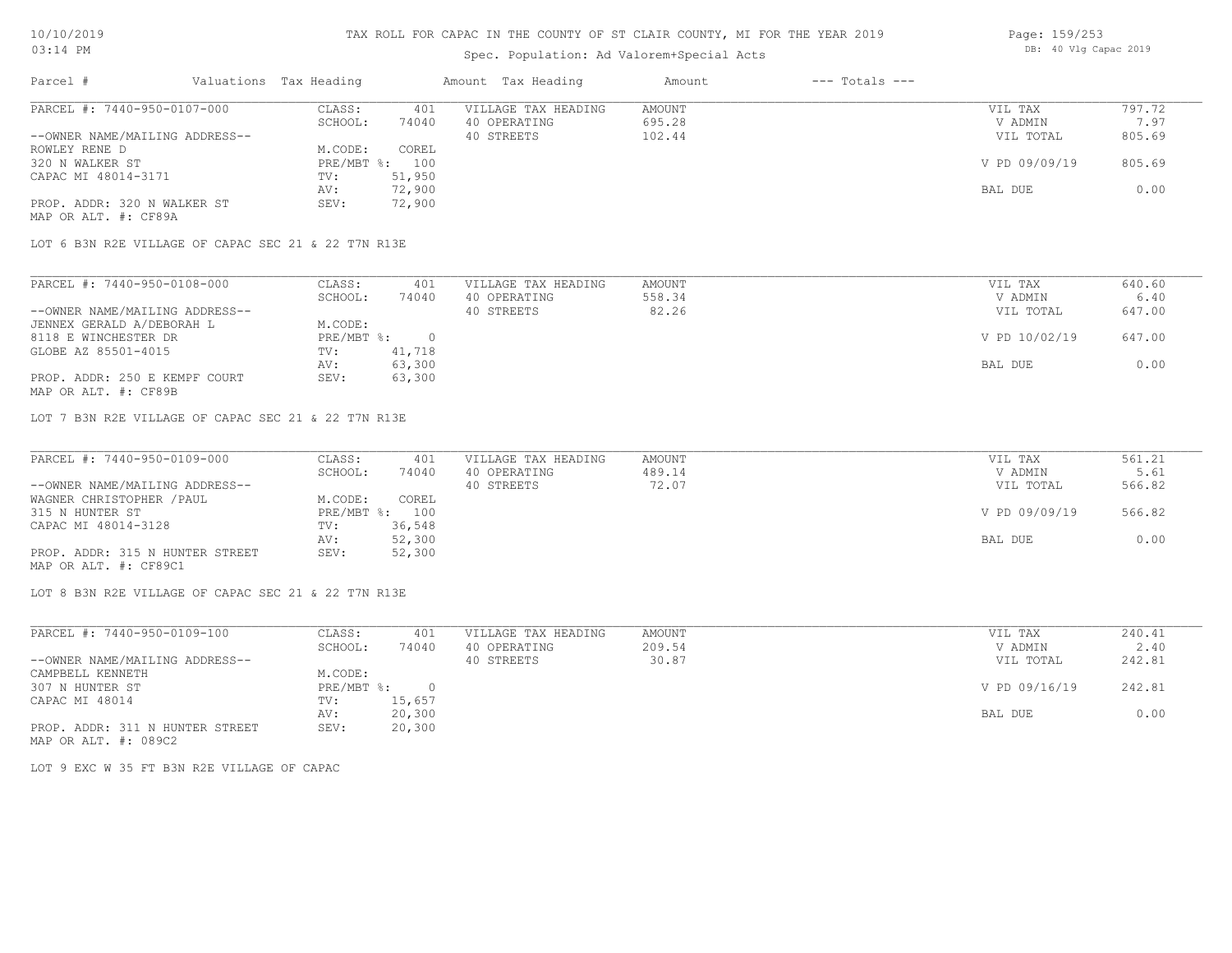#### TAX ROLL FOR CAPAC IN THE COUNTY OF ST CLAIR COUNTY, MI FOR THE YEAR 2019

## Spec. Population: Ad Valorem+Special Acts

| Parcel #                       | Valuations Tax Heading |       | Amount Tax Heading  | Amount | $---$ Totals $---$ |               |       |
|--------------------------------|------------------------|-------|---------------------|--------|--------------------|---------------|-------|
| PARCEL #: 7440-950-0110-000    | CLASS:                 | 402   | VILLAGE TAX HEADING | AMOUNT |                    | VIL TAX       | 80.96 |
|                                | SCHOOL:                | 74040 | 40 OPERATING        | 70.57  |                    | V ADMIN       | 0.80  |
| --OWNER NAME/MAILING ADDRESS-- |                        |       | 40 STREETS          | 10.39  |                    | VIL TOTAL     | 81.76 |
| FRANKOWIAK MEGAN               | M.CODE:                |       |                     |        |                    |               |       |
| 306 N WALKER ST                | PRE/MBT %:             |       |                     |        |                    | V PD 08/28/19 | 81.76 |
| CAPAC MI 48014                 | TV:                    | 5,273 |                     |        |                    |               |       |
|                                | AV:                    | 9,500 |                     |        |                    | BAL DUE       | 0.00  |
| PROP. ADDR: 306 N WALKER ST    | SEV:                   | 9,500 |                     |        |                    |               |       |
|                                |                        |       |                     |        |                    |               |       |

MAP OR ALT. #: CF89D

W35 FT OF LOT 9 B3N R2E VILLAGE OF CAPAC SEC 21 & 22 T7N R13E

| PARCEL #: 7440-950-0111-000      | CLASS:       | 401    | VILLAGE TAX HEADING | AMOUNT | VIL TAX       | 508.11 |
|----------------------------------|--------------|--------|---------------------|--------|---------------|--------|
|                                  | SCHOOL:      | 74040  | 40 OPERATING        | 442.86 | V ADMIN       | 5.08   |
| --OWNER NAME/MAILING ADDRESS--   |              |        | 40 STREETS          | 65.25  | VIL TOTAL     | 513.19 |
| HEIDMOUS JAMES                   | M.CODE:      | COREL  |                     |        |               |        |
| 209 E ALDRICH STREET             | $PRE/MBT$ %: | 100    |                     |        | V PD 09/09/19 | 513.19 |
| CAPAC MI 48014-3103              | TV:          | 33,090 |                     |        |               |        |
|                                  | AV:          | 49,800 |                     |        | BAL DUE       | 0.00   |
| PROP. ADDR: 209 E ALDRICH STREET | SEV:         | 49,800 |                     |        |               |        |
| MAP OR ALT. #: CF90              |              |        |                     |        |               |        |

T7N R13E E1/2 OF S 50 FT OF LOT 11 & E 1/2 OF LOT 12 B3N R2E VILLAGE OF CAPAC SEC 21 & 22

| PARCEL #: 7440-950-0112-000      | CLASS:       | 401    | VILLAGE TAX HEADING | AMOUNT | VIL TAX       | 446.06 |
|----------------------------------|--------------|--------|---------------------|--------|---------------|--------|
|                                  | SCHOOL:      | 74040  | 40 OPERATING        | 388.78 | V ADMIN       | 4.46   |
| --OWNER NAME/MAILING ADDRESS--   |              |        | 40 STREETS          | 57.28  | VIL TOTAL     | 450.52 |
| SCHMIDT ROGER                    | M.CODE:      | COREL  |                     |        |               |        |
| 207 E ALDRICH ST                 | $PRE/MBT$ %: | 100    |                     |        | V PD 09/09/19 | 450.52 |
| CAPAC MI 48014                   | TV:          | 29,049 |                     |        |               |        |
|                                  | AV:          | 44,700 |                     |        | BAL DUE       | 0.00   |
| PROP. ADDR: 207 E ALDRICH STREET | SEV:         | 44,700 |                     |        |               |        |
|                                  |              |        |                     |        |               |        |

MAP OR ALT. #: CF91A

R13E W1/2 OF LOTS 11 & 12 EXC N 25 FT OF LOT 11 B3N R2E VILLAGE OF CAPAC SEC 21 & 22 T7N

| PARCEL #: 7440-950-0113-000                      | CLASS:     | 401    | VILLAGE TAX HEADING | AMOUNT | VIL TAX       | 654.04 |
|--------------------------------------------------|------------|--------|---------------------|--------|---------------|--------|
|                                                  | SCHOOL:    | 74040  | 40 OPERATING        | 570.05 | V ADMIN       | 6.54   |
| --OWNER NAME/MAILING ADDRESS--                   |            |        | 40 STREETS          | 83.99  | VIL TOTAL     | 660.58 |
| CAMPBELL KENNETH                                 | M.CODE:    |        |                     |        |               |        |
| 307 N HUNTER ST                                  | PRE/MBT %: | 100    |                     |        | V PD 09/16/19 | 660.58 |
| CAPAC MI 48014-3128                              | TV:        | 42,593 |                     |        |               |        |
|                                                  | AV:        | 63,600 |                     |        | BAL DUE       | 0.00   |
| PROP. ADDR: 307 N HUNTER STREET<br>$\frac{1}{2}$ | SEV:       | 63,600 |                     |        |               |        |

MAP OR ALT. #: CF91B

LOT 10 & N 25 FT OF LOT 11 B3N R2E VILLAGE OF CAPAC SEC 21 & 22 T7N R13E

Page: 160/253 DB: 40 Vlg Capac 2019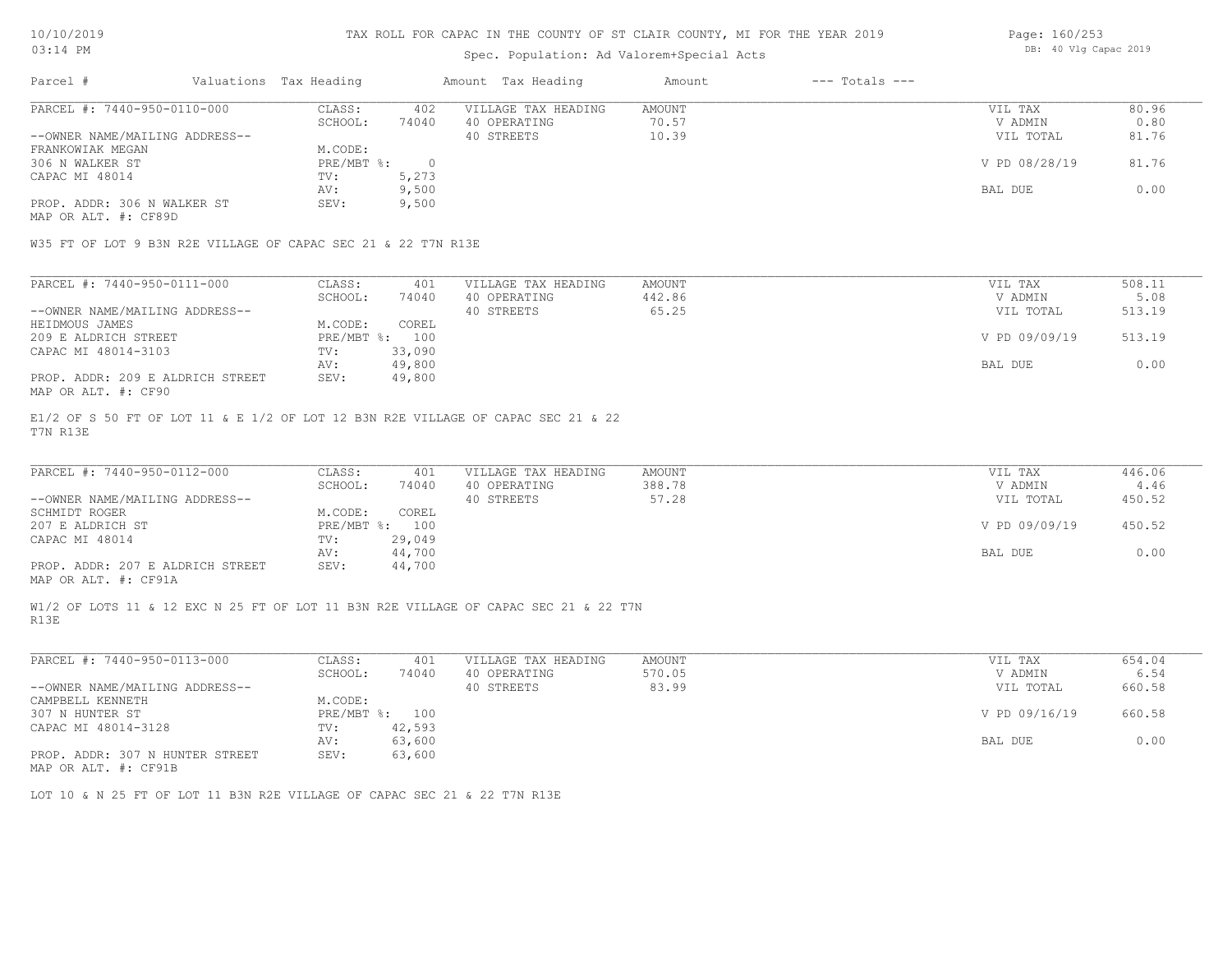## Spec. Population: Ad Valorem+Special Acts

| Page: 161/253 |  |                       |  |
|---------------|--|-----------------------|--|
|               |  | DB: 40 Vlg Capac 2019 |  |

| Parcel #                        | Valuations Tax Heading |        | Amount Tax Heading  | Amount | $---$ Totals $---$ |               |        |
|---------------------------------|------------------------|--------|---------------------|--------|--------------------|---------------|--------|
| PARCEL #: 7440-950-0114-000     | CLASS:                 | 401    | VILLAGE TAX HEADING | AMOUNT |                    | VIL TAX       | 488.01 |
|                                 | SCHOOL:                | 74040  | 40 OPERATING        | 425.34 |                    | V ADMIN       | 4.88   |
| --OWNER NAME/MAILING ADDRESS--  |                        |        | 40 STREETS          | 62.67  |                    | VIL TOTAL     | 492.89 |
| TYSON JASON/ERIN                | M.CODE:                | COREL  |                     |        |                    |               |        |
| 302 N HUNTER                    | $PRE/MBT$ %:           | 100    |                     |        |                    | V PD 09/09/19 | 492.89 |
| CAPAC MI 48014                  | TV:                    | 31,781 |                     |        |                    |               |        |
|                                 | AV:                    | 48,700 |                     |        |                    | BAL DUE       | 0.00   |
| PROP. ADDR: 302 N HUNTER STREET | SEV:                   | 48,700 |                     |        |                    |               |        |
| MAP OR ALT. #: CF92             |                        |        |                     |        |                    |               |        |

S60 FT LOT 1 B3N R3E VILLAGE OF CAPAC

| PARCEL #: 7440-950-0115-000     | CLASS:  | 401            | VILLAGE TAX HEADING | AMOUNT | VIL TAX       | 710.92 |
|---------------------------------|---------|----------------|---------------------|--------|---------------|--------|
|                                 | SCHOOL: | 74040          | 40 OPERATING        | 619.63 | V ADMIN       | 7.10   |
| --OWNER NAME/MAILING ADDRESS--  |         |                | 40 STREETS          | 91.29  | VIL TOTAL     | 718.02 |
| MOORE PAULIE KIM                | M.CODE: |                |                     |        |               |        |
| 304 N HUNTER ST                 |         | PRE/MBT %: 100 |                     |        | V PD 09/11/19 | 718.02 |
| CAPAC MI 48014-3127             | TV:     | 46,298         |                     |        |               |        |
|                                 | AV:     | 72,000         |                     |        | BAL DUE       | 0.00   |
| PROP. ADDR: 304 N HUNTER STREET | SEV:    | 72,000         |                     |        |               |        |
| MAP OR ALT. #: CF93             |         |                |                     |        |               |        |

N15 FT LOT 1 ALSO LOT 2 B3N R3E VILLAGE OF CAPAC

| PARCEL #: 7440-950-0116-000     | CLASS:     | 401    | VILLAGE TAX HEADING | AMOUNT | VIL TAX       | 339.98 |
|---------------------------------|------------|--------|---------------------|--------|---------------|--------|
|                                 | SCHOOL:    | 74040  | 40 OPERATING        | 296.32 | V ADMIN       | 3.39   |
| --OWNER NAME/MAILING ADDRESS--  |            |        | 40 STREETS          | 43.66  | VIL TOTAL     | 343.37 |
| STINSON KAREN                   | M.CODE:    |        |                     |        |               |        |
| BLOCK PAUL JR                   | PRE/MBT %: |        |                     |        | V PD 07/10/19 | 343.37 |
| 14691 KOEHN RD                  | TV:        | 22,141 |                     |        |               |        |
| CAPAC MI 48014                  | AV:        | 35,900 |                     |        | BAL DUE       | 0.00   |
|                                 | SEV:       | 35,900 |                     |        |               |        |
| PROP. ADDR: 306 N HUNTER STREET |            |        |                     |        |               |        |

MAP OR ALT. #: CF94

LOT 3 B3N R3E VILLAGE OF CAPAC SEC 21 & 22 T7N R13E

| PARCEL #: 7440-950-0117-000     | CLASS:     | 401    | VILLAGE TAX HEADING | AMOUNT | VIL TAX       | 1,039.57 |
|---------------------------------|------------|--------|---------------------|--------|---------------|----------|
|                                 | SCHOOL:    | 74040  | 40 OPERATING        | 906.07 | V ADMIN       | 10.39    |
| --OWNER NAME/MAILING ADDRESS--  |            |        | 40 STREETS          | 133.50 | VIL TOTAL     | 1,049.96 |
| HERRINGTON JENNIFER M           | M.CODE:    | COREL  |                     |        |               |          |
| 308 N HUNTER STREET             | PRE/MBT %: | 100    |                     |        | V PD 09/09/19 | 1,049.96 |
| CAPAC MI 48014                  | TV:        | 67,700 |                     |        |               |          |
|                                 | AV:        | 67,700 |                     |        | BAL DUE       | 0.00     |
| PROP. ADDR: 308 N HUNTER STREET | SEV:       | 67,700 |                     |        |               |          |
| MAP OR ALT. #: CF95             |            |        |                     |        |               |          |

LOT 4 B3N R3E VILLAGE OF CAPAC SEC 21 & 22 T7N R13E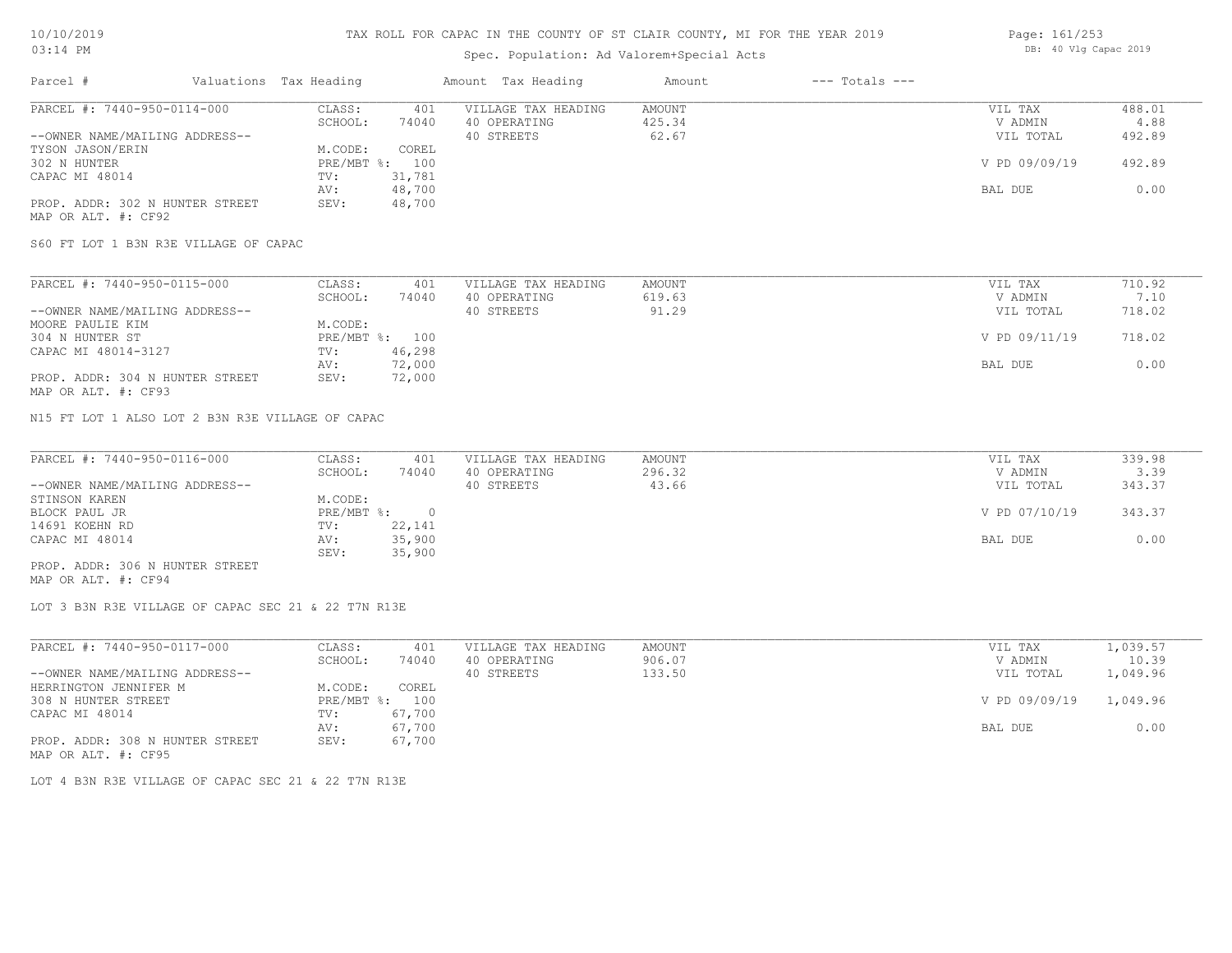### Spec. Population: Ad Valorem+Special Acts

| Page: 162/253 |  |                       |  |
|---------------|--|-----------------------|--|
|               |  | DB: 40 Vlg Capac 2019 |  |

| Parcel #                       | Valuations Tax Heading |                | Amount Tax Heading  | Amount | $---$ Totals $---$ |               |        |
|--------------------------------|------------------------|----------------|---------------------|--------|--------------------|---------------|--------|
| PARCEL #: 7440-950-0118-000    | CLASS:                 | 401            | VILLAGE TAX HEADING | AMOUNT |                    | VIL TAX       | 555.10 |
|                                | SCHOOL:                | 74040          | 40 OPERATING        | 483.82 |                    | V ADMIN       | 5.55   |
| --OWNER NAME/MAILING ADDRESS-- |                        |                | 40 STREETS          | 71.28  |                    | VIL TOTAL     | 560.65 |
| COOK JOSEPH                    | M.CODE:                | COREL          |                     |        |                    |               |        |
| TRUST                          |                        | PRE/MBT %: 100 |                     |        |                    | V PD 09/09/19 | 560.65 |
| 316 N HUNTER ST                | TV:                    | 36,150         |                     |        |                    |               |        |
| CAPAC MI 48014-3127            | AV:                    | 55,400         |                     |        |                    | BAL DUE       | 0.00   |
|                                | SEV:                   | 55,400         |                     |        |                    |               |        |
|                                |                        |                |                     |        |                    |               |        |

MAP OR ALT. #: CF96A PROP. ADDR: 316 N HUNTER STREET

LOT 5 B3N R3E VILLAGE OF CAPAC

| PARCEL #: 7440-950-0119-000     | CLASS:     | 401    | VILLAGE TAX HEADING | AMOUNT | VIL TAX       | 546.50 |
|---------------------------------|------------|--------|---------------------|--------|---------------|--------|
|                                 | SCHOOL:    | 74040  | 40 OPERATING        | 476.32 | V ADMIN       | 5.46   |
| --OWNER NAME/MAILING ADDRESS--  |            |        | 40 STREETS          | 70.18  | VIL TOTAL     | 551.96 |
| SAELENS MARY                    | M.CODE:    | COREL  |                     |        |               |        |
| 324 N HUNTER STREET             | PRE/MBT %: | 100    |                     |        | V PD 09/09/19 | 551.96 |
| CAPAC MI 48014-3127             | TV:        | 35,590 |                     |        |               |        |
|                                 | AV:        | 47,200 |                     |        | BAL DUE       | 0.00   |
| PROP. ADDR: 324 N HUNTER STREET | SEV:       | 47,200 |                     |        |               |        |

MAP OR ALT. #: CF96B

LOT 6 B3N R3E VILLAGE OF CAPAC SEC 21 & 22 T7N R13E

| PARCEL #: 7440-950-0120-000    | CLASS:  | 401            | VILLAGE TAX HEADING | AMOUNT | VIL TAX       | 503.09 |
|--------------------------------|---------|----------------|---------------------|--------|---------------|--------|
|                                | SCHOOL: | 74040          | 40 OPERATING        | 438.49 | V ADMIN       | 5.03   |
| --OWNER NAME/MAILING ADDRESS-- |         |                | 40 STREETS          | 64.60  | VIL TOTAL     | 508.12 |
| KRIESCH RONALD/SHARON          | M.CODE: |                |                     |        |               |        |
| 325 N LESTER ST                |         | PRE/MBT %: 100 |                     |        | V PD 09/11/19 | 508.12 |
| CAPAC MI 48014-3139            | TV:     | 32,763         |                     |        |               |        |
|                                | AV:     | 51,000         |                     |        | BAL DUE       | 0.00   |
| PROP. ADDR: 325 N LESTER ST    | SEV:    | 51,000         |                     |        |               |        |
| MAP OR ALT. #: CF96C           |         |                |                     |        |               |        |

LOT 7 B3N R3E VILLAGE OF CAPAC SEC 21 & 22 T7N R13E

| PARCEL #: 7440-950-0121-000    | CLASS:  | 401            | VILLAGE TAX HEADING | AMOUNT | VIL TAX       | 441.03 |
|--------------------------------|---------|----------------|---------------------|--------|---------------|--------|
|                                | SCHOOL: | 74040          | 40 OPERATING        | 384.40 | V ADMIN       | 4.41   |
| --OWNER NAME/MAILING ADDRESS-- |         |                | 40 STREETS          | 56.63  | VIL TOTAL     | 445.44 |
| GUERRERO VIOLETA               | M.CODE: |                |                     |        |               |        |
| 321 N LESTER ST                |         | PRE/MBT %: 100 |                     |        | V PD 09/19/19 | 445.44 |
| CAPAC MI 48014-3139            | TV:     | 28,722         |                     |        |               |        |
|                                | AV:     | 44,100         |                     |        | BAL DUE       | 0.00   |
| PROP. ADDR: 321 N LESTER ST    | SEV:    | 44,100         |                     |        |               |        |
| MAP OR ALT. #: CF96D           |         |                |                     |        |               |        |

LOT 8 B3N R3E VILLAGE OF CAPAC SEC 21 & 22 T7N R13E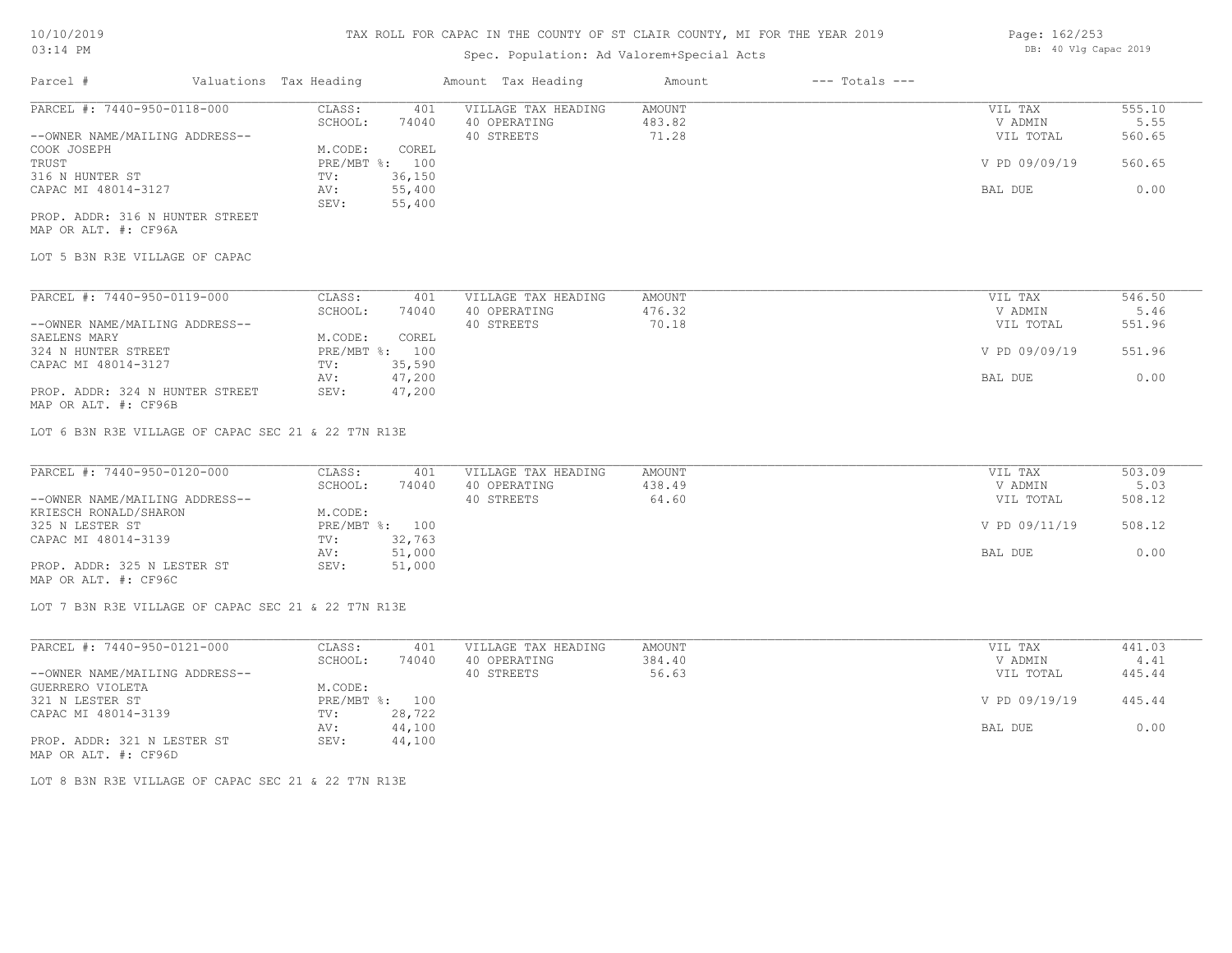#### TAX ROLL FOR CAPAC IN THE COUNTY OF ST CLAIR COUNTY, MI FOR THE YEAR 2019

## Spec. Population: Ad Valorem+Special Acts

| Parcel #                           | Valuations Tax Heading |        | Amount Tax Heading  | Amount | $---$ Totals $---$ |               |        |
|------------------------------------|------------------------|--------|---------------------|--------|--------------------|---------------|--------|
| PARCEL #: 7440-950-0122-000        | CLASS:                 | 401    | VILLAGE TAX HEADING | AMOUNT |                    | VIL TAX       | 477.96 |
|                                    | SCHOOL:                | 74040  | 40 OPERATING        | 416.58 |                    | V ADMIN       | 4.77   |
| --OWNER NAME/MAILING ADDRESS--     |                        |        | 40 STREETS          | 61.38  |                    | VIL TOTAL     | 482.73 |
| ADAMS DENNIS A/DIANE L ADAMS TRUST | M.CODE:                |        |                     |        |                    |               |        |
| 317 N LESTER ST                    | PRE/MBT %:             | 100    |                     |        |                    | V PD 09/16/19 | 482.73 |
| CAPAC MI 48014-3139                | TV:                    | 31,126 |                     |        |                    |               |        |
|                                    | AV:                    | 47,000 |                     |        |                    | BAL DUE       | 0.00   |
| PROP. ADDR: 317 N LESTER ST        | SEV:                   | 47,000 |                     |        |                    |               |        |
| MAP OR ALT. #: CF96E               |                        |        |                     |        |                    |               |        |

LOT 9 B3N R3E VILLAGE OF CAPAC SEC 21 & 22 T7N R13E

| PARCEL #: 7440-950-0123-000      | CLASS:  | 401            | VILLAGE TAX HEADING | AMOUNT | VIL TAX       | 765.74 |
|----------------------------------|---------|----------------|---------------------|--------|---------------|--------|
|                                  | SCHOOL: | 74040          | 40 OPERATING        | 667.41 | V ADMIN       | 7.65   |
| --OWNER NAME/MAILING ADDRESS--   |         |                | 40 STREETS          | 98.33  | VIL TOTAL     | 773.39 |
| HANSON BONNIE J                  | M.CODE: | COREL          |                     |        |               |        |
| 315 E ALDRICH STREET             |         | PRE/MBT %: 100 |                     |        | V PD 09/09/19 | 773.39 |
| CAPAC MI 48014-3104              | TV:     | 49,868         |                     |        |               |        |
|                                  | AV:     | 54,500         |                     |        | BAL DUE       | 0.00   |
| PROP. ADDR: 315 E ALDRICH STREET | SEV:    | 54,500         |                     |        |               |        |
| MAP OR ALT. #: CF97A             |         |                |                     |        |               |        |

E73' OF LOTS 11 & 12 BLK 3N R3E VILLAGE OF CAPAC

| PARCEL #: 7440-950-0123-250    | CLASS:  | 402            | VILLAGE TAX HEADING | AMOUNT | VIL TAX       | 127.81 |
|--------------------------------|---------|----------------|---------------------|--------|---------------|--------|
|                                | SCHOOL: | 74040          | 40 OPERATING        | 111.40 | V ADMIN       | 1.27   |
| --OWNER NAME/MAILING ADDRESS-- |         |                | 40 STREETS          | 16.41  | VIL TOTAL     | 129.08 |
| ADAMS DENNIS/DIANE REV. TRUST  | M.CODE: |                |                     |        |               |        |
| 317 N LESTER ST P.O.BOX 507    |         | PRE/MBT %: 100 |                     |        | V PD 09/16/19 | 129.08 |
| CAPAC MI 48014-3138            | TV:     | 8,324          |                     |        |               |        |
|                                | AV:     | 16,400         |                     |        | BAL DUE       | 0.00   |
| PROP. ADDR: N LESTER ST.       | SEV:    | 16,400         |                     |        |               |        |
| MAP OR ALT. #: CF97B           |         |                |                     |        |               |        |

LOT 10 B3N R3E VILLAGE OF CAPAC

| PARCEL #: 7440-950-0124-000      | CLASS:     | 401    | VILLAGE TAX HEADING | AMOUNT | VIL TAX       | 481.28 |
|----------------------------------|------------|--------|---------------------|--------|---------------|--------|
|                                  | SCHOOL:    | 74040  | 40 OPERATING        | 419.48 | V ADMIN       | 4.81   |
| --OWNER NAME/MAILING ADDRESS--   |            |        | 40 STREETS          | 61.80  | VIL TOTAL     | 486.09 |
| WITHUN GERALD/DIANA              | M.CODE:    |        |                     |        |               |        |
| 305 E ALDRICH ST                 | PRE/MBT %: | 100    |                     |        | V PD 09/05/19 | 486.09 |
| CAPAC MI 48014-3104              | TV:        | 31,343 |                     |        |               |        |
|                                  | AV:        | 48,500 |                     |        | BAL DUE       | 0.00   |
| PROP. ADDR: 305 E ALDRICH STREET | SEV:       | 48,500 |                     |        |               |        |
| MAP OR ALT. #: CF98              |            |        |                     |        |               |        |

E75' OF W 77' OF LOTS 11 & 12 B3N R3E VILLAGE OF CAPAC

Page: 163/253 DB: 40 Vlg Capac 2019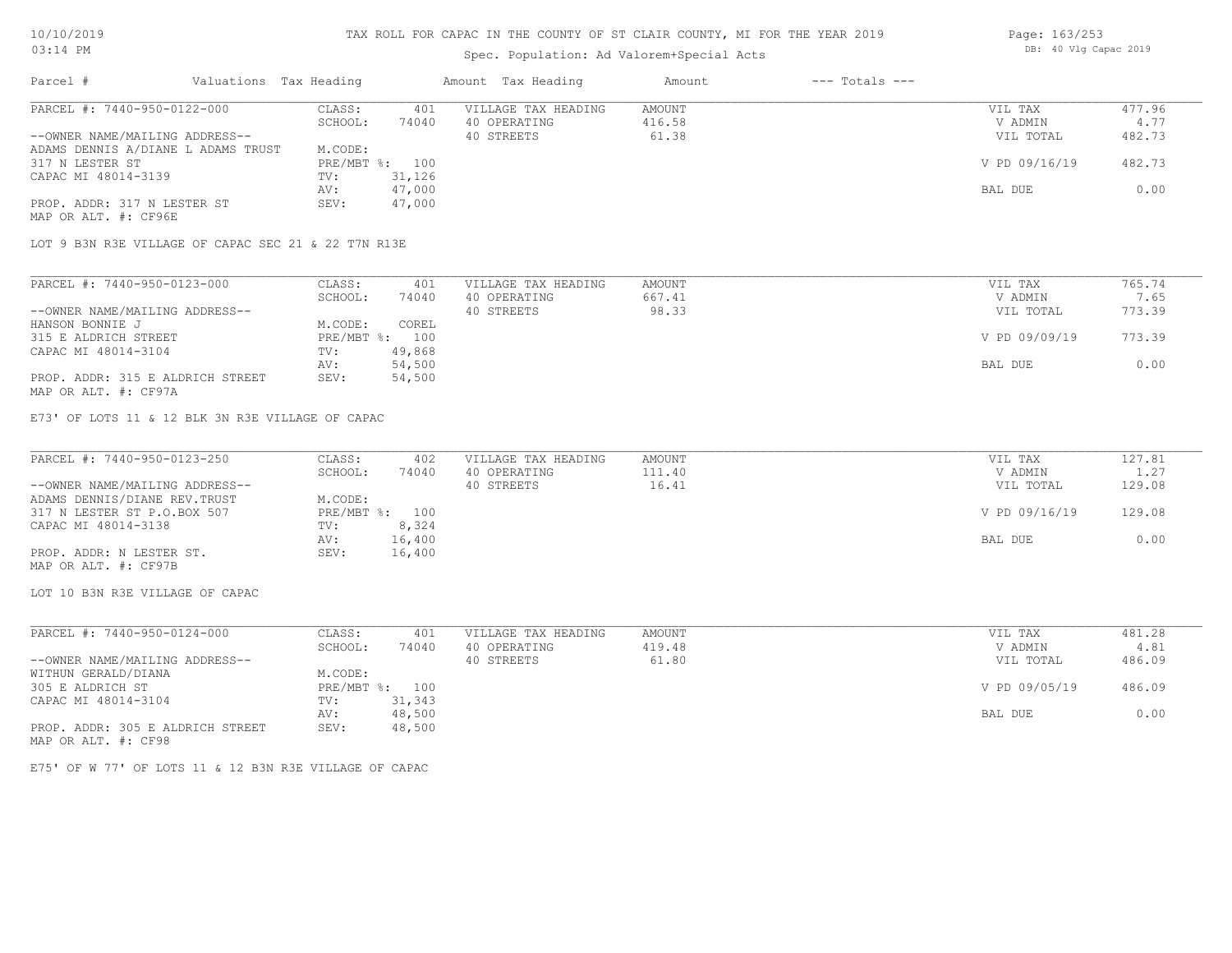#### Spec. Population: Ad Valorem+Special Acts

| Page: 164/253 |  |                       |  |
|---------------|--|-----------------------|--|
|               |  | DB: 40 Vlg Capac 2019 |  |

| Parcel #                       | Valuations Tax Heading |        | Amount Tax Heading  | Amount | $---$ Totals $---$ |               |        |
|--------------------------------|------------------------|--------|---------------------|--------|--------------------|---------------|--------|
| PARCEL #: 7440-950-0125-000    | CLASS:                 | 201    | VILLAGE TAX HEADING | AMOUNT |                    | VIL TAX       | 908.19 |
|                                | SCHOOL:                | 74040  | 40 OPERATING        | 791.56 |                    | V ADMIN       | 9.08   |
| --OWNER NAME/MAILING ADDRESS-- |                        |        | 40 STREETS          | 116.63 |                    | VIL TOTAL     | 917.27 |
| DIMOSKI JASON                  | M.CODE:                |        |                     |        |                    |               |        |
| 8288 TAMARACK LN               | PRE/MBT %:             |        |                     |        |                    | V PD 07/19/19 | 917.27 |
| ROMEO MI 48065                 | TV:                    | 59,144 |                     |        |                    |               |        |
|                                | AV:                    | 75,300 |                     |        |                    | BAL DUE       | 0.00   |
| PROP. ADDR: 101 N MAIN ST      | SEV:                   | 75,300 |                     |        |                    |               |        |
|                                |                        |        |                     |        |                    |               |        |

MAP OR ALT. #: CF99

THE S 37 FT OF THE E 92 FT OF LOT 1 B1N R1W VILLAGE OF CAPAC SEC 21 & 22 T7N R13E

| PARCEL #: 7440-950-0126-000    | CLASS:     | 201    | VILLAGE TAX HEADING | AMOUNT | VIL TAX   | 625.49 |
|--------------------------------|------------|--------|---------------------|--------|-----------|--------|
|                                | SCHOOL:    | 74040  | 40 OPERATING        | 545.17 | V ADMIN   | 6.25   |
| --OWNER NAME/MAILING ADDRESS-- |            |        | 40 STREETS          | 80.32  | VIL TOTAL | 631.74 |
| BERTMAN, NICOLE A              | M.CODE:    |        |                     |        |           |        |
| P.O. BOX 911                   | PRE/MBT %: |        |                     |        | BAL DUE   | 631.74 |
| ARMADA MI 48005                | TV:        | 40,734 |                     |        |           |        |
|                                | AV:        | 54,800 |                     |        |           |        |
| PROP. ADDR: 103 N MAIN ST      | SEV:       | 54,800 |                     |        |           |        |
| MAP OR ALT. #: CF100           |            |        |                     |        |           |        |

THEREOF ALSO EXC THE N 16 FT THEREOF B1N R1W VILLAGE OF CAPAC SEC 21 & 22 T7N R13E LOT 1 EXC THE S 37 FT OF THE E 92 FT THEREOF ALSO EXC THE W 51 FT OF THE S 56.5 FT

| PARCEL #: 7440-950-0127-000    | CLASS:     | 201    | VILLAGE TAX HEADING | AMOUNT | VIL TAX       | 489.01 |
|--------------------------------|------------|--------|---------------------|--------|---------------|--------|
|                                | SCHOOL:    | 74040  | 40 OPERATING        | 426.21 | V ADMIN       | 4.89   |
| --OWNER NAME/MAILING ADDRESS-- |            |        | 40 STREETS          | 62.80  | VIL TOTAL     | 493.90 |
| ROBERTSON LEWIS                | M.CODE:    |        |                     |        |               |        |
| 3131 N SUMMERS RD              | PRE/MBT %: |        |                     |        | V PD 09/16/19 | 493.90 |
| IMLAY CITY MI 48444            | TV:        | 31,846 |                     |        |               |        |
|                                | AV:        | 37,200 |                     |        | BAL DUE       | 0.00   |
| PROP. ADDR: 103 W MILL ST      | SEV:       | 37,200 |                     |        |               |        |
| $\frac{1}{2}$                  |            |        |                     |        |               |        |

MAP OR ALT. #: CF101

THE W 51 FT OF THE S 56.5 FT OF LOT 1 B1N R1W VILLAGE OF CAPAC SEC 21 & 22 T7N R13E

| PARCEL #: 7440-950-0128-000    | CLASS:       | 201    | VILLAGE TAX HEADING | AMOUNT | VIL TAX   | 838.31 |
|--------------------------------|--------------|--------|---------------------|--------|-----------|--------|
|                                | SCHOOL:      | 74040  | 40 OPERATING        | 730.66 | V ADMIN   | 8.38   |
| --OWNER NAME/MAILING ADDRESS-- |              |        | 40 STREETS          | 107.65 | VIL TOTAL | 846.69 |
| KHAN MAQBULUR R.               | M.CODE:      |        |                     |        |           |        |
| HAQ IHSAN                      | $PRE/MBT$ %: |        |                     |        | BAL DUE   | 846.69 |
| P.O.BOX 479                    | TV:          | 54,594 |                     |        |           |        |
| ARMADA MI 48005                | AV:          | 90,400 |                     |        |           |        |
|                                | SEV:         | 90,400 |                     |        |           |        |
| PROP. ADDR: 107 N MAIN ST      |              |        |                     |        |           |        |
|                                |              |        |                     |        |           |        |

MAP OR ALT. #: CF102

T7N R13E THE N 16 FT OF LOT 1 & THE S 22 FT OF LOT 2 B1N R1W VILLAGE OF CAPAC SEC 21 & 22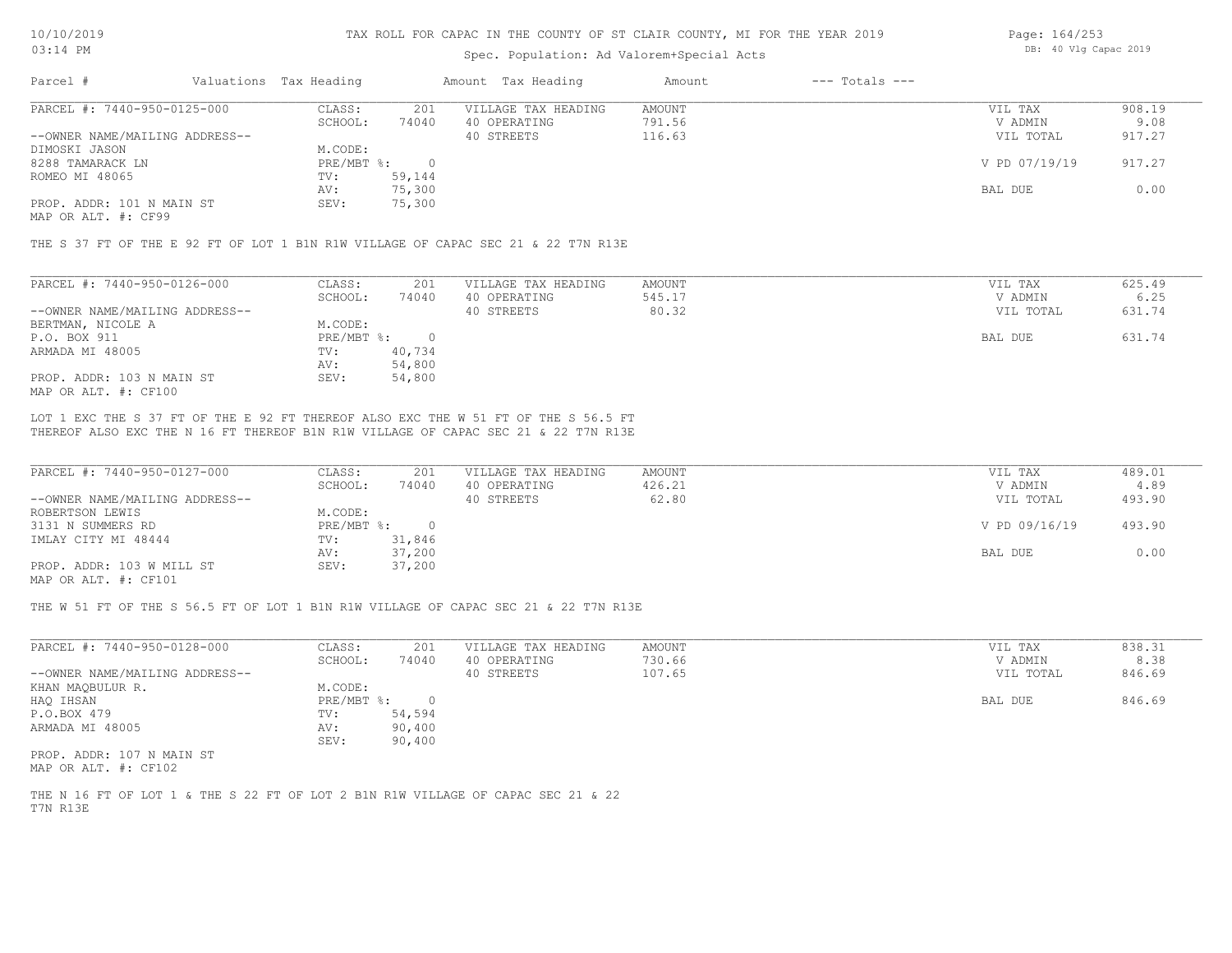## Spec. Population: Ad Valorem+Special Acts

| Page: 165/253 |  |  |                       |  |
|---------------|--|--|-----------------------|--|
|               |  |  | DB: 40 Vlg Capac 2019 |  |

| Parcel #                       | Valuations Tax Heading |        | Amount Tax Heading  | Amount | $---$ Totals $---$ |               |        |
|--------------------------------|------------------------|--------|---------------------|--------|--------------------|---------------|--------|
| PARCEL #: 7440-950-0129-000    | CLASS:                 | 201    | VILLAGE TAX HEADING | AMOUNT |                    | VIL TAX       | 459.76 |
|                                | SCHOOL:                | 74040  | 40 OPERATING        | 400.72 |                    | V ADMIN       | 4.59   |
| --OWNER NAME/MAILING ADDRESS-- |                        |        | 40 STREETS          | 59.04  |                    | VIL TOTAL     | 464.35 |
| 109 N MAIN, LLC                | M.CODE:                |        |                     |        |                    |               |        |
| 109 N MAIN ST                  | $PRE/MBT$ %:           |        |                     |        |                    | V PD 07/25/19 | 464.35 |
| CAPAC MI 48014                 | TV:                    | 29,941 |                     |        |                    |               |        |
|                                | AV:                    | 40,000 |                     |        |                    | BAL DUE       | 0.00   |
| PROP. ADDR: 109 N MAIN ST      | SEV:                   | 40,000 |                     |        |                    |               |        |
|                                |                        |        |                     |        |                    |               |        |

MAP OR ALT. #: CF103

THE N 25 FT OF THE S 47 FT OF LOT 2 B1N R1W VILLAGE OF CAPAC

| PARCEL #: 7440-950-0130-000    | CLASS:     | 703   | VILLAGE TAX HEADING | AMOUNT | VIL TAX   | 0.00 |
|--------------------------------|------------|-------|---------------------|--------|-----------|------|
|                                | SCHOOL:    | 74040 | 40 OPERATING        | 0.00   | V ADMIN   | 0.00 |
| --OWNER NAME/MAILING ADDRESS-- |            |       | 40 STREETS          | 0.00   | VIL TOTAL | 0.00 |
| VILLAGE OF CAPAC               | M.CODE:    |       |                     |        |           |      |
| 131 N MAIN ST                  | PRE/MBT %: |       |                     |        | BAL DUE   | 0.00 |
| CAPAC MI 48014                 | TV:        |       |                     |        |           |      |
|                                | AV:        |       |                     |        |           |      |
| PROP. ADDR: 111 N MAIN ST      | SEV:       |       |                     |        |           |      |
|                                |            |       |                     |        |           |      |

MAP OR ALT. #: C104

THE S 27.5 FT OF THE N 28 FT OF LOT 2 B1N R1W VILLAGE OF CAPAC SEC 21 & 22 T7N R13E

| PARCEL #: 7440-950-0131-000    | CLASS:       | 703   | VILLAGE TAX HEADING | AMOUNT | VIL TAX   | 0.00 |
|--------------------------------|--------------|-------|---------------------|--------|-----------|------|
|                                | SCHOOL:      | 74040 | 40 OPERATING        | 0.00   | V ADMIN   | 0.00 |
| --OWNER NAME/MAILING ADDRESS-- |              |       | 40 STREETS          | 0.00   | VIL TOTAL | 0.00 |
| VILLAGE OF CAPAC               | M.CODE:      |       |                     |        |           |      |
| P.O. BOX 218                   | $PRE/MBT$ %: |       |                     |        | BAL DUE   | 0.00 |
| CAPAC MI 48014                 | TV:          |       |                     |        |           |      |
|                                | AV:          |       |                     |        |           |      |
| PROP. ADDR: 113 N MAIN ST      | SEV:         |       |                     |        |           |      |
| MAP OR ALT. #: CF105           |              |       |                     |        |           |      |

T7N R13E THE S 25 FT OF LOT 3 & THE N 0.5 FT OF LOT 2 B1N R1W VILLAGE OF CAPAC SEC 21 & 22

| PARCEL #: 7440-950-0132-000    | CLASS:     | 705   | VILLAGE TAX HEADING | AMOUNT | VIL TAX   | 0.00 |
|--------------------------------|------------|-------|---------------------|--------|-----------|------|
|                                | SCHOOL:    | 74040 | 40 OPERATING        | 0.00   | V ADMIN   | 0.00 |
| --OWNER NAME/MAILING ADDRESS-- |            |       | 40 STREETS          | 0.00   | VIL TOTAL | 0.00 |
| AMERICAN LEGION INC #142       | M.CODE:    |       |                     |        |           |      |
| P.O. BOX 301                   | PRE/MBT %: |       |                     |        | BAL DUE   | 0.00 |
| CAPAC MI 48014                 | TV:        |       |                     |        |           |      |
|                                | AV:        |       |                     |        |           |      |
| PROP. ADDR: 115 N MAIN ST      | SEV:       |       |                     |        |           |      |
| MAP OR ALT. #: CF106           |            |       |                     |        |           |      |

R13E LOT 3 EXC N 26.5 FT & EXC S 25 FT THEREOF B1N R1W VILLAGE OF CAPAC SEC 21 & 22 T7N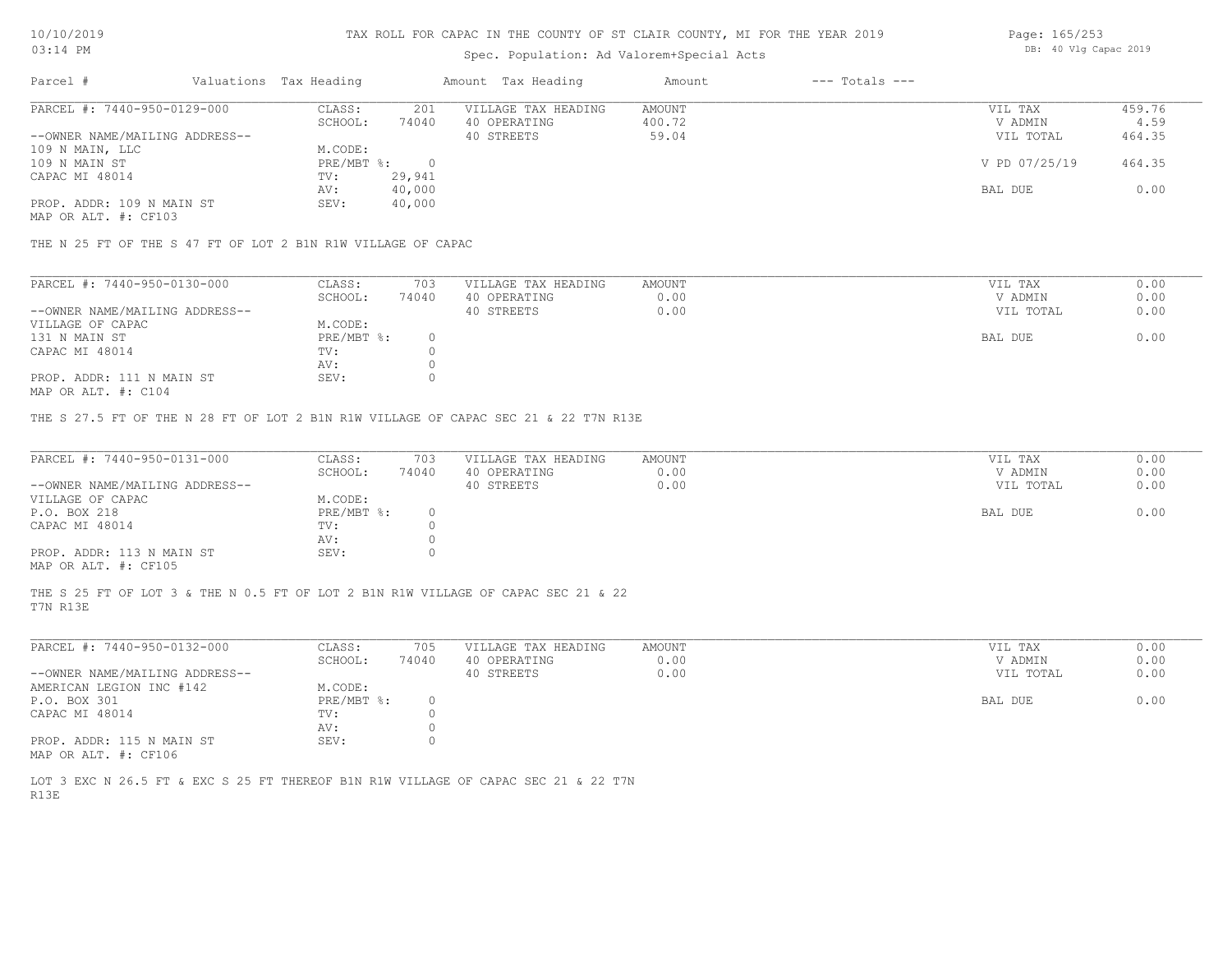## Spec. Population: Ad Valorem+Special Acts

| Page: 166/253 |  |                       |  |
|---------------|--|-----------------------|--|
|               |  | DB: 40 Vlg Capac 2019 |  |

| Parcel #                                                                 | Valuations Tax Heading |                  | Amount Tax Heading                                                                | Amount                    | $---$ Totals $---$ |                      |                   |
|--------------------------------------------------------------------------|------------------------|------------------|-----------------------------------------------------------------------------------|---------------------------|--------------------|----------------------|-------------------|
| PARCEL #: 7440-950-0133-000                                              | CLASS:<br>SCHOOL:      | 201<br>74040     | VILLAGE TAX HEADING<br>40 OPERATING                                               | <b>AMOUNT</b><br>372.40   |                    | VIL TAX<br>V ADMIN   | 427.27<br>4.27    |
| --OWNER NAME/MAILING ADDRESS--                                           |                        |                  | 40 STREETS                                                                        | 54.87                     |                    | VIL TOTAL            | 431.54            |
| SELECT, LLC,                                                             | M.CODE:                |                  |                                                                                   |                           |                    |                      |                   |
| 119 N MAIN ST                                                            | PRE/MBT %:             | $\overline{0}$   |                                                                                   |                           |                    | V PD 09/16/19        | 431.54            |
| CAPAC MI 48014                                                           | TV:<br>AV:             | 27,825<br>44,600 |                                                                                   |                           |                    | BAL DUE              | 0.00              |
| PROP. ADDR: 117 N MAIN ST                                                | SEV:                   | 44,600           |                                                                                   |                           |                    |                      |                   |
| MAP OR ALT. #: CF107                                                     |                        |                  |                                                                                   |                           |                    |                      |                   |
| R13E                                                                     |                        |                  | N26.5 FT OF LOT 3 & S 1.83 FT OF LOT 4 B1N R1W VILLAGE OF CAPAC SEC 21 & 22 T7N   |                           |                    |                      |                   |
|                                                                          |                        |                  |                                                                                   |                           |                    |                      |                   |
| PARCEL #: 7440-950-0134-000                                              | CLASS:                 | 201              | VILLAGE TAX HEADING                                                               | AMOUNT                    |                    | VIL TAX              | 1,306.26          |
| --OWNER NAME/MAILING ADDRESS--                                           | SCHOOL:                | 74040            | 40 OPERATING<br>40 STREETS                                                        | 1,138.51<br>167.75        |                    | V ADMIN<br>VIL TOTAL | 13.06<br>1,319.32 |
| SELECT, LLC,                                                             | M.CODE:                |                  |                                                                                   |                           |                    |                      |                   |
| 119 N MAIN ST                                                            | $PRE/MBT$ %:           | $\overline{0}$   |                                                                                   |                           |                    | V PD 09/16/19        | 1,319.32          |
| CAPAC MI 48014                                                           | TV:                    | 85,067           |                                                                                   |                           |                    |                      |                   |
|                                                                          | AV:                    | 136,900          |                                                                                   |                           |                    | BAL DUE              | 0.00              |
| PROP. ADDR: 119 N MAIN ST<br>MAP OR ALT. #: CF108                        | SEV:                   | 136,900          |                                                                                   |                           |                    |                      |                   |
| T7N R13E                                                                 |                        |                  | LOT 4 EXC S 1.83 FT & EXC N 6.50 FT THEREOF B1N R1W VILLAGE OF CAPAC SEC 21 & 22  |                           |                    |                      |                   |
| PARCEL #: 7440-950-0135-000                                              | CLASS:<br>SCHOOL:      | 201<br>74040     | VILLAGE TAX HEADING<br>40 OPERATING                                               | <b>AMOUNT</b><br>1,217.82 |                    | VIL TAX<br>V ADMIN   | 1,397.25<br>13.97 |
| --OWNER NAME/MAILING ADDRESS--                                           |                        |                  | 40 STREETS                                                                        | 179.43                    |                    | VIL TOTAL            | 1,411.22          |
| AGF PROPERTIES, INC                                                      | M.CODE:                |                  |                                                                                   |                           |                    |                      |                   |
| 4353 32 MILE RD                                                          |                        | PRE/MBT %: 0     |                                                                                   |                           |                    | V PD 08/19/19        | 1,411.22          |
| ROMEO MI 48065                                                           | TV:                    | 90,993           |                                                                                   |                           |                    |                      |                   |
|                                                                          | AV:                    | 146,000          |                                                                                   |                           |                    | BAL DUE              | 0.00              |
| PROP. ADDR: 127 N MAIN ST<br>MAP OR ALT. #: CF109                        | SEV:                   | 146,000          |                                                                                   |                           |                    |                      |                   |
| T7N R13E                                                                 |                        |                  | THE N 6.5 FT OF LOT 4 & THE S 70 FT OF LOT 5 B1N R1W VILLAGE OF CAPAC SEC 21 & 22 |                           |                    |                      |                   |
|                                                                          |                        |                  |                                                                                   |                           |                    |                      |                   |
| PARCEL #: 7440-950-0136-000                                              | CLASS:                 | 703              | VILLAGE TAX HEADING                                                               | <b>AMOUNT</b>             |                    | VIL TAX              | 0.00              |
|                                                                          | SCHOOL:                | 74040            | 40 OPERATING                                                                      | 0.00                      |                    | V ADMIN              | 0.00              |
| --OWNER NAME/MAILING ADDRESS--                                           |                        |                  | 40 STREETS                                                                        | 0.00                      |                    | VIL TOTAL            | 0.00              |
| TOWNSHIP OF MUSSEY HALL                                                  | M.CODE:<br>PRE/MBT %:  | $\circ$          |                                                                                   |                           |                    | BAL DUE              | 0.00              |
| PROP. ADDR: 135 N MAIN ST                                                | TV:                    | $\circ$          |                                                                                   |                           |                    |                      |                   |
| MAP OR ALT. #: CF110/111                                                 | AV:                    | $\circ$          |                                                                                   |                           |                    |                      |                   |
|                                                                          | SEV:                   | $\circ$          |                                                                                   |                           |                    |                      |                   |
|                                                                          |                        |                  |                                                                                   |                           |                    |                      |                   |
| E58' OF N 30' & S 3' OF N 33' OF E 60' OF LOT 6 BIN R/W VILLAGE OF CAPAC |                        |                  |                                                                                   |                           |                    |                      |                   |
|                                                                          |                        |                  |                                                                                   |                           |                    |                      |                   |
|                                                                          |                        |                  |                                                                                   |                           |                    |                      |                   |
|                                                                          |                        |                  |                                                                                   |                           |                    |                      |                   |
|                                                                          |                        |                  |                                                                                   |                           |                    |                      |                   |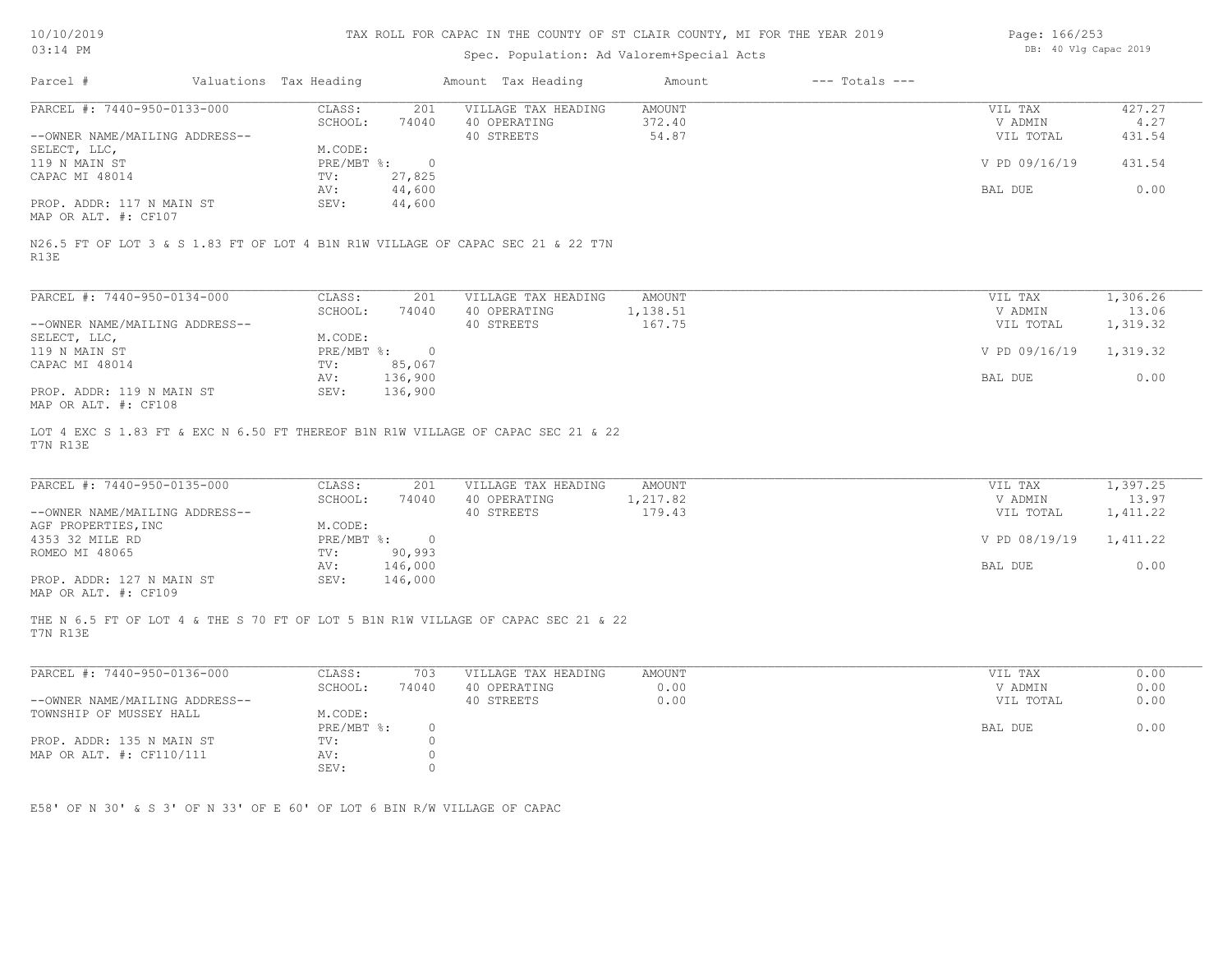#### TAX ROLL FOR CAPAC IN THE COUNTY OF ST CLAIR COUNTY, MI FOR THE YEAR 2019

## Spec. Population: Ad Valorem+Special Acts

| Parcel #                       | Valuations Tax Heading |       | Amount Tax Heading  | Amount | $---$ Totals $---$ |           |      |
|--------------------------------|------------------------|-------|---------------------|--------|--------------------|-----------|------|
| PARCEL #: 7440-950-0137-000    | CLASS:                 | 703   | VILLAGE TAX HEADING | AMOUNT |                    | VIL TAX   | 0.00 |
|                                | SCHOOL:                | 74040 | 40 OPERATING        | 0.00   |                    | V ADMIN   | 0.00 |
| --OWNER NAME/MAILING ADDRESS-- |                        |       | 40 STREETS          | 0.00   |                    | VIL TOTAL | 0.00 |
| VILLAGE OF CAPAC               | M.CODE:                |       |                     |        |                    |           |      |
| 131 N MAIN ST                  | PRE/MBT %:             |       |                     |        |                    | BAL DUE   | 0.00 |
| CAPAC MI 48014                 | TV:                    |       |                     |        |                    |           |      |
|                                | AV:                    |       |                     |        |                    |           |      |
| PROP. ADDR: 131 N MAIN ST      | SEV:                   |       |                     |        |                    |           |      |
|                                |                        |       |                     |        |                    |           |      |

MAP OR ALT. #: CF112

R/W VILLAGE OF CAPAC LOT 6 & N 5' OF LOT 5 EXC E 58' OF N 30' & EXC S 3' OF N 33' OF E 60' OF LOT 6 BIN

| PARCEL #: 7440-950-0139-000     | CLASS:     | 708   | VILLAGE TAX HEADING | AMOUNT | 0.00<br>VIL TAX   |
|---------------------------------|------------|-------|---------------------|--------|-------------------|
|                                 | SCHOOL:    | 74040 | 40 OPERATING        | 0.00   | 0.00<br>V ADMIN   |
| --OWNER NAME/MAILING ADDRESS--  |            |       | 40 STREETS          | 0.00   | 0.00<br>VIL TOTAL |
| FIRST BAPTIST CHURCH            | M.CODE:    |       |                     |        |                   |
| 108 W CHURCH ST                 | PRE/MBT %: |       |                     |        | 0.00<br>BAL DUE   |
| CAPAC MI 48014-3005             | TV:        |       |                     |        |                   |
|                                 | AV:        |       |                     |        |                   |
| PROP. ADDR: 108 W CHURCH STRRET | SEV:       |       |                     |        |                   |
| MAP OR ALT. #: CF113/114        |            |       |                     |        |                   |

LOTS 7,8 & 9 BIN R/W VILLAGE OF CAPAC

| PARCEL #: 7440-950-0140-000    | CLASS:  | 401            | VILLAGE TAX HEADING | AMOUNT | VIL TAX       | 399.10 |
|--------------------------------|---------|----------------|---------------------|--------|---------------|--------|
|                                | SCHOOL: | 74040          | 40 OPERATING        | 347.85 | V ADMIN       | 3.99   |
| --OWNER NAME/MAILING ADDRESS-- |         |                | 40 STREETS          | 51.25  | VIL TOTAL     | 403.09 |
| LOPER DWAYNE A/MELANIE         | M.CODE: | OLALS          |                     |        |               |        |
| 106 N NEEPER                   |         | PRE/MBT %: 100 |                     |        | V PD 09/11/19 | 403.09 |
| CAPAC MI 48014                 | TV:     | 25,991         |                     |        |               |        |
|                                | AV:     | 38,700         |                     |        | BAL DUE       | 0.00   |
| PROP. ADDR: 106 N NEEPER ST    | SEV:    | 38,700         |                     |        |               |        |
|                                |         |                |                     |        |               |        |

MAP OR ALT. #: CF115

N50 FT OF LOT 10 B1N R1W VILLAGE OF CAPAC

| PARCEL #: 7440-950-0141-000    | CLASS:       | 401    | VILLAGE TAX HEADING | AMOUNT | VIL TAX   | 387.37 |
|--------------------------------|--------------|--------|---------------------|--------|-----------|--------|
|                                | SCHOOL:      | 74040  | 40 OPERATING        | 337.63 | V ADMIN   | 3.87   |
| --OWNER NAME/MAILING ADDRESS-- |              |        | 40 STREETS          | 49.74  | VIL TOTAL | 391.24 |
| SCHONEMAN HAROLD/ROGER         | M.CODE:      |        |                     |        |           |        |
| 7608 LANSING AVE               | $PRE/MBT$ %: |        |                     |        | BAL DUE   | 391.24 |
| JACKSON MI 49201               | TV:          | 25,227 |                     |        |           |        |
|                                | AV:          | 32,900 |                     |        |           |        |
| PROP. ADDR: 104 N NEEPER ST    | SEV:         | 32,900 |                     |        |           |        |
| MAP OR ALT. #: CF116           |              |        |                     |        |           |        |

& 22 T7N R13E THE S 25 FT OF LOT 10 & THE N 25 FT OF LOTS 11 & 12 B1N R1W VILLAGE OF CAPAC SEC 21 Page: 167/253 DB: 40 Vlg Capac 2019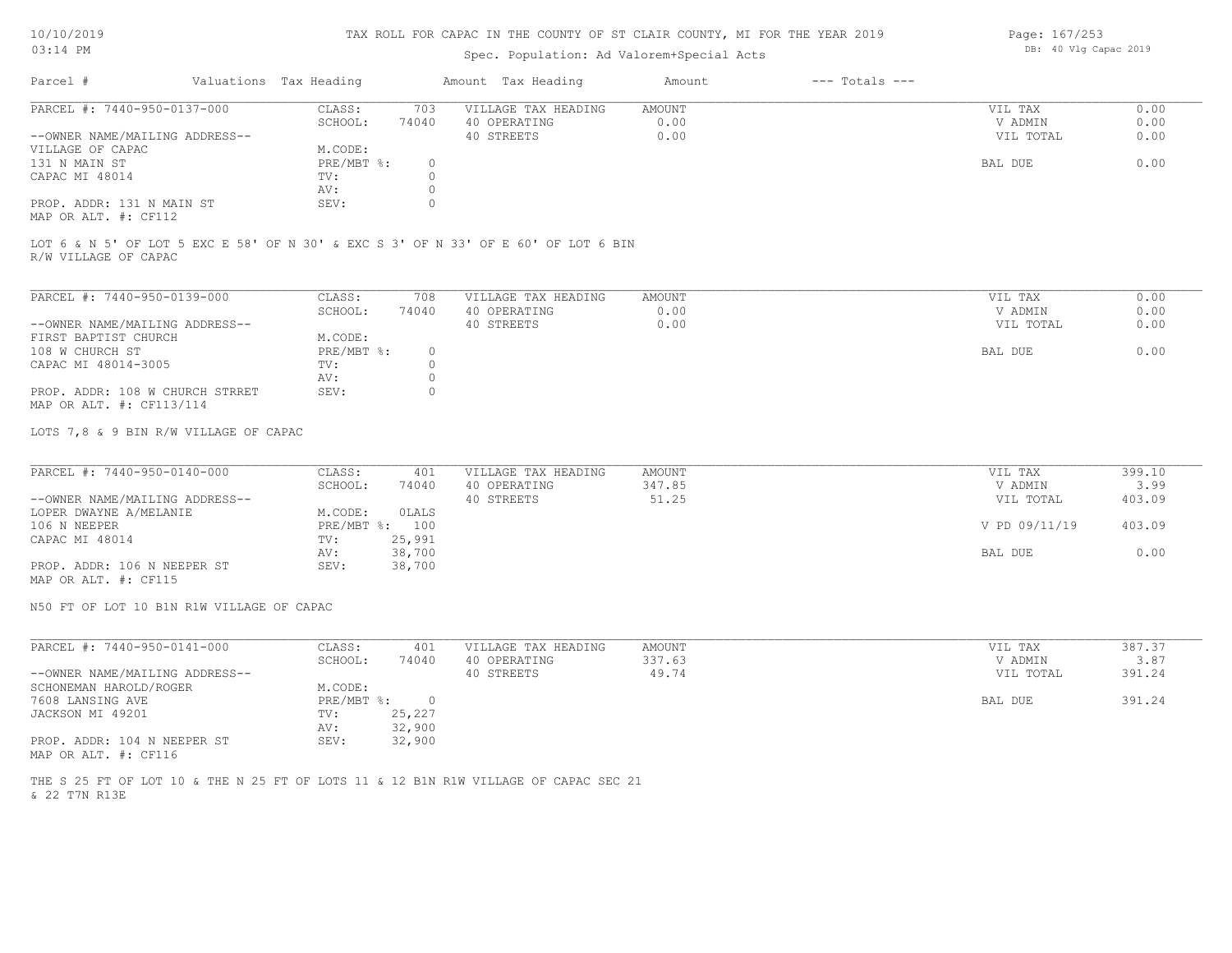### Spec. Population: Ad Valorem+Special Acts

| Page: 168/253 |  |                       |  |
|---------------|--|-----------------------|--|
|               |  | DB: 40 Vlg Capac 2019 |  |

| Parcel #                       | Valuations Tax Heading |        | Amount Tax Heading  | Amount | $---$ Totals $---$ |               |        |
|--------------------------------|------------------------|--------|---------------------|--------|--------------------|---------------|--------|
| PARCEL #: 7440-950-0142-000    | CLASS:                 | 401    | VILLAGE TAX HEADING | AMOUNT |                    | VIL TAX       | 551.31 |
|                                | SCHOOL:                | 74040  | 40 OPERATING        | 480.51 |                    | V ADMIN       | 5.51   |
| --OWNER NAME/MAILING ADDRESS-- |                        |        | 40 STREETS          | 70.80  |                    | VIL TOTAL     | 556.82 |
| BECKER GERALD/SANDRA           | M.CODE:                |        |                     |        |                    |               |        |
| P O BOX 158                    | $PRE/MBT$ %:           |        |                     |        |                    | V PD 08/29/19 | 556.82 |
| CAPAC MI 48014                 | TV:                    | 35,903 |                     |        |                    |               |        |
|                                | AV:                    | 55,100 |                     |        |                    | BAL DUE       | 0.00   |
| PROP. ADDR: 107 W MILL ST      | SEV:                   | 55,100 |                     |        |                    |               |        |
| MAP OR ALT. #: CF117           |                        |        |                     |        |                    |               |        |

LOTS 11 & 12 EXC THE N 25 FT THEREOF B1N R1W VILLAGE OF CAPAC SEC 21 & 22 T7N R13E

| PARCEL #: 7440-950-0143-000    | CLASS:     | 401    | VILLAGE TAX HEADING | AMOUNT | VIL TAX       | 489.68 |
|--------------------------------|------------|--------|---------------------|--------|---------------|--------|
|                                | SCHOOL:    | 74040  | 40 OPERATING        | 426.80 | V ADMIN       | 4.89   |
| --OWNER NAME/MAILING ADDRESS-- |            |        | 40 STREETS          | 62.88  | VIL TOTAL     | 494.57 |
| ROSILLO ROGELIO/MARIA          | M.CODE:    |        |                     |        |               |        |
| 201 W MILL ST                  | PRE/MBT %: | 100    |                     |        | V PD 08/28/19 | 494.57 |
| CAPAC MI 48014-3025            | TV:        | 31,890 |                     |        |               |        |
|                                | AV:        | 48,200 |                     |        | BAL DUE       | 0.00   |
| PROP. ADDR: 201 W MILL ST      | SEV:       | 48,200 |                     |        |               |        |
| MAP OR ALT. #: CF118           |            |        |                     |        |               |        |

S90 FT OF LOT 1 B1N R2W VILLAGE OF CAPAC

| PARCEL #: 7440-950-0144-000    | CLASS:     | 401    | VILLAGE TAX HEADING | AMOUNT | VIL TAX       | 481.97 |
|--------------------------------|------------|--------|---------------------|--------|---------------|--------|
|                                | SCHOOL:    | 74040  | 40 OPERATING        | 420.08 | V ADMIN       | 4.81   |
| --OWNER NAME/MAILING ADDRESS-- |            |        | 40 STREETS          | 61.89  | VIL TOTAL     | 486.78 |
| JJ EDWARD INVESTMENT GROUP LLC | M.CODE:    |        |                     |        |               |        |
| 29635 33 MILE RD               | PRE/MBT %: |        |                     |        | V PD 09/04/19 | 486.78 |
| RICHMOND MI 48062              | TV:        | 31,388 |                     |        |               |        |
|                                | AV:        | 44,700 |                     |        | BAL DUE       | 0.00   |
| PROP. ADDR: 103 N NEEPER ST    | SEV:       | 44,700 |                     |        |               |        |
|                                |            |        |                     |        |               |        |

MAP OR ALT. #: CF119

N60 FT OF LOT 1 & N 25 FT OF LOT 2 B1N R2W VILLAGE OF CAPAC SEC 21 & 22 T7N R13E

| PARCEL #: 7440-950-0145-000    | CLASS:       | 401    | VILLAGE TAX HEADING | AMOUNT | VIL TAX       | 737.59 |
|--------------------------------|--------------|--------|---------------------|--------|---------------|--------|
|                                | SCHOOL:      | 74040  | 40 OPERATING        | 642.87 | V ADMIN       | 7.37   |
| --OWNER NAME/MAILING ADDRESS-- |              |        | 40 STREETS          | 94.72  | VIL TOTAL     | 744.96 |
| WARNEZ GREGORY                 | M.CODE:      |        |                     |        |               |        |
| 203 W MILL ST                  | $PRE/MBT$ %: | 100    |                     |        | V PD 09/09/19 | 744.96 |
| CAPAC MI 48014-3025            | TV:          | 48,034 |                     |        |               |        |
|                                | AV:          | 65,500 |                     |        | BAL DUE       | 0.00   |
| PROP. ADDR: 203 W MILL ST      | SEV:         | 65,500 |                     |        |               |        |
| MAP OR ALT. #: CF120           |              |        |                     |        |               |        |

LOT 2 EXC N 25 FT B1N R2W VILLAGE OF CAPAC SEC 21 & 22 T7N R13E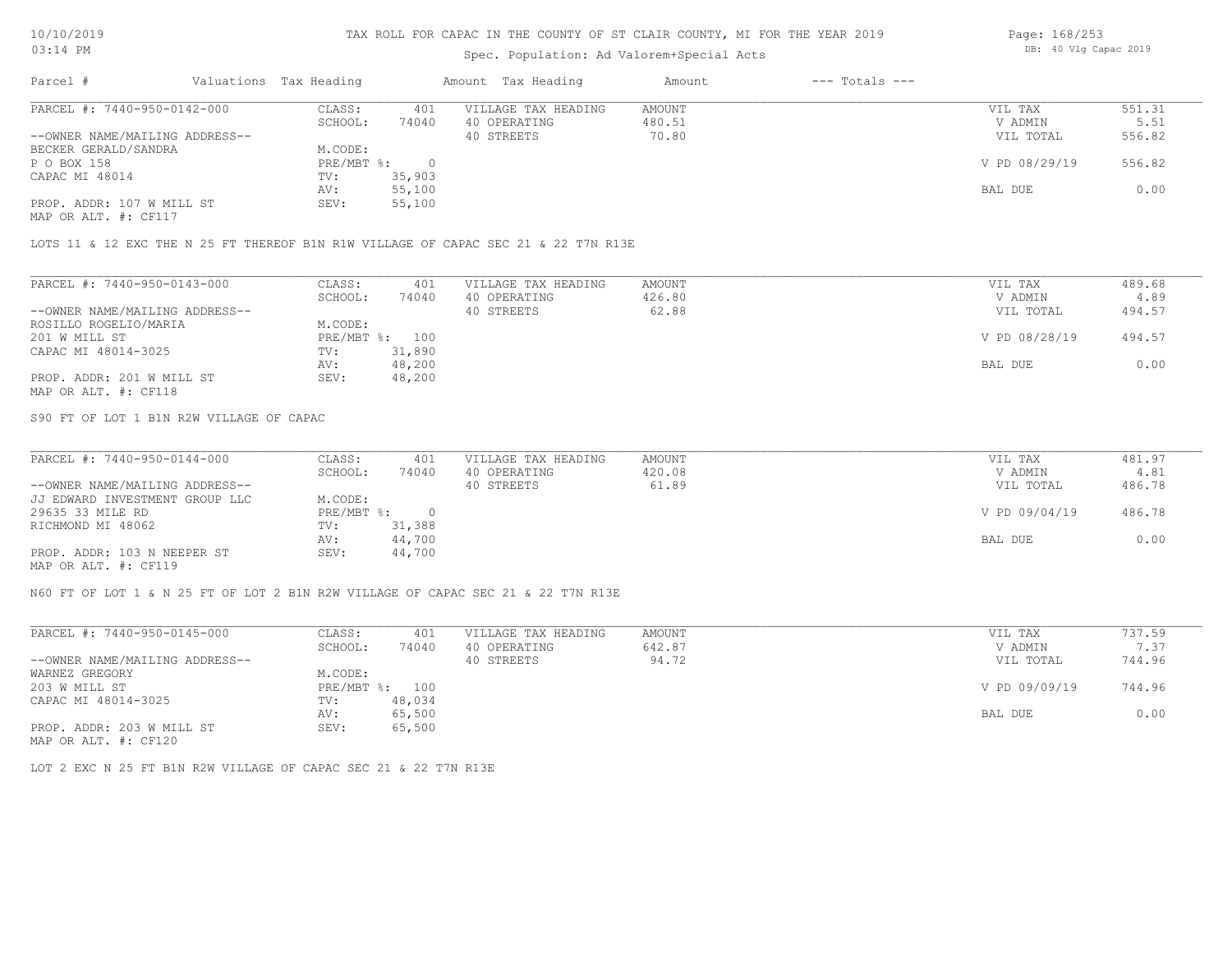### TAX ROLL FOR CAPAC IN THE COUNTY OF ST CLAIR COUNTY, MI FOR THE YEAR 2019

## Spec. Population: Ad Valorem+Special Acts

| Page: 169/253 |                       |  |
|---------------|-----------------------|--|
|               | DB: 40 Vlg Capac 2019 |  |

| Parcel #                                                                           | Valuations Tax Heading |                |                | Amount Tax Heading         | Amount           | $---$ Totals $---$ |                      |                |
|------------------------------------------------------------------------------------|------------------------|----------------|----------------|----------------------------|------------------|--------------------|----------------------|----------------|
| PARCEL #: 7440-950-0146-000                                                        |                        | CLASS:         | 401            | VILLAGE TAX HEADING        | AMOUNT           |                    | VIL TAX              | 625.49         |
|                                                                                    |                        | SCHOOL:        | 74040          | 40 OPERATING               | 545.17           |                    | V ADMIN              | 6.25           |
| --OWNER NAME/MAILING ADDRESS--                                                     |                        |                |                | 40 STREETS                 | 80.32            |                    | VIL TOTAL            | 631.74         |
| BYERS KEVIN F                                                                      |                        | M.CODE:        |                |                            |                  |                    |                      |                |
| BYERS SANDRA L                                                                     |                        | PRE/MBT %:     | $\overline{0}$ |                            |                  |                    | V PD 09/04/19        | 631.74         |
| P.O. BOX 357                                                                       |                        | TV:            | 40,734         |                            |                  |                    |                      |                |
| CAPAC MI 48014-0357                                                                |                        | AV:            | 60,000         |                            |                  |                    | BAL DUE              | 0.00           |
|                                                                                    |                        | SEV:           | 60,000         |                            |                  |                    |                      |                |
| PROP. ADDR: 105 N NEEPER ST                                                        |                        |                |                |                            |                  |                    |                      |                |
| MAP OR ALT. #: CF121                                                               |                        |                |                |                            |                  |                    |                      |                |
| PARCEL #: 7440-950-0147-000                                                        |                        | CLASS:         | 401            | VILLAGE TAX HEADING        | AMOUNT           |                    | VIL TAX              | 590.33         |
|                                                                                    |                        | SCHOOL:        | 74040          | 40 OPERATING               | 514.52           |                    | V ADMIN              | 5.90           |
| --OWNER NAME/MAILING ADDRESS--                                                     |                        |                |                | 40 STREETS                 | 75.81            |                    | VIL TOTAL            | 596.23         |
| SONNER JANET                                                                       |                        | M.CODE:        |                |                            |                  |                    |                      |                |
| 107 N NEEPER ST                                                                    |                        | PRE/MBT %: 100 |                |                            |                  |                    | V PD 07/10/19        | 596.23         |
| CAPAC MI 48014                                                                     |                        | TV:            | 38,444         |                            |                  |                    |                      |                |
|                                                                                    |                        | AV:            | 57,800         |                            |                  |                    | BAL DUE              | 0.00           |
| PROP. ADDR: 107 N NEEPER ST                                                        |                        | SEV:           | 57,800         |                            |                  |                    |                      |                |
| MAP OR ALT. #: CF122                                                               |                        |                |                |                            |                  |                    |                      |                |
| LOT 4 B1N R2W VILLAGE OF CAPAC SEC 21 & 22 T7N R13E<br>PARCEL #: 7440-950-0148-000 |                        |                |                |                            |                  |                    |                      |                |
|                                                                                    |                        | CLASS:         | 401            | VILLAGE TAX HEADING        | AMOUNT<br>641.38 |                    | VIL TAX              | 735.88<br>7.35 |
| --OWNER NAME/MAILING ADDRESS--                                                     |                        | SCHOOL:        | 74040          | 40 OPERATING<br>40 STREETS | 94.50            |                    | V ADMIN<br>VIL TOTAL | 743.23         |
| RODRIGUEZ MIGUEL                                                                   |                        | M.CODE:        | COREL          |                            |                  |                    |                      |                |
| 109 N NEEPER ST                                                                    |                        | PRE/MBT %: 100 |                |                            |                  |                    | V PD 09/09/19        | 743.23         |
| CAPAC MI 48014                                                                     |                        | TV:            | 47,923         |                            |                  |                    |                      |                |
|                                                                                    |                        | AV:            | 51,700         |                            |                  |                    | BAL DUE              | 0.00           |
| PROP. ADDR: 109 N NEEPER ST                                                        |                        | SEV:           | 51,700         |                            |                  |                    |                      |                |
| MAP OR ALT. #: CB123                                                               |                        |                |                |                            |                  |                    |                      |                |
|                                                                                    |                        |                |                |                            |                  |                    |                      |                |
| LOT 5 B1N R2W VILLAGE OF CAPAC SEC 21 & 22 T7N R13E                                |                        |                |                |                            |                  |                    |                      |                |
|                                                                                    |                        |                |                |                            |                  |                    |                      |                |
| PARCEL #: 7440-950-0149-000                                                        |                        | CLASS:         | 401            | VILLAGE TAX HEADING        | AMOUNT           |                    | VIL TAX              | 509.82         |
|                                                                                    |                        | SCHOOL:        | 74040          | 40 OPERATING               | 444.35           |                    | V ADMIN              | 5.09           |
| --OWNER NAME/MAILING ADDRESS--                                                     |                        |                |                | 40 STREETS                 | 65.47            |                    | VIL TOTAL            | 514.91         |
| LEIGH CAROLYN                                                                      |                        | M.CODE:        |                |                            |                  |                    |                      |                |
| 113 N NEEPER ST                                                                    |                        | PRE/MBT %: 100 |                |                            |                  |                    | V PD 08/07/19        | 514.91         |
| CAPAC MI 48014-3033                                                                |                        | TV:            | 33,201         |                            |                  |                    |                      |                |
|                                                                                    |                        | AV:<br>SEV:    | 50,700         |                            |                  |                    | BAL DUE              | 0.00           |
| PROP. ADDR: 113 N NEEPER ST<br>MAP OR ALT. #: CF124                                |                        |                | 50,700         |                            |                  |                    |                      |                |
|                                                                                    |                        |                |                |                            |                  |                    |                      |                |

LOT 6 B1N R2W VILLAGE OF CAPAC SEC 21 & 22 T7N R13E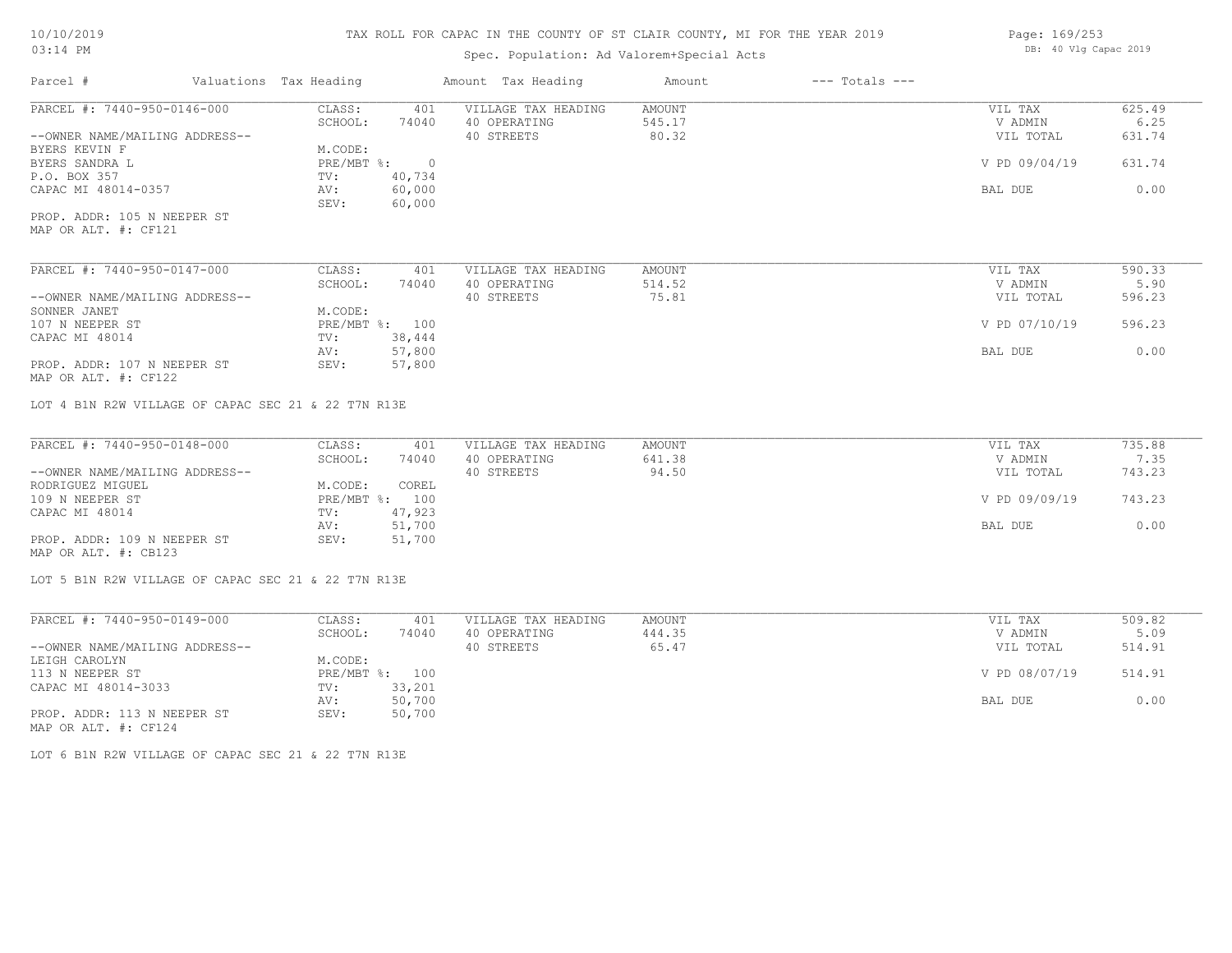#### Spec. Population: Ad Valorem+Special Acts

| Page: 170/253 |  |                       |  |
|---------------|--|-----------------------|--|
|               |  | DB: 40 Vlg Capac 2019 |  |

| Parcel #                                                   | Valuations Tax Heading |        | Amount Tax Heading  | Amount | $---$ Totals $---$ |               |        |
|------------------------------------------------------------|------------------------|--------|---------------------|--------|--------------------|---------------|--------|
| PARCEL #: 7440-950-0150-000                                | CLASS:                 | 401    | VILLAGE TAX HEADING | AMOUNT |                    | VIL TAX       | 622.88 |
|                                                            | SCHOOL:                | 74040  | 40 OPERATING        | 542.89 |                    | V ADMIN       | 6.22   |
| --OWNER NAME/MAILING ADDRESS--                             |                        |        | 40 STREETS          | 79.99  |                    | VIL TOTAL     | 629.10 |
| ALDRICH CHARLES                                            | M.CODE:                | COREL  |                     |        |                    |               |        |
| 108 N GLASSFORD STREET                                     | $PRE/MBT$ %:           | 100    |                     |        |                    | V PD 09/09/19 | 629.10 |
| CAPAC MI 48014                                             | TV:                    | 40,564 |                     |        |                    |               |        |
|                                                            | AV:                    | 46,100 |                     |        |                    | BAL DUE       | 0.00   |
| PROP. ADDR: 108 N GLASSFORD STREET<br>MAP OR ALT. #: CF125 | SEV:                   | 46,100 |                     |        |                    |               |        |

LOT 7 B1N R2W VILLAGE OF CAPAC SEC 21 & 22 T7N R13E

| PARCEL #: 7440-950-0151-000        | CLASS:     | 401    | VILLAGE TAX HEADING | AMOUNT | VIL TAX       | 729.52 |
|------------------------------------|------------|--------|---------------------|--------|---------------|--------|
|                                    | SCHOOL:    | 74040  | 40 OPERATING        | 635.84 | V ADMIN       | 7.29   |
| --OWNER NAME/MAILING ADDRESS--     |            |        | 40 STREETS          | 93.68  | VIL TOTAL     | 736.81 |
| BROWN JUDY L.                      | M.CODE:    |        |                     |        |               |        |
| MURRAY JOSEPH W.                   | PRE/MBT %: | 67     |                     |        | V PD 07/19/19 | 736.81 |
| 106 N GLASSFORD ST                 | TV:        | 47,509 |                     |        |               |        |
| CAPAC MI 48014-3009                | AV:        | 71,800 |                     |        | BAL DUE       | 0.00   |
|                                    | SEV:       | 71,800 |                     |        |               |        |
| PROP. ADDR: 106 N GLASSFORD STREET |            |        |                     |        |               |        |

MAP OR ALT. #: CF126

LOT 8 B1N R2W VILLAGE OF CAPAC SEC 21 & 22 T7N R13E

| PARCEL #: 7440-950-0152-000        | CLASS:  | 401            | VILLAGE TAX HEADING | AMOUNT | VIL TAX       | 581.94 |
|------------------------------------|---------|----------------|---------------------|--------|---------------|--------|
|                                    | SCHOOL: | 74040          | 40 OPERATING        | 507.21 | V ADMIN       | 5.81   |
| --OWNER NAME/MAILING ADDRESS--     |         |                | 40 STREETS          | 74.73  | VIL TOTAL     | 587.75 |
| SMITH ROBERT/DOROTHY               | M.CODE: |                |                     |        |               |        |
| 104 N GLASSFORD ST                 |         | PRE/MBT %: 100 |                     |        | V PD 08/07/19 | 587.75 |
| CAPAC MI 48014-3009                | TV:     | 37,898         |                     |        |               |        |
|                                    | AV:     | 57,700         |                     |        | BAL DUE       | 0.00   |
| PROP. ADDR: 104 N GLASSFORD STREET | SEV:    | 57,700         |                     |        |               |        |
| MAP OR ALT. #: CF127A              |         |                |                     |        |               |        |

LOT 9 B1N R2W VILLAGE OF CAPAC SEC 21 & 22 T7N R13E

| PARCEL #: 7440-950-0153-000    | CLASS:  | 401            | VILLAGE TAX HEADING | AMOUNT | VIL TAX       | 120.49 |
|--------------------------------|---------|----------------|---------------------|--------|---------------|--------|
|                                | SCHOOL: | 74040          | 40 OPERATING        | 105.02 | V ADMIN       | 1.20   |
| --OWNER NAME/MAILING ADDRESS-- |         |                | 40 STREETS          | 15.47  | VIL TOTAL     | 121.69 |
| SMITH ROBERT/DOROTHY           | M.CODE: |                |                     |        |               |        |
| 104 N GLASSFORD STREET         |         | PRE/MBT %: 100 |                     |        | V PD 08/07/19 | 121.69 |
| CAPAC MI 48014                 | TV:     | 7,847          |                     |        |               |        |
|                                | AV:     | 20,800         |                     |        | BAL DUE       | 0.00   |
| PROP. ADDR: N GLASSFORD STREET | SEV:    | 20,800         |                     |        |               |        |
| MAP OR ALT. #: CF127B          |         |                |                     |        |               |        |

LOT 10 B1N R2W VILLAGE OF CAPAC SEC 21 & 22 T7N R13E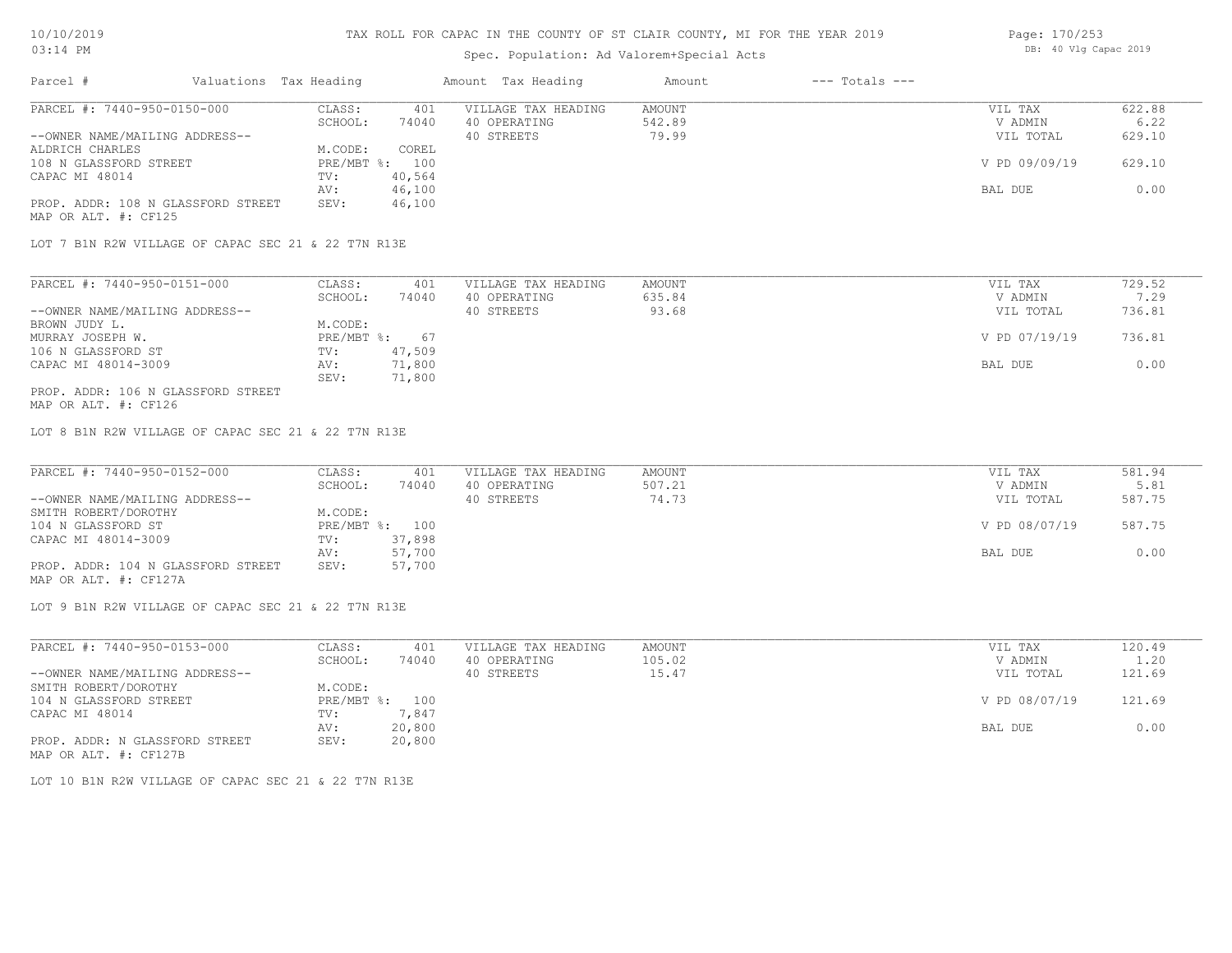#### TAX ROLL FOR CAPAC IN THE COUNTY OF ST CLAIR COUNTY, MI FOR THE YEAR 2019 Page: 171/253

### Spec. Population: Ad Valorem+Special Acts

| -4042 | rayt. ITTTSJJ |  |                       |  |
|-------|---------------|--|-----------------------|--|
|       |               |  | DB: 40 Vlg Capac 2019 |  |
|       |               |  |                       |  |

| Parcel #                           | Valuations Tax Heading |       | Amount Tax Heading  | Amount | $---$ Totals $---$ |           |      |
|------------------------------------|------------------------|-------|---------------------|--------|--------------------|-----------|------|
| PARCEL #: 7440-950-0154-000        | CLASS:                 | 708   | VILLAGE TAX HEADING | AMOUNT |                    | VIL TAX   | 0.00 |
|                                    | SCHOOL:                | 74040 | 40 OPERATING        | 0.00   |                    | V ADMIN   | 0.00 |
| --OWNER NAME/MAILING ADDRESS--     |                        |       | 40 STREETS          | 0.00   |                    | VIL TOTAL | 0.00 |
| RESTORATION BIBLE CHURCH AND BIBLE | M.CODE:                |       |                     |        |                    |           |      |
| P.O. BOX 325                       | $PRE/MBT$ %:           |       |                     |        |                    | BAL DUE   | 0.00 |
| ROYAL OAK MI 48068                 | TV:                    |       |                     |        |                    |           |      |
|                                    | AV:                    |       |                     |        |                    |           |      |
| PROP. ADDR: 207 W MILL ST          | SEV:                   |       |                     |        |                    |           |      |

MAP OR ALT. #: CF128A

LOT 11 B1N R2W VILLAGE OF CAPAC SEC 21 & 22 T7N R13E

| SCHOOL:<br>74040<br>40 OPERATING<br>0.00<br>V ADMIN<br>0.00<br>40 STREETS<br>VIL TOTAL<br>M.CODE:<br>PRE/MBT %:<br>14952 IMLAY CITY RD<br>BAL DUE<br>TV:<br>AV: | PARCEL #: 7440-950-0154-500    | CLASS: | 708 | VILLAGE TAX HEADING | AMOUNT | VIL TAX | 0.00 |
|-----------------------------------------------------------------------------------------------------------------------------------------------------------------|--------------------------------|--------|-----|---------------------|--------|---------|------|
|                                                                                                                                                                 |                                |        |     |                     |        |         | 0.00 |
| CAPAC UNITED METHODIST CHURCH, ET, AL                                                                                                                           | --OWNER NAME/MAILING ADDRESS-- |        |     |                     |        |         | 0.00 |
|                                                                                                                                                                 |                                |        |     |                     |        |         |      |
| CAPAC MI 48014                                                                                                                                                  |                                |        |     |                     |        |         | 0.00 |
|                                                                                                                                                                 |                                |        |     |                     |        |         |      |
|                                                                                                                                                                 |                                |        |     |                     |        |         |      |
|                                                                                                                                                                 | PROP. ADDR: 211 W MILL ST      | SEV:   |     |                     |        |         |      |

MAP OR ALT. #: CF128B

LOT 12 B1N R2W VILLAGE OF CAPAC SEC 21 & 22 T7N R13E

| PARCEL #: 7440-950-0155-000    | CLASS:  | 401            | VILLAGE TAX HEADING | AMOUNT | VIL TAX       | 543.58 |
|--------------------------------|---------|----------------|---------------------|--------|---------------|--------|
|                                | SCHOOL: | 74040          | 40 OPERATING        | 473.78 | V ADMIN       | 5.43   |
| --OWNER NAME/MAILING ADDRESS-- |         |                | 40 STREETS          | 69.80  | VIL TOTAL     | 549.01 |
| OWENS STEVE                    | M.CODE: | OLALS          |                     |        |               |        |
| 303 W MILL ST                  |         | PRE/MBT %: 100 |                     |        | V PD 09/11/19 | 549.01 |
| CAPAC MI 48014                 | TV:     | 35,400         |                     |        |               |        |
|                                | AV:     | 35,400         |                     |        | BAL DUE       | 0.00   |
| PROP. ADDR: 303 W MILL ST      | SEV:    | 35,400         |                     |        |               |        |
| MAP OR ALT. #: CF129A          |         |                |                     |        |               |        |

LOT 1 EXC N 50 FT THEREOF B1N R3W VILLAGE OF CAPAC SEC 21 & 22 T7N R13E

| PARCEL #: 7440-950-0156-000                                                                                     | CLASS:       | 401    | VILLAGE TAX HEADING | AMOUNT | VIL TAX       | 281.73 |
|-----------------------------------------------------------------------------------------------------------------|--------------|--------|---------------------|--------|---------------|--------|
|                                                                                                                 | SCHOOL:      | 74040  | 40 OPERATING        | 245.55 | V ADMIN       | 2.81   |
| --OWNER NAME/MAILING ADDRESS--                                                                                  |              |        | 40 STREETS          | 36.18  | VIL TOTAL     | 284.54 |
| HARVEY JAMIE                                                                                                    | M.CODE:      |        |                     |        |               |        |
| 101 N GLASSFORD ST                                                                                              | $PRE/MBT$ %: | 100    |                     |        | V PD 08/14/19 | 284.54 |
| CAPAC MI 48014                                                                                                  | TV:          | 18,347 |                     |        |               |        |
|                                                                                                                 | AV:          | 28,100 |                     |        | BAL DUE       | 0.00   |
| PROP. ADDR: 101 N GLASSFORD STREET                                                                              | SEV:         | 28,100 |                     |        |               |        |
| the contract of the contract of the contract of the contract of the contract of the contract of the contract of |              |        |                     |        |               |        |

MAP OR ALT. #: CF129B

N50 FT OF LOT 1 B1N R3W VILLAGE OF CAPAC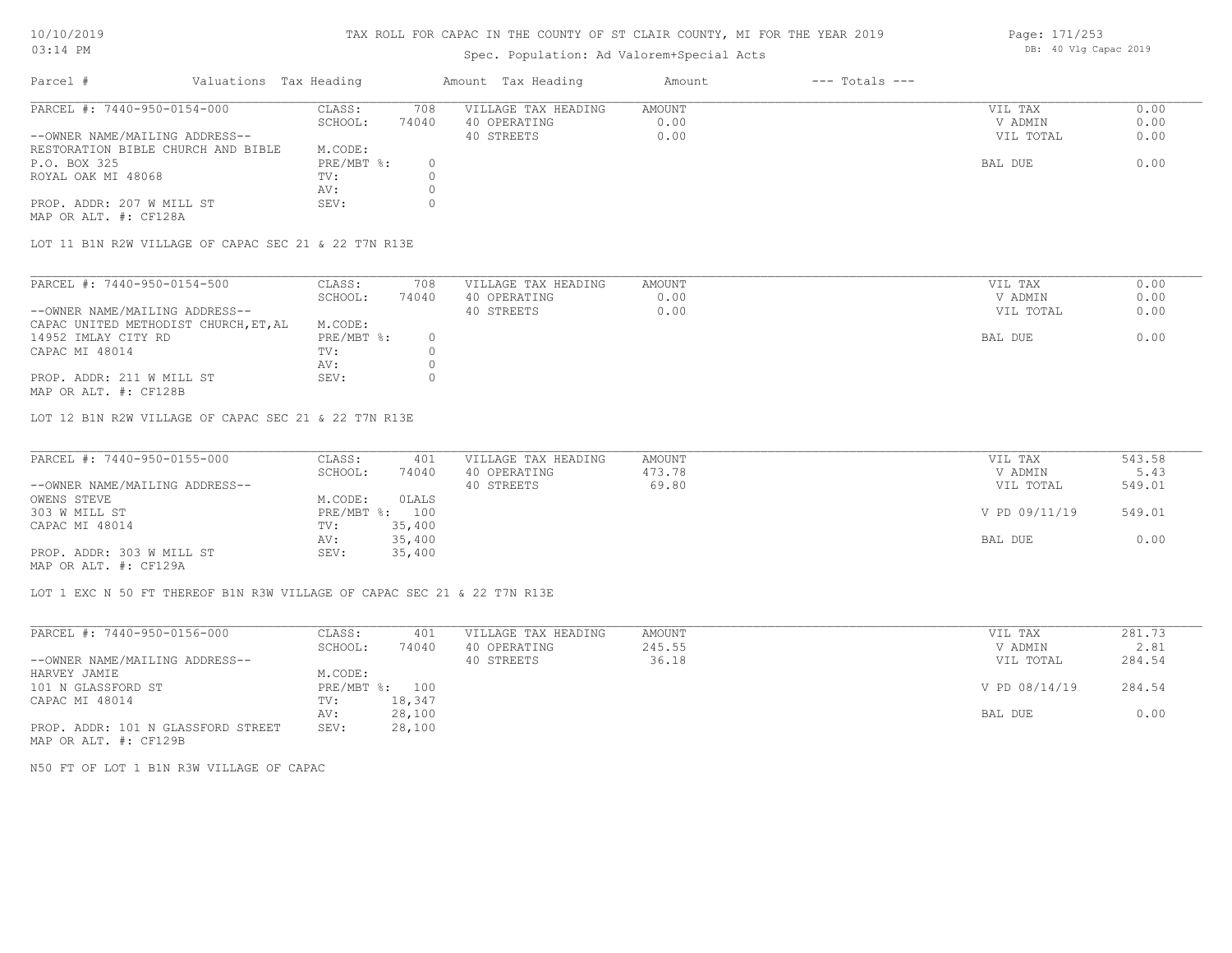### TAX ROLL FOR CAPAC IN THE COUNTY OF ST CLAIR COUNTY, MI FOR THE YEAR 2019

## Spec. Population: Ad Valorem+Special Acts

| Page: 172/253 |  |                       |  |
|---------------|--|-----------------------|--|
|               |  | DB: 40 Vlg Capac 2019 |  |

| Parcel #                                            | Valuations Tax Heading          | Amount Tax Heading                         | Amount           | $---$ Totals $---$ |                    |                |
|-----------------------------------------------------|---------------------------------|--------------------------------------------|------------------|--------------------|--------------------|----------------|
| PARCEL #: 7440-950-0157-000                         | CLASS:<br>SCHOOL:<br>74040      | VILLAGE TAX HEADING<br>401<br>40 OPERATING | AMOUNT<br>472.11 |                    | VIL TAX<br>V ADMIN | 541.67<br>5.41 |
| --OWNER NAME/MAILING ADDRESS--                      |                                 | 40 STREETS                                 | 69.56            |                    | VIL TOTAL          | 547.08         |
| KURTZHALS KYLE                                      | M.CODE:<br>OLALS                |                                            |                  |                    |                    |                |
| 305 W MILL ST                                       | PRE/MBT %: 100                  |                                            |                  |                    | V PD 09/11/19      | 547.08         |
| CAPAC MI 48014-3027                                 | TV:<br>35,275                   |                                            |                  |                    |                    |                |
| PROP. ADDR: 305 W MILL ST                           | 55,000<br>AV:<br>55,000<br>SEV: |                                            |                  |                    | BAL DUE            | 0.00           |
| MAP OR ALT. #: CF130A                               |                                 |                                            |                  |                    |                    |                |
| LOT 2 B1N R3W VILLAGE OF CAPAC                      |                                 |                                            |                  |                    |                    |                |
| PARCEL #: 7440-950-0158-000                         | CLASS:                          | VILLAGE TAX HEADING<br>401                 | AMOUNT           |                    | VIL TAX            | 686.81         |
|                                                     | SCHOOL:<br>74040                | 40 OPERATING                               | 598.61           |                    | V ADMIN            | 6.86           |
| --OWNER NAME/MAILING ADDRESS--                      |                                 | 40 STREETS                                 | 88.20            |                    | VIL TOTAL          | 693.67         |
| MILLER PETER S                                      | M.CODE:<br>00LSB                |                                            |                  |                    |                    |                |
| 103 N GLASSFORD STREET                              | PRE/MBT %: 100                  |                                            |                  |                    | V PD 08/26/19      | 693.67         |
| CAPAC MI 48014                                      | 44,727<br>TV:                   |                                            |                  |                    |                    |                |
| PROP. ADDR: 103 N GLASSFORD STREET                  | 53,200<br>AV:<br>53,200<br>SEV: |                                            |                  |                    | BAL DUE            | 0.00           |
| MAP OR ALT. #: CF130B                               |                                 |                                            |                  |                    |                    |                |
| LOT 3 B1N R3W VILLAGE OF CAPAC SEC 21 & 22 T7N R13E |                                 |                                            |                  |                    |                    |                |
| PARCEL #: 7440-950-0159-000                         | CLASS:                          | VILLAGE TAX HEADING<br>401                 | AMOUNT           |                    | VIL TAX            | 1,072.96       |
|                                                     | SCHOOL:<br>74040                | 40 OPERATING                               | 935.17           |                    | V ADMIN            | 10.72          |
| --OWNER NAME/MAILING ADDRESS--                      |                                 | 40 STREETS                                 | 137.79           |                    | VIL TOTAL          | 1,083.68       |
| MULTI CORP INC                                      | M.CODE:                         |                                            |                  |                    |                    |                |
| 14835 LOIS LN                                       | PRE/MBT %: 0                    |                                            |                  |                    | V PD 09/04/19      | 1,083.68       |
| CAPAC MI 48014                                      | 69,874<br>TV:<br>82,700<br>AV:  |                                            |                  |                    | BAL DUE            | 0.00           |
| PROP. ADDR: 105 N GLASSFORD STREET                  | 82,700<br>SEV:                  |                                            |                  |                    |                    |                |
| MAP OR ALT. #: CF131                                |                                 |                                            |                  |                    |                    |                |
| LOT 4 & S 1/4 OF LOT 5 B1N R3W VILLAGE OF CAPAC     |                                 |                                            |                  |                    |                    |                |
| PARCEL #: 7440-950-0160-000                         | CLASS:                          | VILLAGE TAX HEADING<br>401                 | AMOUNT           |                    | VIL TAX            | 382.91         |
|                                                     | SCHOOL:<br>74040                | 40 OPERATING                               | 333.74           |                    | V ADMIN            | 3.82           |
| --OWNER NAME/MAILING ADDRESS--                      |                                 | 40 STREETS                                 | 49.17            |                    | VIL TOTAL          | 386.73         |
| CORONADO JOSE/SUSAN                                 | M.CODE:<br>OLALS                |                                            |                  |                    |                    |                |
| 107 N GLASSFORD                                     | PRE/MBT %: 100                  |                                            |                  |                    | V PD 09/11/19      | 386.73         |
| CAPAC MI 48014                                      | 24,937<br>TV:                   |                                            |                  |                    |                    |                |
|                                                     | 37,800<br>AV:                   |                                            |                  |                    | BAL DUE            | 0.00           |
| PROP. ADDR: 107 N GLASSFORD STREET                  | SEV:<br>37,800                  |                                            |                  |                    |                    |                |

MAP OR ALT. #: CF132

N3/4 OF LOT 5 B1N R3W VILLAGE OF CAPAC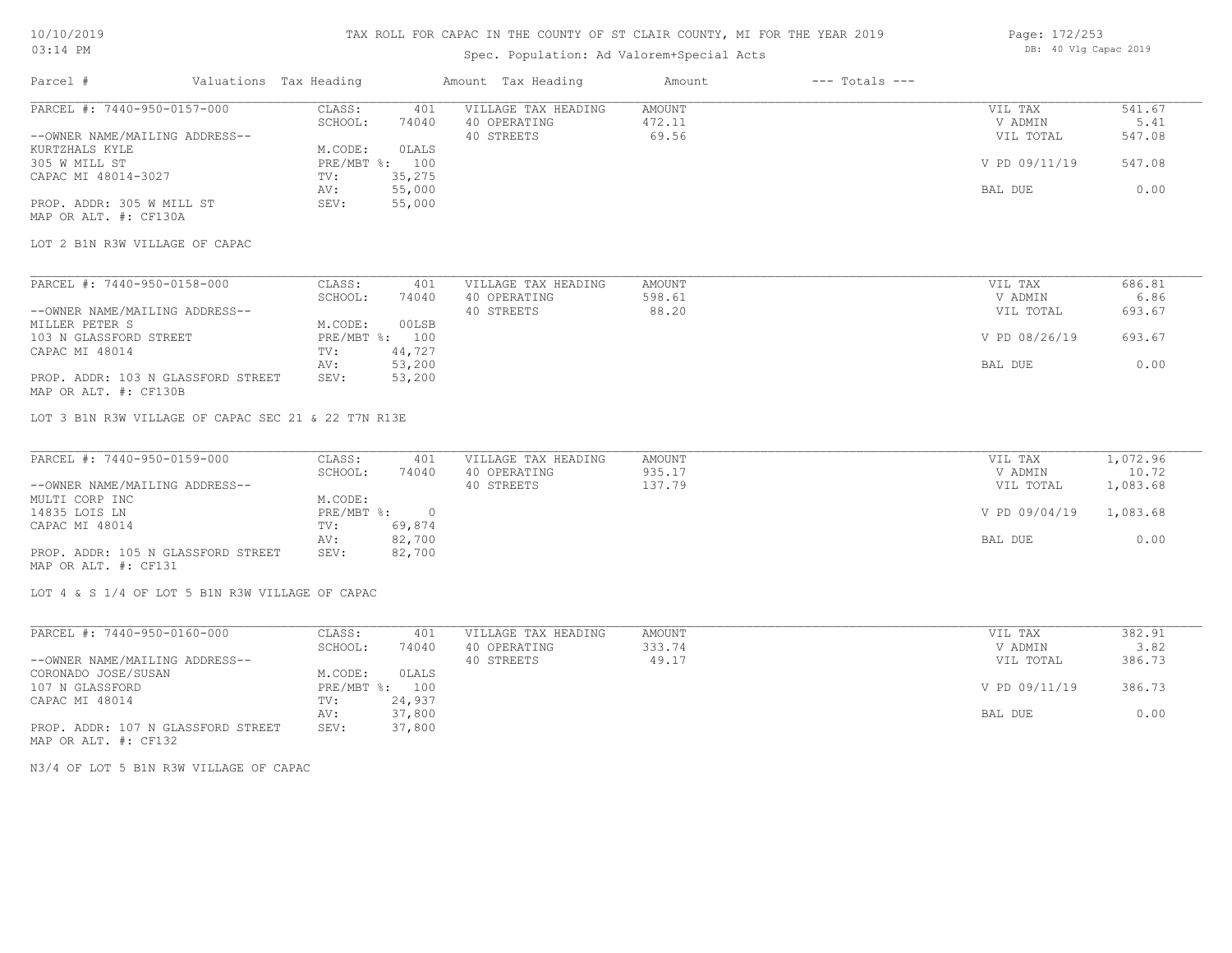MAP OR ALT. #: CF133

#### TAX ROLL FOR CAPAC IN THE COUNTY OF ST CLAIR COUNTY, MI FOR THE YEAR 2019

### Spec. Population: Ad Valorem+Special Acts

| Parcel #                       | Valuations Tax Heading |        | Amount Tax Heading  | Amount | $---$ Totals $---$ |               |        |
|--------------------------------|------------------------|--------|---------------------|--------|--------------------|---------------|--------|
| PARCEL #: 7440-950-0161-000    | CLASS:                 | 401    | VILLAGE TAX HEADING | AMOUNT |                    | VIL TAX       | 671.03 |
|                                | SCHOOL:                | 74040  | 40 OPERATING        | 584.86 |                    | V ADMIN       | 6.71   |
| --OWNER NAME/MAILING ADDRESS-- |                        |        | 40 STREETS          | 86.17  |                    | VIL TOTAL     | 677.74 |
| SEXTON BRIAN                   | M.CODE:                | COREL  |                     |        |                    |               |        |
| 109 N GLASSFORD STREET         | PRE/MBT %: 100         |        |                     |        |                    | V PD 09/09/19 | 677.74 |
| CAPAC MI 48014                 | TV:                    | 43,700 |                     |        |                    |               |        |
|                                | AV:                    | 43,700 |                     |        |                    | BAL DUE       | 0.00   |

LOT 6 B1N R3W VILLAGE OF CAPAC SEC 21 & 22 T7N R13E

PROP. ADDR: 109 N GLASSFORD STREET SEV: 43,700

| PARCEL #: 7440-950-0162-000    | CLASS:  | 401            | VILLAGE TAX HEADING | AMOUNT | VIL TAX       | 662.45 |
|--------------------------------|---------|----------------|---------------------|--------|---------------|--------|
|                                | SCHOOL: | 74040          | 40 OPERATING        | 577.38 | V ADMIN       | 6.62   |
| --OWNER NAME/MAILING ADDRESS-- |         |                | 40 STREETS          | 85.07  | VIL TOTAL     | 669.07 |
| RUDDOCK DONALD/LINDA           | M.CODE: |                |                     |        |               |        |
| 104 N MATTESON ST              |         | PRE/MBT %: 100 |                     |        | V PD 09/16/19 | 669.07 |
| CAPAC MI 48014                 | TV:     | 43,141         |                     |        |               |        |
|                                | AV:     | 67,100         |                     |        | BAL DUE       | 0.00   |
| PROP. ADDR: 104 N MATTESON ST  | SEV:    | 67,100         |                     |        |               |        |
| MAP OR ALT. #: CF134A          |         |                |                     |        |               |        |

S25 FT OF LOT 9 & LOT 10 B1N R3W VILLAGE OF CAPAC

| PARCEL #: 7440-950-0162-250    | CLASS:  | 401            | VILLAGE TAX HEADING | AMOUNT | VIL TAX       | 714.40 |
|--------------------------------|---------|----------------|---------------------|--------|---------------|--------|
|                                | SCHOOL: | 74040          | 40 OPERATING        | 622.66 | V ADMIN       | 7.14   |
| --OWNER NAME/MAILING ADDRESS-- |         |                | 40 STREETS          | 91.74  | VIL TOTAL     | 721.54 |
| LEON MARTIN/MARGARITA          | M.CODE: | COREL          |                     |        |               |        |
| 108 N MATTESON ST              |         | PRE/MBT %: 100 |                     |        | V PD 09/09/19 | 721.54 |
| CAPAC MI 48014-3019            | TV:     | 46,524         |                     |        |               |        |
|                                | AV:     | 69,600         |                     |        | BAL DUE       | 0.00   |
| PROP. ADDR: 108 N MATTESON ST  | SEV:    | 69,600         |                     |        |               |        |
| MAP OR ALT. #: CF134C          |         |                |                     |        |               |        |

S50 FT OF LOT 8 & N 50 FT OF LOT 9 B1N R3W VILLAGE OF CAPAC

| PARCEL #: 7440-950-0162-500    | CLASS:     | 401     | VILLAGE TAX HEADING | AMOUNT | VIL TAX       | 1,145.12 |
|--------------------------------|------------|---------|---------------------|--------|---------------|----------|
|                                | SCHOOL:    | 74040   | 40 OPERATING        | 998.07 | V ADMIN       | 11.45    |
| --OWNER NAME/MAILING ADDRESS-- |            |         | 40 STREETS          | 147.05 | VIL TOTAL     | 1,156.57 |
| SCHROEDER MICHELLE L           | M.CODE:    | COREL   |                     |        |               |          |
| SCHROEDER MATTHEW B            | PRE/MBT %: | 100     |                     |        | V PD 09/09/19 | 1,156.57 |
| 110 N MATTESON ST              | TV:        | 74,574  |                     |        |               |          |
| CAPAC MI 48014-3019            | AV:        | 109,100 |                     |        | BAL DUE       | 0.00     |
|                                | SEV:       | 109,100 |                     |        |               |          |
| PROP. ADDR: 110 N MATTESON ST  |            |         |                     |        |               |          |

MAP OR ALT. #: 134B

LOT 7 & N 25 FT OF LOT 8 B1N R3W VILLAGE OF CAPAC

Page: 173/253 DB: 40 Vlg Capac 2019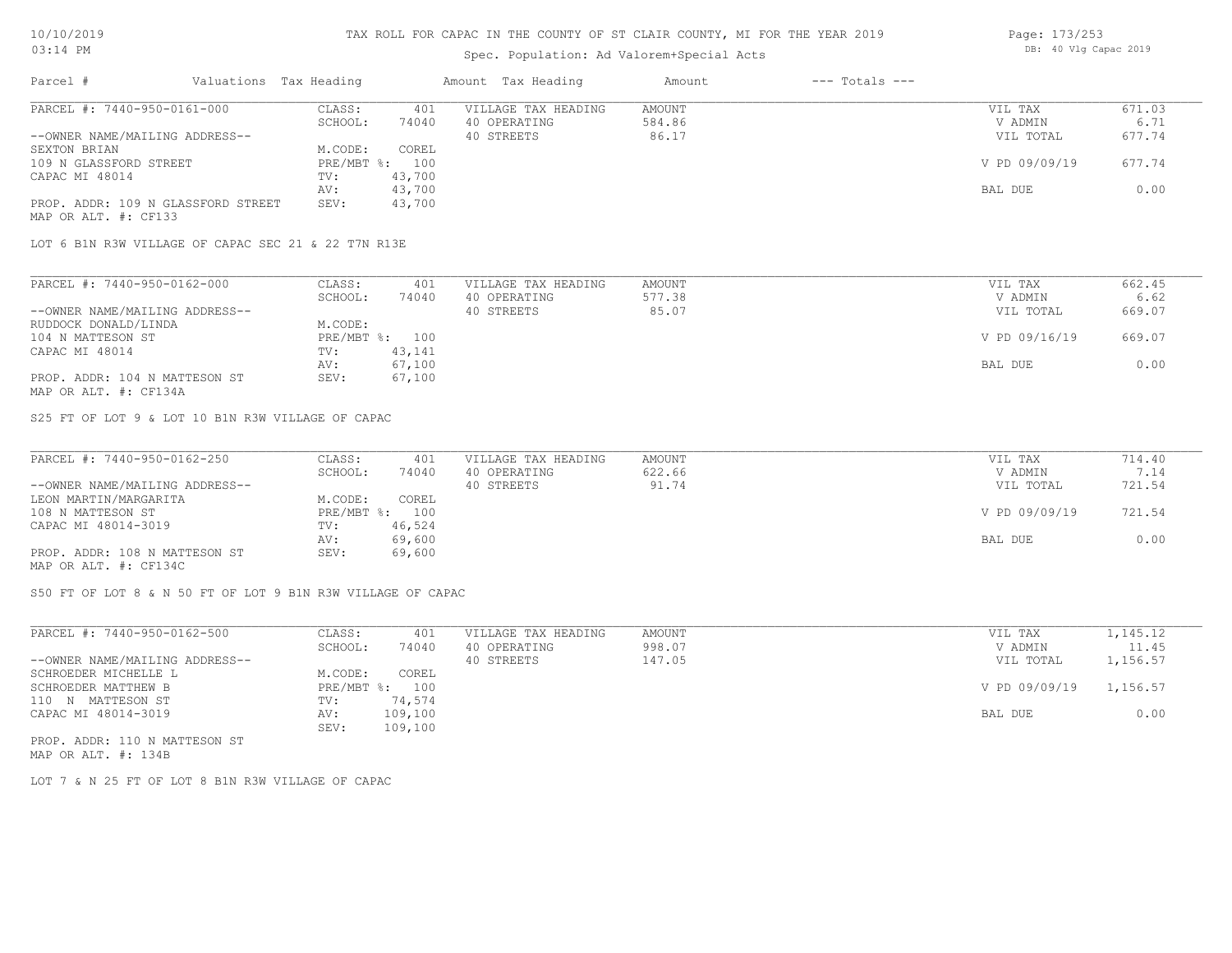# 10/10/2019

## TAX ROLL FOR CAPAC IN THE COUNTY OF ST CLAIR COUNTY, MI FOR THE YEAR 2019

| Page: 174/253 |  |                       |  |
|---------------|--|-----------------------|--|
|               |  | DB: 40 Vlg Capac 2019 |  |

| 03:14 PM                                             |                        |                          | Spec. Population: Ad Valorem+Special Acts                                           | DB: 40 Vlg Capac 2019   |                    |                    |                |
|------------------------------------------------------|------------------------|--------------------------|-------------------------------------------------------------------------------------|-------------------------|--------------------|--------------------|----------------|
| Parcel #                                             | Valuations Tax Heading |                          | Amount Tax Heading                                                                  | Amount                  | $---$ Totals $---$ |                    |                |
| PARCEL #: 7440-950-0163-000                          | CLASS:<br>SCHOOL:      | 401<br>74040             | VILLAGE TAX HEADING<br>40 OPERATING                                                 | <b>AMOUNT</b><br>416.58 |                    | VIL TAX<br>V ADMIN | 477.96<br>4.77 |
| --OWNER NAME/MAILING ADDRESS--                       |                        |                          | 40 STREETS                                                                          | 61.38                   |                    | VIL TOTAL          | 482.73         |
| GRZYB JOHN JR/SANDRA                                 | M.CODE:                |                          |                                                                                     |                         |                    |                    |                |
| 307 W MILL ST                                        |                        | PRE/MBT %: 100           |                                                                                     |                         |                    | V PD 08/29/19      | 482.73         |
| CAPAC MI 48014-3027                                  | TV:                    | 31,126                   |                                                                                     |                         |                    |                    |                |
| PROP. ADDR: 307 W MILL ST                            | AV:<br>SEV:            | 47,100<br>47,100         |                                                                                     |                         |                    | BAL DUE            | 0.00           |
| MAP OR ALT. #: CF135A                                |                        |                          |                                                                                     |                         |                    |                    |                |
| LOT 11 B1N R3W VILLAGE OF CAPAC SEC 21 & 22 T7N R13E |                        |                          |                                                                                     |                         |                    |                    |                |
| PARCEL #: 7440-950-0164-000                          | CLASS:                 | 401                      | VILLAGE TAX HEADING                                                                 | AMOUNT                  |                    | VIL TAX            | 414.21         |
|                                                      | SCHOOL:                | 74040                    | 40 OPERATING                                                                        | 361.02                  |                    | V ADMIN            | 4.14           |
| --OWNER NAME/MAILING ADDRESS--                       |                        |                          | 40 STREETS                                                                          | 53.19                   |                    | VIL TOTAL          | 418.35         |
| BEDNARSKI DENNIS/RENEE                               | M.CODE:                | COREL                    |                                                                                     |                         |                    |                    |                |
| 311 W MILL ST                                        |                        | PRE/MBT %: 100           |                                                                                     |                         |                    | V PD 09/09/19      | 418.35         |
| CAPAC MI 48014-3027                                  | TV:                    | 26,975                   |                                                                                     |                         |                    |                    |                |
|                                                      | AV:                    | 41,200                   |                                                                                     |                         |                    | BAL DUE            | 0.00           |
| PROP. ADDR: 311 W MILL ST<br>MAP OR ALT. #: CF135B   | SEV:                   | 41,200                   |                                                                                     |                         |                    |                    |                |
| LOT 12 B1N R3W VILLAGE OF CAPAC                      |                        |                          |                                                                                     |                         |                    |                    |                |
|                                                      |                        |                          |                                                                                     |                         |                    |                    |                |
| PARCEL #: 7440-950-0165-000                          | CLASS:                 | 201                      | VILLAGE TAX HEADING                                                                 | <b>AMOUNT</b>           |                    | VIL TAX            | 432.14         |
|                                                      | SCHOOL:                | 74040                    | 40 OPERATING                                                                        | 376.65                  |                    | V ADMIN            | 4.32           |
| --OWNER NAME/MAILING ADDRESS--                       |                        |                          | 40 STREETS                                                                          | 55.49                   |                    | VIL TOTAL          | 436.46         |
| WHEELIHAN CHARLES M III                              | M.CODE:                |                          |                                                                                     |                         |                    |                    |                |
| 4521 KNOLL RD<br>CAPAC MI 48014                      | PRE/MBT %:<br>TV:      | $\overline{0}$<br>28,143 |                                                                                     |                         |                    | V PD 07/25/19      | 436.46         |
|                                                      | AV:                    | 33,400                   |                                                                                     |                         |                    | BAL DUE            | 0.00           |
| PROP. ADDR: 103 W CHURCH STREET                      | SEV:                   | 33,400                   |                                                                                     |                         |                    |                    |                |
| MAP OR ALT. #: CF136A                                |                        |                          |                                                                                     |                         |                    |                    |                |
| VILLAGE OF CAPAC SEC 21 & 22 T7N R13E                |                        |                          | THE S 75 FT OF THE E 160 FT OF PARK BLOCK, NOW KNOWN AS LOT 1 B2N R1W, EXC E 75 FT. |                         |                    |                    |                |
| PARCEL #: 7440-950-0166-000                          | CLASS:                 | 703                      | VILLAGE TAX HEADING                                                                 | AMOUNT                  |                    | VIL TAX            | 0.00           |
|                                                      | $CCTIOOT$ $\cdot$      | 74040                    | 10.00000000000                                                                      | $\cap$ $\cap$           |                    | <b>IZ ADMINI</b>   | 0.00           |

|                                | SCHOOL:    | 74040 | 40 OPERATING | 0.00 | V ADMIN   | 0.00 |
|--------------------------------|------------|-------|--------------|------|-----------|------|
| --OWNER NAME/MAILING ADDRESS-- |            |       | 40 STREETS   | 0.00 | VIL TOTAL | 0.00 |
| VILLAGE OF CAPAC               | M.CODE:    |       |              |      |           |      |
| 131 N MAIN ST                  | PRE/MBT %: |       |              |      | BAL DUE   | 0.00 |
| CAPAC MI 48014                 | TV:        |       |              |      |           |      |
|                                | AV:        |       |              |      |           |      |
| PROP. ADDR: 201 N MAIN ST      | SEV:       |       |              |      |           |      |
| MAP OR ALT. #: CF136B          |            |       |              |      |           |      |

SEC 21 & 22 T7N R13E S75 FT OF E 75 FT OF PARK BLK, KNOWN AS E 75 FT OF LOT 1 B2N R1W VILLAGE OF CAPAC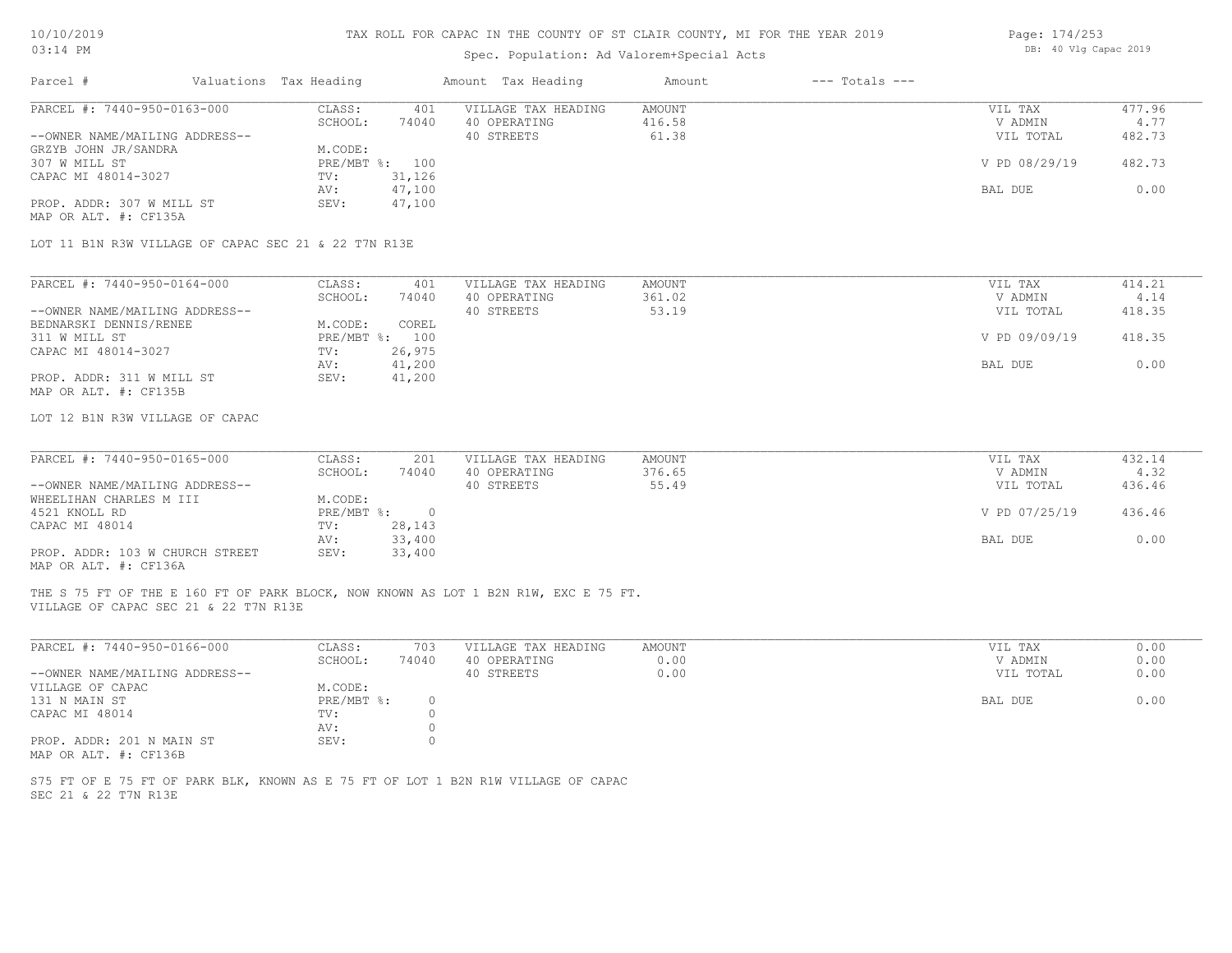### Spec. Population: Ad Valorem+Special Acts

| Page: 175/253 |  |                       |  |
|---------------|--|-----------------------|--|
|               |  | DB: 40 Vlg Capac 2019 |  |

| Parcel #                       | Valuations Tax Heading                                                |                | Amount Tax Heading                                                                  | Amount | $---$ Totals $---$ |            |               |
|--------------------------------|-----------------------------------------------------------------------|----------------|-------------------------------------------------------------------------------------|--------|--------------------|------------|---------------|
| PARCEL #: 7440-950-0167-000    | CLASS:                                                                | 401            | VILLAGE TAX HEADING                                                                 | AMOUNT |                    | VIL TAX    | 214.62        |
|                                | SCHOOL:                                                               | 74040          | 40 OPERATING                                                                        | 187.06 |                    | V ADMIN    | 2.14          |
| --OWNER NAME/MAILING ADDRESS-- |                                                                       |                | 40 STREETS                                                                          | 27.56  |                    | VIL TOTAL  | 216.76        |
| NINO DEANNA                    | M.CODE:                                                               |                |                                                                                     |        |                    |            |               |
| 203 N MAIN ST                  |                                                                       | PRE/MBT %: 100 |                                                                                     |        |                    | BAL DUE    | 216.76        |
| CAPAC MI 48014-3145            | TV:                                                                   | 13,977         |                                                                                     |        |                    |            |               |
|                                | AV:                                                                   | 64,400         |                                                                                     |        |                    |            |               |
| PROP. ADDR: 203 N MAIN ST      | SEV:                                                                  | 64,400         |                                                                                     |        |                    |            |               |
| MAP OR ALT. #: CF137           |                                                                       |                |                                                                                     |        |                    |            |               |
|                                |                                                                       |                |                                                                                     |        |                    |            |               |
|                                |                                                                       |                | THE N 75 FT OF S 150 FT OF E 160 FT OF PARK BLK, NOW KNOWN AS LOT 2 B2N R1W VILLAGE |        |                    |            |               |
| OF CAPAC SEC 21 & 22 T7N R13E  |                                                                       |                |                                                                                     |        |                    |            |               |
|                                |                                                                       |                |                                                                                     |        |                    |            |               |
| PARCEL #: 7440-950-0168-000    | CLASS:                                                                | 402            | VILLAGE TAX HEADING                                                                 | AMOUNT |                    | VIL TAX    | 203.04        |
|                                | $\bigcap$ $\bigcap$ $\bigcap$ $\bigcap$ $\bigcap$ $\bigcap$ $\bigcap$ | <b>71010</b>   | 10.00000000000                                                                      | 176.07 |                    | 57.5015737 | $\cap$ $\cap$ |

|                                | SCHOOL:      | 74040  | 40 OPERATING | 176.97 | V ADMIN       | 2.03   |
|--------------------------------|--------------|--------|--------------|--------|---------------|--------|
| --OWNER NAME/MAILING ADDRESS-- |              |        | 40 STREETS   | 26.07  | VIL TOTAL     | 205.07 |
| CSB BANK                       | M.CODE:      |        |              |        |               |        |
| P.O. BOX 250                   | $PRE/MBT$ %: | $\cap$ |              |        | V PD 07/19/19 | 205.07 |
| LAPEER MI 48446-0250           | TV:          | 13,223 |              |        |               |        |
|                                | AV:          | 16,400 |              |        | BAL DUE       | 0.00   |
| PROP. ADDR: 205 N MAIN ST      | SEV:         | 16,400 |              |        |               |        |
| MAP OR ALT. #: CF138           |              |        |              |        |               |        |

OF CAPAC SEC 21 & 22 T7N R13E THE N 75 FT OF S 225 FT OF E 160 FT OF PARK BLK, NOW KNOWN AS LOT 3 B2N R1W VILLAGE

| PARCEL #: 7440-950-0169-000    | CLASS:         | 401    | VILLAGE TAX HEADING | AMOUNT | VIL TAX       | 798.27 |
|--------------------------------|----------------|--------|---------------------|--------|---------------|--------|
|                                | SCHOOL:        | 74040  | 40 OPERATING        | 695.76 | V ADMIN       | 7.98   |
| --OWNER NAME/MAILING ADDRESS-- |                |        | 40 STREETS          | 102.51 | VIL TOTAL     | 806.25 |
| FRANGEDAKIS PETER/MICHELE      | M.CODE:        | COREL  |                     |        |               |        |
| 209 N MAIN ST                  | PRE/MBT %: 100 |        |                     |        | V PD 09/09/19 | 806.25 |
| CAPAC MI 48014-3034            | TV:            | 51,986 |                     |        |               |        |
|                                | AV:            | 73,700 |                     |        | BAL DUE       | 0.00   |
| PROP. ADDR: 209 N MAIN ST      | SEV:           | 73,700 |                     |        |               |        |

MAP OR ALT. #: CF139A

LOTS 4, 5, B2N R1W VILLAGE OF CAPAC SEC 21 & 22 T7N R13E

| PARCEL #: 7440-950-0169-400    | CLASS:     | 402      | VILLAGE TAX HEADING | AMOUNT | 184.26<br>VIL TAX       |  |
|--------------------------------|------------|----------|---------------------|--------|-------------------------|--|
|                                | SCHOOL:    | 74040    | 40 OPERATING        | 160.60 | 1.84<br>V ADMIN         |  |
| --OWNER NAME/MAILING ADDRESS-- |            |          | 40 STREETS          | 23.66  | 186.10<br>VIL TOTAL     |  |
| SELECT LLC                     | M.CODE:    |          |                     |        |                         |  |
| 15665 IMLAY CITY RD            | PRE/MBT %: | $\Omega$ |                     |        | V PD 09/19/19<br>186.10 |  |
| CAPAC MI 48014                 | TV:        | 12,000   |                     |        |                         |  |
|                                | AV:        | 12,000   |                     |        | 0.00<br>BAL DUE         |  |
| PROP. ADDR: N NEEPER ST        | SEV:       | 12,000   |                     |        |                         |  |
| MAP OR ALT. #: CF139A3         |            |          |                     |        |                         |  |

LOT 8 B2N R1W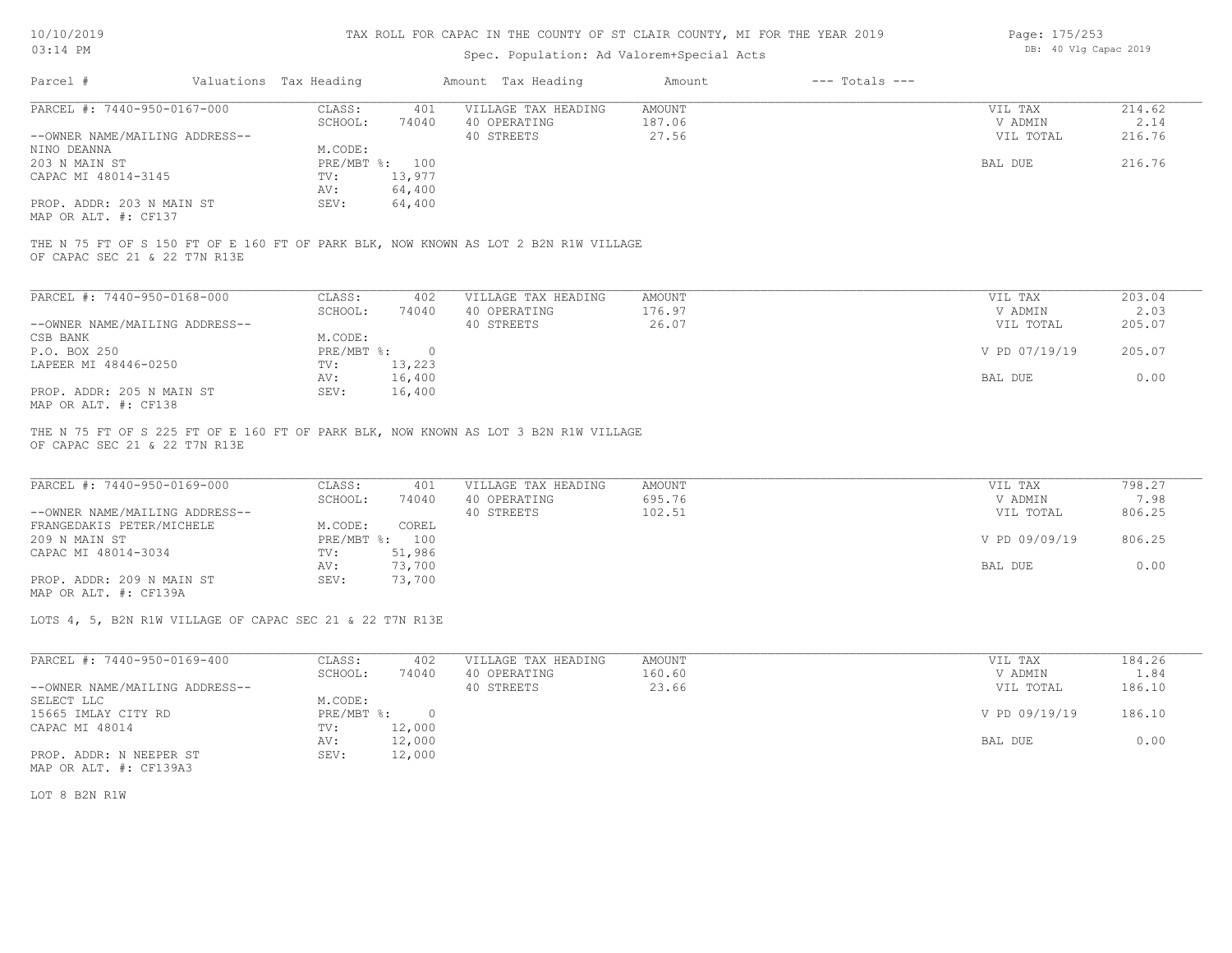### TAX ROLL FOR CAPAC IN THE COUNTY OF ST CLAIR COUNTY, MI FOR THE YEAR 2019

## Spec. Population: Ad Valorem+Special Acts

| Parcel #                       | Valuations Tax Heading             |                | Amount Tax Heading  | Amount        | $---$ Totals $---$ |                   |               |
|--------------------------------|------------------------------------|----------------|---------------------|---------------|--------------------|-------------------|---------------|
| PARCEL #: 7440-950-0169-600    | CLASS:                             | 401            | VILLAGE TAX HEADING | AMOUNT        |                    | VIL TAX           | 629.58        |
|                                | SCHOOL:                            | 74040          | 40 OPERATING        | 548.73        |                    | V ADMIN           | 6.29          |
| --OWNER NAME/MAILING ADDRESS-- |                                    |                | 40 STREETS          | 80.85         |                    | VIL TOTAL         | 635.87        |
| SELECT LLC                     | M.CODE:                            |                |                     |               |                    |                   |               |
| 15665 IMLAY CITY RD            | PRE/MBT %:                         | $\overline{0}$ |                     |               |                    | V PD 09/19/19     | 635.87        |
| CAPAC MI 48014                 | TV:                                | 41,000         |                     |               |                    |                   |               |
|                                | AV:                                | 41,000         |                     |               |                    | BAL DUE           | 0.00          |
| PROP. ADDR: 228 N NEEPER ST    | SEV:                               | 41,000         |                     |               |                    |                   |               |
| MAP OR ALT. #: CF139A4         |                                    |                |                     |               |                    |                   |               |
| LOT 9 B2N R1W                  |                                    |                |                     |               |                    |                   |               |
|                                |                                    |                |                     |               |                    |                   |               |
| PARCEL #: 7440-950-0170-000    | CLASS:                             | 704            | VILLAGE TAX HEADING | AMOUNT        |                    | VIL TAX           | 0.00          |
|                                | $\sim$ $\sim$ $\sim$ $\sim$ $\sim$ | <b>PAQAQ</b>   | 10.0                | $\sim$ $\sim$ |                    | $\cdots$ $\cdots$ | $\sim$ $\sim$ |

| THROP II IIV YOU AT A GOOD     | ------     | .     |              | 2 22 2 V V 2 V 2 | .         | $\circ \cdot \circ \circ$ |
|--------------------------------|------------|-------|--------------|------------------|-----------|---------------------------|
|                                | SCHOOL:    | 74040 | 40 OPERATING | J.OO             | V ADMIN   | 0.00                      |
| --OWNER NAME/MAILING ADDRESS-- |            |       | 40 STREETS   | J.OO             | VIL TOTAL | 0.00                      |
| CAPAC COMM SCHOOL DIST         | M.CODE:    |       |              |                  |           |                           |
|                                | PRE/MBT %: |       |              |                  | BAL DUE   | 0.00                      |
| PROP. ADDR: 201 N NEEPER ST    | TV:        |       |              |                  |           |                           |
| MAP OR ALT. #: CF139B          | AV:        |       |              |                  |           |                           |
|                                | SEV:       |       |              |                  |           |                           |
|                                |            |       |              |                  |           |                           |

LOT 10 & N 50' OF LOT 11 B2N R1W VILLAGE OF CAPAC

| PARCEL #: 7440-950-0171-000    | CLASS:  | 401            | VILLAGE TAX HEADING | AMOUNT | VIL TAX       | 704.88 |
|--------------------------------|---------|----------------|---------------------|--------|---------------|--------|
|                                | SCHOOL: | 74040          | 40 OPERATING        | 614.36 | V ADMIN       | 7.04   |
| --OWNER NAME/MAILING ADDRESS-- |         |                | 40 STREETS          | 90.52  | VIL TOTAL     | 711.92 |
| GUERRERO DOMINGO               | M.CODE: | COREL          |                     |        |               |        |
| 215 N MAIN ST                  |         | PRE/MBT %: 100 |                     |        | V PD 09/09/19 | 711.92 |
| CAPAC MI 48014                 | TV:     | 45,904         |                     |        |               |        |
|                                | AV:     | 80,700         |                     |        | BAL DUE       | 0.00   |
| PROP. ADDR: 215 N MAIN ST      | SEV:    | 80,700         |                     |        |               |        |
| MAP OR ALT. #: CF140A          |         |                |                     |        |               |        |

THE N 75 FT OF THE E 160 FT OF PARK BLK, NOW KNOWN AS LOT 6 B2N R1W VILLAGE OF

CAPAC SEC 21 & 22 T7N R13E

| PARCEL #: 7440-950-0172-000    | CLASS:     | 401    | VILLAGE TAX HEADING | AMOUNT | VIL TAX   | 882.13 |
|--------------------------------|------------|--------|---------------------|--------|-----------|--------|
|                                | SCHOOL:    | 74040  | 40 OPERATING        | 768.85 | V ADMIN   | 8.82   |
| --OWNER NAME/MAILING ADDRESS-- |            |        | 40 STREETS          | 113.28 | VIL TOTAL | 890.95 |
| RODRIGUEZ RALPH                | M.CODE:    |        |                     |        |           |        |
| 7080 STERLING RD               | PRE/MBT %: |        |                     |        | BAL DUE   | 890.95 |
| YALE MI 48097                  | TV:        | 57,447 |                     |        |           |        |
|                                | AV:        | 87,600 |                     |        |           |        |
| PROP. ADDR: 240 N NEEPER ST    | SEV:       | 87,600 |                     |        |           |        |
| MAP OR ALT. #: CF140B          |            |        |                     |        |           |        |

CAPAC SEC 21 & 22 T7N R13E THE N 75 FT OF THE W 160 FT OF PARK BLK, NOW KNOWN AS LOT 7 B2N R1W VILLAGE OF Page: 176/253 DB: 40 Vlg Capac 2019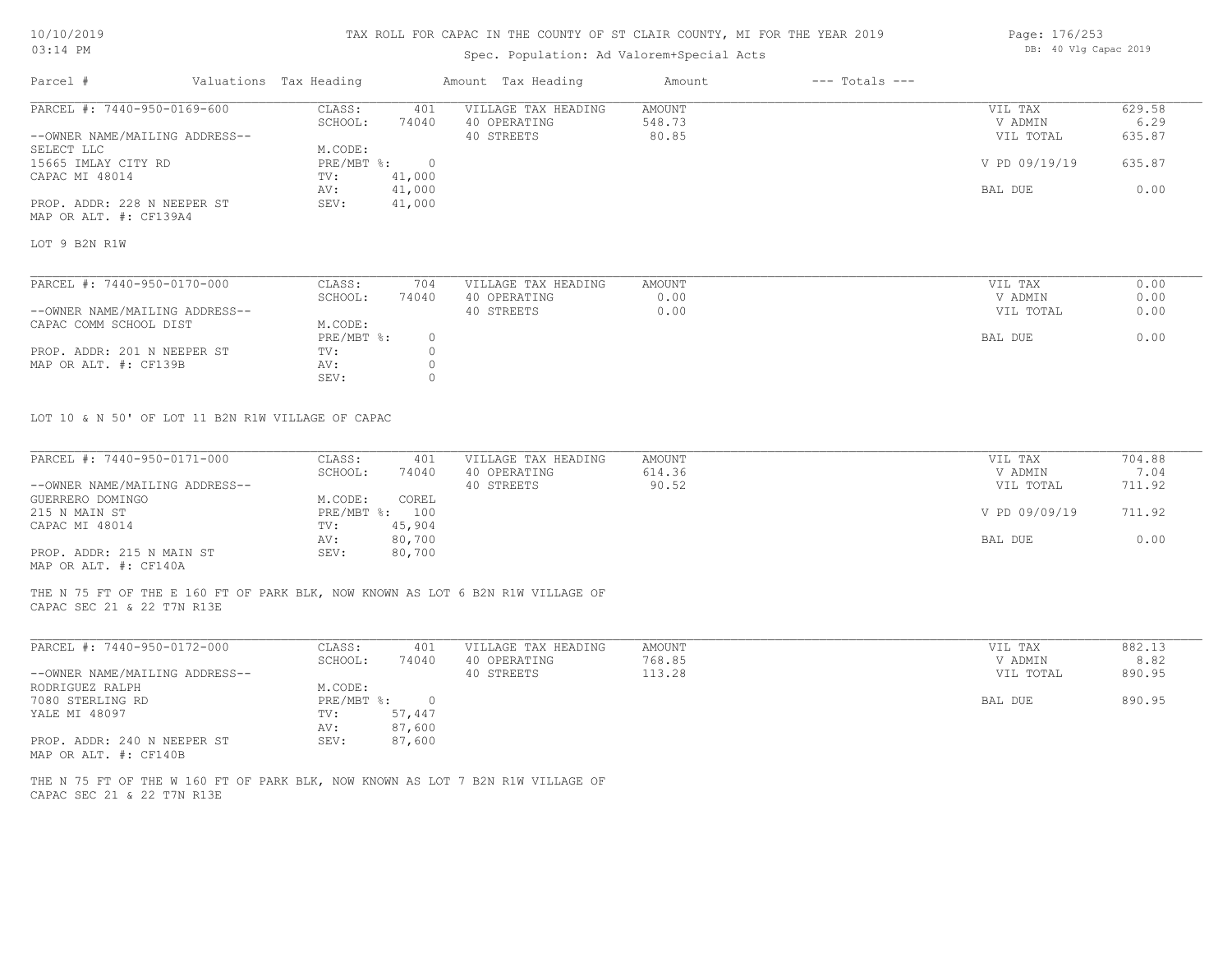#### TAX ROLL FOR CAPAC IN THE COUNTY OF ST CLAIR COUNTY, MI FOR THE YEAR 2019

## Spec. Population: Ad Valorem+Special Acts

| Parcel #                        | Valuations Tax Heading |       | Amount Tax Heading  | Amount | $---$ Totals $---$ |           |      |
|---------------------------------|------------------------|-------|---------------------|--------|--------------------|-----------|------|
| PARCEL #: 7440-950-0173-000     | CLASS:                 | 401   | VILLAGE TAX HEADING | AMOUNT |                    | VIL TAX   | 0.00 |
|                                 | SCHOOL:                | 74040 | 40 OPERATING        | 0.00   |                    | V ADMIN   | 0.00 |
| --OWNER NAME/MAILING ADDRESS--  |                        |       | 40 STREETS          | 0.00   |                    | VIL TOTAL | 0.00 |
| GRIBOWSKAS THOMAS               | M.CODE:                |       |                     |        |                    |           |      |
| 107 CHURCH ST                   | PRE/MBT %: 100         |       |                     |        |                    | BAL DUE   | 0.00 |
| CAPAC MI 48014                  | TV:                    |       |                     |        |                    |           |      |
|                                 | AV:                    |       |                     |        |                    |           |      |
| PROP. ADDR: 107 W CHURCH STREET | SEV:                   |       |                     |        |                    |           |      |
|                                 |                        |       |                     |        |                    |           |      |

MAP OR ALT. #: CF141

E 70' OF LOT 12 & E 70' OF S 25' OF LOT 11 B2N R1W VILLAGE OF CAPAC

| PARCEL #: 7440-950-0174-000    | CLASS:  | 401            | VILLAGE TAX HEADING | AMOUNT | VIL TAX       | 591.37 |
|--------------------------------|---------|----------------|---------------------|--------|---------------|--------|
|                                | SCHOOL: | 74040          | 40 OPERATING        | 515.43 | V ADMIN       | 5.91   |
| --OWNER NAME/MAILING ADDRESS-- |         |                | 40 STREETS          | 75.94  | VIL TOTAL     | 597.28 |
| NEALY REBEKAH LYNNE            | M.CODE: |                |                     |        |               |        |
| P.O. BOX 74                    |         | PRE/MBT %: 100 |                     |        | V PD 09/04/19 | 597.28 |
| CAPAC, MI 48014                | TV:     | 38,512         |                     |        |               |        |
|                                | AV:     | 47,200         |                     |        | BAL DUE       | 0.00   |
| PROP. ADDR: 202 N NEEPER ST    | SEV:    | 47,200         |                     |        |               |        |
|                                |         |                |                     |        |               |        |

MAP OR ALT. #: CF142

W 80' OF LOT 12 & W 80' OF S 25' OF LOT 11 B2N R1W VILLAGE OF CAPAC

| PARCEL #: 7440-950-0175-000    | CLASS:       | 704   | VILLAGE TAX HEADING | AMOUNT | VIL TAX   | 0.00 |
|--------------------------------|--------------|-------|---------------------|--------|-----------|------|
|                                | SCHOOL:      | 74040 | 40 OPERATING        | 0.00   | V ADMIN   | 0.00 |
| --OWNER NAME/MAILING ADDRESS-- |              |       | 40 STREETS          | 0.00   | VIL TOTAL | 0.00 |
| SCHOOL SITE                    | M.CODE:      |       |                     |        |           |      |
|                                | $PRE/MBT$ %: |       |                     |        | BAL DUE   | 0.00 |
| PROP. ADDR: N NEEPER ST        | TV:          |       |                     |        |           |      |
| MAP OR ALT. #: CF143           | AV:          |       |                     |        |           |      |
|                                | SEV:         |       |                     |        |           |      |

LOTS 1 TO 12 INCL. B2N R2W VILLAGE OF CAPAC SEC 21 & 22 T7N R13E

| PARCEL #: 7440-950-0176-000        | CLASS:       | 401    | VILLAGE TAX HEADING | AMOUNT | VIL TAX       | 600.89 |
|------------------------------------|--------------|--------|---------------------|--------|---------------|--------|
|                                    | SCHOOL:      | 74040  | 40 OPERATING        | 523.73 | V ADMIN       | 6.00   |
| --OWNER NAME/MAILING ADDRESS--     |              |        | 40 STREETS          | 77.16  | VIL TOTAL     | 606.89 |
| CORBEIL PAUL R                     | M.CODE:      |        |                     |        |               |        |
| 201 N GLASSFORD STREET             | $PRE/MBT$ %: | 100    |                     |        | V PD 09/11/19 | 606.89 |
| CAPAC MI 48014                     | TV:          | 39,132 |                     |        |               |        |
|                                    | AV:          | 60,300 |                     |        | BAL DUE       | 0.00   |
| PROP. ADDR: 201 N GLASSFORD STREET | SEV:         | 60,300 |                     |        |               |        |
| MAP OR ALT. #: CF144               |              |        |                     |        |               |        |

LOT 1 B2N R3W VILLAGE OF CAPAC SEC 21 & 22 T7N R13E

Page: 177/253 DB: 40 Vlg Capac 2019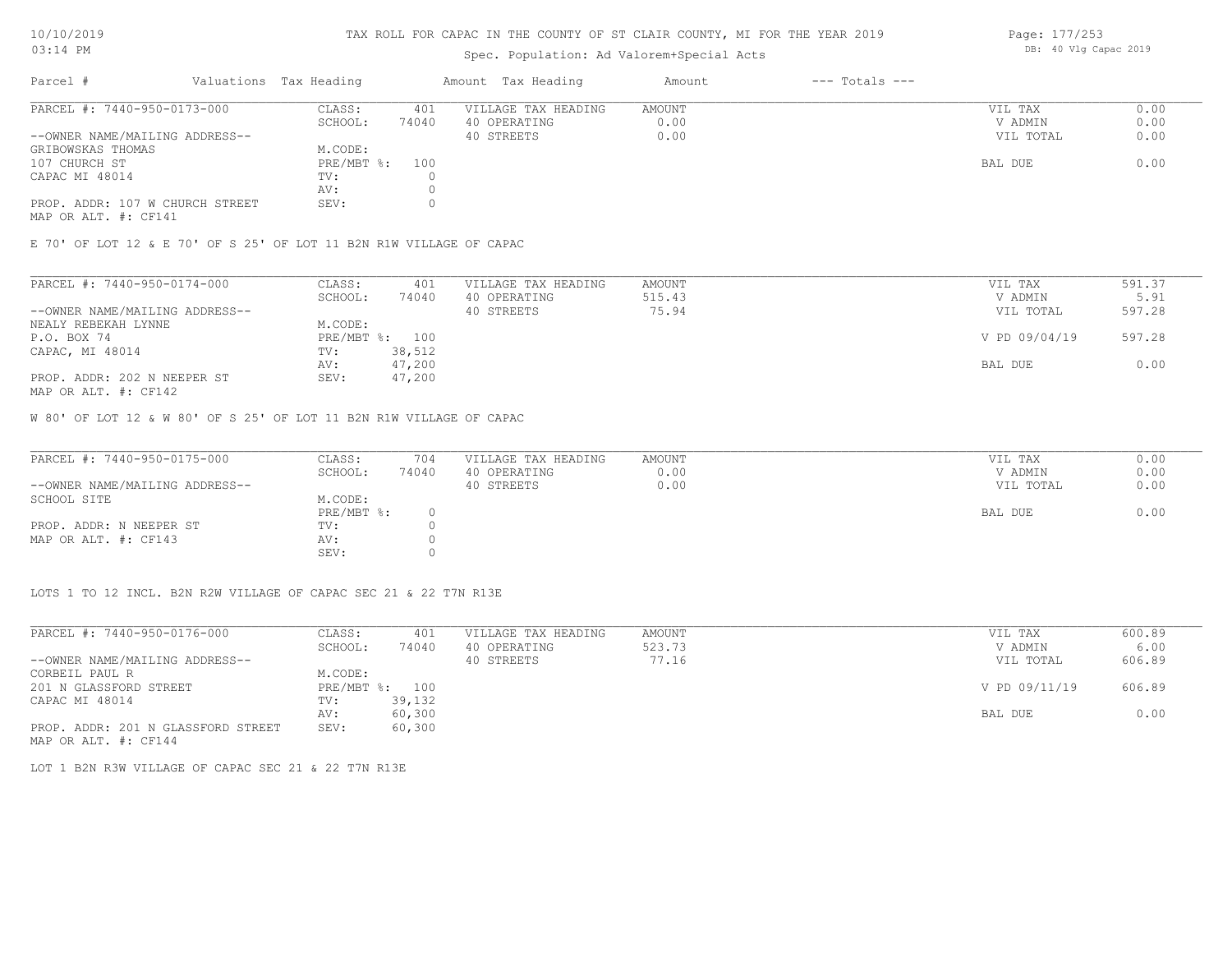## Spec. Population: Ad Valorem+Special Acts

| Parcel #                       | Valuations Tax Heading |        | Amount Tax Heading  | Amount | $---$ Totals $---$ |               |        |
|--------------------------------|------------------------|--------|---------------------|--------|--------------------|---------------|--------|
| PARCEL #: 7440-950-0177-000    | CLASS:                 | 401    | VILLAGE TAX HEADING | AMOUNT |                    | VIL TAX       | 313.83 |
|                                | SCHOOL:                | 74040  | 40 OPERATING        | 273.53 |                    | V ADMIN       | 3.13   |
| --OWNER NAME/MAILING ADDRESS-- |                        |        | 40 STREETS          | 40.30  |                    | VIL TOTAL     | 316.96 |
| MCNUTT MEL ALGER               | M.CODE:                |        |                     |        |                    |               |        |
| MCNUTT JAMEY D TRUST           | $PRE/MBT$ %:           |        |                     |        |                    | V PD 09/11/19 | 316.96 |
| 34650 POTTER ST                | TV:                    | 20,438 |                     |        |                    |               |        |
| MEMPHIS MI 48041               | AV:                    | 33,700 |                     |        |                    | BAL DUE       | 0.00   |
|                                | SEV:                   | 33,700 |                     |        |                    |               |        |

MAP OR ALT. #: CF145 PROP. ADDR: 203 N GLASSFORD STREET

LOT 2 B2N R3W VILLAGE OF CAPAC SEC 21 & 22 T7N R13E

| PARCEL #: 7440-950-0178-000        | CLASS:  | 401            | VILLAGE TAX HEADING | AMOUNT | VIL TAX       | 982.75 |
|------------------------------------|---------|----------------|---------------------|--------|---------------|--------|
|                                    | SCHOOL: | 74040          | 40 OPERATING        | 856.55 | V ADMIN       | 9.82   |
| --OWNER NAME/MAILING ADDRESS--     |         |                | 40 STREETS          | 126.20 | VIL TOTAL     | 992.57 |
| MCCONNELL ROY                      | M.CODE: | COREL          |                     |        |               |        |
| 205 N GLASSFORD STREET             |         | PRE/MBT %: 100 |                     |        | V PD 09/09/19 | 992.57 |
| CAPAC, MI 48014                    | TV:     | 64,000         |                     |        |               |        |
|                                    | AV:     | 73,100         |                     |        | BAL DUE       | 0.00   |
| PROP. ADDR: 205 N GLASSFORD STREET | SEV:    | 73,100         |                     |        |               |        |
| MAP OR ALT. #: CF146               |         |                |                     |        |               |        |

#### LOT 3 B2N R3W VILLAGE OF CAPAC

| PARCEL #: 7440-950-0179-000        | CLASS:     | 401    | VILLAGE TAX HEADING | AMOUNT | VIL TAX   | 373.01 |
|------------------------------------|------------|--------|---------------------|--------|-----------|--------|
|                                    | SCHOOL:    | 74040  | 40 OPERATING        | 325.11 | V ADMIN   | 3.73   |
| --OWNER NAME/MAILING ADDRESS--     |            |        | 40 STREETS          | 47.90  | VIL TOTAL | 376.74 |
| GUERRERO ORLANDO                   | M.CODE:    |        |                     |        |           |        |
| 207 N GLASSFORD STREET             | PRE/MBT %: |        |                     |        | BAL DUE   | 376.74 |
| CAPAC MI 48014-3012                | TV:        | 24,292 |                     |        |           |        |
|                                    | AV:        | 37,600 |                     |        |           |        |
| PROP. ADDR: 207 N GLASSFORD STREET | SEV:       | 37,600 |                     |        |           |        |
| MAP OR ALT. #: CF147               |            |        |                     |        |           |        |

LOT 4 B2N R3W VILLAGE OF CAPAC SEC 21 & 22 T7N R13E

| PARCEL #: 7440-950-0180-000        | CLASS:  | 401            | VILLAGE TAX HEADING | AMOUNT | VIL TAX       | 849.28 |
|------------------------------------|---------|----------------|---------------------|--------|---------------|--------|
|                                    | SCHOOL: | 74040          | 40 OPERATING        | 740.22 | V ADMIN       | 8.49   |
| --OWNER NAME/MAILING ADDRESS--     |         |                | 40 STREETS          | 109.06 | VIL TOTAL     | 857.77 |
| KALBFLEISCH NATHAN                 | M.CODE: |                |                     |        |               |        |
| 209 N GLASSFORD STREET             |         | PRE/MBT %: 100 |                     |        | V PD 08/26/19 | 857.77 |
| CAPAC MI 48014                     | TV:     | 55,308         |                     |        |               |        |
|                                    | AV:     | 91,500         |                     |        | BAL DUE       | 0.00   |
| PROP. ADDR: 209 N GLASSFORD STREET | SEV:    | 91,500         |                     |        |               |        |
| MAP OR ALT. #: CF148               |         |                |                     |        |               |        |

LOT 5 B2N R3W VILLAGE OF CAPAC SEC 21 & 22 T7N R13E

Page: 178/253 DB: 40 Vlg Capac 2019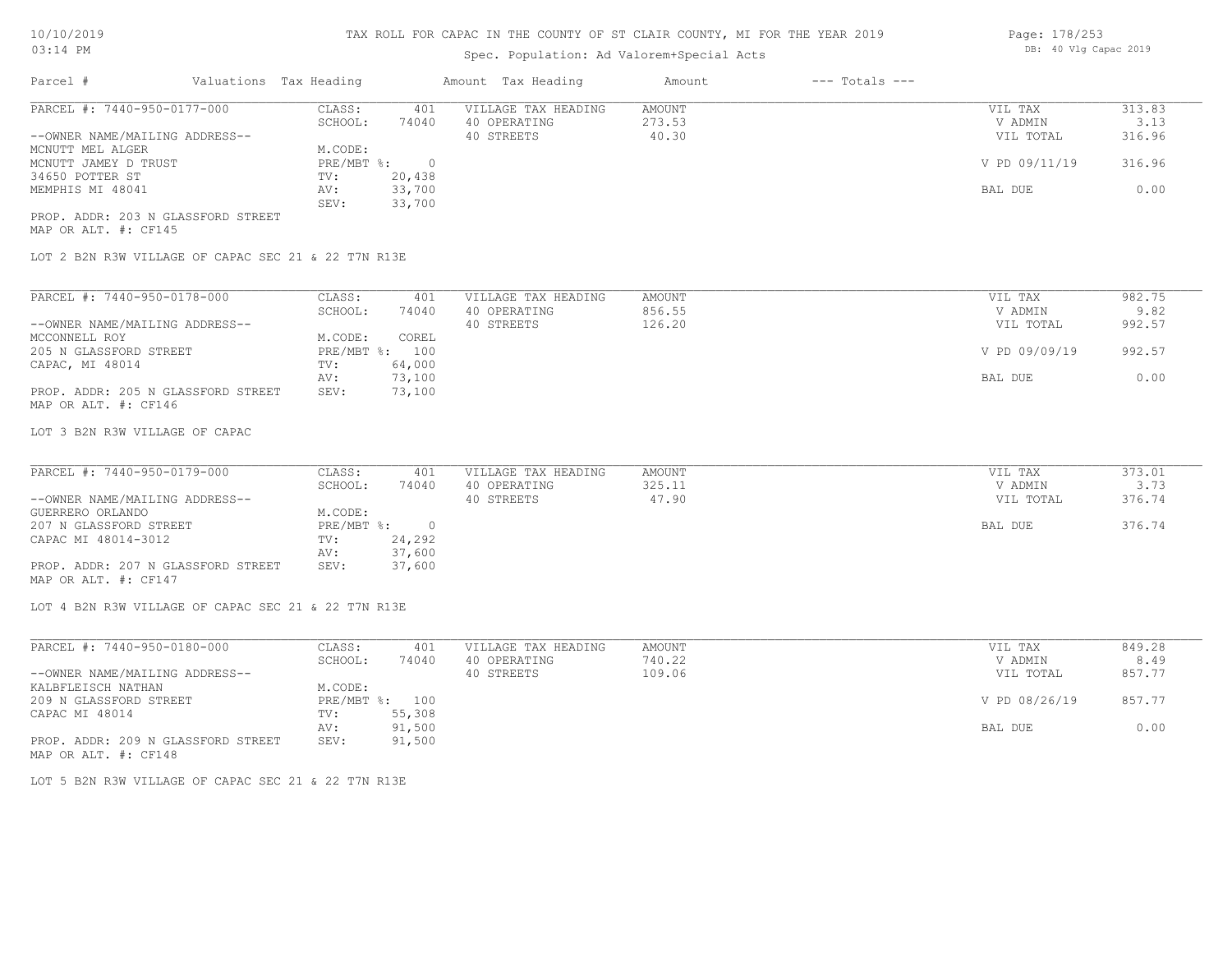#### TAX ROLL FOR CAPAC IN THE COUNTY OF ST CLAIR COUNTY, MI FOR THE YEAR 2019

### Spec. Population: Ad Valor

| rem+Special Acts |                |  | DB: 40 Vlg Capac 2019 |  |  |
|------------------|----------------|--|-----------------------|--|--|
| Amount           | --- Totals --- |  |                       |  |  |

| PARCEL #: 7440-950-0181-000        | CLASS:  | 401            | VILLAGE TAX HEADING | AMOUNT | VIL TAX       | 449.39 |
|------------------------------------|---------|----------------|---------------------|--------|---------------|--------|
|                                    | SCHOOL: | 74040          | 40 OPERATING        | 391.68 | V ADMIN       | 4.49   |
| --OWNER NAME/MAILING ADDRESS--     |         |                | 40 STREETS          | 57.71  | VIL TOTAL     | 453.88 |
| SHARPE CLARE                       | M.CODE: |                |                     |        |               |        |
| 215 N GLASSFORD ST                 |         | PRE/MBT %: 100 |                     |        | V PD 07/10/19 | 453.88 |
| CAPAC MI 48014-3012                | TV:     | 29,266         |                     |        |               |        |
|                                    | AV:     | 44,900         |                     |        | BAL DUE       | 0.00   |
| PROP. ADDR: 215 N GLASSFORD STREET | SEV:    | 44,900         |                     |        |               |        |
| MAP OR ALT. #: CF149A              |         |                |                     |        |               |        |

LOT 6 B2N R3W VILLAGE OF CAPAC SEC 21 & 22 T7N R13E

| PARCEL #: 7440-950-0182-000        | CLASS:  | 401            | VILLAGE TAX HEADING | AMOUNT | VIL TAX       | 450.60 |
|------------------------------------|---------|----------------|---------------------|--------|---------------|--------|
|                                    | SCHOOL: | 74040          | 40 OPERATING        | 392.74 | V ADMIN       | 4.50   |
| --OWNER NAME/MAILING ADDRESS--     |         |                | 40 STREETS          | 57.86  | VIL TOTAL     | 455.10 |
| ATKESON CLIFFORD/DONNA             | M.CODE: |                |                     |        |               |        |
| P.O. BOX 457                       |         | PRE/MBT %: 100 |                     |        | V PD 07/31/19 | 455.10 |
| CAPAC MI 48014-3014                | TV:     | 29,345         |                     |        |               |        |
|                                    | AV:     | 43,400         |                     |        | BAL DUE       | 0.00   |
| PROP. ADDR: 303 N GLASSFORD STREET | SEV:    | 43,400         |                     |        |               |        |
| MAP OR ALT. #: CF149B              |         |                |                     |        |               |        |

W 2ND ST B3N R3W VILLAGE OF CAPAC SEC 21 & 22 T7N R13E LOT 1 & S 22 FT OF LOT 2 & THAT PART OF E 150 FT OF ALDRICH ST LYING W OF W LINE OF

Parcel # Valuations Tax Heading Amount Tax Heading

| PARCEL #: 7440-950-0183-000    | CLASS:     | 401    | VILLAGE TAX HEADING | AMOUNT | VIL TAX       | 501.42 |
|--------------------------------|------------|--------|---------------------|--------|---------------|--------|
|                                | SCHOOL:    | 74040  | 40 OPERATING        | 437.03 | V ADMIN       | 5.01   |
| --OWNER NAME/MAILING ADDRESS-- |            |        | 40 STREETS          | 64.39  | VIL TOTAL     | 506.43 |
| OSMULSKI JOSEPH/PATRICIA       | M.CODE:    | TCBMT  |                     |        |               |        |
| 301 N MAIN ST                  | PRE/MBT %: | 100    |                     |        | V PD 07/19/19 | 506.43 |
| CAPAC MI 48014-3147            | TV:        | 32,654 |                     |        |               |        |
|                                | AV:        | 50,000 |                     |        | BAL DUE       | 0.00   |
| PROP. ADDR: 301 N MAIN ST      | SEV:       | 50,000 |                     |        |               |        |
| MAP OR ALT. #: CF150           |            |        |                     |        |               |        |

THE E 90 FT OF LOT 1 B3N R1W VILLAGE OF CAPAC SEC 21 & 22 T7N R13E

| PARCEL #: 7440-950-0184-000       | CLASS:     | 401    | VILLAGE TAX HEADING | AMOUNT | VIL TAX       | 499.72 |
|-----------------------------------|------------|--------|---------------------|--------|---------------|--------|
|                                   | SCHOOL:    | 74040  | 40 OPERATING        | 435.55 | V ADMIN       | 4.99   |
| --OWNER NAME/MAILING ADDRESS--    |            |        | 40 STREETS          | 64.17  | VIL TOTAL     | 504.71 |
| ZENTGREBE AARON                   | M.CODE:    | OLALS  |                     |        |               |        |
| ZENTGREBE LACY                    | PRE/MBT %: | 100    |                     |        | V PD 09/09/19 | 504.71 |
| 103 W ALDRICH ST                  | TV:        | 32,544 |                     |        |               |        |
| CAPAC MI 48014-3000               | AV:        | 48,400 |                     |        | BAL DUE       | 0.00   |
|                                   | SEV:       | 48,400 |                     |        |               |        |
| prop. 1000, 100 ii 1100fau ambros |            |        |                     |        |               |        |

MAP OR ALT. #: CF151 PROP. ADDR: 103 W ALDRICH STREET

THE W 60 FT OF LOT 1 B3N R1W VILLAGE OF CAPAC SEC 21 & 22 T7N R13E

Page: 179/253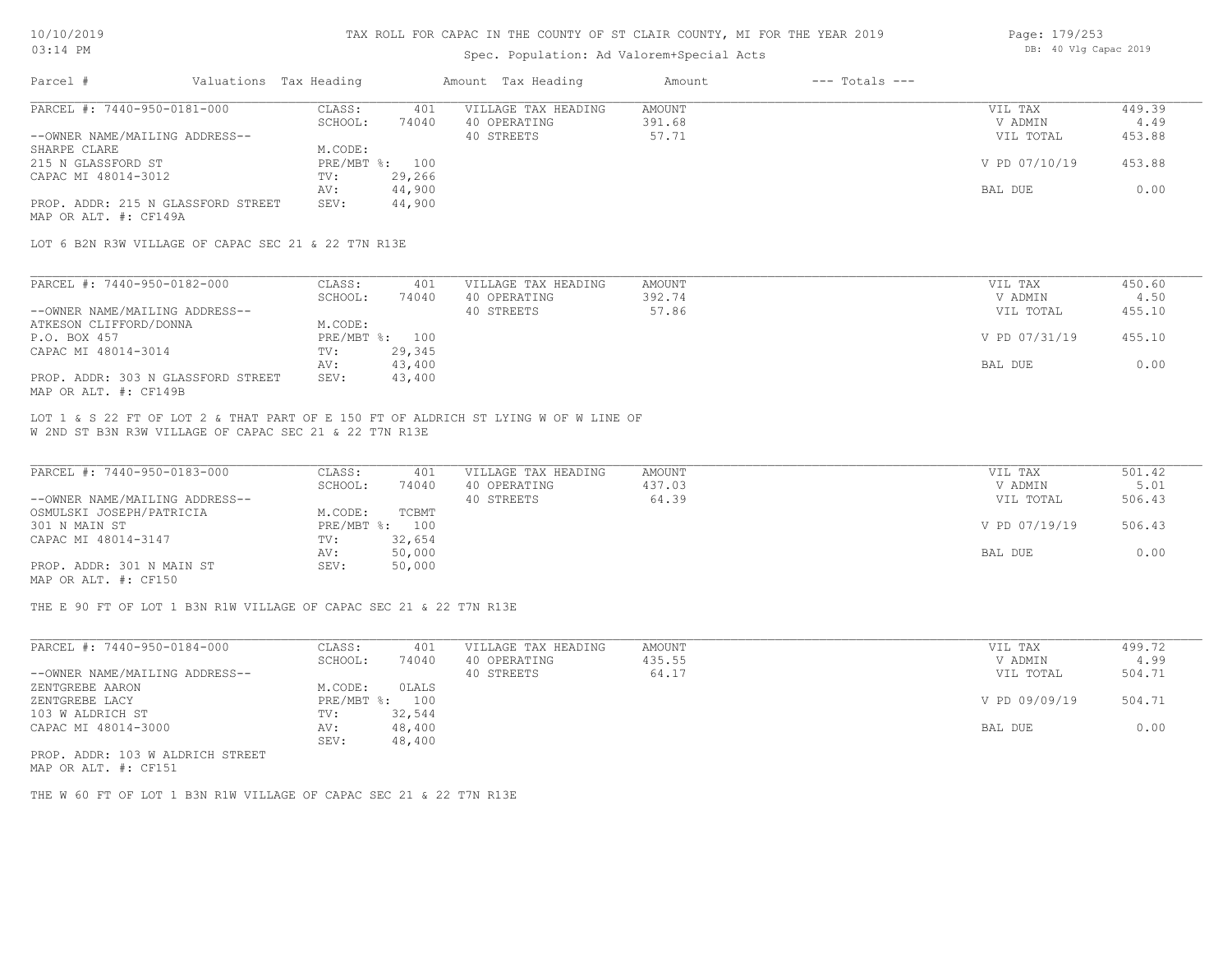### TAX ROLL FOR CAPAC IN THE COUNTY OF ST CLAIR COUNTY, MI FOR THE YEAR 2019

## Spec. Population: Ad Valorem+Special Acts

| Page: 180/253 |  |                       |  |  |  |  |
|---------------|--|-----------------------|--|--|--|--|
|               |  | DB: 40 Vlg Capac 2019 |  |  |  |  |

| Parcel #                                            | Valuations Tax Heading |             |                  | Amount Tax Heading  | Amount | $---$ Totals $---$ |                |        |
|-----------------------------------------------------|------------------------|-------------|------------------|---------------------|--------|--------------------|----------------|--------|
| PARCEL #: 7440-950-0185-000                         |                        | CLASS:      | 401              | VILLAGE TAX HEADING | AMOUNT |                    | VIL TAX        | 572.81 |
|                                                     |                        | SCHOOL:     | 74040            | 40 OPERATING        | 499.25 |                    | V ADMIN        | 5.72   |
| --OWNER NAME/MAILING ADDRESS--                      |                        |             |                  | 40 STREETS          | 73.56  |                    | VIL TOTAL      | 578.53 |
| TRAUB LAWRENCE/ROSAMOND                             |                        | M.CODE:     |                  |                     |        |                    |                |        |
| 303 N MAIN ST                                       |                        |             | PRE/MBT %: 100   |                     |        |                    | V PD 08/26/19  | 578.53 |
| CAPAC MI 48014-3147                                 |                        | TV:         | 37,303<br>70,600 |                     |        |                    | BAL DUE        | 0.00   |
| PROP. ADDR: 303 N MAIN ST                           |                        | AV:<br>SEV: | 70,600           |                     |        |                    |                |        |
| MAP OR ALT. #: CF152                                |                        |             |                  |                     |        |                    |                |        |
|                                                     |                        |             |                  |                     |        |                    |                |        |
| LOT 2 B3N R1W VILLAGE OF CAPAC                      |                        |             |                  |                     |        |                    |                |        |
|                                                     |                        |             |                  |                     |        |                    |                |        |
| PARCEL #: 7440-950-0186-000                         |                        | CLASS:      | 401              | VILLAGE TAX HEADING | AMOUNT |                    | VIL TAX        | 576.89 |
|                                                     |                        | SCHOOL:     | 74040            | 40 OPERATING        | 502.81 |                    | V ADMIN        | 5.76   |
| --OWNER NAME/MAILING ADDRESS--                      |                        |             |                  | 40 STREETS          | 74.08  |                    | VIL TOTAL      | 582.65 |
| BEISCHER DAVID/SHARI                                |                        | M.CODE:     |                  |                     |        |                    |                |        |
| 307 N MAIN ST PO BOX 360                            |                        |             | PRE/MBT %: 100   |                     |        |                    | V PD 08/14/19  | 582.65 |
| CAPAC MI 48014-3147                                 |                        | TV:         | 37,569           |                     |        |                    |                |        |
|                                                     |                        | AV:         | 57,600           |                     |        |                    | BAL DUE        | 0.00   |
| PROP. ADDR: 307 N MAIN ST<br>MAP OR ALT. #: CF153   |                        | SEV:        | 57,600           |                     |        |                    |                |        |
|                                                     |                        |             |                  |                     |        |                    |                |        |
| LOT 3 B3N R1W VILLAGE OF CAPAC                      |                        |             |                  |                     |        |                    |                |        |
|                                                     |                        |             |                  |                     |        |                    |                |        |
| PARCEL #: 7440-950-0187-000                         |                        | CLASS:      | 401              | VILLAGE TAX HEADING | AMOUNT |                    | VIL TAX        | 732.06 |
|                                                     |                        | SCHOOL:     | 74040            | 40 OPERATING        | 638.05 |                    | V ADMIN        | 7.32   |
| --OWNER NAME/MAILING ADDRESS--                      |                        |             |                  | 40 STREETS          | 94.01  |                    | VIL TOTAL      | 739.38 |
| IHRKE DONALD                                        |                        | M.CODE:     | COREL            |                     |        |                    |                |        |
| THOMAS ASHLEY                                       |                        |             | PRE/MBT %: 100   |                     |        |                    | V PD 09/09/19  | 739.38 |
| 309 N MAIN ST                                       |                        | TV:         | 47,674           |                     |        |                    |                |        |
| CAPAC MI 48014-3147                                 |                        | AV:         | 51,000           |                     |        |                    | BAL DUE        | 0.00   |
|                                                     |                        | SEV:        | 51,000           |                     |        |                    |                |        |
| PROP. ADDR: 309 N MAIN ST                           |                        |             |                  |                     |        |                    |                |        |
| MAP OR ALT. #: CF154                                |                        |             |                  |                     |        |                    |                |        |
| LOT 4 B3N R1W VILLAGE OF CAPAC SEC 21 & 22 T7N R13E |                        |             |                  |                     |        |                    |                |        |
|                                                     |                        |             |                  |                     |        |                    |                |        |
| PARCEL #: 7440-950-0188-000                         |                        | CLASS:      | 401              | VILLAGE TAX HEADING | AMOUNT |                    | VIL TAX        | 493.54 |
|                                                     |                        | SCHOOL:     | 74040            | 40 OPERATING        | 430.16 |                    | V ADMIN        | 4.93   |
| --OWNER NAME/MAILING ADDRESS--                      |                        |             |                  | 40 STREETS          | 63.38  |                    | VIL TOTAL      | 498.47 |
| REVITZER CLARENCE/SARAH                             |                        | M.CODE:     |                  |                     |        |                    |                |        |
| 313 N MAIN ST                                       |                        |             | PRE/MBT %: 100   |                     |        |                    | V PD 08/26/19  | 498.47 |
| CAPAC MI 48014-3147                                 |                        | TV:         | 32,141           |                     |        |                    |                |        |
|                                                     |                        | AV:         | 52,200           |                     |        |                    | <b>BAL DUE</b> | 0.00   |
| PROP. ADDR: 313 N MAIN ST                           |                        | SEV:        | 52,200           |                     |        |                    |                |        |

MAP OR ALT. #: CF155

LOT 5 B3N R1W VILLAGE OF CAPAC SEC 21 & 22 T7N R13E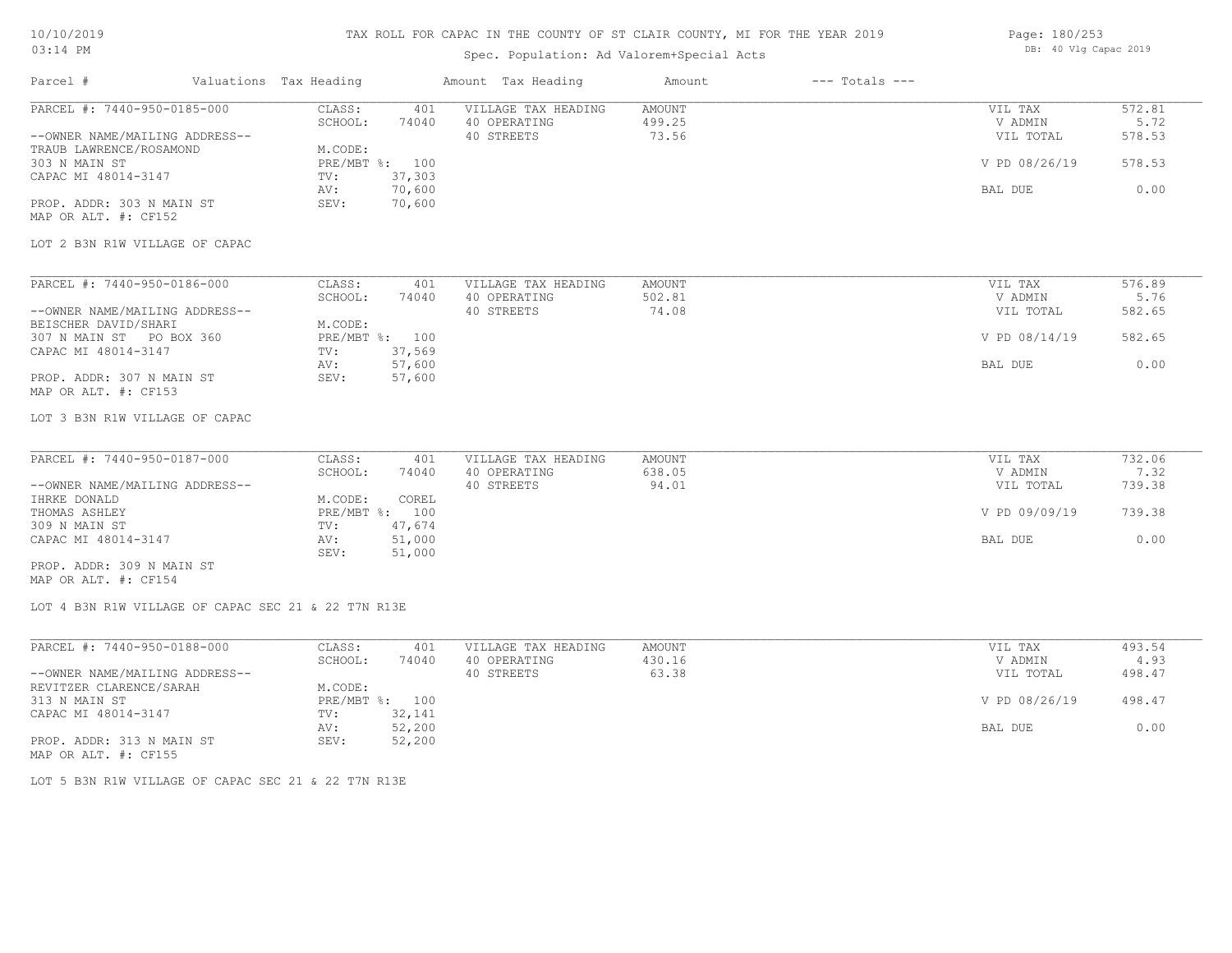# 10/10/2019 03:14 PM

# TAX ROLL FOR CAPAC IN THE COUNTY OF ST CLAIR COUNTY, MI FOR THE YEAR 2019

# Spec. Population: Ad Valorem+Special Acts

| Parcel #                       | Valuations Tax Heading |        | Amount Tax Heading  | Amount | $---$ Totals $---$ |               |        |
|--------------------------------|------------------------|--------|---------------------|--------|--------------------|---------------|--------|
| PARCEL #: 7440-950-0189-000    | CLASS:                 | 401    | VILLAGE TAX HEADING | AMOUNT |                    | VIL TAX       | 477.96 |
|                                | SCHOOL:                | 74040  | 40 OPERATING        | 416.58 |                    | V ADMIN       | 4.77   |
| --OWNER NAME/MAILING ADDRESS-- |                        |        | 40 STREETS          | 61.38  |                    | VIL TOTAL     | 482.73 |
| ABRAHAM MICHAEL J.             | M.CODE:                |        |                     |        |                    |               |        |
| ABRAHAM LYNN D.                | $PRE/MBT$ %:           |        |                     |        |                    | V PD 09/19/19 | 482.73 |
| 12800 MASTERS RD               | TV:                    | 31,126 |                     |        |                    |               |        |
| MEMPHIS MI 48041               | AV:                    | 47,000 |                     |        |                    | BAL DUE       | 0.00   |
|                                | SEV:                   | 47,000 |                     |        |                    |               |        |
| PROP. ADDR: 315 N MAIN ST      |                        |        |                     |        |                    |               |        |
| MAP OR ALT. #: CF156           |                        |        |                     |        |                    |               |        |

### LOT 6 B3N R1W VILLAGE OF CAPAC

| PARCEL #: 7440-950-0190-000    | CLASS:     | 401    | VILLAGE TAX HEADING | AMOUNT | VIL TAX       | 328.45 |
|--------------------------------|------------|--------|---------------------|--------|---------------|--------|
|                                | SCHOOL:    | 74040  | 40 OPERATING        | 286.27 | V ADMIN       | 3.28   |
| --OWNER NAME/MAILING ADDRESS-- |            |        | 40 STREETS          | 42.18  | VIL TOTAL     | 331.73 |
| BLOCK PAUL JR                  | M.CODE:    |        |                     |        |               |        |
| 14691 KOEHN RD                 | PRE/MBT %: | $\cap$ |                     |        | V PD 07/10/19 | 331.73 |
| CAPAC MI 48014                 | TV:        | 21,390 |                     |        |               |        |
|                                | AV:        | 33,400 |                     |        | BAL DUE       | 0.00   |
| PROP. ADDR: 312 N NEEPER ST    | SEV:       | 33,400 |                     |        |               |        |
| MAP OR ALT. #: CF157A          |            |        |                     |        |               |        |

### LOT 9 B3N R1W VILLAGE OF CAPAC

| PARCEL #: 7440-950-0191-000    | CLASS:  | 401            | VILLAGE TAX HEADING | AMOUNT | VIL TAX       | 796.28 |
|--------------------------------|---------|----------------|---------------------|--------|---------------|--------|
|                                | SCHOOL: | 74040          | 40 OPERATING        | 694.02 | V ADMIN       | 7.96   |
| --OWNER NAME/MAILING ADDRESS-- |         |                | 40 STREETS          | 102.26 | VIL TOTAL     | 804.24 |
| MASON DEREK                    | M.CODE: | COREL          |                     |        |               |        |
| 308 N NEEPER ST                |         | PRE/MBT %: 100 |                     |        | V PD 09/09/19 | 804.24 |
| CAPAC MI 48014-3036            | TV:     | 51,856         |                     |        |               |        |
|                                | AV:     | 57,200         |                     |        | BAL DUE       | 0.00   |
| PROP. ADDR: 308 N NEEPER ST    | SEV:    | 57,200         |                     |        |               |        |
| MAP OR ALT. #: CF157B          |         |                |                     |        |               |        |

LOT 10 B3N R1W VILLAGE OF CAPAC

| PARCEL #: 7440-950-0192-000      | CLASS:  | 401            | VILLAGE TAX HEADING | AMOUNT | VIL TAX       | 600.35 |
|----------------------------------|---------|----------------|---------------------|--------|---------------|--------|
|                                  | SCHOOL: | 74040          | 40 OPERATING        | 523.26 | V ADMIN       | 6.00   |
| --OWNER NAME/MAILING ADDRESS--   |         |                | 40 STREETS          | 77.09  | VIL TOTAL     | 606.35 |
| MILLS LARRY/CAROLYN              | M.CODE: |                |                     |        |               |        |
| 105 W ALDRICH ST                 |         | PRE/MBT %: 100 |                     |        | V PD 08/07/19 | 606.35 |
| CAPAC MI 48014-3000              | TV:     | 39,097         |                     |        |               |        |
|                                  | AV:     | 56,700         |                     |        | BAL DUE       | 0.00   |
| PROP. ADDR: 105 W ALDRICH STREET | SEV:    | 56,700         |                     |        |               |        |
| MAP OR ALT. #: CF158B            |         |                |                     |        |               |        |

E1/2 OF LOTS 11 & 12 B3N R1W VILLAGE OF CAPAC SEC 21 & 22 T7N R13E

Page: 181/253 DB: 40 Vlg Capac 2019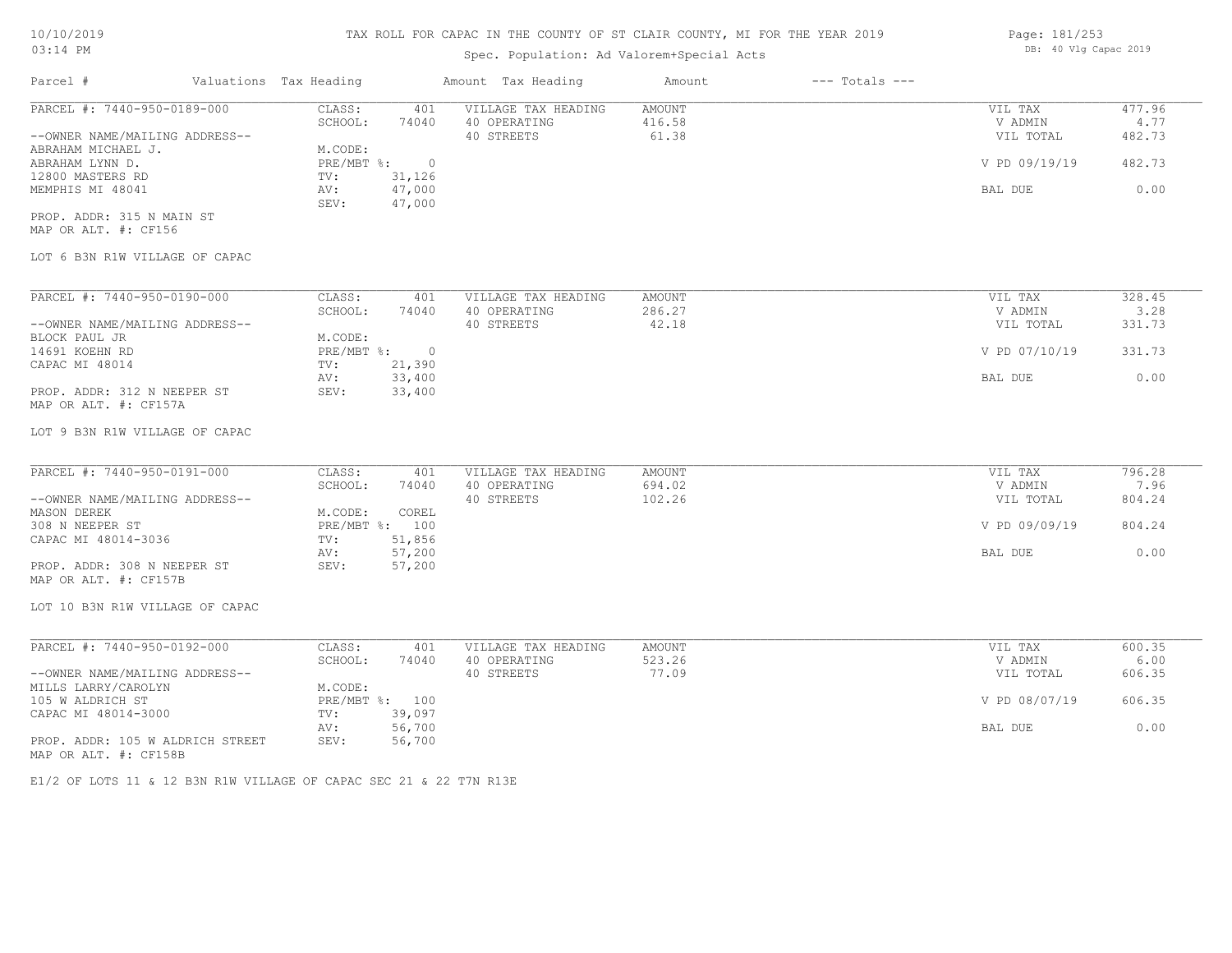| $03:14$ PM |                             |                        | Spec. Population: Ad Valorem+Special Acts |        |                | DB: 40 Vlg Capac 2019 |        |  |
|------------|-----------------------------|------------------------|-------------------------------------------|--------|----------------|-----------------------|--------|--|
| Parcel     |                             | Valuations Tax Heading | Amount Tax Heading                        | Amount | --- Totals --- |                       |        |  |
|            | PARCEL #: 7440-950-0193-000 | CLASS:                 | VILLAGE TAX HEADING<br>401                | AMOUNT |                | VIL TAX               | 630.55 |  |

| PARCEL #: 7440-950-0193-000      | CLASS:     | 401    | VILLAGE TAX HEADING | AMOUNT | VIL TAX       | 630.55 |
|----------------------------------|------------|--------|---------------------|--------|---------------|--------|
|                                  | SCHOOL:    | 74040  | 40 OPERATING        | 549.58 | V ADMIN       | 6.30   |
| --OWNER NAME/MAILING ADDRESS--   |            |        | 40 STREETS          | 80.97  | VIL TOTAL     | 636.85 |
| SHARPE JOSEPH/SHARI LU           | M.CODE:    | COREL  |                     |        |               |        |
| 107 W ALDRICH ST                 | PRE/MBT %: | 100    |                     |        | V PD 09/09/19 | 636.85 |
| CAPAC MI 48014-3000              | TV:        | 41,064 |                     |        |               |        |
|                                  | AV:        | 58,700 |                     |        | BAL DUE       | 0.00   |
| PROP. ADDR: 107 W ALDRICH STREET | SEV:       | 58,700 |                     |        |               |        |
|                                  |            |        |                     |        |               |        |

MAP OR ALT. #: CF159

W1/2 OF LOTS 11 & 12 B3N R1W VILLAGE OF CAPAC SEC 21 & 22 T7N R13E

| PARCEL #: 7440-950-0194-000    | CLASS:     | 401    | VILLAGE TAX HEADING | AMOUNT | VIL TAX       | 155.12 |
|--------------------------------|------------|--------|---------------------|--------|---------------|--------|
|                                | SCHOOL:    | 74040  | 40 OPERATING        | 135.20 | V ADMIN       | 1.55   |
| --OWNER NAME/MAILING ADDRESS-- |            |        | 40 STREETS          | 19.92  | VIL TOTAL     | 156.67 |
| MONTPETIT WILLIAM              | M.CODE:    |        |                     |        |               |        |
| MONTPETIT SHARON               | PRE/MBT %: |        |                     |        | V PD 07/19/19 | 156.67 |
| 27400 BERTRAND                 | TV:        | 10,102 |                     |        |               |        |
| NEW BALTIMORE MI 48051         | AV:        | 15,800 |                     |        | BAL DUE       | 0.00   |
|                                | SEV:       | 15,800 |                     |        |               |        |
| PROP. ADDR: 301 N NEEPER ST    |            |        |                     |        |               |        |

MAP OR ALT. #: CF160

21 & 22 T7N R13E E90 FT OF LOTS 1 & 2 EXC N 30' FT OF E 90 FT OF LOT 2 B3N R2W VILLAGE OF CAPAC SEC

| PARCEL #: 7440-950-0195-000    | CLASS:  | 401            | VILLAGE TAX HEADING | AMOUNT | VIL TAX       | 661.90 |
|--------------------------------|---------|----------------|---------------------|--------|---------------|--------|
|                                | SCHOOL: | 74040          | 40 OPERATING        | 576.90 | V ADMIN       | 6.61   |
| --OWNER NAME/MAILING ADDRESS-- |         |                | 40 STREETS          | 85.00  | VIL TOTAL     | 668.51 |
| SCHWARTZKOPF GERALDINE M.      | M.CODE: |                |                     |        |               |        |
| 307 N NEEPER ST                |         | PRE/MBT %: 100 |                     |        | V PD 07/19/19 | 668.51 |
| CAPAC MI 48014-3037            | TV:     | 43,105         |                     |        |               |        |
|                                | AV:     | 61,800         |                     |        | BAL DUE       | 0.00   |
| PROP. ADDR: 307 N NEEPER ST    | SEV:    | 61,800         |                     |        |               |        |
|                                |         |                |                     |        |               |        |

MAP OR ALT. #: CF161A

LOT 3 & N 30' OF E 90' OF LOT 2 & LOT 4 EXC N 65' B2N R2W VILLAGE OF CAPAC

| PARCEL #: 7440-950-0196-000                               | CLASS:     | 401    | VILLAGE TAX HEADING | AMOUNT | 882.97<br>VIL TAX   |
|-----------------------------------------------------------|------------|--------|---------------------|--------|---------------------|
|                                                           | SCHOOL:    | 74040  | 40 OPERATING        | 769.58 | 8.82<br>V ADMIN     |
| --OWNER NAME/MAILING ADDRESS--                            |            |        | 40 STREETS          | 113.39 | 891.79<br>VIL TOTAL |
| SAGE ROLAND                                               | M.CODE:    |        |                     |        |                     |
| MUSU KATHLEEN M                                           | PRE/MBT %: | 100    |                     |        | 891.79<br>BAL DUE   |
| 203 W ALDRICH STREET                                      | TV:        | 57,502 |                     |        |                     |
| CAPAC MI 48014                                            | AV:        | 65,500 |                     |        |                     |
|                                                           | SEV:       | 65,500 |                     |        |                     |
| PROP. ADDR: 203 W ALDRICH STREET<br>MAP OR ALT. #: CF161B |            |        |                     |        |                     |

VILLAGE OF CAPAC W60' OF LOTS 1 & 2 & INCL E 1/2 OF VAC ALLEY & S 100' OF W 1/2 OF VAC ALLEY B3N R2W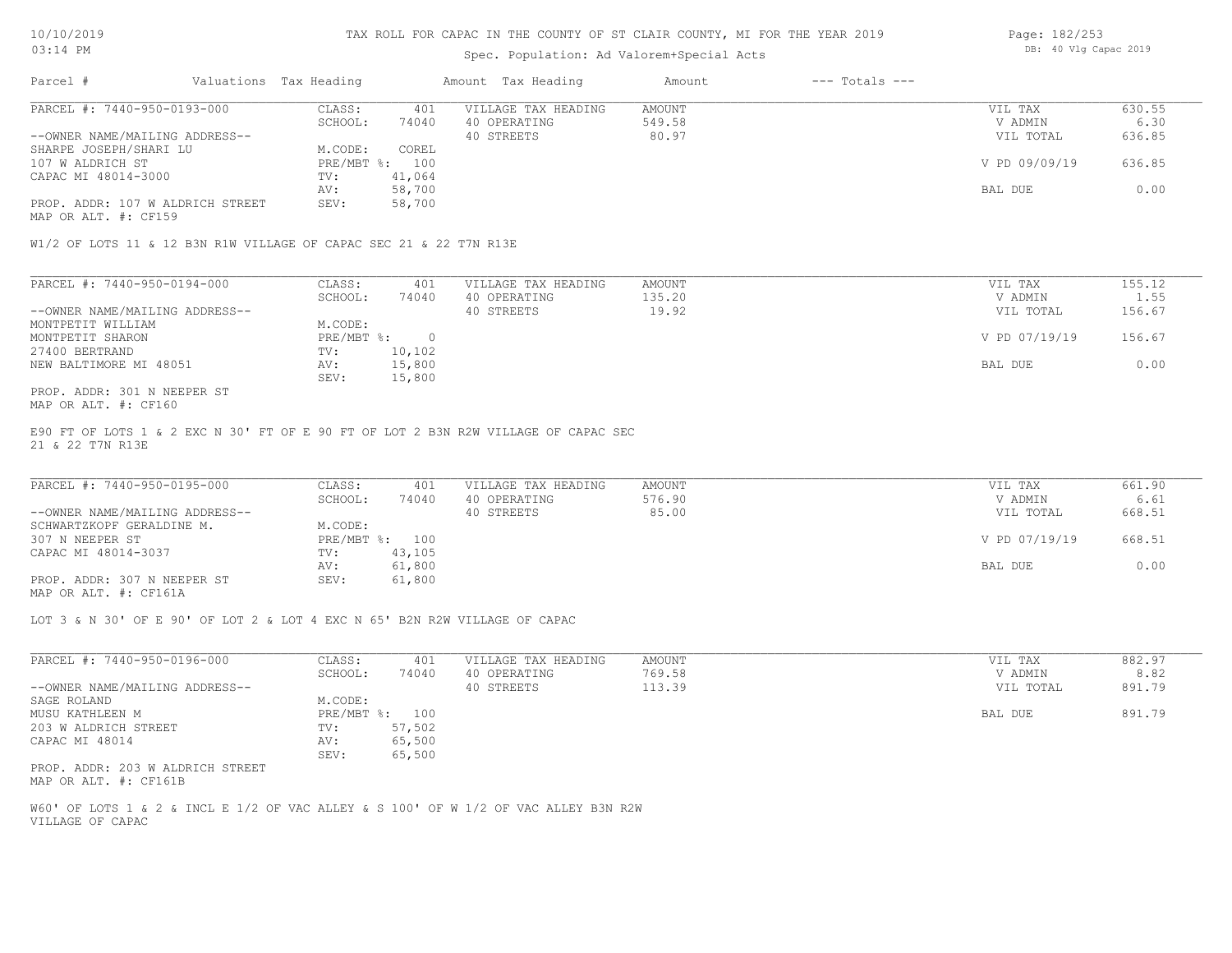# Spec. Population: Ad Valorem+Special Acts

| Page: 183/253 |  |                       |  |
|---------------|--|-----------------------|--|
|               |  | DB: 40 Vlg Capac 2019 |  |

| Parcel #                       | Valuations Tax Heading |        | Amount Tax Heading  | Amount | $---$ Totals $---$ |               |        |
|--------------------------------|------------------------|--------|---------------------|--------|--------------------|---------------|--------|
| PARCEL #: 7440-950-0197-000    | CLASS:                 | 401    | VILLAGE TAX HEADING | AMOUNT |                    | VIL TAX       | 606.54 |
|                                | SCHOOL:                | 74040  | 40 OPERATING        | 528.65 |                    | V ADMIN       | 6.06   |
| --OWNER NAME/MAILING ADDRESS-- |                        |        | 40 STREETS          | 77.89  |                    | VIL TOTAL     | 612.60 |
| JUSTIN MARK E                  | M.CODE:                | COREL  |                     |        |                    |               |        |
| 311 N NEEPER ST                | PRE/MBT %: 100         |        |                     |        |                    | V PD 09/09/19 | 612.60 |
| CAPAC MI 48014-3037            | TV:                    | 39,500 |                     |        |                    |               |        |
|                                | AV:                    | 39,500 |                     |        |                    | BAL DUE       | 0.00   |
| PROP. ADDR: 311 N NEEPER ST    | SEV:                   | 39,500 |                     |        |                    |               |        |
|                                |                        |        |                     |        |                    |               |        |

MAP OR ALT. #: CF162

N65 FT LOT 4 INCL 1/2 OF VAC ALLEY B3N R2W VILLAGE OF CAPAC SEC 21 & 22 T7N R13E

| PARCEL #: 7440-950-0198-000        | CLASS:     | 401    | VILLAGE TAX HEADING | AMOUNT | VIL TAX       | 301.83 |
|------------------------------------|------------|--------|---------------------|--------|---------------|--------|
|                                    | SCHOOL:    | 74040  | 40 OPERATING        | 263.07 | V ADMIN       | 3.01   |
| --OWNER NAME/MAILING ADDRESS--     |            |        | 40 STREETS          | 38.76  | VIL TOTAL     | 304.84 |
| ROBBERSTAD TIMOTHY                 | M.CODE:    |        |                     |        |               |        |
| ROBBERSTAD NICOLE                  | PRE/MBT %: |        |                     |        | V PD 09/16/19 | 304.84 |
| 1818 N VAN DYKE                    | TV:        | 19,656 |                     |        |               |        |
| IMLAY CITY MI 48444                | AV:        | 29,600 |                     |        | BAL DUE       | 0.00   |
|                                    | SEV:       | 29,600 |                     |        |               |        |
| PROP. ADDR: 312 N GLASSFORD STREET |            |        |                     |        |               |        |

MAP OR ALT. #: CF163A

LOT 9 E 1/2 INCL 1/2 OF VAC ALLEY B3N R2W VILLAGE OF CAPAC SEC 21 & 22 T7N R13E

| PARCEL #: 7440-950-0199-000                                                                 | CLASS:       | 401    | VILLAGE TAX HEADING | AMOUNT | VIL TAX       | 285.51 |
|---------------------------------------------------------------------------------------------|--------------|--------|---------------------|--------|---------------|--------|
|                                                                                             | SCHOOL:      | 74040  | 40 OPERATING        | 248.85 | V ADMIN       | 2.85   |
| --OWNER NAME/MAILING ADDRESS--                                                              |              |        | 40 STREETS          | 36.66  | VIL TOTAL     | 288.36 |
| ELLIOTT ROBERT TRUSTEE                                                                      | M.CODE:      |        |                     |        |               |        |
| 603 S MAIN ST                                                                               | $PRE/MBT$ %: |        |                     |        | V PD 09/16/19 | 288.36 |
| CAPAC MI 48014-3724                                                                         | TV:          | 18,594 |                     |        |               |        |
|                                                                                             | AV:          | 29,800 |                     |        | BAL DUE       | 0.00   |
| PROP. ADDR: 308 N GLASSFORD STREET<br>$\cdots$ $\cdots$ $\cdots$ $\cdots$ $\cdots$ $\cdots$ | SEV:         | 29,800 |                     |        |               |        |

MAP OR ALT. #: CF163B

LOT 10 INCL 1/2 OF VAC ALLEY B3N R2W VILLAGE OF CAPAC SEC 21 & 22 T7N R13E

| PARCEL #: 7440-950-0200-000      | CLASS:       | 401    | VILLAGE TAX HEADING | AMOUNT | VIL TAX       | 551.46 |
|----------------------------------|--------------|--------|---------------------|--------|---------------|--------|
|                                  | SCHOOL:      | 74040  | 40 OPERATING        | 480.64 | V ADMIN       | 5.51   |
| --OWNER NAME/MAILING ADDRESS--   |              |        | 40 STREETS          | 70.82  | VIL TOTAL     | 556.97 |
| SHULL BRAIN L                    | M.CODE:      |        |                     |        |               |        |
| SHULL W/R & GRIFFITH B           | $PRE/MBT$ %: |        |                     |        | V PD 08/14/19 | 556.97 |
| 3520 CAPAC RD                    | TV:          | 35,913 |                     |        |               |        |
| CAPAC MI 48014-3700              | AV:          | 57,200 |                     |        | BAL DUE       | 0.00   |
|                                  | SEV:         | 57,200 |                     |        |               |        |
| PROP. ADDR: 209 W ALDRICH STREET |              |        |                     |        |               |        |

MAP OR ALT. #: 164A/B

W1/2 OF LOTS 11 & 12 B3N R2W VILLAGE OF CAPAC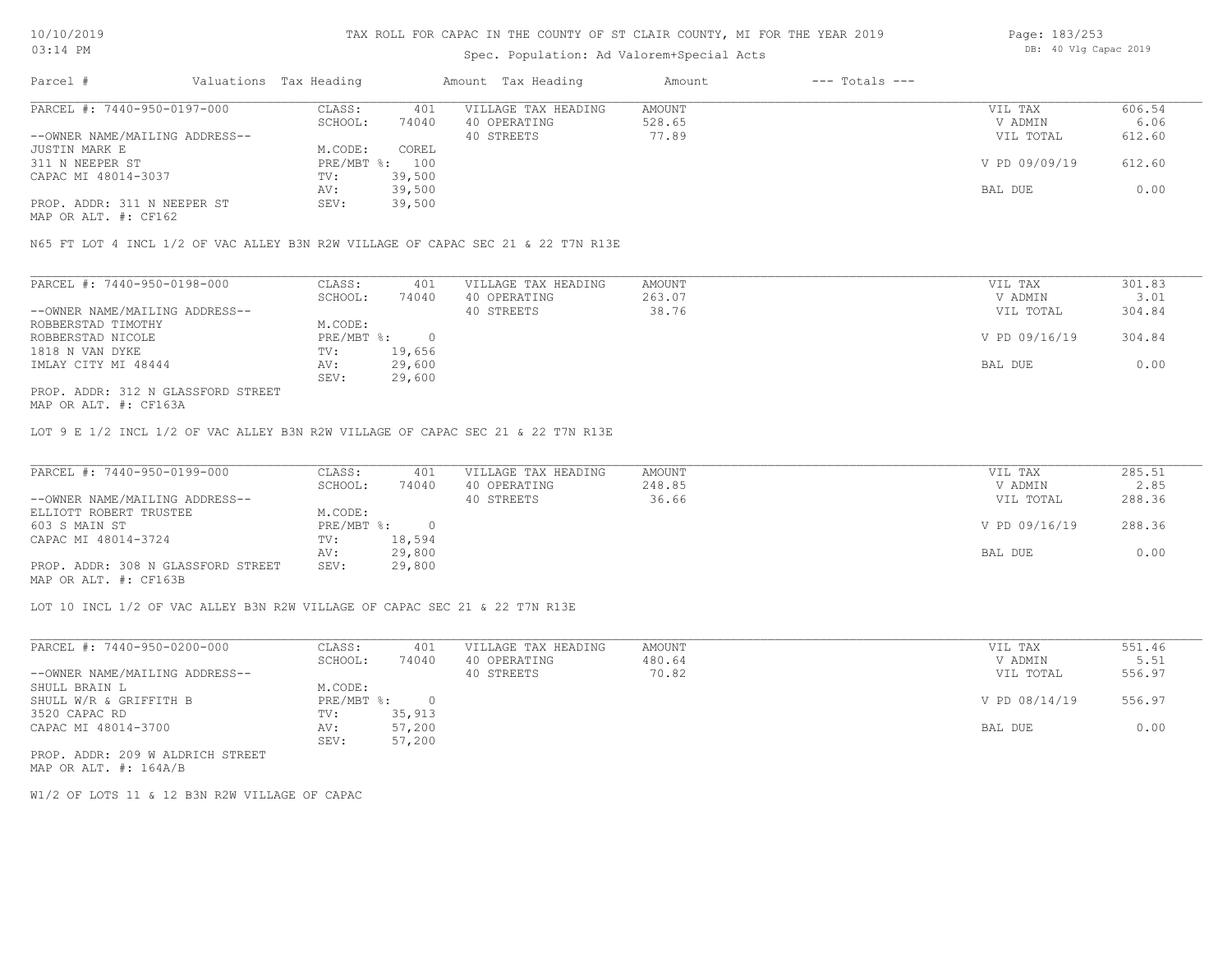# Spec. Population: Ad Valorem+Special Acts

| Page: 184/253 |  |                       |  |  |  |  |
|---------------|--|-----------------------|--|--|--|--|
|               |  | DB: 40 Vlg Capac 2019 |  |  |  |  |

| Parcel #                         | Valuations Tax Heading |        | Amount Tax Heading  | Amount | $---$ Totals $---$ |           |        |
|----------------------------------|------------------------|--------|---------------------|--------|--------------------|-----------|--------|
| PARCEL #: 7440-950-0201-000      | CLASS:                 | 401    | VILLAGE TAX HEADING | AMOUNT |                    | VIL TAX   | 420.77 |
|                                  | SCHOOL:                | 74040  | 40 OPERATING        | 366.74 |                    | V ADMIN   | 4.20   |
| --OWNER NAME/MAILING ADDRESS--   |                        |        | 40 STREETS          | 54.03  |                    | VIL TOTAL | 424.97 |
| GLEFKE RACHEL M                  | M.CODE:                |        |                     |        |                    |           |        |
| 207 W ALDRICH STREET             | $PRE/MBT$ %:           | 100    |                     |        |                    | BAL DUE   | 424.97 |
| CAPAC MI 48014                   | TV:                    | 27,402 |                     |        |                    |           |        |
|                                  | AV:                    | 35,700 |                     |        |                    |           |        |
| PROP. ADDR: 207 W ALDRICH STREET | SEV:                   | 35,700 |                     |        |                    |           |        |
| MAP OR ALT. #: CF164C            |                        |        |                     |        |                    |           |        |

E1/2 OF LOTS 11 & 12 B3N R2W VILLAGE OF CAPAC

| PARCEL #: 7440-950-0202-000    | CLASS:       | 201     | VILLAGE TAX HEADING | AMOUNT   | VIL TAX       | 2,185.54 |
|--------------------------------|--------------|---------|---------------------|----------|---------------|----------|
|                                | SCHOOL:      | 74040   | 40 OPERATING        | 1,904.87 | V ADMIN       | 21.85    |
| --OWNER NAME/MAILING ADDRESS-- |              |         | 40 STREETS          | 280.67   | VIL TOTAL     | 2,207.39 |
| FULTHEIM GARY                  | M.CODE:      |         |                     |          |               |          |
| FAMILY DOLLAR                  | $PRE/MBT$ %: |         |                     |          | V PD 07/25/19 | 2,207.39 |
| P.O. BOX 1017                  | TV:          | 142,328 |                     |          |               |          |
| CHARLOTTE NC 28201-1017        | AV:          | 157,600 |                     |          | BAL DUE       | 0.00     |
|                                | SEV:         | 157,600 |                     |          |               |          |
| PROP. ADDR: 101 S MAIN         |              |         |                     |          |               |          |

MAP OR ALT. #: CF165

PART OF THE VILLAGE OF CAPAC SEC 28 T7N R13E LOT 1 EXC THE W 36 FT THEREOF ALSO THE N 10 FT OF THE E 114 FT OF LOT 2 B1S R1W

| PARCEL #: 7440-950-0203-000    | CLASS:     | 201    | VILLAGE TAX HEADING | AMOUNT | VIL TAX       | 549.14 |
|--------------------------------|------------|--------|---------------------|--------|---------------|--------|
|                                | SCHOOL:    | 74040  | 40 OPERATING        | 478.62 | V ADMIN       | 5.49   |
| --OWNER NAME/MAILING ADDRESS-- |            |        | 40 STREETS          | 70.52  | VIL TOTAL     | 554.63 |
| LEVIN GROUP, L.L.C. THE        | M.CODE:    |        |                     |        |               |        |
| 970 TILLSON DR                 | PRE/MBT %: |        |                     |        | V PD 07/31/19 | 554.63 |
| ZIONSVILLE IN 46077-9330       | TV:        | 35,762 |                     |        |               |        |
|                                | AV:        | 43,200 |                     |        | BAL DUE       | 0.00   |
| PROP. ADDR: 102 W MILL ST      | SEV:       | 43,200 |                     |        |               |        |
|                                |            |        |                     |        |               |        |

MAP OR ALT. #: CF166

SEC 28 T7N R13E W36 FT OF LOT 1 & N 10 FT OF W 36 FT OF LOT 2 B1S R1W PART OF THE VILLAGE OF CAPAC

| PARCEL #: 7440-950-0204-000    | CLASS:       | 201    | VILLAGE TAX HEADING | AMOUNT | VIL TAX       | 219.29 |
|--------------------------------|--------------|--------|---------------------|--------|---------------|--------|
|                                | SCHOOL:      | 74040  | 40 OPERATING        | 191.13 | V ADMIN       | 2.19   |
| --OWNER NAME/MAILING ADDRESS-- |              |        | 40 STREETS          | 28.16  | VIL TOTAL     | 221.48 |
| FULTHEIM GARY                  | M.CODE:      |        |                     |        |               |        |
| FAMILY DOLLAR                  | $PRE/MBT$ %: |        |                     |        | V PD 07/25/19 | 221.48 |
| P.O. BOX 1017                  | TV:          | 14,281 |                     |        |               |        |
| CHARLOTTE NC 28201-1017        | AV:          | 16,900 |                     |        | BAL DUE       | 0.00   |
|                                | SEV:         | 16,900 |                     |        |               |        |
| PROP. ADDR: 107 S MAIN         |              |        |                     |        |               |        |

MAP OR ALT. #: CF167

N2/3 OF LOT 2 EXC THE N 10 FT B1S R1W PART OF THE VILLAGE OF CAPAC SEC 28 T7N R13E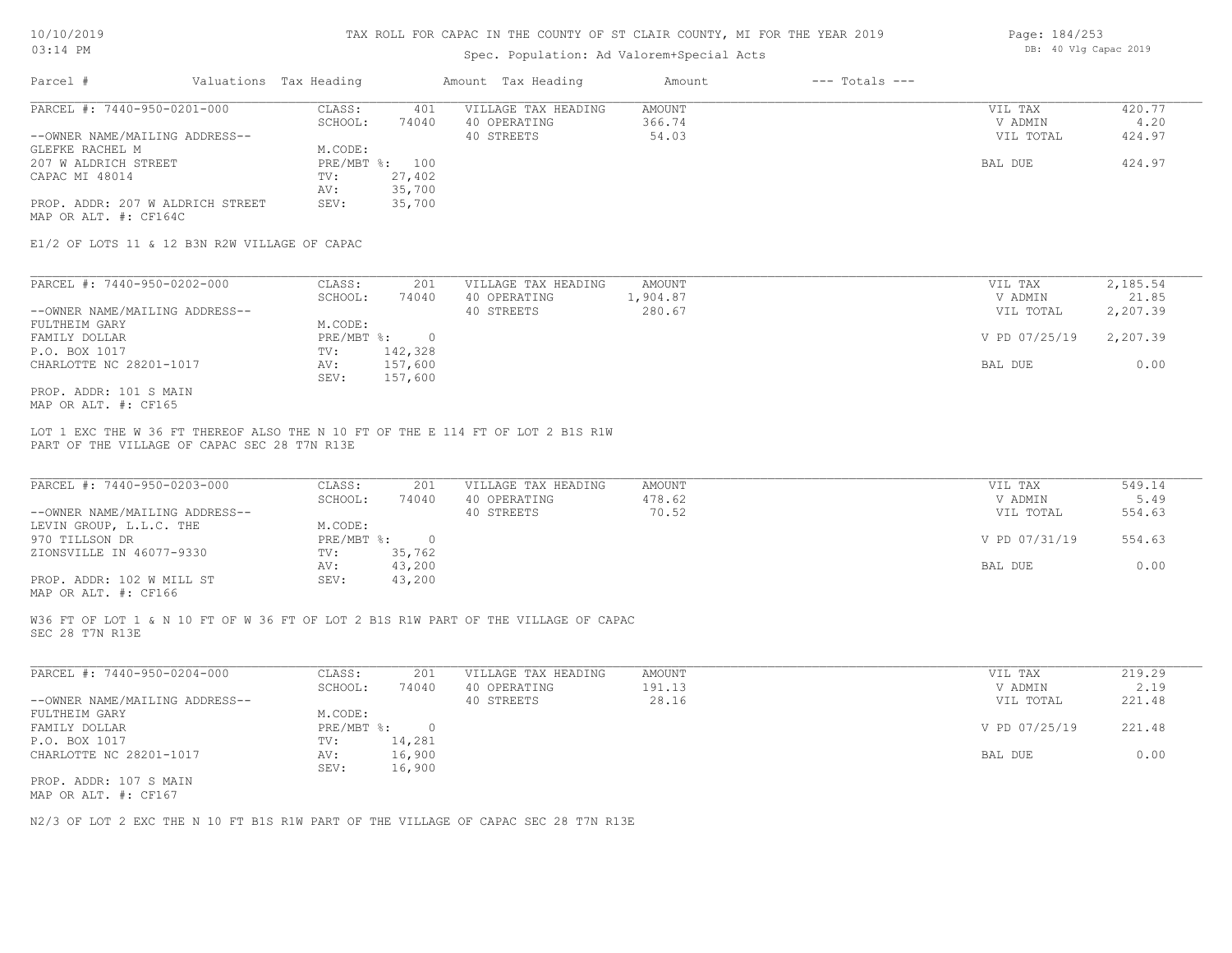# Spec. Population: Ad Valorem+Special Acts

| Page: 185/253 |  |  |                       |  |
|---------------|--|--|-----------------------|--|
|               |  |  | DB: 40 Vlg Capac 2019 |  |

| Parcel #                       | Valuations Tax Heading |        | Amount Tax Heading  | Amount | $---$ Totals $---$ |               |        |
|--------------------------------|------------------------|--------|---------------------|--------|--------------------|---------------|--------|
| PARCEL #: 7440-950-0205-000    | CLASS:                 | 201    | VILLAGE TAX HEADING | AMOUNT |                    | VIL TAX       | 537.44 |
|                                | SCHOOL:                | 74040  | 40 OPERATING        | 468.42 |                    | V ADMIN       | 5.37   |
| --OWNER NAME/MAILING ADDRESS-- |                        |        | 40 STREETS          | 69.02  |                    | VIL TOTAL     | 542.81 |
| CHIEF PROPERTIES LLC,          | M.CODE:                |        |                     |        |                    |               |        |
| 109 S MAIN                     | PRE/MBT %:             |        |                     |        |                    | V PD 09/16/19 | 542.81 |
| CAPAC MI 48027                 | TV:                    | 35,000 |                     |        |                    |               |        |
|                                | AV:                    | 35,000 |                     |        |                    | BAL DUE       | 0.00   |
| PROP. ADDR: 109 S MAIN         | SEV:                   | 35,000 |                     |        |                    |               |        |
|                                |                        |        |                     |        |                    |               |        |

MAP OR ALT. #: CF168A

S1/3 OF LOT 2 & N 2.03 FT OF LOT 3 B1S R1W VILLAGE OF CAPAC SEC 28 T7N R13E

| PARCEL #: 7440-950-0206-000    | CLASS:     | 703   | VILLAGE TAX HEADING | AMOUNT | VIL TAX   | 0.00 |
|--------------------------------|------------|-------|---------------------|--------|-----------|------|
|                                | SCHOOL:    | 74040 | 40 OPERATING        | 0.00   | V ADMIN   | 0.00 |
| --OWNER NAME/MAILING ADDRESS-- |            |       | 40 STREETS          | 0.00   | VIL TOTAL | 0.00 |
| VILLAGE/CAPAC DOWNTOWN DEV     | M.CODE:    |       |                     |        |           |      |
| 131 N MAIN ST                  | PRE/MBT %: |       |                     |        | BAL DUE   | 0.00 |
| CAPAC MI 48014                 | TV:        |       |                     |        |           |      |
|                                | AV:        |       |                     |        |           |      |
| PROP. ADDR: 111 S MAIN         | SEV:       |       |                     |        |           |      |
| MAP OR ALT. #: CF168B          |            |       |                     |        |           |      |

R1W VILLAGE OF CAPAC SEC 28 T7N R13E LOT 3 EXC N 2.03 FT & EXC S 30 FT & EXC N 14 FT OF S 44 FT OF E 82 FT OF LOT 3 B1S

| PARCEL #: 7440-950-0207-000                           | CLASS:       | 201     | VILLAGE TAX HEADING | AMOUNT   | VIL TAX                | 1,439.48 |
|-------------------------------------------------------|--------------|---------|---------------------|----------|------------------------|----------|
|                                                       | SCHOOL:      | 74040   | 40 OPERATING        | 1,254.62 | V ADMIN                | 14.39    |
| --OWNER NAME/MAILING ADDRESS--                        |              |         | 40 STREETS          | 184.86   | VIL TOTAL              | 1,453.87 |
| MALBURG MARY ELLEN TRUST                              | M.CODE:      |         |                     |          |                        |          |
| 15300 ALMONT RD                                       | $PRE/MBT$ %: |         |                     |          | V PD 09/11/19 1,453.87 |          |
| ALLENTON MI 48002                                     | TV:          | 93,743  |                     |          |                        |          |
|                                                       | AV:          | 111,600 |                     |          | BAL DUE                | 0.00     |
| PROP. ADDR: 113 S MAIN                                | SEV:         | 111,600 |                     |          |                        |          |
| $\cdots$ $\cdots$ $\cdots$ $\cdots$ $\cdots$ $\cdots$ |              |         |                     |          |                        |          |

 $\mathcal{L}_\mathcal{L} = \mathcal{L}_\mathcal{L} = \mathcal{L}_\mathcal{L} = \mathcal{L}_\mathcal{L} = \mathcal{L}_\mathcal{L} = \mathcal{L}_\mathcal{L} = \mathcal{L}_\mathcal{L} = \mathcal{L}_\mathcal{L} = \mathcal{L}_\mathcal{L} = \mathcal{L}_\mathcal{L} = \mathcal{L}_\mathcal{L} = \mathcal{L}_\mathcal{L} = \mathcal{L}_\mathcal{L} = \mathcal{L}_\mathcal{L} = \mathcal{L}_\mathcal{L} = \mathcal{L}_\mathcal{L} = \mathcal{L}_\mathcal{L}$ 

MAP OR ALT. #: CF168C

SEC 28 T7N R13E S30 FT OF LOT 3 & N 14 FT OF S 44 FT OF E 82 FT OF LOT 3 B1S R1W VILLAG E OF CAPAC

| PARCEL #: 7440-950-0210-000    | CLASS:     | 201     | VILLAGE TAX HEADING | AMOUNT   | VIL TAX       | 3,069.12 |
|--------------------------------|------------|---------|---------------------|----------|---------------|----------|
|                                | SCHOOL:    | 74040   | 40 OPERATING        | 2,674.98 | V ADMIN       | 30.69    |
| --OWNER NAME/MAILING ADDRESS-- |            |         | 40 STREETS          | 394.14   | VIL TOTAL     | 3,099.81 |
| PARKVIEW PROP. MANGT. CORP.    | M.CODE:    |         |                     |          |               |          |
| 1225 RICHARDSON ST.            | PRE/MBT %: |         |                     |          | V PD 07/25/19 | 3,099.81 |
| PORT HURON, MI 48060           | TV:        | 199,869 |                     |          |               |          |
|                                | AV:        | 228,100 |                     |          | BAL DUE       | 0.00     |
| PROP. ADDR: 119 S MAIN         | SEV:       | 228,100 |                     |          |               |          |
| MAP OR ALT. #: CF169/172       |            |         |                     |          |               |          |

LOTS 4, 5, 6 B1S R1W PART OF THE VILLAGE OF CAPAC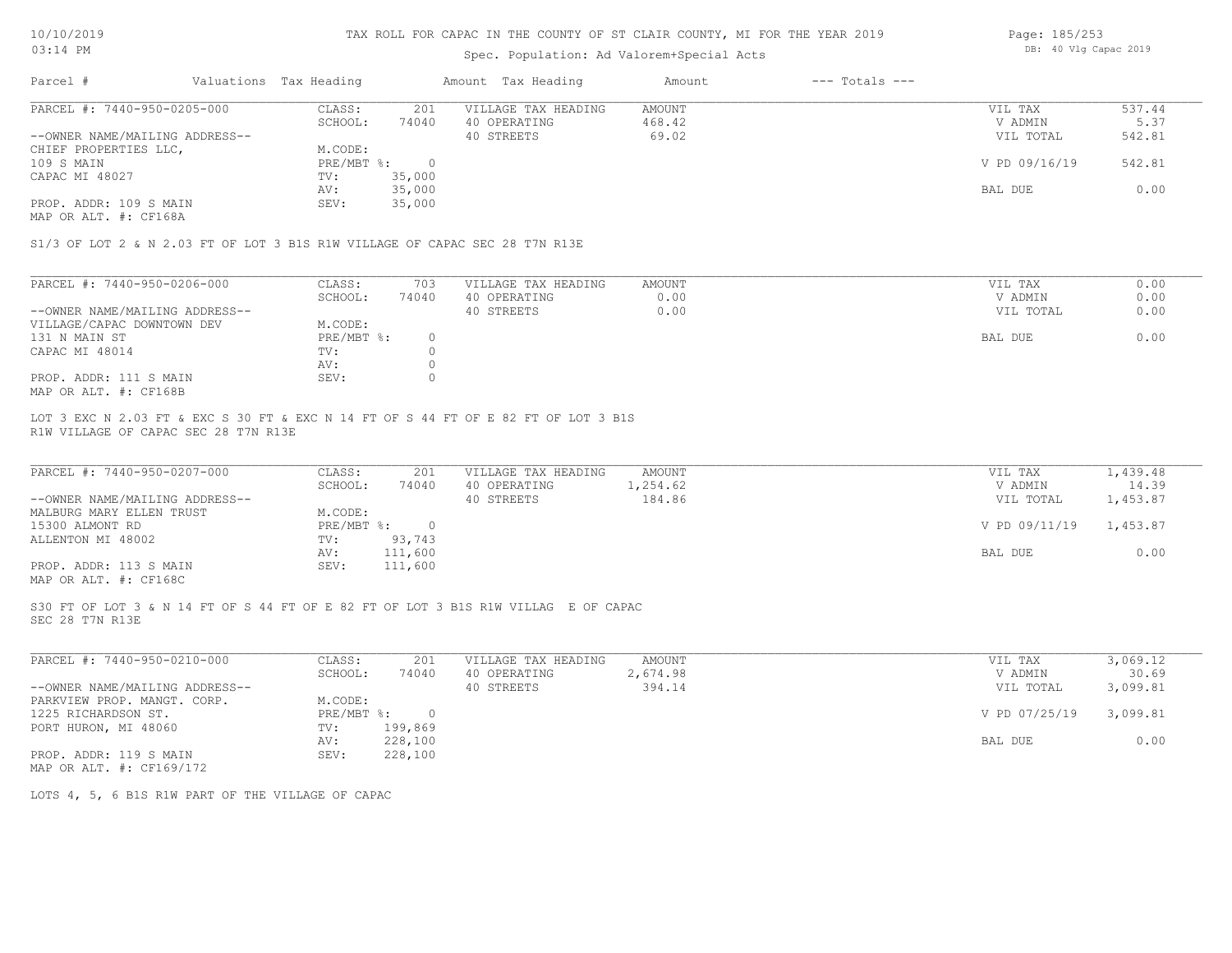# Spec. Population: Ad Valorem+Special Acts

| Page: 186/253 |  |                       |  |
|---------------|--|-----------------------|--|
|               |  | DB: 40 Vlg Capac 2019 |  |

| Parcel #                       | Valuations Tax Heading |        | Amount Tax Heading  | Amount | $---$ Totals $---$ |           |        |
|--------------------------------|------------------------|--------|---------------------|--------|--------------------|-----------|--------|
| PARCEL #: 7440-950-0212-000    | CLASS:                 | 401    | VILLAGE TAX HEADING | AMOUNT |                    | VIL TAX   | 516.63 |
|                                | SCHOOL:                | 74040  | 40 OPERATING        | 450.29 |                    | V ADMIN   | 5.16   |
| --OWNER NAME/MAILING ADDRESS-- |                        |        | 40 STREETS          | 66.34  |                    | VIL TOTAL | 521.79 |
| TAMM ANDREW                    | M.CODE:                |        |                     |        |                    |           |        |
| 105 W MEIER ST                 | PRE/MBT %: 100         |        |                     |        |                    | BAL DUE   | 521.79 |
| CAPAC MI 48014                 | TV:                    | 33,645 |                     |        |                    |           |        |
|                                | AV:                    | 43,100 |                     |        |                    |           |        |
| PROP. ADDR: 105 W MEIER ST     | SEV:                   | 43,100 |                     |        |                    |           |        |
|                                |                        |        |                     |        |                    |           |        |

MAP OR ALT. #: CF173

E1/2 OF LOT 7 & S 1/2 OF E 1/2 OF LOT 8 B1S R1W VILLAGE OF CAPAC

| PARCEL #: 7440-950-0213-000    | CLASS:     | 401    | VILLAGE TAX HEADING | AMOUNT | VIL TAX   | 363.14 |
|--------------------------------|------------|--------|---------------------|--------|-----------|--------|
|                                | SCHOOL:    | 74040  | 40 OPERATING        | 316.51 | V ADMIN   | 3.63   |
| --OWNER NAME/MAILING ADDRESS-- |            |        | 40 STREETS          | 46.63  | VIL TOTAL | 366.77 |
| SMITH STACEY LEE               | M.CODE:    |        |                     |        |           |        |
| PEAK RALPH                     | PRE/MBT %: | 100    |                     |        | BAL DUE   | 366.77 |
| 107 W MEIER ST                 | TV:        | 23,649 |                     |        |           |        |
| CAPAC MI 48014                 | AV:        | 36,000 |                     |        |           |        |
|                                | SEV:       | 36,000 |                     |        |           |        |
| PROP. ADDR: 107 W MEIER ST     |            |        |                     |        |           |        |

MAP OR ALT. #: CF174

T7N R13E W1/2 OF LOT 7 & S 1/2 OF W 1/2 OF LOT 8 B1S R1W PART OF THE VILLAGE OF CAPAC SEC 28

| PARCEL #: 7440-950-0214-000    | CLASS:  | 401            | VILLAGE TAX HEADING | AMOUNT | VIL TAX   | 481.97 |
|--------------------------------|---------|----------------|---------------------|--------|-----------|--------|
|                                | SCHOOL: | 74040          | 40 OPERATING        | 420.08 | V ADMIN   | 4.81   |
| --OWNER NAME/MAILING ADDRESS-- |         |                | 40 STREETS          | 61.89  | VIL TOTAL | 486.78 |
| FRAZER NORMAN/APRIL            | M.CODE: | COREL          |                     |        |           |        |
| 108 S NEEPER ST                |         | PRE/MBT %: 100 |                     |        | BAL DUE   | 486.78 |
| CAPAC MI 48014                 | TV:     | 31,388         |                     |        |           |        |
|                                | AV:     | 46,000         |                     |        |           |        |
| PROP. ADDR: 108 S NEEPER ST    | SEV:    | 46,000         |                     |        |           |        |
|                                |         |                |                     |        |           |        |

MAP OR ALT. #: CF175

N1/2 OF LOT 8 & S 18.75 FT OF LOT 9 B1S R1W VILLAGE OF CAPAC SEC 28 T7N R13E

| PARCEL #: 7440-950-0215-000    | CLASS:       | 401    | VILLAGE TAX HEADING | AMOUNT | 504.78<br>VIL TAX   |
|--------------------------------|--------------|--------|---------------------|--------|---------------------|
|                                | SCHOOL:      | 74040  | 40 OPERATING        | 439.96 | 5.04<br>V ADMIN     |
| --OWNER NAME/MAILING ADDRESS-- |              |        | 40 STREETS          | 64.82  | 509.82<br>VIL TOTAL |
| VIGILETTI CANDY LEA            | M.CODE:      |        |                     |        |                     |
| 106 S NEEPER ST                | $PRE/MBT$ %: | 100    |                     |        | 509.82<br>BAL DUE   |
| CAPAC MI 48014                 | TV:          | 32,873 |                     |        |                     |
|                                | AV:          | 51,200 |                     |        |                     |
| PROP. ADDR: 106 S NEEPER ST    | SEV:         | 51,200 |                     |        |                     |
| MAP OR ALT. #: CF176           |              |        |                     |        |                     |

N56.25 FT OF LOT 9 B1S R1W VILLAGE OF CAPAC SEC 28 T7N R13E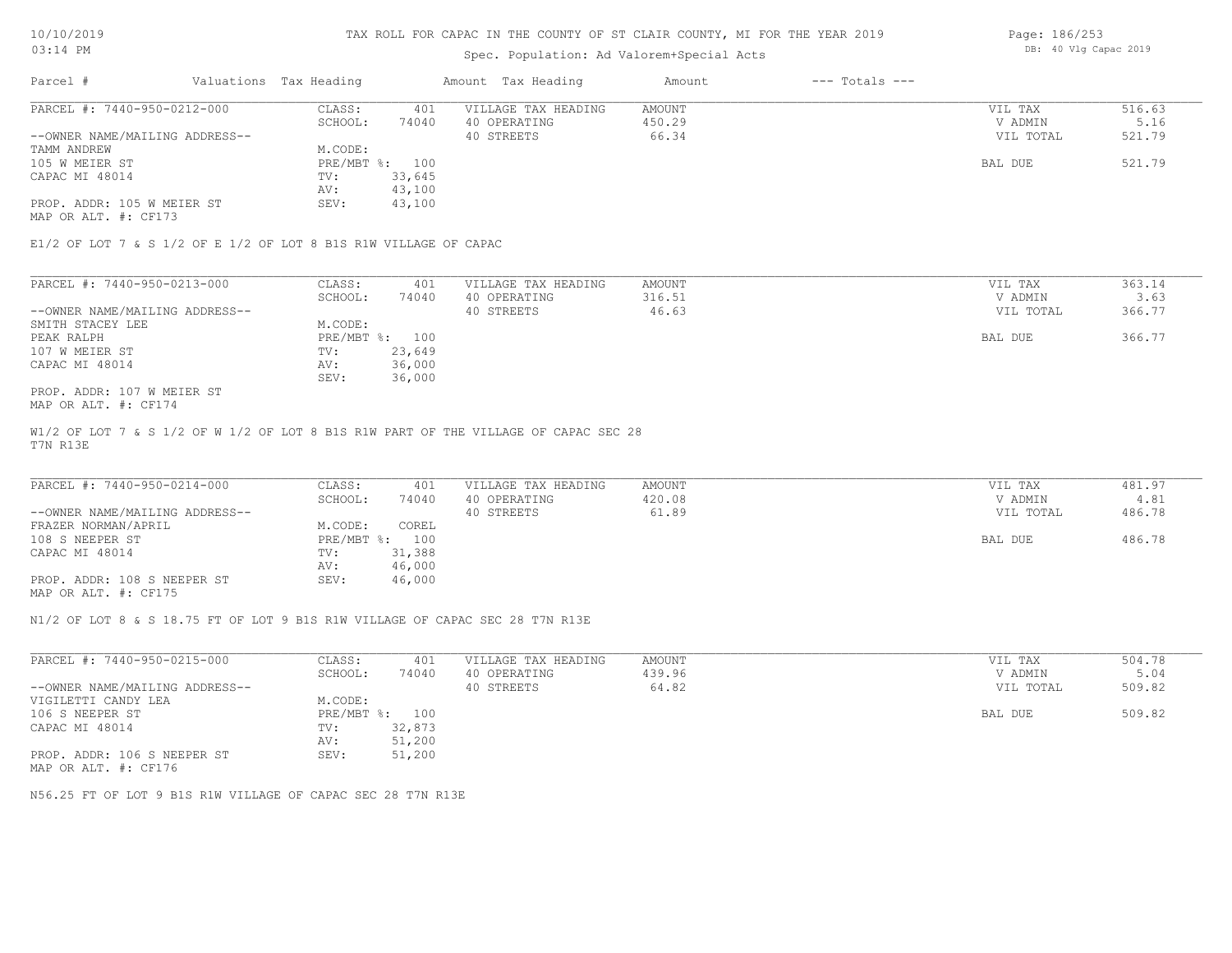# Spec. Population: Ad Valorem+Special Acts

| Page: 187/253 |  |                       |  |
|---------------|--|-----------------------|--|
|               |  | DB: 40 Vlg Capac 2019 |  |

| Parcel #                       | Valuations Tax Heading |        | Amount Tax Heading  | Amount | $---$ Totals $---$ |               |        |
|--------------------------------|------------------------|--------|---------------------|--------|--------------------|---------------|--------|
| PARCEL #: 7440-950-0216-000    | CLASS:                 | 401    | VILLAGE TAX HEADING | AMOUNT |                    | VIL TAX       | 442.34 |
|                                | SCHOOL:                | 74040  | 40 OPERATING        | 385.54 |                    | V ADMIN       | 4.42   |
| --OWNER NAME/MAILING ADDRESS-- |                        |        | 40 STREETS          | 56.80  |                    | VIL TOTAL     | 446.76 |
| SOLLMAN PATRICIA               | M.CODE:                |        |                     |        |                    |               |        |
| P.O. BOX 487                   | PRE/MBT %: 100         |        |                     |        |                    | V PD 09/11/19 | 446.76 |
| CAPAC MI 48014                 | TV:                    | 28,807 |                     |        |                    |               |        |
|                                | AV:                    | 41,800 |                     |        |                    | BAL DUE       | 0.00   |
| PROP. ADDR: 104 S NEEPER ST    | SEV:                   | 41,800 |                     |        |                    |               |        |
|                                |                        |        |                     |        |                    |               |        |

MAP OR ALT. #: CF177

LOT 10 B1S R1W PART OF THE VILLAGE OF CAPAC SEC 28 T7N R13E

| PARCEL #: 7440-950-0217-000    | CLASS:     | 703   | VILLAGE TAX HEADING | AMOUNT | VIL TAX   | 0.00 |
|--------------------------------|------------|-------|---------------------|--------|-----------|------|
|                                | SCHOOL:    | 74040 | 40 OPERATING        | 0.00   | V ADMIN   | 0.00 |
| --OWNER NAME/MAILING ADDRESS-- |            |       | 40 STREETS          | 0.00   | VIL TOTAL | 0.00 |
| VILLAGE OF CAPAC               | M.CODE:    |       |                     |        |           |      |
| 131 N MAIN ST                  | PRE/MBT %: |       |                     |        | BAL DUE   | 0.00 |
| CAPAC MI 48014                 | TV:        |       |                     |        |           |      |
|                                | AV:        |       |                     |        |           |      |
| PROP. ADDR: W MILL ST          | SEV:       |       |                     |        |           |      |
| MAP OR ALT. #: CF178           |            |       |                     |        |           |      |

93 FT TO BEG PART OF THE VILLAGE OF CAPAC SEC 28 T7N R13E FT THEREOF & beg 48FT FROM NW COR LOT 12 TH E 5.29 TH S 93.02 FT TH W 3.74 FT TH N LOT 11 ALSO LOT 12 EXC THE W 48 FT OF THE N 93 FT ALSO EXC THE S 57 FT OF THE W 71

| PARCEL #: 7440-950-0218-000    | CLASS:       | 401   | VILLAGE TAX HEADING | AMOUNT | VIL TAX   | 0.00 |
|--------------------------------|--------------|-------|---------------------|--------|-----------|------|
|                                | SCHOOL:      | 74040 | 40 OPERATING        | 0.00   | V ADMIN   | 0.00 |
| --OWNER NAME/MAILING ADDRESS-- |              |       | 40 STREETS          | 0.00   | VIL TOTAL | 0.00 |
| CHOATE JACQUELINE              | M.CODE:      |       |                     |        |           |      |
| JACOBS CAROL                   | $PRE/MBT$ %: | 100   |                     |        | BAL DUE   | 0.00 |
| 108 W MILL ST                  | TV:          |       |                     |        |           |      |
| CAPAC MI 48014-3021            | AV:          |       |                     |        |           |      |
|                                | SEV:         |       |                     |        |           |      |
| PROP. ADDR: 108 W MILL ST      |              |       |                     |        |           |      |

MAP OR ALT. #: CF179

B1S R1W PART OF THE VILLAGE OF CAPAC SEC 28 TYN R13E 12,TH N89^42'40"E 5.29',TH SO^57' 21"W 93.02',TH S89^42'40"W 3.74',TH N93" TO BEG THE W 48 FT OF THE N 93 FT OF LOT 12 & BEG E N89^42'40"E 48' FROM NW COR OF LOT

| PARCEL #: 7440-950-0219-000                         | CLASS:  | 401            | VILLAGE TAX HEADING | AMOUNT | VIL TAX   | 318.53 |
|-----------------------------------------------------|---------|----------------|---------------------|--------|-----------|--------|
|                                                     | SCHOOL: | 74040          | 40 OPERATING        | 277.63 | V ADMIN   | 3.18   |
| --OWNER NAME/MAILING ADDRESS--                      |         |                | 40 STREETS          | 40.90  | VIL TOTAL | 321.71 |
| PELTON-BAIRD SHERRY                                 | M.CODE: |                |                     |        |           |        |
| P.O. BOX 142                                        |         | PRE/MBT %: 100 |                     |        | BAL DUE   | 321.71 |
| CAPAC MI 48014                                      | TV:     | 20,744         |                     |        |           |        |
|                                                     | AV:     | 31,400         |                     |        |           |        |
| PROP. ADDR: 102 S NEEPER ST<br>MAP OR ALT. #: CF180 | SEV:    | 31,400         |                     |        |           |        |

T7N R13E THE W 71 FT OF THE S 57 FT OF LOT 12 B1S R1W PART OF THE VILLAGE OF CAPAC SEC 28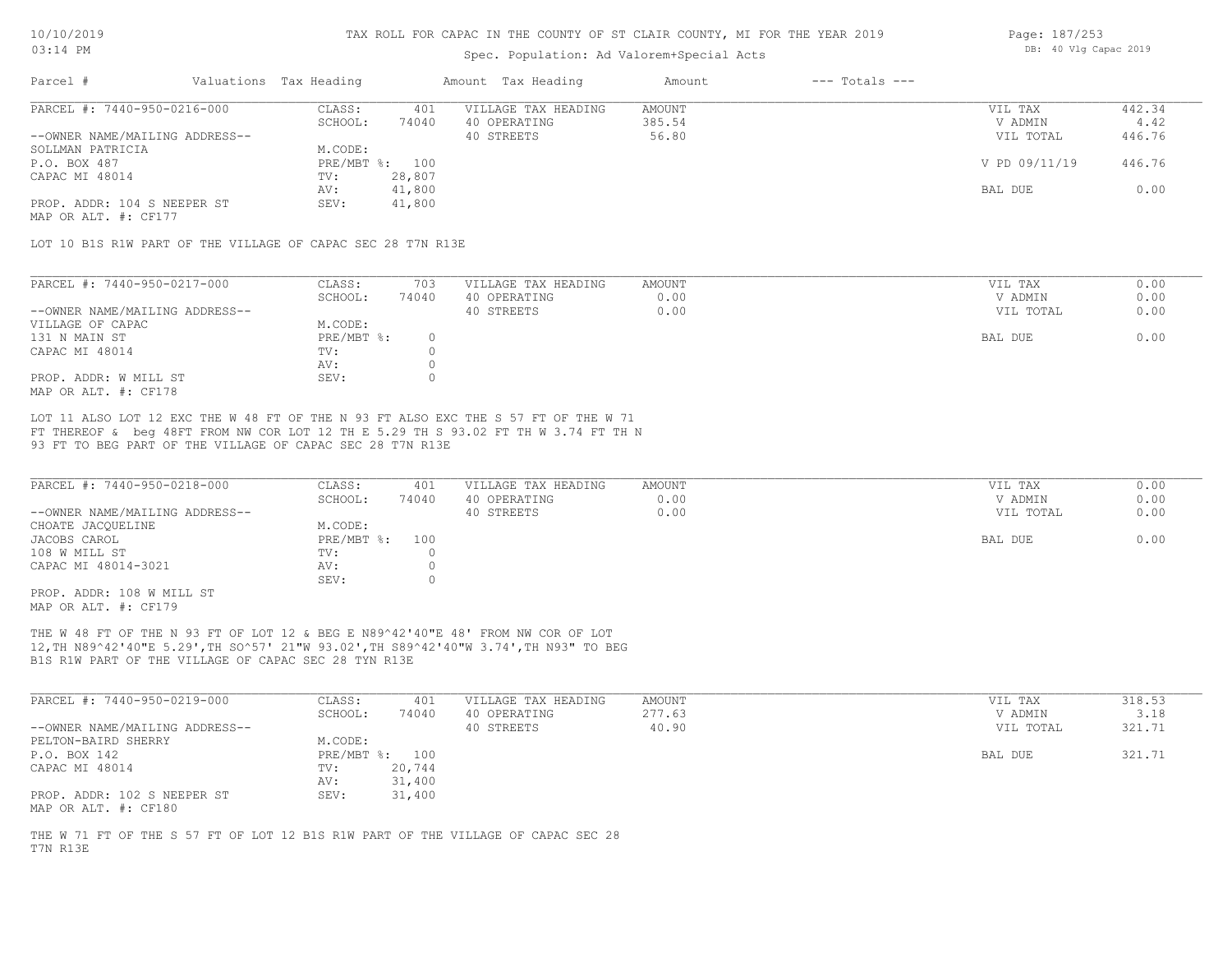# Spec. Population: Ad Valorem+Special Acts

| Page: 188/253 |  |                       |  |
|---------------|--|-----------------------|--|
|               |  | DB: 40 Vlg Capac 2019 |  |

| Parcel #                       | Valuations Tax Heading |        | Amount Tax Heading  | Amount | $---$ Totals $---$ |               |        |
|--------------------------------|------------------------|--------|---------------------|--------|--------------------|---------------|--------|
| PARCEL #: 7440-950-0220-000    | CLASS:                 | 401    | VILLAGE TAX HEADING | AMOUNT |                    | VIL TAX       | 475.35 |
|                                | SCHOOL:                | 74040  | 40 OPERATING        | 414.31 |                    | V ADMIN       | 4.75   |
| --OWNER NAME/MAILING ADDRESS-- |                        |        | 40 STREETS          | 61.04  |                    | VIL TOTAL     | 480.10 |
| ATWOOD RICHARD G               | M.CODE:                |        |                     |        |                    |               |        |
| 202 W MILL ST                  | $PRE/MBT$ %:           | 100    |                     |        |                    | V PD 09/16/19 | 480.10 |
| CAPAC MI 48014-3024            | TV:                    | 30,957 |                     |        |                    |               |        |
|                                | AV:                    | 46,100 |                     |        |                    | BAL DUE       | 0.00   |
| PROP. ADDR: 202 W MILL ST      | SEV:                   | 46,100 |                     |        |                    |               |        |
| MAP OR ALT. #: CF181           |                        |        |                     |        |                    |               |        |

N150' OF E 75' OF LOT 1 BIS R2W PLAT OF THE VILLAGE OF CAPAC SEC 28 T7N R13E

| PARCEL #: 7440-950-0221-000    | CLASS:  | 401            | VILLAGE TAX HEADING | AMOUNT | VIL TAX       | 578.57 |
|--------------------------------|---------|----------------|---------------------|--------|---------------|--------|
|                                | SCHOOL: | 74040          | 40 OPERATING        | 504.27 | V ADMIN       | 5.78   |
| --OWNER NAME/MAILING ADDRESS-- |         |                | 40 STREETS          | 74.30  | VIL TOTAL     | 584.35 |
| RICHARDS PHYLLIS J             | M.CODE: |                |                     |        |               |        |
| 204 W MILL ST                  |         | PRE/MBT %: 100 |                     |        | V PD 09/09/19 | 584.35 |
| CAPAC MI 48014                 | TV:     | 37,678         |                     |        |               |        |
|                                | AV:     | 56,500         |                     |        | BAL DUE       | 0.00   |
| PROP. ADDR: 204 W MILL ST      | SEV:    | 56,500         |                     |        |               |        |
| MAP OR ALT. #: CF182/183       |         |                |                     |        |               |        |

R13E W75' OF E 150' OF N 150' OF LOT 1 BIS R2W PLAT OF THE VILLAGE OF CAPAC SEC 28 T7N

| PARCEL #: 7440-950-0223-000        | CLASS:       | 401    | VILLAGE TAX HEADING | AMOUNT | VIL TAX       | 510.05 |
|------------------------------------|--------------|--------|---------------------|--------|---------------|--------|
|                                    | SCHOOL:      | 74040  | 40 OPERATING        | 444.55 | V ADMIN       | 5.10   |
| --OWNER NAME/MAILING ADDRESS--     |              |        | 40 STREETS          | 65.50  | VIL TOTAL     | 515.15 |
| LIBKIE PAUL & MARSHA REV LIV TRUST | M.CODE:      |        |                     |        |               |        |
| 207 E CHURCH ST                    | $PRE/MBT$ %: |        |                     |        | V PD 08/19/19 | 515.15 |
| CAPAC MI 48014                     | TV:          | 33,216 |                     |        |               |        |
|                                    | AV:          | 51,100 |                     |        | BAL DUE       | 0.00   |
| PROP. ADDR: 103 S NEEPER ST        | SEV:         | 51,100 |                     |        |               |        |
|                                    |              |        |                     |        |               |        |

MAP OR ALT. #: CF184

R13E E150 FT OF LOT 1 EXC N 150 FT THEREOF B1S R2W PLAT OF VILLAGE OF CAPAC SEC 28 T7N

| PARCEL #: 7440-950-0224-000                | CLASS:     | 708   | VILLAGE TAX HEADING | AMOUNT | 0.00<br>VIL TAX   |
|--------------------------------------------|------------|-------|---------------------|--------|-------------------|
|                                            | SCHOOL:    | 74040 | 40 OPERATING        | 0.00   | 0.00<br>V ADMIN   |
| --OWNER NAME/MAILING ADDRESS--             |            |       | 40 STREETS          | 0.00   | 0.00<br>VIL TOTAL |
| RESTORATION BIBLE CHURCH AND BIBLE         | M.CODE:    |       |                     |        |                   |
| P.O. BOX 325                               | PRE/MBT %: |       |                     |        | 0.00<br>BAL DUE   |
| ROYAL OAK MI 48068                         | TV:        |       |                     |        |                   |
|                                            | AV:        |       |                     |        |                   |
| PROP. ADDR: 206 W MILL ST<br>$\frac{1}{2}$ | SEV:       |       |                     |        |                   |

MAP OR ALT. #: CF185

W 150' OF LOT 1 EXC S 1/3 OF W 1/2 OF LOT 1 B1S R2W PLAT OF VILLAGE OF CAPAC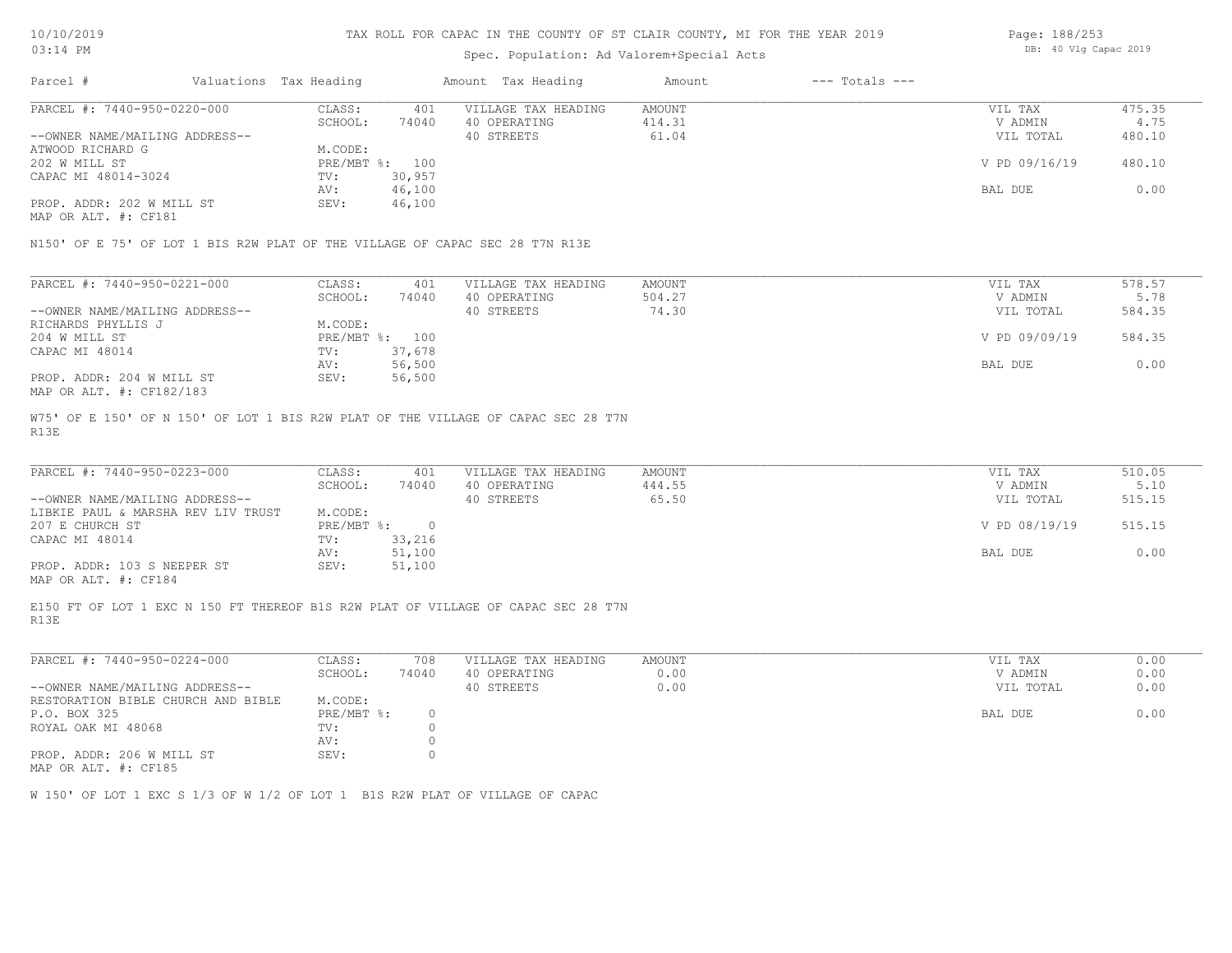# Spec. Population: Ad Valorem+Special Acts

| Page: 189/253 |  |                       |  |
|---------------|--|-----------------------|--|
|               |  | DB: 40 Vlg Capac 2019 |  |

| Parcel #                           |  | Valuations Tax Heading |        | Amount Tax Heading  | Amount | $---$ Totals $---$ |               |        |  |
|------------------------------------|--|------------------------|--------|---------------------|--------|--------------------|---------------|--------|--|
| PARCEL #: 7440-950-0224-100        |  | CLASS:                 | 401    | VILLAGE TAX HEADING | AMOUNT |                    | VIL TAX       | 632.17 |  |
|                                    |  | SCHOOL:                | 74040  | 40 OPERATING        | 550.99 |                    | V ADMIN       | 6.32   |  |
| --OWNER NAME/MAILING ADDRESS--     |  |                        |        | 40 STREETS          | 81.18  |                    | VIL TOTAL     | 638.49 |  |
| NAUTS GARY                         |  | M.CODE:                |        |                     |        |                    |               |        |  |
| NAUTS DEBRA                        |  | PRE/MBT %:             |        |                     |        |                    | V PD 09/09/19 | 638.49 |  |
| 3909 WEST BRANCH DR                |  | TV:                    | 41,169 |                     |        |                    |               |        |  |
| GLADWIN MI 48624                   |  | AV:                    | 63,100 |                     |        |                    | BAL DUE       | 0.00   |  |
|                                    |  | SEV:                   | 63,100 |                     |        |                    |               |        |  |
| PROP. ADDR: 104 S GLASSFORD STREET |  |                        |        |                     |        |                    |               |        |  |

MAP OR ALT. #: 185B

S 1/3 OF W 1/2 OF LOT 1 EXC E 10' THEREOF B1S R2W PLAT OF VILLAGE OF CAPAC

| PARCEL #: 7440-950-0225-000                                        | CLASS:     | 703   | VILLAGE TAX HEADING | AMOUNT | VIL TAX<br>0.00   |
|--------------------------------------------------------------------|------------|-------|---------------------|--------|-------------------|
|                                                                    | SCHOOL:    | 74040 | 40 OPERATING        | 0.00   | 0.00<br>V ADMIN   |
| --OWNER NAME/MAILING ADDRESS--                                     |            |       | 40 STREETS          | 0.00   | 0.00<br>VIL TOTAL |
| VILLAGE ALLEY                                                      | M.CODE:    |       |                     |        |                   |
| 131 N MAIN ST                                                      | PRE/MBT %: |       |                     |        | 0.00<br>BAL DUE   |
| CAPAC MI 48014                                                     | TV:        |       |                     |        |                   |
|                                                                    | AV:        |       |                     |        |                   |
| PROP. ADDR: ALLEY                                                  | SEV:       |       |                     |        |                   |
| $M \land D$ $\cap$ $\land T$ $m$ $\#$ , $\cap$ $\cap$ 10 $\subset$ |            |       |                     |        |                   |

MAP OR ALT. #: CF186

28 T7N R13E LOT 1 EXC E 150 FT & EXC W 150 FT THEREOF B1S R2W PLAT OF THE VILLAGE OF CAPAC SEC

| PARCEL #: 7440-950-0226-000         | CLASS:  | 401            | VILLAGE TAX HEADING | AMOUNT | VIL TAX       | 462.17 |
|-------------------------------------|---------|----------------|---------------------|--------|---------------|--------|
|                                     | SCHOOL: | 74040          | 40 OPERATING        | 402.82 | V ADMIN       | 4.62   |
| --OWNER NAME/MAILING ADDRESS--      |         |                | 40 STREETS          | 59.35  | VIL TOTAL     | 466.79 |
| WELCH MELISSA A/MORNINGSTAR MICHAEL | M.CODE: | COREL          |                     |        |               |        |
| 105 S NEEPER ST                     |         | PRE/MBT %: 100 |                     |        | V PD 09/09/19 | 466.79 |
| CAPAC MI 48014-3620                 | TV:     | 30,098         |                     |        |               |        |
|                                     | AV:     | 45,900         |                     |        | BAL DUE       | 0.00   |
| PROP. ADDR: 105 S NEEPER ST         | SEV:    | 45,900         |                     |        |               |        |
| MAP OR ALT. #: CF187                |         |                |                     |        |               |        |

LOT 2 B1S R2W PART OF THE VILLAGE OF CAPAC SEC 28 T7N R13E

| PARCEL #: 7440-950-0227-000    | CLASS:       | 401    | VILLAGE TAX HEADING | AMOUNT | VIL TAX       | 672.57 |
|--------------------------------|--------------|--------|---------------------|--------|---------------|--------|
|                                | SCHOOL:      | 74040  | 40 OPERATING        | 586.20 | V ADMIN       | 6.72   |
| --OWNER NAME/MAILING ADDRESS-- |              |        | 40 STREETS          | 86.37  | VIL TOTAL     | 679.29 |
| HALL DENNIS                    | M.CODE:      | COREL  |                     |        |               |        |
| 107 S NEEPER ST                | $PRE/MBT$ %: | 100    |                     |        | V PD 09/09/19 | 679.29 |
| CAPAC MI 48014-3620            | TV:          | 43,800 |                     |        |               |        |
|                                | AV:          | 43,800 |                     |        | BAL DUE       | 0.00   |
| PROP. ADDR: 107 S NEEPER ST    | SEV:         | 43,800 |                     |        |               |        |

MAP OR ALT. #: CF188

LOT 3 B1S R2W PART OF THE VILLAGE OF CAPAC SEC 28 T7N R13E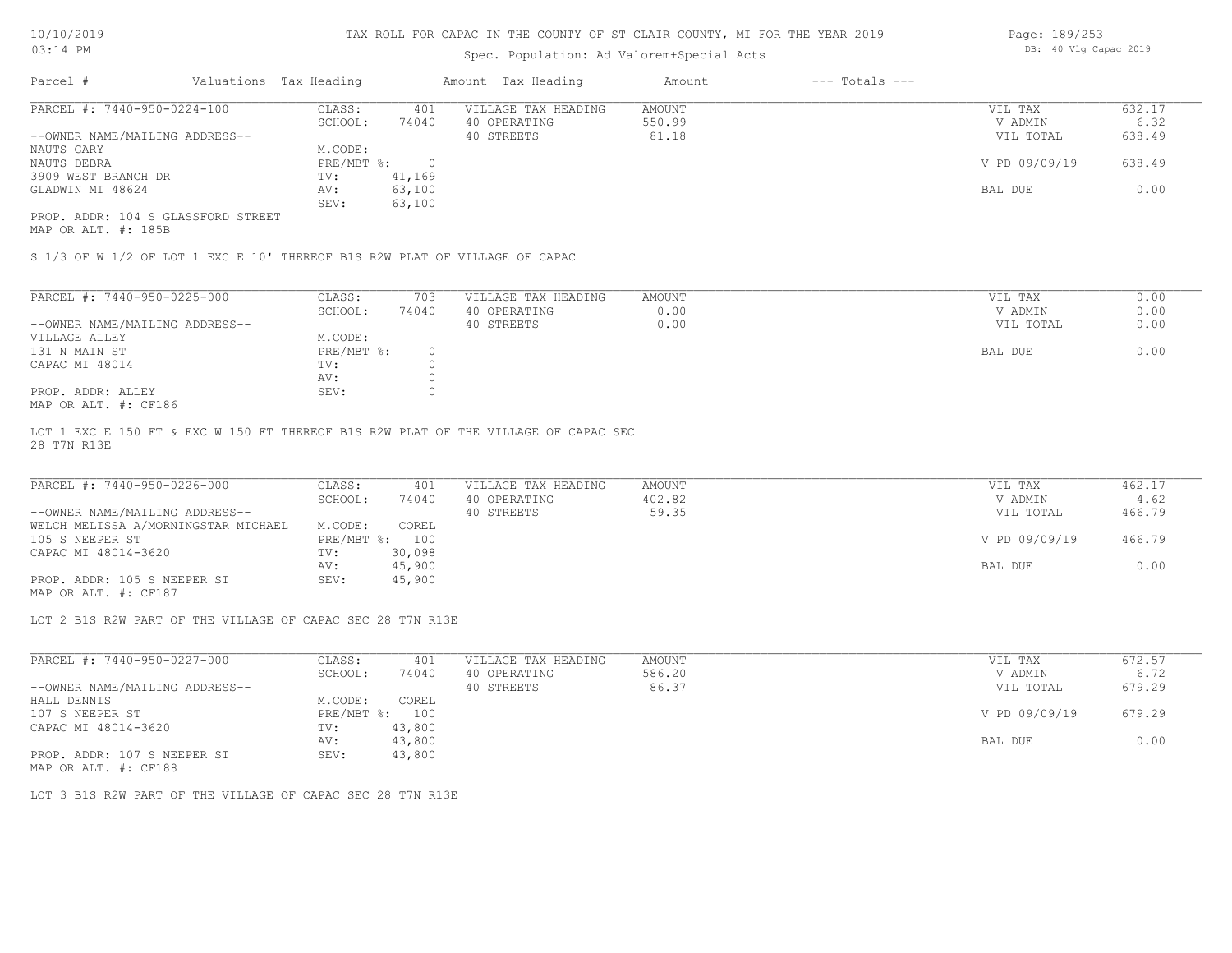# Spec. Population: Ad Valorem+Special Acts

| Page: 190/253 |  |                       |  |
|---------------|--|-----------------------|--|
|               |  | DB: 40 Vlg Capac 2019 |  |

| Parcel #                       | Valuations Tax Heading |        | Amount Tax Heading  | Amount | $---$ Totals $---$ |               |        |
|--------------------------------|------------------------|--------|---------------------|--------|--------------------|---------------|--------|
| PARCEL #: 7440-950-0228-000    | CLASS:                 | 401    | VILLAGE TAX HEADING | AMOUNT |                    | VIL TAX       | 501.42 |
|                                | SCHOOL:                | 74040  | 40 OPERATING        | 437.03 |                    | V ADMIN       | 5.01   |
| --OWNER NAME/MAILING ADDRESS-- |                        |        | 40 STREETS          | 64.39  |                    | VIL TOTAL     | 506.43 |
| KANDLER GARCIA TRUST           | M.CODE:                |        |                     |        |                    |               |        |
| 109 S NEEPER ST                | PRE/MBT %: 100         |        |                     |        |                    | V PD 08/26/19 | 506.43 |
| CAPAC MI 48014                 | TV:                    | 32,654 |                     |        |                    |               |        |
|                                | AV:                    | 52,800 |                     |        |                    | BAL DUE       | 0.00   |
| PROP. ADDR: 109 S NEEPER ST    | SEV:                   | 52,800 |                     |        |                    |               |        |
|                                |                        |        |                     |        |                    |               |        |

MAP OR ALT. #: CF189

LOT 4 B1S R2W PART OF THE VILLAGE OF CAPAC SEC 28 T7N R13E

| PARCEL #: 7440-950-0229-000    | CLASS:     | 401    | VILLAGE TAX HEADING | AMOUNT | VIL TAX       | 543.33 |
|--------------------------------|------------|--------|---------------------|--------|---------------|--------|
|                                | SCHOOL:    | 74040  | 40 OPERATING        | 473.56 | V ADMIN       | 5.43   |
| --OWNER NAME/MAILING ADDRESS-- |            |        | 40 STREETS          | 69.77  | VIL TOTAL     | 548.76 |
| WATTS THOMAS                   | M.CODE:    | OLALS  |                     |        |               |        |
| 207 W MEIER AVE                | PRE/MBT %: | 100    |                     |        | V PD 09/09/19 | 548.76 |
| CAPAC MI 48014-3615            | TV:        | 35,384 |                     |        |               |        |
|                                | AV:        | 54,600 |                     |        | BAL DUE       | 0.00   |
| PROP. ADDR: 207 W MEIER ST     | SEV:       | 54,600 |                     |        |               |        |
|                                |            |        |                     |        |               |        |

MAP OR ALT. #: CF190

LOT 5 B1S R2W PART OF THE VILLAGE OF CAPAC SEC 28 T7N R13E

| PARCEL #: 7440-950-0230-000        | CLASS:     | 401    | VILLAGE TAX HEADING | AMOUNT | VIL TAX       | 605.39 |
|------------------------------------|------------|--------|---------------------|--------|---------------|--------|
|                                    | SCHOOL:    | 74040  | 40 OPERATING        | 527.65 | V ADMIN       | 6.05   |
| --OWNER NAME/MAILING ADDRESS--     |            |        | 40 STREETS          | 77.74  | VIL TOTAL     | 611.44 |
| 726 GLASSFORD LLC                  | M.CODE:    |        |                     |        |               |        |
| 4161 N ADAMS RD                    | PRE/MBT %: |        |                     |        | V PD 09/16/19 | 611.44 |
| ROCHESTER MI 48306                 | TV:        | 39,425 |                     |        |               |        |
|                                    | AV:        | 65,200 |                     |        | BAL DUE       | 0.00   |
| PROP. ADDR: 108 S GLASSFORD STREET | SEV:       | 65,200 |                     |        |               |        |
| MAP OR ALT. #: CF191               |            |        |                     |        |               |        |

LOT 6 B1S R2W PART OF THE VILLAGE OF CAPAC SEC 28 T7N R13E

| PARCEL #: 7440-950-0231-000        | CLASS:     | 401    | VILLAGE TAX HEADING | AMOUNT | VIL TAX       | 386.24 |
|------------------------------------|------------|--------|---------------------|--------|---------------|--------|
|                                    | SCHOOL:    | 74040  | 40 OPERATING        | 336.64 | V ADMIN       | 3.86   |
| --OWNER NAME/MAILING ADDRESS--     |            |        | 40 STREETS          | 49.60  | VIL TOTAL     | 390.10 |
| HULL JAMES                         | M.CODE:    |        |                     |        |               |        |
| 11933 BRYCE RD                     | PRE/MBT %: |        |                     |        | V PD 09/09/19 | 390.10 |
| EMMETT MI 48022                    | TV:        | 25,153 |                     |        |               |        |
|                                    | AV:        | 37,800 |                     |        | BAL DUE       | 0.00   |
| PROP. ADDR: 106 S GLASSFORD STREET | SEV:       | 37,800 |                     |        |               |        |
| MAP OR ALT. #: CF192               |            |        |                     |        |               |        |

LOT 7 B1S R2W PART OF THE VILLAGE OF CAPAC SEC 28 T7N R13E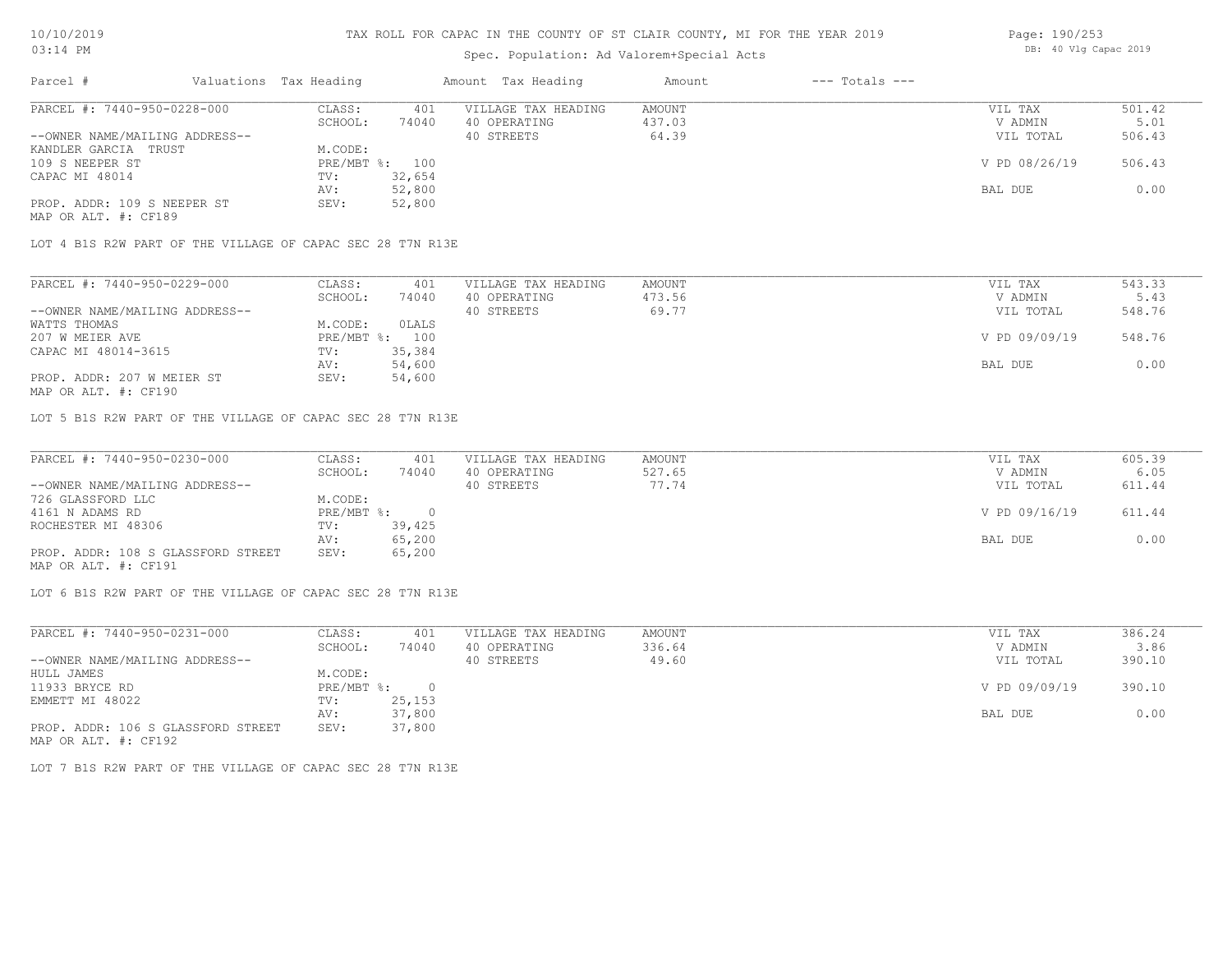# Spec. Population: Ad Valorem+Special Acts

| Page: 191/253 |  |                       |  |
|---------------|--|-----------------------|--|
|               |  | DB: 40 Vlg Capac 2019 |  |

| Parcel #                           | Valuations Tax Heading |                | Amount Tax Heading  | Amount | $---$ Totals $---$ |               |        |
|------------------------------------|------------------------|----------------|---------------------|--------|--------------------|---------------|--------|
| PARCEL #: 7440-950-0232-000        | CLASS:                 | 401            | VILLAGE TAX HEADING | AMOUNT |                    | VIL TAX       | 543.33 |
|                                    | SCHOOL:                | 74040          | 40 OPERATING        | 473.56 |                    | V ADMIN       | 5.43   |
| --OWNER NAME/MAILING ADDRESS--     |                        |                | 40 STREETS          | 69.77  |                    | VIL TOTAL     | 548.76 |
| SMITH GREGORY                      | M.CODE:                | 00LSB          |                     |        |                    |               |        |
| 101 S GLASSFORD ST                 |                        | PRE/MBT %: 100 |                     |        |                    | V PD 08/26/19 | 548.76 |
| CAPAC MI 48014                     | TV:                    | 35,384         |                     |        |                    |               |        |
|                                    | AV:                    | 53,300         |                     |        |                    | BAL DUE       | 0.00   |
| PROP. ADDR: 101 S GLASSFORD STREET | SEV:                   | 53,300         |                     |        |                    |               |        |
|                                    |                        |                |                     |        |                    |               |        |

MAP OR ALT. #: CF193

N1/2 OF LOTS 1 & 2 B1S R3W PART OF THE VILLAGE OF CAPAC SEC 28 T7N R13E

| PARCEL #: 7440-950-0233-000        | CLASS:     | 401    | VILLAGE TAX HEADING | AMOUNT | VIL TAX       | 353.23 |
|------------------------------------|------------|--------|---------------------|--------|---------------|--------|
|                                    | SCHOOL:    | 74040  | 40 OPERATING        | 307.87 | V ADMIN       | 3.53   |
| --OWNER NAME/MAILING ADDRESS--     |            |        | 40 STREETS          | 45.36  | VIL TOTAL     | 356.76 |
| LOPEZ JORGE L / NORA               | M.CODE:    | COREL  |                     |        |               |        |
| 101 CHARLES ST                     | PRE/MBT %: | 100    |                     |        | V PD 09/09/19 | 356.76 |
| CAPAC MI 48014                     | TV:        | 23,004 |                     |        |               |        |
|                                    | AV:        | 36,900 |                     |        | BAL DUE       | 0.00   |
| PROP. ADDR: 103 S GLASSFORD STREET | SEV:       | 36,900 |                     |        |               |        |
|                                    |            |        |                     |        |               |        |

MAP OR ALT. #: CF194

S1/2 OF LOTS 1 & 2 B1S R3W PART OF THE VILLAGE OF CAPAC SEC 28 T7N R13E

| PARCEL #: 7440-950-0234-000        | CLASS:  | 401            | VILLAGE TAX HEADING | AMOUNT | VIL TAX       | 572.19 |
|------------------------------------|---------|----------------|---------------------|--------|---------------|--------|
|                                    | SCHOOL: | 74040          | 40 OPERATING        | 498.71 | V ADMIN       | 5.72   |
| --OWNER NAME/MAILING ADDRESS--     |         |                | 40 STREETS          | 73.48  | VIL TOTAL     | 577.91 |
| DAVILA SYLVIA                      | M.CODE: | 00WBF          |                     |        |               |        |
| DAVILA TRISTIN                     |         | PRE/MBT %: 100 |                     |        | V PD 08/29/19 | 577.91 |
| 105 S GLASSFORD STREET             | TV:     | 37,263         |                     |        |               |        |
| CAPAC MI 48014-3607                | AV:     | 73,400         |                     |        | BAL DUE       | 0.00   |
|                                    | SEV:    | 73,400         |                     |        |               |        |
| PROP. ADDR: 105 S GLASSFORD STREET |         |                |                     |        |               |        |

MAP OR ALT. #: CF195

LOT 3 B1S R3W PART OF THE VILLAGE OF CAPAC SEC 28 T7N R13E

| PARCEL #: 7440-950-0235-000        | CLASS:  | 401            | VILLAGE TAX HEADING | AMOUNT | VIL TAX       | 468.77 |
|------------------------------------|---------|----------------|---------------------|--------|---------------|--------|
|                                    | SCHOOL: | 74040          | 40 OPERATING        | 408.57 | V ADMIN       | 4.68   |
| --OWNER NAME/MAILING ADDRESS--     |         |                | 40 STREETS          | 60.20  | VIL TOTAL     | 473.45 |
| DAVILA DANIEL                      | M.CODE: |                |                     |        |               |        |
| 107 S GLASSFORD ST                 |         | PRE/MBT %: 100 |                     |        | V PD 09/16/19 | 473.45 |
| CAPAC MI 48014-3607                | TV:     | 30,528         |                     |        |               |        |
|                                    | AV:     | 45,300         |                     |        | BAL DUE       | 0.00   |
| PROP. ADDR: 107 S GLASSFORD STREET | SEV:    | 45,300         |                     |        |               |        |
| MAP OR ALT. #: CF196               |         |                |                     |        |               |        |

LOT 4 B1S R3W VILLAGE OF CAPAC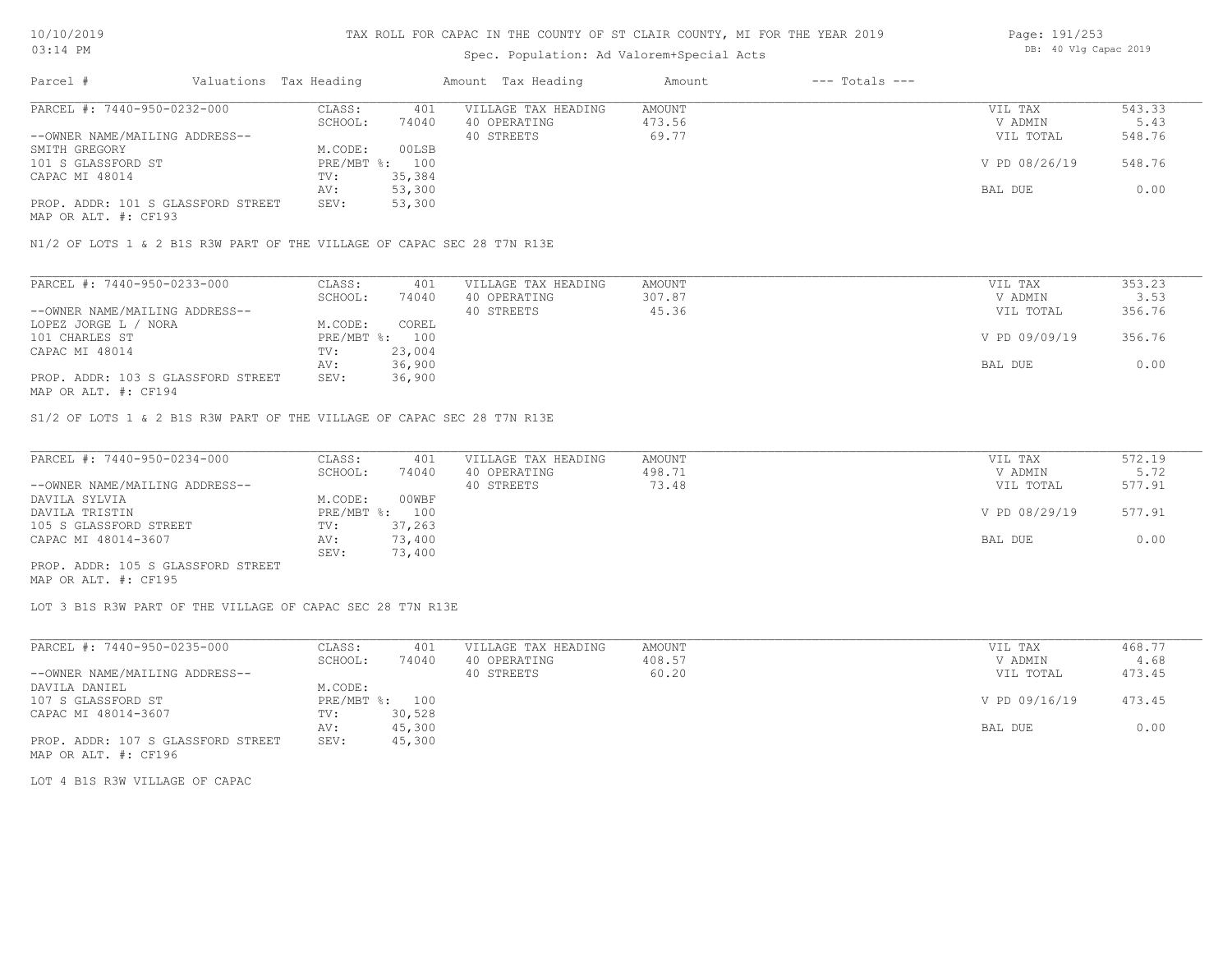# Spec. Population: Ad Valorem+Special Acts

| Parcel #                           | Valuations Tax Heading |        | Amount Tax Heading  | Amount | $---$ Totals $---$ |               |        |
|------------------------------------|------------------------|--------|---------------------|--------|--------------------|---------------|--------|
| PARCEL #: 7440-950-0236-000        | CLASS:                 | 401    | VILLAGE TAX HEADING | AMOUNT |                    | VIL TAX       | 897.22 |
|                                    | SCHOOL:                | 74040  | 40 OPERATING        | 782.00 |                    | V ADMIN       | 8.97   |
| --OWNER NAME/MAILING ADDRESS--     |                        |        | 40 STREETS          | 115.22 |                    | VIL TOTAL     | 906.19 |
| CINDRIC IVAN JOHN                  | M.CODE:                |        |                     |        |                    |               |        |
| CINDRIC BARBARA                    | PRE/MBT %: 100         |        |                     |        |                    | V PD 09/04/19 | 906.19 |
| 111 S GLASSFORD ST                 | TV:                    | 58,430 |                     |        |                    |               |        |
| CAPAC MI 48014-3607                | AV:                    | 92,900 |                     |        |                    | BAL DUE       | 0.00   |
|                                    | SEV:                   | 92,900 |                     |        |                    |               |        |
| PROP. ADDR: 111 S GLASSFORD STREET |                        |        |                     |        |                    |               |        |

MAP OR ALT. #: CF197A

LOT 5 B1S R3W PART OF THE VILLAGE OF CAPAC SEC 28 T7N R13E

| PARCEL #: 7440-950-0237-000        | CLASS:       | 401    | VILLAGE TAX HEADING | AMOUNT | VIL TAX       | 635.52 |
|------------------------------------|--------------|--------|---------------------|--------|---------------|--------|
|                                    | SCHOOL:      | 74040  | 40 OPERATING        | 553.91 | V ADMIN       | 6.35   |
| --OWNER NAME/MAILING ADDRESS--     |              |        | 40 STREETS          | 81.61  | VIL TOTAL     | 641.87 |
| SCHWARTZKOPF MARY C                | M.CODE:      |        |                     |        |               |        |
| 113 GLASSFORD                      | $PRE/MBT$ %: | 100    |                     |        | V PD 09/11/19 | 641.87 |
| CAPAC MI 48014                     | TV:          | 41,387 |                     |        |               |        |
|                                    | AV:          | 60,700 |                     |        | BAL DUE       | 0.00   |
| PROP. ADDR: 113 S GLASSFORD STREET | SEV:         | 60,700 |                     |        |               |        |
|                                    |              |        |                     |        |               |        |

MAP OR ALT. #: CF197B

LOT 6 B1S R3W PART OF THE VILLAGE OF CAPAC SEC 28 T7N R13E

| PARCEL #: 7440-950-0238-000                           | CLASS:     | 201   | VILLAGE TAX HEADING | AMOUNT | VIL TAX   | 0.00 |
|-------------------------------------------------------|------------|-------|---------------------|--------|-----------|------|
|                                                       | SCHOOL:    | 74040 | 40 OPERATING        | 0.00   | V ADMIN   | 0.00 |
| --OWNER NAME/MAILING ADDRESS--                        |            |       | 40 STREETS          | 0.00   | VIL TOTAL | 0.00 |
| CAPAC LIONS CLUB                                      | M.CODE:    |       |                     |        |           |      |
| 315 W MEIER ST                                        | PRE/MBT %: |       |                     |        | BAL DUE   | 0.00 |
| CAPAC MI 48014                                        | TV:        |       |                     |        |           |      |
|                                                       | AV:        |       |                     |        |           |      |
| PROP. ADDR: 315 W MEIER ST                            | SEV:       |       |                     |        |           |      |
| $\cdots$ $\cdots$ $\cdots$ $\cdots$ $\cdots$ $\cdots$ |            |       |                     |        |           |      |

MAP OR ALT. #: CF198

28 T7N R13E LOT 7 & S 25 FT OF LOT 8 INCL ALLEY TO E B1S R3W PART OF THE VILLAGE OF CAPAC SEC

| PARCEL #: 7440-950-0239-000    | CLASS:       | 401    | VILLAGE TAX HEADING | AMOUNT | VIL TAX       | 703.01 |
|--------------------------------|--------------|--------|---------------------|--------|---------------|--------|
|                                | SCHOOL:      | 74040  | 40 OPERATING        | 612.73 | V ADMIN       | 7.03   |
| --OWNER NAME/MAILING ADDRESS-- |              |        | 40 STREETS          | 90.28  | VIL TOTAL     | 710.04 |
| VIELHABER RICHARD A            | M.CODE:      |        |                     |        |               |        |
| 108 S MATTESON ST              | $PRE/MBT$ %: | 100    |                     |        | V PD 09/11/19 | 710.04 |
| CAPAC MI 48014                 | TV:          | 45,782 |                     |        |               |        |
|                                | AV:          | 58,300 |                     |        | BAL DUE       | 0.00   |
| PROP. ADDR: 108 S MATTESON ST  | SEV:         | 58,300 |                     |        |               |        |
| MAP OR ALT. #: CF199           |              |        |                     |        |               |        |

N50 FT OF LOT 8 B1S R3W VILLAGE OF CAPAC

Page: 192/253 DB: 40 Vlg Capac 2019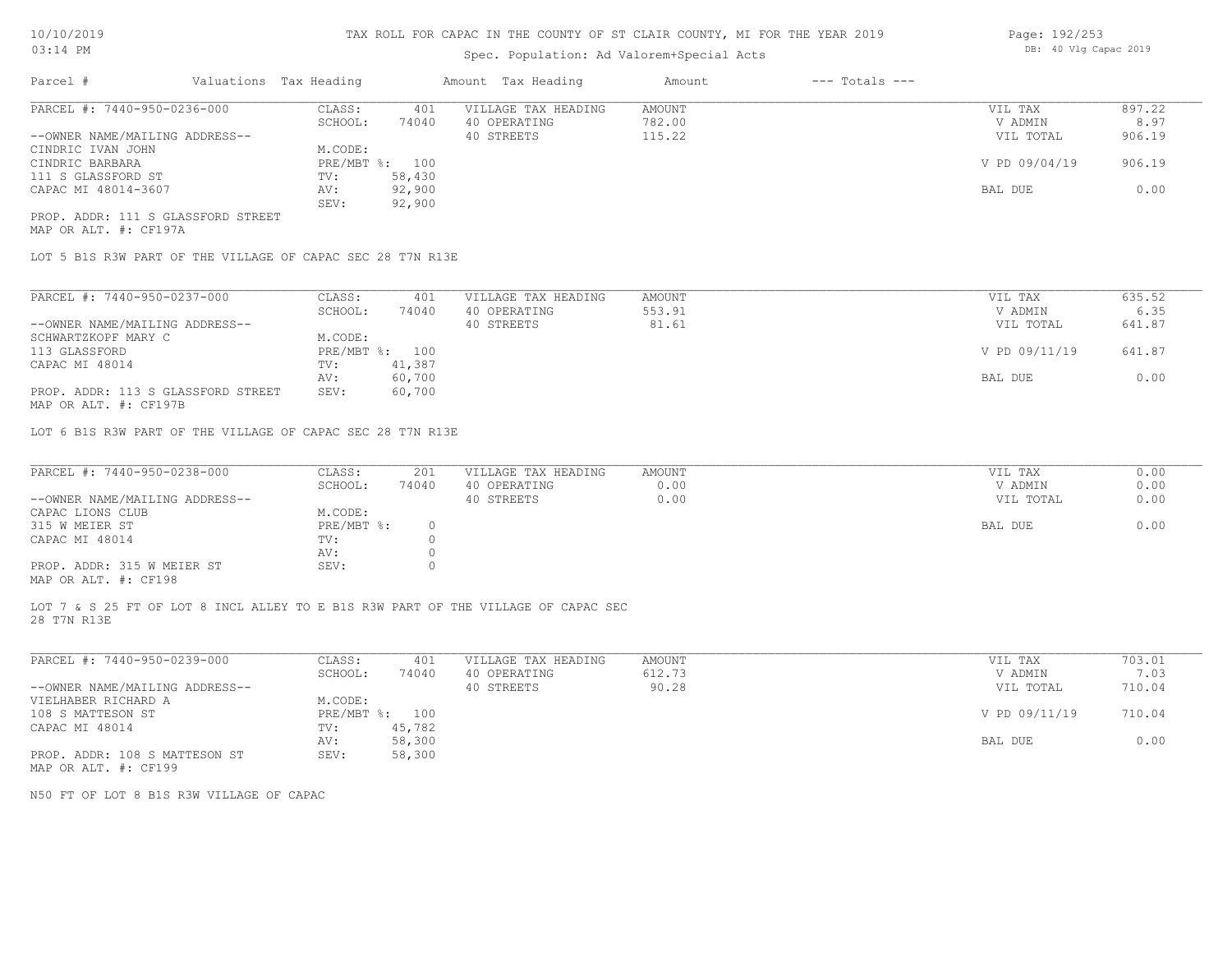# Spec. Population: Ad Valorem+Special Acts

| Page: 193/253 |  |                       |  |
|---------------|--|-----------------------|--|
|               |  | DB: 40 Vlg Capac 2019 |  |

| Parcel #                       | Valuations Tax Heading |        | Amount Tax Heading  | Amount | $---$ Totals $---$ |               |        |
|--------------------------------|------------------------|--------|---------------------|--------|--------------------|---------------|--------|
| PARCEL #: 7440-950-0240-000    | CLASS:                 | 401    | VILLAGE TAX HEADING | AMOUNT |                    | VIL TAX       | 407.70 |
|                                | SCHOOL:                | 74040  | 40 OPERATING        | 355.35 |                    | V ADMIN       | 4.07   |
| --OWNER NAME/MAILING ADDRESS-- |                        |        | 40 STREETS          | 52.35  |                    | VIL TOTAL     | 411.77 |
| DOMINGUEZ MANUEL               | M.CODE:                | OLALS  |                     |        |                    |               |        |
| 106 S MATTESON ST              | $PRE/MBT$ %:           | 100    |                     |        |                    | V PD 09/11/19 | 411.77 |
| CAPAC MI 48014                 | TV:                    | 26,551 |                     |        |                    |               |        |
|                                | AV:                    | 37,000 |                     |        |                    | BAL DUE       | 0.00   |
| PROP. ADDR: 106 S MATTESON ST  | SEV:                   | 37,000 |                     |        |                    |               |        |
| MAP OR ALT. #: CF200           |                        |        |                     |        |                    |               |        |

S50 FT OF LOT 9 B1S R3W VILLAGE OF CAPAC

| PARCEL #: 7440-950-0241-000    | CLASS:     | 401    | VILLAGE TAX HEADING | AMOUNT | VIL TAX       | 290.47 |
|--------------------------------|------------|--------|---------------------|--------|---------------|--------|
|                                | SCHOOL:    | 74040  | 40 OPERATING        | 253.17 | V ADMIN       | 2.90   |
| --OWNER NAME/MAILING ADDRESS-- |            |        | 40 STREETS          | 37.30  | VIL TOTAL     | 293.37 |
| KEGLER JEFFREY J               | M.CODE:    | 00LSB  |                     |        |               |        |
| 15665 IMLAY CITY RD            | PRE/MBT %: |        |                     |        | V PD 08/07/19 | 293.37 |
| CAPAC MI 48014-3700            | TV:        | 18,917 |                     |        |               |        |
|                                | AV:        | 29,200 |                     |        | BAL DUE       | 0.00   |
| PROP. ADDR: 104 S MATTESON ST  | SEV:       | 29,200 |                     |        |               |        |
| MAP OR ALT. #: CF201           |            |        |                     |        |               |        |

R13E N1/3 OF LOT 9 & S 1/3 OF LOT 10 B1S R3W PART OF THE VILLAGE OF CAPAC SEC 28 T7N

| PARCEL #: 7440-950-0242-000    | CLASS:     | 401    | VILLAGE TAX HEADING | AMOUNT | VIL TAX       | 318.60 |
|--------------------------------|------------|--------|---------------------|--------|---------------|--------|
|                                | SCHOOL:    | 74040  | 40 OPERATING        | 277.69 | V ADMIN       | 3.18   |
| --OWNER NAME/MAILING ADDRESS-- |            |        | 40 STREETS          | 40.91  | VIL TOTAL     | 321.78 |
| SELECT LLC                     | M.CODE:    |        |                     |        |               |        |
| KEGLER JEFF                    | PRE/MBT %: |        |                     |        | V PD 09/19/19 | 321.78 |
| 15665 IMLAY CITY RD            | TV:        | 20,749 |                     |        |               |        |
| CAPAC MI 48014                 | AV:        | 37,200 |                     |        | BAL DUE       | 0.00   |
|                                | SEV:       | 37,200 |                     |        |               |        |
| PROP. ADDR: 102 S MATTESON ST  |            |        |                     |        |               |        |

MAP OR ALT. #: CF202

N50 FT OF LOT 10 B1S R3W PART OF THE VILLAGE OF CAPAC

|        | VILLAGE TAX HEADING                                 | AMOUNT | VIL TAX       | 640.33 |
|--------|-----------------------------------------------------|--------|---------------|--------|
| 74040  | 40 OPERATING                                        | 558.10 | V ADMIN       | 6.40   |
|        | 40 STREETS                                          | 82.23  | VIL TOTAL     | 646.73 |
| COREL  |                                                     |        |               |        |
| 100    |                                                     |        | V PD 09/12/19 | 646.73 |
| 41,700 |                                                     |        |               |        |
| 41,700 |                                                     |        | BAL DUE       | 0.00   |
| 41,700 |                                                     |        |               |        |
|        | 401<br>CLASS:<br>SCHOOL:<br>M.CODE:<br>$PRE/MBT$ %: |        |               |        |

MAP OR ALT. #: CF203

E50 FT LOT 11 B1S R3W PART OF THE VILLAGE OF CAPAC SEC 28 T7N R13E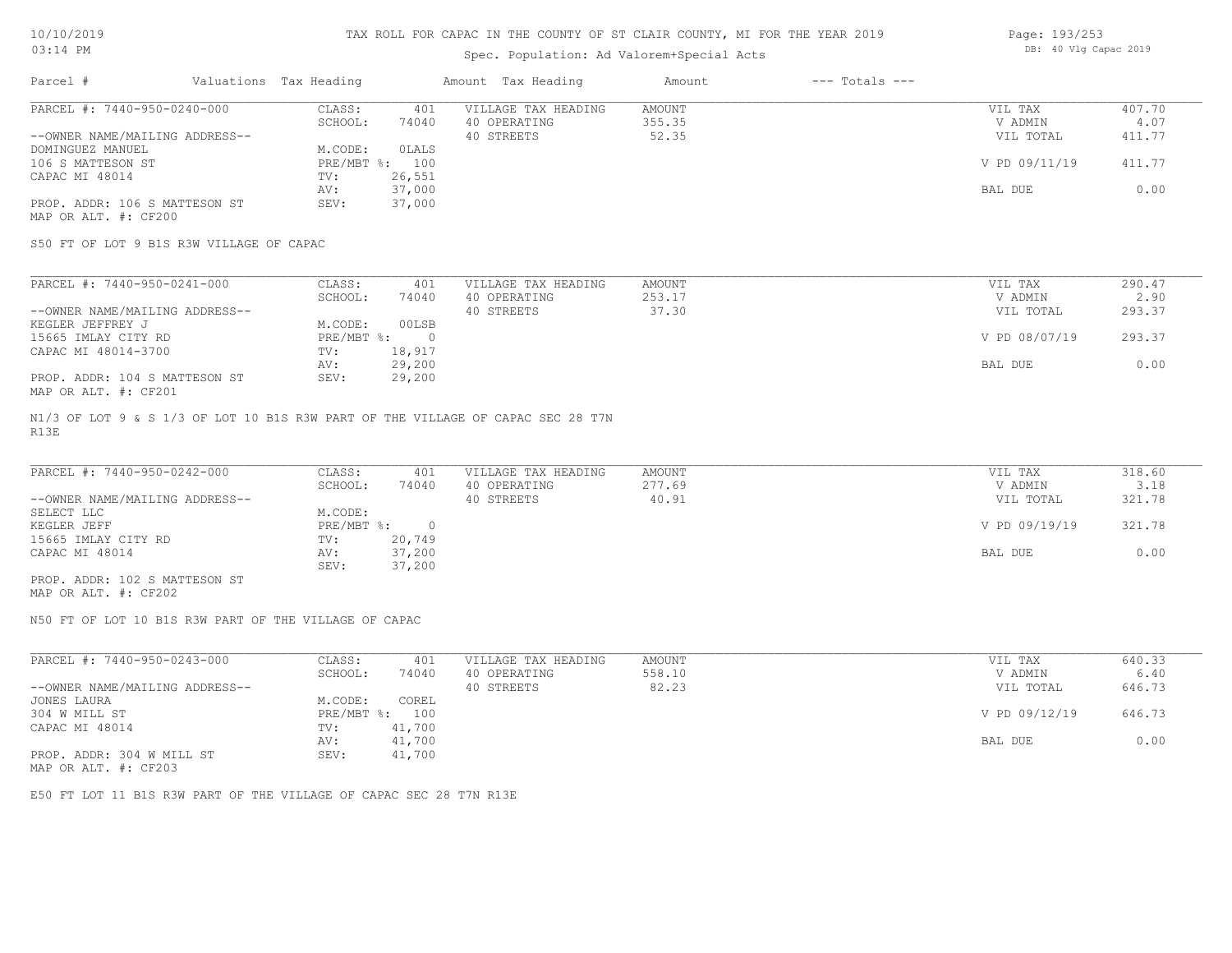| Page: 194/253 |  |                       |  |
|---------------|--|-----------------------|--|
|               |  | DB: 40 Vlg Capac 2019 |  |

|                                                                                                                                 |                        |                | DB: 40 Vlg Capac 2019                                                            |               |                    |               |        |
|---------------------------------------------------------------------------------------------------------------------------------|------------------------|----------------|----------------------------------------------------------------------------------|---------------|--------------------|---------------|--------|
| Parcel #                                                                                                                        | Valuations Tax Heading |                | Amount Tax Heading                                                               | Amount        | $---$ Totals $---$ |               |        |
| PARCEL #: 7440-950-0244-000                                                                                                     | CLASS:                 | 401            | VILLAGE TAX HEADING                                                              | AMOUNT        |                    | VIL TAX       | 437.41 |
|                                                                                                                                 | SCHOOL:                | 74040          | 40 OPERATING                                                                     | 381.24        |                    | V ADMIN       | 4.37   |
| --OWNER NAME/MAILING ADDRESS--                                                                                                  |                        |                | 40 STREETS                                                                       | 56.17         |                    | VIL TOTAL     | 441.78 |
| HEDLUND JAMES/RACHEL                                                                                                            | M.CODE:                |                |                                                                                  |               |                    |               |        |
| 306 W MILL ST                                                                                                                   |                        | PRE/MBT %: 100 |                                                                                  |               |                    | V PD 07/19/19 | 441.78 |
| CAPAC MI 48014-3026                                                                                                             | TV:                    | 28,486         |                                                                                  |               |                    |               |        |
|                                                                                                                                 | AV:                    | 41,700         |                                                                                  |               |                    | BAL DUE       | 0.00   |
| PROP. ADDR: 306 W MILL ST<br>MAP OR ALT. #: CF204                                                                               | SEV:                   | 41,700         |                                                                                  |               |                    |               |        |
| T7N R13E                                                                                                                        |                        |                | W25 FT OF LOT 11 & E 25 FT OF LOT 12 B1S R3W PART OF THE VILLAGE OF CAPAC SEC 28 |               |                    |               |        |
| PARCEL #: 7440-950-0245-000                                                                                                     |                        |                |                                                                                  |               |                    |               | 434.09 |
|                                                                                                                                 | CLASS:                 | 401            | VILLAGE TAX HEADING                                                              | <b>AMOUNT</b> |                    | VIL TAX       |        |
|                                                                                                                                 | SCHOOL:                | 74040          | 40 OPERATING                                                                     | 378.35        |                    | V ADMIN       | 4.34   |
| --OWNER NAME/MAILING ADDRESS--                                                                                                  |                        |                | 40 STREETS                                                                       | 55.74         |                    | VIL TOTAL     | 438.43 |
| CARRENO JOSE                                                                                                                    | M.CODE:                | OLALS          |                                                                                  |               |                    |               |        |
| 308 W MILL ST                                                                                                                   |                        | PRE/MBT %: 100 |                                                                                  |               |                    | V PD 09/11/19 | 438.43 |
| CAPAC MI 48014-3026                                                                                                             | TV:                    | 28,270         |                                                                                  |               |                    |               |        |
|                                                                                                                                 |                        |                |                                                                                  |               |                    | BAL DUE       | 0.00   |
|                                                                                                                                 | AV:                    | 41,600         |                                                                                  |               |                    |               |        |
| PROP. ADDR: 308 W MILL ST<br>MAP OR ALT. #: CF205<br>W50 FT OF LOT 12 B1S R3W PART OF THE VILLAGE OF CAPAC                      | SEV:                   | 41,600         |                                                                                  |               |                    |               |        |
| PARCEL #: 7440-950-0246-000                                                                                                     | CLASS:                 | 401            | VILLAGE TAX HEADING                                                              | AMOUNT        |                    | VIL TAX       | 585.29 |
|                                                                                                                                 | SCHOOL:                | 74040          | 40 OPERATING                                                                     | 510.13        |                    | V ADMIN       | 5.85   |
|                                                                                                                                 |                        |                | 40 STREETS                                                                       | 75.16         |                    | VIL TOTAL     | 591.14 |
|                                                                                                                                 | M.CODE:                | COREL          |                                                                                  |               |                    |               |        |
|                                                                                                                                 |                        | PRE/MBT %: 100 |                                                                                  |               |                    | V PD 08/19/19 | 591.14 |
| --OWNER NAME/MAILING ADDRESS--<br>BERGEN DORTHY<br>203 S MAIN ST<br>CAPAC MI 48014-3717                                         | TV:                    | 38,116         |                                                                                  |               |                    |               |        |
|                                                                                                                                 | AV:                    | 59,000         |                                                                                  |               |                    | BAL DUE       | 0.00   |
|                                                                                                                                 | SEV:                   | 59,000         |                                                                                  |               |                    |               |        |
| PROP. ADDR: 203 S MAIN<br>MAP OR ALT. #: CF206<br>LOT 1 B2S R1W PART OF THE VILLAGE OF CAPAC SEC 28 T7N R13E                    |                        |                |                                                                                  |               |                    |               |        |
|                                                                                                                                 |                        |                |                                                                                  |               |                    |               |        |
|                                                                                                                                 | CLASS:                 | 401            | VILLAGE TAX HEADING                                                              | AMOUNT        |                    | VIL TAX       | 550.75 |
|                                                                                                                                 | SCHOOL:                | 74040          | 40 OPERATING                                                                     | 480.03        |                    | V ADMIN       | 5.50   |
|                                                                                                                                 |                        |                | 40 STREETS                                                                       | 70.72         |                    | VIL TOTAL     | 556.25 |
|                                                                                                                                 | M.CODE:                | 00LSB          |                                                                                  |               |                    |               |        |
|                                                                                                                                 |                        | PRE/MBT %: 100 |                                                                                  |               |                    | V PD 08/26/19 | 556.25 |
| PARCEL #: 7440-950-0247-000<br>--OWNER NAME/MAILING ADDRESS--<br>REMENAP JODI ELIZABETH<br>205 S MAIN ST<br>CAPAC MI 48014-3717 | TV:                    | 35,867         |                                                                                  |               |                    |               |        |
|                                                                                                                                 | AV:                    | 46,100         |                                                                                  |               |                    | BAL DUE       | 0.00   |
| PROP. ADDR: 205 S MAIN<br>MAP OR ALT. #: CF207A                                                                                 | SEV:                   | 46,100         |                                                                                  |               |                    |               |        |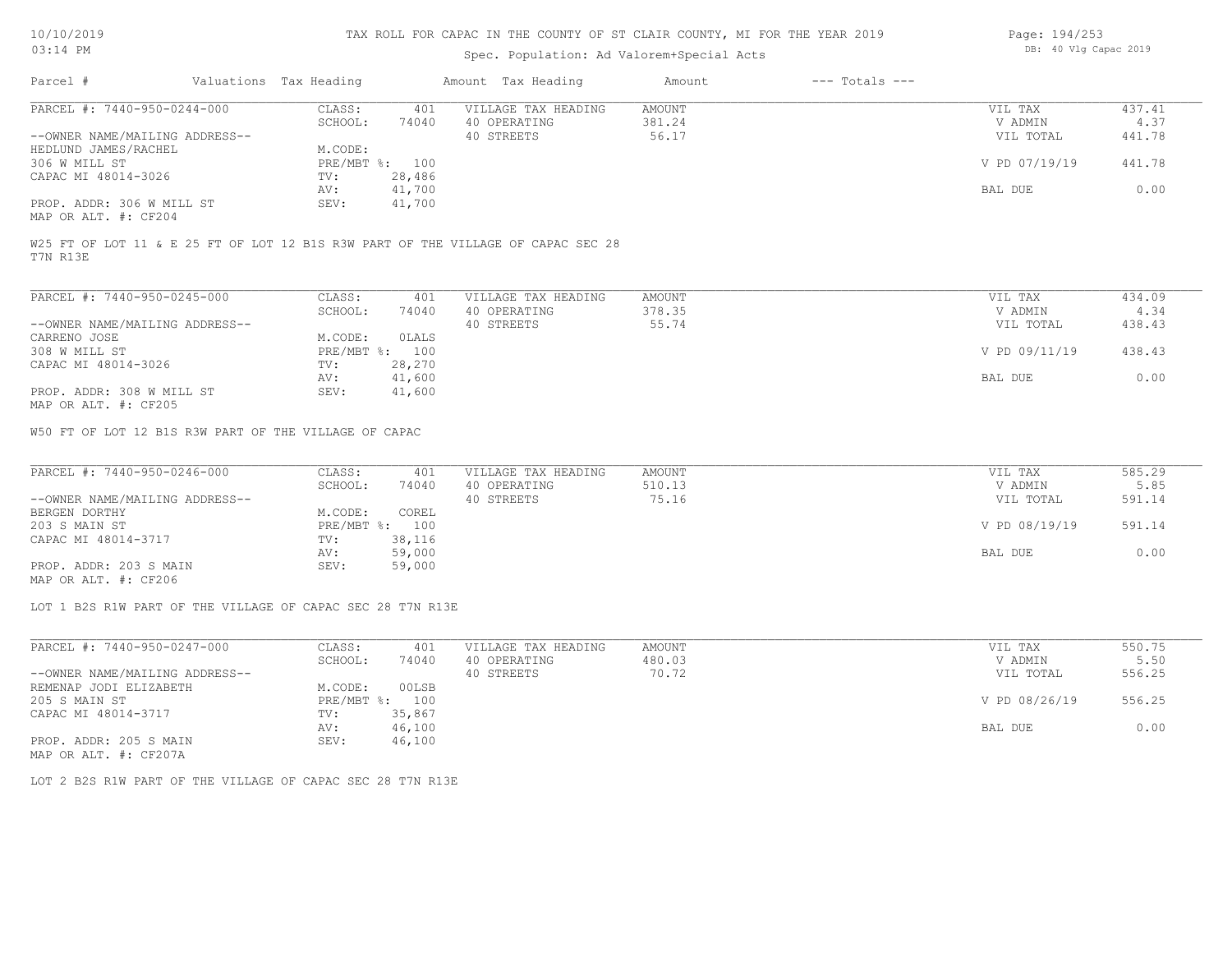# Spec. Population: Ad Valorem+Special Acts

| Parcel #                       | Valuations Tax Heading |                | Amount Tax Heading  | Amount | $---$ Totals $---$ |           |        |
|--------------------------------|------------------------|----------------|---------------------|--------|--------------------|-----------|--------|
| PARCEL #: 7440-950-0248-000    | CLASS:                 | 401            | VILLAGE TAX HEADING | AMOUNT |                    | VIL TAX   | 638.94 |
|                                | SCHOOL:                | 74040          | 40 OPERATING        | 556.89 |                    | V ADMIN   | 6.38   |
| --OWNER NAME/MAILING ADDRESS-- |                        |                | 40 STREETS          | 82.05  |                    | VIL TOTAL | 645.32 |
| VAN SICE DOUGLAS/WENDY         | M.CODE:                |                |                     |        |                    |           |        |
| 207 S MAIN ST                  |                        | PRE/MBT %: 100 |                     |        |                    | BAL DUE   | 645.32 |
| CAPAC MI 48014-3717            | TV:                    | 41,610         |                     |        |                    |           |        |
|                                | AV:                    | 63,800         |                     |        |                    |           |        |
| PROP. ADDR: 207 S MAIN         | SEV:                   | 63,800         |                     |        |                    |           |        |

MAP OR ALT. #: CF207B

LOT 3 B2S R1W PART OF THE VILLAGE OF CAPAC SEC 28 T7N R13E

| PARCEL #: 7440-950-0249-000    | CLASS:     | 401    | VILLAGE TAX HEADING | AMOUNT | VIL TAX       | 349.91 |
|--------------------------------|------------|--------|---------------------|--------|---------------|--------|
|                                | SCHOOL:    | 74040  | 40 OPERATING        | 304.98 | V ADMIN       | 3.49   |
| --OWNER NAME/MAILING ADDRESS-- |            |        | 40 STREETS          | 44.93  | VIL TOTAL     | 353.40 |
| MIKE PIRRONE PRODUCE, INC.     | M.CODE:    |        |                     |        |               |        |
| P.O. BOX 100                   | PRE/MBT %: |        |                     |        | V PD 09/16/19 | 353.40 |
| CAPAC MI 48014                 | TV:        | 22,788 |                     |        |               |        |
|                                | AV:        | 37,300 |                     |        | BAL DUE       | 0.00   |
| PROP. ADDR: 209 S MAIN         | SEV:       | 37,300 |                     |        |               |        |

MAP OR ALT. #: CF208

LOT 4 B2S R1W PART OF THE VILLAGE OF CAPAC SEC 28 T7N R13E

| PARCEL #: 7440-950-0250-000    | CLASS:  | 401            | VILLAGE TAX HEADING | AMOUNT | VIL TAX       | 493.02 |
|--------------------------------|---------|----------------|---------------------|--------|---------------|--------|
|                                | SCHOOL: | 74040          | 40 OPERATING        | 429.71 | V ADMIN       | 4.93   |
| --OWNER NAME/MAILING ADDRESS-- |         |                | 40 STREETS          | 63.31  | VIL TOTAL     | 497.95 |
| ELLIOTT RAYMOND/PHYLLIS        | M.CODE: |                |                     |        |               |        |
| 107 RAILROAD ST                |         | PRE/MBT %: 100 |                     |        | V PD 09/04/19 | 497.95 |
| CAPAC MI 48014-3622            | TV:     | 32,107         |                     |        |               |        |
|                                | AV:     | 50,500         |                     |        | BAL DUE       | 0.00   |
| PROP. ADDR: 107 RAILROAD ST    | SEV:    | 50,500         |                     |        |               |        |
| MAP OR ALT. #: CF209           |         |                |                     |        |               |        |

CAPAC SEC 28 T7N R13E E1/2 OF LOTS 5 & 6 ALSO S 1/3 OF E 1/2 OF LOT 7 B2S R1W PART OF THE VILLAGE OF

| PARCEL #: 7440-950-0251-000    | CLASS:  | 401            | VILLAGE TAX HEADING | AMOUNT | VIL TAX   | 538.11 |
|--------------------------------|---------|----------------|---------------------|--------|-----------|--------|
|                                | SCHOOL: | 74040          | 40 OPERATING        | 469.01 | V ADMIN   | 5.38   |
| --OWNER NAME/MAILING ADDRESS-- |         |                | 40 STREETS          | 69.10  | VIL TOTAL | 543.49 |
| KUENZEL WANDA J                | M.CODE: |                |                     |        |           |        |
| 109 RAILROAD STEEET            |         | PRE/MBT %: 100 |                     |        | BAL DUE   | 543.49 |
| CAPAC MI 48014                 | TV:     | 35,044         |                     |        |           |        |
|                                | AV:     | 56,100         |                     |        |           |        |
| PROP. ADDR: 109 RAILROAD ST    | SEV:    | 56,100         |                     |        |           |        |
| MAP OR ALT. #: CF210           |         |                |                     |        |           |        |

CAPAC SEC 28 T7N R13E W1/2 OF LOTS 5 & 6, ALSO W 1/2 OF S 1/3 OF LOT 7 B2S R1W PART OF THE VILLAGE OF Page: 195/253 DB: 40 Vlg Capac 2019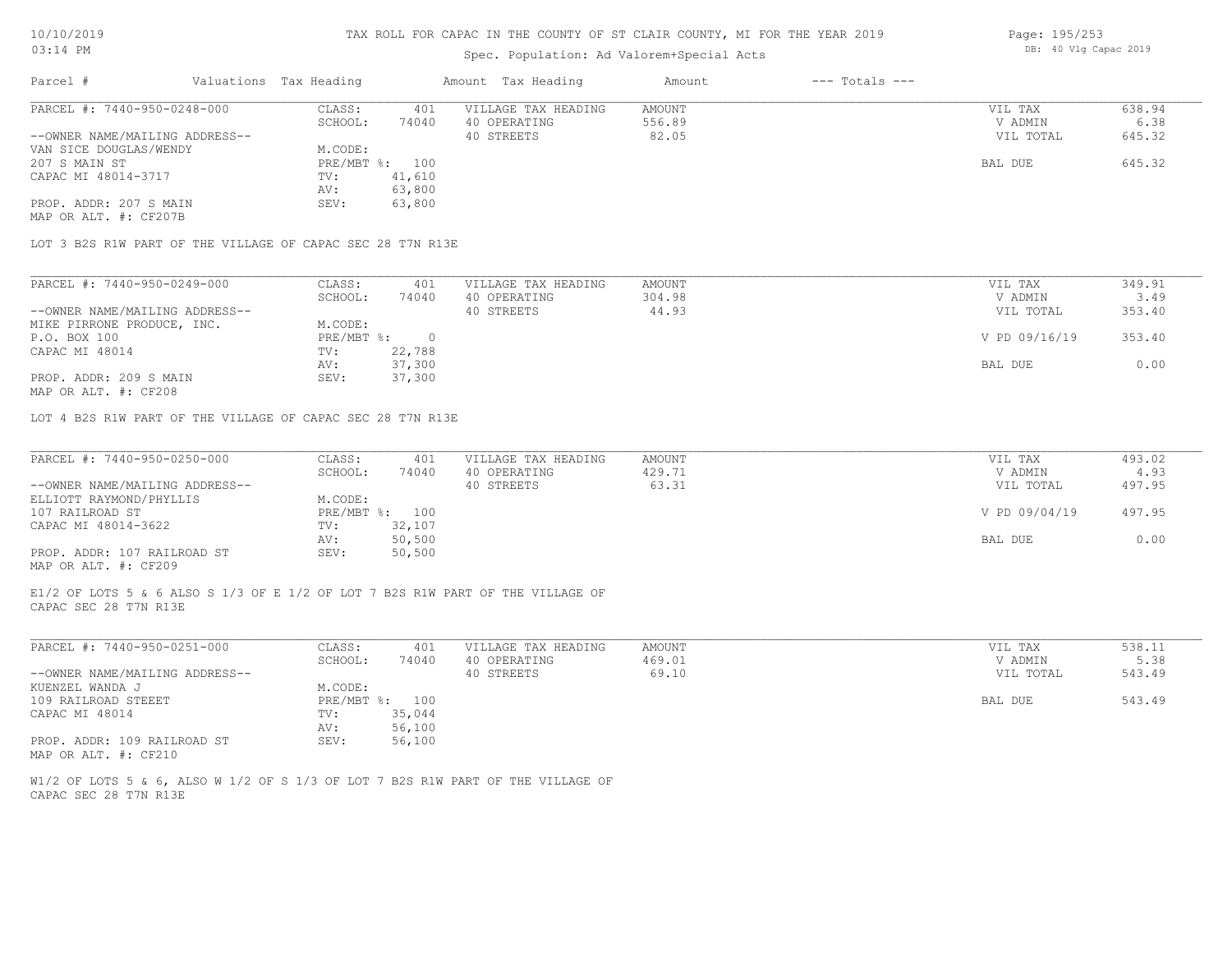### Spec. Population: Ad Valorem+Special Acts

CAPAC MI 48014-3612 **AV:** 52,000 **BAL DUE** 0.00

MORSE THERESE PRE/MBT %: 100 V PD 09/09/19 677.31

|                                | ppost formations no value on opport note |                        |       |                     |        |                    |               |        |  |  |  |  |
|--------------------------------|------------------------------------------|------------------------|-------|---------------------|--------|--------------------|---------------|--------|--|--|--|--|
| Parcel #                       |                                          | Valuations Tax Heading |       | Amount Tax Heading  | Amount | $---$ Totals $---$ |               |        |  |  |  |  |
| PARCEL #: 7440-950-0252-000    |                                          | CLASS:                 | 401   | VILLAGE TAX HEADING | AMOUNT |                    | VIL TAX       | 670.61 |  |  |  |  |
|                                |                                          | SCHOOL:                | 74040 | 40 OPERATING        | 584.49 |                    | V ADMIN       | 6.70   |  |  |  |  |
| --OWNER NAME/MAILING ADDRESS-- |                                          |                        |       | 40 STREETS          | 86.12  |                    | VIL TOTAL     | 677.31 |  |  |  |  |
| MORSE CHRISTOPHER              |                                          | M.CODE:                | COREL |                     |        |                    |               |        |  |  |  |  |
| MORSE THERESE                  |                                          | PRE/MBT %: 100         |       |                     |        |                    | V PD 09/09/19 | 677.31 |  |  |  |  |

SEC 28 T7N R13E E1/2 OF LOT 8, ALSO E 1/2 OF N 2/3 OF LOT 7 B2S R1W PART OF THE VILLAGE OF CAPAC

SEV: 52,000

106 W MEIER AVE TV: 43,672

SEV: 42,000 CAPAC, MI 48014 AV: 42,000 BAL DUE 0.00 4025 MARTIN RD TV: 27,517 HOFERT PATRICIA PRE/MBT %: 0 V PD 09/11/19 426.75 HOFERT WARREN MORE SERVICE MORE MORE SERVICES OF THE MORE SERVICE SERVICE SERVICE SERVICE SERVICE SERVICE SERV<br>HOFERT PATRICIA --OWNER NAME/MAILING ADDRESS-- 40 STREETS 54.26 VIL TOTAL 426.75 SCHOOL: 74040 40 OPERATING 368.27 369.27 V ADMIN 4.22 PARCEL #: 7440-950-0253-000 CLASS: 401 VILLAGE TAX HEADING AMOUNT VIL TAX VIL TAX 422.53<br>SCHOOL: 74040 40 OPERATING 368.27 VADMIN 4.22  $\mathcal{L}_\mathcal{L} = \mathcal{L}_\mathcal{L} = \mathcal{L}_\mathcal{L} = \mathcal{L}_\mathcal{L} = \mathcal{L}_\mathcal{L} = \mathcal{L}_\mathcal{L} = \mathcal{L}_\mathcal{L} = \mathcal{L}_\mathcal{L} = \mathcal{L}_\mathcal{L} = \mathcal{L}_\mathcal{L} = \mathcal{L}_\mathcal{L} = \mathcal{L}_\mathcal{L} = \mathcal{L}_\mathcal{L} = \mathcal{L}_\mathcal{L} = \mathcal{L}_\mathcal{L} = \mathcal{L}_\mathcal{L} = \mathcal{L}_\mathcal{L}$ 

MAP OR ALT. #: CF212 PROP. ADDR: 108 W MEIER ST

MAP OR ALT. #: CF211 PROP. ADDR: 106 W MEIER ST

SEC 28 T7N R13E W1/2 OF LOT 8, ALSO W 1/2 OF N 2/3 OF LOT 7 B2S R1W PART OF THE VILLAGE OF CAPAC

| PARCEL #: 7440-950-0254-000    | CLASS:       | 401    | VILLAGE TAX HEADING | AMOUNT | VIL TAX       | 293.45 |
|--------------------------------|--------------|--------|---------------------|--------|---------------|--------|
|                                | SCHOOL:      | 74040  | 40 OPERATING        | 255.77 | V ADMIN       | 2.93   |
| --OWNER NAME/MAILING ADDRESS-- |              |        | 40 STREETS          | 37.68  | VIL TOTAL     | 296.38 |
| HOOVER JAMES A / JANE L        | M.CODE:      |        |                     |        |               |        |
| 5997 STERLING RD               | $PRE/MBT$ %: |        |                     |        | V PD 09/16/19 | 296.38 |
| CAPAC MI 48014                 | TV:          | 19,111 |                     |        |               |        |
|                                | AV:          | 30,800 |                     |        | BAL DUE       | 0.00   |
| PROP. ADDR: 202 W MEIER ST     | SEV:         | 30,800 |                     |        |               |        |
| MAP OR ALT. #: CF213A          |              |        |                     |        |               |        |

LOT 1 EXC E 85 FT B2S R2W PART OF THE VILLAGE OF CAPAC SEC 28 T7N R13E

| PARCEL #: 7440-950-0255-000    | CLASS:     | 401    | VILLAGE TAX HEADING | AMOUNT | VIL TAX       | 415.88 |
|--------------------------------|------------|--------|---------------------|--------|---------------|--------|
|                                | SCHOOL:    | 74040  | 40 OPERATING        | 362.48 | V ADMIN       | 4.15   |
| --OWNER NAME/MAILING ADDRESS-- |            |        | 40 STREETS          | 53.40  | VIL TOTAL     | 420.03 |
| CUTINO JOSEPH R TRUST          | M.CODE:    |        |                     |        |               |        |
| CUTINO MARLENE A TRUST         | PRE/MBT %: |        |                     |        | V PD 09/11/19 | 420.03 |
| 5346 BURTON RD.                | TV:        | 27,084 |                     |        |               |        |
| CAPAC MI 48014                 | AV:        | 42,500 |                     |        | BAL DUE       | 0.00   |
|                                | SEV:       | 42,500 |                     |        |               |        |
| PROP. ADDR: 203 S NEEPER ST    |            |        |                     |        |               |        |
| MAP OR ALT. #: CF213B          |            |        |                     |        |               |        |

E85 FT OF LOT 1 B2S R2W PART OF THE VILLAGE OF CAPAC

Page: 196/253 DB: 40 Vlg Capac 2019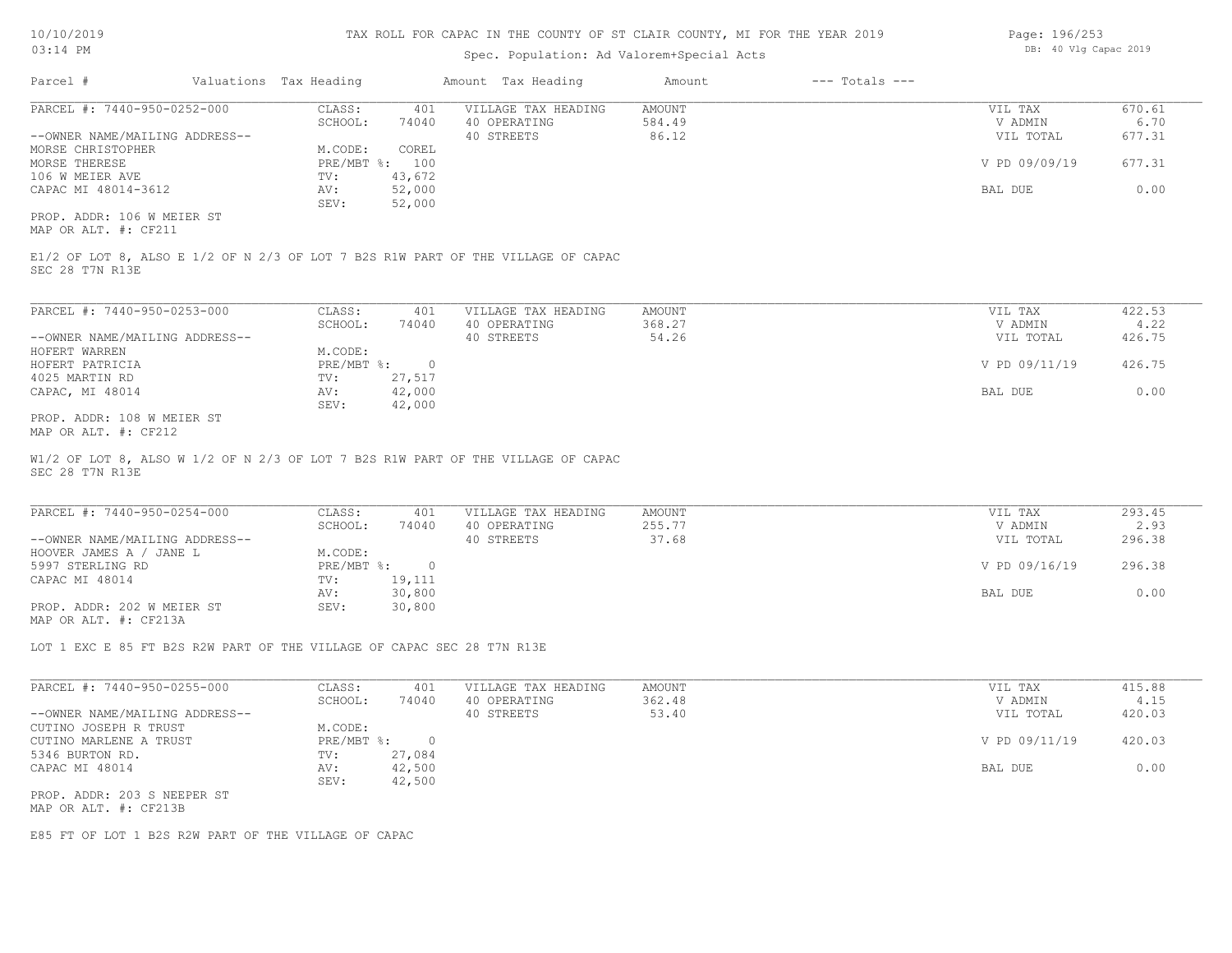# Spec. Population: Ad Valorem+Special Acts

| Page: 197/253 |  |                       |  |
|---------------|--|-----------------------|--|
|               |  | DB: 40 Vlg Capac 2019 |  |

| Parcel #                       | Valuations Tax Heading |        | Amount Tax Heading  | Amount | $---$ Totals $---$ |               |        |
|--------------------------------|------------------------|--------|---------------------|--------|--------------------|---------------|--------|
| PARCEL #: 7440-950-0256-000    | CLASS:                 | 401    | VILLAGE TAX HEADING | AMOUNT |                    | VIL TAX       | 674.12 |
|                                | SCHOOL:                | 74040  | 40 OPERATING        | 587.55 |                    | V ADMIN       | 6.74   |
| --OWNER NAME/MAILING ADDRESS-- |                        |        | 40 STREETS          | 86.57  |                    | VIL TOTAL     | 680.86 |
| MC NUTT MATTHEW                | M.CODE:                | 00LSB  |                     |        |                    |               |        |
| 205 S NEEPER ST                | PRE/MBT %: 100         |        |                     |        |                    | V PD 08/26/19 | 680.86 |
| CAPAC MI 48014                 | TV:                    | 43,901 |                     |        |                    |               |        |
|                                | AV:                    | 83,800 |                     |        |                    | BAL DUE       | 0.00   |
| PROP. ADDR: 205 S NEEPER ST    | SEV:                   | 83,800 |                     |        |                    |               |        |
|                                |                        |        |                     |        |                    |               |        |

MAP OR ALT. #: CF214/215

FRL. LOT 2 B2S R2W PART OF THE VILLAGE OF CAPAC SEC 28 T7N R13E

| PARCEL #: 7440-950-0257-000    | CLASS:     | 401    | VILLAGE TAX HEADING | AMOUNT | VIL TAX   | 429.17 |
|--------------------------------|------------|--------|---------------------|--------|-----------|--------|
|                                | SCHOOL:    | 74040  | 40 OPERATING        | 374.06 | V ADMIN   | 4.29   |
| --OWNER NAME/MAILING ADDRESS-- |            |        | 40 STREETS          | 55.11  | VIL TOTAL | 433.46 |
| TRUDO RICHARD & ANGELA         | M.CODE:    |        |                     |        |           |        |
| 12636 DUNN                     | PRE/MBT %: |        |                     |        | BAL DUE   | 433.46 |
| MEMPHIS MI 48041               | TV:        | 27,949 |                     |        |           |        |
|                                | AV:        | 41,500 |                     |        |           |        |
| PROP. ADDR: 209 S NEEPER ST    | SEV:       | 41,500 |                     |        |           |        |
|                                |            |        |                     |        |           |        |

MAP OR ALT. #: CF216

FRL LOT 3 B2S R2W PART OF THE VILLAGE OF CAPAC SEC 28 T7N R13E QC 10/17/98

| PARCEL #: 7440-950-0258-000        | CLASS:       | 401    | VILLAGE TAX HEADING | AMOUNT | VIL TAX       | 366.42 |
|------------------------------------|--------------|--------|---------------------|--------|---------------|--------|
|                                    | SCHOOL:      | 74040  | 40 OPERATING        | 319.37 | V ADMIN       | 3.66   |
| --OWNER NAME/MAILING ADDRESS--     |              |        | 40 STREETS          | 47.05  | VIL TOTAL     | 370.08 |
| DEBLOUW HENRY/DEANNA               | M.CODE:      |        |                     |        |               |        |
| 26350 24 MILE RD                   | $PRE/MBT$ %: |        |                     |        | V PD 08/14/19 | 370.08 |
| CHESTERFIELD MI 48051              | TV:          | 23,863 |                     |        |               |        |
|                                    | AV:          | 38,500 |                     |        | BAL DUE       | 0.00   |
| PROP. ADDR: 212 S GLASSFORD STREET | SEV:         | 38,500 |                     |        |               |        |
| MAP OR ALT. #: CF217A1             |              |        |                     |        |               |        |

W85 FT OF FRL. LOT 4 B2S R2W PART OF THE VILLAGE OF CAPAC SEC 28 T7N R13E

| PARCEL #: 7440-950-0259-000    | CLASS:       | 401    | VILLAGE TAX HEADING | AMOUNT | VIL TAX       | 473.57 |
|--------------------------------|--------------|--------|---------------------|--------|---------------|--------|
|                                | SCHOOL:      | 74040  | 40 OPERATING        | 412.76 | V ADMIN       | 4.73   |
| --OWNER NAME/MAILING ADDRESS-- |              |        | 40 STREETS          | 60.81  | VIL TOTAL     | 478.30 |
| BELVEDERE ZACHARY              | M.CODE:      | COREL  |                     |        |               |        |
| 207 RAILROAD ST                | $PRE/MBT$ %: | 100    |                     |        | V PD 09/09/19 | 478.30 |
| CAPAC MI 48014-3623            | TV:          | 30,841 |                     |        |               |        |
|                                | AV:          | 35,200 |                     |        | BAL DUE       | 0.00   |
| PROP. ADDR: 207 RAILROAD ST    | SEV:         | 35,200 |                     |        |               |        |
| $\frac{1}{2}$                  |              |        |                     |        |               |        |

MAP OR ALT. #: CF217A2

FRL LOT 4 EXC W 85 FT B2S R2W PART OF THE VILLAGE OF CAPAC SEC 28 T7N R13E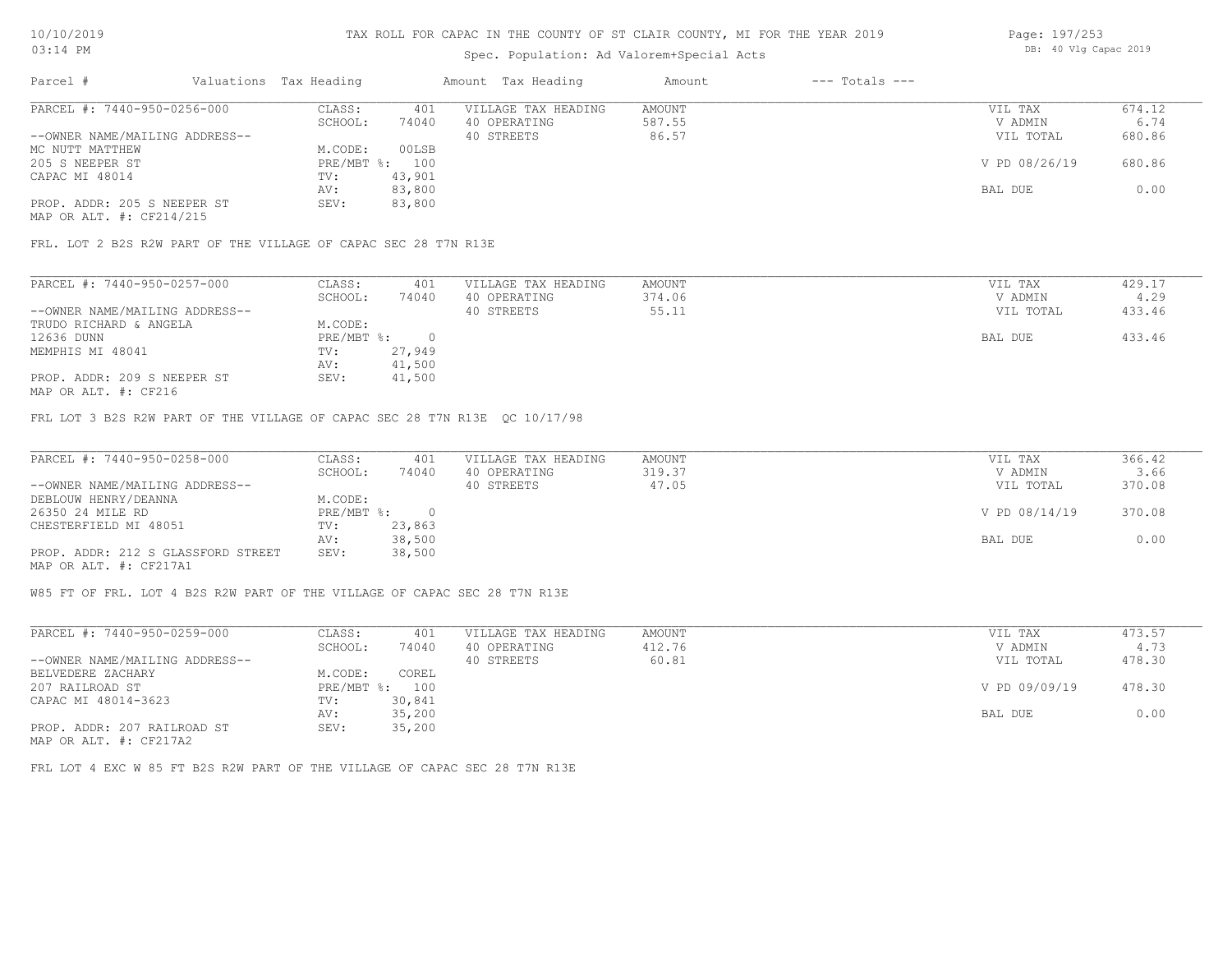# Spec. Population: Ad Valorem+Special Acts

| Page: 198/253 |  |                       |  |
|---------------|--|-----------------------|--|
|               |  | DB: 40 Vlg Capac 2019 |  |

| Parcel #                                | Valuations Tax Heading |        | Amount Tax Heading  | Amount | $---$ Totals $---$ |               |        |
|-----------------------------------------|------------------------|--------|---------------------|--------|--------------------|---------------|--------|
| PARCEL #: 7440-950-0260-000             | CLASS:                 | 401    | VILLAGE TAX HEADING | AMOUNT |                    | VIL TAX       | 362.65 |
|                                         | SCHOOL:                | 74040  | 40 OPERATING        | 316.08 |                    | V ADMIN       | 3.62   |
| --OWNER NAME/MAILING ADDRESS--          |                        |        | 40 STREETS          | 46.57  |                    | VIL TOTAL     | 366.27 |
| ROSAS MARGARITO JR/ET-AL                | M.CODE:                |        |                     |        |                    |               |        |
| OROSCO.ROSAS, CADINA, A, Y, R, R ROSAS, | $PRE/MBT$ %:           | 100    |                     |        |                    | V PD 07/19/19 | 366.27 |
| 202 S GLASSFORD ST                      | TV:                    | 23,617 |                     |        |                    |               |        |
| CAPAC MI 48014-3608                     | AV:                    | 41,400 |                     |        |                    | BAL DUE       | 0.00   |
|                                         | SEV:                   | 41,400 |                     |        |                    |               |        |
| PROP. ADDR: 202 S GLASSFORD STREET      |                        |        |                     |        |                    |               |        |

MAP OR ALT. #: CF217B

W1/2 OF LOTS 5 & 6 B2S R2W PART OF THE VILLAGE OF CAPAC SEC 28 T7N R13E

| PARCEL #: 7440-950-0261-000    | 391.19 |
|--------------------------------|--------|
|                                | 3.91   |
| --OWNER NAME/MAILING ADDRESS-- | 395.10 |
| FRANTZ MICHAEL J               |        |
| 16134 PETZ RD                  | 395.10 |
| CAPAC MI 48014                 |        |
|                                | 0.00   |
| PROP. ADDR: 206 W MEIER ST     |        |
| $MAD$ $CD$ $BTD$ $L$ , $CDQ1Q$ |        |

MAP OR ALT. #: CF218

E1/2 OF LOTS 5 & 6 B2S R2W PART OF THE VILLAGE OF CAPAC SEC 28 T7N R13E

| PARCEL #: 7440-950-0262-000        | CLASS:       | 401    | VILLAGE TAX HEADING | AMOUNT | VIL TAX       | 359.80 |
|------------------------------------|--------------|--------|---------------------|--------|---------------|--------|
|                                    | SCHOOL:      | 74040  | 40 OPERATING        | 313.60 | V ADMIN       | 3.59   |
| --OWNER NAME/MAILING ADDRESS--     |              |        | 40 STREETS          | 46.20  | VIL TOTAL     | 363.39 |
| HOMETOWN RENTALS, LLC              | M.CODE:      |        |                     |        |               |        |
| P.O. BOX 614                       | $PRE/MBT$ %: |        |                     |        | V PD 09/25/19 | 363.39 |
| CAPAC MI 48014                     | TV:          | 23,432 |                     |        |               |        |
|                                    | AV:          | 34,700 |                     |        | BAL DUE       | 0.00   |
| PROP. ADDR: 203 S GLASSFORD STREET | SEV:         | 34,700 |                     |        |               |        |
| MAP OR ALT. #: CF219A              |              |        |                     |        |               |        |

S1/2 OF LOT 1 B2S R3W VILLAGE OF CAPAC

| PARCEL #: 7440-950-0263-000    | CLASS:     | 401    | VILLAGE TAX HEADING | AMOUNT | VIL TAX   | 250.87 |
|--------------------------------|------------|--------|---------------------|--------|-----------|--------|
|                                | SCHOOL:    | 74040  | 40 OPERATING        | 218.66 | V ADMIN   | 2.50   |
| --OWNER NAME/MAILING ADDRESS-- |            |        | 40 STREETS          | 32.21  | VIL TOTAL | 253.37 |
| CASCADDAN TARA                 | M.CODE:    |        |                     |        |           |        |
| 5985 CAPAC RD                  | PRE/MBT %: |        |                     |        | BAL DUE   | 253.37 |
| CAPAC MI 48014-1303            | TV:        | 16,338 |                     |        |           |        |
|                                | AV:        | 27,000 |                     |        |           |        |
| PROP. ADDR: 302 W MEIER ST     | SEV:       | 27,000 |                     |        |           |        |
| MAP OR ALT. #: CF219B          |            |        |                     |        |           |        |

N1/2 OF LOT 1 EXC W 60 FT THEREOF B2S R3W VILLAGE OF CAPAC SEC 28 T7N R13E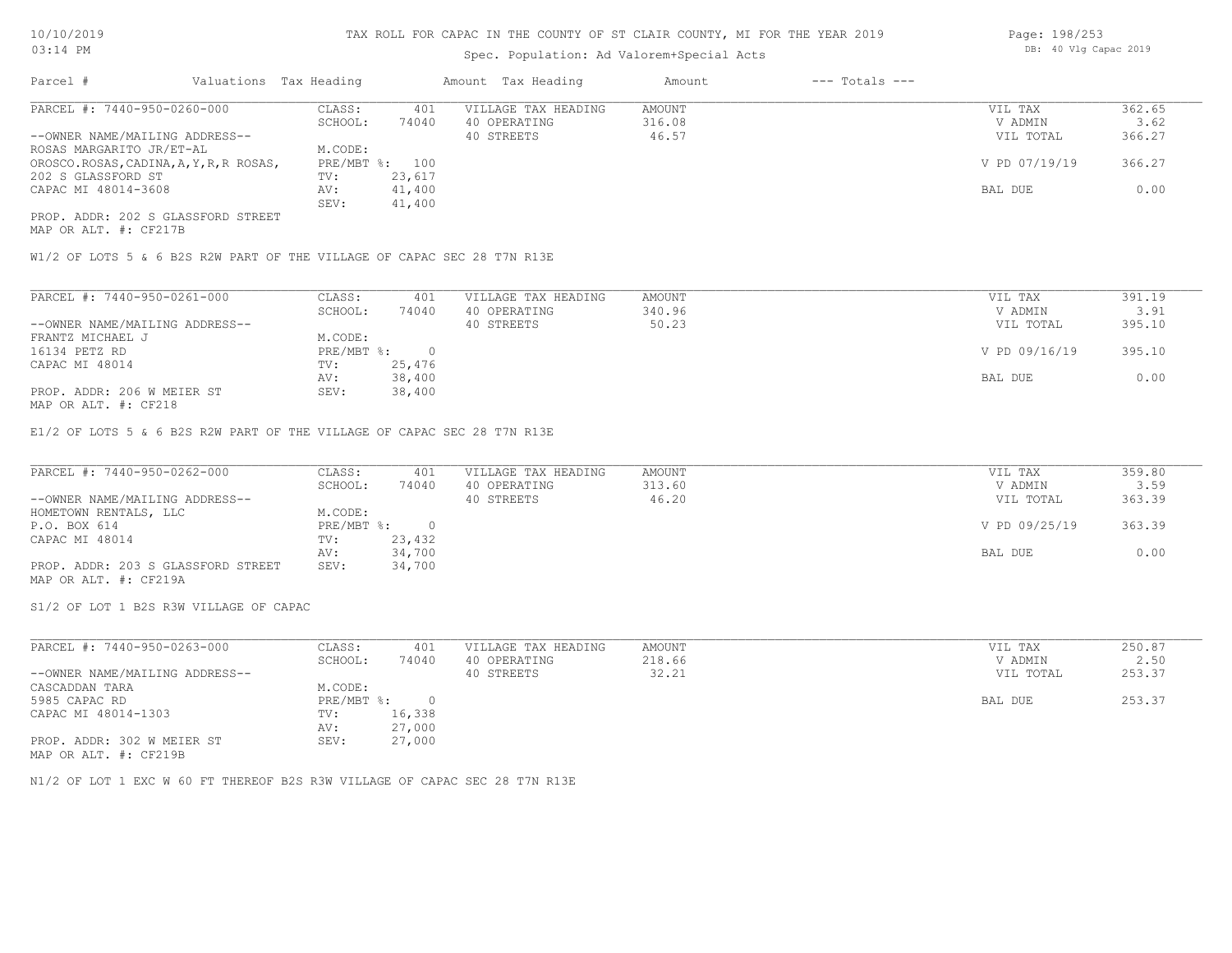# Spec. Population: Ad Valorem+Special Acts

| Page: 199/253 |  |                       |  |
|---------------|--|-----------------------|--|
|               |  | DB: 40 Vlg Capac 2019 |  |

| Parcel #                       | Valuations Tax Heading |        | Amount Tax Heading  | Amount | $---$ Totals $---$ |               |        |
|--------------------------------|------------------------|--------|---------------------|--------|--------------------|---------------|--------|
| PARCEL #: 7440-950-0264-000    | CLASS:                 | 401    | VILLAGE TAX HEADING | AMOUNT |                    | VIL TAX       | 338.74 |
|                                | SCHOOL:                | 74040  | 40 OPERATING        | 295.24 |                    | V ADMIN       | 3.38   |
| --OWNER NAME/MAILING ADDRESS-- |                        |        | 40 STREETS          | 43.50  |                    | VIL TOTAL     | 342.12 |
| AGUILAR MIGUEL A               | M.CODE:                |        |                     |        |                    |               |        |
| 5911 N CAPAC RD                | PRE/MBT %:             |        |                     |        |                    | V PD 09/12/19 | 342.12 |
| CAPAC MI 48014                 | TV:                    | 22,060 |                     |        |                    |               |        |
|                                | AV:                    | 24,600 |                     |        |                    | BAL DUE       | 0.00   |
| PROP. ADDR: 310 W MEIER ST     | SEV:                   | 24,600 |                     |        |                    |               |        |
|                                |                        |        |                     |        |                    |               |        |

MAP OR ALT. #: CF219C/D

W60 FT OF N 1/2 OF LOT 1 B2S R3W VILLAGE OF CAPAC

| PARCEL #: 7440-950-0265-000        | CLASS:  | 401            | VILLAGE TAX HEADING | AMOUNT | VIL TAX       | 352.60 |
|------------------------------------|---------|----------------|---------------------|--------|---------------|--------|
|                                    | SCHOOL: | 74040          | 40 OPERATING        | 307.32 | V ADMIN       | 3.52   |
| --OWNER NAME/MAILING ADDRESS--     |         |                | 40 STREETS          | 45.28  | VIL TOTAL     | 356.12 |
| ROSAS MICHAEL/MARGIE               | M.CODE: |                |                     |        |               |        |
| 205 S GLASSFORD ST                 |         | PRE/MBT %: 100 |                     |        | V PD 08/14/19 | 356.12 |
| CAPAC MI 48014-3609                | TV:     | 22,963         |                     |        |               |        |
|                                    | AV:     | 52,000         |                     |        | BAL DUE       | 0.00   |
| PROP. ADDR: 205 S GLASSFORD STREET | SEV:    | 52,000         |                     |        |               |        |
| MAP OR ALT. #: CF220A              |         |                |                     |        |               |        |

LOT 2 B2S R3W VILLAGE OF CAPAC SEC 28 T7N R13E

| PARCEL #: 7440-950-0266-000        | CLASS:  | 401            | VILLAGE TAX HEADING | AMOUNT | VIL TAX       | 339.98 |
|------------------------------------|---------|----------------|---------------------|--------|---------------|--------|
|                                    | SCHOOL: | 74040          | 40 OPERATING        | 296.32 | V ADMIN       | 3.39   |
| --OWNER NAME/MAILING ADDRESS--     |         |                | 40 STREETS          | 43.66  | VIL TOTAL     | 343.37 |
| MAILLOUX MARYANN                   | M.CODE: |                |                     |        |               |        |
| 207 S GLASSFORD                    |         | PRE/MBT %: 100 |                     |        | V PD 09/12/19 | 343.37 |
| CAPAC MI 48014-4305                | TV:     | 22,141         |                     |        |               |        |
|                                    | AV:     | 37,500         |                     |        | BAL DUE       | 0.00   |
| PROP. ADDR: 207 S GLASSFORD STREET | SEV:    | 37,500         |                     |        |               |        |
| MAP OR ALT. #: CF220B              |         |                |                     |        |               |        |

LOT 3 B2S R3W VILLAGE OF CAPAC SEC 28 T7N R13E

| PARCEL #: 7440-950-0267-000    | CLASS:     | 302    | VILLAGE TAX HEADING | AMOUNT | VIL TAX       | 268.04 |
|--------------------------------|------------|--------|---------------------|--------|---------------|--------|
|                                | SCHOOL:    | 74040  | 40 OPERATING        | 233.62 | V ADMIN       | 2.68   |
| --OWNER NAME/MAILING ADDRESS-- |            |        | 40 STREETS          | 34.42  | VIL TOTAL     | 270.72 |
| DTE ELECTRIC COMPANY           | M.CODE:    |        |                     |        |               |        |
| PROPERTY TAX DEPARTMENT        | PRE/MBT %: | $\cap$ |                     |        | V PD 09/04/19 | 270.72 |
| P.O.BOX 33017                  | TV:        | 17,456 |                     |        |               |        |
| DETROIT MI 48232               | AV:        | 34,800 |                     |        | BAL DUE       | 0.00   |
|                                | SEV:       | 34,800 |                     |        |               |        |
| PROP. ADDR: 351 W MEIER ST     |            |        |                     |        |               |        |

MAP OR ALT. #: CF221

LOTS 4 & 5 B2S R3W PART OF THE VILLAGE OF CAPAC SEC 28 T7N R13E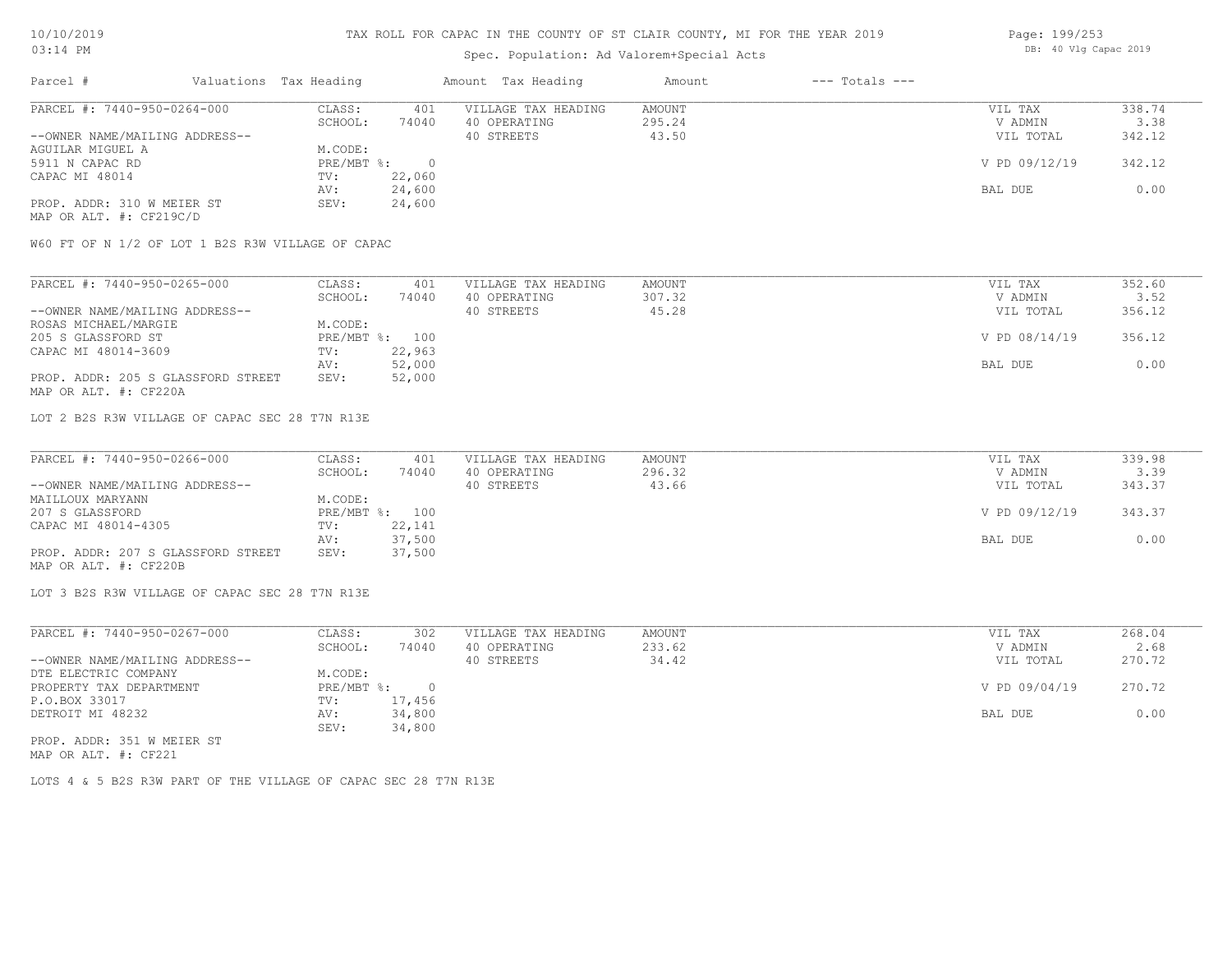# Spec. Population: Ad Valorem+Special Acts

| PARCEL #: 7440-950-0268-000<br>CLASS:<br>VILLAGE TAX HEADING<br>202<br>AMOUNT<br>VIL TAX<br>SCHOOL:<br>40 OPERATING<br>16.59<br>V ADMIN<br>74040<br>2.44<br>40 STREETS<br>VIL TOTAL<br>--OWNER NAME/MAILING ADDRESS--<br>M.CODE:<br>HADER DAVID SR<br>PRE/MBT %: 0<br>P.O. BOX 86<br>BAL DUE<br>1,240<br>EMMETT MI 48022<br>TV:<br>3,100<br>AV:<br>3,100<br>PROP. ADDR: RAILROAD ST<br>SEV:<br>MAP OR ALT. #: CF222<br>COMM AT A PTE 32 FT S OF THE SW COR OF LOT 4 BLK 2 S OF MILL ST R3W OF MAIN ST TH S<br>TO N LINE OF GT RR TH E ALG THE N LINE OF GT RR 75 FT. TH N TO A PTE 32 FT S OF<br>SAID LINE OF LOT 4 TH W FOLLOWING WITH THE SAID LINE OF SAID LOT 4 TO PLACE OF BEG.<br>B2S R3W PART OF THE VILLAGE OF CAPAC SEC 28 T7N R13E<br>PARCEL #: 7440-950-0270-000<br>CLASS:<br>VILLAGE TAX HEADING<br><b>AMOUNT</b><br>201<br>VIL TAX<br>SCHOOL:<br>74040<br>40 OPERATING<br>297.35<br>V ADMIN<br>43.81<br>40 STREETS<br>VIL TOTAL<br>--OWNER NAME/MAILING ADDRESS--<br>M.CODE:<br>CHIND TIMOTHY B SR<br>PRE/MBT %: 0<br>104 E MILL STREET<br>V PD 09/19/19<br>CAPAC MI 48014-3152<br>$\text{TV}$ :<br>22,218<br>25,400<br>BAL DUE<br>AV:<br>25,400<br>PROP. ADDR: 104 E MILL STREET<br>SEV:<br>MAP OR ALT. #: CF223<br>E56 FT OF LOT 1 EXC S 33.42' ALSO INC N 22.5' OF S 33.42' OF E 24 FT OF LOT 1<br>B1S R1E VILLAGE OF CAPAC SEC 27 T7N R13E<br>PARCEL #: 7440-950-0271-000<br>CLASS:<br>201<br>VILLAGE TAX HEADING<br><b>AMOUNT</b><br>VIL TAX<br>SCHOOL:<br>40 OPERATING<br>353.26<br>V ADMIN<br>74040<br>52.05<br>--OWNER NAME/MAILING ADDRESS--<br>40 STREETS<br>VIL TOTAL<br>MARQUARDT DANIEL/DELLA<br>M.CODE:<br>PRE/MBT %: 0<br>461 ELK LAKE RD<br>V PD 07/25/19<br>26,395<br>ATTICA MI 48412-9807<br>TV:<br>86,500<br>BAL DUE<br>AV:<br>SEV:<br>86,500<br>PROP. ADDR: 100 S MAIN<br>MAP OR ALT. #: CF224<br>LOT 1 EXC S 38 FT & EXC E 56 FT OF THE REMAINDER THEREOF B1S R1E VILLAGE OF CAPAC<br>SEC 27 T7N R13E<br>PARCEL #: 7440-950-0272-000<br>CLASS:<br>VILLAGE TAX HEADING<br>201<br>AMOUNT<br>VIL TAX<br>SCHOOL:<br>74040<br>40 OPERATING<br>272.45<br>V ADMIN<br>--OWNER NAME/MAILING ADDRESS--<br>40 STREETS<br>40.14<br>VIL TOTAL | 19.03<br>0.19<br>19.22<br>19.22<br>341.16<br>3.41 |
|--------------------------------------------------------------------------------------------------------------------------------------------------------------------------------------------------------------------------------------------------------------------------------------------------------------------------------------------------------------------------------------------------------------------------------------------------------------------------------------------------------------------------------------------------------------------------------------------------------------------------------------------------------------------------------------------------------------------------------------------------------------------------------------------------------------------------------------------------------------------------------------------------------------------------------------------------------------------------------------------------------------------------------------------------------------------------------------------------------------------------------------------------------------------------------------------------------------------------------------------------------------------------------------------------------------------------------------------------------------------------------------------------------------------------------------------------------------------------------------------------------------------------------------------------------------------------------------------------------------------------------------------------------------------------------------------------------------------------------------------------------------------------------------------------------------------------------------------------------------------------------------------------------------------------------------------------------------------------------------------------------------------------------------------------------------------------------------------------------------------------------------------------------------------|---------------------------------------------------|
|                                                                                                                                                                                                                                                                                                                                                                                                                                                                                                                                                                                                                                                                                                                                                                                                                                                                                                                                                                                                                                                                                                                                                                                                                                                                                                                                                                                                                                                                                                                                                                                                                                                                                                                                                                                                                                                                                                                                                                                                                                                                                                                                                                    |                                                   |
|                                                                                                                                                                                                                                                                                                                                                                                                                                                                                                                                                                                                                                                                                                                                                                                                                                                                                                                                                                                                                                                                                                                                                                                                                                                                                                                                                                                                                                                                                                                                                                                                                                                                                                                                                                                                                                                                                                                                                                                                                                                                                                                                                                    |                                                   |
|                                                                                                                                                                                                                                                                                                                                                                                                                                                                                                                                                                                                                                                                                                                                                                                                                                                                                                                                                                                                                                                                                                                                                                                                                                                                                                                                                                                                                                                                                                                                                                                                                                                                                                                                                                                                                                                                                                                                                                                                                                                                                                                                                                    |                                                   |
|                                                                                                                                                                                                                                                                                                                                                                                                                                                                                                                                                                                                                                                                                                                                                                                                                                                                                                                                                                                                                                                                                                                                                                                                                                                                                                                                                                                                                                                                                                                                                                                                                                                                                                                                                                                                                                                                                                                                                                                                                                                                                                                                                                    |                                                   |
|                                                                                                                                                                                                                                                                                                                                                                                                                                                                                                                                                                                                                                                                                                                                                                                                                                                                                                                                                                                                                                                                                                                                                                                                                                                                                                                                                                                                                                                                                                                                                                                                                                                                                                                                                                                                                                                                                                                                                                                                                                                                                                                                                                    |                                                   |
|                                                                                                                                                                                                                                                                                                                                                                                                                                                                                                                                                                                                                                                                                                                                                                                                                                                                                                                                                                                                                                                                                                                                                                                                                                                                                                                                                                                                                                                                                                                                                                                                                                                                                                                                                                                                                                                                                                                                                                                                                                                                                                                                                                    |                                                   |
|                                                                                                                                                                                                                                                                                                                                                                                                                                                                                                                                                                                                                                                                                                                                                                                                                                                                                                                                                                                                                                                                                                                                                                                                                                                                                                                                                                                                                                                                                                                                                                                                                                                                                                                                                                                                                                                                                                                                                                                                                                                                                                                                                                    |                                                   |
|                                                                                                                                                                                                                                                                                                                                                                                                                                                                                                                                                                                                                                                                                                                                                                                                                                                                                                                                                                                                                                                                                                                                                                                                                                                                                                                                                                                                                                                                                                                                                                                                                                                                                                                                                                                                                                                                                                                                                                                                                                                                                                                                                                    |                                                   |
|                                                                                                                                                                                                                                                                                                                                                                                                                                                                                                                                                                                                                                                                                                                                                                                                                                                                                                                                                                                                                                                                                                                                                                                                                                                                                                                                                                                                                                                                                                                                                                                                                                                                                                                                                                                                                                                                                                                                                                                                                                                                                                                                                                    |                                                   |
|                                                                                                                                                                                                                                                                                                                                                                                                                                                                                                                                                                                                                                                                                                                                                                                                                                                                                                                                                                                                                                                                                                                                                                                                                                                                                                                                                                                                                                                                                                                                                                                                                                                                                                                                                                                                                                                                                                                                                                                                                                                                                                                                                                    |                                                   |
|                                                                                                                                                                                                                                                                                                                                                                                                                                                                                                                                                                                                                                                                                                                                                                                                                                                                                                                                                                                                                                                                                                                                                                                                                                                                                                                                                                                                                                                                                                                                                                                                                                                                                                                                                                                                                                                                                                                                                                                                                                                                                                                                                                    |                                                   |
|                                                                                                                                                                                                                                                                                                                                                                                                                                                                                                                                                                                                                                                                                                                                                                                                                                                                                                                                                                                                                                                                                                                                                                                                                                                                                                                                                                                                                                                                                                                                                                                                                                                                                                                                                                                                                                                                                                                                                                                                                                                                                                                                                                    | 344.57                                            |
|                                                                                                                                                                                                                                                                                                                                                                                                                                                                                                                                                                                                                                                                                                                                                                                                                                                                                                                                                                                                                                                                                                                                                                                                                                                                                                                                                                                                                                                                                                                                                                                                                                                                                                                                                                                                                                                                                                                                                                                                                                                                                                                                                                    | 344.57                                            |
|                                                                                                                                                                                                                                                                                                                                                                                                                                                                                                                                                                                                                                                                                                                                                                                                                                                                                                                                                                                                                                                                                                                                                                                                                                                                                                                                                                                                                                                                                                                                                                                                                                                                                                                                                                                                                                                                                                                                                                                                                                                                                                                                                                    |                                                   |
|                                                                                                                                                                                                                                                                                                                                                                                                                                                                                                                                                                                                                                                                                                                                                                                                                                                                                                                                                                                                                                                                                                                                                                                                                                                                                                                                                                                                                                                                                                                                                                                                                                                                                                                                                                                                                                                                                                                                                                                                                                                                                                                                                                    | 0.00                                              |
|                                                                                                                                                                                                                                                                                                                                                                                                                                                                                                                                                                                                                                                                                                                                                                                                                                                                                                                                                                                                                                                                                                                                                                                                                                                                                                                                                                                                                                                                                                                                                                                                                                                                                                                                                                                                                                                                                                                                                                                                                                                                                                                                                                    |                                                   |
|                                                                                                                                                                                                                                                                                                                                                                                                                                                                                                                                                                                                                                                                                                                                                                                                                                                                                                                                                                                                                                                                                                                                                                                                                                                                                                                                                                                                                                                                                                                                                                                                                                                                                                                                                                                                                                                                                                                                                                                                                                                                                                                                                                    | 405.31<br>4.05                                    |
|                                                                                                                                                                                                                                                                                                                                                                                                                                                                                                                                                                                                                                                                                                                                                                                                                                                                                                                                                                                                                                                                                                                                                                                                                                                                                                                                                                                                                                                                                                                                                                                                                                                                                                                                                                                                                                                                                                                                                                                                                                                                                                                                                                    | 409.36                                            |
|                                                                                                                                                                                                                                                                                                                                                                                                                                                                                                                                                                                                                                                                                                                                                                                                                                                                                                                                                                                                                                                                                                                                                                                                                                                                                                                                                                                                                                                                                                                                                                                                                                                                                                                                                                                                                                                                                                                                                                                                                                                                                                                                                                    |                                                   |
|                                                                                                                                                                                                                                                                                                                                                                                                                                                                                                                                                                                                                                                                                                                                                                                                                                                                                                                                                                                                                                                                                                                                                                                                                                                                                                                                                                                                                                                                                                                                                                                                                                                                                                                                                                                                                                                                                                                                                                                                                                                                                                                                                                    | 409.36                                            |
|                                                                                                                                                                                                                                                                                                                                                                                                                                                                                                                                                                                                                                                                                                                                                                                                                                                                                                                                                                                                                                                                                                                                                                                                                                                                                                                                                                                                                                                                                                                                                                                                                                                                                                                                                                                                                                                                                                                                                                                                                                                                                                                                                                    |                                                   |
|                                                                                                                                                                                                                                                                                                                                                                                                                                                                                                                                                                                                                                                                                                                                                                                                                                                                                                                                                                                                                                                                                                                                                                                                                                                                                                                                                                                                                                                                                                                                                                                                                                                                                                                                                                                                                                                                                                                                                                                                                                                                                                                                                                    | 0.00                                              |
|                                                                                                                                                                                                                                                                                                                                                                                                                                                                                                                                                                                                                                                                                                                                                                                                                                                                                                                                                                                                                                                                                                                                                                                                                                                                                                                                                                                                                                                                                                                                                                                                                                                                                                                                                                                                                                                                                                                                                                                                                                                                                                                                                                    |                                                   |
|                                                                                                                                                                                                                                                                                                                                                                                                                                                                                                                                                                                                                                                                                                                                                                                                                                                                                                                                                                                                                                                                                                                                                                                                                                                                                                                                                                                                                                                                                                                                                                                                                                                                                                                                                                                                                                                                                                                                                                                                                                                                                                                                                                    |                                                   |
|                                                                                                                                                                                                                                                                                                                                                                                                                                                                                                                                                                                                                                                                                                                                                                                                                                                                                                                                                                                                                                                                                                                                                                                                                                                                                                                                                                                                                                                                                                                                                                                                                                                                                                                                                                                                                                                                                                                                                                                                                                                                                                                                                                    |                                                   |
|                                                                                                                                                                                                                                                                                                                                                                                                                                                                                                                                                                                                                                                                                                                                                                                                                                                                                                                                                                                                                                                                                                                                                                                                                                                                                                                                                                                                                                                                                                                                                                                                                                                                                                                                                                                                                                                                                                                                                                                                                                                                                                                                                                    |                                                   |
|                                                                                                                                                                                                                                                                                                                                                                                                                                                                                                                                                                                                                                                                                                                                                                                                                                                                                                                                                                                                                                                                                                                                                                                                                                                                                                                                                                                                                                                                                                                                                                                                                                                                                                                                                                                                                                                                                                                                                                                                                                                                                                                                                                    | 312.59                                            |
| MARQUARDT DANIEL/DELLA<br>M.CODE:                                                                                                                                                                                                                                                                                                                                                                                                                                                                                                                                                                                                                                                                                                                                                                                                                                                                                                                                                                                                                                                                                                                                                                                                                                                                                                                                                                                                                                                                                                                                                                                                                                                                                                                                                                                                                                                                                                                                                                                                                                                                                                                                  | 3.12                                              |
| $PRE/MBT$ %:<br>V PD 07/25/19<br>461 ELK LAKE RD<br>$\overline{0}$                                                                                                                                                                                                                                                                                                                                                                                                                                                                                                                                                                                                                                                                                                                                                                                                                                                                                                                                                                                                                                                                                                                                                                                                                                                                                                                                                                                                                                                                                                                                                                                                                                                                                                                                                                                                                                                                                                                                                                                                                                                                                                 | 315.71                                            |
| ATTICA MI 48412-9807<br>20,357<br>TV:                                                                                                                                                                                                                                                                                                                                                                                                                                                                                                                                                                                                                                                                                                                                                                                                                                                                                                                                                                                                                                                                                                                                                                                                                                                                                                                                                                                                                                                                                                                                                                                                                                                                                                                                                                                                                                                                                                                                                                                                                                                                                                                              |                                                   |
| 91,300<br>BAL DUE<br>AV:                                                                                                                                                                                                                                                                                                                                                                                                                                                                                                                                                                                                                                                                                                                                                                                                                                                                                                                                                                                                                                                                                                                                                                                                                                                                                                                                                                                                                                                                                                                                                                                                                                                                                                                                                                                                                                                                                                                                                                                                                                                                                                                                           | 315.71                                            |
| PROP. ADDR: 102 S MAIN<br>SEV:<br>91,300                                                                                                                                                                                                                                                                                                                                                                                                                                                                                                                                                                                                                                                                                                                                                                                                                                                                                                                                                                                                                                                                                                                                                                                                                                                                                                                                                                                                                                                                                                                                                                                                                                                                                                                                                                                                                                                                                                                                                                                                                                                                                                                           | 0.00                                              |
| MAP OR ALT. #: CF225                                                                                                                                                                                                                                                                                                                                                                                                                                                                                                                                                                                                                                                                                                                                                                                                                                                                                                                                                                                                                                                                                                                                                                                                                                                                                                                                                                                                                                                                                                                                                                                                                                                                                                                                                                                                                                                                                                                                                                                                                                                                                                                                               |                                                   |

Page: 200/253 DB: 40 Vlg Capac 2019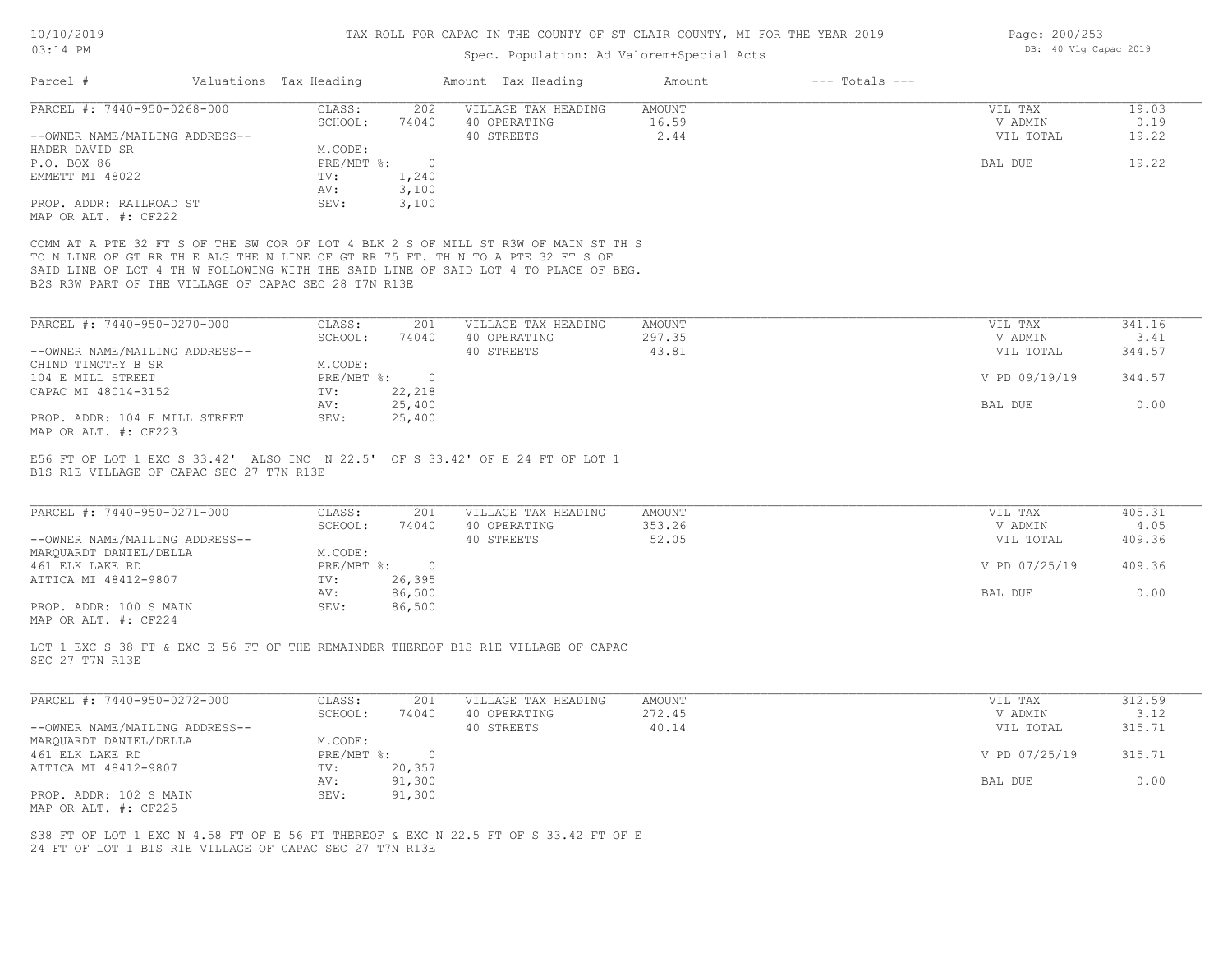# Spec. Population: Ad Valorem+Special Acts

| Page: 201/253 |  |                       |  |
|---------------|--|-----------------------|--|
|               |  | DB: 40 Vlg Capac 2019 |  |

| Parcel #                       | Valuations Tax Heading |         | Amount Tax Heading  | Amount   | $---$ Totals $---$ |               |          |
|--------------------------------|------------------------|---------|---------------------|----------|--------------------|---------------|----------|
| PARCEL #: 7440-950-0273-000    | CLASS:                 | 201     | VILLAGE TAX HEADING | AMOUNT   |                    | VIL TAX       | 1,575.48 |
|                                | SCHOOL:                | 74040   | 40 OPERATING        | 1,373.16 |                    | V ADMIN       | 15.75    |
| --OWNER NAME/MAILING ADDRESS-- |                        |         | 40 STREETS          | 202.32   |                    | VIL TOTAL     | 1,591.23 |
| RKATS PROPERTIES LLC           | M.CODE:                | RETAX   |                     |          |                    |               |          |
| 1435 ROCKY SHOALS LN           | $PRE/MBT$ %:           |         |                     |          |                    | V PD 07/31/19 | 1,591.23 |
| SUWANEE GA 30024               | TV:                    | 102,600 |                     |          |                    |               |          |
|                                | AV:                    | 102,600 |                     |          |                    | BAL DUE       | 0.00     |
| PROP. ADDR: 108 S MAIN         | SEV:                   | 102,600 |                     |          |                    |               |          |
|                                |                        |         |                     |          |                    |               |          |

MAP OR ALT. #: CF226/227

N45' OF LOT 2 B1S R1E VILLAGE OF CAPAC

| PARCEL #: 7440-950-0275-000    | CLASS:     | 201    | VILLAGE TAX HEADING | AMOUNT | VIL TAX       | 622.22 |
|--------------------------------|------------|--------|---------------------|--------|---------------|--------|
|                                | SCHOOL:    | 74040  | 40 OPERATING        | 542.32 | V ADMIN       | 6.22   |
| --OWNER NAME/MAILING ADDRESS-- |            |        | 40 STREETS          | 79.90  | VIL TOTAL     | 628.44 |
| SCHOFIELD KIMBERLY             | M.CODE:    |        |                     |        |               |        |
| 7075 WINN RD                   | PRE/MBT %: |        |                     |        | V PD 09/16/19 | 628.44 |
| YALE MI 48097                  | TV:        | 40,521 |                     |        |               |        |
|                                | AV:        | 52,200 |                     |        | BAL DUE       | 0.00   |
| PROP. ADDR: 112 S MAIN         | SEV:       | 52,200 |                     |        |               |        |
|                                |            |        |                     |        |               |        |

MAP OR ALT. #: CF228

S30 FT OF LOT 2 B1S R1E VILLAGE OF CAPAC SEC 27 T7N R13E

| PARCEL #: 7440-950-0276-000    | CLASS:     | 201    | VILLAGE TAX HEADING | AMOUNT | VIL TAX       | 693.71 |
|--------------------------------|------------|--------|---------------------|--------|---------------|--------|
|                                | SCHOOL:    | 74040  | 40 OPERATING        | 604.63 | V ADMIN       | 6.93   |
| --OWNER NAME/MAILING ADDRESS-- |            |        | 40 STREETS          | 89.08  | VIL TOTAL     | 700.64 |
| PD LAND DEVELOPMENT            | M.CODE:    |        |                     |        |               |        |
| 116 S MAIN ST                  | PRE/MBT %: |        |                     |        | V PD 09/11/19 | 700.64 |
| CAPAC MI 48014                 | TV:        | 45,177 |                     |        |               |        |
|                                | AV:        | 65,000 |                     |        | BAL DUE       | 0.00   |
| PROP. ADDR: 116 S MAIN         | SEV:       | 65,000 |                     |        |               |        |
| MAP OR ALT. #: CF229           |            |        |                     |        |               |        |

 $\mathcal{L}_\mathcal{L} = \mathcal{L}_\mathcal{L} = \mathcal{L}_\mathcal{L} = \mathcal{L}_\mathcal{L} = \mathcal{L}_\mathcal{L} = \mathcal{L}_\mathcal{L} = \mathcal{L}_\mathcal{L} = \mathcal{L}_\mathcal{L} = \mathcal{L}_\mathcal{L} = \mathcal{L}_\mathcal{L} = \mathcal{L}_\mathcal{L} = \mathcal{L}_\mathcal{L} = \mathcal{L}_\mathcal{L} = \mathcal{L}_\mathcal{L} = \mathcal{L}_\mathcal{L} = \mathcal{L}_\mathcal{L} = \mathcal{L}_\mathcal{L}$ 

LOT 3 EXC S 32 FT B1S R1E VILLAGE OF CAPAC SEC 27 T7N R13E

| CLASS:  | 201     | VILLAGE TAX HEADING | AMOUNT   | VIL TAX       | 1,510.14 |
|---------|---------|---------------------|----------|---------------|----------|
| SCHOOL: | 74040   | 40 OPERATING        | 1,316.21 | V ADMIN       | 15.10    |
|         |         | 40 STREETS          | 193.93   | VIL TOTAL     | 1,525.24 |
| M.CODE: |         |                     |          |               |          |
|         |         |                     |          | V PD 09/09/19 | 1,525.24 |
| TV:     | 98,345  |                     |          |               |          |
| AV:     | 191,200 |                     |          | BAL DUE       | 0.00     |
| SEV:    | 191,200 |                     |          |               |          |
|         |         | PRE/MBT %:          |          |               |          |

MAP OR ALT. #: CF230/231

98' OF THE S 1/2 OF LOT 4 B15 R1E VILLAGE OF CAPAC S32' OF LOT 3 & N 37.5' OF LOT 4 & N 26' OF W 52' OF S 1/2 OF LOT 4 & N 27' OF E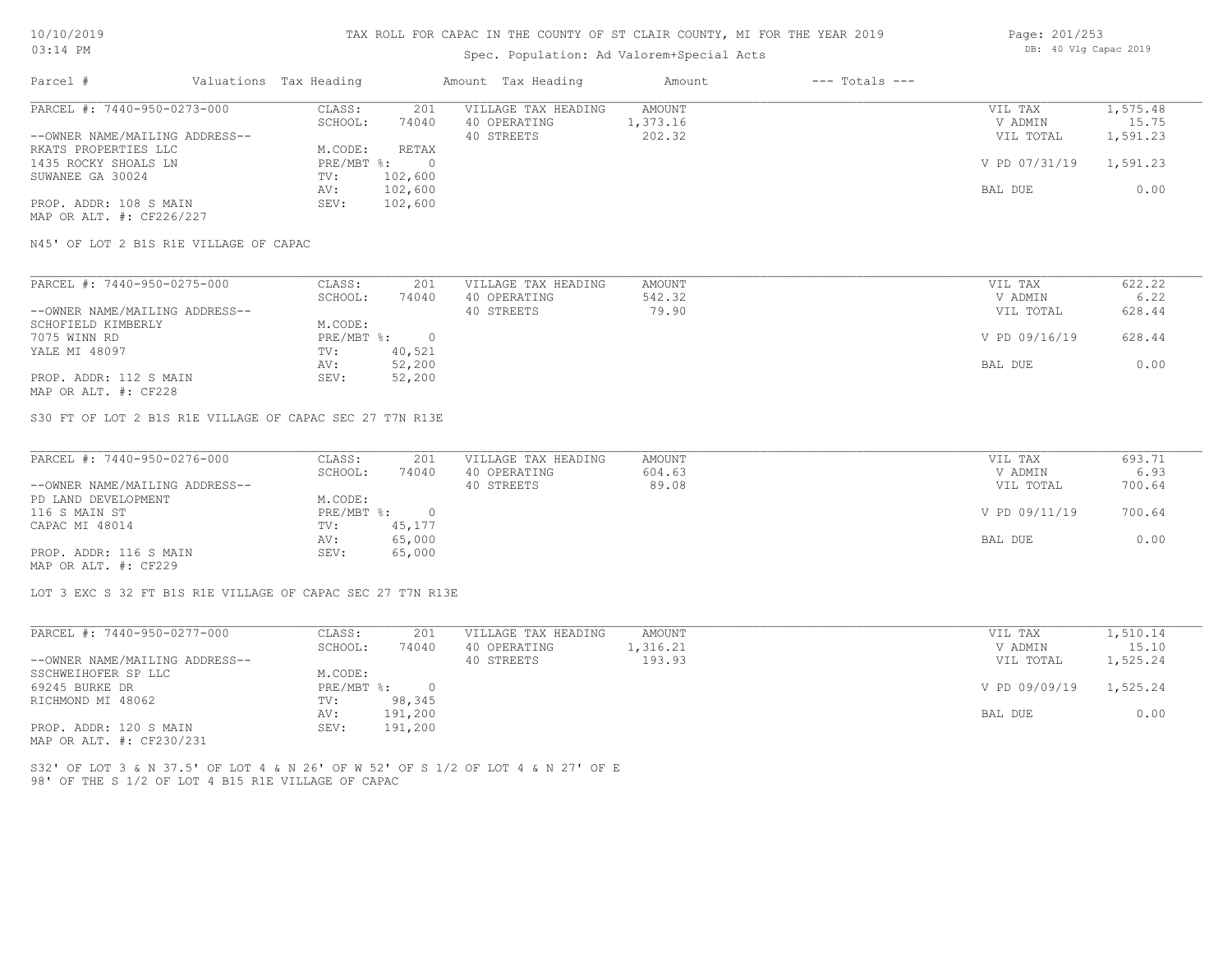# Spec. Population: Ad Valorem+Special Acts

| Page: 202/253 |  |                       |  |
|---------------|--|-----------------------|--|
|               |  | DB: 40 Vlg Capac 2019 |  |

| Parcel #                       | Valuations Tax Heading |        | Amount Tax Heading  | Amount | $---$ Totals $---$ |               |        |
|--------------------------------|------------------------|--------|---------------------|--------|--------------------|---------------|--------|
| PARCEL #: 7440-950-0279-000    | CLASS:                 | 202    | VILLAGE TAX HEADING | AMOUNT |                    | VIL TAX       | 143.52 |
|                                | SCHOOL:                | 74040  | 40 OPERATING        | 125.09 |                    | V ADMIN       | 1.43   |
| --OWNER NAME/MAILING ADDRESS-- |                        |        | 40 STREETS          | 18.43  |                    | VIL TOTAL     | 144.95 |
| SCHWEIHOFER SP LLC             | M.CODE:                |        |                     |        |                    |               |        |
| 69245 BURKE DR                 | $PRE/MBT$ %:           |        |                     |        |                    | V PD 09/09/19 | 144.95 |
| RICHMOND MI 48062              | TV:                    | 9,347  |                     |        |                    |               |        |
|                                | AV:                    | 20,500 |                     |        |                    | BAL DUE       | 0.00   |
| PROP. ADDR: 120 S MAIN         | SEV:                   | 20,500 |                     |        |                    |               |        |
|                                |                        |        |                     |        |                    |               |        |

MAP OR ALT. #: CF232

N 25 FT OF LOT 5 B1S R1E VILLAGE OF CAPAC SEC 27 T7N R13E THE S 11.5 FT OF THE W 52 FT OF LOT 4 & S 10.5 FT OF THE E 98 FT OF LOT 4 ALSO THE

| PARCEL #: 7440-950-0280-000    | CLASS:     | 202    | VILLAGE TAX HEADING | AMOUNT | VIL TAX       | 375.27 |
|--------------------------------|------------|--------|---------------------|--------|---------------|--------|
|                                | SCHOOL:    | 74040  | 40 OPERATING        | 327.08 | V ADMIN       | 3.75   |
| --OWNER NAME/MAILING ADDRESS-- |            |        | 40 STREETS          | 48.19  | VIL TOTAL     | 379.02 |
| SCHWEIHOFER SP LLC             | M.CODE:    |        |                     |        |               |        |
| 69245 BURKE DR                 | PRE/MBT %: |        |                     |        | V PD 09/09/19 | 379.02 |
| RICHMOND MI 48062              | TV:        | 24,439 |                     |        |               |        |
|                                | AV:        | 27,400 |                     |        | BAL DUE       | 0.00   |
| PROP. ADDR: 132 S MAIN         | SEV:       | 27,400 |                     |        |               |        |
| MAP OR ALT. #: CF233           |            |        |                     |        |               |        |

S2/3 OF LOT 5 B1S R1E VILLAGE OF CAPAC

| PARCEL #: 7440-950-0281-000    | CLASS:     | 201    | VILLAGE TAX HEADING | AMOUNT | VIL TAX       | 940.88 |
|--------------------------------|------------|--------|---------------------|--------|---------------|--------|
|                                | SCHOOL:    | 74040  | 40 OPERATING        | 820.05 | V ADMIN       | 9.40   |
| --OWNER NAME/MAILING ADDRESS-- |            |        | 40 STREETS          | 120.83 | VIL TOTAL     | 950.28 |
| REMCO PROPERTIES, LLC          | M.CODE:    |        |                     |        |               |        |
| 8882 HOUGH RD                  | PRE/MBT %: |        |                     |        | V PD 08/07/19 | 950.28 |
| ALMONT MI 48003                | TV:        | 61,273 |                     |        |               |        |
|                                | AV:        | 75,800 |                     |        | BAL DUE       | 0.00   |
| PROP. ADDR: 136 S MAIN         | SEV:       | 75,800 |                     |        |               |        |
|                                |            |        |                     |        |               |        |

MAP OR ALT. #: CF234

LOT 6 B1S R1E VILLAGE OF CAPAC SEC 27 T7N R13E

| PARCEL #: 7440-950-0282-000    | CLASS:  | 401            | VILLAGE TAX HEADING | AMOUNT | VIL TAX       | 476.23 |
|--------------------------------|---------|----------------|---------------------|--------|---------------|--------|
|                                | SCHOOL: | 74040          | 40 OPERATING        | 415.08 | V ADMIN       | 4.76   |
| --OWNER NAME/MAILING ADDRESS-- |         |                | 40 STREETS          | 61.15  | VIL TOTAL     | 480.99 |
| LINDSAY MARK                   | M.CODE: |                |                     |        |               |        |
| P.O.BOX 567                    |         | PRE/MBT %: 100 |                     |        | V PD 07/10/19 | 480.99 |
| CAPAC MI 48014                 | TV:     | 31,014         |                     |        |               |        |
|                                | AV:     | 45,100         |                     |        | BAL DUE       | 0.00   |
| PROP. ADDR: 109 S WALKER ST    | SEV:    | 45,100         |                     |        |               |        |
| MAP OR ALT. #: CF235           |         |                |                     |        |               |        |

E1/2 OF LOTS 7 & 8 B1S R1E VILLAGE OF CAPAC SEC 27 T7N R13E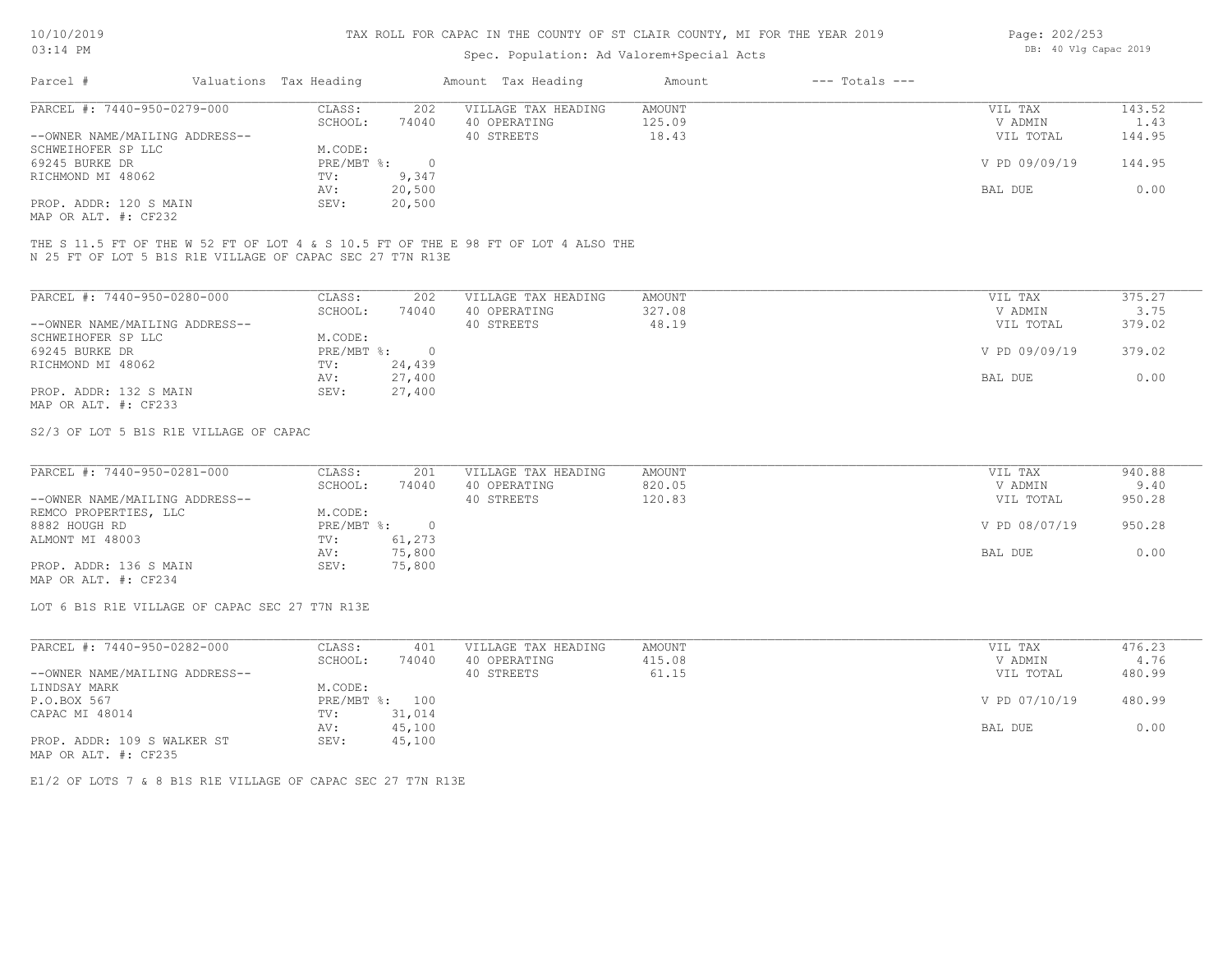# Spec. Population: Ad Valorem+Special Acts

| Page: 203/253 |  |                       |  |  |  |
|---------------|--|-----------------------|--|--|--|
|               |  | DB: 40 Vlg Capac 2019 |  |  |  |

| Parcel #                       | Valuations Tax Heading |        | Amount Tax Heading  | Amount | $---$ Totals $---$ |               |        |
|--------------------------------|------------------------|--------|---------------------|--------|--------------------|---------------|--------|
| PARCEL #: 7440-950-0283-000    | CLASS:                 | 401    | VILLAGE TAX HEADING | AMOUNT |                    | VIL TAX       | 627.19 |
|                                | SCHOOL:                | 74040  | 40 OPERATING        | 546.65 |                    | V ADMIN       | 6.27   |
| --OWNER NAME/MAILING ADDRESS-- |                        |        | 40 STREETS          | 80.54  |                    | VIL TOTAL     | 633.46 |
| BOGGESS STEVEN C               | M.CODE:                | OLALS  |                     |        |                    |               |        |
| 105 E MEIER ST                 | $PRE/MBT$ %:           | 100    |                     |        |                    | V PD 09/11/19 | 633.46 |
| CAPAC MI 48014-3726            | TV:                    | 40,845 |                     |        |                    |               |        |
|                                | AV:                    | 63,500 |                     |        |                    | BAL DUE       | 0.00   |
| PROP. ADDR: 105 E MEIER ST     | SEV:                   | 63,500 |                     |        |                    |               |        |
| MAP OR ALT. #: CF236           |                        |        |                     |        |                    |               |        |

W1/2 OF LOTS 7 & 8 B1S R1E VILLAGE OF CAPAC

| PARCEL #: 7440-950-0284-000    | CLASS:  | 401            | VILLAGE TAX HEADING | AMOUNT | VIL TAX       | 712.74 |
|--------------------------------|---------|----------------|---------------------|--------|---------------|--------|
|                                | SCHOOL: | 74040          | 40 OPERATING        | 621.21 | V ADMIN       | 7.12   |
| --OWNER NAME/MAILING ADDRESS-- |         |                | 40 STREETS          | 91.53  | VIL TOTAL     | 719.86 |
| AKERS JOSEPH R / MARIE A       | M.CODE: |                |                     |        |               |        |
| 105 S WALKER ST                |         | PRE/MBT %: 100 |                     |        | V PD 09/16/19 | 719.86 |
| CAPAC MI 48014-3730            | TV:     | 46,416         |                     |        |               |        |
|                                | AV:     | 74,500         |                     |        | BAL DUE       | 0.00   |
| PROP. ADDR: 105 S WALKER ST    | SEV:    | 74,500         |                     |        |               |        |
| MAP OR ALT. #: CF237           |         |                |                     |        |               |        |

LOT 9 B1S R1E VILLAGE OF CAPAC SEC 27 T7N R13E

| PARCEL #: 7440-950-0285-000    | CLASS:         | 401    | VILLAGE TAX HEADING | AMOUNT | VIL TAX   | 419.15 |
|--------------------------------|----------------|--------|---------------------|--------|-----------|--------|
|                                | SCHOOL:        | 74040  | 40 OPERATING        | 365.33 | V ADMIN   | 4.19   |
| --OWNER NAME/MAILING ADDRESS-- |                |        | 40 STREETS          | 53.82  | VIL TOTAL | 423.34 |
| RICH DAVID                     | M.CODE:        |        |                     |        |           |        |
| RICH TERESA L.                 | PRE/MBT %: 100 |        |                     |        | BAL DUE   | 423.34 |
| 103 S WALKER ST                | TV:            | 27,297 |                     |        |           |        |
| CAPAC MI 48014                 | AV:            | 42,800 |                     |        |           |        |
|                                | SEV:           | 42,800 |                     |        |           |        |
| PROP. ADDR: 103 S WALKER ST    |                |        |                     |        |           |        |

MAP OR ALT. #: CF238

LOT 10 B1S R1E VILLAGE OF CAPAC SEC 27 T7N R13E

| PARCEL #: 7440-950-0286-000    | CLASS:       | 401    | VILLAGE TAX HEADING | AMOUNT | VIL TAX       | 628.14 |
|--------------------------------|--------------|--------|---------------------|--------|---------------|--------|
|                                | SCHOOL:      | 74040  | 40 OPERATING        | 547.48 | V ADMIN       | 6.28   |
| --OWNER NAME/MAILING ADDRESS-- |              |        | 40 STREETS          | 80.66  | VIL TOTAL     | 634.42 |
| LAWRENCE BRUCE/SUSAN           | M.CODE:      | COREL  |                     |        |               |        |
| 106 E MILL ST                  | $PRE/MBT$ %: | 100    |                     |        | V PD 09/09/19 | 634.42 |
| CAPAC MI 48014-3152            | TV:          | 40,907 |                     |        |               |        |
|                                | AV:          | 71,300 |                     |        | BAL DUE       | 0.00   |
| PROP. ADDR: 106 E MILL STREET  | SEV:         | 71,300 |                     |        |               |        |
| MAP OR ALT. #: CF239           |              |        |                     |        |               |        |

LOT 11 B1S R1E VILLAGE OF CAPAC SEC 27 T7N R13E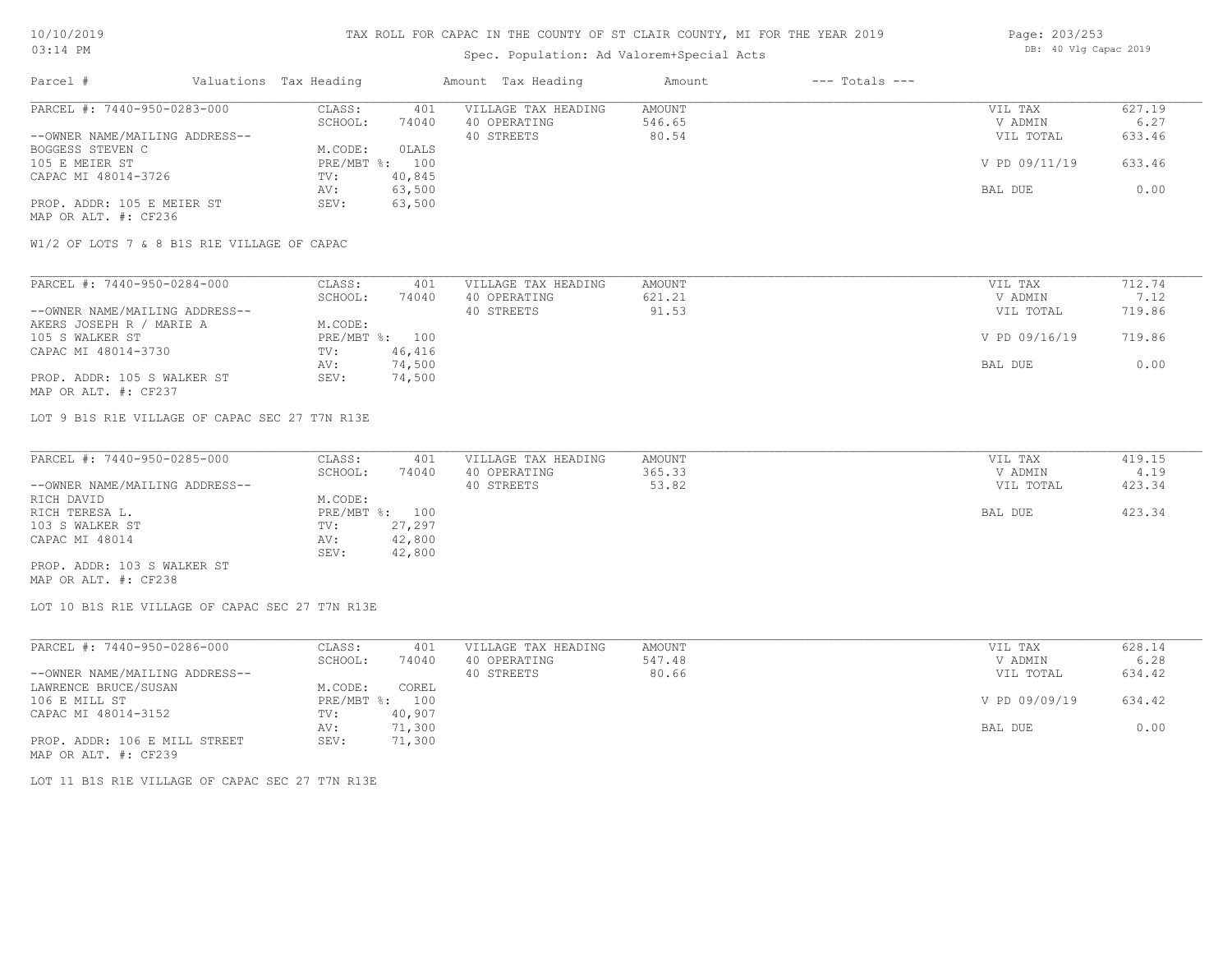# Spec. Population: Ad Valorem+Special Acts

| Parcel #                       | Valuations Tax Heading |        | Amount Tax Heading  | Amount | $---$ Totals $---$ |               |        |
|--------------------------------|------------------------|--------|---------------------|--------|--------------------|---------------|--------|
| PARCEL #: 7440-950-0287-000    | CLASS:                 | 401    | VILLAGE TAX HEADING | AMOUNT |                    | VIL TAX       | 739.47 |
|                                | SCHOOL:                | 74040  | 40 OPERATING        | 644.51 |                    | V ADMIN       | 7.39   |
| --OWNER NAME/MAILING ADDRESS-- |                        |        | 40 STREETS          | 94.96  |                    | VIL TOTAL     | 746.86 |
| GAUTHIER DON                   | M.CODE:                | COREL  |                     |        |                    |               |        |
| GAUTHIER LEIGH K               | PRE/MBT %: 100         |        |                     |        |                    | V PD 09/16/19 | 746.86 |
| 108 E MILL STREET              | TV:                    | 48,157 |                     |        |                    |               |        |
| CAPAC MI 48014                 | AV:                    | 80,000 |                     |        |                    | BAL DUE       | 0.00   |
|                                | SEV:                   | 80,000 |                     |        |                    |               |        |
| ---- ---- --- ----- -----      |                        |        |                     |        |                    |               |        |

MAP OR ALT. #: CF240 PROP. ADDR: 108 E MILL STREET

LOT 12 B1S R1E VILLAGE OF CAPAC SEC 27 T7N R13E

| PARCEL #: 7440-950-0288-000    | CLASS:       | 401    | VILLAGE TAX HEADING | AMOUNT | VIL TAX       | 561.79 |
|--------------------------------|--------------|--------|---------------------|--------|---------------|--------|
|                                | SCHOOL:      | 74040  | 40 OPERATING        | 489.65 | V ADMIN       | 5.61   |
| --OWNER NAME/MAILING ADDRESS-- |              |        | 40 STREETS          | 72.14  | VIL TOTAL     | 567.40 |
| BLACK BRYAN/SUZANNE            | M.CODE:      | 00LSB  |                     |        |               |        |
| 202 E MILL ST                  | $PRE/MBT$ %: | 100    |                     |        | V PD 08/26/19 | 567.40 |
| CAPAC MI 48014-3154            | TV:          | 36,586 |                     |        |               |        |
|                                | AV:          | 56,100 |                     |        | BAL DUE       | 0.00   |
| PROP. ADDR: 202 E MILL STREET  | SEV:         | 56,100 |                     |        |               |        |
| $\frac{1}{2}$                  |              |        |                     |        |               |        |

MAP OR ALT. #: CF241

LOT 1 EXC THE S 35 FT THEREOF B1S R2E VILLAGE OF CAPAC SEC 27 T7N R13E

| PARCEL #: 7440-950-0289-000    | CLASS:  | 401            | VILLAGE TAX HEADING | AMOUNT | VIL TAX       | 612.13 |
|--------------------------------|---------|----------------|---------------------|--------|---------------|--------|
|                                | SCHOOL: | 74040          | 40 OPERATING        | 533.52 | V ADMIN       | 6.12   |
| --OWNER NAME/MAILING ADDRESS-- |         |                | 40 STREETS          | 78.61  | VIL TOTAL     | 618.25 |
| PFEIFAUF GEORGE/MARY           | M.CODE: |                |                     |        |               |        |
| 204 E MILL ST                  |         | PRE/MBT %: 100 |                     |        | V PD 09/11/19 | 618.25 |
| CAPAC MI 48014-3154            | TV:     | 39,864         |                     |        |               |        |
|                                | AV:     | 61,100         |                     |        | BAL DUE       | 0.00   |
| PROP. ADDR: 204 E MILL STREET  | SEV:    | 61,100         |                     |        |               |        |
| $\cdots$                       |         |                |                     |        |               |        |

MAP OR ALT. #: CF242

LOT 2 EXC THE S 31.5 FT THEREOF B1S R2E VILLAGE OF CAPAC SEC 27 T7N R13E

| PARCEL #: 7440-950-0290-000    | CLASS:  | 401            | VILLAGE TAX HEADING | AMOUNT | VIL TAX       | 432.45 |
|--------------------------------|---------|----------------|---------------------|--------|---------------|--------|
|                                | SCHOOL: | 74040          | 40 OPERATING        | 376.92 | V ADMIN       | 4.32   |
| --OWNER NAME/MAILING ADDRESS-- |         |                | 40 STREETS          | 55.53  | VIL TOTAL     | 436.77 |
| CLINE HOWARD/LAURINA           | M.CODE: |                |                     |        |               |        |
| 102 S WALKER ST                |         | PRE/MBT %: 100 |                     |        | V PD 09/11/19 | 436.77 |
| CAPAC MI 48014-3730            | TV:     | 28,163         |                     |        |               |        |
|                                | AV:     | 41,400         |                     |        | BAL DUE       | 0.00   |
| PROP. ADDR: 102 S WALKER ST    | SEV:    | 41,400         |                     |        |               |        |
| MAP OR ALT. #: CF243           |         |                |                     |        |               |        |

SEC 27 T7N R13E S35 FT OF LOT 1, S 31.5 FT OF LOT 2 & N 23.75 FT OF LOT 3 B1S R2E VILLAGE OF CAPAC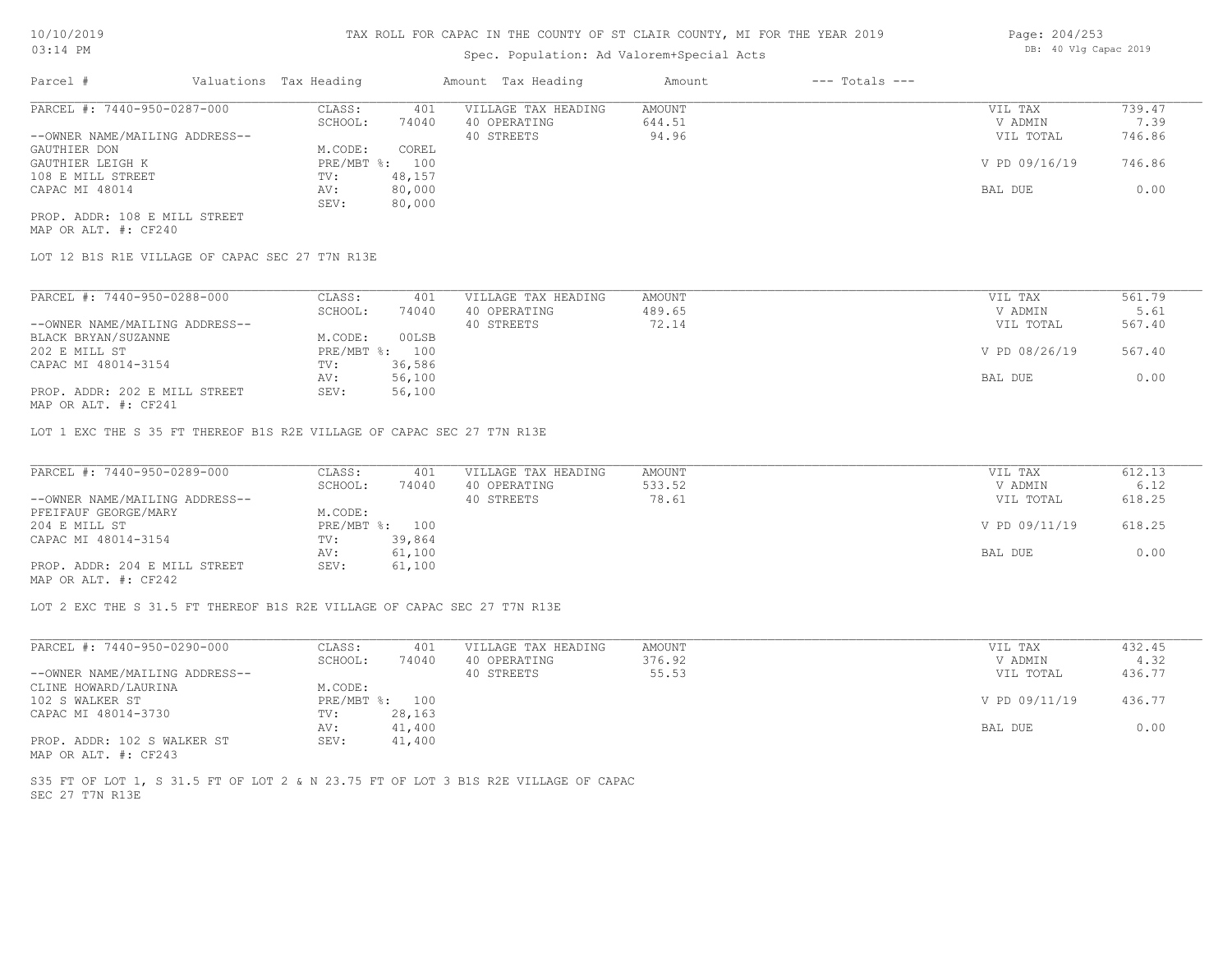# Spec. Population: Ad Valorem+Special Acts

| Parcel #                       |        | Valuations Tax Heading |                     | Amount Tax Heading | Amount | $---$ Totals $---$ |           |        |
|--------------------------------|--------|------------------------|---------------------|--------------------|--------|--------------------|-----------|--------|
| PARCEL #: 7440-950-0291-000    | CLASS: | 401                    | VILLAGE TAX HEADING | AMOUNT             |        | VIL TAX            | 561.79    |        |
|                                |        | SCHOOL:                | 74040               | 40 OPERATING       | 489.65 |                    | V ADMIN   | 5.61   |
| --OWNER NAME/MAILING ADDRESS-- |        |                        |                     | 40 STREETS         | 72.14  |                    | VIL TOTAL | 567.40 |
| KENNEY PATRICK T               |        | M.CODE:                |                     |                    |        |                    |           |        |
| KENNEY JEAN                    |        | PRE/MBT %: 100         |                     |                    |        |                    | BAL DUE   | 567.40 |
| 104 S WALKER ST                |        | TV:                    | 36,586              |                    |        |                    |           |        |
| CAPAC MI 48014-3729            |        | AV:                    | 54,200              |                    |        |                    |           |        |
|                                |        | SEV:                   | 54,200              |                    |        |                    |           |        |
| PROP. ADDR: 104 S WALKER ST    |        |                        |                     |                    |        |                    |           |        |

MAP OR ALT. #: CF244

LOT 3 EXC THE N 23.75 FT THEREOF B1S R2E VILLAGE OF CAPAC SEC 27 T7N R13E

| PARCEL #: 7440-950-0292-000    | CLASS:     | 401    | VILLAGE TAX HEADING | AMOUNT | VIL TAX       | 638.79 |
|--------------------------------|------------|--------|---------------------|--------|---------------|--------|
|                                | SCHOOL:    | 74040  | 40 OPERATING        | 556.76 | V ADMIN       | 6.38   |
| --OWNER NAME/MAILING ADDRESS-- |            |        | 40 STREETS          | 82.03  | VIL TOTAL     | 645.17 |
| DEGAIN KENNETH W               | M.CODE:    |        |                     |        |               |        |
| DEGAIN ISSAC D                 | PRE/MBT %: | 100    |                     |        | V PD 10/02/19 | 645.17 |
| 106 S WALKER ST                | TV:        | 41,600 |                     |        |               |        |
| CAPAC MI 48014-3729            | AV:        | 41,600 |                     |        | BAL DUE       | 0.00   |
|                                | SEV:       | 41,600 |                     |        |               |        |
| PROP. ADDR: 106 S WALKER ST    |            |        |                     |        |               |        |

MAP OR ALT. #: C245

LOT 4 B1S R2E VILLAGE OF CAPAC SEC 27 T7N R13E

| PARCEL #: 7440-950-0293-000    | CLASS:     | 401    | VILLAGE TAX HEADING | AMOUNT | VIL TAX       | 402.72 |
|--------------------------------|------------|--------|---------------------|--------|---------------|--------|
|                                | SCHOOL:    | 74040  | 40 OPERATING        | 351.01 | V ADMIN       | 4.02   |
| --OWNER NAME/MAILING ADDRESS-- |            |        | 40 STREETS          | 51.71  | VIL TOTAL     | 406.74 |
| HILL MARCELLA                  | M.CODE:    |        |                     |        |               |        |
| 14660 KOEHN RD                 | PRE/MBT %: |        |                     |        | V PD 09/09/19 | 406.74 |
| CAPAC MI 48014                 | TV:        | 26,227 |                     |        |               |        |
|                                | AV:        | 39,400 |                     |        | BAL DUE       | 0.00   |
| PROP. ADDR: 108 S WALKER ST    | SEV:       | 39,400 |                     |        |               |        |
| MAP OR ALT. #: CF246           |            |        |                     |        |               |        |

LOT 5 B1S R2E VILLAGE OF CAPAC

| CLASS:  | 401    | VILLAGE TAX HEADING | AMOUNT | VIL TAX       | 490.23 |
|---------|--------|---------------------|--------|---------------|--------|
| SCHOOL: | 74040  | 40 OPERATING        | 427.28 | V ADMIN       | 4.90   |
|         |        | 40 STREETS          | 62.95  | VIL TOTAL     | 495.13 |
| M.CODE: | 00LSB  |                     |        |               |        |
|         | 100    |                     |        | V PD 08/26/19 | 495.13 |
| TV:     | 31,926 |                     |        |               |        |
| AV:     | 46,600 |                     |        | BAL DUE       | 0.00   |
| SEV:    | 46,600 |                     |        |               |        |
|         |        | PRE/MBT %:          |        |               |        |

MAP OR ALT. #: CF247

LOT 6 B1S R2E VILLAGE OF CAPAC SEC 27 T7N R13E

Page: 205/253 DB: 40 Vlg Capac 2019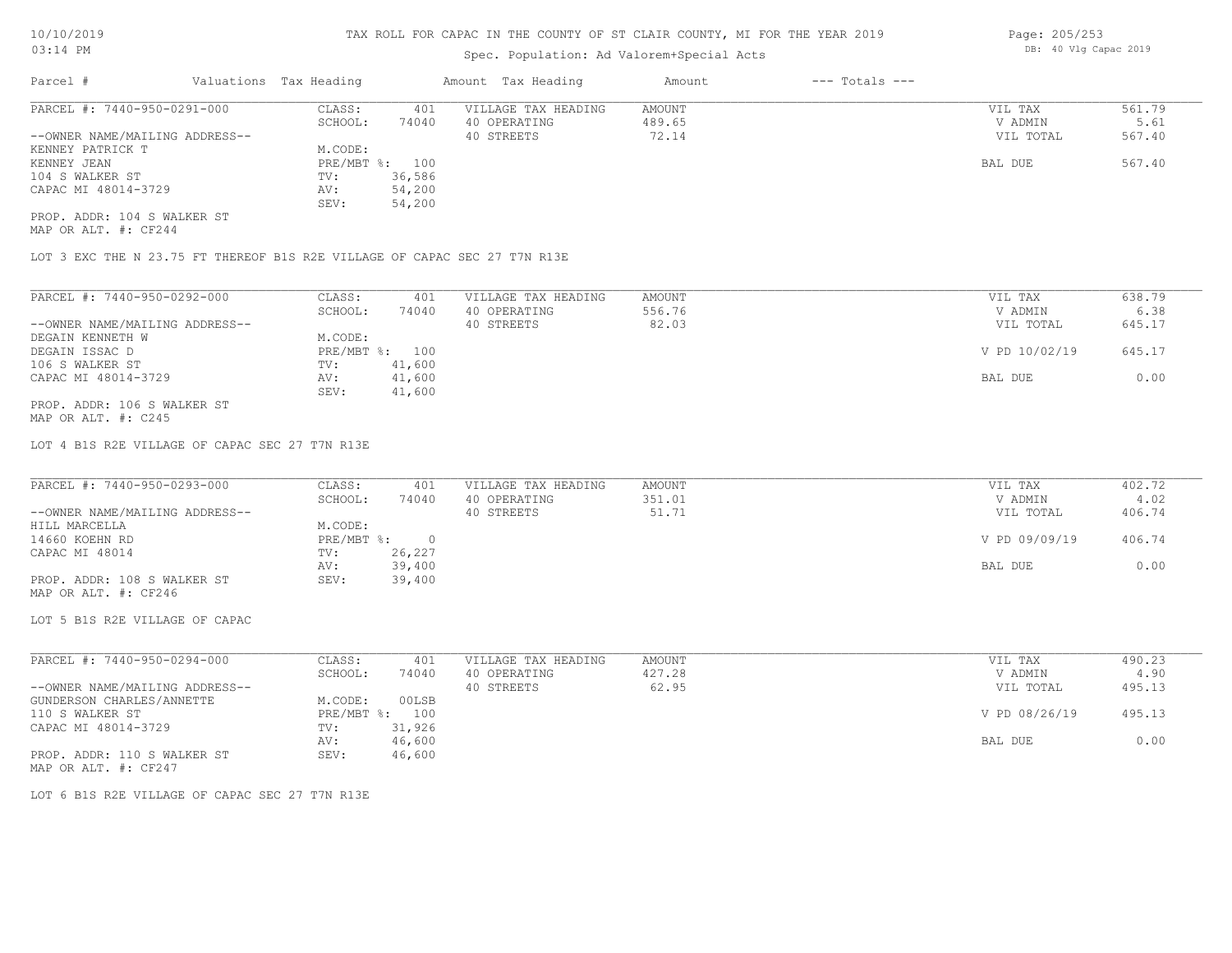# Spec. Population: Ad Valorem+Special Acts

| Page: 206/253 |  |  |                       |  |
|---------------|--|--|-----------------------|--|
|               |  |  | DB: 40 Vlg Capac 2019 |  |

| Parcel #                        | Valuations Tax Heading |        | Amount Tax Heading  | Amount | $---$ Totals $---$ |               |        |
|---------------------------------|------------------------|--------|---------------------|--------|--------------------|---------------|--------|
| PARCEL #: 7440-950-0295-000     | CLASS:                 | 401    | VILLAGE TAX HEADING | AMOUNT |                    | VIL TAX       | 474.57 |
|                                 | SCHOOL:                | 74040  | 40 OPERATING        | 413.63 |                    | V ADMIN       | 4.74   |
| --OWNER NAME/MAILING ADDRESS--  |                        |        | 40 STREETS          | 60.94  |                    | VIL TOTAL     | 479.31 |
| BLOCK PAUL JR                   | M.CODE:                |        |                     |        |                    |               |        |
| 14691 KOEHN RD                  | PRE/MBT %:             |        |                     |        |                    | V PD 07/10/19 | 479.31 |
| CAPAC MI 48014                  | TV:                    | 30,906 |                     |        |                    |               |        |
|                                 | AV:                    | 46,100 |                     |        |                    | BAL DUE       | 0.00   |
| PROP. ADDR: 109 S HUNTER STREET | SEV:                   | 46,100 |                     |        |                    |               |        |
| MAP OR ALT. #: CF248            |                        |        |                     |        |                    |               |        |

LOT 7 B1S R2E VILLAGE OF CAPAC SEC 27 T7N R13E

| PARCEL #: 7440-950-0296-000     | CLASS:     | 401    | VILLAGE TAX HEADING | AMOUNT | VIL TAX       | 523.22 |
|---------------------------------|------------|--------|---------------------|--------|---------------|--------|
|                                 | SCHOOL:    | 74040  | 40 OPERATING        | 456.03 | V ADMIN       | 5.23   |
| --OWNER NAME/MAILING ADDRESS--  |            |        | 40 STREETS          | 67.19  | VIL TOTAL     | 528.45 |
| VIGIL RALPH                     | M.CODE:    |        |                     |        |               |        |
| BOX 181                         | PRE/MBT %: | 100    |                     |        | V PD 09/12/19 | 528.45 |
| 107 HUNTER                      | TV:        | 34,074 |                     |        |               |        |
| CAPAC MI 48014                  | AV:        | 51,300 |                     |        | BAL DUE       | 0.00   |
|                                 | SEV:       | 51,300 |                     |        |               |        |
| PROP. ADDR: 107 S HUNTER STREET |            |        |                     |        |               |        |

MAP OR ALT. #: CF249A

LOT 8 B1S R2E VILLAGE OF CAPAC SEC 27 T7N R13E

| PARCEL #: 7440-950-0297-000      | CLASS:         | 401    | VILLAGE TAX HEADING | AMOUNT | VIL TAX       | 826.77 |
|----------------------------------|----------------|--------|---------------------|--------|---------------|--------|
|                                  | SCHOOL:        | 74040  | 40 OPERATING        | 720.60 | V ADMIN       | 8.26   |
| --OWNER NAME/MAILING ADDRESS--   |                |        | 40 STREETS          | 106.17 | VIL TOTAL     | 835.03 |
| KATKIC DAVID A                   | M.CODE:        |        |                     |        |               |        |
| KATKIC DAWN M                    | PRE/MBT %: 100 |        |                     |        | V PD 09/11/19 | 835.03 |
| P.O.BOX 87                       | TV:            | 53,842 |                     |        |               |        |
| CAPAC MI 48014-3706              | AV:            | 79,000 |                     |        | BAL DUE       | 0.00   |
|                                  | SEV:           | 79,000 |                     |        |               |        |
| _____ ____ ___ ___ _____________ |                |        |                     |        |               |        |

MAP OR ALT. #: CF249B PROP. ADDR: 105 S HUNTER STREET

LOT 9 B1S R2E VILLAGE OF CAPAC SEC 27 T7N R13E

| PARCEL #: 7440-950-0298-000     | CLASS:       | 401    | VILLAGE TAX HEADING | AMOUNT | VIL TAX       | 494.72 |
|---------------------------------|--------------|--------|---------------------|--------|---------------|--------|
|                                 | SCHOOL:      | 74040  | 40 OPERATING        | 431.19 | V ADMIN       | 4.94   |
| --OWNER NAME/MAILING ADDRESS--  |              |        | 40 STREETS          | 63.53  | VIL TOTAL     | 499.66 |
| SMITH CALVIN                    | M.CODE:      | 00WBF  |                     |        |               |        |
| 103 S HUNTER STREET             | $PRE/MBT$ %: | 100    |                     |        | V PD 08/29/19 | 499.66 |
| CAPAC MI 48014                  | TV:          | 32,218 |                     |        |               |        |
|                                 | AV:          | 48,900 |                     |        | BAL DUE       | 0.00   |
| PROP. ADDR: 103 S HUNTER STREET | SEV:         | 48,900 |                     |        |               |        |
| MAP OR ALT. #: CF250            |              |        |                     |        |               |        |

LOT 10 B1S R2E VILLAGE OF CAPAC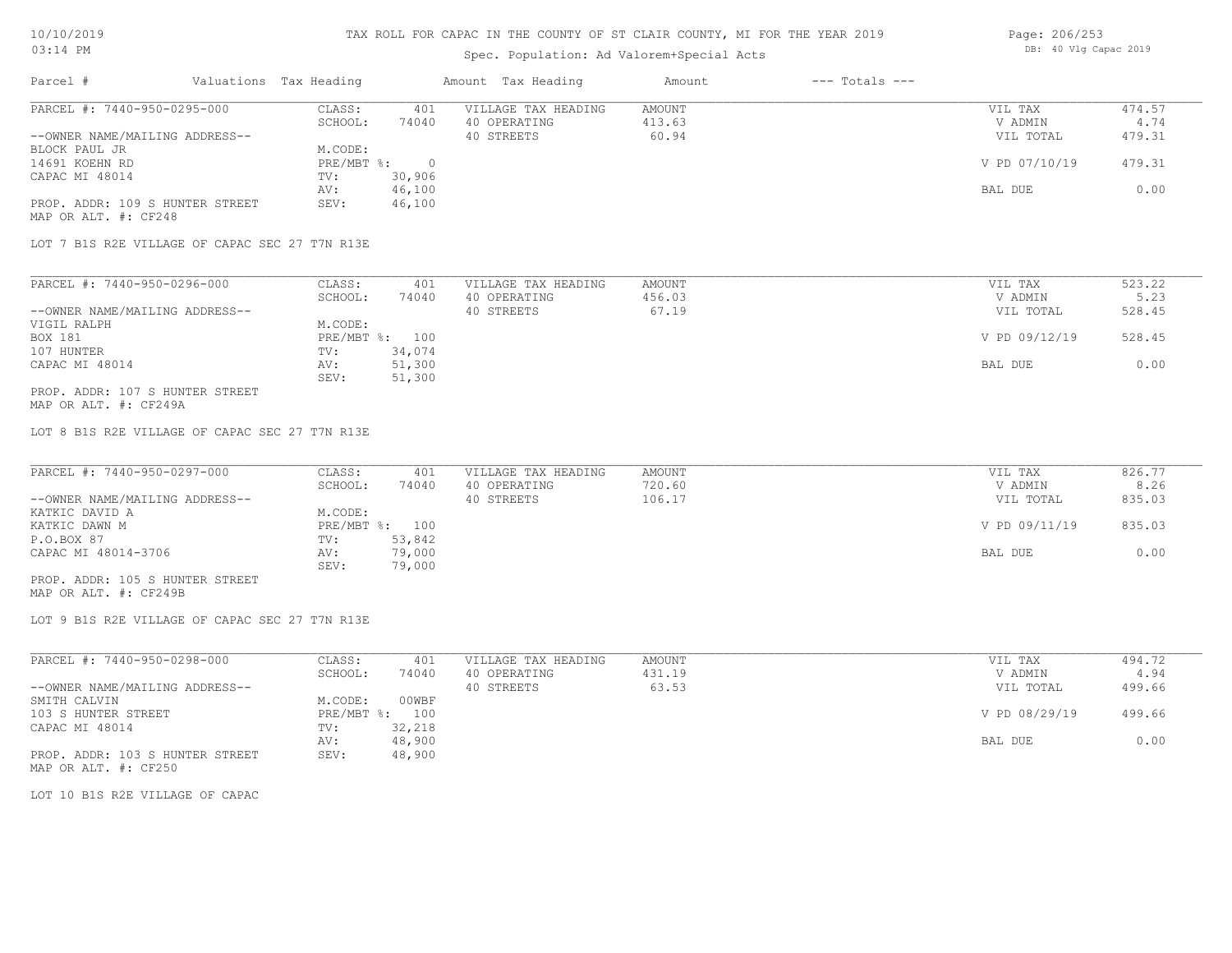# Spec. Population: Ad Valorem+Special Acts

| Page: 207/253 |  |                       |  |
|---------------|--|-----------------------|--|
|               |  | DB: 40 Vlg Capac 2019 |  |

| Parcel #                       | Valuations Tax Heading |        | Amount Tax Heading  | Amount | $---$ Totals $---$ |               |        |
|--------------------------------|------------------------|--------|---------------------|--------|--------------------|---------------|--------|
| PARCEL #: 7440-950-0299-000    | CLASS:                 | 401    | VILLAGE TAX HEADING | AMOUNT |                    | VIL TAX       | 503.09 |
|                                | SCHOOL:                | 74040  | 40 OPERATING        | 438.49 |                    | V ADMIN       | 5.03   |
| --OWNER NAME/MAILING ADDRESS-- |                        |        | 40 STREETS          | 64.60  |                    | VIL TOTAL     | 508.12 |
| MAILLOUX SCOTT / AILOR MELANIE | M.CODE:                | 00WBF  |                     |        |                    |               |        |
| 206 E MILL ST                  | PRE/MBT %:             | 100    |                     |        |                    | V PD 08/29/19 | 508.12 |
| CAPAC MI 48014-3154            | TV:                    | 32,763 |                     |        |                    |               |        |
|                                | AV:                    | 50,600 |                     |        |                    | BAL DUE       | 0.00   |
| PROP. ADDR: 206 E MILL STREET  | SEV:                   | 50,600 |                     |        |                    |               |        |
| MAP OR ALT. #: CF251           |                        |        |                     |        |                    |               |        |

LOT 11 B1S R2E VILLAGE OF CAPAC SEC 27 T7N R13E

| PARCEL #: 7440-950-0300-000    | CLASS:     | 401    | VILLAGE TAX HEADING | AMOUNT | VIL TAX       | 380.72 |
|--------------------------------|------------|--------|---------------------|--------|---------------|--------|
|                                | SCHOOL:    | 74040  | 40 OPERATING        | 331.83 | V ADMIN       | 3.80   |
| --OWNER NAME/MAILING ADDRESS-- |            |        | 40 STREETS          | 48.89  | VIL TOTAL     | 384.52 |
| ZABIK MARGARET                 | M.CODE:    |        |                     |        |               |        |
| 74079 COON CREEK RD            | PRE/MBT %: |        |                     |        | V PD 09/12/19 | 384.52 |
| ARMADA MI 48005-3007           | TV:        | 24,794 |                     |        |               |        |
|                                | AV:        | 49,400 |                     |        | BAL DUE       | 0.00   |
| PROP. ADDR: 208 E MILL ST      | SEV:       | 49,400 |                     |        |               |        |
| MAP OR ALT. #: CF252           |            |        |                     |        |               |        |

LOT 12 B1S R2E VILLAGE OF CAPAC SEC 27 T7N R13E

| PARCEL #: 7440-950-0301-000    | CLASS:  | 401            | VILLAGE TAX HEADING | AMOUNT | VIL TAX       | 617.12 |
|--------------------------------|---------|----------------|---------------------|--------|---------------|--------|
|                                | SCHOOL: | 74040          | 40 OPERATING        | 537.87 | V ADMIN       | 6.17   |
| --OWNER NAME/MAILING ADDRESS-- |         |                | 40 STREETS          | 79.25  | VIL TOTAL     | 623.29 |
| PFEILSTUCKER HENRY             | M.CODE: | COREL          |                     |        |               |        |
| 302 E MILL ST                  |         | PRE/MBT %: 100 |                     |        | V PD 09/09/19 | 623.29 |
| CAPAC MI 48014-3156            | TV:     | 40,189         |                     |        |               |        |
|                                | AV:     | 58,300         |                     |        | BAL DUE       | 0.00   |
| PROP. ADDR: 302 E MILL ST      | SEV:    | 58,300         |                     |        |               |        |
| MAP OR ALT. #: CF253A          |         |                |                     |        |               |        |

LOT 1 & W 7.5 FT OF LOT 2 B1S R3E VILLAGE OF CAPAC SEC 27 T7N R13E

| PARCEL #: 7440-950-0302-000                           | CLASS:  | 401            | VILLAGE TAX HEADING | AMOUNT | VIL TAX       | 534.96 |
|-------------------------------------------------------|---------|----------------|---------------------|--------|---------------|--------|
|                                                       | SCHOOL: | 74040          | 40 OPERATING        | 466.26 | V ADMIN       | 5.34   |
| --OWNER NAME/MAILING ADDRESS--                        |         |                | 40 STREETS          | 68.70  | VIL TOTAL     | 540.30 |
| GAUTHIER TERILYN L.                                   | M.CODE: | COREL          |                     |        |               |        |
| 304 E MILL ST                                         |         | PRE/MBT %: 100 |                     |        | V PD 09/09/19 | 540.30 |
| CAPAC MI 48014                                        | TV:     | 34,838         |                     |        |               |        |
|                                                       | AV:     | 53,100         |                     |        | BAL DUE       | 0.00   |
| PROP. ADDR: 304 E MILL ST                             | SEV:    | 53,100         |                     |        |               |        |
| $\cdots$ $\cdots$ $\cdots$ $\cdots$ $\cdots$ $\cdots$ |         |                |                     |        |               |        |

MAP OR ALT. #: CF253B

LOT 2 EXC W 7.5 FT THEREOF B1S R3E VILLAGE OF CAPAC SEC 27 T7N R13E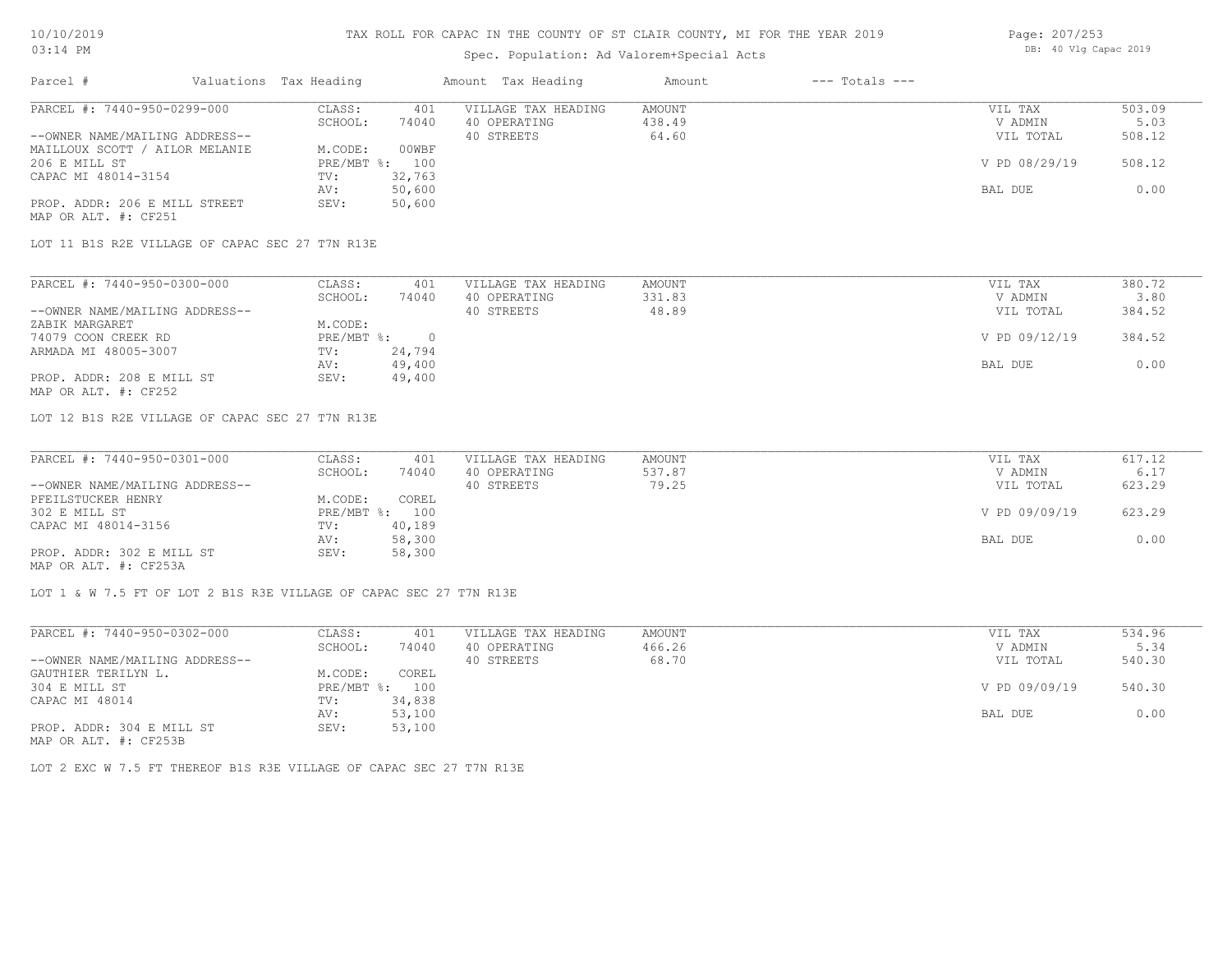# 10/10/2019 03:14 PM

### TAX ROLL FOR CAPAC IN THE COUNTY OF ST CLAIR COUNTY, MI FOR THE YEAR 2019

# Spec. Population: Ad Valorem+Special Acts

| Page: 208/253 |  |                       |  |
|---------------|--|-----------------------|--|
|               |  | DB: 40 Vlg Capac 2019 |  |

| Parcel #                                                                      | Valuations Tax Heading |                | Amount Tax Heading  | Amount           | $---$ Totals $---$ |               |        |
|-------------------------------------------------------------------------------|------------------------|----------------|---------------------|------------------|--------------------|---------------|--------|
| PARCEL #: 7440-950-0303-000                                                   | CLASS:                 | 401            | VILLAGE TAX HEADING | AMOUNT           |                    | VIL TAX       | 632.09 |
|                                                                               | SCHOOL:                | 74040          | 40 OPERATING        | 550.92           |                    | V ADMIN       | 6.32   |
| --OWNER NAME/MAILING ADDRESS--                                                |                        |                | 40 STREETS          | 81.17            |                    | VIL TOTAL     | 638.41 |
| WALKER RYAN                                                                   | M.CODE:                | OLALS          |                     |                  |                    |               |        |
| 102 S HUNTER ST                                                               |                        | PRE/MBT %: 100 |                     |                  |                    | V PD 09/11/19 | 638.41 |
| CAPAC MI 48014                                                                | TV:                    | 41,164         |                     |                  |                    |               |        |
|                                                                               | AV:                    | 44,400         |                     |                  |                    | BAL DUE       | 0.00   |
| PROP. ADDR: 102 S HUNTER STREET                                               | SEV:                   | 44,400         |                     |                  |                    |               |        |
| MAP OR ALT. #: CF254                                                          |                        |                |                     |                  |                    |               |        |
| LOT 3 B1S R3E VILLAGE OF CAPAC                                                |                        |                |                     |                  |                    |               |        |
|                                                                               | CLASS:                 |                |                     |                  |                    | VIL TAX       | 486.92 |
| PARCEL #: 7440-950-0304-000                                                   |                        | 401            | VILLAGE TAX HEADING | AMOUNT<br>424.39 |                    |               | 4.86   |
|                                                                               | SCHOOL:                | 74040          | 40 OPERATING        |                  |                    | V ADMIN       |        |
| --OWNER NAME/MAILING ADDRESS--                                                |                        |                | 40 STREETS          | 62.53            |                    | VIL TOTAL     | 491.78 |
| CASTLE CHRISTOPHER W.                                                         | M.CODE:                | COREL          |                     |                  |                    |               |        |
| 104 S HUNTER ST                                                               |                        | PRE/MBT %: 100 |                     |                  |                    | V PD 09/09/19 | 491.78 |
| CAPAC MI 48014                                                                | TV:                    | 31,710         |                     |                  |                    |               |        |
|                                                                               | AV:                    | 47,800         |                     |                  |                    | BAL DUE       | 0.00   |
| PROP. ADDR: 104 S HUNTER ST                                                   | SEV:                   | 47,800         |                     |                  |                    |               |        |
| MAP OR ALT. #: CF255                                                          |                        |                |                     |                  |                    |               |        |
| LOT 4 B1S R3E VILLAGE OF CAPAC SEC 27 T7N R13E<br>PARCEL #: 7440-950-0305-000 | CLASS:                 | 401            | VILLAGE TAX HEADING | AMOUNT           |                    | VIL TAX       | 364.76 |
|                                                                               | SCHOOL:                | 74040          | 40 OPERATING        | 317.92           |                    | V ADMIN       | 3.64   |
| --OWNER NAME/MAILING ADDRESS--                                                |                        |                | 40 STREETS          | 46.84            |                    | VIL TOTAL     | 368.40 |
| KEGLER JEFFREY                                                                | M.CODE:                | 00LSB          |                     |                  |                    |               |        |
| 15665 IMLAY CITY RD.                                                          | $PRE/MBT$ $\div$       | $\overline{0}$ |                     |                  |                    | V PD 08/07/19 | 368.40 |
| CAPAC MI 48014                                                                | TV:                    | 23,755         |                     |                  |                    |               |        |
|                                                                               | AV:                    | 36,000         |                     |                  |                    | BAL DUE       | 0.00   |
| PROP. ADDR: 106 S HUNTER STREET                                               | SEV:                   | 36,000         |                     |                  |                    |               |        |
| MAP OR ALT. #: CF256                                                          |                        |                |                     |                  |                    |               |        |
| LOT 5 B1S R3E VILLAGE OF CAPAC SEC 27 T7N R13E                                |                        |                |                     |                  |                    |               |        |
|                                                                               |                        |                |                     |                  |                    |               |        |
| PARCEL #: 7440-950-0306-000                                                   | CLASS:                 | 401            | VILLAGE TAX HEADING | AMOUNT           |                    | VIL TAX       | 256.54 |
|                                                                               | SCHOOL:                | 74040          | 40 OPERATING        | 223.60           |                    | V ADMIN       | 2.56   |
| --OWNER NAME/MAILING ADDRESS--                                                |                        |                | 40 STREETS          | 32.94            |                    | VIL TOTAL     | 259.10 |
| MCCONNELL GREGORY                                                             | M.CODE:                |                |                     |                  |                    |               |        |
| P.O.BOX 160                                                                   | PRE/MBT %:             | $\overline{0}$ |                     |                  |                    | V PD 08/29/19 | 259.10 |
| CAPAC MI 48014                                                                | TV:                    | 16,707         |                     |                  |                    |               |        |
|                                                                               | AV:                    | 28,700         |                     |                  |                    | BAL DUE       | 0.00   |
| PROP. ADDR: 108 S HUNTER STREET                                               | SEV:                   | 28,700         |                     |                  |                    |               |        |

MAP OR ALT. #: 257A

LOT 6 EXC E 60 FT B1S R3E VILLAGE OF CAPAC SEC 27 T7N R13E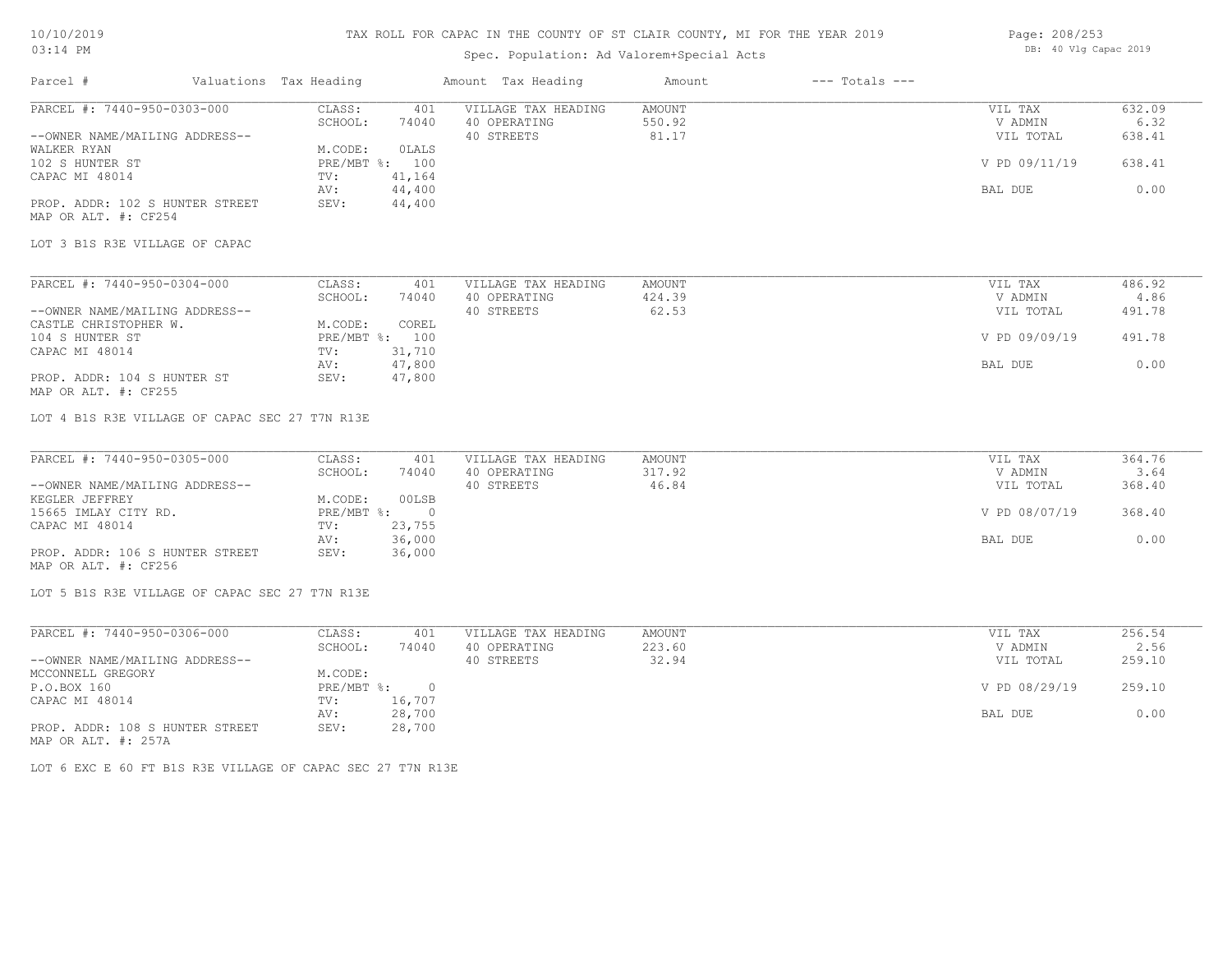# Spec. Population: Ad Valorem+Special Acts

| Parcel #                       | Valuations Tax Heading |                | Amount Tax Heading  | Amount | $---$ Totals $---$ |               |        |
|--------------------------------|------------------------|----------------|---------------------|--------|--------------------|---------------|--------|
| PARCEL #: 7440-950-0307-000    | CLASS:                 | 401            | VILLAGE TAX HEADING | AMOUNT |                    | VIL TAX       | 638.39 |
|                                | SCHOOL:                | 74040          | 40 OPERATING        | 556.41 |                    | V ADMIN       | 6.38   |
| --OWNER NAME/MAILING ADDRESS-- |                        |                | 40 STREETS          | 81.98  |                    | VIL TOTAL     | 644.77 |
| MAYNARD CRYSTAL                | M.CODE:                | COREL          |                     |        |                    |               |        |
| 305 E MEIER ST                 |                        | PRE/MBT %: 100 |                     |        |                    | V PD 09/09/19 | 644.77 |
| CAPAC MI 48014                 | TV:                    | 41,574         |                     |        |                    |               |        |
|                                | AV:                    | 46,100         |                     |        |                    | BAL DUE       | 0.00   |
| PROP. ADDR: 305 E MEIER ST     | SEV:                   | 46,100         |                     |        |                    |               |        |
|                                |                        |                |                     |        |                    |               |        |

MAP OR ALT. #: CF257B

E60 FT OF LOT 6 B1S R3E VILLAGE OF CAPAC SEC 27 T7N R13E

| PARCEL #: 7440-950-0308-000    | CLASS:         | 401    | VILLAGE TAX HEADING | AMOUNT | VIL TAX       | 440.70 |
|--------------------------------|----------------|--------|---------------------|--------|---------------|--------|
|                                | SCHOOL:        | 74040  | 40 OPERATING        | 384.11 | V ADMIN       | 4.40   |
| --OWNER NAME/MAILING ADDRESS-- |                |        | 40 STREETS          | 56.59  | VIL TOTAL     | 445.10 |
| WAGNER TIMOTHY                 | M.CODE:        | OLALS  |                     |        |               |        |
| 309 E MEIER AVE                | PRE/MBT %: 100 |        |                     |        | V PD 09/11/19 | 445.10 |
| CAPAC MI 48014-3728            | TV:            | 28,700 |                     |        |               |        |
|                                | AV:            | 43,200 |                     |        | BAL DUE       | 0.00   |
| PROP. ADDR: 309 E MEIER ST     | SEV:           | 43,200 |                     |        |               |        |

MAP OR ALT. #: 258A

W1/2 OF LOTS 7 & 8 B1S R3E VILLAGE OF CAPAC SEC 27 T7N R13E

| PARCEL #: 7440-950-0309-000    | CLASS:  | 401            | VILLAGE TAX HEADING | AMOUNT | VIL TAX       | 409.32 |
|--------------------------------|---------|----------------|---------------------|--------|---------------|--------|
|                                | SCHOOL: | 74040          | 40 OPERATING        | 356.76 | V ADMIN       | 4.09   |
| --OWNER NAME/MAILING ADDRESS-- |         |                | 40 STREETS          | 52.56  | VIL TOTAL     | 413.41 |
| FINAZZO ANTHONY C              | M.CODE: |                |                     |        |               |        |
| 315 E MEIER ST                 |         | PRE/MBT %: 100 |                     |        | V PD 09/19/19 | 413.41 |
| CAPAC MI 48014                 | TV:     | 26,657         |                     |        |               |        |
|                                | AV:     | 41,000         |                     |        | BAL DUE       | 0.00   |
| PROP. ADDR: 315 E MEIER ST     | SEV:    | 41,000         |                     |        |               |        |
| MAP OR ALT. #: CF00258B        |         |                |                     |        |               |        |

E1/2 OF LOTS 7 & 8 B1S R3E VILLAGE OF CAPAC SEC 27 T7N R13E

| PARCEL #: 7440-950-0310-000    | CLASS:     | 401    | VILLAGE TAX HEADING | AMOUNT | VIL TAX       | 300.38 |
|--------------------------------|------------|--------|---------------------|--------|---------------|--------|
|                                | SCHOOL:    | 74040  | 40 OPERATING        | 261.81 | V ADMIN       | 3.00   |
| --OWNER NAME/MAILING ADDRESS-- |            |        | 40 STREETS          | 38.57  | VIL TOTAL     | 303.38 |
| ALCALA ULA/WEST CHARLES        | M.CODE:    | OLALS  |                     |        |               |        |
| P.O.BOX 442                    | PRE/MBT %: |        |                     |        | V PD 09/11/19 | 303.38 |
| CAPAC MI 48014-0442            | TV:        | 19,562 |                     |        |               |        |
|                                | AV:        | 30,900 |                     |        | BAL DUE       | 0.00   |
| PROP. ADDR: 107 S LESTER ST    | SEV:       | 30,900 |                     |        |               |        |

MAP OR ALT. #: CF259A

LOT 9 B1S R3E VILLAGE OF CAPAC SEC 27 T7N R13E

Page: 209/253 DB: 40 Vlg Capac 2019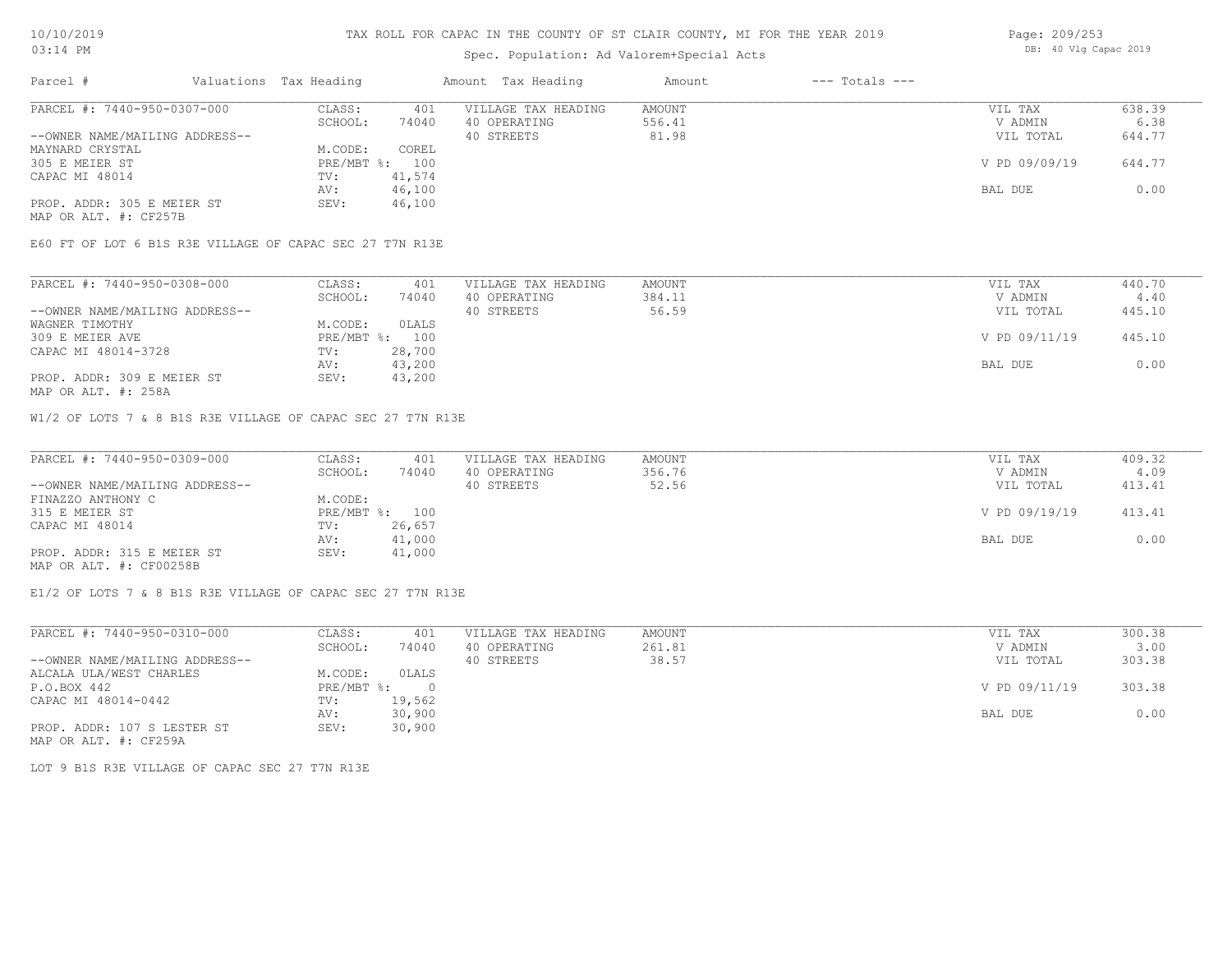# Spec. Population: Ad Valorem+Special Acts

| Parcel #                       | Valuations Tax Heading |        | Amount Tax Heading  | Amount | $---$ Totals $---$ |               |        |
|--------------------------------|------------------------|--------|---------------------|--------|--------------------|---------------|--------|
| PARCEL #: 7440-950-0311-000    | CLASS:                 | 401    | VILLAGE TAX HEADING | AMOUNT |                    | VIL TAX       | 300.38 |
|                                | SCHOOL:                | 74040  | 40 OPERATING        | 261.81 |                    | V ADMIN       | 3.00   |
| --OWNER NAME/MAILING ADDRESS-- |                        |        | 40 STREETS          | 38.57  |                    | VIL TOTAL     | 303.38 |
| BLOCK PAUL JR                  | M.CODE:                |        |                     |        |                    |               |        |
| STINSON KAREN M                | PRE/MBT %:             |        |                     |        |                    | V PD 07/10/19 | 303.38 |
| 14691 KOEHN RD                 | TV:                    | 19,562 |                     |        |                    |               |        |
| CAPAC MI 48014                 | AV:                    | 31,500 |                     |        |                    | BAL DUE       | 0.00   |
|                                | SEV:                   | 31,500 |                     |        |                    |               |        |
|                                |                        |        |                     |        |                    |               |        |

MAP OR ALT. #: CF259B PROP. ADDR: 105 S LESTER ST

# LOT 10 B1S R3E VILLAGE OF CAPAC

| PARCEL #: 7440-950-0312-000    | CLASS:       | 401    | VILLAGE TAX HEADING | AMOUNT | VIL TAX       | 511.49 |
|--------------------------------|--------------|--------|---------------------|--------|---------------|--------|
|                                | SCHOOL:      | 74040  | 40 OPERATING        | 445.81 | V ADMIN       | 5.11   |
| --OWNER NAME/MAILING ADDRESS-- |              |        | 40 STREETS          | 65.68  | VIL TOTAL     | 516.60 |
| MILLER BRYAN/MICHELLE          | M.CODE:      |        |                     |        |               |        |
| 306 E MILL ST                  | $PRE/MBT$ %: | 100    |                     |        | V PD 09/19/19 | 516.60 |
| CAPAC MI 48014-3156            | TV:          | 33,310 |                     |        |               |        |
|                                | AV:          | 54,200 |                     |        | BAL DUE       | 0.00   |
| PROP. ADDR: 306 E MILL ST      | SEV:         | 54,200 |                     |        |               |        |
| MAP OR ALT. #: CF260           |              |        |                     |        |               |        |

LOT 11 B1S R3E VILLAGE OF CAPAC

| PARCEL #: 7440-950-0313-000    | CLASS:  | 401            | VILLAGE TAX HEADING | AMOUNT | VIL TAX   | 521.54 |
|--------------------------------|---------|----------------|---------------------|--------|-----------|--------|
|                                | SCHOOL: | 74040          | 40 OPERATING        | 454.57 | V ADMIN   | 5.21   |
| --OWNER NAME/MAILING ADDRESS-- |         |                | 40 STREETS          | 66.97  | VIL TOTAL | 526.75 |
| KLOBNOCK WILLIAM               | M.CODE: |                |                     |        |           |        |
| 308 E MILL ST                  |         | PRE/MBT %: 100 |                     |        | BAL DUE   | 526.75 |
| CAPAC MI 48014-3156            | TV:     | 33,965         |                     |        |           |        |
|                                | AV:     | 48,300         |                     |        |           |        |
| PROP. ADDR: 308 E MILL ST      | SEV:    | 48,300         |                     |        |           |        |
| MAP OR ALT. #: CF261           |         |                |                     |        |           |        |

LOT 12 B1S R3E VILLAGE OF CAPAC SEC 27 T7N R13E

| PARCEL #: 7440-950-0314-000    | CLASS:  | 401            | VILLAGE TAX HEADING | AMOUNT | VIL TAX       | 607.09 |
|--------------------------------|---------|----------------|---------------------|--------|---------------|--------|
|                                | SCHOOL: | 74040          | 40 OPERATING        | 529.13 | V ADMIN       | 6.07   |
| --OWNER NAME/MAILING ADDRESS-- |         |                | 40 STREETS          | 77.96  | VIL TOTAL     | 613.16 |
| CZAP ROGER/ELIZABETH           | M.CODE: |                |                     |        |               |        |
| PO BOX 176                     |         | PRE/MBT %: 100 |                     |        | V PD 09/09/19 | 613.16 |
| 200 S MAIN ST                  | TV:     | 39,536         |                     |        |               |        |
| CAPAC MI 48014-0176            | AV:     | 61,500         |                     |        | BAL DUE       | 0.00   |
|                                | SEV:    | 61,500         |                     |        |               |        |
| PROP. ADDR: 200 S MAIN         |         |                |                     |        |               |        |

MAP OR ALT. #: CF262

LOT 1 EXC S 5 FT B2S R1E VILLAGE OF CAPAC SEC 27 T7N R13E

Page: 210/253 DB: 40 Vlg Capac 2019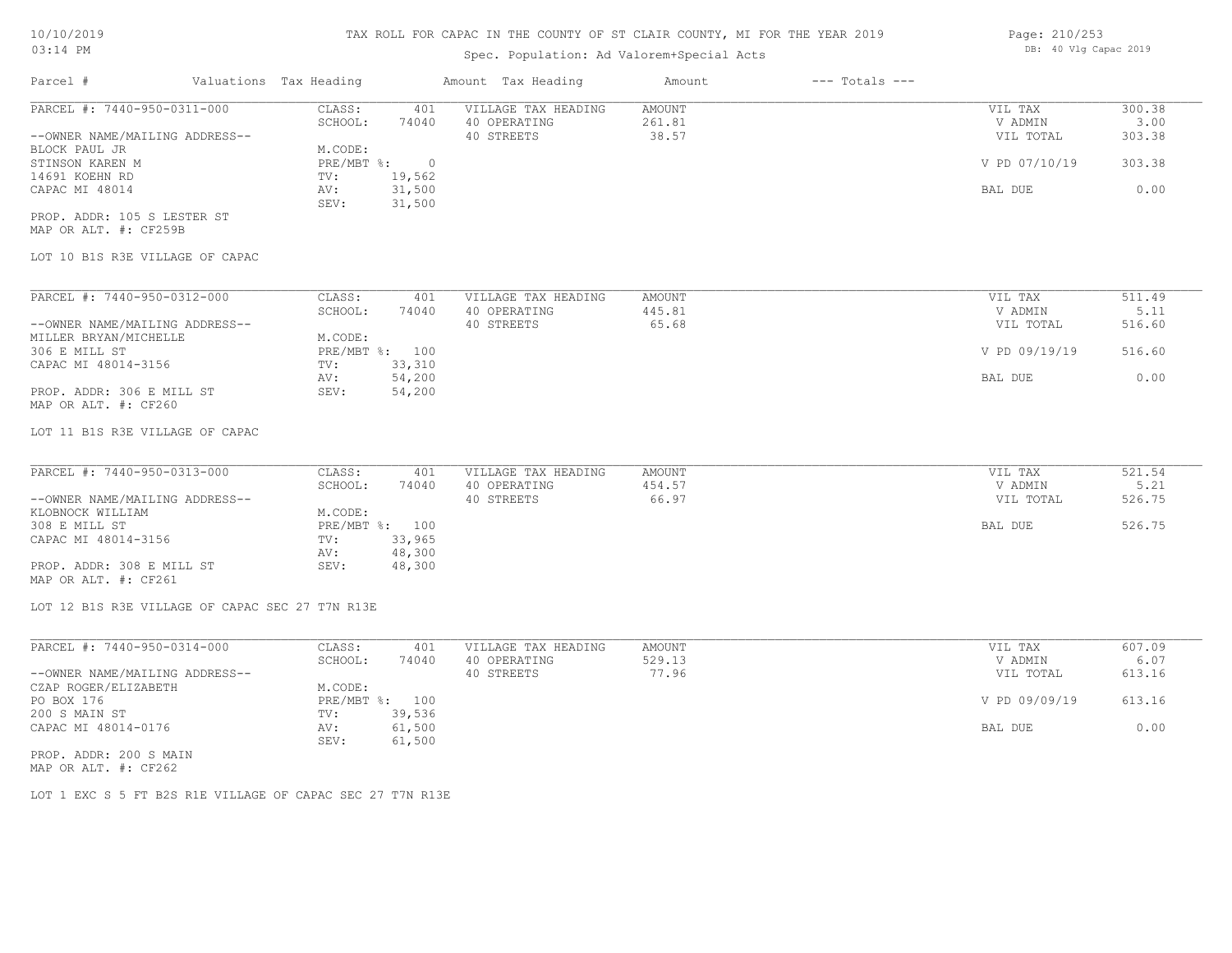# Spec. Population: Ad Valorem+Special Acts

| Page: 211/253 |  |                       |  |
|---------------|--|-----------------------|--|
|               |  | DB: 40 Vlg Capac 2019 |  |

| Parcel #                       | Valuations Tax Heading |        | Amount Tax Heading  | Amount | $---$ Totals $---$ |               |        |
|--------------------------------|------------------------|--------|---------------------|--------|--------------------|---------------|--------|
| PARCEL #: 7440-950-0315-000    | CLASS:                 | 401    | VILLAGE TAX HEADING | AMOUNT |                    | VIL TAX       | 805.00 |
|                                | SCHOOL:                | 74040  | 40 OPERATING        | 701.62 |                    | V ADMIN       | 8.05   |
| --OWNER NAME/MAILING ADDRESS-- |                        |        | 40 STREETS          | 103.38 |                    | VIL TOTAL     | 813.05 |
| LANG CARL                      | M.CODE:                |        |                     |        |                    |               |        |
| JOHN LANE                      | PRE/MBT %:             |        |                     |        |                    | V PD 09/16/19 | 813.05 |
| 3392 HIDDEN RIDGE DR           | TV:                    | 52,424 |                     |        |                    |               |        |
| DEWITT MI 48820                | AV:                    | 85,000 |                     |        |                    | BAL DUE       | 0.00   |
|                                | SEV:                   | 85,000 |                     |        |                    |               |        |
| PROP. ADDR: 202 S MAIN         |                        |        |                     |        |                    |               |        |

MAP OR ALT. #: CF263

LOT 2 & S 5 FT OF LOT 1 B2S R1E VILLAGE OF CAPAC SEC 27 T7N R13E

| PARCEL #: 7440-950-0316-000                              | CLASS:     | 401    | VILLAGE TAX HEADING | AMOUNT | VIL TAX       | 712.74 |
|----------------------------------------------------------|------------|--------|---------------------|--------|---------------|--------|
|                                                          | SCHOOL:    | 74040  | 40 OPERATING        | 621.21 | V ADMIN       | 7.12   |
| --OWNER NAME/MAILING ADDRESS--                           |            |        | 40 STREETS          | 91.53  | VIL TOTAL     | 719.86 |
| CLOR CHARLES/ DEANNA                                     | M.CODE:    | 00LSB  |                     |        |               |        |
| 204 S MAIN ST                                            | PRE/MBT %: | 100    |                     |        | V PD 08/26/19 | 719.86 |
| CAPAC MI 48014-3716                                      | TV:        | 46,416 |                     |        |               |        |
|                                                          | AV:        | 70,400 |                     |        | BAL DUE       | 0.00   |
| PROP. ADDR: 204 S MAIN                                   | SEV:       | 70,400 |                     |        |               |        |
| $M \land D$ $\land T$ $m$ $\#$ , $\land T \land \land A$ |            |        |                     |        |               |        |

MAP OR ALT. #: CF264

R13E N 82.42 FT, TH W TO ST TH S 84.16 FT TO BEG. B2S R1E VILLAGE OF CAPAC SEC 27 T7N PART OF LOTS 3 & 4 BEG 177.44 FT N OF SW COR LOT 5, TH N 89 DEG 4 MIN E 150 FT, TH

| PARCEL #: 7440-950-0317-000    | CLASS:     | 401    | VILLAGE TAX HEADING | AMOUNT | VIL TAX       | 524.88 |
|--------------------------------|------------|--------|---------------------|--------|---------------|--------|
|                                | SCHOOL:    | 74040  | 40 OPERATING        | 457.48 | V ADMIN       | 5.24   |
| --OWNER NAME/MAILING ADDRESS-- |            |        | 40 STREETS          | 67.40  | VIL TOTAL     | 530.12 |
| CLOR CHARLES D                 | M.CODE:    |        |                     |        |               |        |
| CLOR DEANNA M                  | PRE/MBT %: |        |                     |        | V PD 09/16/19 | 530.12 |
| 204 S MAIN ST                  | TV:        | 34,182 |                     |        |               |        |
| CAPAC MI 48014                 | AV:        | 51,100 |                     |        | BAL DUE       | 0.00   |
|                                | SEV:       | 51,100 |                     |        |               |        |
| PROP. ADDR: 206 S MAIN         |            |        |                     |        |               |        |

MAP OR ALT. #: CF265

R13E TH S 89 DEG 4 MIN W 150 FT, TH S 55 FT TO BEG. B2S R1E VILLAGE OF CAPAC SEC 27 T7N PART LOT 4 BEG 122.44 FT N OF SW COR LOT 5, TH N 89 DEG 4 MIN E 150 FT, TH N 55 FT,

| PARCEL #: 7440-950-0318-000    | CLASS:     | 401    | VILLAGE TAX HEADING | AMOUNT | VIL TAX       | 443.98 |
|--------------------------------|------------|--------|---------------------|--------|---------------|--------|
|                                | SCHOOL:    | 74040  | 40 OPERATING        | 386.97 | V ADMIN       | 4.43   |
| --OWNER NAME/MAILING ADDRESS-- |            |        | 40 STREETS          | 57.01  | VIL TOTAL     | 448.41 |
| GEBBIE EDWARD M                | M.CODE:    |        |                     |        |               |        |
| WILLIAM GEBBIE JR              | PRE/MBT %: | 100    |                     |        | V PD 07/25/19 | 448.41 |
| 59675 KITTLE RD                | TV:        | 28,914 |                     |        |               |        |
| WASHINGTON MI 48094            | AV:        | 45,100 |                     |        | BAL DUE       | 0.00   |
|                                | SEV:       | 45,100 |                     |        |               |        |
| PROP. ADDR: 208 S MAIN         |            |        |                     |        |               |        |

MAP OR ALT. #: CF266

VILLAGE OF CAPAC 150' EXC S 65.2' OF W 113' OF LOT 5 MEAS ALG & AT RT/ANG TO W LOT LINE B2S R1E THAT PART OF LOTS 4 & 5 LYING S OF A LINE, BEG 122.44' N OF SW COR LOT 5,TH N89ª4'E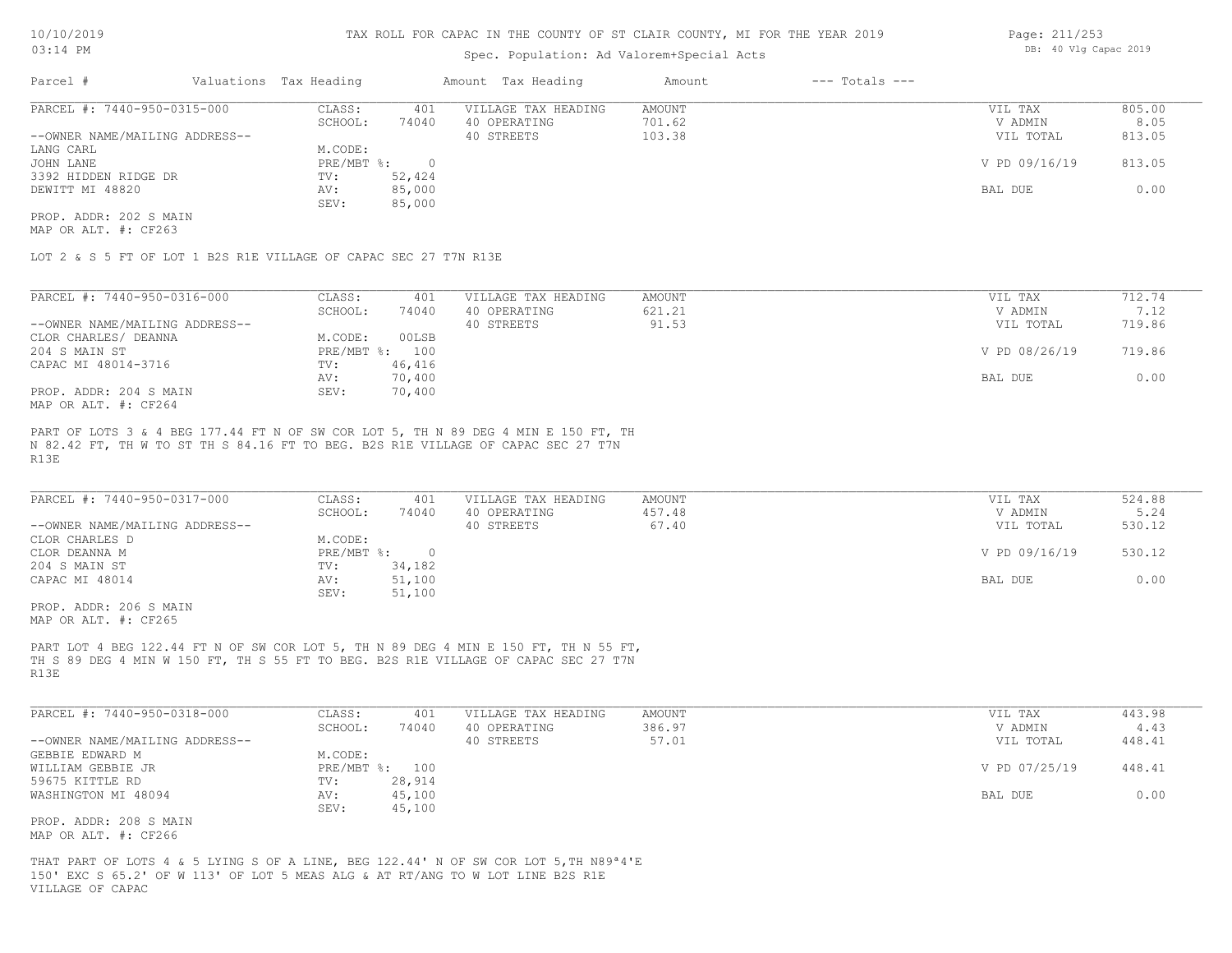### Spec. Popula

| $03:14$ PM |                        | Spec. Population: Ad Valorem+Special Acts |        |                    | DB: 40 Vlg Capac 2019 |
|------------|------------------------|-------------------------------------------|--------|--------------------|-----------------------|
| Parcel #   | Valuations Tax Heading | Amount Tax Heading                        | Amount | $---$ Totals $---$ |                       |

Page: 212/253

| PARCEL #: 7440-950-0319-000    | CLASS:  | 401            | VILLAGE TAX HEADING | AMOUNT | VIL TAX       | 352.16 |
|--------------------------------|---------|----------------|---------------------|--------|---------------|--------|
|                                | SCHOOL: | 74040          | 40 OPERATING        | 306.94 | V ADMIN       | 3.52   |
| --OWNER NAME/MAILING ADDRESS-- |         |                | 40 STREETS          | 45.22  | VIL TOTAL     | 355.68 |
| CLAY JANINE                    | M.CODE: |                |                     |        |               |        |
| 210 S MAIN ST                  |         | PRE/MBT %: 100 |                     |        | V PD 08/28/19 | 355.68 |
| CAPAC MI 48014-3716            | TV:     | 22,934         |                     |        |               |        |
|                                | AV:     | 36,200         |                     |        | BAL DUE       | 0.00   |
| PROP. ADDR: 210 S MAIN         | SEV:    | 36,200         |                     |        |               |        |
|                                |         |                |                     |        |               |        |

MAP OR ALT. #: CF267

FT B2S R1E VILLAGE OF CAPAC SEC 27 T7N R13E FR LOT 5 EXC E 37 FT & EXC PART N OF A LINE BEG 65.2 FT N OF SW COR LOT 5, TH E 113

| PARCEL #: 7440-950-0320-000    | CLASS:     | 402    | VILLAGE TAX HEADING | AMOUNT | VIL TAX       | 153.48 |
|--------------------------------|------------|--------|---------------------|--------|---------------|--------|
|                                | SCHOOL:    | 74040  | 40 OPERATING        | 133.77 | V ADMIN       | 1.53   |
| --OWNER NAME/MAILING ADDRESS-- |            |        | 40 STREETS          | 19.71  | VIL TOTAL     | 155.01 |
| RODRIGUEZ JOSE                 | M.CODE:    |        |                     |        |               |        |
| P.O. BOX 292                   | PRE/MBT %: | $\cap$ |                     |        | V PD 10/02/19 | 155.01 |
| CAPAC MI 48014                 | TV:        | 9,995  |                     |        |               |        |
|                                | AV:        | 16,400 |                     |        | BAL DUE       | 0.00   |
| PROP. ADDR: S WALKER ST        | SEV:       | 16,400 |                     |        |               |        |
| MAP OR ALT. #: CF268           |            |        |                     |        |               |        |

ROW TO BEG 159.14' TH W 150', TH S ALONG W LINE OF LOT TO N LINE OF R.R. ROW, TH E'LY ALONG CAPAC BEING DESCRIBE PER QUITE TITLE JUDGEMENT AS: BEG AT SE COR OF LOT 6, TH N LOT 6 B2S R1E VILLAGE OF CAPAC SEC 27 T7N R13E PART OF LOT 6 B2S R1E VILLAGE OF

| PARCEL #: 7440-950-0321-000    | CLASS:  | 401            | VILLAGE TAX HEADING | AMOUNT | VIL TAX       | 657.40 |
|--------------------------------|---------|----------------|---------------------|--------|---------------|--------|
|                                | SCHOOL: | 74040          | 40 OPERATING        | 572.98 | V ADMIN       | 6.57   |
| --OWNER NAME/MAILING ADDRESS-- |         |                | 40 STREETS          | 84.42  | VIL TOTAL     | 663.97 |
| RODRIGUEZ JOSE A.              | M.CODE: | 00WBF          |                     |        |               |        |
| 209 S WALKER ST                |         | PRE/MBT %: 100 |                     |        | V PD 08/29/19 | 663.97 |
| CAPAC MI 48014-3732            | TV:     | 42,812         |                     |        |               |        |
|                                | AV:     | 70,300         |                     |        | BAL DUE       | 0.00   |
| PROP. ADDR: 209 S WALKER ST    | SEV:    | 70,300         |                     |        |               |        |
| MAP OR ALT. #: CF269           |         |                |                     |        |               |        |

LOT 7 & S 13' OF LOT 8 B2S R1E VILLAGE OF CAPAC

| PARCEL #: 7440-950-0322-000    | CLASS:  | 401            | VILLAGE TAX HEADING | AMOUNT | VIL TAX       | 727.25 |
|--------------------------------|---------|----------------|---------------------|--------|---------------|--------|
|                                | SCHOOL: | 74040          | 40 OPERATING        | 633.86 | V ADMIN       | 7.27   |
| --OWNER NAME/MAILING ADDRESS-- |         |                | 40 STREETS          | 93.39  | VIL TOTAL     | 734.52 |
| PRINTZ FRANK J JR              | M.CODE: | COREL          |                     |        |               |        |
| P.O. BOX 52                    |         | PRE/MBT %: 100 |                     |        | V PD 09/09/19 | 734.52 |
| CAPAC MI 48014-0052            | TV:     | 47,361         |                     |        |               |        |
|                                | AV:     | 52,100         |                     |        | BAL DUE       | 0.00   |
| PROP. ADDR: 207 S WALKER ST    | SEV:    | 52,100         |                     |        |               |        |
| MAP OR ALT. #: CF270           |         |                |                     |        |               |        |

N62' OF LOT 8 B2S R1E VILLAGE OF CAPAC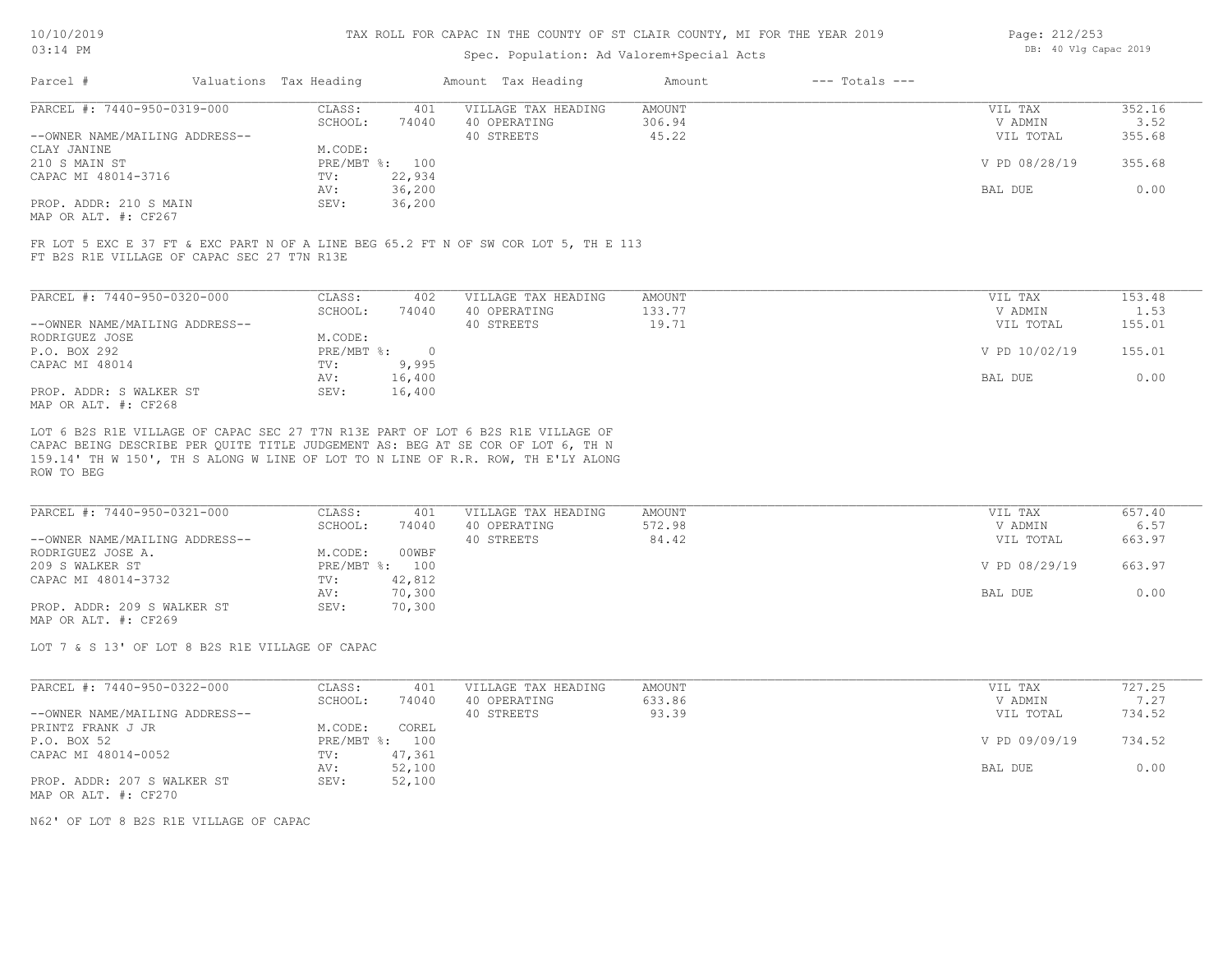# Spec. Population: Ad Valorem+Special Acts

| Page: 213/253 |  |                       |  |
|---------------|--|-----------------------|--|
|               |  | DB: 40 Vlg Capac 2019 |  |

| Parcel #                       | Valuations Tax Heading |        | Amount Tax Heading  | Amount | $---$ Totals $---$ |               |        |
|--------------------------------|------------------------|--------|---------------------|--------|--------------------|---------------|--------|
| PARCEL #: 7440-950-0323-000    | CLASS:                 | 401    | VILLAGE TAX HEADING | AMOUNT |                    | VIL TAX       | 509.82 |
|                                | SCHOOL:                | 74040  | 40 OPERATING        | 444.35 |                    | V ADMIN       | 5.09   |
| --OWNER NAME/MAILING ADDRESS-- |                        |        | 40 STREETS          | 65.47  |                    | VIL TOTAL     | 514.91 |
| ASSELEN WOODROW ET-AL          | M.CODE:                |        |                     |        |                    |               |        |
| 205 S WALKER ST                | PRE/MBT %: 100         |        |                     |        |                    | V PD 09/04/19 | 514.91 |
| CAPAC MI 48014-3732            | TV:                    | 33,201 |                     |        |                    |               |        |
|                                | AV:                    | 51,600 |                     |        |                    | BAL DUE       | 0.00   |
| PROP. ADDR: 205 S WALKER ST    | SEV:                   | 51,600 |                     |        |                    |               |        |
| MAP OR ALT. #: CF271           |                        |        |                     |        |                    |               |        |

LOT 9 B2S R1E VILLAGE OF CAPAC SEC 27 T7N R13E

| PARCEL #: 7440-950-0324-000    | CLASS:     | 401    | VILLAGE TAX HEADING | AMOUNT | VIL TAX       | 497.67 |
|--------------------------------|------------|--------|---------------------|--------|---------------|--------|
|                                | SCHOOL:    | 74040  | 40 OPERATING        | 433.76 | V ADMIN       | 4.97   |
| --OWNER NAME/MAILING ADDRESS-- |            |        | 40 STREETS          | 63.91  | VIL TOTAL     | 502.64 |
| KONING DONALD J                | M.CODE:    |        |                     |        |               |        |
| KONING DARLENE J               | PRE/MBT %: |        |                     |        | V PD 08/26/19 | 502.64 |
| 7270 MARTIN RD                 | TV:        | 32,410 |                     |        |               |        |
| IMLAY CITY MI 48444            | AV:        | 36,500 |                     |        | BAL DUE       | 0.00   |
|                                | SEV:       | 36,500 |                     |        |               |        |
| PROP. ADDR: 203 S WALKER ST    |            |        |                     |        |               |        |

MAP OR ALT. #: CF272

E88 FT OF LOT 10 B2S R1E VILLAGE OF CAPAC SEC 27 T7N R13E

| PARCEL #: 7440-950-0325-000    | CLASS:     | 401    | VILLAGE TAX HEADING | AMOUNT | VIL TAX       | 288.83 |
|--------------------------------|------------|--------|---------------------|--------|---------------|--------|
|                                | SCHOOL:    | 74040  | 40 OPERATING        | 251.74 | V ADMIN       | 2.88   |
| --OWNER NAME/MAILING ADDRESS-- |            |        | 40 STREETS          | 37.09  | VIL TOTAL     | 291.71 |
| GROENEWOUD PAUL                | M.CODE:    |        |                     |        |               |        |
| 73299 MCFADDEN                 | PRE/MBT %: |        |                     |        | V PD 08/19/19 | 291.71 |
| ARMADA MI 48005                | TV:        | 18,810 |                     |        |               |        |
|                                | AV:        | 28,100 |                     |        | BAL DUE       | 0.00   |
| PROP. ADDR: 106 E MEIER ST     | SEV:       | 28,100 |                     |        |               |        |
|                                |            |        |                     |        |               |        |

MAP OR ALT. #: CF273

LOT 10 EXC THE E 88 FT B2S R1E VILLAGE OF CAPAC SEC 27 T7N R13E

| PARCEL #: 7440-950-0326-000    | CLASS:  | 401            | VILLAGE TAX HEADING | AMOUNT | VIL TAX       | 728.40 |
|--------------------------------|---------|----------------|---------------------|--------|---------------|--------|
|                                | SCHOOL: | 74040          | 40 OPERATING        | 634.86 | V ADMIN       | 7.28   |
| --OWNER NAME/MAILING ADDRESS-- |         |                | 40 STREETS          | 93.54  | VIL TOTAL     | 735.68 |
| KEGLER NICHOLE                 | M.CODE: | COREL          |                     |        |               |        |
| KEGLER JOHNATHON               |         | PRE/MBT %: 100 |                     |        | V PD 09/09/19 | 735.68 |
| P.O.BOX 625                    | TV:     | 47,436         |                     |        |               |        |
| CAPAC MI 48014                 | AV:     | 71,700         |                     |        | BAL DUE       | 0.00   |
|                                | SEV:    | 71,700         |                     |        |               |        |
| PROP. ADDR: 202 S WALKER ST    |         |                |                     |        |               |        |

MAP OR ALT. #: CF274A

LOT 1 B2S R2E VILLAGE OF CAPAC SEC 27 T7N R13E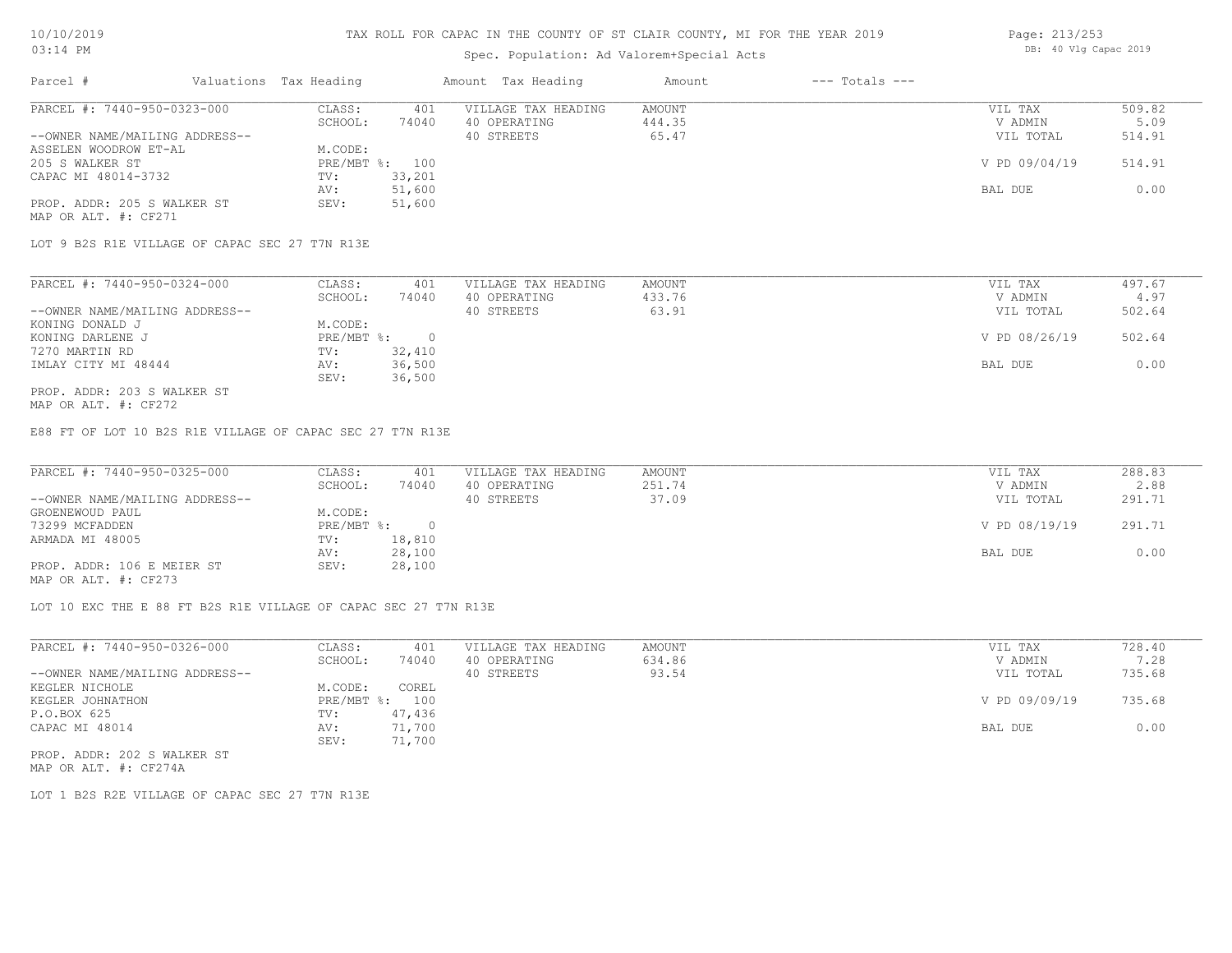# Spec. Population: Ad Valorem+Special Acts

| Parcel #                       | Valuations Tax Heading |        | Amount Tax Heading  | Amount | $---$ Totals $---$ |               |        |
|--------------------------------|------------------------|--------|---------------------|--------|--------------------|---------------|--------|
| PARCEL #: 7440-950-0327-000    | CLASS:                 | 401    | VILLAGE TAX HEADING | AMOUNT |                    | VIL TAX       | 533.14 |
|                                | SCHOOL:                | 74040  | 40 OPERATING        | 464.68 |                    | V ADMIN       | 5.33   |
| --OWNER NAME/MAILING ADDRESS-- |                        |        | 40 STREETS          | 68.46  |                    | VIL TOTAL     | 538.47 |
| HAYDEN ALAN D                  | M.CODE:                |        |                     |        |                    |               |        |
| HAYDEN ESTHER M                | PRE/MBT %:             |        |                     |        |                    | V PD 09/12/19 | 538.47 |
| 2252 CAPAC RD                  | TV:                    | 34,720 |                     |        |                    |               |        |
| ALLENTON MI 48002-1810         | AV:                    | 50,600 |                     |        |                    | BAL DUE       | 0.00   |
|                                | SEV:                   | 50,600 |                     |        |                    |               |        |
| PROP. ADDR: 204 S WALKER ST    |                        |        |                     |        |                    |               |        |

MAP OR ALT. #: CF274B

LOT 2 B2S R2E VILLAGE OF CAPAC SEC 27 T7N R13E

| PARCEL #: 7440-950-0328-000    | CLASS:     | 401    | VILLAGE TAX HEADING | AMOUNT | VIL TAX       | 552.90 |
|--------------------------------|------------|--------|---------------------|--------|---------------|--------|
|                                | SCHOOL:    | 74040  | 40 OPERATING        | 481.90 | V ADMIN       | 5.52   |
| --OWNER NAME/MAILING ADDRESS-- |            |        | 40 STREETS          | 71.00  | VIL TOTAL     | 558.42 |
| ROJAS SANTIAGO / MARIA         | M.CODE:    |        |                     |        |               |        |
| 206 S WALKER ST                | PRE/MBT %: | 100    |                     |        | V PD 07/31/19 | 558.42 |
| CAPAC MI 48014-3731            | TV:        | 36,007 |                     |        |               |        |
|                                | AV:        | 55,500 |                     |        | BAL DUE       | 0.00   |
| PROP. ADDR: 206 S WALKER ST    | SEV:       | 55,500 |                     |        |               |        |
| MAP OR ALT. #: CF275           |            |        |                     |        |               |        |

LOT 3 B2S R2E VILLAGE OF CAPAC SEC 27 T7N R13E

| PARCEL #: 7440-950-0329-000    | CLASS:       | 401    | VILLAGE TAX HEADING | AMOUNT | VIL TAX       | 445.23 |
|--------------------------------|--------------|--------|---------------------|--------|---------------|--------|
|                                | SCHOOL:      | 74040  | 40 OPERATING        | 388.06 | V ADMIN       | 4.45   |
| --OWNER NAME/MAILING ADDRESS-- |              |        | 40 STREETS          | 57.17  | VIL TOTAL     | 449.68 |
| BIEGANOWSKI DAVID              | M.CODE:      |        |                     |        |               |        |
| 16093 IMLAY CITY RD            | $PRE/MBT$ %: |        |                     |        | V PD 09/12/19 | 449.68 |
| CAPAC MI 48014                 | TV:          | 28,995 |                     |        |               |        |
|                                | AV:          | 41,800 |                     |        | BAL DUE       | 0.00   |
| PROP. ADDR: 210 S WALKER ST    | SEV:         | 41,800 |                     |        |               |        |
| MAP OR ALT. #: CF276A1         |              |        |                     |        |               |        |

LOT 4 BLK 2 S R2E VILLAGE OF CAPAC

| PARCEL #: 7440-950-0329-250    | CLASS:       | 401    | VILLAGE TAX HEADING | AMOUNT | VIL TAX       | 420.72 |
|--------------------------------|--------------|--------|---------------------|--------|---------------|--------|
|                                | SCHOOL:      | 74040  | 40 OPERATING        | 366.69 | V ADMIN       | 4.20   |
| --OWNER NAME/MAILING ADDRESS-- |              |        | 40 STREETS          | 54.03  | VIL TOTAL     | 424.92 |
| KONING DONALD J                | M.CODE:      |        |                     |        |               |        |
| KONING EMILY K                 | $PRE/MBT$ %: |        |                     |        | V PD 09/20/19 | 424.92 |
| 7270 MARTIN RD.                | TV:          | 27,399 |                     |        |               |        |
| IMLAY CITY MI 48444            | AV:          | 41,200 |                     |        | BAL DUE       | 0.00   |
|                                | SEV:         | 41,200 |                     |        |               |        |
| PROP. ADDR: 208 S WALKER ST    |              |        |                     |        |               |        |

MAP OR ALT. #: CF276A2

LOTS 5 & 6 BLK B2 S R2E VILLAGE OF CAPAC

Page: 214/253 DB: 40 Vlg Capac 2019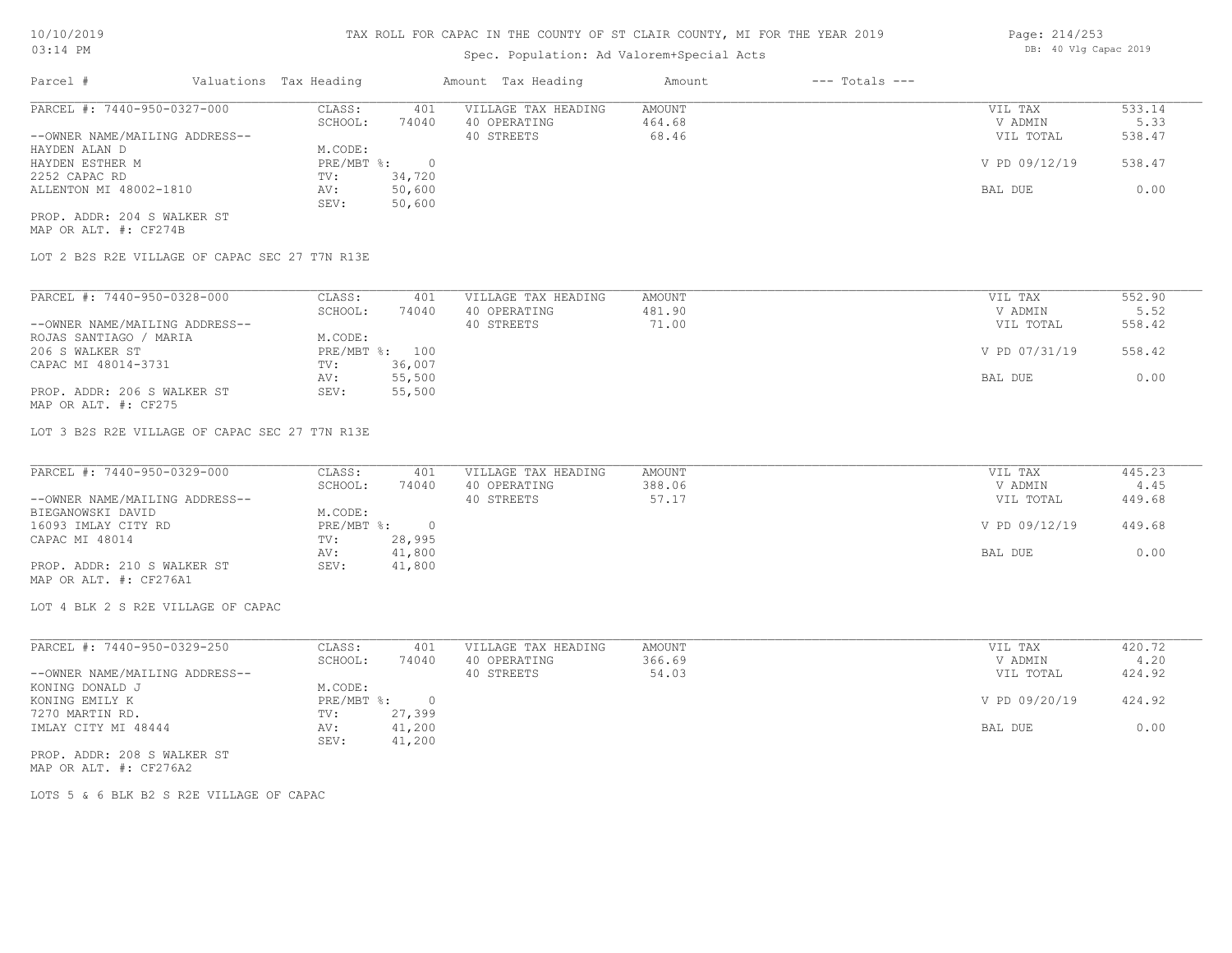# Spec. Population: Ad Valorem+Special Acts

| Page: 215/253 |  |  |                       |  |
|---------------|--|--|-----------------------|--|
|               |  |  | DB: 40 Vlg Capac 2019 |  |

| Parcel #                       | Valuations Tax Heading |        | Amount Tax Heading  | Amount | $---$ Totals $---$ |               |        |
|--------------------------------|------------------------|--------|---------------------|--------|--------------------|---------------|--------|
| PARCEL #: 7440-950-0330-000    | CLASS:                 | 401    | VILLAGE TAX HEADING | AMOUNT |                    | VIL TAX       | 182.31 |
|                                | SCHOOL:                | 74040  | 40 OPERATING        | 158.90 |                    | V ADMIN       | 1.82   |
| --OWNER NAME/MAILING ADDRESS-- |                        |        | 40 STREETS          | 23.41  |                    | VIL TOTAL     | 184.13 |
| GREEN HORIZON LAWN SPRAY CO    | M.CODE:                |        |                     |        |                    |               |        |
| PO BOX 303                     | $PRE/MBT$ %:           |        |                     |        |                    | V PD 07/25/19 | 184.13 |
| WASHINGTON MI 48094            | TV:                    | 11,873 |                     |        |                    |               |        |
|                                | AV:                    | 32,700 |                     |        |                    | BAL DUE       | 0.00   |
| PROP. ADDR: S HUNTER STREET    | SEV:                   | 32,700 |                     |        |                    |               |        |
|                                |                        |        |                     |        |                    |               |        |

MAP OR ALT. #: CF276B

S50 FT OF LOT 8 & ALL OF FRAC LOT 7 B2S R2E VILLAGE OF CAPAC SEC 27 T7N R13E

| PARCEL #: 7440-950-0331-000     | CLASS:     | 402    | VILLAGE TAX HEADING | AMOUNT | VIL TAX       | 120.28 |
|---------------------------------|------------|--------|---------------------|--------|---------------|--------|
|                                 | SCHOOL:    | 74040  | 40 OPERATING        | 104.84 | V ADMIN       | 1.20   |
| --OWNER NAME/MAILING ADDRESS--  |            |        | 40 STREETS          | 15.44  | VIL TOTAL     | 121.48 |
| GREEN HORIZON LAWN SPRAY CO     | M.CODE:    |        |                     |        |               |        |
| PO BOX 303                      | PRE/MBT %: |        |                     |        | V PD 07/25/19 | 121.48 |
| WASHINGTON MI 48094             | TV:        | 7,834  |                     |        |               |        |
|                                 | AV:        | 21,100 |                     |        | BAL DUE       | 0.00   |
| PROP. ADDR: 215 S HUNTER STREET | SEV:       | 21,100 |                     |        |               |        |
| MAP OR ALT. #: CF276C           |            |        |                     |        |               |        |

LOTS 8 & 9 EXC S 50 FT OF LOT 8 B2S R2E VILLAGE OF CAPAC SEC 27 T7N R13E

| PARCEL #: 7440-950-0332-000     | CLASS:  | 401            | VILLAGE TAX HEADING | AMOUNT | VIL TAX       | 471.22 |
|---------------------------------|---------|----------------|---------------------|--------|---------------|--------|
|                                 | SCHOOL: | 74040          | 40 OPERATING        | 410.71 | V ADMIN       | 4.71   |
| --OWNER NAME/MAILING ADDRESS--  |         |                | 40 STREETS          | 60.51  | VIL TOTAL     | 475.93 |
| ROJAS LUIS D/JULIE              | M.CODE: | 00WBF          |                     |        |               |        |
| 205 S HUNTER ST                 |         | PRE/MBT %: 100 |                     |        | V PD 08/29/19 | 475.93 |
| CAPAC MI 48014-3709             | TV:     | 30,688         |                     |        |               |        |
|                                 | AV:     | 45,900         |                     |        | BAL DUE       | 0.00   |
| PROP. ADDR: 205 S HUNTER STREET | SEV:    | 45,900         |                     |        |               |        |
| MAP OR ALT. #: CF276D           |         |                |                     |        |               |        |

LOT 10 B2S R2E VILLAGE OF CAPAC SEC 27 T7N R13E

| PARCEL #: 7440-950-0333-000      | CLASS:     | 401    | VILLAGE TAX HEADING | AMOUNT | VIL TAX       | 479.61 |
|----------------------------------|------------|--------|---------------------|--------|---------------|--------|
|                                  | SCHOOL:    | 74040  | 40 OPERATING        | 418.02 | V ADMIN       | 4.79   |
| --OWNER NAME/MAILING ADDRESS--   |            |        | 40 STREETS          | 61.59  | VIL TOTAL     | 484.40 |
| RAHM ANNETTE/KEVIN E. STRICKLAND | M.CODE:    |        |                     |        |               |        |
| 203 S HUNTER ST                  | PRE/MBT %: | 100    |                     |        | V PD 08/29/19 | 484.40 |
| CAPAC MI 48014                   | TV:        | 31,234 |                     |        |               |        |
|                                  | AV:        | 49,400 |                     |        | BAL DUE       | 0.00   |
| PROP. ADDR: 203 S HUNTER STREET  | SEV:       | 49,400 |                     |        |               |        |

MAP OR ALT. #: CF277

LOT 11 B2S R2E VILLAGE OF CAPAC SEC 27 T7N R13E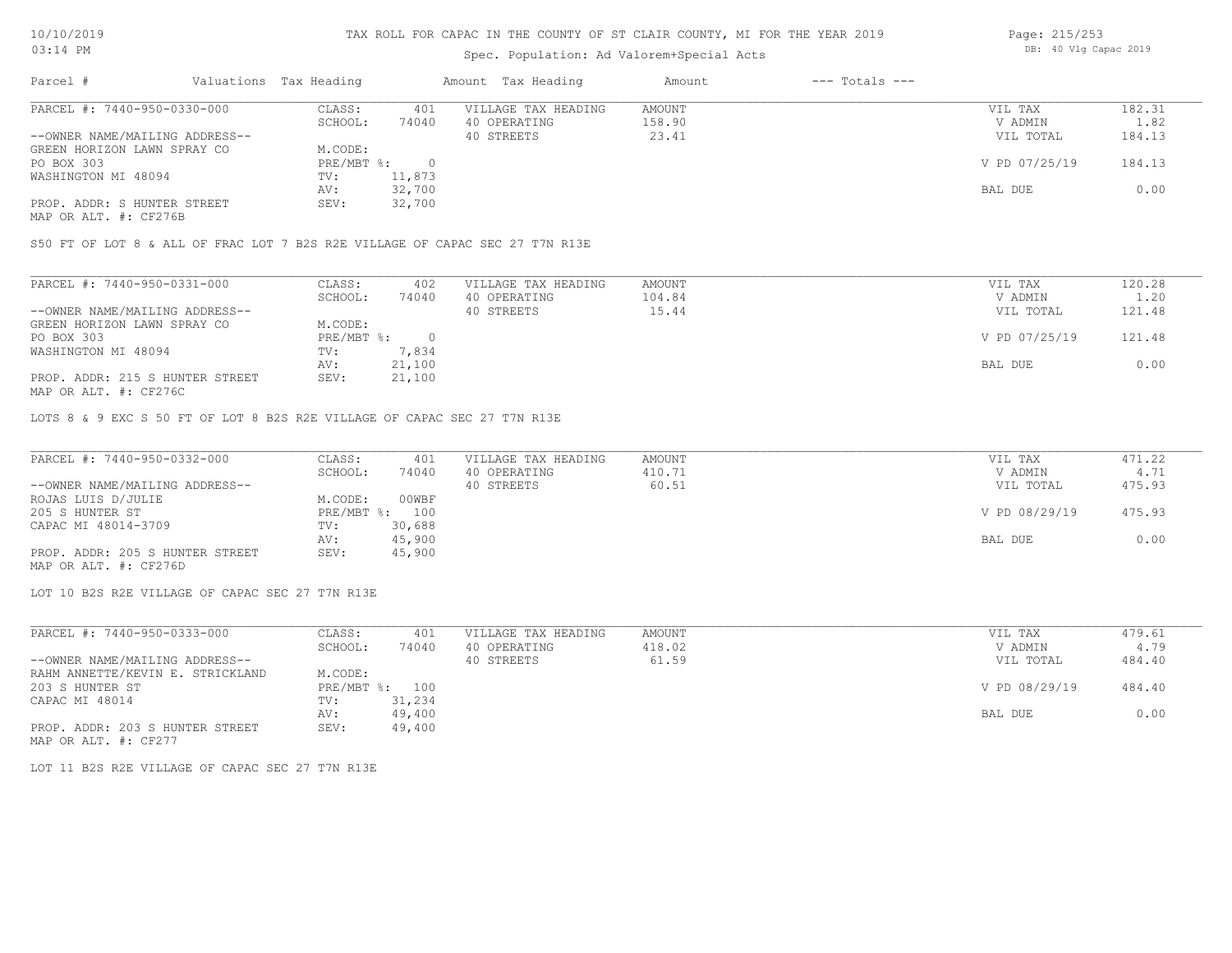# 10/10/2019 03:14 PM

# TAX ROLL FOR CAPAC IN THE COUNTY OF ST CLAIR COUNTY, MI FOR THE YEAR 2019

# Spec. Population: Ad Valorem+Special Acts

|  | Page: 216/253 |                       |  |  |  |  |
|--|---------------|-----------------------|--|--|--|--|
|  |               | DB: 40 Vlg Capac 2019 |  |  |  |  |

| PARCEL #: 7440-950-0334-000<br>CLASS:<br>401<br>VILLAGE TAX HEADING<br>AMOUNT<br>VIL TAX<br>616.72<br>SCHOOL:<br>74040<br>40 OPERATING<br>V ADMIN<br>40 STREETS<br>90.86<br>--OWNER NAME/MAILING ADDRESS--<br>VIL TOTAL<br>AGUILAR MIGUEL<br>M.CODE:<br>5911 N CAPAC ROAD<br>$PRE/MBT$ %:<br>$\overline{0}$<br>V PD 09/12/19<br>CAPAC MI 48014<br>46,080<br>TV:<br>54,800<br>AV:<br>BAL DUE<br>54,800<br>PROP. ADDR: 201 S HUNTER STREET<br>SEV:<br>MAP OR ALT. #: CF278                                                    | 707.58<br>7.07<br>714.65<br>714.65<br>0.00 |
|-----------------------------------------------------------------------------------------------------------------------------------------------------------------------------------------------------------------------------------------------------------------------------------------------------------------------------------------------------------------------------------------------------------------------------------------------------------------------------------------------------------------------------|--------------------------------------------|
|                                                                                                                                                                                                                                                                                                                                                                                                                                                                                                                             |                                            |
| LOT 12 B2S R2E VILLAGE OF CAPAC SEC 27 T7N R13E                                                                                                                                                                                                                                                                                                                                                                                                                                                                             |                                            |
| PARCEL #: 7440-950-0335-000<br>CLASS:<br>VILLAGE TAX HEADING<br>AMOUNT<br>VIL TAX<br>401<br>SCHOOL:<br>40 OPERATING<br>477.58<br>74040<br>V ADMIN<br>40 STREETS<br>70.36<br>--OWNER NAME/MAILING ADDRESS--<br>VIL TOTAL<br>MURPHY ELIZABETH<br>M.CODE:<br>P.O. BOX 537<br>PRE/MBT %: 100<br>BAL DUE<br>CAPAC MI 48014<br>35,684<br>TV:<br>52,500<br>AV:<br>PROP. ADDR: 202 S HUNTER STREET<br>SEV:<br>52,500<br>MAP OR ALT. #: CF279<br>THE N 75 FT OF THE W 160 FT OF PLATTED CEMETERY BLK, KNOWN AS LOT 1 B2S R3E VILLAGE | 547.94<br>5.47<br>553.41<br>553.41         |
| OF CAPAC SEC 27 T7N R13E<br>PARCEL #: 7440-950-0336-000<br>CLASS:<br>VILLAGE TAX HEADING<br>AMOUNT<br>VIL TAX<br>401                                                                                                                                                                                                                                                                                                                                                                                                        | 529.62                                     |
| SCHOOL:<br>74040<br>40 OPERATING<br>461.61<br>V ADMIN                                                                                                                                                                                                                                                                                                                                                                                                                                                                       | 5.29                                       |
| 68.01<br>40 STREETS<br>--OWNER NAME/MAILING ADDRESS--<br>VIL TOTAL<br>OUINN JENNA M<br>M.CODE:<br>COREL                                                                                                                                                                                                                                                                                                                                                                                                                     | 534.91                                     |
| 204 S HUNTER ST<br>PRE/MBT %: 100<br>V PD 09/09/19                                                                                                                                                                                                                                                                                                                                                                                                                                                                          | 534.91                                     |
| CAPAC MI 48014<br>34,491<br>TV:<br>44,600<br>BAL DUE<br>AV:<br>PROP. ADDR: 204 S HUNTER STREET<br>SEV:<br>44,600<br>MAP OR ALT. #: CF280                                                                                                                                                                                                                                                                                                                                                                                    | 0.00                                       |
| THE S 75 FT OF THE N 150 FT OF THE W 160 FT OF PLATTED CEMETERY BLK, KNOWN AS LOT 2<br>B2S R3E VILLAGE OF CAPAC SEC 27 T7N R13E                                                                                                                                                                                                                                                                                                                                                                                             |                                            |
| PARCEL #: 7440-950-0337-000<br>CLASS:<br>401<br>VILLAGE TAX HEADING<br><b>AMOUNT</b><br>VIL TAX                                                                                                                                                                                                                                                                                                                                                                                                                             | 439.06                                     |
|                                                                                                                                                                                                                                                                                                                                                                                                                                                                                                                             | 4.39                                       |
| SCHOOL:<br>40 OPERATING<br>382.68<br>V ADMIN<br>74040                                                                                                                                                                                                                                                                                                                                                                                                                                                                       |                                            |
| --OWNER NAME/MAILING ADDRESS--<br>40 STREETS<br>56.38<br>VIL TOTAL<br>SOWDEN JOSEPH<br>M.CODE:<br>00LSB                                                                                                                                                                                                                                                                                                                                                                                                                     | 443.45                                     |
| PRE/MBT %: 100<br>206 S HUNTER ST<br>V PD 08/26/19<br>CAPAC MI 48014-3708<br>28,593<br>TV:                                                                                                                                                                                                                                                                                                                                                                                                                                  | 443.45                                     |

OF LOT 3 B2S R3E VILLAGE OF CAPAC THE S 75 FT OF THE N 225 FT OF THE W 160 FT OF PLATTED CEMETERY BLK, KNOWN AS PART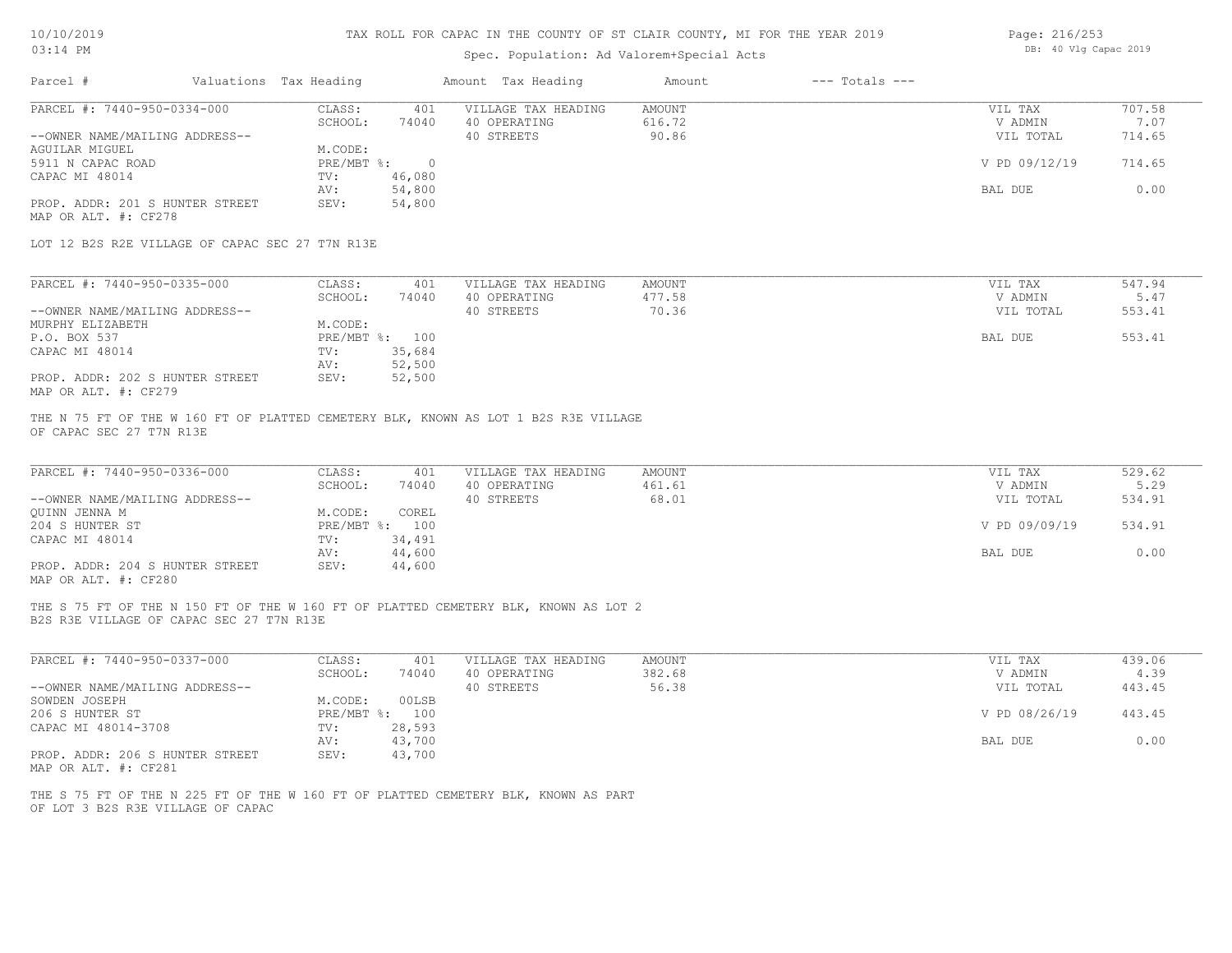| 10/10/2019 |  |
|------------|--|
| 03.14 PM   |  |

| Page: 217/253 |  |                       |  |
|---------------|--|-----------------------|--|
|               |  | DB: 40 Vlg Capac 2019 |  |

| Parcel #                                                                                                        | Valuations Tax Heading                           |                                          | Amount Tax Heading                                                                  | Amount                    | $---$ Totals $---$ |                                            |                                 |
|-----------------------------------------------------------------------------------------------------------------|--------------------------------------------------|------------------------------------------|-------------------------------------------------------------------------------------|---------------------------|--------------------|--------------------------------------------|---------------------------------|
| PARCEL #: 7440-965-0001-000<br>--OWNER NAME/MAILING ADDRESS--                                                   | CLASS:<br>SCHOOL:                                | 402<br>74040                             | VILLAGE TAX HEADING<br>40 OPERATING<br>40 STREETS                                   | AMOUNT<br>176.97<br>26.07 |                    | VIL TAX<br>V ADMIN<br>VIL TOTAL            | 203.04<br>2.03<br>205.07        |
| HOMELAND DEVELOPMENT LLC                                                                                        | M.CODE:                                          |                                          |                                                                                     |                           |                    |                                            |                                 |
| 2153 BENEDICT LANE                                                                                              | $PRE/MBT$ %:                                     | $\overline{0}$                           |                                                                                     |                           |                    | BAL DUE                                    | 205.07                          |
| UTICA MI 48316                                                                                                  | TV:                                              | 13,223                                   |                                                                                     |                           |                    |                                            |                                 |
|                                                                                                                 | AV:                                              | 19,700                                   |                                                                                     |                           |                    |                                            |                                 |
| PROP. ADDR: ORCHARD STREET<br>MAP OR ALT. #: 951/1150                                                           | SEV:                                             | 19,700                                   |                                                                                     |                           |                    |                                            |                                 |
| LIBER 1988 PAGES 815 TO 840                                                                                     |                                                  |                                          | UNIT 1 ORCHARD CREST CONDOMINIUM ST CLAIR CONDOMINIUM PLAN NO. 155 RECORDED IN      |                           |                    |                                            |                                 |
|                                                                                                                 |                                                  |                                          |                                                                                     |                           |                    |                                            |                                 |
| PARCEL #: 7440-965-0002-000                                                                                     | CLASS:                                           | 402                                      | VILLAGE TAX HEADING                                                                 | AMOUNT                    |                    | VIL TAX                                    | 89.20                           |
|                                                                                                                 | SCHOOL:                                          | 74040                                    | 40 OPERATING                                                                        | 77.75                     |                    | V ADMIN                                    | 0.89                            |
| --OWNER NAME/MAILING ADDRESS--                                                                                  |                                                  |                                          | 40 STREETS                                                                          | 11.45                     |                    | VIL TOTAL                                  | 90.09                           |
| HOMELAND DEVELOPMENT LLC                                                                                        | M.CODE:                                          |                                          |                                                                                     |                           |                    |                                            |                                 |
| 2153 BENEDICT LANE                                                                                              | $PRE/MBT$ $\frac{1}{6}$ :                        | $\overline{\phantom{0}}$                 |                                                                                     |                           |                    | BAL DUE                                    | 90.09                           |
| UTICA MI 48316                                                                                                  | TV:                                              | 5,810                                    |                                                                                     |                           |                    |                                            |                                 |
| PROP. ADDR: ORCHARD STREET                                                                                      | AV:<br>SEV:                                      | 19,700<br>19,700                         |                                                                                     |                           |                    |                                            |                                 |
| MAP OR ALT. #: 1151                                                                                             |                                                  |                                          |                                                                                     |                           |                    |                                            |                                 |
| PARCEL #: 7440-965-0003-000<br>--OWNER NAME/MAILING ADDRESS--<br>HOMELAND DEVELOPMENT LLC<br>5153 BENEDICT LANE | CLASS:<br>SCHOOL:<br>M.CODE:<br>$PRE/MBT$ $\div$ | 402<br>74040<br>$\overline{\phantom{0}}$ | VILLAGE TAX HEADING<br>40 OPERATING<br>40 STREETS                                   | AMOUNT<br>77.75<br>11.45  |                    | VIL TAX<br>V ADMIN<br>VIL TOTAL<br>BAL DUE | 89.20<br>0.89<br>90.09<br>90.09 |
| UTICA MI 48316                                                                                                  | TV:                                              | 5,810                                    |                                                                                     |                           |                    |                                            |                                 |
|                                                                                                                 | AV:                                              | 19,700                                   |                                                                                     |                           |                    |                                            |                                 |
| PROP. ADDR: ORCHARD STREET<br>MAP OR ALT. #: 1152                                                               | SEV:                                             | 19,700                                   |                                                                                     |                           |                    |                                            |                                 |
| 1988 PAGES 815 TO 840                                                                                           |                                                  |                                          | UNIT 3 ORCHARD CREST CONDOMINIUM ST CLAIR CONDOMINIUM PLAN NO.155 RECORDED IN LIBER |                           |                    |                                            |                                 |
| PARCEL #: 7440-965-0004-000                                                                                     | CLASS:<br>SCHOOL:                                | 402<br>74040                             | VILLAGE TAX HEADING<br>40 OPERATING                                                 | AMOUNT<br>77.75           |                    | VIL TAX<br>V ADMIN                         | 89.20<br>0.89                   |
| --OWNER NAME/MAILING ADDRESS--                                                                                  |                                                  |                                          | 40 STREETS                                                                          | 11.45                     |                    | VIL TOTAL                                  | 90.09                           |
| HOMELAND DEVELOPMENT LLC                                                                                        | M.CODE:                                          |                                          |                                                                                     |                           |                    |                                            |                                 |
| 2153 BENEDICT LANE                                                                                              |                                                  | $PRE/MBT$ $\frac{1}{6}$ : 0              |                                                                                     |                           |                    | BAL DUE                                    | 90.09                           |
| UTICA MI 48316                                                                                                  | TV:                                              | 5,810                                    |                                                                                     |                           |                    |                                            |                                 |
|                                                                                                                 | AV:                                              | 19,700                                   |                                                                                     |                           |                    |                                            |                                 |
| PROP. ADDR: ORCHARD STREET<br>MAP OR ALT. #: CF1153                                                             | SEV:                                             | 19,700                                   |                                                                                     |                           |                    |                                            |                                 |
| LIBER 1988 PAGES 815 TO 840                                                                                     |                                                  |                                          | UNIT 4 ORCHARD CREST CONDOMINIUM ST CLAIR CONDOMINIUM PLAN NO. 155 RECORDED IN      |                           |                    |                                            |                                 |
|                                                                                                                 |                                                  |                                          |                                                                                     |                           |                    |                                            |                                 |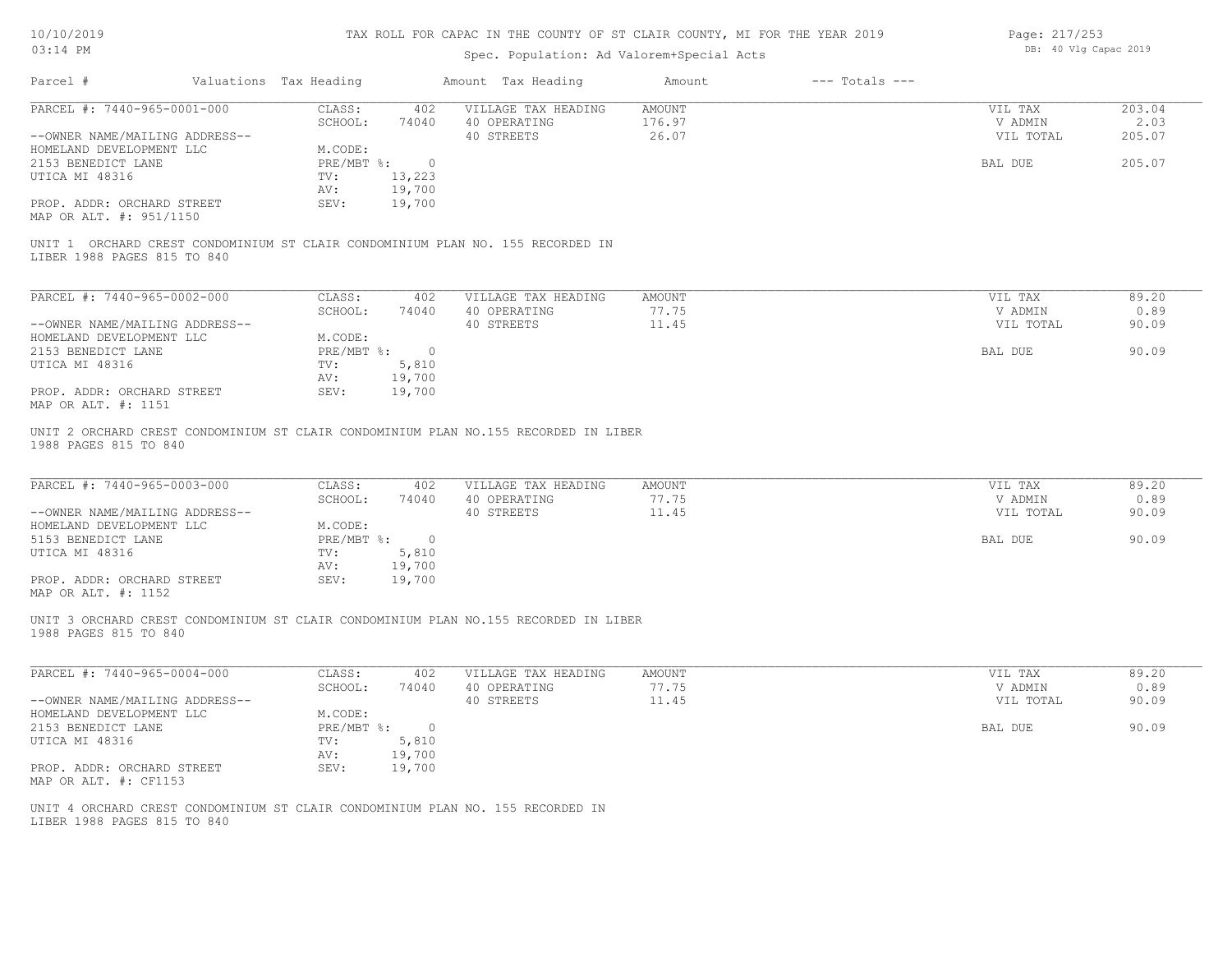#### TAX ROLL FOR CAPAC IN THE COUNTY OF ST CLAIR COUNTY, MI FOR THE YEAR 2019

## Spec. Population: Ad Valorem+Special Acts

| Parcel #                       | Valuations Tax Heading |        | Amount Tax Heading  | Amount | $---$ Totals $---$ |           |       |
|--------------------------------|------------------------|--------|---------------------|--------|--------------------|-----------|-------|
| PARCEL #: 7440-965-0005-000    | CLASS:                 | 402    | VILLAGE TAX HEADING | AMOUNT |                    | VIL TAX   | 89.32 |
|                                | SCHOOL:                | 74040  | 40 OPERATING        | 77.85  |                    | V ADMIN   | 0.89  |
| --OWNER NAME/MAILING ADDRESS-- |                        |        | 40 STREETS          | 11.47  |                    | VIL TOTAL | 90.21 |
| HOMELAND DEVELOPMENT LLC       | M.CODE:                |        |                     |        |                    |           |       |
| 2153 BENEDICT LANE             | PRE/MBT %:             |        |                     |        |                    | BAL DUE   | 90.21 |
| UTICA MI 48316                 | TV:                    | 5,817  |                     |        |                    |           |       |
|                                | AV:                    | 19,700 |                     |        |                    |           |       |
| PROP. ADDR: ORCHARD STREET     | SEV:                   | 19,700 |                     |        |                    |           |       |
| MAP OR ALT. #: CF1154/1200     |                        |        |                     |        |                    |           |       |

1988 PAGES 815 TO 840 UNIT 5 ORCHARD CREST CONDOMINIUM ST CLAIR CONDOMINIUM PLAN NO.155 RECORDED IN LIBER

| PARCEL #: 7440-998-5000-000    | CLASS:     | 410    | VILLAGE TAX HEADING | AMOUNT | VIL TAX       | 637.25 |
|--------------------------------|------------|--------|---------------------|--------|---------------|--------|
|                                | SCHOOL:    | 74040  | 40 OPERATING        | 555.42 | V ADMIN       | 6.37   |
| --OWNER NAME/MAILING ADDRESS-- |            |        | 40 STREETS          | 81.83  | VIL TOTAL     | 643.62 |
| CROWN CASTLE TOWERS 05 LLC     | M.CODE:    |        |                     |        |               |        |
| FKA: TRINITY WIRELESS TOWERS   | PRE/MBT %: | $\cap$ |                     |        | V PD 08/26/19 | 643.62 |
| PMB 353                        | TV:        | 41,500 |                     |        |               |        |
| 4017 WASHINGTON ROAD           | AV:        | 41,500 |                     |        | BAL DUE       | 0.00   |
| MCMURRAY PA 15317              | SEV:       | 41,500 |                     |        |               |        |
|                                |            |        |                     |        |               |        |

MAP OR ALT. #: 74-27-750-0097-000 PROP. ADDR: 750 E HILL STREET

#### BLDGS.ON LEASED LAND

| PARCEL #: 7440-998-5000-200    | CLASS:     | 210      | VILLAGE TAX HEADING | AMOUNT | VIL TAX   | 486.77 |
|--------------------------------|------------|----------|---------------------|--------|-----------|--------|
|                                | SCHOOL:    | 74040    | 40 OPERATING        | 424.26 | V ADMIN   | 4.86   |
| --OWNER NAME/MAILING ADDRESS-- |            |          | 40 STREETS          | 62.51  | VIL TOTAL | 491.63 |
| OMNIPOINT HOLDINGS             | M.CODE:    |          |                     |        |           |        |
| DBA T-MOBILE                   | PRE/MBT %: | $\Omega$ |                     |        | BAL DUE   | 491.63 |
| 12920 SE 38TH ST               | TV:        | 31,700   |                     |        |           |        |
| BELLEVUE WA 98006              | AV:        | 31,700   |                     |        |           |        |
|                                | SEV:       | 31,700   |                     |        |           |        |
| PROP. ADDR:                    |            |          |                     |        |           |        |

 $\_$  , and the state of the state of the state of the state of the state of the state of the state of the state of the state of the state of the state of the state of the state of the state of the state of the state of the

MAP OR ALT. #: 74-27-750-0097-000

BLL CELLTOWER

| PARCEL #: 7440-998-5002-004    | CLASS:       | 210   | VILLAGE TAX HEADING | AMOUNT | VIL TAX       | 82.83 |
|--------------------------------|--------------|-------|---------------------|--------|---------------|-------|
|                                | SCHOOL:      | 74040 | 40 OPERATING        | 72.20  | V ADMIN       | 0.82  |
| --OWNER NAME/MAILING ADDRESS-- |              |       | 40 STREETS          | 10.63  | VIL TOTAL     | 83.65 |
| CROWN CASTLE TOWERS 05 LLC     | M.CODE:      |       |                     |        |               |       |
| PMB353                         | $PRE/MBT$ %: |       |                     |        | V PD 08/26/19 | 83.65 |
| 4017 WASHINGTON ROAD           | TV:          | 5,395 |                     |        |               |       |
| MCMURRAY PA 15317              | AV:          | 6,400 |                     |        | BAL DUE       | 0.00  |
|                                | SEV:         | 6,400 |                     |        |               |       |
| PROP. ADDR: 750 E HILL STREET  |              |       |                     |        |               |       |

MAP OR ALT. #:

25.22 A OF NW 1/4 OF SE 1/4 SECTION 27 T7N R13E 57.26 A BUILDINGS ON LEASED LAND THAT PART OF SW 1/4 OF NE 1/4 LYING S OF GTRR R/W & N Page: 218/253 DB: 40 Vlg Capac 2019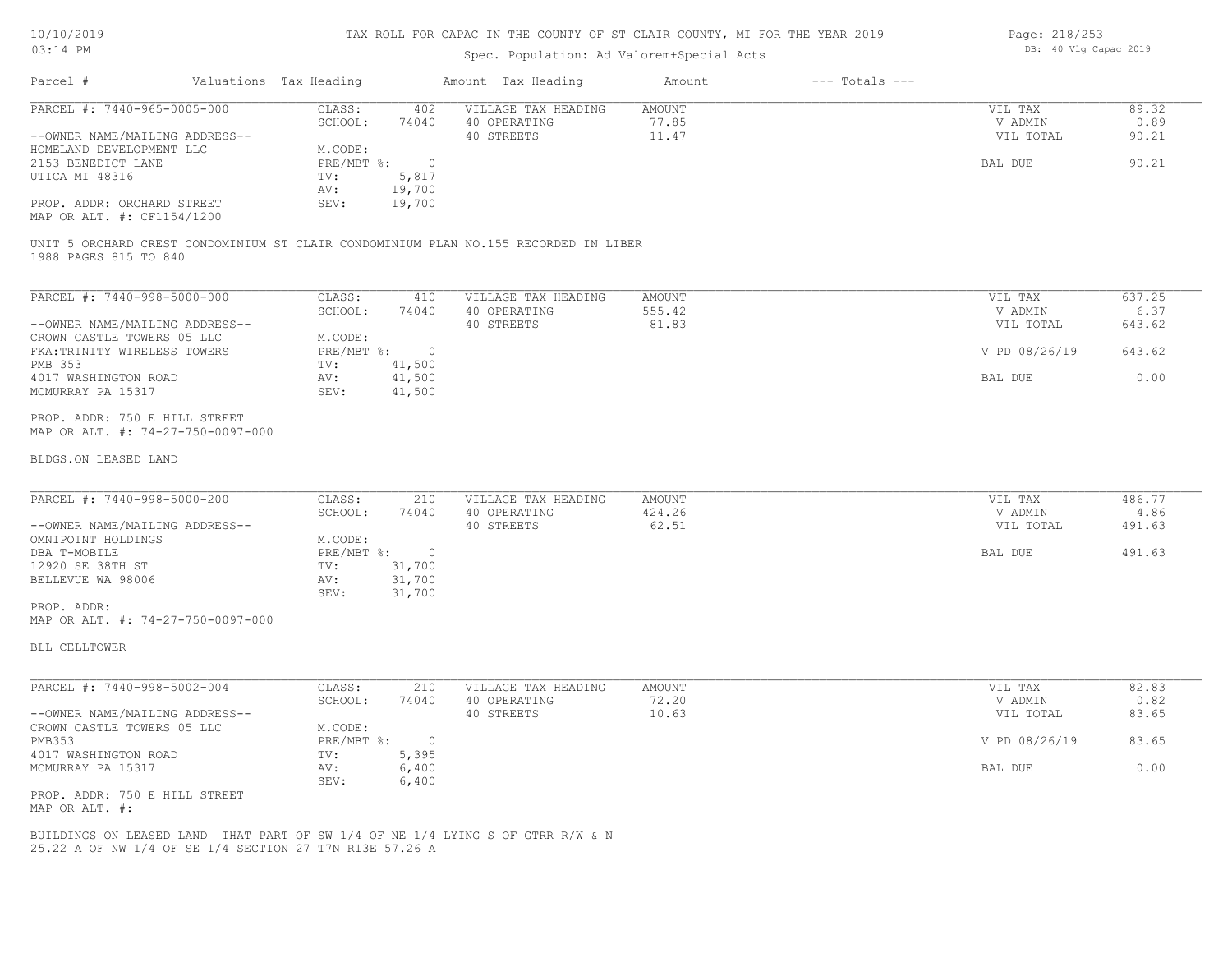## Spec. Population: Ad Valorem+Special Acts

| Page: 219/253 |  |                       |  |
|---------------|--|-----------------------|--|
|               |  | DB: 40 Vlg Capac 2019 |  |

| Valuations Tax Heading<br>Parcel #                                                                                                              |                |       | Amount Tax Heading  | Amount | $---$ Totals $---$ |               |       |
|-------------------------------------------------------------------------------------------------------------------------------------------------|----------------|-------|---------------------|--------|--------------------|---------------|-------|
| PARCEL #: 7440-998-9000-001                                                                                                                     | CLASS:         | 410   | VILLAGE TAX HEADING | AMOUNT |                    | VIL TAX       | 49.48 |
|                                                                                                                                                 | SCHOOL:        | 74040 | 40 OPERATING        | 43.13  |                    | V ADMIN       | 0.49  |
| --OWNER NAME/MAILING ADDRESS--                                                                                                                  |                |       | 40 STREETS          | 6.35   |                    | VIL TOTAL     | 49.97 |
| LYNN TERRY                                                                                                                                      | M.CODE:        |       |                     |        |                    |               |       |
| 186 HUNTERS CROSSING BLVD                                                                                                                       | PRE/MBT %: 100 |       |                     |        |                    | V PD 07/31/19 | 49.97 |
| CAPAC MI 48014                                                                                                                                  | TV:            | 3,223 |                     |        |                    |               |       |
|                                                                                                                                                 | AV:            | 4,700 |                     |        |                    | BAL DUE       | 0.00  |
| PROP. ADDR: 186 HUNTERS CROSSING BLVD<br>MAP OR ALT. #:                                                                                         | SEV:           | 4,700 |                     |        |                    |               |       |
| 180.5 FT OF S 641 FT & EXC N 100 FT OF THAT PART ADJ GT RR. SUPERVISOR JOHN BOWERS<br>PLAT OF THE VILLAGE OF CAPAC SEC 21, 22, 27 & 28 T7N R13E |                |       |                     |        |                    |               |       |
| PARCEL #: 7440-998-9000-002                                                                                                                     | CLASS:         | 410   | VILLAGE TAX HEADING | AMOUNT |                    | VIL TAX       | 55.78 |
|                                                                                                                                                 | SCHOOL:        | 74040 | 40 OPERATING        | 48.62  |                    | V ADMIN       | 0.55  |
| --OWNER NAME/MAILING ADDRESS--                                                                                                                  |                |       | 40 STREETS          | 7.16   |                    | VIL TOTAL     | 56.33 |
| OTTINGER RICHARD/DENISE                                                                                                                         | M.CODE:        |       |                     |        |                    |               |       |
| 177 HUNTERS CROSSING                                                                                                                            | PRE/MBT %: 100 |       |                     |        |                    | V PD 09/09/19 | 56.33 |
| CAPAC MI 48014                                                                                                                                  | TV:            | 3,633 |                     |        |                    |               |       |
|                                                                                                                                                 | AV:            | 5,700 |                     |        |                    | BAL DUE       | 0.00  |
| PROP. ADDR: 177 HUNTERS CROSSING BLVD                                                                                                           | SEV:           | 5,700 |                     |        |                    |               |       |

MAP OR ALT. #:

PLAT OF THE VILLAGE OF CAPAC SEC 21, 22, 27 & 28 T7N R13E 180.5 FT OF S 641 FT & EXC N 100 FT OF THAT PART ADJ GT RR. SUPERVISOR JOHN BOWERS BUILDING'S ON LEASED LAND LOT 4 OF HUNTER'S CROSSING LOT 76 EXC W 75 FT OF N

| PARCEL #: 7440-998-9000-003    | CLASS:       | 410   | VILLAGE TAX HEADING | AMOUNT | VIL TAX       | 49.48 |
|--------------------------------|--------------|-------|---------------------|--------|---------------|-------|
|                                | SCHOOL:      | 74040 | 40 OPERATING        | 43.13  | V ADMIN       | 0.49  |
| --OWNER NAME/MAILING ADDRESS-- |              |       | 40 STREETS          | 6.35   | VIL TOTAL     | 49.97 |
| DROWN BRIAN JR                 | M.CODE:      |       |                     |        |               |       |
| BARBIER JACOUELYN M            | $PRE/MBT$ %: |       |                     |        | V PD 09/04/19 | 49.97 |
| 197 HUNTERS CROSSING BLVD      | TV:          | 3,223 |                     |        |               |       |
| CAPAC MI 48014                 | AV:          | 4,800 |                     |        | BAL DUE       | 0.00  |
|                                | SEV:         | 4,800 |                     |        |               |       |
| ADOR 107 UUNTERC CROSSING BILD |              |       |                     |        |               |       |

MAP OR ALT. #: PROP. ADDR: 197 HUNTERS CROSSING BLVD

OF THE VILLAGE OF CAPAC SEC 21, 22, 27 & 28 T7N R13E FT OF S 641 FT & EXC N 100 FT OF THAT PART ADJ GT RR. SUPERVISOR JOHN BOWERS PLAT BUILDINGS ON LEASED LAND LOT 6 OF HUNTER'S CROSSING LOT 76 EXC W 75 FT OF N 180.5

| PARCEL #: 7440-998-9000-004    | CLASS:         | 410   | VILLAGE TAX HEADING | AMOUNT | VIL TAX   | 54.44 |
|--------------------------------|----------------|-------|---------------------|--------|-----------|-------|
|                                | SCHOOL:        | 74040 | 40 OPERATING        | 47.45  | V ADMIN   | 0.54  |
| --OWNER NAME/MAILING ADDRESS-- |                |       | 40 STREETS          | 6.99   | VIL TOTAL | 54.98 |
| ROZNOWSKI BRUNO                | M.CODE:        |       |                     |        |           |       |
| 284 QUAIL RIDGE                | PRE/MBT %: 100 |       |                     |        | BAL DUE   | 54.98 |
| CAPAC MI 48014                 | TV:            | 3,546 |                     |        |           |       |
|                                | AV:            | 5,600 |                     |        |           |       |
| PROP. ADDR: 284 QUAIL RIDGE    | SEV:           | 5,600 |                     |        |           |       |
| MAP OR ALT. #:                 |                |       |                     |        |           |       |

PLAT OF THE VILLAGE OF CAPAC SEC 21, 22, 27 & 28 T7N R13E 180.5 FT OF S 641 FT & EXC N 100 FT OF THAT PART ADJ GT RR. SUPERVISOR JOHN BOWERS BUILDINGS ON LEASED LAND LOT 102 OF HUNTER'S CROSSING LOT 76 EXC W 75 FT OF N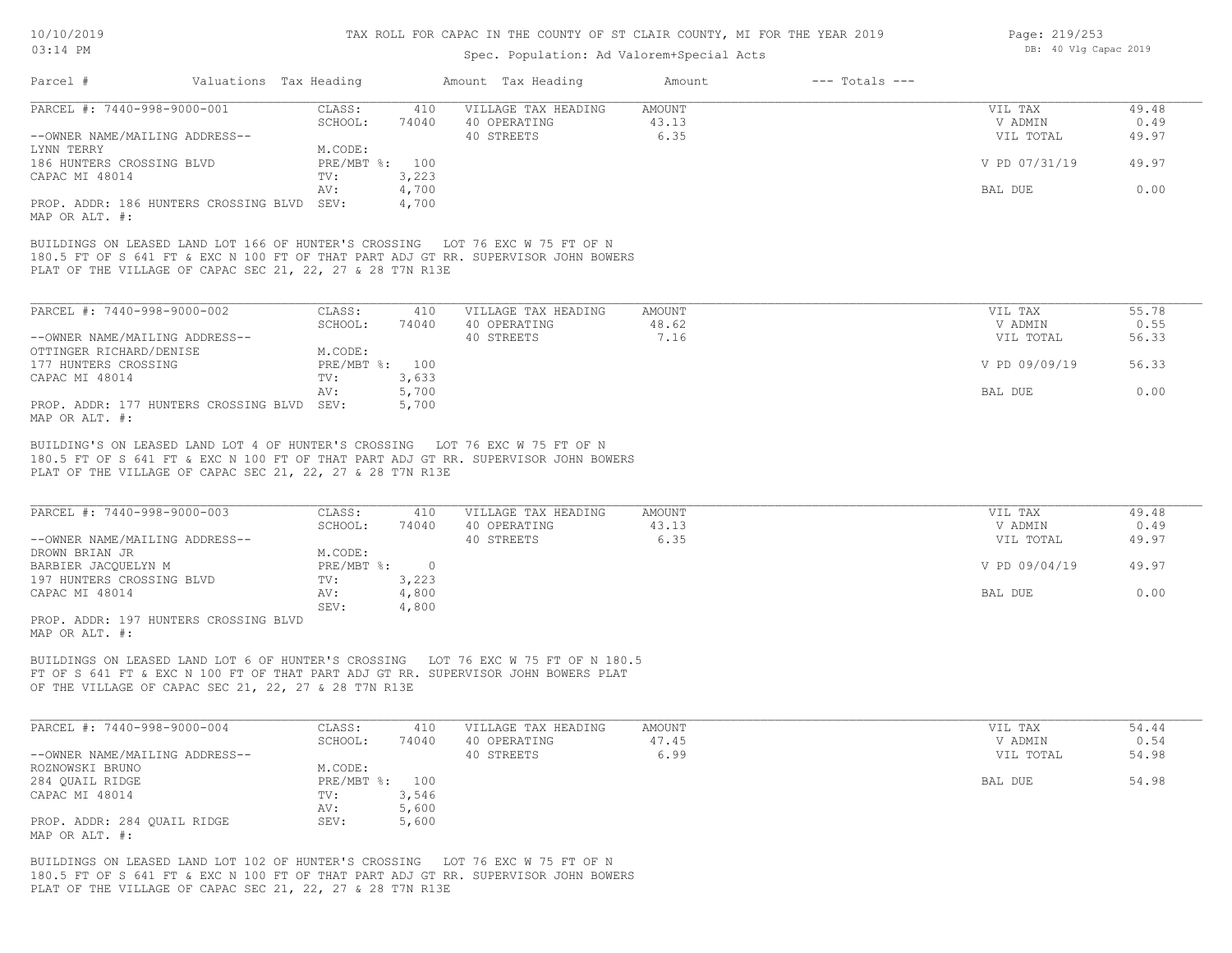#### TAX ROLL FOR CAPAC IN THE COUNTY OF ST CLAIR COUNTY, MI FOR THE YEAR 2019

## Spec. Population: Ad Valorem+Special Acts

| Parcel #                       | Valuations Tax Heading |          | Amount Tax Heading  | Amount | $---$ Totals $---$ |           |      |
|--------------------------------|------------------------|----------|---------------------|--------|--------------------|-----------|------|
| PARCEL #: 7440-998-9000-005    | CLASS:                 | 410      | VILLAGE TAX HEADING | AMOUNT |                    | VIL TAX   | 0.00 |
|                                | SCHOOL:                | 74040    | 40 OPERATING        | 0.00   |                    | V ADMIN   | 0.00 |
| --OWNER NAME/MAILING ADDRESS-- |                        |          | 40 STREETS          | 0.00   |                    | VIL TOTAL | 0.00 |
| CHIND TIMOTHY                  | M.CODE:                |          |                     |        |                    |           |      |
| 6248 STERLING RD               | $PRE/MBT$ %:           | $\Omega$ |                     |        |                    | BAL DUE   | 0.00 |
| YALE MI 48097-2113             | TV:                    |          |                     |        |                    |           |      |
|                                | AV:                    |          |                     |        |                    |           |      |
| PROP. ADDR: 263 QUAIL RIDGE    | SEV:                   |          |                     |        |                    |           |      |
| MAP OR ALT. #:                 |                        |          |                     |        |                    |           |      |

PLAT OF THE VILLAGE OF CAPAC SEC 21, 22, 27 & 28 T7N R13E 180.5 FT OF S 641 FT & EXC N 100 FT OF THAT PART ADJ GT RR. SUPERVISOR JOHN BOWERS

| PARCEL #: 7440-998-9000-006    | CLASS:  | 410            | VILLAGE TAX HEADING | AMOUNT | VIL TAX       | 44.52 |
|--------------------------------|---------|----------------|---------------------|--------|---------------|-------|
|                                | SCHOOL: | 74040          | 40 OPERATING        | 38.81  | V ADMIN       | 0.44  |
| --OWNER NAME/MAILING ADDRESS-- |         |                | 40 STREETS          | 5.71   | VIL TOTAL     | 44.96 |
| BRIEGER DAVID                  | M.CODE: |                |                     |        |               |       |
| 251 OUAIL RIDGE                |         | PRE/MBT %: 100 |                     |        | V PD 09/16/19 | 44.96 |
| CAPAC MI 48014                 | TV:     | 2,900          |                     |        |               |       |
|                                | AV:     | 4,400          |                     |        | BAL DUE       | 0.00  |
| PROP. ADDR: 251 OUAIL RIDGE    | SEV:    | 4,400          |                     |        |               |       |
| MAP OR ALT. #:                 |         |                |                     |        |               |       |

PLAT OF THE VILLAGE OF CAPAC SEC 21, 22, 27 & 28 T7N R13E 180.5 FT OF S 641 FT & EXC N 100 FT OF THAT PART ADJ GT RR. SUPERVISOR JOHN BOWERS BUILDINGS ON LEASED LAND LOT 130 OF HUNTER'S CROSSING LOT 76 EXC W 75 FT OF N

| PARCEL #: 7440-998-9000-007                | CLASS:         | 410   | VILLAGE TAX HEADING | AMOUNT | VIL TAX       | 47.83 |
|--------------------------------------------|----------------|-------|---------------------|--------|---------------|-------|
|                                            | SCHOOL:        | 74040 | 40 OPERATING        | 41.69  | V ADMIN       | 0.47  |
| --OWNER NAME/MAILING ADDRESS--             |                |       | 40 STREETS          | 6.14   | VIL TOTAL     | 48.30 |
| HOLLENBECK SHERRY                          | M.CODE:        |       |                     |        |               |       |
| 198 HUNTERS CROSSING                       | PRE/MBT %: 100 |       |                     |        | V PD 09/05/19 | 48.30 |
| CAPAC MI 48014                             | TV:            | 3,115 |                     |        |               |       |
|                                            | AV:            | 4,600 |                     |        | BAL DUE       | 0.00  |
| PROP. ADDR: 198 HUNTERS CROSSING BLVD SEV: |                | 4,600 |                     |        |               |       |
| MAP OR ALT. #:                             |                |       |                     |        |               |       |

PLAT OF THE VILLAGE OF CAPAC SEC 21, 22, 27 & 28 T7N R13E 180.5 FT OF S 641 FT & EXC N 100 FT OF THAT PART ADJ GT RR. SUPERVISOR JOHN BOWERS BUILDINGS ON LEASED LAND LOT 135 OF HUNTER'S CROSSING LOT 76 EXC W 75 FT OF N

| PARCEL #: 7440-998-9000-008    | CLASS:         | 410   | VILLAGE TAX HEADING | AMOUNT      | VIL TAX   | 11.53 |
|--------------------------------|----------------|-------|---------------------|-------------|-----------|-------|
|                                | SCHOOL:        | 74040 | 40 OPERATING        | 10.05       | V ADMIN   | 0.11  |
| --OWNER NAME/MAILING ADDRESS-- |                |       | 40 STREETS          | $\perp$ .48 | VIL TOTAL | 11.64 |
| GLOMBOWSKI SUSAN               | M.CODE:        |       |                     |             |           |       |
| 246 MALLARD DR                 | PRE/MBT %: 100 |       |                     |             | BAL DUE   | 11.64 |
| CAPAC MI 48014                 | TV:            | 751   |                     |             |           |       |
|                                | AV:            | 1,000 |                     |             |           |       |
| PROP. ADDR: 246 MALLARD DR     | SEV:           | 1,000 |                     |             |           |       |
| MAP OR ALT. #:                 |                |       |                     |             |           |       |

PLAT OF THE VILLAGE OF CAPAC SEC 21, 22, 27 & 28 T7N R13E 180.5 FT OF S 641 FT & EXC N 100 FT OF THAT PART ADJ GT RR. SUPERVISOR JOHN BOWERS BUILDINGS ON LEASED LAND LOT 138 OF HUNTER'S CROSSING LOT 76 EXC W 75 FT OF N

Page: 220/253 DB: 40 Vlg Capac 2019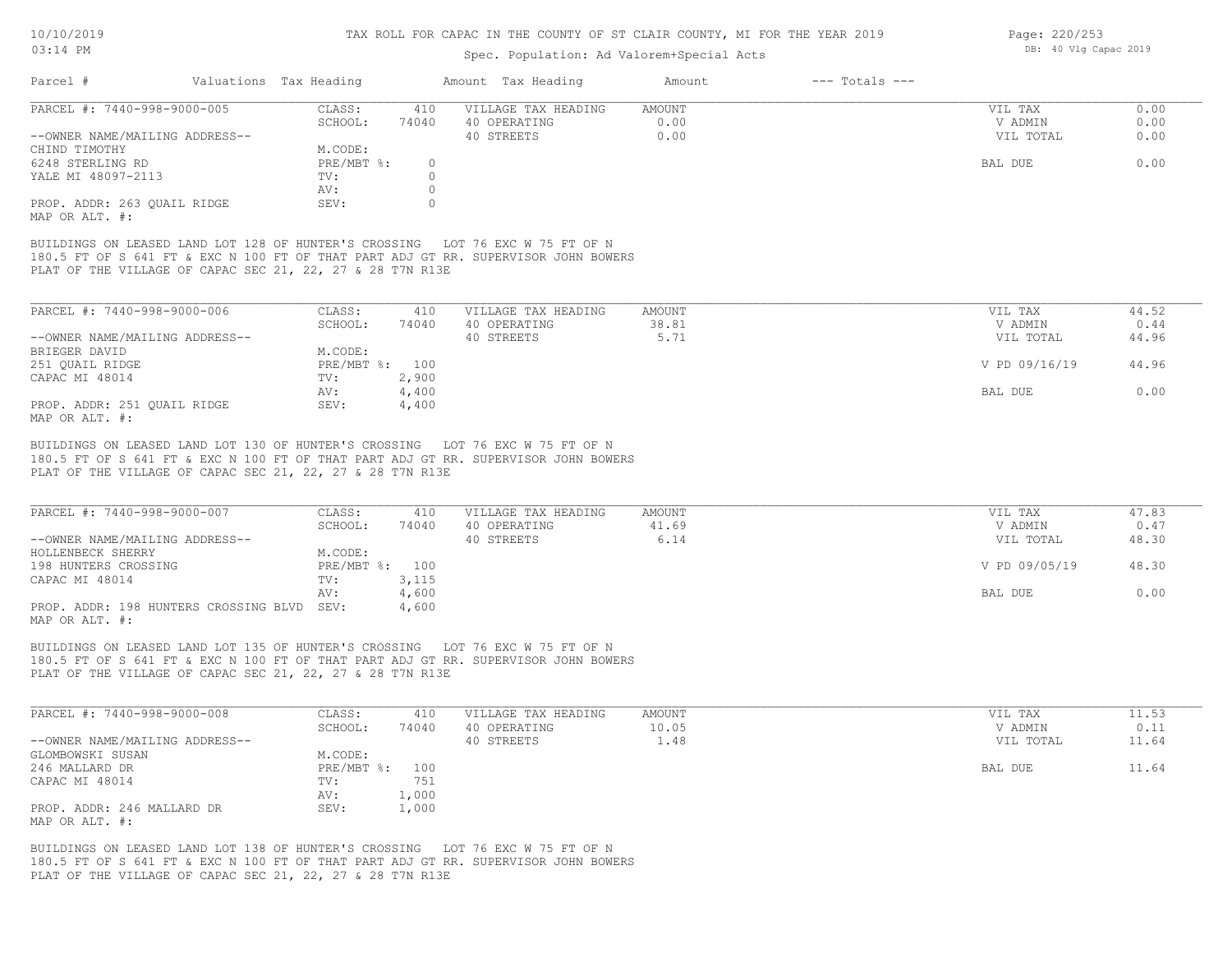## Spec. Population: Ad Valorem+Special Acts

| Page: 221/253 |  |                       |  |
|---------------|--|-----------------------|--|
|               |  | DB: 40 Vlg Capac 2019 |  |

|                                | Valuations Tax Heading |       | Amount Tax Heading  | Amount | $---$ Totals $---$ |           |      |
|--------------------------------|------------------------|-------|---------------------|--------|--------------------|-----------|------|
| PARCEL #: 7440-998-9000-009    | CLASS:                 | 410   | VILLAGE TAX HEADING | AMOUNT |                    | VIL TAX   | 0.00 |
|                                | SCHOOL:                | 74040 | 40 OPERATING        | 0.00   |                    | V ADMIN   | 0.00 |
| --OWNER NAME/MAILING ADDRESS-- |                        |       | 40 STREETS          | 0.00   |                    | VIL TOTAL | 0.00 |
| RESIDENT                       | M.CODE:                |       |                     |        |                    |           |      |
| 262 MALLARD DR                 | $PRE/MBT$ %:           | 100   |                     |        |                    | BAL DUE   | 0.00 |
| CAPAC MI 48014                 | TV:                    |       |                     |        |                    |           |      |
|                                | AV:                    |       |                     |        |                    |           |      |
| PROP. ADDR: 262 MALLARD DR     | SEV:                   |       |                     |        |                    |           |      |
| MAP OR ALT. #:                 |                        |       |                     |        |                    |           |      |

PLAT OF THE VILLAGE OF CAPAC SEC 21, 22, 27 & 28 T7N R13E 180.5 FT OF S 641 FT & EXC N 100 FT OF THAT PART ADJ GT RR. SUPERVISOR JOHN BOWERS

| PARCEL #: 7440-998-9000-010    | CLASS:       | 410   | VILLAGE TAX HEADING | AMOUNT | VIL TAX   | 44.52 |
|--------------------------------|--------------|-------|---------------------|--------|-----------|-------|
|                                | SCHOOL:      | 74040 | 40 OPERATING        | 38.81  | V ADMIN   | 0.44  |
| --OWNER NAME/MAILING ADDRESS-- |              |       | 40 STREETS          | 5.71   | VIL TOTAL | 44.96 |
| ROEGNER JOHN                   | M.CODE:      |       |                     |        |           |       |
| ROEGNER ROSE MARIE             | $PRE/MBT$ %: | 100   |                     |        | BAL DUE   | 44.96 |
| 273 MALLARD DR                 | TV:          | 2,900 |                     |        |           |       |
| CAPAC MI 48014                 | AV:          | 4,400 |                     |        |           |       |
|                                | SEV:         | 4,400 |                     |        |           |       |
| PROP. ADDR: 273 MALLARD DR     |              |       |                     |        |           |       |
|                                |              |       |                     |        |           |       |

MAP OR ALT. #:

PLAT OF THE VILLAGE OF CAPAC SEC 21, 22, 27 & 28 T7N R13E 180.5 FT OF S 641 FT & EXC N 100 FT OF THAT PART ADJ GT RR. SUPERVISOR JOHN BOWERS BUILDINGS ON LEASED LAND LOT 155 OF HUNTER'S CROSSING LOT 76 EXC W 75 FT OF N

| PARCEL #: 7440-998-9000-012                 | CLASS:         | 410   | VILLAGE TAX HEADING | AMOUNT | VIL TAX |               | 46.47 |
|---------------------------------------------|----------------|-------|---------------------|--------|---------|---------------|-------|
|                                             | SCHOOL:        | 74040 | 40 OPERATING        | 40.51  |         | V ADMIN       | 0.46  |
| --OWNER NAME/MAILING ADDRESS--              |                |       | 40 STREETS          | 5.96   |         | VIL TOTAL     | 46.93 |
| SPOONER LYNDA MAY                           | M.CODE:        |       |                     |        |         |               |       |
| 221 CHRISTOPHER STONE DRIVE                 | PRE/MBT %: 100 |       |                     |        |         | V PD 07/19/19 | 46.93 |
| CAPAC MI 48014                              | TV:            | 3,027 |                     |        |         |               |       |
|                                             | AV:            | 4,800 |                     |        | BAL DUE |               | 0.00  |
| PROP. ADDR: 221 CHRISTOPHER STONE DRIV SEV: |                | 4,800 |                     |        |         |               |       |
| MAP OR ALT. #:                              |                |       |                     |        |         |               |       |

PLAT OF THE VILLAGE OF CAPAC SEC 21, 22, 27 & 28 T7N R13E 180.5 FT OF S 641 FT & EXC N 100 FT OF THAT PART ADJ GT RR. SUPERVISOR JOHN BOWERS BUILDINGS ON LEASED LAND LOT 168 OF HUNTER'S CROSSING LOT 76 EXC W 75 FT OF N

| PARCEL #: 7440-998-9000-013                 | CLASS:         | 410   | VILLAGE TAX HEADING | AMOUNT | VIL TAX   | 41.21 |
|---------------------------------------------|----------------|-------|---------------------|--------|-----------|-------|
|                                             | SCHOOL:        | 74040 | 40 OPERATING        | 35.92  | V ADMIN   | 0.41  |
| --OWNER NAME/MAILING ADDRESS--              |                |       | 40 STREETS          | 5.29   | VIL TOTAL | 41.62 |
| SANTANA RANFERI                             | M.CODE:        |       |                     |        |           |       |
| 184 CHRISTOPHER STONE DR                    | PRE/MBT %: 100 |       |                     |        | BAL DUE   | 41.62 |
| CAPAC MI 48014                              | TV:            | 2,684 |                     |        |           |       |
|                                             | AV:            | 3,900 |                     |        |           |       |
| PROP. ADDR: 184 CHRISTOPHER STONE DRIV SEV: |                | 3,900 |                     |        |           |       |
| MAP OR ALT. #:                              |                |       |                     |        |           |       |

PLAT OF THE VILLAGE OF CAPAC SEC 21, 22, 27 & 28 T7N R13E 180.5 FT OF S 641 FT & EXC N 100 FT OF THAT PART ADJ GT RR. SUPERVISOR JOHN BOWERS BUILDINGS ON LEASED LAND LOT 167 OF HUNTER'S CROSSING LOT 76 EXC W 75 FT OF N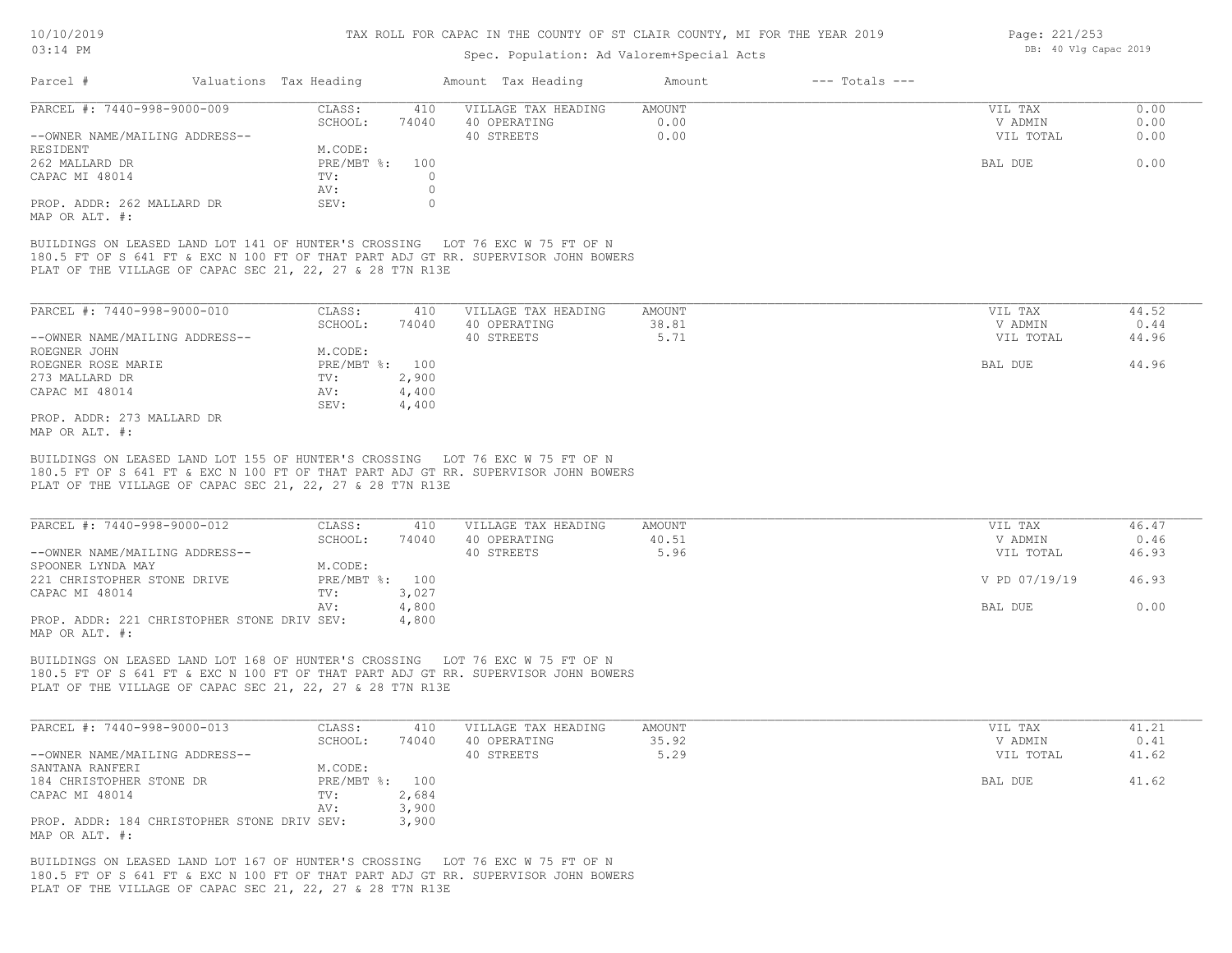| $03:14$ PM                                                                                                                                                                                                                       |                         | Spec. Population: Ad Valorem+Special Acts | DB: 40 Vlg Capac 2019        |               |       |
|----------------------------------------------------------------------------------------------------------------------------------------------------------------------------------------------------------------------------------|-------------------------|-------------------------------------------|------------------------------|---------------|-------|
| Parcel #                                                                                                                                                                                                                         | Valuations Tax Heading  | Amount Tax Heading                        | $---$ Totals $---$<br>Amount |               |       |
| PARCEL #: 7440-998-9000-014                                                                                                                                                                                                      | CLASS:<br>410           | VILLAGE TAX HEADING                       | <b>AMOUNT</b>                | VIL TAX       | 44.52 |
|                                                                                                                                                                                                                                  | SCHOOL:<br>74040        | 40 OPERATING                              | 38.81                        | V ADMIN       | 0.44  |
| --OWNER NAME/MAILING ADDRESS--                                                                                                                                                                                                   |                         | 40 STREETS                                | 5.71                         | VIL TOTAL     | 44.96 |
| SCHOENROCK THOMAS                                                                                                                                                                                                                | M.CODE:                 |                                           |                              |               |       |
| SCHOENROCK DOLORES                                                                                                                                                                                                               | PRE/MBT %: 100          |                                           |                              | V PD 09/20/19 | 44.96 |
| 171 CHRISTOPHER STONE DRIVE                                                                                                                                                                                                      | TV:<br>2,900            |                                           |                              |               |       |
| CAPAC MI 48014                                                                                                                                                                                                                   | 4,300<br>AV:            |                                           |                              | BAL DUE       | 0.00  |
|                                                                                                                                                                                                                                  | SEV:<br>4,300           |                                           |                              |               |       |
| PROP. ADDR: 171 CHRISTOPHER STONE DRIV<br>MAP OR ALT. #:                                                                                                                                                                         |                         |                                           |                              |               |       |
| BUILDINGS ON LEASED LAND LOT 161 OF HUNTER'S CROSSING LOT 76 EXC W 75 FT OF N<br>180.5 FT OF S 641 FT & EXC N 100 FT OF THAT PART ADJ GT RR. SUPERVISOR JOHN BOWERS<br>PLAT OF THE VILLAGE OF CAPAC SEC 21, 22, 27 & 28 T7N R13E |                         |                                           |                              |               |       |
| PARCEL #: 7440-998-9000-015                                                                                                                                                                                                      | CLASS:<br>410           | VILLAGE TAX HEADING                       | AMOUNT                       | VIL TAX       | 54.44 |
|                                                                                                                                                                                                                                  | SCHOOL:<br>74040        | 40 OPERATING                              | 47.45                        | V ADMIN       | 0.54  |
| --OWNER NAME/MAILING ADDRESS--                                                                                                                                                                                                   |                         | 40 STREETS                                | 6.99                         | VIL TOTAL     | 54.98 |
| LANE OVAL LEE                                                                                                                                                                                                                    | M.CODE:                 |                                           |                              |               |       |
| LANE MARY                                                                                                                                                                                                                        | PRE/MBT %: 100          |                                           |                              | BAL DUE       | 54.98 |
| 226 CHRISTOPHER STONE DRIVE                                                                                                                                                                                                      | 3,546<br>TV:            |                                           |                              |               |       |
| CAPAC MI 48014                                                                                                                                                                                                                   | 5,400<br>AV:            |                                           |                              |               |       |
|                                                                                                                                                                                                                                  | SEV:<br>5,400           |                                           |                              |               |       |
| PROP. ADDR: 226 CHRISTOPHER STONE DRIV<br>MAP OR ALT. #:                                                                                                                                                                         |                         |                                           |                              |               |       |
| BUILDING ON LEASED LAND HUNTERS CROSSING LOT 175                                                                                                                                                                                 |                         |                                           |                              |               |       |
| PARCEL #: 7440-998-9000-017                                                                                                                                                                                                      | CLASS:<br>410           | VILLAGE TAX HEADING                       | <b>AMOUNT</b>                | VIL TAX       | 51.12 |
|                                                                                                                                                                                                                                  | SCHOOL:<br>74040        | 40 OPERATING                              | 44.56                        | V ADMIN       | 0.51  |
| --OWNER NAME/MAILING ADDRESS--                                                                                                                                                                                                   | M.CODE:                 | 40 STREETS                                | 6.56                         | VIL TOTAL     | 51.63 |
| ZWACK HARRIET                                                                                                                                                                                                                    |                         |                                           |                              |               | 51.63 |
| 237 MALLARD LN                                                                                                                                                                                                                   | PRE/MBT %: 100<br>3,330 |                                           |                              | BAL DUE       |       |
| CAPAC MI 48014                                                                                                                                                                                                                   | TV:<br>5,000<br>AV:     |                                           |                              |               |       |
| PROP. ADDR: 237 MALLARD LN                                                                                                                                                                                                       | 5,000<br>SEV:           |                                           |                              |               |       |
| MAP OR ALT. #:                                                                                                                                                                                                                   |                         |                                           |                              |               |       |
| BUILDING ON LEASED LAND HUNTERS CROSSING LOT 161                                                                                                                                                                                 |                         |                                           |                              |               |       |
| PARCEL #: 7440-998-9000-018                                                                                                                                                                                                      | CLASS:<br>410           | VILLAGE TAX HEADING                       | <b>AMOUNT</b>                | VIL TAX       | 76.77 |
|                                                                                                                                                                                                                                  | SCHOOL:<br>74040        | 40 OPERATING                              | 66.91                        | V ADMIN       | 0.76  |
| --OWNER NAME/MAILING ADDRESS--                                                                                                                                                                                                   |                         | 40 STREETS                                | 9.86                         | VIL TOTAL     | 77.53 |
| MCDONALD JOHN                                                                                                                                                                                                                    | M.CODE:                 |                                           |                              |               |       |
| MCDONALD JOANE                                                                                                                                                                                                                   | PRE/MBT %: 100          |                                           |                              | BAL DUE       | 77.53 |
| 268 MALLARD LN                                                                                                                                                                                                                   | 5,000<br>TV:            |                                           |                              |               |       |
| CAPAC MI 48014                                                                                                                                                                                                                   | 5,000<br>AV:            |                                           |                              |               |       |
|                                                                                                                                                                                                                                  | 5,000<br>SEV:           |                                           |                              |               |       |
| PROP. ADDR: 268 MALLARD LN                                                                                                                                                                                                       |                         |                                           |                              |               |       |
| MAP OR ALT. #:                                                                                                                                                                                                                   |                         |                                           |                              |               |       |
|                                                                                                                                                                                                                                  |                         |                                           |                              |               |       |

BUILDING ON LEASED LAND HUNTERS CROSSING LOT 142

Page: 222/253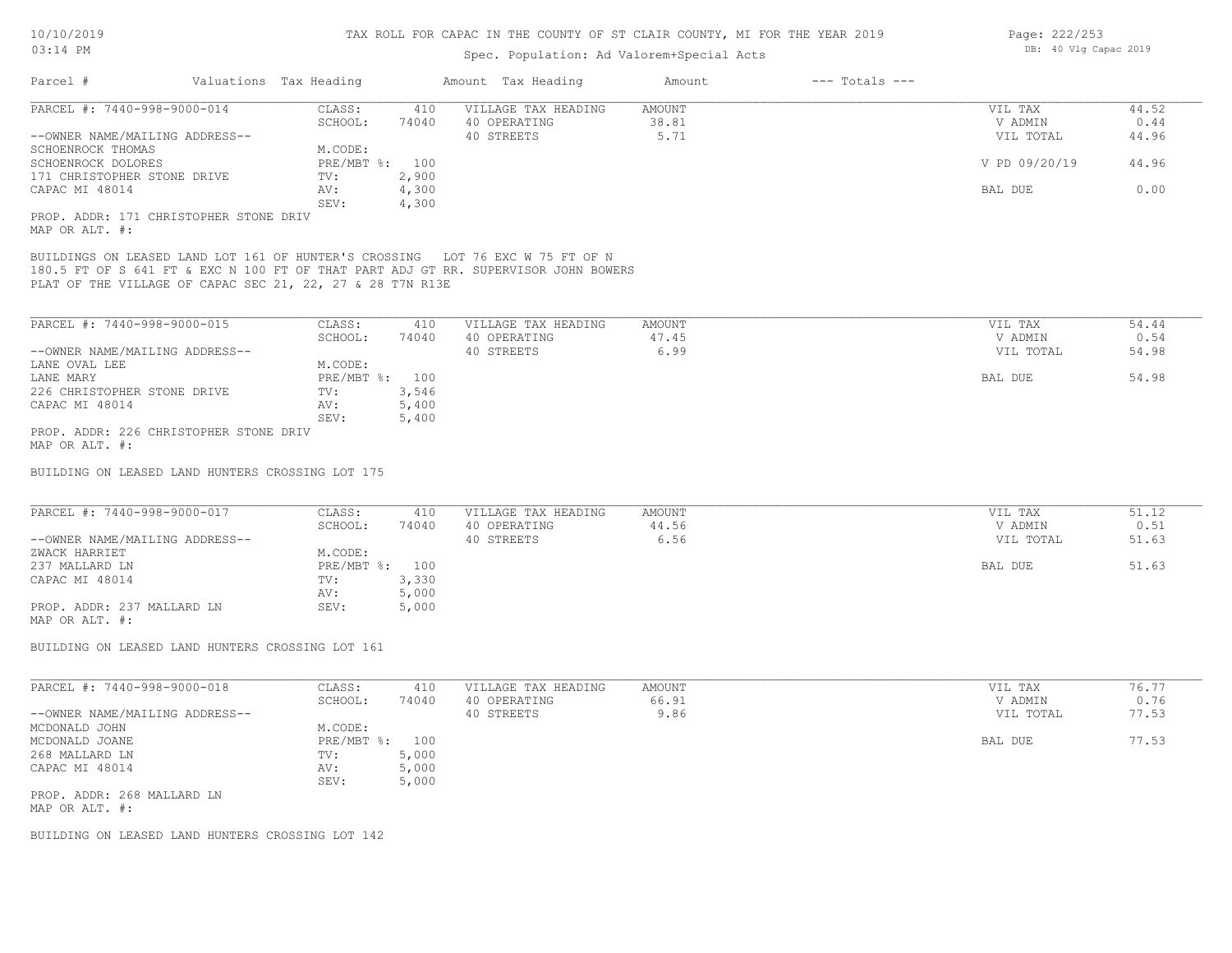## Spec. Population: Ad Valorem+Special Acts

| Parcel #                       |        | Valuations Tax Heading               |       | Amount Tax Heading | Amount  | $---$ Totals $---$ |               |       |
|--------------------------------|--------|--------------------------------------|-------|--------------------|---------|--------------------|---------------|-------|
| PARCEL #: 7440-998-9000-019    | CLASS: | VILLAGE TAX HEADING<br>AMOUNT<br>410 |       |                    | VIL TAX | 51.12              |               |       |
|                                |        | SCHOOL:                              | 74040 | 40 OPERATING       | 44.56   |                    | V ADMIN       | 0.51  |
| --OWNER NAME/MAILING ADDRESS-- |        |                                      |       | 40 STREETS         | 6.56    |                    | VIL TOTAL     | 51.63 |
| ZOCHOWSKI MARY                 |        | M.CODE:                              |       |                    |         |                    |               |       |
| 139 SOUAB DR.                  |        | PRE/MBT %: 100                       |       |                    |         |                    | V PD 08/26/19 | 51.63 |
| CAPAC MI 48014                 |        | TV:                                  | 3,330 |                    |         |                    |               |       |
|                                |        | AV:                                  | 5,000 |                    |         |                    | BAL DUE       | 0.00  |
| PROP. ADDR: 139 SQUAB DR       |        | SEV:                                 | 5,000 |                    |         |                    |               |       |
|                                |        |                                      |       |                    |         |                    |               |       |

MAP OR ALT. #:

BUILDING ON LEASED LAND HUNTERS CROSSING LOT 193

| PARCEL #: 7440-998-9000-020            | CLASS:         | 410   | VILLAGE TAX HEADING | AMOUNT | VIL TAX       | 56.09 |
|----------------------------------------|----------------|-------|---------------------|--------|---------------|-------|
|                                        | SCHOOL:        | 74040 | 40 OPERATING        | 48.89  | V ADMIN       | 0.56  |
| --OWNER NAME/MAILING ADDRESS--         |                |       | 40 STREETS          | 7.20   | VIL TOTAL     | 56.65 |
| FISH JOHN W                            | M.CODE:        |       |                     |        |               |       |
| FISH VALERIE                           | PRE/MBT %: 100 |       |                     |        | V PD 08/07/19 | 56.65 |
| 291 CHRISTOPHER STONE DR.              | TV:            | 3,653 |                     |        |               |       |
| CAPAC MI 48014                         | AV:            | 5,600 |                     |        | BAL DUE       | 0.00  |
|                                        | SEV:           | 5,600 |                     |        |               |       |
| PROP. ADDR: 291 CHRISTOPHER STONE DRIV |                |       |                     |        |               |       |

MAP OR ALT. #:

BUILDINGS ON LEASED LAND HUNTERS CROSSING LOT#118

| PARCEL #: 7440-998-9000-091    | CLASS:       | 410   | VILLAGE TAX HEADING | AMOUNT | VIL TAX       | 101.12 |
|--------------------------------|--------------|-------|---------------------|--------|---------------|--------|
|                                | SCHOOL:      | 74040 | 40 OPERATING        | 88.14  | V ADMIN       | 1.01   |
| --OWNER NAME/MAILING ADDRESS-- |              |       | 40 STREETS          | 12.98  | VIL TOTAL     | 102.13 |
| RESIDENT                       | M.CODE:      |       |                     |        |               |        |
| 230 OUAIL RIDGE                | $PRE/MBT$ %: |       |                     |        | V PD 09/19/19 | 102.13 |
| CAPAC MI 48014                 | TV:          | 6,586 |                     |        |               |        |
|                                | AV:          | 7,600 |                     |        | BAL DUE       | 0.00   |
| PROP. ADDR: 230 QUAIL RIDGE    | SEV:         | 7,600 |                     |        |               |        |
| MAP OR ALT. #:                 |              |       |                     |        |               |        |

PLAT OF THE VILLAGE OF CAPAC SEC 21, 22, 27 & 28 T7N R13E 180.5 FT OF S 641 FT & EXC N 100 FT OF THAT PART ADJ GT RR. SUPERVISOR JOHN BOWERS BUILDINGS ON LEASED LAND LOT 91 OF HUNTER'S CROSSING LOT 76 EXC W 75 FT OF N

| PARCEL #: 7440-998-9000-101    | CLASS:       | 410   | VILLAGE TAX HEADING | AMOUNT | VIL TAX       | 41.21 |
|--------------------------------|--------------|-------|---------------------|--------|---------------|-------|
|                                | SCHOOL:      | 74040 | 40 OPERATING        | 35.92  | V ADMIN       | 0.41  |
| --OWNER NAME/MAILING ADDRESS-- |              |       | 40 STREETS          | 5.29   | VIL TOTAL     | 41.62 |
| LIPSKY PATRICIA                | M.CODE:      |       |                     |        |               |       |
| 280 QUAIL RIDGE                | $PRE/MBT$ %: | 100   |                     |        | V PD 07/10/19 | 41.62 |
| CAPAC MI 48014                 | TV:          | 2,684 |                     |        |               |       |
|                                | AV:          | 3,600 |                     |        | BAL DUE       | 0.00  |
| PROP. ADDR: 280 QUAIL RIDGE    | SEV:         | 3,600 |                     |        |               |       |
| MAP OR ALT. #:                 |              |       |                     |        |               |       |

BUILDINGS ON LEASED LAND HUNTERS CROSSING LOT 101

Page: 223/253 DB: 40 Vlg Capac 2019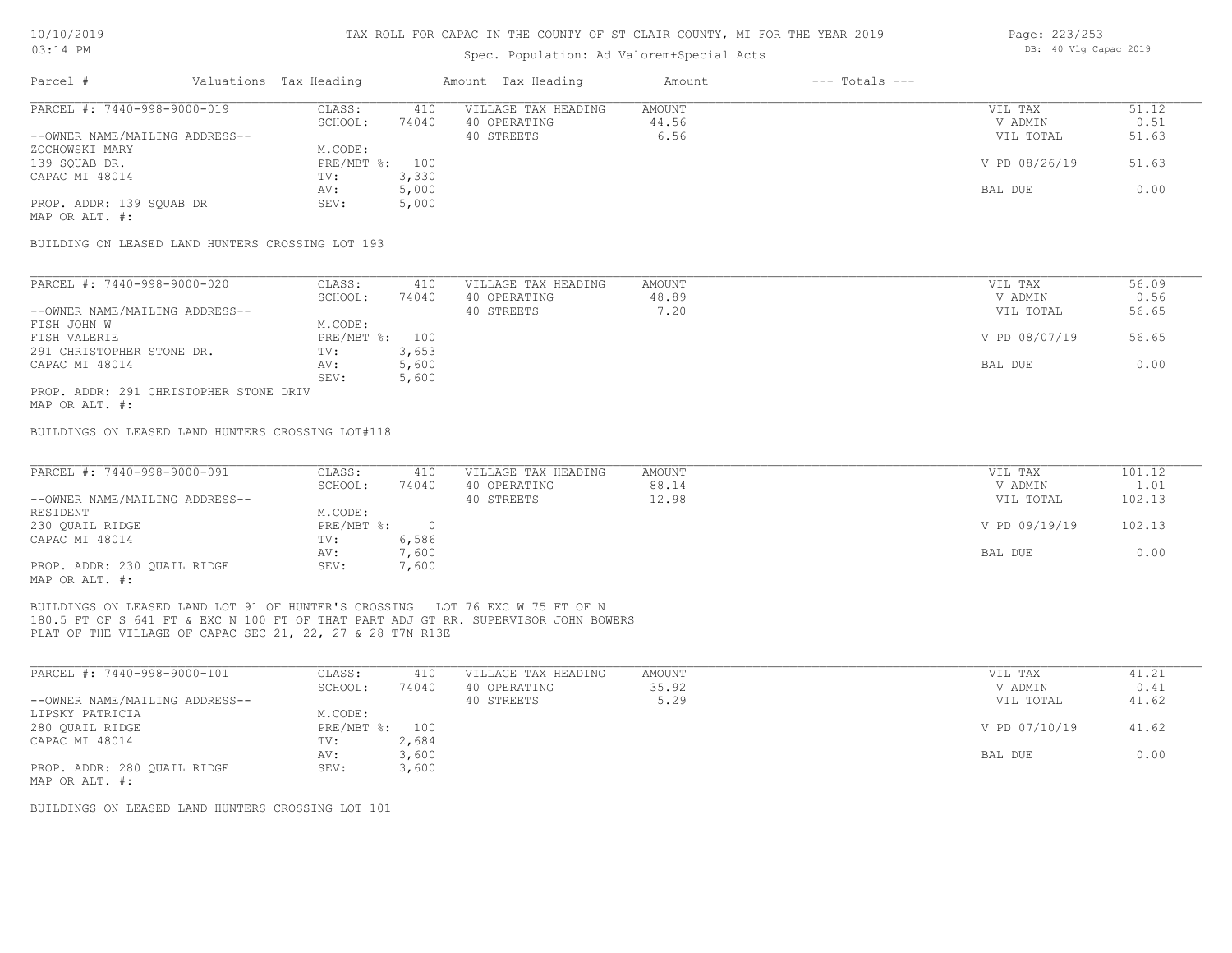# Spec. Population: Ad Valorem+Special Acts

| Parcel #                       | Valuations Tax Heading |       | Amount Tax Heading  | Amount | $---$ Totals $---$ |           |       |
|--------------------------------|------------------------|-------|---------------------|--------|--------------------|-----------|-------|
| PARCEL #: 7440-998-9000-190    | CLASS:                 | 410   | VILLAGE TAX HEADING | AMOUNT |                    | VIL TAX   | 56.09 |
|                                | SCHOOL:                | 74040 | 40 OPERATING        | 48.89  |                    | V ADMIN   | 0.56  |
| --OWNER NAME/MAILING ADDRESS-- |                        |       | 40 STREETS          | 7.20   |                    | VIL TOTAL | 56.65 |
| LAAKSO DARREN                  | M.CODE:                |       |                     |        |                    |           |       |
| LAAKSO SHARON                  | PRE/MBT %:             |       |                     |        |                    | BAL DUE   | 56.65 |
| 108 WHITETAIL DR.              | TV:                    | 3,653 |                     |        |                    |           |       |
| CAPAC MI 48014                 | AV:                    | 5,500 |                     |        |                    |           |       |
|                                | SEV:                   | 5,500 |                     |        |                    |           |       |
| PROP. ADDR: 108 WHITETAIL DR.  |                        |       |                     |        |                    |           |       |

MAP OR ALT. #:

BUILDIND'S ON LEASED LAND HUNTERS CROSSING LOT 190

| PARCEL #: 7440-999-0002-001    | CLASS:<br>SCHOOL: | 251<br>74040 | VILLAGE TAX HEADING<br>40 OPERATING | AMOUNT<br>306.48 | VIL TAX<br>V ADMIN | 351.63<br>3.51 |
|--------------------------------|-------------------|--------------|-------------------------------------|------------------|--------------------|----------------|
| --OWNER NAME/MAILING ADDRESS-- |                   |              | 40 STREETS                          | 45.15            | VIL TOTAL          | 355.14         |
| T-MOBILE CENTRAL LLC           | M.CODE:           |              |                                     |                  |                    |                |
| T-MOBILE                       | $PRE/MBT$ %:      | 100          |                                     |                  | V PD 09/11/19      | 355.14         |
| PROPERTY TAX DEPARTMENT        | TV:               | 22,900       |                                     |                  |                    |                |
| 12920 SE 38TH ST.              | AV:               | 22,900       |                                     |                  | BAL DUE            | 0.00           |
| BELLEVUE WA 98006              | SEV:              | 22,900       |                                     |                  |                    |                |

MAP OR ALT. #: PROP. ADDR:

#### PERSONALPROPERTY

| PARCEL #: 7440-999-0003-010         | CLASS:         | 251   | VILLAGE TAX HEADING | AMOUNT | VIL TAX   | 0.00 |
|-------------------------------------|----------------|-------|---------------------|--------|-----------|------|
|                                     | SCHOOL:        | 74040 | 40 OPERATING        | 0.00   | V ADMIN   | 0.00 |
| --OWNER NAME/MAILING ADDRESS--      |                |       | 40 STREETS          | 0.00   | VIL TOTAL | 0.00 |
| LEONARDS FOUNTAIN SPECIALTIES, INC. | M.CODE:        |       |                     |        |           |      |
| 4601 NANCY SY                       | PRE/MBT %: 100 |       |                     |        | BAL DUE   | 0.00 |
| HAMTRAMCK MI 48212-1250             | TV:            |       |                     |        |           |      |
|                                     | AV:            |       |                     |        |           |      |
| PROP. ADDR:                         | SEV:           |       |                     |        |           |      |
| MAP OR ALT. #:                      |                |       |                     |        |           |      |

PERSONAL PROPERTY

| PARCEL #: 7440-999-0004-000    | CLASS:       | 251   | VILLAGE TAX HEADING | AMOUNT | VIL TAX   | 0.00 |
|--------------------------------|--------------|-------|---------------------|--------|-----------|------|
|                                | SCHOOL:      | 74040 | 40 OPERATING        | 0.00   | V ADMIN   | 0.00 |
| --OWNER NAME/MAILING ADDRESS-- |              |       | 40 STREETS          | 0.00   | VIL TOTAL | 0.00 |
| CAPAC CHIROPRACTIC CLINIC      | M.CODE:      |       |                     |        |           |      |
| 116 N MAIN ST                  | $PRE/MBT$ %: | 100   |                     |        | BAL DUE   | 0.00 |
| CAPAC MI 48014                 | TV:          |       |                     |        |           |      |
|                                | AV:          |       |                     |        |           |      |
| PROP. ADDR: 116 N MAIN ST      | SEV:         |       |                     |        |           |      |
| MAP OR ALT. #:                 |              |       |                     |        |           |      |

#### PERSONAL PROPERTY

Page: 224/253 DB: 40 Vlg Capac 2019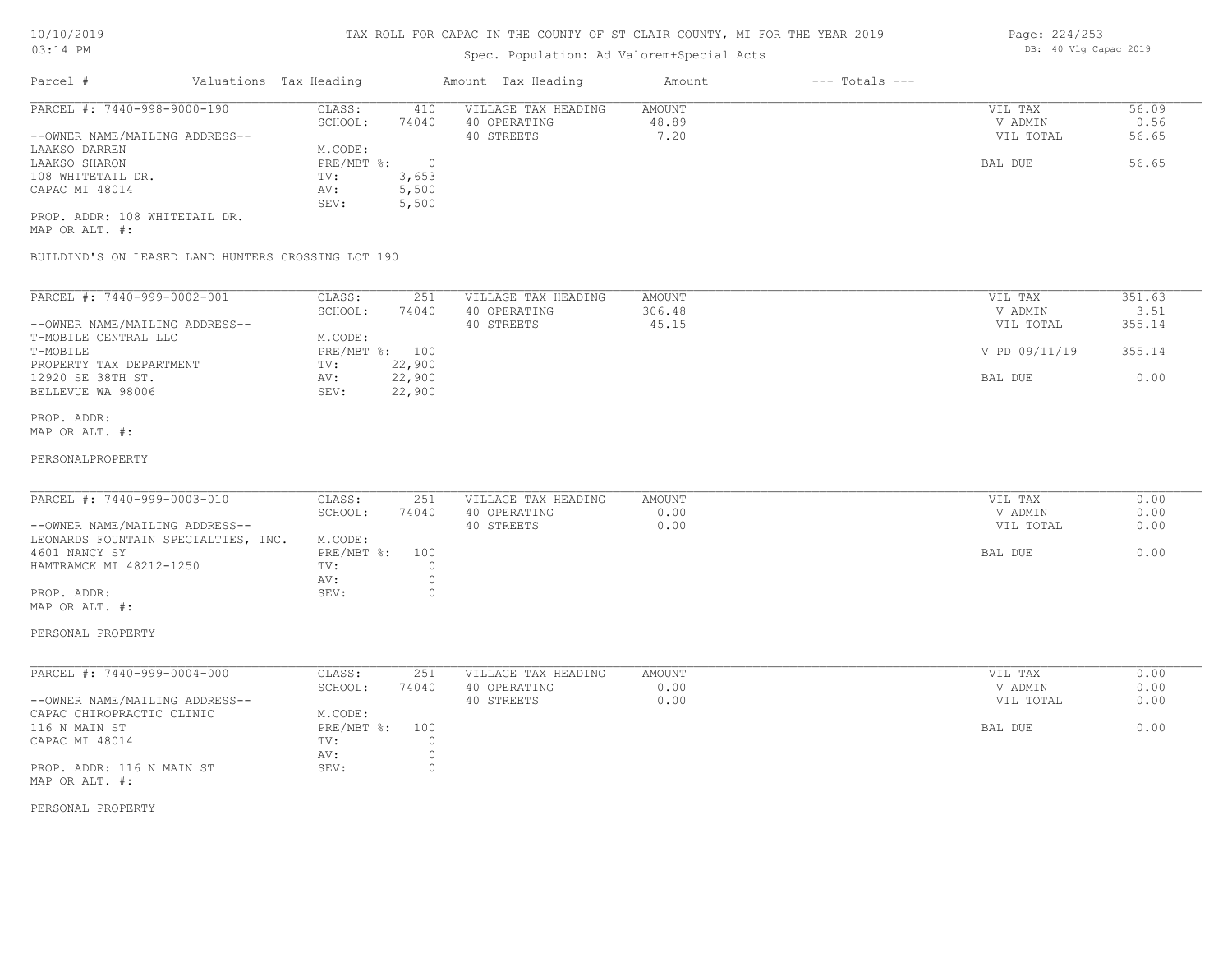## TAX ROLL FOR CAPAC IN THE COUNTY OF ST CLAIR COUNTY, MI FOR THE YEAR 2019

# Spec. Population: Ad Valorem+Special Acts

| Page: 225/253 |  |  |                       |  |
|---------------|--|--|-----------------------|--|
|               |  |  | DB: 40 Vlg Capac 2019 |  |

| Parcel #                                                                                                                                                                                                                 | Valuations Tax Heading |                                                                                                                                     | Amount Tax Heading                                | Amount                  | $---$ Totals $---$ |                                                             |                                         |
|--------------------------------------------------------------------------------------------------------------------------------------------------------------------------------------------------------------------------|------------------------|-------------------------------------------------------------------------------------------------------------------------------------|---------------------------------------------------|-------------------------|--------------------|-------------------------------------------------------------|-----------------------------------------|
| PARCEL #: 7440-999-0004-100<br>--OWNER NAME/MAILING ADDRESS--<br>SUPERIOR AUTO REPAIR<br>104 E MILL ST<br>CAPAC MI 48014<br>PROP. ADDR: 104 E MILL STREET<br>MAP OR ALT. #:<br>PERSONAL PROPERTY                         |                        | CLASS:<br>251<br>SCHOOL:<br>74040<br>M.CODE:<br>PRE/MBT %: 100<br>TV:<br>4,000<br>4,000<br>AV:<br>SEV:<br>4,000                     | VILLAGE TAX HEADING<br>40 OPERATING<br>40 STREETS | AMOUNT<br>53.53<br>7.88 |                    | VIL TAX<br>V ADMIN<br>VIL TOTAL<br>V PD 09/19/19<br>BAL DUE | 61.41<br>0.61<br>62.02<br>62.02<br>0.00 |
| PARCEL #: 7440-999-0005-000<br>--OWNER NAME/MAILING ADDRESS--<br>LOUIE'S FAMILY RESTAURANT<br>560 N MAIN ST<br>CAPAC MI 48014-3150<br>PROP. ADDR: 560 N MAIN ST<br>MAP OR ALT. #:                                        |                        | CLASS:<br>251<br>SCHOOL:<br>74040<br>M.CODE:<br>$PRE/MBT$ $\div$<br>100<br>$\circ$<br>TV:<br>$\mathbb O$<br>AV:<br>$\Omega$<br>SEV: | VILLAGE TAX HEADING<br>40 OPERATING<br>40 STREETS | AMOUNT<br>0.00<br>0.00  |                    | VIL TAX<br>V ADMIN<br>VIL TOTAL<br>BAL DUE                  | 0.00<br>0.00<br>0.00<br>0.00            |
| PERSONAL PROPERTY<br>PARCEL #: 7440-999-0006-000<br>--OWNER NAME/MAILING ADDRESS--<br>SDS PHAMACY<br>CAPAC PHARMACY<br>25 S MAIN ST<br>YALE MI 48097<br>PROP. ADDR: 136 N MAIN ST<br>MAP OR ALT. #:<br>PERSONAL PROPERTY |                        | CLASS:<br>251<br>SCHOOL:<br>74040<br>M.CODE:<br>PRE/MBT %: 100<br>$\circ$<br>TV:<br>$\circ$<br>AV:<br>SEV:<br>$\circ$               | VILLAGE TAX HEADING<br>40 OPERATING<br>40 STREETS | AMOUNT<br>0.00<br>0.00  |                    | VIL TAX<br>V ADMIN<br>VIL TOTAL<br>BAL DUE                  | 0.00<br>0.00<br>0.00<br>0.00            |
| PARCEL #: 7440-999-0007-000<br>--OWNER NAME/MAILING ADDRESS--<br>QUEST DIAGNOSTICS, INC<br>1201 S. COLLEGEVILLE ROAD, CV-3105<br>COLLEGEVILLE PA 19426<br>PROP. ADDR:<br>MAP OR ALT. #:                                  |                        | CLASS:<br>251<br>SCHOOL:<br>74040<br>M.CODE:<br>PRE/MBT %:<br>100<br>$\circ$<br>TV:<br>$\circ$<br>AV:<br>$\circ$<br>SEV:            | VILLAGE TAX HEADING<br>40 OPERATING<br>40 STREETS | AMOUNT<br>0.00<br>0.00  |                    | VIL TAX<br>V ADMIN<br>VIL TOTAL<br>BAL DUE                  | 0.00<br>0.00<br>0.00<br>0.00            |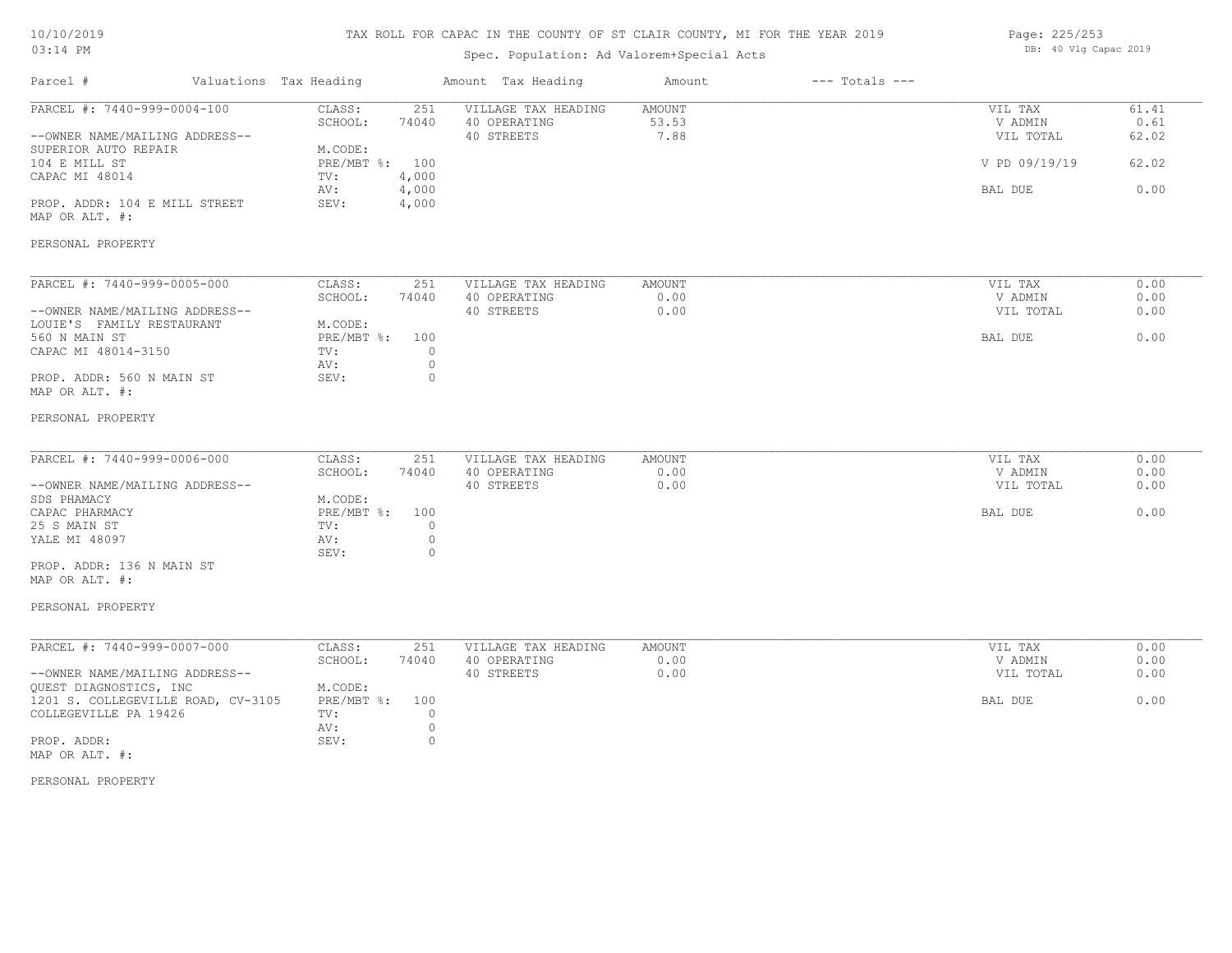# TAX ROLL FOR CAPAC IN THE COUNTY OF ST CLAIR COUNTY, MI FOR THE YEAR 2019

| Page: 226/253 |  |  |                       |  |
|---------------|--|--|-----------------------|--|
|               |  |  | DB: 40 Vlg Capac 2019 |  |

| Parcel #                                                                                                                                                                                                                                                         | Valuations Tax Heading                                                          |                                                      | Amount Tax Heading                                | Amount                     | $---$ Totals $---$ |                                                             |                                            |
|------------------------------------------------------------------------------------------------------------------------------------------------------------------------------------------------------------------------------------------------------------------|---------------------------------------------------------------------------------|------------------------------------------------------|---------------------------------------------------|----------------------------|--------------------|-------------------------------------------------------------|--------------------------------------------|
| PARCEL #: 7440-999-0009-010<br>--OWNER NAME/MAILING ADDRESS--<br>EXTENET<br>RYAN LLC<br>112 EAST PECAN STE.2315<br>SAN ANTONIO TX 78205<br>PROP. ADDR: 298 N GLASSFORD ST<br>MAP OR ALT. #:<br>PERSONAL PROPERTY                                                 | CLASS:<br>SCHOOL:<br>M.CODE:<br>PRE/MBT %: 100<br>TV:<br>AV:<br>SEV:            | 251<br>74040<br>55,800<br>55,800<br>55,800           | VILLAGE TAX HEADING<br>40 OPERATING<br>40 STREETS | AMOUNT<br>746.81<br>110.03 |                    | VIL TAX<br>V ADMIN<br>VIL TOTAL<br>V PD 08/26/19<br>BAL DUE | 856.84<br>8.56<br>865.40<br>865.40<br>0.00 |
| PARCEL #: 7440-999-0014-010<br>--OWNER NAME/MAILING ADDRESS--<br>AERO LIFT, INC.<br>2350 E BUNO RD<br>MILFORD MI 48381<br>PROP. ADDR:<br>MAP OR ALT. #:<br>PERSONAL PROPERTY                                                                                     | CLASS:<br>SCHOOL:<br>M.CODE:<br>$PRE/MBT$ $\frac{1}{6}$ :<br>TV:<br>AV:<br>SEV: | 251<br>74040<br>100<br>$\circ$<br>$\circ$<br>$\circ$ | VILLAGE TAX HEADING<br>40 OPERATING<br>40 STREETS | AMOUNT<br>0.00<br>0.00     |                    | VIL TAX<br>V ADMIN<br>VIL TOTAL<br>BAL DUE                  | 0.00<br>0.00<br>0.00<br>0.00               |
| PARCEL #: 7440-999-0016-001<br>--OWNER NAME/MAILING ADDRESS--<br>UNITED AGGREGATES, LLC<br>305 S MAIN ST<br>CAPAC MI 48014<br>PROP. ADDR: 305 S MAIN ST<br>MAP OR ALT. #:                                                                                        | CLASS:<br>SCHOOL:<br>M.CODE:<br>PRE/MBT %: 100<br>TV:<br>AV:<br>SEV:            | 351<br>74040<br>5,000<br>5,000<br>5,000              | VILLAGE TAX HEADING<br>40 OPERATING<br>40 STREETS | AMOUNT<br>66.91<br>9.86    |                    | VIL TAX<br>V ADMIN<br>VIL TOTAL<br>BAL DUE                  | 76.77<br>0.76<br>77.53<br>77.53            |
| PERSONAL PROPERTY<br>PARCEL #: 7440-999-0017-100<br>--OWNER NAME/MAILING ADDRESS--<br>GREAT LAKES COCA-COLA DIST. LLC<br>REYES HOLDINGS, LLC. TAX DEPT<br>6250 N RIVER RD STE 9000<br>DES PLAINES IL 60018<br>PROP. ADDR:<br>MAP OR ALT. #:<br>PERSONAL PROPERTY | CLASS:<br>SCHOOL:<br>M.CODE:<br>PRE/MBT %:<br>TV:<br>AV:<br>SEV:                | 251<br>74040<br>100<br>$\circ$<br>$\circ$<br>$\circ$ | VILLAGE TAX HEADING<br>40 OPERATING<br>40 STREETS | AMOUNT<br>0.00<br>0.00     |                    | VIL TAX<br>V ADMIN<br>VIL TOTAL<br>BAL DUE                  | 0.00<br>0.00<br>0.00<br>0.00               |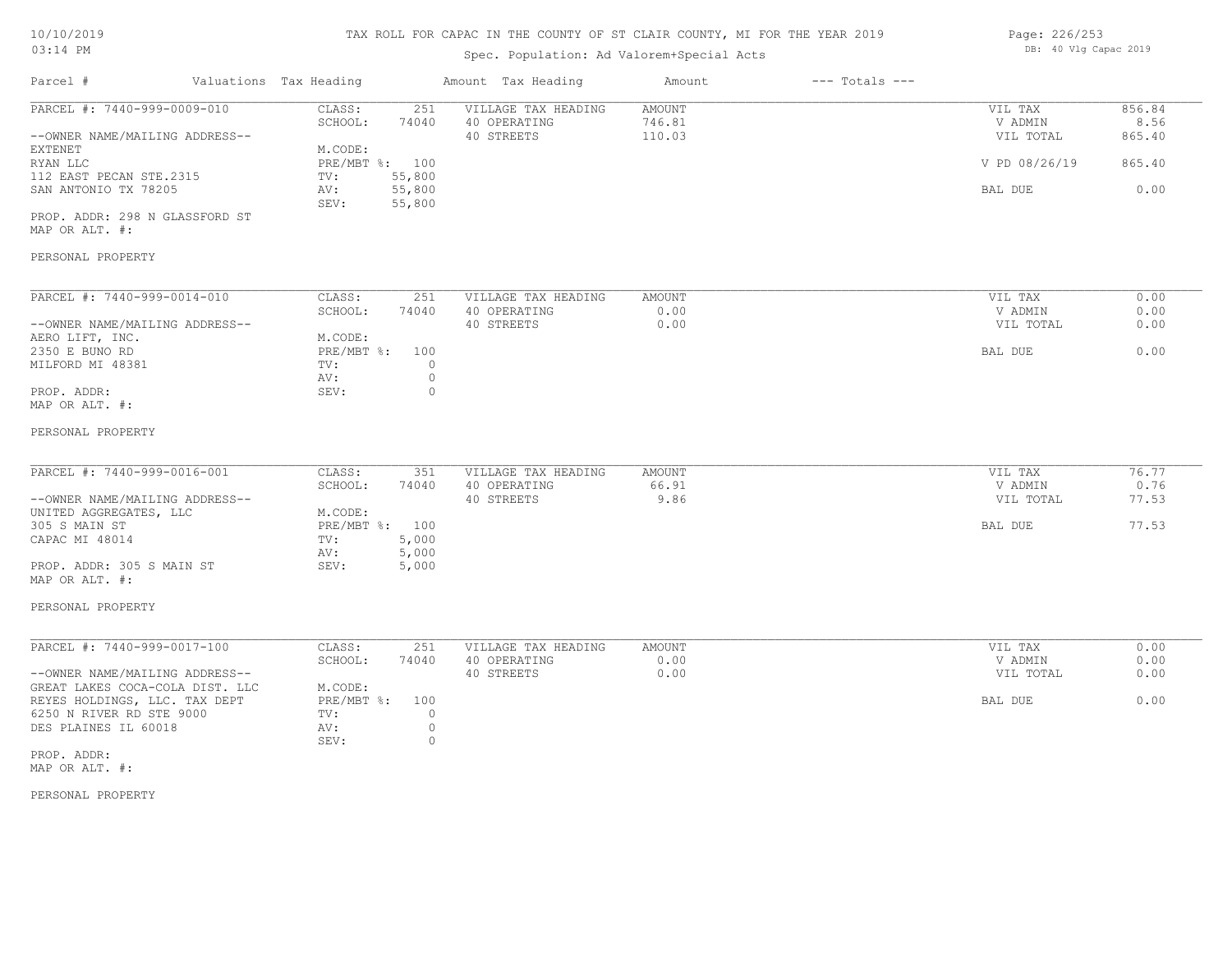## TAX ROLL FOR CAPAC IN THE COUNTY OF ST CLAIR COUNTY, MI FOR THE YEAR 2019

| Page: 227/253 |  |                       |  |
|---------------|--|-----------------------|--|
|               |  | DB: 40 Vlg Capac 2019 |  |

| Valuations Tax Heading<br>Parcel #                                                                                                                                                                                                      |                                                                                                                                           | Amount Tax Heading                                | Amount                              | $---$ Totals $---$ |                                                                       |                                                   |
|-----------------------------------------------------------------------------------------------------------------------------------------------------------------------------------------------------------------------------------------|-------------------------------------------------------------------------------------------------------------------------------------------|---------------------------------------------------|-------------------------------------|--------------------|-----------------------------------------------------------------------|---------------------------------------------------|
| PARCEL #: 7440-999-0022-000<br>--OWNER NAME/MAILING ADDRESS--<br>CONSUMERS POWER<br>EP-10 PROPERTY TAX<br>ONE ENERGY PLAZA<br>JACKSON MI 49201-9938<br>PROP. ADDR: 3201 E COURT STREET<br>MAP OR ALT. #:                                | CLASS:<br>551<br>SCHOOL:<br>74040<br>M.CODE:<br>$PRE/MBT$ $\div$<br>$\overline{0}$<br>TV:<br>342,800<br>342,800<br>AV:<br>342,800<br>SEV: | VILLAGE TAX HEADING<br>40 OPERATING<br>40 STREETS | <b>AMOUNT</b><br>4,587.93<br>676.00 |                    | VIL TAX<br>V ADMIN<br>VIL TOTAL<br>V PD 09/04/19<br>BAL DUE           | 5,263.93<br>52.63<br>5,316.56<br>5,316.56<br>0.00 |
| PERSONAL PROPERTY<br>PARCEL #: 7440-999-0024-010<br>--OWNER NAME/MAILING ADDRESS--<br>HONDA OF AMERICA MFG.,<br>24000 HONDA PARKWAY<br>MARYSVILLE OH 43040<br>PROP. ADDR:<br>MAP OR ALT. #:<br>PERSONAL PROPERTY                        | CLASS:<br>351<br>SCHOOL:<br>74040<br>M.CODE:<br>PRE/MBT %: 100<br>TV:<br>$\circ$<br>$\circ$<br>AV:<br>$\circ$<br>SEV:                     | VILLAGE TAX HEADING<br>40 OPERATING<br>40 STREETS | <b>AMOUNT</b><br>0.00<br>0.00       |                    | VIL TAX<br>V ADMIN<br>VIL TOTAL<br>BAL DUE                            | 0.00<br>0.00<br>0.00<br>0.00                      |
| PARCEL #: 7440-999-0025-000<br>--OWNER NAME/MAILING ADDRESS--<br>DTE ELECTRIC COMPANY<br>PROPERTY TAX DEPARTMENT<br>P.O.BOX 33017<br>DETROIT MI 48232<br>PROP. ADDR: 351 W MEIER ST<br>MAP OR ALT. #:<br>PERSONAL PROPERTY              | CLASS:<br>551<br>SCHOOL:<br>74040<br>M.CODE:<br>PRE/MBT %:<br>$\overline{0}$<br>TV: 1,051,400<br>AV: 1,051,400<br>SEV: 1,051,400          | VILLAGE TAX HEADING<br>40 OPERATING<br>40 STREETS | AMOUNT<br>14,071.62<br>2,073.36     |                    | VIL TAX<br>V ADMIN<br>VIL TOTAL<br>V PD 09/04/19 16,306.42<br>BAL DUE | 16, 144.98<br>161.44<br>16,306.42<br>0.00         |
| PARCEL #: 7440-999-0026-001<br>--OWNER NAME/MAILING ADDRESS--<br>CONTEXT MEDIA LLC<br>OUTCOME HEALTH<br>PROPERTY TAX DEPARTMENT<br>330 N. WABASH AVE STE 2500<br>CHICAGO IL 60611<br>PROP. ADDR:<br>MAP OR ALT. #:<br>PERSONAL PROPERTY | CLASS:<br>251<br>SCHOOL:<br>74040<br>M.CODE:<br>PRE/MBT %: 100<br>TV:<br>$\circ$<br>$\circ$<br>AV:<br>$\mathbb O$<br>SEV:                 | VILLAGE TAX HEADING<br>40 OPERATING<br>40 STREETS | AMOUNT<br>0.00<br>0.00              |                    | VIL TAX<br>V ADMIN<br>VIL TOTAL<br>BAL DUE                            | 0.00<br>0.00<br>0.00<br>0.00                      |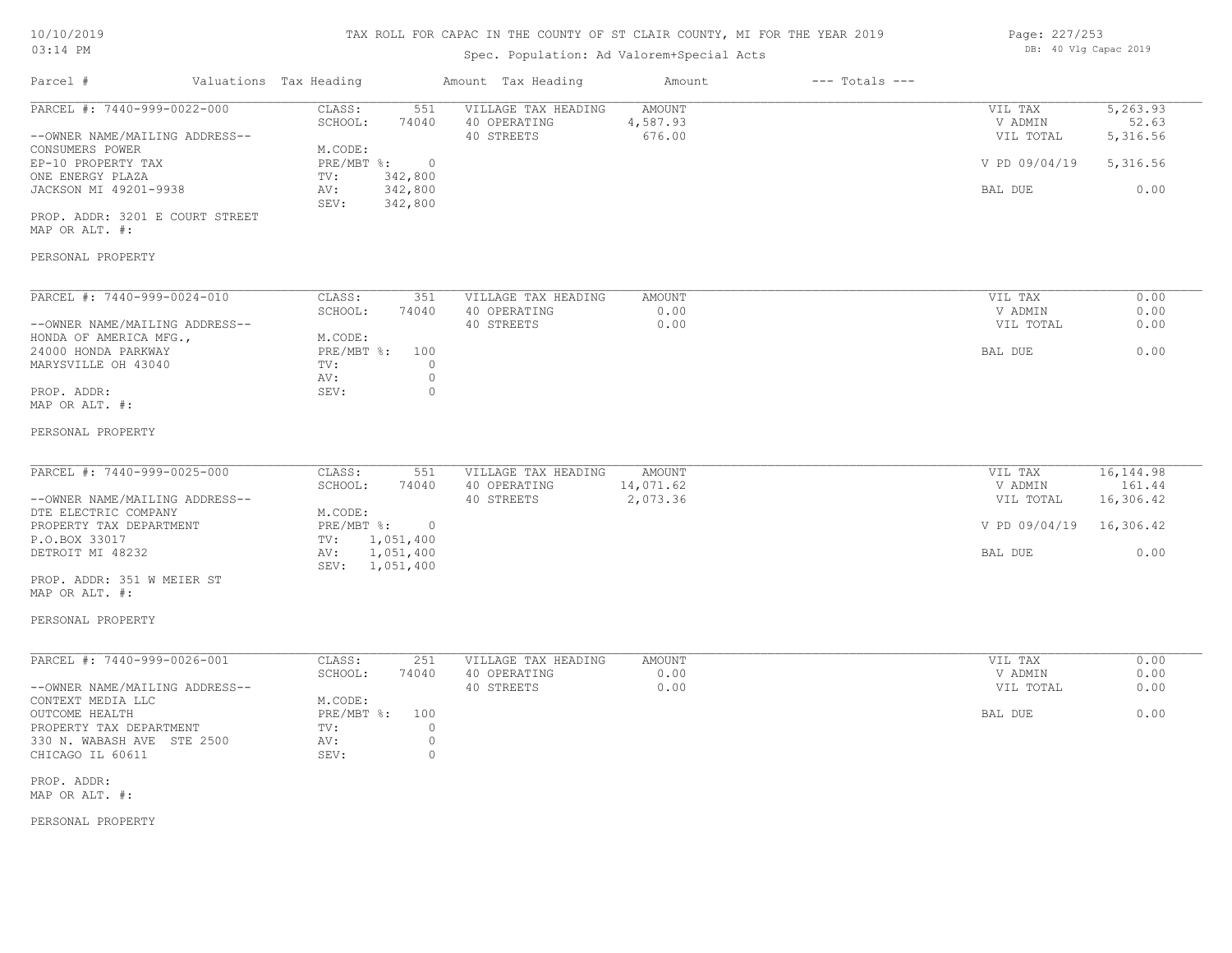## TAX ROLL FOR CAPAC IN THE COUNTY OF ST CLAIR COUNTY, MI FOR THE YEAR 2019

# Spec. Population: Ad Valorem+Special Acts

| Page: 228/253 |  |  |                       |  |
|---------------|--|--|-----------------------|--|
|               |  |  | DB: 40 Vlg Capac 2019 |  |

| Parcel #                                                                                                                                                                                            | Valuations Tax Heading                                                                                                   | Amount Tax Heading                                | Amount                           | $---$ Totals $---$ |                                                             |                                            |
|-----------------------------------------------------------------------------------------------------------------------------------------------------------------------------------------------------|--------------------------------------------------------------------------------------------------------------------------|---------------------------------------------------|----------------------------------|--------------------|-------------------------------------------------------------|--------------------------------------------|
| PARCEL #: 7440-999-0027-001<br>--OWNER NAME/MAILING ADDRESS--<br>CAPAC AUTO REPAIR INC<br>103 W MILL ST<br>CAPAC MI 48014-3022<br>PROP. ADDR: 103 W MILL ST<br>MAP OR ALT. #:                       | CLASS:<br>251<br>SCHOOL:<br>74040<br>M.CODE:<br>PRE/MBT %: 100<br>10,000<br>TV:<br>10,000<br>AV:<br>SEV:<br>10,000       | VILLAGE TAX HEADING<br>40 OPERATING<br>40 STREETS | <b>AMOUNT</b><br>133.83<br>19.72 |                    | VIL TAX<br>V ADMIN<br>VIL TOTAL<br>V PD 09/16/19<br>BAL DUE | 153.55<br>1.53<br>155.08<br>155.08<br>0.00 |
| PERSONAL PROPERTY                                                                                                                                                                                   |                                                                                                                          |                                                   |                                  |                    |                                                             |                                            |
| PARCEL #: 7440-999-0032-001<br>--OWNER NAME/MAILING ADDRESS--<br>COMPASS TWO, LLC<br>CTMI, LLC<br>P.O. BOX 743068<br>DALLAS TX 75374<br>PROP. ADDR:<br>MAP OR ALT. #:                               | CLASS:<br>251<br>SCHOOL:<br>74040<br>M.CODE:<br>PRE/MBT %:<br>100<br>$\circ$<br>TV:<br>$\circ$<br>AV:<br>SEV:<br>$\circ$ | VILLAGE TAX HEADING<br>40 OPERATING<br>40 STREETS | <b>AMOUNT</b><br>0.00<br>0.00    |                    | VIL TAX<br>V ADMIN<br>VIL TOTAL<br>BAL DUE                  | 0.00<br>0.00<br>0.00<br>0.00               |
| PERSONAL PROPERTY                                                                                                                                                                                   |                                                                                                                          |                                                   |                                  |                    |                                                             |                                            |
| PARCEL #: 7440-999-0033-000<br>--OWNER NAME/MAILING ADDRESS--<br>CAPAC CONSTRUCTION CO INC<br>P.O.BOX 388<br>CAPAC MI 48014<br>PROP. ADDR: 216 E HILL STREET<br>MAP OR ALT. #:<br>PERSONAL PROPERTY | CLASS:<br>251<br>SCHOOL:<br>74040<br>M.CODE:<br>PRE/MBT %:<br>100<br>$\circ$<br>TV:<br>$\circ$<br>AV:<br>$\circ$<br>SEV: | VILLAGE TAX HEADING<br>40 OPERATING<br>40 STREETS | <b>AMOUNT</b><br>0.00<br>0.00    |                    | VIL TAX<br>V ADMIN<br>VIL TOTAL<br>BAL DUE                  | 0.00<br>0.00<br>0.00<br>0.00               |
|                                                                                                                                                                                                     |                                                                                                                          |                                                   |                                  |                    |                                                             |                                            |
| PARCEL #: 7440-999-0036-001<br>--OWNER NAME/MAILING ADDRESS--<br>TIAA COMMERCIAL FINANCE, INC<br>630 N CENTRAL EXPRESSWAY STE A<br>PLANO TX 75074<br>PROP. ADDR:<br>MAP OR ALT. #:                  | CLASS:<br>251<br>SCHOOL:<br>74040<br>M.CODE:<br>PRE/MBT %:<br>100<br>TV:<br>$\circ$<br>$\circ$<br>AV:<br>$\circ$<br>SEV: | VILLAGE TAX HEADING<br>40 OPERATING<br>40 STREETS | <b>AMOUNT</b><br>0.00<br>0.00    |                    | VIL TAX<br>V ADMIN<br>VIL TOTAL<br>BAL DUE                  | 0.00<br>0.00<br>0.00<br>0.00               |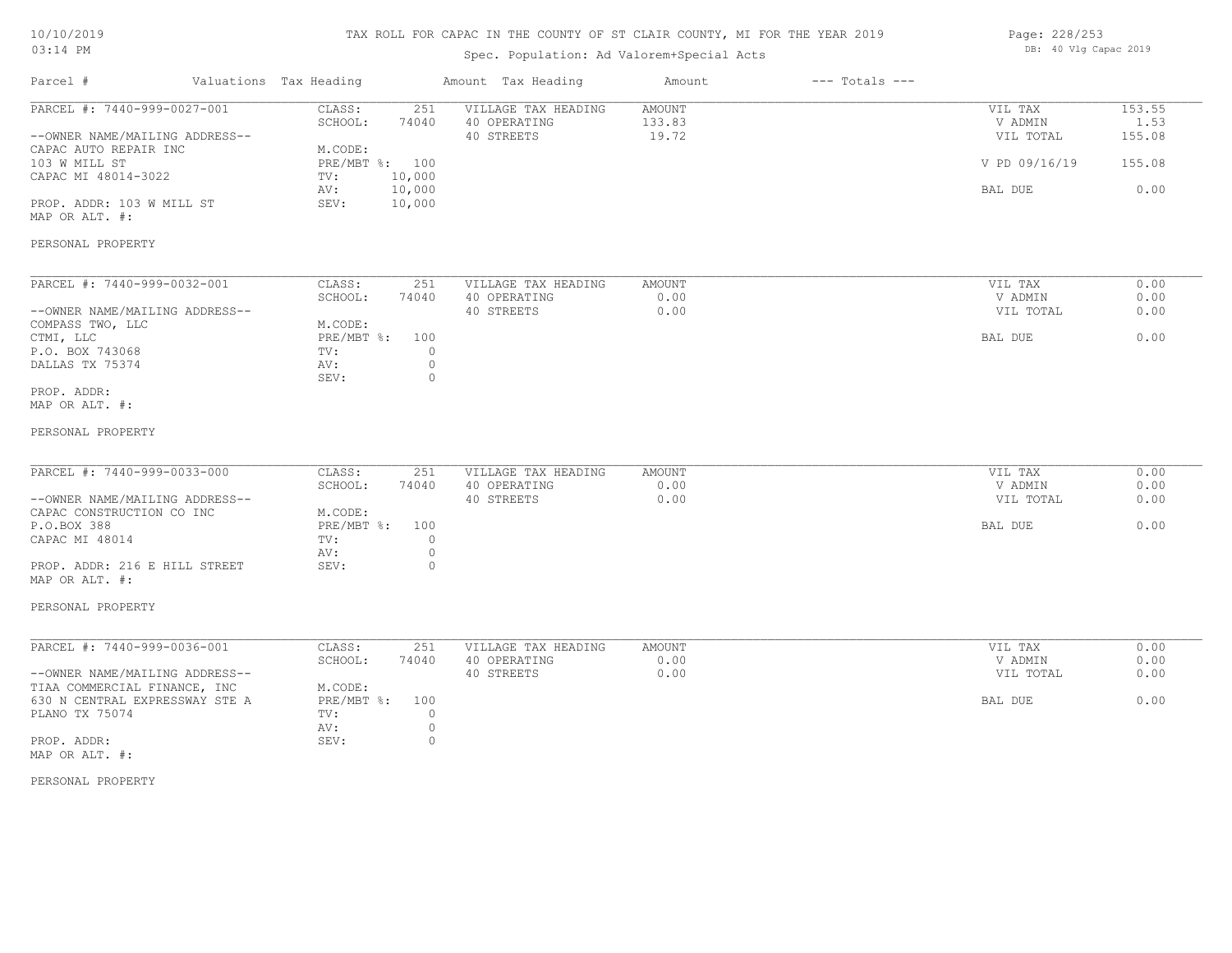# TAX ROLL FOR CAPAC IN THE COUNTY OF ST CLAIR COUNTY, MI FOR THE YEAR 2019

# Spec. Population: Ad Valorem+Special Acts

| Parcel #                       | Valuations Tax Heading |       | Amount Tax Heading  | Amount | $---$ Totals $---$ |           |      |
|--------------------------------|------------------------|-------|---------------------|--------|--------------------|-----------|------|
| PARCEL #: 7440-999-0044-000    | CLASS:                 | 251   | VILLAGE TAX HEADING | AMOUNT |                    | VIL TAX   | 0.00 |
|                                | SCHOOL:                | 74040 | 40 OPERATING        | 0.00   |                    | V ADMIN   | 0.00 |
| --OWNER NAME/MAILING ADDRESS-- |                        |       | 40 STREETS          | 0.00   |                    | VIL TOTAL | 0.00 |
| CAPAC FAMILY LAUNDRY           | M.CODE:                |       |                     |        |                    |           |      |
| MR.DANIEL L. MAROUARDT         | PRE/MBT %: 100         |       |                     |        |                    | BAL DUE   | 0.00 |
| 461 ELK LAKE DR                | TV:                    |       |                     |        |                    |           |      |
| ATTICA MI 48412-9807           | AV:                    |       |                     |        |                    |           |      |
|                                | SEV:                   |       |                     |        |                    |           |      |
| PROP. ADDR: 100 S MAIN         |                        |       |                     |        |                    |           |      |
|                                |                        |       |                     |        |                    |           |      |

MAP OR ALT. #:

# Default Legal Description

| PARCEL #: 7440-999-0045-000    | CLASS:     | 251     | VILLAGE TAX HEADING | AMOUNT   | VIL TAX       | 2,601.24 |
|--------------------------------|------------|---------|---------------------|----------|---------------|----------|
|                                | SCHOOL:    | 74040   | 40 OPERATING        | 2,267.19 | V ADMIN       | 26.01    |
| --OWNER NAME/MAILING ADDRESS-- |            |         | 40 STREETS          | 334.05   | VIL TOTAL     | 2,627.25 |
| SUNRISE STORES #52             | M.CODE:    |         |                     |          |               |          |
| 69245 BURKE DRIVE              | PRE/MBT %: | 100     |                     |          | V PD 09/09/19 | 2,627.25 |
| RICHMOND MI 48062              | TV:        | 169,400 |                     |          |               |          |
|                                | AV:        | 169,400 |                     |          | BAL DUE       | 0.00     |
| PROP. ADDR: 120 S MAIN         | SEV:       | 169,400 |                     |          |               |          |
| MAP OR ALT. #:                 |            |         |                     |          |               |          |

### PERSONAL PROPERTY

| PARCEL #: 7440-999-0045-001    | CLASS:  | 251            | VILLAGE TAX HEADING | AMOUNT  | VIL TAX                | 1,552.45 |
|--------------------------------|---------|----------------|---------------------|---------|------------------------|----------|
|                                | SCHOOL: | 74040          | 40 OPERATING        | ,353.09 | V ADMIN                | 15.52    |
| --OWNER NAME/MAILING ADDRESS-- |         |                | 40 STREETS          | 199.36  | VIL TOTAL              | 1,567.97 |
| SUNRISE CAR WASH               | M.CODE: |                |                     |         |                        |          |
| 69245 BURKE DR                 |         | PRE/MBT %: 100 |                     |         | V PD 09/11/19 1,567.97 |          |
| RICHMOND MI 48062              | TV:     | 101,100        |                     |         |                        |          |
|                                | AV:     | 101,100        |                     |         | BAL DUE                | 0.00     |
| PROP. ADDR: 4334 N CAPAC RD    | SEV:    | 101,100        |                     |         |                        |          |

 $\_$  , and the state of the state of the state of the state of the state of the state of the state of the state of the state of the state of the state of the state of the state of the state of the state of the state of the

MAP OR ALT. #:

#### PERSONAL PROPERTY

| PARCEL #: 7440-999-0046-001    | CLASS:         | 251   | VILLAGE TAX HEADING | AMOUNT | VIL TAX   | 0.00 |
|--------------------------------|----------------|-------|---------------------|--------|-----------|------|
|                                | SCHOOL:        | 74040 | 40 OPERATING        | 0.00   | V ADMIN   | 0.00 |
| --OWNER NAME/MAILING ADDRESS-- |                |       | 40 STREETS          | 0.00   | VIL TOTAL | 0.00 |
| MUZAK LLC                      | M.CODE:        |       |                     |        |           |      |
| 3318 LAKEMONT BLVD             | PRE/MBT %: 100 |       |                     |        | BAL DUE   | 0.00 |
| FORT MILL SC 29708             | TV:            |       |                     |        |           |      |
|                                | AV:            |       |                     |        |           |      |
| PROP. ADDR:                    | SEV:           |       |                     |        |           |      |
| MAP OR ALT. #:                 |                |       |                     |        |           |      |

#### PERSONAL PROPERTY

Page: 229/253 DB: 40 Vlg Capac 2019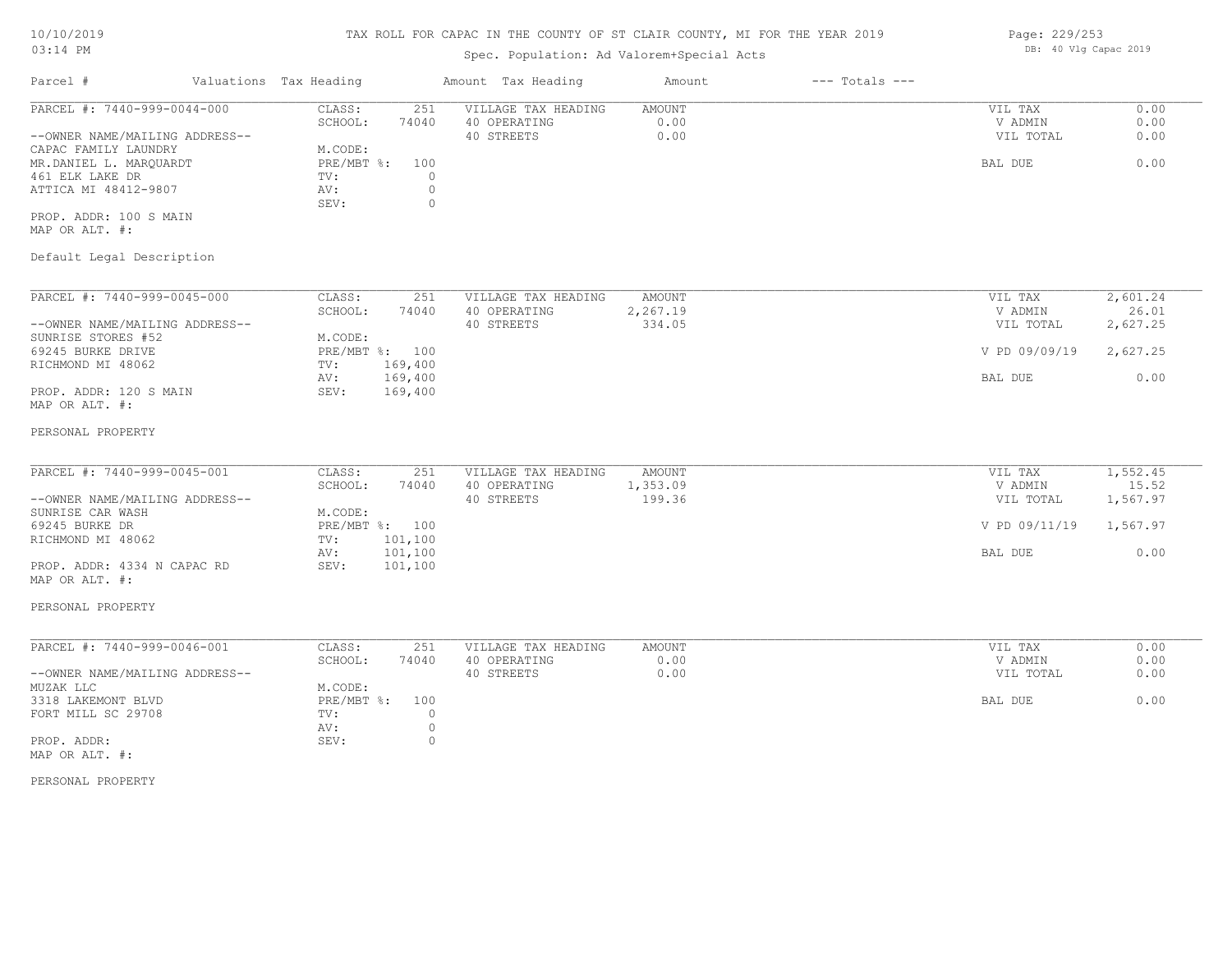## TAX ROLL FOR CAPAC IN THE COUNTY OF ST CLAIR COUNTY, MI FOR THE YEAR 2019

# Spec. Population: Ad Valorem+Special Acts

| Page: 230/253 |  |                       |  |
|---------------|--|-----------------------|--|
|               |  | DB: 40 Vlg Capac 2019 |  |

| Parcel #                                                                                                                                                                               | Valuations Tax Heading               |                                                                                                    | Amount Tax Heading                                                                                        | Amount                           | $---$ Totals $---$ |                                                             |                                            |
|----------------------------------------------------------------------------------------------------------------------------------------------------------------------------------------|--------------------------------------|----------------------------------------------------------------------------------------------------|-----------------------------------------------------------------------------------------------------------|----------------------------------|--------------------|-------------------------------------------------------------|--------------------------------------------|
| PARCEL #: 7440-999-0050-002<br>--OWNER NAME/MAILING ADDRESS--<br>4309 N CAPAC<br>CAPAC MI 48014<br>PROP. ADDR: 4309 CAPAC RD<br>MAP OR ALT. #:                                         | ELIZABETH VINCKIER KERSTEN, DDS, PLC | CLASS:<br>SCHOOL:<br>M.CODE:<br>PRE/MBT %: 100<br>48,500<br>TV:<br>48,500<br>AV:<br>48,500<br>SEV: | 251<br>VILLAGE TAX HEADING<br>74040<br>40 OPERATING<br>40 STREETS                                         | <b>AMOUNT</b><br>649.10<br>95.64 |                    | VIL TAX<br>V ADMIN<br>VIL TOTAL<br>V PD 08/14/19<br>BAL DUE | 744.74<br>7.44<br>752.18<br>752.18<br>0.00 |
| PERSONAL PROPERTY                                                                                                                                                                      |                                      |                                                                                                    |                                                                                                           |                                  |                    |                                                             |                                            |
| PARCEL #: 7440-999-0051-000<br>--OWNER NAME/MAILING ADDRESS--<br>PITNEY BOWES INC<br>MSC-TAX01<br>5310 CYPRESS CENTER DR. STE 110<br>TAMPA FL 33609<br>PROP. ADDR:<br>MAP OR ALT. #:   |                                      | CLASS:<br>SCHOOL:<br>M.CODE:<br>PRE/MBT %:<br>TV:<br>AV:<br>SEV:                                   | 251<br>VILLAGE TAX HEADING<br>74040<br>40 OPERATING<br>40 STREETS<br>100<br>$\circ$<br>$\circ$<br>$\circ$ | AMOUNT<br>0.00<br>0.00           |                    | VIL TAX<br>V ADMIN<br>VIL TOTAL<br>BAL DUE                  | 0.00<br>0.00<br>0.00<br>0.00               |
| PERSONAL PROPERTY                                                                                                                                                                      |                                      |                                                                                                    |                                                                                                           |                                  |                    |                                                             |                                            |
| PARCEL #: 7440-999-0052-050<br>--OWNER NAME/MAILING ADDRESS--<br>D & B CEMENT INC<br>LUMBARDO<br>4313 STEVENS DR<br>CAPAC MI 48014<br>PROP. ADDR: 4313 STEVENS DR<br>MAP OR ALT. #:    |                                      | CLASS:<br>SCHOOL:<br>M.CODE:<br>PRE/MBT %: 100<br>TV:<br>AV:<br>SEV:                               | 251<br>VILLAGE TAX HEADING<br>74040<br>40 OPERATING<br>40 STREETS<br>7,000<br>7,000<br>7,000              | AMOUNT<br>93.68<br>13.80         |                    | VIL TAX<br>V ADMIN<br>VIL TOTAL<br>V PD 09/19/19<br>BAL DUE | 107.48<br>1.07<br>108.55<br>108.55<br>0.00 |
| PERSONAL PROPERTY                                                                                                                                                                      |                                      |                                                                                                    |                                                                                                           |                                  |                    |                                                             |                                            |
| PARCEL #: 7440-999-0052-051<br>--OWNER NAME/MAILING ADDRESS--<br>PITNEY BOWES GLOBAL FINANCIAL<br>5310 CYPRESS CENTER DRIVE STE 110<br>TAMPA FL 33609<br>PROP. ADDR:<br>MAP OR ALT. #: |                                      | CLASS:<br>SCHOOL:<br>M.CODE:<br>$PRE/MBT$ $\div$<br>TV:<br>AV:<br>SEV:                             | 251<br>VILLAGE TAX HEADING<br>74040<br>40 OPERATING<br>40 STREETS<br>100<br>$\circ$<br>$\circ$<br>$\circ$ | AMOUNT<br>0.00<br>0.00           |                    | VIL TAX<br>V ADMIN<br>VIL TOTAL<br>BAL DUE                  | 0.00<br>0.00<br>0.00<br>0.00               |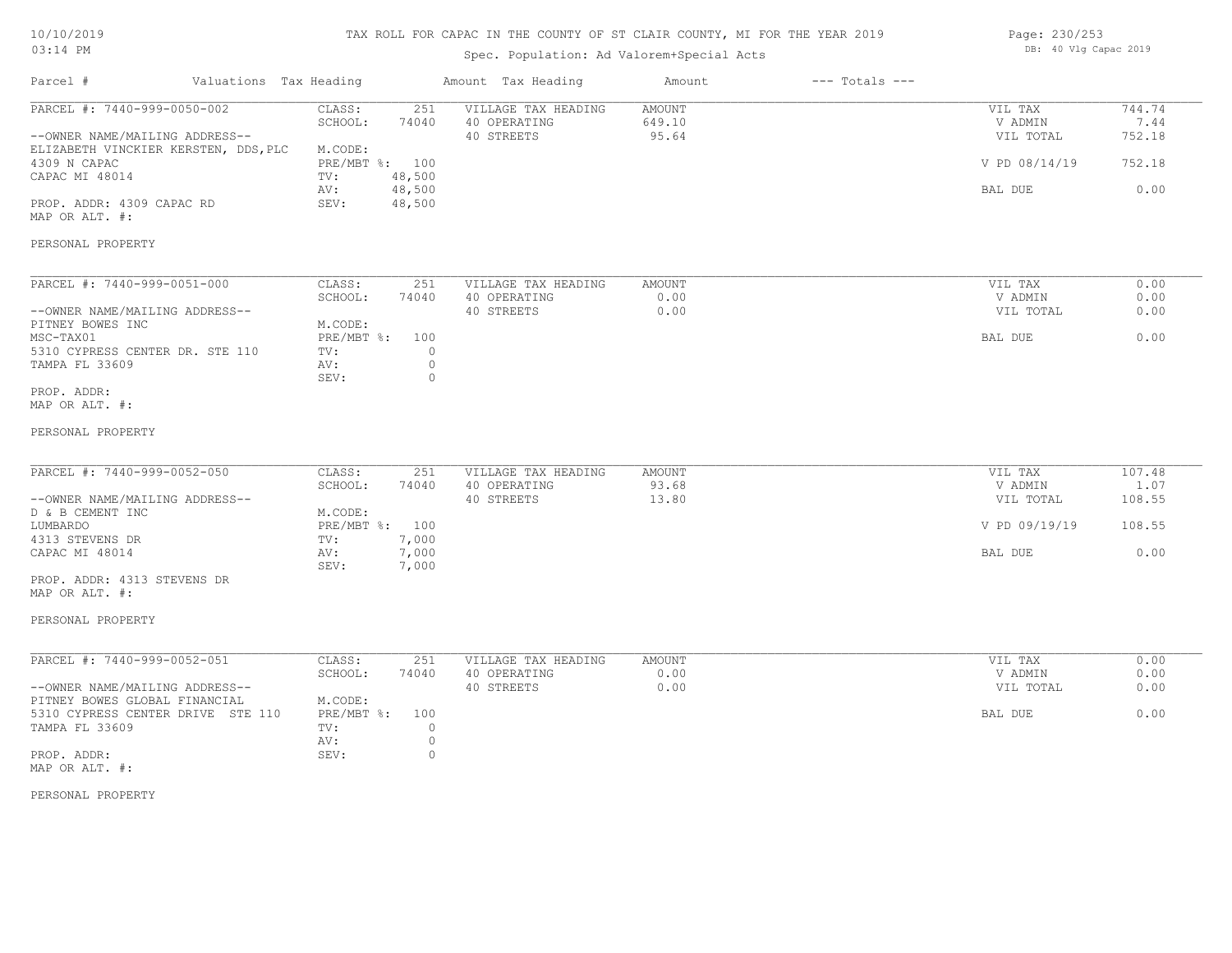## TAX ROLL FOR CAPAC IN THE COUNTY OF ST CLAIR COUNTY, MI FOR THE YEAR 2019

# Spec. Population: Ad Valorem+Special Acts

| Parcel #                       | Valuations Tax Heading |       | Amount Tax Heading  | Amount | $---$ Totals $---$ |           |      |
|--------------------------------|------------------------|-------|---------------------|--------|--------------------|-----------|------|
| PARCEL #: 7440-999-0055-000    | CLASS:                 | 251   | VILLAGE TAX HEADING | AMOUNT |                    | VIL TAX   | 0.00 |
|                                | SCHOOL:                | 74040 | 40 OPERATING        | 0.00   |                    | V ADMIN   | 0.00 |
| --OWNER NAME/MAILING ADDRESS-- |                        |       | 40 STREETS          | 0.00   |                    | VIL TOTAL | 0.00 |
| STATE FARM MUTUAL AUTO INS     | M.CODE:                |       |                     |        |                    |           |      |
| CORP TAX                       | $PRE/MBT$ %:           | 100   |                     |        |                    | BAL DUE   | 0.00 |
| ONE STATE FARM PLAZA           | TV:                    |       |                     |        |                    |           |      |
| BLOOMINGTON IL 61701-0001      | AV:                    |       |                     |        |                    |           |      |
|                                | SEV:                   |       |                     |        |                    |           |      |
| PROP. ADDR:                    |                        |       |                     |        |                    |           |      |
| MAP OR ALT. #:                 |                        |       |                     |        |                    |           |      |
|                                |                        |       |                     |        |                    |           |      |

### PERSONAL PROPERTY

| PARCEL #: 7440-999-0058-000    | CLASS:     | 251   | VILLAGE TAX HEADING | AMOUNT | VIL TAX   | 0.00 |
|--------------------------------|------------|-------|---------------------|--------|-----------|------|
|                                | SCHOOL:    | 74040 | 40 OPERATING        | 0.00   | V ADMIN   | 0.00 |
| --OWNER NAME/MAILING ADDRESS-- |            |       | 40 STREETS          | 0.00   | VIL TOTAL | 0.00 |
| GEORGE, T J/SPERRYS WELDING    | M.CODE:    |       |                     |        |           |      |
| 112 N MAIN ST                  | PRE/MBT %: | 100   |                     |        | BAL DUE   | 0.00 |
| CAPAC MI 48014                 | TV:        |       |                     |        |           |      |
|                                | AV:        |       |                     |        |           |      |
| PROP. ADDR: 112 N MAIN ST      | SEV:       |       |                     |        |           |      |
| MAP OR ALT. #:                 |            |       |                     |        |           |      |

#### PERSONAL PROPERTY

| PARCEL #: 7440-999-0072-000    | CLASS:  | 251            | VILLAGE TAX HEADING | AMOUNT | VIL TAX       | 552.80 |
|--------------------------------|---------|----------------|---------------------|--------|---------------|--------|
|                                | SCHOOL: | 74040          | 40 OPERATING        | 481.81 | V ADMIN       | 5.52   |
| --OWNER NAME/MAILING ADDRESS-- |         |                | 40 STREETS          | 70.99  | VIL TOTAL     | 558.32 |
| COMCAST OF MICHIGAN IV, LLC    | M.CODE: |                |                     |        |               |        |
| TAX DEPT                       |         | PRE/MBT %: 100 |                     |        | V PD 08/26/19 | 558.32 |
| ONE COMCAST CENTER FL 32       | TV:     | 36,000         |                     |        |               |        |
| PHILADELPHIA PA 19103-2838     | AV:     | 36,000         |                     |        | BAL DUE       | 0.00   |
|                                | SEV:    | 36,000         |                     |        |               |        |
| PROP. ADDR:                    |         |                |                     |        |               |        |

MAP OR ALT. #:

#### PERSONAL PROPERTY

| PARCEL #: 7440-999-0073-501    | CLASS:     | 251    | VILLAGE TAX HEADING | AMOUNT   | VIL TAX       | ., 225.37 |
|--------------------------------|------------|--------|---------------------|----------|---------------|-----------|
|                                | SCHOOL:    | 74040  | 40 OPERATING        | l,068.01 | V ADMIN       | 12.25     |
| --OWNER NAME/MAILING ADDRESS-- |            |        | 40 STREETS          | 157.36   | VIL TOTAL     | 1,237.62  |
| VERIZON WIRELESS               | M.CODE:    |        |                     |          |               |           |
| NEW PAR                        | PRE/MBT %: | 100    |                     |          | V PD 08/19/19 | 1,237.62  |
| P.O. BOX 2549                  | TV:        | 79,800 |                     |          |               |           |
| ADDISON TX 75001               | AV:        | 79,800 |                     |          | BAL DUE       | 0.00      |
|                                | SEV:       | 79,800 |                     |          |               |           |

MAP OR ALT. #: PROP. ADDR:

PERSONAL PROPERTY

Page: 231/253 DB: 40 Vlg Capac 2019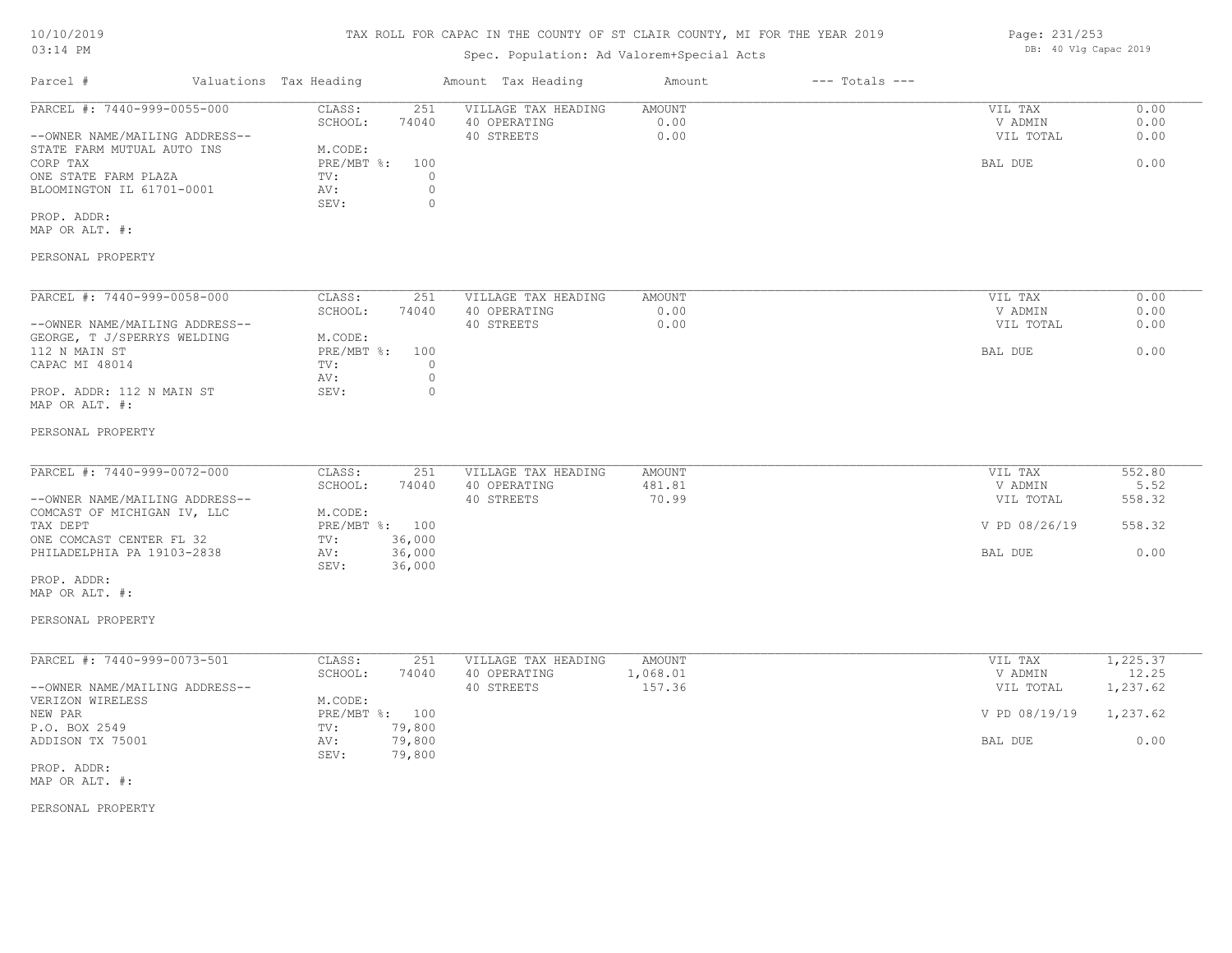## TAX ROLL FOR CAPAC IN THE COUNTY OF ST CLAIR COUNTY, MI FOR THE YEAR 2019

# Spec. Population: Ad Valorem+Special Acts

| Parcel #                       | Valuations Tax Heading |       | Amount Tax Heading  | Amount | $---$ Totals $---$ |           |      |
|--------------------------------|------------------------|-------|---------------------|--------|--------------------|-----------|------|
| PARCEL #: 7440-999-0074-001    | CLASS:                 | 251   | VILLAGE TAX HEADING | AMOUNT |                    | VIL TAX   | 0.00 |
|                                | SCHOOL:                | 74040 | 40 OPERATING        | 0.00   |                    | V ADMIN   | 0.00 |
| --OWNER NAME/MAILING ADDRESS-- |                        |       | 40 STREETS          | 0.00   |                    | VIL TOTAL | 0.00 |
| CAPAC HARDWARE STORE, LLC      | M.CODE:                |       |                     |        |                    |           |      |
| JEFF KEGLER                    | PRE/MBT %:             | 100   |                     |        |                    | BAL DUE   | 0.00 |
| 121 N MAIN                     | TV:                    |       |                     |        |                    |           |      |
| CAPAC MI 48014                 | AV:                    |       |                     |        |                    |           |      |
|                                | SEV:                   |       |                     |        |                    |           |      |
| PROP. ADDR: 121 N MAIN         |                        |       |                     |        |                    |           |      |

MAP OR ALT. #:

### PERSONAL PROPERTY

| PARCEL #: 7440-999-0075-001    | CLASS:     | 251   | VILLAGE TAX HEADING | AMOUNT | VIL TAX       | 91.05 |
|--------------------------------|------------|-------|---------------------|--------|---------------|-------|
|                                | SCHOOL:    | 74040 | 40 OPERATING        | 79.36  | V ADMIN       | 0.91  |
| --OWNER NAME/MAILING ADDRESS-- |            |       | 40 STREETS          | 11.69  | VIL TOTAL     | 91.96 |
| NEW PAR                        | M.CODE:    |       |                     |        |               |       |
| D/B/A/ VERIZON WIRELESS        | PRE/MBT %: | 100   |                     |        | V PD 08/19/19 | 91.96 |
| P.O. BOX 2549                  | TV:        | 5,930 |                     |        |               |       |
| ADDISON TX 75001               | AV:        | 5,930 |                     |        | BAL DUE       | 0.00  |
|                                | SEV:       | 5,930 |                     |        |               |       |
| PROP. ADDR:                    |            |       |                     |        |               |       |

## MAP OR ALT. #:

#### PERSONAL PROPERTY

| PARCEL #: 7440-999-0080-000    | CLASS:       | 251   | VILLAGE TAX HEADING | AMOUNT | VIL TAX   | 0.00 |
|--------------------------------|--------------|-------|---------------------|--------|-----------|------|
|                                |              |       |                     |        |           |      |
|                                | SCHOOL:      | 74040 | 40 OPERATING        | 0.00   | V ADMIN   | 0.00 |
| --OWNER NAME/MAILING ADDRESS-- |              |       | 40 STREETS          | 0.00   | VIL TOTAL | 0.00 |
| GASS-BECKER INSURANCE AGENCY   | M.CODE:      |       |                     |        |           |      |
| 134 N MAIN ST                  | $PRE/MBT$ %: | 100   |                     |        | BAL DUE   | 0.00 |
| CAPAC MI 48014-3142            | TV:          |       |                     |        |           |      |
|                                | AV:          |       |                     |        |           |      |
| PROP. ADDR: 134 N MAIN ST      | SEV:         |       |                     |        |           |      |

#### PERSONAL PROPERTY

MAP OR ALT. #:

| PARCEL #: 7440-999-0080-010    | CLASS:       | 251   | VILLAGE TAX HEADING | AMOUNT | VIL TAX   | 0.00 |
|--------------------------------|--------------|-------|---------------------|--------|-----------|------|
|                                | SCHOOL:      | 74040 | 40 OPERATING        | 0.00   | V ADMIN   | 0.00 |
| --OWNER NAME/MAILING ADDRESS-- |              |       | 40 STREETS          | 0.00   | VIL TOTAL | 0.00 |
| PRIMO WATER CORPORATION        | M.CODE:      |       |                     |        |           |      |
| MARVIN F POER AND COMPANY      | $PRE/MBT$ %: | 100   |                     |        | BAL DUE   | 0.00 |
| P.O. BOX 802206                | TV:          |       |                     |        |           |      |
| DALLAS TX 75380-2206           | AV:          |       |                     |        |           |      |
|                                | SEV:         |       |                     |        |           |      |
| PROP. ADDR:                    |              |       |                     |        |           |      |

MAP OR ALT. #:

### PERSONAL PROPERTY

Page: 232/253 DB: 40 Vlg Capac 2019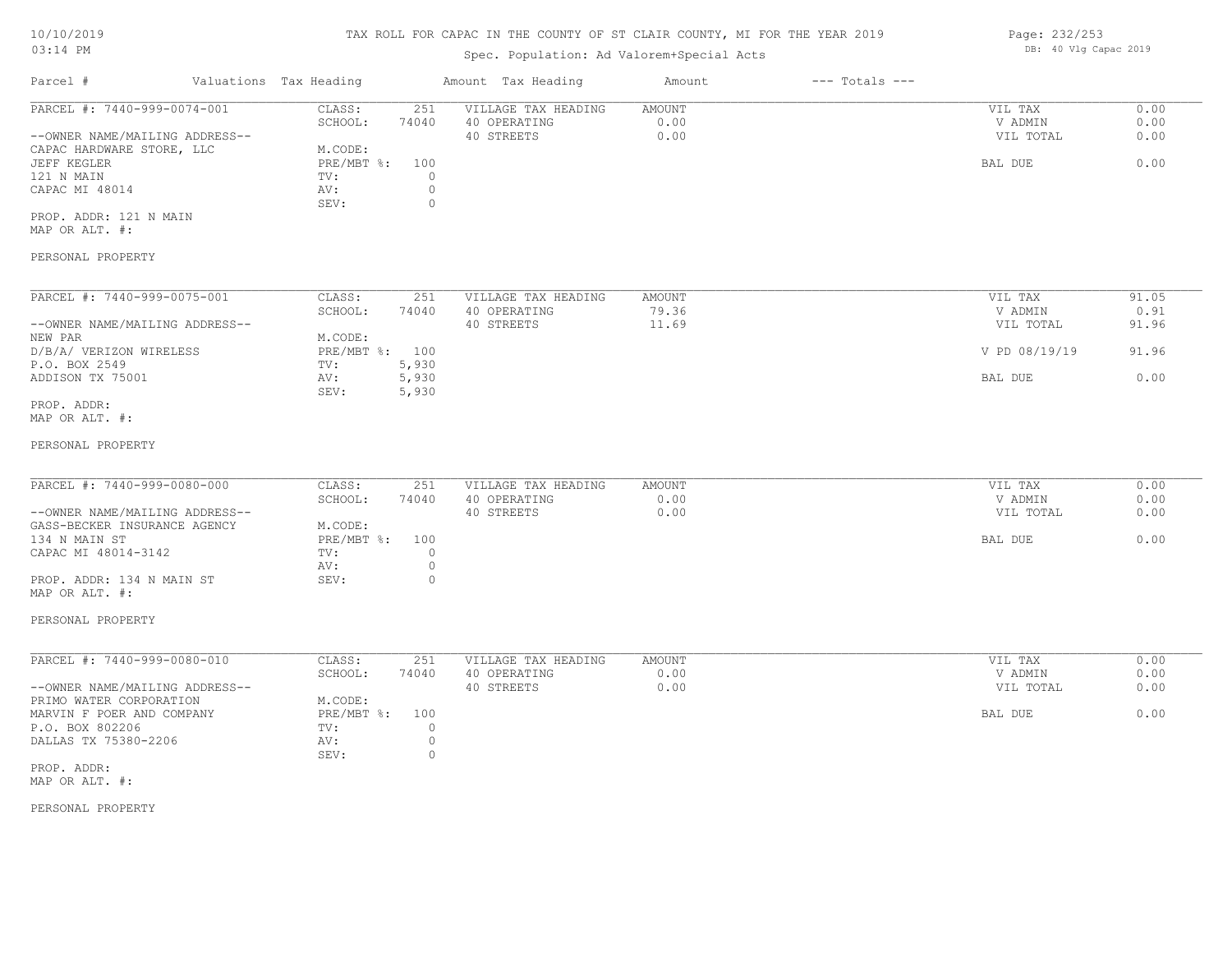# TAX ROLL FOR CAPAC IN THE COUNTY OF ST CLAIR COUNTY, MI FOR THE YEAR 2019

| Page: 233/253 |  |                       |  |
|---------------|--|-----------------------|--|
|               |  | DB: 40 Vlg Capac 2019 |  |

| Parcel #                                         | Valuations Tax Heading | Amount Tax Heading                                  | Amount                | $---$ Totals $---$ |                    |              |
|--------------------------------------------------|------------------------|-----------------------------------------------------|-----------------------|--------------------|--------------------|--------------|
| PARCEL #: 7440-999-0081-000                      | CLASS:<br>SCHOOL:      | 251<br>VILLAGE TAX HEADING<br>74040<br>40 OPERATING | <b>AMOUNT</b><br>0.00 |                    | VIL TAX<br>V ADMIN | 0.00<br>0.00 |
| --OWNER NAME/MAILING ADDRESS--<br>IBM CREDIT LLC | M.CODE:                | 40 STREETS                                          | 0.00                  |                    | VIL TOTAL          | 0.00         |
| PO BOX 1159                                      | PRE/MBT %:             | 100                                                 |                       |                    | BAL DUE            | 0.00         |
| SOUTHBURY CT 06488                               | TV:                    | $\circ$                                             |                       |                    |                    |              |
|                                                  | AV:                    | $\circ$                                             |                       |                    |                    |              |
| PROP. ADDR:<br>MAP OR ALT. #:                    | SEV:                   | $\circ$                                             |                       |                    |                    |              |
| PERSONAL PROPERTY                                |                        |                                                     |                       |                    |                    |              |
| PARCEL #: 7440-999-0082-002                      | CLASS:                 | VILLAGE TAX HEADING<br>251                          | AMOUNT                |                    | VIL TAX            | 0.00         |
|                                                  | SCHOOL:                | 74040<br>40 OPERATING                               | 0.00                  |                    | V ADMIN            | 0.00         |
| --OWNER NAME/MAILING ADDRESS--                   |                        | 40 STREETS                                          | 0.00                  |                    | VIL TOTAL          | 0.00         |
| WEST MICHIGAN FAMILY HOMES                       | M.CODE:                |                                                     |                       |                    |                    |              |
| PRIME PROPERTIES                                 | PRE/MBT %:             | 100<br>$\circ$                                      |                       |                    | BAL DUE            | 0.00         |
| 13862 SIMONE DR<br>SHELBY MI 48315               | TV:<br>AV:             | $\circ$                                             |                       |                    |                    |              |
|                                                  | SEV:                   | $\circ$                                             |                       |                    |                    |              |
| PROP. ADDR: 15122 W PARK ST                      |                        |                                                     |                       |                    |                    |              |
| MAP OR ALT. #:                                   |                        |                                                     |                       |                    |                    |              |
| PERSONAL PROPERTY                                |                        |                                                     |                       |                    |                    |              |
| PARCEL #: 7440-999-0084-000                      | CLASS:                 | 251<br>VILLAGE TAX HEADING                          | <b>AMOUNT</b>         |                    | VIL TAX            | 0.00         |
|                                                  | SCHOOL:                | 74040<br>40 OPERATING                               | 0.00                  |                    | V ADMIN            | 0.00         |
| --OWNER NAME/MAILING ADDRESS--                   |                        | 40 STREETS                                          | 0.00                  |                    | VIL TOTAL          | 0.00         |
| AMERIGAS PROPANE LP                              | M.CODE:                |                                                     |                       |                    |                    |              |
| P.O.BOX 798                                      | PRE/MBT %: 100         |                                                     |                       |                    | BAL DUE            | 0.00         |
| VALLEY FORGE PA 19482                            | TV:                    | $\circ$                                             |                       |                    |                    |              |
|                                                  | AV:                    | $\circ$                                             |                       |                    |                    |              |
| PROP. ADDR: 14900 DOWNEY RD<br>MAP OR ALT. #:    | SEV:                   | $\circ$                                             |                       |                    |                    |              |
| PERSONAL PROPERTY                                |                        |                                                     |                       |                    |                    |              |
| PARCEL #: 7440-999-0085-000                      | CLASS:                 | 251<br>VILLAGE TAX HEADING                          | AMOUNT                |                    | VIL TAX            | 0.00         |
|                                                  | SCHOOL:                | 74040<br>40 OPERATING                               | 0.00                  |                    | V ADMIN            | 0.00         |
| --OWNER NAME/MAILING ADDRESS--                   |                        | 40 STREETS                                          | 0.00                  |                    | VIL TOTAL          | 0.00         |
| FIRST DATA MERCHANTS                             | M.CODE:                |                                                     |                       |                    |                    |              |
| RYAN LLC                                         | $PRE/MBT$ $\div$       | 100                                                 |                       |                    | BAL DUE            | 0.00         |
| PO BOX 4900                                      | TV:                    | $\circ$                                             |                       |                    |                    |              |
| SCOTTSDALE AZ 85261-4900                         | AV:<br>SEV:            | $\circ$<br>$\circ$                                  |                       |                    |                    |              |
| PROP. ADDR:                                      |                        |                                                     |                       |                    |                    |              |
| MAP OR ALT. #:                                   |                        |                                                     |                       |                    |                    |              |
|                                                  |                        |                                                     |                       |                    |                    |              |
|                                                  |                        |                                                     |                       |                    |                    |              |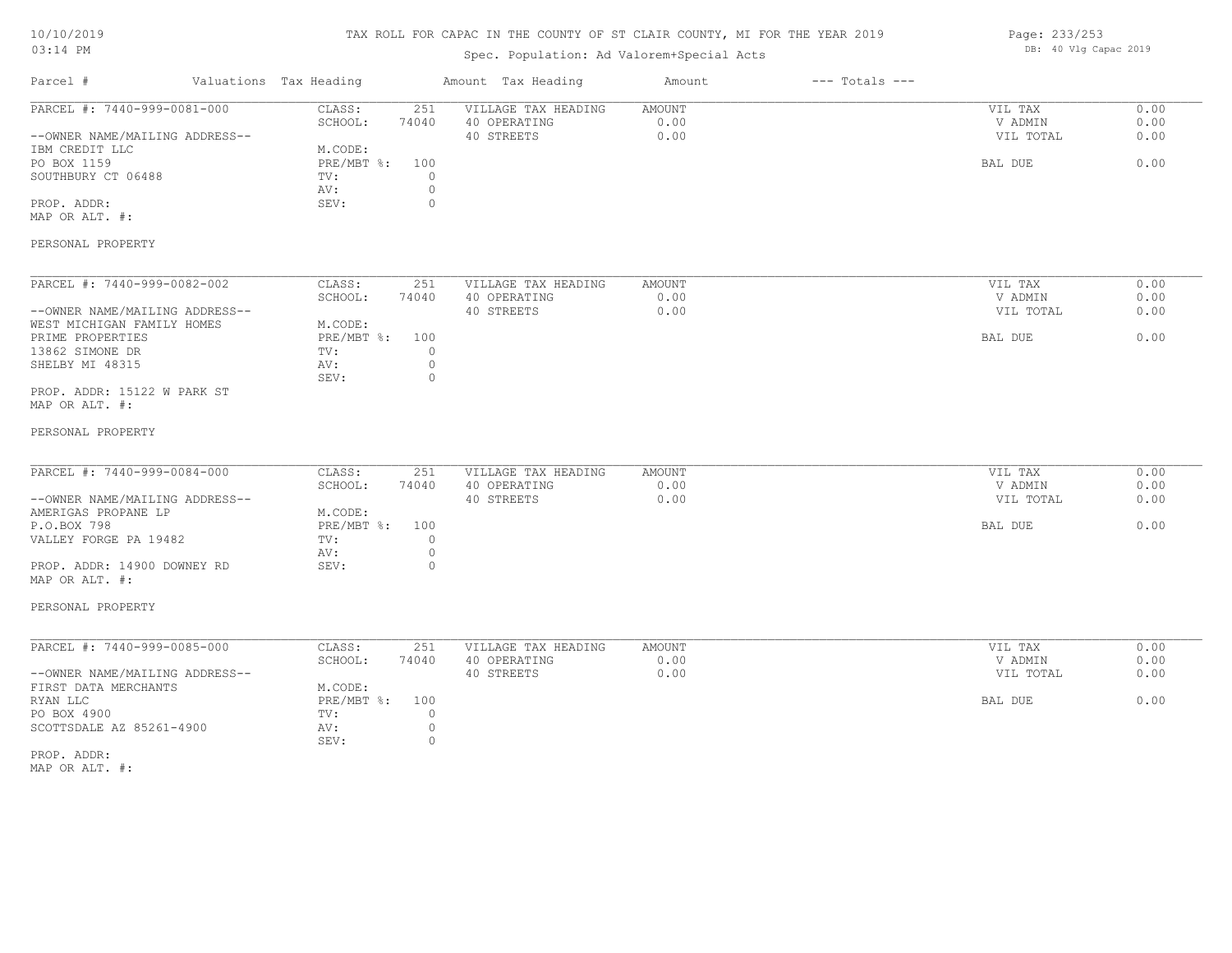# TAX ROLL FOR CAPAC IN THE COUNTY OF ST CLAIR COUNTY, MI FOR THE YEAR 2019

# Spec. Population: Ad Valorem+Special Acts

| Page: 234/253 |  |                       |  |
|---------------|--|-----------------------|--|
|               |  | DB: 40 Vlg Capac 2019 |  |

| Parcel #                                                                                                                                                                                 | Valuations Tax Heading                                                                                                   | Amount Tax Heading                                | Amount                 | $---$ Totals $---$ |                                            |                              |
|------------------------------------------------------------------------------------------------------------------------------------------------------------------------------------------|--------------------------------------------------------------------------------------------------------------------------|---------------------------------------------------|------------------------|--------------------|--------------------------------------------|------------------------------|
| PARCEL #: 7440-999-0089-000<br>--OWNER NAME/MAILING ADDRESS--<br>KLUG'S BARBER SHOP<br>110 N MAIN ST<br>CAPAC MI 48014-3142<br>PROP. ADDR: 110 N MAIN ST<br>MAP OR ALT. #:               | CLASS:<br>251<br>SCHOOL:<br>74040<br>M.CODE:<br>$PRE/MBT$ $\div$<br>100<br>TV:<br>0<br>AV:<br>0<br>$\circ$<br>SEV:       | VILLAGE TAX HEADING<br>40 OPERATING<br>40 STREETS | AMOUNT<br>0.00<br>0.00 |                    | VIL TAX<br>V ADMIN<br>VIL TOTAL<br>BAL DUE | 0.00<br>0.00<br>0.00<br>0.00 |
| PERSONAL PROPERTY                                                                                                                                                                        |                                                                                                                          |                                                   |                        |                    |                                            |                              |
| PARCEL #: 7440-999-0091-001<br>--OWNER NAME/MAILING ADDRESS--<br>M D & A<br>MAIEAR, DEPADE & ASSOC LLC<br>124 N MAIN ST<br>CAPAC MI 48014<br>PROP. ADDR: 124 N MAIN ST<br>MAP OR ALT. #: | CLASS:<br>251<br>SCHOOL:<br>74040<br>M.CODE:<br>PRE/MBT %:<br>100<br>TV:<br>$\circ$<br>$\circ$<br>AV:<br>SEV:<br>$\circ$ | VILLAGE TAX HEADING<br>40 OPERATING<br>40 STREETS | AMOUNT<br>0.00<br>0.00 |                    | VIL TAX<br>V ADMIN<br>VIL TOTAL<br>BAL DUE | 0.00<br>0.00<br>0.00<br>0.00 |
| PERSONAL PROPERTY                                                                                                                                                                        |                                                                                                                          |                                                   |                        |                    |                                            |                              |
| PARCEL #: 7440-999-0092-002<br>--OWNER NAME/MAILING ADDRESS--<br>A SALON<br>109 N MAIN ST<br>CAPAC MI 48014                                                                              | CLASS:<br>251<br>SCHOOL:<br>74040<br>M.CODE:<br>PRE/MBT %:<br>100<br>$\circ$<br>TV:<br>$\circ$<br>AV:                    | VILLAGE TAX HEADING<br>40 OPERATING<br>40 STREETS | AMOUNT<br>0.00<br>0.00 |                    | VIL TAX<br>V ADMIN<br>VIL TOTAL<br>BAL DUE | 0.00<br>0.00<br>0.00<br>0.00 |
| PROP. ADDR: 109 N MAIN ST<br>MAP OR ALT. #:                                                                                                                                              | $\circ$<br>SEV:                                                                                                          |                                                   |                        |                    |                                            |                              |
| PERSONAL PROPERTY                                                                                                                                                                        |                                                                                                                          |                                                   |                        |                    |                                            |                              |
| PARCEL #: 7440-999-0093-001<br>--OWNER NAME/MAILING ADDRESS--<br>TRACY B'S SWEETS AND EATS                                                                                               | CLASS:<br>251<br>SCHOOL:<br>74040<br>M.CODE:                                                                             | VILLAGE TAX HEADING<br>40 OPERATING<br>40 STREETS | AMOUNT<br>0.00<br>0.00 |                    | VIL TAX<br>V ADMIN<br>VIL TOTAL            | 0.00<br>0.00<br>0.00         |
| 213 S MAIN ST<br>CAPAC MI 48014<br>PROP. ADDR: 213 S MAIN ST<br>MAP OR ALT. #:                                                                                                           | PRE/MBT %:<br>100<br>$\circ$<br>TV:<br>AV:<br>$\circ$<br>SEV:<br>$\circ$                                                 |                                                   |                        |                    | BAL DUE                                    | 0.00                         |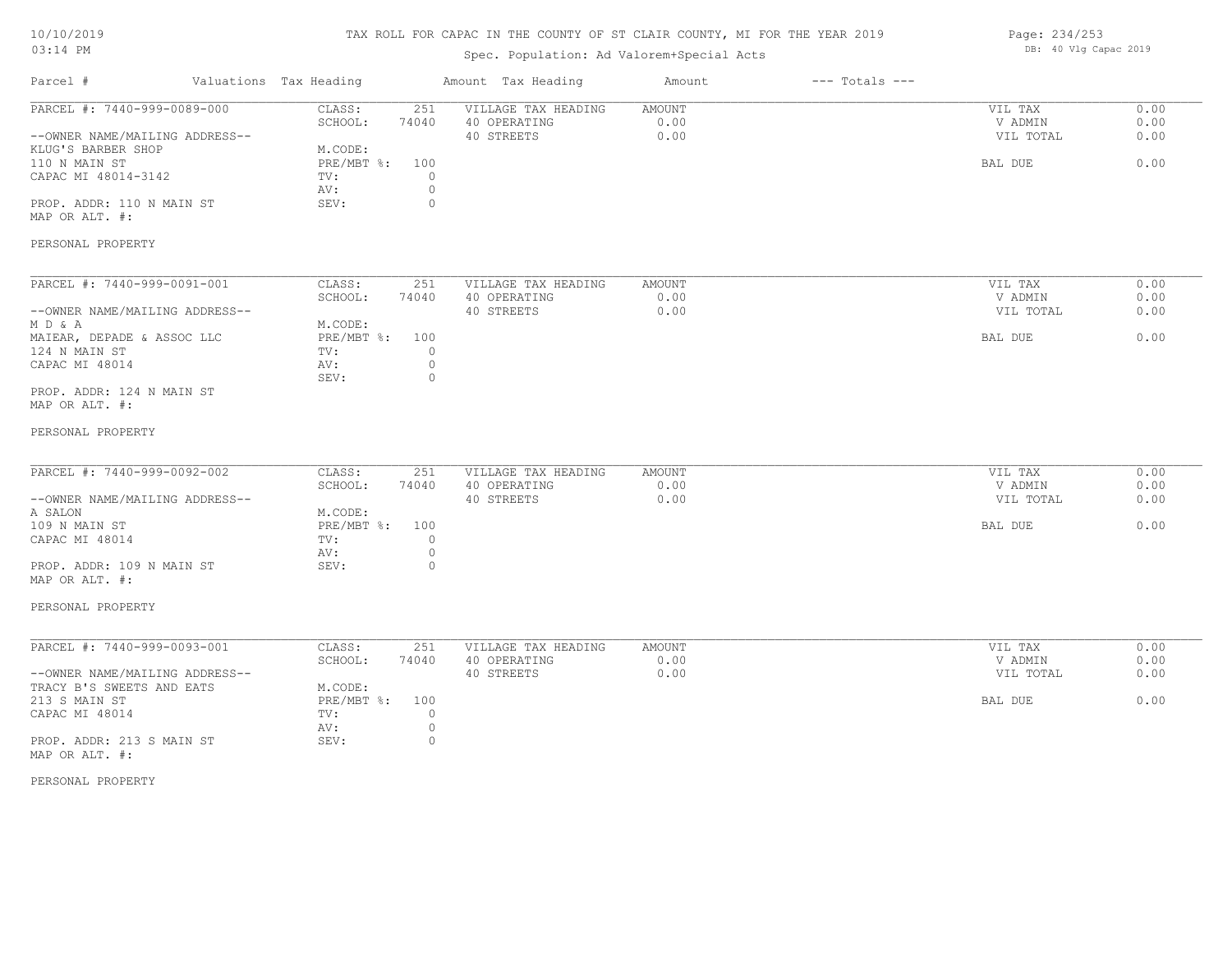## TAX ROLL FOR CAPAC IN THE COUNTY OF ST CLAIR COUNTY, MI FOR THE YEAR 2019

# Spec. Population: Ad Valorem+Special Acts

| Parcel #                       | Valuations Tax Heading |       | Amount Tax Heading  | Amount | $---$ Totals $---$ |           |      |
|--------------------------------|------------------------|-------|---------------------|--------|--------------------|-----------|------|
| PARCEL #: 7440-999-0094-001    | CLASS:                 | 251   | VILLAGE TAX HEADING | AMOUNT |                    | VIL TAX   | 0.00 |
|                                | SCHOOL:                | 74040 | 40 OPERATING        | 0.00   |                    | V ADMIN   | 0.00 |
| --OWNER NAME/MAILING ADDRESS-- |                        |       | 40 STREETS          | 0.00   |                    | VIL TOTAL | 0.00 |
| DIRECT TV                      | M.CODE:                |       |                     |        |                    |           |      |
| PROPERTY TAX DEPT.             | $PRE/MBT$ %:           | 100   |                     |        |                    | BAL DUE   | 0.00 |
| 1010 PINE ST 9E-L-01           | TV:                    |       |                     |        |                    |           |      |
| SAINT LOUIS MO 63101           | AV:                    |       |                     |        |                    |           |      |
|                                | SEV:                   |       |                     |        |                    |           |      |
| PROP. ADDR:                    |                        |       |                     |        |                    |           |      |
| MAP OR ALT. #:                 |                        |       |                     |        |                    |           |      |
|                                |                        |       |                     |        |                    |           |      |

## PERSONAL PROPERTY

| PARCEL #: 7440-999-0095-000     | CLASS:       | 251   | VILLAGE TAX HEADING | AMOUNT | 0.00<br>VIL TAX   |
|---------------------------------|--------------|-------|---------------------|--------|-------------------|
|                                 | SCHOOL:      | 74040 | 40 OPERATING        | 0.00   | 0.00<br>V ADMIN   |
| --OWNER NAME/MAILING ADDRESS--  |              |       | 40 STREETS          | 0.00   | 0.00<br>VIL TOTAL |
| RON'S AUTO PARTS WAREHOUSE, INC | M.CODE:      |       |                     |        |                   |
| P.O. BOX 523                    | $PRE/MBT$ %: | 100   |                     |        | 0.00<br>BAL DUE   |
| CAPAC MI 48014-3714             | TV:          |       |                     |        |                   |
|                                 | AV:          |       |                     |        |                   |
| PROP. ADDR: 136 S MAIN          | SEV:         | 0.    |                     |        |                   |
| MAP OR ALT. #:                  |              |       |                     |        |                   |

#### PERSONAL PROPERTY

| PARCEL #: 7440-999-0095-001      | CLASS:         | 251   | VILLAGE TAX HEADING | AMOUNT | VIL TAX   | 0.00 |
|----------------------------------|----------------|-------|---------------------|--------|-----------|------|
|                                  | SCHOOL:        | 74040 | 40 OPERATING        | 0.00   | V ADMIN   | 0.00 |
| --OWNER NAME/MAILING ADDRESS--   |                |       | 40 STREETS          | 0.00   | VIL TOTAL | 0.00 |
| CHEIF FINANCIAL & ACCOUNTING LLC | M.CODE:        |       |                     |        |           |      |
| SHEILA MCDONALD                  | PRE/MBT %: 100 |       |                     |        | BAL DUE   | 0.00 |
| 109 S MAIN                       | TV:            |       |                     |        |           |      |
| CAPAC MI 48014                   | AV:            |       |                     |        |           |      |
|                                  | SEV:           |       |                     |        |           |      |

MAP OR ALT. #: PROP. ADDR: 109 S MAIN

### PERSONAL PROPERTY

| PARCEL #: 7440-999-0103-000        | CLASS:     | 251     | VILLAGE TAX HEADING | AMOUNT   | VIL TAX       | 2,604.32 |
|------------------------------------|------------|---------|---------------------|----------|---------------|----------|
|                                    | SCHOOL:    | 74040   | 40 OPERATING        | 2,269.87 | V ADMIN       | 26.04    |
| --OWNER NAME/MAILING ADDRESS--     |            |         | 40 STREETS          | 334.45   | VIL TOTAL     | 2,630.36 |
| MC DONALD'S CORPORATION (021-1487) | M.CODE:    |         |                     |          |               |          |
| SERENA OF CAPAC                    | PRE/MBT %: | 100     |                     |          | V PD 09/04/19 | 2,630.36 |
| 3300 LONE PINE RD                  | TV:        | 169,600 |                     |          |               |          |
| WEST BLOOMFIELD MI 48323           | AV:        | 169,600 |                     |          | BAL DUE       | 0.00     |
|                                    | SEV:       | 169,600 |                     |          |               |          |
| <b>DDAD</b> 3DDD 3100 G G3D3G DD   |            |         |                     |          |               |          |

MAP OR ALT. #: PROP. ADDR: 3189 S CAPAC RD

#### PERSONAL PROPERTY

Page: 235/253 DB: 40 Vlg Capac 2019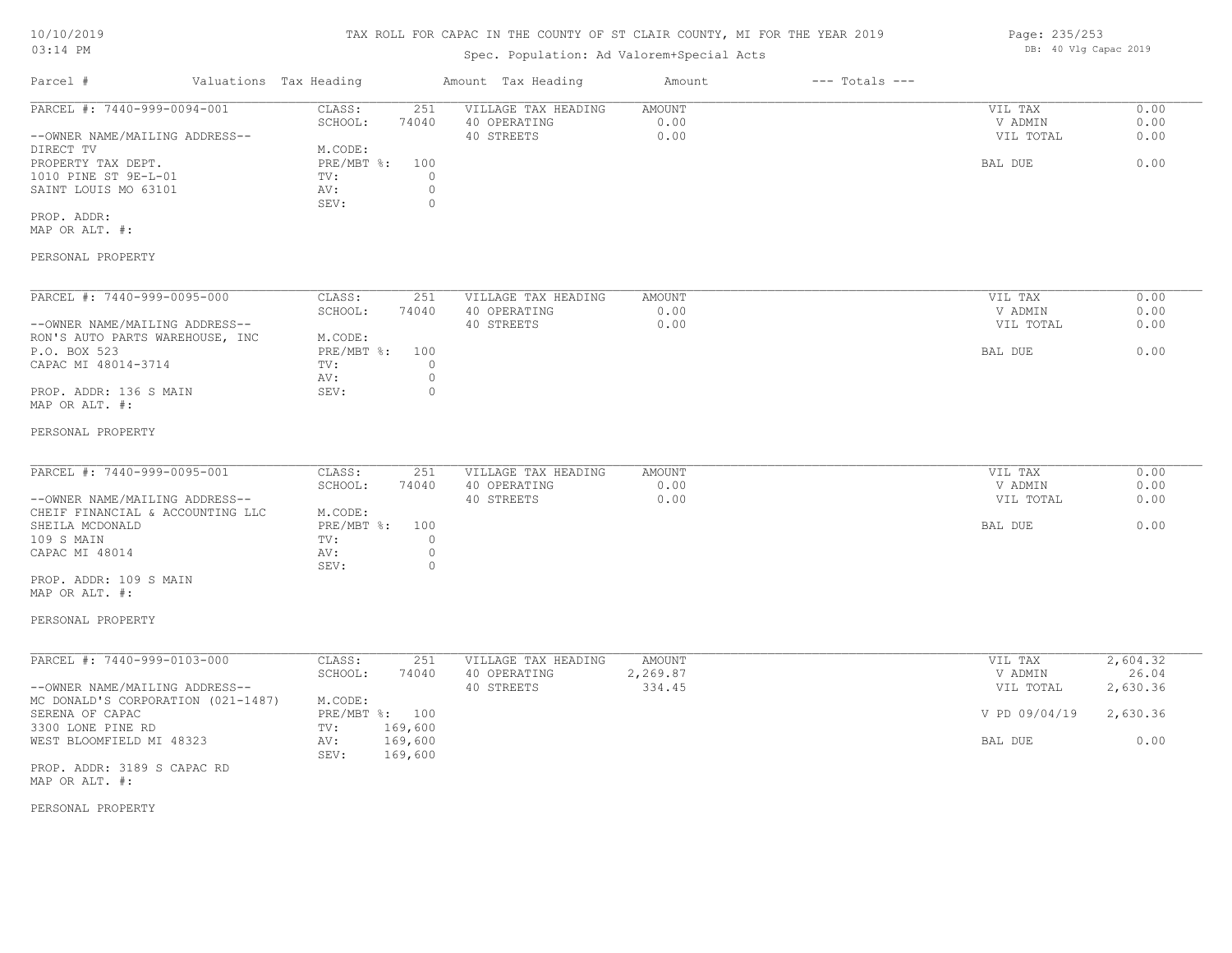# TAX ROLL FOR CAPAC IN THE COUNTY OF ST CLAIR COUNTY, MI FOR THE YEAR 2019

# Spec. Population: Ad Valorem+Special Acts

|                                |                                                                                             |                                                                      |                                                                       | Amount                                                                  | $---$ Totals $---$     |           |                                            |
|--------------------------------|---------------------------------------------------------------------------------------------|----------------------------------------------------------------------|-----------------------------------------------------------------------|-------------------------------------------------------------------------|------------------------|-----------|--------------------------------------------|
| PARCEL #: 7440-999-0103-100    | CLASS:                                                                                      | 251                                                                  | VILLAGE TAX HEADING                                                   | AMOUNT                                                                  |                        | VIL TAX   | 0.00                                       |
|                                | SCHOOL:                                                                                     | 74040                                                                | 40 OPERATING                                                          | 0.00                                                                    |                        | V ADMIN   | 0.00                                       |
| --OWNER NAME/MAILING ADDRESS-- |                                                                                             |                                                                      | 40 STREETS                                                            | 0.00                                                                    |                        | VIL TOTAL | 0.00                                       |
|                                | M.CODE:                                                                                     |                                                                      |                                                                       |                                                                         |                        |           |                                            |
| PROPERTY TAX DEPT. ROOM #4113  |                                                                                             | 100                                                                  |                                                                       |                                                                         |                        | BAL DUE   | 0.00                                       |
|                                | TV:                                                                                         |                                                                      |                                                                       |                                                                         |                        |           |                                            |
|                                | AV:                                                                                         | $\circ$                                                              |                                                                       |                                                                         |                        |           |                                            |
|                                | SEV:                                                                                        | $\Omega$                                                             |                                                                       |                                                                         |                        |           |                                            |
|                                |                                                                                             |                                                                      |                                                                       |                                                                         |                        |           |                                            |
|                                |                                                                                             |                                                                      |                                                                       |                                                                         |                        |           |                                            |
|                                |                                                                                             |                                                                      |                                                                       |                                                                         |                        |           |                                            |
|                                |                                                                                             |                                                                      |                                                                       |                                                                         |                        |           | 0.00                                       |
|                                |                                                                                             |                                                                      |                                                                       |                                                                         |                        |           | 0.00                                       |
|                                |                                                                                             |                                                                      |                                                                       |                                                                         |                        |           | 0.00                                       |
|                                |                                                                                             |                                                                      |                                                                       |                                                                         |                        |           |                                            |
|                                |                                                                                             |                                                                      |                                                                       |                                                                         |                        |           | 0.00                                       |
|                                |                                                                                             |                                                                      |                                                                       |                                                                         |                        |           |                                            |
|                                |                                                                                             |                                                                      |                                                                       |                                                                         |                        |           |                                            |
|                                | SEV:                                                                                        | $\circ$                                                              |                                                                       |                                                                         |                        |           |                                            |
|                                |                                                                                             |                                                                      |                                                                       |                                                                         |                        |           |                                            |
|                                |                                                                                             |                                                                      |                                                                       |                                                                         |                        |           |                                            |
|                                | PARCEL #: 7440-999-0106-001<br>--OWNER NAME/MAILING ADDRESS--<br>CARRIGAN DEVELOPMENT, INC. | Valuations Tax Heading<br>CLASS:<br>SCHOOL:<br>M.CODE:<br>TV:<br>AV: | PRE/MBT %:<br>251<br>74040<br>PRE/MBT %:<br>100<br>$\circ$<br>$\circ$ | Amount Tax Heading<br>VILLAGE TAX HEADING<br>40 OPERATING<br>40 STREETS | AMOUNT<br>0.00<br>0.00 |           | VIL TAX<br>V ADMIN<br>VIL TOTAL<br>BAL DUE |

| PARCEL #: 7440-999-0107-010          | CLASS:     | 251   | VILLAGE TAX HEADING | AMOUNT | VIL TAX   | 0.00 |
|--------------------------------------|------------|-------|---------------------|--------|-----------|------|
|                                      | SCHOOL:    | 74040 | 40 OPERATING        | 0.00   | V ADMIN   | 0.00 |
| --OWNER NAME/MAILING ADDRESS--       |            |       | 40 STREETS          | 0.00   | VIL TOTAL | 0.00 |
| WESTERN UNION FINANCIAL SERVICES, IN | M.CODE:    |       |                     |        |           |      |
| PROPERTY TAX - HO11                  | PRE/MBT %: | 100   |                     |        | BAL DUE   | 0.00 |
| 7001 E BELLEVIEW AVE., STE 680       | TV:        |       |                     |        |           |      |
| DENVER CO 80237                      | AV:        |       |                     |        |           |      |
|                                      | SEV:       |       |                     |        |           |      |

MAP OR ALT. #: PROP. ADDR:

PERSONAL PROPERTY

| PARCEL #: 7440-999-0112-301    | CLASS:     | 251   | VILLAGE TAX HEADING | AMOUNT | VIL TAX   | 0.00 |
|--------------------------------|------------|-------|---------------------|--------|-----------|------|
|                                | SCHOOL:    | 74040 | 40 OPERATING        | 0.00   | V ADMIN   | 0.00 |
| --OWNER NAME/MAILING ADDRESS-- |            |       | 40 STREETS          | 0.00   | VIL TOTAL | 0.00 |
| NUCO2 SUPPLY LLC               | M.CODE:    |       |                     |        |           |      |
| TAX DEPT.                      | PRE/MBT %: | 100   |                     |        | BAL DUE   | 0.00 |
| 10 RIVERVIEW DRIVE             | TV:        |       |                     |        |           |      |
| DANBURY CT 06810               | AV:        |       |                     |        |           |      |
|                                | SEV:       |       |                     |        |           |      |
| PROP. ADDR:                    |            |       |                     |        |           |      |

MAP OR ALT. #:

PERSONAL PROPERTY

Page: 236/253 DB: 40 Vlg Capac 2019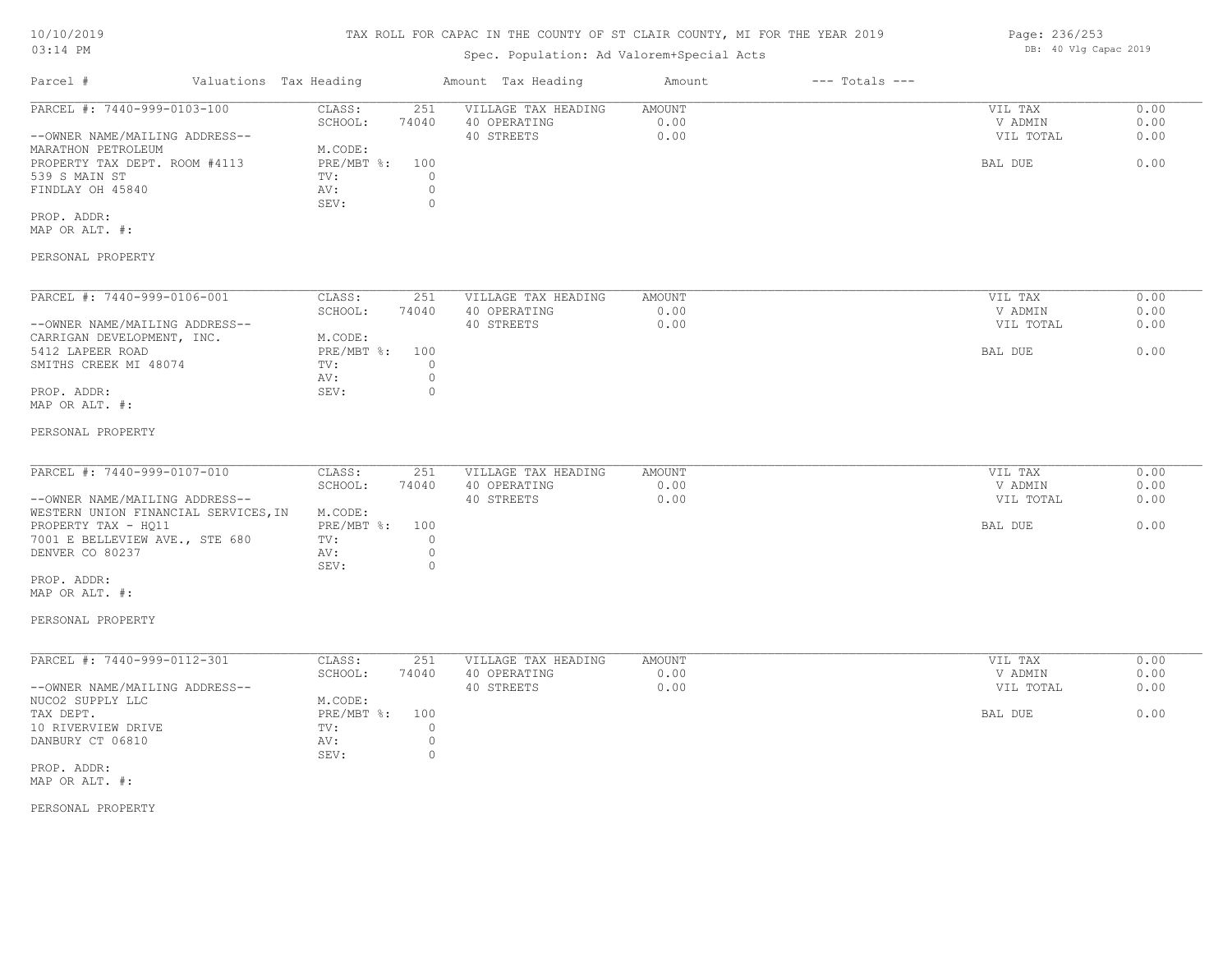# TAX ROLL FOR CAPAC IN THE COUNTY OF ST CLAIR COUNTY, MI FOR THE YEAR 2019

# Spec. Population: Ad Valorem+Special Acts

| Page: 237/253 |  |                       |  |
|---------------|--|-----------------------|--|
|               |  | DB: 40 Vlg Capac 2019 |  |

| Parcel #                                                                                                                                                                                                                          | Valuations Tax Heading |                                                                                                                    | Amount Tax Heading                                                                 | Amount                    | $---$ Totals $---$ |                                            |                                    |
|-----------------------------------------------------------------------------------------------------------------------------------------------------------------------------------------------------------------------------------|------------------------|--------------------------------------------------------------------------------------------------------------------|------------------------------------------------------------------------------------|---------------------------|--------------------|--------------------------------------------|------------------------------------|
| PARCEL #: 7440-999-0113-001<br>--OWNER NAME/MAILING ADDRESS--<br>SR HUNTERS CROSSING LLC<br>27777 FRANKLIN RD STE 200<br>SOUTHFIELD MI 48034<br>PROP. ADDR: 150 HUNTERS CROSSING BLVD SEV:<br>MAP OR ALT. #:<br>PERSONAL PROPERTY |                        | CLASS:<br>251<br>SCHOOL:<br>74040<br>M.CODE:<br>$PRE/MBT$ $\div$<br>100<br>TV:<br>AV:                              | VILLAGE TAX HEADING<br>40 OPERATING<br>40 STREETS<br>$\circ$<br>$\circ$<br>$\circ$ | AMOUNT<br>0.00<br>0.00    |                    | VIL TAX<br>V ADMIN<br>VIL TOTAL<br>BAL DUE | 0.00<br>0.00<br>0.00<br>0.00       |
| PARCEL #: 7440-999-0114-000<br>--OWNER NAME/MAILING ADDRESS--<br>KAATZ FUNERAL HOME INC<br>202 N MAIN ST<br>CAPAC MI 48014-3144<br>PROP. ADDR: 202 N MAIN ST<br>MAP OR ALT. #:<br>PERSONAL PROPERTY                               |                        | CLASS:<br>251<br>SCHOOL:<br>74040<br>M.CODE:<br>PRE/MBT %: 100<br>14,000<br>TV:<br>14,000<br>AV:<br>SEV:<br>14,000 | VILLAGE TAX HEADING<br>40 OPERATING<br>40 STREETS                                  | AMOUNT<br>187.37<br>27.60 |                    | VIL TAX<br>V ADMIN<br>VIL TOTAL<br>BAL DUE | 214.97<br>2.14<br>217.11<br>217.11 |
| PARCEL #: 7440-999-0116-000<br>--OWNER NAME/MAILING ADDRESS--<br>IGT GLOBAL SOLUTIONS CORP<br>TAX DEPARTMENT<br>10 MEMORIAL BLVD<br>PROVIDENCE RI 02903<br>PROP. ADDR:<br>MAP OR ALT. #:<br>PERSONAL PROPERTY                     |                        | CLASS:<br>251<br>SCHOOL:<br>74040<br>M.CODE:<br>PRE/MBT %:<br>100<br>TV:<br>AV:<br>SEV:                            | VILLAGE TAX HEADING<br>40 OPERATING<br>40 STREETS<br>$\circ$<br>$\circ$<br>$\circ$ | AMOUNT<br>0.00<br>0.00    |                    | VIL TAX<br>V ADMIN<br>VIL TOTAL<br>BAL DUE | 0.00<br>0.00<br>0.00<br>0.00       |
| PARCEL #: 7440-999-0123-150<br>--OWNER NAME/MAILING ADDRESS--<br>FAMILY FIRST HEALTH CARE CAPAC PLLC<br>117 S MAIN<br>CAPAC MI 48014<br>PROP. ADDR: 117 S MAIN<br>MAP OR ALT. #:                                                  |                        | CLASS:<br>251<br>SCHOOL:<br>74040<br>M.CODE:<br>$PRE/MBT$ $\div$<br>100<br>TV:<br>AV:<br>SEV:                      | VILLAGE TAX HEADING<br>40 OPERATING<br>40 STREETS<br>$\circ$<br>$\circ$<br>$\circ$ | AMOUNT<br>0.00<br>0.00    |                    | VIL TAX<br>V ADMIN<br>VIL TOTAL<br>BAL DUE | 0.00<br>0.00<br>0.00<br>0.00       |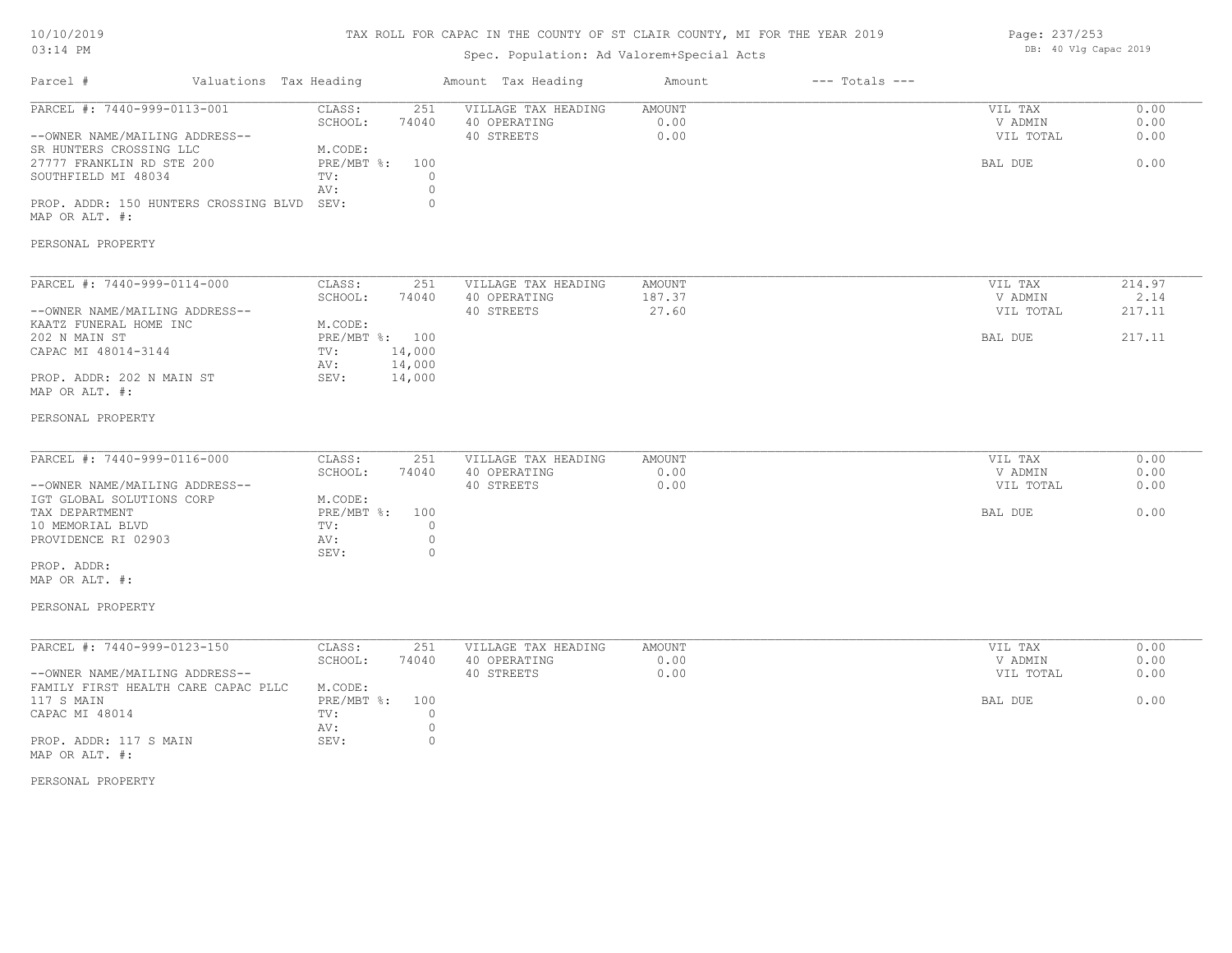# TAX ROLL FOR CAPAC IN THE COUNTY OF ST CLAIR COUNTY, MI FOR THE YEAR 2019

# Spec. Population: Ad Valorem+Special Acts

| Page: 238/253 |  |                       |  |
|---------------|--|-----------------------|--|
|               |  | DB: 40 Vlg Capac 2019 |  |

| Parcel #                                                                                           | Valuations Tax Heading                                                  | Amount Tax Heading                                | Amount                 | $---$ Totals $---$ |                                            |                              |
|----------------------------------------------------------------------------------------------------|-------------------------------------------------------------------------|---------------------------------------------------|------------------------|--------------------|--------------------------------------------|------------------------------|
| PARCEL #: 7440-999-0125-001<br>--OWNER NAME/MAILING ADDRESS--<br>DISH NETWORK LLC<br>P.O. BOX 6623 | CLASS:<br>251<br>SCHOOL:<br>74040<br>M.CODE:<br>$PRE/MBT$ $\div$<br>100 | VILLAGE TAX HEADING<br>40 OPERATING<br>40 STREETS | AMOUNT<br>0.00<br>0.00 |                    | VIL TAX<br>V ADMIN<br>VIL TOTAL<br>BAL DUE | 0.00<br>0.00<br>0.00<br>0.00 |
| ENGLEWOOD CO 80155<br>PROP. ADDR:<br>MAP OR ALT. #:                                                | TV:<br>$\Omega$<br>$\circ$<br>AV:<br>$\circ$<br>SEV:                    |                                                   |                        |                    |                                            |                              |
| PERSONAL PROPERTY                                                                                  |                                                                         |                                                   |                        |                    |                                            |                              |
| PARCEL #: 7440-999-0126-000                                                                        | CLASS:<br>251                                                           | VILLAGE TAX HEADING                               | AMOUNT                 |                    | VIL TAX                                    | 0.00                         |
|                                                                                                    | SCHOOL:<br>74040                                                        | 40 OPERATING                                      | 0.00                   |                    | V ADMIN                                    | 0.00                         |
| --OWNER NAME/MAILING ADDRESS--                                                                     |                                                                         | 40 STREETS                                        | 0.00                   |                    | VIL TOTAL                                  | 0.00                         |
| GORDON FOOD SERVICE INC<br>1611 N. INTERSTATE 35E STE. 428                                         | M.CODE:<br>PRE/MBT %:<br>100                                            |                                                   |                        |                    | BAL DUE                                    | 0.00                         |
| CARROLLTON TX 75006-8616                                                                           | $\circ$<br>TV:<br>$\circ$<br>AV:                                        |                                                   |                        |                    |                                            |                              |
| PROP. ADDR:                                                                                        | $\circ$<br>SEV:                                                         |                                                   |                        |                    |                                            |                              |
| MAP OR ALT. #:                                                                                     |                                                                         |                                                   |                        |                    |                                            |                              |
| PERSONAL PROPERTY                                                                                  |                                                                         |                                                   |                        |                    |                                            |                              |
| PARCEL #: 7440-999-0128-001                                                                        | CLASS:<br>251                                                           | VILLAGE TAX HEADING                               | AMOUNT                 |                    | VIL TAX                                    | 0.00                         |
|                                                                                                    | SCHOOL:<br>74040                                                        | 40 OPERATING                                      | 0.00                   |                    | V ADMIN                                    | 0.00                         |
| --OWNER NAME/MAILING ADDRESS--<br>MR R'S                                                           | M.CODE:                                                                 | 40 STREETS                                        | 0.00                   |                    | VIL TOTAL                                  | 0.00                         |
| P.O. BOX 654                                                                                       | $PRE/MBT$ $\div$<br>100                                                 |                                                   |                        |                    | BAL DUE                                    | 0.00                         |
| CAPAC MI 48014                                                                                     | TV:<br>$\circ$                                                          |                                                   |                        |                    |                                            |                              |
|                                                                                                    | $\circ$<br>AV:                                                          |                                                   |                        |                    |                                            |                              |
| PROP. ADDR: 100 N MAIN<br>MAP OR ALT. #:                                                           | SEV:<br>0                                                               |                                                   |                        |                    |                                            |                              |
| PERSONAL PROPERTY                                                                                  |                                                                         |                                                   |                        |                    |                                            |                              |
| PARCEL #: 7440-999-0133-000                                                                        | CLASS:<br>251                                                           | VILLAGE TAX HEADING                               | AMOUNT                 |                    | VIL TAX                                    | 655.68                       |
|                                                                                                    | SCHOOL:<br>74040                                                        | 40 OPERATING                                      | 571.48                 |                    | V ADMIN                                    | 6.55                         |
| --OWNER NAME/MAILING ADDRESS--                                                                     |                                                                         | 40 STREETS                                        | 84.20                  |                    | VIL TOTAL                                  | 662.23                       |
| THUMB RIGGING & ERECTORS                                                                           | M.CODE:                                                                 |                                                   |                        |                    |                                            |                              |
| PO BOX 189                                                                                         | PRE/MBT %: 100                                                          |                                                   |                        |                    | BAL DUE                                    | 662.23                       |
| CAPAC MI 48014                                                                                     | 42,700<br>TV:                                                           |                                                   |                        |                    |                                            |                              |
| PROP. ADDR: 14850 DOWNEY RD<br>MAP OR ALT. #:                                                      | 42,700<br>AV:<br>SEV:<br>42,700                                         |                                                   |                        |                    |                                            |                              |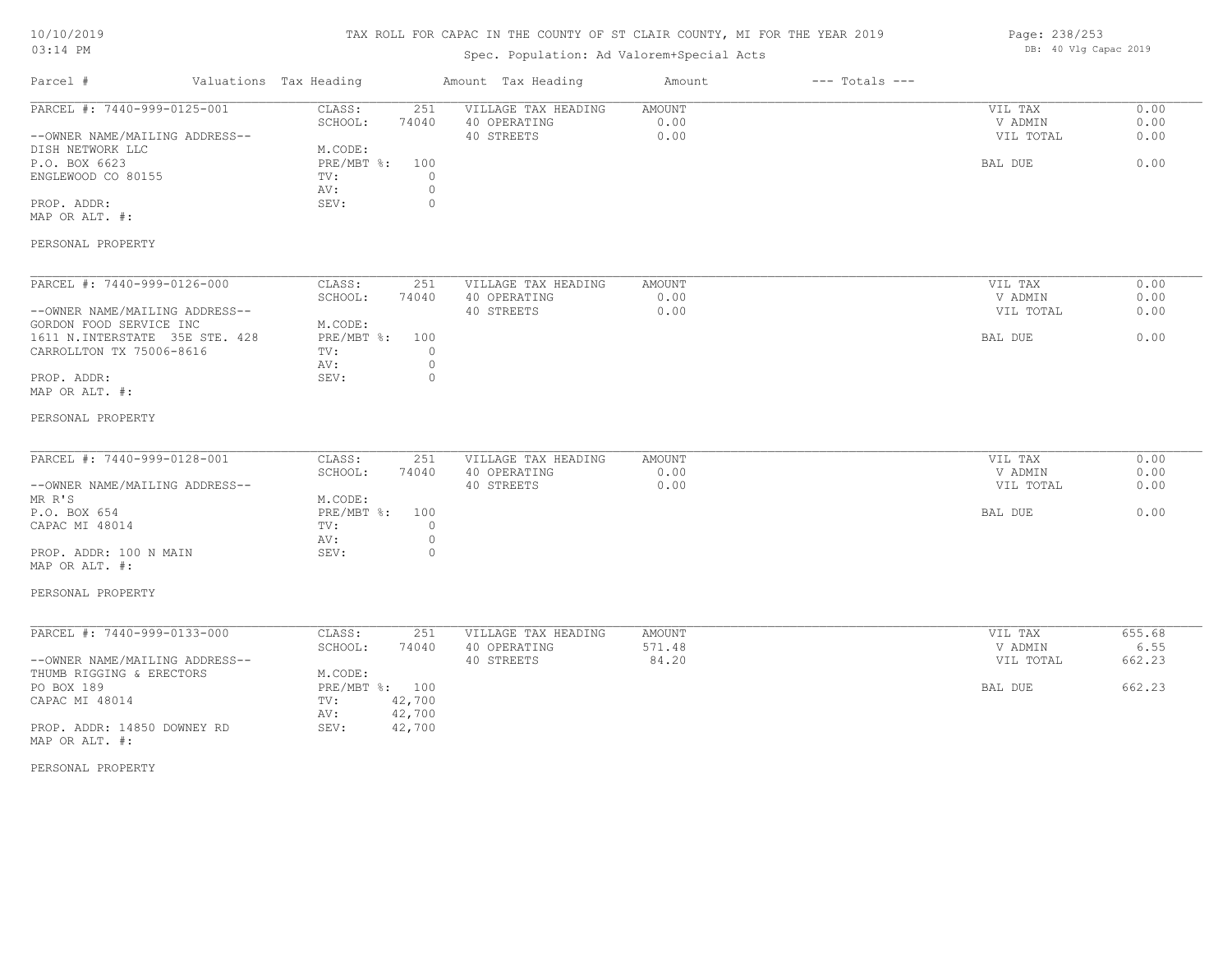# TAX ROLL FOR CAPAC IN THE COUNTY OF ST CLAIR COUNTY, MI FOR THE YEAR 2019

Page: 239/253

DB: 40 Vlg Capac 2019

| Parcel #                                                                                                                                                                                                                     | Valuations Tax Heading |                                                                                |                                                | Amount Tax Heading                                | Amount                              | $---$ Totals $---$ |                                                                      |                                       |
|------------------------------------------------------------------------------------------------------------------------------------------------------------------------------------------------------------------------------|------------------------|--------------------------------------------------------------------------------|------------------------------------------------|---------------------------------------------------|-------------------------------------|--------------------|----------------------------------------------------------------------|---------------------------------------|
| PARCEL #: 7440-999-0135-010<br>--OWNER NAME/MAILING ADDRESS--<br>WELLS FARGO FINANCIAL LEASING INC.<br>N0005-050<br>800 WALNUT ST<br>DES MOINES IA 50309-3636<br>PROP. ADDR:<br>MAP OR ALT. #:<br>PERSONAL PROPERTY          |                        | CLASS:<br>SCHOOL:<br>M.CODE:<br>PRE/MBT %: 100<br>$\text{TV}$ :<br>AV:<br>SEV: | 251<br>74040<br>$\Omega$<br>$\circ$<br>$\circ$ | VILLAGE TAX HEADING<br>40 OPERATING<br>40 STREETS | AMOUNT<br>0.00<br>0.00              |                    | VIL TAX<br>V ADMIN<br>VIL TOTAL<br>BAL DUE                           | 0.00<br>0.00<br>0.00<br>0.00          |
|                                                                                                                                                                                                                              |                        |                                                                                |                                                |                                                   |                                     |                    |                                                                      |                                       |
| PARCEL #: 7440-999-0136-100<br>--OWNER NAME/MAILING ADDRESS--<br>SPRINT SPECTRUM, LP<br>PO BOX 8430<br>KANAS CITY MO 64114-8430<br>PROP. ADDR: 750 E HILL STREET<br>MAP OR ALT. #:                                           |                        | CLASS:<br>SCHOOL:<br>M.CODE:<br>PRE/MBT %: 100<br>TV: 160,900<br>AV:<br>SEV:   | 251<br>74040<br>160,900<br>160,900             | VILLAGE TAX HEADING<br>40 OPERATING<br>40 STREETS | <b>AMOUNT</b><br>2,153.43<br>317.29 |                    | VIL TAX<br>V ADMIN<br>VIL TOTAL<br>V PD 09/04/19 2,495.42<br>BAL DUE | 2,470.72<br>24.70<br>2,495.42<br>0.00 |
| PERSONAL PROPERTY                                                                                                                                                                                                            |                        |                                                                                |                                                |                                                   |                                     |                    |                                                                      |                                       |
| PARCEL #: 7440-999-0137-010<br>--OWNER NAME/MAILING ADDRESS--<br>CROWN EQUIPMENT CORPORATION<br>CROWN LIFT TRUCKS<br>44 SOUTH WASHINGTON STREET<br>NEW BREMEN OH 45869<br>PROP. ADDR:<br>MAP OR ALT. #:<br>PERSONAL PROPERTY |                        | CLASS:<br>SCHOOL:<br>M.CODE:<br>PRE/MBT %: 100<br>TV:<br>AV:<br>SEV:           | 251<br>74040<br>$\circ$<br>$\circ$<br>$\circ$  | VILLAGE TAX HEADING<br>40 OPERATING<br>40 STREETS | AMOUNT<br>0.00<br>0.00              |                    | VIL TAX<br>V ADMIN<br>VIL TOTAL<br>BAL DUE                           | 0.00<br>0.00<br>0.00<br>0.00          |
| PARCEL #: 7440-999-0146-000<br>--OWNER NAME/MAILING ADDRESS--<br>CSC SERVICEWORKS, INC<br>RYAN TAX COMPLIANCE, LLC<br>P.O. BOX 460049<br>HOUSTON TX 77056<br>PROP. ADDR:<br>MAP OR ALT. #:<br>PERSONAL PROPERTY              |                        | CLASS:<br>SCHOOL:<br>M.CODE:<br>PRE/MBT %: 100<br>TV:<br>AV:<br>SEV:           | 251<br>74040<br>$\circ$<br>$\circ$<br>$\circ$  | VILLAGE TAX HEADING<br>40 OPERATING<br>40 STREETS | AMOUNT<br>0.00<br>0.00              |                    | VIL TAX<br>V ADMIN<br>VIL TOTAL<br>BAL DUE                           | 0.00<br>0.00<br>0.00<br>0.00          |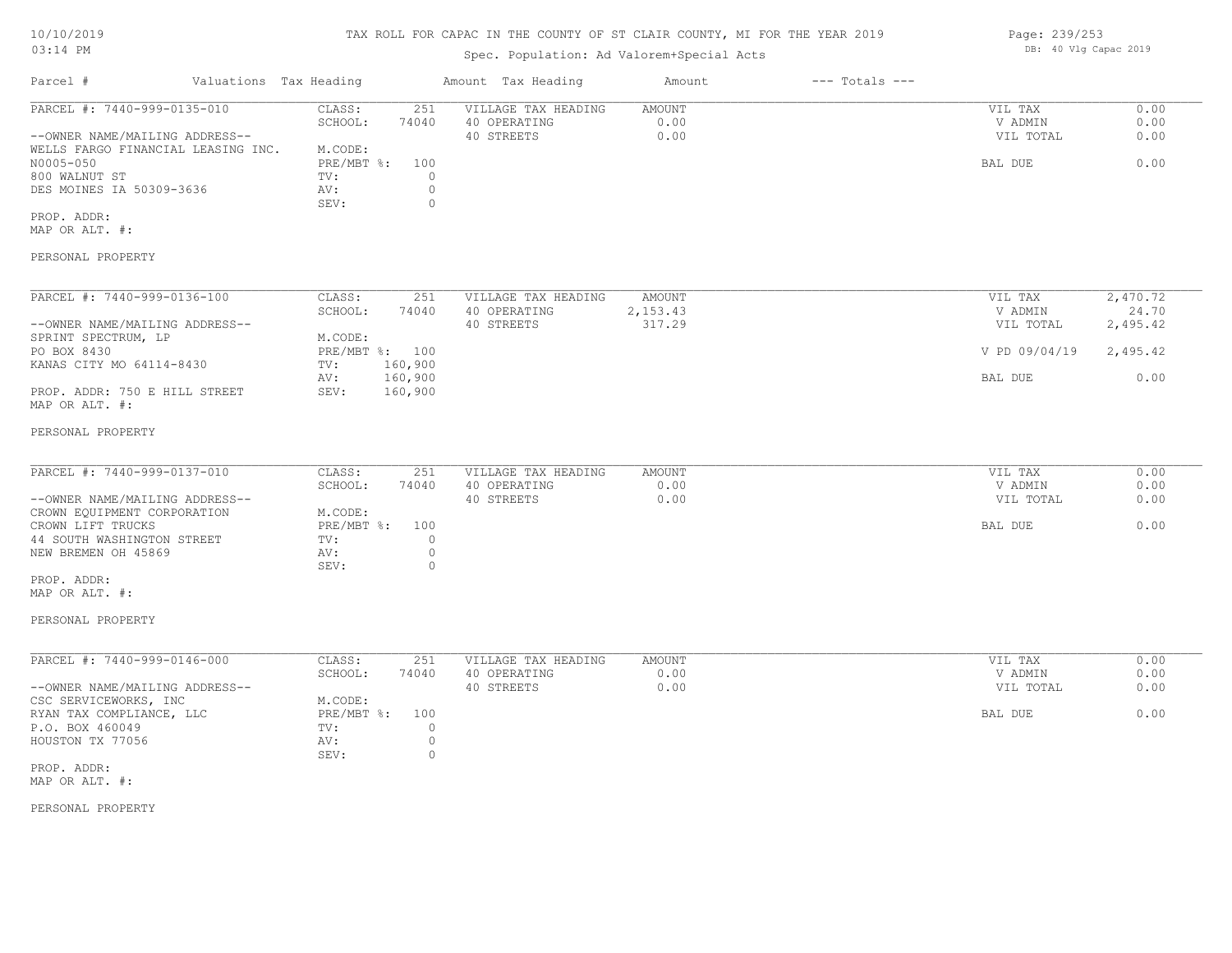# TAX ROLL FOR CAPAC IN THE COUNTY OF ST CLAIR COUNTY, MI FOR THE YEAR 2019

Page: 240/253

DB: 40 Vlg Capac 2019

| Parcel #                                                                                                                                                                                                            | Valuations Tax Heading |                                                                                                                                          | Amount Tax Heading                                | Amount                        | $---$ Totals $---$ |                                                             |                                                   |
|---------------------------------------------------------------------------------------------------------------------------------------------------------------------------------------------------------------------|------------------------|------------------------------------------------------------------------------------------------------------------------------------------|---------------------------------------------------|-------------------------------|--------------------|-------------------------------------------------------------|---------------------------------------------------|
| PARCEL #: 7440-999-0148-001<br>--OWNER NAME/MAILING ADDRESS--<br>AMERICAN BOTTLING COMPANY THE<br>PROPERTY TAX DEPARTMENT<br>5301 LEGACY DR<br>PLANO TX 75024<br>PROP. ADDR:<br>MAP OR ALT. #:<br>PERSONAL PROPERTY |                        | 251<br>CLASS:<br>SCHOOL:<br>74040<br>M.CODE:<br>$PRE/MBT$ $\div$<br>100<br>$\mathbf{0}$<br>TV:<br>$\circ$<br>AV:<br>$\mathbf{0}$<br>SEV: | VILLAGE TAX HEADING<br>40 OPERATING<br>40 STREETS | <b>AMOUNT</b><br>0.00<br>0.00 |                    | VIL TAX<br>V ADMIN<br>VIL TOTAL<br>BAL DUE                  | 0.00<br>0.00<br>0.00<br>0.00                      |
|                                                                                                                                                                                                                     |                        |                                                                                                                                          |                                                   |                               |                    |                                                             |                                                   |
| PARCEL #: 7440-999-0149-001<br>--OWNER NAME/MAILING ADDRESS--<br>CAT SCALE COMPANY-763<br>P.O.BOX 630<br>WALCOTT IA 52773<br>PROP. ADDR: 3200 CAPAC RD<br>MAP OR ALT. #:<br>PERSONAL PROPERTY                       |                        | CLASS:<br>251<br>74040<br>SCHOOL:<br>M.CODE:<br>PRE/MBT %: 100<br>74,500<br>TV:<br>74,500<br>AV:<br>74,500<br>SEV:                       | VILLAGE TAX HEADING<br>40 OPERATING<br>40 STREETS | AMOUNT<br>997.08<br>146.91    |                    | VIL TAX<br>V ADMIN<br>VIL TOTAL<br>V PD 07/31/19<br>BAL DUE | 1,143.99<br>11.43<br>1,155.42<br>1,155.42<br>0.00 |
|                                                                                                                                                                                                                     |                        |                                                                                                                                          |                                                   |                               |                    |                                                             |                                                   |
| PARCEL #: 7440-999-0150-011<br>--OWNER NAME/MAILING ADDRESS--<br>HUGHES NETWORK SYSTEMS, LLC<br>RYAN TAX COMPLIANCE SERV.LLC<br>P.O.BOX 460049<br>HOUSTON TX 77056                                                  |                        | CLASS:<br>251<br>SCHOOL:<br>74040<br>M.CODE:<br>100<br>PRE/MBT %:<br>$\circ$<br>TV:<br>$\circ$<br>AV:<br>SEV:<br>$\circ$                 | VILLAGE TAX HEADING<br>40 OPERATING<br>40 STREETS | AMOUNT<br>0.00<br>0.00        |                    | VIL TAX<br>V ADMIN<br>VIL TOTAL<br>BAL DUE                  | 0.00<br>0.00<br>0.00<br>0.00                      |
| PROP. ADDR:<br>MAP OR ALT. #:<br>PERSONAL PROPERTY                                                                                                                                                                  |                        |                                                                                                                                          |                                                   |                               |                    |                                                             |                                                   |
| PARCEL #: 7440-999-0151-001<br>--OWNER NAME/MAILING ADDRESS--<br>HUNTINGTON TECHNOLOGY FINANCE & SUB<br>P.O. BOX 2017<br>BLOOMFIELD HILLS MI 48302                                                                  |                        | CLASS:<br>251<br>SCHOOL:<br>74040<br>M.CODE:<br>PRE/MBT %:<br>100<br>TV:<br>$\circ$<br>$\circ$<br>AV:                                    | VILLAGE TAX HEADING<br>40 OPERATING<br>40 STREETS | AMOUNT<br>0.00<br>0.00        |                    | VIL TAX<br>V ADMIN<br>VIL TOTAL<br>BAL DUE                  | 0.00<br>0.00<br>0.00<br>0.00                      |
| PROP. ADDR:<br>MAP OR ALT. #:                                                                                                                                                                                       |                        | $\mathbf{0}$<br>SEV:                                                                                                                     |                                                   |                               |                    |                                                             |                                                   |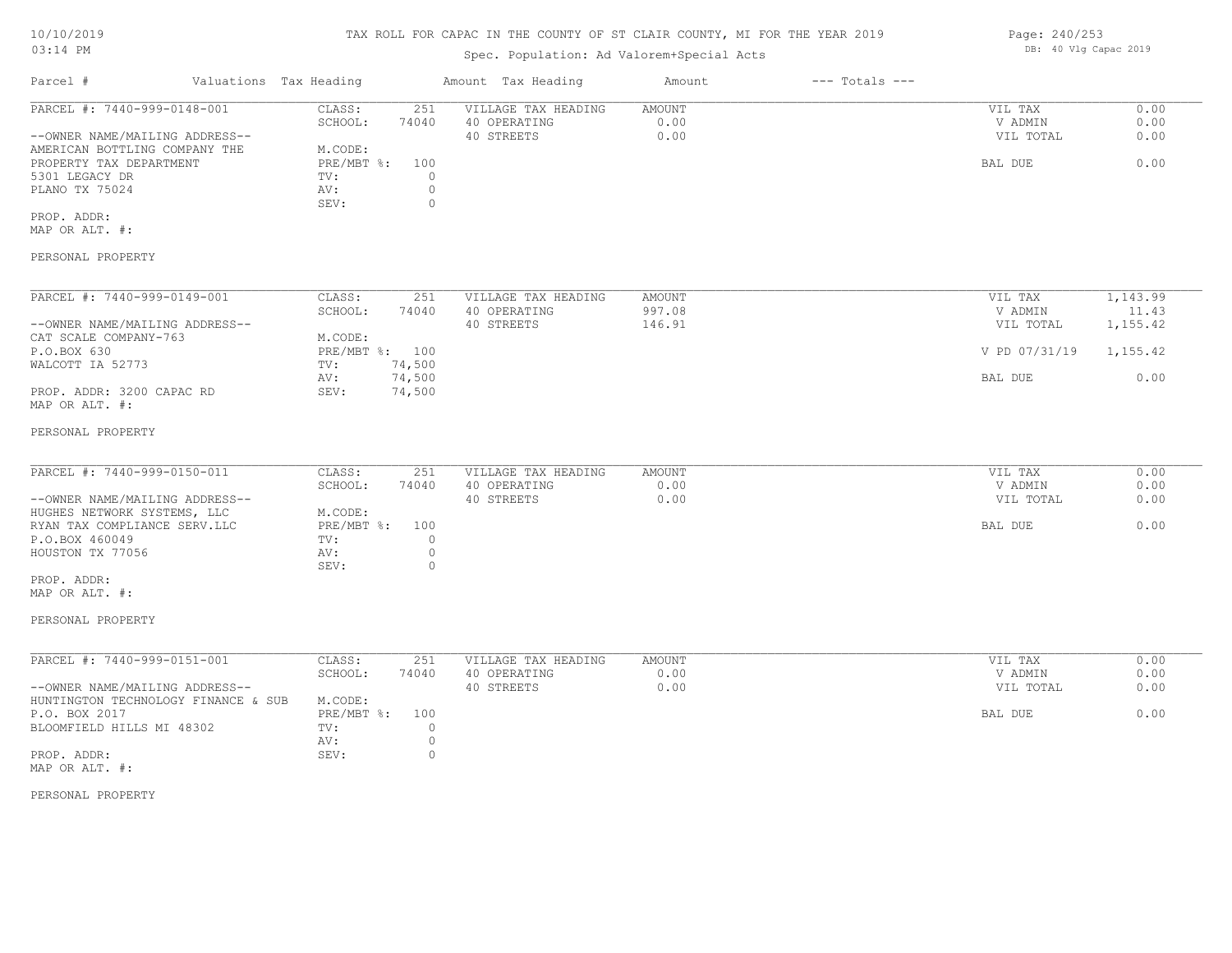## TAX ROLL FOR CAPAC IN THE COUNTY OF ST CLAIR COUNTY, MI FOR THE YEAR 2019

Page: 241/253

DB: 40 Vlg Capac 2019

| Parcel #                                                                                                                                                                                                        | Valuations Tax Heading |                                                                                               | Amount Tax Heading                                                                  | Amount                        | $---$ Totals $---$ |                                            |                              |
|-----------------------------------------------------------------------------------------------------------------------------------------------------------------------------------------------------------------|------------------------|-----------------------------------------------------------------------------------------------|-------------------------------------------------------------------------------------|-------------------------------|--------------------|--------------------------------------------|------------------------------|
| PARCEL #: 7440-999-0152-000<br>--OWNER NAME/MAILING ADDRESS--<br>INTERFACE SECURITY SYSTEMS<br>BROWN SMITH WALLACE LLP<br>6 CITYPLACE DR. STE 800<br>SAINT LOUIS MO 63141<br>PROP. ADDR:<br>MAP OR ALT. #:      |                        | 251<br>CLASS:<br>SCHOOL:<br>74040<br>M.CODE:<br>PRE/MBT %:<br>100<br>TV:<br>AV:<br>SEV:       | VILLAGE TAX HEADING<br>40 OPERATING<br>40 STREETS<br>$\circ$<br>$\circ$<br>$\circ$  | AMOUNT<br>0.00<br>0.00        |                    | VIL TAX<br>V ADMIN<br>VIL TOTAL<br>BAL DUE | 0.00<br>0.00<br>0.00<br>0.00 |
| PERSONAL PROPERTY                                                                                                                                                                                               |                        |                                                                                               |                                                                                     |                               |                    |                                            |                              |
| PARCEL #: 7440-999-0153-002<br>--OWNER NAME/MAILING ADDRESS--<br>FARMER BROTHERS COMPANY<br>P.O. BOX 77057<br>FORT WORTH TX 76177<br>PROP. ADDR:<br>MAP OR ALT. #:                                              |                        | CLASS:<br>251<br>SCHOOL:<br>74040<br>M.CODE:<br>$PRE/MBT$ $\div$<br>100<br>TV:<br>AV:<br>SEV: | VILLAGE TAX HEADING<br>40 OPERATING<br>40 STREETS<br>$\circ$<br>$\circ$<br>$\circ$  | AMOUNT<br>0.00<br>0.00        |                    | VIL TAX<br>V ADMIN<br>VIL TOTAL<br>BAL DUE | 0.00<br>0.00<br>0.00<br>0.00 |
| PERSONAL PROPERTY                                                                                                                                                                                               |                        |                                                                                               |                                                                                     |                               |                    |                                            |                              |
| PARCEL #: 7440-999-0156-050<br>--OWNER NAME/MAILING ADDRESS--<br>NORTHERN LEASING SYSTEMS, INC.<br>TAX DEPARTMENT<br>7303 SE LAKE RD<br>PORTLAND OR 97267<br>PROP. ADDR:<br>MAP OR ALT. #:<br>PERSONAL PROPERTY |                        | CLASS:<br>251<br>SCHOOL:<br>74040<br>M.CODE:<br>$PRE/MBT$ $\div$<br>100<br>TV:<br>AV:<br>SEV: | VILLAGE TAX HEADING<br>40 OPERATING<br>40 STREETS<br>$\Omega$<br>$\circ$<br>$\circ$ | <b>AMOUNT</b><br>0.00<br>0.00 |                    | VIL TAX<br>V ADMIN<br>VIL TOTAL<br>BAL DUE | 0.00<br>0.00<br>0.00<br>0.00 |
| PARCEL #: 7440-999-0157-001<br>--OWNER NAME/MAILING ADDRESS--<br>MAILFINANCE INC.<br>TAX DEPARTMENT<br>478 WHEELERS FARMS ROAD<br>MILFORD CT 06461<br>PROP. ADDR:<br>MAP OR ALT. #:<br>PERSONAL PROPERTY        |                        | 251<br>CLASS:<br>SCHOOL:<br>74040<br>M.CODE:<br>100<br>$PRE/MBT$ $\div$<br>TV:<br>AV:<br>SEV: | VILLAGE TAX HEADING<br>40 OPERATING<br>40 STREETS<br>$\circ$<br>$\circ$<br>$\circ$  | AMOUNT<br>0.00<br>0.00        |                    | VIL TAX<br>V ADMIN<br>VIL TOTAL<br>BAL DUE | 0.00<br>0.00<br>0.00<br>0.00 |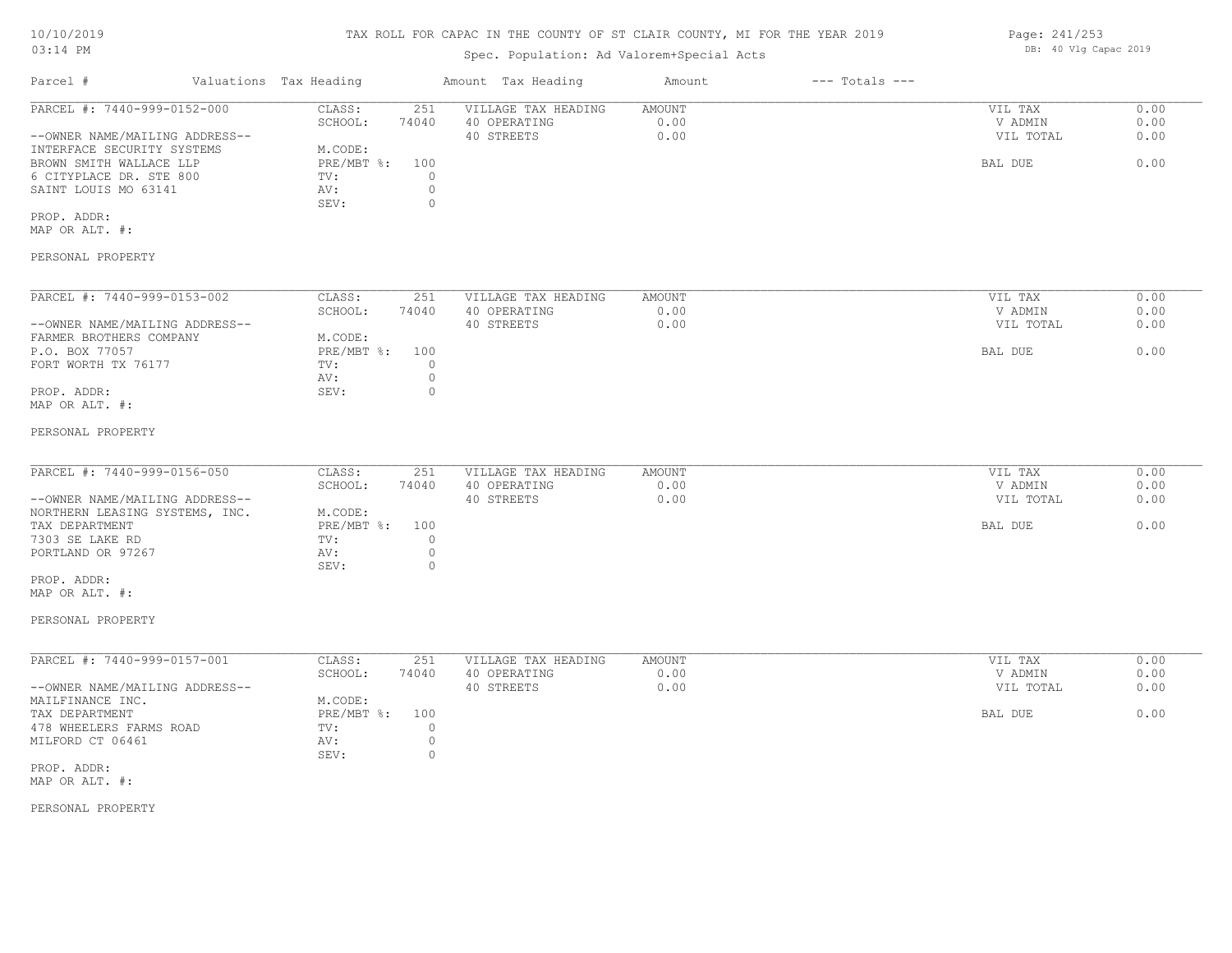# TAX ROLL FOR CAPAC IN THE COUNTY OF ST CLAIR COUNTY, MI FOR THE YEAR 2019

# Spec. Population: Ad Valorem+Special Acts

| Parcel #                       | Valuations Tax Heading |       | Amount Tax Heading  | Amount | $---$ Totals $---$ |           |      |
|--------------------------------|------------------------|-------|---------------------|--------|--------------------|-----------|------|
| PARCEL #: 7440-999-0157-010    | CLASS:                 | 251   | VILLAGE TAX HEADING | AMOUNT |                    | VIL TAX   | 0.00 |
|                                | SCHOOL:                | 74040 | 40 OPERATING        | 0.00   |                    | V ADMIN   | 0.00 |
| --OWNER NAME/MAILING ADDRESS-- |                        |       | 40 STREETS          | 0.00   |                    | VIL TOTAL | 0.00 |
| NEOPOST USA INC                | M.CODE:                |       |                     |        |                    |           |      |
| TAX DEPT.                      | PRE/MBT %: 100         |       |                     |        |                    | BAL DUE   | 0.00 |
| 478 WHEELERS FARMS ROAD        | TV:                    |       |                     |        |                    |           |      |
| MILFORD CT 06461               | AV:                    |       |                     |        |                    |           |      |
|                                | SEV:                   |       |                     |        |                    |           |      |
| PROP. ADDR:                    |                        |       |                     |        |                    |           |      |

MAP OR ALT. #:

## PERSONAL PROPERTY

| PARCEL #: 7440-999-0158-001    | CLASS:     | 251   | VILLAGE TAX HEADING | AMOUNT | VIL TAX   | 0.00 |
|--------------------------------|------------|-------|---------------------|--------|-----------|------|
|                                | SCHOOL:    | 74040 | 40 OPERATING        | 0.00   | V ADMIN   | 0.00 |
| --OWNER NAME/MAILING ADDRESS-- |            |       | 40 STREETS          | 0.00   | VIL TOTAL | 0.00 |
| ARMADA GRAIN CO                | M.CODE:    |       |                     |        |           |      |
| P.O. BOX 918                   | PRE/MBT %: | 100   |                     |        | BAL DUE   | 0.00 |
| ARMADA MI 48005                | TV:        |       |                     |        |           |      |
|                                | AV:        |       |                     |        |           |      |
| PROP. ADDR: 220 S HUNTER       | SEV:       |       |                     |        |           |      |
| MAP OR ALT. #:                 |            |       |                     |        |           |      |

#### PERSONAL PROPERTY

| PARCEL #: 7440-999-0159-015    | CLASS:         | 251   | VILLAGE TAX HEADING | AMOUNT | VIL TAX   | 0.00 |
|--------------------------------|----------------|-------|---------------------|--------|-----------|------|
|                                | SCHOOL:        | 74040 | 40 OPERATING        | 0.00   | V ADMIN   | 0.00 |
| --OWNER NAME/MAILING ADDRESS-- |                |       | 40 STREETS          | 0.00   | VIL TOTAL | 0.00 |
| K12 MANAGEMENT INC             | M.CODE:        |       |                     |        |           |      |
| DUCHARME, MCMILLEN & ASSOC.    | PRE/MBT %: 100 |       |                     |        | BAL DUE   | 0.00 |
| P.O. BOX 80615                 | TV:            |       |                     |        |           |      |
| INDIANAPOLIS IN 46280          | AV:            |       |                     |        |           |      |
|                                | SEV:           |       |                     |        |           |      |
| PROP. ADDR:                    |                |       |                     |        |           |      |

MAP OR ALT. #:

#### PERSONAL PROPERTY

| PARCEL #: 7440-999-0159-026    | CLASS:     | 251   | VILLAGE TAX HEADING | AMOUNT | 0.00<br>VIL TAX   |
|--------------------------------|------------|-------|---------------------|--------|-------------------|
|                                | SCHOOL:    | 74040 | 40 OPERATING        | 0.00   | 0.00<br>V ADMIN   |
| --OWNER NAME/MAILING ADDRESS-- |            |       | 40 STREETS          | 0.00   | VIL TOTAL<br>0.00 |
| MI TIERRA MEXICAN STORE INC    | M.CODE:    |       |                     |        |                   |
| 129 W MILL ST                  | PRE/MBT %: | 100   |                     |        | 0.00<br>BAL DUE   |
| CAPAC MI 48014                 | TV:        |       |                     |        |                   |
|                                | AV:        |       |                     |        |                   |
| PROP. ADDR: 129 W MILL ST      | SEV:       |       |                     |        |                   |
| MAP OR ALT. #:                 |            |       |                     |        |                   |

PERSONAL PROPERTY

Page: 242/253 DB: 40 Vlg Capac 2019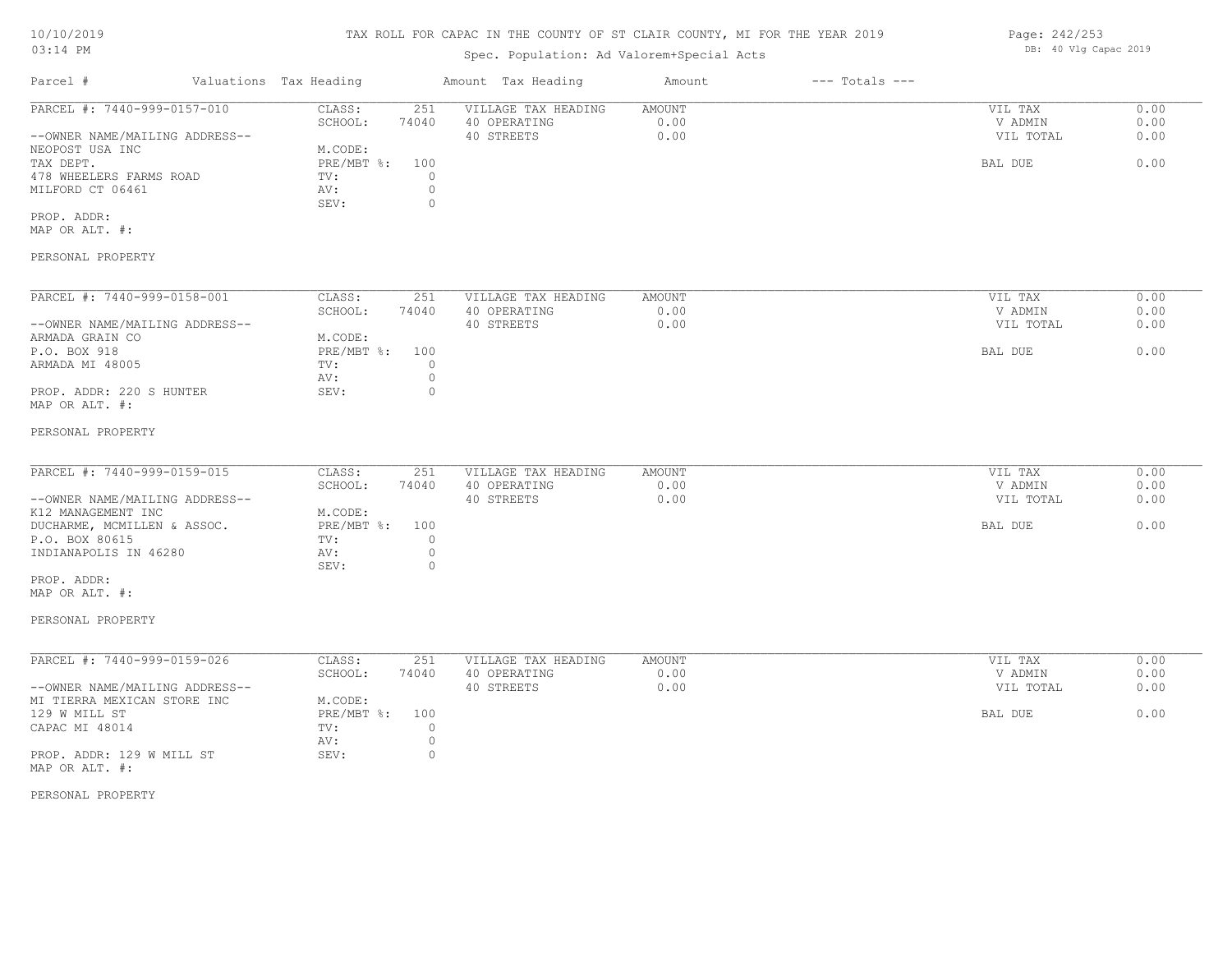## TAX ROLL FOR CAPAC IN THE COUNTY OF ST CLAIR COUNTY, MI FOR THE YEAR 2019

# Spec. Population: Ad Valorem+Special Acts

| Page: 243/253 |  |                       |  |
|---------------|--|-----------------------|--|
|               |  | DB: 40 Vlg Capac 2019 |  |

| Parcel #                        | Valuations Tax Heading |                   | Amount Tax Heading  | Amount        | $---$ Totals $---$ |               |      |
|---------------------------------|------------------------|-------------------|---------------------|---------------|--------------------|---------------|------|
| PARCEL #: 7440-999-0159-060     | CLASS:                 | 251               | VILLAGE TAX HEADING | <b>AMOUNT</b> |                    | VIL TAX       | 1.52 |
|                                 | SCHOOL:                | 74040             | 40 OPERATING        | 1.33          |                    | V ADMIN       | 0.01 |
| --OWNER NAME/MAILING ADDRESS--  |                        |                   | 40 STREETS          | 0.19          |                    | VIL TOTAL     | 1.53 |
| NEW IMAGE NAIL & HAIR           | M.CODE:                |                   |                     |               |                    |               |      |
| 125 N MAIN ST                   |                        | PRE/MBT %:<br>100 |                     |               |                    | V PD 09/16/19 | 1.53 |
| CAPAC MI 48014                  | TV:                    | 100               |                     |               |                    |               |      |
|                                 | AV:                    | 100               |                     |               |                    | BAL DUE       | 0.00 |
| PROP. ADDR: 125 N MAIN ST       | SEV:                   | 100               |                     |               |                    |               |      |
| MAP OR ALT. #:                  |                        |                   |                     |               |                    |               |      |
|                                 |                        |                   |                     |               |                    |               |      |
| PERSONAL PROPERTY               |                        |                   |                     |               |                    |               |      |
|                                 |                        |                   |                     |               |                    |               |      |
| PARCEL #: 7440-999-0159-076     | CLASS:                 | 251               | VILLAGE TAX HEADING | AMOUNT        |                    | VIL TAX       | 0.00 |
|                                 | SCHOOL:                | 74040             | 40 OPERATING        | 0.00          |                    | V ADMIN       | 0.00 |
| --OWNER NAME/MAILING ADDRESS--  |                        |                   | 40 STREETS          | 0.00          |                    | VIL TOTAL     | 0.00 |
| STOCKWELL EMBROIDERY, LLC       | M.CODE:                |                   |                     |               |                    |               |      |
| 102 S MAIN                      |                        | PRE/MBT %:<br>100 |                     |               |                    | BAL DUE       | 0.00 |
| CAPAC MI 48014                  | TV:                    |                   | $\circ$             |               |                    |               |      |
|                                 | AV:                    |                   | $\circ$             |               |                    |               |      |
| PROP. ADDR: 102 S MAIN          | SEV:                   |                   | $\circ$             |               |                    |               |      |
| MAP OR ALT. #:                  |                        |                   |                     |               |                    |               |      |
| PERSONAL PROPERTY               |                        |                   |                     |               |                    |               |      |
|                                 |                        |                   |                     |               |                    |               |      |
| PARCEL #: 7440-999-0159-080     | CLASS:                 | 251               | VILLAGE TAX HEADING | AMOUNT        |                    | VIL TAX       | 0.00 |
|                                 | SCHOOL:                | 74040             | 40 OPERATING        | 0.00          |                    | V ADMIN       | 0.00 |
| --OWNER NAME/MAILING ADDRESS--  |                        |                   | 40 STREETS          | 0.00          |                    | VIL TOTAL     | 0.00 |
| CAPAC FAMILY MEDICINE, P.L.L.C. | M.CODE:                |                   |                     |               |                    |               |      |
| 14960 E PARK ST                 |                        | PRE/MBT %:<br>100 |                     |               |                    | BAL DUE       | 0.00 |
| CAPAC MI 48014                  | TV:                    |                   | $\circ$             |               |                    |               |      |
|                                 | AV:                    |                   | $\circ$             |               |                    |               |      |
| PROP. ADDR: 14960 E PARK ST     | SEV:                   |                   | $\circ$             |               |                    |               |      |
| MAP OR ALT. #:                  |                        |                   |                     |               |                    |               |      |
|                                 |                        |                   |                     |               |                    |               |      |
| PERSONAL PROPERTY               |                        |                   |                     |               |                    |               |      |
|                                 |                        |                   |                     |               |                    |               |      |
| PARCEL #: 7440-999-0161-025     | CLASS:                 | 251               | VILLAGE TAX HEADING | <b>AMOUNT</b> |                    | VIL TAX       | 0.00 |
|                                 | SCHOOL:                | 74040             | 40 OPERATING        | 0.00          |                    | V ADMIN       | 0.00 |
| --OWNER NAME/MAILING ADDRESS--  |                        |                   | 40 STREETS          | 0.00          |                    | VIL TOTAL     | 0.00 |
| AIR ADVANTAGE LLC               | M.CODE:                |                   |                     |               |                    |               |      |
| 465 N FRANKLIN ST. STE.C        |                        | PRE/MBT %:<br>100 |                     |               |                    | BAL DUE       | 0.00 |
| FRANKENMUTH MI 48734            | TV:                    |                   | $\circ$             |               |                    |               |      |
|                                 | AV:                    |                   | $\circ$             |               |                    |               |      |
| PROP. ADDR:                     | SEV:                   |                   | $\circ$             |               |                    |               |      |
| MAP OR ALT. #:                  |                        |                   |                     |               |                    |               |      |
|                                 |                        |                   |                     |               |                    |               |      |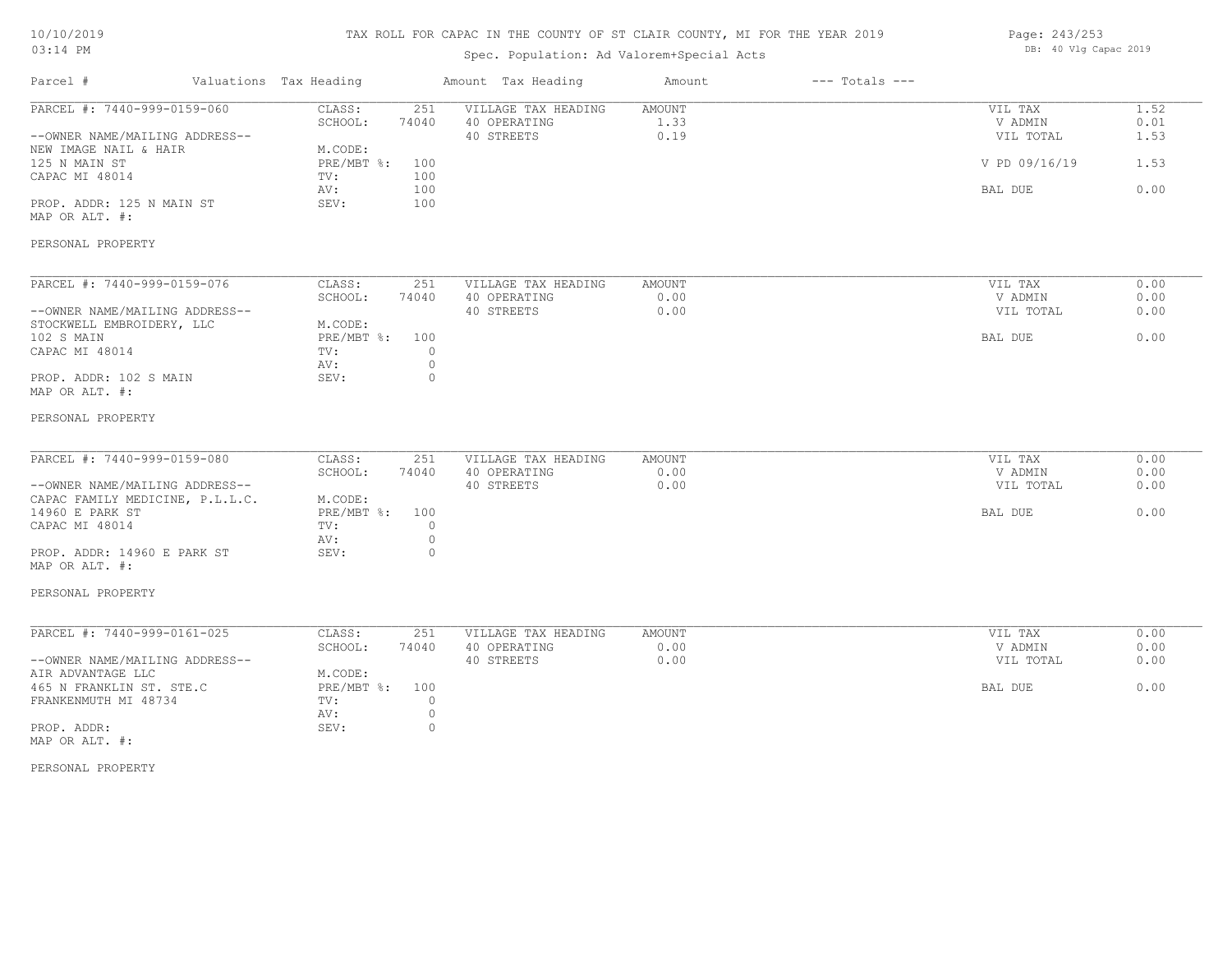# TAX ROLL FOR CAPAC IN THE COUNTY OF ST CLAIR COUNTY, MI FOR THE YEAR 2019

# Spec. Population: Ad Valorem+Special Acts

| Parcel #                       | Valuations Tax Heading |       | Amount Tax Heading  | Amount | $---$ Totals $---$ |           |      |
|--------------------------------|------------------------|-------|---------------------|--------|--------------------|-----------|------|
| PARCEL #: 7440-999-0161-047    | CLASS:                 | 251   | VILLAGE TAX HEADING | AMOUNT |                    | VIL TAX   | 0.00 |
|                                | SCHOOL:                | 74040 | 40 OPERATING        | 0.00   |                    | V ADMIN   | 0.00 |
| --OWNER NAME/MAILING ADDRESS-- |                        |       | 40 STREETS          | 0.00   |                    | VIL TOTAL | 0.00 |
| VIASAT, INC                    | M.CODE:                |       |                     |        |                    |           |      |
| RYAN, LLC                      | PRE/MBT %: 100         |       |                     |        |                    | BAL DUE   | 0.00 |
| P.O. BOX 4900                  | TV:                    |       |                     |        |                    |           |      |
| SCOTTSDALE AZ 85261            | AV:                    |       |                     |        |                    |           |      |
|                                | SEV:                   |       |                     |        |                    |           |      |
| PROP. ADDR:                    |                        |       |                     |        |                    |           |      |

MAP OR ALT. #:

## PERSONAL PROPERTY

| PARCEL #: 7440-999-0162-020    | CLASS:     | 251   | VILLAGE TAX HEADING | AMOUNT | VIL TAX   | 0.00 |
|--------------------------------|------------|-------|---------------------|--------|-----------|------|
|                                | SCHOOL:    | 74040 | 40 OPERATING        | 0.00   | V ADMIN   | 0.00 |
| --OWNER NAME/MAILING ADDRESS-- |            |       | 40 STREETS          | 0.00   | VIL TOTAL | 0.00 |
| R J SERVICES                   | M.CODE:    |       |                     |        |           |      |
| 4361 CAPAC RD                  | PRE/MBT %: | 100   |                     |        | BAL DUE   | 0.00 |
| CAPAC MI 48014                 | TV:        |       |                     |        |           |      |
|                                | AV:        |       |                     |        |           |      |
| PROP. ADDR: 4361 CAPAC RD      | SEV:       |       |                     |        |           |      |
| MAP OR ALT. #:                 |            |       |                     |        |           |      |

#### PERSONAL PROPERTY

| PARCEL #: 7440-999-0162-045    | CLASS:         | 251   | VILLAGE TAX HEADING | AMOUNT | VIL TAX   | 0.00 |
|--------------------------------|----------------|-------|---------------------|--------|-----------|------|
|                                | SCHOOL:        | 74040 | 40 OPERATING        | 0.00   | V ADMIN   | 0.00 |
| --OWNER NAME/MAILING ADDRESS-- |                |       | 40 STREETS          | 0.00   | VIL TOTAL | 0.00 |
| RISING STARS DANCE STUDIO      | M.CODE:        |       |                     |        |           |      |
| 107 N MAIN ST                  | PRE/MBT %: 100 |       |                     |        | BAL DUE   | 0.00 |
| CAPAC MI 48014                 | TV:            |       |                     |        |           |      |
|                                | AV:            |       |                     |        |           |      |
| PROP. ADDR: 107 N MAIN ST      | SEV:           |       |                     |        |           |      |

# MAP OR ALT. #:

#### PERSONAL PROPERTY

| PARCEL #: 7440-999-0163-010        | CLASS:  | 351            | VILLAGE TAX HEADING | AMOUNT   | VIL TAX       | 7,779.19 |
|------------------------------------|---------|----------------|---------------------|----------|---------------|----------|
|                                    | SCHOOL: | 74040          | 40 OPERATING        | 6,780.18 | V ADMIN       | 77.79    |
| --OWNER NAME/MAILING ADDRESS--     |         |                | 40 STREETS          | 999.01   | VIL TOTAL     | 7,856.98 |
| KEIHIN MICHIGAN MANUFACTURING, LLC | M.CODE: |                |                     |          |               |          |
| 14898 KOEHN ROAD                   |         | PRE/MBT %: 100 |                     |          | V PD 08/19/19 | 7,856.98 |
| CAPAC MI 48014                     | TV:     | 506,600        |                     |          |               |          |
|                                    | AV:     | 506,600        |                     |          | BAL DUE       | 0.00     |
| PROP. ADDR: 14898 KOEHN ROAD       | SEV:    | 506,600        |                     |          |               |          |
| MAP OR ALT. #:                     |         |                |                     |          |               |          |

#### PERSONAL PROPERTY

Page: 244/253 DB: 40 Vlg Capac 2019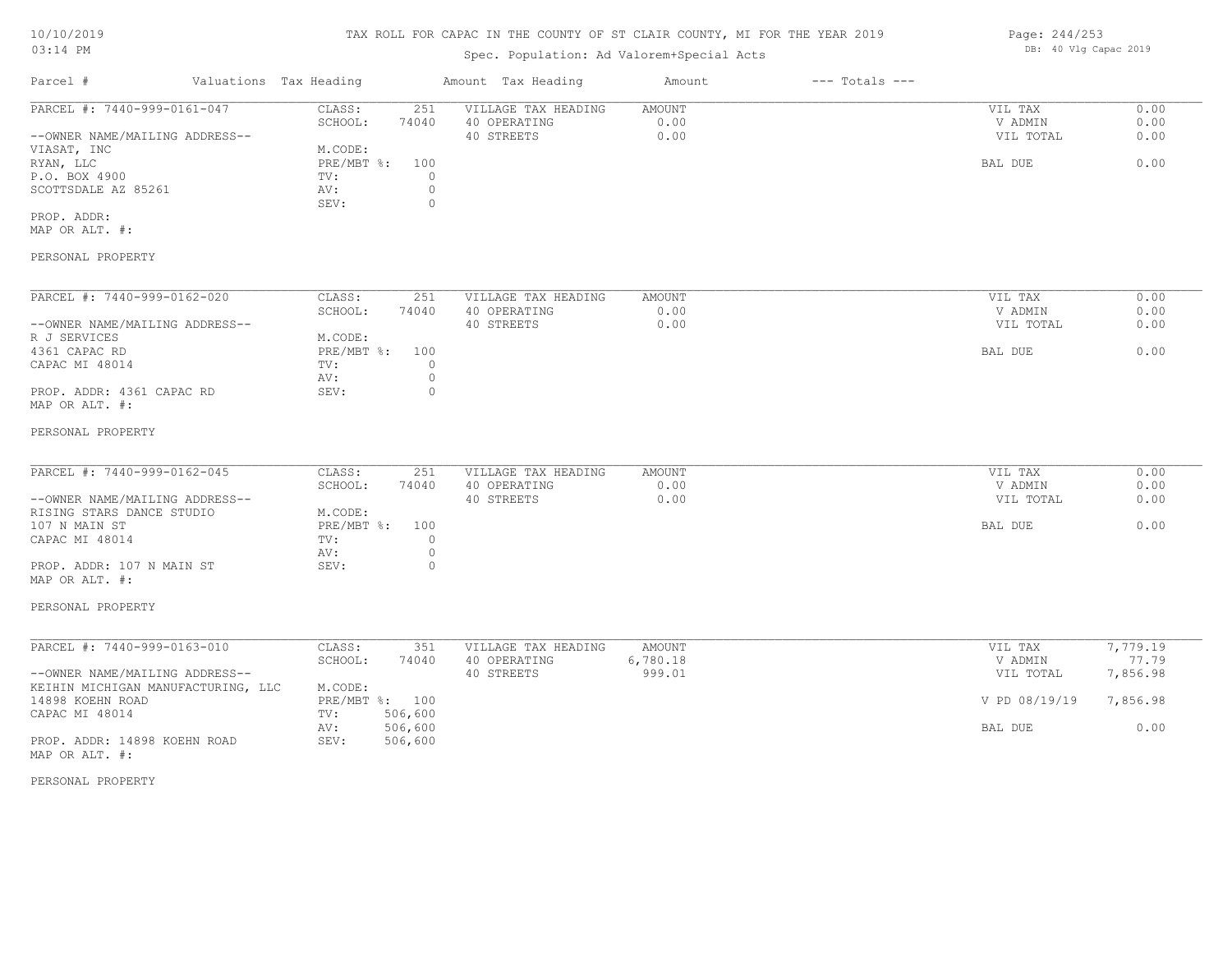# TAX ROLL FOR CAPAC IN THE COUNTY OF ST CLAIR COUNTY, MI FOR THE YEAR 2019

| Page: 245/253 |  |                       |  |
|---------------|--|-----------------------|--|
|               |  | DB: 40 Vlg Capac 2019 |  |

| Parcel #                                                                                                                                                                                 | Valuations Tax Heading                                                                                                         | Amount Tax Heading                                | Amount                 | $---$ Totals $---$ |                                            |                              |
|------------------------------------------------------------------------------------------------------------------------------------------------------------------------------------------|--------------------------------------------------------------------------------------------------------------------------------|---------------------------------------------------|------------------------|--------------------|--------------------------------------------|------------------------------|
| PARCEL #: 7440-999-0163-020<br>--OWNER NAME/MAILING ADDRESS--<br>WILD LIFE HAVEN TAXIDERMY<br>129 N MAIN ST<br>CAPAC MI 48014<br>PROP. ADDR: 129 N MAIN ST<br>MAP OR ALT. #:             | CLASS:<br>251<br>SCHOOL:<br>74040<br>M.CODE:<br>PRE/MBT %:<br>100<br>TV:<br>$\circ$<br>$\circ$<br>AV:<br>$\circ$<br>SEV:       | VILLAGE TAX HEADING<br>40 OPERATING<br>40 STREETS | AMOUNT<br>0.00<br>0.00 |                    | VIL TAX<br>V ADMIN<br>VIL TOTAL<br>BAL DUE | 0.00<br>0.00<br>0.00<br>0.00 |
| PERSONAL PROPERTY                                                                                                                                                                        |                                                                                                                                |                                                   |                        |                    |                                            |                              |
| PARCEL #: 7440-999-0164-015<br>--OWNER NAME/MAILING ADDRESS--<br>WELLS FARGO VENDOR FINANCIAL SERV<br>P.O. BOX 36200<br>BILLINGS MT 59107-6200<br>PROP. ADDR:<br>MAP OR ALT. #:          | CLASS:<br>251<br>SCHOOL:<br>74040<br>M.CODE:<br>$PRE/MBT$ $\div$<br>100<br>$\circ$<br>TV:<br>$\circ$<br>AV:<br>$\circ$<br>SEV: | VILLAGE TAX HEADING<br>40 OPERATING<br>40 STREETS | AMOUNT<br>0.00<br>0.00 |                    | VIL TAX<br>V ADMIN<br>VIL TOTAL<br>BAL DUE | 0.00<br>0.00<br>0.00<br>0.00 |
| PERSONAL PROPERTY                                                                                                                                                                        |                                                                                                                                |                                                   |                        |                    |                                            |                              |
| PARCEL #: 7440-999-0165-023<br>--OWNER NAME/MAILING ADDRESS--<br>GRAYHAWK LEASING, LLC<br>1412 MAIN ST STE 1500<br>DALLAS TX 75202<br>PROP. ADDR:<br>MAP OR ALT. #:<br>PERSONAL PROPERTY | CLASS:<br>251<br>SCHOOL:<br>74040<br>M.CODE:<br>PRE/MBT %: 100<br>$\circ$<br>TV:<br>$\circ$<br>AV:<br>SEV:<br>$\circ$          | VILLAGE TAX HEADING<br>40 OPERATING<br>40 STREETS | AMOUNT<br>0.00<br>0.00 |                    | VIL TAX<br>V ADMIN<br>VIL TOTAL<br>BAL DUE | 0.00<br>0.00<br>0.00<br>0.00 |
| PARCEL #: 7440-999-0166-015<br>--OWNER NAME/MAILING ADDRESS--                                                                                                                            | CLASS:<br>251<br>SCHOOL:<br>74040                                                                                              | VILLAGE TAX HEADING<br>40 OPERATING<br>40 STREETS | AMOUNT<br>0.00<br>0.00 |                    | VIL TAX<br>V ADMIN<br>VIL TOTAL            | 0.00<br>0.00<br>0.00         |
| CHAMPIONS SPORTS BAR & GRILL<br>116 S MAIN<br>CAPAC MI 48014<br>PROP. ADDR: 116 S MAIN<br>MAP OR ALT. #:                                                                                 | M.CODE:<br>$PRE/MBT$ $\div$ :<br>100<br>$\circ$<br>TV:<br>AV:<br>$\circ$<br>SEV:<br>$\circ$                                    |                                                   |                        |                    | BAL DUE                                    | 0.00                         |
| PERSONAL PROPERTY                                                                                                                                                                        |                                                                                                                                |                                                   |                        |                    |                                            |                              |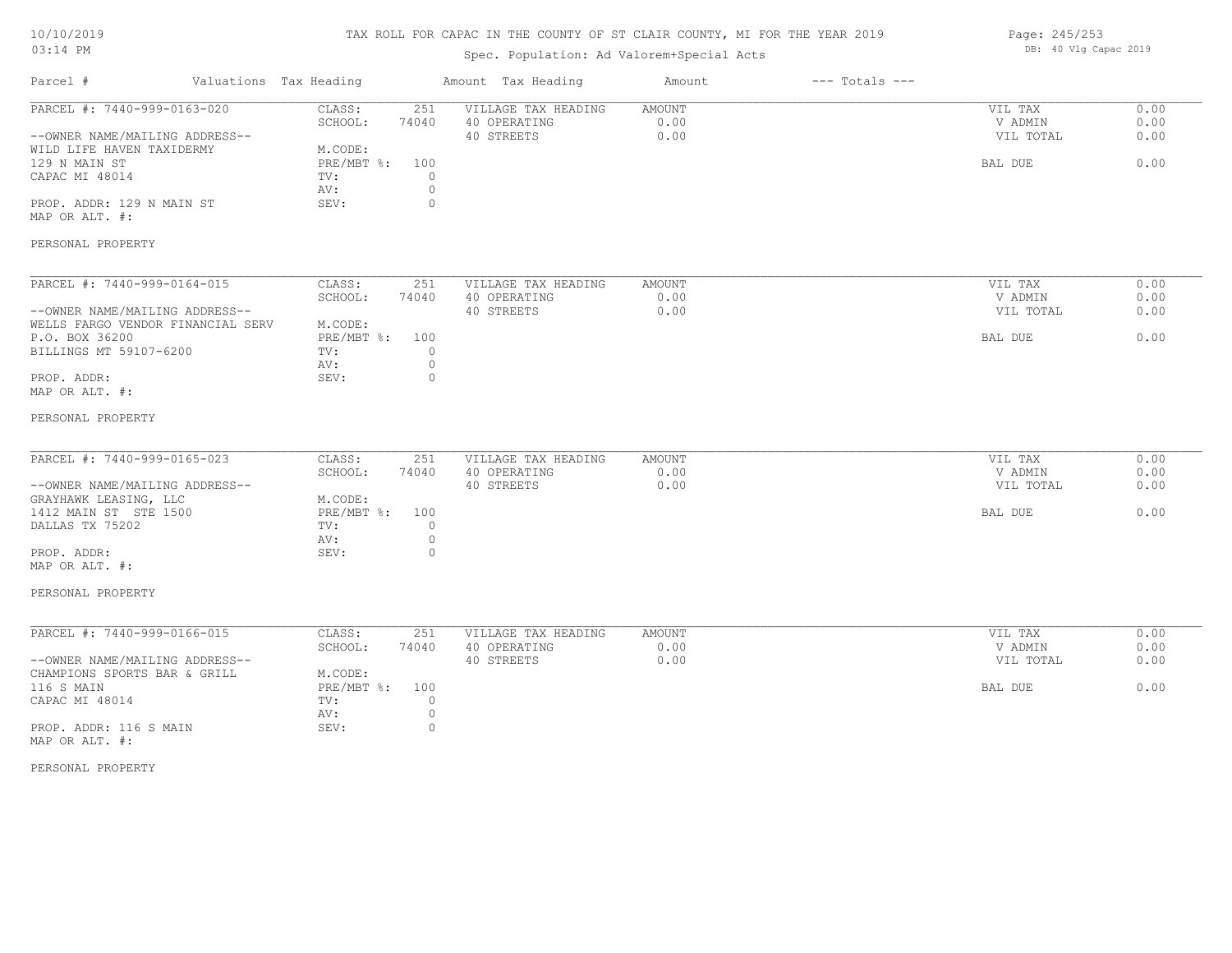# TAX ROLL FOR CAPAC IN THE COUNTY OF ST CLAIR COUNTY, MI FOR THE YEAR 2019

# Spec. Population: Ad Valorem+Special Acts

| Page: 246/253 |  |                       |  |
|---------------|--|-----------------------|--|
|               |  | DB: 40 Vlg Capac 2019 |  |

| Parcel #                                      | Valuations Tax Heading | Amount Tax Heading                                  | Amount         | $---$ Totals $---$ |                      |              |
|-----------------------------------------------|------------------------|-----------------------------------------------------|----------------|--------------------|----------------------|--------------|
| PARCEL #: 7440-999-0166-025                   | CLASS:<br>SCHOOL:      | VILLAGE TAX HEADING<br>251<br>74040<br>40 OPERATING | AMOUNT<br>0.00 |                    | VIL TAX<br>V ADMIN   | 0.00<br>0.00 |
| --OWNER NAME/MAILING ADDRESS--                |                        | 40 STREETS                                          | 0.00           |                    | VIL TOTAL            | 0.00         |
| ZUMBA FITNESS                                 | M.CODE:                |                                                     |                |                    |                      |              |
| 109 N MAIN<br>CAPAC MI 48014                  | PRE/MBT %:<br>TV:      | 100<br>$\circ$                                      |                |                    | BAL DUE              | 0.00         |
|                                               | AV:                    | $\circ$                                             |                |                    |                      |              |
| PROP. ADDR: 109 N MAIN                        | SEV:                   | $\circ$                                             |                |                    |                      |              |
| MAP OR ALT. #:                                |                        |                                                     |                |                    |                      |              |
| PERSONAL PROPERTY                             |                        |                                                     |                |                    |                      |              |
| PARCEL #: 7440-999-0168-010                   | CLASS:                 | VILLAGE TAX HEADING<br>251                          | AMOUNT         |                    | VIL TAX              | 0.00         |
| --OWNER NAME/MAILING ADDRESS--                | SCHOOL:                | 74040<br>40 OPERATING<br>40 STREETS                 | 0.00<br>0.00   |                    | V ADMIN<br>VIL TOTAL | 0.00<br>0.00 |
| XEROX FINANCIAL SERVICES LLC                  | M.CODE:                |                                                     |                |                    |                      |              |
| PROPERTY TAX DEPT.                            | $PRE/MBT$ $\div$       | 100                                                 |                |                    | BAL DUE              | 0.00         |
| P.O. BOX 909                                  | TV:                    | $\circ$                                             |                |                    |                      |              |
| WEBSTER NY 14580                              | AV:                    | $\circ$                                             |                |                    |                      |              |
|                                               | SEV:                   | $\circ$                                             |                |                    |                      |              |
| PROP. ADDR:<br>MAP OR ALT. #:                 |                        |                                                     |                |                    |                      |              |
| PERSONAL PROPERTY                             |                        |                                                     |                |                    |                      |              |
| PARCEL #: 7440-999-0168-015                   | CLASS:                 | 251<br>VILLAGE TAX HEADING                          | AMOUNT         |                    | VIL TAX              | 0.00         |
|                                               | SCHOOL:                | 74040<br>40 OPERATING                               | 0.00           |                    | V ADMIN              | 0.00         |
| --OWNER NAME/MAILING ADDRESS--                |                        | 40 STREETS                                          | 0.00           |                    | VIL TOTAL            | 0.00         |
| NIELSEN AUDIO, INC.                           | M.CODE:                |                                                     |                |                    |                      |              |
| RYAN, LLC                                     | PRE/MBT %:             | 100                                                 |                |                    | BAL DUE              | 0.00         |
| P.O. BOX 4900 DEPT.380                        | TV:                    | $\circ$                                             |                |                    |                      |              |
| SCOTTSDALE AZ 85261                           | AV:                    | $\circ$                                             |                |                    |                      |              |
| PROP. ADDR:                                   | SEV:                   | $\circ$                                             |                |                    |                      |              |
| MAP OR ALT. #:                                |                        |                                                     |                |                    |                      |              |
| PERSONAL PROPERTY                             |                        |                                                     |                |                    |                      |              |
| PARCEL #: 7440-999-0168-020                   | CLASS:                 | VILLAGE TAX HEADING                                 | <b>AMOUNT</b>  |                    |                      | 1,038.03     |
|                                               | SCHOOL:                | 251<br>74040<br>40 OPERATING                        | 904.73         |                    | VIL TAX<br>V ADMIN   | 10.38        |
| --OWNER NAME/MAILING ADDRESS--                |                        | 40 STREETS                                          | 133.30         |                    | VIL TOTAL            | 1,048.41     |
| FRONNEY'S                                     | M.CODE:                |                                                     |                |                    |                      |              |
| 3433 S CAPAC RD                               | PRE/MBT %: 100         |                                                     |                |                    | V PD 07/19/19        | 1,048.41     |
| CAPAC MI 48014                                | TV:                    | 67,600                                              |                |                    |                      |              |
|                                               | AV:                    | 67,600                                              |                |                    | BAL DUE              | 0.00         |
| PROP. ADDR: 3433 S CAPAC RD<br>MAP OR ALT. #: | SEV:                   | 67,600                                              |                |                    |                      |              |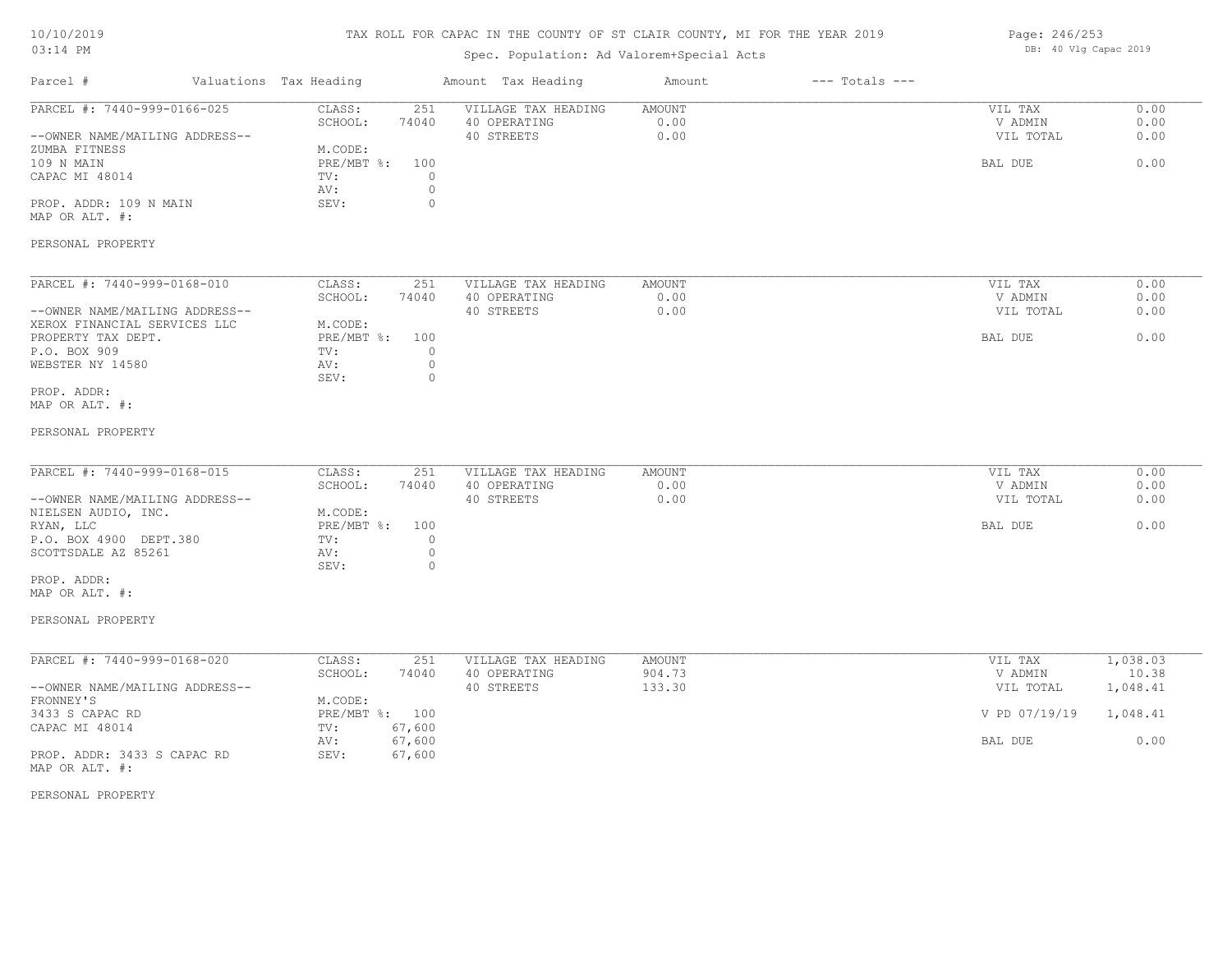# TAX ROLL FOR CAPAC IN THE COUNTY OF ST CLAIR COUNTY, MI FOR THE YEAR 2019

# Spec. Population: Ad Valorem+Special Acts

| Page: 247/253 |  |                       |  |
|---------------|--|-----------------------|--|
|               |  | DB: 40 Vlg Capac 2019 |  |

| Parcel #                                                                                                                                                                                                                                         | Valuations Tax Heading                                                                                                     | Amount Tax Heading                                | Amount                        | $---$ Totals $---$ |                                                             |                                                   |
|--------------------------------------------------------------------------------------------------------------------------------------------------------------------------------------------------------------------------------------------------|----------------------------------------------------------------------------------------------------------------------------|---------------------------------------------------|-------------------------------|--------------------|-------------------------------------------------------------|---------------------------------------------------|
| PARCEL #: 7440-999-0168-025<br>--OWNER NAME/MAILING ADDRESS--<br>MOUNTS OF DISTINCTION<br>15085 IMLAY CITY RD<br>CAPAC MI 48014<br>PROP. ADDR: 114 S MAIN<br>MAP OR ALT. #:                                                                      | CLASS:<br>251<br>SCHOOL:<br>74040<br>M.CODE:<br>PRE/MBT %:<br>100<br>600<br>TV:<br>600<br>AV:<br>SEV:<br>600               | VILLAGE TAX HEADING<br>40 OPERATING<br>40 STREETS | AMOUNT<br>8.03<br>1.18        |                    | VIL TAX<br>V ADMIN<br>VIL TOTAL<br>BAL DUE                  | 9.21<br>0.09<br>9.30<br>9.30                      |
| PERSONAL PROPERTY                                                                                                                                                                                                                                |                                                                                                                            |                                                   |                               |                    |                                                             |                                                   |
| PARCEL #: 7440-999-0168-026<br>--OWNER NAME/MAILING ADDRESS--<br>RUG DOCTOR LLC<br>TAX DEPT.<br>2201 W. PLANO PARKWAY STE 100<br>PLANO TX 75075                                                                                                  | CLASS:<br>251<br>SCHOOL:<br>74040<br>M.CODE:<br>$PRE/MBT$ %:<br>100<br>TV:<br>$\circ$<br>$\circ$<br>AV:<br>$\circ$<br>SEV: | VILLAGE TAX HEADING<br>40 OPERATING<br>40 STREETS | AMOUNT<br>0.00<br>0.00        |                    | VIL TAX<br>V ADMIN<br>VIL TOTAL<br>BAL DUE                  | 0.00<br>0.00<br>0.00<br>0.00                      |
| PROP. ADDR:<br>MAP OR ALT. #:<br>PERSONAL PROPERTY                                                                                                                                                                                               |                                                                                                                            |                                                   |                               |                    |                                                             |                                                   |
| PARCEL #: 7440-999-0168-027<br>--OWNER NAME/MAILING ADDRESS--<br>LASALLE SYSTEMS LEASING, INC.<br>ADVANCE PROPERTY TAX COMPLIANCE<br>1611 N. INTERSTATE 35E STE 428<br>CARROLLTON TX 75006<br>PROP. ADDR:<br>MAP OR ALT. #:<br>PERSONAL PROPERTY | CLASS:<br>251<br>SCHOOL:<br>74040<br>M.CODE:<br>PRE/MBT %: 100<br>70,300<br>TV:<br>70,300<br>AV:<br>SEV:<br>70,300         | VILLAGE TAX HEADING<br>40 OPERATING<br>40 STREETS | AMOUNT<br>940.87<br>138.63    |                    | VIL TAX<br>V ADMIN<br>VIL TOTAL<br>V PD 09/04/19<br>BAL DUE | 1,079.50<br>10.79<br>1,090.29<br>1,090.29<br>0.00 |
| PARCEL #: 7440-999-0169-005<br>--OWNER NAME/MAILING ADDRESS--<br>CONOPCO, INC<br>PROPERTY TAX DEPT.<br>P.O. BOX 339<br>ISELIN NJ 08830<br>PROP. ADDR:<br>MAP OR ALT. #:                                                                          | CLASS:<br>251<br>SCHOOL:<br>74040<br>M.CODE:<br>PRE/MBT %:<br>100<br>$\circ$<br>TV:<br>AV:<br>$\circ$<br>$\circ$<br>SEV:   | VILLAGE TAX HEADING<br>40 OPERATING<br>40 STREETS | <b>AMOUNT</b><br>0.00<br>0.00 |                    | VIL TAX<br>V ADMIN<br>VIL TOTAL<br>BAL DUE                  | 0.00<br>0.00<br>0.00<br>0.00                      |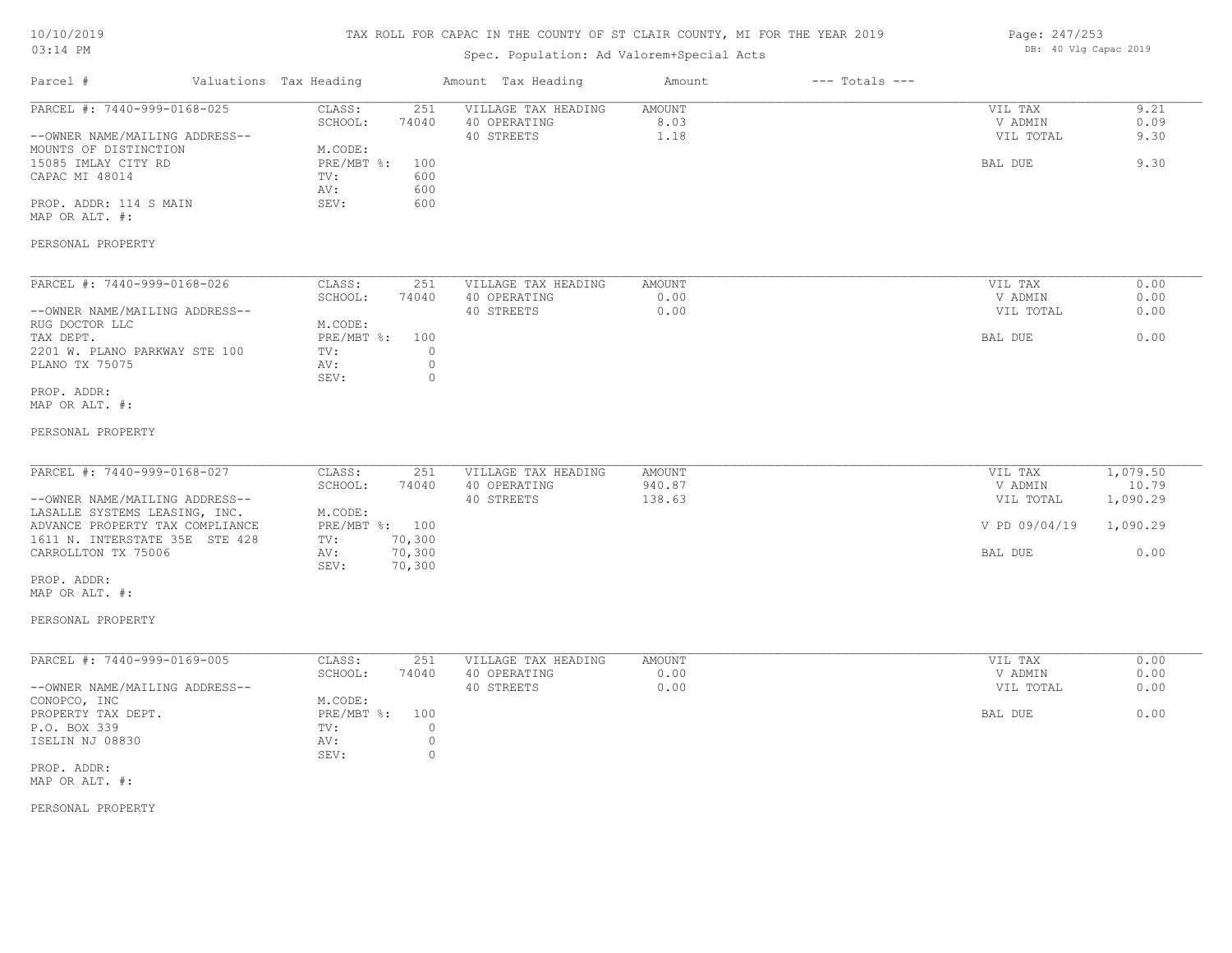| Valuations Tax Heading<br>$---$ Totals $---$<br>Parcel #<br>Amount Tax Heading<br>Amount<br>PARCEL #: 7440-999-0170-000<br>VILLAGE TAX HEADING<br><b>AMOUNT</b><br>CLASS:<br>251<br>VIL TAX<br>17,100.35<br>SCHOOL:<br>74040<br>40 OPERATING<br>V ADMIN<br>2,519.62<br>40 STREETS<br>VIL TOTAL<br>--OWNER NAME/MAILING ADDRESS--<br>M.CODE:<br>LOVE'S TRAVEL STOPS& COUNTRY<br>STORES -701<br>$PRE/MBT$ $\div$<br>100<br>V PD 09/16/19<br>RYAN LLC<br>1,277,700<br>TV:<br>1,277,700<br>15 W 6TH STREET STE 2400<br>AV:<br>BAL DUE<br>SEV: 1,277,700<br>TULSA OK 74119-5417<br>PROP. ADDR: 3191 S CAPAC RD<br>MAP OR ALT. #:<br>PERSONAL PROPERTY<br>PARCEL #: 7440-999-0171-001<br>CLASS:<br>251<br>VILLAGE TAX HEADING<br><b>AMOUNT</b><br>VIL TAX<br>0.00<br>SCHOOL:<br>74040<br>40 OPERATING<br>V ADMIN<br>40 STREETS<br>0.00<br>--OWNER NAME/MAILING ADDRESS--<br>VIL TOTAL<br>KERSTEN RYAN AGENCY<br>M.CODE:<br>4361 CAPAC ROAD<br>PRE/MBT %:<br>100<br>BAL DUE<br>CAPAC MI 48014<br>$\circ$<br>TV:<br>$\circ$<br>AV:<br>$\Omega$<br>PROP. ADDR: 4361 CAPAC ROAD<br>SEV:<br>MAP OR ALT. #:<br>PERSONAL PROPERTY<br>PARCEL #: 7440-999-0200-000<br>CLASS:<br>251<br>VILLAGE TAX HEADING<br><b>AMOUNT</b><br>VIL TAX<br>SCHOOL:<br>74040<br>40 OPERATING<br>13.38<br>V ADMIN<br>--OWNER NAME/MAILING ADDRESS--<br>40 STREETS<br>1.97<br>VIL TOTAL<br>HORTMARK<br>M.CODE:<br>302 S MAIN ST<br>PRE/MBT %: 100<br>V PD 09/16/19<br>CAPAC MI 48014<br>1,000<br>TV:<br>1,000<br>AV:<br>BAL DUE<br>PROP. ADDR: 302 S MAIN<br>SEV:<br>1,000<br>MAP OR ALT. #:<br>PERSONAL PROPERTY<br>PARCEL #: 7440-999-0202-010<br>CLASS:<br>VILLAGE TAX HEADING<br><b>AMOUNT</b><br>251<br>VIL TAX<br>74040<br>861.91<br>SCHOOL:<br>40 OPERATING<br>V ADMIN | 10/10/2019<br>$03:14$ PM |  |  | TAX ROLL FOR CAPAC IN THE COUNTY OF ST CLAIR COUNTY, MI FOR THE YEAR 2019<br>Spec. Population: Ad Valorem+Special Acts |  |  |                                         |  |
|--------------------------------------------------------------------------------------------------------------------------------------------------------------------------------------------------------------------------------------------------------------------------------------------------------------------------------------------------------------------------------------------------------------------------------------------------------------------------------------------------------------------------------------------------------------------------------------------------------------------------------------------------------------------------------------------------------------------------------------------------------------------------------------------------------------------------------------------------------------------------------------------------------------------------------------------------------------------------------------------------------------------------------------------------------------------------------------------------------------------------------------------------------------------------------------------------------------------------------------------------------------------------------------------------------------------------------------------------------------------------------------------------------------------------------------------------------------------------------------------------------------------------------------------------------------------------------------------------------------------------------------------------------------------------------------------------------------------------------------------|--------------------------|--|--|------------------------------------------------------------------------------------------------------------------------|--|--|-----------------------------------------|--|
|                                                                                                                                                                                                                                                                                                                                                                                                                                                                                                                                                                                                                                                                                                                                                                                                                                                                                                                                                                                                                                                                                                                                                                                                                                                                                                                                                                                                                                                                                                                                                                                                                                                                                                                                            |                          |  |  |                                                                                                                        |  |  |                                         |  |
|                                                                                                                                                                                                                                                                                                                                                                                                                                                                                                                                                                                                                                                                                                                                                                                                                                                                                                                                                                                                                                                                                                                                                                                                                                                                                                                                                                                                                                                                                                                                                                                                                                                                                                                                            |                          |  |  |                                                                                                                        |  |  | 19,619.97<br>196.19<br>19,816.16        |  |
|                                                                                                                                                                                                                                                                                                                                                                                                                                                                                                                                                                                                                                                                                                                                                                                                                                                                                                                                                                                                                                                                                                                                                                                                                                                                                                                                                                                                                                                                                                                                                                                                                                                                                                                                            |                          |  |  |                                                                                                                        |  |  | 19,816.16                               |  |
|                                                                                                                                                                                                                                                                                                                                                                                                                                                                                                                                                                                                                                                                                                                                                                                                                                                                                                                                                                                                                                                                                                                                                                                                                                                                                                                                                                                                                                                                                                                                                                                                                                                                                                                                            |                          |  |  |                                                                                                                        |  |  | 0.00                                    |  |
|                                                                                                                                                                                                                                                                                                                                                                                                                                                                                                                                                                                                                                                                                                                                                                                                                                                                                                                                                                                                                                                                                                                                                                                                                                                                                                                                                                                                                                                                                                                                                                                                                                                                                                                                            |                          |  |  |                                                                                                                        |  |  |                                         |  |
|                                                                                                                                                                                                                                                                                                                                                                                                                                                                                                                                                                                                                                                                                                                                                                                                                                                                                                                                                                                                                                                                                                                                                                                                                                                                                                                                                                                                                                                                                                                                                                                                                                                                                                                                            |                          |  |  |                                                                                                                        |  |  |                                         |  |
|                                                                                                                                                                                                                                                                                                                                                                                                                                                                                                                                                                                                                                                                                                                                                                                                                                                                                                                                                                                                                                                                                                                                                                                                                                                                                                                                                                                                                                                                                                                                                                                                                                                                                                                                            |                          |  |  |                                                                                                                        |  |  | 0.00<br>0.00<br>0.00<br>0.00            |  |
|                                                                                                                                                                                                                                                                                                                                                                                                                                                                                                                                                                                                                                                                                                                                                                                                                                                                                                                                                                                                                                                                                                                                                                                                                                                                                                                                                                                                                                                                                                                                                                                                                                                                                                                                            |                          |  |  |                                                                                                                        |  |  | 15.35<br>0.15<br>15.50<br>15.50<br>0.00 |  |
|                                                                                                                                                                                                                                                                                                                                                                                                                                                                                                                                                                                                                                                                                                                                                                                                                                                                                                                                                                                                                                                                                                                                                                                                                                                                                                                                                                                                                                                                                                                                                                                                                                                                                                                                            |                          |  |  |                                                                                                                        |  |  |                                         |  |
| 40 STREETS<br>126.99<br>--OWNER NAME/MAILING ADDRESS--<br>VIL TOTAL                                                                                                                                                                                                                                                                                                                                                                                                                                                                                                                                                                                                                                                                                                                                                                                                                                                                                                                                                                                                                                                                                                                                                                                                                                                                                                                                                                                                                                                                                                                                                                                                                                                                        |                          |  |  |                                                                                                                        |  |  | 988.90<br>9.88<br>998.78                |  |

| --UWNER NAME/MAILING ADDRESS--             | 40 SIKLLIS | 120.99 | -VIL TUTAL    | 998.78 |
|--------------------------------------------|------------|--------|---------------|--------|
| FAMILY DOLLAR #29268<br>M.CODE:            |            |        |               |        |
| PRE/MBT %: 100<br>CORPORATE TAX CONSULTING |            |        | V PD 08/07/19 | 998.78 |
| P.O. BOX 4747<br>TV:                       | 64,400     |        |               |        |
| HINSDALE IL 60522<br>AV:                   | 64,400     |        | BAL DUE       |        |
| SEV:                                       | 64,400     |        |               |        |

MAP OR ALT. #: PROP. ADDR: 101 S MAIN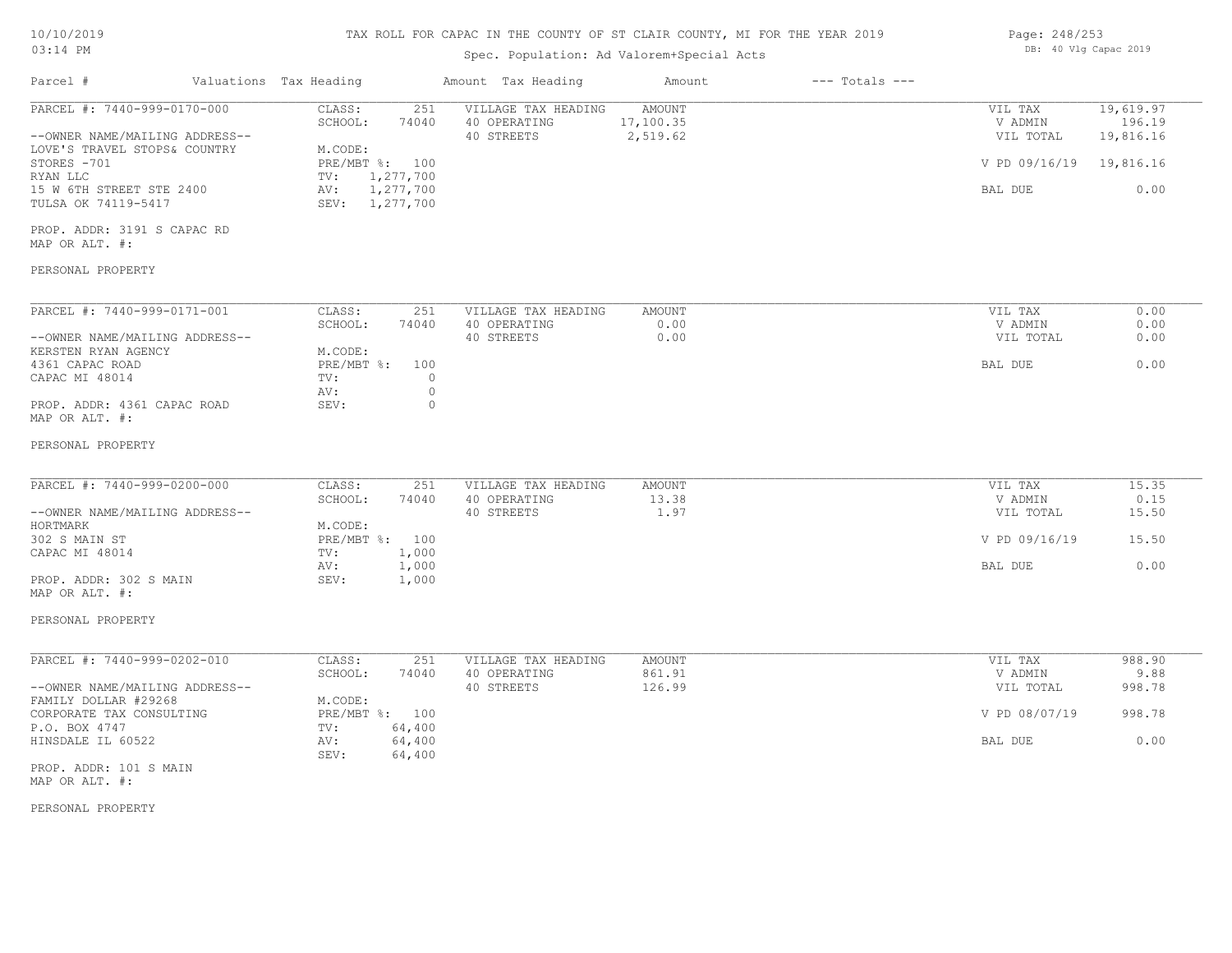# Spec. Population: Ad Valorem+Special Acts

| Parcel #                       | Valuations Tax Heading |       | Amount Tax Heading  | Amount | $---$ Totals $---$ |           |      |
|--------------------------------|------------------------|-------|---------------------|--------|--------------------|-----------|------|
| PARCEL #: 7440-999-0202-015    | CLASS:                 | 251   | VILLAGE TAX HEADING | AMOUNT |                    | VIL TAX   | 0.00 |
|                                | SCHOOL:                | 74040 | 40 OPERATING        | 0.00   |                    | V ADMIN   | 0.00 |
| --OWNER NAME/MAILING ADDRESS-- |                        |       | 40 STREETS          | 0.00   |                    | VIL TOTAL | 0.00 |
| VENDOR SERVICES CENTER         | M.CODE:                |       |                     |        |                    |           |      |
| 630 N CENTRAL EXPY. STE A      | PRE/MBT %: 100         |       |                     |        |                    | BAL DUE   | 0.00 |
| PLANO TX 75074                 | TV:                    |       |                     |        |                    |           |      |
|                                | AV:                    |       |                     |        |                    |           |      |
| PROP. ADDR:                    | SEV:                   |       |                     |        |                    |           |      |
| MAP OR ALT. #:                 |                        |       |                     |        |                    |           |      |
|                                |                        |       |                     |        |                    |           |      |

PERSONAL PROPERTY

Page: 249/253 DB: 40 Vlg Capac 2019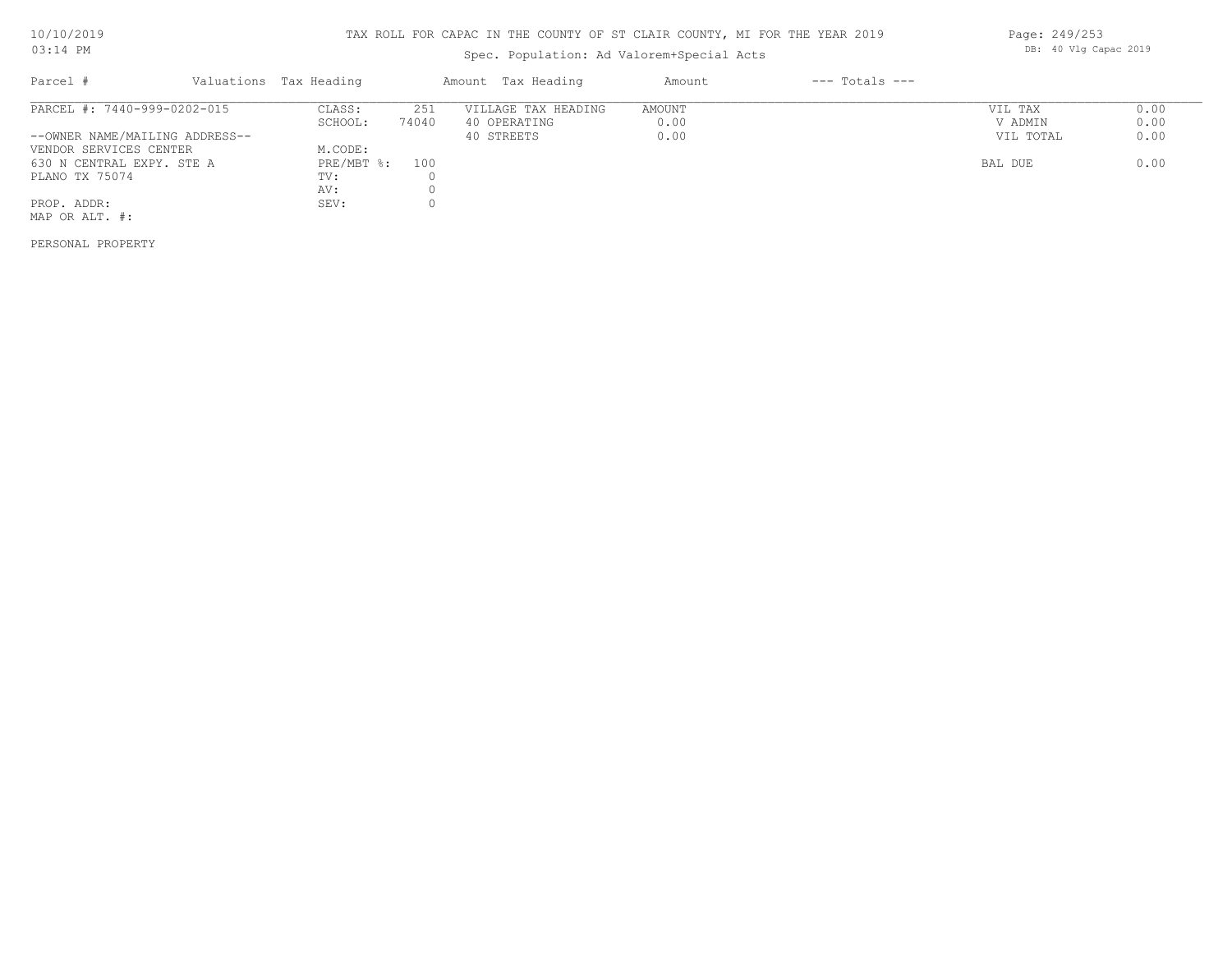# Spec. Population: Ad Valorem+Special Acts

Page: 250/253 DB: 40 Vlg Capac 2019

| TOTAL ALL DISTRICTS | REAL         | (BAL DUE) | PERSONAL  | (BAL DUE) | EXEMPT  | (BAL DUE) |
|---------------------|--------------|-----------|-----------|-----------|---------|-----------|
| PARCEL COUNT        | 801          |           | 103       |           | 60      |           |
| TAXABLE VALUE       | 34, 452, 338 |           | 4,580,230 |           | 0       |           |
| ASSESSED VALUE      | 46,505,500   |           | 4,580,230 |           | $\circ$ |           |
| SEV VALUE           | 46,505,500   |           | 4,580,230 |           | $\circ$ |           |
| PRE/MBT TAXABLE     | 18,262,714   |           | 3,186,030 |           | $\circ$ |           |
| N PRE/MBT TAXABLE   | 16,189,624   |           | 1,394,200 |           | $\circ$ |           |
| V 40 OPERATING      | 436,792.42   | 37,540.10 | 60,024.83 | 833.79    | 0.00    | 0.00      |
| V 40 STREETS        | 64,355.29    | 5,530.80  | 8,844.16  | 122.84    | 0.00    | 0.00      |
| * SP. ASSESSMENTS   | 538.54       | 0.00      | 0.00      | 0.00      | 0.00    | 0.00      |
| V ADMIN FEE         | 5,012.61     | 430.27    | 688.53    | 9.54      | 0.00    | 0.00      |
| V TOTALS            | 506,698.86   | 43,501.17 | 69,557.52 | 966.17    | 0.00    | 0.00      |
| GRAND TOTALS        | 506,698.86   | 43,501.17 | 69,557.52 | 966.17    | 0.00    | 0.00      |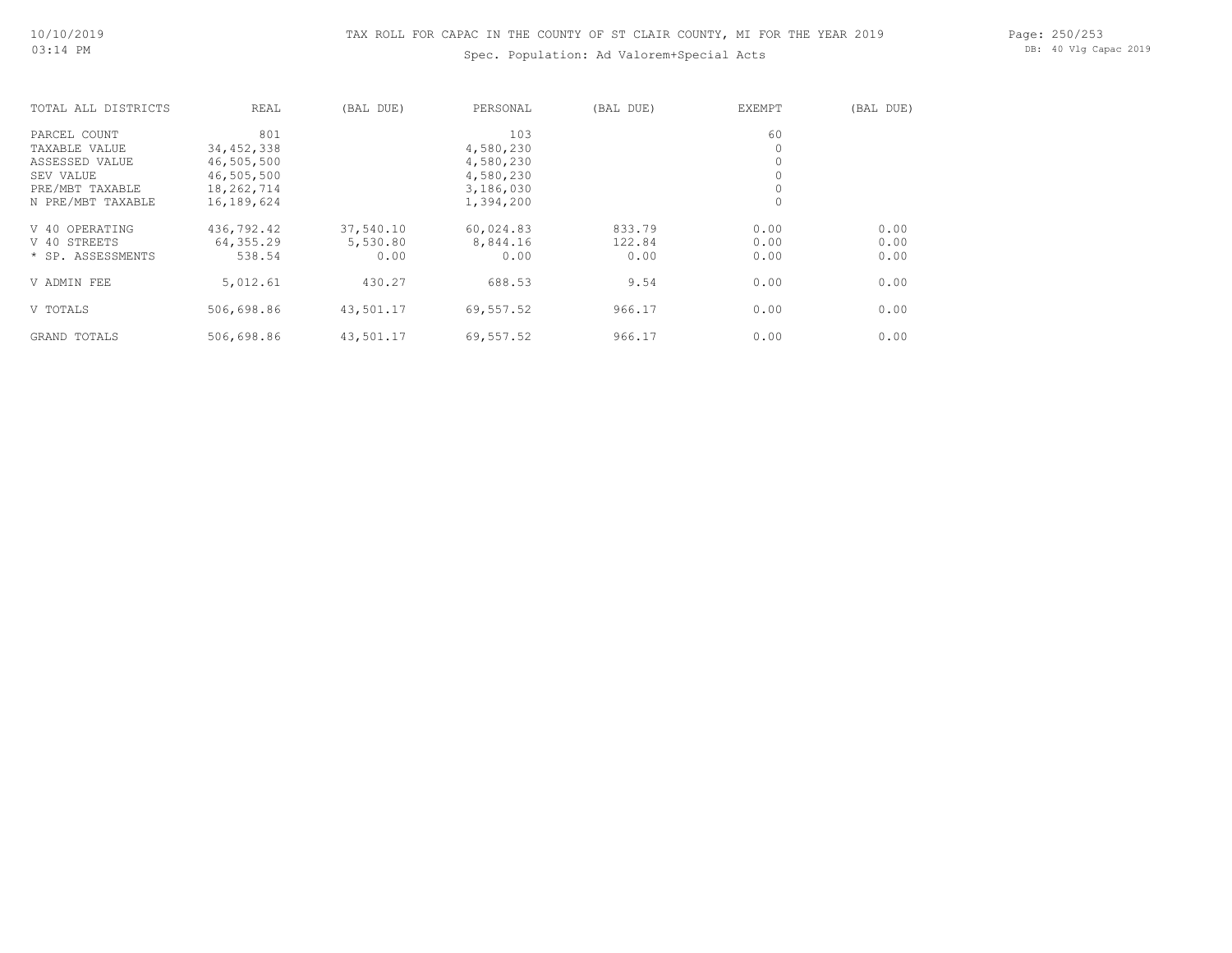# Spec. Population: Ad Valorem+Special Acts

Page: 251/253 DB: 40 Vlg Capac 2019

| TOTAL ALL DISTRICTS | LEASED LAND | (BAL DUE) | TOTAL        | (BAL DUE)   |
|---------------------|-------------|-----------|--------------|-------------|
| PARCEL COUNT        | 24          |           | 988          |             |
| TAXABLE VALUE       | 142,279     |           | 39, 174, 847 |             |
| ASSESSED VALUE      | 170,500     |           | 51,256,230   |             |
| SEV VALUE           | 170,500     |           | 51,256,230   |             |
| PRE/MBT TAXABLE     | 50,222      |           | 21,498,966   |             |
| NON PRE/MBT TAXABLE | 92,057      |           | 17,675,881   |             |
| V 40 OPERATING      | 1,904.13    | 764.30    | 498,721.38   | 39, 138. 19 |
| V 40 STREETS        | 280.46      | 112.59    | 73,479.91    | 5,766.23    |
| * SP. ASSESSMENTS   | 0.00        | 0.00      | 538.54       | 0.00        |
| V ADMIN FEE         | 21.75       | 8.73      | 5,722.89     | 448.54      |
| V TOTALS            | 2,206.34    | 885.62    | 578,462.72   | 45,352.96   |
| GRAND TOTALS        | 2,206.34    | 885.62    | 578,462.72   | 45,352.96   |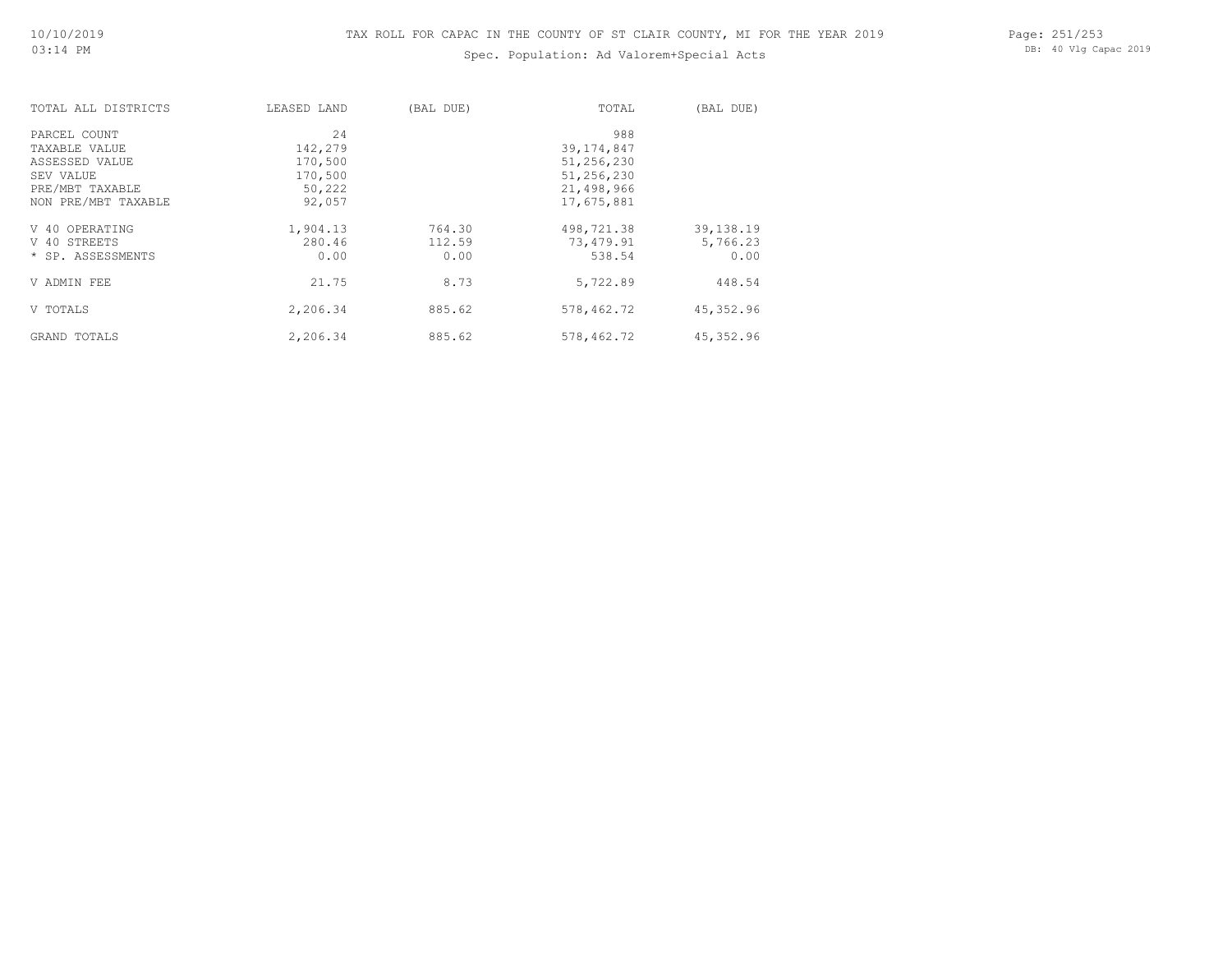# Spec. Population: Ad Valorem+Special Acts

Page: 252/253 DB: 40 Vlg Capac 2019

| SCHOOL DISTRICT 74040     | UNIT 40<br>REAL | PERSONAL  | EXEMPT | LEASED LAND | TOTAL        |
|---------------------------|-----------------|-----------|--------|-------------|--------------|
| PARCEL COUNT              | 801             | 103       | 60     | 24          | 988          |
| TAXABLE VALUE             | 34, 452, 338    | 4,580,230 |        | 142,279     | 39, 174, 847 |
| ASSESSED VALUE            | 46,505,500      | 4,580,230 |        | 170,500     | 51,256,230   |
| SEV VALUE                 | 46,505,500      | 4,580,230 |        | 170,500     | 51,256,230   |
| PRE/MBT TAXABLE           | 18,262,714      | 3,186,030 |        | 50,222      | 21,498,966   |
| NON PRE/MBT TAXABLE       | 16,189,624      | 1,394,200 | 0      | 92,057      | 17,675,881   |
| 40 OPERATING<br>(V)       | 436,792.42      | 60,024.83 | 0.00   | 1,904.13    | 498,721.38   |
| 40 STREETS<br>(V)         | 64,355.29       | 8,844.16  | 0.00   | 280.46      | 73,479.91    |
| SP. ASSESSMENTS<br>$(* )$ | 538.54          | 0.00      | 0.00   | 0.00        | 538.54       |
| ADMIN FEE<br>(V)          | 5,012.61        | 688.53    | 0.00   | 21.75       | 5,722.89     |
| TOTALS<br>(V)             | 506,698.86      | 69,557.52 | 0.00   | 2,206.34    | 578,462.72   |
| GRAND TOTALS              | 506,698.86      | 69,557.52 | 0.00   | 2,206.34    | 578,462.72   |